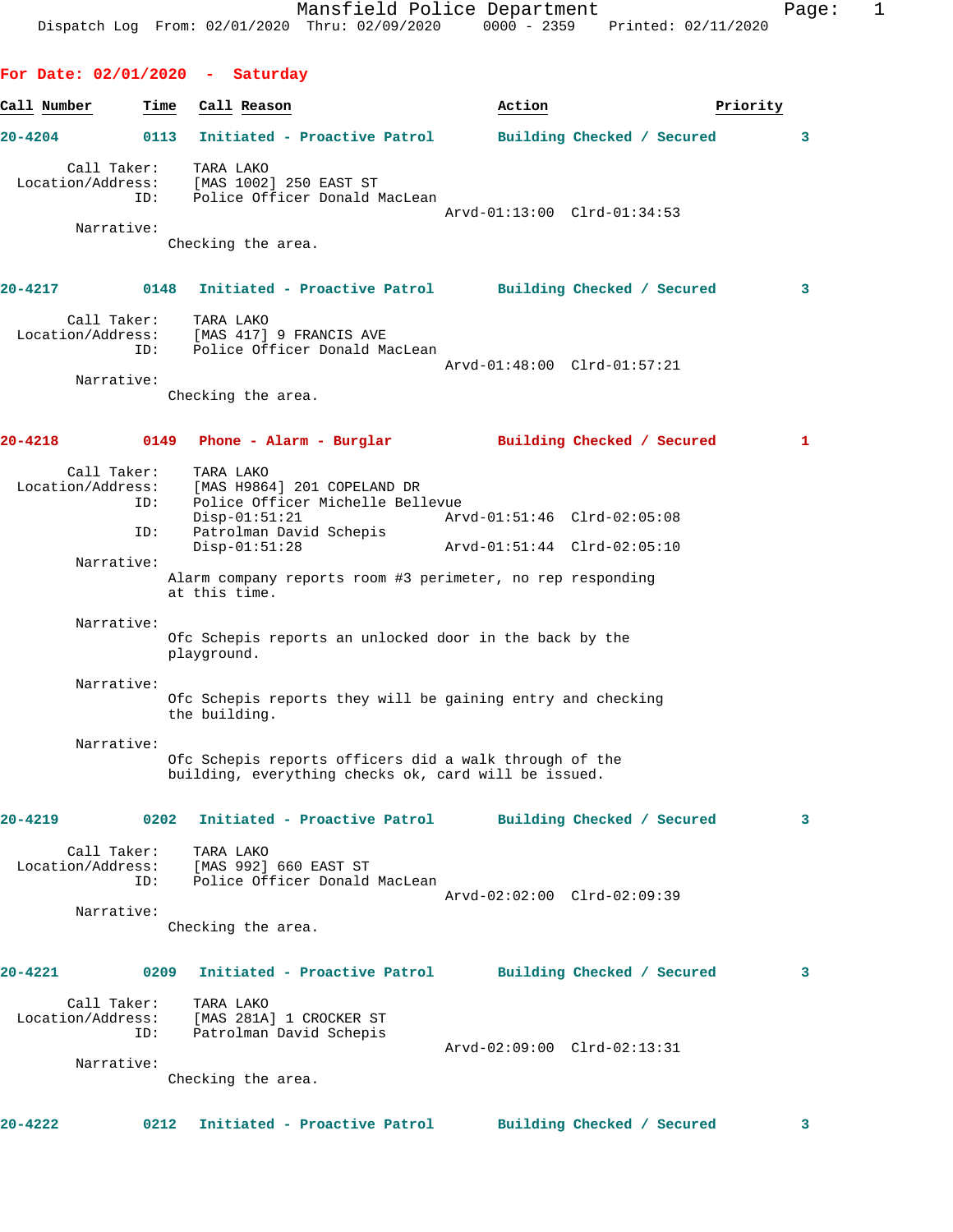|             |                    | Dispatch Log From: 02/01/2020 Thru: 02/09/2020 0000 - 2359 Printed: 02/11/2020                               | Mansfield Police Department |  |                             | Page: | 2 |
|-------------|--------------------|--------------------------------------------------------------------------------------------------------------|-----------------------------|--|-----------------------------|-------|---|
|             |                    | Call Taker: TARA LAKO<br>Location/Address: [MAS 322] 31 HAMPSHIRE ST<br>ID: Police Officer Michelle Bellevue |                             |  |                             |       |   |
|             | Narrative:         |                                                                                                              |                             |  | Arvd-02:12:00 Clrd-02:17:23 |       |   |
|             |                    | Checking the area.                                                                                           |                             |  |                             |       |   |
|             |                    |                                                                                                              |                             |  |                             |       |   |
|             |                    | 20-4223 0216 Initiated - Proactive Patrol Building Checked / Secured                                         |                             |  |                             | 3     |   |
|             |                    | Call Taker: TARA LAKO<br>Location/Address: [MAS 65] 30 CHAUNCY ST<br>ID: Patrolman David Schepis             |                             |  |                             |       |   |
|             | Narrative:         |                                                                                                              |                             |  | Arvd-02:16:00 Clrd-02:31:29 |       |   |
|             |                    | Checking the area.                                                                                           |                             |  |                             |       |   |
|             |                    |                                                                                                              |                             |  |                             |       |   |
|             |                    | 20-4224 0218 Initiated - Proactive Patrol Building Checked / Secured                                         |                             |  |                             | 3     |   |
|             | TD:                | Call Taker: TARA LAKO<br>Location/Address: [MAS] 4 ERICK RD @ 15 BONNEY LN<br>Police Officer Donald MacLean  |                             |  |                             |       |   |
|             |                    |                                                                                                              |                             |  | Arvd-02:18:00 Clrd-02:35:48 |       |   |
|             | Narrative:         | Checking the area.                                                                                           |                             |  |                             |       |   |
|             |                    |                                                                                                              |                             |  |                             |       |   |
|             |                    | 20-4225 0220 Initiated - Proactive Patrol Building Checked / Secured                                         |                             |  |                             | 3     |   |
|             | ID:                | Call Taker: TARA LAKO<br>Location/Address: [MAS 411] 60 FORBES BLVD<br>Police Officer Michelle Bellevue      |                             |  |                             |       |   |
|             |                    |                                                                                                              |                             |  | Arvd-02:20:00 Clrd-02:22:57 |       |   |
|             | Narrative:         | Checking the area.                                                                                           |                             |  |                             |       |   |
|             |                    | 20-4226 		 0229 Initiated - Proactive Patrol 		 Building Checked / Secured                                   |                             |  |                             | 3     |   |
|             | Call Taker:<br>ID: | TARA LAKO<br>Location/Address: [MAS 820C] 31 PLYMOUTH ST<br>Police Officer John R Armstrong                  |                             |  |                             |       |   |
|             | Narrative:         |                                                                                                              |                             |  | Arvd-02:29:00 Clrd-02:39:45 |       |   |
|             |                    | Checking the area.                                                                                           |                             |  |                             |       |   |
| 20-4227     |                    | 0246 Initiated - Proactive Patrol Building Checked / Secured                                                 |                             |  |                             | 3     |   |
|             | Call Taker:<br>ID: | TARA LAKO<br>Location/Address: [MAS 280] 440 FORBES BLVD<br>Police Officer Michelle Bellevue                 |                             |  |                             |       |   |
|             | Narrative:         |                                                                                                              |                             |  | Arvd-02:46:00 Clrd-02:51:00 |       |   |
|             |                    | Checking the area.                                                                                           |                             |  |                             |       |   |
| 20-4228     |                    | 0253 Initiated - Proactive Patrol Building Checked / Secured                                                 |                             |  |                             | 3     |   |
|             | Call Taker:<br>ID: | TARA LAKO<br>Location/Address: [MAS 840] 280 SCHOOL ST<br>Police Officer Michelle Bellevue                   |                             |  |                             |       |   |
|             |                    |                                                                                                              |                             |  | Arvd-02:53:00 Clrd-03:01:19 |       |   |
|             | Narrative:         | Checking the area.                                                                                           |                             |  |                             |       |   |
|             |                    |                                                                                                              |                             |  |                             |       |   |
| $20 - 4231$ | Call Taker:        | 0331 Initiated - Parking Violations Citation / Warning Issued 3<br>TARA LAKO                                 |                             |  |                             |       |   |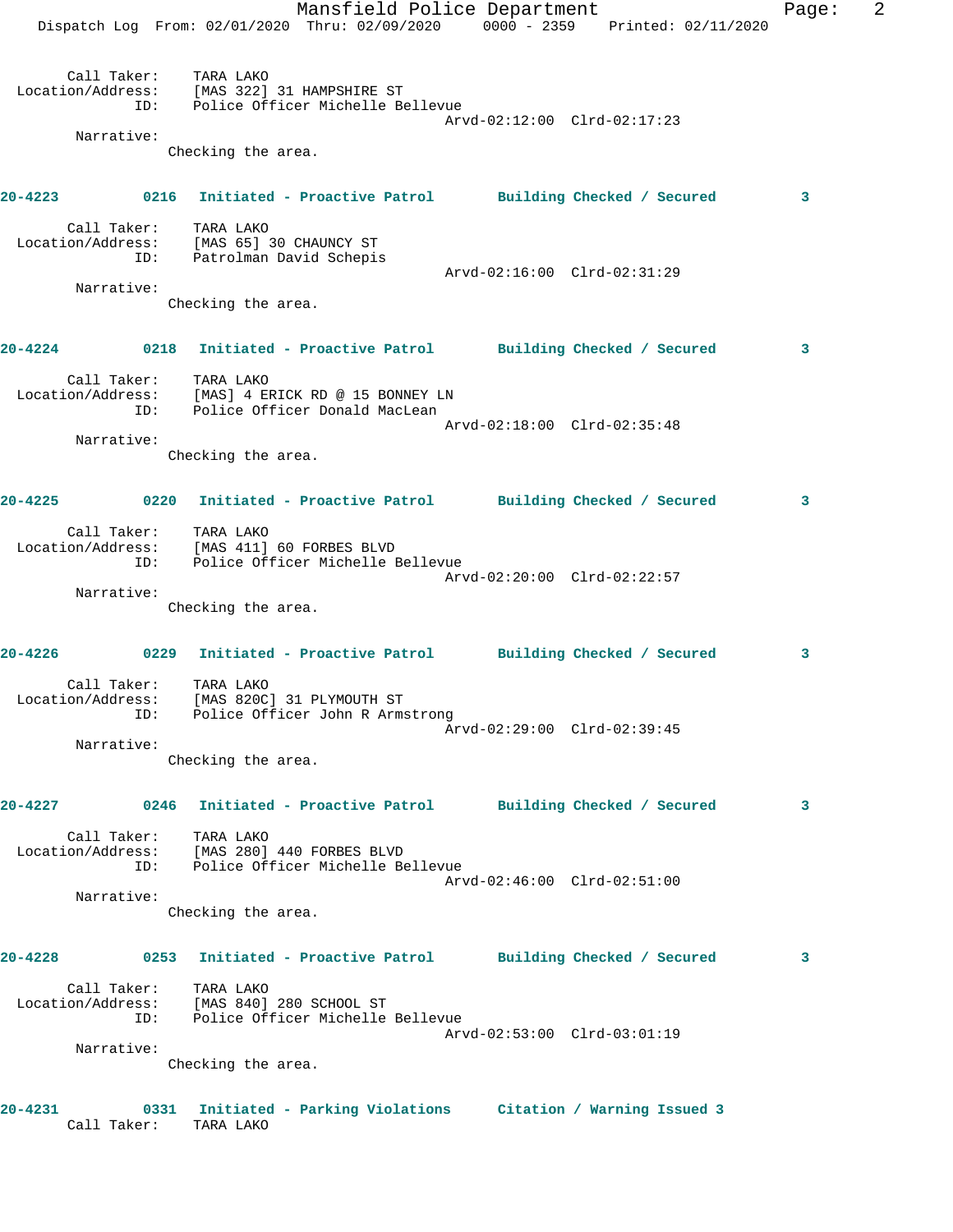Mansfield Police Department Fage: 3 Dispatch Log From: 02/01/2020 Thru: 02/09/2020 0000 - 2359 Printed: 02/11/2020 Location/Address: [MAS] NORTH MAIN ST Patrolman David Schepis Arvd-03:31:00 Clrd-04:33:00 Vehicle: GRY 2012 BMW 128 Reg: PC MA 7KD139 VIN: WBAUP9C53CVL91447 Vehicle: WHI 2016 JEEP UT GRAND Reg: PC MA 9KPF20 VIN: 1C4RJFBG3GC381918 Vehicle: BLK 2019 HOND CIVIC Reg: PC MA 1RBB44 VIN: SHHFK8G74KU203000 Vehicle: GRY 2019 TOYT COROLL Reg: PC MA 2CWE11 VIN: 2T1BURHE4KC169643 Vehicle: BRO 2003 CHEV AVALAN Reg: PAR MA K3V VIN: 3GNEK13T53G138149 Vehicle: GRY 2014 FORD FUSION Reg: PC MA 1MC876 VIN: 3FA6P0LU5ER362553 Vehicle: GRY 2019 HOND CIVIC Reg: PC MA 26YJ90 VIN: 2HGFC4B88KH304947 Vehicle: GRY 2006 3 Reg: PC RI SDAVIS VIN: JM1BK324561488708 Vehicle: GRN 2005 TOYT UT RAV4 Reg: PC MA 427WY3 VIN: JTEGD20V150059443 Vehicle: GRY 2018 JEEP 4D WRANGLER Reg: PC NH DLQ VIN: 1C4HJXDG4JW191095 Vehicle: BLK 2008 FORD FUSION Reg: PC MA 2CV133 VIN: 3FAHP08148R212994 Vehicle: BLU 2008 TOYT TUNDRA Reg: PC MA 1ENR46 VIN: 5TBBV58148S504072 Vehicle: 2009 FORD TK E450 Reg: CO AZ AD74367 VIN: 1FDXE45S59DA07805 Narrative: Ofc Schepis conducting parking enforcement downtown. Narrative: North Main - MA 7KD139, AZ CO AD74367, MA 1RBB44, MA 9KPF20 Narrative: Old Colony - MA 19029 Narrative: W Cottage - MA 2CWE11 Narrative: Shawmut Ave - MA K3V, MA 1MC876 Narrative: Samoset Ave - MA 26YJ90 Narrative: Cottage St - RI SDAVIS Narrative: Chilson Ave - MA 427WY3 Narrative: Bristol St - MA 2CV133 Narrative: Pleasant St - NH DLQ Narrative: Clinton St - MA 1ENR46 **20-4232 0442 Initiated - Proactive Patrol Building Checked / Secured 3** Call Taker: TARA LAKO Location/Address: [MAS 820C] 31 PLYMOUTH ST ID: Police Officer John R Armstrong Arvd-04:42:00 Clrd-04:54:06 Narrative: Checking the area. **20-4233 0515 Phone - Assist Fire Department Referred to Other Agency 2**  Call Taker: Location/Address: [MAS H5444] 142 FRUIT ST ID: Police Officer Donald MacLean<br>Disp-05:17:02 Arvd-05:23:37 Clrd-05:42:39 Narrative: Assisting the FD with a fire related incident. Nature: Smoke detectors sounding, no smoke, no fire, unknown reason, residents advised to evacuate. Narrative: Ofc MacLean reports MFD fixed the problem.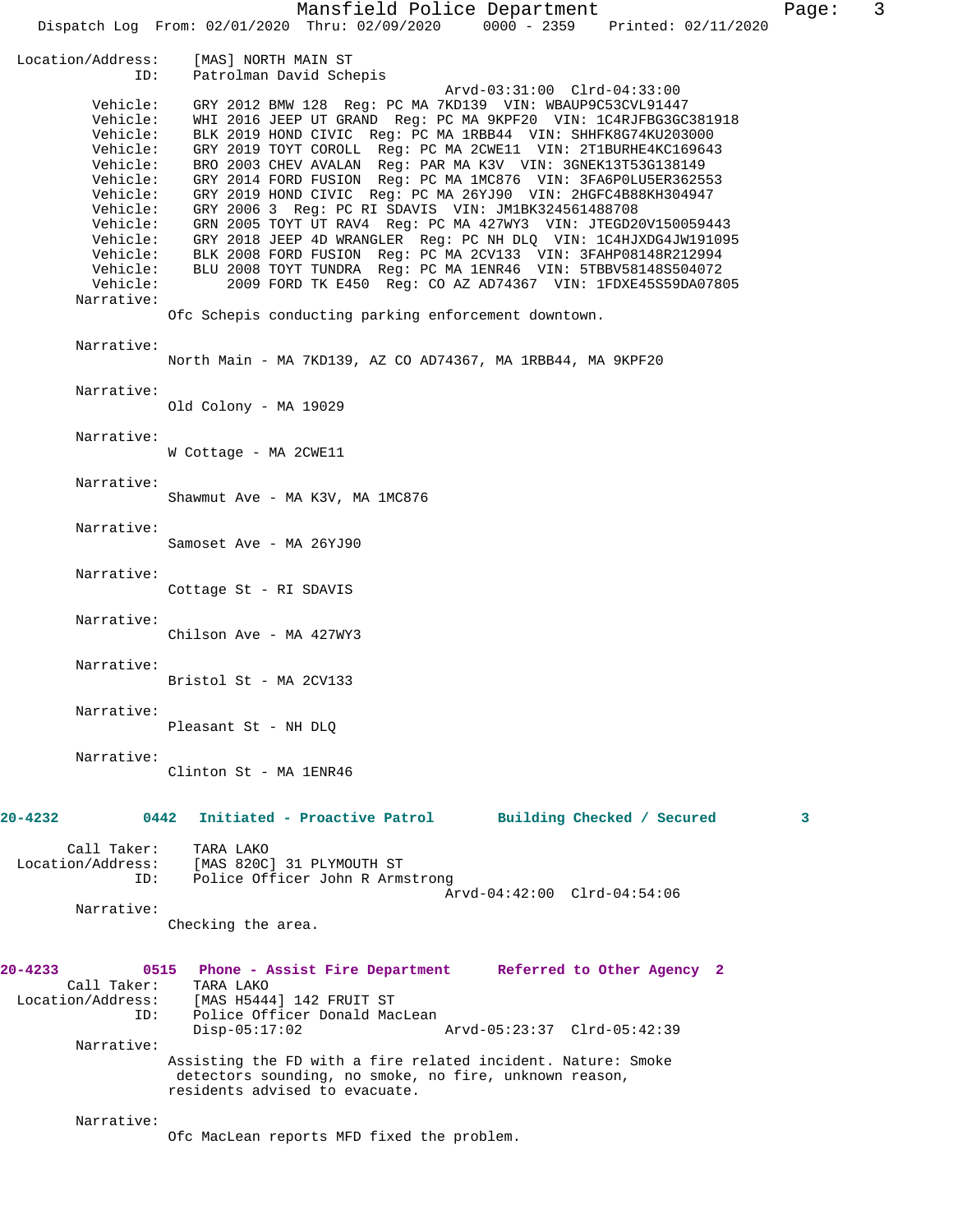**20-4234 0623 Initiated - Proactive Patrol Building Checked / Secured 3** Call Taker: TARA LAKO Location/Address: [MAS] WARE ST ID: Police Officer Donald MacLean Arvd-06:23:00 Clrd-06:27:45 Narrative: Checking the area. **20-4243 0905 911 - 911 Hang-ups & Verifications Confirmed misdial/Accdntl Call 2** Call Taker: MATTHEW BOMES Location/Address: [MAS H2494] 15 NECCO RD ID: Police Officer Matthew A Souza Disp-09:07:37 Arvd-09:14:06 Clrd-09:15:51 Narrative: Checking on a 911 hang up Narrative: Party stated he was having a problem with his phone Narrative: Spoke to caller, problem with phone **20-4250 1024 Initiated - Building Check Building Checked / Secured 3** Call Taker: MATTHEW BOMES Vicinity of: [MAS 840] 280 SCHOOL ST ID: Police Officer Patrick J Pennie Arvd-10:24:00 Clrd-10:33:48 Narrative: Building/area checked secure. **20-4254 1054 Phone - 911 Hang-ups & Verifications Confirmed misdial/Accdntl Call 2**  APRIL LEHANE Location/Address: [MAS H2603] 211 WILLOW ST ID: Police Officer Patrick J Pennie Disp-10:55:42 Arvd-11:02:07 Clrd-11:04:42 Narrative: Checking on a 911 accidental Narrative: Party was trying out her life alert device **20-4259 1215 Initiated - Building Check Building Checked / Secured 3** Call Taker: MATTHEW BOMES Location/Address: [MAS 820C] 31 PLYMOUTH ST ID: Sergeant Thomas R Connor Arvd-12:15:00 Clrd-12:22:17 Narrative: Building/area checked secure. **20-4260 1233 Phone - Motor Veh Acc - w/Injury Accident Report 1**  Call Taker: MATTHEW BOMES<br>Location/Address: [MAS] 170 SCHO ess: [MAS] 170 SCHOOL ST @ 100 RTE 140 NB<br>ID: Police Officer Patrick J Pennie Police Officer Patrick J Pennie<br>Disp-12:34:32 A Disp-12:34:32 Arvd-12:37:20 Clrd-13:11:32 ID: Police Officer Matthew A Souza Disp-12:34:44 Arvd-12:35:35 Clrd-13:11:32 Police Officer Gregg S Kennedy<br>Disp-12:35:04 Disp-12:35:04 Arvd-12:42:31 Clrd-13:01:30 ID: Police Officer John R Armstrong Arvd-12:46:08 Clrd-12:51:54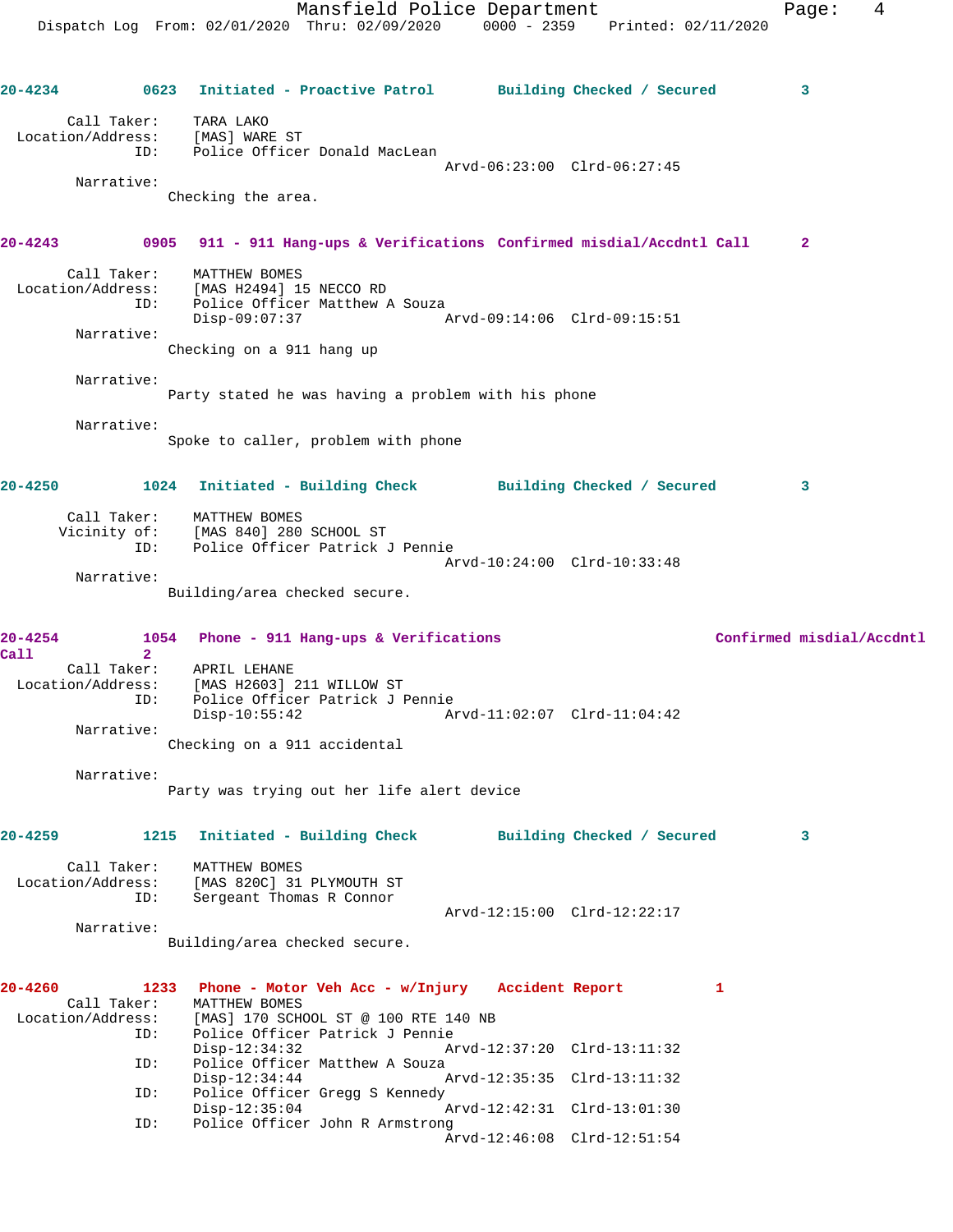|                   | Mansfield Police Department                                                    | Page: | 5 |
|-------------------|--------------------------------------------------------------------------------|-------|---|
|                   | Dispatch Log From: 02/01/2020 Thru: 02/09/2020 0000 - 2359 Printed: 02/11/2020 |       |   |
| Vehicle:          | BLU 2010 HYUN ACCENT Req: PC MA 8JD982 VIN: KMHCM3AC3AU179006                  |       |   |
| Towed:            | For: Accident By: Achins Garage To: Achins Garage                              |       |   |
| Vehicle:          | 2017 TOYT TACOMA Reg: PAS NC FP4937 VIN: 5TFCZ5ANXHX120255                     |       |   |
|                   | Vehicle: GRN 2004 TOYT VN SIENNA Req: PC MA TC32GD VIN: 5TDBA22C14S005171      |       |   |
| Narrative:        |                                                                                |       |   |
|                   | called in by MSP LT. off duty                                                  |       |   |
| Narrative:        |                                                                                |       |   |
|                   | Tow was notified, Achins                                                       |       |   |
|                   |                                                                                |       |   |
| Narrative:        |                                                                                |       |   |
|                   | tow on scene                                                                   |       |   |
|                   | Refer To Accident: 20MAS-38-AC                                                 |       |   |
|                   |                                                                                |       |   |
| $20 - 4262$       | 1300 Walk-In - Assist Citizen - P S A<br>Spoken To<br>3                        |       |   |
| Call Taker:       | Officer Brendan Fayles                                                         |       |   |
| Location/Address: | [MAS 451B] 500 EAST ST                                                         |       |   |
| ID:               | Police Officer Gregg S Kennedy                                                 |       |   |
|                   | $Disp-13:01:30$<br>Arvd-13:01:37 Clrd-13:09:23                                 |       |   |
| ID:               | Officer Brendan Fayles                                                         |       |   |
|                   | $Disp-13:01:30$<br>Arvd-13:01:39 Clrd-13:09:32                                 |       |   |
| Narrative:        |                                                                                |       |   |
|                   | Party in lobby requesting information regarding a possibly                     |       |   |
|                   | stolen lawnmover                                                               |       |   |
|                   |                                                                                |       |   |

 Narrative: Party was advised

| $20 - 4272$       |             | 1509 Phone - Parking Violations                               | Citation / Warning Issued 3 |
|-------------------|-------------|---------------------------------------------------------------|-----------------------------|
|                   | Call Taker: | APRIL LEHANE                                                  |                             |
| Location/Address: |             | [MAS 907A] 390 WEST ST Apt. #B                                |                             |
|                   | ID:         | Police Officer Patrick J Pennie                               |                             |
|                   |             | Disp-15:10:19                                                 | Arvd-15:16:12 Clrd-15:26:17 |
|                   | Vehicle:    | RED 2019 CHEV COLORA Req: PC MA 3TLG20 VIN: 1GCGTDEN6K1351333 |                             |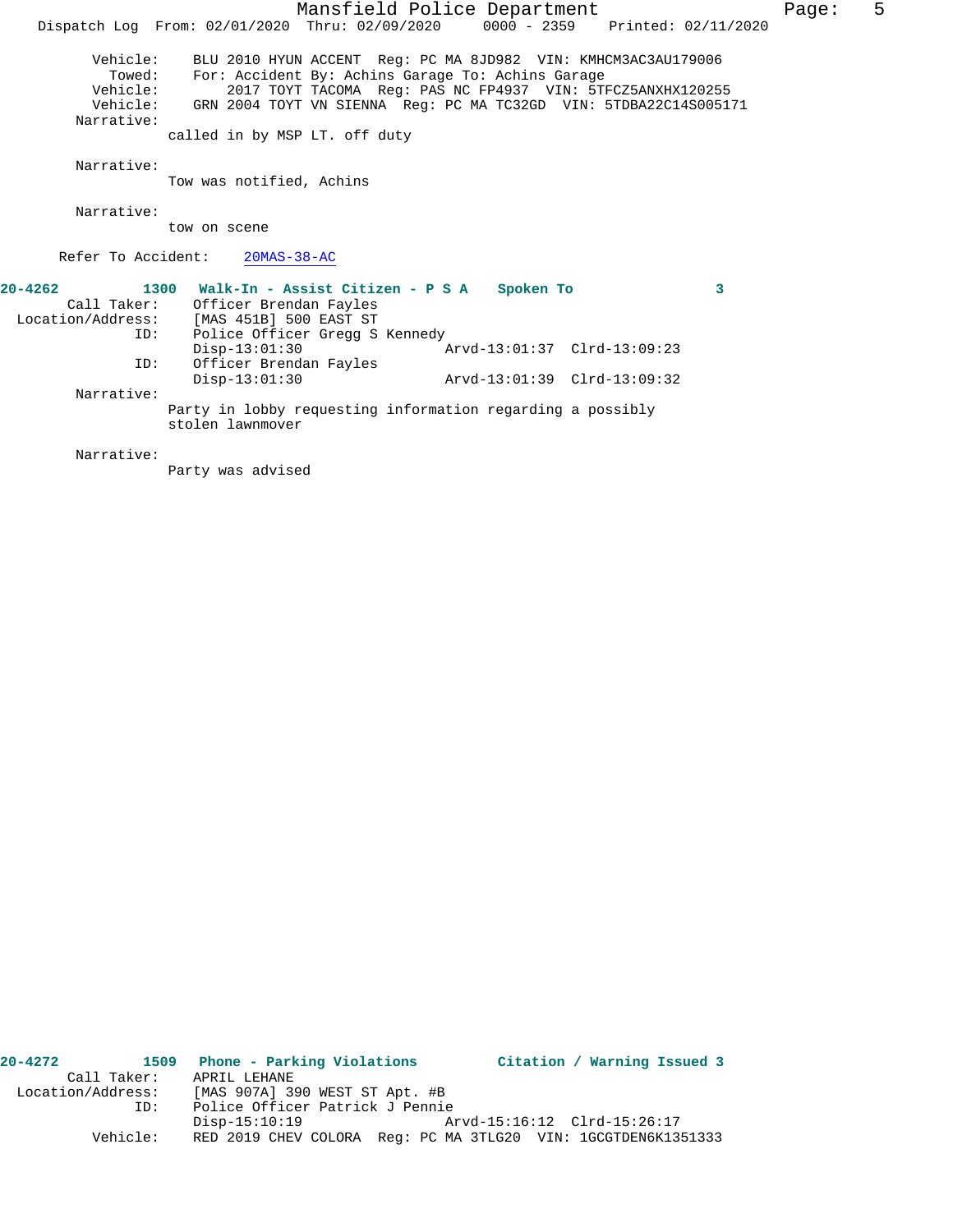Mansfield Police Department Fage: 6 Dispatch Log From: 02/01/2020 Thru: 02/09/2020 0000 - 2359 Printed: 02/11/2020 Narrative: rp is reporting a vehicle parked in a handicapped spot with no placard Narrative: handicap tag in the window unable to read it, parking violation issued **20-4278 1630 Initiated - Building Check Building Checked / Secured 3** Call Taker: MATTHEW BOMES Location/Address: [MAS 820C] 31 PLYMOUTH ST ID: Police Officer Matthew A Souza Disp-16:30:49 Clrd-16:39:13 Narrative: Building/area checked secure. **20-4286 1742 Initiated - Motor Vehicle Stop Citation / Warning Issued 3**  Call Taker: MATTHEW BOMES Vicinity of: [MAS] 125 GILBERT ST @ 2 WAYSIDE DR ID: Police Officer Nicole P Newport Arvd-17:42:00 Clrd-17:49:52 Vehicle: BLK 2017 NISS SENTRA Reg: PC MA 1YSC71 VIN: 3N1AB7APXHY366247 Narrative: citation issued for speed **20-4287 1750 Walk-In - Harass. Electronic Communicat Spoken To 3** Call Taker: Support Staff Amanda Crisfulla Location/Address: [MAS] 59 KING ST ID: Sergeant Jeffrey G Bombard Disp-17:54:48 Clrd-17:54:59<br>ID: Police Officer David J Pepicelli Police Officer David J Pepicelli Disp-17:55:15 Arvd-18:00:41 Clrd-18:37:52 Narrative: RP in lobby requesting to speak with an ofc regarding harrassment via text messages. Narrative: RP was advised of his options and will return if the problem persists. **20-4292 1841 Phone - Disturbance / Gathering Spoken To 1**  Call Taker: APRIL LEHANE Location/Address: [MAS 417D] 7 FRANCIS AVE Apt. #07<br>ID: Police Officer David J Penicelli ID: Police Officer David J Pepicelli Disp-18:44:58 Arvd-18:50:53 Clrd-19:03:21 ID: Detective Anthony R Lattanzio Disp-18:45:03 Arvd-18:50:55 Clrd-19:03:21 Narrative: rp is reporting loud noise from apartment upstairs from her. Management was made aware of issues on thursday and 2 kids were left home alone that day. RP stated it sounds like they are jumping up and down for the last hour Narrative: The older sister is watching the two younger siblings. They have agreed to keep it down for the evening. **20-4293 1851 Phone - 911 Hang-ups & Verifications Unfounded/Unverifed 2**  Call Taker: LINDSAY MITCHELL<br>Location/Address: [MAS] 1696 WEST { [MAS] 1696 WEST ST @ 2 COWAN LN ID: Police Officer Nicole P Newport Disp-18:52:12 Arvd-18:59:33 Clrd-19:02:28 Narrative: Received a text to 911, initial message sent was nothing of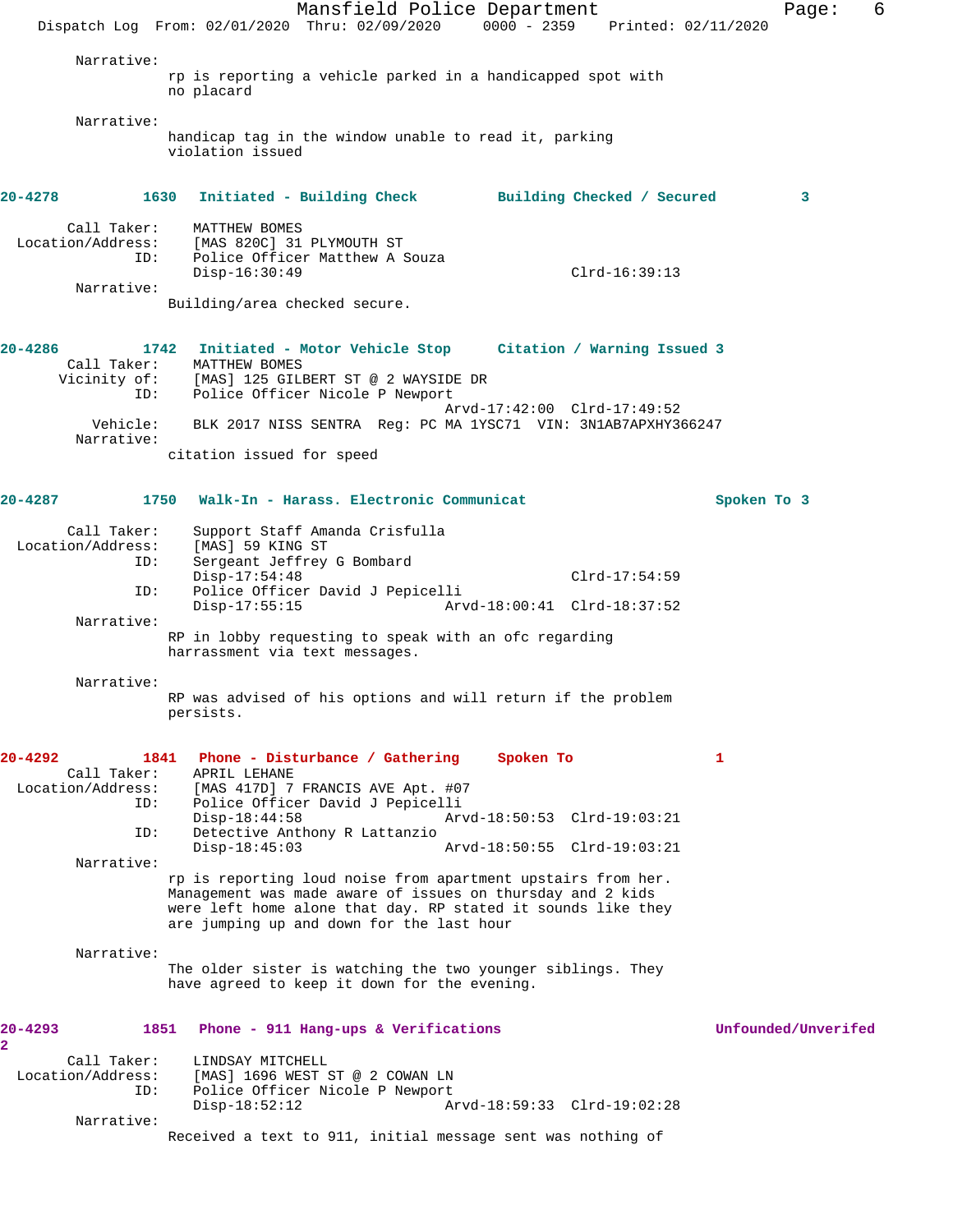Mansfield Police Department Fage: 7 Dispatch Log From: 02/01/2020 Thru: 02/09/2020 0000 - 2359 Printed: 02/11/2020 concern. Dispatch initiated three call backs, no answer. Mapping in the area of West/Plain/Cowan, with a 487 meter radius. Ofc Newport out to check the area. Narrative: Checked the area nothing found. **20-4294 1855 Initiated - Proactive Patrol Services Rendered 3**  Call Taker: JEFFREY KEEFE Location/Address: [MAS 820C] 31 PLYMOUTH ST ID: Police Officer Matthew A Souza Arvd-18:55:00 Clrd-19:04:13 Narrative: Checking the area. **20-4295 1906 Initiated - Selective Enforcement/RADAR Services Rendered 3**  Call Taker: JEFFREY KEEFE Vicinity of: [MAS] 700 WEST ST ID: Police Officer Nicole P Newport Arvd-19:06:00 Clrd-19:33:44 Narrative: Selective enforcement in the area. Narrative: No violations. **20-4300 1934 Initiated - Lockouts Services Rendered 3**  Call Taker: JEFFREY KEEFE Location/Address: [MAS H5030] 153 BALCOM ST ID: Police Officer Nicole P Newport Arvd-19:34:00 Clrd-20:18:04 Narrative: Female party requested assistance witha house lockout. **20-4302 2012 Initiated - Motor Vehicle Stop Citation / Warning Issued 3**  Call Taker: JEFFREY KEEFE Vicinity of: [MAS] 389 NORTH MAIN ST @ 10 PRATT ST ID: Police Officer David M Sennott Arvd-20:12:00 Clrd-20:22:14 Police Officer Michael N Fenore Vehicle: BRO 2005 TOYT SD CAMRY Reg: PC MA 7CV975 VIN: 4T1BE32K75U067569 Narrative: Citation issued. **20-4304 2020 Initiated - Proactive Patrol Services Rendered 3**  Call Taker: JEFFREY KEEFE Vicinity of: [MAS 840] 280 SCHOOL ST ID: Police Officer Nicole P Newport Arvd-20:20:00 Clrd-20:48:52 Narrative: Checking the area. **20-4307 2103 Initiated - Proactive Patrol Services Rendered 3**  Call Taker: JEFFREY KEEFE Location: [MAS] HIGH ST LIGHT PLANT ID: Police Officer David J Pepicelli Arvd-21:03:00 Clrd-21:30:27 Narrative: Checking the area. **20-4308 2105 Initiated - Proactive Patrol Services Rendered 3**  Call Taker: LINDSAY MITCHELL Location/Address: [MAS 820C] 31 PLYMOUTH ST ID: Police Officer Matthew A Souza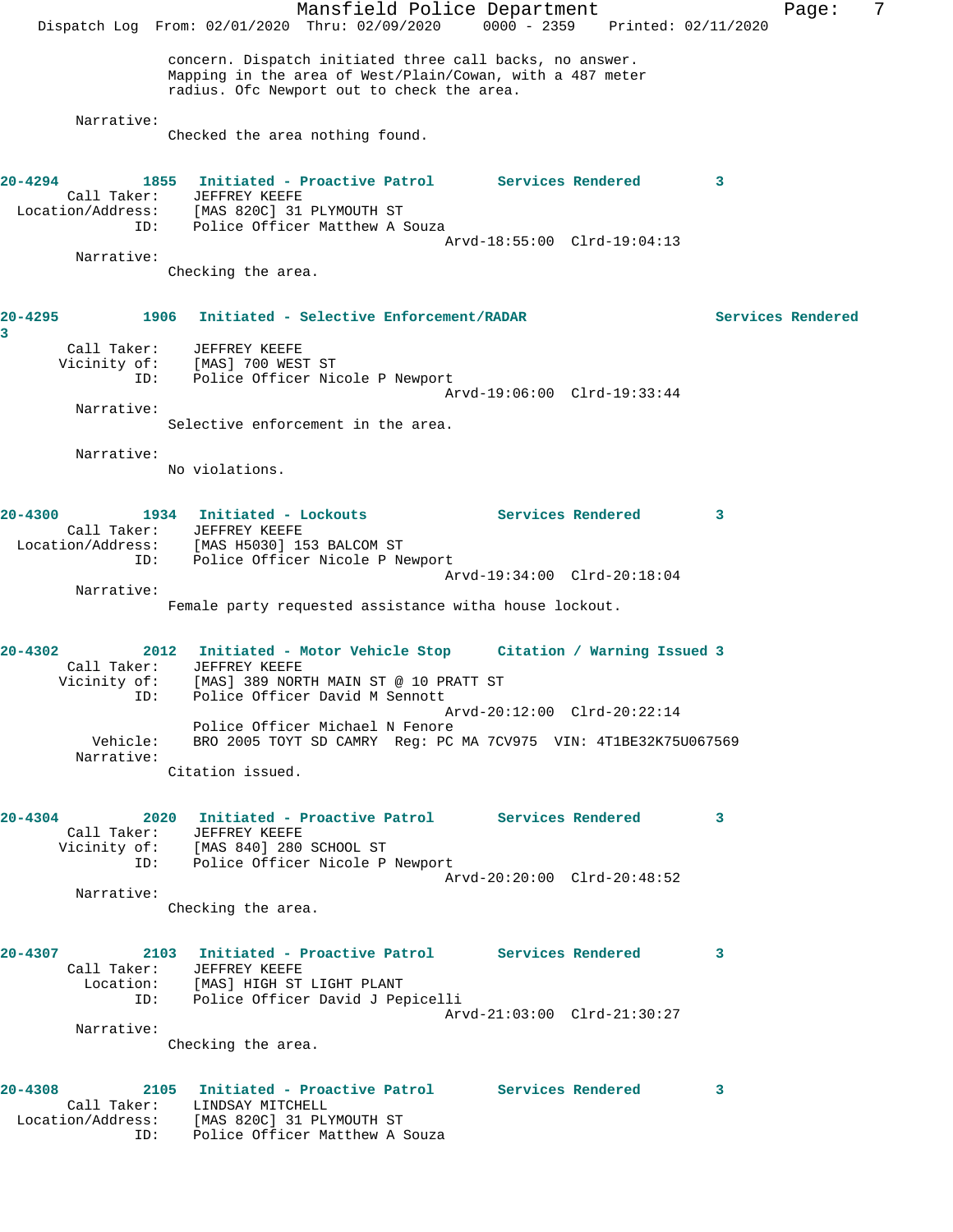Dispatch Log From: 02/01/2020 Thru: 02/09/2020 0000 - 2359 Printed: 02/11/2020

Arvd-21:05:00 Clrd-21:12:24

Narrative:

Checking the area.

| $20 - 4311$<br>Call Taker: | 2126 Phone - Erratic Oper MV / Road Rage Citation / Warning Issued 3<br>JEFFREY KEEFE                                                                                    |
|----------------------------|--------------------------------------------------------------------------------------------------------------------------------------------------------------------------|
| Vicinity of:               | [MAS] 23 SHORT ST @ 631 WARE ST                                                                                                                                          |
| ID:                        | Detective Anthony R Lattanzio                                                                                                                                            |
|                            | $Disp-21:27:44$<br>Arvd-21:30:32 Clrd-22:14:44                                                                                                                           |
| ID:                        | Police Officer David J Pepicelli<br>$Disp-21:30:37$<br>Arvd-21:32:21 Clrd-22:11:15                                                                                       |
| Vehicle:                   | GRY 2002 TOYT 4D COROLLA Req: PC NH 4025650 VIN: 2T1BR12E22C557305                                                                                                       |
| Towed:                     | For: Unregistered/Uninsured By: Achins Garage To: Achins Garage                                                                                                          |
| Released To:               | SULLIVAN On: 02/05/2020 @ 0906                                                                                                                                           |
| Narrative:                 |                                                                                                                                                                          |
|                            | Cp reported an erratic operator in the area of Ware St and<br>Short St. described as a beige Toyota. Vehicle was reported<br>as all over the road and on the wrong side. |
| Narrative:                 |                                                                                                                                                                          |
|                            | Ofc Lattanzio out with the vehicle by Mansfield Bank.                                                                                                                    |
|                            |                                                                                                                                                                          |
| Narrative:                 |                                                                                                                                                                          |
|                            | Reg is expired, Achins is en route.                                                                                                                                      |
| Narrative:                 |                                                                                                                                                                          |
|                            | Tow on scene.                                                                                                                                                            |
|                            |                                                                                                                                                                          |
| Narrative:                 | Citation issued to the R/O given in hand to the operator for<br>unregistered MV                                                                                          |
| $20 - 4316$                | 2156 Walk-In - Assist Citizen - P S A<br>Spoken To<br>3                                                                                                                  |
| Call Taker:                | Support Staff Amanda Crisfulla                                                                                                                                           |
| Location/Address:          |                                                                                                                                                                          |
| ID:                        | Police Officer David J Pepicelli                                                                                                                                         |
|                            | $Disp-22:11:31$<br>Arvd-22:16:57 Clrd-23:08:12                                                                                                                           |
| Narrative:                 |                                                                                                                                                                          |

Refer To Incident: 20MAS-82-OF

| $20 - 4319$ | 2305 Initiated - Proactive Patrol Services Rendered |                             | 3 |
|-------------|-----------------------------------------------------|-----------------------------|---|
| Call Taker: | JEFFREY KEEFE                                       |                             |   |
|             | Vicinity of: [MAS 4] 31 HAMPSHIRE ST                |                             |   |
|             | ID: Police Officer Nicole P Newport                 |                             |   |
|             |                                                     | Arvd-23:05:00 Clrd-23:09:45 |   |
| Narrative:  |                                                     |                             |   |
|             | Checking the area.                                  |                             |   |
|             |                                                     |                             |   |
| $20 - 4320$ | 2309 Initiated - Proactive Patrol Services Rendered |                             | 3 |
| Call Taker: | JEFFREY KEEFE                                       |                             |   |
|             | Vicinity of: [MAS 2] 60 FORBES BLVD                 |                             |   |
|             | ID: Police Officer Nicole P Newport                 |                             |   |
|             |                                                     | Arvd-23:09:00 Clrd-23:16:33 |   |
| $20 - 4321$ | 2310 Initiated - Proactive Patrol Services Rendered |                             | 3 |
| Call Taker: | JEFFREY KEEFE                                       |                             |   |
|             | Vicinity of: [MAS 820C] 31 PLYMOUTH ST              |                             |   |
|             | ID: Police Officer Matthew A Souza                  |                             |   |
|             |                                                     | Arvd-23:10:00 Clrd-23:16:41 |   |
| Narrative:  |                                                     |                             |   |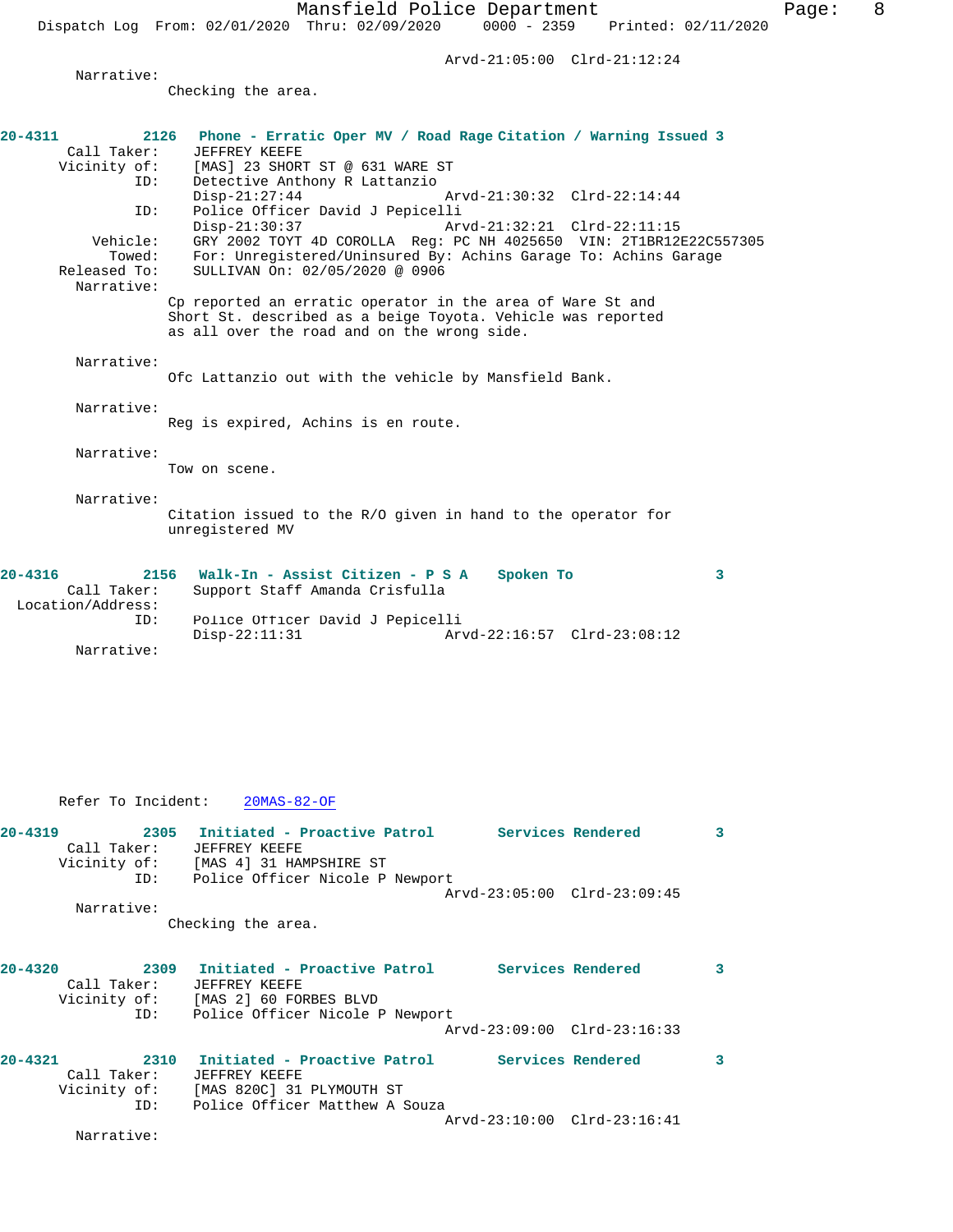Mansfield Police Department Fage: 9 Dispatch Log From: 02/01/2020 Thru: 02/09/2020 0000 - 2359 Printed: 02/11/2020

Checking the area.

## **For Date: 02/02/2020 - Sunday**

| $20 - 4325$<br>Call Taker:<br>Vicinity of:<br>ID:       | 0047<br>Radio - Proactive Patrol<br>Services Rendered<br>JEFFREY KEEFE<br>[MAS 820C] 31 PLYMOUTH ST<br>Police Officer Nicole P Newport                                                                                                                                                                               | 3 |
|---------------------------------------------------------|----------------------------------------------------------------------------------------------------------------------------------------------------------------------------------------------------------------------------------------------------------------------------------------------------------------------|---|
| Narrative:                                              | $Disp-00:48:55$<br>Arvd-00:48:59 Clrd-00:54:44                                                                                                                                                                                                                                                                       |   |
|                                                         | Checking the area.                                                                                                                                                                                                                                                                                                   |   |
| $20 - 4328$<br>0051<br>Call Taker:<br>Location/Address: | Phone - Assist Law Enfrc Agncy Referred to Other Agency 3<br>Support Staff Derek M Stark<br>[MAS 451B] 500 EAST ST                                                                                                                                                                                                   |   |
| ID:<br>ID:                                              | Patrolman David Schepis<br>$Disp-01:09:37$<br>Arvd-01:09:40 Clrd-01:13:13<br>Police Officer Donald MacLean                                                                                                                                                                                                           |   |
|                                                         | $Disp-01:09:59$<br>Arvd-01:10:02 Clrd-01:13:11                                                                                                                                                                                                                                                                       |   |
| ID:<br>Vehicle:                                         | Detective Anthony R Lattanzio<br>$Disp-01:45:52$<br>$Clrd-01:45:58$<br>SIL 2017 TOYT TK TACOMA Req: CO RI DP VIN: 3TMCZ5AN4HM076484                                                                                                                                                                                  |   |
| Narrative:                                              |                                                                                                                                                                                                                                                                                                                      |   |
|                                                         | Caller reporting her 75y/o father is missing and Rhode<br>Island State Police Hope Valley Barracks pinged phone to<br>Mansfield MA. Caller is the daughter who reports father been<br>missing most of the day and did not take medication, does<br>have dementia. Should be operating RI-DP Silver Toyota<br>Tacoma. |   |
| Narrative:                                              |                                                                                                                                                                                                                                                                                                                      |   |
|                                                         | Contact made with RI SP and they report pinging the phone to<br>Mansfield Crossing Mall by LL Bean. Possible vehicle may<br>have been on the highway. No lat. or long. given or meter<br>range. Last cell-phone ping was (4) hours ago and believe<br>the cell phone is dead or off.                                 |   |
| Narrative:                                              | Bolo given to Mansfield and Foxboro PD, GBC sent. Gillette<br>Stadium security notified and will check their cameras                                                                                                                                                                                                 |   |
| Narrative:                                              | Sgt Connor and Ofc Schepis are checking the industrial park<br>areas.                                                                                                                                                                                                                                                |   |
| Narrative:                                              | Male was located in Manhatten, NY and transported to a<br>hospital                                                                                                                                                                                                                                                   |   |
| $20 - 4331$<br>ID:                                      | 0113 Initiated - Proactive Patrol Services Rendered<br>Call Taker: LINDSAY MITCHELL<br>Location/Address: [MAS 840] 280 SCHOOL ST<br>Police Officer Donald MacLean                                                                                                                                                    | 3 |
|                                                         | Arvd-01:13:00 Clrd-01:22:31                                                                                                                                                                                                                                                                                          |   |
| $20 - 4334$                                             | 0124 Initiated - Proactive Patrol Services Rendered<br>Call Taker: JEFFREY KEEFE                                                                                                                                                                                                                                     | 3 |
|                                                         | Vicinity of: [MAS 907E] 390 WEST ST<br>ID: Patrolman David Schepis                                                                                                                                                                                                                                                   |   |
| Narrative:                                              | Arvd-01:24:00 Clrd-01:27:43                                                                                                                                                                                                                                                                                          |   |
|                                                         | Checking the area.                                                                                                                                                                                                                                                                                                   |   |
| $20 - 4342$<br>Call Taker:                              | 0151 Initiated - Proactive Patrol Services Rendered<br>JEFFREY KEEFE<br>Location/Address: [MAS 1015] 30 CHAUNCY ST<br>ID: Police Officer Donald MacLean                                                                                                                                                              | 3 |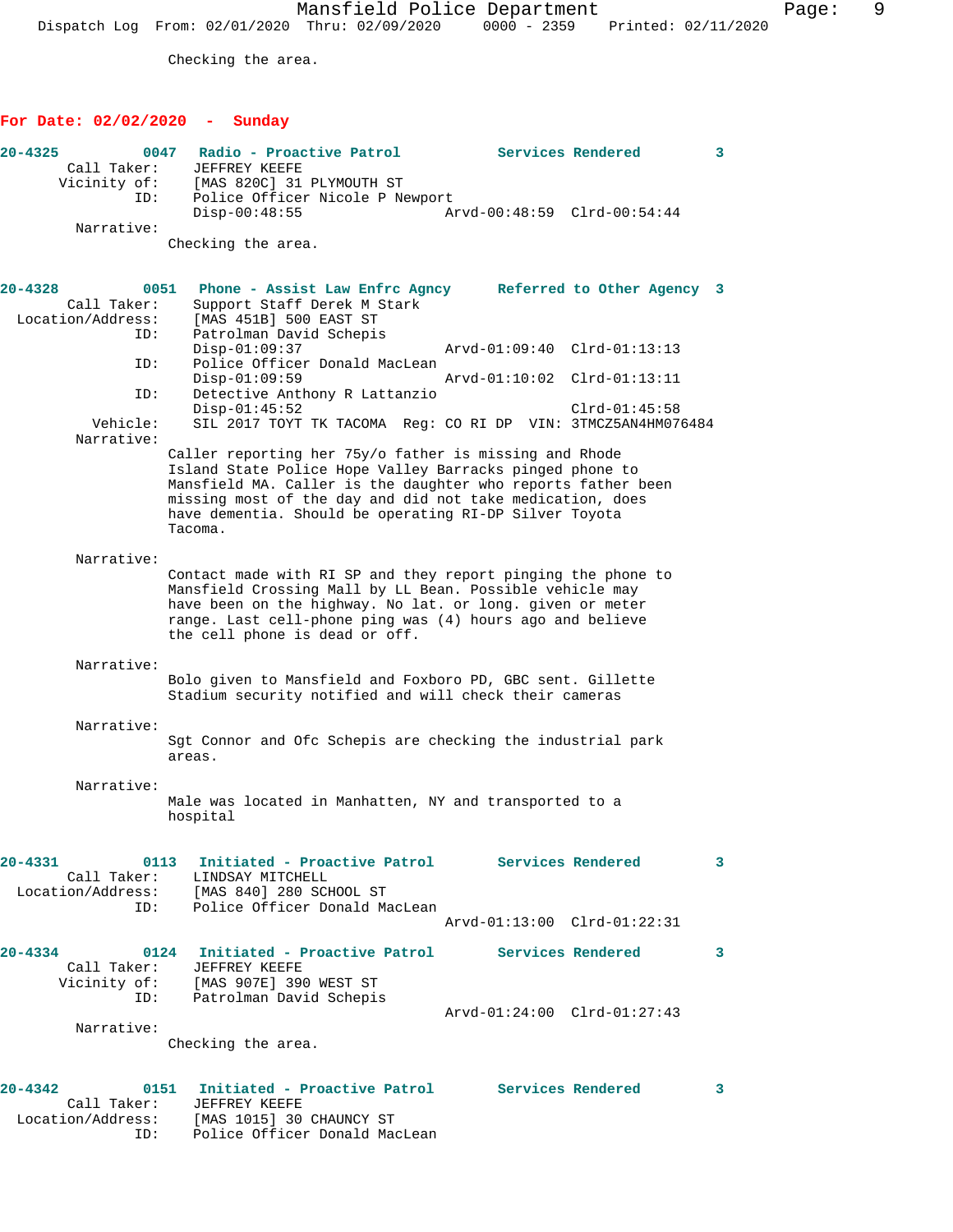Mansfield Police Department Fage: 10

 Dispatch Log From: 02/01/2020 Thru: 02/09/2020 0000 - 2359 Printed: 02/11/2020 Arvd-01:51:00 Clrd-02:01:18 **20-4343 0207 Initiated - Proactive Patrol Services Rendered 3**  Call Taker: JEFFREY KEEFE<br>Location: [MAS] CENTER I [MAS] CENTER BUSINESS DISTRICT ID: Police Officer Donald MacLean Arvd-02:07:00 Clrd-02:15:56 **20-4344 0224 911 - Motor Veh Acc - No Injury Accident Report 1**  Call Taker: JEFFREY KEEFE<br>Location/Address: [MAS H609] 14 [MAS H609] 140 SOUTH MAIN ST ID: Detective Anthony R Lattanzio<br>Disp-02:25:16 Disp-02:25:16 Arvd-02:27:52 Clrd-03:11:01 ID: Police Officer Donald MacLean Disp-02:25:21 Arvd-02:26:52 Clrd-03:10:57 ID: Sergeant Thomas R Connor Disp-02:25:25 Arvd-02:30:30 Clrd-03:12:35 Vehicle: GRY 2007 HOND SD ACCORD Reg: PC MA 8RNN40 VIN: 1HGCM55167A165587 Towed: For: Accident By: Central Street Garage To: Central Street Garage Released To: TADDEO On: 02/03/2020 @ 1248 Narrative: Cp reported an MVA in the area of South Main and Cobb St. Narrative: MFD on scene due to airbag and lacerations. Narrative: Tow was requested. Central is en route. Narrative: Light dpt was notified and is responding to check on pole 5A/A4. Narrative: MELD on scene. Female refused medical services, treated for minor abrasions. Passed roadside assessments. Narrative: M11 and M12 will be transporting the female operator back to 96 Church St SM: 301 Narrative: Light dep assessed the pole 8984 50A. The pole belongs to Verizon and the light dept. will give them a call to assess. Refer To Accident: 20MAS-39-AC **20-4347 0406 Initiated - Proactive Patrol Services Rendered 3**  Call Taker: JEFFREY KEEFE Vicinity of: [MAS 820C] 31 PLYMOUTH ST ID: Police Officer Nicole P Newport Arvd-04:06:00 Clrd-04:12:34 Narrative: Checking the area. **20-4348 0422 Initiated - Proactive Patrol Services Rendered 3**  Call Taker: LINDSAY MITCHELL<br>Location/Address: [MAS 322] 31 HAM [MAS 322] 31 HAMPSHIRE ST ID: Police Officer Donald MacLean Arvd-04:22:00 Clrd-04:23:02<br>ID: Patrolman David Schepis Patrolman David Schepis Disp-04:22:57 Arvd-04:22:59 Clrd-04:30:20 **20-4349 0432 Initiated - Proactive Patrol Services Rendered 3**  Call Taker: LINDSAY MITCHELL Location/Address: [MAS 2] 60 FORBES BLVD

Arvd-04:32:00 Clrd-04:41:22

ID: Patrolman David Schepis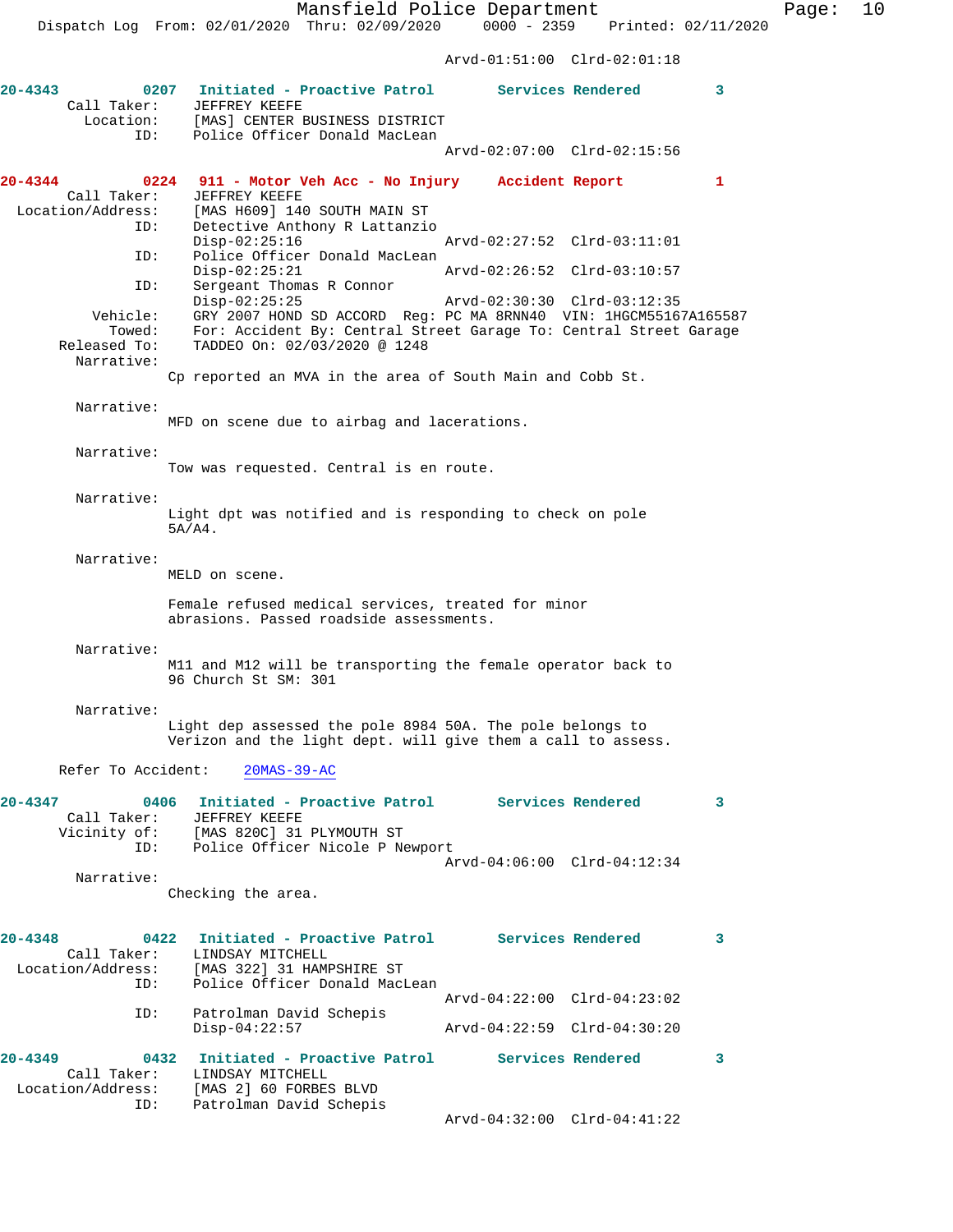Mansfield Police Department Fage: 11 Dispatch Log From: 02/01/2020 Thru: 02/09/2020 0000 - 2359 Printed: 02/11/2020 **20-4351 0617 911 - Disturbance / Gathering Spoken To 1**  Call Taker: JEFFREY KEEFE Location/Address: [MAS 427A] 23 ERICK RD Apt. #27 ID: Detective Anthony R Lattanzio Disp-06:19:41 Arvd-06:26:07 Clrd-06:29:18 ID: Police Officer Donald MacLean<br>Disp-06:19:46 Disp-06:19:46 Arvd-06:26:10 Clrd-06:29:18 ID: Sergeant Thomas R Connor Arvd-06:26:12 Clrd-06:29:18 Narrative: Cp is reporting a female party screaming in the upstairs neighboring apartment. Narrative: MSp officers on scene making notification to the neighboring apt. **20-4353 0640 Initiated - Proactive Patrol Building Checked / Secured 3** Call Taker: APRIL LEHANE Location/Address: [MAS 820C] 31 PLYMOUTH ST ID: Police Officer Nicole P Newport Arvd-06:40:00 Clrd-06:46:21 Narrative: Checking the area. **20-4355 0821 Initiated - Proactive Patrol Building Checked / Secured 3** Call Taker: APRIL LEHANE Location/Address: [MAS 820C] 31 PLYMOUTH ST ID: Police Officer Andrew J Kelley Arvd-08:21:00 Clrd-08:31:24 Narrative: Checking the area. **20-4356 0839 Phone - Animal Complaints Gone on Arrival 3**  Call Taker: APRIL LEHANE Location/Address: [MAS] DEAN ST ID: Police Officer Nicole M Boldrighini Disp-08:41:32 Arvd-08:47:56 Clrd-08:57:12 Narrative: rp is reporting two dogs loose. One is a golden retriever other is a brown lab Narrative: Area checked no dogs found **20-4363 0931 Initiated - Proactive Patrol Building Checked / Secured 3** Call Taker: APRIL LEHANE Location/Address: [MAS 840] 280 SCHOOL ST ID: Police Officer Patrick J Pennie Arvd-09:31:00 Clrd-09:45:25 Narrative: Checking the area. **20-4364 0935 Initiated - Proactive Patrol Building Checked / Secured 3** Call Taker: APRIL LEHANE Location/Address: [MAS 281A] 1 CROCKER ST ID: Police Officer Nicole M Boldrighini Arvd-09:35:00 Clrd-09:41:47 Narrative: Checking the area. **20-4369 1032 Initiated - Motor Vehicle Stop Citation / Warning Issued 3**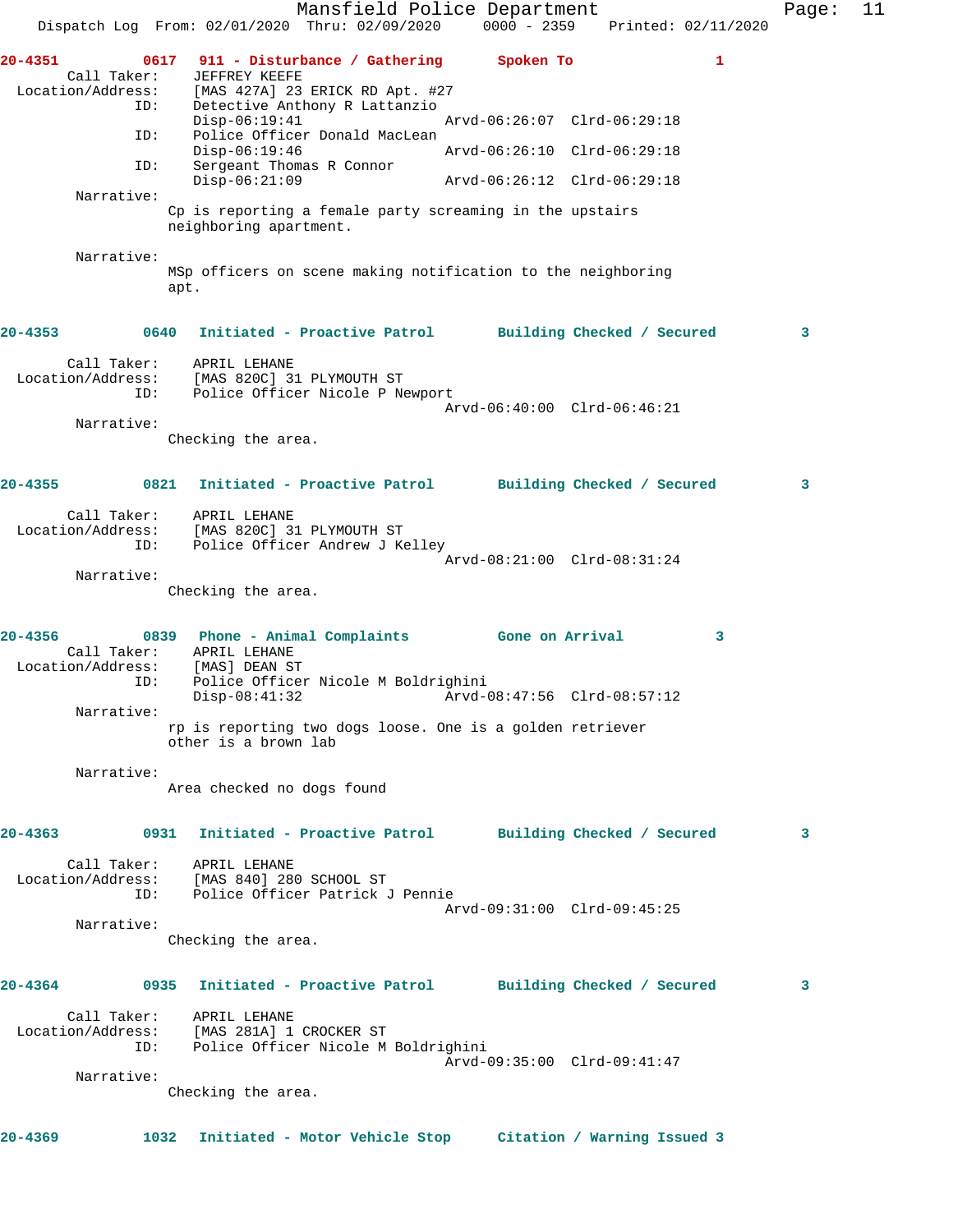|                                                                                                                                                        | Mansfield Police Department<br>0000 - 2359 Printed: 02/11/2020<br>Dispatch Log From: 02/01/2020 Thru: 02/09/2020                                                                                                                                                                                                                                                                                                                                                                                                                                                                                                                                                                                                     | Page: | 12 |
|--------------------------------------------------------------------------------------------------------------------------------------------------------|----------------------------------------------------------------------------------------------------------------------------------------------------------------------------------------------------------------------------------------------------------------------------------------------------------------------------------------------------------------------------------------------------------------------------------------------------------------------------------------------------------------------------------------------------------------------------------------------------------------------------------------------------------------------------------------------------------------------|-------|----|
| Call Taker:<br>Location/Address:<br>ID:                                                                                                                | APRIL LEHANE<br>[MAS] N MAIN ST<br>Police Officer Nicole M Boldrighini                                                                                                                                                                                                                                                                                                                                                                                                                                                                                                                                                                                                                                               |       |    |
| Vehicle:<br>Narrative:                                                                                                                                 | Arvd-10:32:00 Clrd-10:43:15<br>BLK 2019 ACUR TLX Req: PC MA 3ZZ891 VIN: 19UUB1F38KA009157                                                                                                                                                                                                                                                                                                                                                                                                                                                                                                                                                                                                                            |       |    |
| Narrative:                                                                                                                                             | registration is expired. Ofc Boldrighini will be giving the<br>R/O a ride back to his house so that he can renew online                                                                                                                                                                                                                                                                                                                                                                                                                                                                                                                                                                                              |       |    |
|                                                                                                                                                        | sm: 45628 @1038<br>EM: 45628 @1040                                                                                                                                                                                                                                                                                                                                                                                                                                                                                                                                                                                                                                                                                   |       |    |
| Narrative:                                                                                                                                             | citation issued for unregistered mv and no license in<br>possession. RO declined a ride back to the vehicle.                                                                                                                                                                                                                                                                                                                                                                                                                                                                                                                                                                                                         |       |    |
| 20-4370                                                                                                                                                | 1033<br>Initiated - Proactive Patrol<br>Building Checked / Secured                                                                                                                                                                                                                                                                                                                                                                                                                                                                                                                                                                                                                                                   | 3     |    |
| Call Taker:<br>ID:                                                                                                                                     | APRIL LEHANE<br>Location/Address: [MAS 820C] 31 PLYMOUTH ST<br>Police Officer Andrew J Kelley<br>Arvd-10:33:00 Clrd-10:44:49                                                                                                                                                                                                                                                                                                                                                                                                                                                                                                                                                                                         |       |    |
| Narrative:                                                                                                                                             |                                                                                                                                                                                                                                                                                                                                                                                                                                                                                                                                                                                                                                                                                                                      |       |    |
|                                                                                                                                                        | Checking the area.                                                                                                                                                                                                                                                                                                                                                                                                                                                                                                                                                                                                                                                                                                   |       |    |
| $20 - 4373$<br>Location/Address:<br>ID:<br>ID:                                                                                                         | 1056 Phone - Animal Complaints Gone on Arrival<br>3<br>Call Taker: GARIN EISELE<br>[MAS] 170 SCHOOL ST @ 100 RTE 140 NB<br>Police Officer Patrick J Pennie<br>$Disp-10:59:02$<br>Arvd-11:00:40 Clrd-11:08:46<br>Police Officer Nicole M Boldrighini                                                                                                                                                                                                                                                                                                                                                                                                                                                                  |       |    |
| Narrative:                                                                                                                                             | Arvd-11:02:46 Clrd-11:08:46<br>$Disp-11:02:43$<br>Reported two golden retrievers running in and out of<br>traffic.                                                                                                                                                                                                                                                                                                                                                                                                                                                                                                                                                                                                   |       |    |
| Narrative:                                                                                                                                             | area checked nothing found                                                                                                                                                                                                                                                                                                                                                                                                                                                                                                                                                                                                                                                                                           |       |    |
| $20 - 4376$<br>1139<br>Call Taker:<br>Location/Address:<br>ID:<br>ID:<br>ID:<br>Vehicle:<br>Towed:<br>Vehicle:<br>Towed:<br>Released To:<br>Narrative: | 911 - Motor Veh Acc - w/Injury<br>Accident Report<br>1<br>MATTHEW BOMES<br>[MAS 840] 280 SCHOOL ST<br>Police Officer Patrick J Pennie<br>$Disp-11:39:51$<br>Arvd-11:47:11 Clrd-12:15:13<br>Police Officer Nicole M Boldrighini<br>Arvd-11:41:48 Clrd-12:13:11<br>$Disp-11:40:02$<br>Sergeant Jeffrey G Bombard<br>$Disp-11:44:44$<br>Arvd-11:44:48 Clrd-12:11:05<br>BLK 2019 NISS UT ROGUE Req: PC MA 1RCG95 VIN: 5N1AT2MVXKC781653<br>For: Accident By: Central Street Garage To: Central Street Garage<br>GRY 2008 TOYT SCION Reg: PC MA 728XB8 VIN: JTKDE167180258920<br>For: Accident By: Central Street Garage To: Central Street Garage<br>AIELLO On: 02/07/2020 @ 1528<br>Report of a 2 car MVC with Injuries |       |    |
| Narrative:                                                                                                                                             | Tow company notified for 2 tows                                                                                                                                                                                                                                                                                                                                                                                                                                                                                                                                                                                                                                                                                      |       |    |
| Narrative:                                                                                                                                             | Central St on scene                                                                                                                                                                                                                                                                                                                                                                                                                                                                                                                                                                                                                                                                                                  |       |    |
| Narrative:                                                                                                                                             | Both vehicles have been towed. No transports by MFD                                                                                                                                                                                                                                                                                                                                                                                                                                                                                                                                                                                                                                                                  |       |    |
| Narrative:                                                                                                                                             | citation issued for red light violation                                                                                                                                                                                                                                                                                                                                                                                                                                                                                                                                                                                                                                                                              |       |    |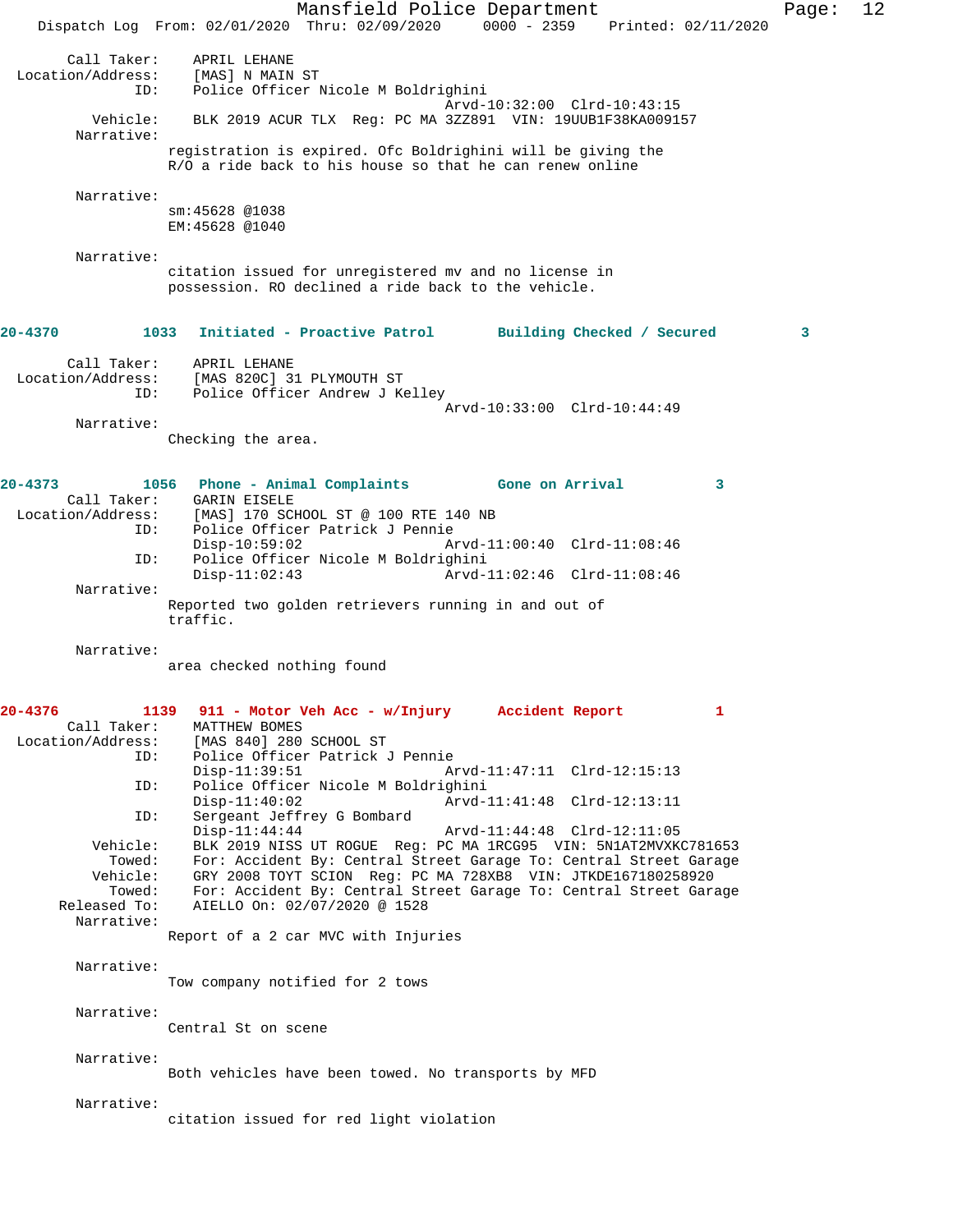Mansfield Police Department Page: 13 Dispatch Log From: 02/01/2020 Thru: 02/09/2020 0000 - 2359 Printed: 02/11/2020 Refer To Accident: 20MAS-40-AC **20-4377 1225 Walk-In - Banking - Finance Offense Incident Report 3**  Call Taker: Officer Brendan Fayles Location/Address: [MAS 451B] 500 EAST ST ID: Police Officer John R Armstrong<br>Disp-12:27:44 A Disp-12:27:44 Arvd-12:35:37 Clrd-12:51:05 Narrative: Walk in reporting her bank account was compromised Refer To Incident: 20MAS-83-OF **20-4379 1249 Walk-In - Follow up Investigation Spoken To 3**  Call Taker: Officer Brendan Fayles Location/Address: [MAS 451B] 500 EAST ST ID: Police Officer Patrick J Pennie Disp-12:50:29 Arvd-12:51:04 Clrd-13:01:05 Narrative: Ofc. Pennie out of a follow up in the lobby Narrative: Refer to 20MAS-58-OF **20-4381 1307 Initiated - Proactive Patrol Building Checked / Secured 3** Call Taker: APRIL LEHANE Location/Address: [MAS 820C] 31 PLYMOUTH ST ID: Police Officer Andrew J Kelley Arvd-13:07:00 Clrd-13:16:30 Narrative: Checking the area. **20-4393 1506 Initiated - Motor Vehicle Stop Citation / Warning Issued 3**  Call Taker: APRIL LEHANE Vicinity of: [MAS] 200 COPELAND DR<br>TD: Police Officer Nicole Police Officer Nicole M Boldrighini Arvd-15:06:00 Clrd-15:15:13 Vehicle: GRY 2019 TOYT COROLL Reg: PC MA 2CWE11 VIN: 2T1BURHE4KC169643 Narrative: mv stop - registration is expired, operator is expired/non renew license. RO is the passenger Narrative: RO was able to renew online. Citations issued to both Refer To Summons: 20MAS-42-AR Summons: ARNAL-MACHADO, ARNALDO<br>Address: 163 RUMFORD AVE Apt. #2 ress: 163 RUMFORD AVE Apt. #204 MANSFIELD, MA<br>Age: 34 Age: 34 Charges: UNLICENSED OPERATION OF MV **20-4400 1702 Initiated - Proactive Patrol Building Checked / Secured 3** Call Taker: APRIL LEHANE Location/Address: [MAS 820C] 31 PLYMOUTH ST ID: Police Officer Michael T Fitzgerald Arvd-17:02:00 Clrd-17:12:46 Narrative: Checking the area. **20-4406 1834 Initiated - Follow up Investigation Spoken To 3**  Call Taker: APRIL LEHANE Location/Address: [MAS H2712] 12 KYBREN CIR ID: Police Officer David J Pepicelli Arvd-18:34:00 Clrd-18:55:07 Narrative: Conducting a follow up in the area to a previously reported incident.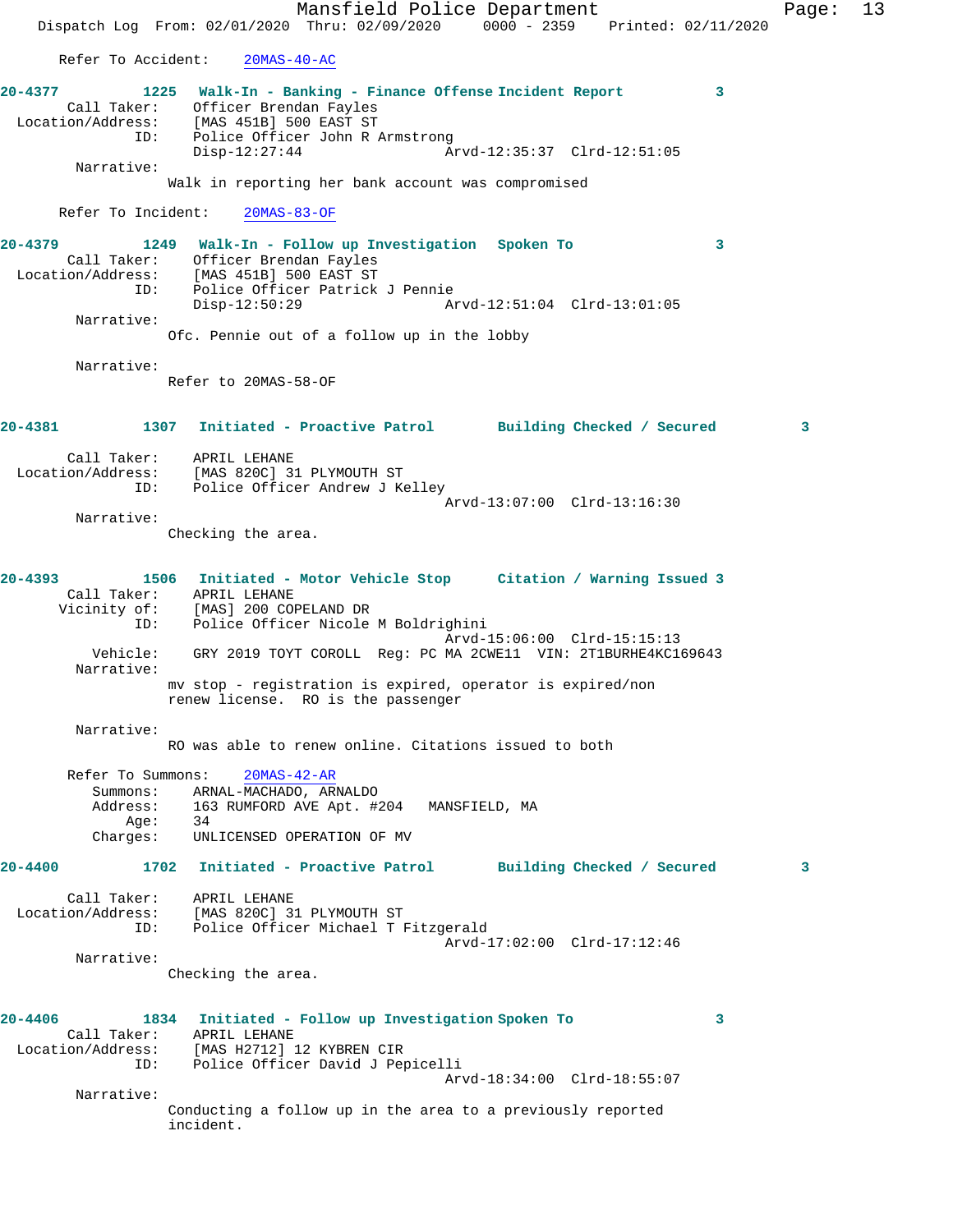| 20-4407<br>3                                    | Initiated - Selective Enforcement/RADAR<br>1840                                                                                                                                                                           | Citation / Warning Issued |
|-------------------------------------------------|---------------------------------------------------------------------------------------------------------------------------------------------------------------------------------------------------------------------------|---------------------------|
| Call Taker:<br>Location/Address:<br>ID:         | APRIL LEHANE<br>[MAS] 1 SCHOOL ST @ 167 WEST ST<br>Police Officer Danielle C Titus                                                                                                                                        |                           |
| Vehicle:<br>Narrative:                          | Arvd-18:40:00 Clrd-19:08:20<br>WHI 2017 JEEP WRANGL Req: PC MA 6CV646 VIN: 1C4BJWDG4HL709959                                                                                                                              |                           |
|                                                 | Selective enforcement in the area.                                                                                                                                                                                        |                           |
| Narrative:                                      | MA 6CV646- citation issued for failure to stop for red light                                                                                                                                                              |                           |
| 20-4410                                         | Initiated - Proactive Patrol Building Checked / Secured<br>2030                                                                                                                                                           | 3                         |
| Call Taker:<br>ID:                              | TARA LAKO<br>Location/Address: [MAS] WINTHROP AVE<br>Police Officer Danielle C Titus<br>Arvd-20:30:00 Clrd-20:38:21                                                                                                       |                           |
| Narrative:                                      | Checking the area.                                                                                                                                                                                                        |                           |
| 20-4411                                         | 2036 Phone - 911 Hang-ups & Verifications                                                                                                                                                                                 | Spoken To 2               |
| Call Taker:<br>Location/Address:<br>ID:<br>ID:  | LINDSAY MITCHELL<br>[MAS 235A] 377 CHAUNCY ST<br>Police Officer Danielle C Titus<br>$Disp-20:39:51$<br>Arvd-20:39:59 Clrd-21:01:38<br>Police Officer David J Pepicelli<br>$Disp-20:39:51$<br>Arvd-20:44:51 Clrd-21:01:39  |                           |
| Narrative:                                      | Officers responding for an ID verification, female has two<br>ID's in her possesion.                                                                                                                                      |                           |
| Narrative:                                      | Ofc Titus reports the ID is valid. The female was in the<br>store earlier today and was very argumentative and has now<br>returned.<br>Ofc Titus gave the owner the information to trespass the<br>female from the store. |                           |
| $20 - 4412$<br>Call Taker:<br>Location/Address: | Initiated - Proactive Patrol Services Rendered<br>2047<br>TARA LAKO<br>[MAS 1002] 250 EAST ST                                                                                                                             | 3                         |
| ID:                                             | Police Officer Patrick J Pennie<br>Arvd-20:47:00 Clrd-20:55:58                                                                                                                                                            |                           |
| Narrative:                                      | Checking the area.                                                                                                                                                                                                        |                           |
| 20-4413<br>2                                    | Phone - Fireworks / Explosives Viols.<br>2056                                                                                                                                                                             | Unfounded/Unverifed       |
| Call Taker:<br>Location/Address:<br>ID:         | LINDSAY MITCHELL<br>[MAS] STEARNS AVE<br>Police Officer Patrick J Pennie<br>$Disp-20:57:07$<br>Arvd-21:01:16 Clrd-21:07:11                                                                                                |                           |
| Narrative:                                      | RP reports fire works coming from the area                                                                                                                                                                                |                           |
| Narrative:                                      | Ofc Pepicelli reports all is quiet, area checked negative.                                                                                                                                                                |                           |
| 20-4415                                         | Initiated - Proactive Patrol<br>2125<br>Building Checked / Secured                                                                                                                                                        | 3                         |
| Call Taker:<br>Location/Address:                | TARA LAKO<br>[MAS 226E] 125 HIGH ST Apt. #1-4                                                                                                                                                                             |                           |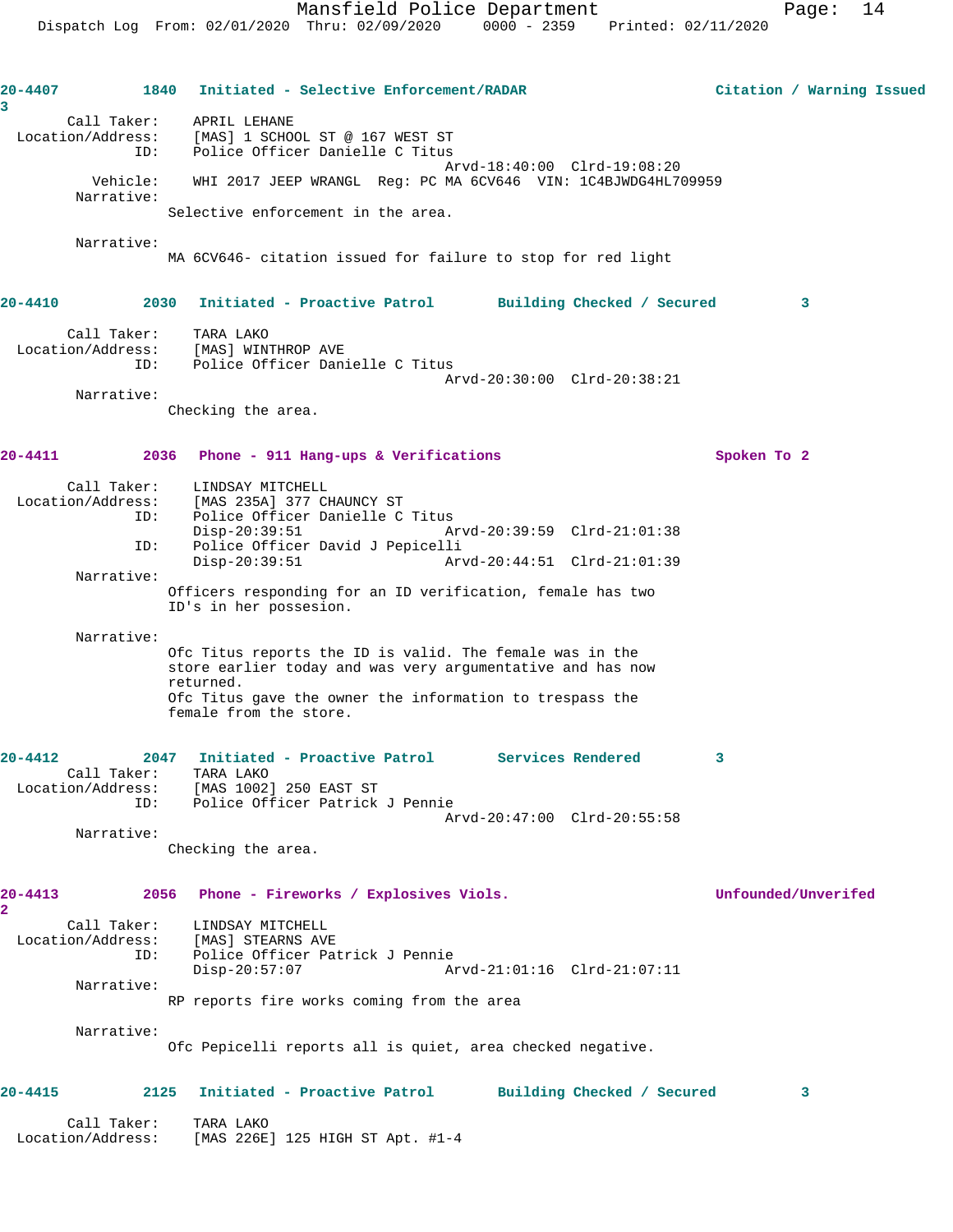Mansfield Police Department Page: 15 Dispatch Log From: 02/01/2020 Thru: 02/09/2020 0000 - 2359 Printed: 02/11/2020 ID: Police Officer Danielle C Titus Arvd-21:25:00 Clrd-21:28:25 Narrative: Checking the area. **20-4416 2138 Phone - Erratic Oper MV / Road Rage Unfounded/Unverifed 3**  Call Taker: LINDSAY MITCHELL<br>.on/Address: [MAS] MILL ST Location/Address: ID: Police Officer Patrick J Pennie Disp-21:39:08 Arvd-21:42:00 Clrd-21:48:22<br>ID: Police Officer Danielle C Titus Police Officer Danielle C Titus<br>Disp-21:39:13 A Disp-21:39:13 Arvd-21:43:42 Clrd-21:48:23 Narrative: Norton PD reporting an erratic operator, RP no longer behind the MV. Last seen on their Newland St. Description: silver Mercedes SUV, no plate known. Vehicle was crossing the yellow line into on coming traffic and traveling at high and low speeds. Narrative: Ofc Pennie reports nothing showing on Mill St to the town line, will be checking the side streets. Narrative: Ofc Pennie reports area checks negative. **20-4417 2225 Initiated - Proactive Patrol Building Checked / Secured 3** Call Taker: TARA LAKO Location/Address: [MAS 65] 30 CHAUNCY ST ID: Police Officer Danielle C Titus Arvd-22:25:00 Clrd-22:30:24 Narrative: Checking the area. **20-4418 2242 Phone - Erratic Oper MV / Road Rage Unfounded/Unverifed 3**  Call Taker: TARA LAKO<br>Location/Address: [MAS] RTE [MAS] RTE 140 NB ID: Police Officer Danielle C Titus Disp-22:42:32 Arvd-22:44:41 Clrd-22:49:57<br>ID: Police Officer David J Pepicelli Police Officer David J Pepicelli<br>Disp-22:42:34 Ar Arvd-22:45:02 Clrd-22:51:12 Narrative: RP reports a vehicle traveling southbound in the northbound lane just prior to the School St intersection. RP was unable to give a description of the vehicle. MSP was notified. Narrative: Ofc Pepicelli report nothing showing from School St down to 495, will continue to check the area. Narrative: Ofc Titus reports checking 140, nothing showing. Narrative: Ofc Pepicelli reports checking the area and making the loop, nothing showing. **20-4420 2353 Phone - Motor Veh Acc - No Injury Summons 1**  Call Taker: TARA LAKO Location/Address: [MAS H2977] 198 MILL ST Police Officer Donald MacLean Disp-23:54:24 Arvd-23:59:03 Clrd-02/03/2020 @ 01:05:33 ID: Police Officer Christopher D Sorge Disp-23:54:33 Arvd-23:59:12 Clrd-02/03/2020 @ 01:11:04<br>ID: Detective Gregory S Martell Detective Gregory S Martell<br>Disp-00:14:07 Arvd-00:14:09 Clrd-02/03/2020 @ 01:06:31 Vehicle: WHI 2014 MITS LANCER Reg: PC MA 1ECM64 VIN: JA32U8FW5EU012036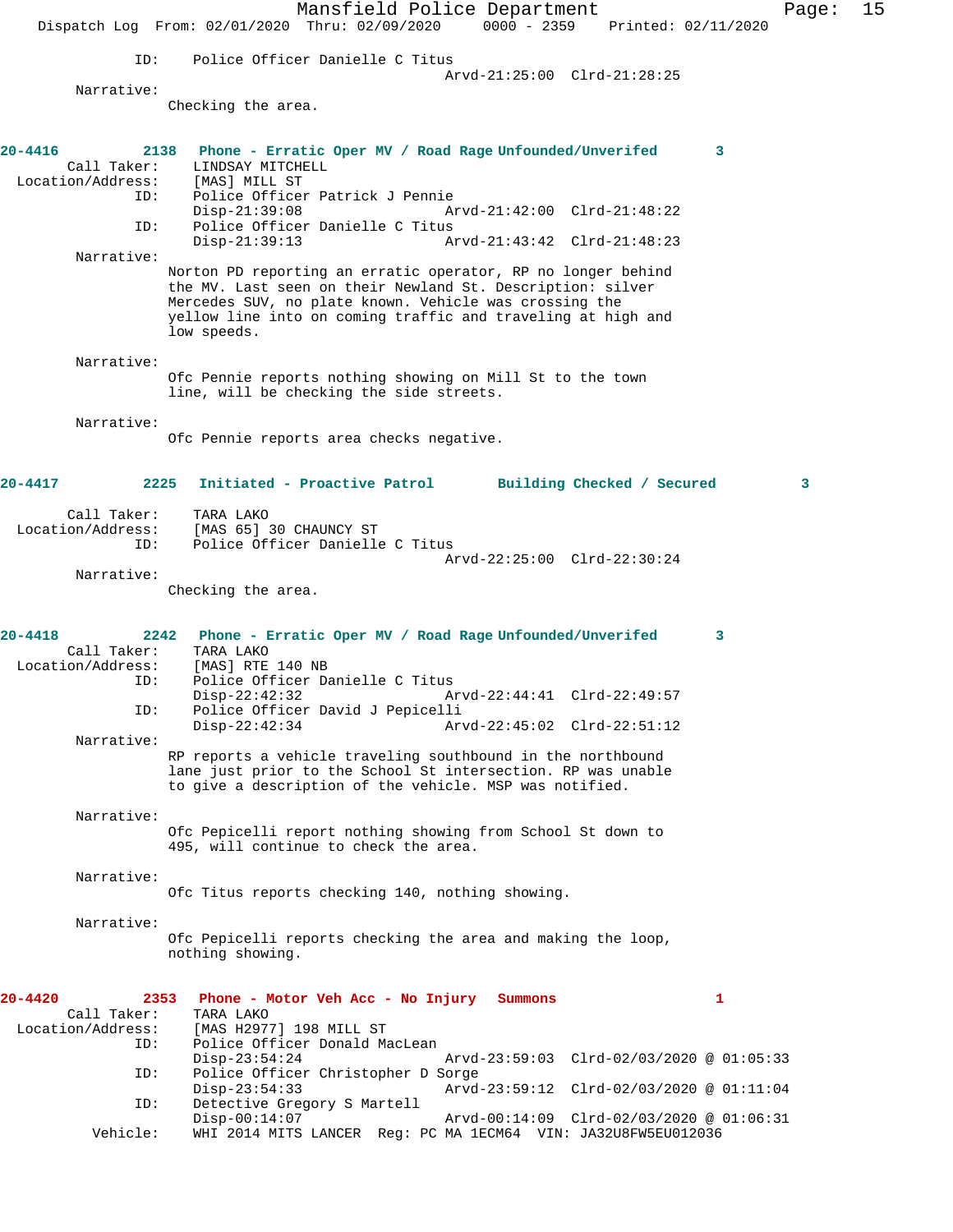Mansfield Police Department Page: 16 Dispatch Log From: 02/01/2020 Thru: 02/09/2020 0000 - 2359 Printed: 02/11/2020 Towed: For: Accident By: Central Street Garage To: Central Street Garage Narrative: MVA, single vehicle into the yard and tree Narrative: Ofc Sorge requesting a tow, Central St is en route. Narrative: Det Martell reports Central St is on scene. Narrative: Ofc Sorge reports he will be going to Good Samaritan for paperwork, the operator will be receiving a summons for OUI. Narrative: Ofc Sorge reports citation issued for OUI liquor, negligent operations and marked lanes. Narrative: Ofc MacLean reports Central St has the vehicle. Refer To Accident: 20MAS-41-AC Refer To Summons: 20MAS-43-AR Summons: CARPENTER, ALEXA BRIANNE<br>Address: 9 NEPONSET AVE FOXBORO 9 NEPONSET AVE FOXBORO, MA<br>21 Age: Charges: OUI-LIQUOR OR .08% NEGLIGENT OPERATION OF MOTOR VEHICLE MARKED LANES VIOLATION **For Date: 02/03/2020 - Monday 20-4421 0033 Initiated - Proactive Patrol Building Checked / Secured 3** Call Taker: TARA LAKO Location/Address: [MAS 281A] 1 CROCKER ST ID: Police Officer Michelle Bellevue Arvd-00:33:00 Clrd-00:34:44 Narrative: Checking the area. **20-4422 0113 Initiated - Proactive Patrol Building Checked / Secured 3** Call Taker: JEFFREY KEEFE Vicinity of: [MAS 895] 175 FRUIT ST ID: Detective Gregory S Martell Arvd-01:13:00 Clrd-01:22:08 Narrative: Checking the area. **20-4428 0139 Initiated - Proactive Patrol Building Checked / Secured 3** Call Taker: TARA LAKO Location/Address: [MAS 322] 31 HAMPSHIRE ST ID: Police Officer Donald MacLean Arvd-01:39:00 Clrd-01:49:31 Narrative: Checking the area. **20-4437 0151 Initiated - Proactive Patrol Building Checked / Secured 3** Call Taker: TARA LAKO<br>Location/Address: [MAS 411] [MAS 411] 60 FORBES BLVD ID: Police Officer Donald MacLean Arvd-01:51:00 Clrd-02:04:42 Narrative: Checking the area.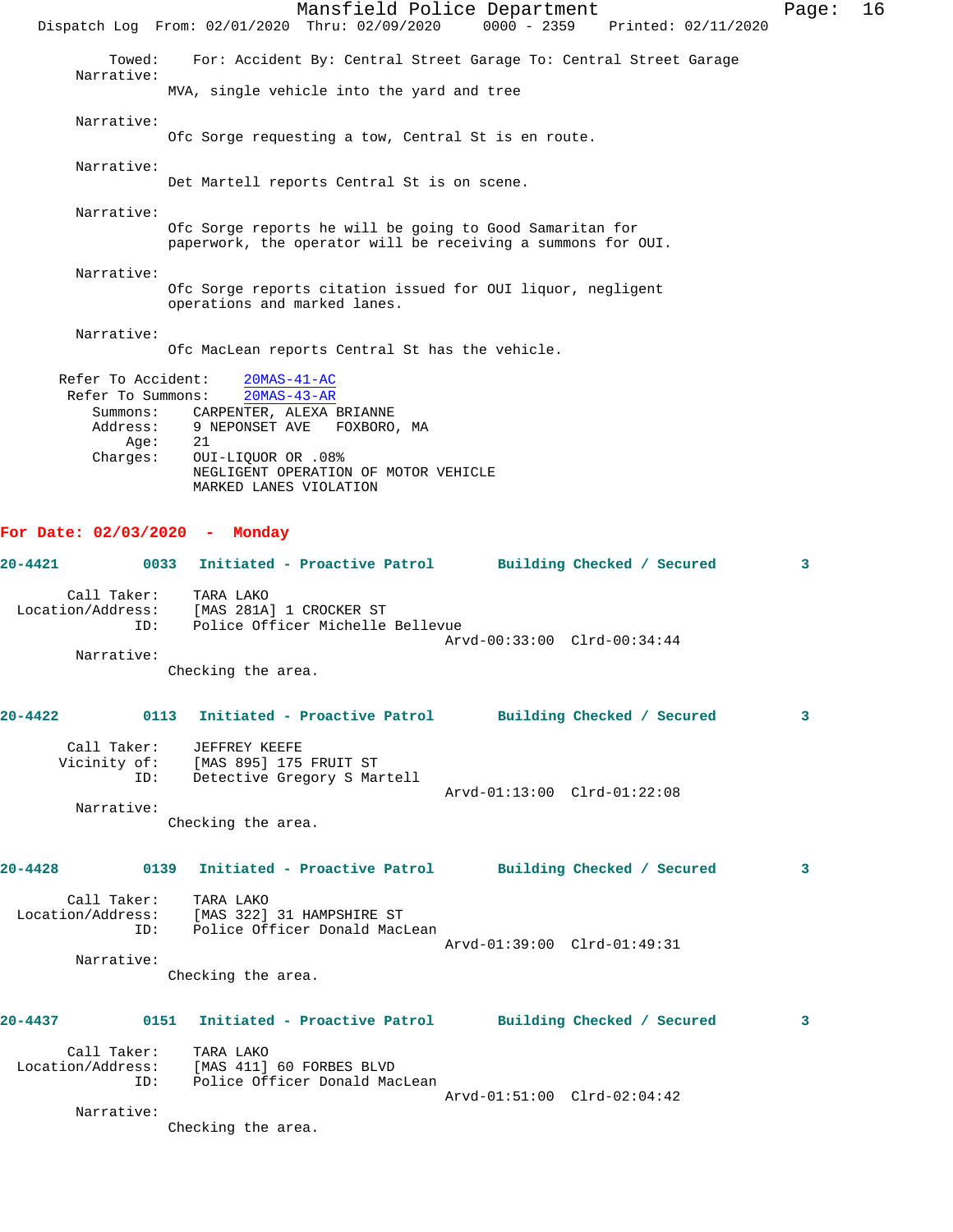Mansfield Police Department Fage: 17 Dispatch Log From: 02/01/2020 Thru: 02/09/2020 0000 - 2359 Printed: 02/11/2020 **20-4443 0215 Initiated - Parking Violations Services Rendered 3**  Call Taker: TARA LAKO Location/Address: [MAS] NORTH MAIN ST ID: Police Officer Michelle Bellevue Arvd-02:15:00 Clrd-02:16:35 Narrative: Ofc Bellevue reports no parking violations. **20-4444 0237 Initiated - Proactive Patrol Building Checked / Secured 3** Call Taker: TARA LAKO Location/Address: [MAS 840] 280 SCHOOL ST ID: Police Officer Donald MacLean Arvd-02:37:00 Clrd-02:51:26 Narrative: Checking the area. **20-4446 0254 Initiated - Proactive Patrol Building Checked / Secured 3** Call Taker: TARA LAKO Location/Address: [MAS 280] 440 FORBES BLVD ID: Police Officer Donald MacLean Arvd-02:54:00 Clrd-03:00:54 Narrative: Checking the area. **20-4447 0304 Initiated - Proactive Patrol Building Checked / Secured 3** Call Taker: TARA LAKO Location/Address: [MAS 907E] 390 WEST ST ID: Police Officer Donald MacLean Arvd-03:04:00 Clrd-03:12:35 Narrative: Checking the area. **20-4449 0630 Initiated - Selective Enforcement/RADAR Citation / Warning Issued 3**  Call Taker: TARA LAKO Location/Address: [MAS] 99 COPELAND DR @ 235 CHAUNCY ST ID: Police Officer Michelle Bellevue Arvd-06:30:00 Clrd-07:02:21 Vehicle: BLK 2012 FORD F150 Reg: PC MA 8AZ467 VIN: 1FTFX1EF9CFC86182 Narrative: Selective enforcement in the area. Narrative: Citation for red light **20-4455 0805 Phone - Vandalism Investigated - Report Taken 3** Call Taker: APRIL LEHANE Location/Address: [MAS] 21 ERICK RD ID: Police Officer Nicole M Boldrighini Disp-08:08:43 Arvd-08:11:26 Clrd-08:18:57 Vehicle: WHI 2016 FORD TRANSI Reg: CO MA T74712 VIN: 1FTYR1ZM9GKB36971 Narrative: rp is reporting vandalism to his work truck. Refer To Incident: 20MAS-85-OF **20-4458 0836 Phone - Suspicious Actv / Persn / Veh Unfounded/Unverifed 2**  Call Taker: APRIL LEHANE Location/Address: [MAS] VAN GEMERT DR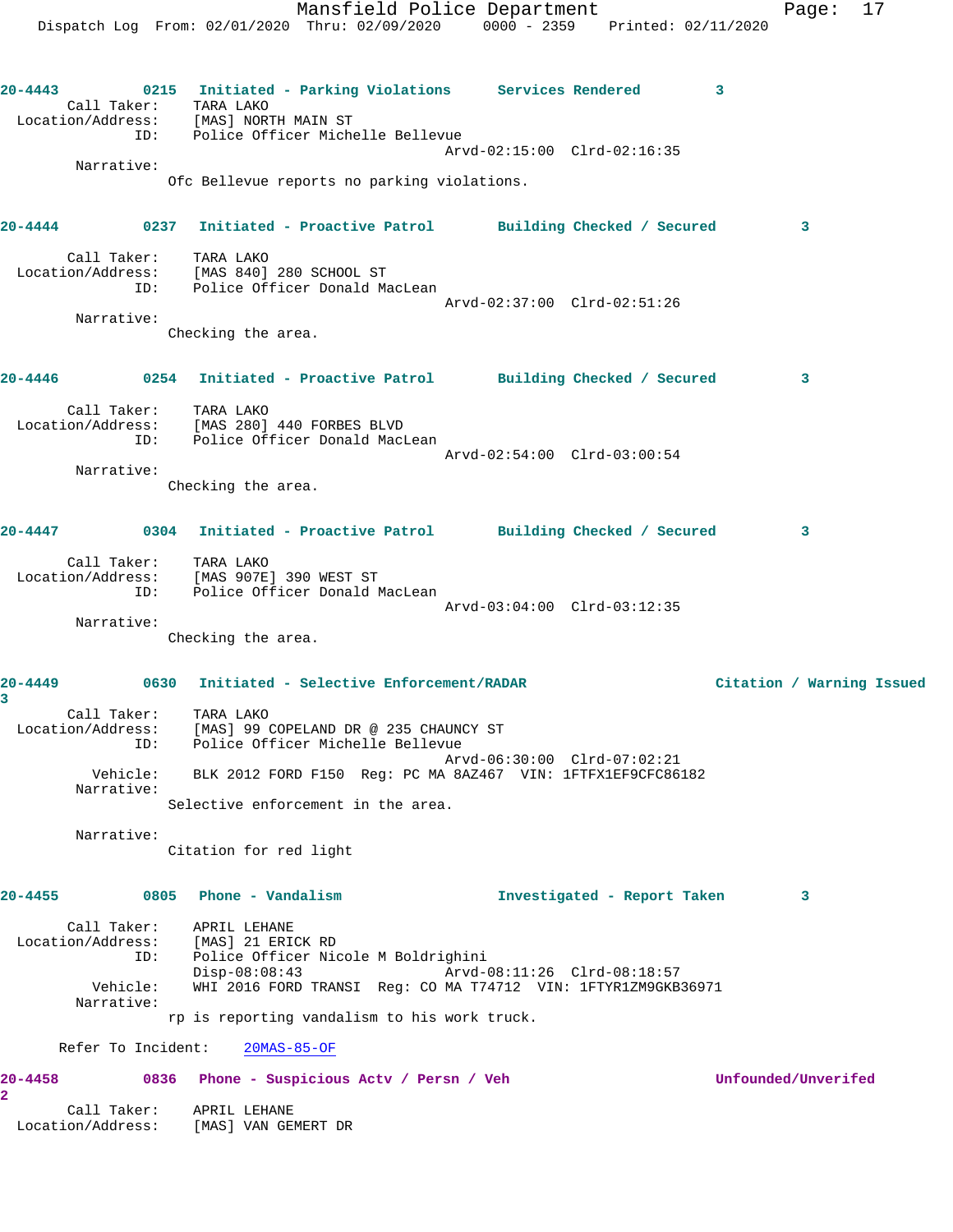Mansfield Police Department Fage: 18 Dispatch Log From: 02/01/2020 Thru: 02/09/2020 0000 - 2359 Printed: 02/11/2020 ID: Police Officer Nicole M Boldrighini Disp-08:38:47 Arvd-08:42:11 Clrd-08:45:39 Narrative: suspicious white vehicle sedan possibly new corrolla with mass tags in the area. Windows tinted in vehicle possibly BM 20s-30s. Narrative: unfounded no vehicle matching **20-4460 0836 911 - 911 Hang-ups & Verifications Confirmed misdial/Accdntl Call 2** Call Taker: GARIN EISELE Location/Address: [MAS 417C] 5 FRANCIS AVE Apt. #6 ID: Police Officer Patrick J Pennie Disp-08:39:46 Arvd-08:44:06 Clrd-08:48:30 Narrative: M11 responding to confirm accidental 911. **20-4463 0901 Initiated - Selective Enforcement/RADAR Citation / Warning Issued 3**  Call Taker: MATTHEW BOMES Location/Address: [MAS 1002] 250 EAST ST ID: Police Officer Nicole M Boldrighini Arvd-09:01:00 Clrd-09:33:14 Vehicle: BLK 2011 NISS MAXIMA Reg: PC MA 177JB9 VIN: 1N4AA5AP2BC837060 Narrative: Selective enforcement in the area. Narrative: Ma. 177jb9 citation for speed **20-4466 0930 Initiated - Speed Trailer/Signs Deployed Services Rendered 3**  Call Taker: Police Officer David W Kinahan Location/Address: [MAS] 374 FRANKLIN ST ID: Police Officer David W Kinahan Arvd-09:31:37 Clrd-12:23:54 Narrative: Officer Kinahan out to change batteries in Speed Signs. Narrative: Speed Sign 214 missing from location. Found in the woods/river off of Maple St/Cate Springs **20-4480 1126 Initiated - Motor Vehicle Stop Citation / Warning Issued 3**  Call Taker: MATTHEW BOMES<br>Vicinity of: [MAS] 99 SOUTI [MAS] 99 SOUTH MAIN ST @ 35 HORACE ST ID: Sergeant Robert S Pierce Arvd-11:26:00 Clrd-11:34:55<br>Vehicle: BRO 2003 CHRY TOWN Reg: PC MA 5ETZ80 VIN: 2C8GT64L63R142 BRO 2003 CHRY TOWN Reg: PC MA 5ETZ80 VIN: 2C8GT64L63R142021 Narrative: ciation issued un registered **20-4482 1130 Initiated - Motor Vehicle Stop Citation / Warning Issued 3**  Call Taker: MATTHEW BOMES<br>Vicinity of: [MAS] 15 WEST<br>ID: Police Office: [MAS] 15 WEST ST @ 33 UNION ST Police Officer Nicole M Boldrighini Arvd-11:30:00 Clrd-11:42:00 Vehicle: WHI 2017 HYUN VELOST Reg: PC MA 1BAY51 VIN: KMHTC6AD4HU317756 Narrative: CITATION ISSUED FOR UNREGISTERED **20-4487 1158 Initiated - Motor Vehicle Stop Citation / Warning Issued 3**  Call Taker: MATTHEW BOMES Location/Address: [MAS 969A110] 321 SCHOOL ST Apt. #A110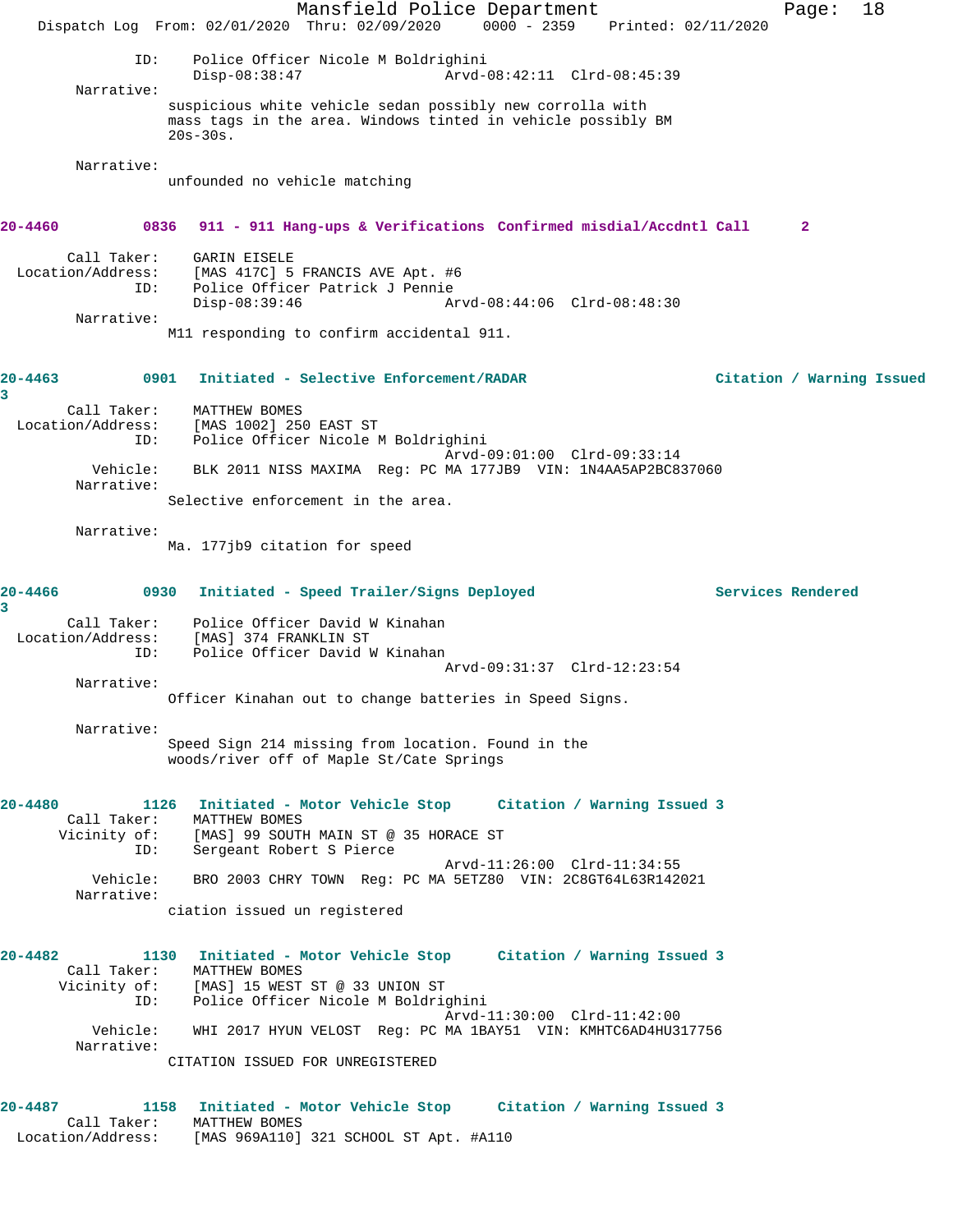|                                               | Mansfield Police Department<br>Dispatch Log From: 02/01/2020 Thru: 02/09/2020 0000 - 2359 Printed: 02/11/2020                            | Page: | 19 |
|-----------------------------------------------|------------------------------------------------------------------------------------------------------------------------------------------|-------|----|
| ID:<br>Vehicle:                               | Executive Lieutenant Francis W Archer JR<br>Arvd-11:58:00 Clrd-12:05:15<br>WHI 2009 FORD ECONOL Req: CO MA M81115 VIN: 1FTNE24W69DA29302 |       |    |
| Narrative:<br>ma11                            | citation issued for red light violation school st. at the                                                                                |       |    |
| 20-4488                                       | 1202 911 - Banking - Finance Offense Services Rendered<br>3                                                                              |       |    |
| Call Taker: GARIN EISELE<br>Location/Address: | [MAS H1886] 41 NORTH ST                                                                                                                  |       |    |
| ID:<br>Narrative:                             | Police Officer Nicole M Boldrighini<br>$Disp-12:04:31$                                                                                   |       |    |

Caller requesting officer to come by for bank fraud.

| $20 - 4490$ | 1220<br>Call Taker: | Citation / Warning Issued 3<br>Initiated - Motor Vehicle Stop<br>MATTHEW BOMES |
|-------------|---------------------|--------------------------------------------------------------------------------|
|             |                     |                                                                                |
|             | Vicinity of:        | [MAS] 303 PRATT ST                                                             |
|             | ID:                 | Police Officer Patrick J Pennie                                                |
|             |                     | Arvd-12:20:00 Clrd-12:24:26                                                    |
|             |                     | Officer Brendan Fayles                                                         |
|             | Vehicle:            | WHI 2014 FORD UT EDGE Reg: PC MA 6TC793 VIN: 2FMDK4AK3EBB26633                 |
|             | Narrative:          |                                                                                |
|             |                     | citation issued for falure to inspect                                          |

| 20-4491           | 1221 Phone - Larceny - Value Unknown                         |                             | Services Rendered | $\overline{2}$            |  |
|-------------------|--------------------------------------------------------------|-----------------------------|-------------------|---------------------------|--|
| Call Taker:       | APRIL LEHANE                                                 |                             |                   |                           |  |
| Location/Address: | [MAS H1761] 15 MAYHEW FARM DR                                |                             |                   |                           |  |
| TD:               | Police Officer Patrick J Pennie                              |                             |                   |                           |  |
|                   | $Disp-12:26:36$                                              | Arvd-12:29:12 Clrd-12:53:53 |                   |                           |  |
|                   | Officer Brendan Fayles                                       |                             |                   |                           |  |
| ID:               | Sergeant Robert S Pierce                                     |                             |                   |                           |  |
|                   | $Disp-12:26:42$                                              | Arvd-12:27:42 Clrd-12:53:50 |                   |                           |  |
| Narrative:        |                                                              |                             |                   |                           |  |
|                   | rp is reporting a male stole something off of her porch the  |                             |                   |                           |  |
|                   | other day. The suspect came back to the area. Husband is     |                             |                   |                           |  |
|                   | currently out trying to find the Silver Ford Escape involved |                             |                   |                           |  |
| Narrative:        |                                                              |                             |                   |                           |  |
|                   | M1 checked to the Norton line unfounded                      |                             |                   |                           |  |
| Narrative:        |                                                              |                             |                   |                           |  |
|                   | Party followed a vehicle matching the description of the     |                             |                   |                           |  |
|                   | vehicle from the past larceny, was not able to obtain a      |                             |                   |                           |  |
|                   | plate number. Party is requesting extra patrols in the area  |                             |                   |                           |  |
|                   |                                                              |                             |                   |                           |  |
| $20 - 4492$       | Initiated - Selective Enforcement/RADAR<br>1233              |                             |                   | Citation / Warning Issued |  |
| 3                 |                                                              |                             |                   |                           |  |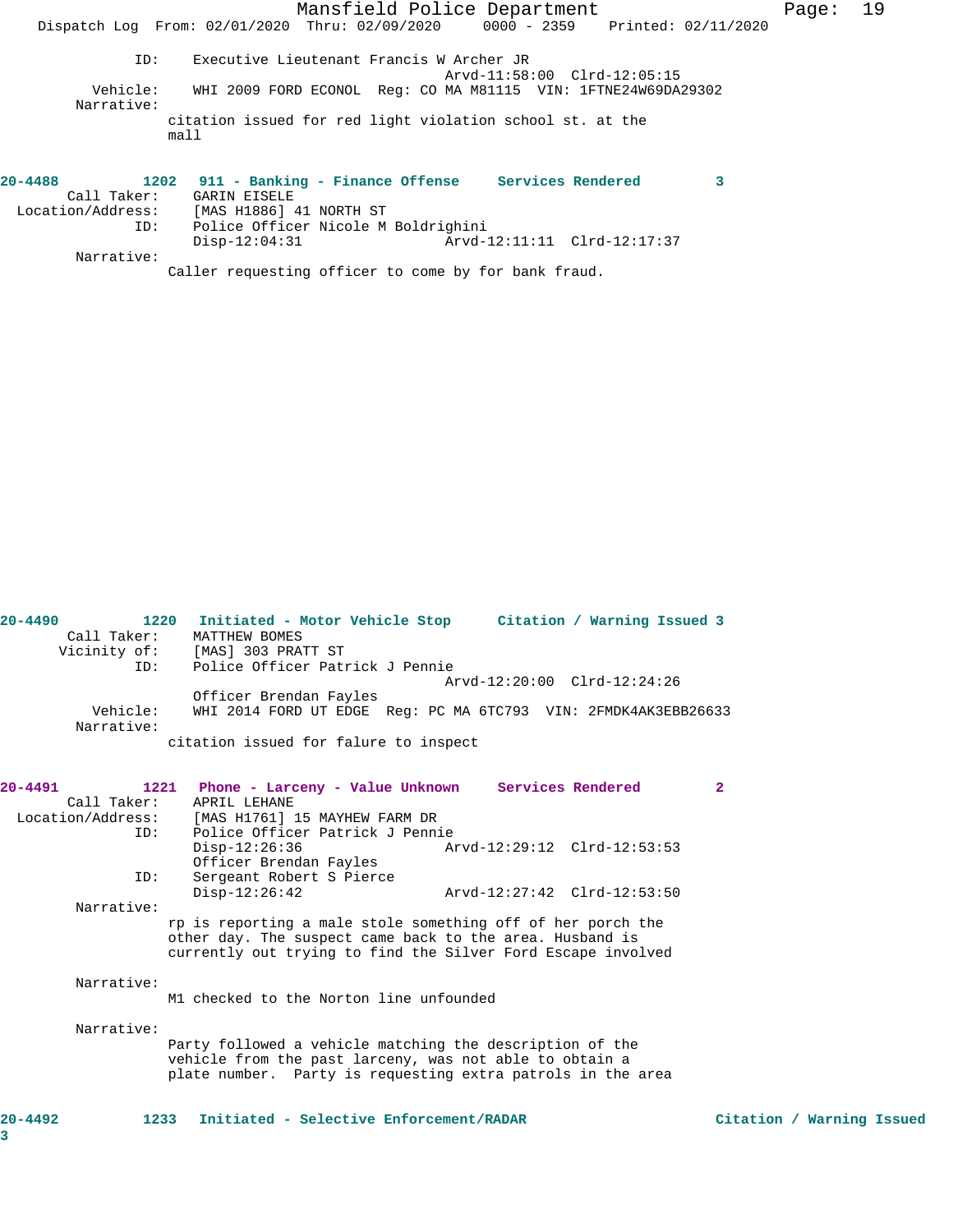Mansfield Police Department Page: 20 Dispatch Log From: 02/01/2020 Thru: 02/09/2020 0000 - 2359 Printed: 02/11/2020 Call Taker: MATTHEW BOMES Vicinity of: [MAS] 792 WEST ST ID: Police Officer Matthew A Souza Arvd-12:33:00 Clrd-13:31:43 Vehicle: GRY 2019 JEEP CHEROK Reg: PC MA 1BA647 VIN: 1C4PJMDX5KD417555 Narrative: Selective enforcement in the area. Narrative: Ma 1ba647 West @ Donavin for speed **20-4494 1257 Initiated - Motor Vehicle Stop Citation / Warning Issued 3**  Call Taker: MATTHEW BOMES<br>Vicinity of: [MAS] 464 SCHO of: [MAS] 464 SCHOOL ST @ 10 PLYMOUTH ST<br>ID: Police Officer Patrick J Pennie Police Officer Patrick J Pennie Arvd-12:57:00 Clrd-13:05:44 Officer Brendan Fayles Vehicle: RED 2007 DODG CHARGE Reg: PC MA 9XG498 VIN: 2B3KA53H37H626525 Narrative: citation issued for no inspection, speed and no registration in hand **20-4497 1315 Initiated - Motor Vehicle Stop Citation / Warning Issued 3**  Call Taker: MATTHEW BOMES Vicinity of: [MAS] 228 PRATT ST @ 6 BICENTENNIAL CT ID: Police Officer Patrick J Pennie Arvd-13:15:00 Clrd-13:29:04 Officer Brendan Fayles Vehicle: GRY 2014 JEEP CHEROK Reg: PC MA 1CZM81 VIN: 1C4PJMDS0EW211914 Narrative: vehicle registration is expired, was able to renew on line citation issued for the registration **20-4499 1323 911 - Suspicious Actv / Persn / Veh Services Rendered 2**  Call Taker: GARIN EISELE Location/Address: [MAS H5141] 38 COURT ST Apt. #1 Police Officer Nicole M Boldrighini<br>Disp-13:25:50 Arvd- Disp-13:25:50 Arvd-13:30:17 Clrd-13:39:05 Narrative: Caller would like to come by because he stated someone on the phone was going to come by and give him money. Narrative: Spoke to party and was advised not to give any info to the parties, also advised to call 911 if they do show up **20-4518 1658 Phone - Motor Veh Acc - No Injury Spoken To 1**  Call Taker: Support Staff Derek M Stark<br>Location/Address: [MAS] CHAUNCY ST Location/Address: [MAS] CHAUNCY ST ID: Police Officer Jay J Sparrow Disp-17:03:31 Arvd-17:03:33 Clrd-17:15:55 Narrative: Walk in reporting his daughter was involved in a crash in front of CVS earlier today and would like to speak with an officer. Narrative: Ofc. Sparrow spoke with involved and was given blank crash forms and advised of process. No report needed. **20-4523 1724 Initiated - Community Policing Services Rendered 3**  Call Taker: MATTHEW BOMES Location/Address: [MAS 333] 245 EAST ST ID: Police Officer Danielle C Titus Arvd-17:24:00 Clrd-17:47:14 Narrative: community policing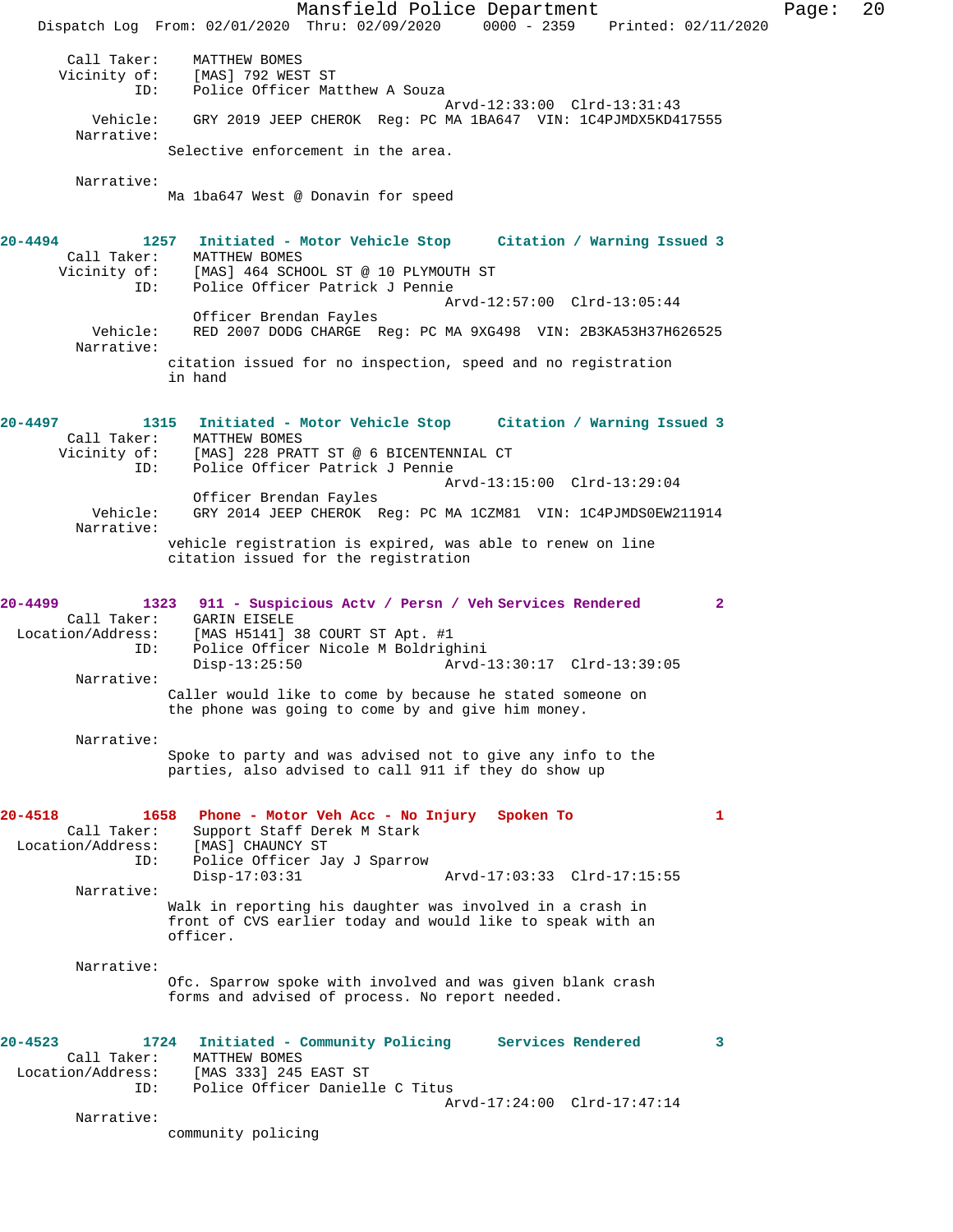| $20 - 4527$                      | 1752                       |                                  |                                                                                                                                                  | Walk-In - Digital/Electronic Crime Investigated - Report Taken                                                                                          | 3            |
|----------------------------------|----------------------------|----------------------------------|--------------------------------------------------------------------------------------------------------------------------------------------------|---------------------------------------------------------------------------------------------------------------------------------------------------------|--------------|
| Location/Address:                | Call Taker:<br>ID:         | $Disp-17:55:15$                  | Support Staff Derek M Stark<br>[MAS H4526] 1060 EAST ST<br>Police Officer Danielle C Titus                                                       | Arvd-18:09:28 Clrd-18:38:46                                                                                                                             |              |
|                                  | Narrative:                 | investigated.                    | statement and list of charges made that are being                                                                                                | Walk in looking to speak with an officer about fraudulent<br>charges to her Bank of America account. Involved has                                       |              |
|                                  | Refer To Incident:         |                                  | $20MAS-87-OF$                                                                                                                                    |                                                                                                                                                         |              |
| $20 - 4529$<br>Location/Address: | 1809<br>Call Taker:<br>ID: |                                  | Walk-In - Digital/Electronic Crime Spoken To<br>Support Staff Derek M Stark<br>[MAS 417C] 5 FRANCIS AVE Apt. #23<br>Police Officer Jay J Sparrow |                                                                                                                                                         | 3            |
|                                  | Narrative:                 | $Disp-18:14:11$                  | wants to document incident.                                                                                                                      | Arvd-18:21:11 Clrd-18:25:39<br>Walk in requesting to speak with an officer about ongoing<br>phone scams. Was advised this is an ongoing issue but still |              |
|                                  | Narrative:                 |                                  | Ofc. Sparrow spoke with involved and was advised.                                                                                                |                                                                                                                                                         |              |
| $20 - 4533$<br>Location/Address: | Call Taker:<br>ID:         | APRIL LEHANE<br>[MAS] HOWE ST    | Police Officer David J Pepicelli                                                                                                                 | 1826 Phone - Assist Fire Department Unfounded/Unverifed                                                                                                 | $\mathbf{2}$ |
|                                  | Narrative:                 | $Disp-18:27:38$                  | checking area for smoke in the area                                                                                                              | Arvd-18:31:26 Clrd-18:34:25<br>Assisting the FD with a fire related incident. Nature:                                                                   |              |
| $20 - 4535$                      | 1833                       |                                  |                                                                                                                                                  | Phone - Assist Fire Department Referred to Other Agency 2                                                                                               |              |
| Location/Address:                | Call Taker:<br>ID:         | MATTHEW BOMES<br>$Disp-18:34:37$ | [MAS] 190 NORTH MAIN ST<br>Police Officer Jay J Sparrow                                                                                          | Arvd-18:35:31 Clrd-18:49:19                                                                                                                             |              |
|                                  | ID:<br>Vehicle:            | $Disp-18:34:46$                  | Police Officer David J Pepicelli                                                                                                                 | Arvd-18:35:26 Clrd-18:49:17<br>BLK 2012 INFI UT FX35 Reg: PC MA 3ZB696 VIN: JN8AS1MW5CM155132                                                           |              |
|                                  | Narrative:                 |                                  | called stated her vehicle was smoking                                                                                                            | Assisting the FD with a fire related incident. Nature: party                                                                                            |              |
|                                  | Narrative:                 |                                  | Antifreeze issue, will call AAA. FD/PD clear                                                                                                     |                                                                                                                                                         |              |
| 20-4536<br>Location/Address:     | 1844<br>Call Taker:<br>ID: | APRIL LEHANE                     | Phone - Animal Complaints<br>[MAS] 1107 SCHOOL ST @ 229 OLD ELM ST                                                                               | Services Rendered                                                                                                                                       | 3            |
|                                  | Vehicle:<br>Narrative:     | $Disp-18:47:25$                  | Police Officer William C Trudell                                                                                                                 | Arvd-18:51:27 Clrd-19:16:27<br>GRY 2013 HOND SD CIVIC Req: PC MA 314RC8 VIN: 2HGFB2F50DH565337                                                          |              |
|                                  |                            |                                  |                                                                                                                                                  | rp is reporting a female came to her door asking for her to<br>call police. There is a dog running around the area.                                     |              |
|                                  | Narrative:                 |                                  | the dog and it snapped at her.                                                                                                                   | ACO responding per Sgt Bombard. RP reported trying to corral                                                                                            |              |
|                                  | Narrative:                 |                                  |                                                                                                                                                  | Ofc Trudell reports the dog is now behind 15 Old Elm, ACO                                                                                               |              |
|                                  |                            |                                  |                                                                                                                                                  |                                                                                                                                                         |              |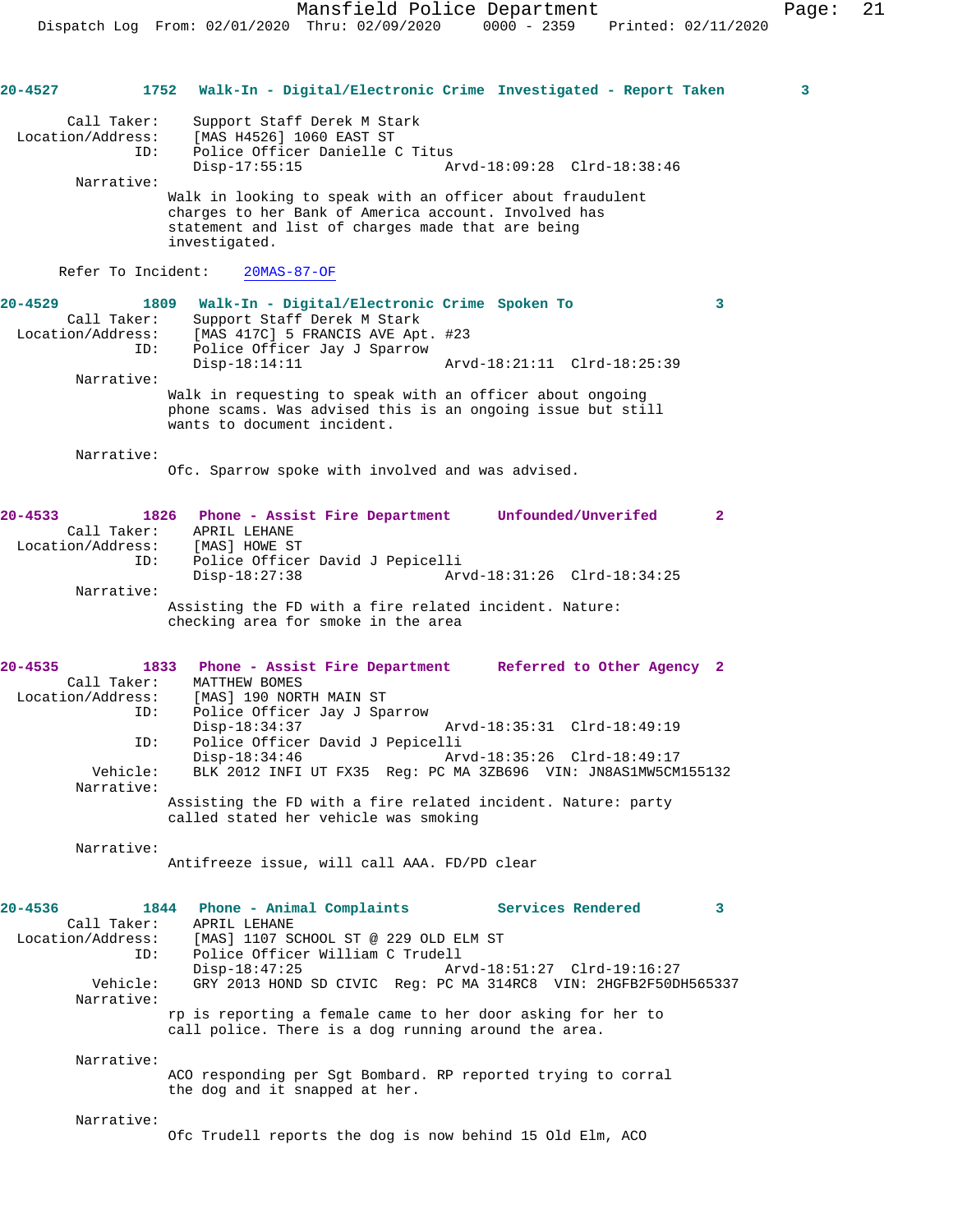Mansfield Police Department Page: 22 Dispatch Log From: 02/01/2020 Thru: 02/09/2020 0000 - 2359 Printed: 02/11/2020 Collins is attempting to speak with the owner before approaching the dog. Narrative: Ofc Trudell reports the owner has come out and will attempt to get the dog. **20-4537 1910 Walk-In - Identity Theft 1 1 Incident Report 1 1**<br>Call Taker: Support Staff Derek M Stark Call Taker: Support Staff Derek M Stark<br>Location/Address: [MAS H4123] 14 SUZANNE LN [MAS H4123] 14 SUZANNE LN ID: Police Officer Danielle C Titus Disp-19:15:04 Arvd-19:15:06 Clrd-19:48:01 Narrative: Walk in reporting she recieved a 1099 form from a company she has not worked for. She states that her SSN has been compromised. Refer To Incident: 20MAS-88-OF **20-4539 2018 Initiated - Selective Enforcement/RADAR Services Rendered** Call Taker: JEFFREY KEEFE<br>Vicinity of: [MAS 982] 111 of: [MAS 982] 111 HOPE ST<br>TD: Police Officer Daniel Police Officer Danielle C Titus Arvd-20:18:00 Clrd-20:43:54 Narrative: Selective enforcement in the area. **20-4541 2043 Phone - Motor Veh Acc - w/Injury Accident Report 1**  Call Taker: LINDSAY MITCHELL<br>Location/Address: [MAS] 449 MILL ST ess: [MAS] 449 MILL ST @ 2 VAN GEMERT DR<br>ID: Police Officer Danielle C Titus Police Officer Danielle C Titus<br>Disp-20:43:54 A Disp-20:43:54 Arvd-20:47:54 Clrd-21:23:24<br>ID: Police Officer Jay J Sparrow Police Officer Jay J Sparrow Disp-20:43:54 Arvd-20:52:26 Clrd-21:23:23<br>TD: Sergeant Jeffrey G Bombard Sergeant Jeffrey G Bombard<br>Disp-20:52:46 Disp-20:52:46 Arvd-20:52:49 Clrd-21:07:43 Vehicle: BLK 2002 HOND SD CIVIC Reg: PC MA 57K480 VIN: 1HGEM22962L026672 For: Accident By: Central Street Garage To: Central Street Garage Released To: MCNEIL On: 02/05/2020 @ 1352 Narrative: Single vehicle into the woods, with injuries. Occupant complaining of head and leg injuries. PD/FD responding Narrative: Tow requested, Central St enroute Narrative: Vehicle struck pole 56. Light dpt notified. No noticable damage. Narrative: Light dpt notified will respond. Tow is on scene. Narrative: Light dept on scene. Narrative: Central st has the vehicle. Narrative: 2102 MFD transporting operator to Good Sam Refer To Accident: 20MAS-42-AC **20-4544 2136 Initiated - Proactive Patrol Services Rendered 3**  Call Taker: JEFFREY KEEFE<br>Vicinity of: [MAS 814] 50 1 [MAS 814] 50 WEST CHURCH ST ID: Police Officer Jay J Sparrow Arvd-21:36:00 Clrd-21:40:27

**3**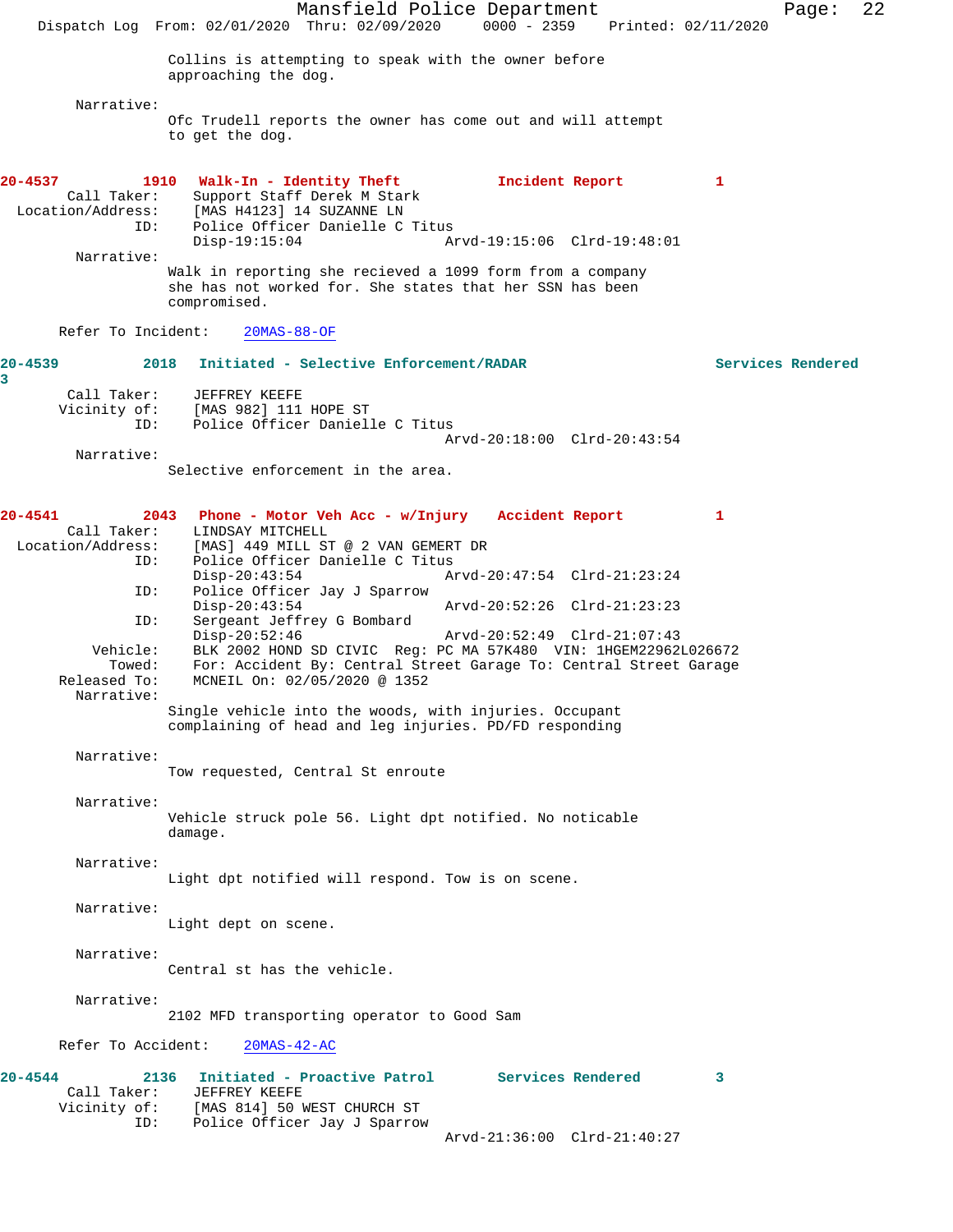Mansfield Police Department Page: 23 Dispatch Log From: 02/01/2020 Thru: 02/09/2020 0000 - 2359 Printed: 02/11/2020 Narrative: Checking the area. **For Date: 02/04/2020 - Tuesday 20-4547 0102 Initiated - Proactive Patrol Building Checked / Secured 3** Call Taker: JEFFREY KEEFE Vicinity of: [MAS 1002] 250 EAST ST<br>ID: Police Officer Michelle Police Officer Michelle Bellevue Arvd-01:02:00 Clrd-01:13:17 Narrative: Checking the area. **20-4549 0111 Initiated - Motor Vehicle Stop Citation / Warning Issued 3**  Call Taker: JEFFREY KEEFE Vicinity of: [MAS] 377 CHAUNCY ST @ 100 FORBES BLVD ID: Police Officer Andrew J Kelley Arvd-01:11:00 Clrd-01:18:12 Vehicle: WHI 2013 TOYT SD CAM Reg: PC RI 305300 VIN: 4T1BF1FK9DU287581 Narrative: Citation issued. **20-4550 0113 Initiated - Motor Vehicle Stop Citation / Warning Issued 3**  Call Taker: JEFFREY KEEFE Vicinity of: [MAS 4] 31 HAMPSHIRE ST ID: Police Officer Christopher D Sorge Arvd-01:13:00 Clrd-01:15:40 Vehicle: BLU 2014 JEEP UT COMPAS Reg: PC MA 8GT479 VIN: 1C4NJDEB3ED540852 Narrative: Citation issued for speed. **20-4553 0116 Initiated - Proactive Patrol Services Rendered 3**  Call Taker: JEFFREY KEEFE Vicinity of: [MAS] 4 ERICK RD @ 15 BONNEY LN ID: Police Officer Michelle Bellevue Arvd-01:16:00 Clrd-01:41:10 Narrative: Checking the area. **20-4554 0118 Initiated - Proactive Patrol Services Rendered 3**  Call Taker: JEFFREY KEEFE Vicinity of: [MAS 4] 31 HAMPSHIRE ST ID: Police Officer Andrew J Kelley Arvd-01:18:00 Clrd-01:40:26 Narrative: Checking the area. **20-4562 0133 Initiated - Proactive Patrol Services Rendered 3**  Call Taker: JEFFREY KEEFE Vicinity of: [MAS 1019] 792 WEST ST ID: Police Officer Christopher D Sorge Arvd-01:33:00 Clrd-01:37:15 Narrative: Checking the area. **20-4571 0148 Initiated - Proactive Patrol Arrest(s) Made 3**  Call Taker: LINDSAY MITCHELL Location/Address: [MAS 411] 60 FORBES BLVD ID: Police Officer Christopher D Sorge Arvd-01:48:00 Clrd-03:35:28 ID: Sergeant Thomas R Connor Disp-01:56:38 Arvd-01:59:56 Clrd-02:57:00 ID: Police Officer Andrew J Kelley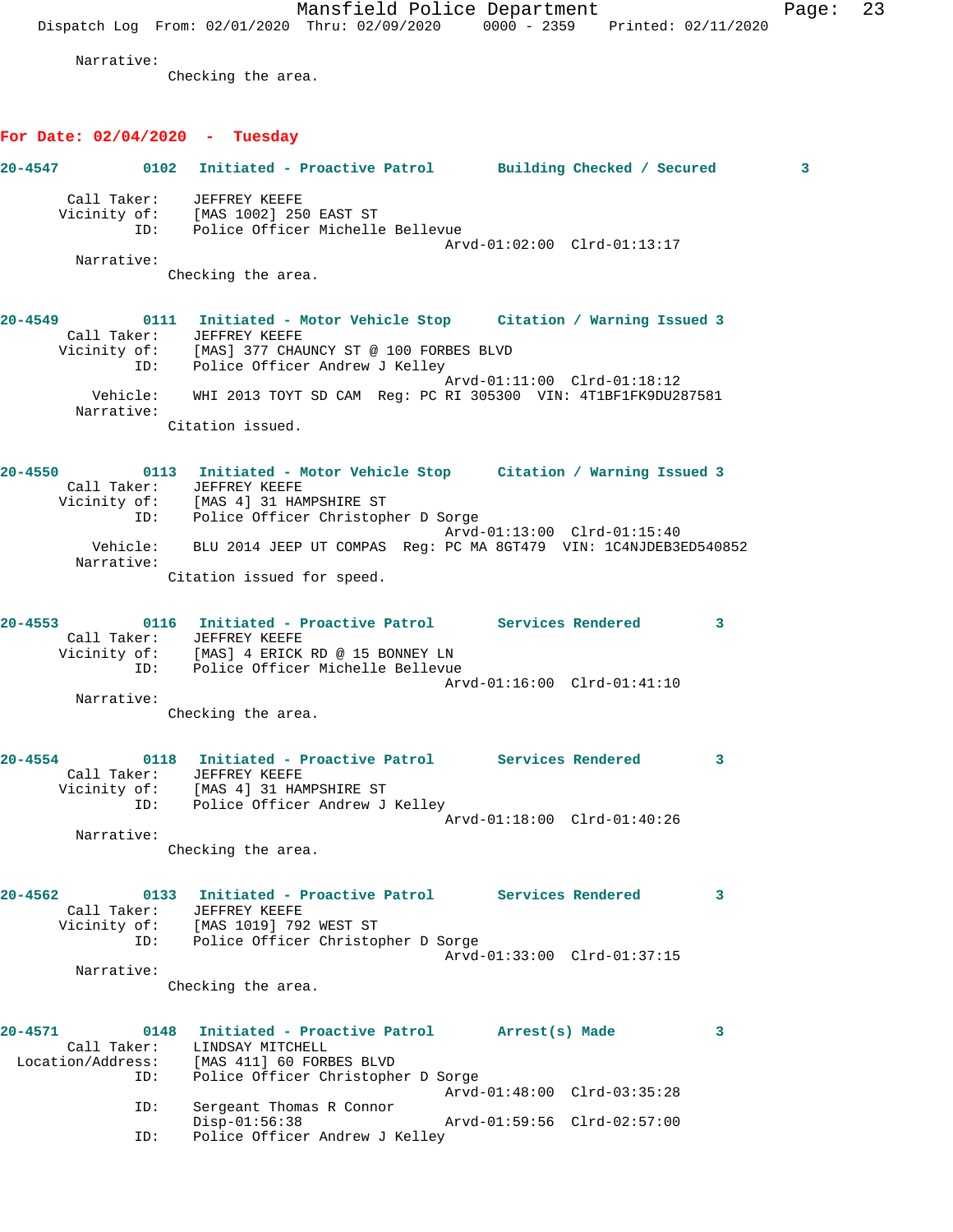Mansfield Police Department Form Page: 24 Dispatch Log From: 02/01/2020 Thru: 02/09/2020 0000 - 2359 Printed: 02/11/2020 Disp-01:56:42 Arvd-01:56:44 Clrd-02:39:36<br>ID: Police Officer Michelle Bellevue ID: Police Officer Michelle Bellevue Disp-02:35:19 Arvd-02:39:24 Clrd-02:57:02 ID: Police Officer Michelle Bellevue Disp-02:57:07 Arvd-02:57:09 Clrd-03:33:51 Vehicle: BLK 2006 NISS SD MAX Reg: PC RI PB543 VIN: 1N4BA41E46C841789 Vehicle: BLK 2016 JEEP LL CHEROK Reg: PC MA 5STS80 VIN: 1C4PJMAB6GW320711 Narrative: M12 located RI reg PB543 in the rear of the building. The RO shows one WMS hit out of MA. Narrative: M12 will attempt to locate and attempt to serve. Narrative: Contact made. Narrative: Female party is in custody. DCF has been contacted about children in the room and a family member will be en route to take custody of the children. Narrative: SM:30486.4 EM: 30488.9 Narrative: Bail was set at 5000+40. Narrative: M1 spoke with a DCF rep (
that stated they would be doing an emergency response to the aunt's residence to do a follow up. Refer To Arrest: 20MAS-45-AR Arrest: HARRIS, CAROLANN A Address: 228 BUCKLIN ST Apt. #3 PAWTUCKET, RI Age: 32 Charges: Warrant arrest Refer To Incident: 20MAS-89-OF **20-4572 0153 Initiated - Proactive Patrol Services Rendered 3**  Call Taker: JEFFREY KEEFE Vicinity of: [MAS 281A] 1 CROCKER ST ID: Police Officer Andrew J Kelley Arvd-01:53:00 Clrd-01:56:30 Narrative: Checking the area. **20-4579 0627 Initiated - Selective Enforcement/RADAR Services Rendered 3**  Call Taker: JEFFREY KEEFE Vicinity of: [MAS] NORTH MAIN ST ID: Police Officer Andrew J Kelley Arvd-06:27:00 Clrd-06:43:02 Narrative: Selective enforcement in the area. **20-4582 0641 Phone - 911 Hang-ups & Verifications Confirmed misdial/Accdntl Call 2**  Call Taker: JEFFREY KEEFE<br>Location/Address: [MAS H4695] 79 Location/Address: [MAS H4695] 792 WARE ST ID: Police Officer Andrew J Kelley Disp-06:43:15 Arvd-06:52:22 Clrd-06:54:25 Narrative: Checking on a 911 hang up **20-4608 1026 Initiated - Proactive Patrol Building Checked / Secured 3** Call Taker: NICHOLAS GOYETTE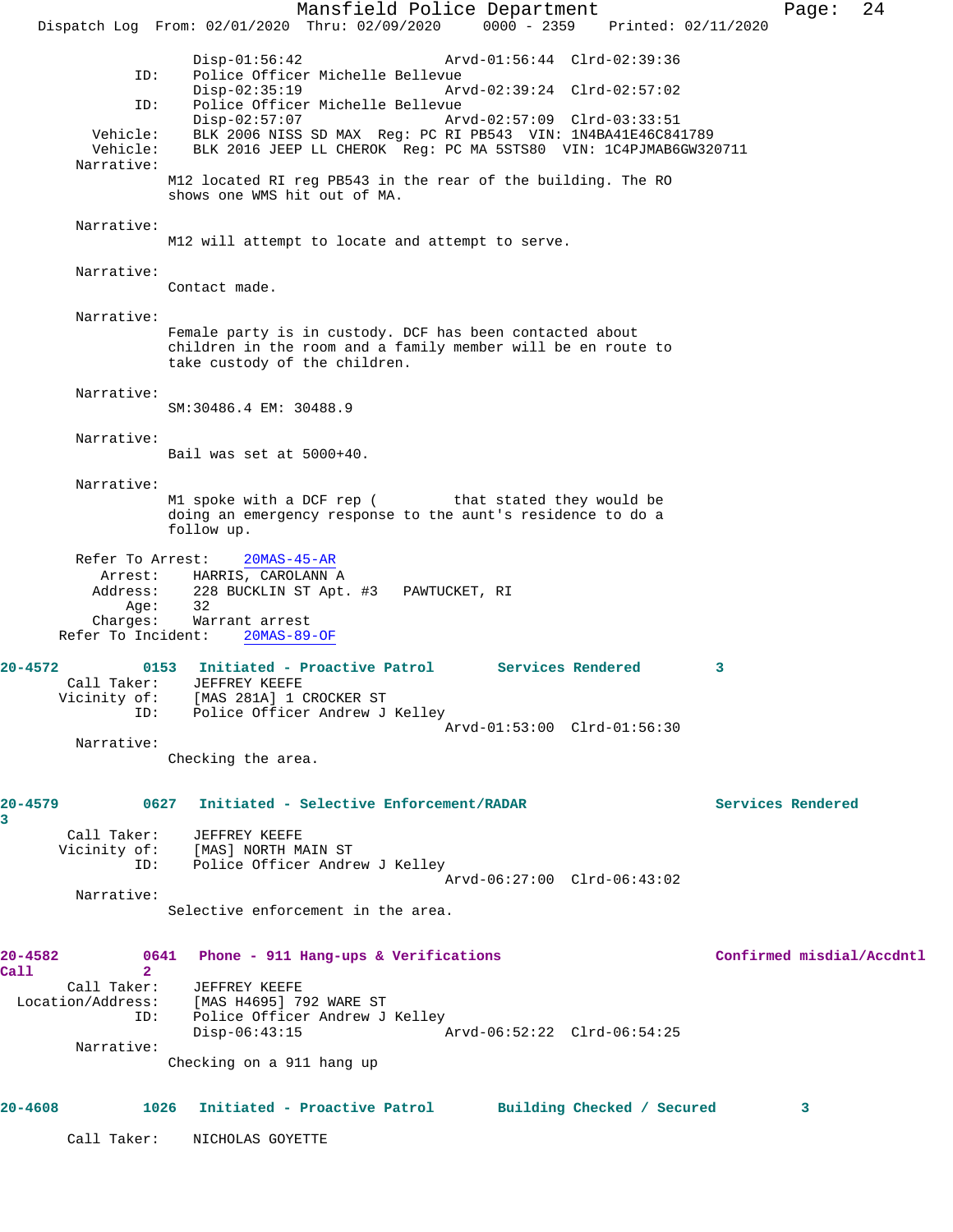Mansfield Police Department Fage: 25 Dispatch Log From: 02/01/2020 Thru: 02/09/2020 0000 - 2359 Printed: 02/11/2020 Location/Address: [MAS 1015] 30 CHAUNCY ST ID: Police Officer Gregg S Kennedy Arvd-10:26:00 Clrd-10:32:45 Narrative: Checking the area. **20-4609 1032 Initiated - Proactive Patrol Building Checked / Secured 3** Call Taker: NICHOLAS GOYETTE Location/Address: [MAS 840] 280 SCHOOL ST ID: Police Officer Nicole M Boldrighini Arvd-10:32:00 Clrd-10:58:32 Vehicle: PLE 2017 TOYT RAV4 Reg: PC MA 697AL9 VIN: 2T3RFREV1HW592126 Narrative: Checking the area. Narrative: Out with a mv stop in front of the Mall. RO issued citation for marked lanes violation. **20-4612 1111 Initiated - Motor Vehicle Stop Verbal Warning 3**  Call Taker: NICHOLAS GOYETTE Location/Address: [MAS] 1689 WEST ST @ 16 PLAIN ST ID: Sergeant Robert S Pierce Arvd-11:11:00 Clrd-11:14:47 Vehicle: GRY 2014 TOYT RAV4 Reg: PC MA 6FF825 VIN: JTMBFREV7EJ006377 Narrative: Out with a mv stop. Verbal to the RO for a stop sign violation. **20-4614 1130 Initiated - Community Policing Services Rendered 3**  Call Taker: NICHOLAS GOYETTE Location/Address: [MAS 332] 240 EAST ST ID: Police Officer Patrick J Pennie Arvd-11:30:00 Clrd-12:11:09 Narrative: Out for a walk-through **20-4615 1143 Initiated - Proactive Patrol Building Checked / Secured 3** Call Taker: NICHOLAS GOYETTE Location/Address: [MAS 907E] 390 WEST ST ID: Police Officer Nicole M Boldrighini Arvd-11:43:00 Clrd-11:50:45 Narrative: Checking the area. **20-4617 1144 Initiated - Parking Violations Services Rendered 3**  Call Taker: Animal Control Steven Simonds Location/Address: [MAS] NORTH MAIN ST ID: Animal Control Steven Simonds Arvd-11:48:37 Clrd-12:48:06 Narrative: Checking downtown for parking violations.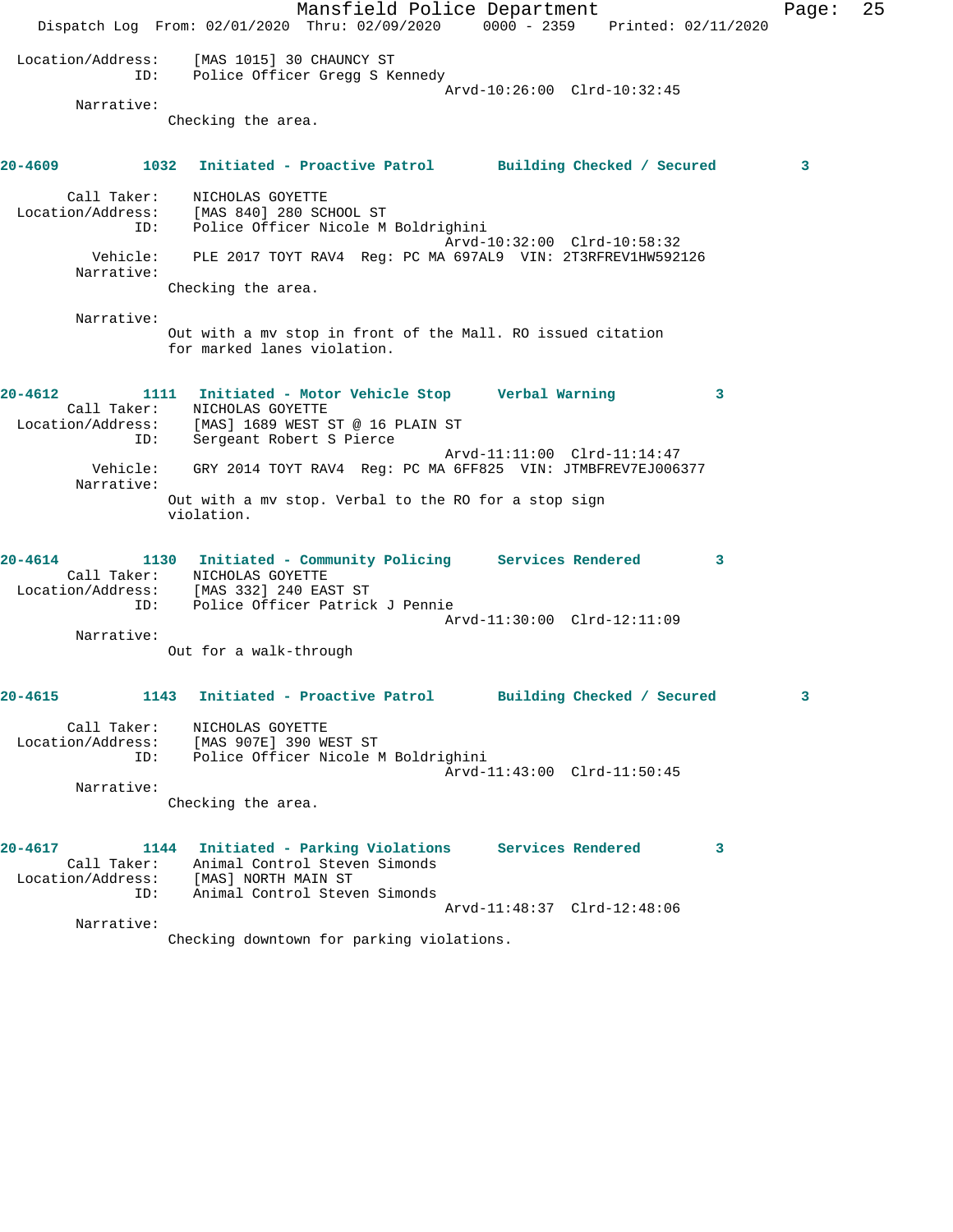| 20-4620     | 1220                             | Initiated - Selective Enforcement/RADAR                                                                                                                           | Citation / Warning Issued |
|-------------|----------------------------------|-------------------------------------------------------------------------------------------------------------------------------------------------------------------|---------------------------|
| 3           | Call Taker:                      | NICHOLAS GOYETTE                                                                                                                                                  |                           |
|             |                                  | Vicinity of: [MAS] 792 WEST ST                                                                                                                                    |                           |
|             | ID:                              | Police Officer Nicole M Boldrighini                                                                                                                               |                           |
|             | Vehicle:                         | Arvd-12:20:00 Clrd-13:07:21<br>Vehicle: WHI 2009 LEXS ES Req: PC MA 255VN6 VIN: JTHBJ46GX92324087<br>BLK 2018 FORD ESCAPE Req: PAS MA 7366 VIN: 1FMCU9GD0JUB76020 |                           |
|             | Narrative:                       |                                                                                                                                                                   |                           |
|             |                                  | Selective enforcement in the area.                                                                                                                                |                           |
|             | Narrative:                       |                                                                                                                                                                   |                           |
|             |                                  | Out with a mv stop. RO cited for speed.                                                                                                                           |                           |
|             | Narrative:                       |                                                                                                                                                                   |                           |
|             |                                  | Out with a mv stop. RO cited for speed.                                                                                                                           |                           |
|             | 20-4622 1246                     | Initiated - Proactive Patrol Building Checked / Secured                                                                                                           | 3                         |
|             |                                  | Call Taker: NICHOLAS GOYETTE<br>Location/Address: [MAS 840] 280 SCHOOL ST                                                                                         |                           |
|             | ID:                              | Sergeant Robert S Pierce<br>Arvd-12:46:00 Clrd-13:10:11                                                                                                           |                           |
|             | Narrative:                       |                                                                                                                                                                   |                           |
|             |                                  | Checking the area on a walkthrough                                                                                                                                |                           |
|             |                                  | 20-4630 1338 Initiated - Selective Enforcement/RADAR                                                                                                              | Services Rendered         |
| 3           |                                  | Call Taker: NICHOLAS GOYETTE                                                                                                                                      |                           |
|             |                                  | Location/Address: [MAS 1002] 250 EAST ST                                                                                                                          |                           |
|             | ID:                              | Animal Control Steven Simonds                                                                                                                                     |                           |
|             | Narrative:                       | Arvd-13:38:00 Clrd-14:49:35                                                                                                                                       |                           |
|             |                                  | Selective enforcement in the area of the crosswalks                                                                                                               |                           |
|             |                                  |                                                                                                                                                                   |                           |
| 20-4641     |                                  | 1434 Initiated - Motor Vehicle Stop Citation / Warning Issued 3                                                                                                   |                           |
|             |                                  | Call Taker: NICHOLAS GOYETTE                                                                                                                                      |                           |
|             | ID:                              | Location/Address: [MAS] 300 RTE 140 NB @ 375 WEST ST<br>Police Officer Nicole M Boldrighini                                                                       |                           |
|             |                                  | Arvd-14:34:00 Clrd-14:38:57                                                                                                                                       |                           |
|             | Vehicle:<br>Narrative:           | BLK 2005 GMC UT YUKON Reg: PC MA 8LW689 VIN: 1GKEK13T25J226820                                                                                                    |                           |
|             |                                  | Mys-citation issued                                                                                                                                               |                           |
|             |                                  |                                                                                                                                                                   |                           |
| $20 - 4645$ |                                  | 1507 Initiated - Parking Violations<br>Services Rendered                                                                                                          | 3                         |
|             |                                  | Call Taker: Animal Control Steven Simonds                                                                                                                         |                           |
|             | ID:                              | Location/Address: [MAS] NORTH MAIN ST<br>Animal Control Steven Simonds                                                                                            |                           |
|             |                                  | Arvd-15:10:27 Clrd-15:45:45                                                                                                                                       |                           |
|             | Narrative:                       |                                                                                                                                                                   |                           |
|             |                                  | Downtown parking enforcement                                                                                                                                      |                           |
| 20-4647     | 1527                             | Phone - 911 Hang-ups & Verifications                                                                                                                              | Confirmed misdial/Accdntl |
| Call        | $\overline{2}$                   |                                                                                                                                                                   |                           |
|             | Call Taker:<br>Location/Address: | NICHOLAS GOYETTE<br>[MAS 255] 377 CHAUNCY ST                                                                                                                      |                           |
|             | ID:                              | Police Officer Nicole M Boldrighini                                                                                                                               |                           |
|             |                                  | $Disp-15:27:31$<br>Arvd-15:31:39 Clrd-15:36:23                                                                                                                    |                           |
|             | Narrative:                       | Checking on a 911 hang up                                                                                                                                         |                           |
|             |                                  |                                                                                                                                                                   |                           |
| $20 - 4648$ | 1536                             | Phone - Suspicious Acty / Persn / Veh                                                                                                                             | Services Rendered         |
|             |                                  |                                                                                                                                                                   |                           |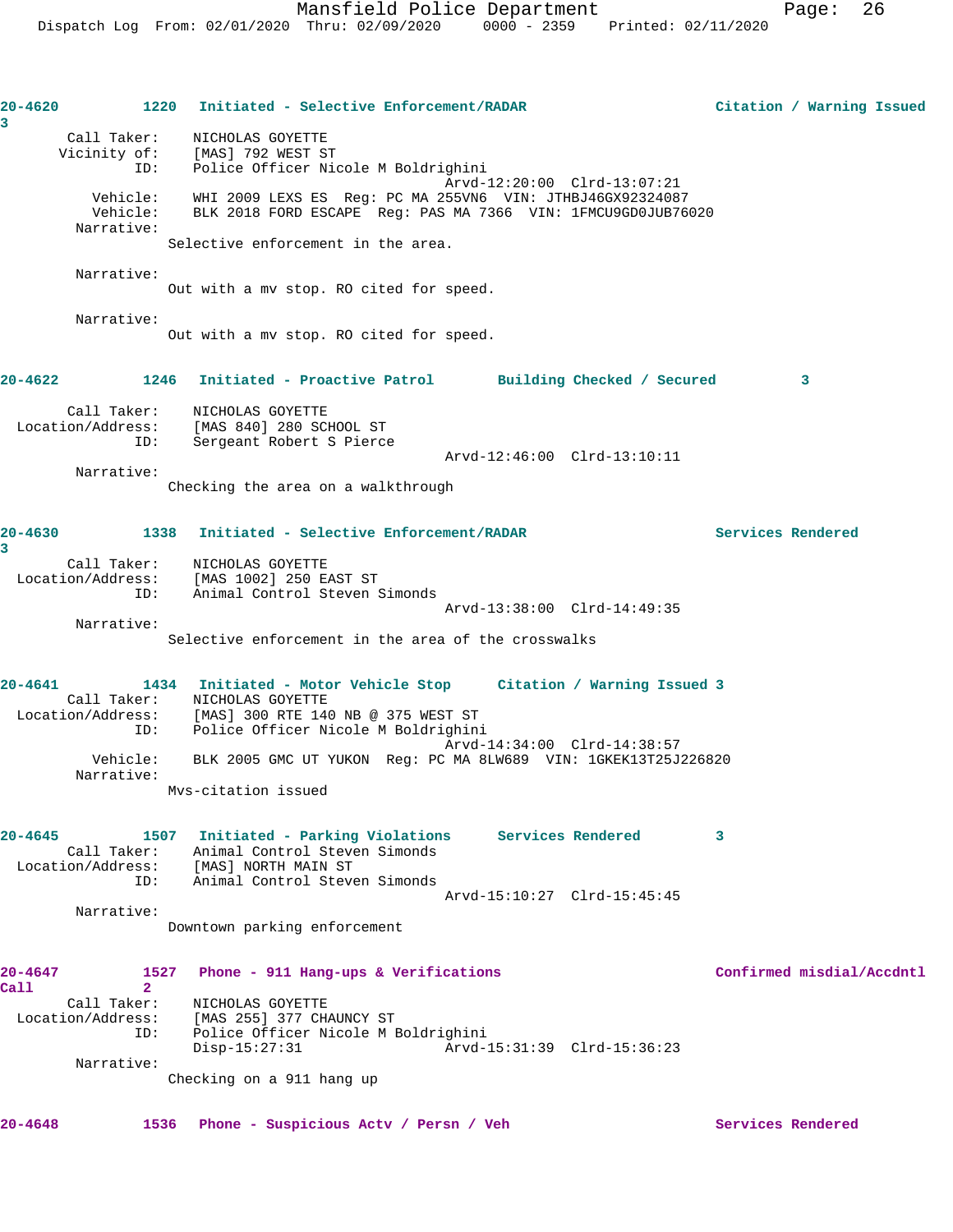Mansfield Police Department Page: 27 Dispatch Log From: 02/01/2020 Thru: 02/09/2020 0000 - 2359 Printed: 02/11/2020 **2**  Call Taker: NICHOLAS GOYETTE Location/Address: [MAS] 30 LINDEN ST @ 61 PARK ST<br>ID: Police Officer Gregg S Kennedy Police Officer Gregg S Kennedy Disp-15:37:57 Arvd-15:41:40 Clrd-15:49:17 Narrative: Caller reports used syringe on the sidewalk Narrative: M2 clear, item retrieved **20-4649 1551 Initiated - Erratic Oper MV / Road Rage Spoken To 3** Call Taker: NICHOLAS GOYETTE Location/Address: [MAS 1002] 250 EAST ST ID: Police Officer Gregg S Kennedy Arvd-15:51:00 Clrd-15:52:30<br>TD: Police Officer Patrick J Pennie Police Officer Patrick J Pennie Disp-15:51:13 Clrd-15:52:27 ID: Sergeant Robert S Pierce Disp-15:51:29 Clrd-15:52:29 Narrative: M2 reports being flagged down, possible roadrage involving 2 mvs Narrative: Clear, parties on their way **20-4657 1713 Initiated - Community Policing Services Rendered 3**  Call Taker: NICHOLAS GOYETTE Location/Address: [MAS 333] 245 EAST ST ID: Police Officer Nicole P Newport Arvd-17:13:00 Clrd-18:00:37 Narrative: Out for the Champs **20-4658 1716 Initiated - Follow up Investigation Services Rendered 3**  Call Taker: NICHOLAS GOYETTE Location/Address: [MAS 824A] 754 EAST ST ID: Police Officer Danielle C Titus Arvd-17:16:00 Clrd-17:24:29 Narrative: Conducting a follow up in the area to a previously reported incident. **20-4660 1719 Walk-In - Larceny over \$1200 Incident Report 2**  Call Taker: Support Staff Derek M Stark Location/Address: [MAS 411] 60 FORBES BLVD ID: Police Officer Jay J Sparrow Arvd-17:43:29 Clrd-17:59:38 Narrative: Walk in reporting \$30,000 in jewelry was stolen out of his luggage at the Red Roof yesterday. Narrative: See OF report for further. Refer To Incident: 20MAS-90-OF **20-4659 1720 Phone - Suspicious Actv / Persn / Veh Spoken To 2** Call Taker: Kieran M Ruth Location/Address: [MAS 840F100B] 280 SCHOOL ST Apt. #F100 Police Officer William C Trudell<br>Disp-17:23:42 Arv Disp-17:23:42 Arvd-17:30:31 Clrd-17:37:51 ID: Police Officer Danielle C Titus Disp-17:31:31 Arvd-17:31:35 Clrd-17:37:52 Vehicle: GRY 2016 1500 Reg: PC MA 2BC862 VIN: 1C6RR7LG2GS309263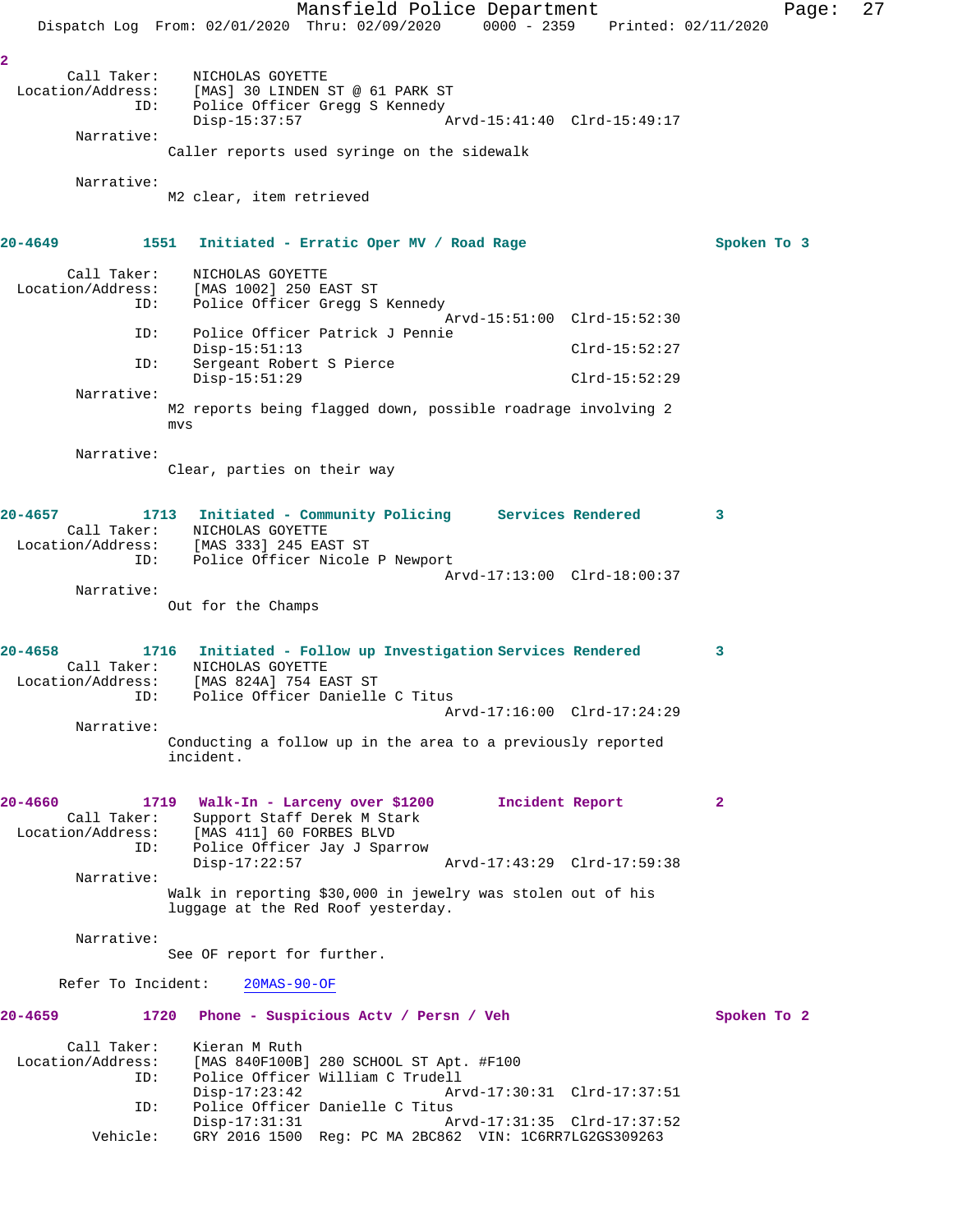Mansfield Police Department Page: 28 Dispatch Log From: 02/01/2020 Thru: 02/09/2020 0000 - 2359 Printed: 02/11/2020 Narrative: Out for a suspicious male party possibly following the RP Narrative: M10 reports speaking to the RP, she is heading home, no criminal activity has taken place. M10 states she was concerned due to the nature of the call, but the truck has not been seen since she called. Units clear, M12 reports checking the entire lot and general area, negative findings. **20-4661 1724 Initiated - Motor Vehicle Stop Verbal Warning 3**  Call Taker: NICHOLAS GOYETTE Location/Address: [MAS 181A] 150 OAKLAND ST ess: [MAS 181A] 150 OAKLAND ST<br>ID: Deputy Chief Michael Ellsworth<br>Disp-17:27:01 Disp-17:27:01 Arvd-17:27:42 Clrd-17:27:43 Vehicle: GRY 2009 HOND ACCORD Reg: PC MA 682KZ4 VIN: 1HGCP26319A170205 Narrative: Out with a mv stop. Verbal for speed **20-4664 1753 Initiated - Selective Enforcement/RADAR Services Rendered 3**  Call Taker: NICHOLAS GOYETTE Location/Address: [MAS] 20 COPELAND DR @ 167 WEST ST ID: Police Officer William C Trudell Arvd-17:53:00 Clrd-18:15:34 Vehicle: GRY 2016 TOYT UT RAV4 Reg: PC MA 5JZ447 VIN: JTMDJREV3GD050496 Narrative: Selective enforcement in the area. Narrative: Out with a mv stop. RO cited for red light violation. **20-4667 1758 Phone - Well Being Check Spoken To 3**  Call Taker: Support Staff Derek M Stark Location/Address: [MAS 974] 214 RUMFORD AVE Apt. #301 Police Officer William C Trudell Disp-18:15:39 Arvd-18:16:56 Clrd-18:29:11<br>TD: Police Officer Danielle C Titus Police Officer Danielle C Titus<br>Disp-18:15:47 A Disp-18:15:47 Arvd-18:23:03 Clrd-18:29:10<br>Vehicle: ONG 2012 JEEP UT WRANGL Req: PC MA 1MBB51 VIN: 1C4AJWAG8 ONG 2012 JEEP UT WRANGL Reg: PC MA 1MBB51 VIN: 1C4AJWAG8CL203981 Narrative: Caller is mother requesting a well-being check on her 36y/o son and the state of the state of the state of the state of the state of the state of the state of the state o Narrative: M12 reports that the m/v is in the parking lot. Narrative: 1827 M10 reports speaking to the party Narrative: M10 reports the involved checks okay,

**20-4665 1800 Initiated - Community Policing Services Rendered 3**  Call Taker: PATRICK FEENEY<br>Location/Address: [MAS 12] 250 E. [MAS 12] 250 EAST ST ID: Police Officer Nicole P Newport Arvd-18:00:00 Clrd-18:48:29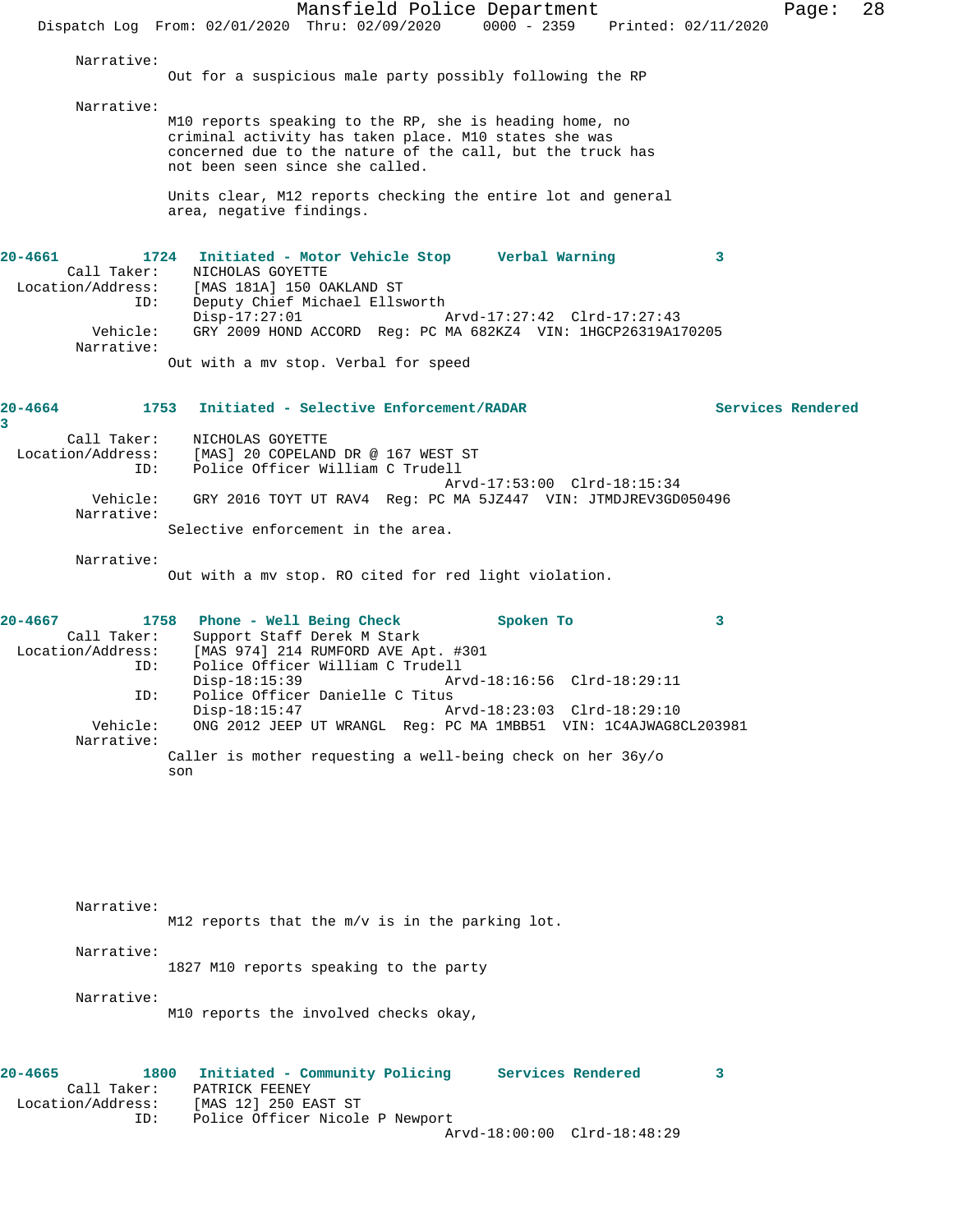Mansfield Police Department Page: 29 Dispatch Log From: 02/01/2020 Thru: 02/09/2020 0000 - 2359 Printed: 02/11/2020 Narrative: Basketball game at MHS. **20-4668 1805 Initiated - Selective Enforcement/RADAR Citation / Warning Issued 3**  Call Taker: NICHOLAS GOYETTE Location/Address: [MAS] 792 WEST ST ID: Police Officer Jay J Sparrow Arvd-18:05:00 Clrd-18:41:03 Vehicle: GRY 2017 JEEP WRANGL Reg: PC MA 5CW578 VIN: 1C4BJWEG1HL505005 Narrative: Selective enforcement in the area. Narrative: Out with a mv stop. Operator cited. **20-4672 1828 Phone - Shoplifting Investigated - Report Taken 3** Call Taker: Support Staff Derek M Stark Location/Address: [MAS 840I140C] 280 SCHOOL ST Apt. #I140 ID: Police Officer William C Trudell Arvd-18:36:57 Clrd-18:53:58 Narrative: Off-duty manager at Wines and More requesting an officer to take a report for past shoplifting. Caller states that this has happened on several occasions and they have an ID associated with suspect. Officer can see clerk/mamnger on shift. Narrative: Suspects entered store at 6:04:40. Narrative: Suspects exit at 6:07 Refer To Incident: 20MAS-91-OF **20-4673 1834 Phone - 911 Hang-ups & Verifications Unfounded/Unverifed 2**  Call Taker: Kieran M Ruth Vicinity of: [MAS] 25 NORTH MAIN ST ID: Police Officer Danielle C Titus Disp-18:36:09 Arvd-18:36:52 Clrd-18:38:22 Narrative: Checking on a 911 hang up Narrative: Clear, no apparant emergency **20-4674 1838 911 - Disturbance / Gathering Transported to Hospital 1**  Call Taker: PATRICK FEENEY Location/Address:<br>TD: Police Officer Danielle C Titus Disp-18:40:20 Arvd-18:44:26 Clrd-20:09:15 ID: Police Officer Jay J Sparrow Disp-18:41:12 Arvd-18:46:09 Clrd-20:12:08

Vehicle: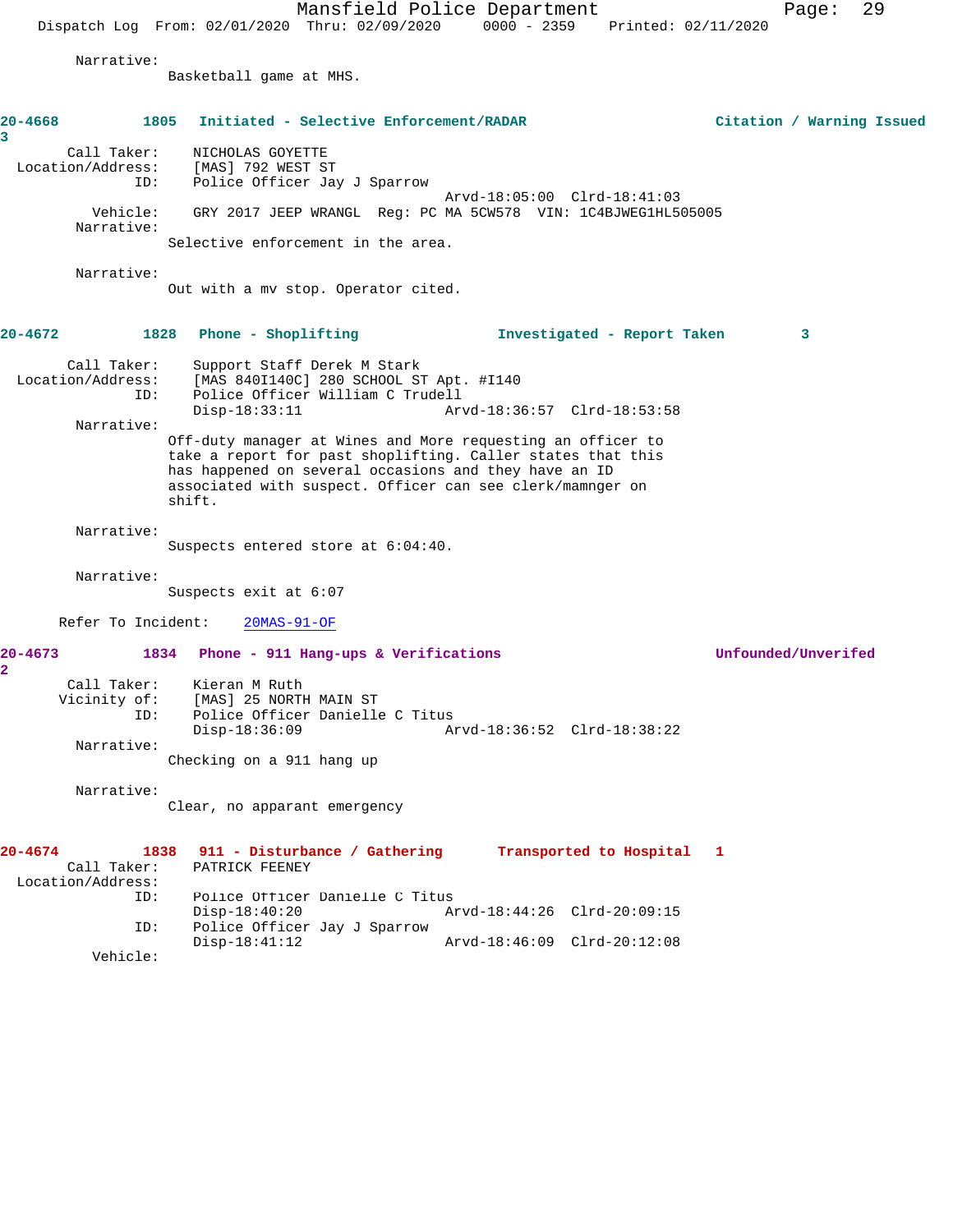| $20 - 4676$            | 1844 Walk-In - Assist Citizen - P S A<br>Incident Report                                                                | 3                 |
|------------------------|-------------------------------------------------------------------------------------------------------------------------|-------------------|
| Call Taker:            | Support Staff Derek M Stark                                                                                             |                   |
|                        | Location/Address: [MAS H612] 16 ERICK RD Apt. #1                                                                        |                   |
| ID:                    | Police Officer Nicole P Newport                                                                                         |                   |
|                        | $Disp-18:52:13$<br>Arvd-18:57:21 Clrd-19:36:29                                                                          |                   |
| Narrative:             |                                                                                                                         |                   |
|                        | Walk in needs to file a police report as he lost his India<br>issued passport and in order to get a new one he needs to |                   |
|                        | provide police documentation.                                                                                           |                   |
| Refer To Incident:     | $20MAS-92-OF$                                                                                                           |                   |
| $20 - 4679$<br>1937    | Initiated - Selective Enforcement/RADAR                                                                                 | Services Rendered |
| $\overline{3}$         |                                                                                                                         |                   |
| Call Taker:            | Stephen Martell                                                                                                         |                   |
| Location/Address:      | [MAS] 30 HOPE ST @ 176 PARK ST                                                                                          |                   |
| ID:                    | Police Officer Nicole P Newport                                                                                         |                   |
|                        | Arvd-19:37:00 Clrd-19:42:11                                                                                             |                   |
| ID:                    | Police Officer Nicole P Newport<br>Arvd-19:57:51 Clrd-20:27:48                                                          |                   |
|                        | $Disp-19:57:49$                                                                                                         |                   |
| $20 - 4680$            | 1939 911 - Motor Veh Acc - No Injury Accident Report                                                                    | 1.                |
| Call Taker:            | PATRICK FEENEY                                                                                                          |                   |
|                        | Vicinity of: [MAS 85A] 157 PRATT ST                                                                                     |                   |
| ID:                    | Police Officer Nicole P Newport                                                                                         |                   |
|                        | Disp-19:42:17<br>Arvd-19:44:36 Clrd-19:55:07                                                                            |                   |
| Vehicle:<br>Narrative: | BLK 2013 TOYT COROLL Req: PC MA 5RS729 VIN: 2T1BU4EE3DC107869                                                           |                   |
|                        | 911 caller reports that she thinks she hit an animal in the<br>roadway; pulled off to the side.                         |                   |
| Narrative:             |                                                                                                                         |                   |
|                        | M14 reports that the parties are underway; animal discarded                                                             |                   |
|                        | into the woods.                                                                                                         |                   |
| Refer To Accident:     | $20MAS-43-AC$                                                                                                           |                   |
| $20 - 4681$            | 1940<br>911 - Motor Veh Acc - Hit & Run Arrest(s) Made                                                                  | 1                 |
| Call Taker:            | PATRICK FEENEY                                                                                                          |                   |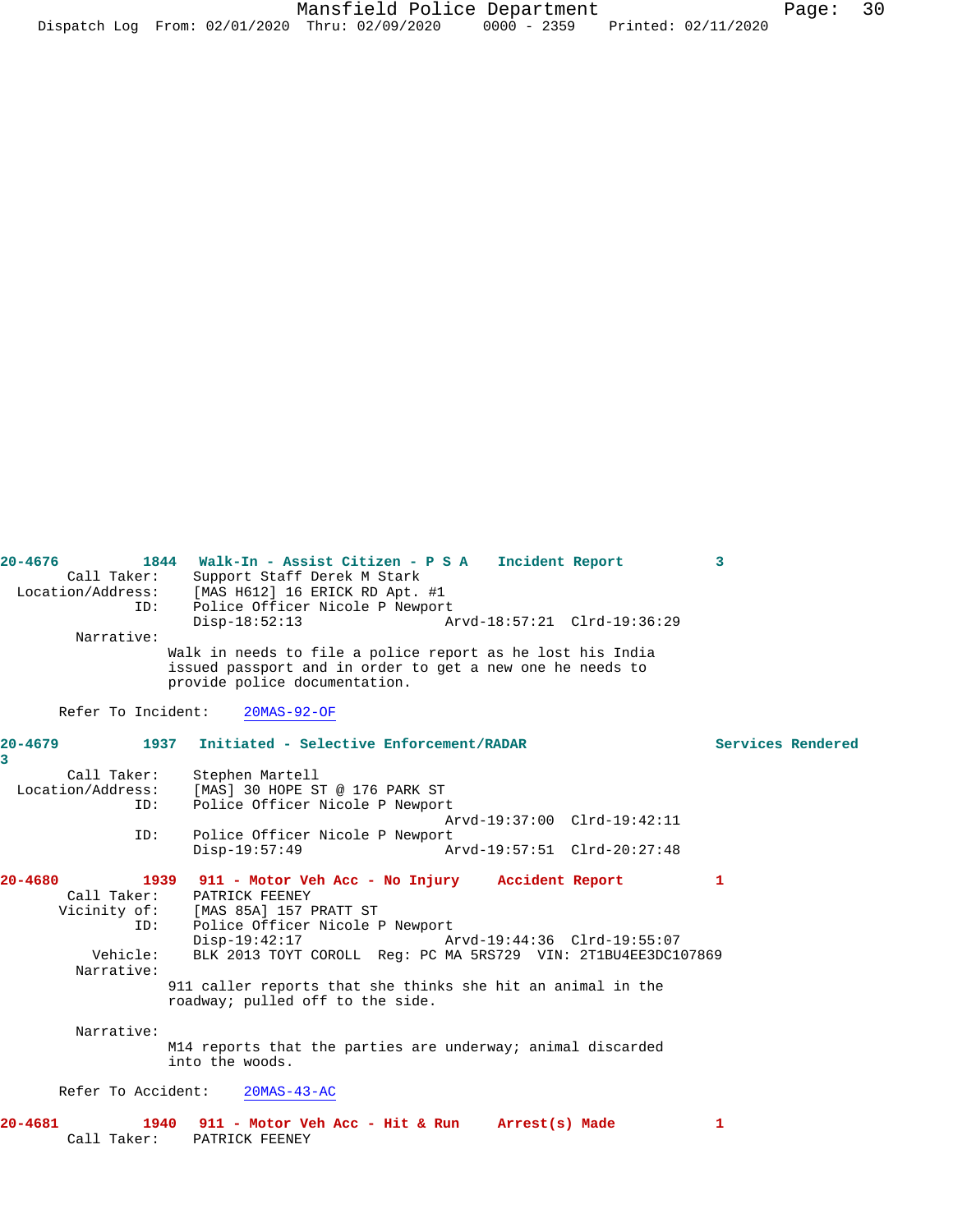Mansfield Police Department Page: 31 Dispatch Log From: 02/01/2020 Thru: 02/09/2020 0000 - 2359 Printed: 02/11/2020 Location/Address: [MAS] 464 SCHOOL ST @ 10 PLYMOUTH ST Police Officer William C Trudell<br>Disp-19:41:02 Arv Disp-19:41:02 Arvd-19:43:12 Clrd-02/05/2020 @ 01:07:38<br>ID: Sergeant Lawrence G Crosman Sergeant Lawrence G Crosman<br>Disp-19:41:07 Arvd-19:44:10 Clrd-20:34:01 Vehicle: GRY 2009 HOND CIVIC Reg: PC MA 9XA235 VIN: 2HGFA16619H523837 Towed: For: OUI Related By: Central Street Garage To: Central Street Garage Released To: GERALD On: 02/06/2020 @ 0752 Vehicle: RED 2011 CHEV SILVER Reg: PC MA 685TJ4 VIN: 1GCRKSE34BZ181716 Narrative: R/p stating involved in MVA. Susp vehicle fled the scene no plate no description. R/p victim following the suspect. Narrative: R/p still line providing location. School St passing Old Elm St Susp vehicle wheel came off - vehicle still in motion riding on the rim. Susp vehicle pulled into K and D Auto parking lot. Susp plate 9XA235 Silver Honda B/m Operator. Advised r/p to remain in his vehicle until police arrived. Narrative: Norton contacted; sending an ofc over. Central St contacted for a tow. Oper of the Honda was arrested for OUI. Narrative: Prisoner released. Refer To Arrest: 20MAS-46-AR Arrest: GERALD, TERRY A Address: 333 NORTH MAIN ST Apt. #9 MANSFIELD, MA Age: 54 Charges: NEGLIGENT OPERATION OF MOTOR VEHICLE OUI-LIQUOR OR .08% **20-4687 2008 Phone - Well Being Check Gone on Arrival 3**  Call Taker: Stephen Martell Location/Address: ID: Police Officer Danielle C Titus Disp-20:10:12 Arvd-20:15:26 Clrd-20:33:34<br>ID: Police Officer Jay J Sparrow

Disp-20:15:31 Arvd-20:21:58 Clrd-20:33:34

Police Officer Jay J Sparrow<br>Disp-20:15:31

Vehicle: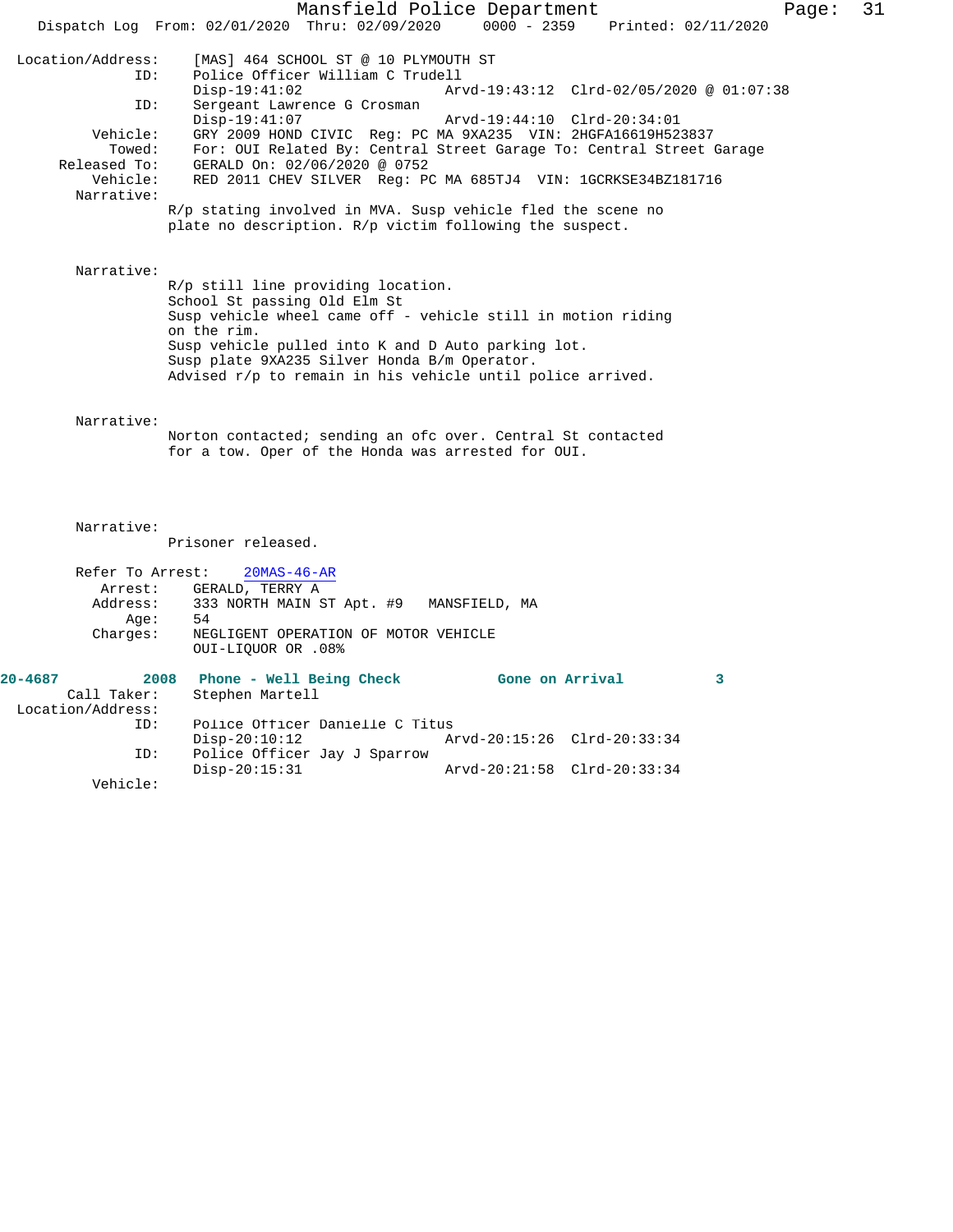Mansfield Police Department Page: 32 Dispatch Log From: 02/01/2020 Thru: 02/09/2020 0000 - 2359 Printed: 02/11/2020 Refer To Incident: 20MAS-94-OF **20-4688 2022 Phone - 911 Hang-ups & Verifications Services Rendered** Call Taker: Stephen Martell Location/Address: [MAS H2570] 11 STRATTON RD ID: Police Officer Jay J Sparrow<br>Disp-20:35:01 Disp-20:35:01 Arvd-20:38:51 Clrd-20:42:12 Narrative: 911 hangup, call back made and party states that it was accidental. Narrative: M1 advised with no responders, RP reports son was playing with the phone. Narrative: M5 reports checked in with the residents; no one from the residence called. All checks ok at the home. Narrative: M5 confirms accidental call from 11 stratton. all checks ok unit clear. **20-4693 2030 Phone - 911 Hang-ups & Verifications Confirmed misdial/Accdntl Call 2**  Call Taker: Stephen Martell<br>Vicinity of: [MAS H931] 82 P: of: [MAS H931] 82 PINE NEEDLE LN<br>ID: Sergeant Lawrence G Crosman Sergeant Lawrence G Crosman<br>Disp-20:34:05 Disp-20:34:05 Arvd-20:38:01 Clrd-20:42:45 Narrative: Checking on a 911 hang up; party hungup and would not confirm the location. Narrative: **20-4698 2049 Initiated - 911 Hang-ups & Verifications Confirmed misdial/Accdntl Call 2**  Call Taker: Stephen Martell Location/Address: [MAS] 11 STRATTON RD ID: Police Officer Jay J Sparrow Arvd-20:49:00 Clrd-20:51:57 Narrative: See Call # 20-4688 for information.

**2** 

| $20 - 4701$       | 2109        | Other - Well Being Check        |                             | Investigated - Report Taken |  |
|-------------------|-------------|---------------------------------|-----------------------------|-----------------------------|--|
|                   | Call Taker: | PATRICK FEENEY                  |                             |                             |  |
| Location/Address: |             |                                 |                             |                             |  |
|                   | ID:         | Police Officer Jay J Sparrow    |                             |                             |  |
|                   |             | Disp-21:11:18                   | Arvd-21:11:29 Clrd-21:29:52 |                             |  |
|                   | ID:         | Police Officer Danielle C Titus |                             |                             |  |
|                   |             | Disp-21:11:26                   | Arvd-21:11:27 Clrd-21:29:52 |                             |  |
|                   | Vehicle:    |                                 |                             |                             |  |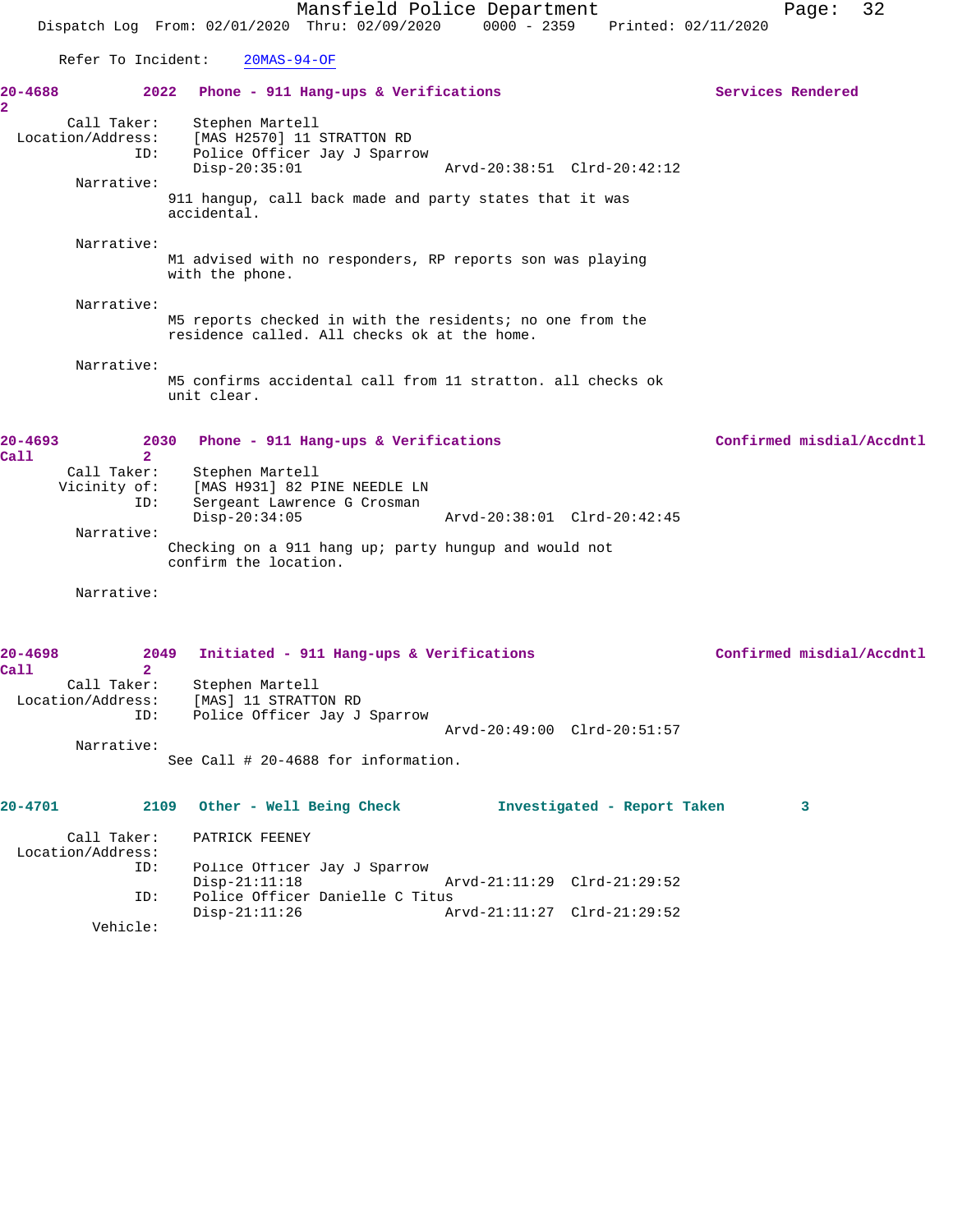Mansfield Police Department Fage: 33 Dispatch Log From:  $02/01/2020$  Thru:  $02/09/2020$  0000 - 2359 Printed:  $02/11/2020$ 

## Refer To Incident: 20MAS-94-OF

| $20 - 4705$       | 2247 Phone - Disabled Motor Vehicle Services Rendered      |                             | 3 |
|-------------------|------------------------------------------------------------|-----------------------------|---|
| Call Taker:       | Support Staff Derek M Stark                                |                             |   |
| Location/Address: | [MAS H2771] 449 NORTH MAIN ST                              |                             |   |
| ID:               | Police Officer Nicole P Newport                            |                             |   |
|                   | $Disp-22:54:21$                                            | Arvd-22:59:08 Clrd-23:14:06 |   |
| Narrative:        |                                                            |                             |   |
|                   | Caller reporting a disabled TT unit that is leaking ati-   |                             |   |
|                   | freeze that entered a catch basin.                         |                             |   |
| Narrative:        |                                                            |                             |   |
|                   | PD requests FD come out and take a look at the anti-freeze |                             |   |
|                   | leak.                                                      |                             |   |
| Narrative:        |                                                            |                             |   |
|                   | FD applied Speedy Dry; all units clear.                    |                             |   |
|                   |                                                            |                             |   |
| Narrative:        |                                                            |                             |   |
|                   | FD applied speed dry to the road surface and cleared. The  |                             |   |
|                   | vehicle has been repaired and will be underway.            |                             |   |
| $20 - 4706$       | 2319                                                       |                             |   |
| Call Taker:       | Phone - Well Being Check<br>Stephen Martell                | Transported to Hospital 3   |   |
| Location/Address: |                                                            |                             |   |
| ID:               | Police Officer Danielle C Titus                            |                             |   |
|                   | Disp-23:22:35                                              | Arvd-23:30:51 Clrd-23:59:07 |   |
| ID:               | Police Officer Jay J Sparrow                               |                             |   |
|                   | $Disp-23:22:39$                                            | Arvd-23:30:54 Clrd-23:59:07 |   |
| ID:               | Police Officer Nicole P Newport                            |                             |   |
|                   | $Disp-23:23:57$                                            | Arvd-23:30:52 Clrd-23:59:07 |   |

Refer To Incident: 20MAS-95-OF

## **For Date: 02/05/2020 - Wednesday**

Narrative:

| 20-4719           | 0107 | Initiated - Building Check     |                             | Building Checked / Secured |  |
|-------------------|------|--------------------------------|-----------------------------|----------------------------|--|
| Call Taker:       |      | PATRICK FEENEY                 |                             |                            |  |
| Location/Address: |      | [MAS 1015] 30 CHAUNCY ST       |                             |                            |  |
|                   | ID:  | Police Officer Andrew J Kelley |                             |                            |  |
|                   |      |                                | Arvd-01:07:00 Clrd-01:10:16 |                            |  |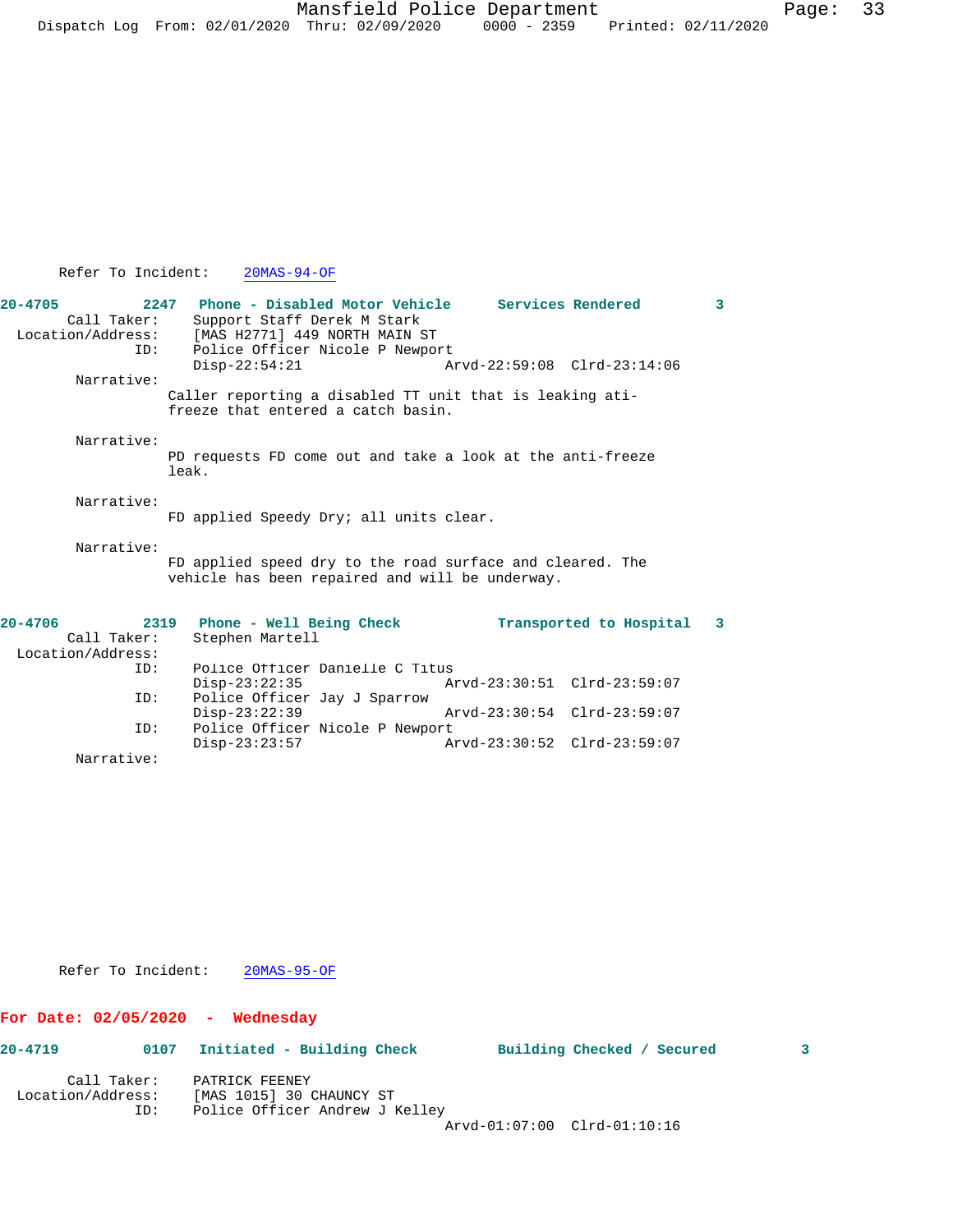Mansfield Police Department Page: 34 Dispatch Log From: 02/01/2020 Thru: 02/09/2020 0000 - 2359 Printed: 02/11/2020 Narrative: Building/area checked secure. **20-4720 0109 Initiated - Building Check Building Checked / Secured 3** Call Taker: Stephen Martell Location/Address: [MAS 992] 660 EAST ST ID: Police Officer Christopher D Sorge Arvd-01:09:00 Clrd-01:12:48 Narrative: Building/area checked secure. **20-4721 0111 Initiated - Motor Vehicle Stop Verbal Warning 3**  Call Taker: Stephen Martell Location/Address: [MAS] 133 OAKLAND ST @ 15 SWETT ST ID: Police Officer Andrew J Kelley Arvd-01:11:00 Clrd-01:15:17 Vehicle: BLK 2015 FORD F150 Reg: PC MA 363GY5 VIN: 1FTEW1EF1FFB63723 Narrative: Verbal for speed. Unit clearing. **20-4724 0123 Initiated - Building Check Building Checked / Secured 3** Call Taker: Stephen Martell Location/Address: [MAS 907E] 390 WEST ST ID: Police Officer Meghan Birnie Arvd-01:23:00 Clrd-01:31:12 ID: Police Officer Meghan Birnie Disp-01:34:44 Arvd-01:35:11 Clrd-01:35:25 Narrative: Building/area checked secure. **20-4725 0129 Phone - Alarm - Burglar Building Checked / Secured 1** Call Taker: Stephen Martell Location/Address: [MAS 907D] 390 WEST ST Apt. #D ID: Police Officer Meghan Birnie Disp-01:31:12 Arvd-01:31:14 Clrd-01:34:44 ID: Police Officer Andrew J Kelley Disp-01:31:22 Clrd-01:31:48 ID: Sergeant Thomas R Connor Disp-01:31:43 Clrd-01:32:50 Narrative: Multiple alarms: kitchen and front door motion alarms. Narrative: M4 reports a cleaning company is on site. Checking with them now. Narrative: M4 clearing, cleaning complany was not provided with the correct code. **20-4727 0138 Initiated - Building Check Building Checked / Secured 3** Call Taker: Stephen Martell Location/Address: [MAS 281A] 1 CROCKER ST ID: Police Officer Andrew J Kelley Arvd-01:38:00 Clrd-01:46:27 Narrative: Building/area checked secure. **20-4729 0141 Initiated - Building Check Building Checked / Secured 3** Call Taker: Stephen Martell Location/Address: [MAS 1002] 250 EAST ST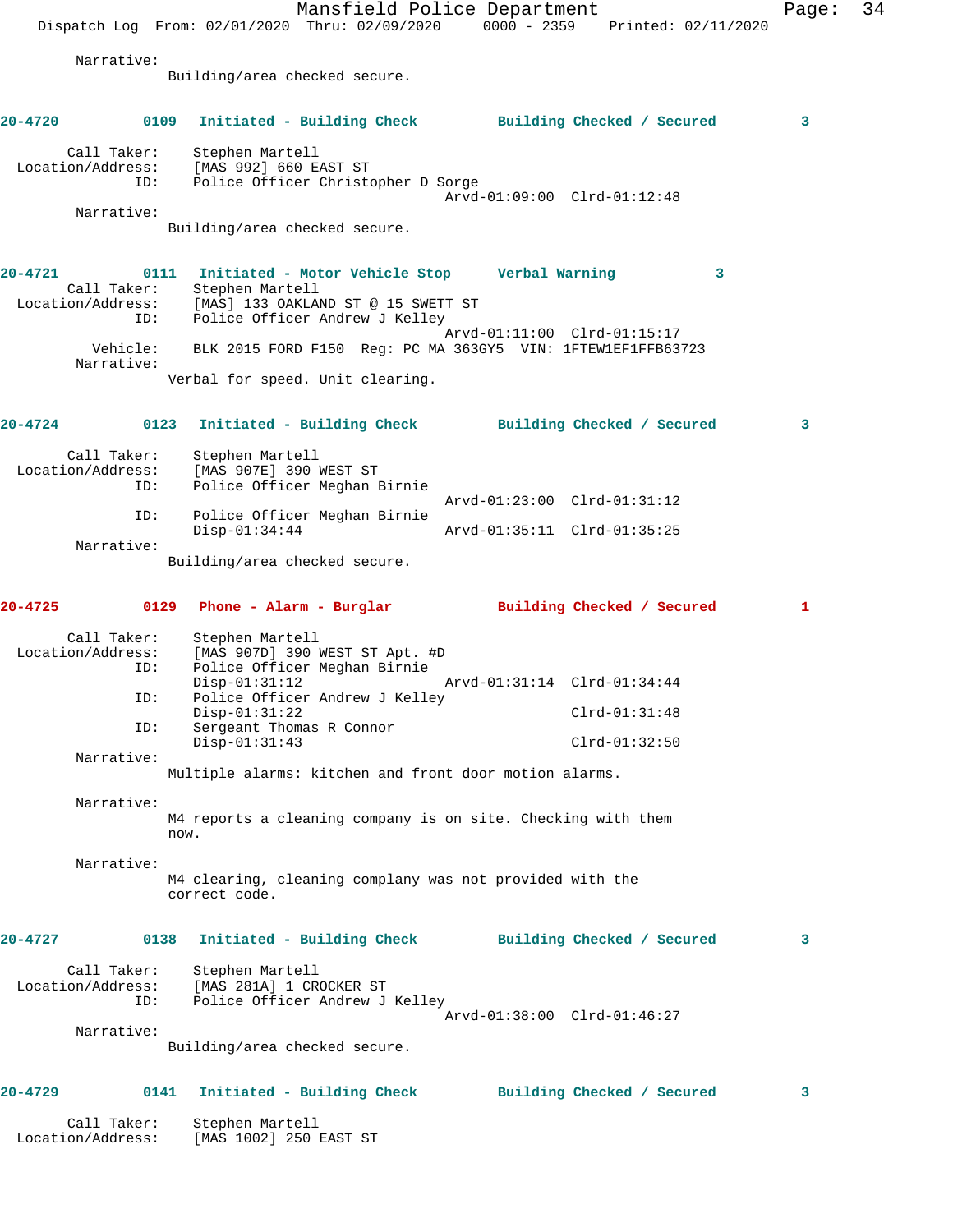Mansfield Police Department Page: 35 Dispatch Log From: 02/01/2020 Thru: 02/09/2020 0000 - 2359 Printed: 02/11/2020 ID: Police Officer Christopher D Sorge Arvd-01:41:00 Clrd-01:46:40 Narrative: Building/area checked secure. **20-4730 0144 Initiated - Building Check Building Checked / Secured 3** Call Taker: Stephen Martell Location/Address: [MAS 802B] 428 ELM ST ID: Police Officer Meghan Birnie Arvd-01:44:00 Clrd-01:46:12 Narrative: Building/area checked secure. **20-4731 0153 Initiated - Suspicious Actv / Persn / Veh Spoken To 2** Call Taker: Stephen Martell Location/Address: [MAS] 389 NORTH MAIN ST @ 10 PRATT ST ID: Police Officer Christopher D Sorge Arvd-01:53:00 Clrd-01:55:59 Vehicle: BLK 2015 NISS UT ROGUE Reg: PC MA 6TR964 VIN: KNMAT2MV3FP580227 Narrative: Checking on a vehicle pulled off to the side of the road running for 40+ minutes. Narrative: Spoke to the RO; she was making a phone call before she began driving. Narrative: Unit will be clearing. **20-4732 0212 Initiated - Building Check Building Checked / Secured 3** Call Taker: Stephen Martell Location/Address: [MAS 8] 377 CHAUNCY ST ID: Police Officer Meghan Birnie Arvd-02:12:00 Clrd-02:17:37 Narrative: Building/area checked secure. **20-4733 0242 Initiated - Building Check Building Checked / Secured 3** Call Taker: Stephen Martell Location/Address: [MAS 840] 280 SCHOOL ST ID: Police Officer Meghan Birnie Arvd-02:42:00 Clrd-02:58:00 Narrative: Building/area checked secure. **20-4734 0249 Initiated - Building Check Building Checked / Secured 3** Call Taker: Stephen Martell Location/Address: [MAS 2] 60 FORBES BLVD ID: Police Officer Andrew J Kelley Arvd-02:49:00 Clrd-03:02:17 Narrative: Checking area hotels. Narrative: Building/area checked secure. **20-4735 0302 Initiated - Building Check Building Checked / Secured 3** Call Taker: Stephen Martell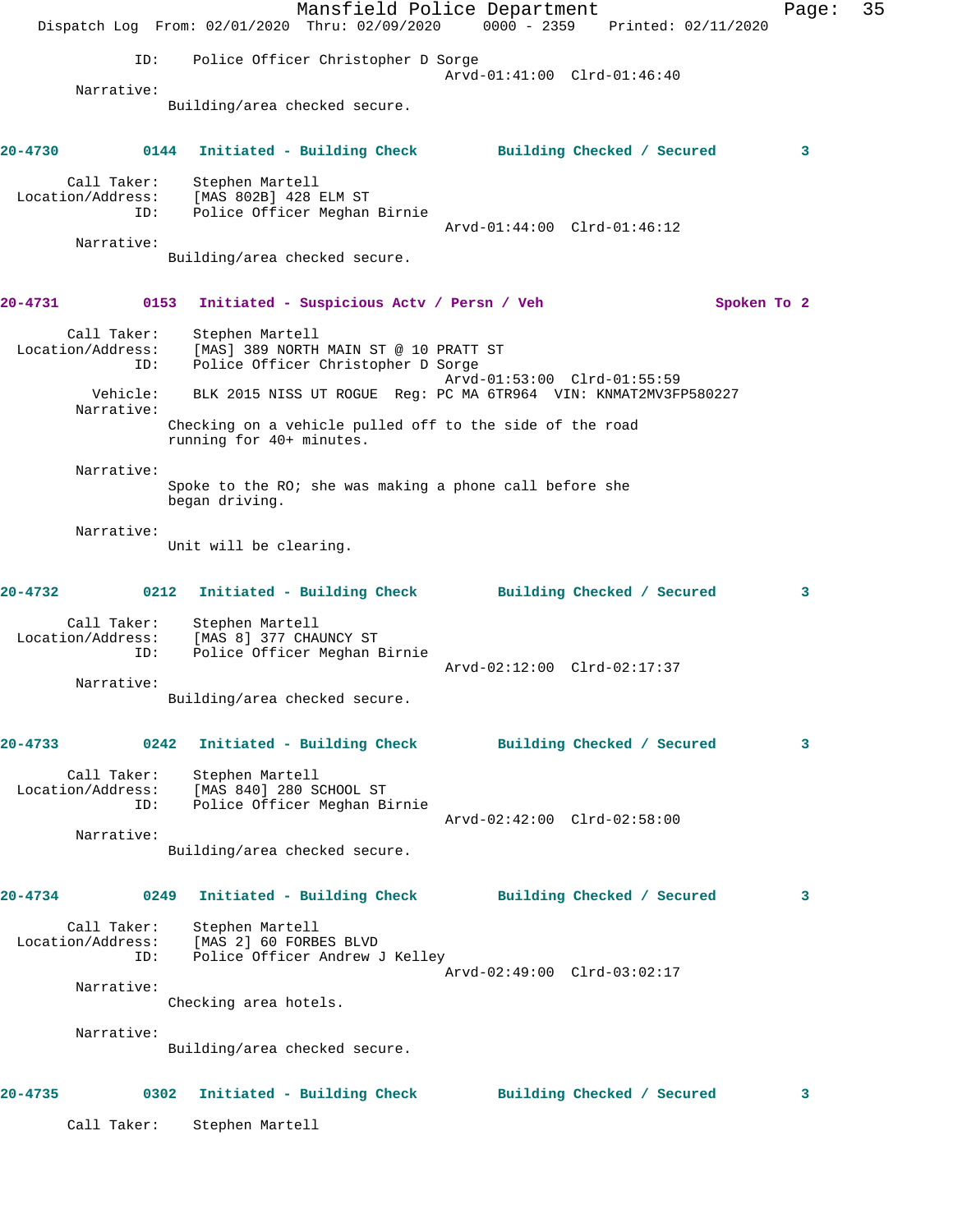Mansfield Police Department Fage: 36 Dispatch Log From: 02/01/2020 Thru: 02/09/2020 0000 - 2359 Printed: 02/11/2020 Location/Address: [MAS] COPELAND DR ID: Police Officer Andrew J Kelley Arvd-03:02:00 Clrd-03:13:27 Narrative: Building/area checked secure. **20-4736 0415 Initiated - Building Check Building Checked / Secured 3** Call Taker: Stephen Martell Location/Address: [MAS 1002] 250 EAST ST ress: السلام العادة العادة العادة<br>ID: Police Officer Andrew J Kelley<br>مردوعة العادة العادة العادة العادة العادة العادة العادة العادة العادة العادة العادة العادة العادة العادة العاد Arvd-04:15:00 Clrd-04:27:33 **20-4737 0533 Initiated - Motor Vehicle Stop Citation / Warning Issued 3**  Call Taker: Stephen Martell Location/Address: [MAS] 363 NORTH MAIN ST @ 54 CHAUNCY ST ID: Police Officer Christopher D Sorge Arvd-05:33:00 Clrd-05:38:10 Vehicle: BLK 2015 JEEP CHEROK Reg: PC MA 2BY668 VIN: 1C4PJMCS6FW787509 Narrative: Citation for marked lanes. **20-4739 0628 Initiated - Motor Vehicle Stop Citation / Warning Issued 3**  Call Taker: CARLY MORIARTY Location/Address: [MAS] COPELAND DR ID: Police Officer Andrew J Kelley Arvd-06:28:00 Clrd-06:32:52 Vehicle: RED 2010 HOND PK RIDGELINE Reg: PC MA 9HA264 **20-4741 0636 Initiated - Motor Vehicle Stop Citation / Warning Issued 3**  Call Taker: CARLY MORIARTY Location/Address: [MAS] COPELAND DR ID: Police Officer Andrew J Kelley Arvd-06:36:00 Clrd-06:39:58 Vehicle: BLK 2013 NISS 4D MAXIMA Reg: PC MA 42JN92 Narrative: Mvs-citation issued **20-4742 0644 Initiated - Selective Enforcement/RADAR Citation / Warning Issued 3**  Call Taker: CARLY MORIARTY Location/Address: [MAS] HOPE ST ID: Police Officer Andrew J Kelley<br>Arvd-06:44:00 Clrd-07:22:33 Arvd-06:44:00 Clrd-07:22:33 Vehicle: WHI 2018 VOLK TIGUAN Reg: PC MA 8MC213 VIN: 3VV2B7AX2JM143359 Vehicle: BLU 2019 TOYT COROLL Reg: PC MA 8LV760 VIN: 2T1BURHE3KC227709 Narrative: Selective enforcement in the area. Narrative: MV stop, cited Narrative: Out with a mv stop. Cited **20-4748 0718 Initiated - Motor Vehicle Stop Citation / Warning Issued 3**  Call Taker: Kieran M Ruth Location/Address: [MAS] 90 NORFOLK ST @ 200 RTE 140 SB ID: Police Officer Meghan Birnie Arvd-07:18:00 Clrd-07:23:30 Vehicle: WHI 2012 HYUN ELANTR Reg: PC MA 286AY4 VIN: 5NPDH4AE2CH077469 Narrative: MV stop Narrative: Cited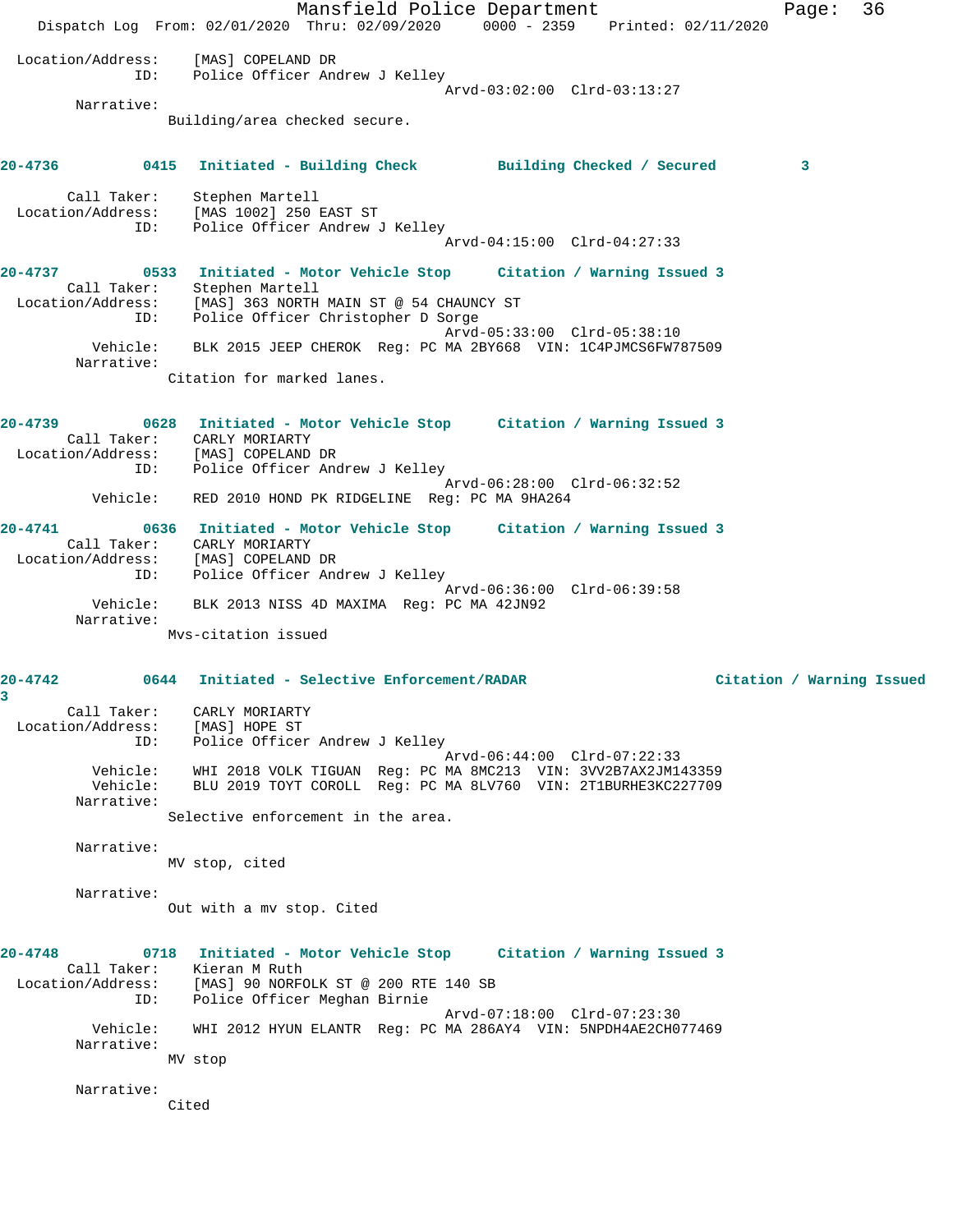**20-4757 0843 Initiated - Motor Vehicle Stop Citation / Warning Issued 3**  Call Taker: Kieran M Ruth Location/Address: [MAS] 1551 WEST ST @ 526 WILLIAMS ST ID: Police Officer Andrew J Kelley Arvd-08:43:00 Clrd-08:49:09 Vehicle: WHI 2011 KIA UT SOUL Reg: PC MA 2CKK20 VIN: KNDJT2A27B7327870 Narrative: MV stop Narrative: Cited for speed **20-4761 0902 Initiated - Proactive Patrol Building Checked / Secured 3** Call Taker: Kieran M Ruth Location/Address: [MAS 840] 280 SCHOOL ST ID: Police Officer Andrew J Kelley Arvd-09:02:00 Clrd-09:02:56 Narrative: Checking the area. **20-4764 0905 Initiated - Motor Vehicle Stop Citation / Warning Issued 3**  Call Taker: CARLY MORIARTY Location/Address: [MAS] 28 SCHOOL ST @ 67 CORAL ST ID: Police Officer Andrew J Kelley Arvd-09:05:00 Clrd-09:08:06 Vehicle: GRY 2011 KIA LL SORENTO Reg: PC MA 2591DT Narrative: Mvs-citation issued **20-4765 0909 Initiated - Selective Enforcement/RADAR Citation / Warning Issued 3**  Call Taker: Kieran M Ruth Location/Address: [MAS 1002] 250 EAST ST The External Love, and the Mediciphini<br>ID: Police Officer Nicole M Boldrighini Arvd-09:09:00 Clrd-09:30:24 Vehicle: BLK 2014 JEEP CHEROK Reg: PC MA 835CW6 VIN: 1C4PJLCB6EW157644 Narrative: Selective enforcement in the area. Narrative: MV stop, cited **20-4770 0925 Initiated - Animal Complaints Incident Report 3**  Call Taker: Kieran M Ruth Location/Address: [MAS 895] 175 FRUIT ST ID: Animal Control Steven Simonds Arvd-09:25:00 Clrd-10:07:59 Narrative: With a party that was bitten and scratched by a cat Refer To Incident: 20MAS-96-OF **20-4771 0928 Initiated - Selective Enforcement/RADAR Citation / Warning Issued**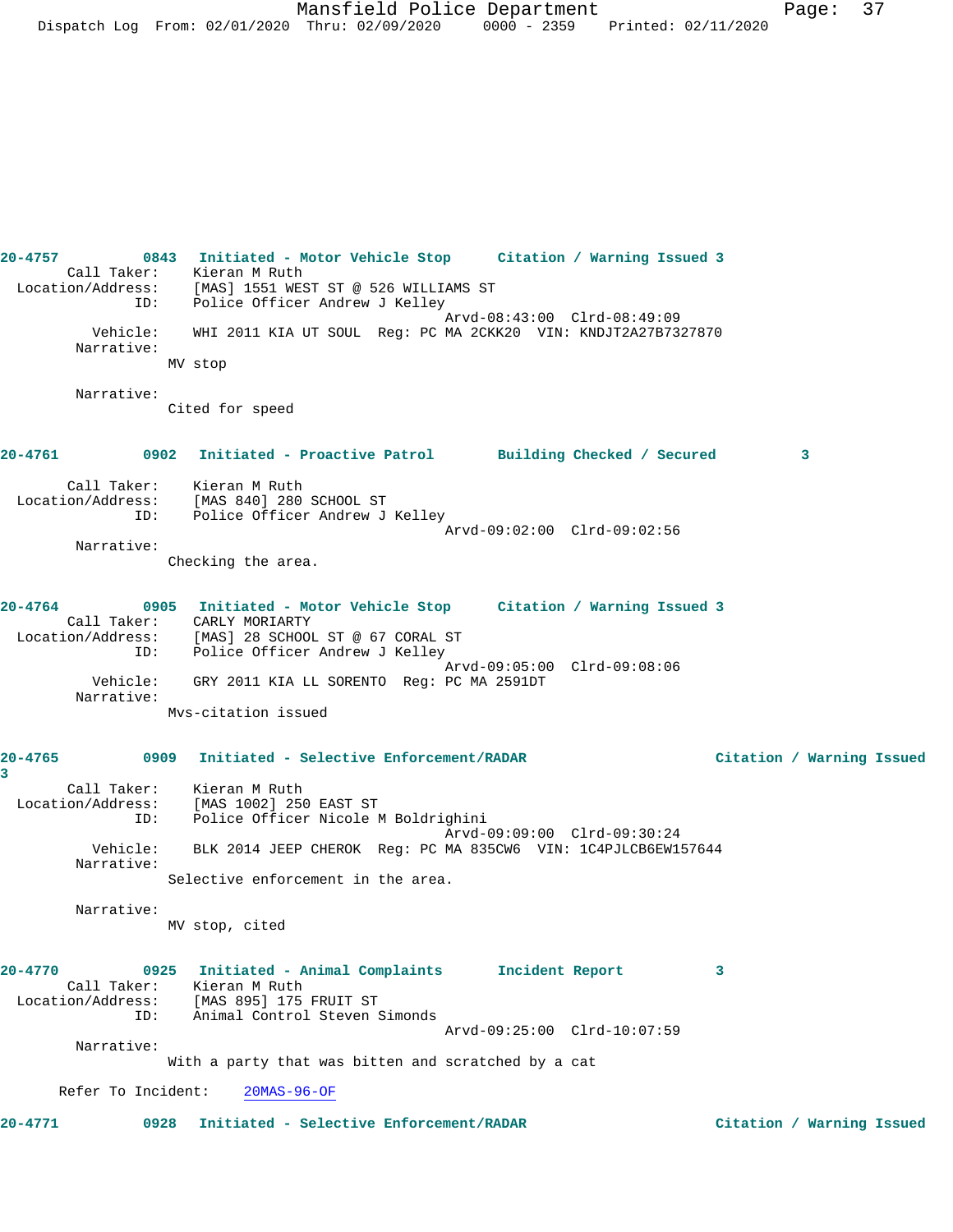Mansfield Police Department Page: 38 Dispatch Log From: 02/01/2020 Thru: 02/09/2020 0000 - 2359 Printed: 02/11/2020 **3**  Call Taker: CARLY MORIARTY<br>Location/Address: [MAS] 43 NORTH [MAS] 43 NORTH MAIN ST @ 13 PARK ST ID: Police Officer John R Armstrong Arvd-09:28:00 Clrd-09:49:58 Vehicle: WHI 2018 TOYT CAMRY Reg: PC MA 1KNX31 VIN: 4T1B11HK3JU567343 Vehicle: BLK 2017 TOYT UT HIGHLA Reg: PC MA 67RZ11 VIN: 5TDJZRFH1HS428132 Vehicle: BLK 2018 LEXS GX460 Reg: PAR MA 513X VIN: JTJBM7FX8J5197592 Narrative: Selective enforcement in the area. Narrative: MV stop, verbal Narrative: MV stop, cited for speed **20-4772 0930 Phone - Erratic Oper MV / Road Rage Gone on Arrival 3**  Call Taker: Kieran M Ruth Location/Address: [MAS] EASTMAN ST<br>ID: Police Officer Ni Police Officer Nicole M Boldrighini<br>Disp-09:31:07 Arvd- Disp-09:31:07 Arvd-09:32:01 Clrd-09:38:09 Narrative: Easton reporting MA/273RT9 driving erratically into Mansfield on Eastman Narrative: Area checked negative **20-4774 0948 911 - Larceny - Value Unknown Arrest(s) Made 2**  Call Taker: CARLY MORIARTY Location/Address: [MAS 907] 390 WEST ST Apt. #A Police Officer John R Armstrong<br>Disp-09:50:05 A Disp-09:50:05 Arvd-09:52:38 Clrd-10:19:50<br>ID: Police Officer Andrew J Kelley Police Officer Andrew J Kelley<br>Disp-09:50:39 1 Disp-09:50:39 <br>D: Sergeant Robert S Pierce<br>D: Sergeant Robert S Pierce Sergeant Robert S Pierce<br>Disp-09:52:49 Disp-09:52:49 Arvd-09:52:51 Clrd-10:19:50<br>Vehicle: BLU 2013 LEXS 4D ES300H Req: PC MA 9JBB90 ehicle: BLU 2013 LEXS 4D ES300H Reg: PC MA 9JBB90<br>Towed: For: Arrest By: Central Street Garage To: 0 Towed: For: Arrest By: Central Street Garage To: Central Street Garage Released To: BARNEY On: 02/06/2020 @ 1532 BARNEY On: 02/06/2020 @ 1532 Narrative: Loss prevention reports a male party attempting to leave with a bag full of tools, the party has dropped the bag. Narrative: Ofc. Kelley with the party. Narrative: 1 male in custody, Ofc. Armstrong transporting to MPD Narrative: Tow on scene Refer To Arrest: 20MAS-47-AR Arrest: COSTA, BARRY W<br>Address: 31 OLD POWDERH 31 OLD POWDERHOUSE Apt. #R LAKEVILLE, MA Age: 44 Charges: SHOPLIFTING \$250+ BY ASPORTATION c266 §30A LARCENY OVER \$1200 c266 §30(1) ATTEMPTED LARCENY **20-4779 1046 Phone - Motor Veh Acc - w/Injury Accident Report 1**  Call Taker: Kieran M Ruth<br>Vicinity of: [MAS] 550 FORE of: [MAS] 550 FORBES BLVD<br>ID: Police Officer Nicole Police Officer Nicole M Boldrighini Disp-10:48:19 Arvd-10:49:34 Clrd-11:47:08<br>ID: Police Officer David W Kinahan Police Officer David W Kinahan Disp-10:48:31 Arvd-10:57:19 Clrd-16:34:17<br>ID: Sergeant Robert S Pierce Sergeant Robert S Pierce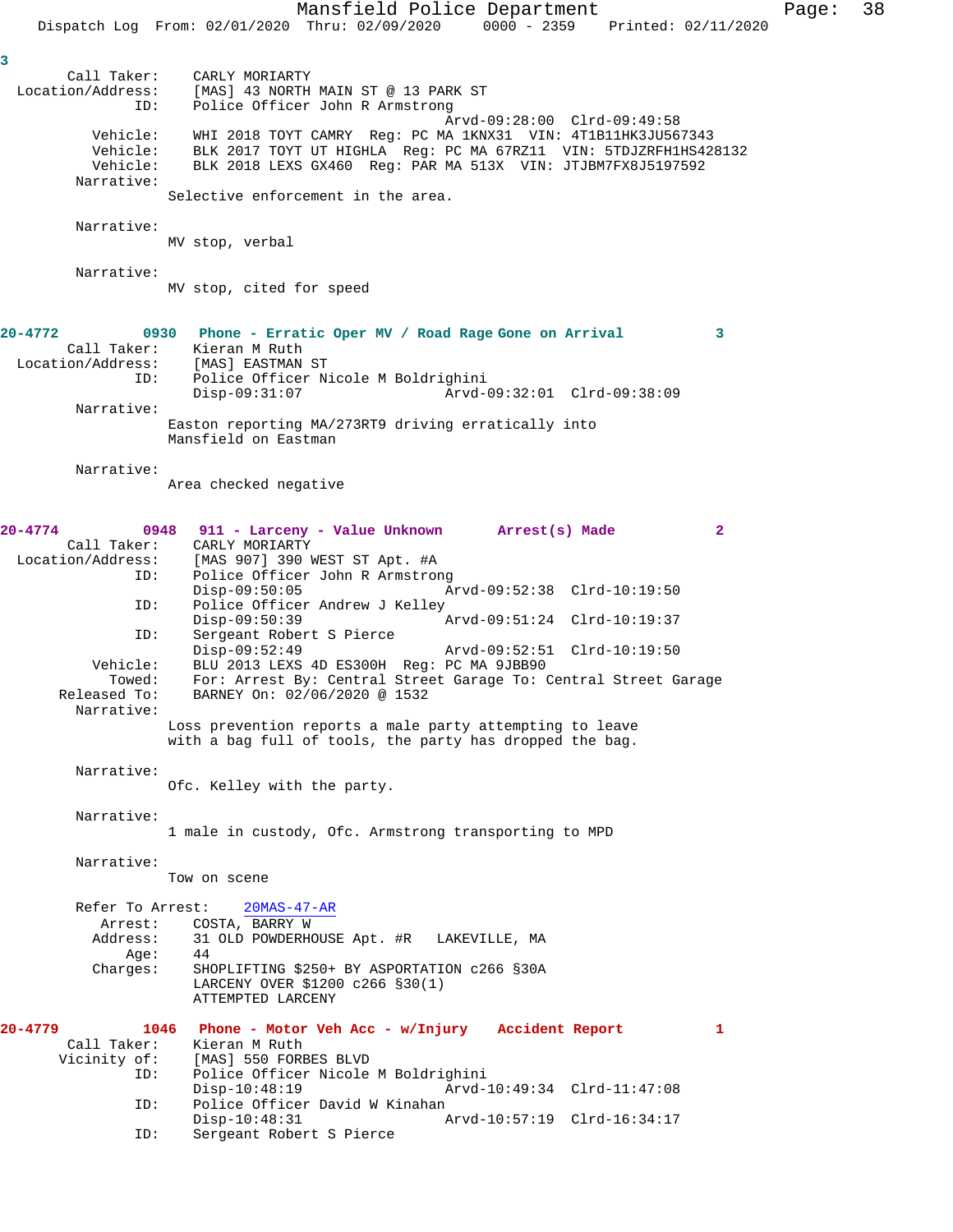Mansfield Police Department Fage: 39 Dispatch Log From: 02/01/2020 Thru: 02/09/2020 0000 - 2359 Printed: 02/11/2020 Disp-10:48:56 Arvd-10:54:33 Clrd-14:44:11<br>ID: Executive Lieutenant Francis W Archer JR Executive Lieutenant Francis W Archer JR<br>Disp-10:49:14 Arvd-10:55 Arvd-10:55:33 Clrd-12:57:27 ID: Deputy Chief Michael Ellsworth Disp-10:50:13 Arvd-10:57:31 Clrd-13:12:32 ID: Police Officer John R Armstrong Disp-10:50:26 Arvd-10:52:50 Clrd-11:52:14<br>ID: Detective Gregory S Martell Detective Gregory S Martell<br>Disp-10:55:10 Disp-10:55:10 Arvd-10:59:42 Clrd-16:34:17<br>ID: Lieutenant Roy D Bain JR Lieutenant Roy D Bain JR Disp-11:04:49 Arvd-11:07:06 Clrd-16:34:17<br>ID: Police Officer Andrew J Kelley Police Officer Andrew J Kelley<br>Disp-11:06:57 Disp-11:06:57 <br>Vehicle: WHI 2014 KW TR T800 Req: MA 92859 VIN: 1XKDD49XXEJ414728 Vehicle: WHI 2014 KW TR T800 Reg: MA 92859 VIN: 1XKDD49XXEJ414728 Vehicle: 2005 Reg: TL ME 277452D VIN: 1JJV532W95L907708 Narrative: Out for the report of a TT unit rollover Narrative: MFD extracting the operator Narrative: Medflight notified. LZ is the airport Narrative: State Police truck team enroute Narrative: Amtrak notified for a slow roll through the area Narrative: LZ will now be the soccer fields on Plymouth Street Narrative: Ofc. Kelley en route to the soccer fields Narrative: Sterry Street Towing is en route to assist with the extrication Narrative: Medflight ground units on scene Narrative: Wrecker on scene Narrative: State Police Recon Unit assisting and will be assisting Ptl. Kinahan Narrative: Front desk to notify DPW to respond with barrels Refer To Accident: 20MAS-45-AC **20-4780 1142 Phone - Motor Veh Acc - No Injury Accident Report 1**  Call Taker: Kieran M Ruth<br>Location/Address: [MAS] 170 SCH [MAS] 170 SCHOOL ST @ 100 RTE 140 NB ID: Detective Anthony R Lattanzio Disp-11:43:14 Arvd-11:45:37 Clrd-12:24:17<br>ID: Officer Brendan Fayles Officer Brendan Fayles<br>Disp-11:44:09 Disp-11:44:09<br>
Vehicle: Reg: RP MA 19A Arvd-11:45:42 Clrd-11:58:33 Reg: RP MA 19A Vehicle: GRY 2015 ACUR TLX Reg: PC MA 9BF337 VIN: 19UUB3F76FA006827 Narrative: Out for a minor MVA Narrative: Det. Lattanzio standing by with MA/19A for a private tow, the other vehicle is underway Refer To Accident: 20MAS-44-AC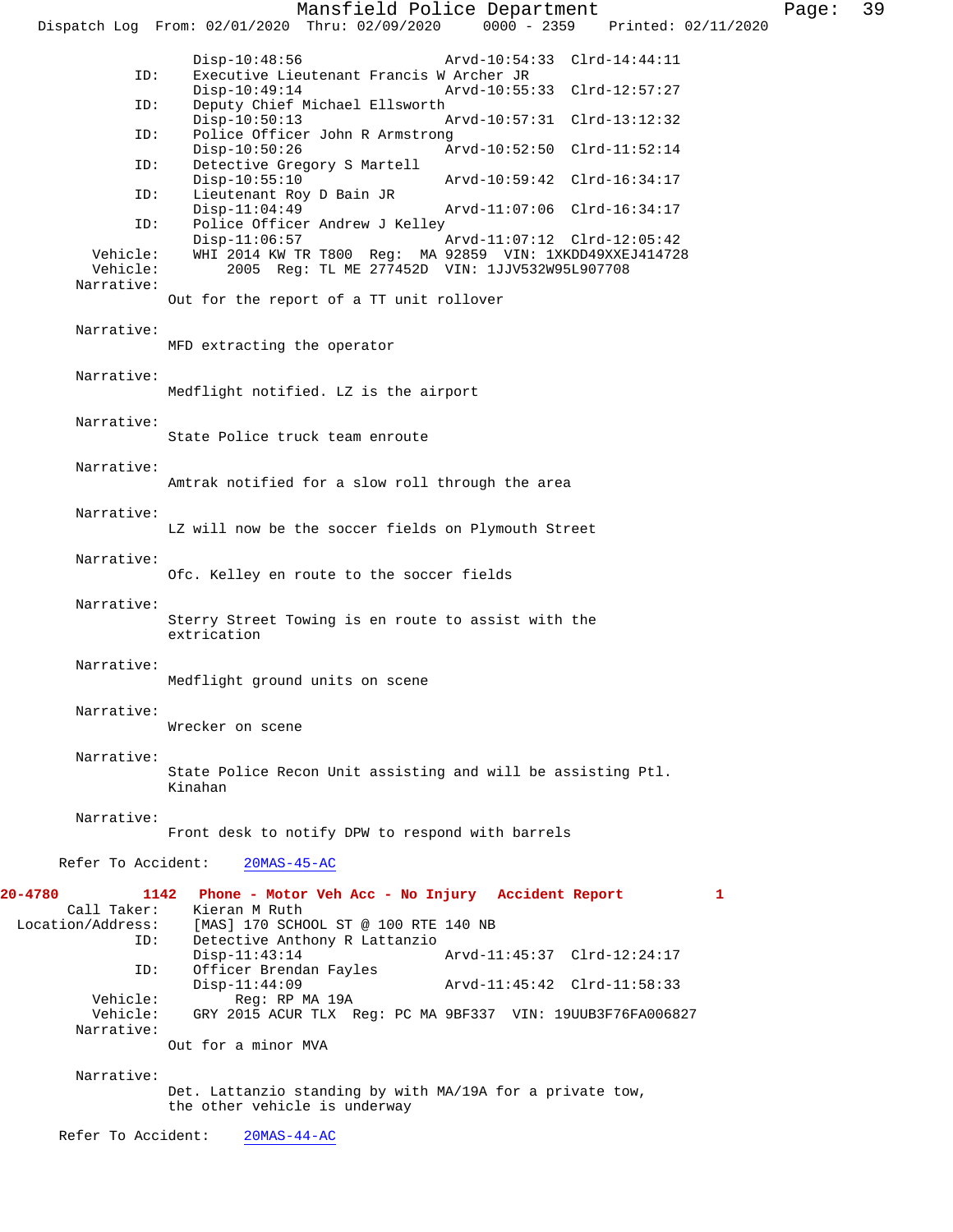Mansfield Police Department Form Page: 40 Dispatch Log From: 02/01/2020 Thru: 02/09/2020 0000 - 2359 Printed: 02/11/2020 **20-4784 1216 Initiated - Assist Citizen - P S A Services Rendered 3**  Call Taker: Kieran M Ruth Location/Address: [MAS] FORBES BLVD ID: Police Officer Andrew J Kelley Arvd-12:16:00 Clrd-12:20:21 Narrative: Assisting a party navigate the crash area to get to work **20-4786 1327 Walk-In - Motor Veh Acc - Hit & Run Incident Report 1**  Call Taker: Support Staff Matthew Todesco<br>Location/Address: [MAS 825] 25 COBB ST Apt. #L  $[MAS 825] 25 COBB ST Apt. #L$ ID: Police Officer John R Armstrong<br>Disp-13:29:03 A: Disp-13:29:03 Arvd-13:34:58 Clrd-14:19:16 Narrative: RP into the lobby to report a past hit & run in the area, Ofc Armstrong is responding to speak with the RP. Refer To Incident: 20MAS-97-OF **20-4789 1339 Initiated - Selective Enforcement/RADAR Services Rendered 3**  Call Taker: CARLY MORIARTY Location/Address: [MAS 1002] 250 EAST ST ID: Police Officer Nicole M Boldrighini Arvd-13:39:00 Clrd-13:57:42 Narrative: Standing by for the buses **20-4791 1407 Walk-In - Motor Veh Acc - Hit & Run Investigated - No Report 1**  Call Taker: Support Staff Matthew Todesco Location/Address: [MAS 407B] 90 NORFOLK ST ID: Police Officer Nicole M Boldrighini Disp-14:11:14 Arvd-14:14:01 Clrd-15:20:17 Vehicle: GRY 2008 FORD F150 F150 Reg: PC MA 1SK374 VIN: 1FTPX14578FB18710 Vehicle: 2018 ISU TK Reg: OT OK 3AM705 VIN: JALC4W161J7007490 Narrative: RP into the station to report his car was struck in the parking lot Narrative: Ptl. Boldrighini responding to the above location to follow up with management **20-4792 1420 Phone - 911 Hang-ups & Verifications Unfounded/Unverifed 2**  Call Taker: NICHOLAS GOYETTE Location/Address: [MAS] 20 CABOT BLVD ID: Police Officer John R Armstrong<br>Disp-14:22:03 A Disp-14:22:03 Arvd-14:32:01 Clrd-14:34:35 Narrative: Checking on a 911 hang up **20-4797 1449 Phone - Suspicious Actv / Persn / Veh Spoken To 2** Call Taker: NICHOLAS GOYETTE<br>Location/Address: [MAS 292A] 88 CH [MAS 292A] 88 CHILSON AVE ID: Police Officer John R Armstrong Disp-14:51:20 Arvd-14:54:05 Clrd-15:01:02 ID: Sergeant Robert S Pierce Disp-14:51:24 Arvd-14:52:32 Clrd-15:01:02 ID: Detective Anthony R Lattanzio Disp-14:53:15 Arvd-14:53:17 Clrd-15:01:02<br>Vehicle: GRY 2013 CADI ATS Req: PC MA 9VB169 VIN: 1G6AH5S35D012633 Vehicle: GRY 2013 CADI ATS Reg: PC MA 9VB169 VIN: 1G6AH5S35D0126333 Vehicle: GRY 2004 AUDI A6 Reg: PC MA 6TN934 VIN: WAULT64B94N043809 Narrative: Caller reports audi and cadillac parked in the flannel cow parking lot every day, engaging in ossible drinking and drug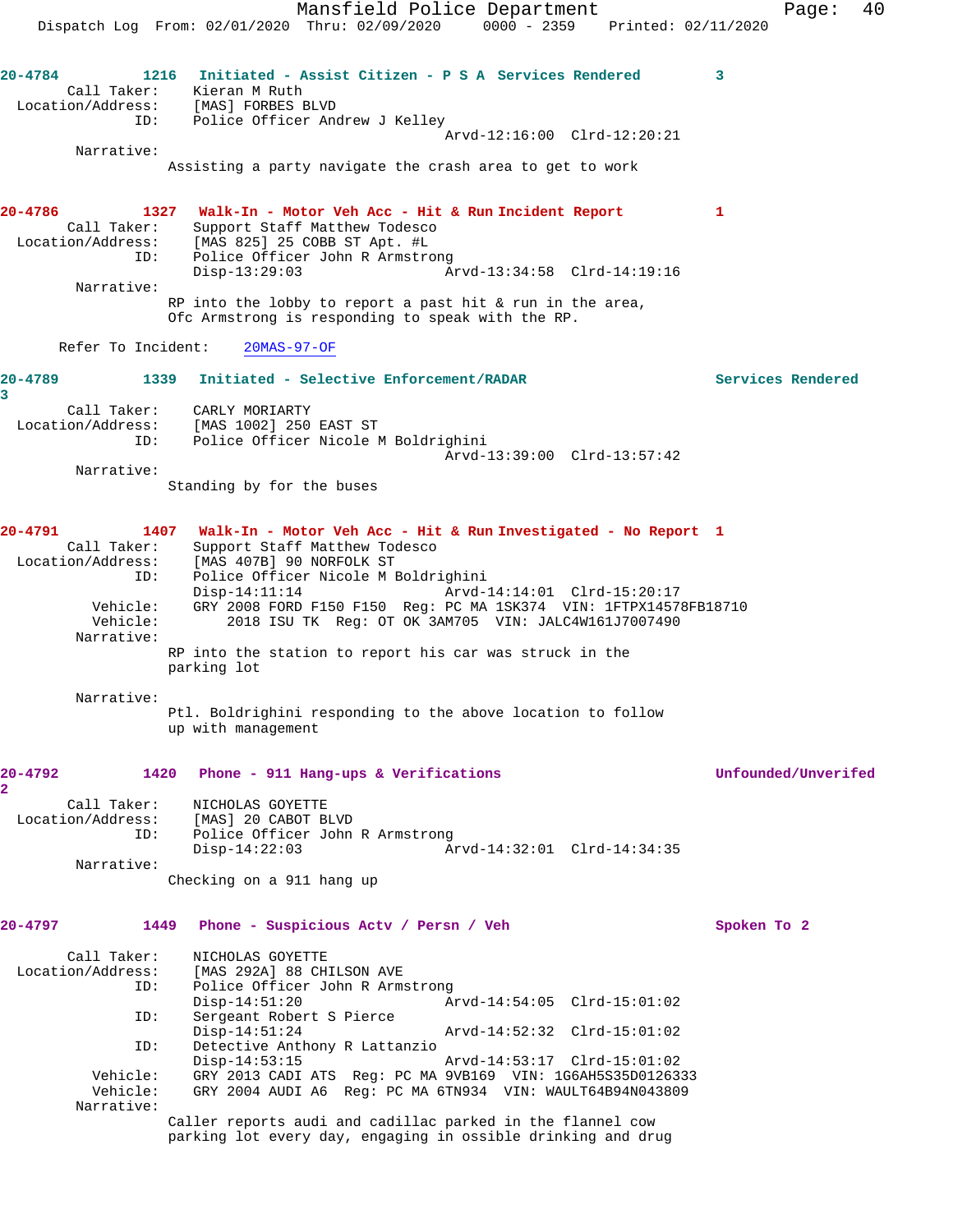|                                                    | Mansfield Police Department<br>$0000 - 2359$<br>Dispatch Log From: 02/01/2020 Thru: 02/09/2020<br>Printed: 02/11/2020                           |                 | 41<br>Page:               |
|----------------------------------------------------|-------------------------------------------------------------------------------------------------------------------------------------------------|-----------------|---------------------------|
|                                                    | activity, harassing passing kids as they walk by.                                                                                               |                 |                           |
|                                                    |                                                                                                                                                 |                 |                           |
| Narrative:                                         | Ofc. Armstrong reports he spoke to the parties about the<br>complaint. Nothing out of the ordinary seemed to be going on                        |                 |                           |
| 20-4802<br>Call Taker:<br>Location/Address:<br>ID: | 1532 Walk-In - Assist Citizen - P S A<br>Spoken To<br>Support Staff Matthew Todesco<br>[MAS] EASTMAN ST<br>Police Officer Nicole M Boldrighini  | 3               |                           |
| Narrative:                                         | $Disp-15:34:43$<br>Arvd-15:35:58 Clrd-15:58:32                                                                                                  |                 |                           |
|                                                    | RP in to report she was followed closely and yelled at, by<br>another car. Ofc Boldrighini into speak with the RP.                              |                 |                           |
| Narrative:                                         | Ofc Boldrighini reporting the RP did not have a vehicle<br>registration, party was spoken to                                                    |                 |                           |
| 20-4808<br>1617<br>3                               | Walk-In - Harass. Electronic Communicat                                                                                                         | Incident Report |                           |
| Call Taker:<br>Location/Address:                   | Support Staff Katherine Gillis<br>[MAS 455] 30 WEBB PL Apt. #3                                                                                  |                 |                           |
| ID:<br>Narrative:                                  | Police Officer Nicole P Newport<br>$Disp-16:35:24$<br>Arvd-16:35:26 Clrd-17:06:55                                                               |                 |                           |
|                                                    | RP into the lobby to report that he is being harassed and<br>would like to speak with an officer.                                               |                 |                           |
| Refer To Incident:                                 | $20MAS-98-OF$                                                                                                                                   |                 |                           |
| 20-4809<br>1628<br>Call<br>$\overline{2}$          | Phone - 911 Hang-ups & Verifications                                                                                                            |                 | Confirmed misdial/Accdntl |
| Call Taker:<br>Location/Address:<br>ID:            | Kieran M Ruth<br>[MAS 840I180] 280 SCHOOL ST Apt. #I180<br>Police Officer Christopher D Sorge<br>$Disp-16:30:38$<br>Arvd-16:39:23 Clrd-16:43:43 |                 |                           |
| Narrative:                                         | Checking on a 911 hang up                                                                                                                       |                 |                           |
| Narrative:                                         | Confirmed accidental                                                                                                                            |                 |                           |
| 20-4818                                            | Initiated - Proactive Patrol Building Checked / Secured<br>1734                                                                                 |                 | 3                         |
| Location/Address:<br>ID:                           | Call Taker: Kieran M Ruth<br>[MAS 322] 31 HAMPSHIRE ST<br>Police Officer Christopher D Sorge<br>Arvd-17:34:00 Clrd-17:43:23                     |                 |                           |
| Narrative:                                         | Officer Brendan Fayles                                                                                                                          |                 |                           |
|                                                    | Checking the area.                                                                                                                              |                 |                           |
| 20-4828                                            | 1822<br>Initiated - Proactive Patrol Building Checked / Secured                                                                                 |                 | 3                         |
| ID:                                                | Call Taker: Kieran M Ruth<br>Location/Address: [MAS 840] 280 SCHOOL ST<br>Police Officer Christopher D Sorge<br>Arvd-18:22:00 Clrd-18:23:36     |                 |                           |
|                                                    | Officer Brendan Fayles                                                                                                                          |                 |                           |
| Narrative:                                         | Checking the area. Also picking up an item forom Wines and<br>more                                                                              |                 |                           |
| 20-4829<br>2                                       | 1823 Phone - Suspicious Actv / Persn / Veh                                                                                                      | Incident Report |                           |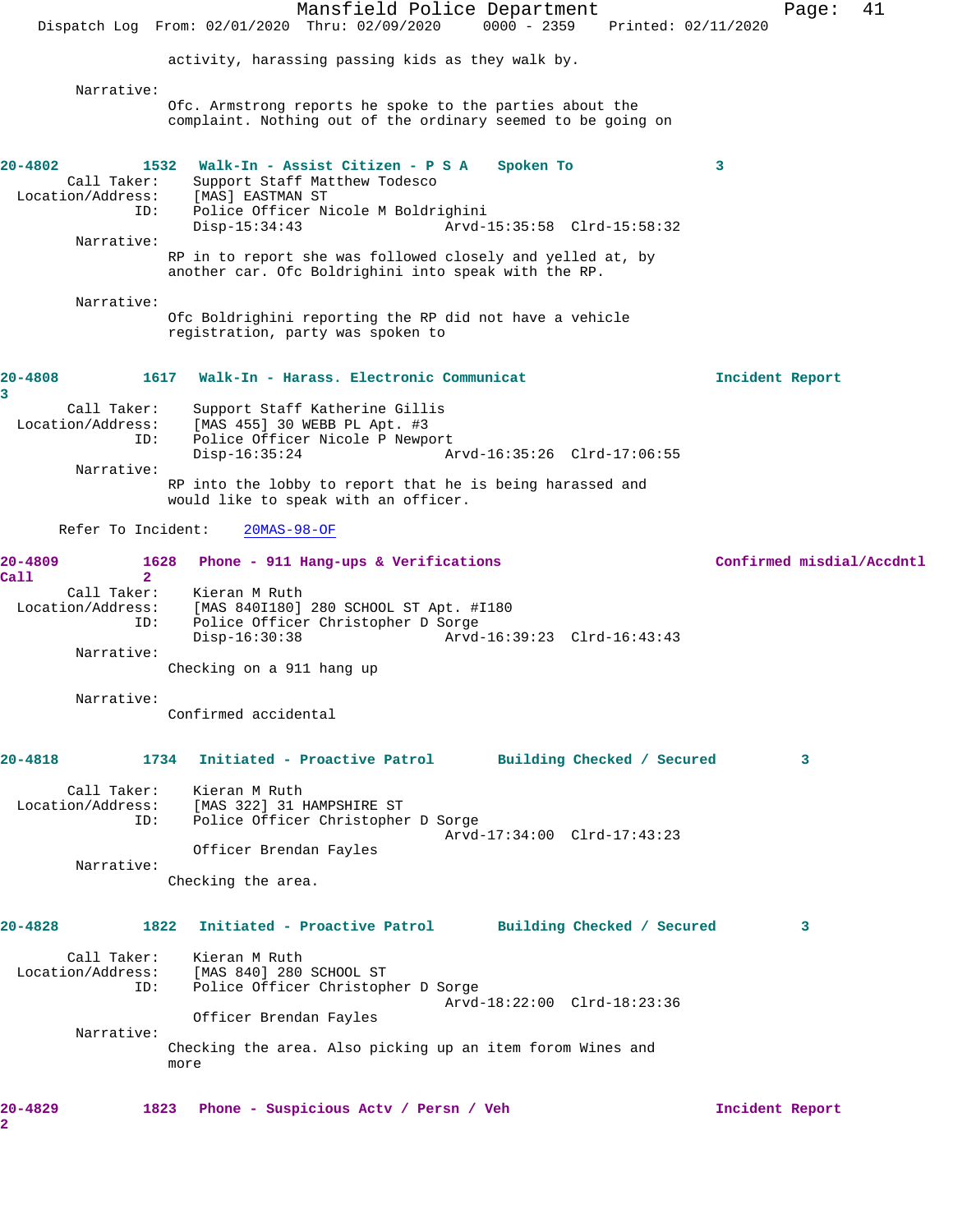Mansfield Police Department Fage: 42 Dispatch Log From: 02/01/2020 Thru: 02/09/2020 0000 - 2359 Printed: 02/11/2020 Call Taker: NICHOLAS GOYETTE<br>Location/Address: [MAS 281A] 1 CRO [MAS 281A] 1 CROCKER ST ID: Police Officer Christopher D Sorge Disp-18:26:17 Clrd-18:27:48 Officer Brendan Fayles ID: Police Officer Nicole P Newport Disp-18:26:29 Arvd-18:34:06 Clrd-18:47:05<br>ID: Police Officer William C Trudell Police Officer William C Trudell Disp-18:27:51 Clrd-18:43:54<br>TD: Police Officer Christopher D Sorge Police Officer Christopher D Sorge Disp-18:33:19 Arvd-18:33:22 Clrd-18:47:02 Officer Brendan Fayles<br>TD: Police Officer Patrick Police Officer Patrick J Pennie<br>Disp-18:37:30 Ar Disp-18:37:30 Arvd-18:38:32 Clrd-18:47:10 Narrative: Caller reports a chevy trailblazer driving around the area without headlights, appears to be checking out cars Narrative: Ofc. Sorge out with the vehicle Narrative: Male operator was spoken to and stated he was looking for his ex-girlfriend, report to follow Refer To Incident: 20MAS-99-OF **20-4831 1851 Initiated - Motor Vehicle Stop Citation / Warning Issued 3**  Call Taker: CARLY MORIARTY Location/Address: [MAS 160] 80 NORTH MAIN ST ID: Police Officer Nicole P Newport Arvd-18:51:00 Clrd-19:05:53 Vehicle: BLU 2008 TOYT PK TUNDRA Reg: PC MA 1ENR46 VIN: 5TBBV58148S504072 Narrative: Mvs-warning issued **20-4835 1916 Initiated - Selective Enforcement/RADAR Services Rendered 3**  Call Taker: DAVID SULLIVAN Location/Address: [MAS] 1 SCHOOL ST @ 167 WEST ST ID: Police Officer Nicole P Newport Arvd-19:16:00 Clrd-19:44:46 **20-4842 2041 911 - 911 Hang-ups & Verifications Services Rendered 2**  Call Taker: PATRICK FEENEY<br>Vicinity of: [MAS] 96 WALNUT of: [MAS] 96 WALNUT ST<br>ID: Police Officer Chri Police Officer Christopher D Sorge Disp-20:44:49 Arvd-20:55:07 Clrd-20:56:38 Officer Brendan Fayles Narrative: Confirm Accidental 911 call. Narrative: Confirmed. **20-4844 2058 911 - Disturbance / Gathering Investigated - Report Taken 1** Call Taker: PATRICK FEENEY<br>Location/Address: [MAS 812B] 243 [MAS 812B] 243 CHAUNCY ST ID: Police Officer Christopher D Sorge Disp-21:00:37 Arvd-21:02:40 Clrd-21:24:21 Officer Brendan Fayles Narrative: 911 caller reports a bottle was thrown at her son by a passing m/v. He is uninjured, but shaken up. Narrative: Victim reports that a passenger in a vehicle driving by, screamed at him and then threw a plastic bottle in his direction in front of the Mobil Gas Station. See report for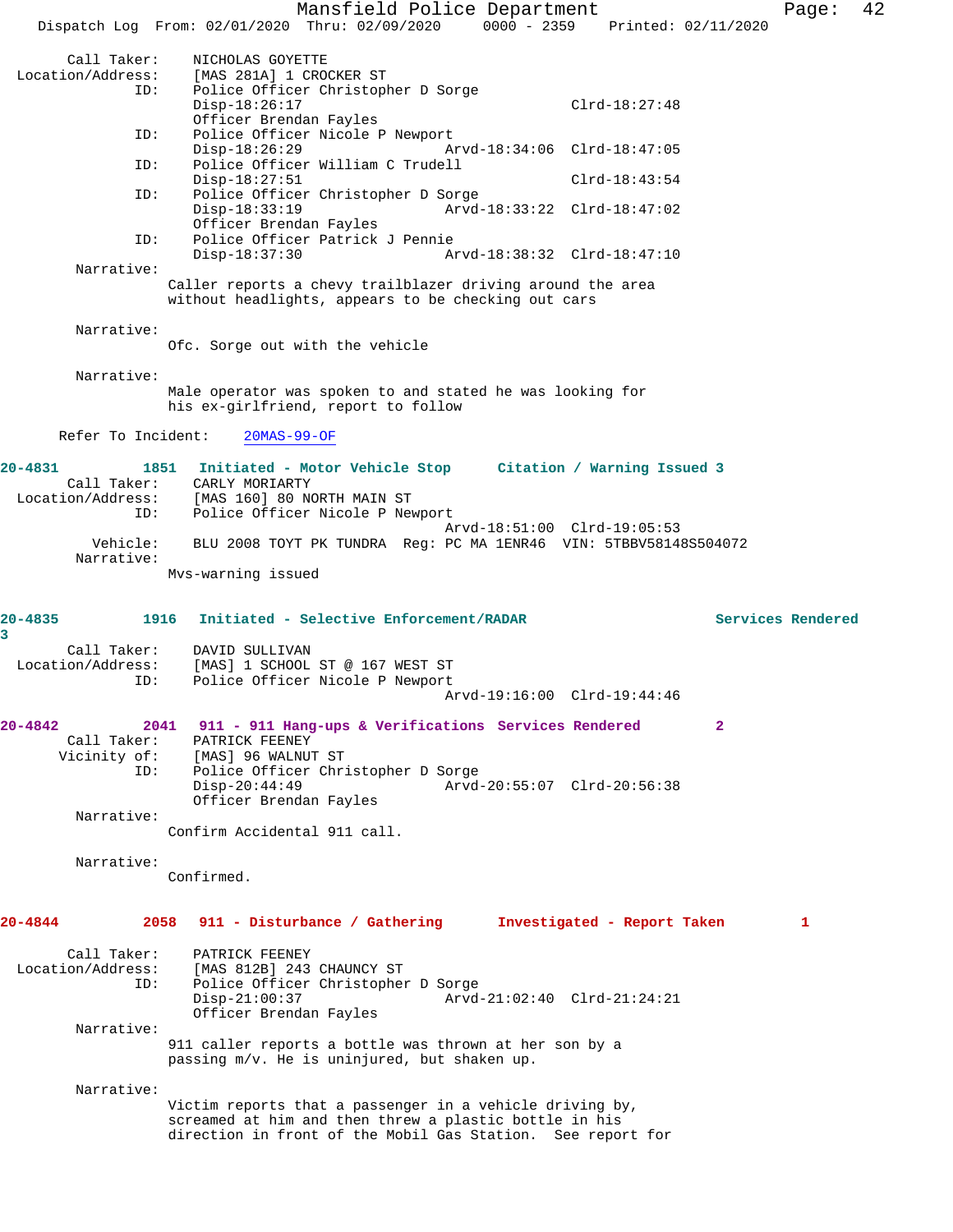Mansfield Police Department Page: 43 Dispatch Log From: 02/01/2020 Thru: 02/09/2020 0000 - 2359 Printed: 02/11/2020 further. Refer To Incident: 20MAS-100-OF **20-4845 2058 Initiated - Motor Vehicle Stop Citation / Warning Issued 3**  Call Taker: DAVID SULLIVAN<br>cion/Address: [MAS] WEST ST Location/Address: ID: Police Officer Jay J Sparrow Arvd-20:58:00 Clrd-21:08:09 Vehicle: BLU 2014 TOYT COR Reg: PC MA 2ER116 VIN: 5YFBURHE1EP073697 **20-4847 2106 Phone - Suspicious Actv / Persn / Veh Investigated - Report Taken 2**  Call Taker: PATRICK FEENEY Location/Address: [MAS H3260] 76 MARSHALL AVE<br>ID: Police Officer William C Tro Police Officer William C Trudell<br>Disp-21:10:57 Ar Disp-21:10:57 Arvd-21:27:19 Clrd-21:33:20 Narrative: Caller reports that a suspicious m/v drove by her daughter outside while playing basketball in the driveway. States it occurred approx 16:42 to 17:19 hrs. Party stopped an waved at the child; at which point she went inside the home and told her parents. RP reports that the m/v drove by approx 6 times in that period. Described as a newer model mid size SUV, white, operated by an older male party. No plate, make, model. Has not been seen since. Refer To Incident: 20MAS-101-OF **20-4848 2113 Phone - Assist Citizen - P S A Investigated - No Report 3**  Call Taker: Stephen Martell Location/Address: [MAS 332] 240 EAST ST ID: Police Officer Nicole P Newport Disp-21:20:09 Arvd-21:24:35 Clrd-21:25:09 Narrative: Child is located at Door #8 Narrative: Miscommunication between child and parent. **20-4851 2205 Initiated - Suspicious Actv / Persn / Veh Dispersed Gathering 2**  Call Taker: DAVID SULLIVAN Location/Address: [MAS 2] 60 FORBES BLVD ID: Police Officer Christopher D Sorge Arvd-22:05:00 Clrd-22:10:53 Officer Brendan Fayles Vehicle: BLK 2019 NISS SENTRA Reg: PC MA 1BHE63 VIN: 3N1AB7AP6KY285009 **20-4852 2218 Initiated - Motor Vehicle Stop Arrest(s) Made 3**  Call Taker: DAVID SULLIVAN Vicinity of: [MAS] 60 FORBES BLVD ID: Police Officer Christopher D Sorge Arvd-22:18:00 Clrd-23:04:25 Officer Brendan Fayles Vehicle: GRY 2015 JEEP CHEROK Reg: PC MA 999CZ6 VIN: 1C4PJLAB7FW731995 Towed: For: Arrest By: Central Street Garage To: Central Street Garage Released To: OFTRING On:  $02/07/2020 \text{ } \textcircled{ } 1342$ OFTRING On: 02/07/2020 @ 1342 Narrative: M12 1 in custody. transporting to station Request a tow. Narrative: M14 reports Central St on scene. Narrative: M14 Central has the vehicle.

 Refer To Arrest: 20MAS-48-AR Arrest: OFTRING, FRANK A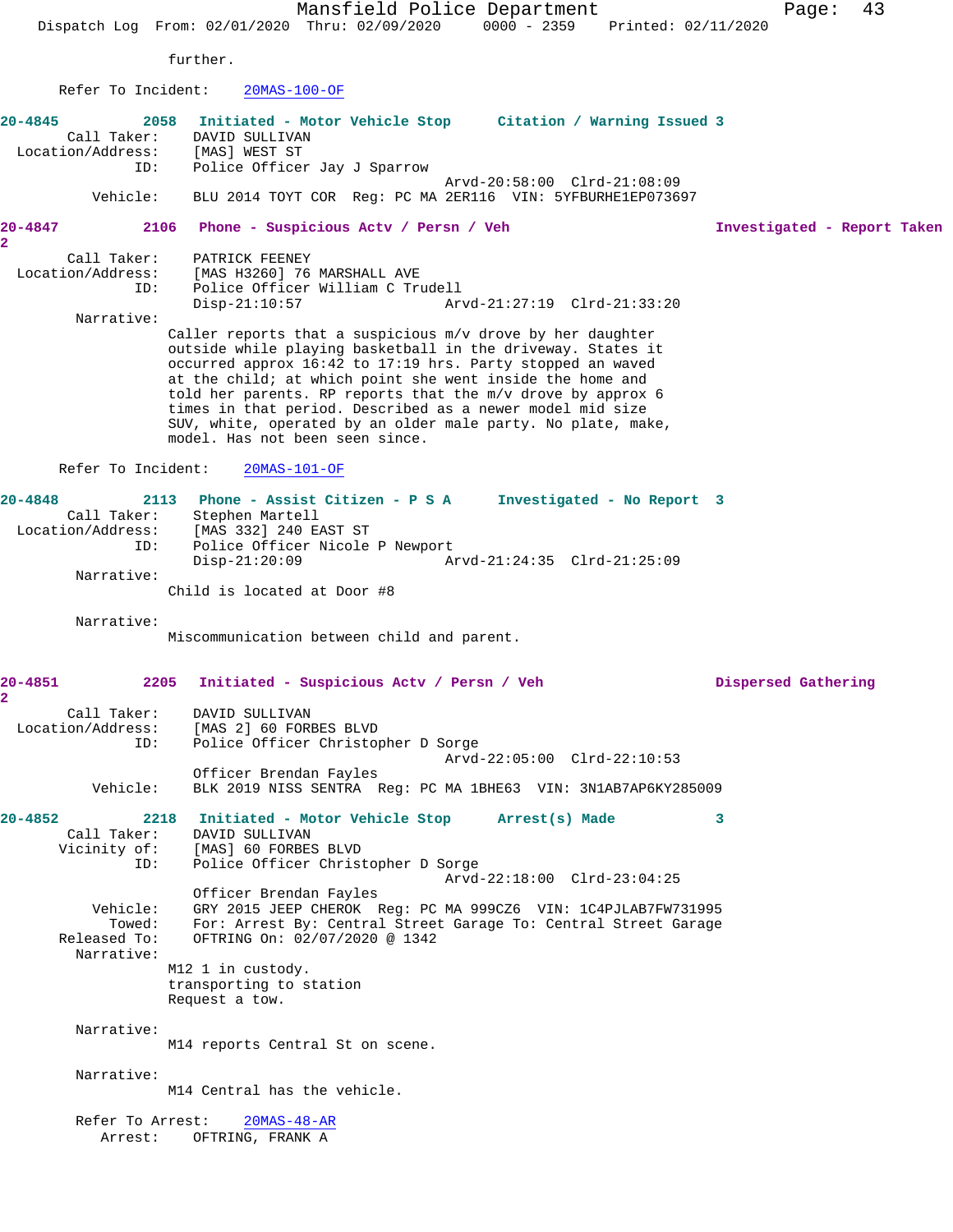|                                         |                                                                                                    | Mansfield Police Department |                                          | Page:        | 44 |
|-----------------------------------------|----------------------------------------------------------------------------------------------------|-----------------------------|------------------------------------------|--------------|----|
|                                         | Dispatch Log From: 02/01/2020 Thru: 02/09/2020 0000 - 2359 Printed: 02/11/2020                     |                             |                                          |              |    |
| Address:                                | 25 OLD WOOD RD NORTH ATTLEBORO, MA                                                                 |                             |                                          |              |    |
| Age:                                    | 65<br>Charges: OUI-LIQUOR OR .08%                                                                  |                             |                                          |              |    |
| $20 - 4854$                             | 2345 Radio - Assist Fire Department Services Rendered                                              |                             |                                          | $\mathbf{2}$ |    |
|                                         | Call Taker: DAVID SULLIVAN                                                                         |                             |                                          |              |    |
|                                         | Location/Address: [MAS 858] 245 OAKLAND ST<br>ID: Police Officer Nicole P Newport<br>Disp-23:46:46 |                             | Arvd-23:53:10 Clrd-02/06/2020 @ 00:05:58 |              |    |
| Narrative:                              |                                                                                                    |                             |                                          |              |    |
|                                         | Box Alarm                                                                                          |                             |                                          |              |    |
| Narrative:                              | Burglar Alarm Company will try to notify.                                                          |                             |                                          |              |    |
|                                         |                                                                                                    |                             |                                          |              |    |
| For Date: $02/06/2020 - Thursday$       |                                                                                                    |                             |                                          |              |    |
| 20-4867                                 | 0153 Initiated - Building Check Services Rendered                                                  |                             |                                          | 3            |    |
|                                         | Call Taker: PATRICK FEENEY<br>Location/Address: [MAS 281A] 1 CROCKER ST                            |                             |                                          |              |    |
|                                         | ID: Police Officer Meghan Birnie                                                                   |                             | Arvd-01:53:00 Clrd-02:02:33              |              |    |
| Narrative:                              |                                                                                                    |                             |                                          |              |    |
|                                         | Check of the station & the lots.                                                                   |                             |                                          |              |    |
| 20-4868                                 | 0159 Initiated - Building Check Services Rendered                                                  |                             |                                          | $\mathbf{3}$ |    |
|                                         | Call Taker: DAVID SULLIVAN<br>Location/Address: [MAS 253] 330 PRATT ST Apt. #A                     |                             |                                          |              |    |
| ID:                                     | Police Officer Andrew J Kelley                                                                     |                             |                                          |              |    |
|                                         |                                                                                                    |                             | Arvd-01:59:00 Clrd-02:02:16              |              |    |
| $20 - 4869$                             | 0204 Initiated - Building Check Services Rendered                                                  |                             |                                          | 3            |    |
|                                         | Call Taker: DAVID SULLIVAN<br>Location/Address: [MAS 1002] 250 EAST ST                             |                             |                                          |              |    |
| ID:                                     | Police Officer Donald MacLean                                                                      |                             |                                          |              |    |
|                                         |                                                                                                    |                             | Arvd-02:04:00 Clrd-02:15:27              |              |    |
| $20 - 4870$                             | 0207 Initiated - Building Check Services Rendered                                                  |                             |                                          | 3            |    |
|                                         | Call Taker: DAVID SULLIVAN<br>Location: [MAS] HOTELS                                               |                             |                                          |              |    |
| ID:                                     | Police Officer Andrew J Kelley                                                                     |                             | Arvd-02:07:00 Clrd-02:20:00              |              |    |
| ID:                                     | Police Officer Andrew J Kelley                                                                     |                             |                                          |              |    |
| Narrative:                              | $Disp-02:24:23$                                                                                    |                             | Arvd-02:33:37 Clrd-02:33:39              |              |    |
|                                         | Area check of Hotels.                                                                              |                             |                                          |              |    |
| Narrative:                              |                                                                                                    |                             |                                          |              |    |
|                                         | Officer Kelley conducting walk thru.                                                               |                             |                                          |              |    |
| $20 - 4871$                             | 0211 Initiated - Parking Violations Services Rendered                                              |                             |                                          | 3            |    |
|                                         | Call Taker: DAVID SULLIVAN<br>Location: [MAS] CENTER OF TOWN                                       |                             |                                          |              |    |
| ID:                                     | Police Officer Meghan Birnie                                                                       |                             |                                          |              |    |
| Narrative:                              |                                                                                                    |                             | Arvd-02:11:00 Clrd-02:19:18              |              |    |
|                                         | Checking for Parking Violations.                                                                   |                             |                                          |              |    |
| 20-4874                                 | 0219 Initiated - Parking Violations Citation / Warning Issued 3                                    |                             |                                          |              |    |
|                                         | Call Taker: DAVID SULLIVAN                                                                         |                             |                                          |              |    |
| Location/Address: [MAS] COURT ST<br>ID: | Police Officer Meghan Birnie                                                                       |                             |                                          |              |    |
|                                         |                                                                                                    |                             | Arvd-02:19:00 Clrd-02:20:29              |              |    |
| Narrative:                              | Ma Reg 1MZA44                                                                                      |                             |                                          |              |    |
|                                         |                                                                                                    |                             |                                          |              |    |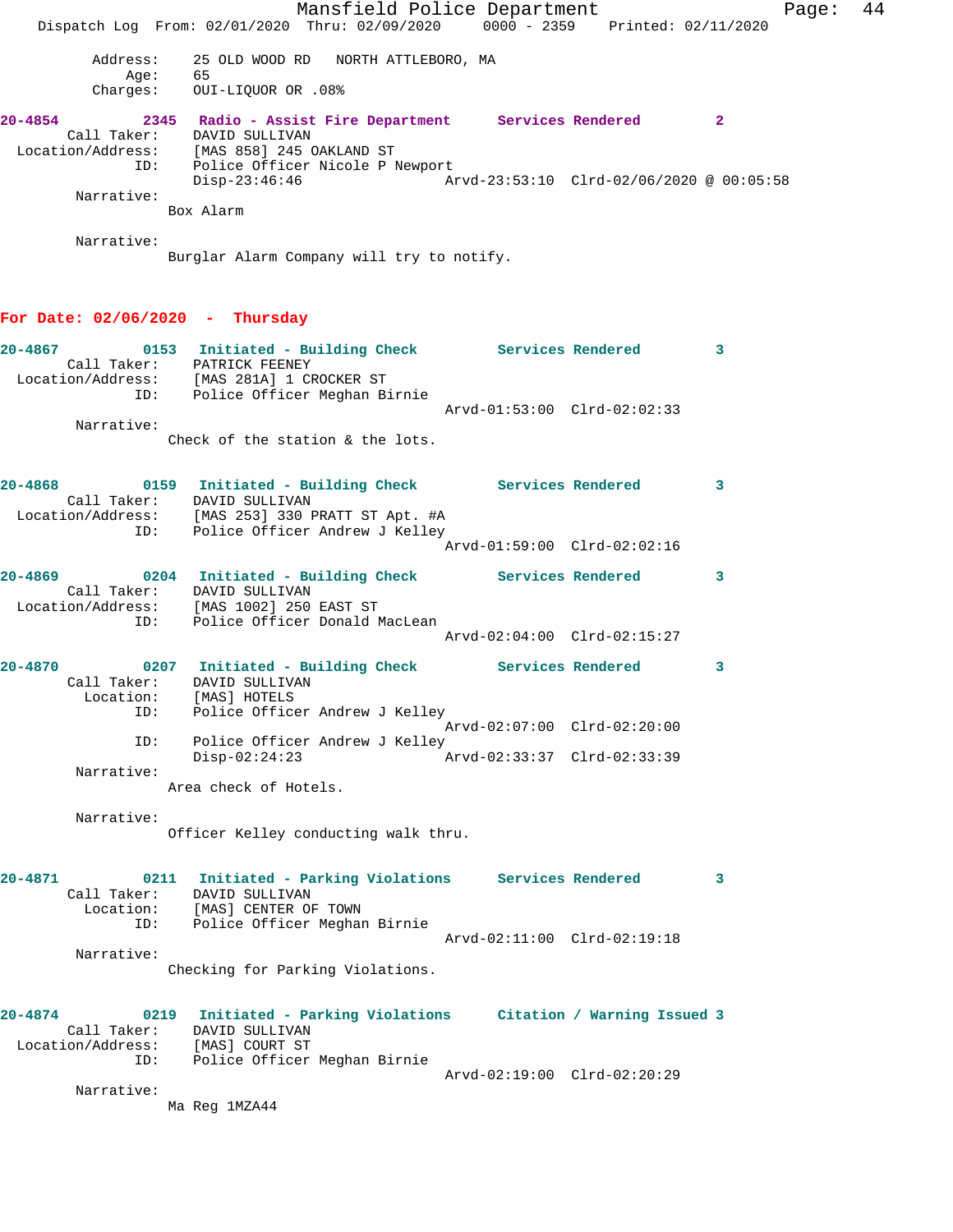Mansfield Police Department Fage: 45 Dispatch Log From: 02/01/2020 Thru: 02/09/2020 0000 - 2359 Printed: 02/11/2020 **20-4876 0220 Initiated - Suspicious Actv / Persn / Veh Investigated - No Report 2**  Call Taker: DAVID SULLIVAN Location/Address: [MAS 4] 31 HAMPSHIRE ST ID: Police Officer Andrew J Kelley Arvd-02:20:00 Clrd-02:24:23 Vehicle: BLK 1995 FORD MUSTAN Reg: PC MA 194ZB7 VIN: 1FALP45T9SF213831 Narrative: Ma Reg 194ZB7. **20-4877 0231 Initiated - Building Check Services Rendered 3**  Call Taker: DAVID SULLIVAN Location/Address: [MAS 992] 660 EAST ST ID: Police Officer Donald MacLean Arvd-02:31:00 Clrd-02:38:21 **20-4878 0233 Initiated - Building Check Services Rendered 3**  Call Taker: DAVID SULLIVAN Location/Address: [MAS] PLYMOUTH ST ID: Police Officer Andrew J Kelley Arvd-02:33:00 Clrd-02:38:08 **20-4879 0238 Initiated - Building Check Services Rendered 3**  Call Taker: DAVID SULLIVAN Location/Address: [MAS 987A] 125 HIGH ST Apt. #1-4 ID: Police Officer Meghan Birnie Arvd-02:38:00 Clrd-02:50:17 **20-4880 0241 Initiated - Building Check Services Rendered 3**  Call Taker: DAVID SULLIVAN Location/Address: [MAS] 4 ERICK RD @ 15 BONNEY LN ID: Police Officer Donald MacLean Arvd-02:41:00 Clrd-02:50:09 **20-4881 0249 Initiated - Motor Vehicle Stop Investigated - Report Taken 3** Call Taker: DAVID SULLIVAN Location/Address: [MAS] 377 NORTH MAIN ST @ 44 CROCKER ST ID: Police Officer Andrew J Kelley Arvd-02:49:00 Clrd-03:20:58 ID: Police Officer Meghan Birnie Disp-02:51:04 Arvd-02:51:06 Clrd-03:19:32 Vehicle: PLE 2010 KIA FORTE Reg: PC MA 1TFD44 VIN: KNAFU4A29A5295865 Towed: For: Unregistered/Uninsured By: Central Street Garage To: Central Street Garage Vehicle: GRY 2000 JEEP UT GRACHE Reg: PC MA 8LL923 VIN: 1J4GW48N1YC230039 Towed: For: Unregistered/Uninsured By: Central Street Garage To: Central Street Garage Released To: ODIETE On: 02/07/2020 @ 1501 Narrative: Oper. of the m/v is attaching plates. Plates for MA reg 1TFD44 attached to an unregistered Jeep. Central St contacted for the tow. Narrative: Central has the vehicle. Refer To Summons: 20MAS-49-AR Summons: ODIETE, ESEOGHENE Address: 23 FRANCIS AVE Apt. #10 MANSFIELD, MA<br>Age: 43 Age:<br>:Charges NUMBER PLATE VIOLATION TO CONCEAL ID UNINSURED MOTOR VEHICLE LIGHTS VIOLATION, MV **20-4883 0604 Initiated - Selective Enforcement/RADAR Services Rendered 3**  Call Taker: DAVID SULLIVAN Location/Address: [MAS] 287 CHAUNCY ST @ 400 RTE 140 NB ID: Police Officer Christopher D Sorge Arvd-06:04:00 Clrd-06:29:04 **20-4885 0608 Initiated - Selective Enforcement/RADAR Services Rendered**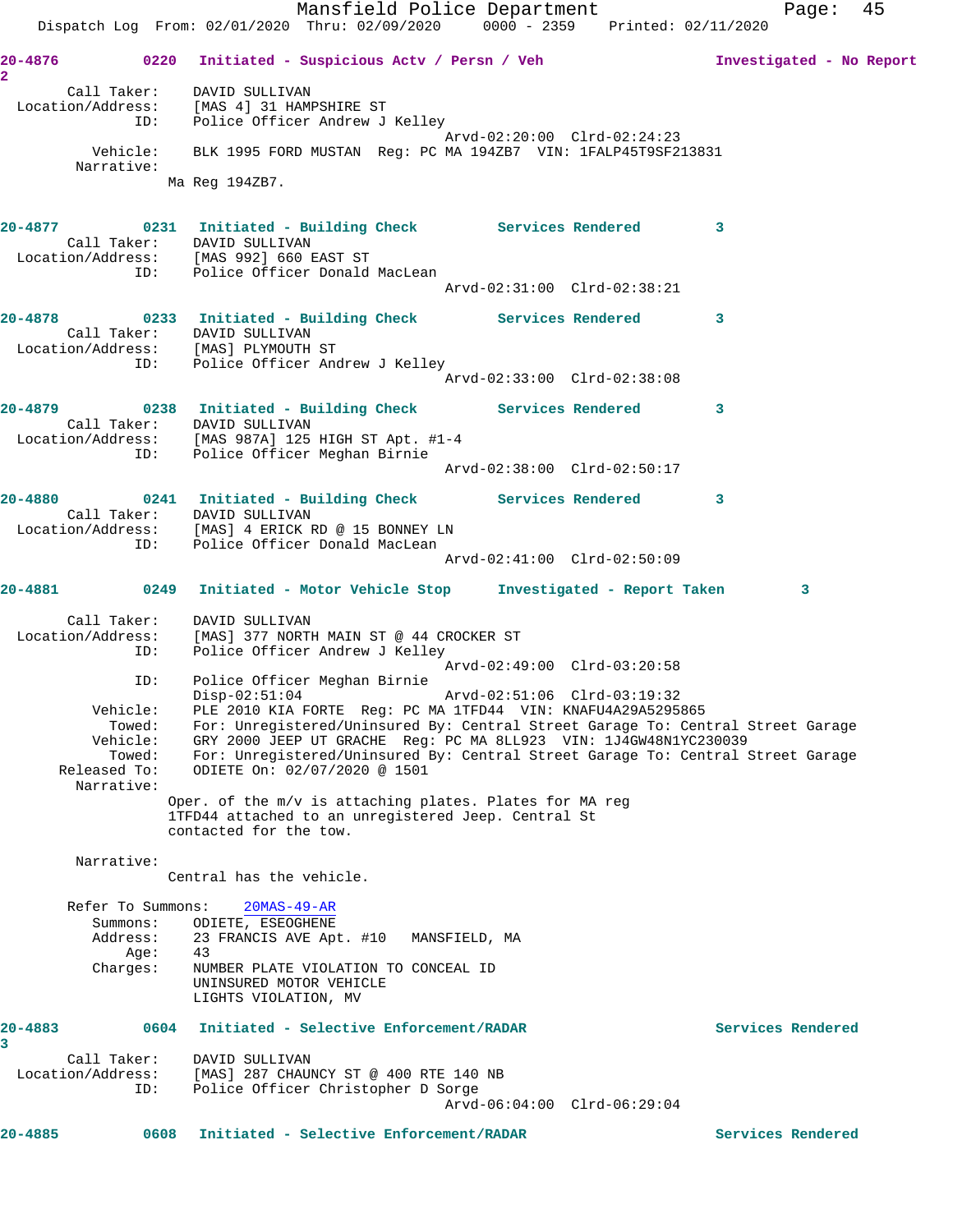Mansfield Police Department Fage: 46 Dispatch Log From: 02/01/2020 Thru: 02/09/2020 0000 - 2359 Printed: 02/11/2020 **3**  Call Taker: DAVID SULLIVAN Location/Address: [MAS] 348 SOUTH MAIN ST @ 25 EDGEWOOD ST ID: Police Officer Meghan Birnie Arvd-06:08:00 Clrd-06:45:45 **20-4889 0751 Phone - 911 Hang-ups & Verifications Confirmed misdial/Accdntl Call 2**  Call Taker: NICHOLAS GOYETTE Location/Address: [MAS 9A] 55 CABOT BLVD ID: Police Officer Christopher D Sorge Disp-07:52:27 Clrd-07:53:01 ID: Police Officer David W Kinahan Disp-07:53:00 Arvd-07:57:50 Clrd-08:06:33 Narrative: Checking on a 911 hang up **20-4892 0816 Phone - 911 Hang-ups & Verifications Confirmed misdial/Accdntl Call 2**  Call Taker: NICHOLAS GOYETTE Location/Address: [MAS 904D] 575 WEST ST ID: Police Officer John R Armstrong Disp-08:16:50 Arvd-08:30:11 Clrd-08:35:30 Narrative: Checking on a 911 hang up **20-4897 0842 Phone - Follow up Investigation Incident Report 3**  Call Taker: NICHOLAS GOYETTE Location/Address: [MAS 12] 250 EAST ST Narrative: MS1 requesting two OF numbers Refer To Incident: 20MAS-102-OF Refer To Incident: 20MAS-103-OF **20-4898 0844 Initiated - Selective Enforcement/RADAR Citation / Warning Issued 3**  Call Taker: NICHOLAS GOYETTE Location/Address: [MAS 1002] 250 EAST ST ID: Police Officer Gregg S Kennedy Arvd-08:44:00 Clrd-09:30:21 Vehicle: WHI 2009 ECONOLINE Reg: CO RI 85683 VIN: 1FTNE24W39DA77744 Narrative: Selective enforcement in the area. Narrative: Out with a mv stop. Operator cited for speed. **20-4905 0931 Initiated - Proactive Patrol Building Checked / Secured 3** Call Taker: NICHOLAS GOYETTE Location/Address: [MAS 982] 111 HOPE ST ID: Police Officer Gregg S Kennedy Arvd-09:31:00 Clrd-09:35:11 Narrative: Checking the area. **20-4906 0934 Initiated - Parking Violations Services Rendered 3**  Call Taker: Animal Control Steven Simonds Location/Address: [MAS] NORTH MAIN ST ID: Animal Control Steven Simonds Arvd-09:36:03 Clrd-10:24:53 Narrative: checking area for parking violations Narrative: no violations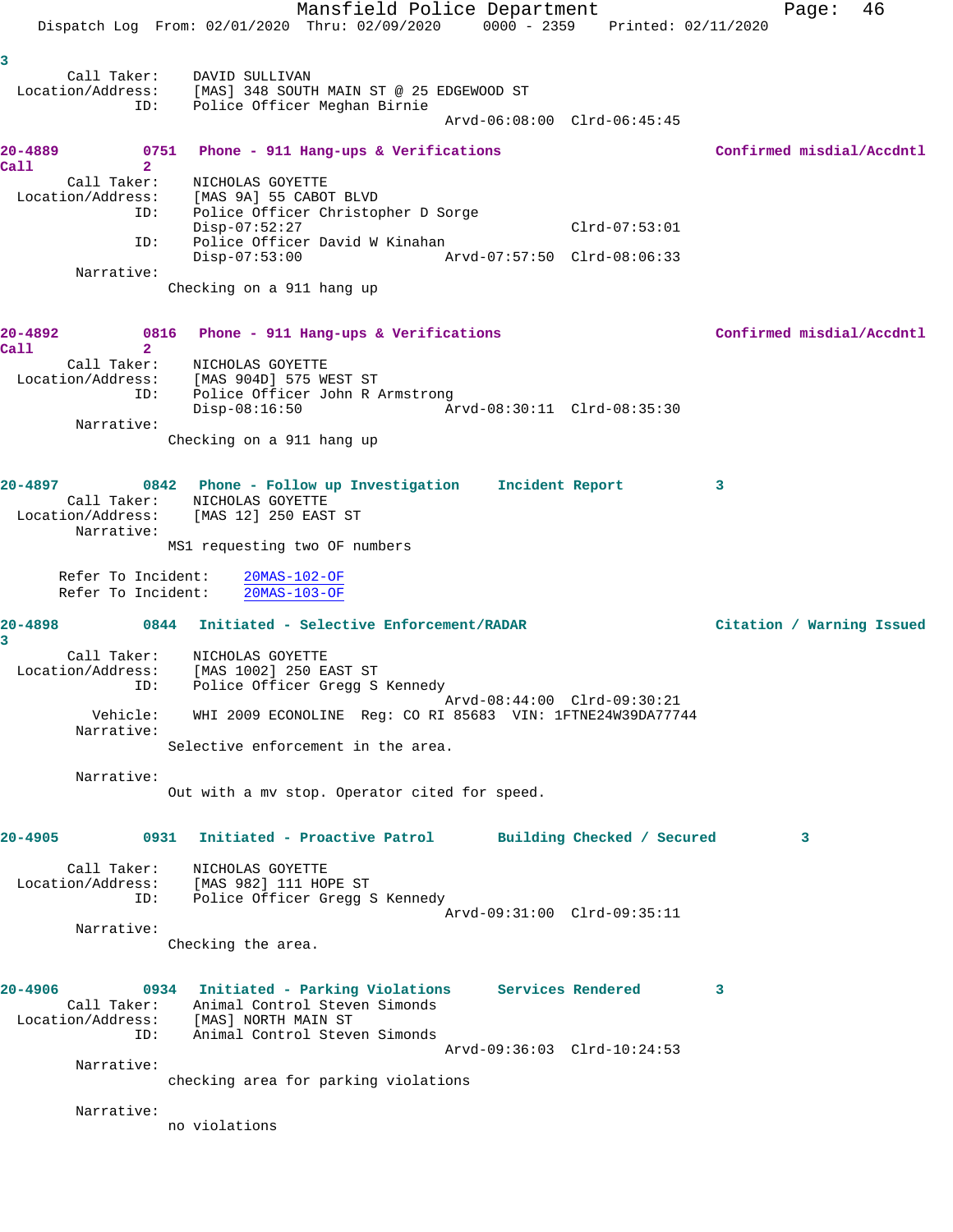Mansfield Police Department Fage: 47 Dispatch Log From: 02/01/2020 Thru: 02/09/2020 0000 - 2359 Printed: 02/11/2020 **20-4907 0942 Initiated - Proactive Patrol Building Checked / Secured 3** Call Taker: NICHOLAS GOYETTE Location/Address: [MAS 1016] 4 ERICK RD ID: Police Officer Gregg S Kennedy Arvd-09:42:00 Clrd-09:50:59 Narrative: Checking the area. **20-4908 0953 Initiated - Proactive Patrol Building Checked / Secured 3** Call Taker: NICHOLAS GOYETTE Vicinity of: [MAS 253A] 330 PRATT ST Apt. #B ID: Police Officer Gregg S Kennedy Arvd-09:53:00 Clrd-09:55:50 Narrative: Checking the area. **20-4910 0957 Initiated - Selective Enforcement/RADAR Citation / Warning Issued 3**  Call Taker: NICHOLAS GOYETTE Location/Address: [MAS] 126 NORTH MAIN ST @ 10 VILLA ST ID: Police Officer Matthew A Souza Arvd-09:57:00 Clrd-10:27:58 Vehicle: GRY 2013 BMW 335 Reg: PC MA 9TN299 VIN: WBAKF9C54DE859889 Narrative: Selective enforcement in the area. Narrative: Out with a mv stop. Operator issued citation **20-4911 0957 Phone - Follow up Investigation Incident Report 3**  Call Taker: NICHOLAS GOYETTE Location/Address: [MAS 333] 245 EAST ST Narrative: MS1 requesting an OF number. Refer To Incident: 20MAS-104-OF **20-4914 1034 Initiated - Proactive Patrol Building Checked / Secured 3** Call Taker: NICHOLAS GOYETTE Location/Address: [MAS 840] 280 SCHOOL ST ID: Sergeant Robert S Pierce Arvd-10:34:00 Clrd-10:48:38 Narrative: Checking the area. **20-4915 1108 Initiated - Selective Enforcement/RADAR Citation / Warning Issued 3**  Call Taker: CARLY MORIARTY Location/Address: [MAS H3540] 861 WEST ST ID: Lieutenant Roy D Bain JR Arvd-11:08:00 Clrd-13:14:26 Vehicle: WHI 2019 1500 Reg: CO MA T90963 VIN: 1C6SRFHT5KN634854 Vehicle: BRO 2006 JEEP LIBERT Reg: PC MA 2DV522 VIN: 1J4GL58K06W210610 Vehicle: BLK 2012 GMC SIERRA Reg: PC MA 476KG1 VIN: 1GTR2VE71CZ115484 Vehicle: WHI 2012 CHEV SILVER Reg: PC MA 54WY56 VIN: 1GCRKSE70CZ144909 Narrative: Selective enforcement in the area. Narrative: Out with a mv stop. Operator cited for speed. Narrative: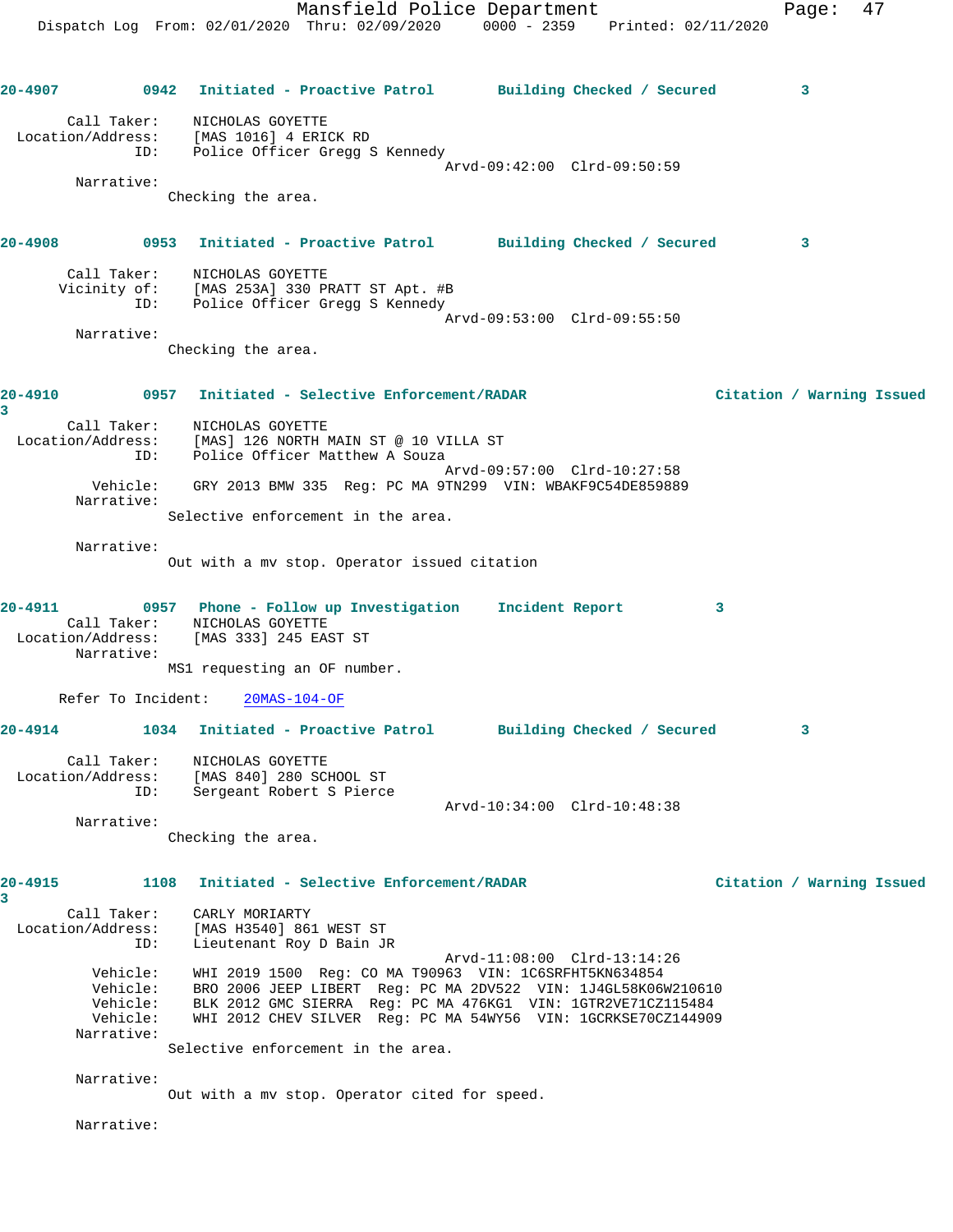Mansfield Police Department Page: 48 Dispatch Log From: 02/01/2020 Thru: 02/09/2020 0000 - 2359 Printed: 02/11/2020 Out with a mv stop. RO issued citation for speed. Narrative: Out with a mv stop. RO given verbal warning for speed. Narrative: Out with a mv stop. Operator cited for speed. **20-4919 1113 Initiated - Selective Enforcement/RADAR Citation / Warning Issued 3**  Call Taker: NICHOLAS GOYETTE Location/Address: [MAS] 287 CHAUNCY ST @ 400 RTE 140 NB ID: Police Officer John R Armstrong Arvd-11:13:00 Clrd-11:45:56 Vehicle: BRO 2016 HYUN UT TUCSON Reg: PC MA 3XV787 VIN: KM8J3CA47GU117975 Narrative: Selective enforcement in the area. Narrative: Out with a mv stop. Operator cited for red light violation. **20-4921 1119 Initiated - Motor Vehicle Stop Citation / Warning Issued 3**  Call Taker: NICHOLAS GOYETTE Location/Address: [MAS] 789 EAST ST @ 86 EASTMAN ST ID: Police Officer Gregg S Kennedy Arvd-11:19:00 Clrd-11:29:40 Vehicle: BLK HOND SD CIVI Reg: MA 1370C Narrative: Out with a mv stop. Operator cited for speed. **20-4922 1124 Initiated - Motor Vehicle Stop Citation / Warning Issued 3**  Call Taker: <br>
MICHOLAS GOYETTE<br>
Location/Address: [MAS] 90 NORFOLK<br>
ID: Sergeant Robert & [MAS] 90 NORFOLK ST @ 200 RTE 140 NB Sergeant Robert S Pierce Arvd-11:24:00 Clrd-11:30:23 Vehicle: BLK 2016 DODG CHALLE Reg: PC MA 1KRG11 VIN: 2C3CDZAG4GH254838 Narrative: Out with a mv stop. REG showing EXPI/NONR. RO cited for unregistered mv. MV left in workplace lot at Norfolk st, fellow employee will give him a ride to the registry. **20-4924 1210 Initiated - Motor Vehicle Stop Verbal Warning 3**  Call Taker: NICHOLAS GOYETTE Location/Address:<br>ID: Police Officer David W Kinahan Arvd-12:10:00 Clrd-12:12:51 Vehicle: WHI 2020 FRHT TR T11664 Reg: MA 8556A VIN: 1FUJHTDV7LLLZ1230 Narrative: Out with a mv stop. Verbal to the operator for failure to yield at Forbes/West **20-4925 1210 Initiated - Parking Violations Services Rendered 3**  Call Taker: Animal Control Steven Simonds Location/Address: [MAS] NORTH MAIN ST ID: Animal Control Steven Simonds Arvd-12:12:03 Clrd-12:14:30 Narrative: checking downtown area for parking violations Narrative: 1 violation at cottage street. MA 5RB377 restrictred area **20-4927 1226 Phone - 911 Hang-ups & Verifications Spoken To 2** Call Taker: Kieran M Ruth Location/Address: [MAS] 792 WEST ST Apt. #C206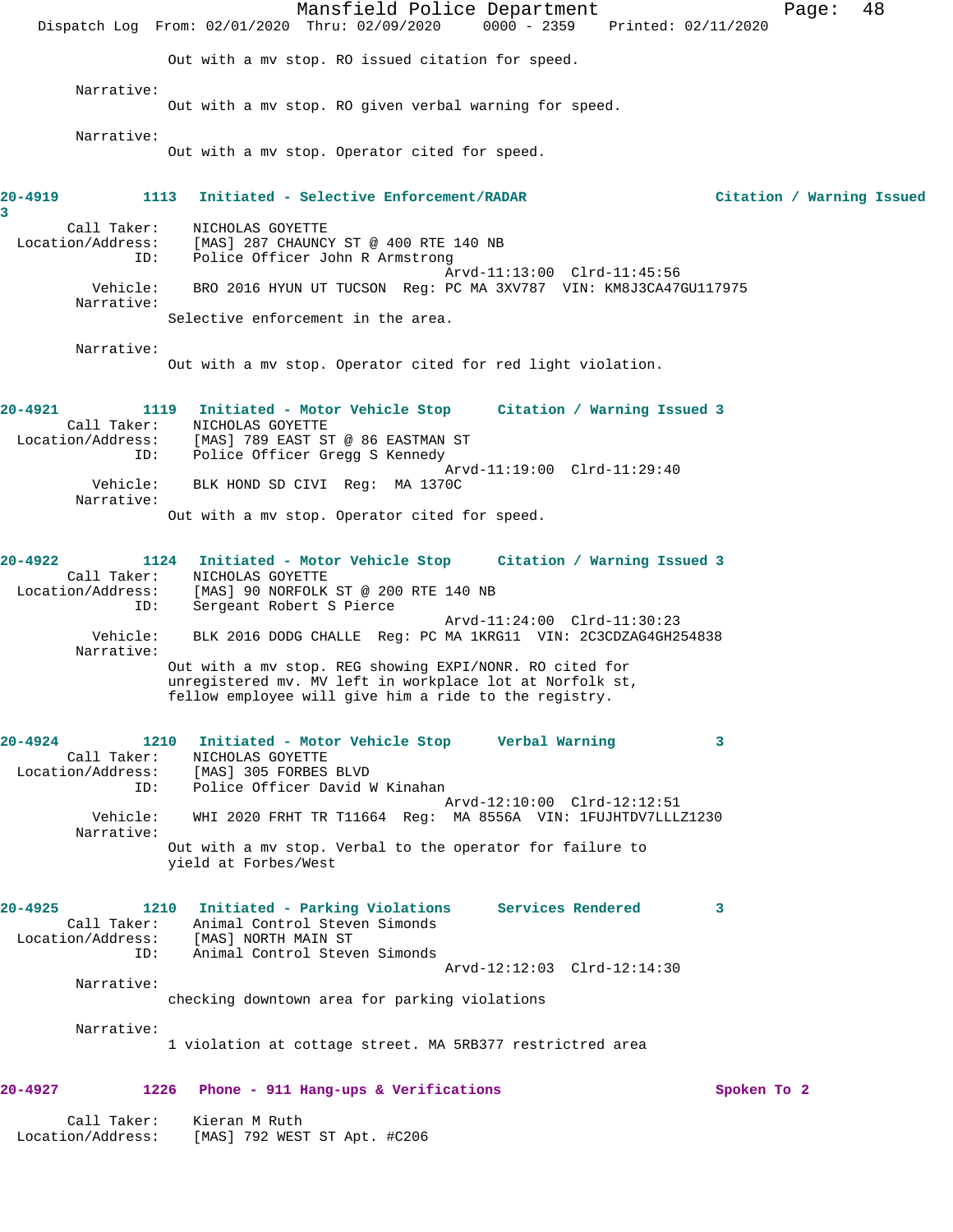Mansfield Police Department Page: 49 Dispatch Log From: 02/01/2020 Thru: 02/09/2020 0000 - 2359 Printed: 02/11/2020 ID: Police Officer John R Armstrong<br>Disp-12:27:24 Ar Disp-12:27:24 <br>
Disp-12:27:24 Arvd-12:35:19 Clrd-12:43:17<br>
Diversification A Souza Police Officer Matthew A Souza<br>Disp-12:32:10 A Disp-12:32:10 Arvd-12:35:18 Clrd-12:43:18 Narrative: Checking on a 911 hang up Narrative: CAller called back on E-7 digit non emergency line crying about a dead german shepherd she witnessed on the news earlier, stated that was the only issue. Officers to check on her Narrative: M10 reports units clear, spoke to the involved. The residence appears well-kept, she states she does not require any other assistance. Will forward to the POP Team. **20-4930 1311 Initiated - Parking Violations Services Rendered 3**  Call Taker: Animal Control Steven Simonds<br>ion/Address: [MAS] NORTH MAIN ST Location/Address:<br>ID: Animal Control Steven Simonds Arvd-13:12:51 Clrd-13:21:20 Narrative: checking downtown area for parking violations Narrative: no violations **20-4931 1319 Phone - Suspicious Actv / Persn / Veh Spoken To 2** Call Taker: Kieran M Ruth Location/Address: [MAS 438A] 37 EAST ST ID: Police Officer Matthew A Souza Disp-13:19:34 Arvd-13:20:51 Clrd-13:25:03 Narrative: Out for the report of a blue Subaru, no plate or make, speeding through the parking lot. When approached the operator stated he is a Deputy Sheriff and was handing out excise tax bills. Narrative: M9 clear, states involved was concerned as to where the overdue exise tax notices were being placed, when a verbal argument is said to have occurred. Involved may have video of interaction **20-4948 1441 Initiated - Parking Violations Services Rendered 3**  Call Taker: Animal Control Steven Simonds Location/Address: [MAS] NORTH MAIN ST ID: Animal Control Steven Simonds Arvd-15:01:25 Clrd-15:31:52 **20-4947 1450 Initiated - Court Activity Services Rendered 3**  Call Taker: NICHOLAS GOYETTE Location: [ATT] ATTLEBORO DISTRICT COURT<br>ID: Police Officer David W Kinahan Police Officer David W Kinahan Arvd-14:50:00 Clrd-16:59:51 Narrative: out to drop off paperwork **20-4950 1516 Initiated - Proactive Patrol Building Checked / Secured 3** Call Taker: NICHOLAS GOYETTE Location/Address: [MAS 840] 280 SCHOOL ST ID: Police Officer John R Armstrong Arvd-15:16:00 Clrd-15:23:43 Narrative: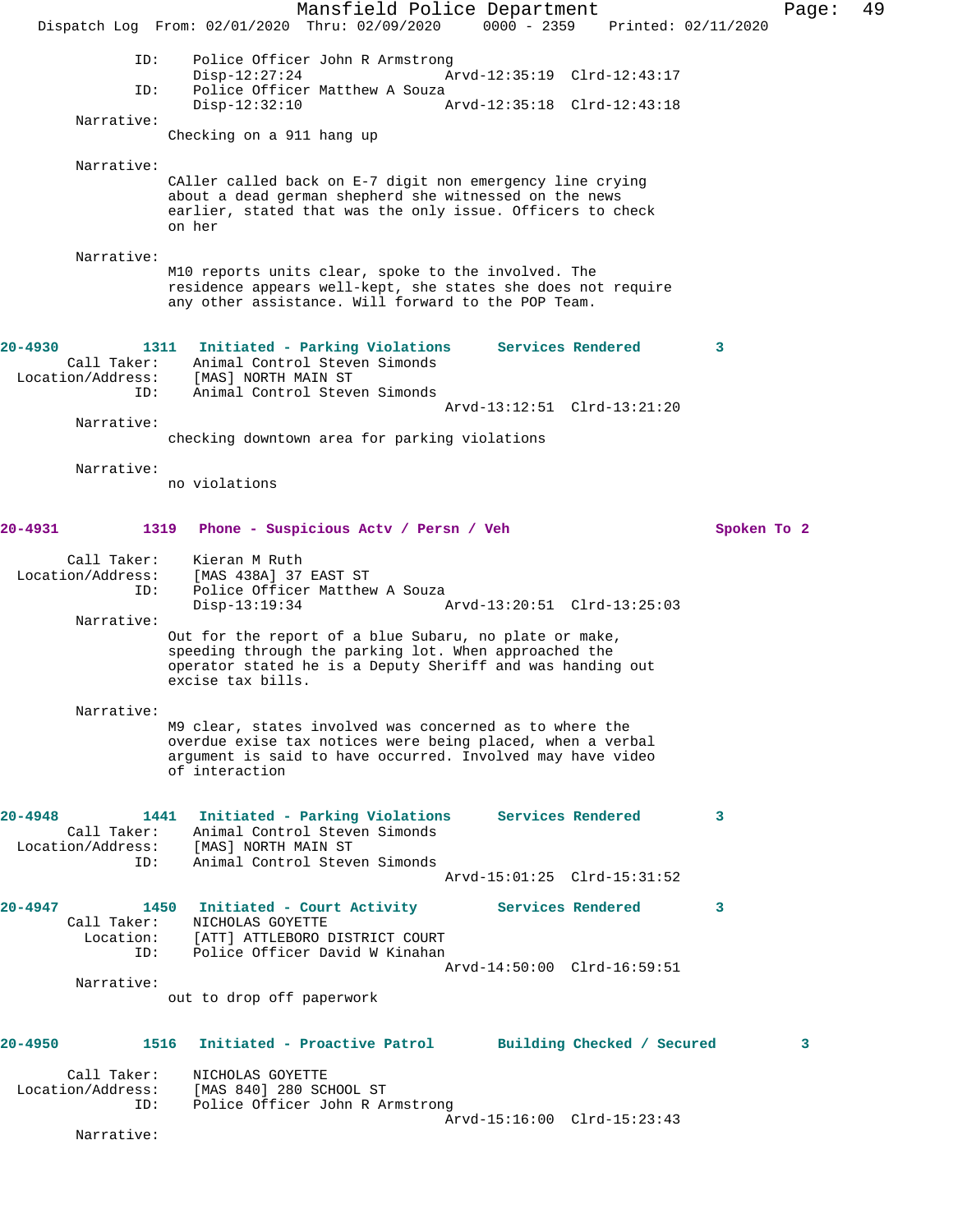Checking the area.

## **20-4952 1537 Phone - Suspicious Actv / Persn / Veh Spoken To 2** Call Taker: NICHOLAS GOYETTE Location/Address: [MAS H3255] 7 CASTLE DR ID: Police Officer Gregg S Kennedy Disp-15:39:13 Arvd-15:45:07 Clrd-15:50:20 Vehicle: GRY 2019 DODG LL CARAVAN Reg: BU NY JMM8704 VIN: 2C4RDGCG2KR772408 Narrative: Caller reports his children are home alone and a dark gray minivan with NY plates has been sitting in the driveway for about 10m Narrative: M8 reports clear, the mv was operated by a DCF worker who was at the wrong address **20-4957 1713 Initiated - Community Policing Services Rendered 3**  Call Taker: NICHOLAS GOYETTE Location/Address: [MAS 333] 245 EAST ST ID: Police Officer David J Pepicelli Arvd-17:13:00 Clrd-17:30:48 Narrative: Out for community policing **20-4960 1727 Initiated - Selective Enforcement/RADAR Citation / Warning Issued 3**  Call Taker: NICHOLAS GOYETTE Location/Address: [MAS H3540] 861 WEST ST ID: Police Officer William C Trudell Arvd-17:27:00 Clrd-18:29:44 Vehicle: BLU 2018 SUBA 4D LEGACY Reg: PC NH 4614737 VIN: 4S3BNAF68J3044405 Vehicle: RED 2010 TOYT COROLL Reg: PC MA 681JZ7 VIN: 2T1BU4EE6AC341841 Vehicle: BLK 2015 BMW 328 Reg: PC MA 1366XG VIN: WBA3B5G5XFNS18137 Vehicle: WHI 2020 LEXS NX300H Reg: PAS MA IC20 VIN: JTJGJRDZXL2128874 Vehicle: 2010 MIL Reg: PC RI EI212 VIN: 3MEHM0CG0AR614434 Vehicle: WHI 2014 FORD EXPLOR Reg: PC MA 1FC144 VIN: 1FM5K8D80EGC18609 Vehicle: WHI 2017 HYUN ELANTR Reg: PC MA 1RS573 VIN: 5NPD84LF7HH028068 Narrative: Selective enforcement in the area. Narrative: Out with a mv stop. Verbal for speed, 39/30. Narrative: Out with a mv stop. Verbal for speeding, 40/30. Narrative: Out with a mv stop. Verbal to the RO for speed, 39/30. Narrative: Out with a mv stop. Verbal to the operator for speed, 41/30. Narrative: Out with a mv stop. Verbal to the RO for speed, 41/30. Narrative: Out with a mv stop. Verbal to the operator for speed, 41/30. Narrative: Clear for a report of a past hit and run **20-4961 1730 Initiated - Community Policing Services Rendered 3**  Call Taker: NICHOLAS GOYETTE Location/Address: [MAS 331] 255 EAST ST ID: Police Officer David J Pepicelli

Arvd-17:30:00 Clrd-17:54:04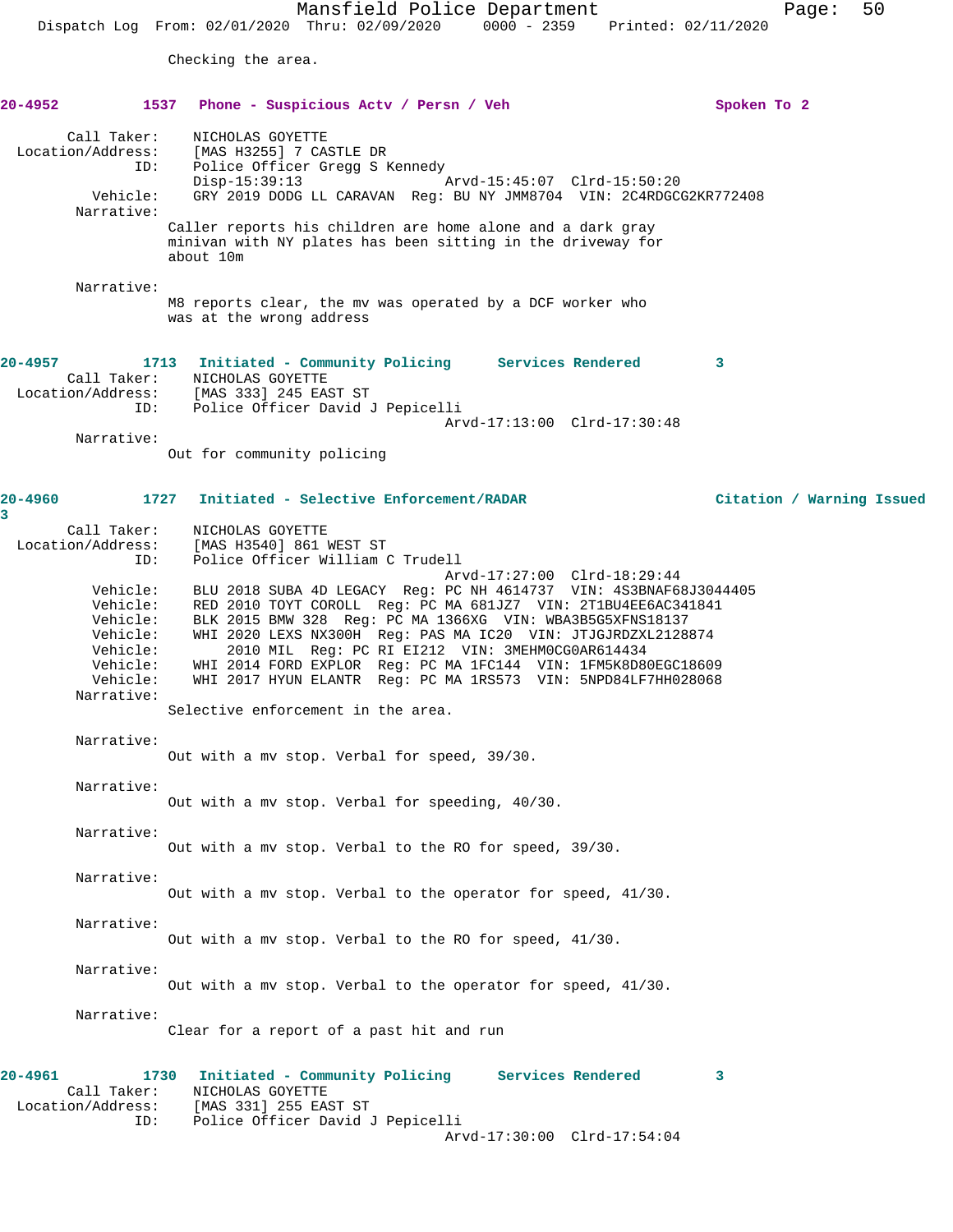Mansfield Police Department Page: 51 Dispatch Log From: 02/01/2020 Thru: 02/09/2020 0000 - 2359 Printed: 02/11/2020 Narrative: Out for community policing **20-4963 1754 Initiated - Community Policing Services Rendered 3**  Call Taker: NICHOLAS GOYETTE Location/Address: [MAS 12] 250 EAST ST ID: Police Officer David J Pepicelli Arvd-17:54:00 Clrd-18:16:52 Narrative: Out for community policing **20-4964 1804 Initiated - Selective Enforcement/RADAR Services Rendered 3**  Call Taker: NICHOLAS GOYETTE Location/Address: [MAS] 287 CHAUNCY ST @ 400 RTE 140 NB ID: Police Officer David W Kinahan Arvd-18:04:00 Clrd-18:10:58 Narrative: Selective enforcement in the area. **20-4965 1814 Other - Assist Fire Department Referred to Other Agency 2**  Call Taker: PATRICK FEENEY Location/Address: [MAS 819] 32 WILSON PL ID: Police Officer David J Pepicelli Disp-18:17:04 Arvd-18:22:31 Clrd-18:30:31 **20-4966 1817 Initiated - Motor Vehicle Stop Citation / Warning Issued 3**  Call Taker: NICHOLAS GOYETTE Location/Address: [MAS 1015] 30 CHAUNCY ST ID: Police Officer David W Kinahan Arvd-18:17:00 Clrd-18:40:46 Vehicle: BLU 2005 NISS UT PATHFI Reg: CO MA S38481 VIN: 5N1AR18W55C790695 Narrative: Out with a mv stop. REG showing EXPI Narrative: M7 reports operator is attempting to renew online. **20-4968 1830 Phone - Motor Veh Acc - Hit & Run Investigated - Report Taken 1** Call Taker: NICHOLAS GOYETTE Location/Address: [MAS 255] 377 CHAUNCY ST ID: Police Officer William C Trudell Disp-18:30:29 Arvd-18:34:53 Clrd-18:50:15 Vehicle: WHI 2019 INFI UT QX60 Reg: PC MA 137AB5 VIN: 5N1DL0MMXKC567349 Narrative: Caller reports a past hit and run, requesting to speak to an officer Narrative: M10 reports slight scraping to the drivers side rear bumper. Occurred sometime between 1750 & 1820 hrs. Checking with LP to see if they have any camera footage in the lot. Narrative: M10 reports negative results on camera footage. Refer To Incident: 20MAS-105-OF **20-4971 1845 Initiated - Traffic Enforcement / Activity Verbal Warning 2**  Call Taker: Stephen Martell Location/Address: [MAS] 20 COPELAND DR @ 167 WEST ST ID: Police Officer Nicole P Newport Arvd-18:45:00 Clrd-19:06:11 ID: Police Officer Nicole P Newport Disp-19:13:30 Clrd-19:13:48 Vehicle: RED 2019 NISS 4D SENTRA Reg: PC ME 4468XL VIN: 3N1AB7AP3KY379364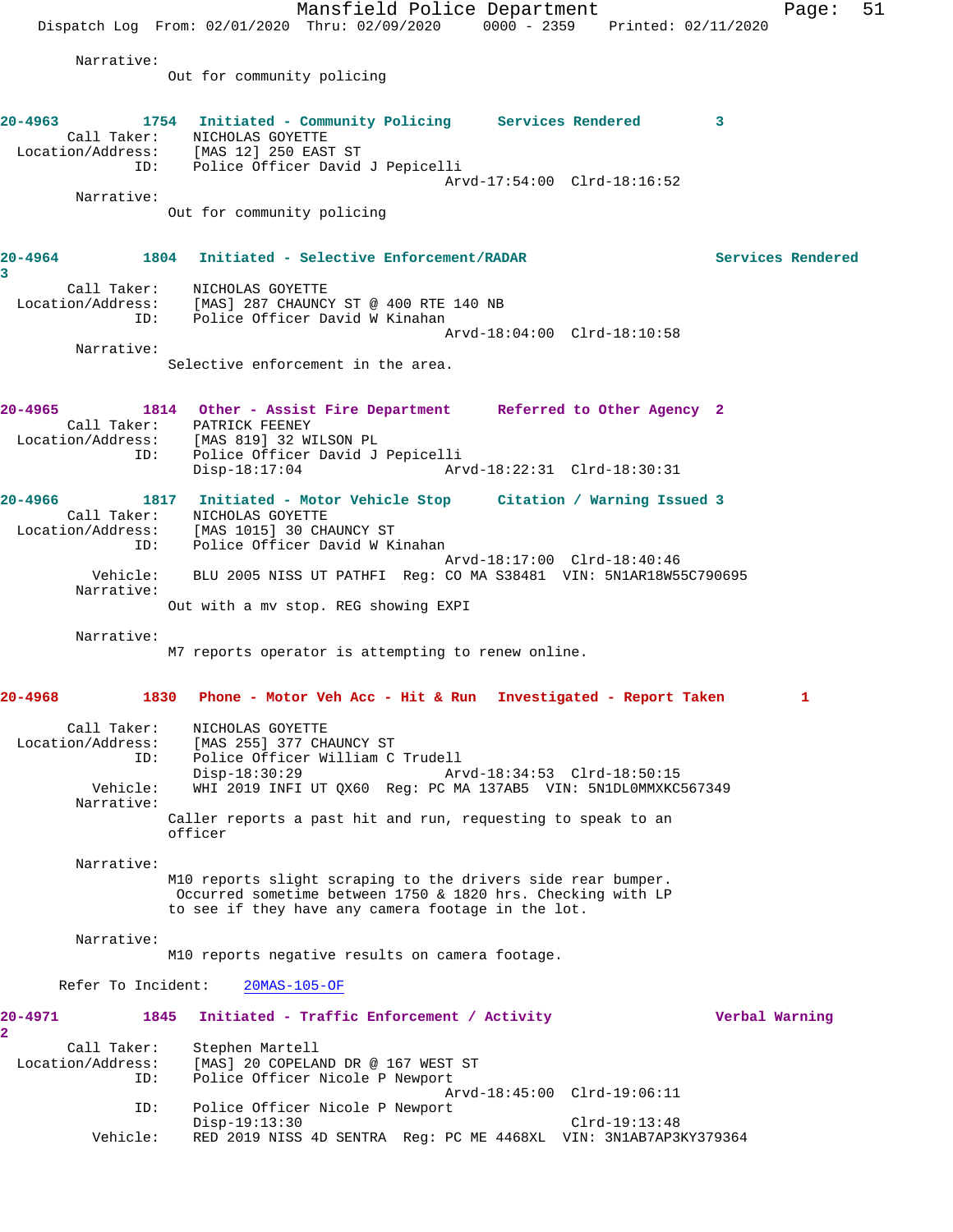Mansfield Police Department Page: 52 Dispatch Log From: 02/01/2020 Thru: 02/09/2020 0000 - 2359 Printed: 02/11/2020 Narrative: VW to for Failure to yield at a yellow light. **20-4974 1903 Phone - Alarm - Burglar Building Checked / Secured 1** Call Taker: Stephen Martell Location/Address: [MAS 1011] 50 WOOD AVE ID: Police Officer David W Kinahan<br>Disp-19:05:59 Mrvd-19:06:49 Clrd-19:13:30 Disp-19:05:59 Arvd-19:06:49 Clrd-19:13:30 ID: Police Officer Nicole P Newport Disp-19:06:11 Arvd-19:07:15 Clrd-19:13:30 Narrative: Office to storage perimeter alarm Narrative: Property manager on location upon arrival. Also alarm company called with a cancellation (proper passcode) as units arrived on location. **20-4975 1913 Initiated - Building Check Building Checked / Secured 3** Call Taker: Stephen Martell Location/Address: [MAS 840] 280 SCHOOL ST ID: Police Officer Nicole P Newport Arvd-19:13:00 Clrd-19:46:40 Narrative: Building/area check. Narrative: Building/area checked secure. **20-4976 1929 Initiated - Traffic Enforcement / Activity Citation / Warning Issued 2**  Call Taker: Stephen Martell Location/Address: [MAS] 62 HOPE ST @ 155 CHURCH ST ID: Police Officer David J Pepicelli<br>Arvd-19:29:00 Clrd-20:08:16 Arvd-19:29:00 Clrd-20:08:16 Vehicle: BLU 2019 DODG 4D CHARGER Reg: PC NH 4600750 VIN: 2C3CDXBG9KH664496 Vehicle: WHI 2010 TOYT PRIUS Reg: PC MA 1KF455 VIN: JTDKN3DU5A0030024 Narrative: Clear from post **20-4977 1934 Initiated - Motor Vehicle Stop Verbal Warning 3**  Call Taker: Stephen Martell Location/Address: [MAS] NORTH MAIN ST ID: Police Officer David W Kinahan Arvd-19:34:00 Clrd-19:39:40 Vehicle: WHI 2019 JEEP UT CHEROK Reg: PC MA 3ZD523 VIN: 1C4PJMCB6KD158578 Narrative: Verbal for speed to the operator. **20-4981 2017 Initiated - Motor Vehicle Stop Verbal Warning 3**  Call Taker: Stephen Martell Location/Address: [MAS] 235 CHAUNCY ST @ 99 COPELAND DR ID: Police Officer David W Kinahan Arvd-20:17:00 Clrd-20:22:55 Vehicle: BRO 2012 TOYT UT RAV4 Reg: PC MA 96HH45 VIN: 2T3BF4DV4CW247249 Narrative: Verbal for headlights. **20-4984 2118 Initiated - Building Check Building Checked / Secured 3** Call Taker: Stephen Martell Location/Address: [MAS 253] 330 PRATT ST Apt. #A ID: Police Officer David J Pepicelli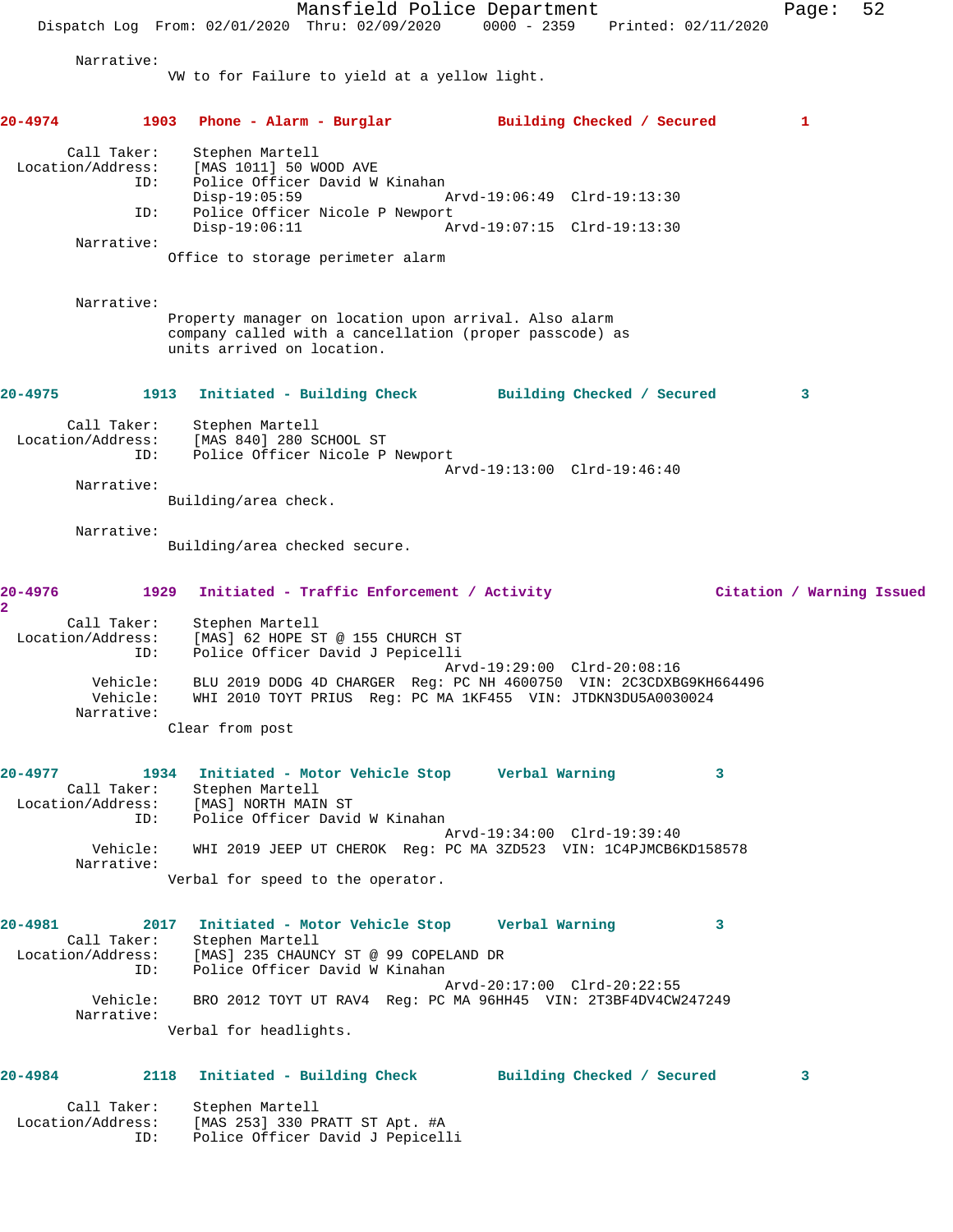Mansfield Police Department Fage: 53 Dispatch Log From: 02/01/2020 Thru: 02/09/2020 0000 - 2359 Printed: 02/11/2020 Arvd-21:18:00 Clrd-21:21:40 Narrative: Building/area checked secure. **20-4985 2120 Phone - Suspicious Actv / Persn / Veh Spoken To 2** Call Taker: DAVID SULLIVAN Location/Address: [MAS H230] 70 BAYBROOK FARM RD Police Officer David J Pepicelli<br>Disp-21:21:51 Arv Disp-21:21:51 Arvd-21:27:16 Clrd-21:37:19 ID: Police Officer David W Kinahan Disp-21:27:32 Arvd-21:27:35 Clrd-21:37:19 Vehicle: BLK 2018 CHEV COLORA Reg: PC MA 8WP294 VIN: 1GCHTBEA9J1234561 Narrative: R/p states vehicle out in the field in rear of the houses. Cant see it now. Pickup truck maybe unk reg. Narrative: Units spoke to the operator regarding drving in the field. Driver complied and is on his way. **20-4987 2145 Walk-In - Assist Fire Department Transported to Hospital 2**  Call Taker: DAVID SULLIVAN Location/Address: [MAS 451B] 500 EAST ST ID: Sergeant Jeffrey G Bombard Disp-21:45:49 Arvd-21:45:52 Clrd-22:00:12 ID: Police Officer David J Pepicelli<br>Disp-21:47:02 Arv Disp-21:47:02 Arvd-21:47:07 Clrd-22:02:09 Narrative: Walk in to the Lobby. Narrative: Party was looking for poss. detox services. MFD transported to SMH. **20-4988 2145 Initiated - Building Check Building Checked / Secured 3** Call Taker: Stephen Martell Location/Address: [MAS 2] 60 FORBES BLVD ID: Police Officer William C Trudell Arvd-21:45:00 Clrd-21:48:16 **20-4989 2148 Initiated - Building Check Building Checked / Secured 3** Call Taker: Stephen Martell Location: [MAS 14] COMFORT INN ID: Police Officer William C Trudell Arvd-21:48:00 Clrd-21:52:20 Narrative: Building/area checked secure. **20-4990 2152 Initiated - Building Check Building Checked / Secured 3** Call Taker: Stephen Martell Location: [MAS] HAMPTON INN ID: Police Officer William C Trudell Arvd-21:52:00 Clrd-21:54:27 Narrative: Building/area checked secure. **20-4991 2154 Initiated - Building Check Building Checked / Secured 3** Call Taker: Stephen Martell Location: [MAS] COURTYARD MARRIOT ID: Police Officer William C Trudell

Arvd-21:54:00 Clrd-21:57:36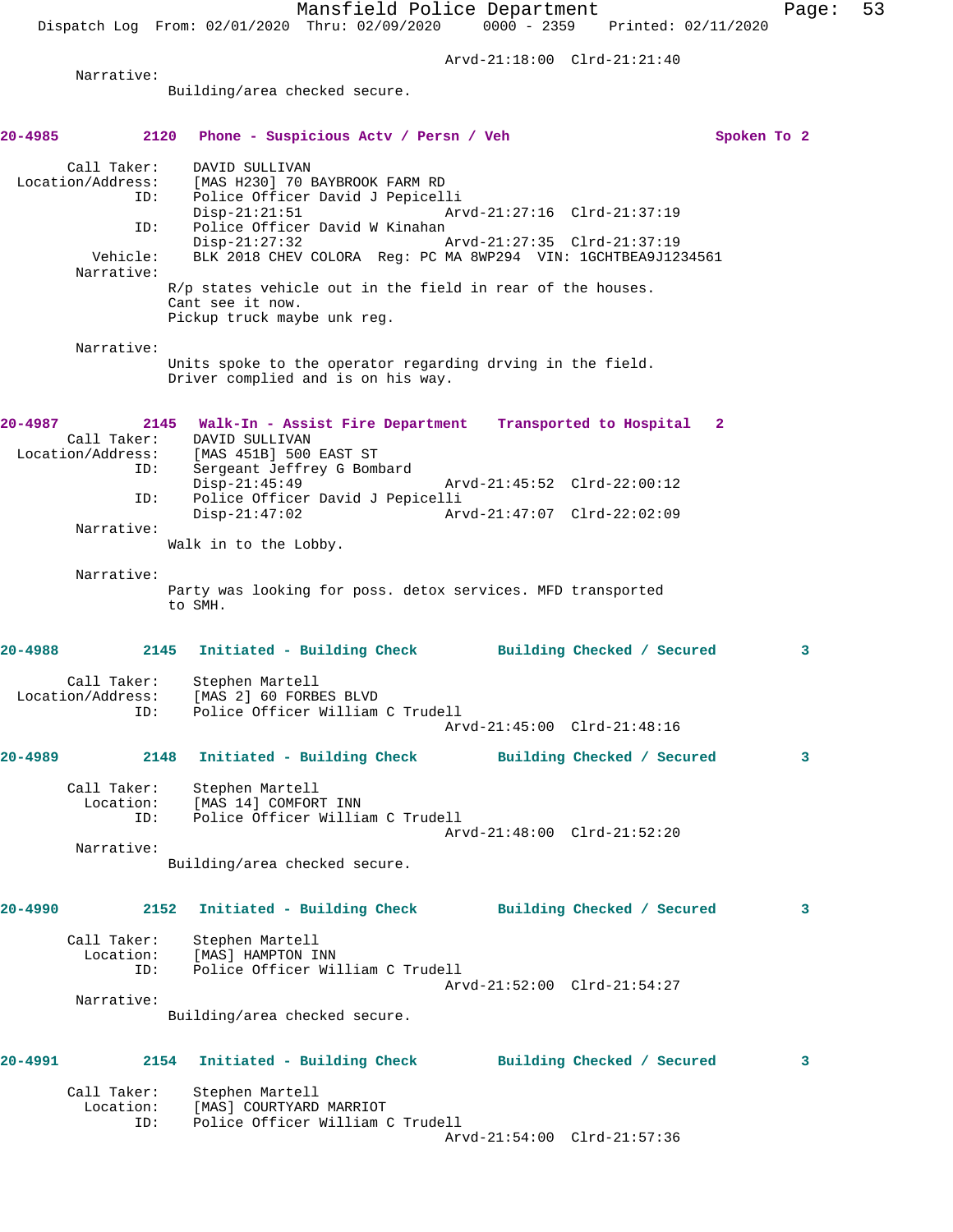|                                   |                                                                                   | Mansfield Police Department<br>Dispatch Log From: 02/01/2020 Thru: 02/09/2020 0000 - 2359 Printed: 02/11/2020 |                             |              | Page: | -54 |
|-----------------------------------|-----------------------------------------------------------------------------------|---------------------------------------------------------------------------------------------------------------|-----------------------------|--------------|-------|-----|
| Narrative:                        | Building/area checked secure.                                                     |                                                                                                               |                             |              |       |     |
|                                   |                                                                                   | 20-4992 2157 Initiated - Building Check Building Checked / Secured                                            |                             |              | 3     |     |
| Call Taker:<br>ID:<br>Narrative:  | Stephen Martell<br>Location: [MAS] RESIDENCE INN<br>Building/area checked secure. | Police Officer William C Trudell                                                                              | Arvd-21:57:00 Clrd-22:00:51 |              |       |     |
| $20 - 4994$                       |                                                                                   | 2204 Initiated - Building Check Building Checked / Secured                                                    |                             |              | 3     |     |
| ID:                               | Call Taker: Stephen Martell<br>Location/Address: [MAS 4] 31 HAMPSHIRE ST          | Police Officer William C Trudell                                                                              | Arvd-22:04:00 Clrd-22:25:27 |              |       |     |
| $20 - 4996$<br>Call Taker:<br>ID: | Stephen Martell<br>Location/Address: [MAS H5984] 46 PARK ST                       | 2306 Phone - Assist Fire Department Services Rendered<br>Police Officer David J Pepicelli                     |                             | $\mathbf{2}$ |       |     |
| Narrative:                        | $Disp-23:09:08$<br>purifier.                                                      | Assist FD with an inside odor of Ozone cause by air                                                           | Arvd-23:11:33 Clrd-23:22:11 |              |       |     |
| Narrative:                        |                                                                                   | FD clearing, no readings indoors.                                                                             |                             |              |       |     |

## **For Date: 02/07/2020 - Friday**

| $20 - 5006$ |                    | 0128                                                         | Initiated - Building Check      | Building Checked / Secured                                        | 3            |
|-------------|--------------------|--------------------------------------------------------------|---------------------------------|-------------------------------------------------------------------|--------------|
|             | Call Taker:<br>ID: | PATRICK FEENEY<br>Location/Address: [MAS 281A] 1 CROCKER ST  | Patrolman David Schepis         | Arvd-01:28:00 Clrd-01:34:36                                       |              |
|             | Narrative:         |                                                              | Check of the station $\&$ lots. |                                                                   |              |
|             | Narrative:         |                                                              | Building/area checked secure.   |                                                                   |              |
| $20 - 5009$ |                    | 0136                                                         | Initiated - Building Check      | Building Checked / Secured                                        | 3            |
|             | Call Taker:<br>TD: | Stephen Martell<br>Location/Address: [MAS 281A] 1 CROCKER ST | Patrolman David Schepis         | Arvd-01:36:00 Clrd-01:41:54                                       |              |
|             | Narrative:         |                                                              | Building/area checked secure.   |                                                                   |              |
| $20 - 5014$ |                    | 0147                                                         | Initiated - Building Check      | Building Checked / Secured                                        | 3            |
|             | Call Taker:<br>ID: | Stephen Martell<br>Location/Address: [MAS 1002] 250 EAST ST  | Police Officer Donald MacLean   | Arvd-01:47:00 Clrd-01:59:14                                       |              |
|             | Narrative:         |                                                              |                                 |                                                                   |              |
|             |                    |                                                              | Building/area checked secure.   |                                                                   |              |
| $20 - 5017$ | 0204               |                                                              |                                 | 911 - 911 Hang-ups & Verifications Confirmed misdial/Accdntl Call | $\mathbf{2}$ |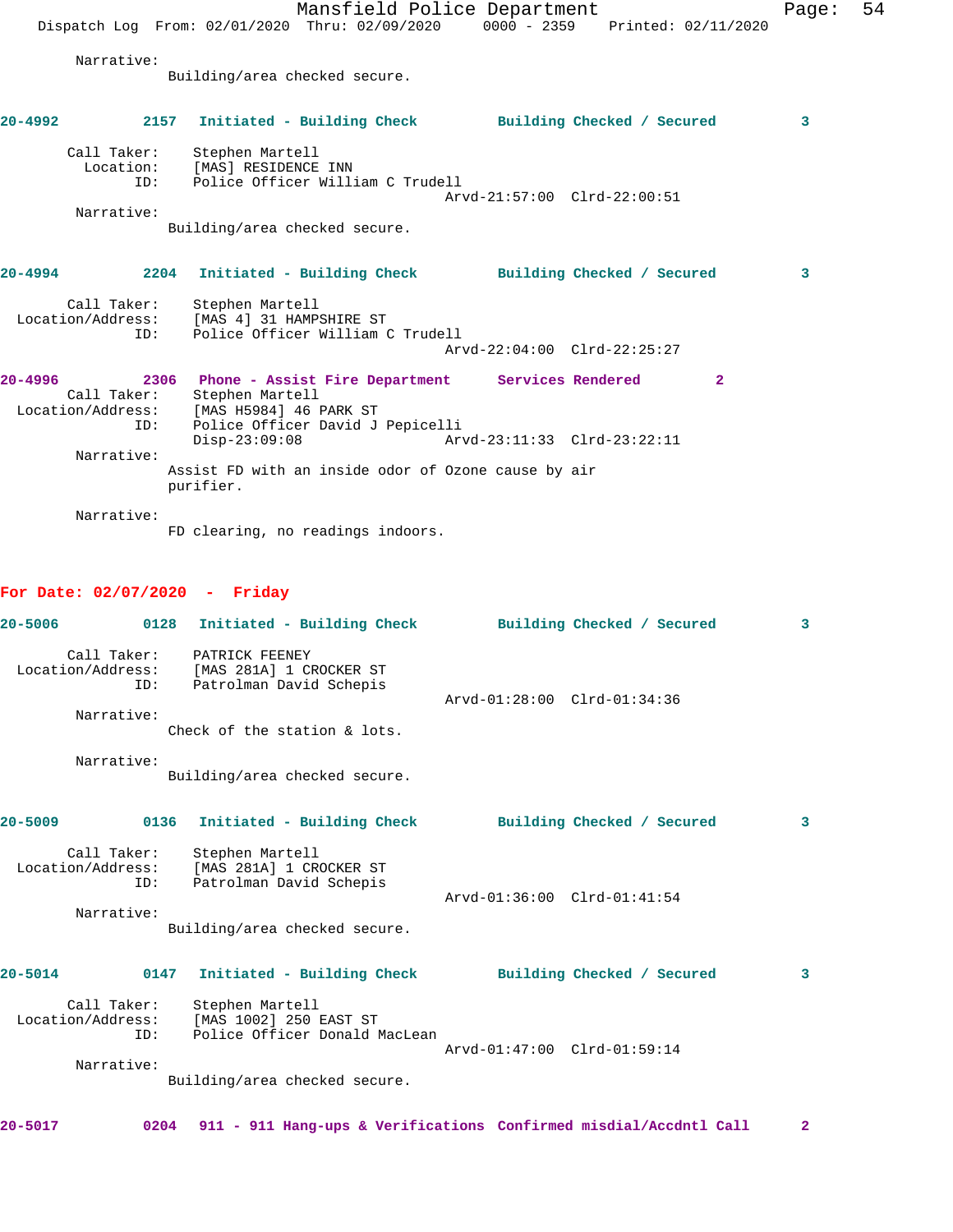Mansfield Police Department Fage: 55 Dispatch Log From: 02/01/2020 Thru: 02/09/2020 0000 - 2359 Printed: 02/11/2020 Call Taker: PATRICK FEENEY Location/Address: [MAS 848] 560 WEST ST ID: Police Officer Meghan Birnie Disp-02:06:18 Arvd-02:09:27 Clrd-02:14:52 Narrative: Checked the area, spoke to a few employees. No emergency apparent. Unit clearing. **20-5018 0210 Initiated - Building Check Building Checked / Secured 3** Call Taker: Stephen Martell Location/Address: [MAS 992] 660 EAST ST ID: Police Officer Donald MacLean Arvd-02:10:00 Clrd-02:23:52 **20-5020 0243 Initiated - Building Check Building Checked / Secured 3** Call Taker: Stephen Martell Location/Address: [MAS 2] 60 FORBES BLVD ID: Police Officer Meghan Birnie Arvd-02:43:00 Clrd-03:03:04 Narrative: Checking the area hotels. **20-5021 0254 Initiated - Building Check Building Checked / Secured 3** Call Taker: Stephen Martell Location/Address: [MAS] 4 ERICK RD @ 15 BONNEY LN ID: Police Officer Donald MacLean Arvd-02:54:00 Clrd-03:09:09 Narrative: Building/area checked secure. **20-5022 0302 Initiated - Parking Violations Services Rendered 3**  Call Taker: PATRICK FEENEY Location/Address: [MAS] BRISTOL ST ID: Patrolman David Schepis Arvd-03:02:00 Clrd-03:04:00 ID: Patrolman David Schepis Disp-03:06:49 Arvd-03:07:15 Clrd-03:07:16 Vehicle: BLK 2012 GMC SIERRA K25DEN Reg: PC MA 753YR2 VIN: 1GT125E82CF162501 Narrative: Overnight parking. Narrative: Tag issued. **20-5023 0304 Initiated - Parking Violations Services Rendered 3**  Call Taker: PATRICK FEENEY Location/Address: [MAS] NORTH MAIN ST ID: Patrolman David Schepis Arvd-03:04:00 Clrd-03:06:49 Vehicle: RED 2013 HYUN SD SONATA GLS Reg: PC MA 389WR9 VIN: 5NPEB4AC3DH594236 Vehicle: BLK 2015 TOYT CAMRY Reg: PC MA 9BY428 VIN: 4T1BF1FK1FU094098 Narrative: Overnight parking. Narrative: tag issued. **20-5025 0344 Initiated - Building Check Building Checked / Secured 3** Call Taker: Stephen Martell Location/Address: [MAS 840] 280 SCHOOL ST ID: Police Officer Meghan Birnie

Arvd-03:44:00 Clrd-03:55:46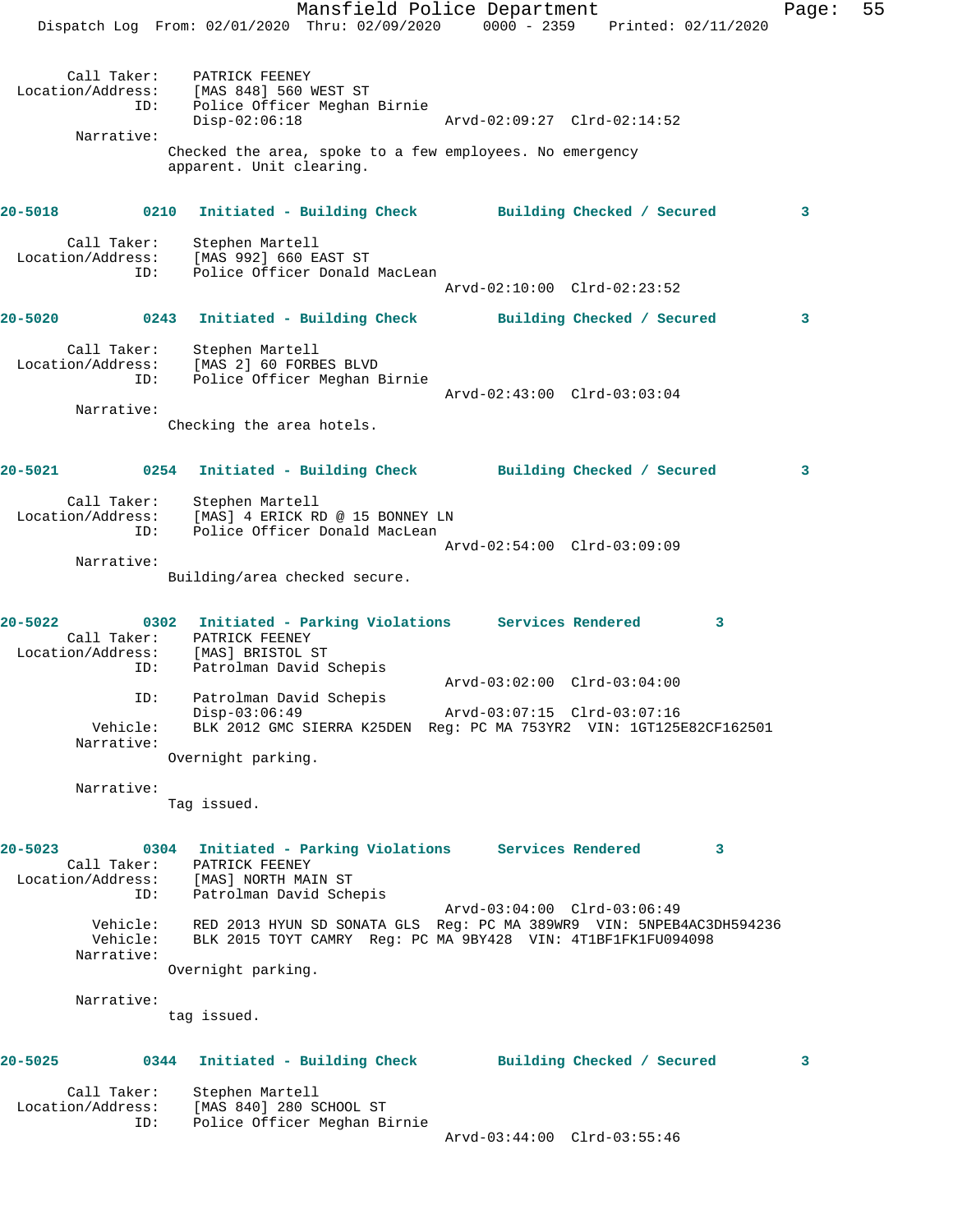**20-5033 0658 Initiated - Selective Enforcement/RADAR Citation / Warning Issued 3**  Call Taker: Kieran M Ruth Vicinity of: [MAS] 792 WEST ST ID: Police Officer Meghan Birnie Arvd-06:58:00 Clrd-07:51:56 Vehicle: GRY 2018 HYUN UT KONA Reg: PC MA 6SX876 VIN: KM8K6CAA7JU082105 Vehicle: GRY 2009 HYUN SONATA Reg: PC MA 2XT388 VIN: 5NPET46C39H461277 Narrative: Selective enforcement in the area. Narrative: MV stop, cited Narrative: MV stop, cited for suspended operations and speed Refer To Summons: 20MAS-50-AR Summons: CASTILLO, FRANCIS A Address: 395R GILBERT ST MANSFIELD, MA Age: 32 Charges: LICENSE SUSPENDED, OP MV WITH **20-5036 0750 Phone - 911 Hang-ups & Verifications Unfounded/Unverifed 2**  Call Taker: NICHOLAS GOYETTE Location/Address: [MAS] HAMPSHIRE ST ID: Police Officer Meghan Birnie Disp-07:51:59 Arvd-08:02:10 Clrd-08:03:36 Narrative: Checking on a 911 hang up Narrative: No party in the area needed assistance, clear **20-5044 0845 Phone - Motor Veh Acc - No Injury Spoken To 1**  Call Taker: NICHOLAS GOYETTE Location/Address: [MAS 244A] 4 SOUTH MAIN ST ID: Police Officer Gregg S Kennedy Disp-08:45:53 Arvd-08:49:04 Clrd-08:50:56 Vehicle: BLK 2016 NISS 4D ALTIMA Reg: PC MA 9MG279 Vehicle: YEL 2018 CHEV SILVER Reg: MVN MA M99263 VIN: 1GC2KVEG9JZ252381 Narrative: CAller reports a minor mva with no injuries Refer To Accident: 20MAS-46-AC **20-5045 0859 Initiated - Follow up Investigation Investigated - No Report 3**  Call Taker: CARLY MORIARTY Location/Address: [MAS H2620] 429 GILBERT ST ID: Police Officer Gregg S Kennedy Arvd-08:59:00 Clrd-09:37:20 Narrative: Ptl. Kennedy off on a follow up Narrative: Involved from previous mva calling to report he is at Chrysler in the industrial park, M8 en route. **20-5059 1005 Initiated - Speed Trailer/Signs Deployed Services Rendered 3**  Call Taker: Police Officer David W Kinahan Location/Address: [MAS] PRATT ST ID: Police Officer David W Kinahan Arvd-10:06:14 Clrd-10:21:33 Narrative: Out to Change batteries in speed signs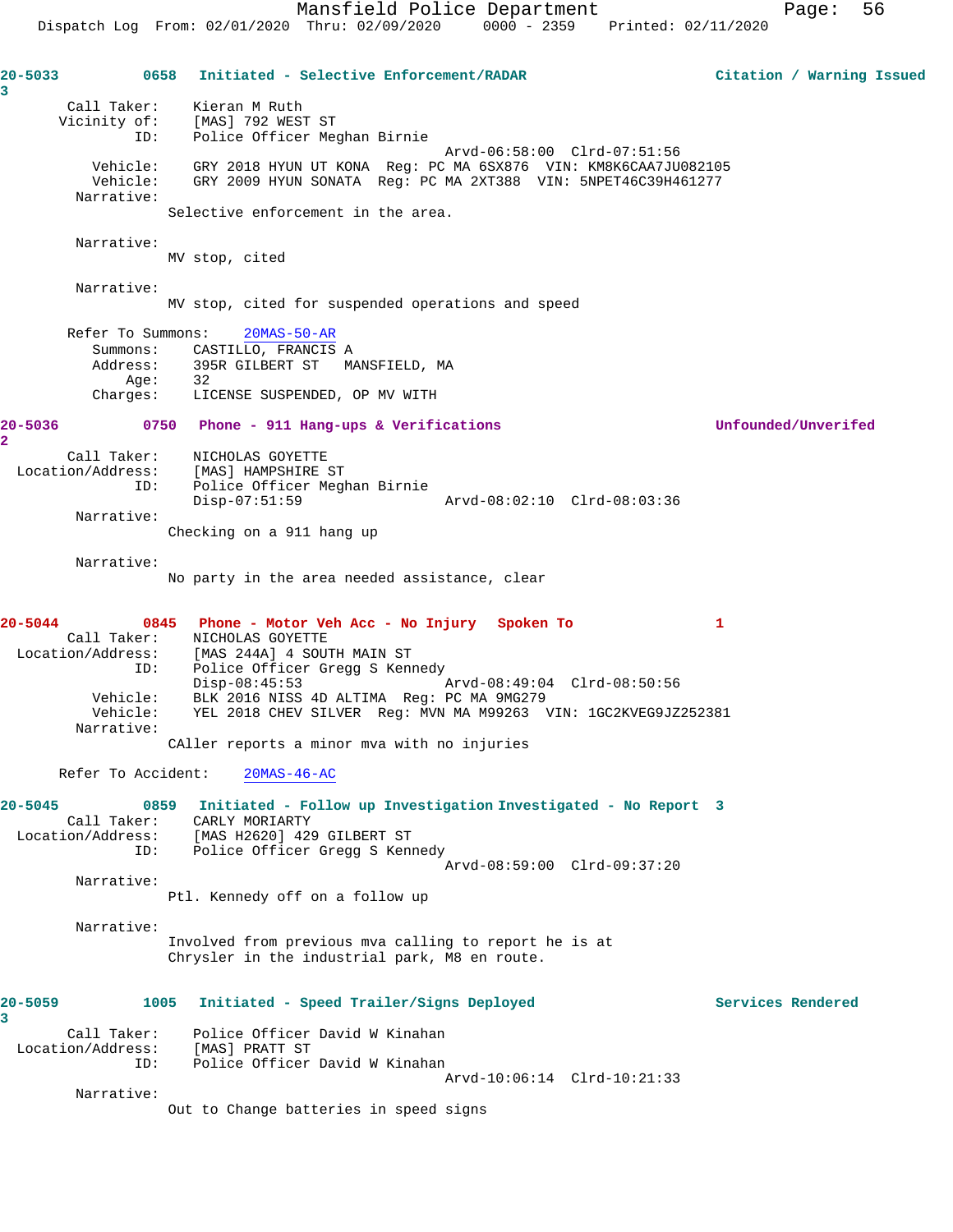Mansfield Police Department Page: 57 Dispatch Log From: 02/01/2020 Thru: 02/09/2020 0000 - 2359 Printed: 02/11/2020 **20-5060 1007 Initiated - Proactive Patrol Building Checked / Secured 3** Call Taker: Kieran M Ruth Location/Address: [MAS 840] 280 SCHOOL ST ID: Police Officer Patrick J Pennie Arvd-10:07:00 Clrd-10:18:05 Narrative: Checking the area. **20-5061 1010 Initiated - Parking Violations Services Rendered 3**  Call Taker: Animal Control Steven Simonds Location/Address: [MAS] NORTH MAIN ST ID: Animal Control Steven Simonds Arvd-10:12:42 Clrd-10:33:48 Narrative: logging and checking area for parking violations Narrative: 1 violation at south main by town hall, too close to intersection MA 75S350 **20-5063 1028 Phone - Suspicious Actv / Persn / Veh Gone on Arrival 2**  Call Taker: NICHOLAS GOYETTE Location/Address: [MAS H1761] 15 MAYHEW FARM DR ID: Police Officer Patrick J Pennie<br>Disp-10:31:02 Disp-10:31:02 Arvd-10:33:41 Clrd-10:58:29 Narrative: CAller reports witnessing a mv involved with theft of amazon packages in the area at 1009 this morning Narrative: Patrolled the area, the vehicle was did not come back. **20-5067 1111 Phone - 911 Hang-ups & Verifications Confirmed misdial/Accdntl Call 2**  Call Taker: Kieran M Ruth Location/Address: [MAS 848] 560 WEST ST ID: Police Officer Patrick J Pennie Disp-11:11:57 Arvd-11:18:22 Clrd-11:22:20 Narrative: Checking on a 911 abandoned call Narrative: Confirmed accidental **20-5073 1137 Initiated - Parking Violations Services Rendered 3**  Call Taker: Animal Control Steven Simonds Location/Address: [MAS] NORTH MAIN ST ID: Animal Control Steven Simonds Arvd-11:38:34 Clrd-12:01:52 Narrative: checking area for parking violations Narrative: no violations **20-5078 1218 Initiated - Motor Vehicle Stop Citation / Warning Issued 3**  Call Taker: NICHOLAS GOYETTE Location/Address: [MAS] 792 WEST ST ID: Police Officer Patrick J Pennie Arvd-12:18:00 Clrd-12:22:16 Vehicle: BLK 2019 NISS SENTRA Reg: PC MA 9HD659 VIN: 3N1AB7AP6KY254472 Narrative: Out with a mv stop. RO cited for speed.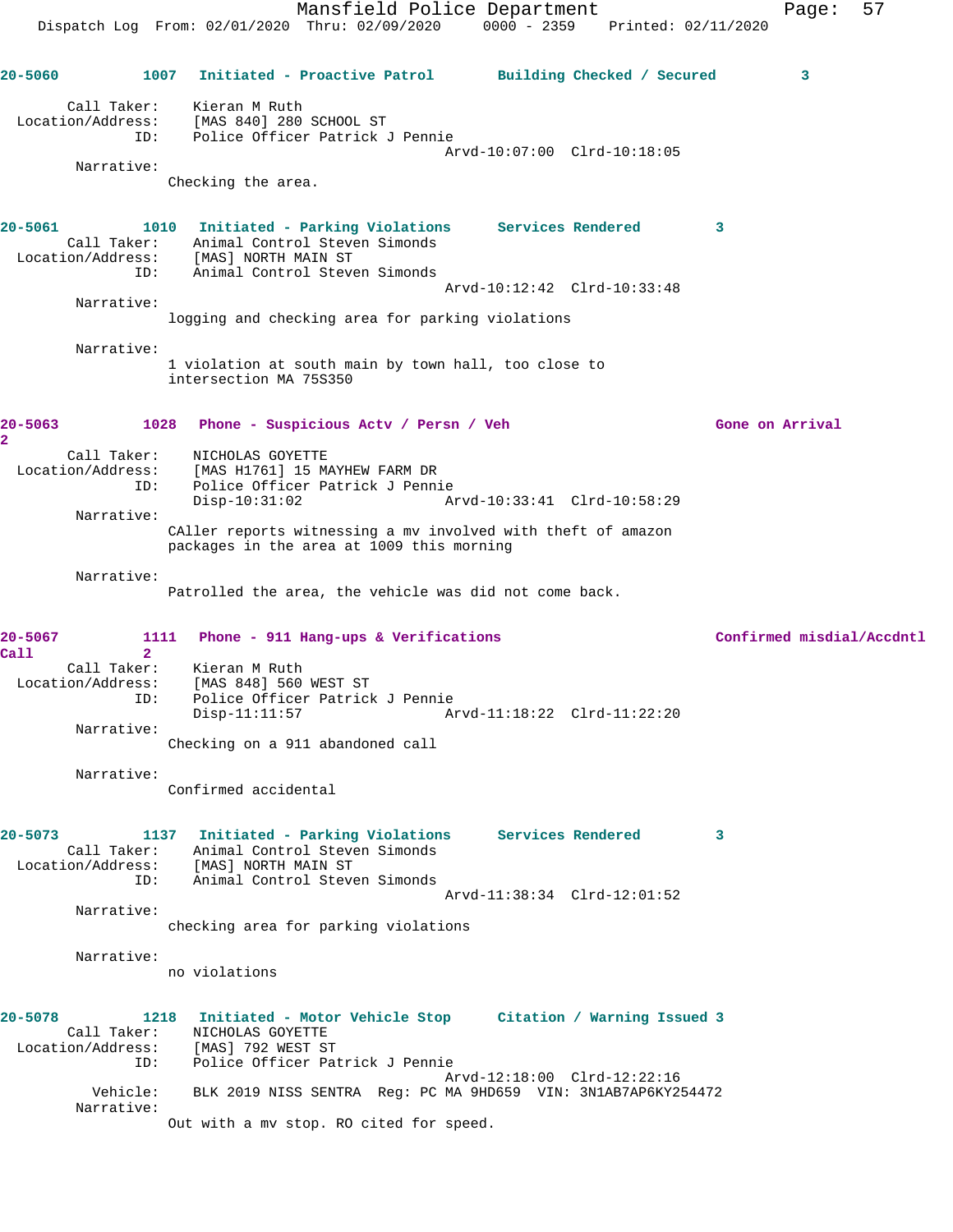Arvd-12:44:00 Clrd-12:46:24

**20-5082 1244 Initiated - Motor Vehicle Stop Verbal Warning 3** 

Vehicle: WHI 2015 GMC PK SIERRA Reg: PC MA 6BAK80

Call Taker: CARLY MORIARTY

Narrative:

 Location/Address: [MAS] 792 WEST ST Apt. #Q ID: Police Officer Patrick J Pennie

Mvs-verbal

**20-5089 1329 Cellular - Parking Violations Services Rendered 3**  Call Taker: Sergeant Brian P Thibault Location/Address: [MAS 452A] 6 ERICK RD ID: Animal Control Steven Simonds<br>Disp-13:33:58 Disp-13:33:58 Arvd-13:34:09 Clrd-13:34:15 Narrative: ACO2 took direct complaint work vehicles parking on Erick Rd. ACO2 advised party there are no restirctions on that road, however they cannot block driveways or intersections. Request for 4-12 to check area around 2100hrs tonight for any potential parking hazards. **20-5091 1337 Initiated - Parking Violations Services Rendered 3**  Call Taker: Animal Control Steven Simonds Location/Address: [MAS] NORTH MAIN ST ID: Animal Control Steven Simonds Arvd-13:42:25 Clrd-13:50:54 Narrative: checking area for parking violations Narrative: no violations **20-5094 1343 Phone - Threats - Harm Others Incident Report 2**  Call Taker: Kieran M Ruth Location/Address: [MAS] 200 CHAUNCY ST ID: Police Officer Gregg S Kennedy Disp-13:44:25 Clrd-13:45:21 ID: Police Officer Patrick J Pennie Disp-13:45:16 Arvd-13:51:59 Clrd-14:20:42 Narrative: Out fot the report of an ex-employee making threats to come to the building Narrative: No physical threats harm made, the company was advised of the no tresspass process Refer To Incident: 20MAS-106-OF **20-5101 1434 Initiated - Parking Violations MSPR Form 3**  Call Taker: Animal Control Steven Simonds Location/Address: [MAS] NORTH MAIN ST ID: Animal Control Steven Simonds Arvd-14:39:05 Clrd-15:01:26 Narrative: checking area for parking violations Narrative: no violations **20-5104 1441 Phone - Alarm - Burglar False / Accidental Alarm 1**  Call Taker: Kieran M Ruth Location/Address: [MAS 15C1] 89 FORBES BLVD Apt. #1000 ID: Police Officer Patrick J Pennie Disp-14:42:28 Arvd-14:51:39 Clrd-14:52:38 ID: Police Officer Gregg S Kennedy Disp-14:42:32 Clrd-14:50:11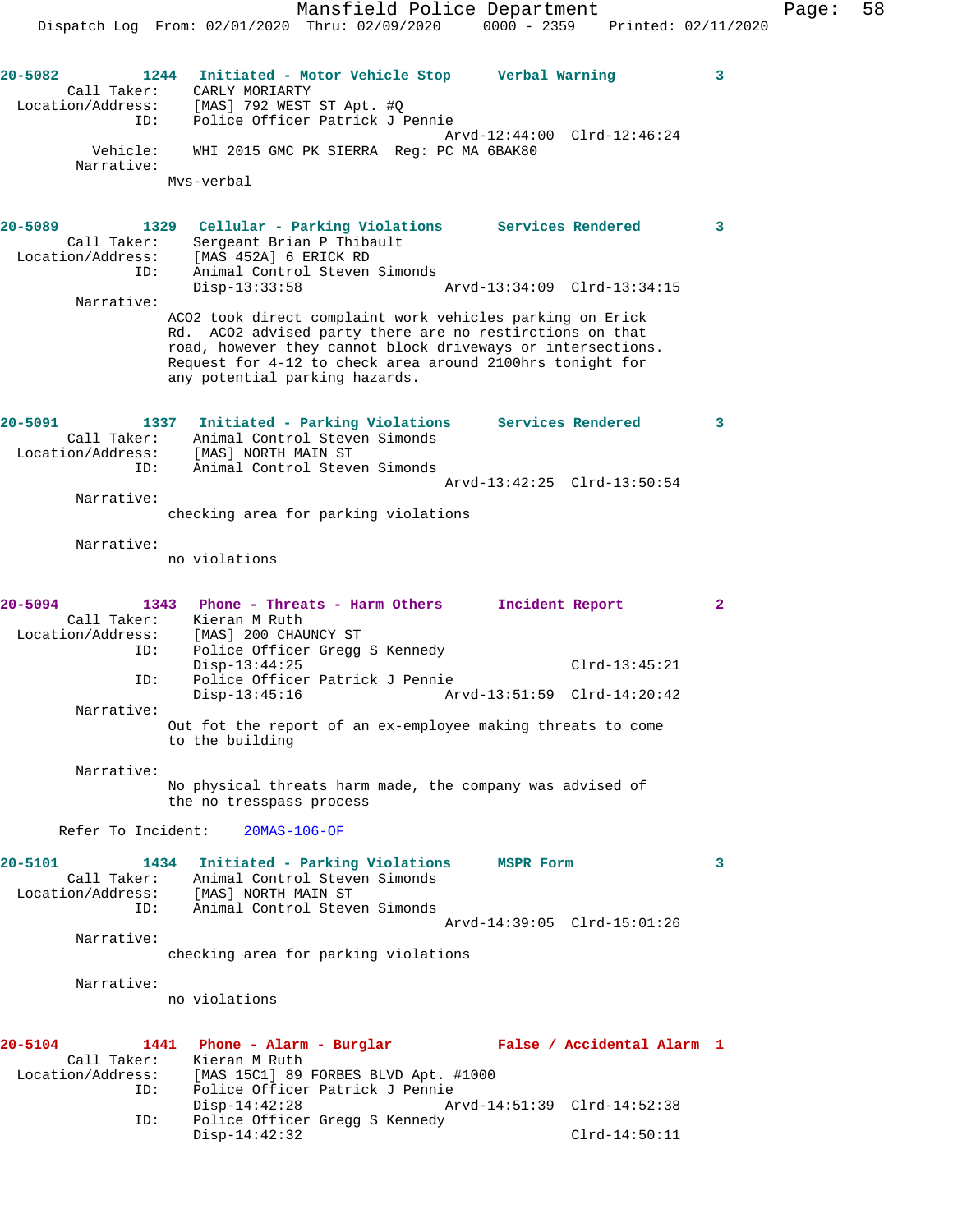Mansfield Police Department Fage: 59 Dispatch Log From: 02/01/2020 Thru: 02/09/2020 0000 - 2359 Printed: 02/11/2020 Narrative: Out for the panic alarm, nurses station right side panic Narrative: Confirmed accidental **20-5107 1504 Phone - Alarm - Hold-up False / Accidental Alarm 1**  Call Taker: NICHOLAS GOYETTE Location/Address: [MAS 15C1] 89 FORBES BLVD Apt. #1000 ID: Police Officer Patrick J Pennie Disp-15:12:21 Arvd-15:12:25 Clrd-15:14:01 Narrative: Additional alarm, same panic alarm as prior Narrative: No issues, they will contact the alarm company **20-5112 1528 Phone - Road Hazards Services Rendered 3**  Call Taker: Kieran M Ruth Vicinity of: [MAS] 48 SOUTHPARK LN ID: Police Officer Patrick J Pennie Disp-15:28:57 Arvd-15:42:31 Clrd-16:04:01 Narrative: Tree down across the road Narrative: DPW notified **20-5119 1546 Phone - Road Hazards Services Rendered 3**  Call Taker: Kieran M Ruth Location/Address: [MAS] 363 NORTH MAIN ST @ 54 CHAUNCY ST ID: Detective Gregory S Martell Arvd-16:26:50 Clrd-17:26:20 ID: Police Officer David J Pepicelli Disp-17:06:56 Arvd-17:06:59 Clrd-17:26:20 ID: Sergeant Thomas R Connor Disp-17:07:03 Arvd-17:13:18 Clrd-17:26:20 Narrative: Report of a traffic light hanging ready to fall Narrative: traffic light hanging by wires **20-5120 1549 Phone - Road Hazards Services Rendered 3**  Call Taker: NICHOLAS GOYETTE Location/Address: [MAS H2524] 38 OTIS ST ID: Police Officer Andrew J Kelley Disp-16:46:34 Arvd-16:46:37 Clrd-20:03:48 ID: Police Officer Nicole P Newport<br>Disp-19:56:54 Az Disp-19:56:54 Arvd-19:57:00 Clrd-20:04:05 Narrative: tree down, road impassible Narrative: T ree on wires Narrative: Light Dept on scene now. **20-5124 1554 Phone - Alarm - Burglar False / Accidental Alarm 1**  Call Taker: Kieran M Ruth Location/Address: [MAS H1480] 986 EAST ST ID: Sergeant Brian P Thibault Disp-16:20:40 Clrd-16:21:45 ID: Police Officer Michael N Fenore Disp-16:21:42 Clrd-16:23:32 Police Officer David M Sennott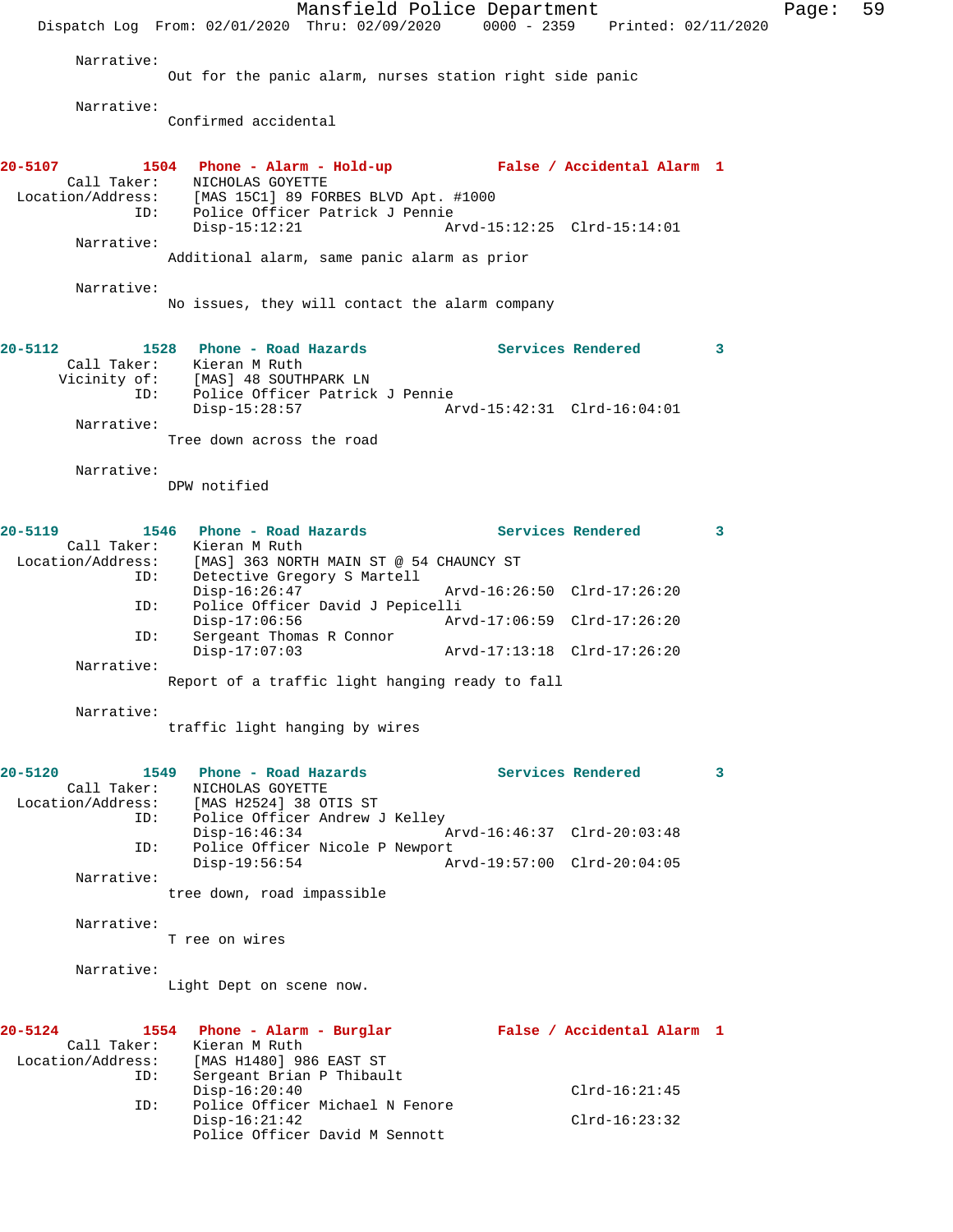Mansfield Police Department Form Page: 60

Dispatch Log From: 02/01/2020 Thru: 02/09/2020 0000 - 2359 Printed: 02/11/2020

ID: Police Officer Michael N Fenore<br>Disp-16:24:13 Ar Disp-16:24:13 Arvd-16:27:18 Clrd-16:31:00 Police Officer David M Sennott

Narrative:

Out for the entry/exit alarm

| $20 - 5125$                         | 1556 Phone - Road Hazards                               | Spoken To |                 | $\overline{\mathbf{3}}$ |
|-------------------------------------|---------------------------------------------------------|-----------|-----------------|-------------------------|
|                                     | Call Taker: Kieran M Ruth                               |           |                 |                         |
|                                     |                                                         |           |                 |                         |
| Location/Address: [MAS] 55 FRUIT ST |                                                         |           |                 |                         |
| ID:                                 | Sergeant Brian P Thibault                               |           |                 |                         |
|                                     | $Disp-16:03:48$                                         |           | $Clrd-16:04:19$ |                         |
| ID:                                 | Police Officer Patrick J Pennie                         |           |                 |                         |
|                                     | Disp-16:04:09 Arvd-16:09:07 Clrd-18:08:25               |           |                 |                         |
|                                     | ID: Police Officer Matthew A Souza                      |           |                 |                         |
|                                     | $Disp-16:05:22$                                         |           | $Clrd-16:17:41$ |                         |
|                                     | ID: Police Officer Danielle C Titus                     |           |                 |                         |
|                                     | $Disp-16:29:35$                                         |           |                 |                         |
| ID:                                 | Detective Anthony R Lattanzio                           |           |                 |                         |
|                                     | $Disp-16:31:38$                                         |           |                 |                         |
|                                     |                                                         |           |                 |                         |
|                                     | ID: Police Officer David J Pepicelli                    |           |                 |                         |
|                                     | $Disp-18:03:31$                                         |           |                 |                         |
| Narrative:                          |                                                         |           |                 |                         |
|                                     | Out for a tree and wires down                           |           |                 |                         |
|                                     |                                                         |           |                 |                         |
|                                     |                                                         |           |                 |                         |
| $20 - 5126$                         | 1602 911 - Motor Veh Acc - w/Injury     Accident Report |           |                 | 1                       |
|                                     | Call Taker: CARLY MORIARTY                              |           |                 |                         |
|                                     | Location/Address: [MAS] 65 DEAN ST @ 87 WEST ST         |           |                 |                         |
| ID:                                 | Police Officer David W Kinahan                          |           |                 |                         |

 Disp-16:02:43 Arvd-16:02:47 Clrd-17:04:10 ID: Police Officer Nicole P Newport<br>Disp-16:24:52 Ar Disp-16:24:52 Arvd-16:24:57 Clrd-17:06:26<br>ID: Police Officer David J Pepicelli ID: Police Officer David J Pepicelli Disp-16:38:00 Arvd-16:44:52 Clrd-17:06:26 Vehicle: GRY 2012 HOND 4D CIVIC Reg: PC MA 5191CB Towed: For: Accident By: Central Street Garage To: Central Street Garage Released To: SAMPSON On: 02/10/2020 @ 1047 Vehicle: BLK 2015 HOND 4D ACCORD Reg: PC MA 9MG363 Towed: For: Accident By: Central Street Garage To: Central Street Garage Refer To Accident: 20MAS-47-AC Refer To Accident: 20MAS-48-AC

**20-5127 1602 911 - Road Hazards Referred to Other Agency 3**  Call Taker: CARLY MORIARTY Location/Address: [MAS] 355 OTIS ST @ 315 GILBERT ST Narrative: Tree down in the roadway

**20-5130 1603 Phone - Road Hazards Referred to Other Agency 3**  Call Taker: Executive Director Robert A Verdone<br>Location/Address: [MAS H2719] 17 EDDY ST [MAS H2719] 17 EDDY ST Narrative: report of a tree down accross the road

**20-5129 1604 911 - Road Hazards Referred to Other Agency 3**  Call Taker: CARLY MORIARTY<br>Location/Address: [MAS H5631] 14 [MAS H5631] 14 JAMES ST Narrative: Tree down in the roadway

## **20-5131 1604 911 - Hazardous Condition - Wire Dwn Referred to Other Agency 1**  Call Taker: CARLY MORIARTY<br>Location/Address: [MAS H1162] 670 [MAS H1162] 670 ELM ST

 Narrative: Tree came down and took the lines from the house, no immediate hazard power is still in service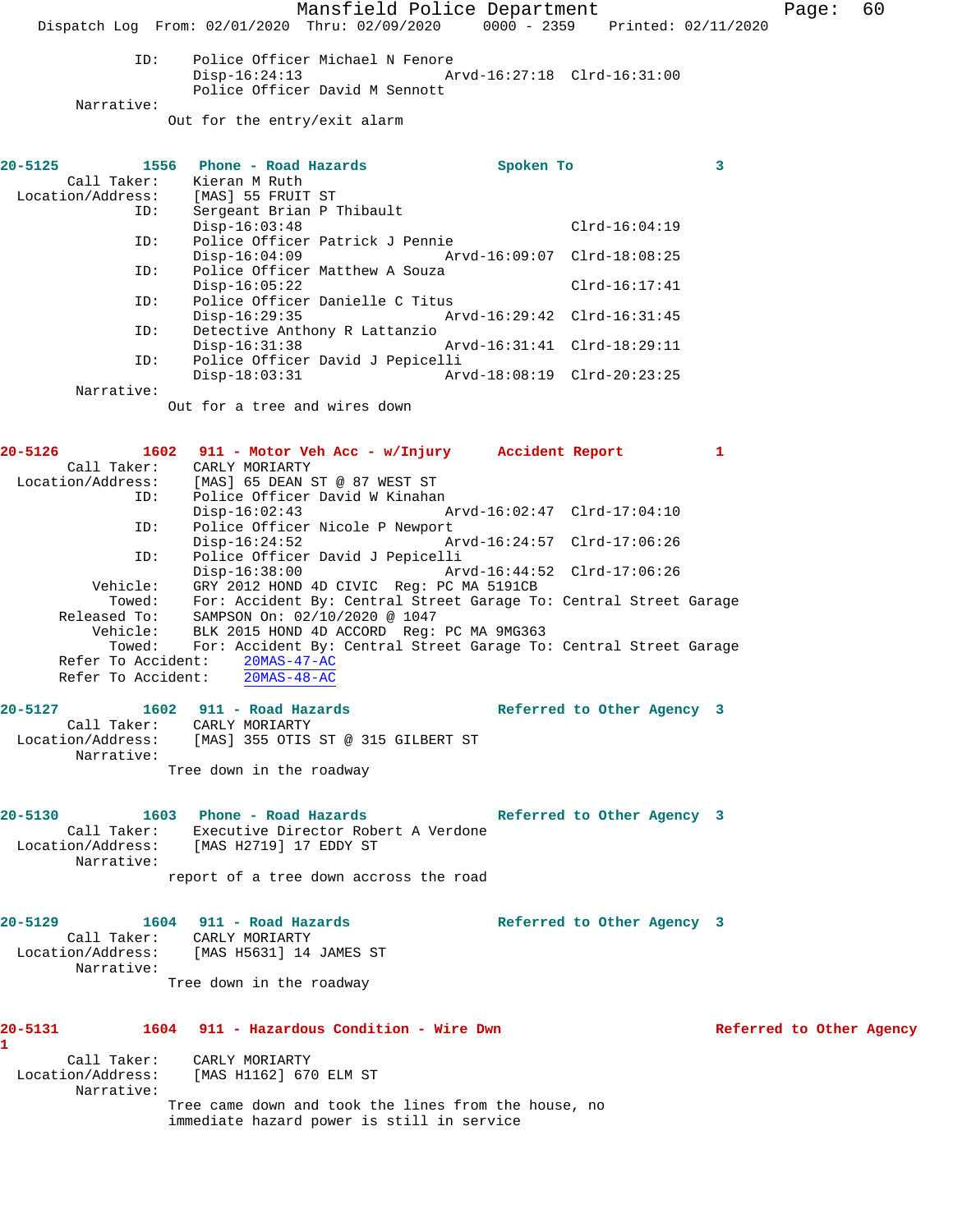Mansfield Police Department Fage: 61 Dispatch Log From:  $02/01/2020$  Thru:  $02/09/2020$  0000 - 2359 Printed:  $02/11/2020$  Narrative: Fd responded **20-5132 1604 Initiated - Road Hazards Services Rendered 3**  Call Taker: Police Officer Andrew J Kelley Location/Address: [MAS H2264] 43 SOUTHPARK LN ID: Police Officer Andrew J Kelley Arvd-16:07:04 Clrd-16:08:52 Narrative: Officer Kelley out for tree blocking the roadway. Narrative: DPW on scene, handling tree removal. **20-5133 1607 Phone - Road Hazards Services Rendered 3**  Call Taker: Kieran M Ruth Location/Address: [MAS] 55 OTIS ST ID: Police Officer Andrew J Kelley Disp-16:09:15 Arvd-16:13:03 Clrd-16:46:25 ID: Police Officer Danielle C Titus Disp-16:10:00 Clrd-16:12:42 Narrative: Tree down **20-5134 1607 911 - Hazardous Condition - Wire Dwn Referred to Other Agency 1**  Call Taker: CARLY MORIARTY Location/Address: [MAS] 1672 WEST ST @ 2 TIMBERLINE DR Narrative: Report of a low hanging wire Narrative: Area checked by FD, nothing found **20-5137 1613 Phone - Road Hazards Services Rendered 3**  Call Taker: NICHOLAS GOYETTE Location/Address: [MAS] WILLIAMS ST ID: Sergeant Thomas R Connor Disp-16:39:35 Arvd-16:46:39 Clrd-16:52:43 Narrative: tree down accross half the roadway Narrative: Sgt. Connor reports road passable, tree removed **20-5138 1614 Phone - Road Hazards Services Rendered 3**  Call Taker: Kieran M Ruth Location/Address: [MAS] 1441 WEST ST @ 3 MAVERICK DR ID: Police Officer Matthew A Souza<br>Disp-16:17:50 A Disp-16:17:50 Arvd-16:23:44 Clrd-16:34:22 Narrative: Tree down 20-5140 1614 Phone - Road Hazards **Services Rendered** 3 Call Taker: Kieran M Ruth Location/Address: [MAS] 13 SQUIRE AVE ID: Police Officer Danielle C Titus Disp-16:32:29 Clrd-16:32:44 ID: Police Officer Michael N Fenore Disp-16:32:40 Arvd-16:55:19 Clrd-17:15:21 Police Officer David M Sennott Narrative: Tree down in the road **20-5144 1634 Initiated - Road Hazards Services Rendered 3**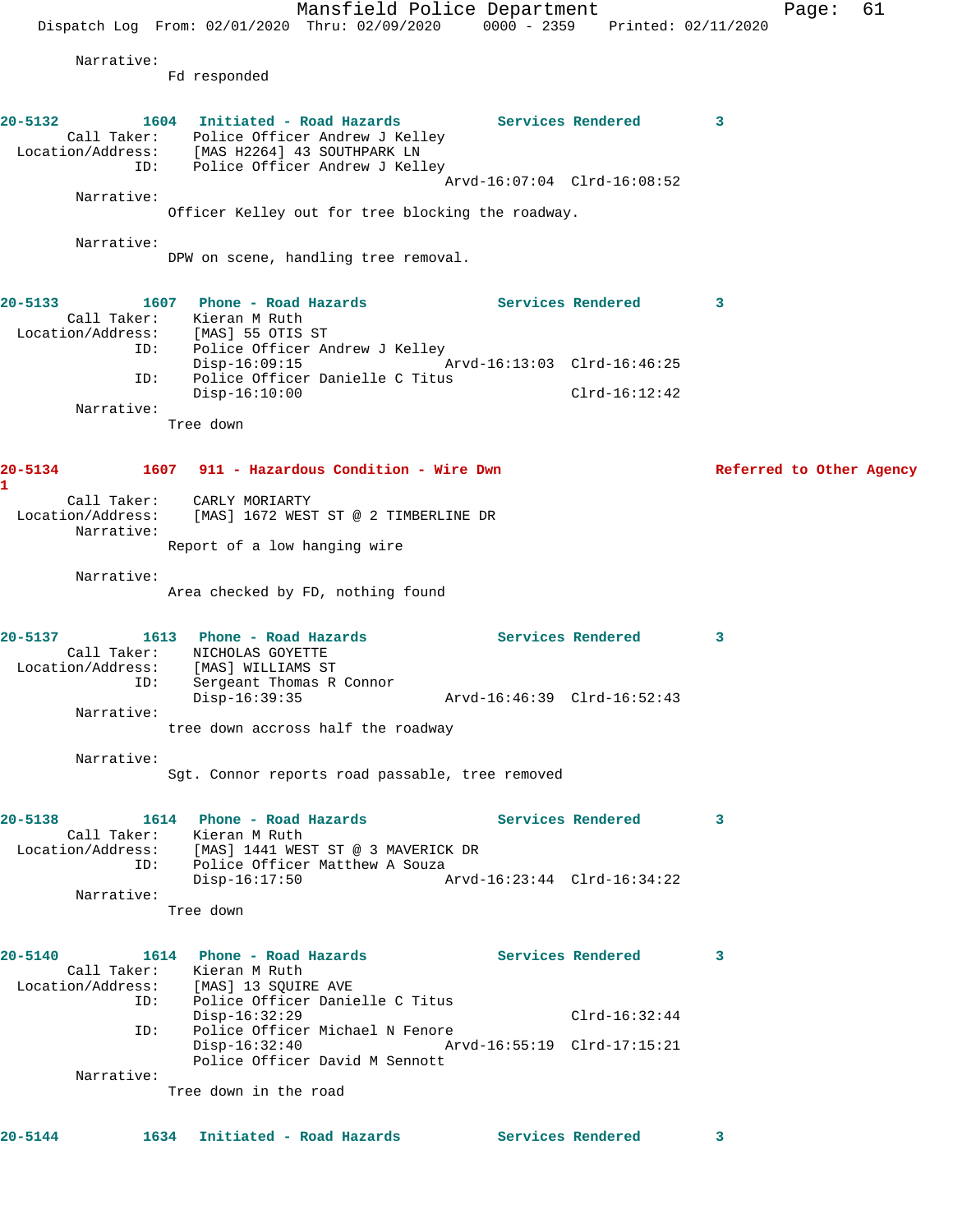Mansfield Police Department Fage: 62 Dispatch Log From: 02/01/2020 Thru: 02/09/2020 0000 - 2359 Printed: 02/11/2020 Call Taker: Kieran M Ruth Location/Address: [MAS H4277] 981 WEST ST ID: Sergeant Brian P Thibault Arvd-16:34:00 Clrd-17:24:43 **20-5146 1648 Phone - Assist Citizen - P S A Spoken To 3**  Call Taker: Kieran M Ruth Location/Address: [MAS H5912] 11 NORTHRIDGE RD ID: Police Officer Danielle C Titus Disp-16:50:45 Arvd-16:55:16 Clrd-17:08:14 Narrative: Grill blew off the deck and the RP is worried about the propane tank Narrative: The propane tank checks ok **20-5147 1703 Phone - Road Hazards Referred to Other Agency 3**  Call Taker: Kieran M Ruth Location/Address: [MAS H4890] 139 DEAN ST Sergeant Thomas R Connor Disp-17:06:16<br>Disp-17:06:16 Clrd-17:06:52 ID: Police Officer Nicole P Newport<br>Disp-17:06:45 Arv Disp-17:06:45 Arvd-17:08:43 Clrd-17:11:19 Narrative: Tree in the road Narrative: The tree is resting on wires, MELD to be notified **20-5148 1707 Phone - Road Hazards Services Rendered 3**  Call Taker: Kieran M Ruth<br>Location/Address: [MAS] 6 FRAM DR @ 501 BIRD RD Location/Address: [MAS] 6 FRAM DR @ 501 BIRD RD ID: Police Officer Danielle C Titus Disp-17:09:16 Arvd-17:15:31 Clrd-18:27:11 Narrative: Out for a tree in the road **20-5151 1722 Phone - Assist Fire Department Services Rendered 2**  Call Taker: Kieran M Ruth Location/Address: [MAS] 440 FORBES BLVD @ 11 NORFOLK ST ID: Sergeant Brian P Thibault Disp-17:24:58 Arvd-17:28:30 Clrd-17:36:16 Narrative: Assist MFD with a telephone pole arching Narrative: MELD notified, the pole is not currently arching **20-5152 1725 Phone - Motor Veh Acc - No Injury Accident Report 1**  Call Taker: NICHOLAS GOYETTE Location/Address: [MAS 422] 15 PARK ST ID: Police Officer David W Kinahan<br>Disp-17:28:18 Disp-17:28:18 Arvd-17:31:23 Clrd-17:44:33 ID: Detective Gregory S Martell Disp-17:28:24 Arvd-17:29:37 Clrd-17:44:33<br>Vehicle: BLU 2000 TOYT CAMRY Reg: PC MA 6SGX30 VIN: 4T1BG22K7YU75 BLU 2000 TOYT CAMRY Reg: PC MA 6SGX30 VIN: 4T1BG22K7YU752583 Vehicle: RED 2009 TOYT COROLL Reg: PC MA 83LK74 VIN: JTDBL40EX99061979 Narrative: Caller reports a tree just came down damaging 2 mvs, her and a neighbors, south side of lot by walking path Narrative: Accident report taken Refer To Incident: 20MAS-107-OF Refer To Accident: 20MAS-49-AC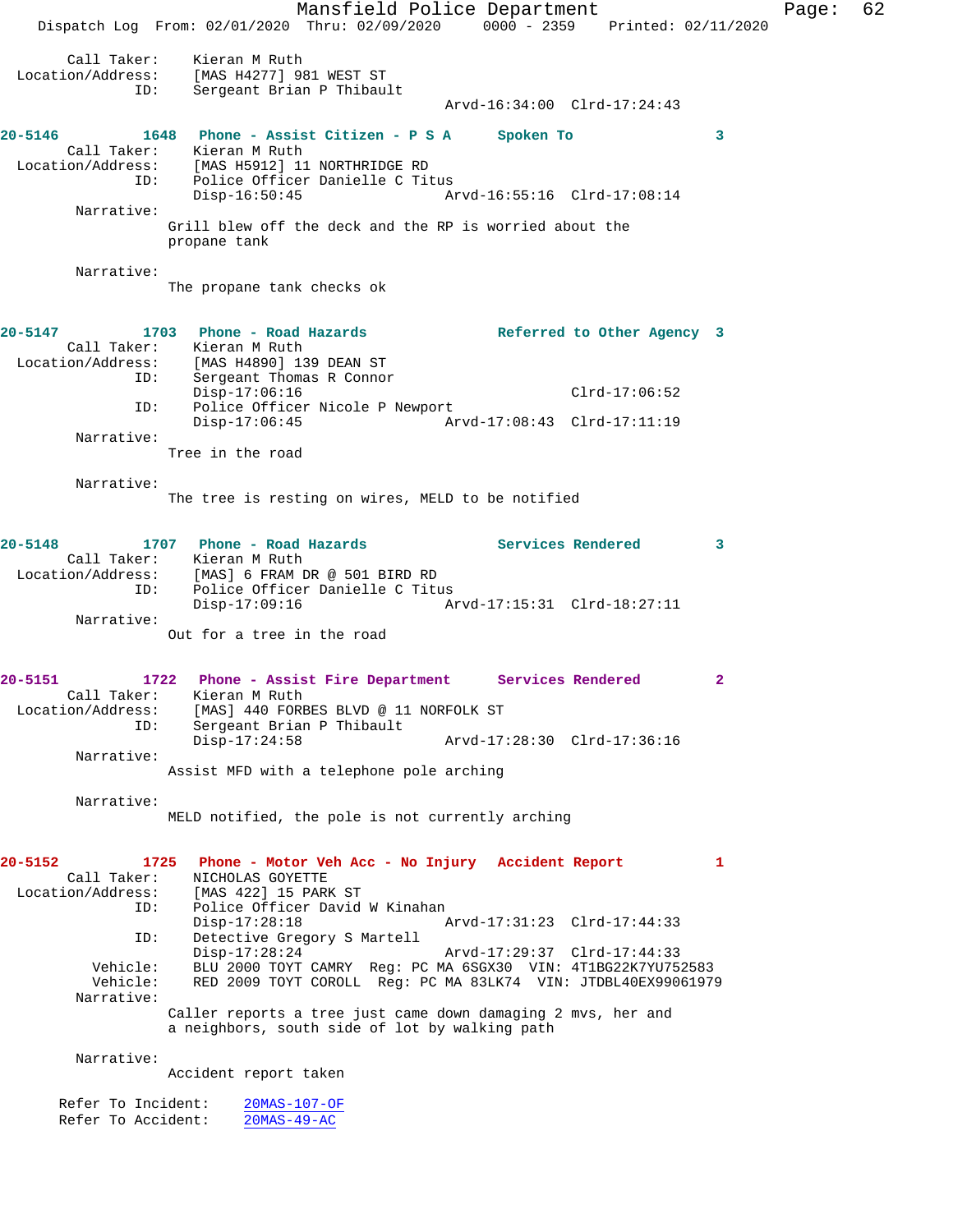Mansfield Police Department Fage: 63 Dispatch Log From: 02/01/2020 Thru: 02/09/2020 0000 - 2359 Printed: 02/11/2020 **20-5153 1740 Initiated - Disabled Motor Vehicle Services Rendered 3**  Call Taker: Kieran M Ruth Location/Address: [MAS] RTE 140 SB ID: Sergeant Brian P Thibault Arvd-17:40:00 Clrd-17:45:00 Vehicle: WHI 2016 FRHT TR CASCAD Reg: MA 93732 VIN: 1FUJGEDV7GLHT4092 Narrative: Assist with a lighting issue on a TT unit Narrative: Vehicle under way **20-5156 1753 Phone - Erratic Oper MV / Road Rage Spoken To 3**  Call Taker: <br>
MICHOLAS GOYETTE<br>
Location/Address: [MAS] FRANKLIN ST [MAS] FRANKLIN ST ID: Police Officer David J Pepicelli Disp-17:54:00 Arvd-17:58:25 Clrd-18:02:09 ID: Police Officer Matthew A Souza<br>Disp-17:55:19 Disp-17:55:19 Arvd-17:56:30 Clrd-18:02:08 Vehicle: GRY 1999 LEXS ES300 Reg: PC MA 3TEA70 VIN: JT8BF28G8X5069373 Narrative: Caller reports a mv is following him, swirving into the other lane and has the brights on. Narrative: M9 has the mvs stopped Narrative: Ofc. Souza reports the operator of the vehicle following to closely has issues with his headlights and there was no issue 20-5157 1754 Phone - Road Hazards **Services Rendered** 3 Call Taker: Support Staff Amanda Crisfulla Location/Address: [MAS] 14 BONNEY LN ID: Police Officer Matthew A Souza Disp-18:02:25 Clrd-18:03:23 ID: Police Officer David W Kinahan Disp-18:04:10 Arvd-18:08:57 Clrd-18:27:22 Narrative: caller reports a tree down near the dumpter of her apt building. Tried moving but was unable to **20-5158 1839 Phone - Assist Fire Department Referred to Other Agency 2**  Call Taker: Kieran M Ruth Location/Address: [MAS H1588] 24 NECCO RD ID: Police Officer Danielle C Titus Disp-18:41:02 Arvd-18:44:29 Clrd-18:44:34 Narrative: Out to assist MFD with a fire alarm soundin Narrative: The alarm company called to cancel, due to cooking Narrative: Diverted to another call for service, per M1 **20-5159 1845 Phone - Hazardous Condition - Wire Dwn Services Rendered 1**  Call Taker: LINDSAY MITCHELL Location/Address: [MAS] 230 WEST ST<br>ID: Police Officer Dan Police Officer Danielle C Titus<br>Disp-18:46:07 A Arvd-18:52:24 Clrd-18:57:12 Narrative: Wires on a tree, no arching or sparking. MFD responding Narrative: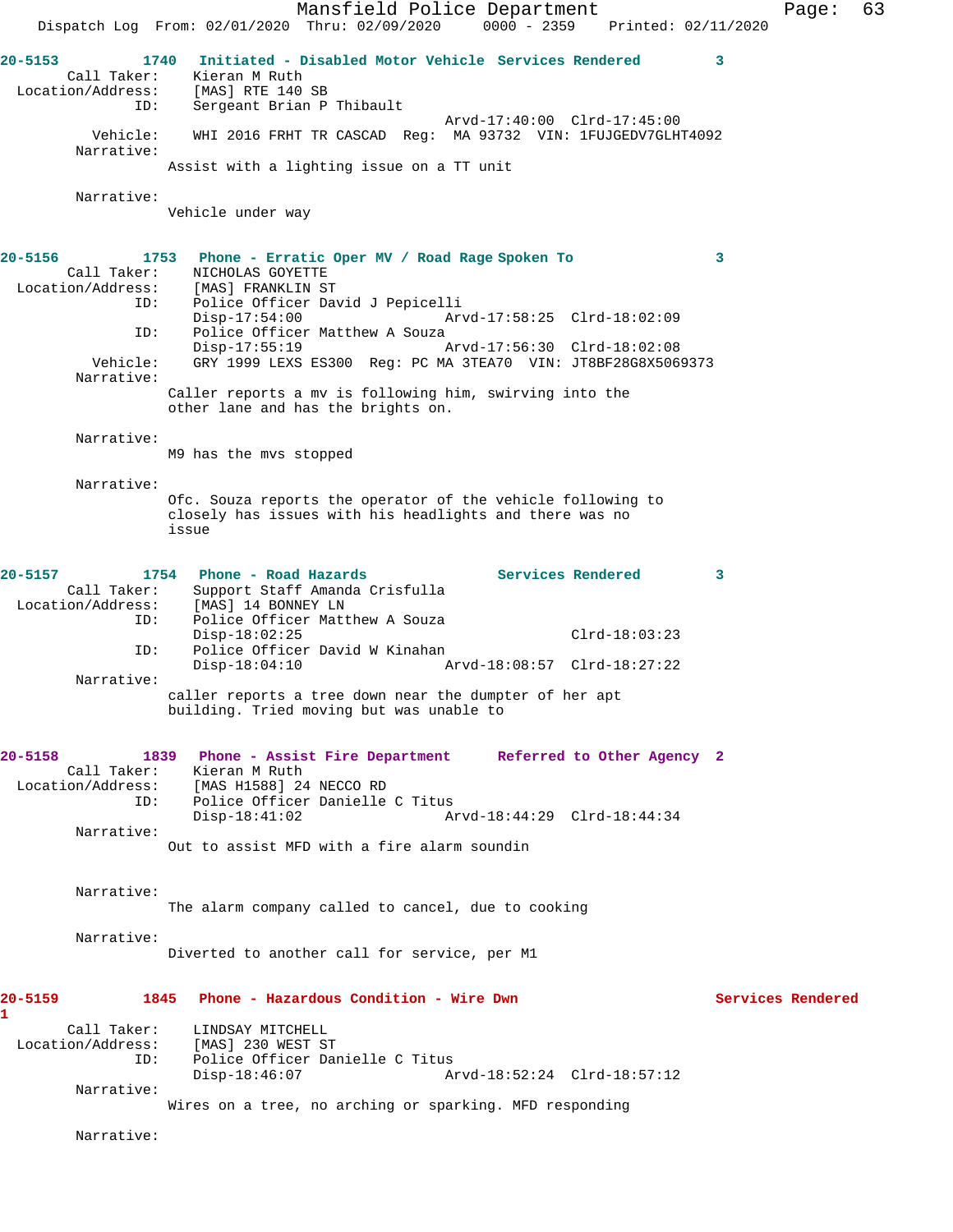Mansfield Police Department Fage: 64 Dispatch Log From: 02/01/2020 Thru: 02/09/2020 0000 - 2359 Printed: 02/11/2020 Branch on wires very top of the pole. Mansfield Electric notified. M12 reports no arching and not hanging low. **20-5160 1907 Phone - Road Hazards Services Rendered 3**  Call Taker: APRIL LEHANE Location/Address: [MAS H4407] 752 WARE ST<br>ID: Police Officer Danielle Police Officer Danielle C Titus Disp-19:09:01 Arvd-19:15:49 Clrd-19:20:07 Narrative: rp is reporting a branch down in his yard and the wires are hanging low in the roadway Narrative: M12 reports branch on top wire to service drop to the home. Wire is low but not a hazard. Will require future attention. Narrative: Light Dept advised. **20-5163 1932 Initiated - Community Policing Services Rendered 3**  Call Taker: DAVID SULLIVAN Location/Address: [MAS 12] 250 EAST ST ID: Sergeant Thomas R Connor Arvd-19:32:00 Clrd-20:06:28 Narrative: Baskettball Game. **20-5165 1933 911 - Suspicious Actv / Persn / Veh Spoken To 2**  Call Taker: DAVID SULLIVAN Location/Address: [MAS H5912] 11 NORTHRIDGE RD<br>ID: Police Officer Danielle C Ti ID: Police Officer Danielle C Titus Disp-19:36:59 Arvd-19:40:21 Clrd-19:53:57 Narrative: Susp black male at front door LSW necklace lights around neck No vehicle seen. Dark clothing Narrative: Clear, nothing found. Ofc Titus advised the RP Verizon was in the area earlier today matching that description. RP was advised to call back if there are any further issues. **20-5164 1934 Initiated - Proactive Patrol Services Rendered 3**  Call Taker: APRIL LEHANE Location/Address: [MAS 840] 280 SCHOOL ST ID: Police Officer Nicole P Newport Arvd-19:34:00 Clrd-19:44:17 Narrative: Checking the area. **20-5167 1957 Initiated - Building Check Services Rendered 3**  Call Taker: DAVID SULLIVAN<br>Location/Address: [MAS] 4 ERICK I ess: [MAS] 4 ERICK RD @ 15 BONNEY LN<br>ID: Police Officer Danielle C Titus Police Officer Danielle C Titus Arvd-19:57:00 Clrd-20:03:15 **20-5168 2001 911 - Motor Veh Acc - No Injury Investigated - No Report 1**  Call Taker: DAVID SULLIVAN<br>Location/Address: [MAS] 235 CHAUI Ess: [MAS] 235 CHAUNCY ST @ 99 COPELAND DR<br>ID: Police Officer Andrew J Kelley Police Officer Andrew J Kelley<br>Disp-20:04:02 *i* Disp-20:04:02 Arvd-20:05:57 Clrd-20:22:29<br>ID: Police Officer Danielle C Titus Police Officer Danielle C Titus Disp-20:04:07 Clrd-20:06:45<br>ID: Sergeant Thomas R Connor Sergeant Thomas R Connor<br>Disp-20:06:36 Disp-20:06:36 Arvd-20:06:39 Clrd-20:09:55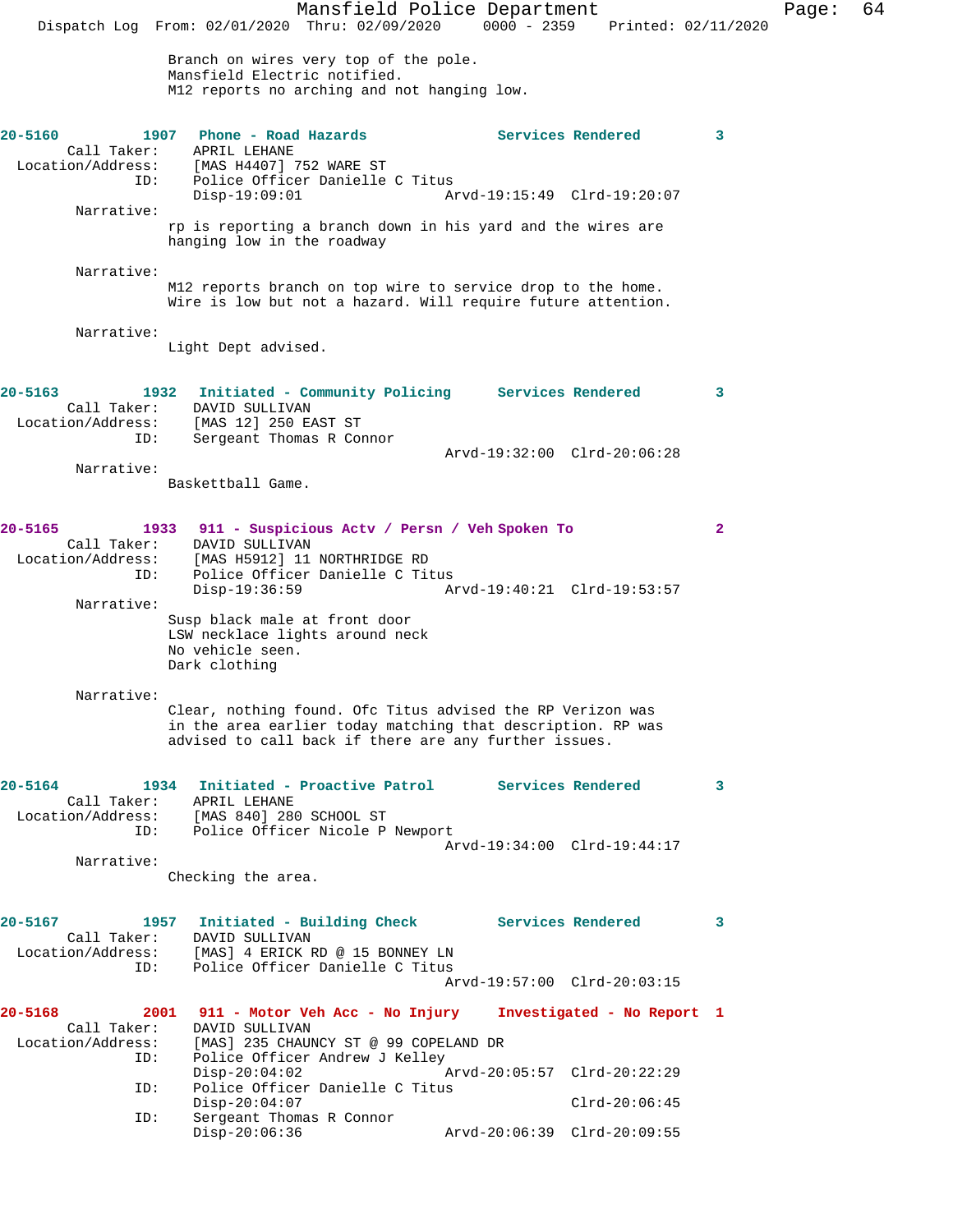|                                                        | Mansfield Police Department<br>Dispatch Log From: 02/01/2020 Thru: 02/09/2020 0000 - 2359 Printed: 02/11/2020                                                                            | Page: | 65 |
|--------------------------------------------------------|------------------------------------------------------------------------------------------------------------------------------------------------------------------------------------------|-------|----|
| Vehicle:<br>Narrative:                                 | BLU 2015 HOND UT CRV Reg: PC MA 588AGH VIN: 5J6RM4H76FL100058<br>Vehicle: BLK 2019 HOND RIDGEL Reg: PC MA 4759WJ VIN: 5FPYK3F5XKB035240                                                  |       |    |
|                                                        | MVA - Paper Exchange Only.                                                                                                                                                               |       |    |
| 20-5171<br>ID:                                         | 2023 Initiated - Building Check Services Rendered<br>$\sim$ 3<br>Call Taker: DAVID SULLIVAN<br>Location/Address: [MAS 820C] 31 PLYMOUTH ST<br>Police Officer Michael N Fenore            |       |    |
|                                                        | Arvd-20:23:00 Clrd-20:23:53                                                                                                                                                              |       |    |
| 20-5172                                                | 2026 911 - Assist Fire Department Services Rendered<br>$\mathbf{2}$<br>Call Taker: DAVID SULLIVAN<br>Location/Address: [MAS 131] 141 NORTH MAIN ST<br>ID: Police Officer David J Pepio   |       |    |
| ID:                                                    | Police Officer David J Pepicelli<br>$Clrd-20:27:56$<br>Disp-20:26:56<br>Police Officer Nicole P Newport                                                                                  |       |    |
| Narrative:                                             | $Disp-20:27:52$<br>Arvd-20:34:37 Clrd-20:34:59                                                                                                                                           |       |    |
|                                                        | Male Pos Seizure.                                                                                                                                                                        |       |    |
| 20-5173                                                | 2030 Phone - HAZARDOUS CONDITION - Other Services Rendered<br>$\overline{\phantom{a}}$ 2<br>Call Taker: DAVID SULLIVAN<br>Location/Address: [MAS H1876] 169 BALCOM ST                    |       |    |
| ID:                                                    | Police Officer Nicole P Newport<br>$Disp-20:35:12$<br>$Clrd-20:38:56$<br>Police Officer David J Pepicelli                                                                                |       |    |
| ID:<br>Narrative:                                      | $Disp-20:35:58$<br>Arvd-20:37:51 Clrd-20:39:37                                                                                                                                           |       |    |
|                                                        | Tree on wires.                                                                                                                                                                           |       |    |
| Narrative:                                             | M11 report 30 feet off the road.<br>No travel issues<br>Light Dept to be notified.                                                                                                       |       |    |
| $20 - 5174$<br>Call Taker:                             | 2033 Phone - HAZARDOUS CONDITION - Other Investigated - No Report 2<br>APRIL LEHANE                                                                                                      |       |    |
| ID:                                                    | Location/Address: [MAS H4889] 251 FRANKLIN ST<br>Police Officer Andrew J Kelley<br>$Disp-20:33:55$<br>$Clrd-20:37:13$                                                                    |       |    |
| ID:                                                    | Sergeant Thomas R Connor<br>$Disp-20:37:09$<br>Arvd-20:40:41 Clrd-20:48:01                                                                                                               |       |    |
| Narrative:                                             | RP is reporting wires down from the home. Lights are<br>flickering. MELD advised                                                                                                         |       |    |
| Narrative:                                             |                                                                                                                                                                                          |       |    |
|                                                        | M1 reports over 1,000 foot driveway<br>Many tel poles along the drive.<br>Found the service drop to the home pulled from house.<br>House does have power/<br>Electric Light advised.     |       |    |
| Narrative:                                             | Homeowner aware of list and wait.                                                                                                                                                        |       |    |
| $20 - 5178$<br>Call Taker:<br>Location/Address:<br>ID: | <b>Services Rendered</b><br>2123<br>Initiated - Building Check<br>3<br>DAVID SULLIVAN<br>[MAS 253] 330 PRATT ST Apt. #A<br>Police Officer Andrew J Kelley<br>Arvd-21:23:00 Clrd-21:25:18 |       |    |
| 20-5180<br>Call Taker:<br>Location/Address:            | 2129 Initiated - Motor Vehicle Stop Citation / Warning Issued 3<br>DAVID SULLIVAN<br>[MAS H6123] 272 PRATT ST                                                                            |       |    |
| ID:                                                    | Police Officer Andrew J Kelley<br>Arvd-21:29:00 Clrd-21:35:37                                                                                                                            |       |    |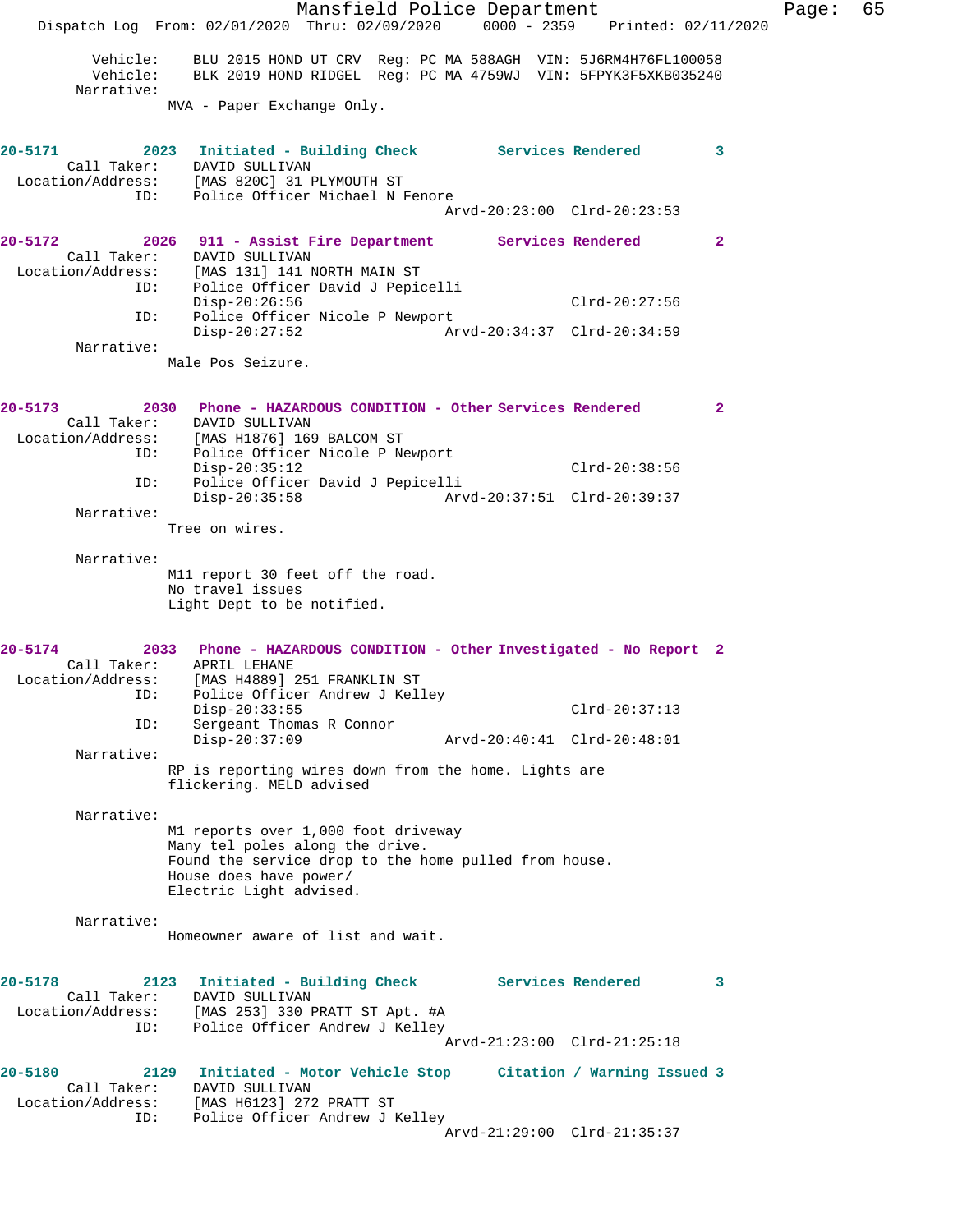Mansfield Police Department The Page: 66 Dispatch Log From: 02/01/2020 Thru: 02/09/2020 0000 - 2359 Printed: 02/11/2020 ID: Police Officer David J Pepicelli<br>Disp-21:31:54 Arv Disp-21:31:54 Arvd-21:31:59 Clrd-21:35:39<br>Vehicle: GRY 2010 DODG DAKOTA Reg: PC MA 46HK98 VIN: 1D7CW2BP4AS2 GRY 2010 DODG DAKOTA Reg: PC MA 46HK98 VIN: 1D7CW2BP4AS264965 **20-5183 2206 Initiated - Motor Vehicle Stop Citation / Warning Issued 3**  Call Taker: DAVID SULLIVAN<br>Location/Address: [MAS] 245 OAKL [MAS] 245 OAKLAND ST @ 1 FRANCIS AVE ID: Police Officer Andrew J Kelley Arvd-22:06:00 Clrd-22:13:13 Vehicle: BLK 2004 HOND CIVIC Reg: PC MA 6MN479 VIN: 1HGEM22914L030566 **20-5184 2206 Initiated - Proactive Patrol Services Rendered 3**  Call Taker: LINDSAY MITCHELL Location/Address: [MAS 820C] 31 PLYMOUTH ST ID: Police Officer Michael N Fenore Arvd-22:06:00 Clrd-22:13:04 Narrative: Checking the area. **20-5185 2234 Initiated - Building Check Building Checked / Secured 3** Call Taker: DAVID SULLIVAN Location/Address: [MAS 170] 255 HOPE ST ID: Police Officer Andrew J Kelley Arvd-22:34:00 Clrd-22:41:39 **20-5187 2248 Phone - Assist Fire Department Services Rendered 2**  Call Taker: LINDSAY MITCHELL Location/Address: [MAS] 143 CHURCH ST ID: Police Officer David J Pepicelli Disp-22:49:33 Arvd-22:51:18 Clrd-22:58:00 Narrative: Assisting the FD with a fire related incident. Nature: CO detector sounding

## **For Date: 02/08/2020 - Saturday**

**20-5196 0058 Phone - Disabled Motor Vehicle Services Rendered 3**  Call Taker: Support Staff Derek M Stark Location/Address: [MAS] 235 CHAUNCY ST @ 99 COPELAND DR ID: Police Officer Meghan Birnie Disp-01:01:10 Arvd-01:05:23 Clrd-01:18:13<br>ID: Sergeant Thomas R Connor Sergeant Thomas R Connor<br>Disp-01:01:45 Disp-01:01:45 Arvd-01:05:29 Clrd-01:18:10<br>Vehicle: BLK 2018 CHEV SILVER Req: PC MA 1AYV55 VIN: 1GCVKPEC2JZ2 BLK 2018 CHEV SILVER Reg: PC MA 1AYV55 VIN: 1GCVKPEC2JZ244368 Narrative: AAA reporting service call at Copeland Drive and Chauncy Street, black Chevy Silverado is in the middle of the intersection is out of gas. Narrative: Vehicle out of gas. Refilled and back on his way. **20-5197 0107 Initiated - Building Check Services Rendered 3**  Call Taker: DAVID SULLIVAN<br>:ion/Address: [MAS 840] 280 SCHOOL ST Cail 1....<br>Location/Address:<br>ID: Patrolman David Schepis Arvd-01:07:00 Clrd-01:12:16 **20-5198 0110 Initiated - Building Check Services Rendered 3**  Call Taker: DAVID SULLIVAN Location/Address: [MAS 1002] 250 EAST ST ID: Police Officer Michelle Bellevue

Arvd-01:10:00 Clrd-01:19:39

| $20 - 5200$ |                   | 0119 Initiated - Building Check | Services Rendered |  |
|-------------|-------------------|---------------------------------|-------------------|--|
|             | Call Taker:       | DAVID SULLIVAN                  |                   |  |
|             | Location/Address: | [MAS 281A] 1 CROCKER ST         |                   |  |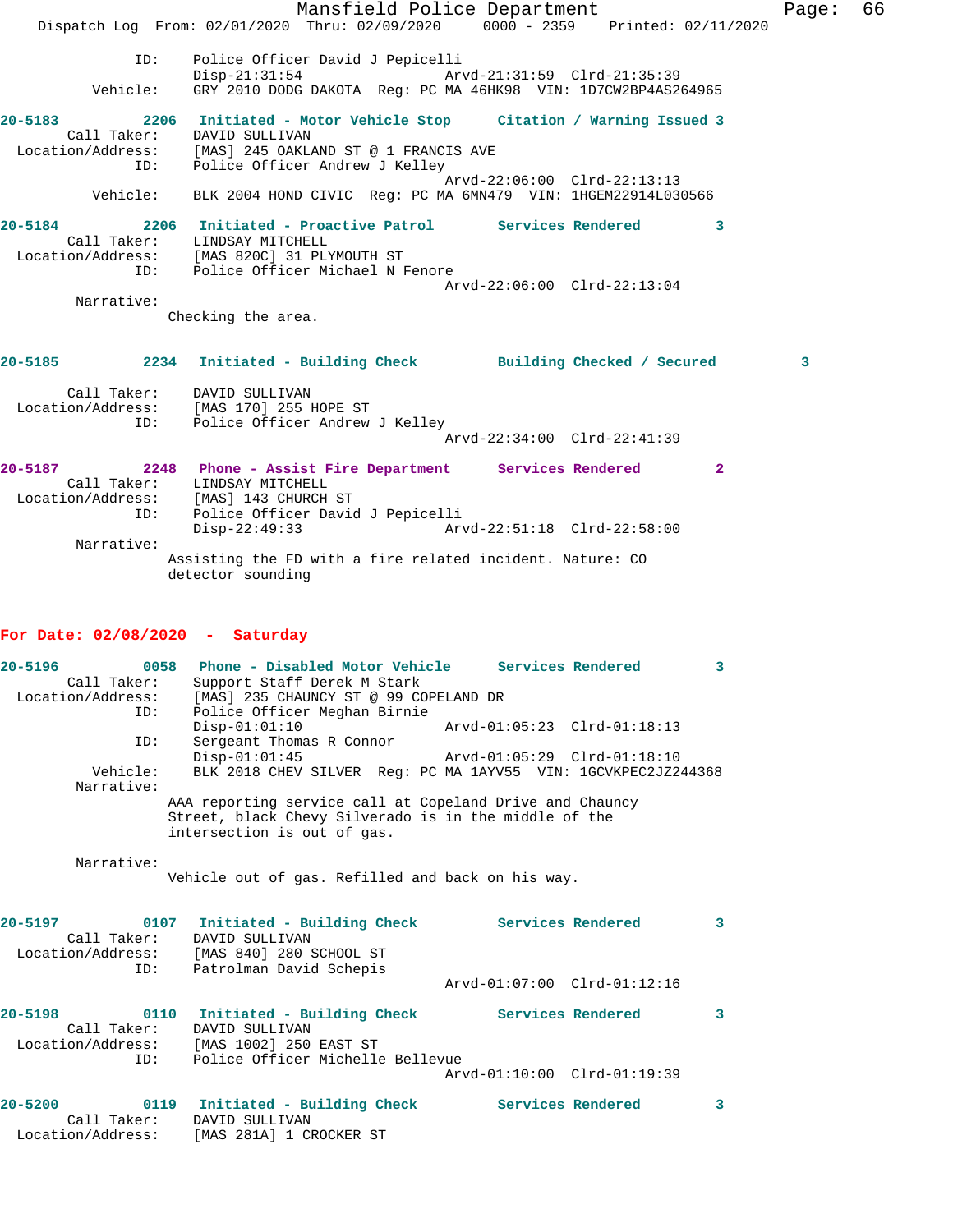Mansfield Police Department Fage: 67 Dispatch Log From: 02/01/2020 Thru: 02/09/2020 0000 - 2359 Printed: 02/11/2020 ID: Police Officer Meghan Birnie Arvd-01:19:00 Clrd-01:28:23 **20-5205 0133 Initiated - Building Check Services Rendered 3**  Call Taker: DAVID SULLIVAN Location/Address: [MAS] 4 ERICK RD @ 15 BONNEY LN ID: Police Officer Michelle Bellevue Arvd-01:33:00 Clrd-01:39:56 **20-5208 0136 Phone - Assist Law Enfrc Agncy Services Rendered 3**  Call Taker: Support Staff Derek M Stark Location/Address: [MAS H2604] 111 RUMFORD AVE ID: Police Officer Meghan Birnie Disp-01:40:47 Arvd-01:49:19 Clrd-01:55:28 Narrative: UMASS Dartmouth Police requesting assistance for notification made to mother to pick-up her 15y/o daughter who is not of age to be on campus and is intoxicated. She is currently in police custody as she was found with her intoxicated sister who is unable to care for her. Narrative: Notification made **20-5211 0145 Initiated - Building Check Services Rendered 3**  Call Taker: DAVID SULLIVAN Location/Address: [MAS 907E] 390 WEST ST ID: Patrolman David Schepis Arvd-01:45:00 Clrd-01:53:04 **20-5212 0145 Initiated - Building Check Services Rendered 3**  Call Taker: DAVID SULLIVAN Location/Address: [MAS 992] 660 EAST ST ID: Police Officer Michelle Bellevue Arvd-01:45:00 Clrd-01:49:32 **20-5215 0156 Initiated - Building Check Services Rendered 3**  Call Taker: DAVID SULLIVAN Location/Address: [MAS 814] 50 WEST CHURCH ST ID: Police Officer Meghan Birnie Arvd-01:56:00 Clrd-02:05:05 **20-5219 0223 Initiated - Building Check Services Rendered 3**  Call Taker: DAVID SULLIVAN Location/Address: [MAS 900A] 242 CHAUNCY ST Apt. #1 ID: Police Officer Meghan Birnie Arvd-02:23:00 Clrd-02:31:43 **20-5220 0224 Initiated - Building Check Services Rendered 3**  Call Taker: DAVID SULLIVAN Location/Address: [MAS 820C] 31 PLYMOUTH ST ID: Sergeant Lawrence G Crosman Arvd-02:24:00 Clrd-02:40:35 **20-5222 0234 Initiated - Parking Violations Services Rendered 3**  Call Taker: DAVID SULLIVAN Location/Address: [MAS] NORTH MAIN ST ID: Police Officer Meghan Birnie Arvd-02:34:00 Clrd-02:37:39 Narrative: Center check parking violations. **20-5223 0238 Initiated - Parking Violations Citation / Warning Issued 3**  Call Taker: DAVID SULLIVAN Location/Address: [MAS] OLD COLONY WAY ID: Police Officer Meghan Birnie Arvd-02:38:00 Clrd-02:39:28 Narrative: Parking VIolations Ma Reg 695ZC2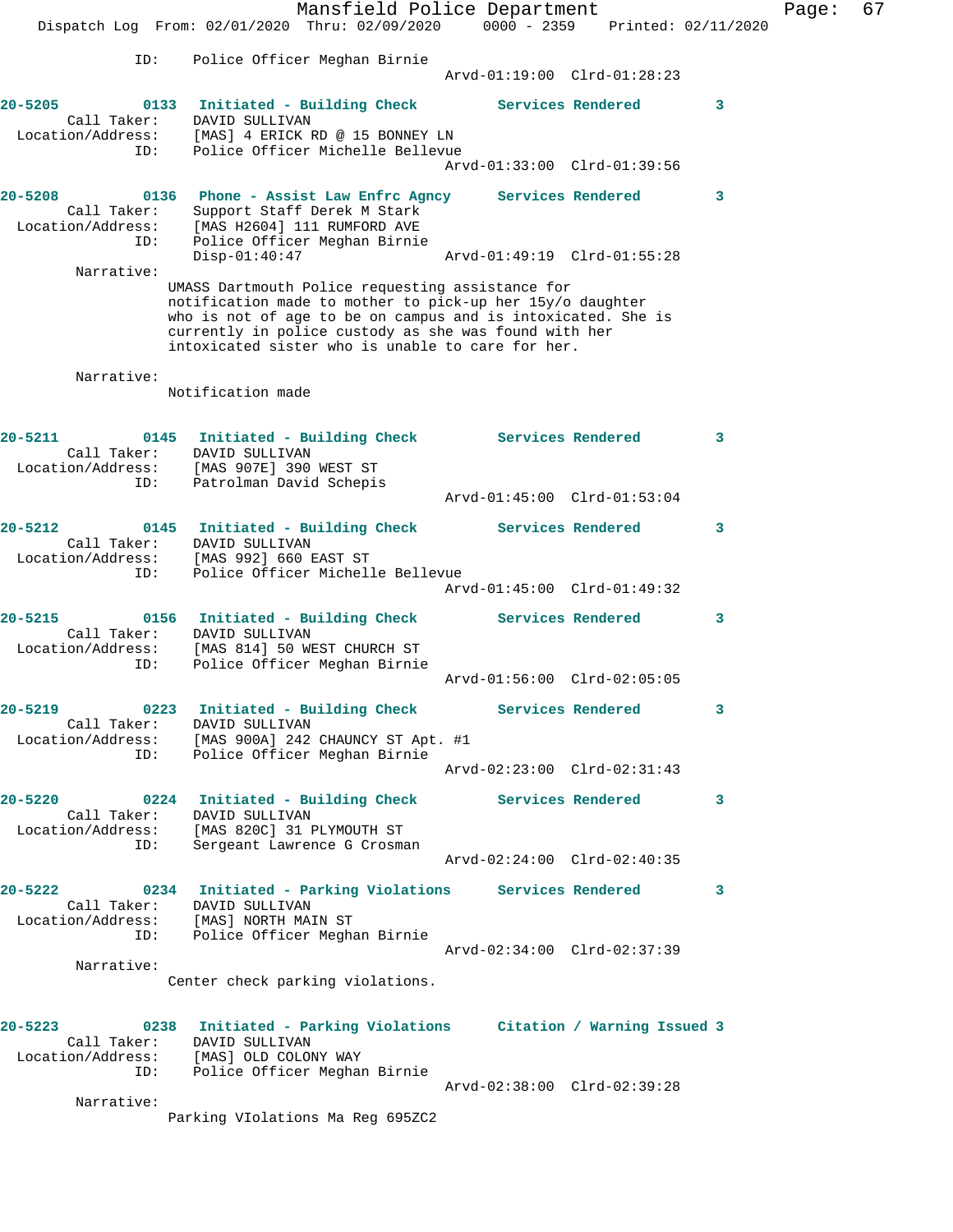**20-5224 0239 Initiated - Parking Violations Citation / Warning Issued 3**  Call Taker: DAVID SULLIVAN Location/Address: [MAS] VILLA ST

Arvd-02:39:00 Clrd-02:40:22

 Narrative: MA Reg 3PT612

ID: Police Officer Meghan Birnie

| 20-5227<br>Call Taker:<br>Location/Address:     | 0240<br>ID: | Phone - Assist Law Enfrc Agncy Unfounded/Unverifed<br>Support Staff Derek M Stark<br>[MAS 417C] 5 FRANCIS AVE Apt. #10<br>Police Officer Michelle Bellevue                                                 |  |                             | 3 |
|-------------------------------------------------|-------------|------------------------------------------------------------------------------------------------------------------------------------------------------------------------------------------------------------|--|-----------------------------|---|
|                                                 | ID:         | $Disp-02:52:13$                                                                                                                                                                                            |  | Arvd-02:57:41 Clrd-03:07:21 |   |
|                                                 | ID:         | Police Officer Meghan Birnie<br>$Disp-02:52:19$<br>Sergeant Thomas R Connor                                                                                                                                |  | Arvd-02:57:39 Clrd-03:07:24 |   |
| Vehicle:                                        |             | $Disp-02:57:49$<br>RED 2015 TOYT 4D COROLLA Req: PAS MA 1ALV56 VIN: 2T1BURHE3FC479496                                                                                                                      |  | Arvd-02:57:52 Clrd-03:07:14 |   |
| Narrative:                                      |             | Massachusetts Parole requesting check of area for now wanted<br>subject who cut his ankle bracket. Should be operating MA-<br>1ALV56 which is registered to his mother and maybe in the<br>Mansfield area. |  |                             |   |
| Narrative:                                      |             | Area checked negative.                                                                                                                                                                                     |  |                             |   |
| $20 - 5226$<br>Call Taker:<br>Location/Address: | ID:         | 0243 Initiated - Parking Violations Citation / Warning Issued 3<br>DAVID SULLIVAN<br>[MAS] RUMFORD AVE<br>Police Officer Meghan Birnie                                                                     |  |                             |   |
| Narrative:                                      |             |                                                                                                                                                                                                            |  | Arvd-02:43:00 Clrd-02:43:48 |   |
|                                                 |             | Ma Reg 277XIF                                                                                                                                                                                              |  |                             |   |
| $20 - 5228$<br>Call Taker:<br>Location/Address: | ID:         | 0310 Initiated - Building Check<br>DAVID SULLIVAN<br>[MAS 2] 60 FORBES BLVD<br>Patrolman David Schepis                                                                                                     |  | <b>Services Rendered</b>    | 3 |
| Narrative:                                      |             |                                                                                                                                                                                                            |  | Arvd-03:10:00 Clrd-03:26:49 |   |
|                                                 |             | Check of the hotels.                                                                                                                                                                                       |  |                             |   |
| $20 - 5232$<br>Call Taker:                      | 0412<br>ID: | Initiated - Building Check<br>DAVID SULLIVAN<br>Location/Address: [MAS 820C] 31 PLYMOUTH ST<br>Sergeant Lawrence G Crosman                                                                                 |  | <b>Services Rendered</b>    | 3 |
|                                                 |             |                                                                                                                                                                                                            |  | Arvd-04:12:00 Clrd-04:27:15 |   |
| 20-5234<br>Call Taker:<br>Location/Address:     | 0547<br>ID: | Phone - Alarm - Burglar<br>DAVID SULLIVAN<br>[MAS 185] 241 FRANCIS AVE<br>Police Officer Michelle Bellevue                                                                                                 |  | Services Rendered           | 1 |
|                                                 | ID:         | $Disp-05:48:31$<br>Police Officer Meghan Birnie                                                                                                                                                            |  | Arvd-05:54:38 Clrd-05:57:03 |   |
| Vehicle:<br>Narrative:                          |             | Disp-05:48:39<br>WHI 2002 FORD RANGER Req: PC MA 1VX846 VIN: 1FTYR44U82PA56629<br>Mini Warehouse Rear                                                                                                      |  | Arvd-05:52:26 Clrd-05:57:06 |   |
|                                                 |             | Entry Exit Door                                                                                                                                                                                            |  |                             |   |
| 20-5235<br>Call Taker:<br>Location/Address:     | 0612<br>ID: | Phone - Road Hazards<br>Support Staff Derek M Stark<br>[MAS] 363 NORTH MAIN ST @ 54 CHAUNCY ST<br>Police Officer Meghan Birnie                                                                             |  | Services Rendered           | 3 |
|                                                 |             | Disp-06:14:38                                                                                                                                                                                              |  | Arvd-06:16:40 Clrd-06:16:44 |   |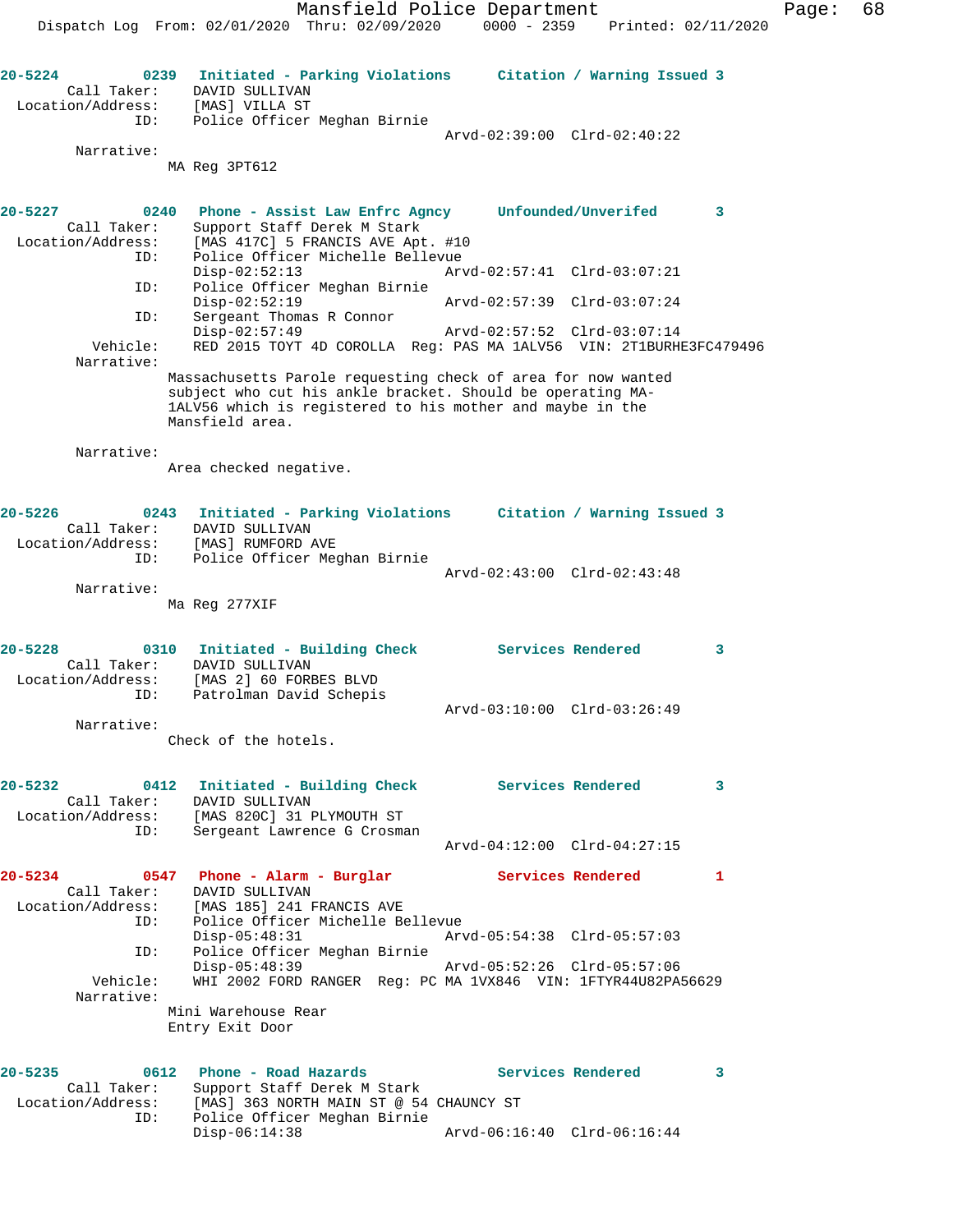Mansfield Police Department Fage: 69 Dispatch Log From: 02/01/2020 Thru: 02/09/2020 0000 - 2359 Printed: 02/11/2020 Narrative: Caller reporting that it appears the traffic light just came down and is hanging very low at the intersection. Caller did not want to leave her name. Narrative: Light is secure. Damaged by the storm. Appears damaged etc but is secure. **20-5237 0623 Initiated - Selective Enforcement/RADAR Verbal Warning 3**  Call Taker: DAVID SULLIVAN Location/Address: [MAS] WEST ST ID: Patrolman David Schepis Arvd-06:23:00 Clrd-07:09:11 Vehicle: 2019 TOYT RAV Reg: PC NJ G47KXF VIN: 2T3F1RFV2KW031389 Vehicle: BLU 2008 ACUR MDX Reg: PAS MA CC1967 VIN: 2HNYD28688H542878 Vehicle: BRO 2015 TOYT COROLL Reg: PC MA 734SV4 VIN: 5YFBURHE4FP253810 Vehicle: BLK 2015 MAZD UT CX5 Reg: PC MA 4TA748 VIN: JM3KE4CYXF0468241 Narrative: NJ G47KXF- verbal warning Narrative: MA CC1967 verbal warning Narrative: MA 734SV4 verbal warning for speed Narrative: MA 4TA748 verbal wrning for speed **20-5238 0623 Initiated - Building Check Building Checked / Secured 3** Call Taker: DAVID SULLIVAN<br>Location/Address: [MAS 820C] 31 1 [MAS 820C] 31 PLYMOUTH ST ess. Inne cert. .<br>ID: Sergeant Lawrence G Crosman Arvd-06:23:00 Clrd-06:59:54 **20-5240 0646 Phone - Alarm - Burglar False / Accidental Alarm 1**  Call Taker: APRIL LEHANE Location/Address: [MAS 185] 241 FRANCIS AVE ess: [MAS 185] 241 FRANCIS AVE<br>ID: Police Officer Michelle Bellevue Disp-06:48:18 Arvd-06:53:44 Clrd-06:57:47 ID: Police Officer Meghan Birnie Disp-06:48:22 Arvd-06:51:47 Clrd-06:57:47<br>Vehicle: WHI 2009 GMC SIERRA Req: CO MA H58958 VIN: 1GDHK49619E14 Vehicle: WHI 2009 GMC SIERRA Reg: CO MA H58958 VIN: 1GDHK49619E140811 Narrative: zone: multiple entry relay door keyholder: not able to reach anyone ref#23105 Narrative: Ofc Birnie speaking with a contractor on site. They are having issues with the code the have **20-5246 0841 Initiated - Proactive Patrol Building Checked / Secured 3** Call Taker: APRIL LEHANE Location/Address: [MAS 820C] 31 PLYMOUTH ST ID: Police Officer Andrew J Kelley Arvd-08:41:00 Clrd-08:50:37 Narrative: Checking the area. **20-5247 0857 Initiated - Selective Enforcement/RADAR Citation / Warning Issued 3**  Call Taker: APRIL LEHANE Vicinity of: [MAS] 792 WEST ST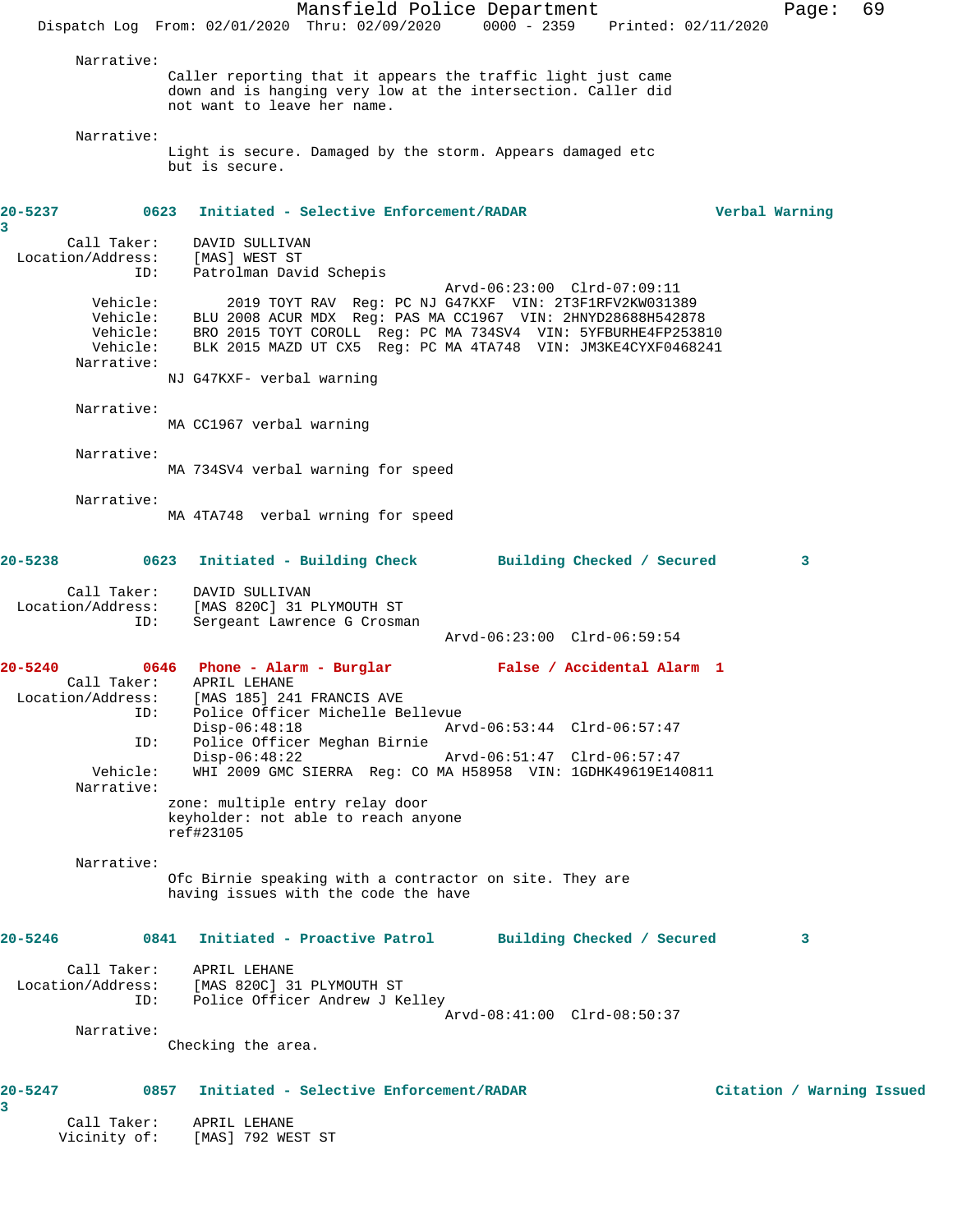Mansfield Police Department Page: 70 Dispatch Log From: 02/01/2020 Thru: 02/09/2020 0000 - 2359 Printed: 02/11/2020 ID: Police Officer Matthew A Souza Arvd-08:57:00 Clrd-09:41:46 Vehicle: BLU 2012 SUBA OUTBAC Reg: PC MA 611FC1 VIN: 4S4BRDKC8C2207382 Vehicle: WHI 2017 FORD EDGE Reg: PC MA 415FN9 VIN: 2FMPK4APXHBB70853 Vehicle: GRY 2013 PRIUS Reg: PC RI LO457 VIN: JTDKN3DU8D1631930 Vehicle: WHI 2019 NISS ALTIMA Reg: PC MA 1CLE29 VIN: 1N4BL4BV3KC151616 Narrative: Selective enforcement in the area. Narrative: MA 611FC1- citation issued for speed Narrative: MA 415FN9 verbal warning for speed Narrative: RI LO457 verbal warning Narrative: MA 1CLE29- citation issued **20-5248 0857 Initiated - Motor Vehicle Stop Citation / Warning Issued 3**  Call Taker: APRIL LEHANE Location/Address: [MAS] 255 HOPE ST @ 141 PRATT ST ID: Police Officer Nicole M Boldrighini Arvd-08:57:00 Clrd-09:15:19 Vehicle: GRY 2005 HOND ACCORD Reg: PC MA 251BF1 VIN: 1HGCM66575A003228 Towed: For: Unregistered/Uninsured By: Central Street Garage To: Central Street Garage Narrative: MV stop registration is expired/non renew. Central St called for the tow Narrative: Citation issued for unregistered MV Narrative: Central St on scene **20-5249 0910 Phone - Alarm - Burglar Building Checked / Secured 1** Call Taker: MATTHEW BOMES Location/Address: [MAS H5866] 20 NATHAN RD ID: Police Officer John R Armstrong<br>Disp-09:13:25 Ar Disp-09:13:25 Arvd-09:20:50 Clrd-09:24:04 ID: Sergeant Brian P Thibault Disp-09:13:32 Clrd-09:15:28<br>ID: Police Officer Nicole M Boldrighini Police Officer Nicole M Boldrighini Disp-09:15:32 Clrd-09:20:53 Narrative: garage door entry no key holder at this time Narrative: Alarm company spoke with Margaret who is the keyholder and stated she was not at the residence but, asked to cancel Narrative: residence checks secure **20-5251 1003 Phone - 911 Hang-ups & Verifications Confirmed misdial/Accdntl Call 2**  Call Taker: APRIL LEHANE Location/Address: [MAS H4003] 16 SERENA ALLEN WAY ID: Police Officer John R Armstrong<br>Disp-10:03:44 Am Disp-10:03:44 Arvd-10:09:03 Clrd-10:10:17 Narrative: Checking on a 911 accidental **20-5252 1011 Initiated - Proactive Patrol Building Checked / Secured 3**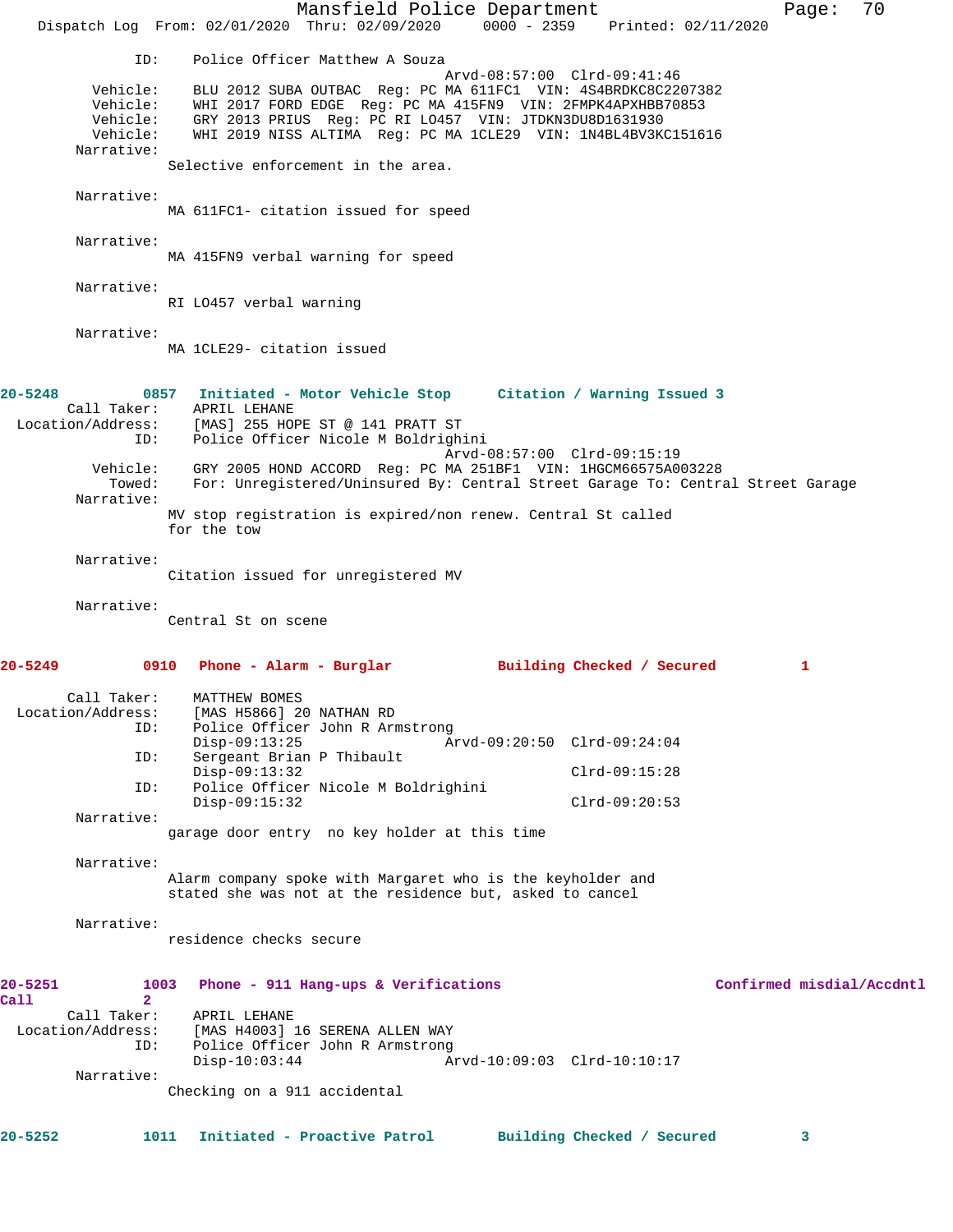Mansfield Police Department Page: 71 Dispatch Log From: 02/01/2020 Thru: 02/09/2020 0000 - 2359 Printed: 02/11/2020 Call Taker: APRIL LEHANE Location/Address: [MAS 840] 280 SCHOOL ST ID: Sergeant Brian P Thibault Arvd-10:11:00 Clrd-10:25:37 Narrative: Checking the area. **20-5253 1035 Initiated - Proactive Patrol Building Checked / Secured 3** Call Taker: APRIL LEHANE Location/Address: [MAS 281A] 1 CROCKER ST ID: Police Officer Nicole M Boldrighini Arvd-10:35:00 Clrd-10:42:04 Narrative: Checking the area. **20-5254 1037 Initiated - Proactive Patrol Building Checked / Secured 3** Call Taker: APRIL LEHANE Location/Address: [MAS 820C] 31 PLYMOUTH ST ID: Police Officer Andrew J Kelley Arvd-10:37:00 Clrd-10:56:57 Narrative: Checking the area. **20-5257 1109 Initiated - Selective Enforcement/RADAR Citation / Warning Issued 3**  Call Taker: APRIL LEHANE Vicinity of: [MAS] NORTH MAIN ST ID: Police Officer Nicole M Boldrighini Arvd-11:09:00 Clrd-11:24:43 Vehicle: GRY 2008 HOND UT CR-V Reg: PC MA 1AP229 VIN: JHLRE48728C025321 Narrative: Selective enforcement in the area. Narrative: MA 1AP229 citation issued **20-5258 1121 Phone - Suspicious Actv / Persn / Veh Gone on Arrival 2**  Call Taker: APRIL LEHANE Location/Address: [MAS H5168] 195 COPELAND DR ID: Police Officer Nicole M Boldrighini Disp-11:24:55 Arvd-11:26:06 Clrd-11:32:50<br>ID: Police Officer Matthew A Souza Police Officer Matthew A Souza<br>Disp-11:25:09  $P$ Arvd-11:29:42 Clrd-11:32:50 Narrative: Male and female came to the door passing out flyers for an event in Fall River. Blonde female and Blonde male. They had a grey sedan. RP thought it may be related to sex trafficing Narrative: clear- are checked negative. No known direction of travel **20-5259 1142 Initiated - Selective Enforcement/RADAR Services Rendered 3**  Call Taker: APRIL LEHANE<br>Vicinity of: [MAS] 869 WES of: [MAS] 869 WEST ST<br>ID: Sergeant Brian D T Sergeant Brian P Thibault Arvd-11:42:00 Clrd-13:19:02 Vehicle: GRY 2016 1500 Reg: PC MA 328CFS VIN: 1C6RR7MT6GS296772 Vehicle: GRN 2004 GMC SIERRA Reg: PC MA 917KR4 VIN: 1GTHK23184F166606 Vehicle: BLK 2015 TOYT COROLL Reg: PC MA 2ST154 VIN: 2T1BURHE2FC296381 Vehicle: GRY 2014 TOYT CAMRY Reg: PC MA 9895PN VIN: 4T1BD1FK8EU123732 Vehicle: BLK 2004 FORD LGTCON Reg: PC MA 6MY864 VIN: 1FTRX12W94NC53272 Vehicle: RED 2017 MERZ E300W4 Reg: PC MA 5FL846 VIN: WDDZF4KB9HA117275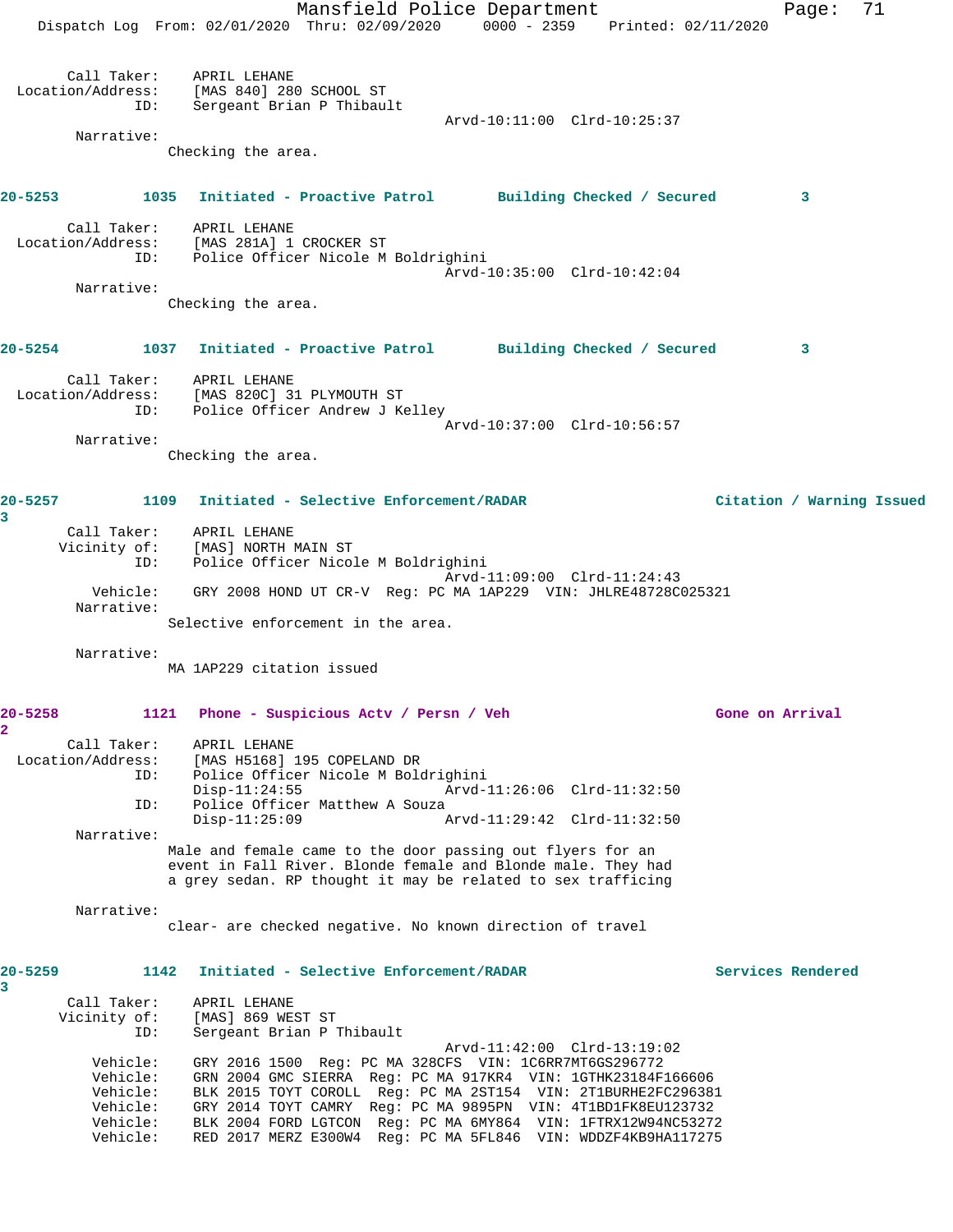|                                                                                                            | Mansfield Police Department                                                                                                                                                                                                                                                                                                                                                                                                                                                                                                                               | Page: 72 |  |
|------------------------------------------------------------------------------------------------------------|-----------------------------------------------------------------------------------------------------------------------------------------------------------------------------------------------------------------------------------------------------------------------------------------------------------------------------------------------------------------------------------------------------------------------------------------------------------------------------------------------------------------------------------------------------------|----------|--|
|                                                                                                            | Dispatch Log From: 02/01/2020 Thru: 02/09/2020 0000 - 2359 Printed: 02/11/2020                                                                                                                                                                                                                                                                                                                                                                                                                                                                            |          |  |
| Vehicle:<br>Vehicle:<br>Vehicle:<br>Vehicle:<br>Vehicle:<br>Vehicle:<br>Vehicle:<br>Vehicle:<br>Narrative: | GRY 2002 MERC SABLE Reg: PC MA 15PB74 VIN: 1MEFM55SX2G620224<br>WHI 2016 NISS ALTIMA Reg: PC MA 6FN481 VIN: 1N4AL3AP1GN349941<br>WHI 2014 NISS NV Reg: CO MA K12910 VIN: 1N6AF0LX9EN106255<br>GRY 2019 NISS ALTIMA Req: PC MA 9SS988 VIN: 1N4BL4CV4KC123113<br>BLK 2008 MERZ C300 Reg: PAR MA 80550 VIN: WDDGF81X38F062370<br>WHI 2019 1500 Reg: PC MA 9XR627 VIN: 1C6RR7FG3KS504633<br>GRY 2011 KIA SORENT Reg: PC MA 1514BE VIN: 5XYKT3A19BG126413<br>GRY 2016 HOND CIVI Reg: PC MA 57EZ46 VIN: 19XFC2F55GE209705<br>Selective enforcement in the area. |          |  |
| Narrative:                                                                                                 |                                                                                                                                                                                                                                                                                                                                                                                                                                                                                                                                                           |          |  |
|                                                                                                            | MA 328CFS citation issued                                                                                                                                                                                                                                                                                                                                                                                                                                                                                                                                 |          |  |
| Narrative:                                                                                                 | MA 917KR4 verbal for speed                                                                                                                                                                                                                                                                                                                                                                                                                                                                                                                                |          |  |
| Narrative:                                                                                                 | MA 2ST154 verbal for speed                                                                                                                                                                                                                                                                                                                                                                                                                                                                                                                                |          |  |
| Narrative:                                                                                                 | MA 9895PN verbal for speed                                                                                                                                                                                                                                                                                                                                                                                                                                                                                                                                |          |  |
| Narrative:                                                                                                 | MA 6MY864 verbal for speed                                                                                                                                                                                                                                                                                                                                                                                                                                                                                                                                |          |  |
| Narrative:                                                                                                 | MA 5FL846 verbal for speed                                                                                                                                                                                                                                                                                                                                                                                                                                                                                                                                |          |  |
| Narrative:                                                                                                 | MA 15PB74 verbal for speed                                                                                                                                                                                                                                                                                                                                                                                                                                                                                                                                |          |  |
| Narrative:                                                                                                 | MA 6FN481 verbal for speed                                                                                                                                                                                                                                                                                                                                                                                                                                                                                                                                |          |  |
| Narrative:                                                                                                 | MA CO K12910 verbal for speed                                                                                                                                                                                                                                                                                                                                                                                                                                                                                                                             |          |  |
| Narrative:                                                                                                 | MA 9SS988 verbal for speed                                                                                                                                                                                                                                                                                                                                                                                                                                                                                                                                |          |  |
| Narrative:                                                                                                 | MA 80550 verbal for speed                                                                                                                                                                                                                                                                                                                                                                                                                                                                                                                                 |          |  |
| Narrative:                                                                                                 | MA 9XR627 verbal for speed                                                                                                                                                                                                                                                                                                                                                                                                                                                                                                                                |          |  |
| Narrative:                                                                                                 | MA 1514BE verbal for speed                                                                                                                                                                                                                                                                                                                                                                                                                                                                                                                                |          |  |
| 20-5261<br>1204<br>Call Taker:<br>Location/Address:                                                        | Phone - Disturbance / Gathering<br>Citation / Warning Issued 1<br>APRIL LEHANE                                                                                                                                                                                                                                                                                                                                                                                                                                                                            |          |  |
| ID:<br>ID:                                                                                                 | Police Officer John R Armstrong<br>$Disp-12:04:59$<br>Arvd-12:06:39 Clrd-12:19:51<br>Police Officer Nicole M Boldrighini                                                                                                                                                                                                                                                                                                                                                                                                                                  |          |  |
| Narrative:                                                                                                 | $Disp-12:05:02$<br>Arvd-12:08:36 Clrd-12:19:51                                                                                                                                                                                                                                                                                                                                                                                                                                                                                                            |          |  |

Refer To Incident: 20MAS-108-OF

| 20-5263           | 1233        | Phone - Alarm - Burglar       |  |
|-------------------|-------------|-------------------------------|--|
|                   | Call Taker: | MATTHEW BOMES                 |  |
| Location/Address: |             | [MAS H4720] 106 NORTH MAIN ST |  |

False / Accidental Alarm 1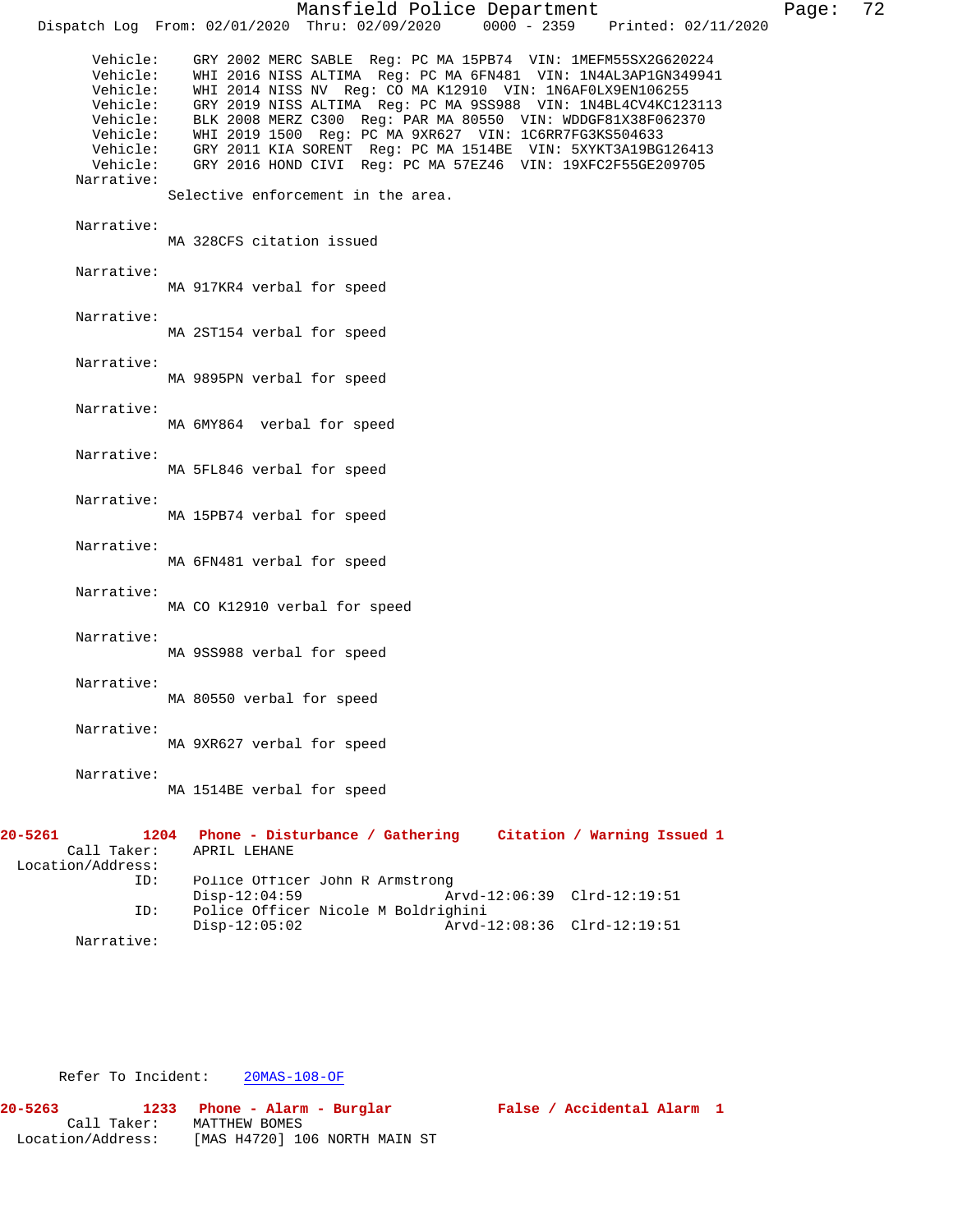Mansfield Police Department Fage: 73 Dispatch Log From: 02/01/2020 Thru: 02/09/2020 0000 - 2359 Printed: 02/11/2020 ID: Police Officer John R Armstrong Disp-12:35:03 Clrd-12:38:42 ID: Police Officer Nicole M Boldrighini Disp-12:35:08 Arvd-12:37:07 Clrd-12:38:42 Narrative: panic alarm Narrative: clear- they are open for business no issues **20-5264 1240 Initiated - Proactive Patrol Building Checked / Secured 3** Call Taker: APRIL LEHANE Location/Address: [MAS 840] 280 SCHOOL ST ID: Police Officer Matthew A Souza Arvd-12:40:00 Clrd-14:24:48 Narrative: Checking the area. **20-5265 1257 Phone - Alarm - Burglar False / Accidental Alarm 1**  Call Taker: APRIL LEHANE<br>Location/Address: [MAS H4720] [MAS H4720] 106 NORTH MAIN ST ID: Police Officer Nicole M Boldrighini<br>Disp-12:58:05 Arvd-1 Disp-12:58:05 Arvd-13:00:02 Clrd-13:01:30 Narrative: alarm company reporting a second panic alarm Narrative: clear- they were advised to call the alarm company **20-5267 1324 Initiated - Assist Non-Govrnmnt Agency Services Rendered 3**  Call Taker: APRIL LEHANE Location/Address: [MAS] 87 WEST ST @ 65 DEAN ST ess: ITHASI OF NEWSLEY OF THE RESERVING POLICE Officer Nicole M Boldrighini Arvd-13:24:00 Clrd-13:59:22 Narrative: Standing by for debris cleanup **20-5268 1334 Initiated - Proactive Patrol Building Checked / Secured 3** Call Taker: APRIL LEHANE Location/Address: [MAS 820C] 31 PLYMOUTH ST ID: Police Officer Andrew J Kelley Arvd-13:34:00 Clrd-13:41:28 Narrative: Checking the area. **20-5272 1447 Phone - Road Hazards Spoken To 3**  Call Taker: APRIL LEHANE Location/Address: [MAS H2214] 355 OTIS ST ID: Police Officer Matthew A Souza Disp-14:48:51 Clrd-14:50:43 Narrative: rp is reporting a tree resting on wires. This was previously checked by MELD and will take care of it on Monday **20-5274 1502 Initiated - Building Check Building Checked / Secured 3** Call Taker: PATRICK FEENEY Location/Address: [MAS 820C] 31 PLYMOUTH ST ID: Police Officer Andrew J Kelley Arvd-15:02:00 Clrd-15:17:12 **20-5275 1510 Initiated - Motor Vehicle Stop Summons 3**  Call Taker: APRIL LEHANE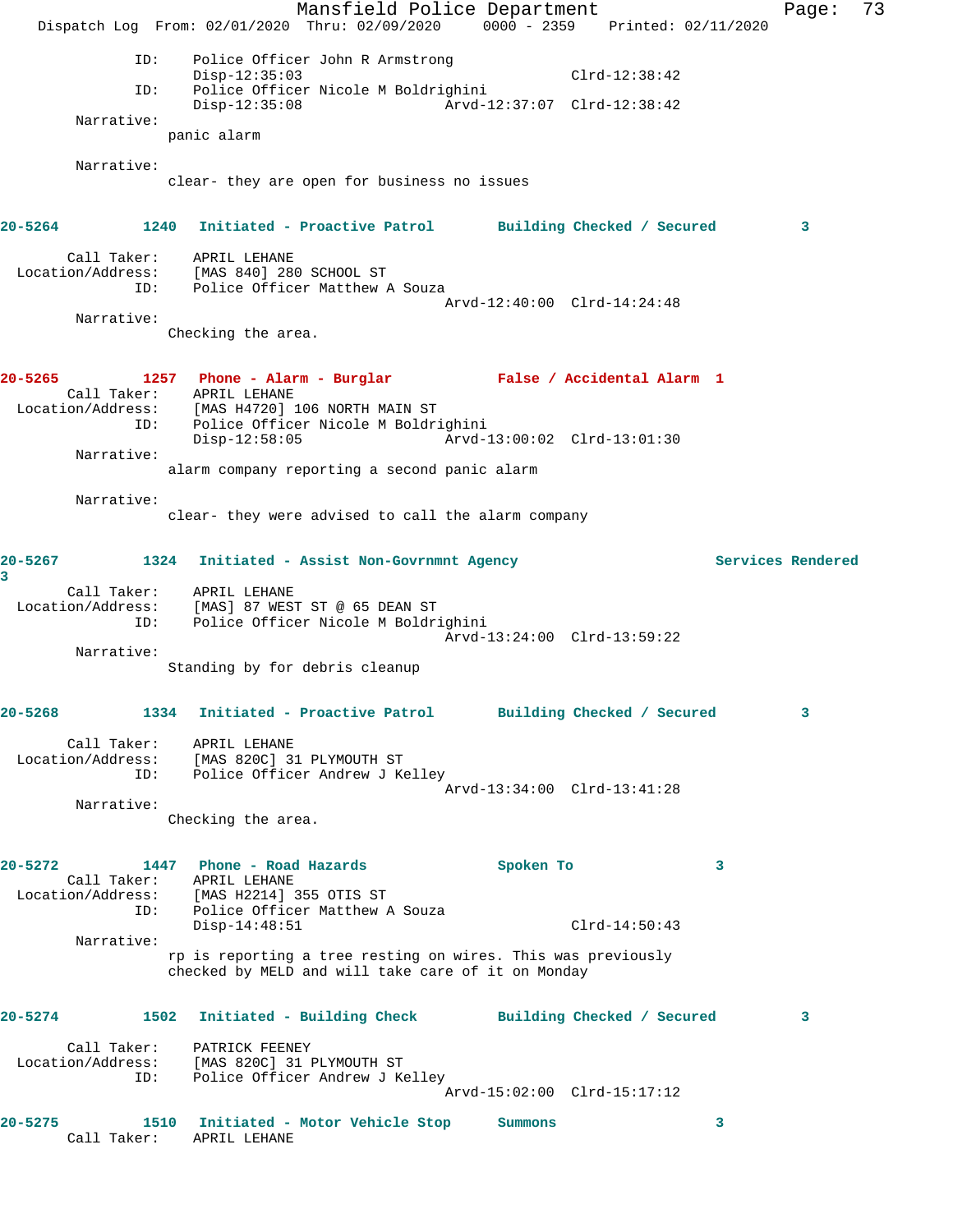Mansfield Police Department Page: 74 Dispatch Log From: 02/01/2020 Thru: 02/09/2020 0000 - 2359 Printed: 02/11/2020 Location/Address: [MAS] 100 RTE 140 SB @ 280 SCHOOL ST Sergeant Brian P Thibault Arvd-15:10:00 Clrd-15:46:37 ID: Police Officer Matthew A Souza<br>Disp-15:21:01 Disp-15:21:01 Arvd-15:21:03 Clrd-15:34:26 Vehicle: PLE 1998 TOYT COROLL Reg: PC MA 5XV687 VIN: 2T1BR18E7WC079170 Towed: For: Unregistered/Uninsured By: Central Street Garage To: Central Street Garage Narrative: MV stop registration is suspended Narrative: Central St called for the tow Narrative: Operator was picked up. Central St has the vehicle. Citation issued to the RO Refer To Summons: 20MAS-52-AR Summons: MCALEAR, STEPHEN A<br>Address: 274 E MAIN ST ST A 274 E MAIN ST ST Apt. #5302 NORTON, MA<br>52 Age: Charges: REGISTRATION SUSPENDED, OP MV WITH **20-5281 1627 911 - 911 Hang-ups & Verifications Confirmed misdial/Accdntl Call 2** Call Taker: MATTHEW BOMES Location/Address: [FOX] 202 OLD GREEN ST Patrolman PAUL POLITSOPOULOS<br>Disp-16:29:30 Disp-16:29:30 Arvd-16:44:36 Clrd-16:52:44 ID: Police Officer David J Pepicelli Disp-16:52:21 Clrd-16:52:24 Narrative: trying to set up a phone for his mother **20-5285 1650 Phone - 911 Hang-ups & Verifications Confirmed misdial/Accdntl Call 2**  Call Taker: APRIL LEHANE Location/Address: [MAS 834] 261 CHAUNCY ST ID: Police Officer David J Pepicelli Disp-16:52:29 Arvd-17:01:51 Clrd-17:07:48 Narrative: Checking on a 911 hang up Narrative: clear- no issues. Unsure who dialed **20-5287 1710 Initiated - Proactive Patrol Building Checked / Secured 3** Call Taker: APRIL LEHANE Location/Address: [MAS 820C] 31 PLYMOUTH ST ID: Police Officer Matthew A Souza Arvd-17:10:00 Clrd-17:19:30 Narrative: Checking the area. **20-5288 1725 911 - 911 Hang-ups & Verifications Confirmed misdial/Accdntl Call 2** Call Taker: MATTHEW BOMES<br>ion/Address: [MAS] 619 EAST ST Location/Address: ID: Police Officer Jay J Sparrow Disp-17:26:57 Arvd-17:31:12 Clrd-17:32:40<br>Vehicle: BLK 2019 LNDR UT DISCOV Reg: PC MA 7HX772 VIN: SALRR2RV51 BLK 2019 LNDR UT DISCOV Reg: PC MA 7HX772 VIN: SALRR2RV5KA081459 Narrative: Checking on a 911 hang up Narrative: building is locked up and in complete darkness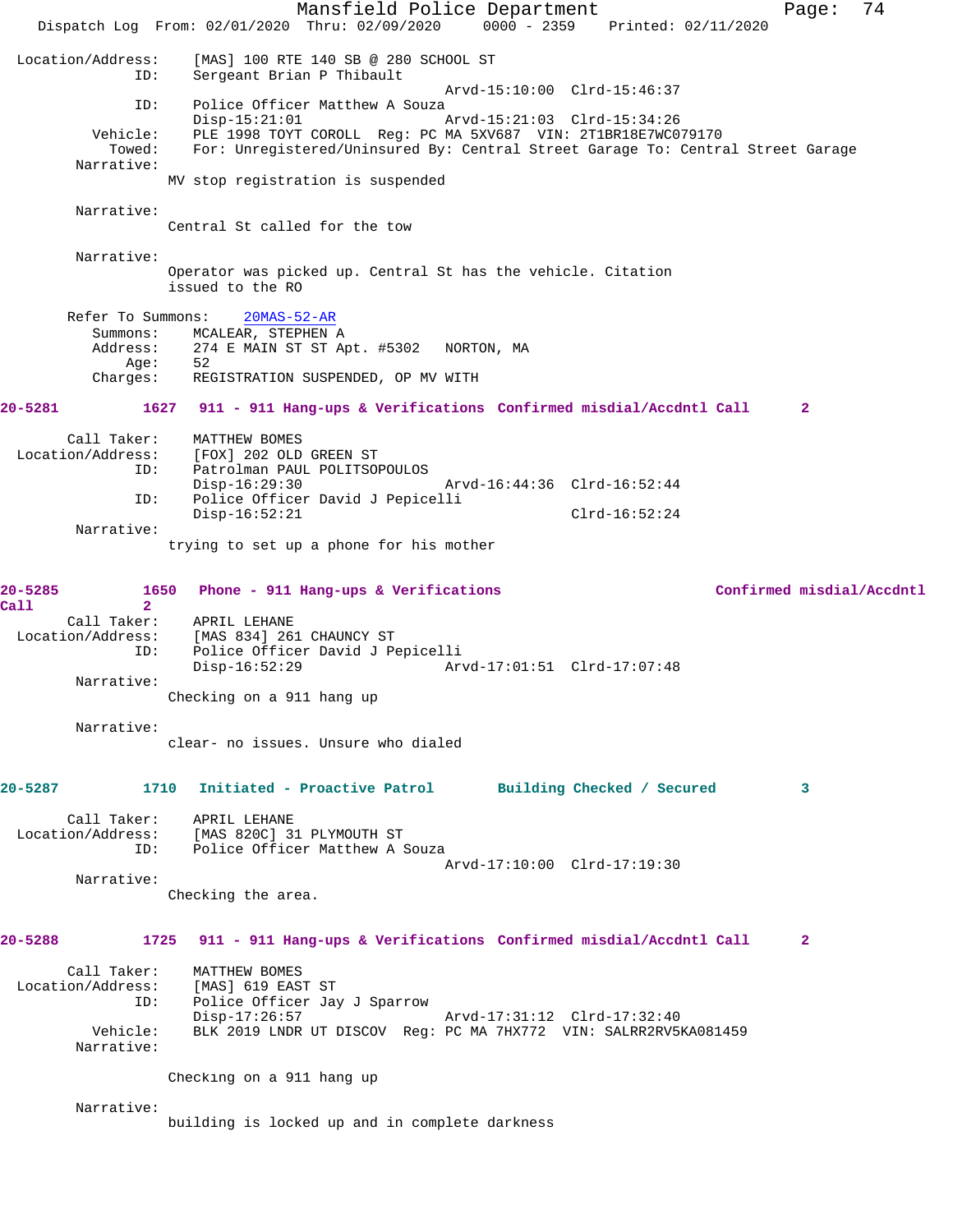| 20-5289<br>3 |                      | 1728 Initiated - Selective Enforcement/RADAR                                                                                               | Citation / Warning Issued |
|--------------|----------------------|--------------------------------------------------------------------------------------------------------------------------------------------|---------------------------|
|              | Call Taker:          | APRIL LEHANE                                                                                                                               |                           |
|              | Vicinity of:         | [MAS] 792 WEST ST                                                                                                                          |                           |
|              | ID:                  | Police Officer David J Pepicelli                                                                                                           |                           |
|              | ID:                  | Arvd-17:28:00 Clrd-19:02:26<br>Sergeant Brian P Thibault                                                                                   |                           |
|              |                      | $Disp-18:16:46$<br>Arvd-18:16:49 Clrd-18:51:15                                                                                             |                           |
|              | Vehicle:             | WHI 2019 TOYT YARIS Req: PC MA 2BAM61 VIN: 3MYDLBYV4KY524735                                                                               |                           |
|              | Vehicle:             | BRO 2009 TOYT UT RAV4 Reg: PC MA 214TF3 VIN: JTMBF33V79D020364                                                                             |                           |
|              | Vehicle:<br>Vehicle: | GRY 2017 TOYT CAMRY Req: PC MA 3KT962 VIN: 4T1BF1FK1HU351425<br>BLK 2003 NISS PATHFI Reg: PC MA 98KF42 VIN: JN8DR09Y93W839084              |                           |
|              | Vehicle:             | GRY 2014 FORD UT ESCAPE Reg: PC MA 1PK373 VIN: 1FMCU9J96EUD28571                                                                           |                           |
|              | Vehicle:             | WHI 2014 FORD FOCUS Req: PC MA 8TM241 VIN: 1FADP3K21EL432248                                                                               |                           |
|              | Vehicle:             | GRY 2019 TOYT TACOMA Req: PC MA 1GRT47 VIN: 3TMCZ5AN9KM249410                                                                              |                           |
|              | Vehicle:             | BLK 2013 GMC TERRAI Reg: PC MA 22TJ60 VIN: 2GKFLTEK2D6256929                                                                               |                           |
|              | Vehicle:             | Vehicle: RED 2009 TOYT COROLL Reg: PC MA 1RBF17 VIN: 2T1BU40E99C149574<br>GRY 2014 CHEV UT TRAVER Reg: PC MA 3928ZB VIN: 1GNKVHKDXEJ352665 |                           |
|              | Narrative:           |                                                                                                                                            |                           |
|              |                      | Selective enforcement in the area.                                                                                                         |                           |
|              | Narrative:           |                                                                                                                                            |                           |
|              |                      | 2BAM61 citation issued                                                                                                                     |                           |
|              | Narrative:           |                                                                                                                                            |                           |
|              |                      | 214TF3 citation issued                                                                                                                     |                           |
|              | Narrative:           |                                                                                                                                            |                           |
|              |                      | 3KT962-citation issued                                                                                                                     |                           |
|              | Narrative:           |                                                                                                                                            |                           |
|              |                      | 98KF42 citation issued                                                                                                                     |                           |
|              |                      |                                                                                                                                            |                           |
|              | Narrative:           | 1PK373- citation issued                                                                                                                    |                           |
|              |                      |                                                                                                                                            |                           |
|              | Narrative:           |                                                                                                                                            |                           |
|              |                      | MA 8TM241- citation issued                                                                                                                 |                           |
|              | Narrative:           |                                                                                                                                            |                           |
|              |                      | MA 1GRT47- citation issued                                                                                                                 |                           |
|              | Narrative:           |                                                                                                                                            |                           |
|              |                      | 22TJ60- citation issued for speed                                                                                                          |                           |
|              | Narrative:           |                                                                                                                                            |                           |
|              |                      | 1RBF17 citation issued                                                                                                                     |                           |
|              | Narrative:           |                                                                                                                                            |                           |
|              |                      | 3928ZB- citation issued for speed                                                                                                          |                           |
|              |                      |                                                                                                                                            |                           |
|              | Narrative:           | 11 citations issued top speed 47 avg speed 33.                                                                                             |                           |
|              |                      |                                                                                                                                            |                           |
| 20-5292      |                      | 1753 Initiated - Motor Vehicle Stop Citation / Warning Issued 3                                                                            |                           |
|              | Call Taker:          | LINDSAY MITCHELL                                                                                                                           |                           |
|              | Location/Address:    | [MAS] 173 CHAUNCY ST @ 12 PERKINS AVE                                                                                                      |                           |
|              | ID:                  | Sergeant Brian P Thibault<br>Arvd-17:53:00 Clrd-18:03:17                                                                                   |                           |
|              | Vehicle:             | BLU 2014 VOLK PASSAT Req: PC MA 1EVX49 VIN: 1VWBT7A3XEC107240                                                                              |                           |
|              | Narrative:           |                                                                                                                                            |                           |
|              |                      | citation issued for speed                                                                                                                  |                           |
| $20 - 5293$  | 1800                 | Initiated - Motor Vehicle Stop      Citation / Warning Issued 3                                                                            |                           |
|              | Call Taker:          | APRIL LEHANE                                                                                                                               |                           |
|              |                      | Location/Address: [MAS] COPELAND DR                                                                                                        |                           |
|              | ID:                  | Police Officer Danielle C Titus                                                                                                            |                           |

 Arvd-18:00:00 Clrd-18:09:34 Vehicle: BLU 2019 TOYT SIENNA Reg: PC MA 7WY515 VIN: 5TDZZ3DC7KS987134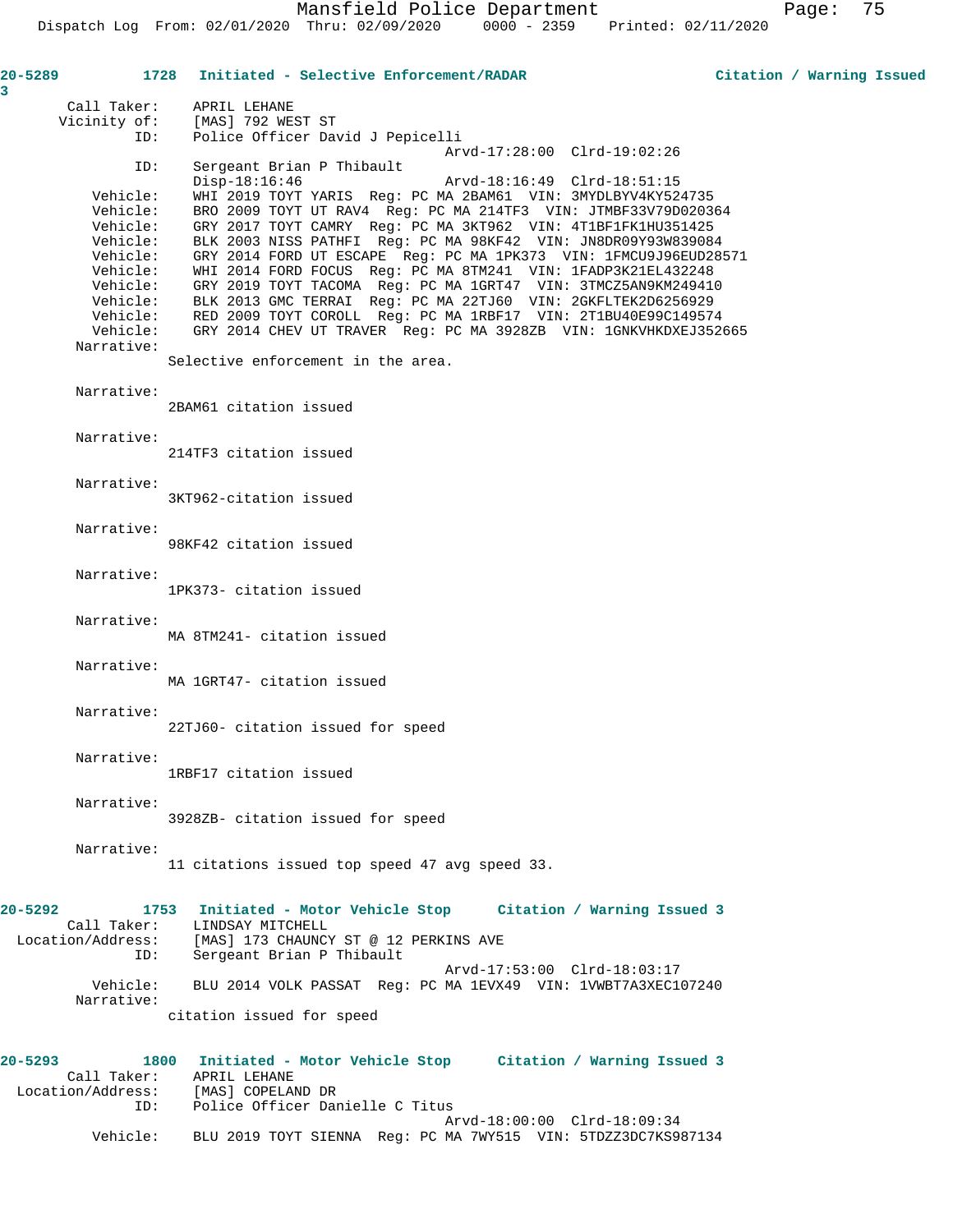Mansfield Police Department Page: 76 Dispatch Log From: 02/01/2020 Thru: 02/09/2020 0000 - 2359 Printed: 02/11/2020 Narrative: citation issued for red light violation **20-5295 1814 Initiated - Motor Vehicle Stop Verbal Warning 3**  Call Taker: APRIL LEHANE Location/Address: [MAS] WEST ST ID: Sergeant Brian P Thibault Arvd-18:14:00 Clrd-18:16:25 Vehicle: BLK 2016 DODG DURANG Reg: PC MA 4CT851 VIN: 1C4RDJEG5GC370098 Narrative: verbal warning for speed **20-5298 1852 Initiated - Proactive Patrol Building Checked / Secured 3** Call Taker: APRIL LEHANE Location/Address: [MAS 820C] 31 PLYMOUTH ST ID: Police Officer Matthew A Souza Arvd-18:52:00 Clrd-19:02:38 Narrative: Checking the area. **20-5299 1906 Initiated - Motor Vehicle Stop Citation / Warning Issued 3**  Call Taker: JEFFREY KEEFE Vicinity of: [MAS] 30 HOPE ST @ 176 PARK ST ID: Police Officer Danielle C Titus Arvd-19:06:00 Clrd-19:17:08 Vehicle: GRY 2012 DODG SD AVENGE Reg: PC MA 737AF6 VIN: 1C3CDZCB8CN237270 Narrative: Citation issue. **20-5308 1937 Initiated - Parking Violations Citation / Warning Issued 3**  Call Taker: TARA LAKO Location/Address: [MAS] 255 NORTH MAIN ST @ 8 COTTAGE ST ID: Sergeant Brian P Thibault Arvd-19:37:00 Clrd-19:42:57 Vehicle: GRN 2000 TOYT COROLL Reg: PC MA 2JY477 VIN: 2T1BR12E6YC327159 Vehicle: BLU 2010 TOYT COROLLA Reg: PC MA 99B270 VIN: 2T1BU4EE5AC283544 Vehicle: GRY 2016 TOYT UT RAV4 Reg: PC MA 6807GN VIN: JTMRJREV3GD013776 Narrative: Sgt Thibault reports 3 parking violations in the area. **20-5303 1940 Phone - 911 Hang-ups & Verifications Confirmed misdial/Accdntl Call 2**  Call Taker: TARA LAKO Location/Address: [MAS 907D] 390 WEST ST Apt. #D ID: Police Officer David J Pepicelli<br>Disp-19:42:41 Arvd-19:47:45 Clrd-19:52:19 Disp-19:42:41 Arvd-19:47:45 Clrd-19:52:19 ID: Sergeant Brian P Thibault Disp-19:42:48 Arvd-19:46:33 Clrd-19:52:17 Narrative: Checking on a 911 hang up, no answer on call back. Narrative: Sgt Thibault confirms accidental by employee. **20-5312 2041 Initiated - Proactive Patrol Building Checked / Secured 3** Call Taker: TARA LAKO Location/Address: [MAS] WINTHROP AVE ID: Police Officer Danielle C Titus Arvd-20:41:00 Clrd-20:52:23 Narrative: Checking the area. **20-5315 2108 Initiated - Proactive Patrol Services Rendered 3**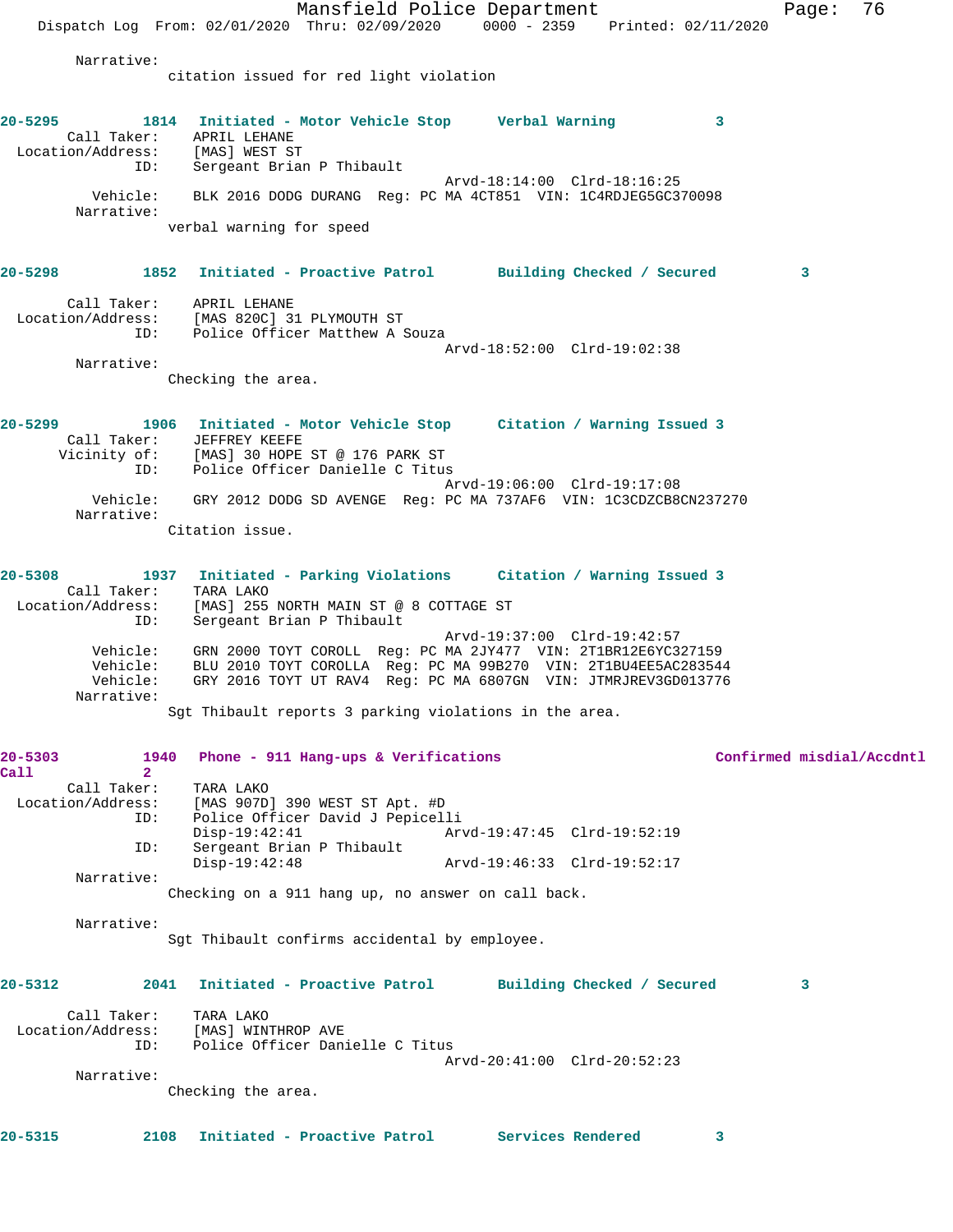Mansfield Police Department Fage: 77 Dispatch Log From: 02/01/2020 Thru: 02/09/2020 0000 - 2359 Printed: 02/11/2020 Call Taker: TARA LAKO Location/Address: [MAS 820C] 31 PLYMOUTH ST ID: Police Officer Matthew A Souza Arvd-21:08:00 Clrd-21:16:56 Narrative: Checking the area. **20-5320 2208 Initiated - Proactive Patrol Services Rendered 3**  Call Taker: TARA LAKO Location/Address: [MAS 65] 30 CHAUNCY ST ID: Police Officer Danielle C Titus Arvd-22:08:00 Clrd-22:11:58 Narrative: Checking the area. **20-5322 2306 Initiated - Proactive Patrol Building Checked / Secured 3** Call Taker: TARA LAKO Location/Address: [MAS 820C] 31 PLYMOUTH ST ID: Police Officer Matthew A Souza Arvd-23:06:00 Clrd-23:33:23 Narrative: Checking the area.

### **For Date: 02/09/2020 - Sunday**

| $20 - 5329$<br>0037 | Phone - Well Being Check           | Spoken To                   |                             |  |
|---------------------|------------------------------------|-----------------------------|-----------------------------|--|
| Call Taker:         | LINDSAY MITCHELL                   |                             |                             |  |
| Location/Address:   |                                    |                             |                             |  |
| ID:                 | Police Officer Andrew J Kelley     |                             |                             |  |
|                     | $Disp-00:37:00$                    | Arvd-00:51:46 Clrd-00:56:55 |                             |  |
| ID:                 | Police Officer Christopher D Sorge |                             |                             |  |
|                     | $Disp-00:37:00$                    | Arvd-00:51:44 Clrd-00:56:59 |                             |  |
| ID:                 | Police Officer Michelle Bellevue   |                             |                             |  |
|                     | $Disp-00:37:00$                    |                             | $Clrd-00:44:32$             |  |
| ID:                 | Police Officer Donald MacLean      |                             |                             |  |
|                     | $Disp-00:44:39$                    |                             | Arvd-00:51:43 Clrd-00:56:57 |  |
| Narrative:          |                                    |                             |                             |  |

| 20-5328           |          |           | 0038 Initiated - Motor Vehicle Stop                          |  | Citation / Warning Issued 3 |  |
|-------------------|----------|-----------|--------------------------------------------------------------|--|-----------------------------|--|
| Call Taker:       |          | TARA LAKO |                                                              |  |                             |  |
| Location/Address: |          |           | [MAS H1719] 406 PRATT ST                                     |  |                             |  |
|                   | ID:      |           | Police Officer Michelle Bellevue                             |  |                             |  |
|                   |          |           |                                                              |  | Arvd-00:38:00 Clrd-00:44:19 |  |
| Narrative:        | Vehicle: |           | BLU 2005 FORD FOCUS Req: PC MA 9BC118 VIN: 1FAFP34N55W161838 |  |                             |  |
|                   |          |           | Citation issued for defective equipment.                     |  |                             |  |

### **20-5333 0103 Initiated - Proactive Patrol Building Checked / Secured 3**

Call Taker: TARA LAKO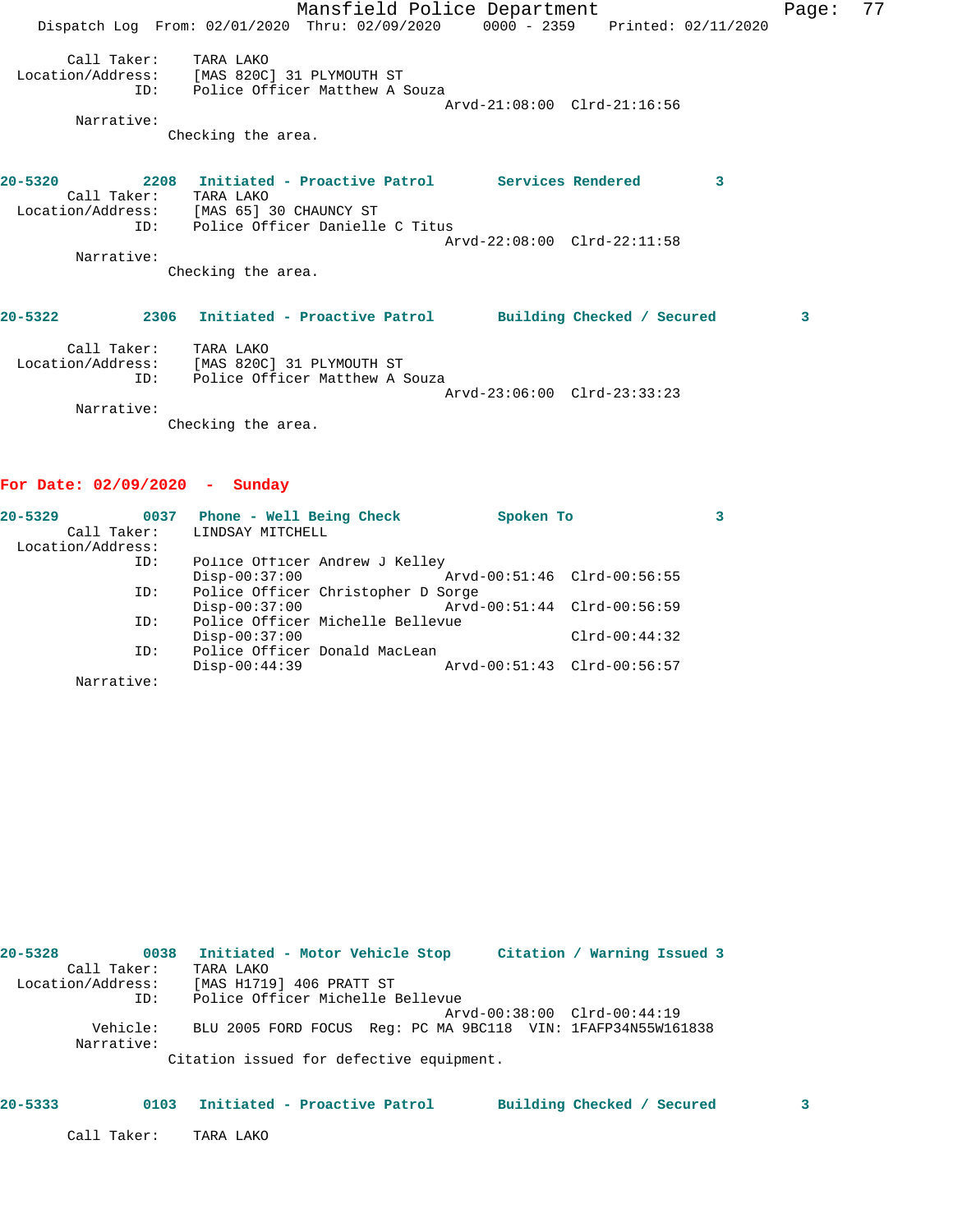Mansfield Police Department Fage: 78 Dispatch Log From: 02/01/2020 Thru: 02/09/2020 0000 - 2359 Printed: 02/11/2020 Location/Address: [MAS 281A] 1 CROCKER ST ID: Police Officer Michelle Bellevue Arvd-01:03:00 Clrd-01:06:41 Narrative: Checking the area. **20-5335 0118 Initiated - Proactive Patrol Building Checked / Secured 3** Call Taker: Police Officer Andrew J Kelley Location/Address: [MAS] 281 SCHOOL ST ID: Police Officer Andrew J Kelley Arvd-01:19:22 Clrd-01:19:49 **20-5336 0130 Initiated - Proactive Patrol Building Checked / Secured 3** Call Taker: TARA LAKO Location/Address: [MAS 840] 280 SCHOOL ST ID: Police Officer Donald MacLean Arvd-01:30:00 Clrd-01:58:34 Narrative: Checking the area. **20-5337 0131 Initiated - Proactive Patrol Building Checked / Secured 3** Call Taker: TARA LAKO Location/Address: [MAS] 30 CHAUNCY ST ID: Police Officer Christopher D Sorge Arvd-01:31:00 Clrd-01:37:32 Narrative: Ofc Sorge doing a walk through of the area. **20-5340 0154 Initiated - Motor Vehicle Stop Verbal Warning 3**  Call Taker: TARA LAKO Location/Address: [MAS 1015] 30 CHAUNCY ST ID: Police Officer Christopher D Sorge Arvd-01:54:00 Clrd-01:58:25 Vehicle: GRY 2012 HOND Civic LX Reg: PC CT 9AUXU5 VIN: 19XFB2F52CE357954 Narrative: Verbal warning for speed. **20-5341 0201 Initiated - Proactive Patrol Building Checked / Secured 3** Call Taker: TARA LAKO Location/Address: [MAS 982] 111 HOPE ST ID: Police Officer Christopher D Sorge Arvd-02:01:00 Clrd-02:02:00 Narrative: Checking the area. **20-5342 0202 Initiated - Proactive Patrol Building Checked / Secured 3** Call Taker: TARA LAKO Location/Address: [MAS 170] 255 HOPE ST ID: Police Officer Christopher D Sorge Arvd-02:02:00 Clrd-02:31:41 Narrative: Checking the area. **20-5343 0203 Initiated - Proactive Patrol Building Checked / Secured 3** Call Taker: TARA LAKO Location/Address: [MAS 322] 31 HAMPSHIRE ST ID: Police Officer Donald MacLean Arvd-02:03:00 Clrd-02:16:50 Narrative: Checking the area.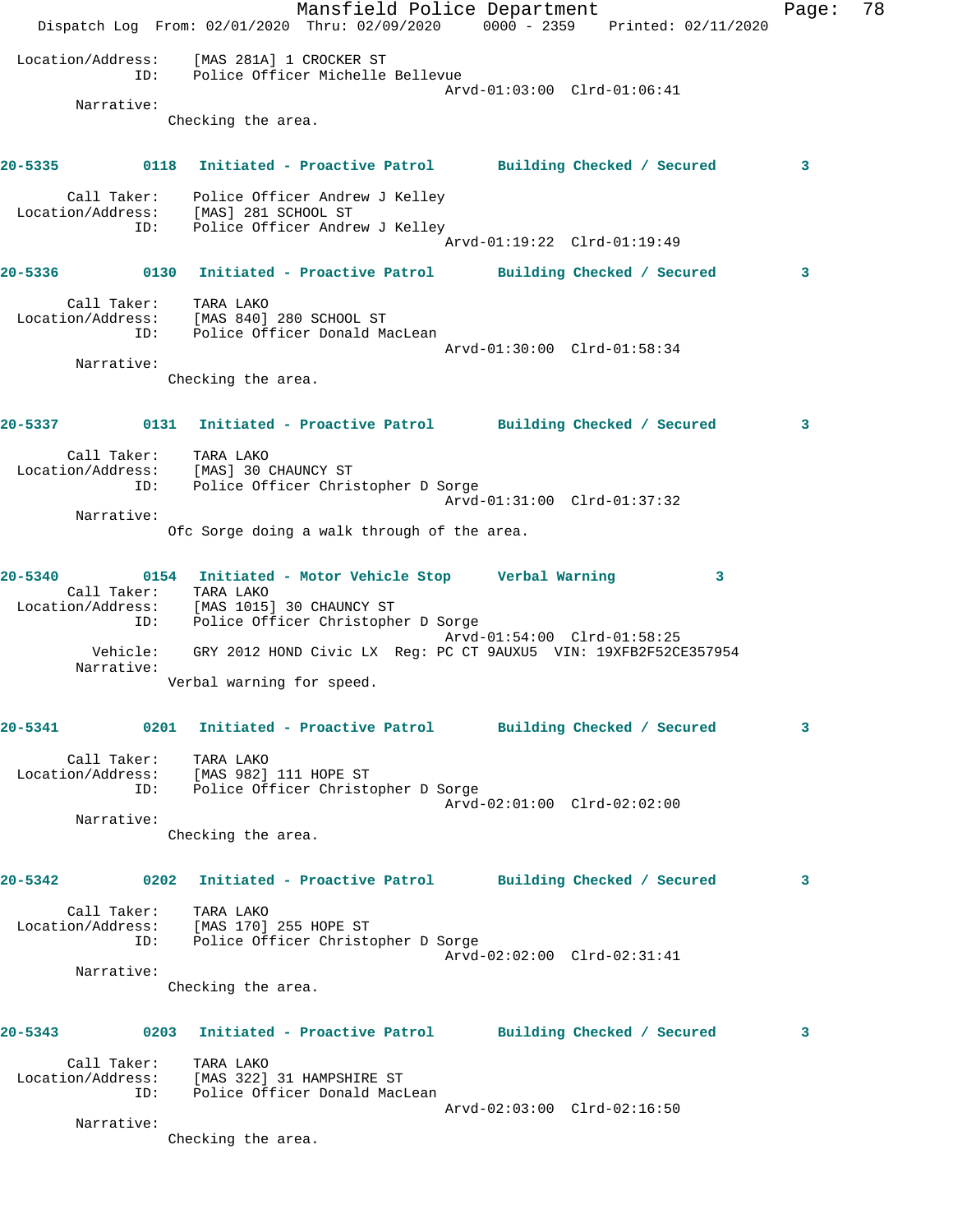Arvd-02:19:00 Clrd-02:33:13 Narrative: Checking the area. **20-5345 0227 Initiated - Proactive Patrol Building Checked / Secured 3**

| Call Taker:<br>Location/Address: | TARA LAKO<br>[MAS 820C] 31 PLYMOUTH ST                         |  |
|----------------------------------|----------------------------------------------------------------|--|
| TD:                              | Police Officer John R Armstrong<br>Arvd-02:27:00 Clrd-02:39:43 |  |
| Narrative:                       |                                                                |  |

Checking the area.

ID: Police Officer Donald MacLean

| $20 - 5346$ | 0232<br>Call Taker:<br>Location/Address: | TARA LAKO | Initiated - Parking Violations<br>[MAS] NORTH MAIN ST |  | Citation / Warning Issued 3                                   |
|-------------|------------------------------------------|-----------|-------------------------------------------------------|--|---------------------------------------------------------------|
|             | ID:                                      |           | Police Officer Michelle Bellevue                      |  |                                                               |
|             |                                          |           |                                                       |  | Arvd-02:32:00 Clrd-02:36:24                                   |
|             | Vehicle:                                 |           |                                                       |  | GRY 2002 TOYT CAMRY Req: PC MA 8MB247 VIN: 4T1BE30KX2U054104  |
|             | Vehicle:                                 |           |                                                       |  | BLK 2019 JEEP RENEGA Req: PC MA 3FVX61 VIN: ZACNJBAB3KPK87911 |
|             | Vehicle:                                 |           |                                                       |  | RED 2017 CHEV COLORA Req: PC MA 364EB0 VIN: 1GCGTDEN1H1276209 |
|             | Narrative:                               |           |                                                       |  |                                                               |
|             |                                          |           |                                                       |  |                                                               |

North Main - MA 364EB0

Old Colony - MA 8MB247 and MA 3FVX61

| $20 - 5347$       | 0236               | Initiated - Proactive Patrol                                         | Building Checked / Secured  |  |
|-------------------|--------------------|----------------------------------------------------------------------|-----------------------------|--|
| Location/Address: | Call Taker:<br>ID: | TARA LAKO<br>[MAS 907E] 390 WEST ST<br>Police Officer Donald MacLean |                             |  |
|                   |                    |                                                                      | Arvd-02:36:00 Clrd-02:47:34 |  |

Narrative:

Checking the area.

| $20 - 5348$       | 0251 Initiated - Motor Vehicle Stop |  |  | Verbal Warning                                                |  |
|-------------------|-------------------------------------|--|--|---------------------------------------------------------------|--|
| Call Taker:       | TARA LAKO                           |  |  |                                                               |  |
| Location/Address: | [MAS] 167 WEST ST @ 20 COPELAND DR  |  |  |                                                               |  |
| ID:               | Police Officer Michelle Bellevue    |  |  |                                                               |  |
|                   |                                     |  |  | Arvd-02:51:00 Clrd-02:55:43                                   |  |
| ID:               | Police Officer Donald MacLean       |  |  |                                                               |  |
|                   | $Disp-02:52:04$                     |  |  | $Clrd-02:54:07$                                               |  |
| Vehicle:          |                                     |  |  | BLK 2010 TOYT TACOMA Req: PC MA 4DW836 VIN: 3TMLU4EN8AM040175 |  |
| Narrative:        |                                     |  |  |                                                               |  |
|                   | Verbal warning for speed.           |  |  |                                                               |  |

**20-5349 0300 Initiated - Proactive Patrol Building Checked / Secured 3** Call Taker: Police Officer Andrew J Kelley Location/Address: [MAS 12] 250 EAST ST ID: Police Officer Andrew J Kelley Arvd-03:00:50 Clrd-03:05:04 Narrative: Checking the area. **20-5353 0423 Phone - Assist Fire Department Referred to Other Agency 2** 

| -----             | $0.723$ $1.10116$ $ 0.00100$ $0.116$ $0.0001$ $0.0001$ | Referred to other Agency 2 |  |  |
|-------------------|--------------------------------------------------------|----------------------------|--|--|
| Call Taker:       | TARA LAKO                                              |                            |  |  |
| Location/Address: | [MAS 411] 60 FORBES BLVD                               |                            |  |  |
| ID:               | Police Officer Donald MacLean                          |                            |  |  |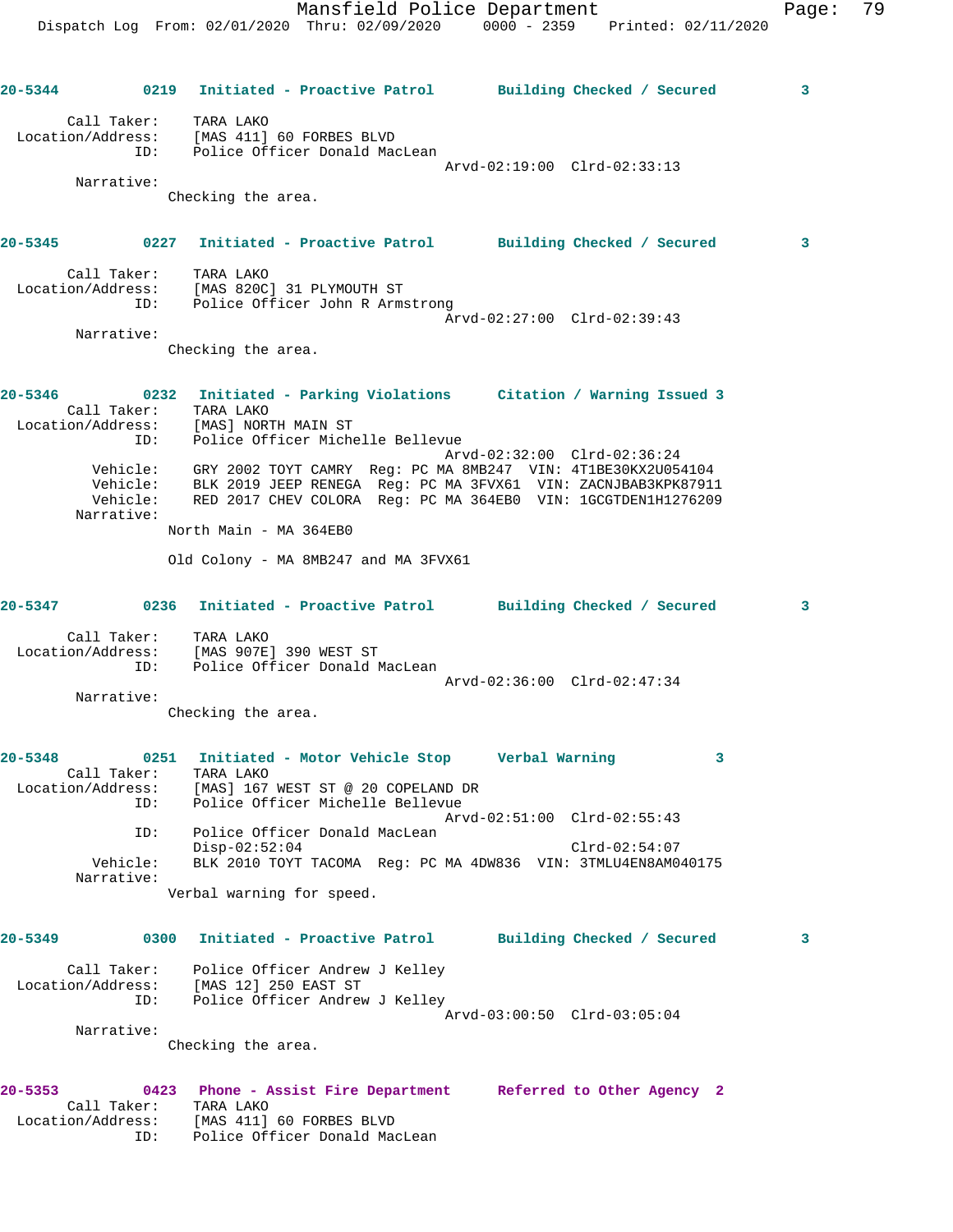Mansfield Police Department Fage: 80 Dispatch Log From: 02/01/2020 Thru: 02/09/2020 0000 - 2359 Printed: 02/11/2020 Disp-04:24:36 Arvd-04:30:34 Clrd-04:57:01 Narrative: Assisting the FD with a fire related incident. Nature: Masterbox activation, front desk called in as well and they were advised to evacuate. **20-5354 0436 Initiated - Proactive Patrol Building Checked / Secured 3** Call Taker: TARA LAKO Location/Address: [MAS 820C] 31 PLYMOUTH ST ID: Police Officer John R Armstrong Arvd-04:36:00 Clrd-04:44:57 Narrative: Checking the area. **20-5356 0541 Initiated - Motor Vehicle Stop Verbal Warning 3**  Call Taker: JEFFREY KEEFE Vicinity of: [MAS] 710 EAST ST @ 48 STEARNS AVE ID: Police Officer Christopher D Sorge Arvd-05:41:00 Clrd-05:42:57 Vehicle: BLU 2001 SUBA UT FOREST Reg: PC MA 94KY87 VIN: JF1SF63591H731486 Narrative: Verbal for speed. **20-5360 0633 Initiated - Selective Enforcement/RADAR Citation / Warning Issued 3**  Call Taker: CARLY MORIARTY Location/Address: [MAS H3540] 861 WEST ST ID: Police Officer Donald MacLean Arvd-06:33:00 Clrd-06:44:33 ID: Police Officer Donald MacLean Arvd-06:45:50 Clrd-07:17:25 Vehicle: WHI 2019 NISS LL ROGUE Reg: PC MA 8YF599 Vehicle: GRY 2013 TOYT CAMRYS Reg: PC MA 4LN640 VIN: 4T1BF1FKXDU285838 Narrative: Selective enforcement in the area. Narrative: Ma 8yf599 citation for speed Narrative: Ma. 4ln640 verbal for speed Narrative: 1 citations issued 1 verbal warning **20-5364 0816 Initiated - Building Check Building Checked / Secured 3** Call Taker: MATTHEW BOMES Location/Address: [MAS 820C] 31 PLYMOUTH ST ID: Police Officer Michael N Fenore Arvd-08:16:00 Clrd-08:26:25 Narrative: Building/area checked secure. **20-5371 0918 Initiated - Selective Enforcement/RADAR Citation / Warning Issued 3**  Call Taker: MATTHEW BOMES Vicinity of: [MAS] 792 WEST ST ID: Police Officer Matthew A Souza Arvd-09:18:00 Clrd-09:44:29 Vehicle: GRY 2004 JEEP LIBERT Reg: PC MA 645MC0 VIN: 1J4GL48K84W314298 Vehicle: BLU 2017 TOYT AVALON Reg: PC MA 904ZKT VIN: 4T1BK1EB0HU255590 Narrative: Selective enforcement in the area.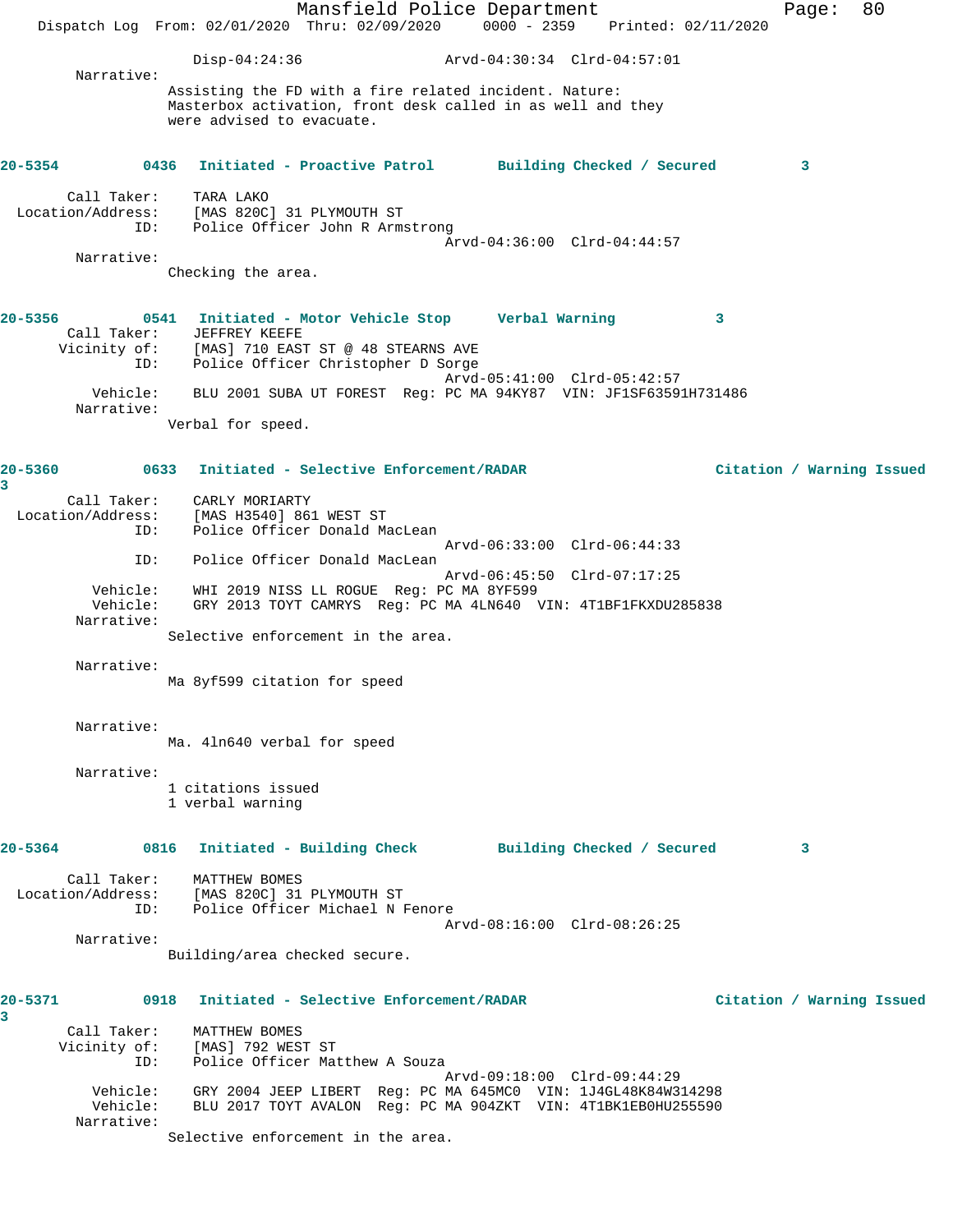Mansfield Police Department Page: 81 Dispatch Log From: 02/01/2020 Thru: 02/09/2020 0000 - 2359 Printed: 02/11/2020 Narrative: Ma 645mc0 area of 863 west citation issued for speed Narrative: Ma904zkt area of 863 west citation issued for speed Narrative: 2 citations issued **20-5373 0939 Phone - HAZARDOUS CONDITION - Other Services Rendered 2**  Call Taker: APRIL LEHANE Location/Address: [MAS H2382] 140 BROWN AVE ID: Police Officer Matthew A Souza<br>Disp-09:44:52 Disp-09:44:52 Arvd-09:49:53 Clrd-09:55:25 Narrative: rp is reporting a tree leaning on wires Narrative: rotted tree down there driveway on the main wire, MELD was notified of it **20-5375 0947 Initiated - Selective Enforcement/RADAR Vehicle Towed** Call Taker: MATTHEW BOMES Vicinity of: [MAS 181A] 150 OAKLAND ST<br>ID: Police Officer Nicole M Be Police Officer Nicole M Boldrighini Arvd-09:47:00 Clrd-10:34:22 ID: Sergeant Robert S Pierce Disp-10:15:36 Arvd-10:15:38 Clrd-10:34:22 Vehicle: BLK 2017 NISS 4D SENTRA Reg: PC MA 9DN477 Towed: For: Unlicensed Operation By: Achins Garage To: Achins Garage Narrative: Selective enforcement in the area. Narrative: M14 off with a vehicle that was entered as stolen by Dedham PD. Dedham notified and a stolen vehicle locate was sent to that agency. Vehicle was towed by Achins and operator will be issued a summons Narrative: vehicle operator was issued a citation for stolen motor vehicle and susp. lic, Refer To Summons: 20MAS-53-AR Summons: LOMBARDI, KAYSI MARIE<br>Address: 24 BLACKSTONE ST CUI 24 BLACKSTONE ST CUMBERLAND, RI Age: 27 Charges: LICENSE SUSPENDED, OP MV WITH MOTOR VEH, LARCENY OF **20-5377 1001 Initiated - Selective Enforcement/RADAR Verbal Warning** Call Taker: MATTHEW BOMES<br>Vicinity of: [MAS] 792 WEST [MAS] 792 WEST ST ID: Police Officer Matthew A Souza Arvd-10:01:00 Clrd-10:14:38<br>ID: Sergeant Robert S Pierce Sergeant Robert S Pierce<br>Disp-10:09:46 Disp-10:09:46 Arvd-10:12:54 Clrd-10:15:32 ID: Police Officer Matthew A Souza<br>Disp-10:14:42 Disp-10:14:42 Arvd-10:14:45 Clrd-10:19:56<br>Vehicle: BLK 2018 HOND CIVIC Req: PC MA 91F670 VIN: SHHFK7H42JU40 BLK 2018 HOND CIVIC Req: PC MA 91F670 VIN: SHHFK7H42JU400521 Narrative: Selective enforcement in the area.

verbal for speed

Narrative:

**3** 

**3**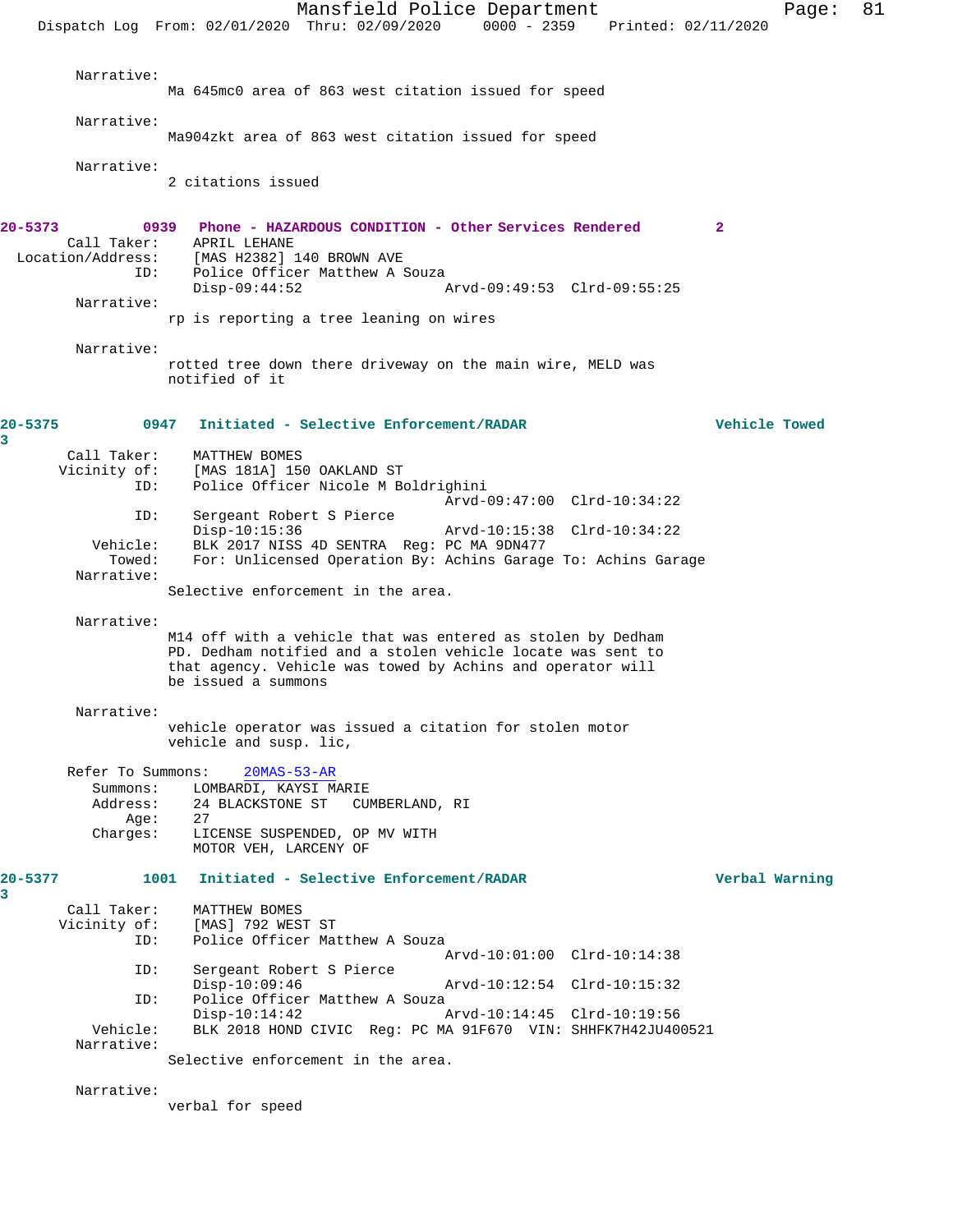Mansfield Police Department Page: 82 Dispatch Log From: 02/01/2020 Thru: 02/09/2020 0000 - 2359 Printed: 02/11/2020 **20-5378 1001 Phone - 911 Hang-ups & Verifications Confirmed misdial/Accdntl Call 2**  Call Taker: APRIL LEHANE Location/Address: [MAS 825] 25 COBB ST Apt. #L ID: Police Officer Patrick J Pennie Disp-10:04:35 Arvd-10:09:44 Clrd-10:14:19 Narrative: Checking on a 911 hang up. Unable to reach on callback Narrative: unknown, checked the location all set **20-5381 1041 Initiated - Building Check Building Checked / Secured 3** Call Taker: MATTHEW BOMES Location/Address: [MAS 820C] 31 PLYMOUTH ST ID: Police Officer Michael N Fenore Arvd-10:41:00 Clrd-11:09:01 Narrative: Building/area checked secure. **20-5384 1108 Phone - Parking Violations Services Rendered 3**  Call Taker: APRIL LEHANE Location/Address: [MAS H1071] 42 SOUTH MAIN ST ID: Police Officer Patrick J Pennie Disp-11:10:01 Arvd-11:18:11 Clrd-11:22:16 Vehicle: RED 2004 JEEP UT LIBERT Reg: PC MA 9KLN80 VIN: 1J4GL58K64W207207 Narrative: rp is reporting a Maroon Jeep blocking his driveway Narrative: vehicle is not blocking the full entrance to the driveway, attempting to contact the R/O **20-5386 1132 Phone - Erratic Oper MV / Road Rage Verbal Warning 3**  Call Taker: APRIL LEHANE Location/Address: [MAS 253A] 330 PRATT ST Apt. #B ID: Police Officer Nicole M Boldrighini Disp-11:34:37 Clrd-11:37:06 ID: Police Officer Patrick J Pennie Disp-11:34:46 Arvd-11:37:03 Clrd-11:38:35 ID: Police Officer Andrew J Kelley<br>Disp-11:37:30 Arvd-11:37:33 Clrd-11:38:35 Vehicle: RED 2018 SUBA FOREST Reg: PAS MA SN18CB VIN: JF2SJABC8JH548562 Narrative: rp reporting an erratic driver. Vehicle was passing a bunch of cars on the right. Was in the left turn lane and went straight Narrative: verbal to the R/O and party admitted to the driving as stated **20-5390 1222 Initiated - Building Check Building Checked / Secured 3** Call Taker: MATTHEW BOMES Vicinity of: [MAS 417] 9 FRANCIS AVE<br>ID: Police Officer Nicole M Police Officer Nicole M Boldrighini Arvd-12:22:00 Clrd-12:29:26 Narrative: Building/area checked secure. **20-5391 1227 Initiated - Building Check Building Checked / Secured 3** Call Taker: MATTHEW BOMES Location/Address: [MAS 820C] 31 PLYMOUTH ST ID: Police Officer Michael N Fenore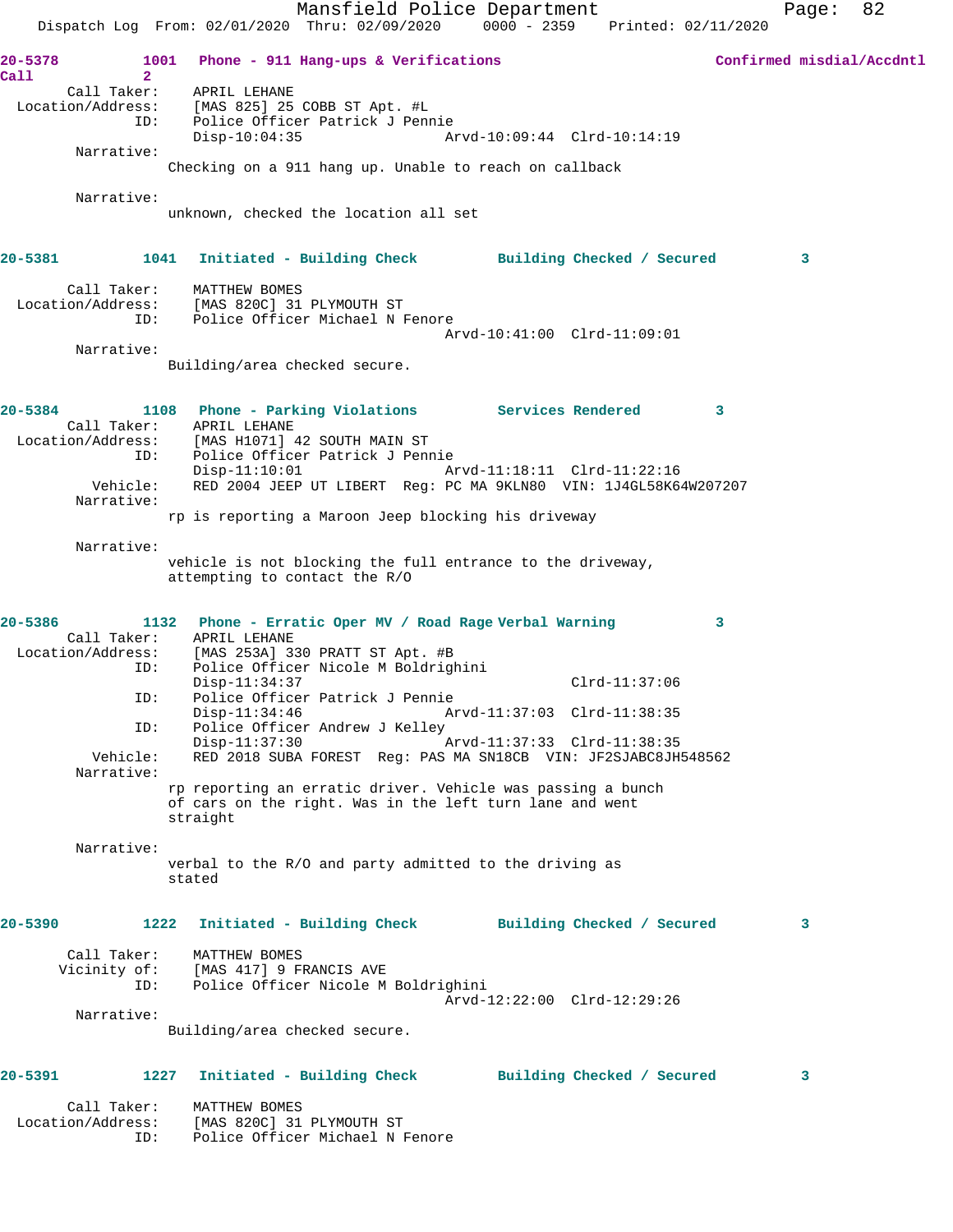|              |                                  | Mansfield Police Department<br>83<br>Page:                                                         |  |
|--------------|----------------------------------|----------------------------------------------------------------------------------------------------|--|
|              |                                  | Dispatch Log From: 02/01/2020 Thru: 02/09/2020 0000 - 2359 Printed: 02/11/2020                     |  |
|              |                                  | Arvd-12:27:00 Clrd-12:42:15                                                                        |  |
|              | Narrative:                       | Building/area checked secure.                                                                      |  |
|              |                                  |                                                                                                    |  |
| 20-5393      |                                  | 1242<br>Initiated - Building Check Building Checked / Secured<br>3                                 |  |
|              | Call Taker:                      | MATTHEW BOMES                                                                                      |  |
|              | Vicinity of:<br>ID:              | [MAS 1002] 250 EAST ST<br>Police Officer Nicole M Boldrighini                                      |  |
|              |                                  | Arvd-12:42:00 Clrd-12:52:36                                                                        |  |
|              | Narrative:                       | Building/area checked secure.                                                                      |  |
|              |                                  |                                                                                                    |  |
| 20-5394<br>3 | 1252                             | Initiated - Selective Enforcement/RADAR<br>Citation / Warning Issued                               |  |
|              | Call Taker:                      | MATTHEW BOMES                                                                                      |  |
|              | Vicinity of:<br>ID:              | [MAS] 792 WEST ST<br>Police Officer Matthew A Souza                                                |  |
|              |                                  | Arvd-12:52:00 Clrd-13:07:43                                                                        |  |
|              | ID:                              | Police Officer Matthew A Souza<br>$Disp-13:21:50$<br>Arvd-13:21:54 Clrd-13:39:44                   |  |
|              | Vehicle:                         | RED 2005 TOYT CAMRY Reg: PC MA 3DKV10 VIN: 4T1BE32K15U425619                                       |  |
|              | Narrative:                       | Selective enforcement in the area.                                                                 |  |
|              | Narrative:                       |                                                                                                    |  |
|              |                                  | Ma 3dkv10 citation for license not in hand and speed                                               |  |
| 20-5396      |                                  | 1300 911 - Assist Fire Department Referred to Other Agency 2                                       |  |
|              |                                  | Call Taker: CARLY MORIARTY                                                                         |  |
|              | ID:                              | Location/Address: [MAS 431] 14 BONNEY LN<br>Police Officer Patrick J Pennie                        |  |
|              |                                  | $Clrd-13:02:10$<br>$Disp-13:01:30$                                                                 |  |
|              | ID:                              | Police Officer Nicole M Boldrighini<br>$Disp-13:02:07$<br>Arvd-13:04:37 Clrd-13:15:41              |  |
|              | Narrative:                       | Fire alarm sounding, unknown apartment                                                             |  |
|              |                                  |                                                                                                    |  |
|              | Narrative:                       | 02/09/2020 1314 BOMES, MATTHEW                                                                     |  |
|              |                                  | fire dept found alarm in Apt 33 had to force entry, alarm<br>has ben silents, managament notified. |  |
| 20-5397      |                                  | Phone - HAZARDOUS CONDITION - Other Services Rendered<br>$\mathbf{2}$<br>1305                      |  |
|              | Call Taker:<br>Location/Address: | APRIL LEHANE<br>[MAS H3854] 129 BALCOM ST                                                          |  |
|              | ID:                              | Police Officer Matthew A Souza                                                                     |  |
|              | Narrative:                       | Arvd-13:13:44 Clrd-13:13:46<br>$Disp-13:07:50$                                                     |  |
|              |                                  | rp is reporting a tree branch on the wires. To the left of<br>his driveway                         |  |
|              | Narrative:                       |                                                                                                    |  |
|              |                                  | small tree on wire, home owner concerned about loosing power                                       |  |
|              |                                  | , was put on the MELD monday list                                                                  |  |
| $20 - 5400$  |                                  | Initiated - Motor Vehicle Stop Citation / Warning Issued 3<br>1402                                 |  |
|              | Call Taker:                      | CARLY MORIARTY                                                                                     |  |
|              | Location/Address:<br>ID:         | [MAS] MAPLE ST<br>Police Officer Nicole M Boldrighini                                              |  |
|              |                                  | Arvd-14:02:00 Clrd-14:06:16                                                                        |  |
|              | Vehicle:<br>Narrative:           | WHI 2018 BUIC LL ENCLAV Reg: PC MA SAS88 VIN: 5GAEVBKW4JJ140554                                    |  |
|              |                                  | Mys-citation issued                                                                                |  |
|              |                                  |                                                                                                    |  |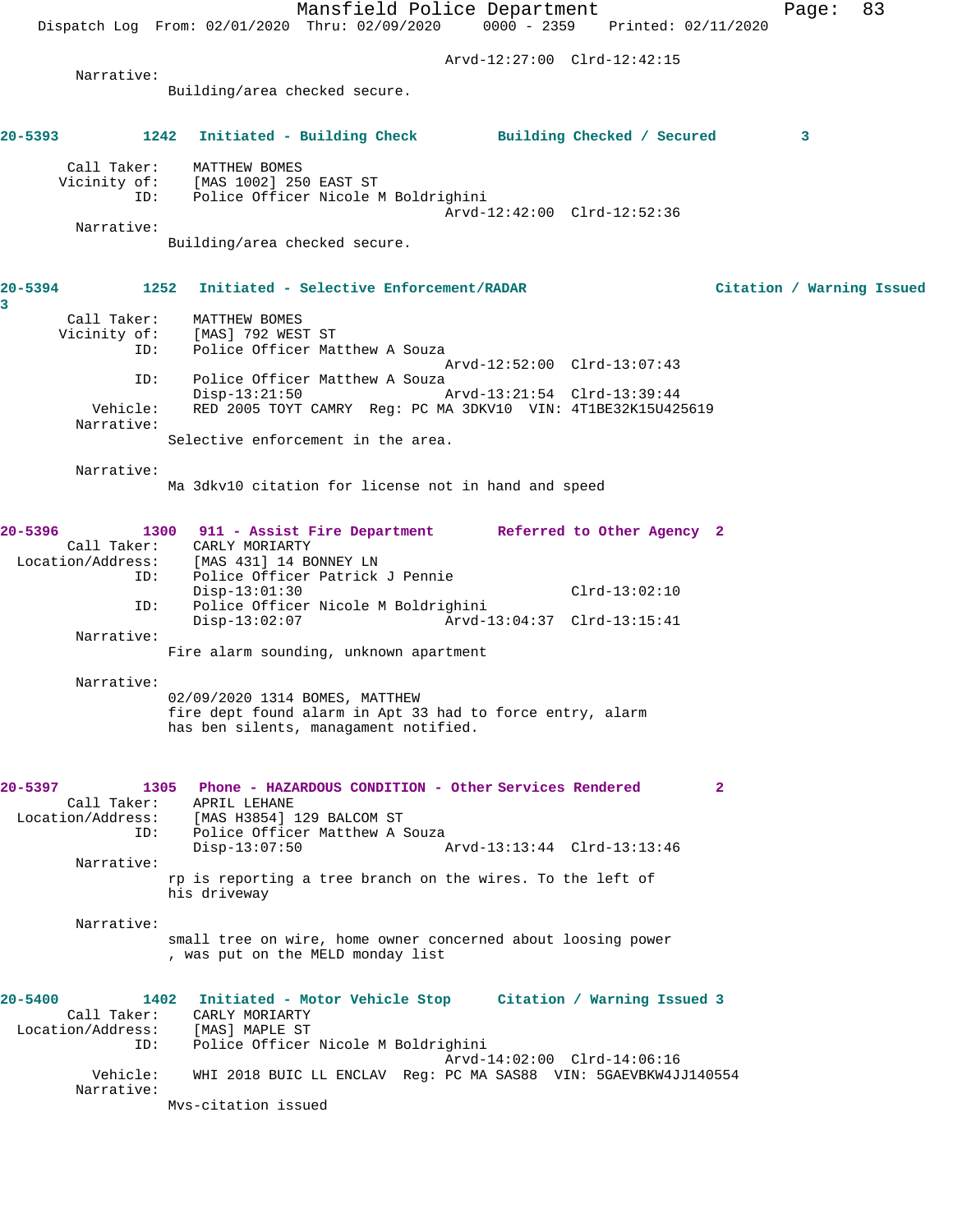Mansfield Police Department Fage: 84 Dispatch Log From: 02/01/2020 Thru: 02/09/2020 0000 - 2359 Printed: 02/11/2020 **20-5406 1428 Initiated - Building Check Building Checked / Secured 3** Call Taker: MATTHEW BOMES Location/Address: [MAS 820C] 31 PLYMOUTH ST ID: Police Officer Michael N Fenore Arvd-14:28:00 Clrd-14:43:15 Narrative: Building/area checked secure. **20-5408 1500 Initiated - Motor Vehicle Stop Citation / Warning Issued 3**  Call Taker: MATTHEW BOMES Vicinity of: [MAS 907E] 390 WEST ST ID: Sergeant Robert S Pierce Arvd-15:00:00 Clrd-15:08:42 Vehicle: GRN 1997 MERC MARQUI Reg: PC MA 711RE1 VIN: 2MELM75WXVX691682 Narrative: citation to the r/o for expired reg. vehicle will be left in the shopping lot till registered **20-5411 1520 Initiated - Motor Vehicle Stop Citation / Warning Issued 3**  Call Taker: MATTHEW BOMES Vicinity of: [MAS] HOPE ST ID: Police Officer Nicole M Boldrighini Arvd-15:20:00 Clrd-15:24:18 Vehicle: GRY 2015 NISS UT ROGUE Reg: PC MA 8FC768 VIN: KNMAT2MV4FP568376 Narrative: citation issued for speed **20-5412 1638 911 - Assist Fire Department Services Rendered 2**  Call Taker: MATTHEW BOMES Location/Address: [MAS H3561] 113 SCHOOL ST ID: Detective Gregory S Martell<br>Disp-16:39:55 Arvd-16:42:05 Clrd-17:36:23 ID: Police Officer David J Pepicelli Arvd-16:55:30 Clrd-17:11:53 Narrative: Assisting the FD with a fire related incident. Nature:chimney fire Narrative: M-5 reporting road closure at spring and coral st, fire opening the hydrant Narrative: road is now reopened companies clearing **20-5416 1804 Walk-In - Fingerprinting - non crimnl Services Rendered 3**  Call Taker: Support Staff Derek M Stark Location/Address: [MAS 451B] 500 EAST ST ID: Support Staff Derek M Stark Disp-18:08:30 Arvd-18:08:35 Clrd-18:31:00 Narrative: Assist walk in with fingerprints. **20-5428 2035 Initiated - Proactive Patrol Building Checked / Secured 3** Call Taker: NICHOLAS GOYETTE Location/Address: [MAS 1016] 4 ERICK RD ID: Police Officer Danielle C Titus Arvd-20:35:00 Clrd-20:44:42 Narrative: Checking the area. **20-5429 2058 Phone - Assist Fire Department Referred to Other Agency 2** 

Call Taker: NICHOLAS GOYETTE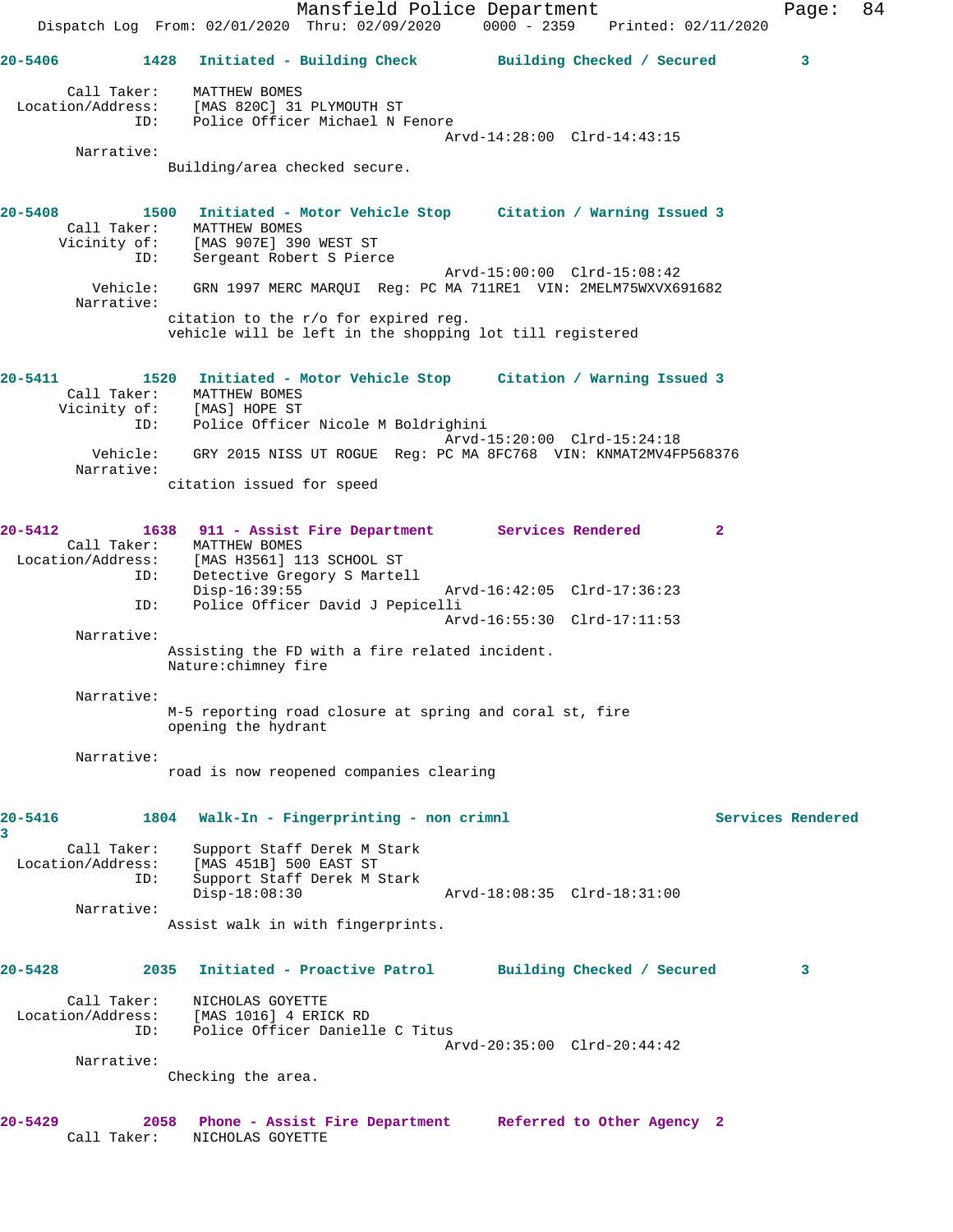|             |             |                                           | Mansfield Police Department                                                                             |                             |   | Page: | 85 |
|-------------|-------------|-------------------------------------------|---------------------------------------------------------------------------------------------------------|-----------------------------|---|-------|----|
|             |             |                                           | Dispatch Log From: 02/01/2020 Thru: 02/09/2020 0000 - 2359 Printed: 02/11/2020                          |                             |   |       |    |
|             |             | Location/Address: [MAS H3700] 341 MILL ST |                                                                                                         |                             |   |       |    |
|             | TD:         | $Disp-20:59:21$                           | Police Officer Danielle C Titus                                                                         | Arvd-21:04:02 Clrd-21:15:22 |   |       |    |
|             | Narrative:  |                                           |                                                                                                         |                             |   |       |    |
|             |             |                                           | Assisting the FD with a fire related incident. Nature: 44yof<br>disabled female fallen with head injury |                             |   |       |    |
| $20 - 5433$ | Call Taker: | NICHOLAS GOYETTE                          | 2155 Initiated - Proactive Patrol Services Rendered                                                     |                             | 3 |       |    |
|             |             | Location/Address: [MAS 417] 9 FRANCIS AVE | ID: Police Officer Danielle C Titus                                                                     | Arvd-21:55:00 Clrd-22:04:02 |   |       |    |
|             | Narrative:  |                                           |                                                                                                         |                             |   |       |    |
|             |             | Checking the area.                        |                                                                                                         |                             |   |       |    |
| $20 - 5434$ |             |                                           | 2212 Initiated - Proactive Patrol Building Checked / Secured                                            |                             |   | 3     |    |
|             | Call Taker: | NICHOLAS GOYETTE                          |                                                                                                         |                             |   |       |    |
|             |             | Location/Address: [MAS 992] 660 EAST ST   |                                                                                                         |                             |   |       |    |
|             | ID:         |                                           | Police Officer Danielle C Titus                                                                         |                             |   |       |    |
|             |             |                                           |                                                                                                         | Arvd-22:12:00 Clrd-22:17:41 |   |       |    |
|             | Narrative:  |                                           |                                                                                                         |                             |   |       |    |

Checking the area.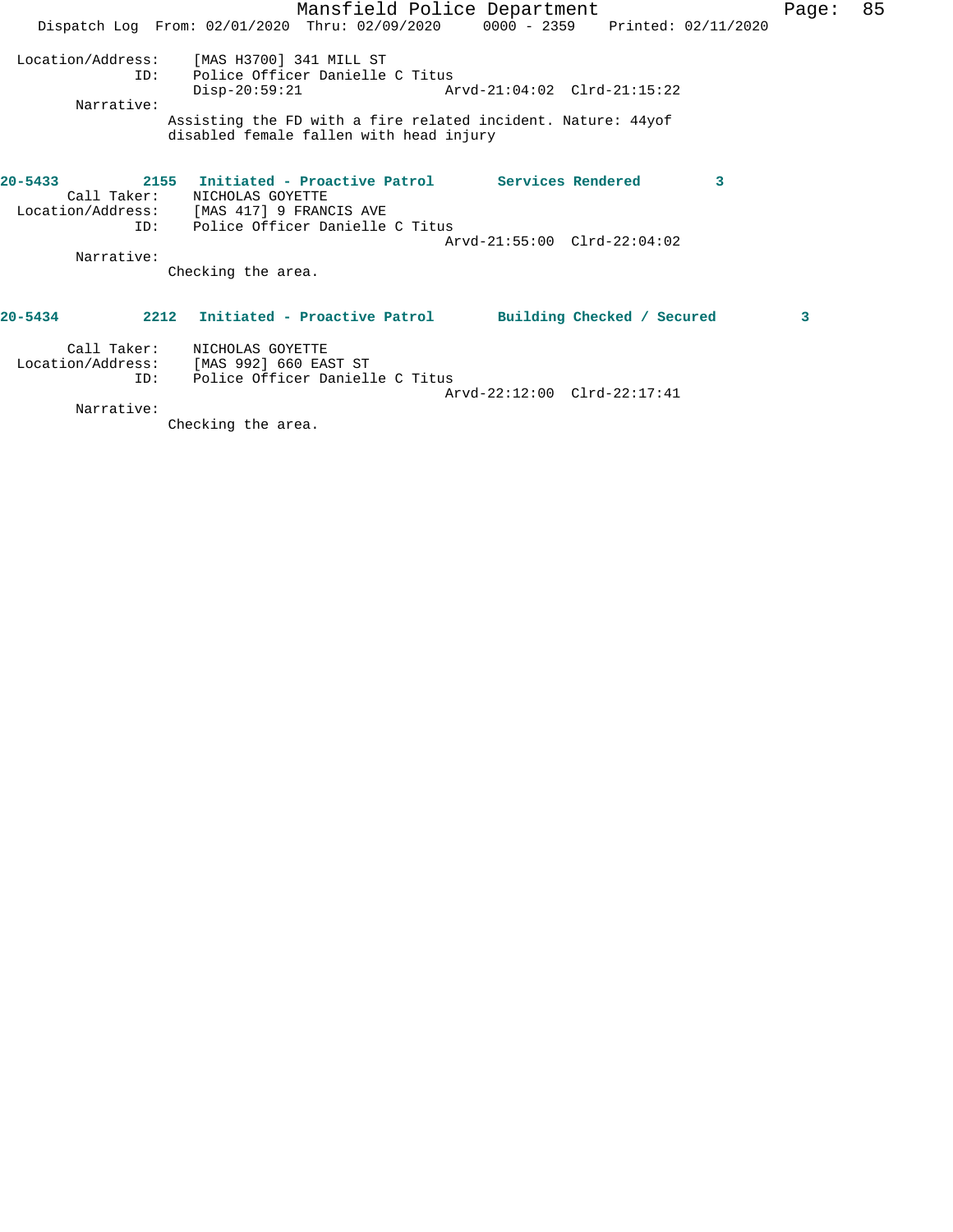Mansfield Police Department Fage: 1 Dispatch Log From: 02/10/2020 Thru: 02/12/2020 0000 - 2359 Printed: 02/14/2020 **For Date: 02/10/2020 - Monday Call Number Time Call Reason Action Priority 20-5442 0111 Initiated - Motor Vehicle Stop Verbal Warning 3**  Call Taker: NICHOLAS GOYETTE Vicinity of: [MAS H1018] 335 SOUTH MAIN ST ID: Sergeant Thomas R Connor Arvd-01:11:00 Clrd-01:12:50 Vehicle: GRY 2016 CHEV UT TRAVERSE Reg: PC MA 91K480 VIN: 1GNKVHKD9GJ277170 Narrative: Out with a mv stop, verbal for speed

**20-5445 0119 Initiated - Motor Vehicle Stop Citation / Warning Issued 3**  Call Taker: NICHOLAS GOYETTE Location/Address: [MAS] 903 EAST ST ID: Police Officer Andrew J Kelley Arvd-01:19:00 Clrd-01:26:07 ID: Police Officer Christopher D Sorge Arvd-01:21:51 Clrd-01:26:07 Vehicle: GRY 2015 TOYT COROLL Reg: PC MA 9CY747 VIN: 2T1BURHE4FC431554 Narrative: Out with a mv stop. Operator cited for speed and no registration in hand

### **20-5449 0129 Initiated - Proactive Patrol Building Checked / Secured 3**

| Call Taker:<br>Location/Address:<br>ID: | NICHOLAS GOYETTE<br>[MAS 992] 660 EAST ST<br>Sergeant Lawrence G Crosman |                             |  |
|-----------------------------------------|--------------------------------------------------------------------------|-----------------------------|--|
|                                         |                                                                          | Arvd-01:29:00 Clrd-01:35:48 |  |
| Narrative:                              |                                                                          |                             |  |

Checking the area.

**20-5450 0129 Initiated - Motor Vehicle Stop Citation / Warning Issued 3**  Call Taker: NICHOLAS GOYETTE Location/Address: [MAS 871] 789 EAST ST ID: Police Officer Andrew J Kelley Arvd-01:29:00 Clrd-01:34:37 Vehicle: GRY 2003 NISS ALTIMA Reg: PC MA 8SS795 VIN: 1N4AL11D53C187554 Narrative: Out with a mv stop. RO cited for defective equipment

# **20-5451 0138 Initiated - Proactive Patrol Building Checked / Secured 3**

 Call Taker: NICHOLAS GOYETTE Location/Address: [MAS 1002] 250 EAST ST ID: Sergeant Lawrence G Crosman Arvd-01:38:00 Clrd-02:02:33 Narrative:

Checking the area.

### **20-5456 0149 Initiated - Proactive Patrol Building Checked / Secured 3**

 Call Taker: NICHOLAS GOYETTE Location/Address: [MAS 1015] 30 CHAUNCY ST ID: Police Officer Andrew J Kelley Arvd-01:49:00 Clrd-02:02:59

Narrative:

Checking the area.

## **20-5463 0204 Initiated - Proactive Patrol Building Checked / Secured 3**

 Call Taker: NICHOLAS GOYETTE Location/Address: [MAS 2] 60 FORBES BLVD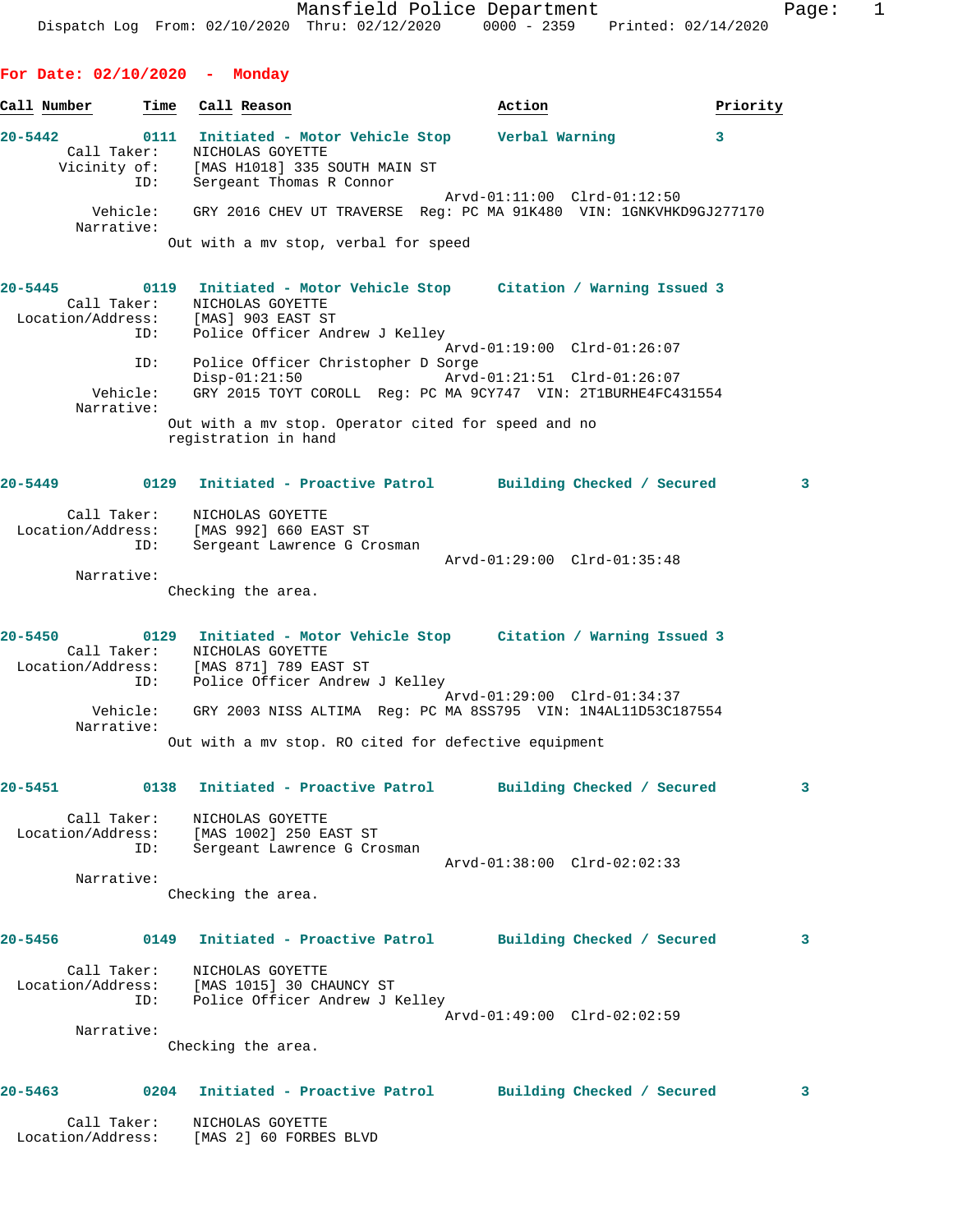|             |                                         | Dispatch Log From: 02/10/2020 Thru: 02/12/2020 0000 - 2359 Printed: 02/14/2020                                                                                            | Mansfield Police Department |                             |   | Page: | 2 |
|-------------|-----------------------------------------|---------------------------------------------------------------------------------------------------------------------------------------------------------------------------|-----------------------------|-----------------------------|---|-------|---|
|             | ID:                                     | Police Officer Christopher D Sorge                                                                                                                                        |                             |                             |   |       |   |
|             | Narrative:                              |                                                                                                                                                                           |                             | Arvd-02:04:00 Clrd-02:13:11 |   |       |   |
|             |                                         | Checking the area.                                                                                                                                                        |                             |                             |   |       |   |
| 20-5465     |                                         | 0209 Initiated - Proactive Patrol Building Checked / Secured                                                                                                              |                             |                             |   | 3     |   |
|             | Call Taker:                             | NICHOLAS GOYETTE<br>Location: [OTH] HOTELS                                                                                                                                |                             |                             |   |       |   |
|             | ID:                                     | Police Officer Andrew J Kelley                                                                                                                                            |                             | Arvd-02:09:00 Clrd-02:11:00 |   |       |   |
|             | ID:                                     | Police Officer Andrew J Kelley<br>$Disp-02:17:57$                                                                                                                         |                             | Arvd-02:18:02 Clrd-02:34:07 |   |       |   |
|             | Narrative:                              | Checking the area.                                                                                                                                                        |                             |                             |   |       |   |
| 20-5466     | Call Taker:<br>ID:                      | 0211 Initiated - Motor Vehicle Stop Citation / Warning Issued 3<br>NICHOLAS GOYETTE<br>Location/Address: [MAS] RTE 140 NB @ FORBES BLVD<br>Police Officer Andrew J Kelley |                             |                             |   |       |   |
|             | ID:                                     | Police Officer Christopher D Sorge                                                                                                                                        |                             | Arvd-02:11:00 Clrd-02:17:57 |   |       |   |
|             | Vehicle:                                | $Disp-02:13:16$<br>BLK 2012 HYUN TUSCON Reg: PC MA 254MW1 VIN: KM8JUCAC5CU335380                                                                                          |                             | Arvd-02:13:18 Clrd-02:16:31 |   |       |   |
|             | Narrative:                              | Out with a mv stop. RI cited for following too close                                                                                                                      |                             |                             |   |       |   |
| $20 - 5468$ |                                         | 0233 Initiated - Proactive Patrol Building Checked / Secured                                                                                                              |                             |                             |   | 3     |   |
|             | Call Taker:<br>Location/Address:<br>ID: | NICHOLAS GOYETTE<br>[MAS 322] 31 HAMPSHIRE ST<br>Police Officer Christopher D Sorge                                                                                       |                             |                             |   |       |   |
|             | Narrative:                              |                                                                                                                                                                           |                             | Arvd-02:33:00 Clrd-02:44:38 |   |       |   |
|             |                                         | Checking the area.                                                                                                                                                        |                             |                             |   |       |   |
| $20 - 5469$ |                                         | 0238 Initiated - Proactive Patrol Building Checked / Secured                                                                                                              |                             |                             |   | 3     |   |
|             | Location/Address:<br>ID:                | Call Taker: NICHOLAS GOYETTE<br>[MAS 1014] COPELAND DR<br>Police Officer Andrew J Kelley                                                                                  |                             |                             |   |       |   |
|             |                                         |                                                                                                                                                                           |                             | Arvd-02:38:00 Clrd-02:43:52 |   |       |   |
|             | Narrative:                              | Checking the area.                                                                                                                                                        |                             |                             |   |       |   |
| 20-5471     | 0244                                    | Initiated - Proactive Patrol                                                                                                                                              |                             | Building Checked / Secured  |   | 3     |   |
|             | Call Taker:<br>Location/Address:<br>ID: | NICHOLAS GOYETTE<br>[MAS] PLYMOUTH ST<br>Police Officer Christopher D Sorge                                                                                               |                             |                             |   |       |   |
|             | Narrative:                              |                                                                                                                                                                           |                             | Arvd-02:44:00 Clrd-02:52:24 |   |       |   |
|             |                                         | Checking the area.                                                                                                                                                        |                             |                             |   |       |   |
| 20-5474     | Call Taker:<br>Location/Address:        | 0303 Phone - Disturbance / Gathering Accident Report<br>NICHOLAS GOYETTE<br>[MAS 219] 12 GILES PL                                                                         |                             |                             | 1 |       |   |
|             | ID:                                     | Sergeant Thomas R Connor<br>$Disp-03:09:22$                                                                                                                               |                             | Arvd-03:09:24 Clrd-04:59:01 |   |       |   |
|             | ID:                                     | Police Officer Andrew J Kelley<br>$Disp-03:09:27$                                                                                                                         |                             | Arvd-03:09:33 Clrd-04:59:03 |   |       |   |
|             | ID:                                     | Police Officer Christopher D Sorge<br>$Disp-03:09:29$                                                                                                                     |                             | Arvd-03:09:33 Clrd-04:59:12 |   |       |   |
|             | ID:<br>ID:                              | Sergeant Lawrence G Crosman<br>$Disp-03:09:31$<br>Detective Gregory S Martell                                                                                             |                             | Arvd-03:09:34 Clrd-04:59:00 |   |       |   |
|             |                                         |                                                                                                                                                                           |                             |                             |   |       |   |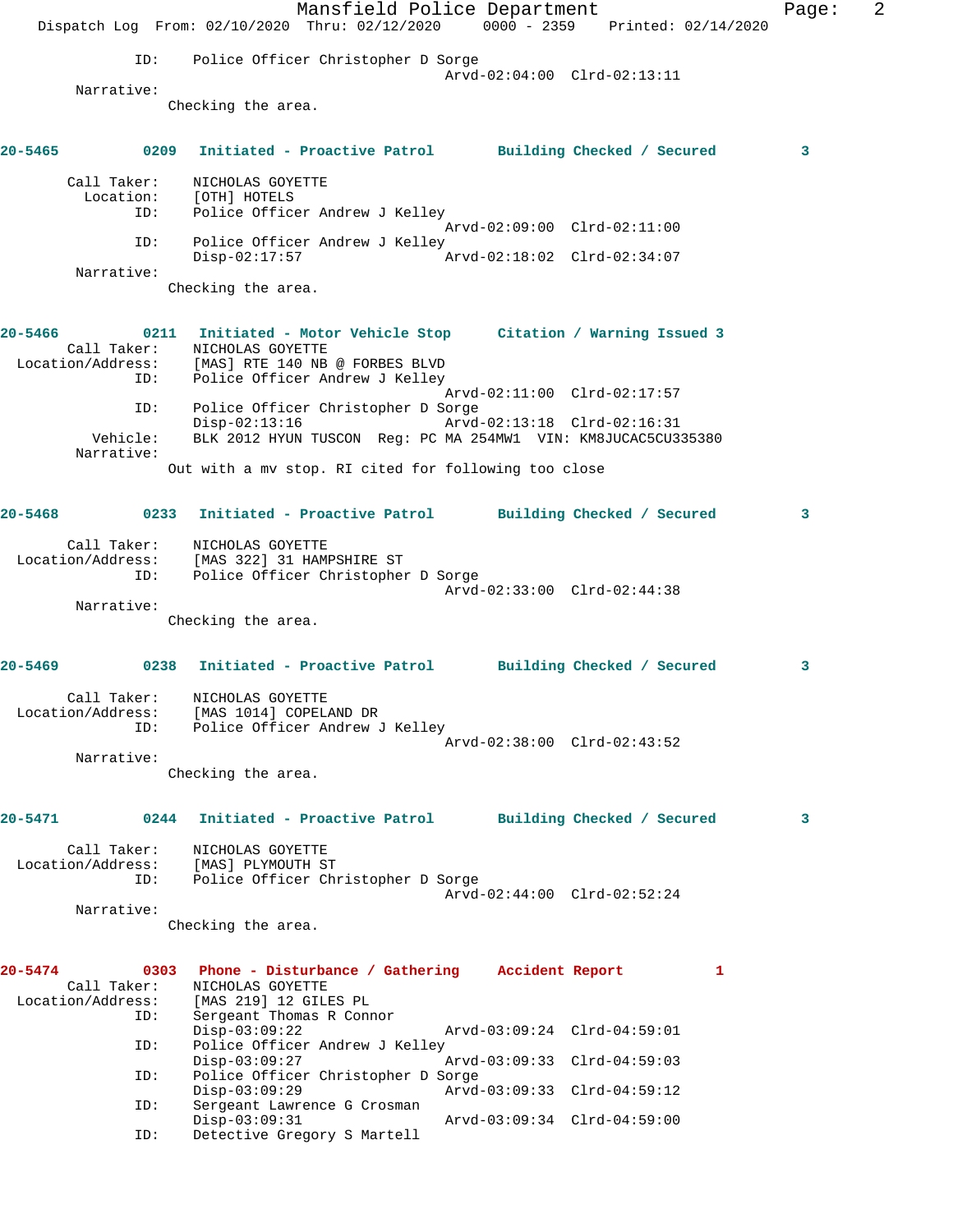Mansfield Police Department<br>Thru: 02/12/2020 0000 - 2359 Printed: 02/14/2020 Dispatch Log From:  $02/10/2020$  Thru:  $02/12/2020$  0000 - 2359 Disp-03:50:00 Arvd-04:14:42 Clrd-04:59:06<br>ID: Detective Anthony R Lattanzio Detective Anthony R Lattanzio<br>Disp-03:41:00 Disp-03:41:00 Arvd-03:51:34 Clrd-04:59:08 Vehicle: BLK 2012 CAMRY Reg: PC RI KQ237 VIN: 4T4BF1FK4CR265850 Narrative: Front Desk reports camera activation for post office thefts. 3-4 males. Shift responding to posts. Narrative: M1 reports parties detained, witness reports seeing them tamper with mail box Narrative: M1 reports 4 parties detained, one in each cruiser. Foxboro, Easton and Norton posted of need for mutual aid in the event more calls are received. Narrative: M1 reports Det. Lattanzio notified and has reviewed footage, confirmed probable cause. All 4 parties are under arrest. Achins en route for a tow. Narrative: Ofc Kelley transporting 2 males Sgt Crosman transporting 1 male Ofc Sorge transporting 1 male Narrative: MSP notified for a spanish-speaking officer to respond. MSP contacting headquarters and will call back if one is available. Narrative: M1 reports tow on scene. Narrative: MD5 responding Narrative: M1 reports clearing all neighboring agencies from Town line support, units can clear from the station for emergency calls for service. Narrative: See AR reports for further

 Refer To Arrest: 20MAS-54-AR Arrest: FERREIRA-BAEZ, STARLING Address: 352 MANTON AVE Apt. #3 PROVIDENCE, RI<br>Age: 22 Age: Charges: LARCENY UNDER \$1200 c266 §30(1) BREAK INTO DEPOSITORY RECEIVE STOLEN PROPERTY -\$1200 CONSPIRACY BURGLARIOUS INSTRUMENT, POSSESS<br>st: 20MAS-55-AR Refer To Arrest: Juvenile Arrest Age: 16 Charges: BREAK INTO DEPOSITORY LARCENY UNDER \$1200 c266 §30(1) RECEIVE STOLEN PROPERTY -\$1200 CONSPIRACY BURGLARIOUS INSTRUMENT, POSSESS<br>st: 20MAS-56-AR Refer To Arrest: Juvenile Arrest Age:<br>:Charges LARCENY UNDER \$1200 c266 §30(1) BREAK INTO DEPOSITORY RECEIVE STOLEN PROPERTY -\$1200 CONSPIRACY BURGLARIOUS INSTRUMENT, POSSESS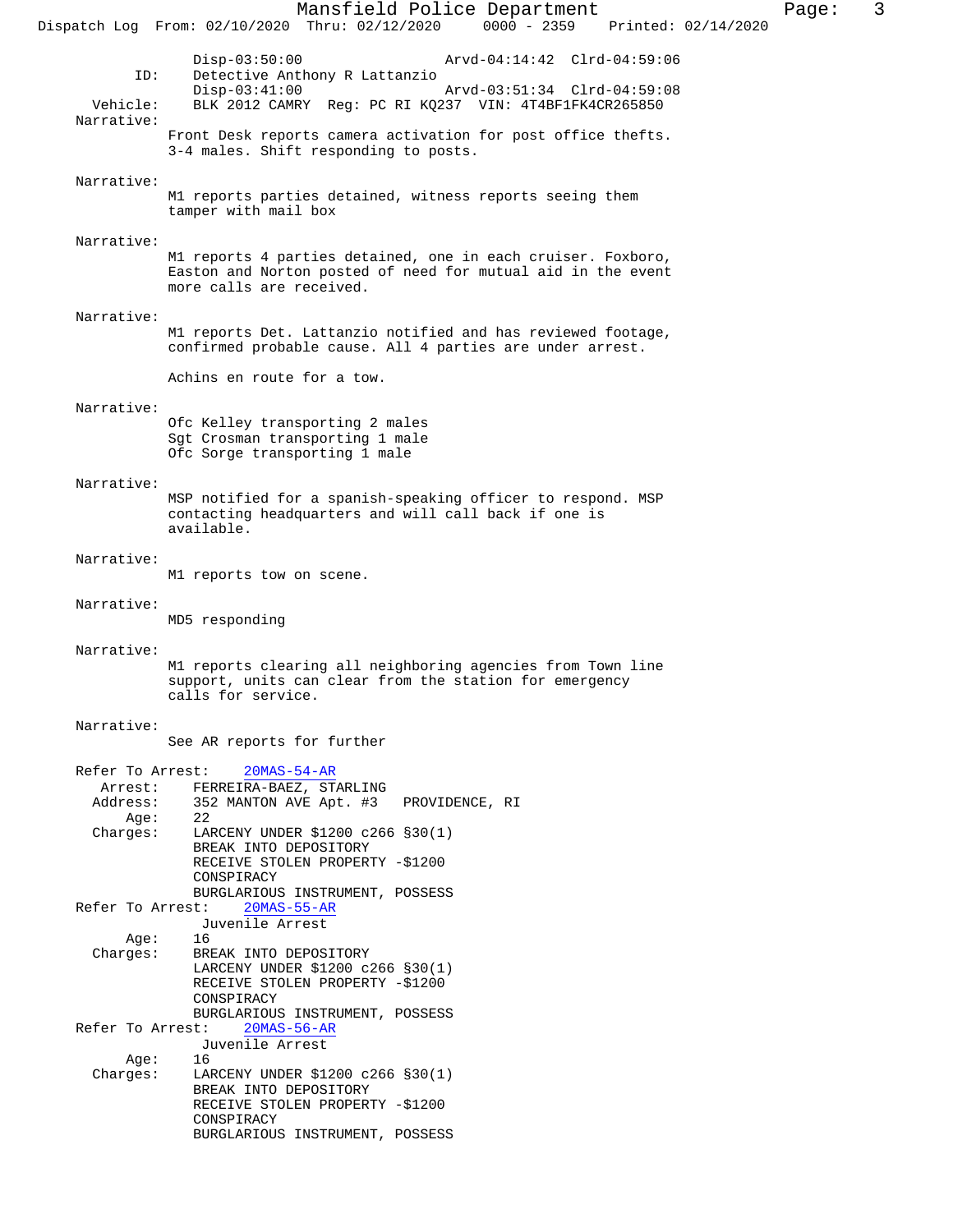Mansfield Police Department Fage: 4 Dispatch Log From: 02/10/2020 Thru: 02/12/2020 0000 - 2359 Printed: 02/14/2020 CREDIT CARD, RECEIVE STOLEN c266 §37B(b) Refer To Arrest: 20MAS-57-AR Arrest: RODRIGUEZ, ROBERT Address: 30 AMITY ST PROVIDENCE, RI Age: 19<br>Charges: BRI BREAK INTO DEPOSITORY LARCENY UNDER \$1200 c266 §30(1) RECEIVE STOLEN PROPERTY -\$1200 CONSPIRACY BURGLARIOUS INSTRUMENT, POSSESS **20-5478 0458 Phone - Alarm - Burglar False / Accidental Alarm 1**  Call Taker: NICHOLAS GOYETTE Location/Address: [MAS 191] 71 MAPLE ST ID: Sergeant Lawrence G Crosman<br>Disp-04:59:54 Disp-04:59:54 Arvd-05:05:56 Clrd-05:09:59 Narrative: Zone: 1st floor back door REp: pending Narrative: M8 reports clear, spoke to Jeff Bitten on site who reports accidental activation **20-5485 0723 Phone - Alarm - Burglar False / Accidental Alarm 1**  Call Taker: APRIL LEHANE<br>Location/Address: [MAS H2957] ! [MAS H2957] 5 CARLOW CRSG ID: Sergeant Lawrence G Crosman Disp-07:24:45 Clrd-07:25:51<br>ID: Sergeant Thomas R Connor Sergeant Thomas R Connor<br>Disp-07:25:02 Disp-07:25:02 Arvd-07:30:03 Clrd-07:34:10 ID: Police Officer David W Kinahan Disp-07:25:53 Clrd-07:28:13 Narrative: zone: family room windows keyholder: not reached yet Narrative: party on site with proper pass code. by the name Narrative: Alarm company spoke with homeowner who had proper passcode. Narrative: Sgt Connor checked the residence. No answer at door **20-5489 0757 Initiated - Parking Violations Services Rendered 3**  Call Taker: Animal Control Steven Simonds Location/Address: [MAS 281A] 1 CROCKER ST ID: Animal Control Steven Simonds Arvd-07:59:23 Clrd-08:19:36 Narrative: moving cars along standing too long in front of the train station Narrative: moved several cars and advised commuters **20-5492 0828 Initiated - Parking Violations Services Rendered 3**  Call Taker: Animal Control Steven Simonds Location/Address: [MAS] NORTH MAIN ST ID: Animal Control Steven Simonds Arvd-08:29:07 Clrd-08:50:56 Narrative: logging and checking area for 2 hour and parking violations Narrative: vehicles logged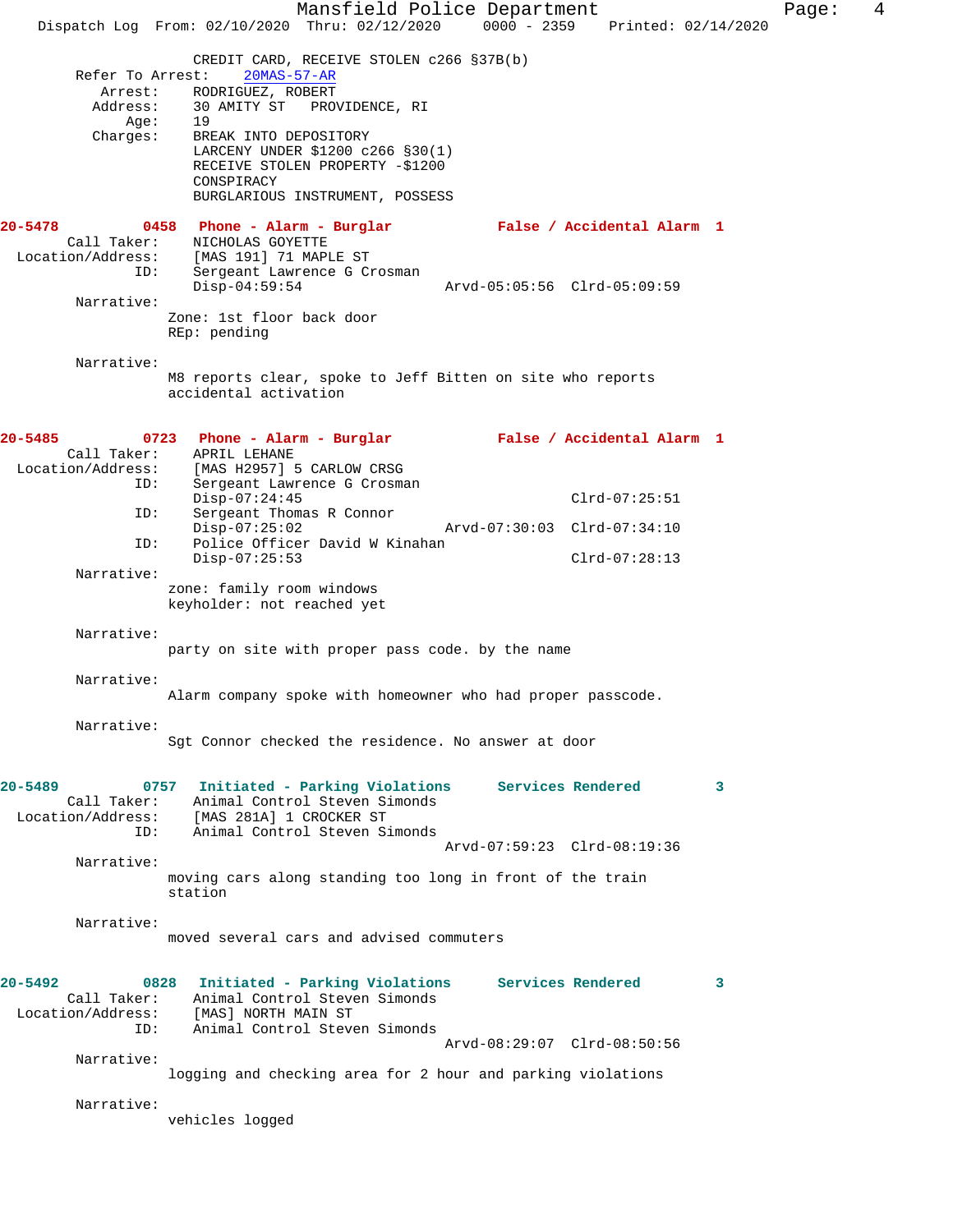Mansfield Police Department Fage: 5 Dispatch Log From: 02/10/2020 Thru: 02/12/2020 0000 - 2359 Printed: 02/14/2020 **20-5496 0850 Initiated - School Officer Activity Incident Report 3**  Call Taker: APRIL LEHANE Location/Address: [MAS 332] 240 EAST ST ID: Detective Derek M McCune Arvd-08:50:00 Clrd-08:51:00 Refer To Incident: 20MAS-109-OF **20-5497 0930 Initiated - Proactive Patrol Building Checked / Secured 3** Call Taker: APRIL LEHANE Location/Address: [MAS 840] 280 SCHOOL ST ID: Police Officer Gregg S Kennedy Arvd-09:30:00 Clrd-09:34:48 ID: Police Officer Gregg S Kennedy Disp-09:37:12 Arvd-09:37:14 Clrd-10:03:06 Narrative: Checking the area. **20-5498 0933 Phone - 911 Hang-ups & Verifications Confirmed misdial/Accdntl Call 2**  Call Taker: APRIL LEHANE Location/Address: [MAS 840D125A] 280 SCHOOL ST Apt. #D125 ID: Police Officer Gregg S Kennedy Disp-09:34:54 Arvd-09:35:38 Clrd-09:36:20 ID: Police Officer Gregg S Kennedy<br>Disp-09:36:31 Mrvd-09:37:03 Clrd-09:37:06 Disp-09:36:31 Narrative: Checking on a 911 hang up black toyota corolla Narrative: clear- confirmed accidental **20-5500 0951 Initiated - Parking Violations Services Rendered 3**  Call Taker: Animal Control Steven Simonds Location/Address: [MAS] NORTH MAIN ST ID: Animal Control Steven Simonds Arvd-09:52:54 Clrd-10:12:11 Narrative: checking downtown for parking violations Narrative: 1 violation at 129 borth main street. MA 4FBF10 restricted area **20-5505 1101 Initiated - Proactive Patrol Building Checked / Secured 3** Call Taker: APRIL LEHANE Location/Address: [MAS 281A] 1 CROCKER ST ID: Police Officer Gregg S Kennedy Arvd-11:01:00 Clrd-11:01:35 Narrative: Checking the area. **20-5508 1127 Initiated - Parking Violations Services Rendered 3**  Call Taker: Animal Control Steven Simonds Location/Address: [MAS] NORTH MAIN ST ID: Animal Control Steven Simonds Arvd-11:28:20 Clrd-11:47:25 Narrative: checking downtown for parking violations Narrative: 2 - 2 hour violations. MA 5NN146 on Cottage St; MA 2EC498 ON Old Colony way **20-5513 1211 Initiated - Selective Enforcement/RADAR Citation / Warning Issued**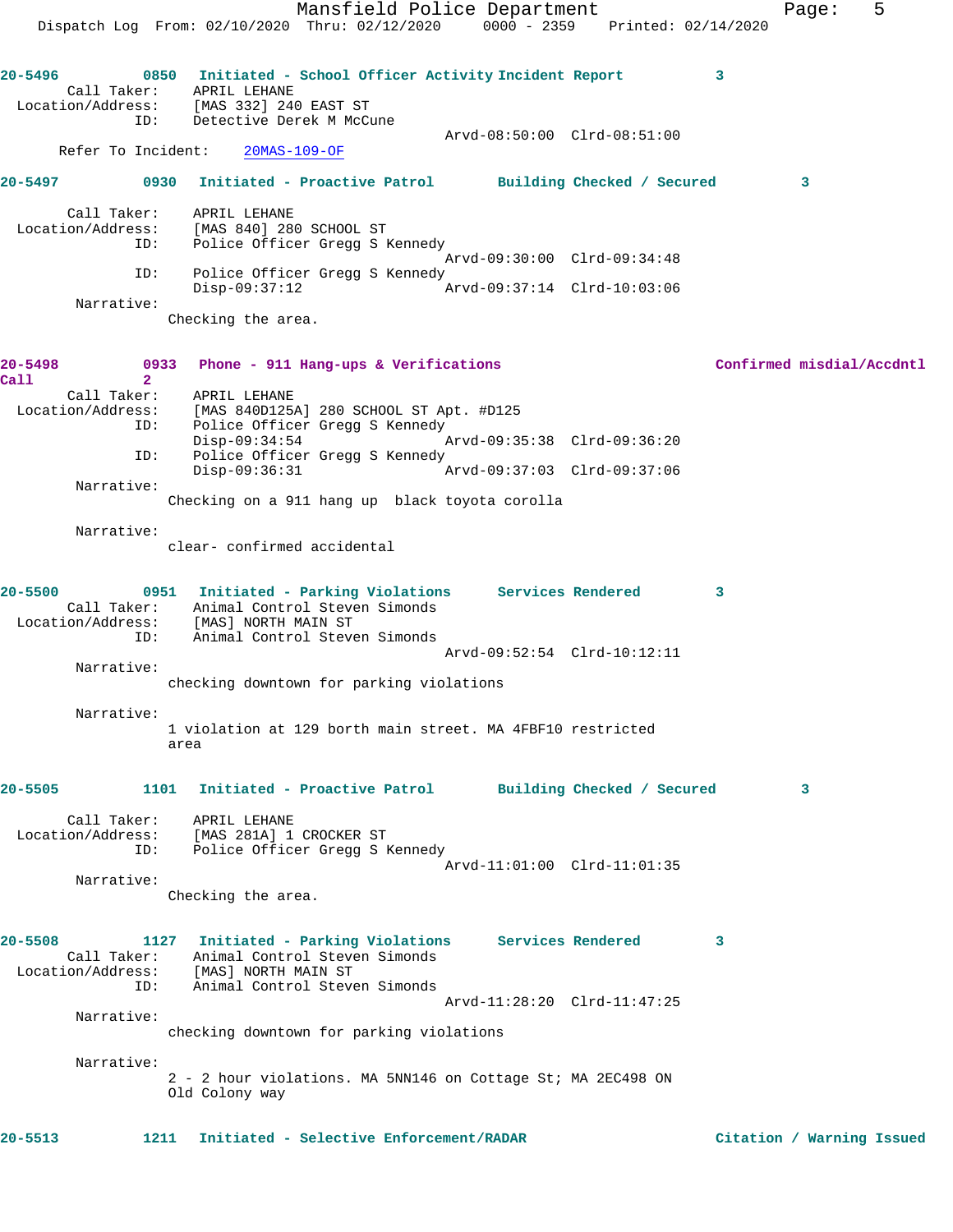Call Taker: APRIL LEHANE Vicinity of: [MAS 1019] 792 WEST ST ID: Police Officer Gregg S Kennedy Arvd-12:11:00 Clrd-13:37:56 Vehicle: WHI 2014 TOYT UT VENZA Reg: PC MA 4WD417 VIN: 4T3BA3BB7EU061788 Vehicle: WHI 2018 JEEP WRANGL Reg: PC MA 448EY5 VIN: 1C4HJXDG8JW296884 Vehicle: WHI 2014 TOYT SIENNA Reg: PC MA 11JS54 VIN: 5TDDK3DC7ES079933 Vehicle: WHI 2013 NISS NV200 Reg: CO MA G90422 VIN: 3N6CM0KN4DK691359 Vehicle: GRY 2016 TOYT UT 4RUNNE Reg: PAS MA 26641 VIN: JTEBU5JR3G5301474 Vehicle: GRY 2016 HOND UT CRV Reg: PC MA 7FBT50 VIN: 5J6RM4H75GL021739 Vehicle: GRY 2015 HOND ODYSSE Reg: PC MA 6981NS VIN: 5FNRL5H40FB130888 Vehicle: WHI 2012 CHEV PK SILVERADO Reg: CO NY 28236JE VIN: 1GCRKPEA8CZ248461 Narrative: Selective enforcement in the area. Narrative: 4WD417- citation for speed Narrative: 448EY5- citation issued for speed Narrative: 11JS54- verbal warning Narrative: G90422- verbal warning Narrative: 26641- verbal warning Narrative: 7FBT50- verbal warning Narrative: MA 6981NS-verbal warning Narrative: NY CO 28236JE- verbal warning **20-5517 1243 Initiated - Parking Violations Services Rendered 3**  Call Taker: Animal Control Steven Simonds Location/Address: [MAS] NORTH MAIN ST ID: Animal Control Steven Simonds Arvd-12:48:25 Clrd-13:22:27 Narrative: downtown checks for parking violations Narrative: 1 violation on main@cottage. MA 9GR128 restricted area **20-5518 1310 Initiated - Motor Vehicle Stop Citation / Warning Issued 3**  Call Taker: APRIL LEHANE Vicinity of: [MAS] 600 EAST ST ID: Police Officer Patrick J Pennie Arvd-13:10:00 Clrd-13:20:49 Vehicle: WHI 2016 FORD VN TRANSIT Reg: PC NH 4645195 VIN: NM0LS7EX2G1261914 Narrative: citation issued for crosswalk violation **20-5519 1311 Walk-In - Assist Citizen - P S A Transported to Hospital 3**  Call Taker: Support Staff Matthew Todesco Location/Address:<br>ID: Police Officer Patrick J Pennie<br>Disp-13:20:58 Ar Disp-13:20:58 Arvd-13:24:13 Clrd-14:09:46 ID: Police Officer Gregg S Kennedy Disp-13:38:06 Arvd-13:47:37 Clrd-14:09:46<br>ID: Police Officer Jay J Sparrow Police Officer Jay J Sparrow<br>Disp-13:41:48 Arvd-13:54:54 Clrd-14:09:46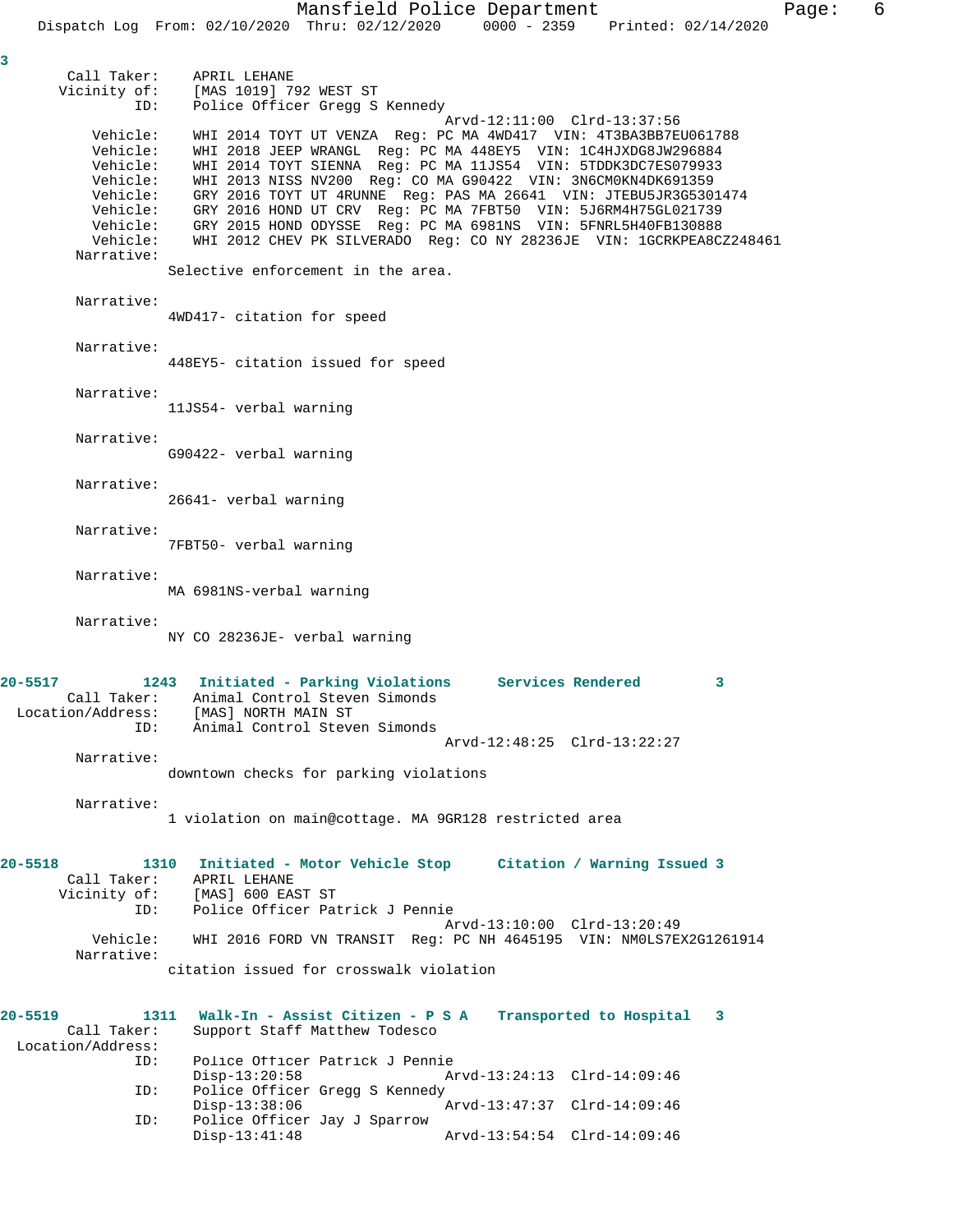Mansfield Police Department Fage: 7 Dispatch Log From: 02/10/2020 Thru: 02/12/2020 0000 - 2359 Printed: 02/14/2020

**20-5521 1330 911 - Suspicious Actv / Persn / Veh Incident Report 2**  Call Taker: GARIN EISELE Location/Address: [MAS 431] 14 BONNEY LN Apt. #12 ID: Police Officer Patrick J Pennie Arvd-14:15:12 Clrd-14:23:35 Vehicle: WHI 2005 VOLV XC70 Reg: PC MA 5KH839 VIN: YV1SZ592X51194676 Narrative: Caller reporting that someone put nail polish on her vehicle sometime during the night. Would like to speak with a officer. Narrative: Incident occured sometime between 8pm and 8am. No suspects at this time Refer To Incident: 20MAS-110-OF **20-5524 1435 Initiated - Parking Violations Services Rendered 3**  Call Taker: Animal Control Steven Simonds Location/Address: [MAS] NORTH MAIN ST ID: Animal Control Steven Simonds Arvd-14:36:48 Clrd-15:24:43 Narrative: checking downtown for parking violations Narrative: 1 violation. US34GD restricted parking **20-5528 1511 Phone - Assist Law Enfrc Agncy Spoken To 3**  Call Taker: MATTHEW BOMES<br>Location/Address: [MAS H40] 96 J [MAS H40] 96 DEAN ST ID: Police Officer Gregg S Kennedy<br>Disp-15:18:12 Arvd-15:19:53 Clrd-15:23:35 Narrative: Contact Capt. Direnzo N. Attleboro Pd (508) 695-1212 Narrative: N. Attleboro police looking to contact party Narrative: clear- person advised **20-5533 1717 Initiated - Community Policing Services Rendered 3**  Call Taker: ROBERT BOLGER Location/Address: [MAS 331] 255 EAST ST ID: Police Officer Nicole P Newport Arvd-17:17:00 Clrd-17:33:09 Narrative: OUT FOR CHAMPS. **20-5534 1718 Phone - Assist Fire Department Cancelled Enroute 2**  Call Taker: GARIN EISELE Location/Address: [MAS 149B] 240 FORBES BLVD ID: Police Officer Jay J Sparrow Disp-17:20:58 Clrd-17:29:26 Narrative: Assisting the FD with a fire related incident. Nature:fire alarm activation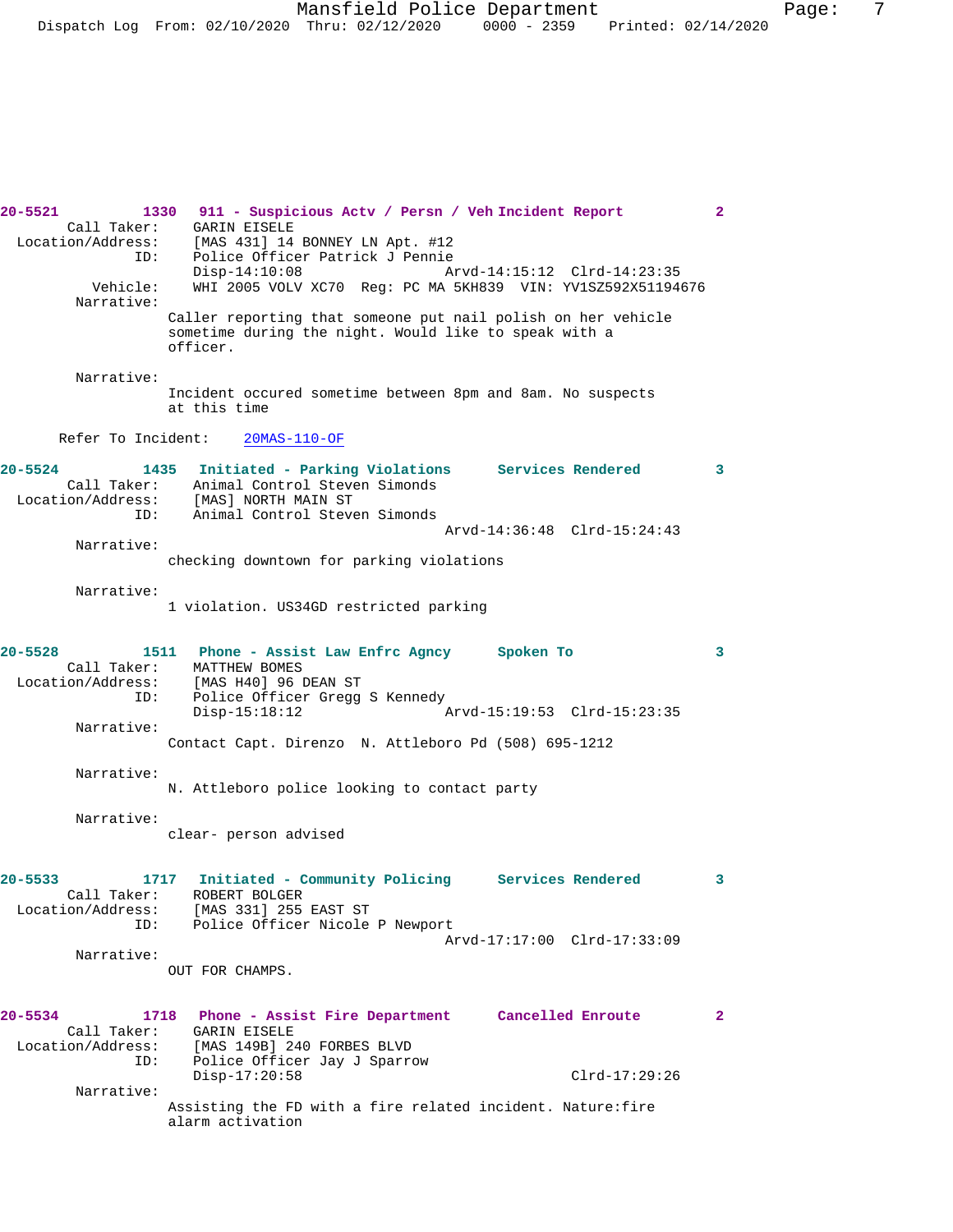Mansfield Police Department Form Page: 8 Dispatch Log From: 02/10/2020 Thru: 02/12/2020 0000 - 2359 Printed: 02/14/2020 **20-5545 1813 Walk-In - Assist Citizen - P S A Services Rendered 3**  Call Taker: Support Staff Derek M Stark<br>Location/Address: [MAS 451B] 500 EAST ST [MAS 451B] 500 EAST ST ID: Sergeant Lawrence G Crosman<br>Disp-18:15:15 Disp-18:15:15 Arvd-18:15:18 Clrd-18:42:33 ID: Support Staff Derek M Stark Disp-18:15:23 Arvd-18:15:26 Clrd-18:42:31 Narrative: Attempting to assist parties with return of property from Post Office arrest. **20-5548 1834 Initiated - Selective Enforcement/RADAR Services Rendered 3**  Call Taker: APRIL LEHANE Vicinity of: [MAS] 869 WEST ST ID: Police Officer Jay J Sparrow Arvd-18:34:00 Clrd-19:00:54 Narrative: Selective enforcement in the area. **20-5549 1841 Initiated - Selective Enforcement/RADAR Services Rendered 3**  Call Taker: APRIL LEHANE Location/Address: [MAS] RESERVOIR ST ID: Police Officer Danielle C Titus Arvd-18:41:00 Clrd-19:04:40 Narrative: Selective enforcement in the area. **20-5551 1848 Initiated - Selective Enforcement/RADAR Services Rendered 3**  Call Taker: APRIL LEHANE<br>Location/Address: [MAS] 562 MAI ess: [MAS] 562 MAPLE ST @ 3 JENNIFER DR<br>ID: Police Officer Nicole P Newport Police Officer Nicole P Newport Arvd-18:48:00 Clrd-19:04:02 Narrative: Selective enforcement in the area. **20-5553 1903 Phone - Suspicious Actv / Persn / Veh Arrest(s) Made 2**  Call Taker: JEFFREY KEEFE Location/Address: [MAS H2180] 52 WEXFORD DR ID: Police Officer Nicole P Newport<br>Disp-19:04:49 A Disp-19:04:49 Arvd-19:08:29 Clrd-19:42:51<br>ID: Police Officer Danielle C Titus Police Officer Danielle C Titus Disp-19:04:54 Arvd-19:13:46 Clrd-19:49:31 Vehicle: BLU 2010 FORD UT ESCA Reg: PC MA 9YR356 VIN: 1FMCU0D76AKA03057 Vehicle: BLK 2014 INFI QX60 Reg: PC MA 2523RX VIN: 5N1CL0MM3EC524634 Narrative: Cp reported hearing a neighbor yelling in the driveway of 52 Wexford. Narrative: Possible WMS hit on a male party in the residence. Narrative: Ofc Newport reports the male party is at the residence, officers are awaiting for him to come to the door. Narrative: Ofc Newport reports male is in custody. Narrative: Ofc Titus transporting male to the station, SM 30819 Refer To Arrest: 20MAS-58-AR Arrest: BENSON, DAVID M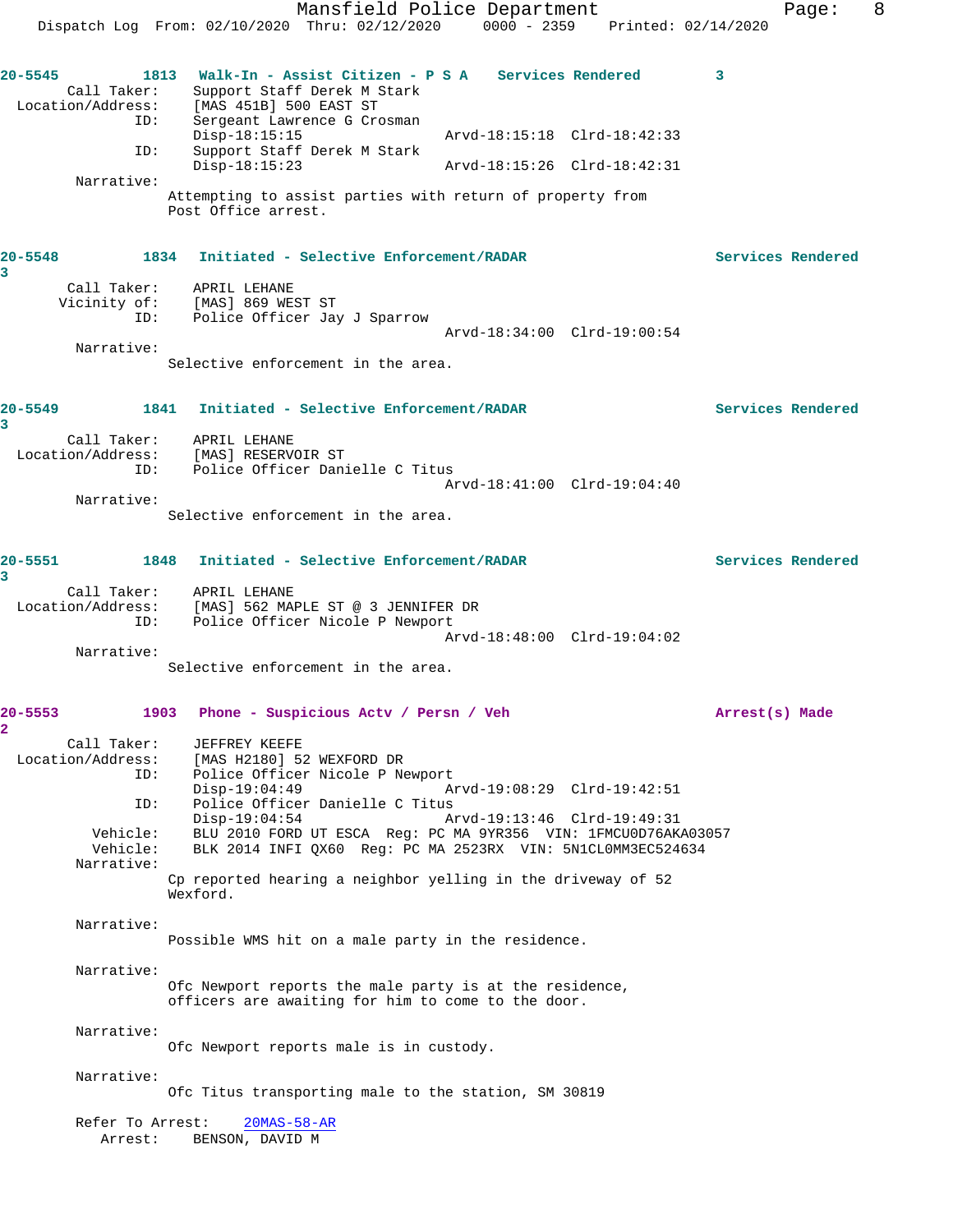Mansfield Police Department Fage: 9 Dispatch Log From: 02/10/2020 Thru: 02/12/2020 0000 - 2359 Printed: 02/14/2020 Address: 52 WEXFORD DR MANSFIELD, MA<br>Age: 42 Age:<br>:Charges Warrant arrest **20-5554 1921 Phone - Well Being Check Spoken To 3**  Call Taker: LINDSAY MITCHELL Location/Address: [MAS] 13 BONNEY LN Apt. #15 ID: Police Officer William C Trudell Disp-19:27:03 Arvd-19:39:23 Clrd-19:41:15 Narrative: Son requesting a well being check on his mother, unable to reach her for 3 days. Party lives alone, no vehicle. Narrative: Dispatch spoke to the female via phone, states she hasn't felt well. EMS offered and declined. Ofc Trudell out to speak with the female Narrative: Ofc Trudell reports he spoke with the female and will be contacting her son. **20-5555 1923 Phone - Suspicious Actv / Persn / Veh Services Rendered 2**  Call Taker: JEFFREY KEEFE Vicinity of: [MAS 82] 45 CHAUNCY ST<br>ID: Police Officer Jay J St Police Officer Jay J Sparrow<br>Disp-19:25:29 Disp-19:25:29 Arvd-19:27:51 Clrd-19:49:53 ID: Sergeant Lawrence G Crosman<br>Disp-19:25:37 Disp-19:25:37 Arvd-19:28:47 Clrd-19:40:44<br>ID: Sergeant Brian P Thibault Sergeant Brian P Thibault<br>Disp-19:27:17 Disp-19:27:17 Arvd-19:27:20 Clrd-19:39:44 Narrative: CP is reporting a male party inside of Dunkin Donuts is harrasing him. Narrative: Ofc Sparrow report male party is a PC at this time. Narrative: PC was released @0740 per Sgt Connor Refer To P/C: 20MAS-59-AR P/C: Age: 26<br>Charges: PRC PROTECTIVE CUSTODY **20-5567 2240 Initiated - Proactive Patrol Services Rendered 3**  Call Taker: TARA LAKO Location/Address: [MAS 322] 31 HAMPSHIRE ST ID: Police Officer Jay J Sparrow Arvd-22:40:00 Clrd-22:44:40 Narrative: Checking the area. **20-5569 2244 Initiated - Proactive Patrol Building Checked / Secured 3** Call Taker: JEFFREY KEEFE Vicinity of: [MAS 2] 60 FORBES BLVD ID: Police Officer Jay J Sparrow Arvd-22:44:00 Clrd-22:49:04 Narrative: Checking the area. **20-5570 2253 Initiated - Disabled Motor Vehicle Spoken To 3**  Call Taker: JEFFREY KEEFE Vicinity of: [MAS] 120 FORBES BLVD ID: Police Officer Jay J Sparrow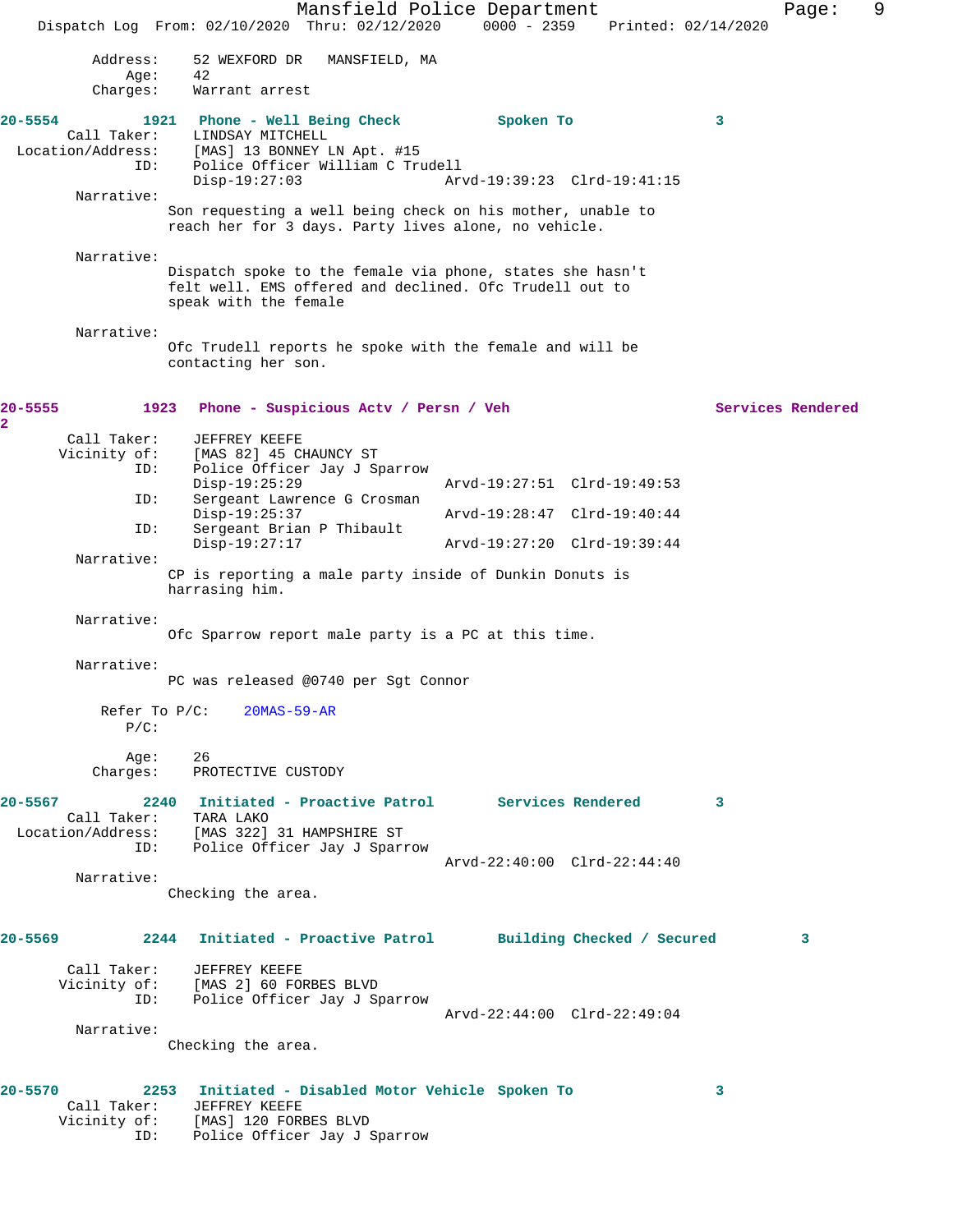|             | Call Taker:                             | TARA LAKO<br>Location/Address: [MAS 802B] 428 ELM ST                                                          |                             |                             |  |       |    |
|-------------|-----------------------------------------|---------------------------------------------------------------------------------------------------------------|-----------------------------|-----------------------------|--|-------|----|
|             |                                         | 0124 Initiated - Proactive Patrol Building Checked / Secured                                                  |                             |                             |  | 3     |    |
|             | Narrative:                              | Checking the area.                                                                                            |                             |                             |  |       |    |
|             | Call Taker: TARA LAKO<br>ID:            | Location: [MAS] HOTELS<br>Police Officer Andrew J Kelley                                                      |                             | Arvd-01:16:00 Clrd-01:30:11 |  |       |    |
| 20-5595     |                                         | 0116 Initiated - Proactive Patrol Building Checked / Secured                                                  |                             |                             |  | 3     |    |
|             |                                         | Ofc Kelley reports vehicle is parked in the lot, unoccupied.                                                  |                             |                             |  |       |    |
|             | ID:<br>Vehicle:<br>Narrative:           | Police Officer Andrew J Kelley<br>GRY 2018 TOYT TUNDRA Reg: PC MA 1BHT65 VIN: 5TFAY5F11JX731278               |                             | Arvd-01:14:00 Clrd-01:16:36 |  |       |    |
|             | Call Taker:                             | TARA LAKO<br>Location/Address: [MAS 25A] 355 NORTH MAIN ST                                                    |                             |                             |  |       |    |
| 20-5594     |                                         | 0114 Initiated - Proactive Patrol Building Checked / Secured                                                  |                             |                             |  | 3     |    |
|             | Narrative:                              | Checking the area.                                                                                            |                             | Arvd-01:11:00 Clrd-01:19:07 |  |       |    |
|             | Call Taker: TARA LAKO                   | Location/Address: [MAS] WINTHROP AVE<br>ID: Patrolman David Schepis                                           |                             |                             |  |       |    |
| $20 - 5591$ |                                         | 0111 Initiated - Proactive Patrol Building Checked / Secured                                                  |                             |                             |  | 3     |    |
|             | Narrative:                              | Checking the area.                                                                                            |                             |                             |  |       |    |
|             | Location/Address:<br>ID:                | Call Taker: TARA LAKO<br>ion/Address: [MAS 281A] 1 CROCKER ST<br>Patrolman David Schepis                      |                             | Arvd-01:08:00 Clrd-01:10:39 |  |       |    |
| 20-5588     |                                         | 0108 Initiated - Proactive Patrol Building Checked / Secured                                                  |                             |                             |  | 3     |    |
|             | Narrative:                              | Checking the area.                                                                                            |                             | Arvd-01:07:00 Clrd-01:18:59 |  |       |    |
|             | Call Taker:<br>Location/Address:<br>ID: | TARA LAKO<br>[MAS 907E] 390 WEST ST<br>Police Officer Meghan Birnie                                           |                             |                             |  |       |    |
|             |                                         | 20-5587 0107 Initiated - Proactive Patrol Building Checked / Secured                                          |                             |                             |  | 3     |    |
|             |                                         | Call Taker: LINDSAY MITCHELL<br>Location/Address: [MAS 992] 660 EAST ST<br>ID: Police Officer Andrew J Kelley |                             | Arvd-01:06:00 Clrd-01:08:24 |  |       |    |
| $20 - 5584$ |                                         | 0106 Initiated - Proactive Patrol Building Checked / Secured                                                  |                             |                             |  | 3     |    |
|             | For Date: $02/11/2020$ - Tuesday        |                                                                                                               |                             |                             |  |       |    |
|             | Narrative:                              | Reported DMV in the area. Vehicle is all set waiting on AAA.                                                  |                             |                             |  |       |    |
|             | Vehicle:                                | BLK 2010 MAZD SD 3 Reg: PC RI OC659 VIN: JM1BL1SG6A1195422                                                    |                             | Arvd-22:53:00 Clrd-22:54:34 |  |       |    |
|             |                                         | Dispatch Log From: 02/10/2020 Thru: 02/12/2020 0000 - 2359 Printed: 02/14/2020                                | Mansfield Police Department |                             |  | Page: | 10 |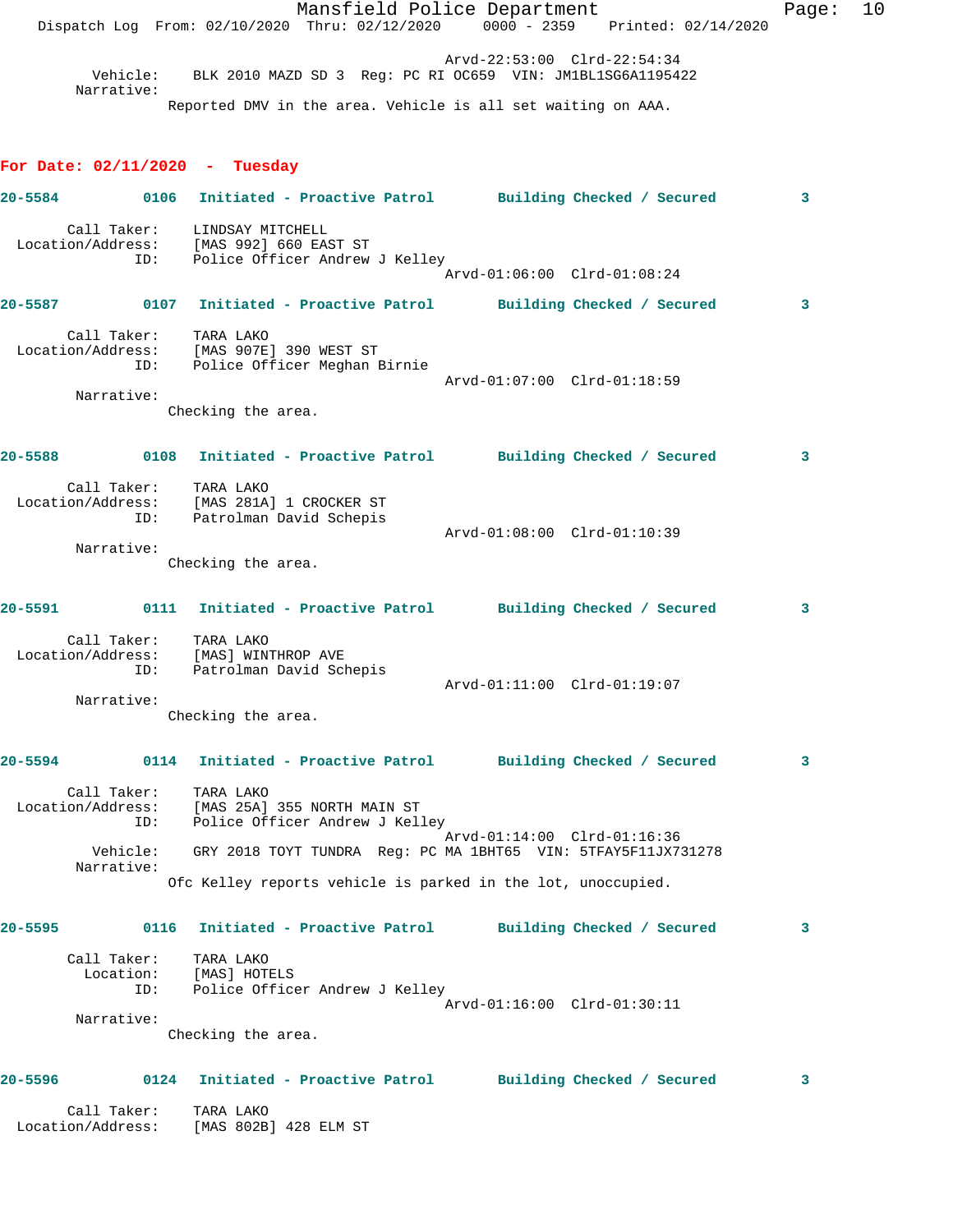|             |                                         | Dispatch Log From: 02/10/2020 Thru: 02/12/2020 0000 - 2359 Printed: 02/14/2020                                             | Mansfield Police Department | Page: | 11 |
|-------------|-----------------------------------------|----------------------------------------------------------------------------------------------------------------------------|-----------------------------|-------|----|
|             | ID:                                     | Police Officer Meghan Birnie                                                                                               |                             |       |    |
|             | Narrative:                              |                                                                                                                            | Arvd-01:24:00 Clrd-01:26:11 |       |    |
|             |                                         | Checking the area.                                                                                                         |                             |       |    |
|             |                                         | 20-5597       0139   Initiated - Proactive Patrol     Building Checked / Secured                                           |                             | 3     |    |
|             | Call Taker:                             | TARA LAKO<br>Location/Address: [MAS 895] 175 FRUIT ST<br>ID: Police Officer Andrew J Kelley                                |                             |       |    |
|             | ID:                                     | Police Officer Andrew J Kelley<br>$Disp-01:58:29$                                                                          | Arvd-01:39:00 Clrd-01:39:00 |       |    |
|             | Narrative:                              | Checking the area.                                                                                                         |                             |       |    |
|             |                                         | 20-5598 		 0139 Initiated - Proactive Patrol 		 Building Checked / Secured                                                 |                             | 3     |    |
|             | Call Taker: TARA LAKO                   | Location/Address: [MAS 139] 265 FRUIT ST<br>ID: Police Officer Andrew J Kelley                                             |                             |       |    |
|             |                                         |                                                                                                                            | Arvd-01:39:00 Clrd-01:58:29 |       |    |
|             | Narrative:                              | Checking the area.                                                                                                         |                             |       |    |
|             |                                         | 20-5599 		 0150 Initiated - Proactive Patrol 		 Building Checked / Secured                                                 |                             | 3     |    |
|             |                                         | Call Taker: TARA LAKO<br>Location/Address: [MAS 894] 905 SOUTH MAIN ST Apt. #C<br>ID: Police Officer Meghan Birnie         | Arvd-01:50:00 Clrd-01:58:16 |       |    |
|             | Narrative:                              |                                                                                                                            |                             |       |    |
|             |                                         | Checking the area.                                                                                                         |                             |       |    |
|             |                                         | 20-5600 0231 Initiated - Proactive Patrol Building Checked / Secured                                                       |                             | 3     |    |
|             | Call Taker:<br>Location/Address:        | LINDSAY MITCHELL<br>[MAS 840] 280 SCHOOL ST<br>ID: Police Officer Meghan Birnie                                            |                             |       |    |
|             |                                         |                                                                                                                            | Arvd-02:31:00 Clrd-02:43:57 |       |    |
| $20 - 5601$ |                                         | 0232 Initiated - Proactive Patrol Building Checked / Secured                                                               |                             | 3     |    |
|             | Call Taker:<br>ID:                      | LINDSAY MITCHELL<br>Location/Address: [MAS 895] 175 FRUIT ST<br>Sergeant Thomas R Connor                                   | Arvd-02:32:00 Clrd-03:09:02 |       |    |
|             | Narrative:                              |                                                                                                                            |                             |       |    |
|             |                                         | Checking animal shelter and DPW                                                                                            |                             |       |    |
| $20 - 5602$ |                                         | 0236 Initiated - Proactive Patrol Building Checked / Secured                                                               |                             | 3     |    |
|             | Call Taker:<br>Location/Address:<br>ID: | TARA LAKO<br>[MAS 1015] 30 CHAUNCY ST<br>Patrolman David Schepis                                                           |                             |       |    |
|             |                                         |                                                                                                                            | Arvd-02:36:00 Clrd-02:40:10 |       |    |
|             | Narrative:                              | Checking the area.                                                                                                         |                             |       |    |
| 20-5603     | Call Taker:                             | 0245 Initiated - Parking Violations Citation / Warning Issued 3<br>LINDSAY MITCHELL                                        |                             |       |    |
|             | Location/Address:<br>ID:                | [MAS] NORTH MAIN ST<br>Patrolman David Schepis                                                                             | Arvd-02:45:00 Clrd-02:59:47 |       |    |
|             | Vehicle:<br>Vehicle:                    | GRN 2008 BMW 535 Reg: PC MA 8GH279 VIN: WBAPT73538CX01564<br>GRY 2012 HOND UT CRV Reg: PC MA 71BT41 VIN: 5J6RM4H76CL018505 |                             |       |    |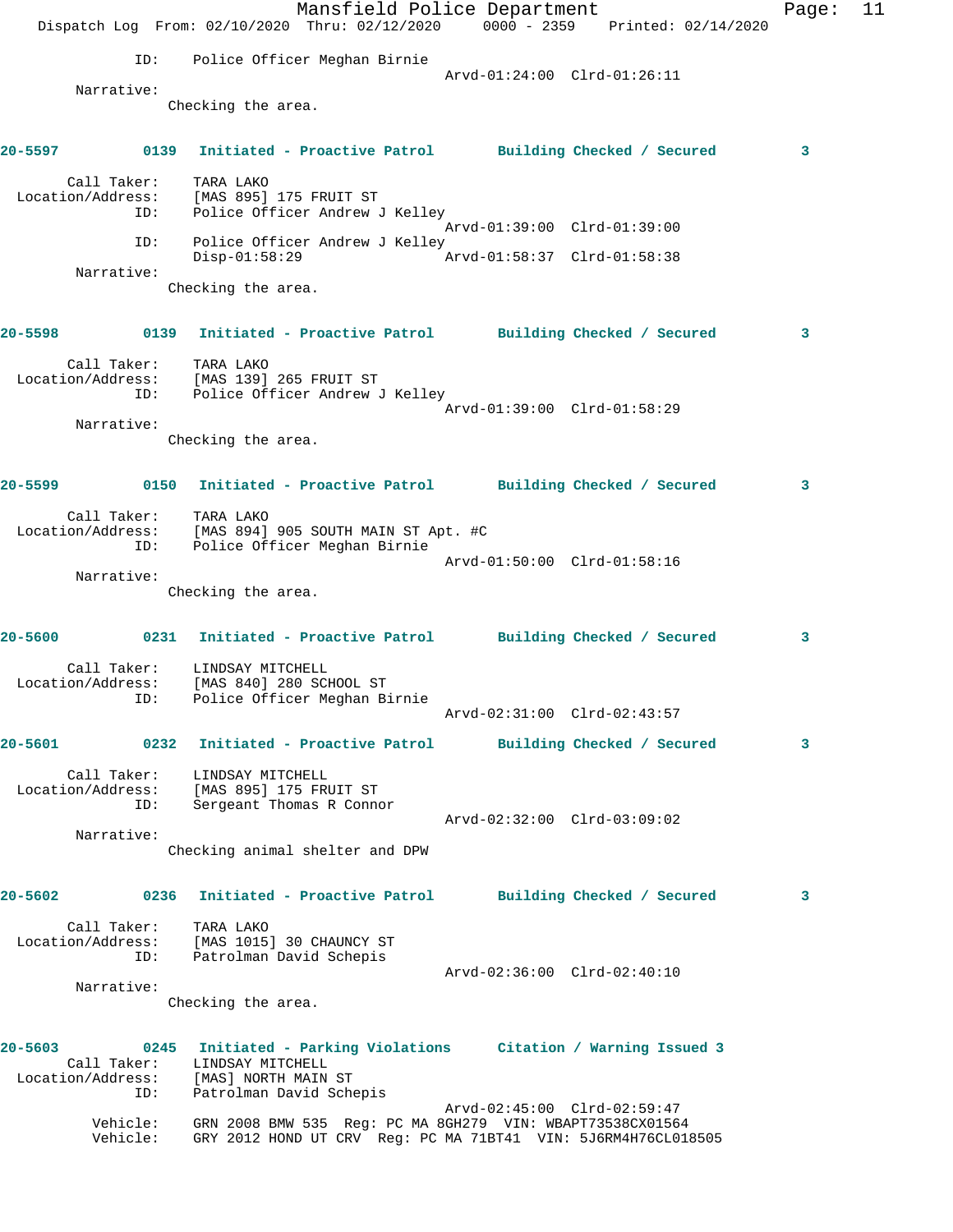|   |                                         | Dispatch Log From: 02/10/2020 Thru: 02/12/2020 0000 - 2359 Printed: 02/14/2020                                                                     | Mansfield Police Department |                             |   | Page:                     | 12 |
|---|-----------------------------------------|----------------------------------------------------------------------------------------------------------------------------------------------------|-----------------------------|-----------------------------|---|---------------------------|----|
|   | Narrative:                              |                                                                                                                                                    |                             |                             |   |                           |    |
|   |                                         | Park St - MA 71BT41                                                                                                                                |                             |                             |   |                           |    |
|   | Narrative:                              | Church St - MA 8GH279                                                                                                                              |                             |                             |   |                           |    |
|   |                                         | 20-5604 0305 Initiated - Proactive Patrol Building Checked / Secured                                                                               |                             |                             |   | $\mathbf{3}$              |    |
|   | Call Taker: TARA LAKO                   | Location/Address: [MAS 982] 111 HOPE ST<br>ID: Police Officer Andrew J Kelley                                                                      |                             |                             |   |                           |    |
|   | Narrative:                              |                                                                                                                                                    |                             | Arvd-03:05:00 Clrd-03:05:00 |   |                           |    |
|   |                                         | Checking the area.                                                                                                                                 |                             |                             |   |                           |    |
|   |                                         | 20-5605 		 0305 Initiated - Proactive Patrol 		 Building Checked / Secured                                                                         |                             |                             |   | 3                         |    |
|   | Call Taker: TARA LAKO                   | Location/Address: [MAS 170] 255 HOPE ST<br>ID: Police Officer Andrew J Kelley                                                                      |                             |                             |   |                           |    |
|   |                                         |                                                                                                                                                    |                             | Arvd-03:05:00 Clrd-03:14:37 |   |                           |    |
|   | Narrative:                              | Checking the area.                                                                                                                                 |                             |                             |   |                           |    |
|   |                                         | 20-5606       0306   Initiated - Proactive Patrol     Building Checked / Secured                                                                   |                             |                             |   | 3                         |    |
|   | Call Taker: TARA LAKO<br>ID:            | Location/Address: [MAS 255] 377 CHAUNCY ST<br>Police Officer Meghan Birnie                                                                         |                             |                             |   |                           |    |
|   | Narrative:                              |                                                                                                                                                    |                             | Arvd-03:06:00 Clrd-03:08:26 |   |                           |    |
|   |                                         | Checking the area.                                                                                                                                 |                             |                             |   |                           |    |
|   |                                         | 20-5607 0528 Initiated - Proactive Patrol Building Checked / Secured                                                                               |                             |                             |   | 3                         |    |
|   | Call Taker:<br>Location/Address:<br>ID: | TARA LAKO<br>[MAS 1002] 250 EAST ST<br>Sergeant Thomas R Connor                                                                                    |                             |                             |   |                           |    |
|   |                                         |                                                                                                                                                    |                             | Arvd-05:28:00 Clrd-05:46:32 |   |                           |    |
|   | Narrative:                              | Checking the area.                                                                                                                                 |                             |                             |   |                           |    |
|   |                                         | 20-5608       0546   Initiated - Proactive Patrol     Building Checked / Secured                                                                   |                             |                             |   | 3                         |    |
|   | Call Taker: TARA LAKO<br>ID:            | Location/Address: [MAS 907E] 390 WEST ST<br>Sergeant Thomas R Connor                                                                               |                             |                             |   |                           |    |
|   |                                         |                                                                                                                                                    |                             | Arvd-05:46:00 Clrd-05:52:18 |   |                           |    |
|   | Narrative:                              | Checking the area.                                                                                                                                 |                             |                             |   |                           |    |
|   | Call Taker:                             | 20-5609 0547 Initiated - Motor Vehicle Stop Verbal Warning<br>TARA LAKO<br>Location/Address: [MAS] 792 WEST ST<br>ID: Police Officer Meghan Birnie |                             |                             | 3 |                           |    |
|   | Vehicle:<br>Narrative:                  | BLK 2019 VOLV UT XC90 Reg: PAS MA EV6300 VIN: YV4BR0CL1K1426214                                                                                    |                             | Arvd-05:47:00 Clrd-05:49:26 |   |                           |    |
|   |                                         | Verbal warning for speed.                                                                                                                          |                             |                             |   |                           |    |
| 3 |                                         | 20-5610 		 0549 Initiated - Selective Enforcement/RADAR                                                                                            |                             |                             |   | Citation / Warning Issued |    |
|   | Call Taker:                             | TARA LAKO<br>Location/Address: [MAS] 792 WEST ST                                                                                                   |                             |                             |   |                           |    |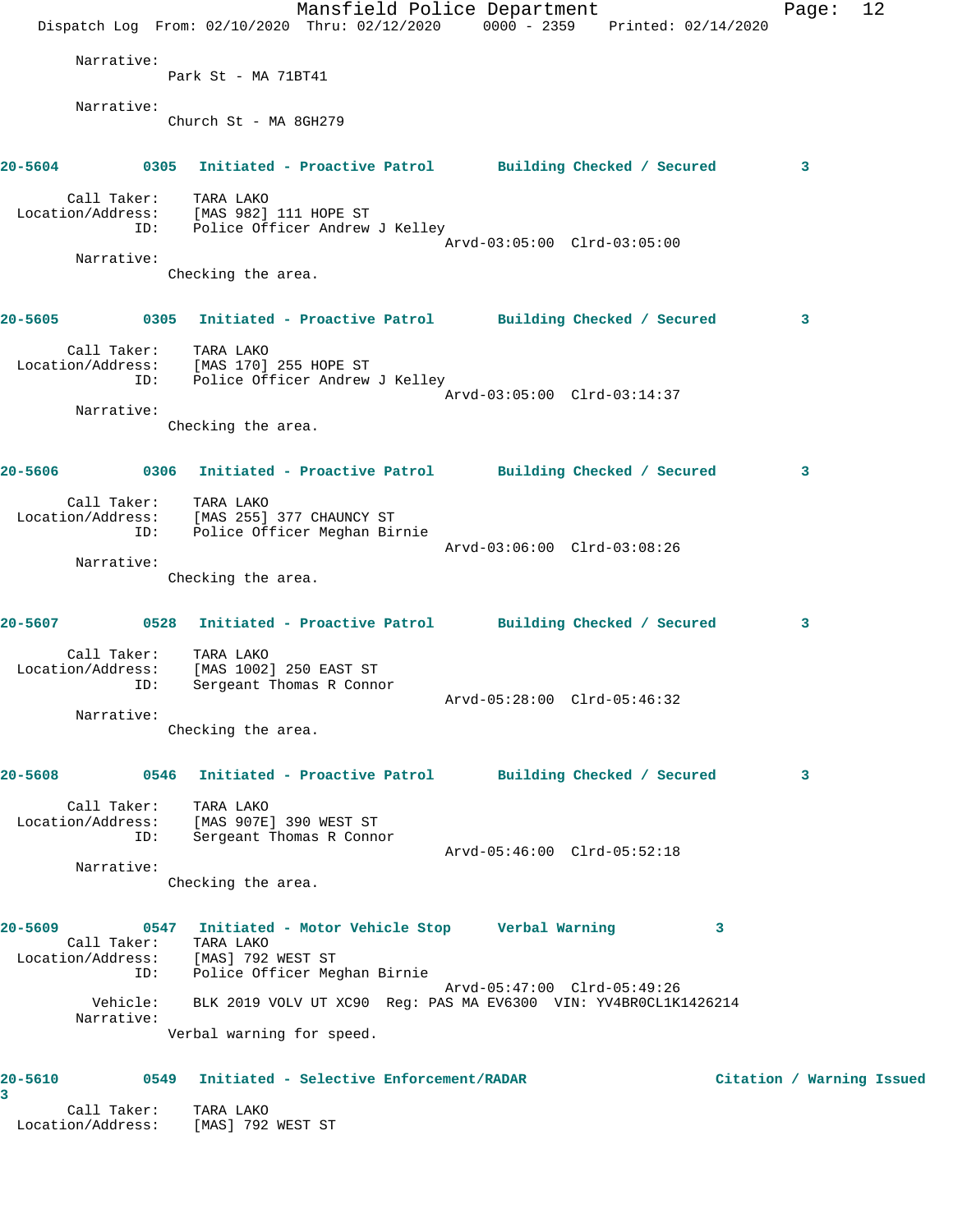Mansfield Police Department Page: 13 Dispatch Log From: 02/10/2020 Thru: 02/12/2020 0000 - 2359 Printed: 02/14/2020 ID: Police Officer Meghan Birnie Arvd-05:49:00 Clrd-06:14:46 Vehicle: BLK 2007 JEEP UT COMMAN Reg: PC MA 8SZH60 VIN: 1J8HG48N57C595595 Narrative: Selective enforcement in the area. Narrative: Out with MA 8SZH60, citation issued for speed. **20-5611 0552 Initiated - Proactive Patrol Building Checked / Secured 3** Call Taker: TARA LAKO Location/Address: [MAS 840] 280 SCHOOL ST ID: Sergeant Thomas R Connor Arvd-05:52:00 Clrd-06:09:20 Narrative: Checking the area. **20-5612 0600 Initiated - Selective Enforcement/RADAR Services Rendered 3**  Call Taker: TARA LAKO Location/Address: [MAS] 99 COPELAND DR @ 235 CHAUNCY ST ID: Patrolman David Schepis Arvd-06:00:00 Clrd-06:17:34 Narrative: Selective enforcement in the area. **20-5613 0609 Initiated - Selective Enforcement/RADAR Citation / Warning Issued 3**  Call Taker: TARA LAKO Location/Address: [MAS] 562 MAPLE ST @ 3 JENNIFER DR ID: Police Officer Andrew J Kelley Arvd-06:09:00 Clrd-06:57:38 Vehicle: WHI 2017 JEEP GRCHER Reg: PAS MA SN53PE VIN: 1C4RJFLT0HC651829 Vehicle: GRN 2001 CHEV SILVER Reg: PC MA 19F760 VIN: 1GCHK29U41E217814 Narrative: Selective enforcement in the area. Narrative: Out with MA SN53PE, citation issued for speed and failure to inspect. Narrative: Ma 19f70 Franklin @ green acres citation issued **20-5614 0615 Phone - Suspicious Actv / Persn / Veh Unfounded/Unverifed 2**  Call Taker: TARA LAKO Location/Address: [MAS H1438] 145 GILBERT ST ID: Police Officer Meghan Birnie Disp-06:17:32 Arvd-06:20:30 Clrd-06:26:16 Narrative: RP reports a tall white male in his mid 20's walking in the area wearing jeans, a blue hoody and a brown/orange jacket. RP did not recognize the male from the neighborhood and there was about a 7 minute delay in calling 911. Narrative: Ofc Birnie reports checking the area of Gilbert and Balcom and there was nobody out walking matching that description in the area. **20-5630 0801 Phone - Lost / Found Property Services Rendered 3**  Call Taker: APRIL LEHANE Location/Address: [MAS 305] 64 COPELAND DR ID: Police Officer Andrew J Kelley<br>Disp-08:04:10 Disp-08:04:10 Arvd-08:25:45 Clrd-08:39:53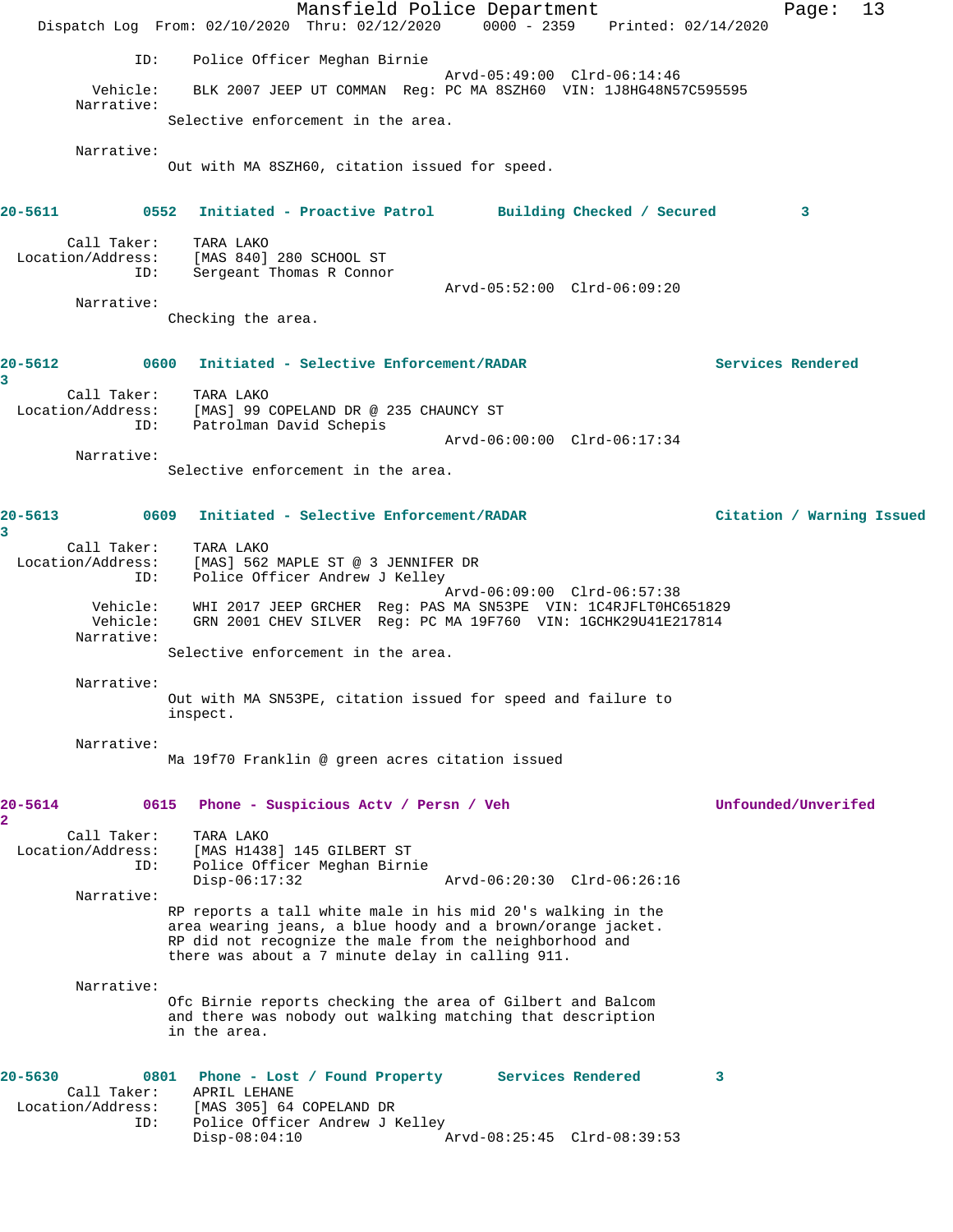Mansfield Police Department The Page: 14 Dispatch Log From: 02/10/2020 Thru: 02/12/2020 0000 - 2359 Printed: 02/14/2020 Narrative: employee found a wallet last week and would like an officer to pick it up Narrative: recovered 2 wallets from location attempting to return 1 to a party in Mansfield **20-5631 0820 Initiated - Traffic Enforcement / Activity Citation / Warning Issued** Call Taker: MATTHEW BOMES Vicinity of: [MAS] 20 NORTH ST @ 1350 EAST ST ID: Police Officer David W Kinahan Arvd-08:20:00 Clrd-08:52:29 Vehicle: GRY 2017 FORD UT ESCAPE Reg: PC MA 16RX77 VIN: 1FMCU9J97HUA56407 Narrative: Officer out on traffic enforcement in the area: bus stop Narrative: Ma 16rx77 citation issued for falure to stop at stop sign **20-5636 0844 Initiated - Motor Vehicle Stop Citation / Warning Issued 3**  Call Taker: MATTHEW BOMES Vicinity of: [MAS] 575 WEST ST ID: Police Officer Gregg S Kennedy Arvd-08:44:00 Clrd-08:50:29 Vehicle: BLK 2013 MERZ C300W4 Reg: PC MA 7715VK VIN: WDDGF8AB2DG097006 Narrative: Ma 7715vk forbes @ west falure to stop citation issued **20-5637 0850 Initiated - Lost / Found Property Services Rendered 3**  Call Taker: MATTHEW BOMES<br>ocation/Address: [MAS H4243] 87 YORK RD Location/Address:<br>ID: Police Officer Andrew J Kelley Arvd-08:50:00 Clrd-08:51:11 Narrative: returned found wallet to farther of party **20-5638 0919 Initiated - Selective Enforcement/RADAR Citation / Warning Issued 3**  Call Taker: MATTHEW BOMES Vicinity of: [MAS] NORTH MAIN ST ID: Police Officer Andrew J Kelley Arvd-09:19:00 Clrd-09:38:52 Vehicle: WHI 2012 TOYT RAV4 Reg: PC MA 4438GO VIN: 2T3DF4DV8CW251751 Vehicle: BLK 2005 TOYT UT SEQUOI Reg: PC MA 604G VIN: 5TDBT44A25S251648 Narrative: Selective enforcement in the area. Narrative: Ma 4438go citation issued to R/O for speed Narrative: Ma 604g N.main @ Church citation to the operator **20-5640 0939 Initiated - Lost / Found Property Services Rendered 3**  Call Taker: MATTHEW BOMES Location/Address: [MAS] 91 CHAUNCY ST ID: Police Officer Andrew J Kelley Arvd-09:39:00 Clrd-09:39:50 Vehicle: Reg: DL MA 450K Narrative: returning dealer plate **20-5642 0940 Phone - Property Offenses - non specfc Investigated - Report Taken**

**2** 

**2**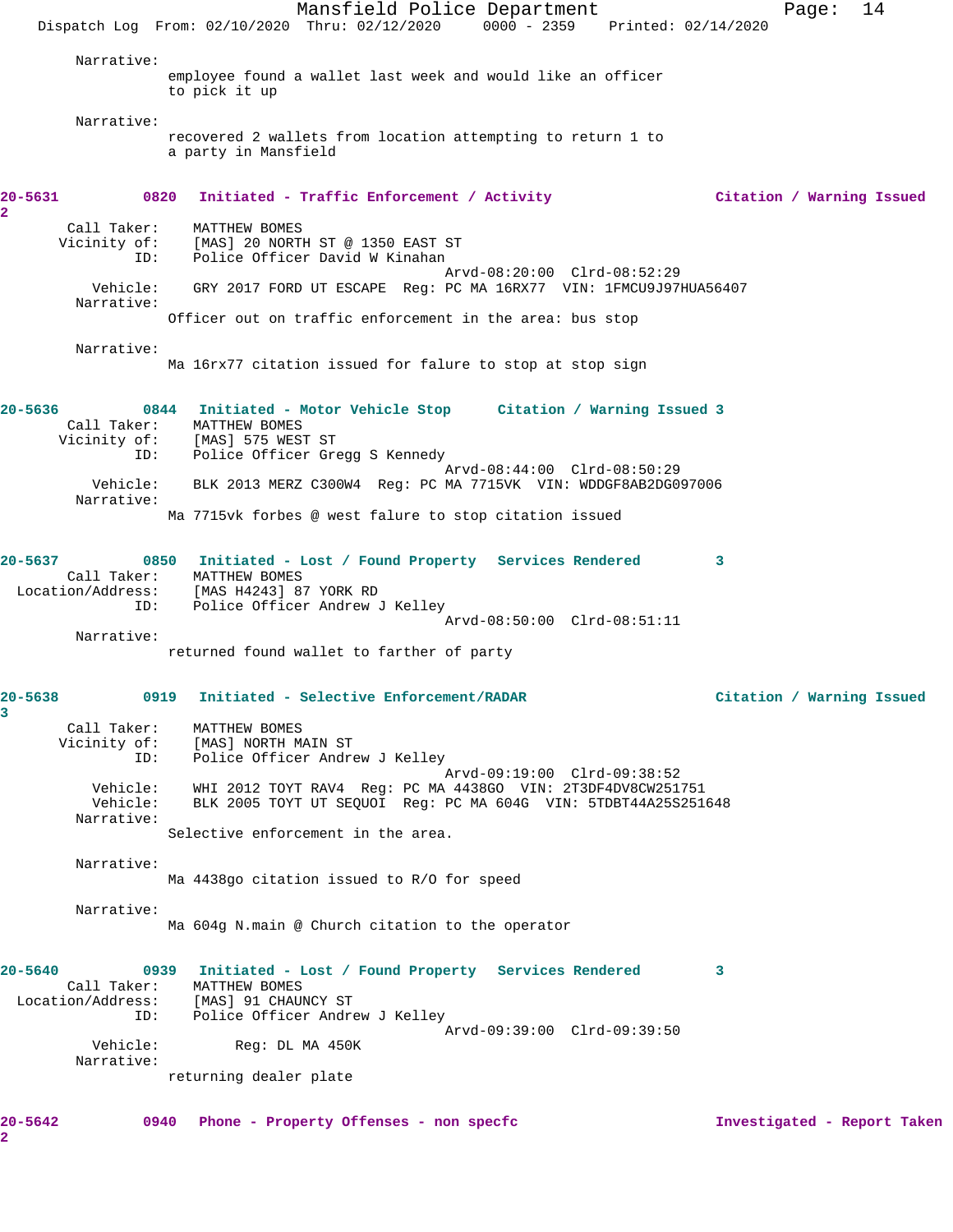Mansfield Police Department Page: 15 Dispatch Log From: 02/10/2020 Thru: 02/12/2020 0000 - 2359 Printed: 02/14/2020 Call Taker: APRIL LEHANE Location/Address: [MAS 417C] 5 FRANCIS AVE Apt. #19 ID: Police Officer Patrick J Pennie Disp-09:42:42 Arvd-09:47:45 Clrd-09:59:41 Vehicle: BLU 2008 TOYT SIENNA Reg: PC MA 76A980 VIN: 5TDBK23CX8S013822 Narrative: reporting damage to her vehicle from storm on friday Narrative: vehicle is totalled and need the report to follow up with insurance Refer To Incident: 20MAS-111-OF **20-5644 0946 Initiated - Motor Vehicle Stop Citation / Warning Issued 3**  Call Taker: MATTHEW BOMES Vicinity of: [MAS] COPELAND DR OI: IMASI CURBURNY DA<br>ID: Police Officer Andrew J Kelley Arvd-09:46:00 Clrd-09:57:30 Vehicle: BRO 2004 NISS MAXIMA Reg: PC MA 332VB2 VIN: 1N4BA41E44C870903 Narrative: Ma 332vb2 citation issued **20-5645 0950 Alarm - Assist Fire Department Services Rendered 2**  Call Taker: MATTHEW BOMES Location/Address: [MAS 149B] 240 FORBES BLVD ID: Police Officer Gregg S Kennedy<br>Disp-09:52:12 Disp-09:52:12 Arvd-09:56:49 Clrd-10:02:12 Narrative: Assisting the FD with a fire related incident. Nature:fire alarm **20-5651 1111 Initiated - Speed Trailer/Signs Deployed Citation / Warning Issued 3**  Call Taker: Police Officer David W Kinahan Location/Address: [MAS] WEST ST ID: Police Officer David W Kinahan Arvd-11:12:31 Clrd-12:17:12 Vehicle: GRY 2014 TOYT SIENNA Reg: PC MA 2DDL70 VIN: 5TDDK3DC5ES085830 Vehicle: BLK 2016 NISS UT MURANO Reg: PC MA 3NEC91 VIN: 5N1AZ2MH5GN167792 Narrative: Officer Kinahan out to change batteries in speed signs located on West St. Narrative: Ma 3nec91 area of 792 west verbal to the R/O 20-5655 1142 Initiated - Traffic Enforcement / Activity **Services Rendered 2**  Call Taker: MATTHEW BOMES Vicinity of: [MAS] 99 COPELAND DR @ 235 CHAUNCY ST ID: Police Officer Andrew J Kelley Arvd-11:42:00 Clrd-11:59:59 Narrative: Officer out on traffic enforcement in the area **20-5658 1226 Initiated - Selective Enforcement/RADAR Citation / Warning Issued 3**  Call Taker: MATTHEW BOMES Location/Address: [MAS 1002] 250 EAST ST ID: Police Officer Patrick J Pennie Arvd-12:26:00 Clrd-13:13:31 Vehicle: GRY 2009 TOYT CAMRY Reg: PC MA 3YW171 VIN: 4T4BE46KX9R062703 Narrative: Selective enforcement in the area. Narrative: MV stop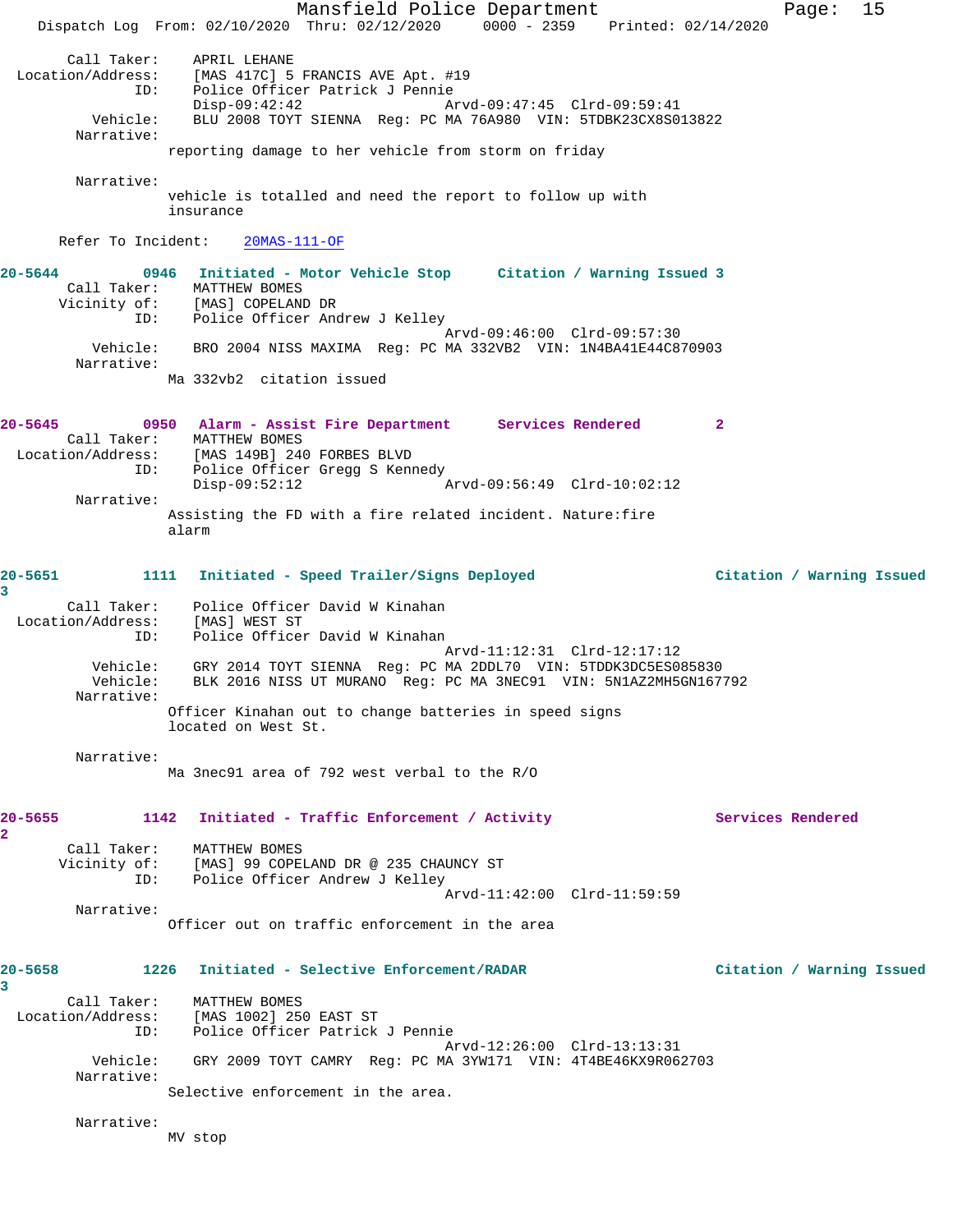Mansfield Police Department Fage: 16 Dispatch Log From: 02/10/2020 Thru: 02/12/2020 0000 - 2359 Printed: 02/14/2020 Narrative: citation issued for speed **20-5670 1401 Phone - Larceny - Value Unknown Investigated - Report Taken 2** Call Taker: Kieran M Ruth Location/Address: [MAS 840K] 280 SCHOOL ST Apt. #K Police Officer Gregg S Kennedy<br>Disp-14:03:17 Arvd-14:10:06 Clrd-16:25:22 ID: Police Officer Andrew J Kelley Arvd-14:50:37 Clrd-16:25:22 Narrative: Out for a cell phone stolen from an employee Refer To Incident: 20MAS-113-OF **20-5673 1438 Initiated - School Officer Activity Services Rendered 3**  Call Taker: MATTHEW BOMES Location/Address: [MAS 331] 255 EAST ST ID: Detective Kenneth E Wright Arvd-14:38:00 Clrd-14:39:36<br>20MAS-112-OF Refer To Incident: **20-5681 1709 Initiated - Motor Vehicle Stop Citation / Warning Issued 3**  Call Taker: MATTHEW BOMES<br>Vicinity of: [MAS] 575 WEST [MAS] 575 WEST ST ID: Police Officer Christopher D Sorge Arvd-17:09:00 Clrd-17:15:47 Support Staff Derek M Stark Vehicle: WHI 2020 TOYT COROLL Reg: PC MA 6PW745 VIN: JTDP4RCE4LJ009197 Narrative: citation issued for speed **20-5686 1741 Initiated - Selective Enforcement/RADAR Citation / Warning Issued 3**  Call Taker: MATTHEW BOMES Vicinity of: [MAS] 792 WEST ST ID: Police Officer Christopher D Sorge Arvd-17:41:00 Clrd-18:22:10 Support Staff Derek M Stark Vehicle: GRY 2004 TOYT UT HIGHLA Reg: PC MA 993FT1 VIN: JTEEP21A740045636 Vehicle: 2010 MIL Reg: PC RI EI212 VIN: 3MEHM0CG0AR614434 Vehicle: WHI 2016 NISS 4D SENTRA Reg: PC NH 4515592 VIN: 3N1AB7APXGY323882 Vehicle: WHI 2005 FORD ECOVAN Reg: PC MA 5HC216 VIN: 1FTNE24W35HA41927 Vehicle: BLK 2018 FORD F350 Reg: CO MA V13206 VIN: 1FT8X3B69JEB87096<br>Vehicle: BLK 2017 540 Reg: PC RI BP208 VIN: WBAJE7C36HG890850 BLK 2017 540 Reg: PC RI BP208 VIN: WBAJE7C36HG890850 Narrative: Selective enforcement in the area. Narrative: Ma 993ft1 citation issued for equipment Narrative: Ri EI212 verbal for equipment Narrative: Nh 4515592 verbal for speed Narrative: Ma 5hc216 citation for speed and falure to inspect Narrative: Ma V13206 verbal to the operator for speed Narrative: RI bp208 verbal to the operator for speed **20-5692 1833 Initiated - Motor Vehicle Stop Verbal Warning 3**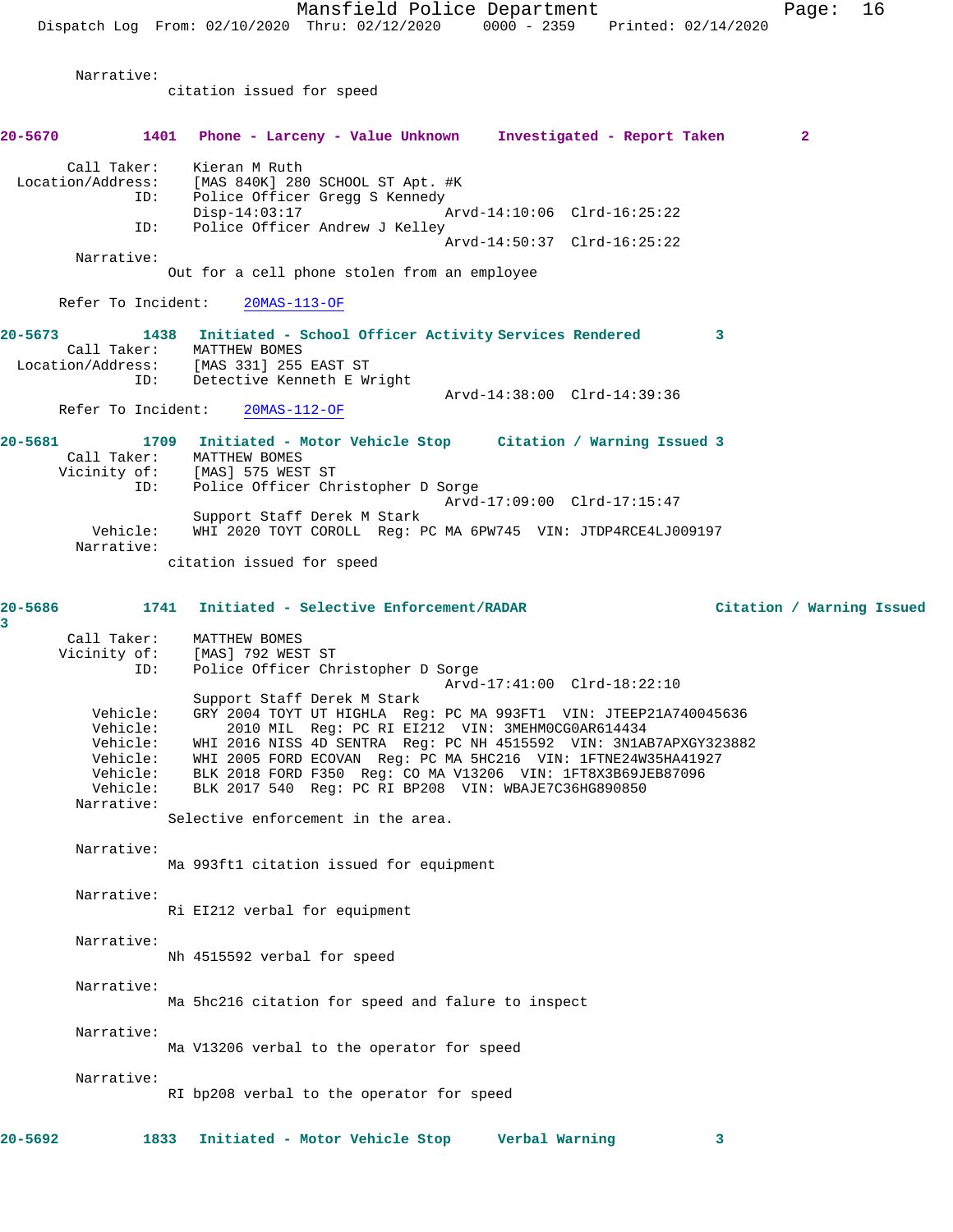Mansfield Police Department Page: 17 Dispatch Log From: 02/10/2020 Thru: 02/12/2020 0000 - 2359 Printed: 02/14/2020 Call Taker: MATTHEW BOMES Location/Address: [MAS 255A] 377 CHAUNCY ST ID: Police Officer Christopher D Sorge Arvd-18:33:00 Clrd-18:39:40 Support Staff Derek M Stark Vehicle: GRY 2005 NISS UT PATHFI Reg: PC MA 7AZ535 VIN: 5N1AR18W75C739215 Narrative: verbal falure to inspect **20-5696 1905 Initiated - Selective Enforcement/RADAR Services Rendered 3**  Call Taker: JEFFREY KEEFE Vicinity of: [MAS] NORTH MAIN ST ID: Police Officer Nicole P Newport Arvd-19:05:00 Clrd-19:57:41 Narrative: Selective enforcement in the area. Narrative: Ofc Newport reports no violations. **20-5699 2001 911 - 911 Hang-ups & Verifications Confirmed misdial/Accdntl Call 2** Call Taker: JEFFREY KEEFE<br>Vicinity of: [MAS 973D2] 1 of: [MAS 973D2] 120 FORBES BLVD Apt. #150<br>ID: Police Officer Jay J Sparrow Police Officer Jay J Sparrow Disp-20:04:29 Clrd-20:06:37 ID: Police Officer Nicole P Newport<br>Disp-20:06:33 Ar Disp-20:06:33 Arvd-20:09:19 Clrd-20:11:37 Narrative: Checking on a 911 hang up. Cp confirmed accidental via 911. Narrative: Party confirmed accidental. **20-5700 2016 Initiated - Proactive Patrol Services Rendered 3**  Call Taker: JEFFREY KEEFE Vicinity of: [MAS 1015] 30 CHAUNCY ST ID: Police Officer Nicole P Newport Arvd-20:16:00 Clrd-20:45:33 Narrative: Checking the area. **20-5705 2043 Walk-In - Follow up Investigation Spoken To 3**  Call Taker: Support Staff Katherine Gillis Location/Address: [MAS H2661] 14 ELYSE RD ID: Police Officer William C Trudell Arvd-21:10:52 Clrd-21:41:31 Support Staff Derek M Stark Narrative: RP into the station looking to speak with Officer Ellender.He has new documents and bank statements about someone making fraudulent charges on his credit card and would like to speak with an officer. Narrative: Ofc. Trudell spoke with RP about the ongoing report 19MAS-608-OF and will follow up. **20-5702 2057 Initiated - Proactive Patrol Services Rendered 3**  Call Taker: JEFFREY KEEFE Vicinity of: [MAS 2] 60 FORBES BLVD ID: Police Officer William C Trudell Arvd-20:57:00 Clrd-21:00:02 Support Staff Derek M Stark Narrative: Checking the area.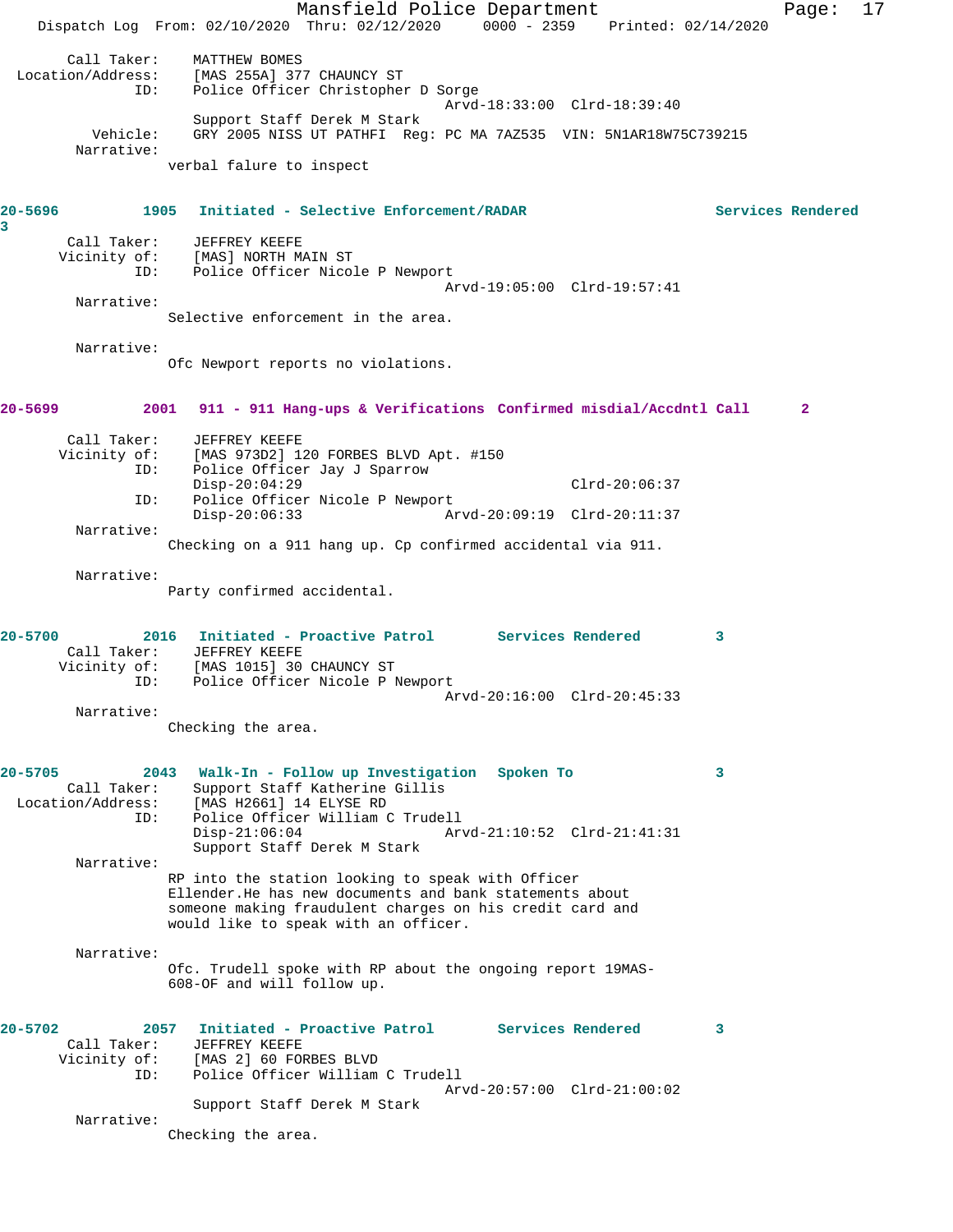**20-5703 2059 Initiated - Proactive Patrol Services Rendered 3**  Call Taker: LINDSAY MITCHELL Location/Address: [MAS 840] 280 SCHOOL ST ID: Police Officer Jay J Sparrow Arvd-20:59:00 Clrd-21:14:25 **20-5704 2100 Initiated - Proactive Patrol Services Rendered 3**  all Taker: LINDSAY MITCHELL<br>Location: [MAS] COMFORT IN [MAS] COMFORT INN ID: Police Officer William C Trudell Arvd-21:00:00 Clrd-21:05:49 Support Staff Derek M Stark **20-5706 2114 Phone - Shoplifting Summons 3**  Call Taker: LINDSAY MITCHELL Location/Address: [MAS 840K] 280 SCHOOL ST Apt. #K ID: Police Officer Nicole P Newport Disp-21:15:59 Arvd-21:19:53 Clrd-22:13:27<br>ID: Police Officer Jay J Sparrow Police Officer Jay J Sparrow<br>Disp-21:15:59 Disp-21:15:59 Arvd-21:16:31 Clrd-22:18:00 ID: Sergeant Lawrence G Crosman<br>Disp-21:20:02 Disp-21:20:02 Arvd-21:20:04 Clrd-22:13:23 Vehicle: BGE 1993 TOYT SD CAMRY Reg: PC RI RC739 VIN: JT2SK12E4P0180636 Vehicle: GRY 2006 STRN UT VUE Reg: PC MA 5730RS VIN: 5GZCZ63486S858736<br>Towed: For: M / V VIOLATIONS - No Arrest By: Achins Garage To: Achins G For: M / V VIOLATIONS - No Arrest By: Achins Garage To: Achins Garage Narrative: Cp reports possible shoplifting. Narrative: Suspect vehicle is stopped on School st. Narrative: Attaching plates, 5730RS on the inspection sticker. Plates show canceled. Plates attached to the vehicle are RI RC739 Narrative: Tow requested, Achins notified Narrative: Two citations issued. Two summons will be issued. Refer To Arrest: 20MAS-60-AR Refer To Arrest: 20MAS-61-AR **20-5707 2127 Phone - 911 Hang-ups & Verifications Confirmed misdial/Accdntl Call 2**  Call Taker: TARA LAKO<br>Location/Address: [MAS H511! [MAS H5115] 2 CONROD CT ID: Police Officer William C Trudell Disp-21:41:41 Arvd-21:41:43 Clrd-21:42:01 Support Staff Derek M Stark Narrative: Checking on a 911 hang up, spoke with the caller. Caller reports she accidentally dialed when turning off the light on her phone. Narrative: Confirmed accidental. **20-5712 2210 Initiated - Proactive Patrol Building Checked / Secured 3** Call Taker: TARA LAKO Location: [MAS] HAMPTON INN ID: Police Officer William C Trudell Arvd-22:10:00 Clrd-22:12:17 Support Staff Derek M Stark Narrative: Checking the area.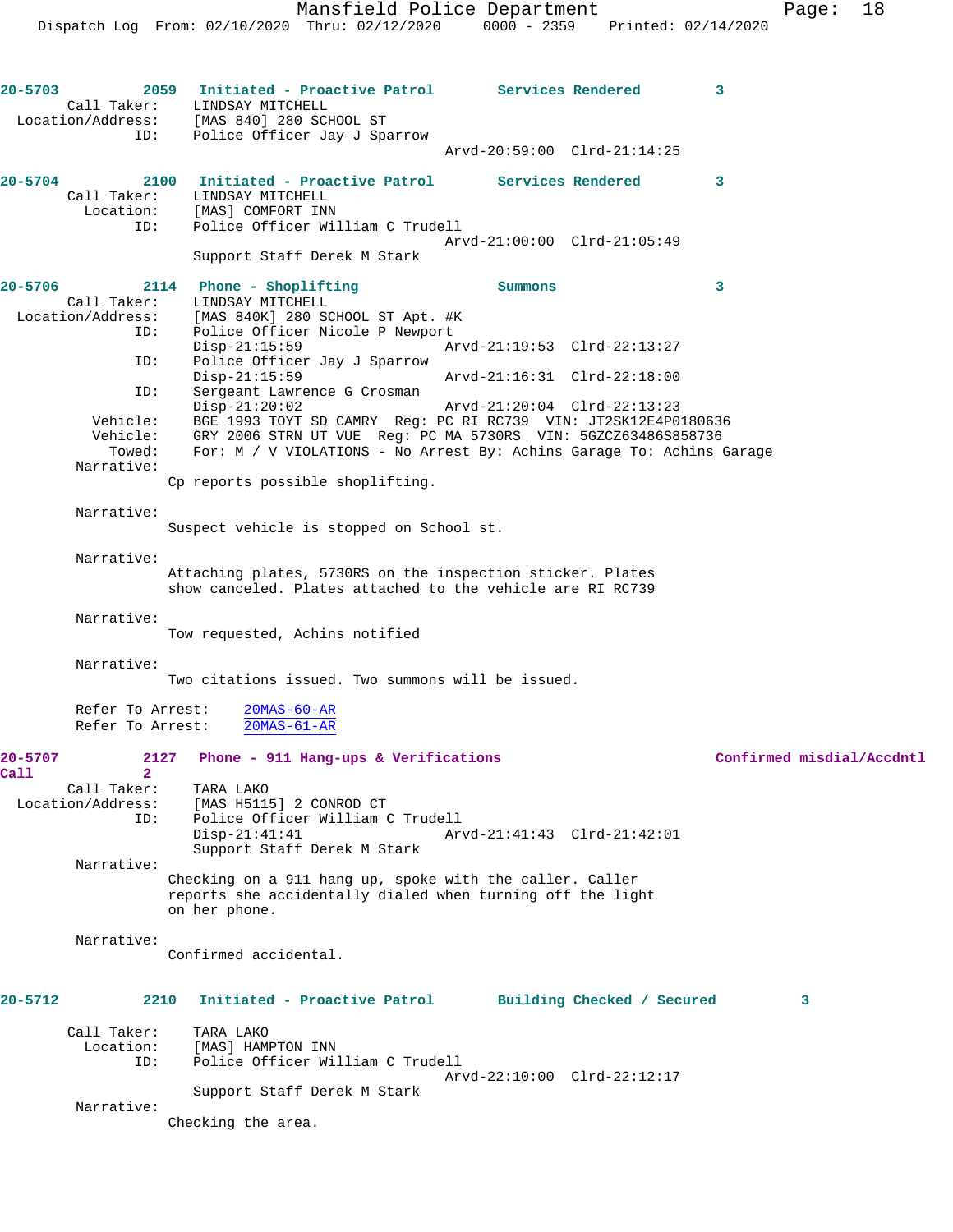|         |                                            | Mansfield Police Department<br>Dispatch Log From: 02/10/2020 Thru: 02/12/2020 0000 - 2359 Printed: 02/14/2020                                                 |                             |              | Page: | 19 |
|---------|--------------------------------------------|---------------------------------------------------------------------------------------------------------------------------------------------------------------|-----------------------------|--------------|-------|----|
| 20-5713 |                                            | 2212 Initiated - Proactive Patrol Building Checked / Secured                                                                                                  |                             |              | 3     |    |
|         | Call Taker: TARA LAKO<br>Narrative:        | Location: [MAS] COURTYARD MARRIOT<br>ID: Police Officer William C Trudell<br>Support Staff Derek M Stark<br>Checking the area.                                | Arvd-22:12:00 Clrd-22:16:23 |              |       |    |
|         |                                            | 20-5714 2216 Initiated - Proactive Patrol Building Checked / Secured                                                                                          |                             |              | 3     |    |
|         | Call Taker: TARA LAKO<br>ID:<br>Narrative: | Location: [MAS] RESIDENCE INN<br>Police Officer William C Trudell<br>Support Staff Derek M Stark<br>Checking the area.                                        | Arvd-22:16:00 Clrd-22:19:10 |              |       |    |
|         |                                            | 20-5716 2221 Initiated - Proactive Patrol Services Rendered 3<br>Call Taker: LINDSAY MITCHELL<br>Location/Address: [MAS 4] 31 HAMPSHIRE ST                    |                             |              |       |    |
|         | ID:                                        | Police Officer William C Trudell<br>Support Staff Derek M Stark                                                                                               | Arvd-22:21:00 Clrd-22:25:50 |              |       |    |
|         | Call Taker:                                | 20-5717 2222 Initiated - Proactive Patrol Services Rendered<br>JEFFREY KEEFE<br>Location/Address: [MAS] 905 SOUTH MAIN ST<br>ID: Police Officer Jay J Sparrow |                             | $\mathbf{3}$ |       |    |
|         | Narrative:                                 | Checking the area.                                                                                                                                            | Arvd-22:22:00 Clrd-22:28:16 |              |       |    |
|         |                                            |                                                                                                                                                               |                             |              |       |    |

## **For Date: 02/12/2020 - Wednesday**

| $20 - 5720$ | 0103         | Initiated - Proactive Patrol    |  | Services Rendered           |  |
|-------------|--------------|---------------------------------|--|-----------------------------|--|
|             | Call Taker:  | JEFFREY KEEFE                   |  |                             |  |
|             | Vicinity of: | [MAS] 4 ERICK RD @ 15 BONNEY LN |  |                             |  |
|             | ID:          | Police Officer Andrew J Kelley  |  |                             |  |
|             |              |                                 |  | Arvd-01:03:00 Clrd-01:07:21 |  |
|             | Narrative:   |                                 |  |                             |  |
|             |              | Checking the area.              |  |                             |  |

| $20 - 5722$ | 0104<br>Call Taker:      | Initiated - Proactive Patrol<br>JEFFREY KEEFE      |                                 | Services Rendered | 3 |
|-------------|--------------------------|----------------------------------------------------|---------------------------------|-------------------|---|
|             | Location/Address:<br>ID: | [MAS 840] 280 SCHOOL ST<br>Patrolman David Schepis | $Arvd-01:04:00$ $Clrd-01:18:43$ |                   |   |
|             | Narrative:               | Checking the area.                                 |                                 |                   |   |
| $20 - 5723$ | 0105<br>Call Taker:      | Initiated - Proactive Patrol<br>JEFFREY KEEFE      |                                 | Services Rendered |   |

| Call Taker:  | JEFFREY KEEFE                      |  |
|--------------|------------------------------------|--|
| Vicinity of: | [MAS 2] 60 FORBES BLVD             |  |
| ID:          | Police Officer Christopher D Sorge |  |
|              | Arvd-01:05:00 Clrd-01:16:13        |  |
| Narrative:   |                                    |  |

Checking the area.

| 20-5727           | 0111 Initiated - Proactive Patrol | Services Rendered |  |
|-------------------|-----------------------------------|-------------------|--|
| Call Taker:       | LINDSAY MITCHELL                  |                   |  |
| Location/Address: | [MAS 987A] 125 HIGH ST Apt. #1-4  |                   |  |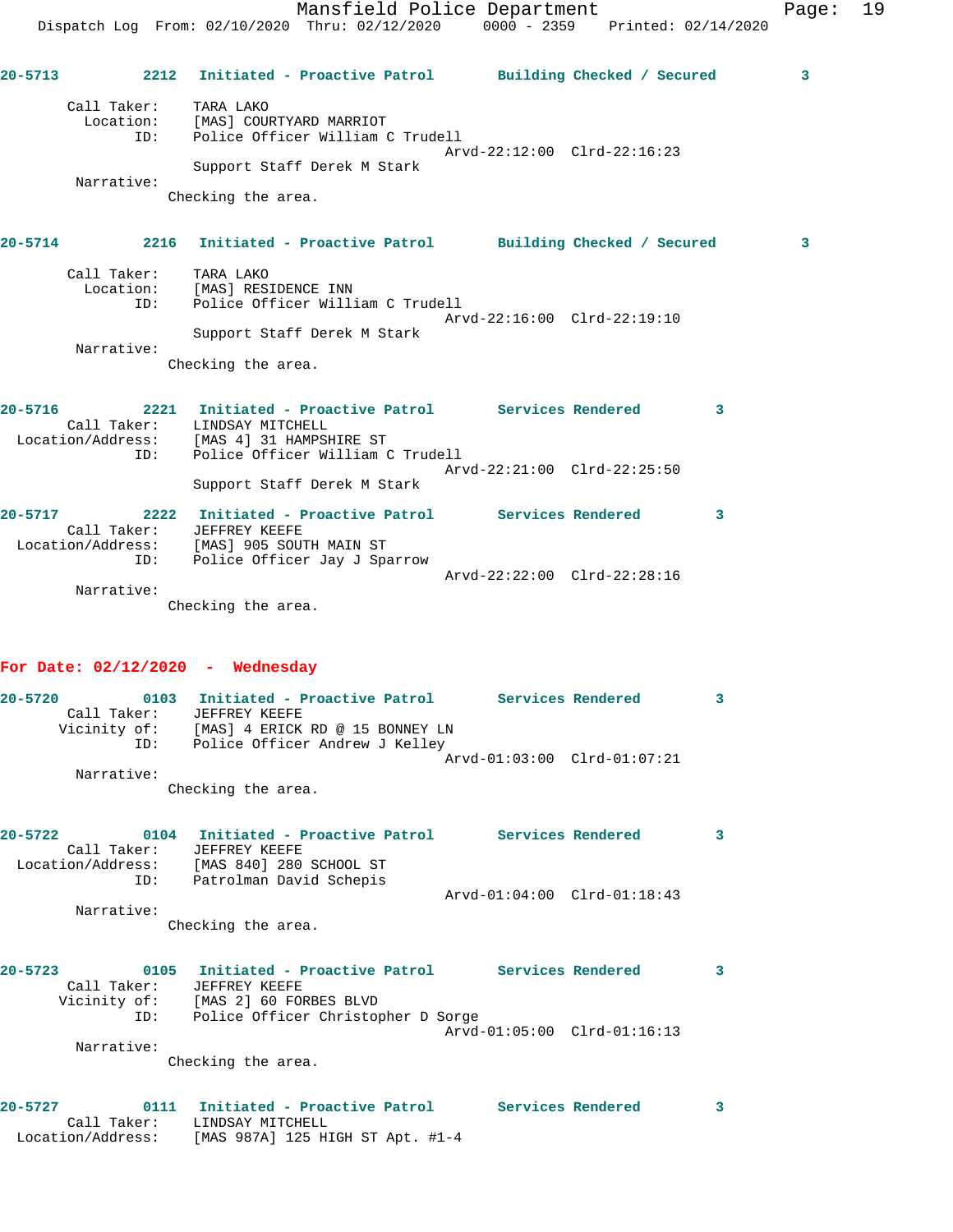Mansfield Police Department Fage: 20 Dispatch Log From: 02/10/2020 Thru: 02/12/2020 0000 - 2359 Printed: 02/14/2020 ID: Police Officer Meghan Birnie Arvd-01:11:00 Clrd-01:18:56 **20-5729 0117 Initiated - Motor Vehicle Stop Verbal Warning 3**  Call Taker: LINDSAY MITCHELL Location/Address: [MAS H4318] 84 CHURCH ST ID: Police Officer Christopher D Sorge Arvd-01:17:00 Clrd-01:19:18 Vehicle: RED 2000 TOYT COROLL Reg: PC MA 7JL818 VIN: 2T1BR12E2YC295536 Narrative: Verbal warning Issued. **20-5730 0130 Initiated - Proactive Patrol Building Checked / Secured 3** Call Taker: JEFFREY KEEFE Location/Address: [MAS 992] 660 EAST ST ID: Police Officer Andrew J Kelley Arvd-01:30:00 Clrd-01:36:26 Narrative: Checking the area. **20-5732 0147 Initiated - Proactive Patrol Services Rendered 3**  Call Taker: JEFFREY KEEFE Vicinity of: [MAS 900A] 242 CHAUNCY ST Apt. #1 ID: Police Officer Meghan Birnie Arvd-01:47:00 Clrd-01:58:13 Narrative: Checking the area. **20-5734 0153 Initiated - Proactive Patrol Services Rendered 3**  Call Taker: JEFFREY KEEFE Vicinity of: [MAS 907E] 390 WEST ST ID: Patrolman David Schepis Arvd-01:53:00 Clrd-02:02:28 Narrative: Checking the area. **20-5735 0158 Initiated - Proactive Patrol Building Checked / Secured 3** Call Taker: JEFFREY KEEFE Vicinity of: [MAS 1015] 30 CHAUNCY ST ID: Police Officer Christopher D Sorge Arvd-01:58:00 Clrd-02:21:42 Narrative: Checking the area. **20-5736 0159 Initiated - Building Check Building Checked / Secured 3** Call Taker: Police Officer Andrew J Kelley Location/Address: [MAS 253] 330 PRATT ST Apt. #A ID: Police Officer Andrew J Kelley Arvd-02:00:30 Clrd-02:01:48 Narrative: Building/area checked secure. **20-5737 0202 Initiated - Proactive Patrol Services Rendered 3**  Call Taker: JEFFREY KEEFE Location: [MAS] HOTEL CHECK ID: Police Officer Andrew J Kelley Arvd-02:02:00 Clrd-02:32:38 **20-5738 0302 Initiated - Parking Violations Citation / Warning Issued 3**  Call Taker: LINDSAY MITCHELL Location/Address: [MAS] NORTH MAIN ST ID: Police Officer Meghan Birnie Arvd-03:02:00 Clrd-03:20:49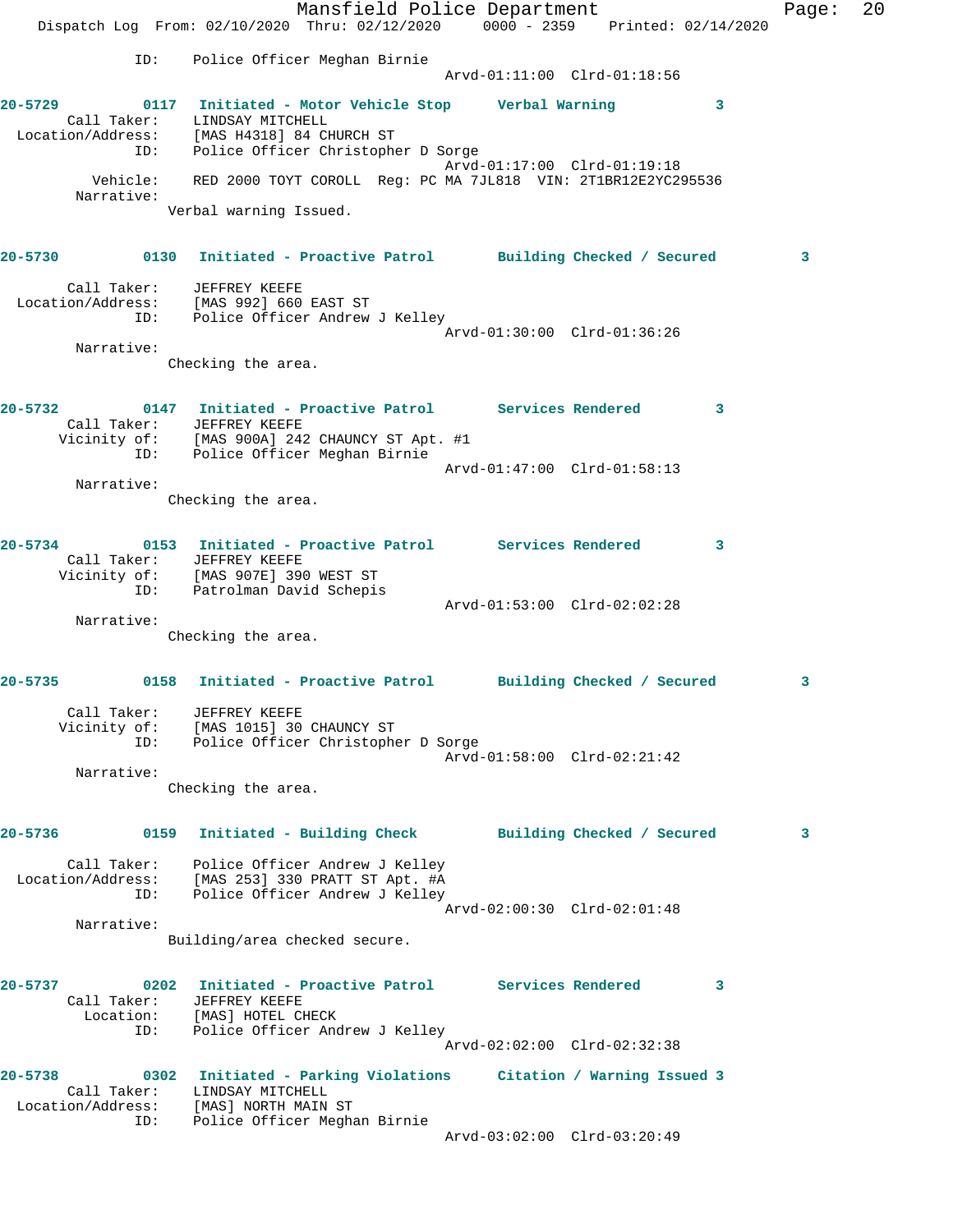Mansfield Police Department Fage: 21 Dispatch Log From: 02/10/2020 Thru: 02/12/2020 0000 - 2359 Printed: 02/14/2020 Vehicle: GRY 2012 HOND UT CRV Reg: PC MA 71BT41 VIN: 5J6RM4H76CL018505 Vehicle: GRY 2015 HOND LL CIVIC Reg: PC MA 1YHL71 VIN: 19XFB2F56FE284947 Narrative: Two vehicles cited One on Park St one on Columbus Ave. **20-5739 0312 Initiated - Proactive Patrol Building Checked / Secured 3** Call Taker: TARA LAKO Location/Address: [MAS 139] 265 FRUIT ST ID: Police Officer Andrew J Kelley Arvd-03:12:00 Clrd-03:27:03 Narrative: Checking the area. **20-5740 0433 Initiated - Proactive Patrol Services Rendered 3**  Call Taker: TARA LAKO Location/Address: [MAS 834] 261 CHAUNCY ST ID: Sergeant Lawrence G Crosman Arvd-04:33:00 Clrd-04:40:42 Narrative: Checking the area. **20-5743 0608 Initiated - Selective Enforcement/RADAR Services Rendered 3**  Call Taker: JEFFREY KEEFE Vicinity of: [MAS] ESSEX ST ID: Police Officer Andrew J Kelley Arvd-06:08:00 Clrd-06:37:05 Narrative: Selective enforcement in the area. Narrative: No violations. **20-5748 0702 Initiated - Motor Vehicle Stop Citation / Warning Issued 3**  Call Taker: NICHOLAS GOYETTE Location/Address: [MAS 139] 265 FRUIT ST ID: Police Officer Andrew J Kelley Arvd-07:02:00 Clrd-07:08:50 Vehicle: GRY 2017 NISS UT ROGUE Reg: PC MA 5WF997 VIN: 5N1AT2MV2HC879777 Narrative: Out with a mv stop. Operator cited for speed. **20-5763 0927 Phone - Alarm - Burglar False / Accidental Alarm 1**  Call Taker: NICHOLAS GOYETTE Location/Address: [MAS H3927] 38 MARJAC WAY ID: Police Officer Andrew J Kelley Disp-09:29:02 Arvd-09:36:15 Clrd-09:36:17 Narrative: Zone: entry/exit garage Homeowner: none Narrative: M10 reports clear, accidental **20-5768 0958 Phone - Suspicious Actv / Persn / Veh Spoken To 2** Call Taker: Kieran M Ruth Location/Address: [MAS H5422] 396 FRANKLIN ST ID: Police Officer Andrew J Kelley<br>Disp-10:09:47 Disp-10:09:47 Arvd-10:19:07 Clrd-10:24:39 ID: Police Officer Matthew A Souza Disp-10:13:02 Clrd-10:19:12 Vehicle: BLK 2010 FORD F150 Reg: PC MA 9YK446 VIN: 1FTFW1E83AFA56722 Narrative: Out for the report of a male party in a black P/U truck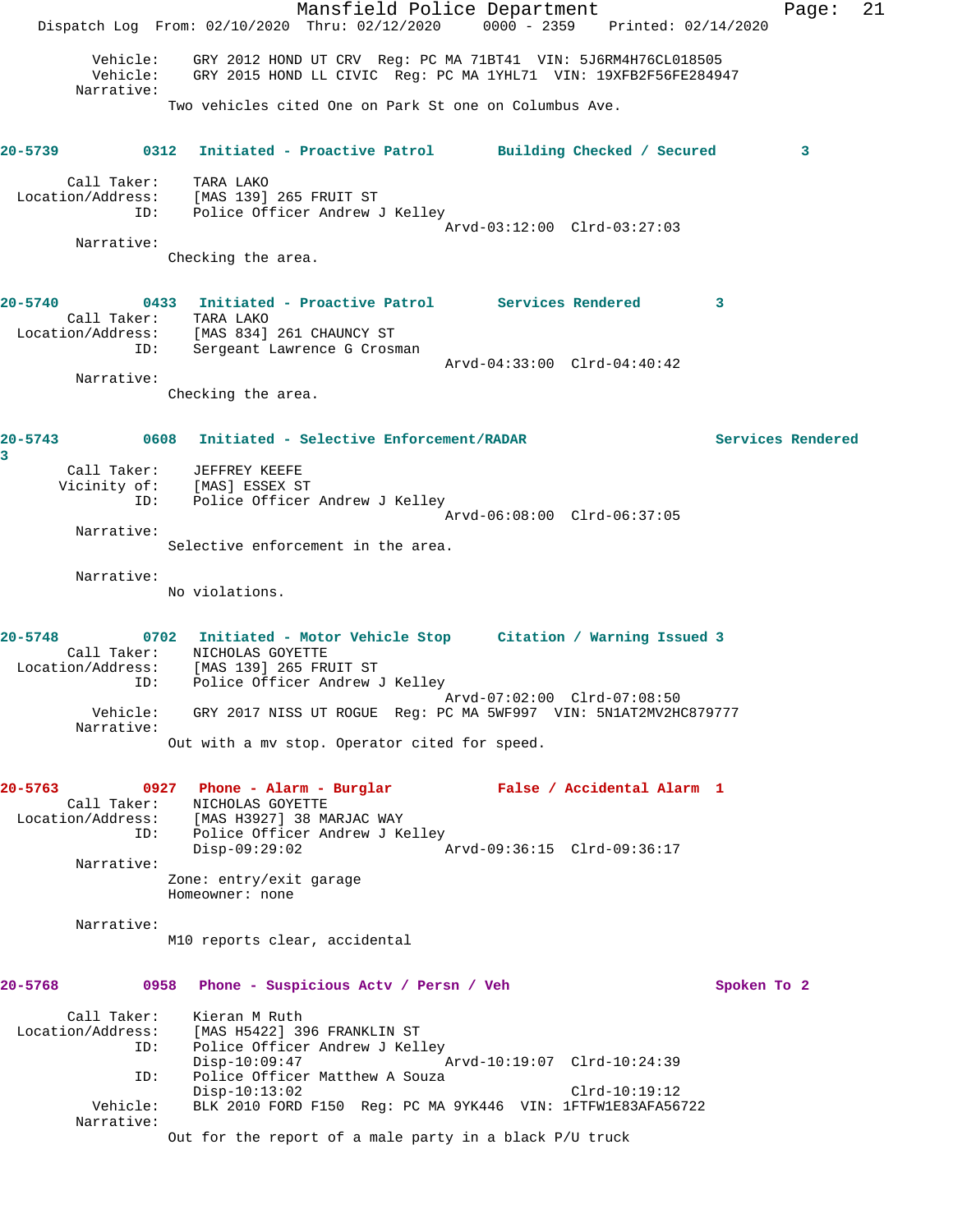|                                                            | Mansfield Police Department<br>Dispatch Log From: 02/10/2020 Thru: 02/12/2020 0000 - 2359                                                                                                                                        | Printed: 02/14/2020                      | Page:                     | 22 |
|------------------------------------------------------------|----------------------------------------------------------------------------------------------------------------------------------------------------------------------------------------------------------------------------------|------------------------------------------|---------------------------|----|
|                                                            | possibly taking scrap metal off the property                                                                                                                                                                                     |                                          |                           |    |
| Narrative:                                                 | Ptl. Kelley spoke with male parties at above location, males<br>are friends with the homeowners son and have permission to<br>be there.                                                                                          |                                          |                           |    |
| 20-5769                                                    | 0959<br>Phone - Suspicious Actv / Persn / Veh                                                                                                                                                                                    |                                          | Spoken To 2               |    |
| Call Taker:<br>Location/Address:<br>Vehicle:<br>Narrative: | NICHOLAS GOYETTE<br>[MAS 840F100B] 280 SCHOOL ST Apt. #F100<br>BLU 2012 MAZD 3 Reg: PC MA 2FNP31 VIN: JM1BL1UG0C1502941<br>CAller reports a mv has been sitting in the Tesla Charging<br>area for about 2 weeks with a flat tire |                                          |                           |    |
| Narrative:                                                 | M10 clear, mv belongs to manager, s it is being towed away.                                                                                                                                                                      |                                          |                           |    |
| $20 - 5775$<br>1016                                        | Initiated - Proactive Patrol                                                                                                                                                                                                     | Building Checked / Secured               | 3                         |    |
| Call Taker:<br>Location/Address:<br>ID:<br>Narrative:      | NICHOLAS GOYETTE<br>[MAS 840] 280 SCHOOL ST<br>Police Officer William C Trudell                                                                                                                                                  | Arvd-10:16:00 Clrd-10:21:56              |                           |    |
|                                                            | Checking the area.                                                                                                                                                                                                               |                                          |                           |    |
| 20-5777<br>Call Taker:<br>ID:                              | 1031 Walk-In - Identity Theft<br>Support Staff Matthew Todesco<br>Location/Address: [MAS 451B] 500 EAST ST<br>Police Officer Andrew J Kelley<br>$Disp-10:34:52$                                                                  | Spoken To<br>Arvd-10:34:56 Clrd-10:46:24 | 1                         |    |
| Narrative:                                                 | RP into report she has recieved a scam call and gave her<br>last four of her social security number, Ofc Kelley into<br>speak with the RP.                                                                                       |                                          |                           |    |
| Narrative:                                                 | Clear, party was seeking assistance for the matter and is<br>satisifed.                                                                                                                                                          |                                          |                           |    |
| 20-5778<br>TD:<br>Narrative:                               | 1033 Phone - Disabled Motor Vehicle Gone on Arrival<br>Call Taker: Kieran M Ruth<br>Location/Address: [MAS] 100 FORBES BLVD @ 377 CHAUNCY ST<br>Police Officer Matthew A Souza<br>$Disp-10:34:57$<br>Reported DMV in the area.   | Arvd-10:42:35 Clrd-10:44:00              | 3                         |    |
| Narrative:                                                 | Gone on arrival                                                                                                                                                                                                                  |                                          |                           |    |
| 20-5786<br>ID:<br>Narrative:                               | 1152 Initiated - Proactive Patrol Services Rendered<br>Call Taker: NICHOLAS GOYETTE<br>Location/Address: [MAS 12] 250 EAST ST<br>Sergeant Thomas R Connor                                                                        | Arvd-11:52:00 Clrd-12:51:22              | 3                         |    |
|                                                            | Checking the area on portable                                                                                                                                                                                                    |                                          |                           |    |
| 20-5787<br>1153<br>3                                       | Initiated - Selective Enforcement/RADAR<br>Call Taker: NICHOLAS GOYETTE<br>Location/Address: [MAS] 259 OAKLAND ST @ 34 MAPLE ST<br>ID: Police Officer Andrew J Kelley                                                            |                                          | Citation / Warning Issued |    |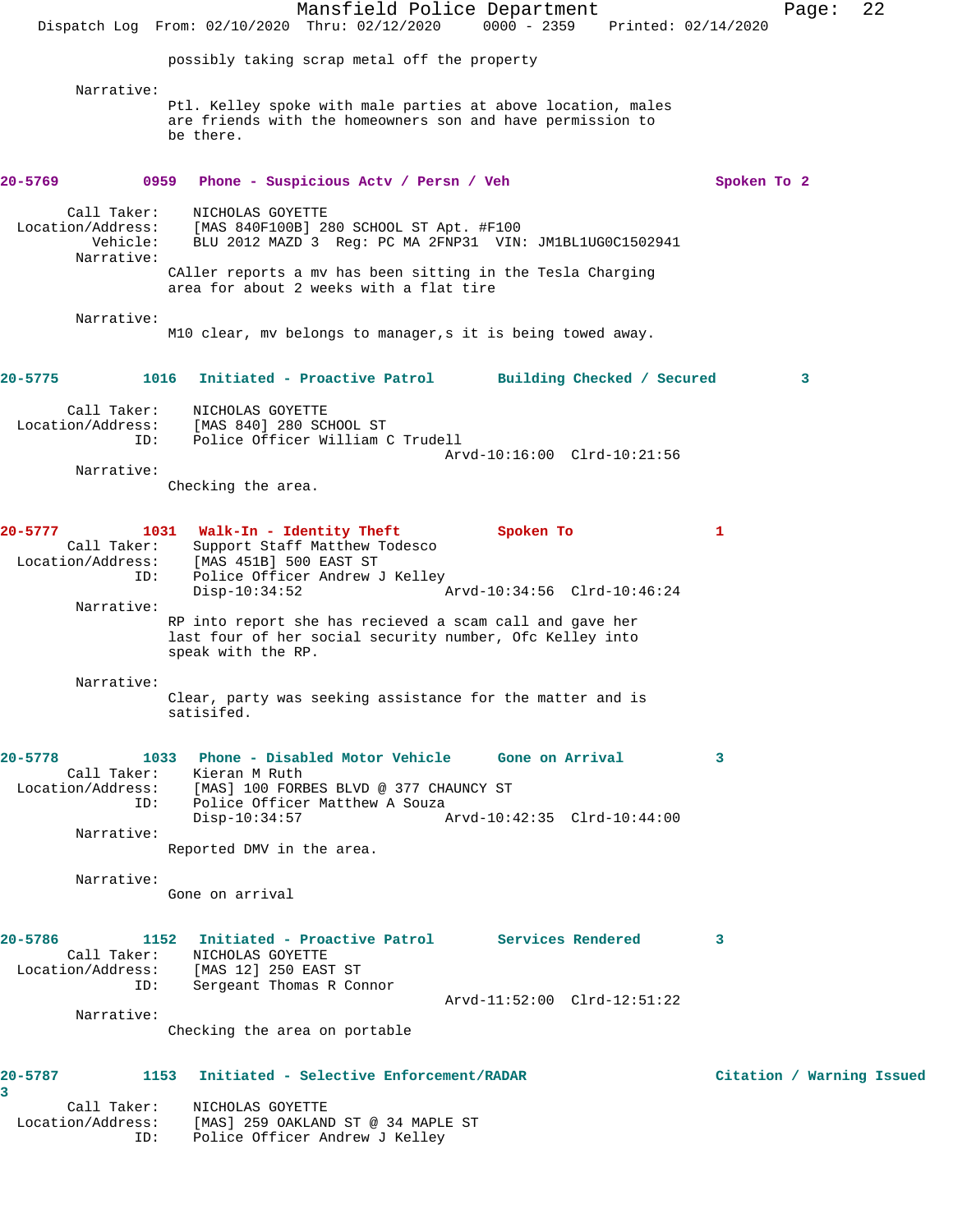Mansfield Police Department Page: 23 Dispatch Log From: 02/10/2020 Thru: 02/12/2020 0000 - 2359 Printed: 02/14/2020 Arvd-11:53:00 Clrd-12:30:08 Vehicle: 2019 DODG Reg: PC VA URG1233 VIN: 1C4RDJDG0KC734065 Vehicle: GRY 2011 SUBA UT OUTBAC Reg: PC MA 1BGC88 VIN: 4S4BRBAC0B3417571 Narrative: Selective enforcement in the area. Narrative: Out with a mv stop. Operator cited for speed. Narrative: Out with a mv stop. RO cited for speed. **20-5792 1234 Initiated - Selective Enforcement/RADAR Verbal Warning 3**  Call Taker: NICHOLAS GOYETTE Location/Address: [MAS H1473] 860 WEST ST ID: Police Officer William C Trudell Arvd-12:34:00 Clrd-13:06:24 Vehicle: WHI 2015 FORD TRANSI Reg: CO MA S24524 VIN: 1FTNE1YM1FKA78269 Vehicle: WHI 2019 KIA SPORTA Reg: PC MA 8HG699 VIN: KNDPMCAC2K7550999 Vehicle: GRY 2010 CHEV SILVER Reg: PC MA 657XH1 VIN: 1GCSKSE35AZ238697 Narrative: Selective enforcement in the area. Narrative: Out with a mv stop. Verbal to the operator for speed, 41/30 Narrative: Out with a mv stop. Verbal to the RO for speed, 42/30. Narrative: Out with a mv stop. Verbal to the RO for speed, 43/30. **20-5796 1250 Initiated - Proactive Patrol Building Checked / Secured 3** Call Taker: Police Officer Andrew J Kelley Location/Address: [MAS] 4 ERICK RD @ 15 BONNEY LN ID: Police Officer Andrew J Kelley Arvd-12:51:53 Clrd-12:53:40 Narrative: Checking the area. **20-5800 1307 Initiated - Court Activity Services Rendered 3**  Call Taker: NICHOLAS GOYETTE Location: [ATT] ATTLEBORO DISTRICT COURT<br>TD: Police Officer David W Kinaban Police Officer David W Kinahan Arvd-13:07:00 Clrd-14:19:21 **20-5808 1421 Initiated - Follow up Investigation Services Rendered 3**  Call Taker: NICHOLAS GOYETTE Location/Address: [MAS] FORBES BLVD ID: Police Officer David W Kinahan Arvd-14:21:00 Clrd-15:34:25 Narrative: Out for measurements **20-5811 1445 Initiated - Motor Vehicle Stop Verbal Warning 3**  Call Taker: <br>
NICHOLAS GOYETTE<br>
Location/Address: [MAS] 86 EASTMAN [MAS] 86 EASTMAN ST @ 6 KALS WAY ID: Police Officer Andrew J Kelley Arvd-14:45:00 Clrd-15:00:21 Vehicle: WHI 2019 TOYT UT RAV4 Reg: PAV MA PDGZ32 VIN: 2T3G1RFV8KC050664 Narrative: Out with a mv stop. REG showing EXPI. Clear, renewed online, verbal to the RO.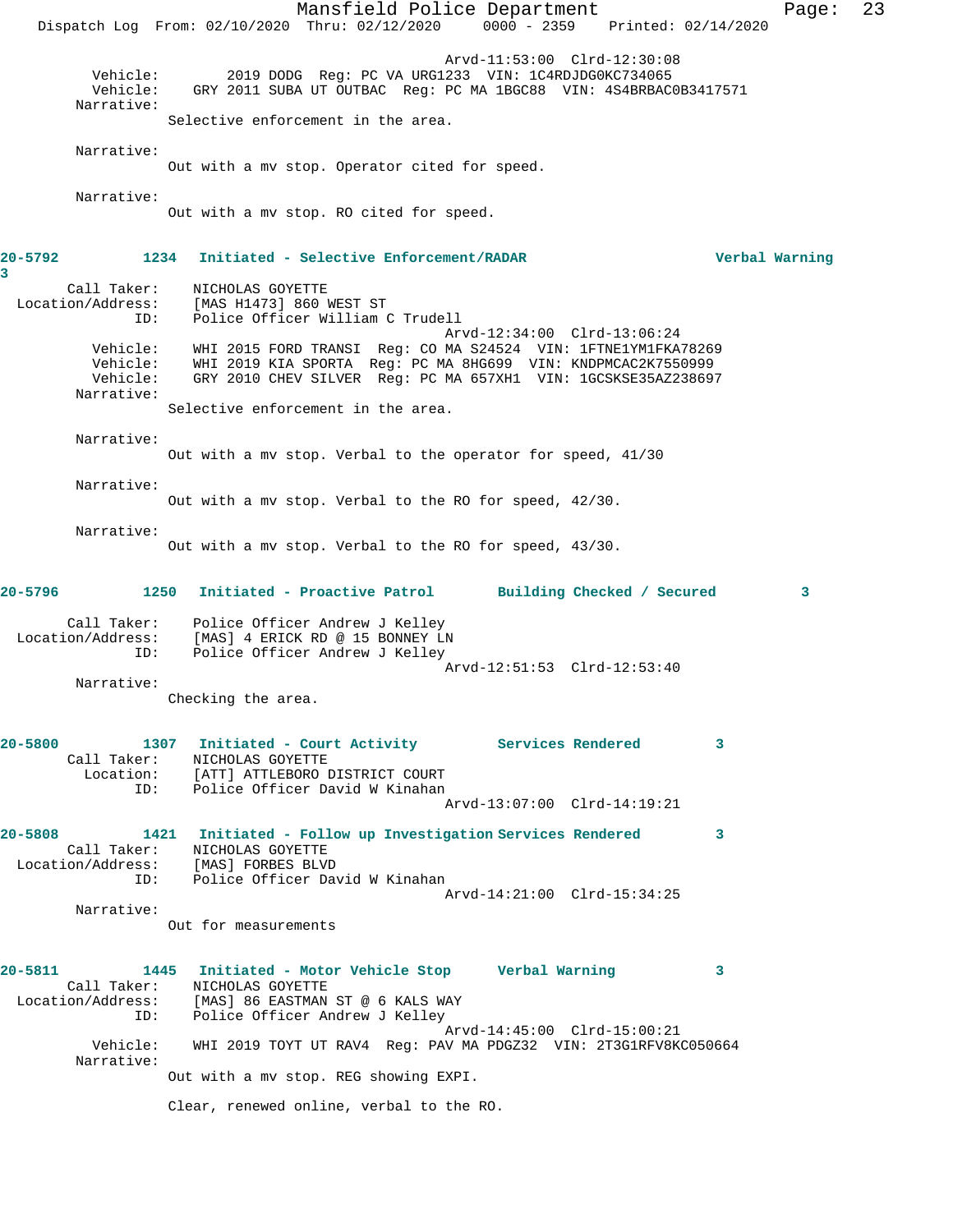Mansfield Police Department Page: 24 Dispatch Log From: 02/10/2020 Thru: 02/12/2020 0000 - 2359 Printed: 02/14/2020 **20-5816 1602 Walk-In - Larceny - Value Unknown Incident Report 2**  Call Taker: Support Staff Katherine Gillis<br>Location/Address: [MAS 451C] 500 EAST ST ess: [MAS 451C] 500 EAST ST<br>ID: Detective Gregory S Mar Detective Gregory S Martell Disp-16:50:25 Arvd-16:50:29 Clrd-17:10:56 Officer Eric P Ventola Narrative: RP into the station to report that someone sold him an inadequate car and would like to speak with an officer. Refer To Incident: 20MAS-114-OF **20-5823 1637 Walk-In - Larceny - Value Unknown Incident Report 2**  Call Taker: Support Staff Katherine Gillis Location/Address: [MAS 451B] 500 EAST ST Narrative: RP into the station to report that someone sold him a car that does not pass inspection. The dealer refuses to give money back, RP would like to speak with an officer. Narrative: Report taken Refer To Incident: 20MAS-114-OF **20-5834 1754 Phone - Assist Fire Department Referred to Other Agency 2**  Call Taker: NICHOLAS GOYETTE Location/Address: [MAS H6213] 12 SHIELDS ST ID: Detective David D Kerr Disp-17:57:34 Arvd-18:02:55 Clrd-18:17:28 Narrative: Assisting the FD with a fire related incident. Nature: direct call to FD medical, female pt sick **20-5836 1755 Other - Assist Law Enfrc Agncy Services Rendered 3**  Call Taker: Support Staff Katherine Gillis<br>Location/Address: [MAS H4225] 73 CAMPBELL ST [MAS H4225] 73 CAMPBELL ST ID: Detective David D Kerr<br>Disp-18:36:40 Disp-18:36:40 Arvd-18:38:25 Clrd-18:46:43 Narrative: Wareham PD called asking if a mansfield officer could go to 73 Campbell st for a hit and run that happened earlier tonight. The is car is MA Reg 338WPA. Narrative: M11 reports that the message was relayed; they RO will be contacting Wareham ofc. **20-5837 1825 Initiated - Selective Enforcement/RADAR Verbal Warning 3**  Call Taker: NICHOLAS GOYETTE Location/Address: [MAS] 792 WEST ST ID: Police Officer William C Trudell Arvd-18:25:00 Clrd-19:28:43 Vehicle: GRY 2015 AUDI A3 Reg: PC MA 7YJ699 VIN: WAUEFGFF1F1133116 Vehicle: BLK 2016 JEEP CHEROK Reg: PC MA 3ZT176 VIN: 1C4PJMCS8GW245605 Vehicle: GRY 2013 HOND ACCORD Reg: PC MA 6XWM20 VIN: 1HGCR2F75DA106027 Vehicle: BLK 2012 VOLK UT TOUARE Reg: PC MA 9NH917 VIN: WVGEK9BP9CD006855 Narrative: Selective enforcement in the area. Narrative: Out with a mv stop. Verbal to the RO for speed, 40/30. Narrative: Out with an MV stop. Verbal to the RO for speed, 40/30. Narrative: MV stop, Verbal to the RO, 41/30.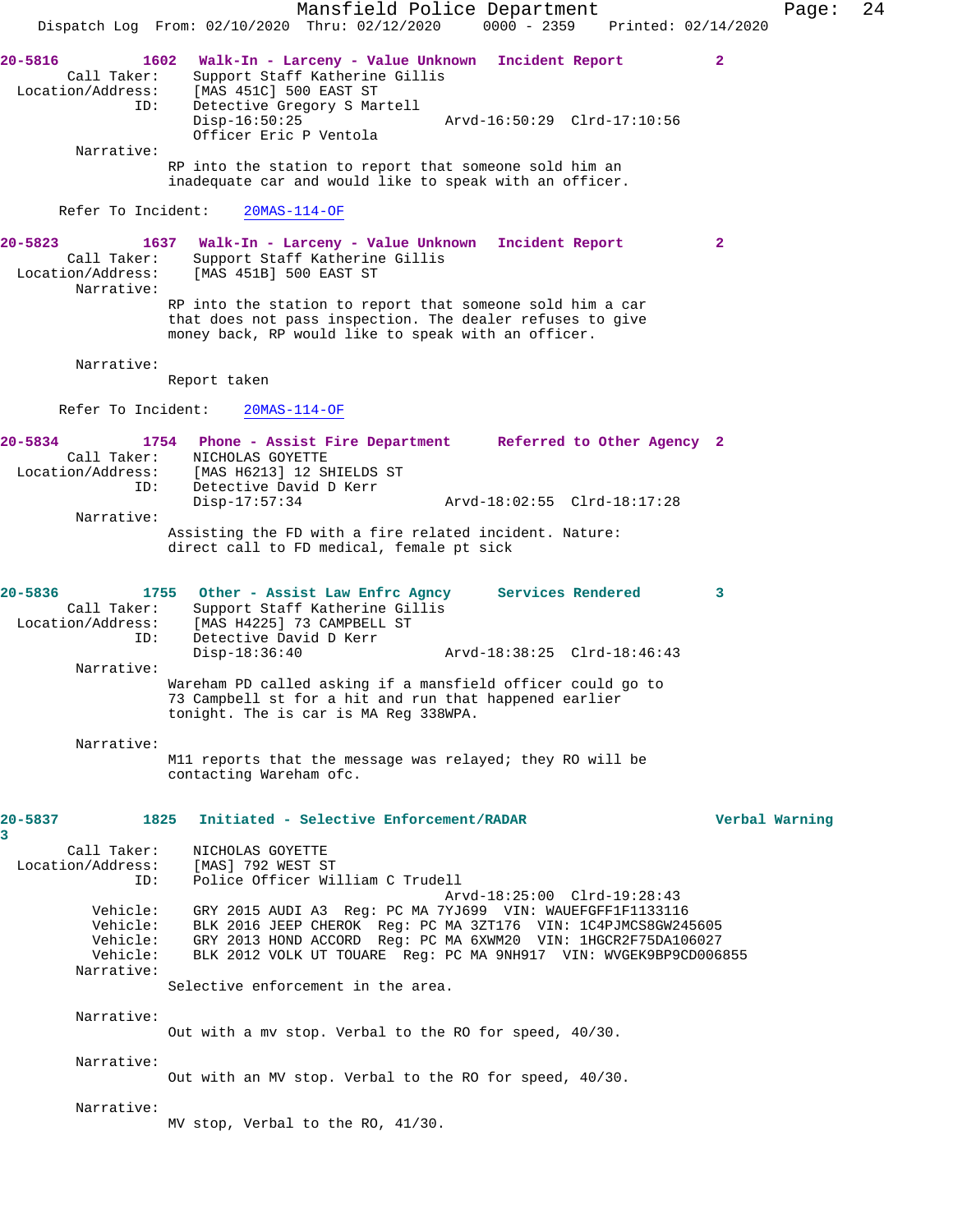Mansfield Police Department Fage: 25 Dispatch Log From: 02/10/2020 Thru: 02/12/2020 0000 - 2359 Printed: 02/14/2020 Narrative: clear with 4 verbals. 20-5841 1847 Initiated - Traffic Enforcement / Activity **Services Rendered 2**  Call Taker: Stephen Martell Location/Address: [MAS] 99 COPELAND DR @ 235 CHAUNCY ST ID: Detective David D Kerr Arvd-18:47:00 Clrd-19:27:39 Narrative: No violations observed. **20-5842 1902 Initiated - Motor Vehicle Stop Verbal Warning 3**  Call Taker: PATRICK FEENEY Location/Address: [MAS] 491 MAPLE ST @ 421 FRANKLIN ST ID: Detective Gregory S Martell Arvd-19:02:00 Clrd-19:23:45 Officer Eric P Ventola Vehicle: BLK 2010 TOYT CAMRY Reg: PC MA 8KD822 VIN: 4T4BF3EK1AR072548 Narrative: Verbal to the operator. **20-5844 1929 Initiated - Motor Vehicle Stop Citation / Warning Issued 3**  Call Taker: Stephen Martell Location/Address: [MAS] 562 MAPLE ST @ 3 JENNIFER DR ID: Detective Gregory S Martell Arvd-19:29:00 Clrd-19:39:51 Officer Eric P Ventola Vehicle: BLU 2009 INFI G37 Reg: PC MA 3DE211 VIN: JNKCV61F69M355344 Narrative: No license or reg in possession. Cite to the RO. **20-5845 1933 Initiated - Selective Enforcement/RADAR Services Rendered 3**  Call Taker: Stephen Martell Location/Address: [MAS] 20 COPELAND DR @ 167 WEST ST ID: Detective David D Kerr Arvd-19:33:00 Clrd-20:07:46 Narrative: Unit clear, no violations. **20-5847 2012 Initiated - Motor Vehicle Stop Citation / Warning Issued 3**  Call Taker: Stephen Martell<br>Location/Address: [MAS 202] 16 OLI<br>ID: Detective Gregor [MAS 202] 16 OLD COLONY WAY Detective Gregory S Martell Arvd-20:12:00 Clrd-20:16:31 Officer Eric P Ventola Vehicle: GRY 2000 CHEV SILVER Reg: PC MA 5NN374 VIN: 1GCGK29U5YE430888 Narrative: Citation issued to the RO. **20-5849 2028 Initiated - Building Check Building Checked / Secured 3** Call Taker: Stephen Martell Vicinity of: [MAS 1020] 448 FRUIT ST @ FAIRFIELD PARK ID: Detective Gregory S Martell Arvd-20:28:00 Clrd-20:33:53 Officer Eric P Ventola Narrative: Building/area checked secure. **20-5850 2031 Initiated - Follow up Investigation Services Rendered 3**  Call Taker: Stephen Martell Location/Address: [MAS] 440 FORBES BLVD @ 11 NORFOLK ST ID: Police Officer William C Trudell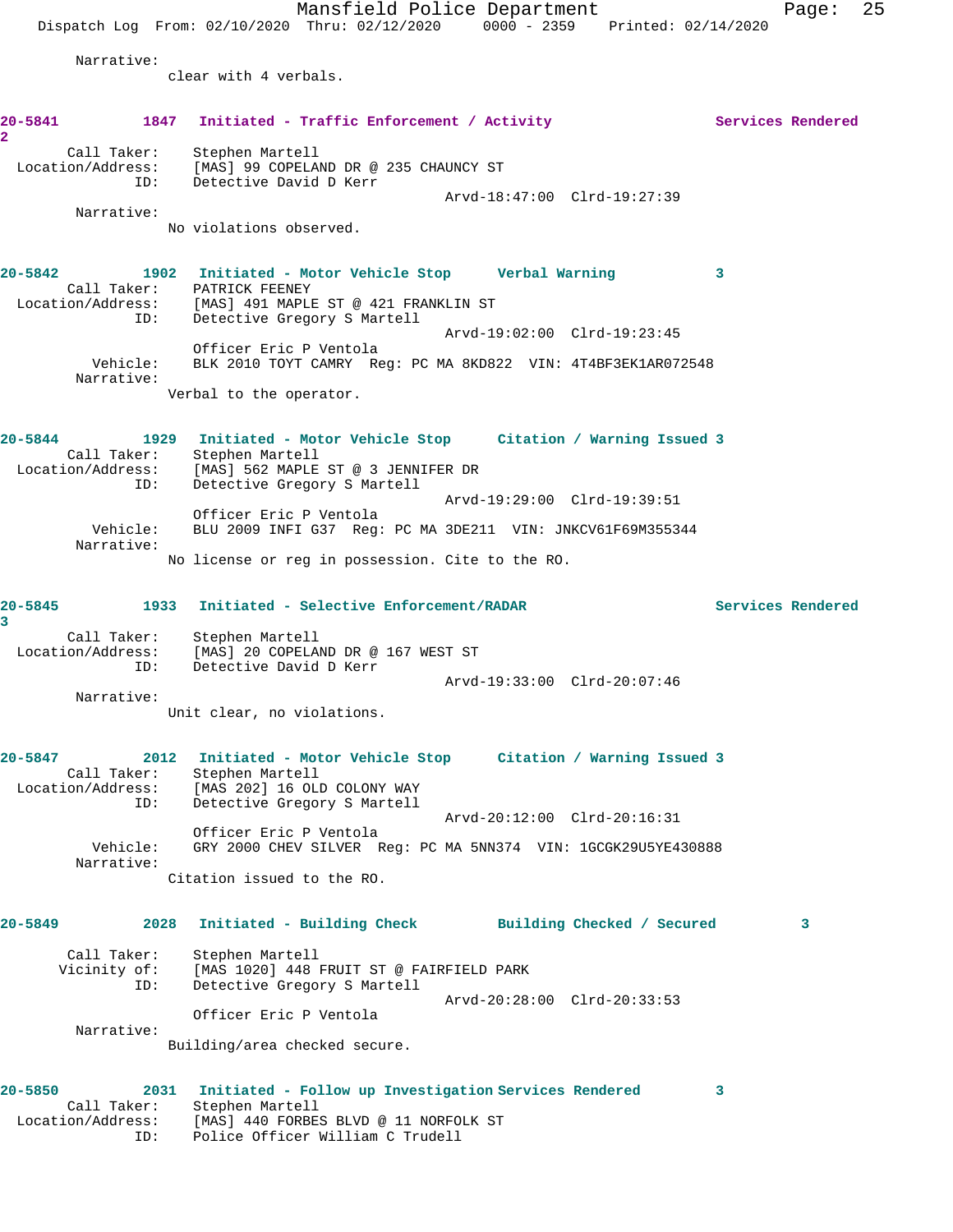Mansfield Police Department Page: 26 Dispatch Log From: 02/10/2020 Thru: 02/12/2020 0000 - 2359 Printed: 02/14/2020 Arvd-20:31:00 Clrd-20:52:27 Narrative: Conducting a follow up in the area to a previously reported incident. **20-5854 2113 Initiated - Motor Vehicle Stop Verbal Warning 3**  Call Taker: PATRICK FEENEY Location/Address:<br>ID: Detective Gregory S Martell Arvd-21:13:00 Clrd-21:22:12 Officer Eric P Ventola Vehicle: WHI 2017 TOYT CAMRY Reg: PC MA 1HHR76 VIN: 4T1BF1FK7HU651468 **20-5857 2122 Initiated - Motor Vehicle Stop Verbal Warning 3**  Call Taker: PATRICK FEENEY Location/Address: [MAS] GILES PL ID: Detective David D Kerr Arvd-21:22:00 Clrd-21:24:48 Vehicle: PLE 2010 MAZD CX7 Reg: PC MA 1NRR18 VIN: JM3ER2WM3A0321475 Narrative: VW to the R/O for 90/20. **20-5862 2144 Initiated - Building Check Building Checked / Secured 3** Call Taker: Stephen Martell Location/Address: [MAS 281A] 1 CROCKER ST ID: Detective David D Kerr Arvd-21:44:00 Clrd-21:55:23 Narrative: Building/area checked secure. **20-5863 2144 Initiated - Building Check Building Checked / Secured 3** Call Taker: Stephen Martell Location/Address: [MAS 139] 265 FRUIT ST ID: Detective Gregory S Martell Arvd-21:44:00 Clrd-21:49:29 Officer Eric P Ventola Narrative: Building/area checked secure. **20-5864 2153 Initiated - Motor Vehicle Stop Verbal Warning 3**  Call Taker: Stephen Martell<br>tion/Address: [MAS] FRANKLIN ST Location/Address:<br>ID: Detective Gregory S Martell Arvd-21:53:00 Clrd-21:57:01 Officer Eric P Ventola Vehicle: GRY 2012 JEEP GRANDC Reg: PC MA 558XSK VIN: 1C4RJFAG8CC317319 Narrative: Verbal to the RO for headlights. **20-5865 2200 Initiated - Motor Vehicle Stop Spoken To 3**  Call Taker: Stephen Martell Location/Address: [MAS] EASTMAN ST ID: Detective Gregory S Martell Arvd-22:00:00 Clrd-22:02:54 Officer Eric P Ventola Vehicle: GRY 2004 TOYT COROLL Reg: PC MA 5NL914 VIN: 2T1BR32E14C297249 Narrative: Appeared the driver was drinking, it was a vape. **20-5867 2205 Phone - Road Hazards Gone on Arrival 3**  Call Taker: Stephen Martell Location/Address: [MAS 1017] RTE 140 SB ID: Police Officer William C Trudell<br>Disp-22:09:38 Arv Disp-22:09:38 Arvd-22:12:56 Clrd-22:14:52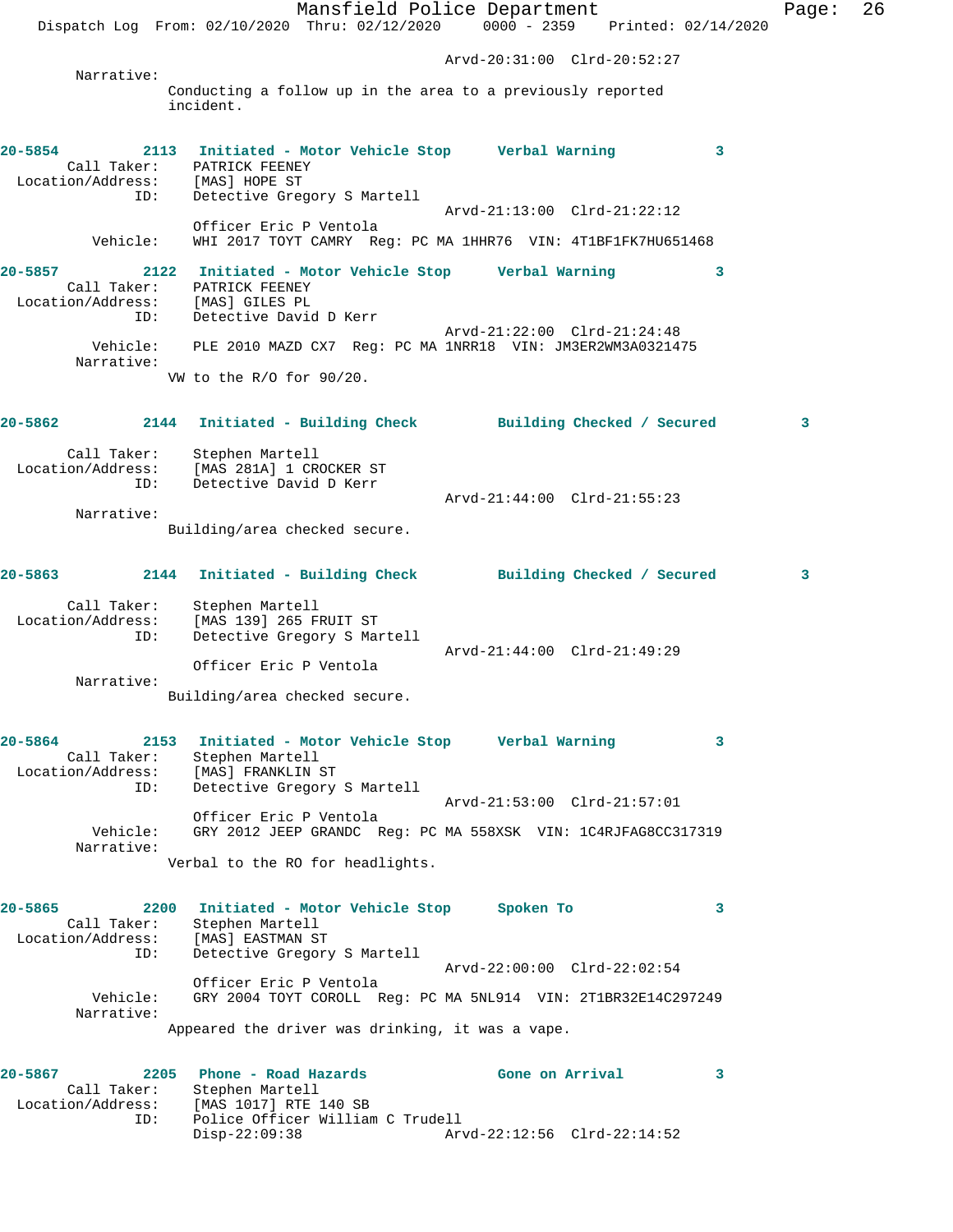Mansfield Police Department Page: 27 Dispatch Log From: 02/10/2020 Thru: 02/12/2020 0000 - 2359 Printed: 02/14/2020 Narrative: Possible deer strike in the area, unknown if animal is still in the roadway. Narrative: Officer checked the area, nothing showing at this time. Narrative: Unit clearing. **20-5868 2208 Initiated - Motor Vehicle Stop Citation / Warning Issued 3**  Call Taker: Stephen Martell Location/Address: [MAS] PRATT ST ID: Detective Gregory S Martell Arvd-22:08:00 Clrd-22:15:15 Officer Eric P Ventola Vehicle: RED 2008 JEEP UT LIBERT Reg: PC MA 655JS2 VIN: 1J8GN28K28W103035 Narrative: citation for inspection sticker and lights. **20-5871 2232 911 - Assist Fire Department Services Rendered 2**  Call Taker: PATRICK FEENEY Location/Address: [MAS 232A] 65 COPELAND DR ID: Detective David D Kerr<br>Disp-22:34:13 Disp-22:34:13 Arvd-22:36:57 Clrd-22:41:27 Narrative: Alarm sounding at the panel. Narrative: company has been advised to notify the business' alarm Co. **20-5874 2327 Initiated - Motor Vehicle Stop Verbal Warning 3**  Call Taker: PATRICK FEENEY Location/Address: [MAS 812B] 243 CHAUNCY ST Apt. #601 ID: Detective David D Kerr Arvd-23:27:00 Clrd-23:32:01 Vehicle: YEL 2004 FORD ECOVAN Reg: CO MA L20279 VIN: 1FTSE34L94HA35580 Narrative:

Vw for 89/9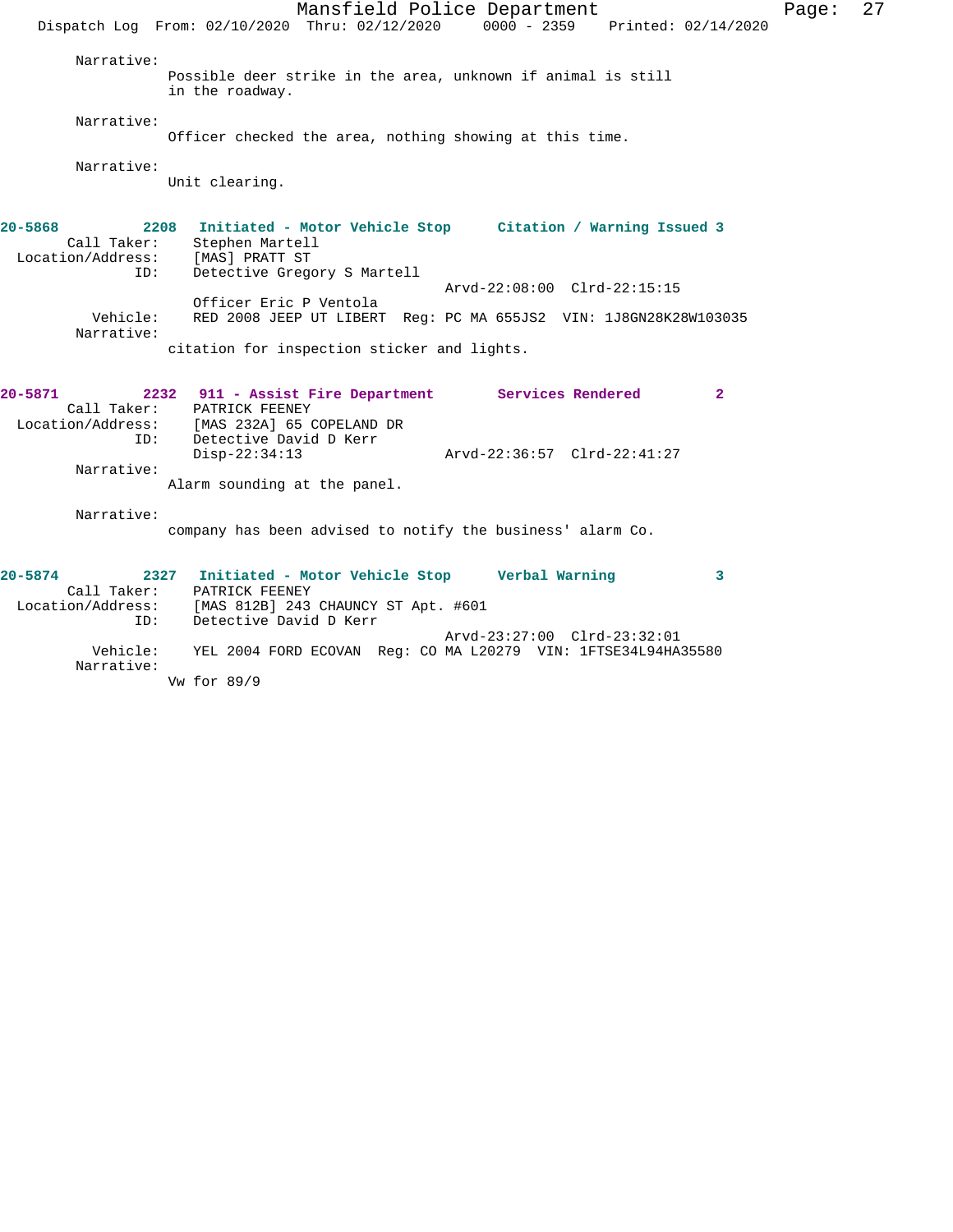## **For Date: 02/13/2020 - Thursday**

| Call Number                      | Time | Call Reason                                                                                                              | Action                                                                                                                                                                          | Priority |
|----------------------------------|------|--------------------------------------------------------------------------------------------------------------------------|---------------------------------------------------------------------------------------------------------------------------------------------------------------------------------|----------|
| 20-5877<br>Call Taker:           | 0005 | Phone - Disturbance / Gathering<br>Support Staff Amanda Crisfulla                                                        | Gone on Arrival                                                                                                                                                                 | 1        |
| Location/Address:                | ID:  | [MAS 65] 30 CHAUNCY ST<br>Patrolman David Schepis                                                                        |                                                                                                                                                                                 |          |
|                                  | ID:  | $Disp-00:07:00$<br>Officer Robert Haynes                                                                                 | Arvd-00:07:30 Clrd-00:20:12                                                                                                                                                     |          |
|                                  |      | $Disp-00:07:20$<br>Officer Brendan Fayles                                                                                | Arvd-00:08:35 Clrd-00:15:45                                                                                                                                                     |          |
|                                  | ID:  | Mansfield BRENDAN FAYLES<br>Disp-00:16:19<br>Officer Robert Haynes                                                       | Arvd-00:16:22 Clrd-00:20:48                                                                                                                                                     |          |
| Narrative:                       |      |                                                                                                                          | Cumberland Farms called and requested PD<br>assistance with unwanted people in the store                                                                                        |          |
| Narrative:                       |      |                                                                                                                          |                                                                                                                                                                                 |          |
|                                  |      | Police.                                                                                                                  | Officers checking the area for a female party wearing a<br>backpack. Male had been acting irrationally inside of the<br>store and fled when the clerk stated he was calling the |          |
| Narrative:                       |      |                                                                                                                          |                                                                                                                                                                                 |          |
|                                  |      | from the lots.                                                                                                           | Units checking on a vehicle in the MBTA lot. Operator was a<br>manager at one of the shops in the station. Units clearing                                                       |          |
| Narrative:                       |      |                                                                                                                          | Negative results in the area, Units will be clear.                                                                                                                              |          |
| 20-5878                          | 0043 | Initiated - Building Check                                                                                               | Building Checked / Secured                                                                                                                                                      | 3        |
| Call Taker:<br>Location/Address: | ID:  | Stephen Martell<br>[MAS 281A] 1 CROCKER ST<br>Patrolman David Schepis                                                    |                                                                                                                                                                                 |          |
| Narrative:                       |      |                                                                                                                          | Arvd-00:43:00 Clrd-00:45:43                                                                                                                                                     |          |
|                                  |      | Building/area checked secure.                                                                                            |                                                                                                                                                                                 |          |
| 20-5879                          | 0044 | Initiated - Building Check                                                                                               | Building Checked / Secured                                                                                                                                                      | 3        |
| Call Taker:<br>Location/Address: | ID:  | Stephen Martell<br>[MAS 1002] 250 EAST ST<br>Police Officer Michelle Bellevue                                            |                                                                                                                                                                                 |          |
| Narrative:                       |      |                                                                                                                          | Arvd-00:44:00 Clrd-00:53:32                                                                                                                                                     |          |
|                                  |      | Building/area checked secure.                                                                                            |                                                                                                                                                                                 |          |
| $20 - 5880$                      | 0109 |                                                                                                                          | Initiated - Building Check Building Checked / Secured                                                                                                                           | 3        |
| Call Taker:<br>Location/Address: | ID:  | Stephen Marteil<br>[MAS 894] 905 SOUTH MAIN ST Apt. #C<br>- - - - - - - - - - "Felley"<br>Police Officer Andrew J Kelley |                                                                                                                                                                                 |          |
| Narrative:                       |      | Building/area checked secure.                                                                                            | Arvd-01:09:00 Clrd-01:12:31                                                                                                                                                     |          |
|                                  |      |                                                                                                                          |                                                                                                                                                                                 |          |
| 20-5881                          | 0114 |                                                                                                                          | Initiated - Building Check Building Checked / Secured                                                                                                                           | 3        |
| Call Taker:<br>Location/Address: | ID:  | Stephen Martell<br>[MAS 4] 31 HAMPSHIRE ST<br>Police Officer Andrew J Kelley                                             |                                                                                                                                                                                 |          |
| Narrative:                       |      |                                                                                                                          | Arvd-01:14:00 Clrd-01:34:48                                                                                                                                                     |          |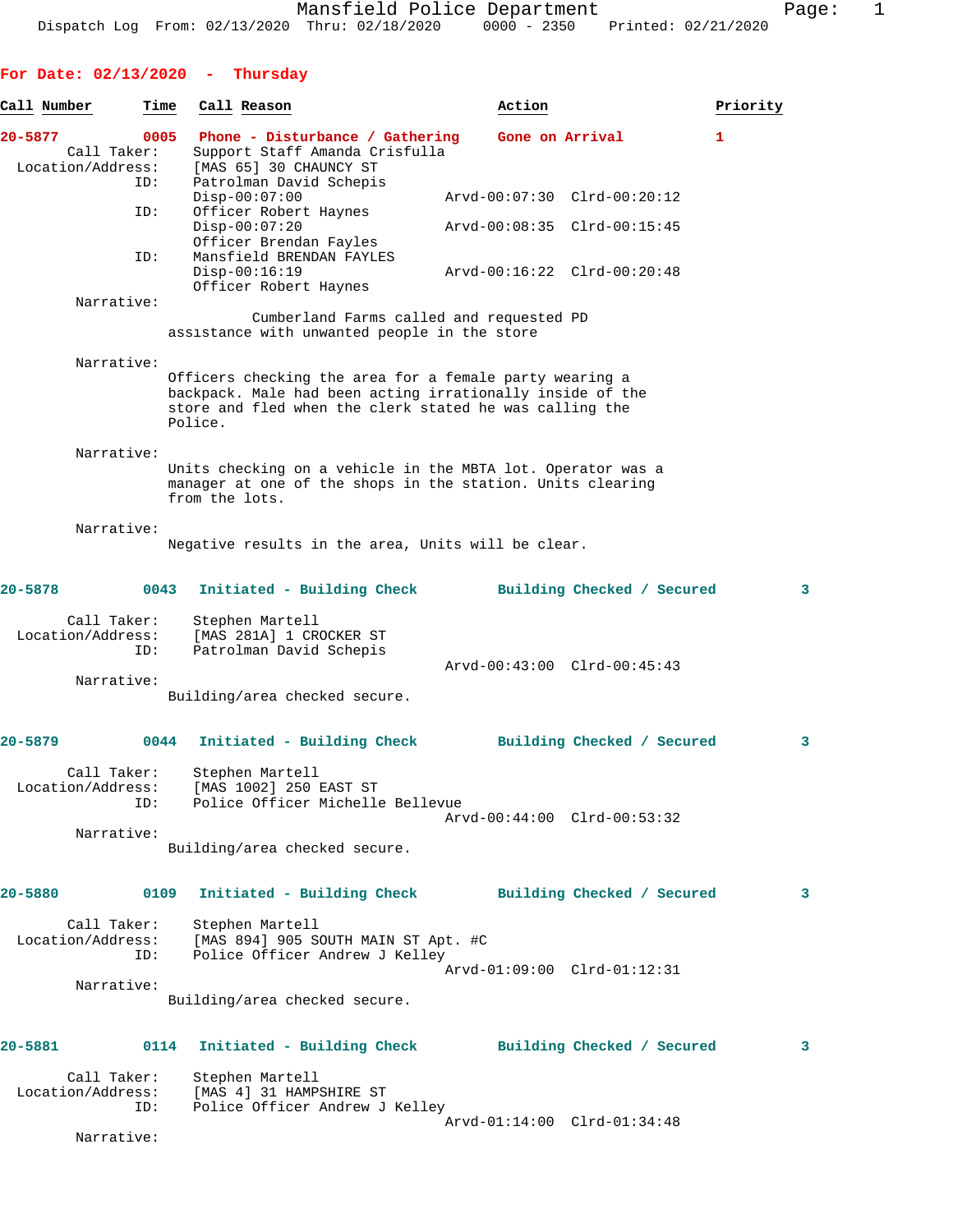Mansfield Police Department Fage: 2 Dispatch Log From: 02/13/2020 Thru: 02/18/2020 0000 - 2350 Printed: 02/21/2020 Building/area checked secure. **20-5891 0200 Initiated - Building Check Building Checked / Secured 3** Call Taker: Stephen Martell Location/Address: [MAS 992] 660 EAST ST ID: Police Officer Michelle Bellevue Arvd-02:00:00 Clrd-02:05:08 Narrative: Building/area checked secure. **20-5892 0206 Initiated - Building Check Building Checked / Secured 3** Call Taker: Stephen Martell Location/Address: [MAS 907E] 390 WEST ST ID: Police Officer Andrew J Kelley Arvd-02:06:00 Clrd-02:18:37 **20-5893 0207 Initiated - Building Check Building Checked / Secured 3** Call Taker: Stephen Martell Location/Address: [MAS 1016] 4 ERICK RD ID: Police Officer Michelle Bellevue Arvd-02:07:00 Clrd-02:22:42 Narrative: Building/area checked secure. **20-5897 0256 Initiated - Parking Violations Citation / Warning Issued 3**  Call Taker: PATRICK FEENEY Location/Address: [MAS] COTTAGE ST ID: Patrolman David Schepis Arvd-02:56:00 Clrd-02:59:31 Vehicle: BLK 2010 INFI EX35JO Reg: PC MA 5CS443 VIN: JN1AJ0HR5AM753959 Vehicle: GRY 2007 JEEP GRANDC Reg: PC MA 35CS48 VIN: 1J8GR48K57C549440 Narrative: 2 Overnight parking tags issued to MA PC's 35CS48 & 5CS443 **20-5898 0300 Initiated - Building Check Building Checked / Secured 3** Call Taker: Stephen Martell Location/Address: [MAS 840] 280 SCHOOL ST ID: Police Officer Andrew J Kelley Arvd-03:00:00 Clrd-03:15:16 **20-5900 0338 Initiated - Suspicious Actv / Persn / Veh Arrest(s) Made 2**  Call Taker: Stephen Martell<br>Location/Address: [MAS] 100 FORBE [MAS] 100 FORBES BLVD @ 377 CHAUNCY ST ID: Police Officer Andrew J Kelley Arvd-03:38:00 Clrd-04:39:36<br>ID: Officer Brendan Favles Officer Brendan Fayles<br>Disp-03:39:35 Disp-03:39:35 Arvd-03:41:50 Clrd-04:39:44 Officer Robert Haynes<br>ID: Patrolman David Schepis Patrolman David Schepis<br>Disp-03:39:45 Disp-03:39:45 Arvd-03:41:22 Clrd-04:17:36 Narrative: Officers checking on a male party. Narrative: M2 reports M10 will have 1 male in PC. Narrative: M10 en route to the station with 1 male Narrative: PD requests medical to evaluate the prisoner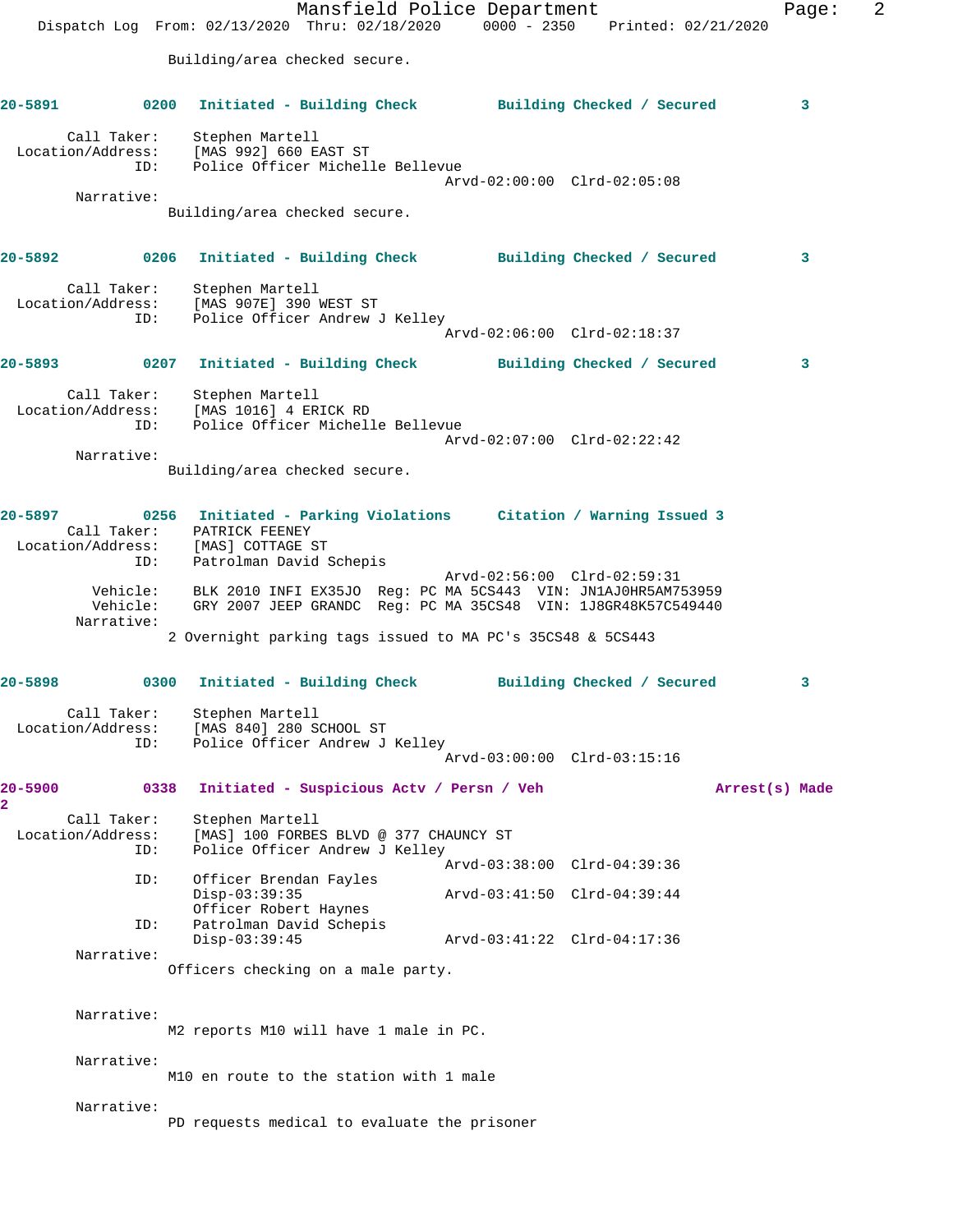Mansfield Police Department Fage: 3 Dispatch Log From: 02/13/2020 Thru: 02/18/2020 0000 - 2350 Printed: 02/21/2020 Narrative: M12 will be following the rescue to Sturdy Hospital. Narrative: M12 arrives at Sturdy Narrative: M12 clearing sturdy, Heading back into town Narrative: M12 back in town Refer To P/C: 20MAS-62-AR Age: 22<br>Charges: PRO PROTECTIVE CUSTODY **20-5901 0532 Phone - Assist Fire Department Services Rendered 2**  Call Taker: Stephen Martell Location/Address: [MAS 840I180] 280 SCHOOL ST Apt. #I180 ID: Police Officer Andrew J Kelley<br>Disp-05:34:07 Disp-05:34:07 Arvd-05:38:44 Clrd-05:43:32 Narrative: Alarm indicating trouble in the panel. **20-5903 0619 Initiated - Traffic Enforcement / Activity Verbal Warning** Call Taker: Stephen Martell Location/Address: [MAS] 12 BIRD RD @ 614 MAPLE ST ID: Police Officer Michelle Bellevue Arvd-06:19:00 Clrd-06:38:47 Vehicle: BLK 2014 CHEV SILVER Reg: CO MA N88281 VIN: 1GC4K1E86EF187202 Narrative: Verbal to the RO for speed; 42/30. **20-5904 0642 Phone - Road Hazards Services Rendered 3**  Call Taker: Support Staff Amanda Crisfulla Location/Address: [MAS H1386] 420 SCHOOL ST ID: Police Officer Andrew J Kelley<br>Disp-06:44:20 Disp-06:44:20 Arvd-06:47:23 Clrd-06:51:59 Narrative: caller reports a large bag of trash in the roadway. M10 in area Narrative: bag was filled with dog hair. DPW contacted to remove bag **20-5907 0657 Phone - Serve Warrant Accident Report 3**  Call Taker: Kieran M Ruth Location/Address: [MAS 430] 16 ERICK RD Apt. #23 Police Officer Michelle Bellevue<br>Disp-06:58:09 Arv Disp-06:58:09 Arvd-06:58:17 Clrd-07:09:00 ID: Sergeant Lawrence G Crosman Disp-06:58:09 Arvd-06:58:14 Clrd-07:08:56<br>ID: Officer Brendan Fayles Officer Brendan Fayles Disp-07:02:09 Arvd-07:02:13 Clrd-07:12:13 Officer Robert Haynes Narrative: Out to serve a warrant Narrative: One male in custody Narrative: M12 transporting 1 male to the station Refer To Arrest: 20MAS-63-AR Arrest: PUSHEE, ERIC J

**2**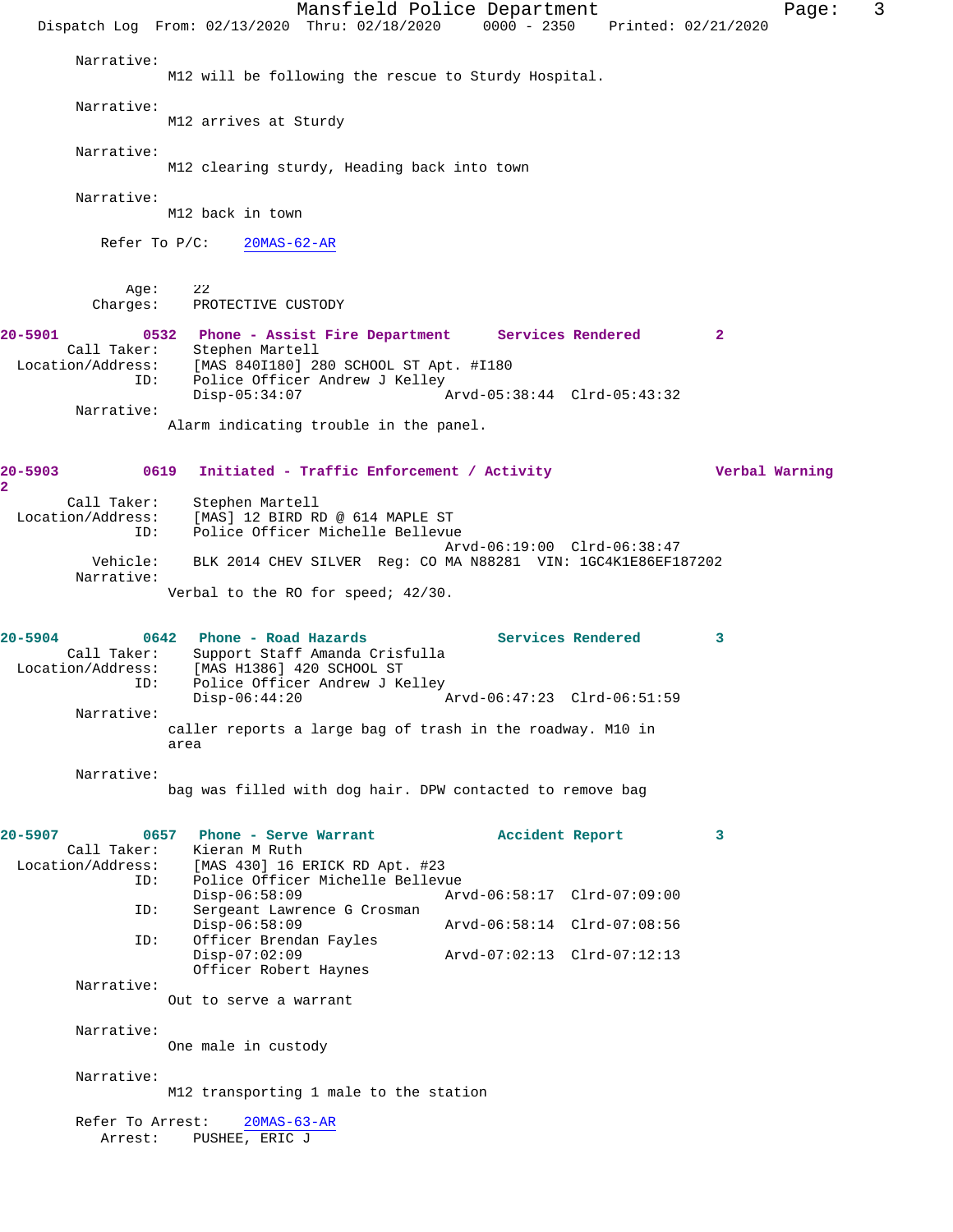Mansfield Police Department Fage: 4 Dispatch Log From: 02/13/2020 Thru: 02/18/2020 0000 - 2350 Printed: 02/21/2020 Address: 16 ERICK RD Apt. #23 MANSFIELD, MA Age: 52 Charges: STRAIGHT WARRANT **20-5909 0808 Initiated - Parking Violations Services Rendered 3**  Call Taker: Animal Control Steven Simonds Location/Address: [MAS] NORTH MAIN ST ID: Animal Control Steven Simonds Arvd-08:10:12 Clrd-08:33:40 Narrative: checking area for parking violations Narrative: no violations at this time **20-5915 0859 Phone - 911 Hang-ups & Verifications Unfounded/Unverifed 2**  Call Taker: NICHOLAS GOYETTE Location/Address: [MAS] 10 EAST ST ID: Police Officer Gregg S Kennedy Disp-09:01:10 Arvd-09:06:50 Clrd-09:08:52 Narrative: Checking on a 911 hang up Narrative: No party needing assistance in thearea **20-5918 0907 Walk-In - Assist Citizen - P S A Spoken To 3**  Call Taker: Support Staff Katherine Gillis Location/Address: ID: Police Officer Gregg S Kennedy<br>Disp-09:10:25  $\bar{P}_{AYd-09:18:51}$  Clrd-09:36:58 Narrative:

**20-5917 0908 Initiated - Selective Enforcement/RADAR Citation / Warning Issued 3**  Call Taker: Kieran M Ruth Vicinity of: [MAS] 792 WEST ST ID: Police Officer Patrick J Pennie Arvd-09:08:00 Clrd-10:02:10 Vehicle: RED 2014 JEEP UT COMPAS Reg: PAV MA LAVE VIN: 1C4NJDEBXED530917 Vehicle: BLU 2016 NISS LL ROGUE Reg: PC MA 2WN886 Narrative: Selective enforcement in the area. Narrative: MV stop, verbal for speed Narrative: MV stop, cited for speed **20-5919 0924 Initiated - Selective Enforcement/RADAR Citation / Warning Issued 3**  Call Taker: Kieran M Ruth Location/Address: [MAS 1002] 250 EAST ST ID: Police Officer Matthew A Souza Arvd-09:24:00 Clrd-10:17:36 Vehicle: WHI 2011 TOYT CAMRYS Reg: PC MA 4XV739 VIN: 4T1BF3EK5BU766140 Vehicle: WHI 2018 NISS MURANO Reg: PAS MA ICAM87 VIN: 5N1AZ2MH2JN154585 Narrative: Selective enforcement in the area.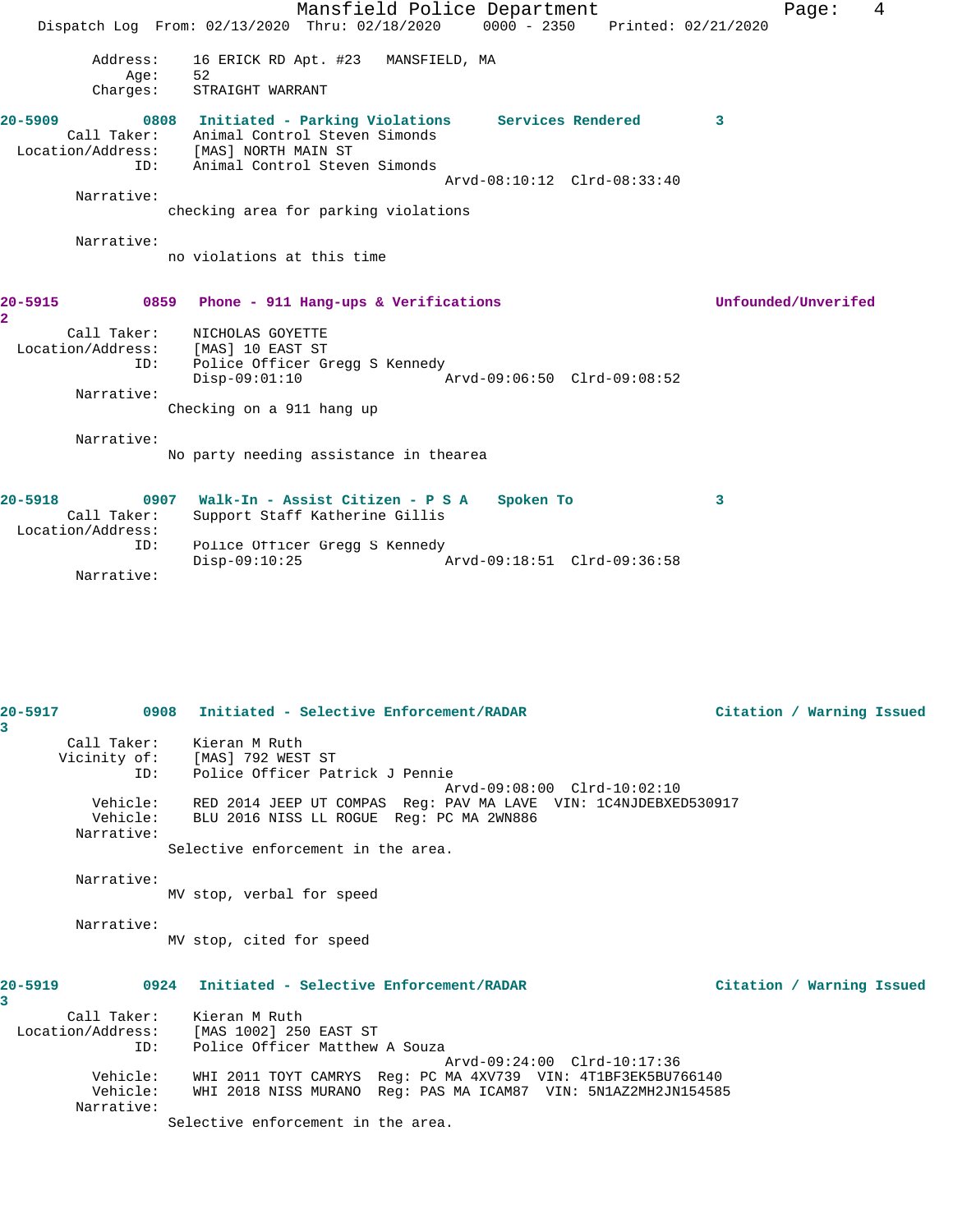Mansfield Police Department Fage: 5 Dispatch Log From: 02/13/2020 Thru: 02/18/2020 0000 - 2350 Printed: 02/21/2020 Narrative: MV stop, cited for speed Narrative: MV stop,cited for speed **20-5920 0930 Initiated - Parking Violations Services Rendered 3**  Call Taker: Animal Control Steven Simonds<br>ion/Address: [MAS] NORTH MAIN ST Location/Address:<br>ID: Animal Control Steven Simonds Arvd-09:31:04 Clrd-10:06:18 Narrative: checking area for violations Narrative: no violations at this time **20-5921 0944 Walk-In - Burglary ( B & E ) Incident Report 2**  Call Taker: Support Staff Katherine Gillis<br>Location/Address: [MAS] 648 SOUTH MAIN ST ess: [MAS] 648 SOUTH MAIN ST<br>ID: Police Officer Gregg S M Police Officer Gregg S Kennedy<br>Disp-09:50:18 Disp-09:50:18 Arvd-09:50:19 Clrd-10:17:54 Narrative: RP into the lobby to file a police report because she thinks her nephew might have broken into her house. Narrative: Ofc. Kennedy spoke with RP. See report for further. Refer To Incident: 20MAS-115-OF **20-5927 1053 Initiated - Selective Enforcement/RADAR Verbal Warning 3**  Call Taker: Kieran M Ruth Vicinity of: [MAS] 792 WEST ST<br>ID: Police Officer Dav Police Officer David W Kinahan Arvd-10:53:00 Clrd-12:01:28 Vehicle: BRO 2018 HOND UT CR-V Reg: PC MA 332EN9 VIN: 5J6RW2H81JL000272 Vehicle: GRY 2012 VOLK JETTA Reg: PC MA 4586NL VIN: 3VW1K7AJ7CM377163 Vehicle: BLU 2019 HYUN LL SANTA FE Reg: BU NY T801455C VIN: 5NMS23AD0KH021391<br>Vehicle: WHI 2016 HOND UT PILOT Reg: PAR MA 73374 VIN: 5FNYF6H99GB071703 WHI 2016 HOND UT PILOT Reg: PAR MA 73374 VIN: 5FNYF6H99GB071703 Narrative: Selective enforcement in the area. Narrative: MV stop, verbal for speed Narrative: MV stop, verbal for speed Narrative: MV stop, verbal Narrative: MV stop, verbal **20-5929 1137 Phone - Larceny - Value Unknown Spoken To 2**  Call Taker: Kieran M Ruth Location/Address: [MAS 422] 15 PARK ST Apt. #308 Police Officer Matthew A Souza<br>Disp-11:39:15 Arvd-11:46:07 Clrd-11:54:17 Narrative: Out for the report of stolen groceries out of the foyer in her building yesterday. Narrative: Approximately \$45 dollars worth of groceries, mostly dog food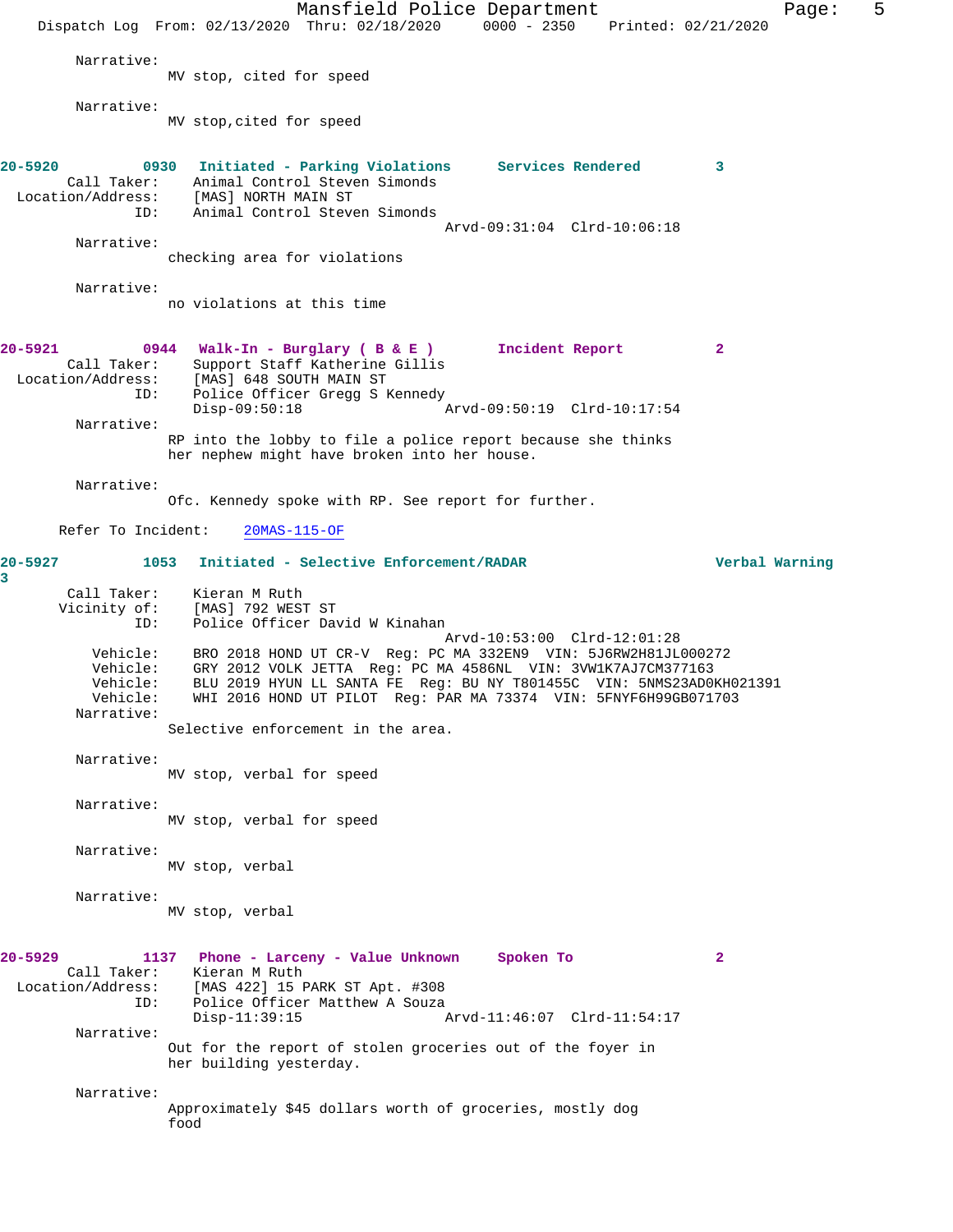Mansfield Police Department Fage: 6 Dispatch Log From: 02/13/2020 Thru: 02/18/2020 0000 - 2350 Printed: 02/21/2020 **20-5931 1212 Initiated - Proactive Patrol Building Checked / Secured 3** Call Taker: Kieran M Ruth Location/Address: [MAS 840] 280 SCHOOL ST ID: Police Officer Patrick J Pennie Arvd-12:12:00 Clrd-12:28:48 Narrative: Checking the area. **20-5938 1343 Phone - 911 Hang-ups & Verifications Confirmed misdial/Accdntl Call 2**  Call Taker: NICHOLAS GOYETTE Location/Address: [MAS 255] 377 CHAUNCY ST ID: Police Officer Patrick J Pennie Disp-13:44:29 Arvd-13:51:08 Clrd-13:53:37 Narrative: Checking on a 911 hang up **20-5945 1406 Walk-In - Larceny - Value Unknown Investigated - Report Taken 2** Call Taker: Support Staff Katherine Gillis Location/Address: [MAS H4307] 59 DEER PATH LN ISS. THE HISTORY OF BELL AND HISTORY OF BELL AND THE POLICE Officer Matthew A Souza Arvd-14:25:45 Clrd-15:11:33 Narrative: RP into the lobby to report that her debit card was stolen and would like to speak with an officer. Refer To Incident: 20MAS-116-OF **20-5948 1430 Initiated - Selective Enforcement/RADAR Verbal Warning 3**  Call Taker: CARLY MORIARTY Location/Address: [MAS] 792 WEST ST ID: Police Officer Patrick J Pennie Arvd-14:30:00 Clrd-14:54:58 Vehicle: GRY 2012 VOLK TGN Reg: PAS VT GHT303 VIN: WVGBV7AX5CW000863 Narrative: Selective enforcement in the area. Narrative: MV stop, verbal for speed **20-5955 1509 Phone - Erratic Oper MV / Road Rage Spoken To 3**  Call Taker: NICHOLAS GOYETTE Location/Address: [MAS H2338] 2 BOUNDRY RD Police Officer Matthew A Souza<br>Disp-15:11:39 Disp-15:11:39 Arvd-15:13:47 Clrd-15:17:07<br>ID: Police Officer Patrick J Pennie ID: Police Officer Patrick J Pennie Arvd-15:16:25 Clrd-15:17:07 Vehicle: GRY 2011 SUBA IMPREZ Reg: PC MA 5SN538 VIN: JF1GE6B64BH501696 Narrative: Caller reports an erratic operator, passing mvs and crossing marked lanes. Also reports it may be a domestic, she can see two parties talking back and forth and says it may be argumentative Narrative: Party spoken to and he was the only party in the vehicle and was swerving to miss potholes **20-5956 1512 Phone - Well Being Check Not Home / No Answer 3**  Call Taker: CARLY MORIARTY Location/Address: Sergeant Brian P Thibault<br>Disp-15:14:27 Disp-15:14:27 Arvd-15:21:22 Clrd-15:33:28 ID: Police Officer Matthew A Souza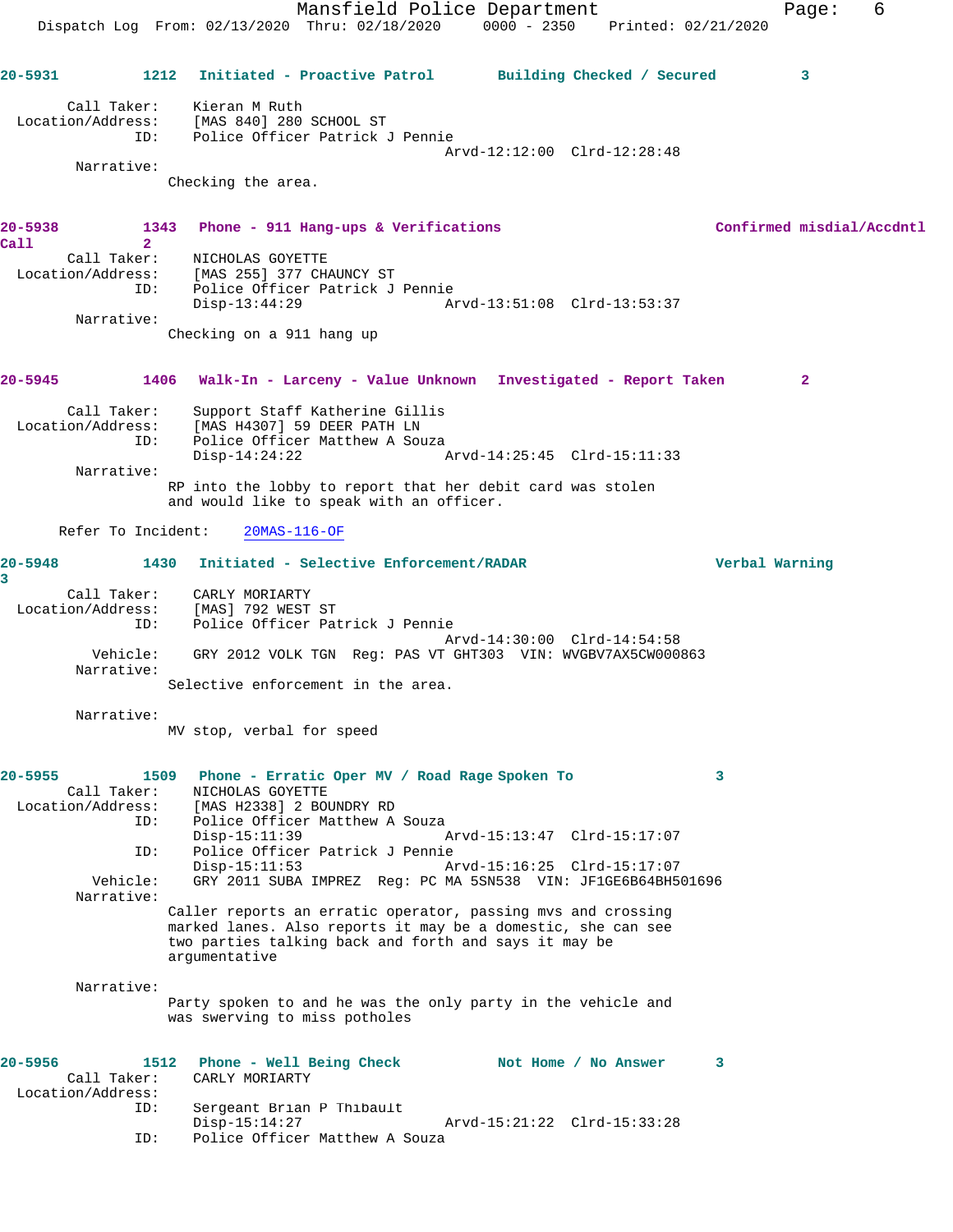Mansfield Police Department Fage: 7 Dispatch Log From: 02/13/2020 Thru: 02/18/2020 0000 - 2350 Printed: 02/21/2020 Disp-15:21:27 Arvd-15:24:01 Clrd-15:33:29 Narrative: **20-5958 1526 Initiated - Motor Vehicle Stop Citation / Warning Issued 3**  Call Taker: Kieran M Ruth Location/Address: [MAS] 389 NORTH MAIN ST @ 10 PRATT ST ID: Police Officer David W Kinahan Arvd-15:26:00 Clrd-15:36:04 Vehicle: RED 2008 INTL TR 400SER Reg: CO MA S98885 VIN: 1HTMMAAL28H651540 Narrative: MV stop Narrative: Operator issued citation for stop sign violation **20-5962 1533 Initiated - Motor Vehicle Stop Citation / Warning Issued 3**  Call Taker: CARLY MORIARTY Vicinity of: [MAS 451B] 500 EAST ST ID: Sergeant Brian P Thibault Arvd-15:33:00 Clrd-15:45:40<br>ID: Police Officer Matthew A Souza Police Officer Matthew A Souza Disp-15:38:17 Arvd-15:38:20 Clrd-15:45:50 Vehicle: RED 2005 TOYT 2D CAMRY Reg: PC MA 4AN259 Narrative: Mvs-citation issued **20-5965 1609 Phone - 911 Hang-ups & Verifications Confirmed misdial/Accdntl Call 2**  Call Taker: NICHOLAS GOYETTE Location/Address: [MAS 960] 792 WEST ST Apt. #F101 ID: Police Officer Patrick J Pennie Disp-16:10:55 Arvd-16:29:32 Clrd-16:32:49 Narrative: Checking on a 911 hang up **20-5966 1614 Phone - 911 Hang-ups & Verifications Unfounded/Unverifed** Call Taker: Kieran M Ruth<br>Vicinity of: [MAS] 101 LAWN [MAS] 101 LAWNDALE RD ID: Police Officer Danielle C Titus Disp-16:15:19 Arvd-16:22:38 Clrd-16:28:26 ID: Police Officer David J Pepicelli Disp-16:23:59 Arvd-16:24:02 Clrd-16:28:26 Narrative: Checking on a 911 hang up Narrative: No one at the residence is familiar with the phone number. **20-5970 1632 Initiated - Selective Enforcement/RADAR Verbal Warning** Call Taker: Kieran M Ruth<br>Vicinity of: [MAS] 792 WES: [MAS] 792 WEST ST ID: Police Officer Patrick J Pennie Arvd-16:32:00 Clrd-17:26:55 Vehicle: WHI 2018 CR-V Reg: PC RI G458 VIN: 2HKRW2H98JH617266

**2** 

**3**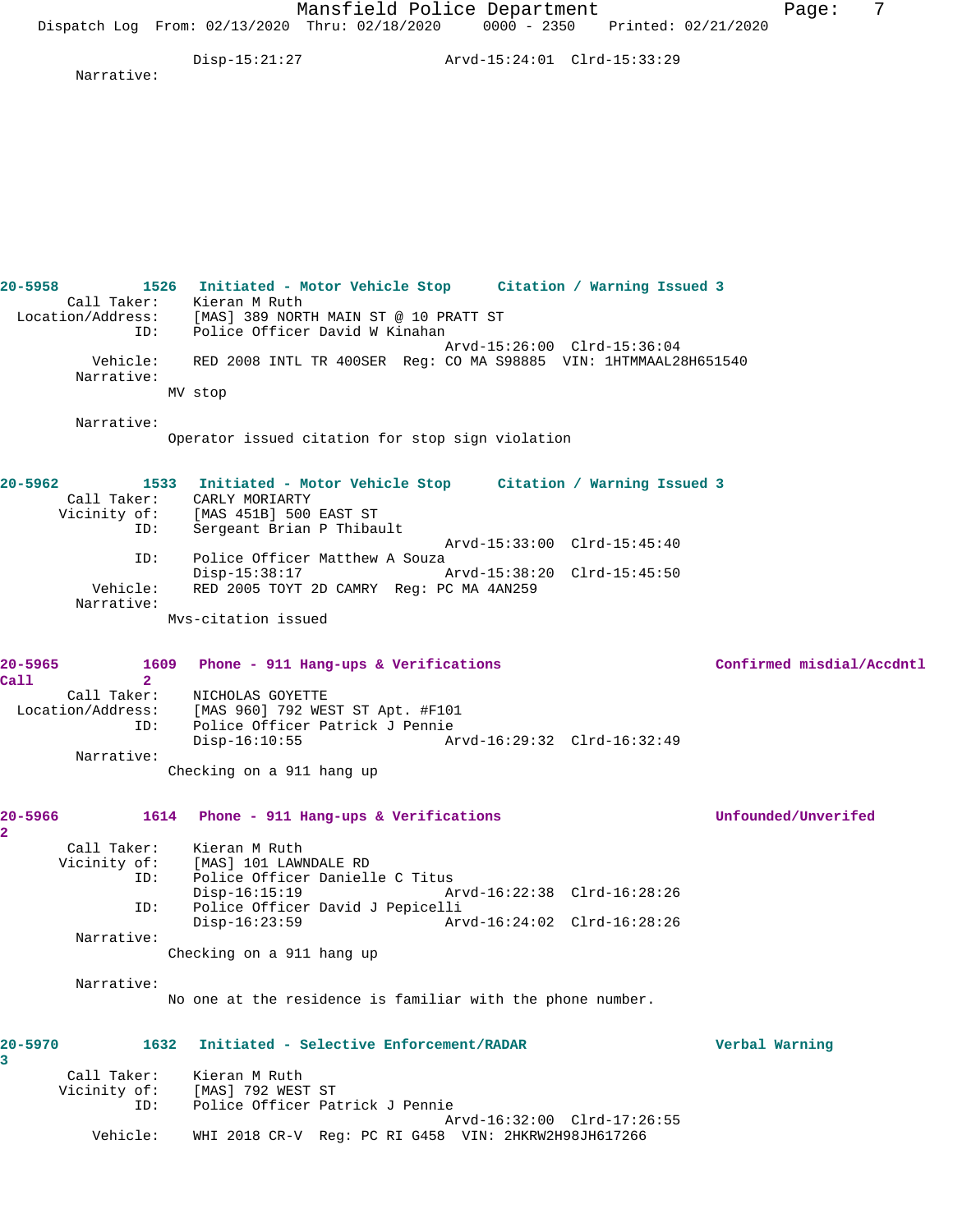|                                                               |                              | Mansfield Police Department                                                                                              |                             |                     | 8<br>Page: |
|---------------------------------------------------------------|------------------------------|--------------------------------------------------------------------------------------------------------------------------|-----------------------------|---------------------|------------|
|                                                               |                              | Dispatch Log From: 02/13/2020 Thru: 02/18/2020                                                                           | $0000 - 2350$               | Printed: 02/21/2020 |            |
| Narrative:                                                    |                              |                                                                                                                          |                             |                     |            |
|                                                               |                              | Selective enforcement in the area.                                                                                       |                             |                     |            |
| Narrative:                                                    |                              |                                                                                                                          |                             |                     |            |
|                                                               | MV stop, verbal for speed    |                                                                                                                          |                             |                     |            |
|                                                               |                              |                                                                                                                          |                             |                     |            |
| $20 - 5974$                                                   | 1653                         | Initiated - Motor Vehicle Stop Citation / Warning Issued 3                                                               |                             |                     |            |
| Call Taker: Kieran M Ruth<br>Location/Address: [MAS] OLD COLO | [MAS] OLD COLONY WAY         |                                                                                                                          |                             |                     |            |
| ID:                                                           |                              | Police Officer David J Pepicelli                                                                                         |                             |                     |            |
|                                                               |                              |                                                                                                                          | Arvd-16:53:00 Clrd-17:01:30 |                     |            |
| Vehicle:<br>Narrative:                                        |                              | GRY 2009 TOYT CAMRY Req: PC MA 136GG7 VIN: 4T4BE46K29R111831                                                             |                             |                     |            |
|                                                               | MV stop                      |                                                                                                                          |                             |                     |            |
| Narrative:                                                    |                              |                                                                                                                          |                             |                     |            |
|                                                               | Cited for failure to inspect |                                                                                                                          |                             |                     |            |
| 20–5977                                                       |                              |                                                                                                                          |                             | 3                   |            |
|                                                               | Call Taker: CARLY MORIARTY   | 1708 Initiated - Motor Vehicle Stop Verbal Warning                                                                       |                             |                     |            |
| Location/Address:                                             | [MAS] NORTH MAIN ST          |                                                                                                                          |                             |                     |            |
| ID:                                                           |                              | Police Officer David J Pepicelli                                                                                         |                             |                     |            |
|                                                               |                              |                                                                                                                          | Arvd-17:08:00 Clrd-17:09:27 |                     |            |
| Vehicle:<br>Narrative:                                        | Req: RP MA                   |                                                                                                                          |                             |                     |            |
|                                                               |                              | Mys-verbal warning for expired inspection. Vehicle belongs<br>to Elm Street garage and had a repair plate on the vehicle |                             |                     |            |
|                                                               |                              |                                                                                                                          |                             |                     |            |
| $20 - 5978$                                                   | 1717                         | Phone - Well Being Check Not Home / No Answer                                                                            |                             | 3                   |            |
| Call Taker:                                                   | Kieran M Ruth                |                                                                                                                          |                             |                     |            |
| Location/Address:<br>ID:                                      |                              | Police Officer David J Pepicelli                                                                                         |                             |                     |            |
|                                                               | $Disp-17:18:56$              |                                                                                                                          | Arvd-17:20:39 Clrd-17:28:42 |                     |            |
| ID:                                                           |                              | Police Officer Danielle C Titus                                                                                          |                             |                     |            |
|                                                               | $Disp-17:19:00$              |                                                                                                                          | Arvd-17:25:53 Clrd-17:30:14 |                     |            |

Narrative:

| 20-5980<br>Call Taker: | 1729 | Phone - Threats - Harm Others<br>NICHOLAS GOYETTE |  | Incident Report             |  |
|------------------------|------|---------------------------------------------------|--|-----------------------------|--|
| Location/Address:      |      |                                                   |  |                             |  |
|                        | ID:  | Police Officer Danielle C Titus                   |  |                             |  |
|                        |      | $Disp-17:32:11$                                   |  | Arvd-17:34:27 Clrd-18:18:55 |  |
|                        | ID:  | Police Officer David J Pepicelli                  |  |                             |  |
|                        |      | $Disp-17:45:14$                                   |  | Arvd-17:45:16 Clrd-18:18:54 |  |
| Narrative:             |      |                                                   |  |                             |  |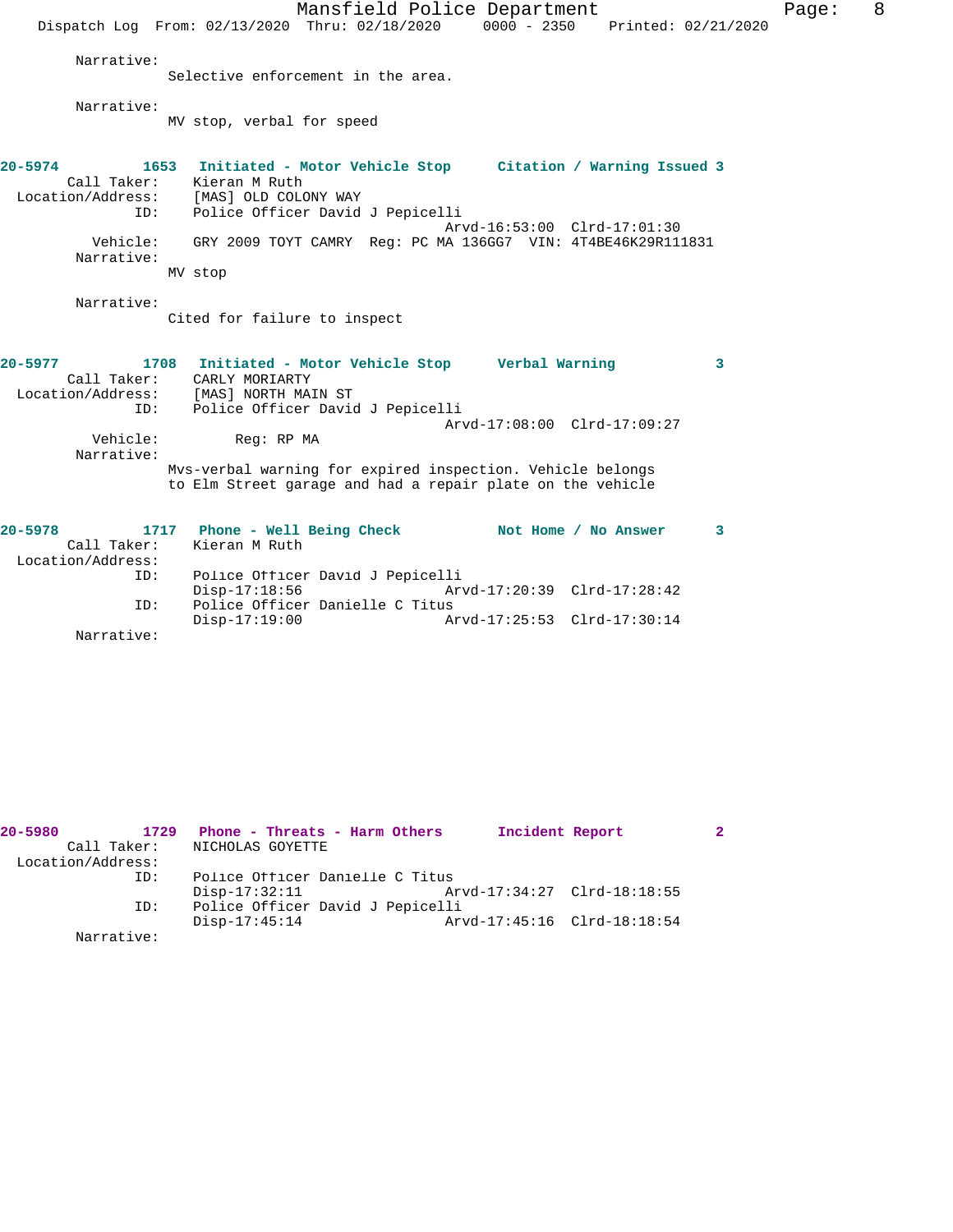|                         |                                             | Refer To Incident: 20MAS-117-OF<br>Refer To Incident: 20MAS-118-OF                                                                                |                             |                   |                           |
|-------------------------|---------------------------------------------|---------------------------------------------------------------------------------------------------------------------------------------------------|-----------------------------|-------------------|---------------------------|
|                         |                                             | 20-5986 1827 Phone - 911 Hang-ups & Verifications                                                                                                 |                             |                   | Confirmed misdial/Accdntl |
| Call                    | 2 <sup>1</sup><br>Call Taker: Kieran M Ruth | Location/Address: [MAS H5780] 955 MAPLE ST<br>ID: Police Officer David J Pepicelli<br>Disp-18:28:49 Arvd-18:36:33 Clrd-18:38:45                   |                             |                   |                           |
|                         | Narrative:                                  | Checking on a 911 hang up                                                                                                                         |                             |                   |                           |
|                         | Call Taker: PATRICK FEENEY                  | 20-5987 1855 Initiated - Motor Vehicle Stop Spoken To<br>Vicinity of: [MAS 160] 80 NORTH MAIN ST<br>ID: Police Officer David J Pepicelli          |                             | 3                 |                           |
|                         |                                             | Vehicle: GRN 2006 FORD LL ESCAPE Reg: PC NH 3239285 VIN: 1FMYU031X6KC05748                                                                        | Arvd-18:55:00 Clrd-19:02:50 |                   |                           |
|                         | Call Taker: DAVID SULLIVAN                  | 20-5990 2004 Initiated - Building Check Services Rendered 3<br>Location/Address: [MAS 840] 280 SCHOOL ST<br>ID: Police Officer Patrick J Pennie   |                             |                   |                           |
|                         |                                             |                                                                                                                                                   | Arvd-20:04:00 Clrd-20:29:31 |                   |                           |
|                         | Call Taker: PATRICK FEENEY                  | 20-5991 2013 911 - Assist Fire Department Services Rendered<br>Location/Address: [MAS H2630] 4 MARY DEE LN<br>ID: Police Officer Danielle C Titus |                             | $\mathbf{2}$      |                           |
|                         | Narrative:                                  | Disp-20:15:18 Arvd-20:23:10 Clrd-20:51:21                                                                                                         |                             |                   |                           |
|                         |                                             | Odor of gas in the home.                                                                                                                          |                             |                   |                           |
| $\overline{\mathbf{3}}$ |                                             | 20-5995 2045 Initiated - Selective Enforcement/RADAR                                                                                              |                             | Services Rendered |                           |
|                         | Call Taker: DAVID SULLIVAN                  | Location/Address: [MAS 1019] 792 WEST ST<br>ID: Police Officer Patrick J Pennie                                                                   | Arvd-20:45:00 Clrd-21:19:29 |                   |                           |
|                         | Narrative:                                  |                                                                                                                                                   |                             |                   |                           |
|                         |                                             | No violations observed                                                                                                                            |                             |                   |                           |
|                         | 20-5997 марти                               | 2057 Initiated - Building Check Building Checked / Secured                                                                                        |                             |                   | 3                         |
|                         |                                             | Call Taker: DAVID SULLIVAN<br>Location/Address: [MAS] 4 ERICK RD @ 15 BONNEY LN<br>ID: Police Officer Danielle C Titus                            | Arvd-20:57:00 Clrd-21:07:02 |                   |                           |
|                         | Call Taker: DAVID SULLIVAN                  | 20-6000 2122 Initiated - Building Check Services Rendered                                                                                         |                             | 3                 |                           |
|                         | ID:                                         | Location/Address: [MAS 987A] 125 HIGH ST Apt. #1-4<br>Police Officer David J Pepicelli                                                            | Arvd-21:22:00 Clrd-21:38:52 |                   |                           |
|                         | $20 - 6002$<br>Call Taker: DAVID SULLIVAN   | 2143 Initiated - Building Check Services Rendered<br>Location/Address: [MAS 417] 9 FRANCIS AVE                                                    |                             | 3                 |                           |
|                         |                                             | ID: Police Officer Danielle C Titus                                                                                                               | Arvd-21:43:00 Clrd-21:53:27 |                   |                           |
|                         | Call Taker: DAVID SULLIVAN                  | 20-6005 2153 Initiated - Building Check Services Rendered<br>Location/Address: [MAS] PLYMOUTH ST                                                  |                             | 3                 |                           |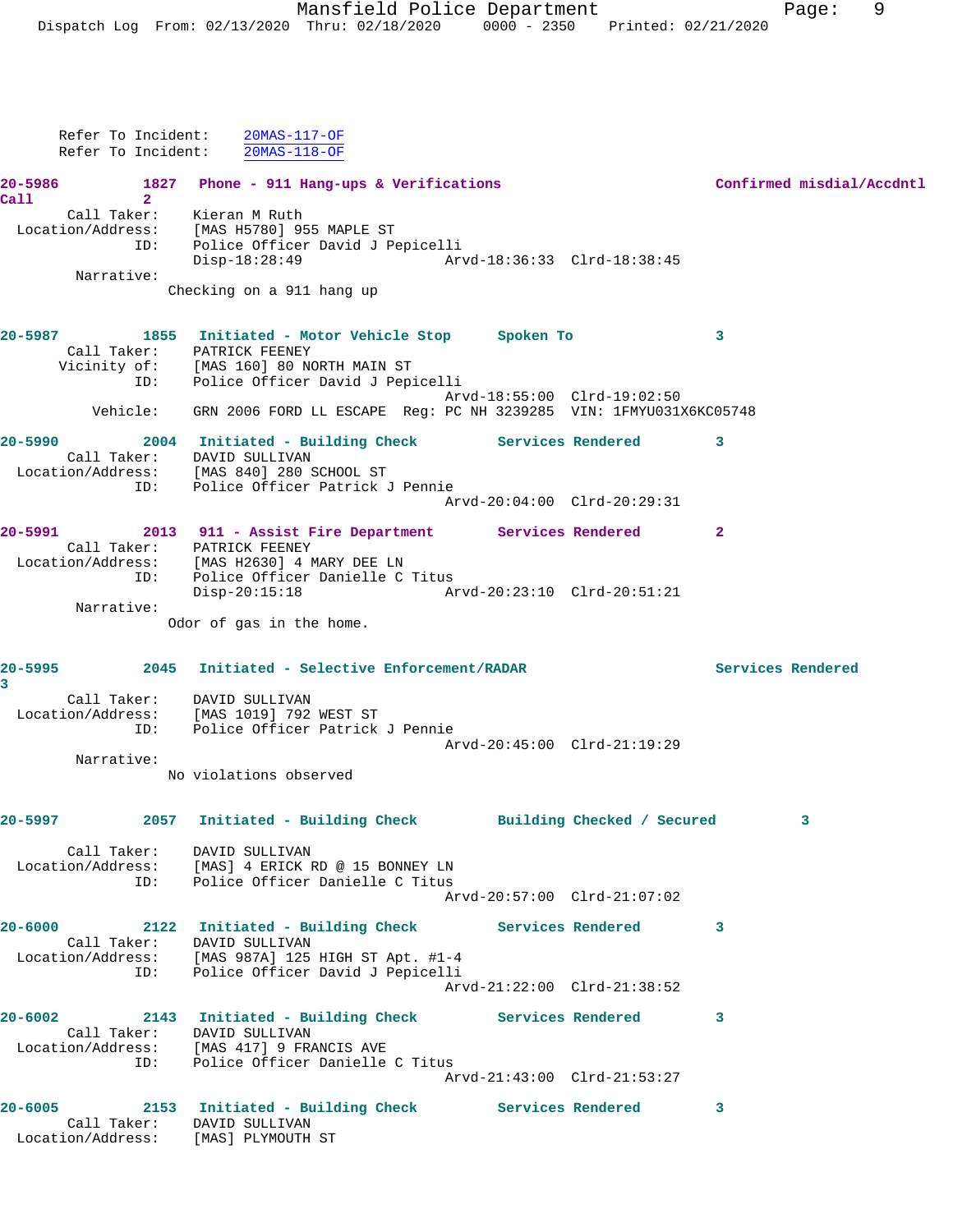Mansfield Police Department Page: 10 Dispatch Log From: 02/13/2020 Thru: 02/18/2020 0000 - 2350 Printed: 02/21/2020 ID: Police Officer Patrick J Pennie Arvd-21:53:00 Clrd-21:59:41 **20-6008 2322 911 - Suspicious Actv / Persn / Veh Unfounded/Unverifed 2**  Call Taker: DAVID SULLIVAN<br>Location/Address: [FOX] SOUTH GRO ess: [FOX] SOUTH GROVE ST<br>ID: Patrolman RYAN P MCGI Patrolman RYAN P MCGRATH<br>Disp-23:25:55 Disp-23:25:55 Arvd-23:33:49 Clrd-23:36:45<br>ID: Police Officer Danielle C Titus Police Officer Danielle C Titus Disp-23:29:18 Clrd-23:30:21<br>ID: Police Officer Patrick J Pennie Police Officer Patrick J Pennie<br>Disp-23:30:27 Ar Disp-23:30:27 Arvd-23:33:53 Clrd-23:36:33<br>TD: Police Officer David J Pepicelli Police Officer David J Pepicelli<br>Disp-23:30:44 Arv Disp-23:30:44 Arvd-23:33:51 Clrd-23:36:36 Narrative: White Hatch back doors open on roadside Area Mansfield Foxboro Line. Narrative: Area check was negative. **20-6009 2345 Walk-In - Assist Citizen - P S A Services Rendered 3**  Call Taker: Support Staff Derek M Stark<br>Location/Address: [MAS 451B] 500 EAST ST [MAS 451B] 500 EAST ST ID: Sergeant Lawrence G Crosman Disp-23:55:56 Arvd-23:56:03 Clrd-02/14/2020 @ 00:21:53 ID: Police Officer Patrick J Pennie Disp-23:57:46 Arvd-23:57:49 Clrd-02/14/2020 @ 00:21:51 Narrative: Walk in dropping off male that came to his door who appears lost. Male in question had cerebral palsy and was trying to get to Plainridge Casino. Involved states he took train from Boston and was looking for a hotel. Narrative: Ofc. Pepicelli, Ofc. Titus and Ofc. Pennie out in the lobby speaking with involved. He does not need and medical assistance just seeking to get to Plainridge. Sgt. Crosman was able provide party with transport over to Plainridge. **For Date: 02/14/2020 - Friday 20-6011 0025 Initiated - Follow up Investigation Services Rendered 3**  Call Taker: DAVID SULLIVAN Location/Address: [MAS H6585] 43 YORK RD ID: Patrolman David Schepis Arvd-00:25:00 Clrd-01:09:46 Narrative: stand by on scene. **20-6014 0103 Initiated - Building Check Building Checked / Secured 3** Call Taker: DAVID SULLIVAN<br>ion/Address: [MAS 281A] 1 CROCKER ST Location/Address:<br>ID: Police Officer Meghan Birnie Arvd-01:03:00 Clrd-01:12:56 Narrative: And the lots. **20-6024 0116 Initiated - Building Check Services Rendered 3**  Call Taker: DAVID SULLIVAN Location/Address: [MAS 907E] 390 WEST ST ID: Patrolman David Schepis Arvd-01:16:00 Clrd-01:19:03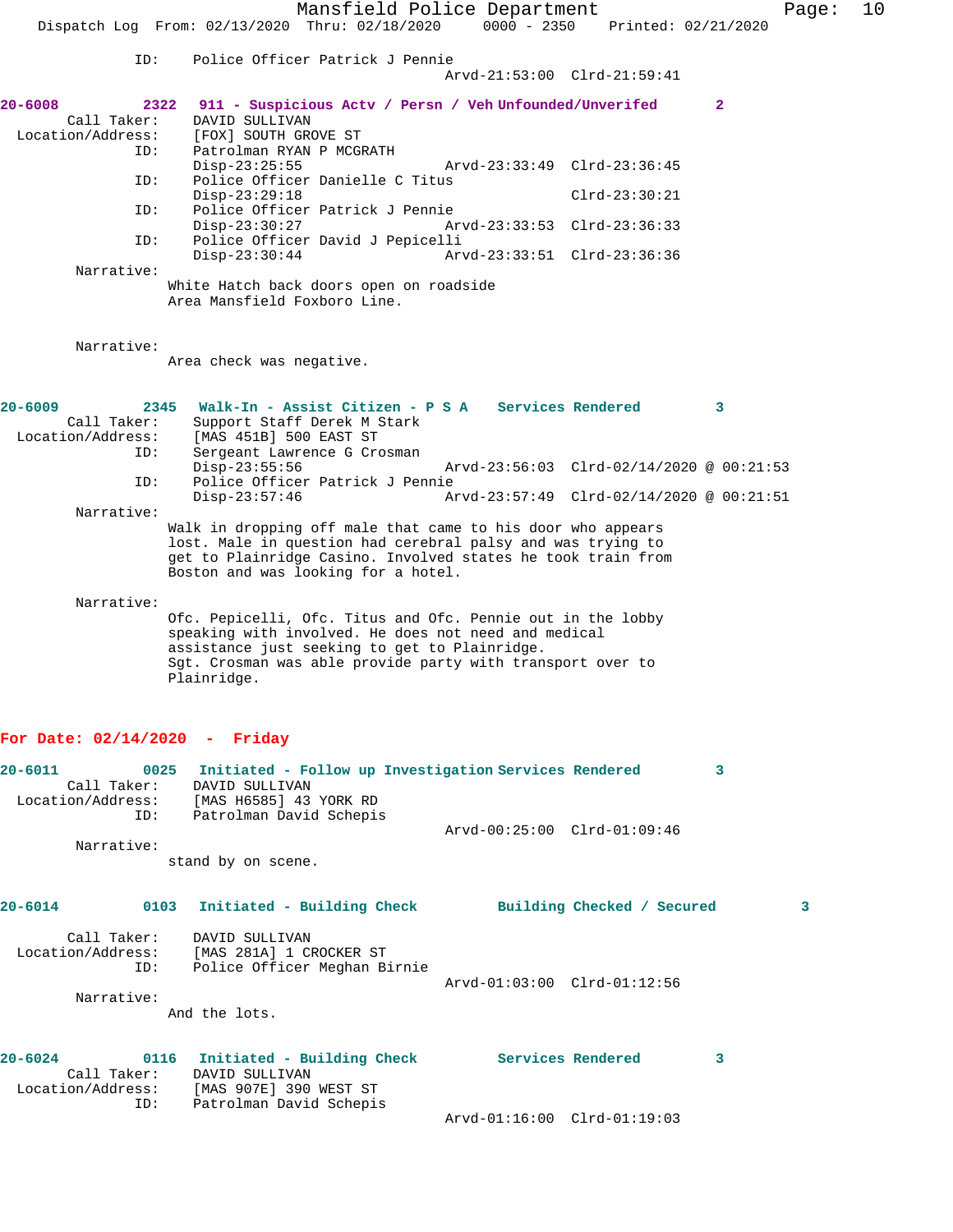Mansfield Police Department Fage: 11 Dispatch Log From: 02/13/2020 Thru: 02/18/2020 0000 - 2350 Printed: 02/21/2020 **20-6029 0133 Initiated - Building Check Services Rendered 3**  Call Taker: DAVID SULLIVAN Location/Address: [MAS 900A] 242 CHAUNCY ST Apt. #1 ID: Police Officer Meghan Birnie Arvd-01:33:00 Clrd-01:46:55 **20-6030 0136 Initiated - Building Check Services Rendered 3**  Call Taker: DAVID SULLIVAN Location/Address: [MAS] 4 ERICK RD @ 15 BONNEY LN ID: Police Officer Michelle Bellevue Arvd-01:36:00 Clrd-01:54:35 **20-6031 0157 Initiated - Building Check Services Rendered 3**  Call Taker: DAVID SULLIVAN Location/Address: [MAS 1002] 250 EAST ST ID: Police Officer Michelle Bellevue Arvd-01:57:00 Clrd-02:07:39 **20-6035 0212 Radio - Assist Fire Department Services Rendered 2**  Call Taker: DAVID SULLIVAN Location/Address: [MAS] RTE 140 SB ID: Patrolman David Schepis Disp-02:14:22 Clrd-02:16:01 ID: Police Officer Meghan Birnie Disp-02:14:28 Clrd-02:15:58 ID: Sergeant Lawrence G Crosman Disp-02:15:35 Arvd-02:15:48 Clrd-02:16:04 Narrative: Reported car fire in the area. **20-6037 0217 Initiated - Building Check Building Checked / Secured 3** Call Taker: PATRICK FEENEY Location/Address: [MAS 840] 280 SCHOOL ST ID: Patrolman David Schepis Arvd-02:17:00 Clrd-02:22:31 **20-6038 0221 Initiated - Building Check Building Checked / Secured 3** Call Taker: PATRICK FEENEY Location/Address: [MAS 814] 50 WEST CHURCH ST ID: Police Officer Meghan Birnie Arvd-02:21:00 Clrd-02:33:06 **20-6040 0306 Initiated - Building Check Services Rendered 3**  Call Taker: DAVID SULLIVAN Location/Address: [MAS 4] 31 HAMPSHIRE ST ID: Patrolman David Schepis Arvd-03:06:00 Clrd-03:19:08 **20-6041 0320 Initiated - Building Check Services Rendered 3**  Call Taker: DAVID SULLIVAN Location/Address: [MAS 2] 60 FORBES BLVD ID: Patrolman David Schepis Arvd-03:20:00 Clrd-03:28:12 20-6046 **0650** Phone - Suspicious Actv / Persn / Veh Services Rendered **2**  Call Taker: Kieran M Ruth Location/Address: [MAS] 165 STEARNS AVE @ 3 COLONIAL DR ID: Police Officer Michelle Bellevue Disp-06:53:00 Arvd-06:59:52 Clrd-07:05:50 Narrative: Out for what a passer by thought could be a person sleeping on the side of the road. Narrative: M3 reports it is a makeshift scarecrow, will be placing it in the trash Narrative: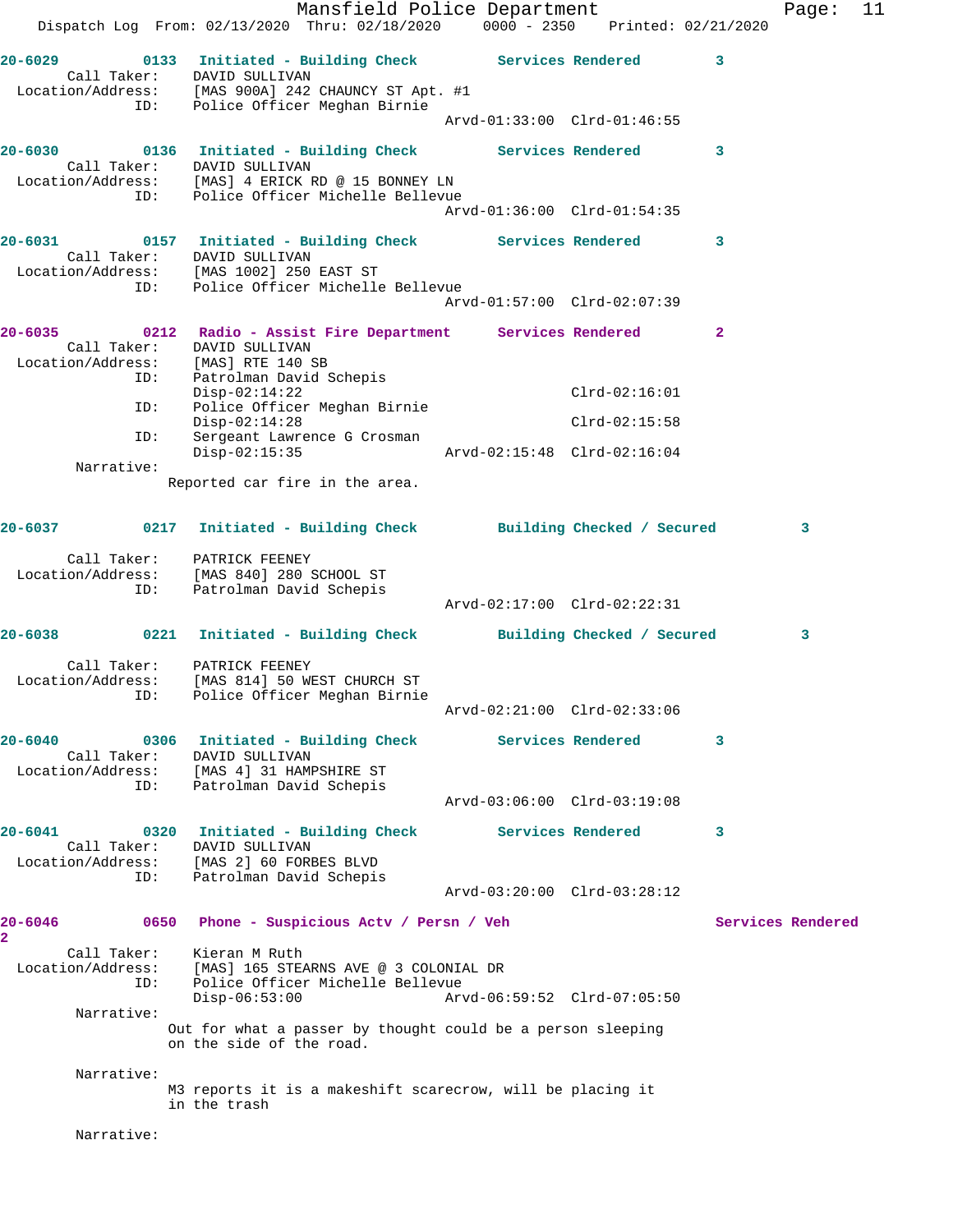Clear, 190 Stearns allowed MPD to use their trash

| $20 - 6049$ | Call Taker:<br>ID:                                     | 0708 Initiated - Motor Vehicle Stop Citation / Warning Issued 3<br>NICHOLAS GOYETTE<br>Location/Address: [MAS 992] 660 EAST ST<br>Police Officer Michelle Bellevue                           |                         |
|-------------|--------------------------------------------------------|----------------------------------------------------------------------------------------------------------------------------------------------------------------------------------------------|-------------------------|
|             |                                                        | Arvd-07:08:00 Clrd-07:11:50<br>GRY 2016 TOYT CAMRY Req: PC MA 745GE9 VIN: 4T4BF1FK0GR575788                                                                                                  |                         |
|             | Vehicle:<br>Narrative:                                 |                                                                                                                                                                                              |                         |
|             |                                                        | Out with a mv stop. RO issued citation for red light<br>violation                                                                                                                            |                         |
| $20 - 6054$ | Call Taker:<br>ID:                                     | 0828 Initiated - Community Policing Services Rendered<br>NICHOLAS GOYETTE<br>$Location/Address:$ [MAS 333] 245 EAST ST<br>Police Officer David J Pepicelli                                   | $\overline{\mathbf{3}}$ |
|             |                                                        | Arvd-08:28:00 Clrd-09:07:06                                                                                                                                                                  |                         |
|             | Narrative:                                             | Out for the champs                                                                                                                                                                           |                         |
|             |                                                        |                                                                                                                                                                                              |                         |
| 20-6055     | $\sim$ 0830<br>Call Taker:<br>Location/Address:<br>ID: | Phone - Alarm - Burglar Malse / Accidental Alarm 1<br>NICHOLAS GOYETTE<br>[MAS H6455] 788 WARE ST<br>Police Officer Patrick J Pennie                                                         |                         |
|             |                                                        | $Disp-08:32:28$                                                                                                                                                                              |                         |
|             | ID:                                                    | Sergeant Brian P Thibault<br>$Disp-08:32:33$<br>$Clrd-08:38:31$                                                                                                                              |                         |
|             | ID:                                                    | Police Officer Matthew A Souza<br>$Disp-08:38:40$<br>Arvd-08:38:42 Clrd-08:39:06                                                                                                             |                         |
|             | ID:                                                    | Sergeant Brian P Thibault                                                                                                                                                                    |                         |
|             | Vehicle:<br>Narrative:                                 | $Disp-08:38:54$<br>Arvd-08:38:55 Clrd-08:47:04<br>BLK 2018 MAZD CX-9 Req: PC MA 3AG386 VIN: JM3TCBCY1J0232259                                                                                |                         |
|             |                                                        | Zone: door, living/kitchen glass<br>Rep: none responding                                                                                                                                     |                         |
|             | Narrative:                                             | Cleaners in the residence, attempting to get the code from<br>the homeowner.                                                                                                                 |                         |
| $20 - 6057$ |                                                        | 0834 Phone - Road Hazards<br>Services Rendered<br>$\overline{\phantom{a}}$ 3                                                                                                                 |                         |
|             | Call Taker:<br>Location/Address:<br>ID:                | Support Staff Amanda Crisfulla<br>[MAS] RTE 140 SB<br>Police Officer Matthew A Souza                                                                                                         |                         |
|             | ID:                                                    | $Disp-08:35:57$<br>Arvd-08:37:44 Clrd-08:38:40<br>Police Officer Matthew A Souza                                                                                                             |                         |
|             |                                                        | $Disp-08:39:06$<br>Arvd-08:39:09 Clrd-09:20:57                                                                                                                                               |                         |
|             | Narrative:                                             | m9 out on 140sb near forbes/fisher for an emergency pothole                                                                                                                                  |                         |
|             |                                                        | with aggregate                                                                                                                                                                               |                         |
| $20 - 6062$ | Call Taker:                                            | 0910 Initiated - Parking Violations Services Rendered<br>Animal Control Steven Simonds<br>Location/Address: [MAS] NORTH MAIN ST<br>ID: Animal Control Steve<br>Animal Control Steven Simonds | 3                       |
|             |                                                        | Arvd-09:12:25 Clrd-09:27:18                                                                                                                                                                  |                         |
|             | Narrative:                                             | checking area for parking violations                                                                                                                                                         |                         |
|             |                                                        |                                                                                                                                                                                              |                         |
|             | Narrative:                                             | no violations                                                                                                                                                                                |                         |
| 20-6069     | Call Taker:                                            | False / Accidental Alarm 1<br>1000<br>Phone - Alarm - Burglar<br>NICHOLAS GOYETTE<br>Location/Address: [MAS H2948] 56 PATTYS RD                                                              |                         |
|             | ID:                                                    | Police Officer David J Pepicelli                                                                                                                                                             |                         |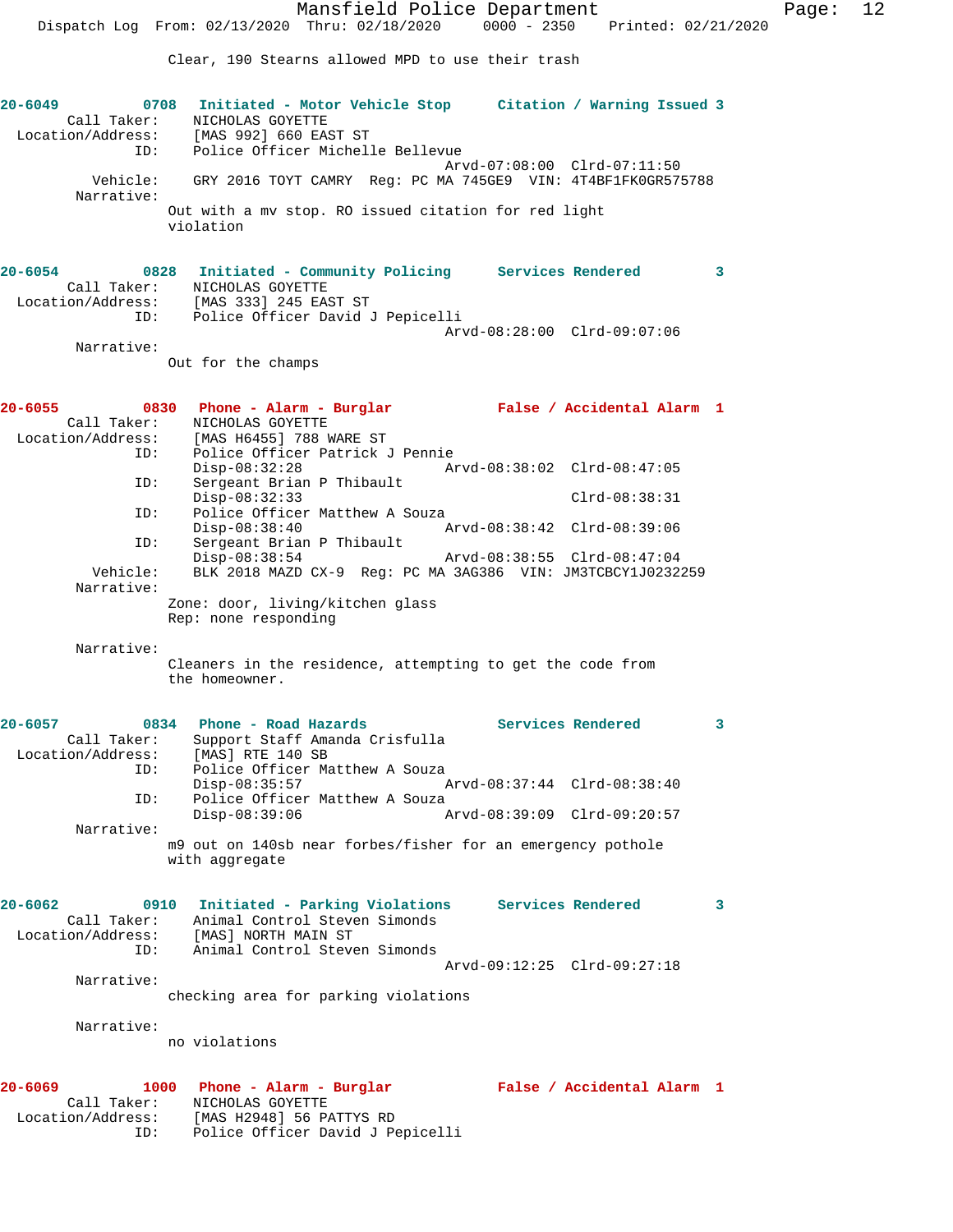Mansfield Police Department Page: 13 Dispatch Log From: 02/13/2020 Thru: 02/18/2020 0000 - 2350 Printed: 02/21/2020 Disp-10:01:22 Arvd-10:05:06 Clrd-10:12:41 ID: Police Officer Patrick J Pennie Disp-10:01:25 Arvd-10:07:31 Clrd-10:12:42 Vehicle: BRO 2012 VOLV S60 Reg: PC MA 462VY4 VIN: YV1622FS8C2044890 Narrative: Zone: dining room motion Homeowner: none Narrative: M11 reports an unlocked front door Narrative: M11 reports units clear. Large dog on second floor possible cause of alarm. House checks secure, front door was shut but cannot be secured. **20-6070 1008 Phone - Motor Veh Acc - No Injury Gone on Arrival 1**  Call Taker: Kieran M Ruth Location/Address: [MAS] 39 SOUTH MAIN ST @ 2 PARK ROW ID: Police Officer Matthew A Souza Disp-10:10:09<br>
D: Sergeant Brian P Thibault<br>
D: Sergeant Brian P Thibault Sergeant Brian P Thibault<br>Disp-10:10:32 Disp-10:10:32 Arvd-10:11:41 Clrd-10:12:39 Narrative: Out for a minor MVA Narrative: M1 reports clear, appears to be a good intent call, they are GOA. **20-6071 1013 Initiated - Proactive Patrol Building Checked / Secured 3** Call Taker: NICHOLAS GOYETTE Location/Address: [MAS 840] 280 SCHOOL ST ID: Police Officer Matthew A Souza Arvd-10:13:00 Clrd-10:40:49 Narrative: Checking the area. **20-6072 1015 Initiated - Well Being Check Spoken To 3**  Call Taker: NICHOLAS GOYETTE Location/Address: [MAS] 215 NORTH MAIN ST @ 15 CHURCH ST ID: Sergeant Brian P Thibault Arvd-10:15:00 Clrd-10:16:26 Narrative: M1 reports checking on a male sitting on the sidewalk. Clear, reports he is waiting to open up the store, checks ok. **20-6073 1019 Initiated - Parking Violations Services Rendered 3**  Call Taker: Animal Control Steven Simonds Location/Address: [MAS] NORTH MAIN ST Narrative: checking area for parking violations Narrative: 1 violation on Main in front of Cheng Du. MA 6TR586 for restricted parking. **20-6074 1022 Initiated - Selective Enforcement/RADAR Services Rendered 3**  Call Taker: NICHOLAS GOYETTE Location/Address: [MAS 1002] 250 EAST ST ID: Police Officer David J Pepicelli Arvd-10:22:00 Clrd-10:39:54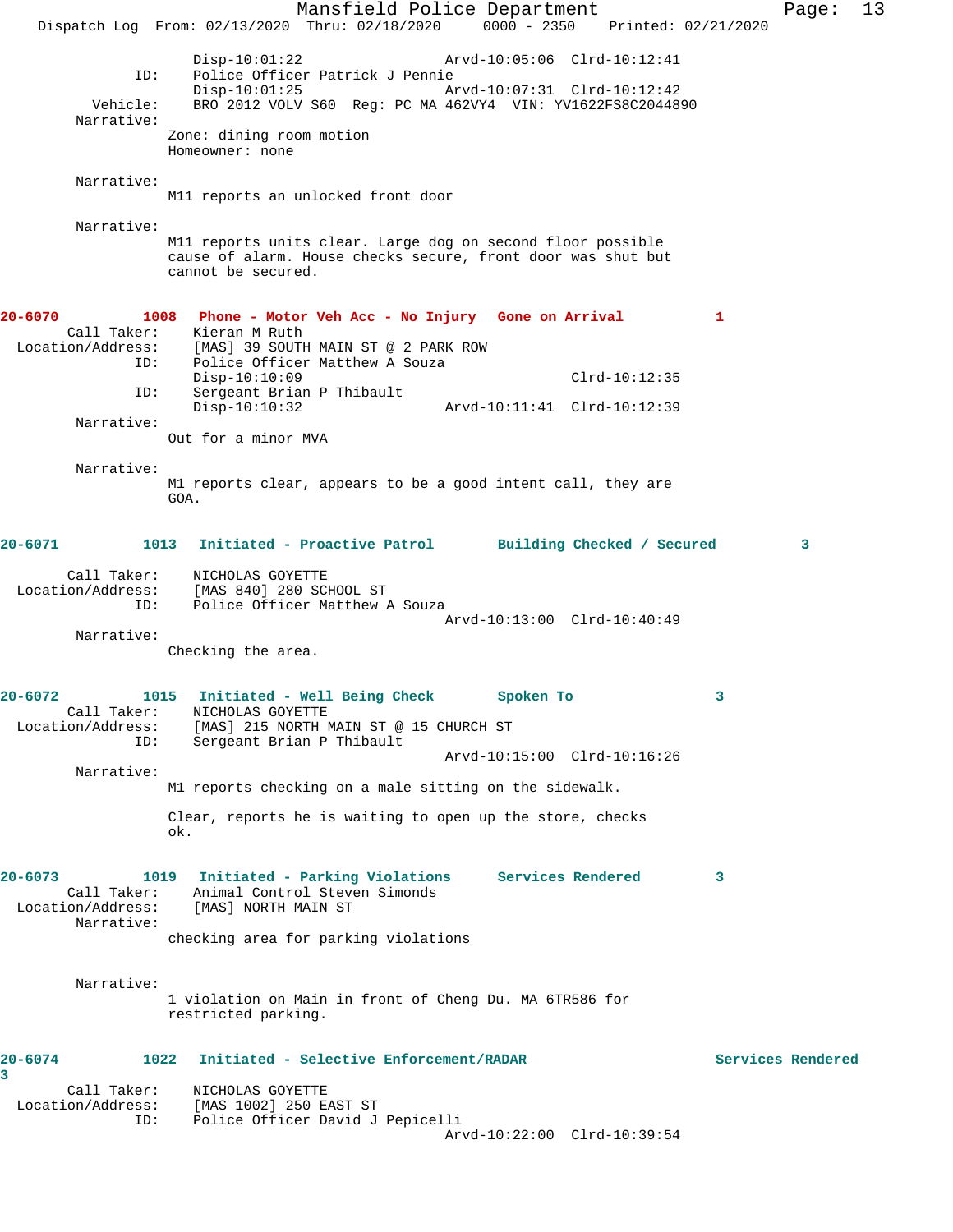|                                               | Mansfield Police Department                                                                                            | 14<br>Page:               |
|-----------------------------------------------|------------------------------------------------------------------------------------------------------------------------|---------------------------|
|                                               | Dispatch Log From: 02/13/2020 Thru: 02/18/2020<br>0000 - 2350 Printed: 02/21/2020                                      |                           |
| Narrative:                                    |                                                                                                                        |                           |
|                                               | Out for the buses                                                                                                      |                           |
|                                               |                                                                                                                        |                           |
| $20 - 6075$                                   | 1025<br>Walk-In - Follow up Investigation Services Rendered                                                            | 3                         |
| Call Taker:<br>Location/Address:              | Support Staff Amanda Crisfulla<br>[MAS 451B] 500 EAST ST                                                               |                           |
| ID:                                           | Police Officer Patrick J Pennie                                                                                        |                           |
| ID:                                           | $Disp-10:26:26$<br>Arvd-10:26:29 Clrd-10:56:12<br>Police Officer Patrick J Pennie                                      |                           |
|                                               | $Disp-10:56:22$<br>Arvd-10:56:25 Clrd-11:06:45                                                                         |                           |
| Narrative:                                    |                                                                                                                        |                           |
|                                               | postal service inspector in lobby to speak with ofc pennie                                                             |                           |
|                                               |                                                                                                                        |                           |
| $20 - 6078$<br>1055<br>$\overline{2}$<br>Call | Phone - 911 Hang-ups & Verifications                                                                                   | Confirmed misdial/Accdntl |
| Call Taker:                                   | NICHOLAS GOYETTE                                                                                                       |                           |
| Location/Address:<br>ID:                      | [MAS 848] 560 WEST ST<br>Police Officer Matthew A Souza                                                                |                           |
|                                               | $Disp-10:56:05$<br>Arvd-11:00:41 Clrd-11:04:10                                                                         |                           |
| ID:                                           | Police Officer Patrick J Pennie<br>$Disp-10:56:12$<br>$Clrd-10:56:22$                                                  |                           |
| ID:                                           | Police Officer David J Pepicelli                                                                                       |                           |
|                                               | $Disp-10:56:19$<br>$Clrd-11:04:06$                                                                                     |                           |
| Narrative:                                    | Checking on a 911 hang up                                                                                              |                           |
|                                               |                                                                                                                        |                           |
| Narrative:                                    | M9 reporting no issue most likely due to a fax machine                                                                 |                           |
|                                               |                                                                                                                        |                           |
| $20 - 6084$                                   | 1136<br>Phone - 911 Hang-ups & Verifications                                                                           | Confirmed misdial/Accdntl |
| Call<br>$\overline{2}$                        |                                                                                                                        |                           |
| Call Taker:<br>Location/Address:              | NICHOLAS GOYETTE<br>[MAS] 20 CABOT BLVD                                                                                |                           |
| ID:                                           | Police Officer Matthew A Souza                                                                                         |                           |
| Narrative:                                    | $Disp-11:37:20$<br>Arvd-11:47:00 Clrd-11:57:56                                                                         |                           |
|                                               | Checking on a 911 hang up                                                                                              |                           |
|                                               |                                                                                                                        |                           |
| $20 - 6086$                                   | 1138 Phone - Well Being Check<br>Spoken To                                                                             |                           |
| Call Taker:                                   | Support Staff Amanda Crisfulla                                                                                         |                           |
| Location/Address:<br>ID:                      | [MAS] 61 MORROW ST<br>Police Officer Patrick J Pennie                                                                  |                           |
|                                               | Arvd-11:44:51 Clrd-11:48:29<br>$Disp-11:42:50$                                                                         |                           |
| ID:                                           | Police Officer David J Pepicelli<br>$Disp-11:42:53$<br>Arvd-11:45:14 Clrd-11:48:28                                     |                           |
| Vehicle:                                      | BLK 2005 TOYT TUNDRA Req: PC MA 2312EY VIN: 5TBBT44185S462992                                                          |                           |
| Narrative:                                    | caller states her son did not show to breakfast this                                                                   |                           |
|                                               | morning. States he is disabled with back problems but this                                                             |                           |
|                                               | is unlike him. Requests a well being check at his home                                                                 |                           |
| Narrative:                                    |                                                                                                                        |                           |
|                                               | M5 reports mv in the driveway, comes back to the involved<br>and address                                               |                           |
|                                               |                                                                                                                        |                           |
| Narrative:                                    |                                                                                                                        |                           |
|                                               | M5 reports clear, spoke the to the involved who states he<br>didn't want to meet his mother for breakfast. No signs of |                           |
|                                               | impairment.                                                                                                            |                           |
|                                               |                                                                                                                        |                           |
| $20 - 6093$                                   | Initiated - Parking Violations<br>Services Rendered<br>1214                                                            | 3                         |
| Call Taker:<br>Location/Address:              | Animal Control Steven Simonds<br>[MAS] NORTH MAIN ST                                                                   |                           |
| Narrative:                                    |                                                                                                                        |                           |
|                                               | checking area for parking violations                                                                                   |                           |
| Narrative:                                    |                                                                                                                        |                           |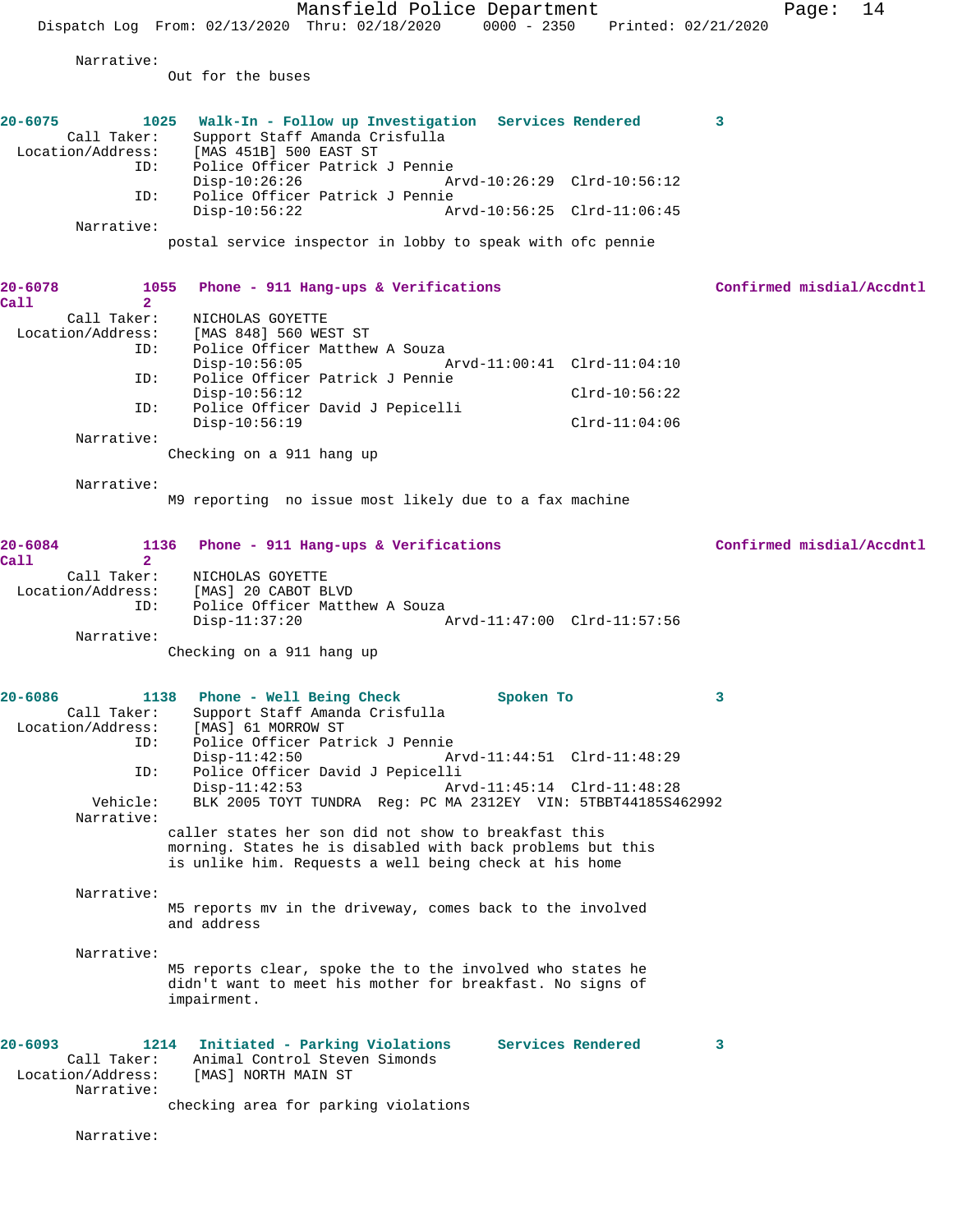Mansfield Police Department Page: 15 Dispatch Log From: 02/13/2020 Thru: 02/18/2020 0000 - 2350 Printed: 02/21/2020 1 violation on main by Cheng DU. MA 2GW249 restricted parking **20-6095 1221 Phone - 911 Hang-ups & Verifications Unfounded/Unverifed 2**  Call Taker: NICHOLAS GOYETTE Location/Address: [MAS] FRANCIS AVE<br>ID: Police Officer Pat Police Officer Patrick J Pennie Disp-12:23:06 Clrd-12:27:54<br>ID: Police Officer David J Pepicelli ID: Police Officer David J Pepicelli Disp-12:27:51 Arvd-12:27:52 Clrd-12:35:06 Narrative: Out for a 911 open line, 2 callbacks attempted, no answer Narrative: Clear, spoke to several employees in the area, none know anything about a 9111 call. **20-6097 1238 Initiated - Speed Trailer/Signs Deployed Services Rendered 3**  Call Taker: Animal Control Steven Simonds Location/Address: [MAS] PRATT ST Narrative: replacing batteries in speed signs **20-6100 1252 Initiated - Motor Vehicle Stop Citation / Warning Issued 3**  Call Taker: CARLY MORIARTY Location/Address: [MAS] OLD COLONY WAY ID: Police Officer David J Pepicelli Arvd-12:52:00 Clrd-12:59:10 Vehicle: BLK 2013 DODG 4D DART SXT Reg: PC MA 7JB229 VIN: 1C3CDFBA2DD322815 Narrative: Out with a mv stop. RO issued citation for failure to inspect, given in-hand to the operator. **20-6101 1255 Phone - Assist Fire Department Referred to Other Agency 2**  Call Taker: NICHOLAS GOYETTE<br>Location/Address: [MAS H2311] 202 I ess: [MAS H2311] 202 PLAIN ST<br>ID: Police Officer Matthew A Police Officer Matthew A Souza Disp-12:56:16 Clrd-13:03:10<br>ID: Police Officer Patrick J Pennie Police Officer Patrick J Pennie Disp-13:06:09 Arvd-13:18:00 Clrd-14:00:44 Narrative: Assisting the FD with a fire related incident. Nature: water emergency Narrative: M5 clear, building inspector on scene **20-6102 1300 Phone - Suspicious Actv / Persn / Veh Incident Report 2**  Call Taker: NICHOLAS GOYETTE Location/Address: [MAS 238] 100 FORBES BLVD<br>ID: Sergeant Brian P Thibault Sergeant Brian P Thibault Disp-13:02:47 Clrd-13:03:18<br>ID: Police Officer Matthew A Souza Police Officer Matthew A Souza Disp-13:03:14 Arvd-13:06:07 Clrd-13:23:24<br>TD: Sergeant Brian P Thibault Sergeant Brian P Thibault Disp-13:15:21 Arvd-13:15:23 Clrd-13:23:23 ID: Police Officer David M Sennott Arvd-13:17:47 Clrd-13:23:22 Police Officer Michael N Fenore Vehicle: BLK 2016 FORD F150 Reg: PC MA 1CHR85 VIN: 1FTMF1C84GKD07256 Narrative: Manager reports a black pick up truck equipped with a blue toolbox sitting in the lot for 15m. They state he was turned away yesterday after a transaction could not be completed,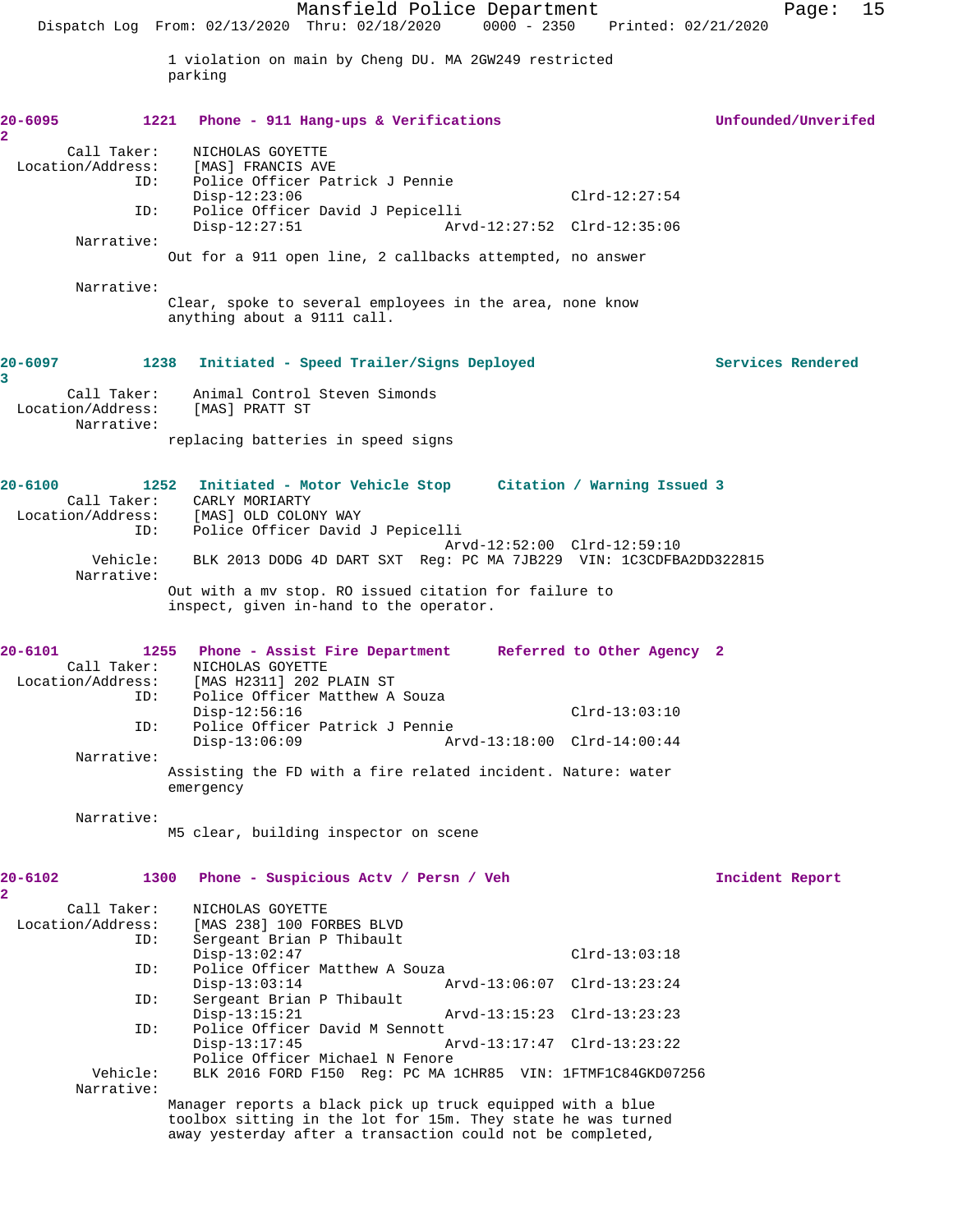Mansfield Police Department Page: 16 Dispatch Log From: 02/13/2020 Thru: 02/18/2020 0000 - 2350 Printed: 02/21/2020 no fraudulent activity related to it. Narrative: M9 reports speaking to the party who was on the phone, states he was just stopping through to make a phone call and has no plans to enter the bank. He was advised to move along. M9 states he was very nervous during the encounter and seems suspicious. Narrative: M9 reports the party was attempting to take out money from his fathers account, which is already overdrawn. He has attempted this already at other locations. See OF report for further. Refer To Incident: 20MAS-120-OF **20-6103 1302 Initiated - Motor Vehicle Stop Citation / Warning Issued 3**  Call Taker: CARLY MORIARTY Location/Address: [MAS] 1 OLD COLONY WAY @ 22 THOMAS ST ID: Police Officer David J Pepicelli Arvd-13:02:00 Clrd-13:07:06<br>Vehicle: RED 2014 CHEV 4D IMPALA LT Reg: PC MA 1EE976 VIN: 2G1WB5 RED 2014 CHEV 4D IMPALA LT Reg: PC MA 1EE976 VIN: 2G1WB5E38E1102509 **20-6106 1328 Initiated - Follow up Investigation Not Home / No Answer 3**  Call Taker: NICHOLAS GOYETTE<br>Location/Address: [MAS] 792 WEST S' ess: [MAS] 792 WEST ST Apt. #B303<br>ID: Police Officer Matthew A Sou: Police Officer Matthew A Souza Arvd-13:28:00 Clrd-13:37:24 ID: Police Officer David M Sennott Disp-13:29:20 Arvd-13:29:22 Clrd-13:37:23 Police Officer Michael N Fenore Narrative: Conducting a follow up with the father of the involved at Sharon Credit Union Narrative: Clear, nobody involved resides at that address **20-6107 1329 Initiated - Lost / Found Property Services Rendered 3**  Call Taker: CARLY MORIARTY<br>ion/Address: [MAS] 12 CENTRAL ST Location/Address: ID: Police Officer David J Pepicelli Arvd-13:29:00 Clrd-13:30:16 Narrative: M11 returning vehicle registration to owner from previous car stop Narrative: Registration was left with vehicle owner's son **20-6109 1357 Walk-In - Assist Citizen - P S A Spoken To 3**  Support Staff Amanda Crisfulla Location/Address: [MAS] 23 ERICK RD Apt. #6 ID: Police Officer David J Pepicelli Disp-14:18:30 Arvd-14:25:36 Clrd-15:21:01 Narrative: Rp in lobby looking for information regarding her elderly father Narrative: RP's father is terminally ill and wants to return back to his apt at 16 erik road, apt 6. She is concerned for his safety and well-being due to the fact that his wife's grandchildren are staying at the apartment and believes they will not take care of them. She was advised of her options.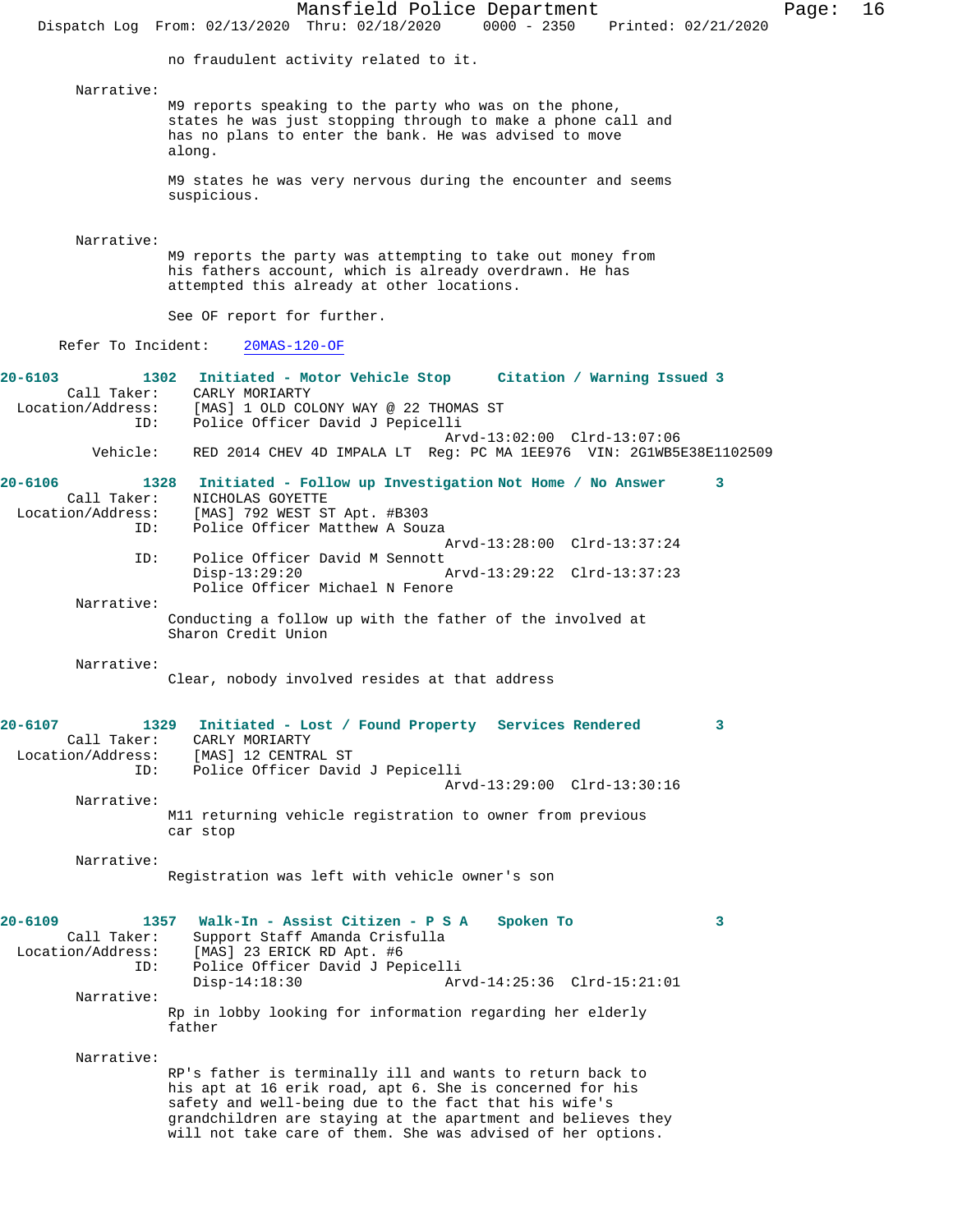**20-6111 1407 Initiated - Motor Vehicle Stop Citation / Warning Issued 3**  Call Taker: <br> NICHOLAS GOYETTE<br>
Location/Address: [MAS] 151 RUMFORI [MAS] 151 RUMFORD AVE @ 7 WEST CHURCH ST ID: Sergeant Brian P Thibault Arvd-14:07:00 Clrd-14:12:34 Vehicle: BLK 2015 1500 Reg: PC MA 84PD03 VIN: 1C6RR7FT8FS587625 **20-6114 1451 Walk-In - General Info Spoken To 3**  Call Taker: Support Staff Amanda Crisfulla Location: [MAS] Narrative: **20-6116 1500 Phone - Shoplifting Incident Report 3**  Call Taker: NICHOLAS GOYETTE Location/Address: [MAS 907A] 390 WEST ST Apt. #B ID: Police Officer Patrick J Pennie Disp-15:03:35 Arvd-15:10:45 Clrd-15:33:11 Narrative: Security requesting officer assistance, shoplifers left the store in a Honda Civic with a large amount merchandise, gone from the area. Narrative: M5 reports a male and female are involved, they were here a few weeks ago as well. Today they stole about \$300 worth of merchandise. Narrative: See OF report for further. Refer To Incident: 20MAS-121-OF **20-6119 1544 Phone - Assist Citizen - P S A Assisted Party 3**  Call Taker: Support Staff Amanda Crisfulla Location/Address: [MAS 122] 99 COPELAND DR<br>TD: Police Officer David J Pe Police Officer David J Pepicelli Disp-15:46:52 Clrd-15:51:19 ID: Police Officer David J Pepicelli Disp-15:58:50 Arvd-16:02:45 Clrd-16:22:44 ID: Police Officer Christopher D Sorge Disp-17:23:32 Clrd-17:23:36 Narrative: Caller requesting to be driven to a church in Attleboro tonight because of the cold weather. Ofc Pepicelli out speaking with party. **20-6121 1548 Phone - Suspicious Actv / Persn / Veh Gone on Arrival 2**  Call Taker: NICHOLAS GOYETTE Location/Address: [MAS] CHAUNCY ST<br>ID: Police Officer Pa Police Officer Patrick J Pennie<br>Disp-15:49:09 A Disp-15:49:09 Arvd-15:51:30 Clrd-15:58:41<br>ID: Police Officer David J Pepicelli Police Officer David J Pepicelli<br>Disp-15:51:23 Arv Disp-15:51:23 Arvd-15:56:04 Clrd-15:58:40<br>TD: Patrolman ADAM W BYRNES Patrolman ADAM W BYRNES<br>Disp-15:47:17 Disp-15:47:17 Arvd-15:54:55 Clrd-15:58:30 ID: Patrolman CHARLES P GALLAGHER Arvd-15:51:48 Clrd-15:58:31 Narrative: Plainville PD reports a Gatra bus with a sign in the window the says "Call 911" heading into Foxboro from Plainville. FPD requesting MPD head out to 106 in case they do not arrive in time.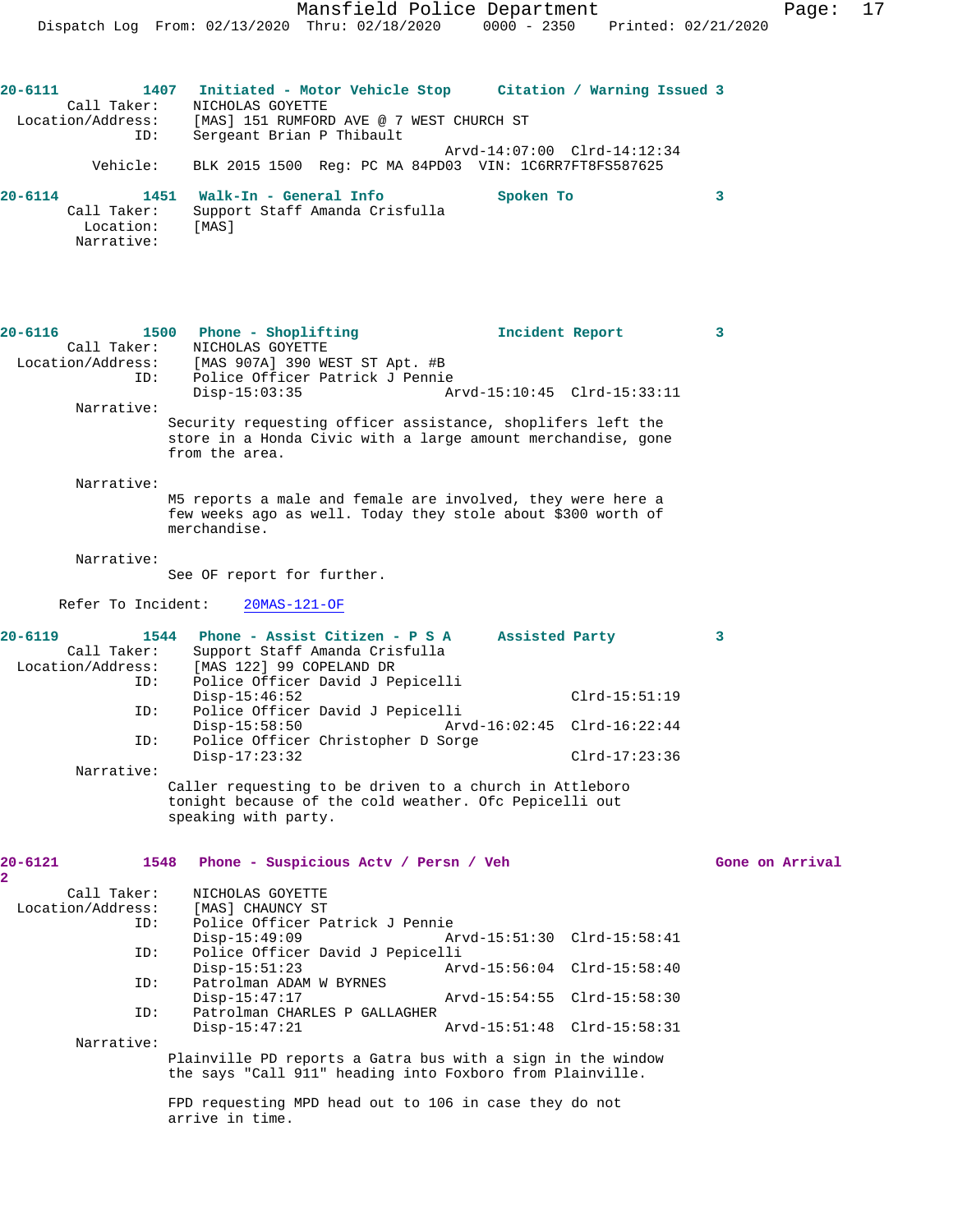| Mansfield Police Department                                                                                                                                                                                                                                       |  |
|-------------------------------------------------------------------------------------------------------------------------------------------------------------------------------------------------------------------------------------------------------------------|--|
| Dispatch Log From: 02/13/2020 Thru: 02/18/2020 0000 - 2350 Printed: 02/21/2020                                                                                                                                                                                    |  |
| Narrative:<br>All FPD/MPD units clear, nothing showing. Plainville has the<br>call to Gatra for further.                                                                                                                                                          |  |
| 1623 Initiated - Assist Citizen - P S A Referred to Other Agency 3<br>20-6125<br>Call Taker: CARLY MORIARTY<br>Location/Address: [ATT] 833 PLEASANT ST<br>Police Officer David M Sennott<br>ID:<br>Arvd-16:23:00 Clrd-16:42:51<br>Police Officer Michael N Fenore |  |
| Narrative:                                                                                                                                                                                                                                                        |  |
| M17 transporting one male to Attleboro to the Shelter on<br>Pleasant Street                                                                                                                                                                                       |  |
| Narrative:<br>M17 clear, caretaker on site                                                                                                                                                                                                                        |  |
| 1720 Walk-In - Assist Citizen - P S A<br>$20 - 6132$<br>Incident Report<br>3<br>Call Taker:<br>Support Staff Amanda Crisfulla<br>Location/Address:                                                                                                                |  |
| Police Officer Christopher D Sorge<br>ID:                                                                                                                                                                                                                         |  |

Disp-17:23:45 Arvd-17:23:47 Clrd-19:30:42

Page: 18

Narrative:

Refer To Incident: 20MAS-122-OF

| $20 - 6134$            | 1743 Initiated - Motor Vehicle Stop                           |  |                             |  | Citation / Warning Issued 3 |
|------------------------|---------------------------------------------------------------|--|-----------------------------|--|-----------------------------|
| Call Taker:            | NICHOLAS GOYETTE                                              |  |                             |  |                             |
| Location/Address:      | [MAS] 12 PRATT ST                                             |  |                             |  |                             |
| ID:                    | Police Officer Danielle C Titus                               |  |                             |  |                             |
|                        |                                                               |  | Arvd-17:43:00 Clrd-17:52:19 |  |                             |
| Vehicle:<br>Narrative: | RED 2009 HYUN SONATA Req: PC MA 7GF631 VIN: 5NPEU46F39H492388 |  |                             |  |                             |
|                        | Out with a my stop. RO cited for failure to inspect           |  |                             |  |                             |

| $20 - 6135$       |             | 1752 Initiated - Motor Vehicle Stop                       |  | Verbal Warning                                                 |  |
|-------------------|-------------|-----------------------------------------------------------|--|----------------------------------------------------------------|--|
|                   | Call Taker: | NICHOLAS GOYETTE                                          |  |                                                                |  |
| Location/Address: |             | [MAS] 145 SCHOOL ST @ 231 SPRING ST                       |  |                                                                |  |
|                   | ID:         | Police Officer David M Sennott                            |  |                                                                |  |
|                   |             |                                                           |  | Arvd-17:52:00 Clrd-17:55:09                                    |  |
|                   |             | Police Officer Michael N Fenore                           |  |                                                                |  |
|                   | Vehicle:    |                                                           |  | WHI 2015 TOYT UT RAV4 Req: PC MA 3GD385 VIN: JTMRFREVXFD143635 |  |
|                   | Narrative:  |                                                           |  |                                                                |  |
|                   |             | Out with a my stop. Verbal for marked lanes, not from the |  |                                                                |  |
|                   |             | area.                                                     |  |                                                                |  |

## **20-6138 1824 Initiated - Traffic Enforcement / Activity Citation / Warning Issued**

| Call Taker:       | NICHOLAS GOYETTE                |
|-------------------|---------------------------------|
| Location/Address: | [MAS] 1 SCHOOL ST @ 167 WEST ST |
| TD:               | Police Officer Danielle C Titus |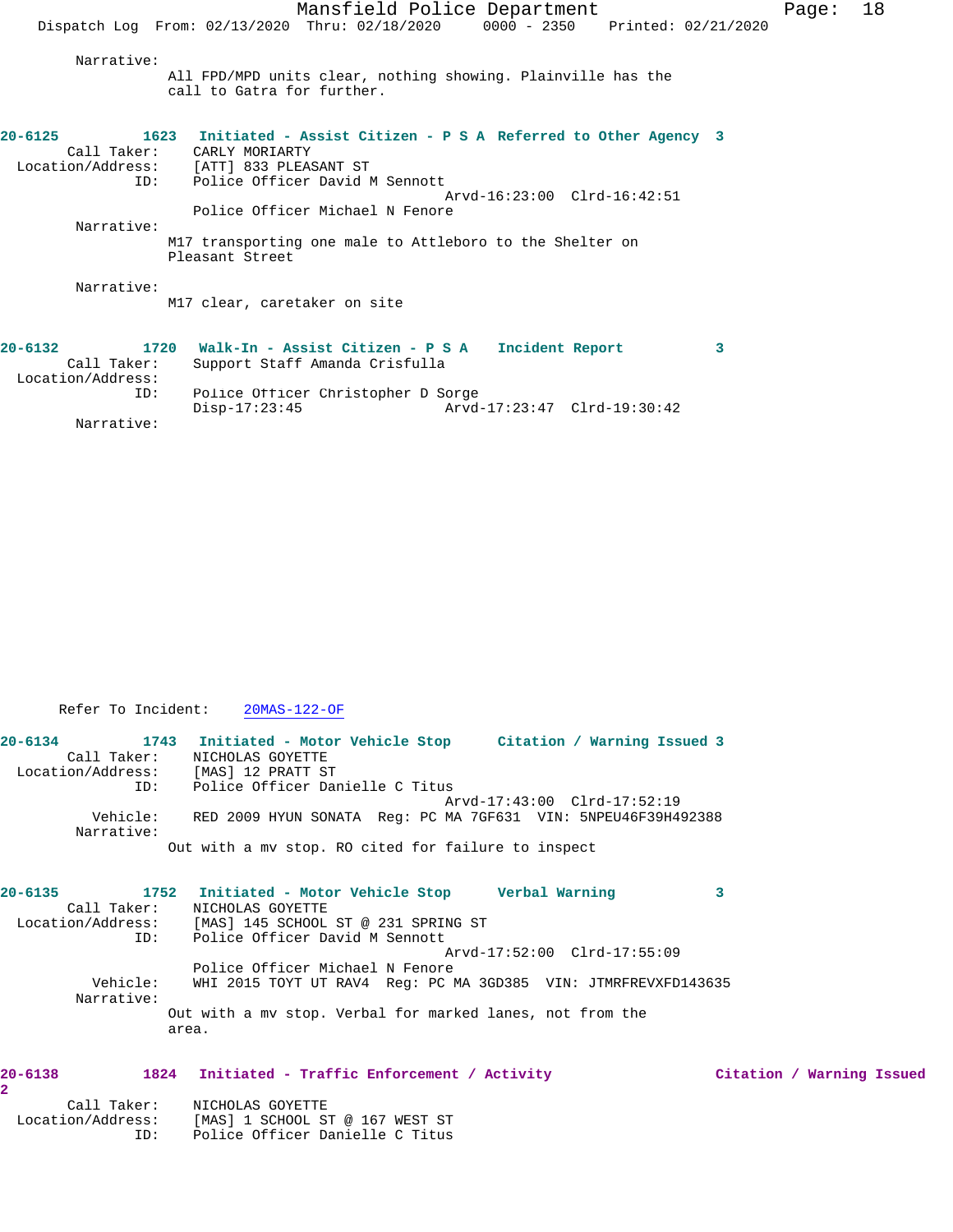Mansfield Police Department Fage: 19 Dispatch Log From: 02/13/2020 Thru: 02/18/2020 0000 - 2350 Printed: 02/21/2020 Arvd-18:24:00 Clrd-19:12:43 Vehicle: BLK 2012 LNDR RANGE Reg: PC MA 791WCL VIN: SALSK2D44CA755767 Vehicle: BLK 2008 VOLV S40 Reg: PC MA 1BLZ37 VIN: YV1MS390282363300 Vehicle: BRO 2003 HOND CIVIC Reg: PC MA 97G910 VIN: 2HGES26773H584933 Narrative: Selective enforcement in the area. Narrative: Out with a mv stop. RO issued citation for red light violation. Narrative: Officer out on traffic enforcement in the area. Narrative: Out with a MV stop, Citation for red light violation. **20-6140 1848 Initiated - Traffic Enforcement / Activity Citation / Warning Issued 2**  Call Taker: PATRICK FEENEY Location/Address: [MAS] 112 FRANKLIN ST @ 2 PINE NEEDLE LN ID: Police Officer Patrick J Pennie Arvd-18:48:00 Clrd-19:17:29 Vehicle: BLU 2016 CADI CT6 Reg: PC MA 129YS5 VIN: 1G6KF5RS3GU164891 Narrative: Officer out on traffic enforcement in the area. Narrative: Verbal to the RO for speed. **20-6142 1916 Initiated - Selective Enforcement/RADAR Services Rendered 3**  Call Taker: Stephen Martell Location/Address: [MAS] FORBES BLVD @ TREMONT ST ID: Police Officer David J Pepicelli Arvd-19:16:00 Clrd-19:35:52 Narrative: Selective enforcement in the area. **20-6146 1942 Phone - Well Being Check Investigated - Report Taken 3** Call Taker: Stephen Martell Location/Address: ID: Police Officer Jay J Sparrow Disp-19:44:00 Clrd-19:45:21<br>ID: Police Officer Danielle C Titus Police Officer Danielle C Titus<br>Disp-19:45:18 Ar

Disp-19:45:18 Arvd-19:52:12 Clrd-21:08:59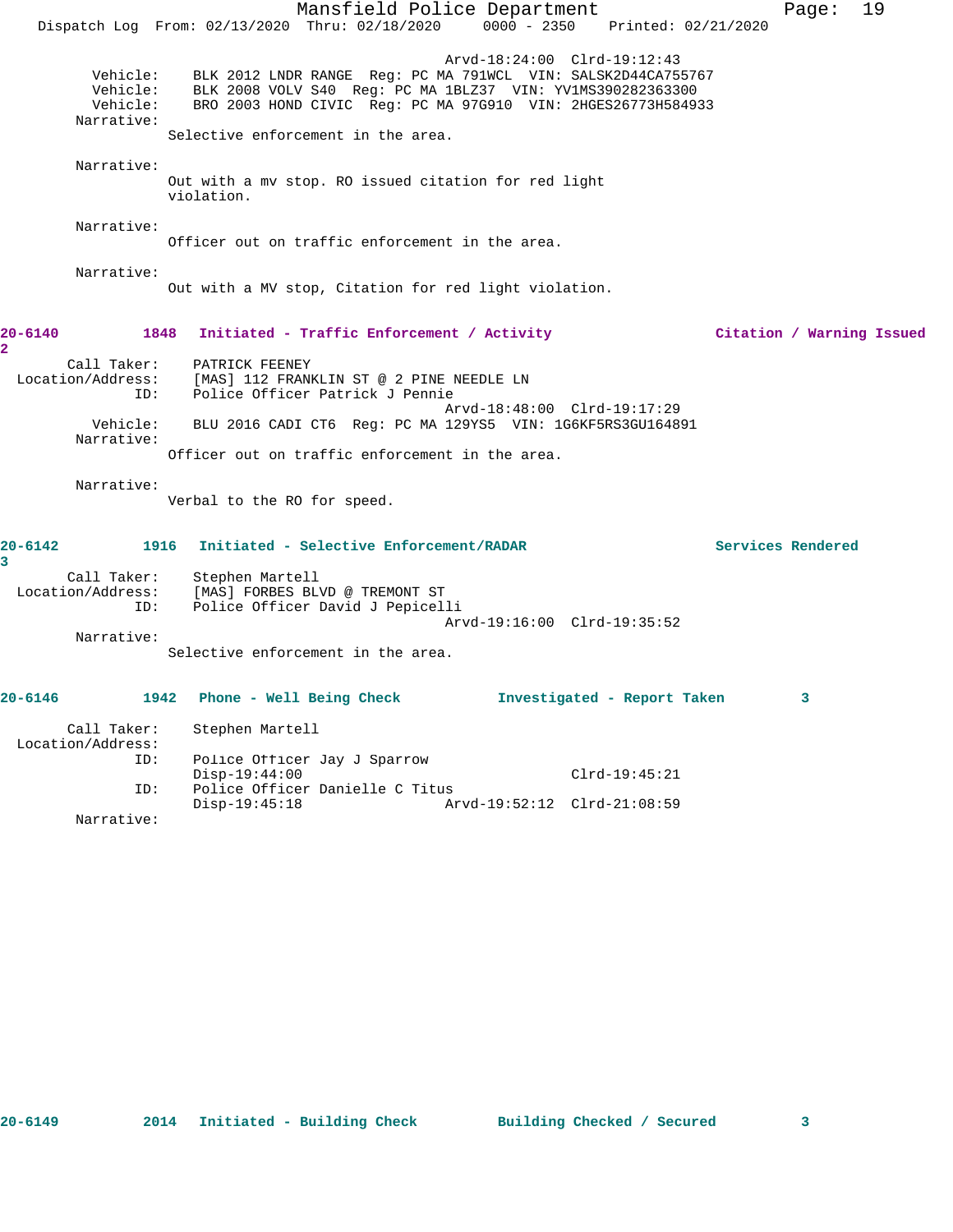Mansfield Police Department Page: 20 Dispatch Log From: 02/13/2020 Thru: 02/18/2020 0000 - 2350 Printed: 02/21/2020 Call Taker: PATRICK FEENEY Location/Address: [MAS 820C] 31 PLYMOUTH ST ID: Police Officer Michael N Fenore Arvd-20:14:00 Clrd-20:20:22 **20-6151 2103 Phone - Alarm - Burglar Building Checked / Secured 1** Call Taker: DAVID SULLIVAN<br>Location/Address: [MAS 192] 9 OXI للمعين من المعينة بن المعينة [MAS 192] 9 OXFORD RD<br>ID: Police Officer Christo Police Officer Christopher D Sorge<br>Disp-21:06:28 Arvd- Disp-21:06:28 Arvd-21:14:51 Clrd-21:18:50 ID: Police Officer Patrick J Pennie Disp-21:06:31 Clrd-21:10:04 ID: Police Officer David J Pepicelli Disp-21:10:18 Arvd-21:14:49 Clrd-21:18:50 Narrative: LObby - Motion Detector. Attempting to notify a rep. Narrative: bulding checked secure. **20-6152 2131 Walk-In - Follow up Investigation Investigated - Report Taken 3** Call Taker: Support Staff Amanda Crisfulla Location/Address: [MAS 451B] 500 EAST ST Police Officer Danielle C Titus<br>Disp-21:32:30 Ar Disp-21:32:30 Arvd-21:38:37 Clrd-02/15/2020 @ 00:14:07 ID: Detective Derek M McCune<br>Disp-21:47:07 Disp-21:47:07 Arvd-21:47:09 Clrd-02/15/2020 @ 00:02:37 Narrative: party in the lobby with her mother speaking with ofc titus regarding an incident that happened earlier tonight **20-6156 2200 Initiated - Building Check Building Checked / Secured 3** Call Taker: Stephen Martell Location/Address: [MAS 820C] 31 PLYMOUTH ST<br>ID: Police Officer Michael N I Police Officer Michael N Fenore Arvd-22:00:00 Clrd-22:53:56 Narrative: Building/area checked secure. **20-6158 2209 Phone - Alarm - Burglar Building Checked / Secured 1** Call Taker: DAVID SULLIVAN Location/Address: [MAS 192] 9 OXFORD RD ID: Police Officer Christopher D Sorge Disp-22:12:45 Arvd-22:25:11 Clrd-22:25:38 ID: Police Officer Jay J Sparrow Arvd-22:19:53 Clrd-22:25:51 Narrative: Lobby Motion Detector Narrative: Building checked secure. **20-6163 2335 Phone - Alarm - Burglar Building Checked / Secured 1** Call Taker: DAVID SULLIVAN<br>ion/Address: [MAS] 22 MARIE DR Location/Address:<br>ID: Police Officer Christopher D Sorge<br>Disp-23:36:37 Arvd- Disp-23:36:37 Arvd-23:41:58 Clrd-23:44:37 ID: Police Officer David J Pepicelli Disp-23:36:41 Arvd-23:40:31 Clrd-23:44:37 Narrative: Living Room Motion Detector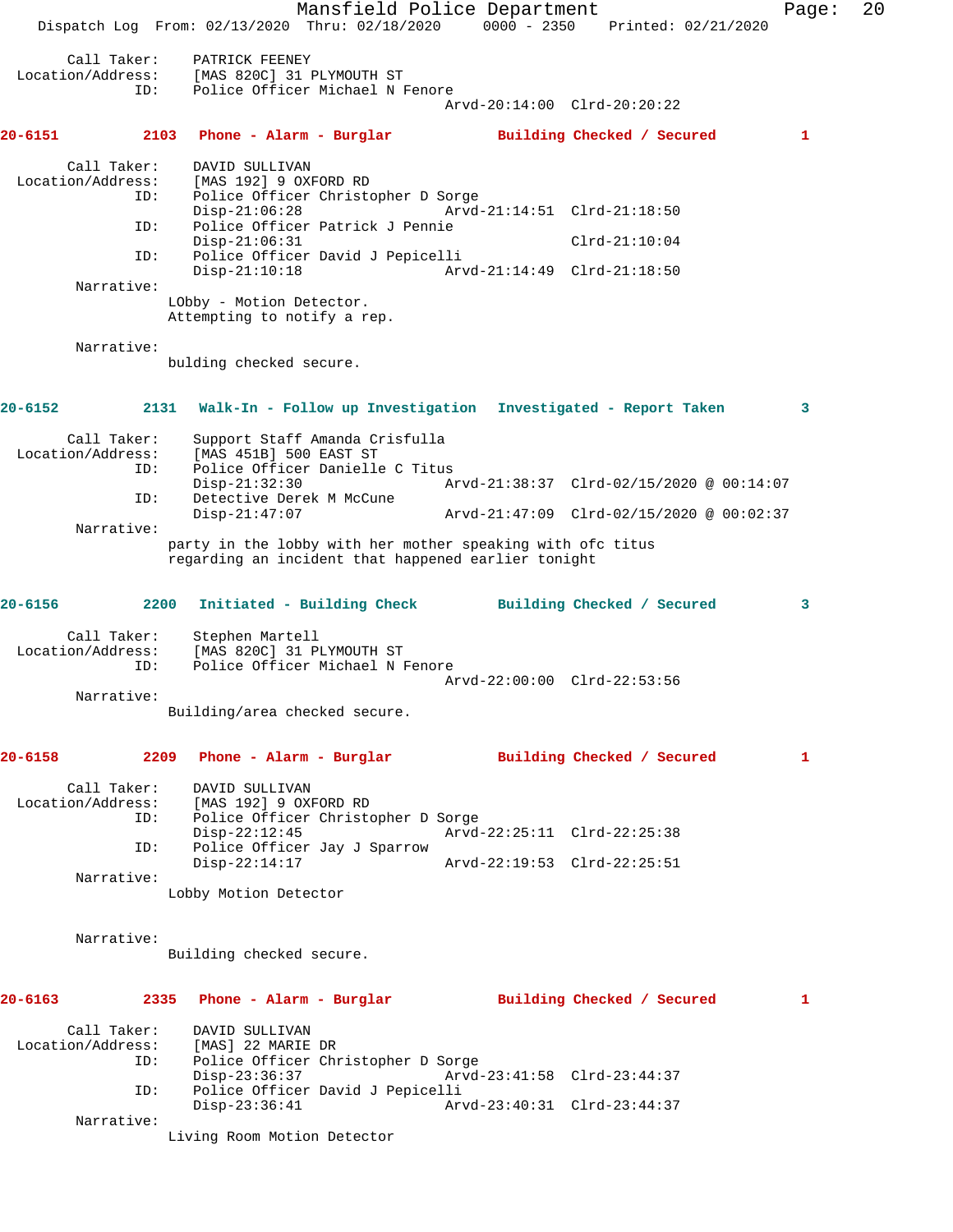|                                                                  |                                                                                                                                                         |                                                                | Mansfield Police Department                                                             |   | Page: | 21 |
|------------------------------------------------------------------|---------------------------------------------------------------------------------------------------------------------------------------------------------|----------------------------------------------------------------|-----------------------------------------------------------------------------------------|---|-------|----|
|                                                                  | Dispatch Log From: 02/13/2020 Thru: 02/18/2020 0000 - 2350 Printed: 02/21/2020                                                                          |                                                                |                                                                                         |   |       |    |
|                                                                  | Attempting to notify.                                                                                                                                   |                                                                |                                                                                         |   |       |    |
| Narrative:                                                       | Building checked secure, units clear.                                                                                                                   |                                                                |                                                                                         |   |       |    |
| For Date: $02/15/2020$ - Saturday                                |                                                                                                                                                         |                                                                |                                                                                         |   |       |    |
| $20 - 6166$<br>Location/Address: [MAS 122] 99 COPELAND DR<br>ID: | 0028 Initiated - Motor Vehicle Stop Greek Warning<br>Call Taker: Stephen Martell                                                                        | Police Officer Christopher D Sorge                             |                                                                                         | 3 |       |    |
| Vehicle:                                                         |                                                                                                                                                         |                                                                | Arvd-00:28:00 Clrd-00:30:54<br>BLK 2016 MKZ Reg: PC RI DF961 VIN: 3LN6L2J96GR616169     |   |       |    |
| Narrative:                                                       |                                                                                                                                                         |                                                                |                                                                                         |   |       |    |
|                                                                  | MV stop; Verbal for marked lanes.                                                                                                                       |                                                                |                                                                                         |   |       |    |
| 20-6167                                                          | 0031 Initiated - Building Check Building Checked / Secured                                                                                              |                                                                |                                                                                         |   | 3     |    |
| Call Taker:<br>Location/Address:<br>ID:                          | Stephen Martell<br>[MAS 820C] 31 PLYMOUTH ST<br>Officer Robert Haynes                                                                                   |                                                                |                                                                                         |   |       |    |
| Narrative:                                                       |                                                                                                                                                         |                                                                | Arvd-00:31:00 Clrd-00:41:43                                                             |   |       |    |
|                                                                  | Building/area checked secure.                                                                                                                           |                                                                |                                                                                         |   |       |    |
| $20 - 6168$                                                      | 0046                                                                                                                                                    |                                                                | Initiated - Building Check Building Checked / Secured                                   |   | 3     |    |
| Call Taker:<br>Location/Address: [MAS 281A] 1 CROCKER ST<br>ID:  | Stephen Martell                                                                                                                                         | Police Officer Michelle Bellevue                               |                                                                                         |   |       |    |
| Narrative:                                                       |                                                                                                                                                         |                                                                | Arvd-00:46:00 Clrd-00:51:26                                                             |   |       |    |
|                                                                  | Building/area checked secure.                                                                                                                           |                                                                |                                                                                         |   |       |    |
| 20-6169                                                          | 0050 Initiated - Building Check                                                                                                                         |                                                                | Building Checked / Secured                                                              |   | 3     |    |
| Call Taker:<br>Location/Address:<br>ID:                          | Stephen Martell<br>[MAS 2] 60 FORBES BLVD                                                                                                               | Police Officer Christopher D Sorge                             | Arvd-00:50:00 Clrd-01:04:00                                                             |   |       |    |
| $20 - 6170$<br>Call Taker:                                       | 0104<br>PATRICK FEENEY                                                                                                                                  | Initiated - Motor Vehicle Stop                                 | Verbal Warning                                                                          | 3 |       |    |
| Location/Address:<br>ID:                                         |                                                                                                                                                         | [MAS 255] 377 CHAUNCY ST<br>Police Officer Christopher D Sorge | Arvd-01:04:00 Clrd-01:14:12                                                             |   |       |    |
| ID:<br>Vehicle:                                                  | $Disp-01:11:01$                                                                                                                                         | Police Officer John R Armstrong                                | Arvd-01:11:02 Clrd-01:14:16<br>RED 2007 ECLIPSE Req: PC RI IE315 VIN: 4A3AK34T57E021344 |   |       |    |
| Narrative:                                                       | MV stop in the parking for expired reg. Owner will be<br>leaving vehicle in parking lot and taking a lift to the<br>Holiday Inn. Verbal warning issued. |                                                                |                                                                                         |   |       |    |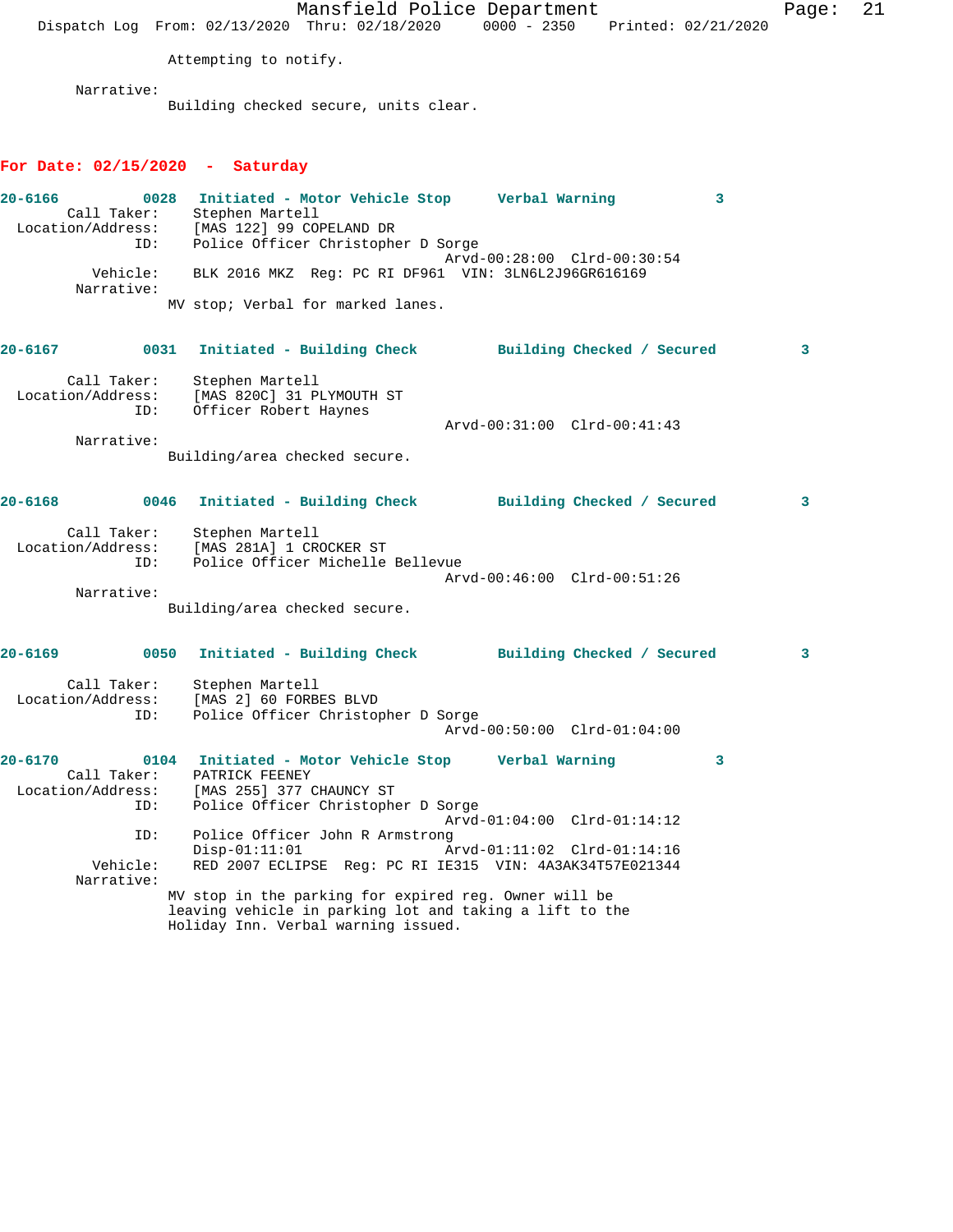| Call Taker:       | Stephen Martell                                                                                                                                             |
|-------------------|-------------------------------------------------------------------------------------------------------------------------------------------------------------|
| Location/Address: | [MAS] 400 RTE 140 NB @ 287 CHAUNCY ST                                                                                                                       |
| ID:               | Police Officer Christopher D Sorge                                                                                                                          |
|                   | Arvd-01:23:00 Clrd-01:47:43                                                                                                                                 |
| ID:               | Police Officer Donald MacLean                                                                                                                               |
|                   | $Disp-01:25:04$<br>$Clrd-01:25:19$                                                                                                                          |
| ID:               | Police Officer Michelle Bellevue                                                                                                                            |
|                   | Arvd-01:27:31 Clrd-01:47:43<br>$Disp-01:25:15$                                                                                                              |
| Vehicle:          | RED 2007 ECLIPSE Req: PC RI IE315 VIN: 4A3AK34T57E021344                                                                                                    |
| Towed:            | For: Unregistered/Uninsured By: Achins Garage To: Achins Garage                                                                                             |
| Narrative:        |                                                                                                                                                             |
|                   | MV stop; vehicle previously stopped for expired req. Vehicle<br>was found operating on the road after the verbal warning.<br>Tow company has been notified. |
|                   |                                                                                                                                                             |
| Narrative:        |                                                                                                                                                             |

**20-6172 0123 Initiated - Motor Vehicle Stop Vehicle Towed 3** 

M3 transporting 1 female to the Holiday Inn.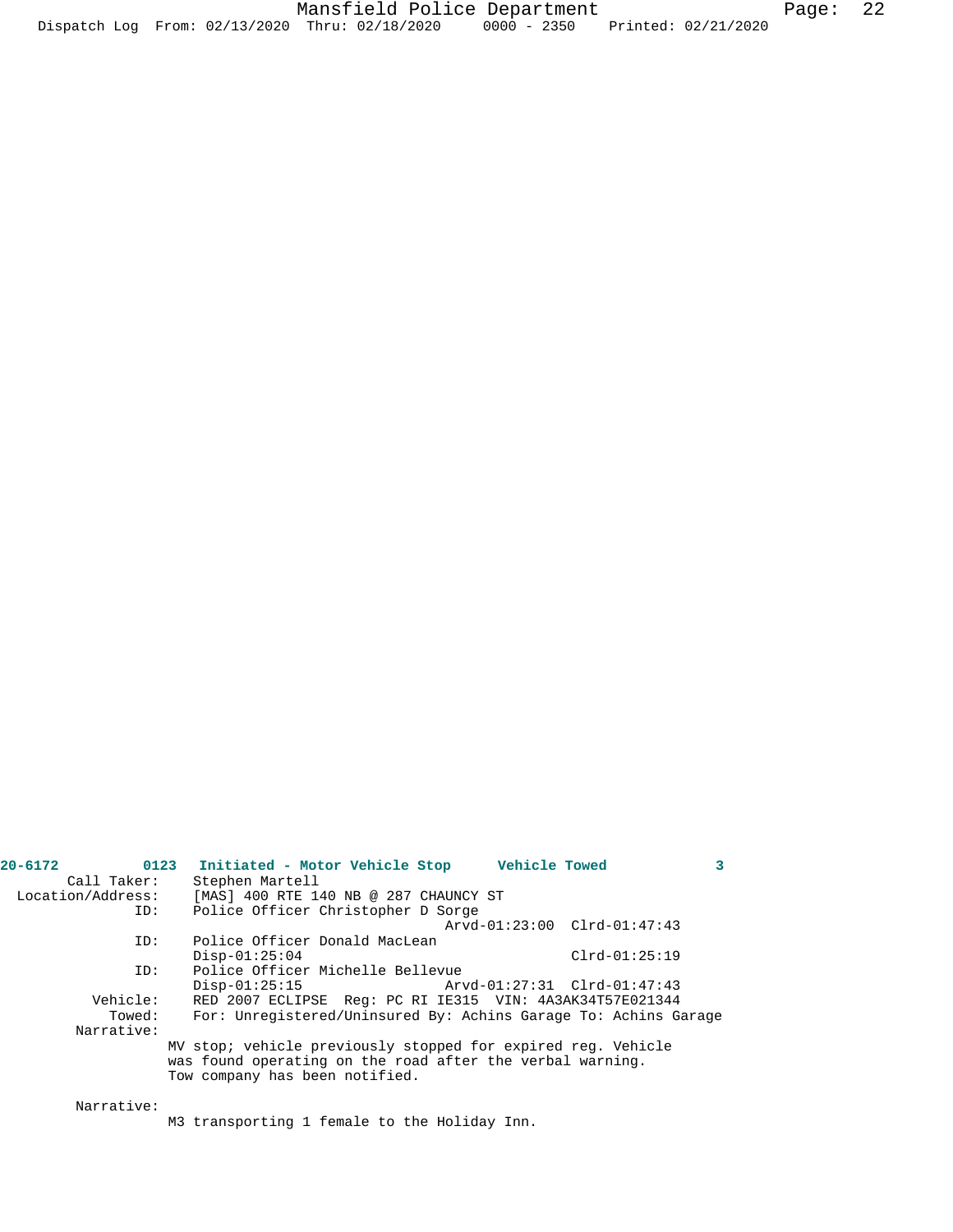|             |                                         | Dispatch Log From: 02/13/2020 Thru: 02/18/2020 0000 - 2350 Printed: 02/21/2020                                                                                 | Mansfield Police Department |                             |  |              | Page: | 23 |
|-------------|-----------------------------------------|----------------------------------------------------------------------------------------------------------------------------------------------------------------|-----------------------------|-----------------------------|--|--------------|-------|----|
|             | Narrative:                              | Female party was successfully dropped off at the Holiday<br>Inn.                                                                                               |                             |                             |  |              |       |    |
|             | Narrative:                              | Male party dropped off at Holiday Inn. Achins has the<br>vehicle units will be clear.                                                                          |                             |                             |  |              |       |    |
| $20 - 6173$ |                                         | 0128 Initiated - Building Check Building Checked / Secured                                                                                                     |                             |                             |  |              | 3     |    |
|             | Call Taker:<br>Location/Address:<br>ID: | Stephen Martell<br>[MAS 1002] 250 EAST ST<br>Police Officer Donald MacLean                                                                                     |                             | Arvd-01:28:00 Clrd-01:39:39 |  |              |       |    |
|             | Narrative:                              | Building/area checked secure.                                                                                                                                  |                             |                             |  |              |       |    |
| $20 - 6176$ |                                         | 0155 Initiated - Building Check Building Checked / Secured                                                                                                     |                             |                             |  |              | 3     |    |
|             | ID:                                     | Call Taker: Stephen Martell<br>Location/Address: [MAS 992] 660 EAST ST<br>Police Officer Donald MacLean                                                        |                             |                             |  |              |       |    |
|             | Narrative:                              | Building/area checked secure.                                                                                                                                  |                             | Arvd-01:55:00 Clrd-02:06:05 |  |              |       |    |
| 20-6179     |                                         | 0204 Initiated - Building Check Building Checked / Secured                                                                                                     |                             |                             |  |              | 3     |    |
|             | ID:                                     | Call Taker: Stephen Martell<br>Location/Address: [MAS 65] 30 CHAUNCY ST<br>Police Officer Christopher D Sorge                                                  |                             |                             |  |              |       |    |
|             | Narrative:                              | Building/area checked secure.                                                                                                                                  |                             | Arvd-02:04:00 Clrd-02:05:37 |  |              |       |    |
|             |                                         | 20-6180 			 0206 Initiated - Building Check 			 Building Checked / Secured                                                                                     |                             |                             |  |              | 3     |    |
|             | Call Taker:<br>ID:                      | Stephen Martell<br>Location/Address: [MAS] 4 ERICK RD @ 15 BONNEY LN<br>Police Officer Donald MacLean                                                          |                             | Arvd-02:06:00 Clrd-02:22:08 |  |              |       |    |
|             | Narrative:                              | Building/area checked secure.                                                                                                                                  |                             |                             |  |              |       |    |
| $20 - 6188$ |                                         | 0237 911 - Assist Fire Department Services Rendered<br>Call Taker: PATRICK FEENEY<br>Location/Address: [MAS H3416A] 26 ANGELL ST Apt. #2                       |                             |                             |  | $\mathbf{2}$ |       |    |
|             | ID:<br>Narrative:                       | Police Officer Michelle Bellevue<br>$Disp-02:39:09$                                                                                                            |                             | Arvd-02:43:01 Clrd-02:46:36 |  |              |       |    |
|             | Narrative:                              | Fire alarm sounding in the home; no smoke/fire.                                                                                                                |                             |                             |  |              |       |    |
|             |                                         | Unit clear FD on scene.                                                                                                                                        |                             |                             |  |              |       |    |
| $20 - 6194$ |                                         | 0305 Initiated - Building Check Building Checked / Secured                                                                                                     |                             |                             |  |              | 3     |    |
|             | Call Taker:<br>Location/Address:<br>ID: | Stephen Martell<br>[MAS 820C] 31 PLYMOUTH ST<br>Officer Robert Haynes                                                                                          |                             | Arvd-03:05:00 Clrd-04:11:44 |  |              |       |    |
| $20 - 6197$ | ID:                                     | 0340 Other - Assist Law Enfrc Agncy Services Rendered<br>Call Taker: PATRICK FEENEY<br>Vicinity of: [MAS H4742] 10 SQUIRE AVE<br>Police Officer Donald MacLean |                             |                             |  | 3            |       |    |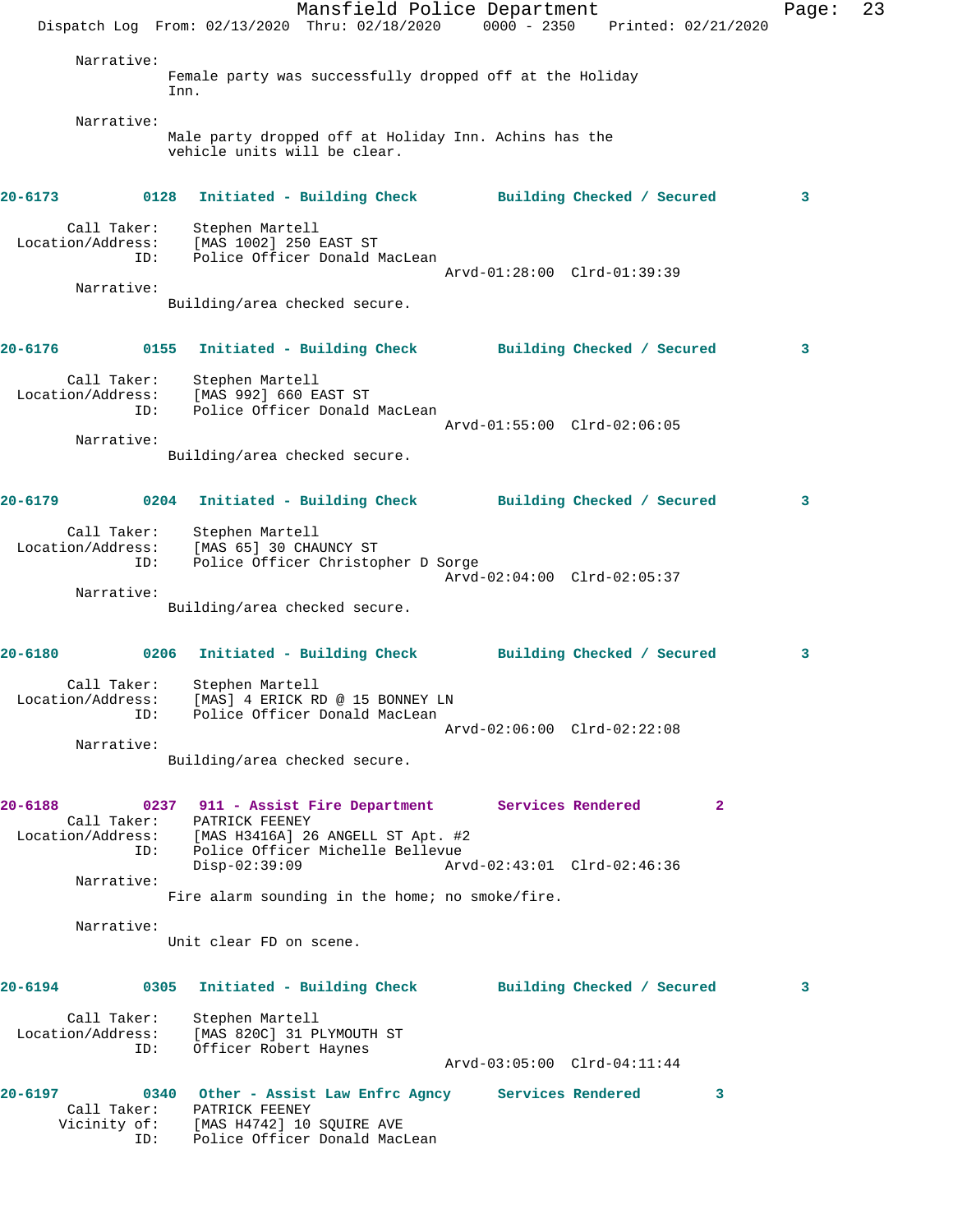Mansfield Police Department Page: 24 Dispatch Log From: 02/13/2020 Thru: 02/18/2020 0000 - 2350 Printed: 02/21/2020 Disp-03:41:32 Arvd-03:46:08 Clrd-04:02:48<br>TD: Police Officer Michelle Bellevue Police Officer Michelle Bellevue<br>Disp-03:41:37 Arv Arvd-03:48:19 Clrd-03:53:55 Vehicle: BLU 2015 FORD PK F350 Reg: PC MA 1ZFP21 VIN: 1FT8X3B61FEC07266 Narrative: Assist Foxborough PD in a missing persons case. Party's phone ping coming back to the area. Units looking for a 2015 Ford F350, blue in color. Narrative: Units off in the area. Narrative: Units checked the surrounding area without locating the vehicle or person, will check again as light conditions improve. **20-6198 0353 Initiated - Suspicious Actv / Persn / Veh Services Rendered** Call Taker: Stephen Martell<br>.on/Address: [MAS] ESSEX ST Location/Address:<br>ID: Police Officer Christopher D Sorge Arvd-03:53:00 Clrd-04:16:56 Narrative: Off with a male party on a bicycle Narrative: Young male was riding his bike home from a party. Unit is contacting his parents to get him a ride home. Narrative: Parent was contacted, father is on his way from Norton (Elm St.) Narrative: Child was picked up by his father, both on the way home. Unit clear. Refer To Field Int: 20MAS-13-FI **20-6199 0432 911 - Suspicious Actv / Persn / Veh Spoken To 2**  DAVID SULLIVAN Location/Address: [MAS 2] 60 FORBES BLVD Police Officer Christopher D Sorge<br>Disp-04:34:16 Arvd- Disp-04:34:16 Arvd-04:41:15 Clrd-04:47:45 ID: Police Officer Michelle Bellevue Disp-04:34:42 Arvd-04:36:56 Clrd-04:47:45<br>Vehicle: BLK 2004 KIA SEDONA Req: PC MA 1FJT58 VIN: KNDUP13164653 BLK 2004 KIA SEDONA Reg: PC MA 1FJT58 VIN: KNDUP131646534808 Narrative: R/p states rear left of the lot Dark Blue Van Horn Sounding and lights are on. Narrative: officers spoke to the operator, female party is homeless and sccidentally activated the horn. **20-6201 0555 Phone - Alarm - Burglar Building Checked / Secured 1** Call Taker: Stephen Martell<br>Location/Address: [MAS H1684] 39 I [MAS H1684] 39 MAYFLOWER DR ID: Police Officer Donald MacLean Disp-05:57:36 Arvd-06:02:24 Clrd-06:06:57 ID: Police Officer Michelle Bellevue Disp-05:57:41 Arvd-06:04:16 Clrd-06:06:57<br>Vehicle: BLU 2012 SUBA UT OUTBAC Reg: PC MA 16Y750 VIN: 4S4BRBAC10 BLU 2012 SUBA UT OUTBAC Reg: PC MA 16Y750 VIN: 4S4BRBAC1C3200063 Narrative: electric room motion - 91846 Narrative: Building checked secure.

**2**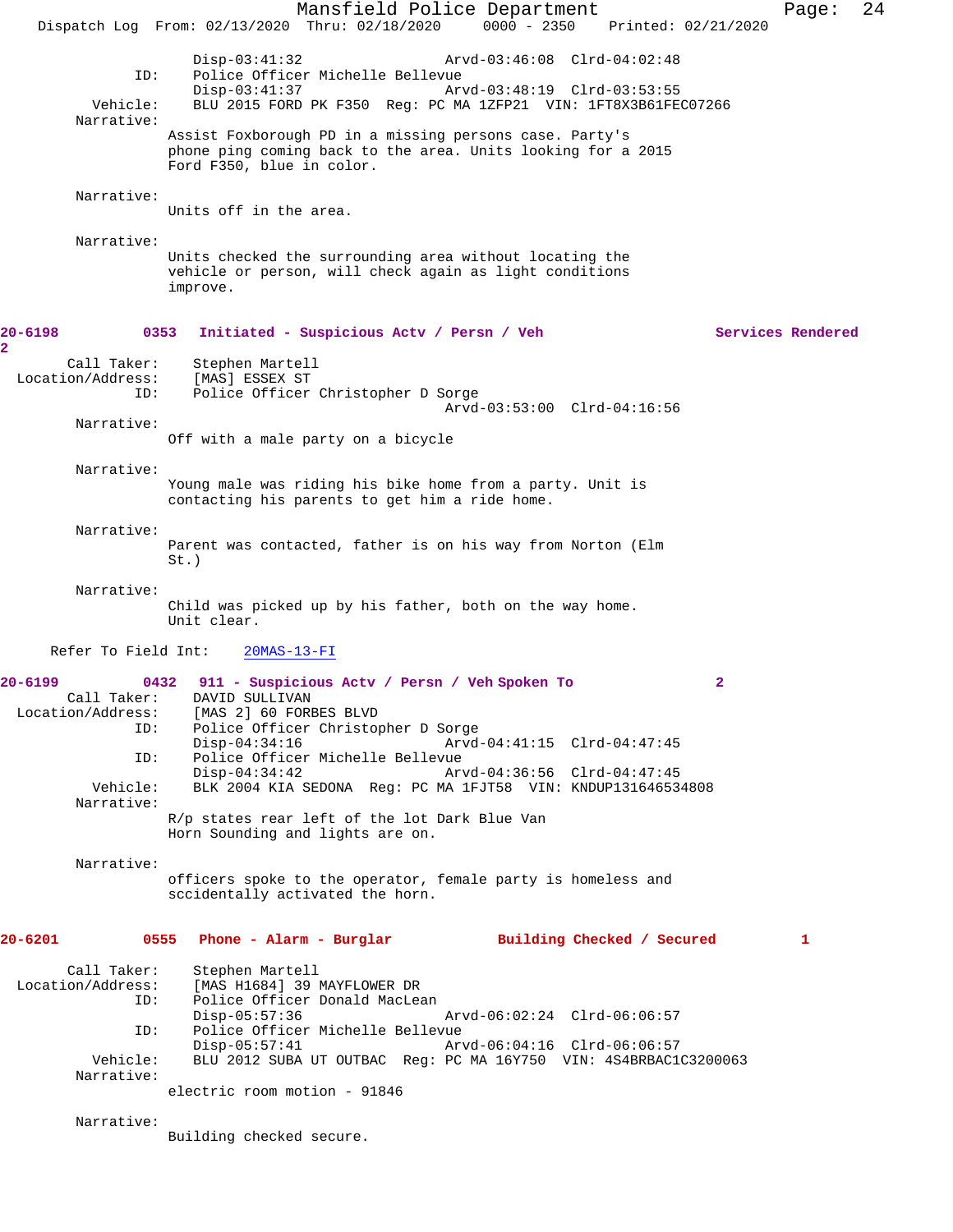| 20-6204           |                     | 0615 Initiated - Building Check Building Checked / Secured                                                                                                                                    |                             | 3 |
|-------------------|---------------------|-----------------------------------------------------------------------------------------------------------------------------------------------------------------------------------------------|-----------------------------|---|
| Location/Address: | Call Taker:<br>ID:  | CARLY MORIARTY<br>[MAS 820C] 31 PLYMOUTH ST<br>Officer Robert Haynes                                                                                                                          |                             |   |
|                   |                     |                                                                                                                                                                                               | Arvd-06:15:00 Clrd-06:30:05 |   |
|                   | Narrative:          | Building/area checked secure.                                                                                                                                                                 |                             |   |
| 20-6209           |                     | 0800 Phone - Assist Fire Department Referred to Other Agency 2                                                                                                                                |                             |   |
|                   |                     | Call Taker: Kieran M Ruth<br>Location/Address: [MAS H3868] 38 JACOB DR                                                                                                                        |                             |   |
|                   | ID:<br>Narrative:   | Police Officer Matthew A Souza<br>$Disp-08:03:42$                                                                                                                                             | Arvd-08:14:01 Clrd-08:14:11 |   |
|                   |                     | Assisting the FD with a fire related incident. Nature: The<br>resident had ashes from the fireplace on the floor and the<br>were smoldering this morning. He would like MFD to<br>investigate |                             |   |
| 20-6210           | 0811<br>Call Taker: | Phone - Alarm - Burglar Malse / Accidental Alarm 1<br>Kieran M Ruth                                                                                                                           |                             |   |
| Location/Address: |                     | [MAS 110A] 73 PLYMOUTH ST                                                                                                                                                                     |                             |   |
|                   | ID:                 | Sergeant Robert S Pierce<br>$Disp-08:13:22$                                                                                                                                                   | $Clrd-08:15:16$             |   |
|                   | ID:                 | Police Officer David J Pepicelli<br>$Disp-08:13:27$                                                                                                                                           | $Clrd-08:15:11$             |   |
|                   | ID:<br>ID:          | Police Officer Matthew A Souza<br>$Disp-08:14:20$<br>Officer Andrew T Littig Jr.                                                                                                              | Arvd-08:25:13 Clrd-08:27:20 |   |
|                   | Narrative:          | $Disp-08:15:07$                                                                                                                                                                               | $Clrd-08:16:25$             |   |
|                   |                     | Out for the shredding front gate alarm                                                                                                                                                        |                             |   |
|                   | Narrative:          | Confirmed accidental by employee                                                                                                                                                              |                             |   |
| $20 - 6213$       | Call Taker:<br>ID:  | 0938 Initiated - Motor Vehicle Stop Citation / Warning Issued 3<br>Kieran M Ruth<br>Location/Address: [MAS] 614 MAPLE ST @ 238 WINTER ST<br>Police Officer David J Pepicelli                  |                             |   |
|                   | Vehicle:            | RED 2013 TOYT HIGHLA Req: PC MA 3ST774 VIN: 5TDDK3EH0DS278833                                                                                                                                 | Arvd-09:38:00 Clrd-09:59:24 |   |
|                   | Narrative:          | MV stop                                                                                                                                                                                       |                             |   |
|                   |                     |                                                                                                                                                                                               |                             |   |
|                   | Narrative:          | The operator is expired, attempting to renew online                                                                                                                                           |                             |   |
|                   | Narrative:          | The vehicle was taken by a licensed driver, cited for speed                                                                                                                                   |                             |   |
|                   |                     |                                                                                                                                                                                               |                             |   |
| 20-6216           |                     | 1021 Initiated - Proactive Patrol                                                                                                                                                             | Building Checked / Secured  | 3 |
| Location/Address: | Call Taker:<br>ID:  | Kieran M Ruth<br>[MAS 840] 280 SCHOOL ST<br>Police Officer Matthew A Souza                                                                                                                    | Arvd-10:21:00 Clrd-10:54:07 |   |
|                   | Narrative:          |                                                                                                                                                                                               |                             |   |
|                   |                     | Checking the area.                                                                                                                                                                            |                             |   |
| $20 - 6217$       | 1022                | Initiated - Building Check                                                                                                                                                                    | Building Checked / Secured  | 3 |
| Location/Address: | Call Taker:         | CARLY MORIARTY<br>[MAS 820C] 31 PLYMOUTH ST                                                                                                                                                   |                             |   |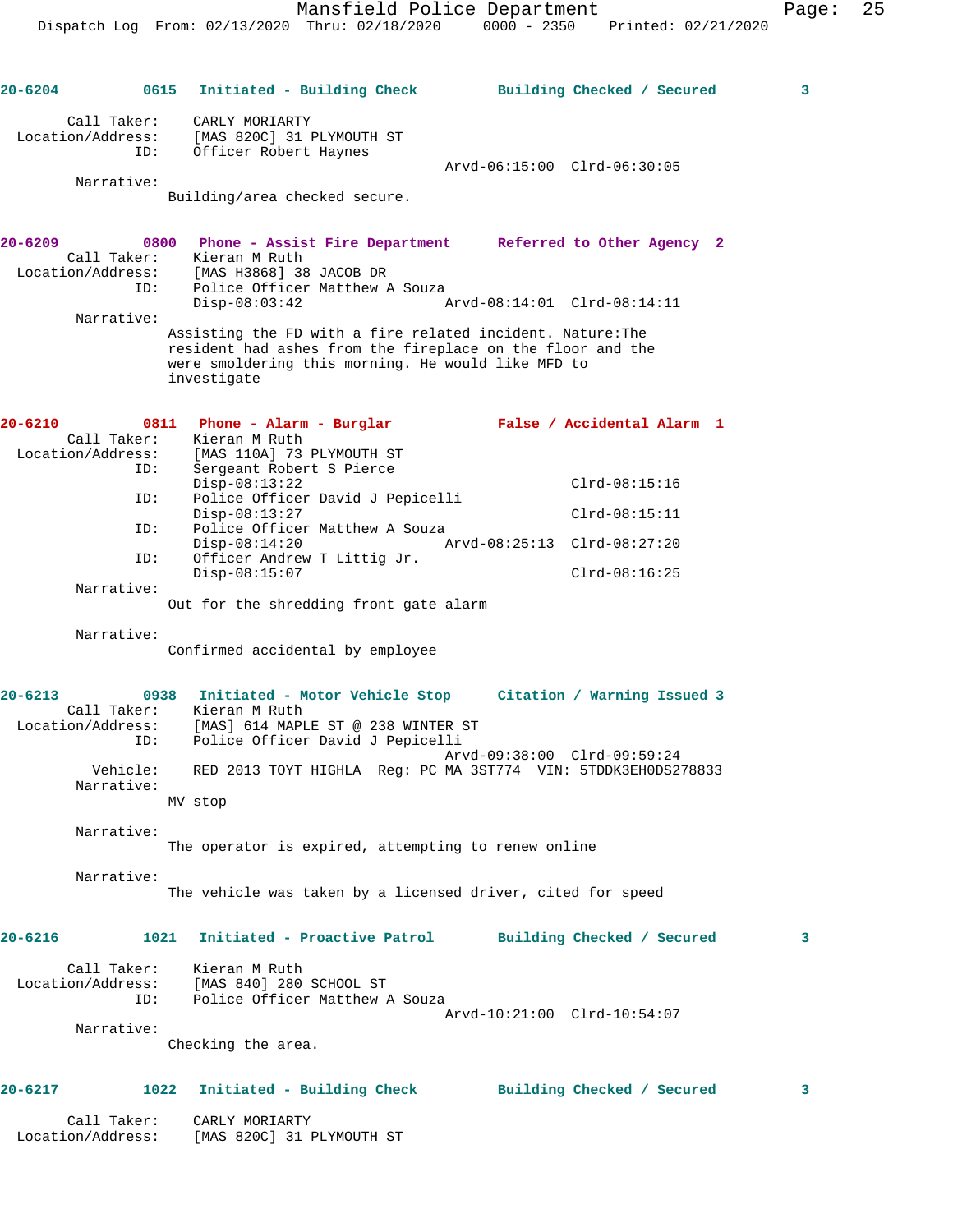Mansfield Police Department Page: 26 Dispatch Log From: 02/13/2020 Thru: 02/18/2020 0000 - 2350 Printed: 02/21/2020 ID: Police Officer John R Armstrong Arvd-10:22:00 Clrd-10:34:48 Narrative: Building/area checked secure. **20-6218 1022 Initiated - Motor Vehicle Stop Citation / Warning Issued 3**  Call Taker: Kieran M Ruth<br>Location/Address: [MAS] 18 NORTH<br>ID: Police Officer [MAS] 18 NORTH MAIN ST @ 12 HIGH ST Police Officer David J Pepicelli Arvd-10:22:00 Clrd-10:29:43 Vehicle: GRY 2014 TOYT COROLL Reg: PC MA 6TS364 VIN: 2T1BURHE7EC006697 Narrative: MV stop Narrative: Cited for speed **20-6222 1101 Initiated - Motor Vehicle Stop Citation / Warning Issued 3**  Call Taker: Kieran M Ruth<br>Location/Address: [MAS] 255 NOR1 ess: [MAS] 255 NORTH MAIN ST @ 8 COTTAGE ST<br>ID: Officer Andrew T Littig Jr. Officer Andrew T Littig Jr. Arvd-11:01:00 Clrd-11:21:15 ID: Police Officer David J Pepicelli Disp-11:05:35 Arvd-11:05:38 Clrd-11:21:15<br>Vehicle: GRY 2014 TOYT COROLL Reg: PC MA 9FNN80 VIN: 2T1BURHE4EC19 Vehicle: GRY 2014 TOYT COROLL Reg: PC MA 9FNN80 VIN: 2T1BURHE4EC194059 Narrative: MV stop Narrative: Cited for speed **20-6224 1107 Initiated - Motor Vehicle Stop Citation / Warning Issued 3**  Call Taker: Kieran M Ruth<br>Location/Address: [MAS] 491 MAPI [MAS] 491 MAPLE ST @ 421 FRANKLIN ST ID: Sergeant Robert S Pierce Arvd-11:07:00 Clrd-11:13:31 Vehicle: GRY 2004 JEEP UT GRAND Reg: PC MA 8MF947 VIN: 1J4GW48S34C237798 Narrative: MV stop Narrative: Cited for speed **20-6229 1152 Initiated - Motor Vehicle Stop Citation / Warning Issued 3**  Call Taker: Kieran M Ruth Location/Address: [MAS] 660 EAST ST @ 25 FRANKLIN ST ID: Police Officer David J Pepicelli Arvd-11:52:00 Clrd-12:03:00 Vehicle: WHI 2017 AUDI UT Q7 Reg: PC MA 4689RO VIN: WA1VAAF72HD057019 Narrative: MVST Narrative: Cited for speed **20-6232 1205 Phone - Assist Citizen - P S A Spoken To 3**  Call Taker: Kieran M Ruth<br>Location/Address: [MAS] 30 HOPE [MAS] 30 HOPE ST @ 176 PARK ST ID: Police Officer Patrick J Pennie Disp-12:08:38 Arvd-12:12:24 Clrd-12:23:19<br>Vehicle: RED 2015 KIA SORENT Reg: PC MA 936SH9 VIN: 5XYKT3A60FG58 RED 2015 KIA SORENT Reg: PC MA 936SH9 VIN: 5XYKT3A60FG589204 Narrative: Out to speak with an RP regarding a jogger slamming his hands onto a vehicle Narrative: The RP was at East and Ware when the jogger hit his vehicle.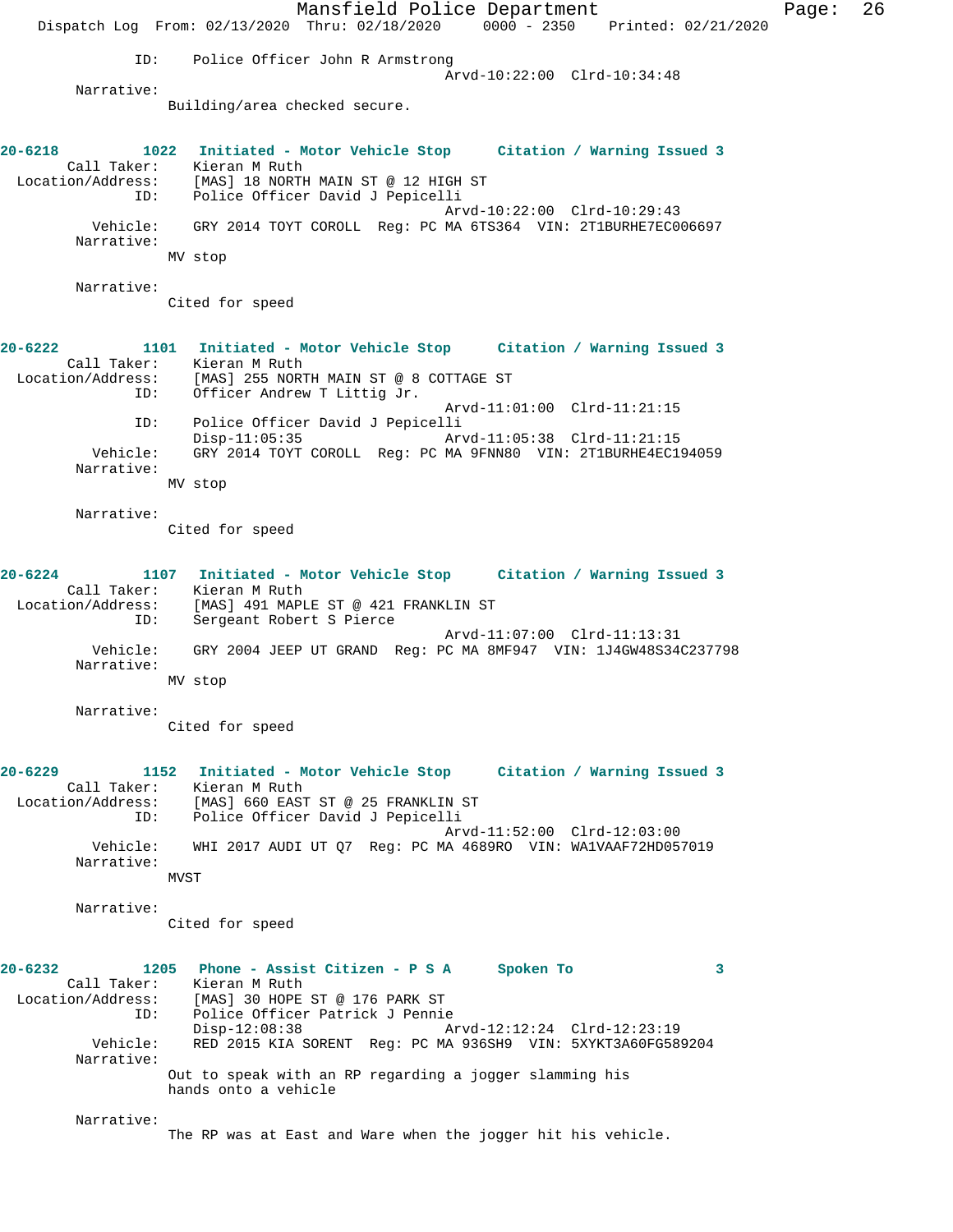Mansfield Police Department Page: 27 Dispatch Log From: 02/13/2020 Thru: 02/18/2020 0000 - 2350 Printed: 02/21/2020 he did not want any excalation. **20-6233 1228 Walk-In - Banking - Finance Offense Spoken To 3**  Call Taker: Officer Brendan Fayles Location/Address: [MAS 451B] 500 EAST ST ID: Police Officer David J Pepicelli Arvd-12:30:05 Clrd-12:44:16 Narrative: Walk in reporting his card was stolen at the Providence mall that occured yesterday. Narrative: RP reports card was used at various establishments within the mall in 3 hour time frame. Ofc. Pepicelli advised to RP to contact the Providence Police to file a report. **20-6234 1231 Initiated - Proactive Patrol Building Checked / Secured 3** Call Taker: Kieran M Ruth Location/Address: [MAS 820C] 31 PLYMOUTH ST ID: Police Officer John R Armstrong Arvd-12:31:00 Clrd-13:23:45 Narrative: Checking the area. **20-6235 1240 Phone - Suspicious Actv / Persn / Veh Spoken To 2** Call Taker: Kieran M Ruth Location/Address: [MAS 143B] 131 COPELAND DR ID: Police Officer Patrick J Pennie<br>Disp-12:43:05 Mrvd-12:49:02 Clrd-13:07:35 Disp-12:43:05 Arvd-12:49:02 Clrd-13:07:35 ID: Officer Andrew T Littig Jr. Disp-12:43:41 Arvd-12:45:36 Clrd-13:07:35 Vehicle: GRN 2012 TOYT SIENNA Reg: PC MA 1KW277 VIN: 5TDDK3DCXCS040895 Narrative: Out for a suspicious male that came into the bank twice today not looking for assistance Narrative: The bank manager was advised on the trespass regulations, there was no crime. FI to follow Refer To Field Int: 20MAS-14-FI **20-6240 1341 Walk-In - Assist Citizen - P S A Spoken To 3**  Call Taker: Officer Brendan Fayles Location/Address: ID: Police Officer David J Pepicelli Disp-13:43:14 Clrd-13:44:58 ID: Police Officer Matthew A Souza<br>Disp-13:44:55 A Disp-13:44:55 Arvd-13:51:49 Clrd-14:11:29 Narrative:

**20-6242 1358 Phone - 911 Hang-ups & Verifications Confirmed misdial/Accdntl Call 2**  Call Taker: NICHOLAS GOYETTE Location/Address: [MAS 1011] 50 WOOD AVE ID: Sergeant Robert S Pierce Disp-13:59:44 Arvd-13:59:49 Clrd-14:06:29 Narrative: Checking on a 911 hang up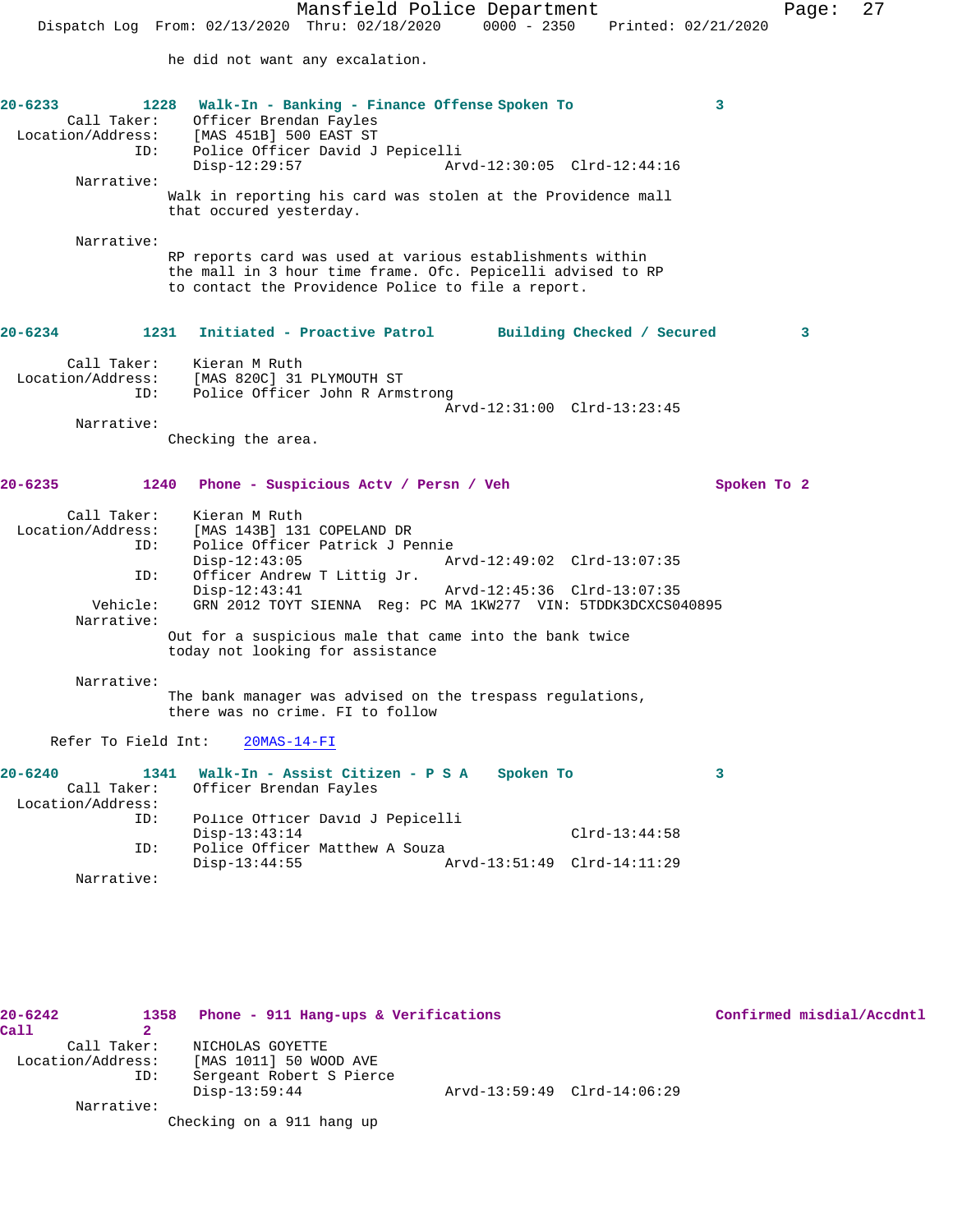Mansfield Police Department Fage: 28 Dispatch Log From: 02/13/2020 Thru: 02/18/2020 0000 - 2350 Printed: 02/21/2020 **20-6248 1503 Initiated - Proactive Patrol Building Checked / Secured 3** Call Taker: Kieran M Ruth Location/Address: [MAS 840] 280 SCHOOL ST ID: Sergeant Robert S Pierce Arvd-15:03:00 Clrd-15:13:31 Narrative: Checking the area. **20-6249 1505 Initiated - Proactive Patrol Building Checked / Secured 3** Call Taker: Kieran M Ruth Location/Address: [MAS 820C] 31 PLYMOUTH ST ID: Police Officer John R Armstrong Arvd-15:05:00 Clrd-15:16:32 Narrative: Checking the area. **20-6252 1516 Initiated - Proactive Patrol Building Checked / Secured 3** Call Taker: Kieran M Ruth Location/Address: [MAS 281A] 1 CROCKER ST ID: Police Officer Patrick J Pennie Arvd-15:16:00 Clrd-15:22:04 Narrative: Checking the area. **20-6257 1623 Phone - 911 Hang-ups & Verifications Unfounded/Unverifed 2**  Call Taker: NICHOLAS GOYETTE Location/Address: [MAS] 6 HIGHLAND AVE @ 91 CHAUNCY ST ID: Police Officer Jay J Sparrow Disp-16:25:39 Arvd-16:36:50 Clrd-16:39:32 Narrative: Checking on a 911 hang up Narrative: No one in the area needing assistance **20-6262 1652 Initiated - Building Check Building Checked / Secured 3** Call Taker: CARLY MORIARTY Location/Address: [MAS 820C] 31 PLYMOUTH ST ID: Police Officer Andrew J Kelley Arvd-16:52:00 Clrd-17:06:36 Narrative: Building/area checked secure. **20-6265 1705 911 - Motor Veh Acc - No Injury Accident Report 1**  Call Taker: CARLY MORIARTY Vicinity of: [MAS 16] 46 CHAUNCY ST ID: Police Officer Jay J Sparrow Disp-17:06:56 Arvd-17:10:06 Clrd-18:23:01 ID: Police Officer Christopher D Sorge Disp-17:07:50 Clrd-17:08:23 ID: Police Officer David J Pepicelli Disp-17:08:44 Arvd-17:11:37 Clrd-17:58:05 Vehicle: BLK 2002 FORD ESCAPE Reg: PC MA 4DR173 VIN: 1FMYU041X2KD53147 Towed: For: Accident By: Achins Garage To: Achins Garage Released To: GRIFFIN On: 02/17/2020 @ 1252 Vehicle: GRY 2013 NISS ALTIMA Reg: PC MA 1GB166 VIN: 1N4AL3AP3DN477271 Towed: For: Accident By: Achins Garage To: Achins Garage Released To: CYGAWNOSKI On: 02/17/2020 @ 1155 Vehicle: WHI 2014 CLA Reg: PC RI ZH498 VIN: WDDSJ4GB3EN152410 Vehicle: WHI 2019 HOND CIVIC Reg: PC MA 8CCH50 VIN: 2HGFC2F88KH538407 Narrative: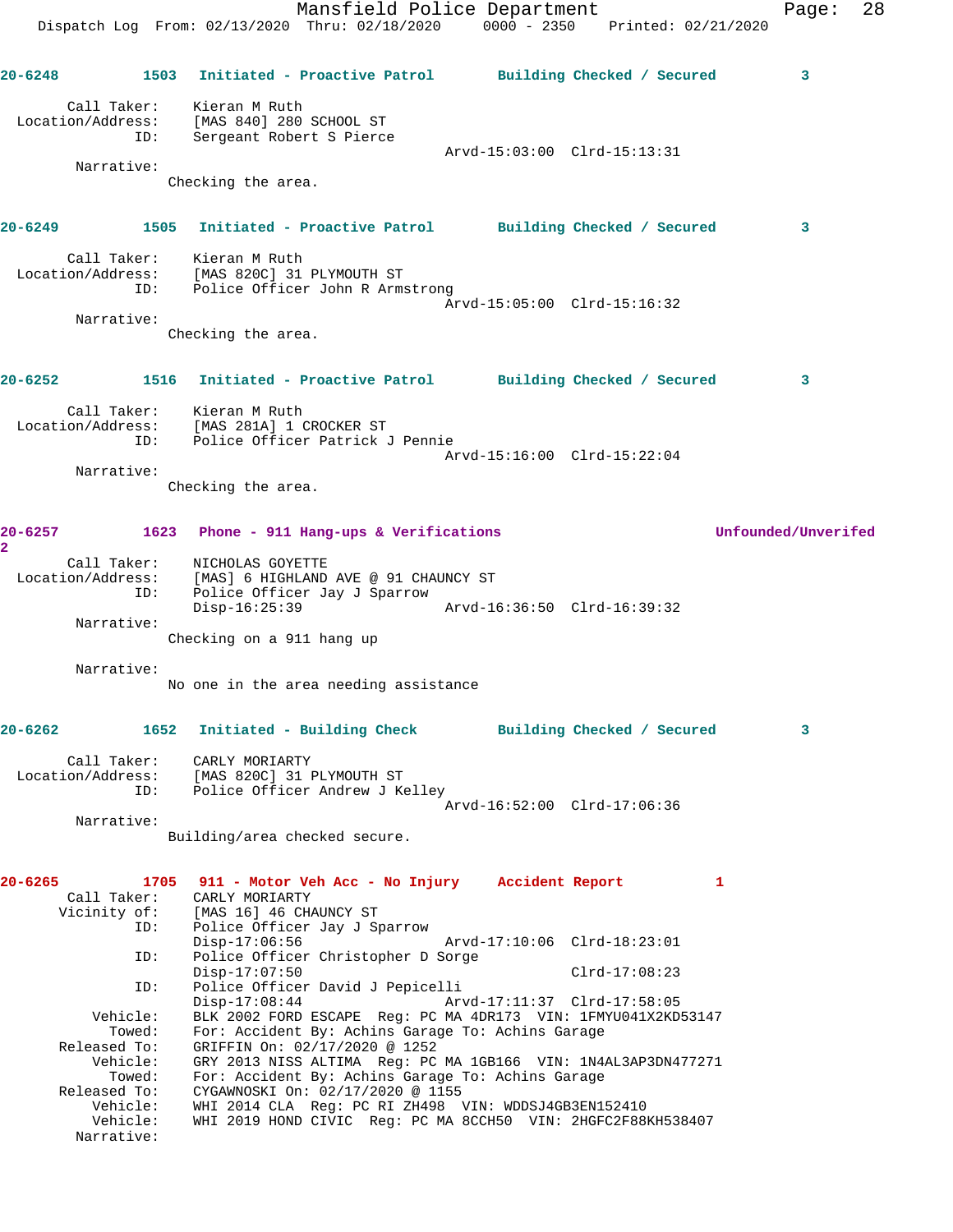Mansfield Police Department Page: 29 Dispatch Log From: 02/13/2020 Thru: 02/18/2020 0000 - 2350 Printed: 02/21/2020 Mva no pi reported Narrative: Achins enroute Narrative: Achins on scene Narrative: Citation for following to close Narrative: M5 transporting a female party to 31 Clinton SM:62467.4 Narrative: EM:32467.8 Refer To Accident: 20MAS-50-AC **20-6271 1743 Initiated - Proactive Patrol Building Checked / Secured 3** Call Taker: Kieran M Ruth Location/Address: [MAS 411] 60 FORBES BLVD ID: Police Officer Christopher D Sorge Arvd-17:43:00 Clrd-17:50:38 Narrative: Checking the area. **20-6273 1808 Initiated - Proactive Patrol Building Checked / Secured 3** Call Taker: Kieran M Ruth Location/Address: [MAS 840] 280 SCHOOL ST ID: Police Officer Christopher D Sorge Arvd-18:08:00 Clrd-18:10:27 Narrative: Checking the area. **20-6274 1810 Initiated - Motor Vehicle Stop Verbal Warning 3**  Call Taker: Kieran M Ruth Location/Address: [MAS] 145 SCHOOL ST @ 231 SPRING ST ID: Police Officer Christopher D Sorge Arvd-18:10:00 Clrd-18:14:04 Vehicle: RED 2019 JEEP GRANDC Reg: PC MA 9BP469 VIN: 1C4RJFBGXKC648013 Narrative: MV stop Narrative: Verbal **20-6275 1814 Initiated - Proactive Patrol Building Checked / Secured 3** Call Taker: Kieran M Ruth Location/Address: [MAS 840] 280 SCHOOL ST ID: Police Officer Christopher D Sorge Arvd-18:14:00 Clrd-18:44:00 Narrative: Checking the area. **20-6277 1826 Initiated - Proactive Patrol Building Checked / Secured 3** Call Taker: Kieran M Ruth Location/Address: [MAS 820C] 31 PLYMOUTH ST ID: Police Officer Andrew J Kelley Arvd-18:26:00 Clrd-18:36:50 Narrative: Checking the area.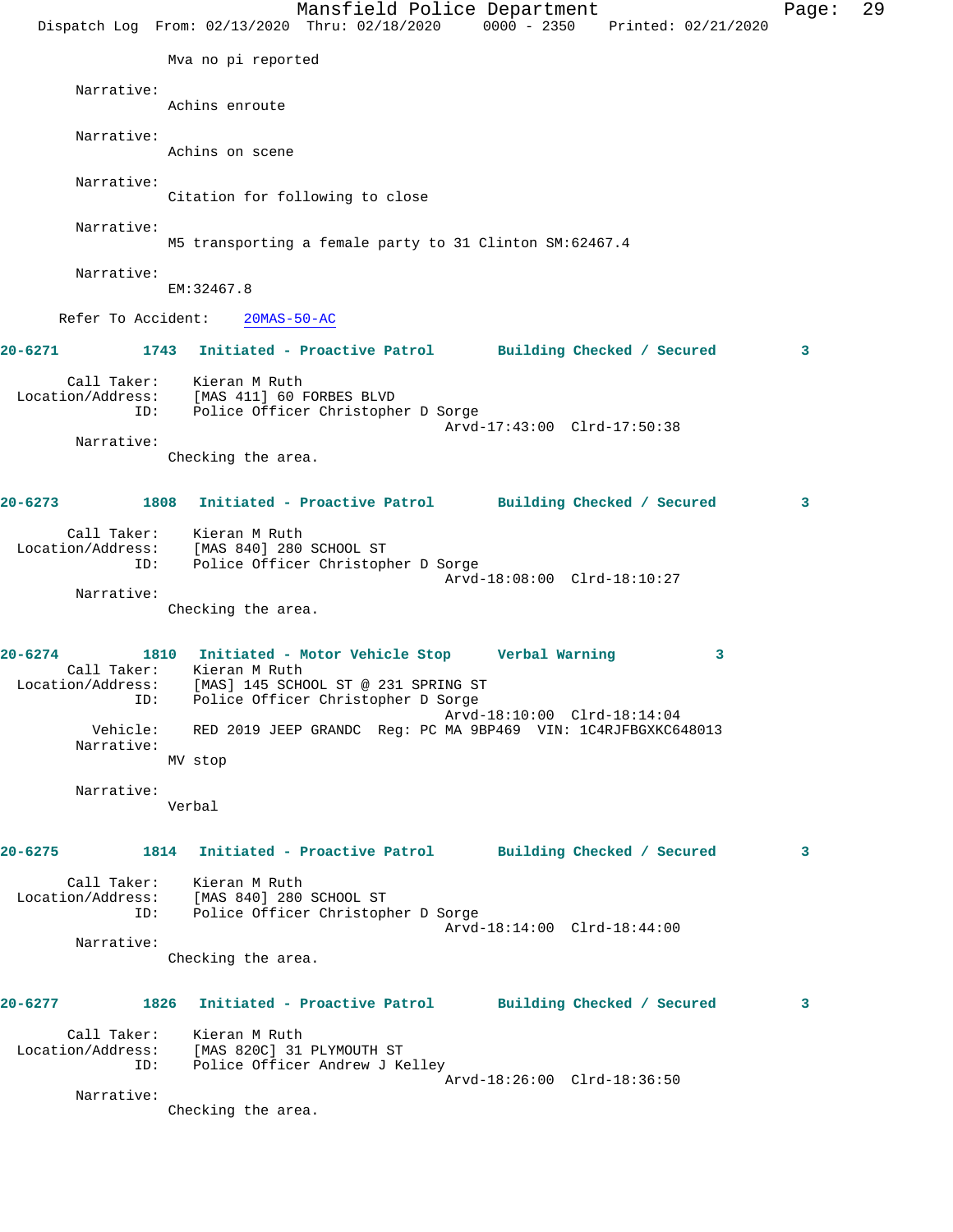Mansfield Police Department Fage: 30 Dispatch Log From:  $02/13/2020$  Thru:  $02/18/2020$  0000 - 2350 Printed:  $02/21/2020$  Narrative: . **20-6279 1837 Initiated - Assist Citizen - P S A Services Rendered 3**  Call Taker: Kieran M Ruth Location/Address: [MAS 820C] 31 PLYMOUTH ST ID: Police Officer Andrew J Kelley Arvd-18:37:00 Clrd-19:18:02 Narrative: **20-6281 1844 Initiated - Motor Vehicle Stop Verbal Warning 3**  Call Taker: PATRICK FEENEY Location/Address: [MAS] 875 SCHOOL ST @ 6 MAYHEW FARM DR ID: Police Officer Christopher D Sorge Arvd-18:44:00 Clrd-18:47:02 Vehicle: GRY 2018 TOYT TACOMA Reg: PC MA 9RD615 VIN: 5TFCZ5AN8JX139652 Narrative: Verbal warning to R/O, W/M, N/H, marked lanes violation 20-6282 1849 Initiated - Traffic Enforcement / Activity **Services Rendered 2**  Call Taker: PATRICK FEENEY Location/Address: [MAS] 300 CENTRAL ST ID: Police Officer Jay J Sparrow Arvd-18:49:00 Clrd-18:57:34 Narrative: Officer out on traffic enforcement in the area **20-6286 1927 Initiated - Motor Vehicle Stop Citation / Warning Issued 3**  Call Taker: DAVID SULLIVAN Vicinity of: [MAS 969A110] 321 SCHOOL ST Apt. #A110 ID: Police Officer Christopher D Sorge Arvd-19:27:00 Clrd-19:33:36 Vehicle: GRY 2010 CHRY TOWN Reg: PC MA 929ZN5 VIN: 2A4RR5DX8AR186132 Narrative: Citation issued to R/O given hand to Oper. for failure to inspect **20-6290 1933 Initiated - Motor Vehicle Stop Verbal Warning 3**  Call Taker: DAVID SULLIVAN Location/Address: [MAS] 231 SPRING ST @ 145 SCHOOL ST ID: Police Officer Christopher D Sorge Arvd-19:33:00 Clrd-19:35:06 Vehicle: RED 2015 TOYT UT RAV4 Reg: PC MA 5SBW80 VIN: JTMRFREV1FD115920 Narrative: Verbal warning to R/O, W/F, N/H, defective equipment **20-6292 1956 Initiated - Selective Enforcement/RADAR Unfounded/Unverifed 3**  Call Taker: DAVID SULLIVAN Vicinity of: [MAS 982] 111 HOPE ST ID: Police Officer Danielle C Titus Arvd-19:56:00 Clrd-20:31:24 **20-6294 2036 Initiated - Building Check Services Rendered 3**  Call Taker: DAVID SULLIVAN Location/Address: [MAS 417] 9 FRANCIS AVE ID: Police Officer Danielle C Titus Arvd-20:36:00 Clrd-20:45:24 **20-6295 2044 Walk-In - Assist Citizen - P S A Services Rendered 3**  Call Taker: Support Staff Derek M Stark Location/Address: ID: Police Officer Danielle C Titus Arvd-20:53:34 Clrd-21:35:04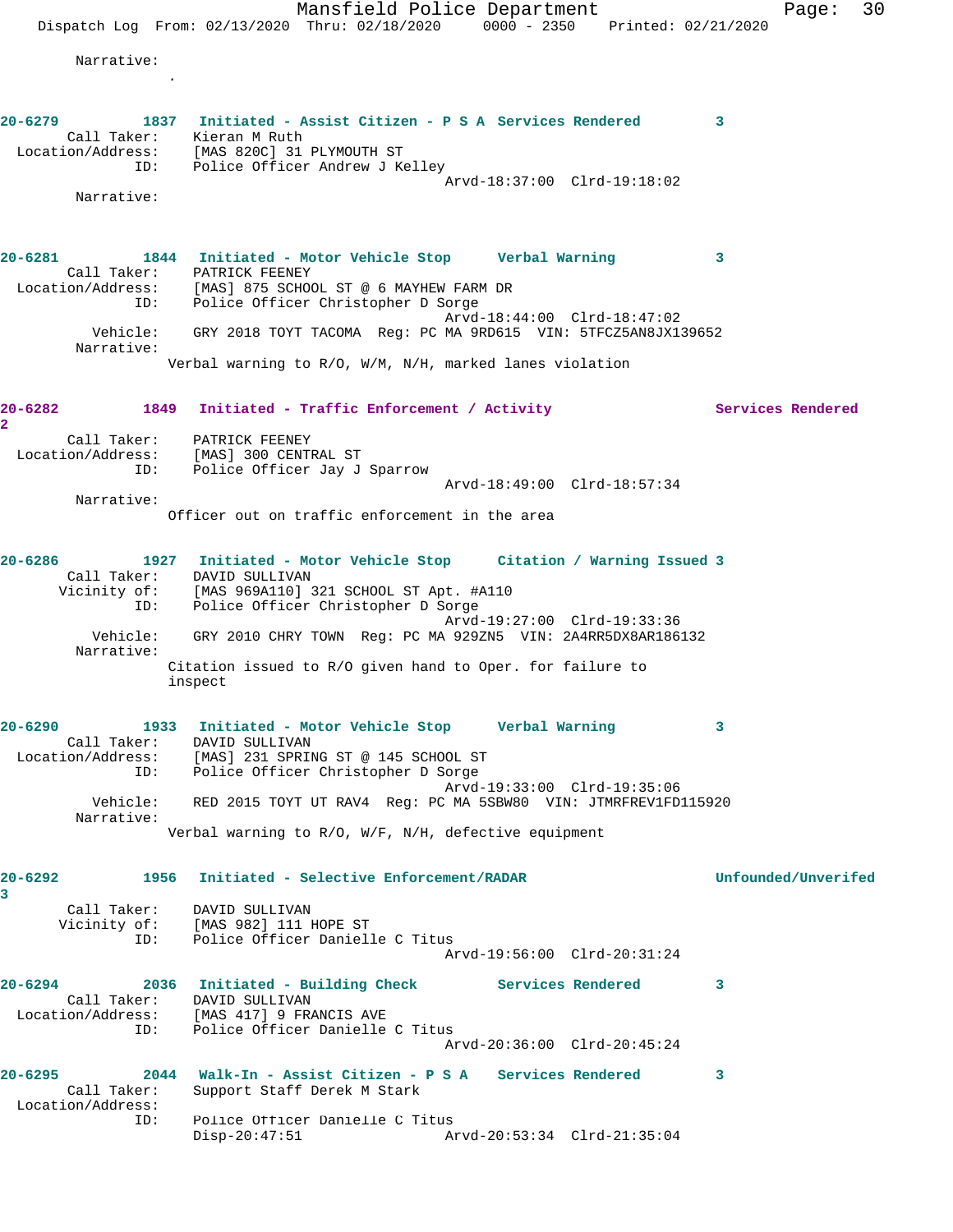Narrative:

**20-6297 2051 Phone - Alarm - Burglar Building Checked / Secured 1** Call Taker: DAVID SULLIVAN<br>: Location/Address: [MAS 969B140] Location/Address: [MAS 969B140] 333 SCHOOL ST Apt. #140 ID: Police Officer Christopher D Sorge Disp-20:54:29 Arvd-21:00:19 Clrd-21:04:13 ID: Police Officer Jay J Sparrow Disp-20:55:30 Arvd-21:00:17 Clrd-21:04:13 Narrative: entry / exit doors attempting to notify Narrative: Found open rear door. Narrative: Officers swept the building, everything checked secure. Officers found the door had not been fully latched upon closing. **20-6299 2128 Initiated - Building Check Services Rendered 3**  Call Taker: PATRICK FEENEY Location/Address: [MAS 820C] 31 PLYMOUTH ST ID: Police Officer Andrew J Kelley Arvd-21:28:00 Clrd-21:44:46 **20-6301 2200 911 - Erratic Oper MV / Road Rage Unfounded/Unverifed 3**  Call Taker: DAVID SULLIVAN<br>Location/Address: [MAS 992G] 660 [MAS 992G] 660 EAST ST Apt. #8 ESS. THAS 2241 000 BADI DI APU. TO<br>ID: Police Officer Danielle C Titus<br>Disp-22:03:14 A Disp-22:03:14 Arvd-22:05:35 Clrd-22:14:34 Vehicle: GRY 2006 TOYT Rav4 Sport Reg: PC CT 2AJRJ0 VIN: JTMBD32V965009833 Narrative: Ct Reg Toy Rav 4 Silver and Black Narrative: Erratic Operator keeps slowing down and speeding up. CHecked Area was negative. **20-6303 2216 Initiated - Building Check Services Rendered 3**  Call Taker: DAVID SULLIVAN Location/Address: [MAS] 4 ERICK RD @ 15 BONNEY LN ID: Police Officer Danielle C Titus Arvd-22:16:00 Clrd-22:26:00 **20-6306 2246 Phone - Noise Complaint Investigated - No Report 2**  Call Taker: Stephen Martell Location/Address: [MAS 417H] 19 FRANCIS AVE Apt. #01 ID: Police Officer Danielle C Titus Disp-22:48:46 Arvd-22:53:38 Clrd-22:58:50<br>ID: Police Officer Jay J Sparrow Police Officer Jay J Sparrow<br>Disp-22:48:53 Arvd-22:53:02 Clrd-22:58:53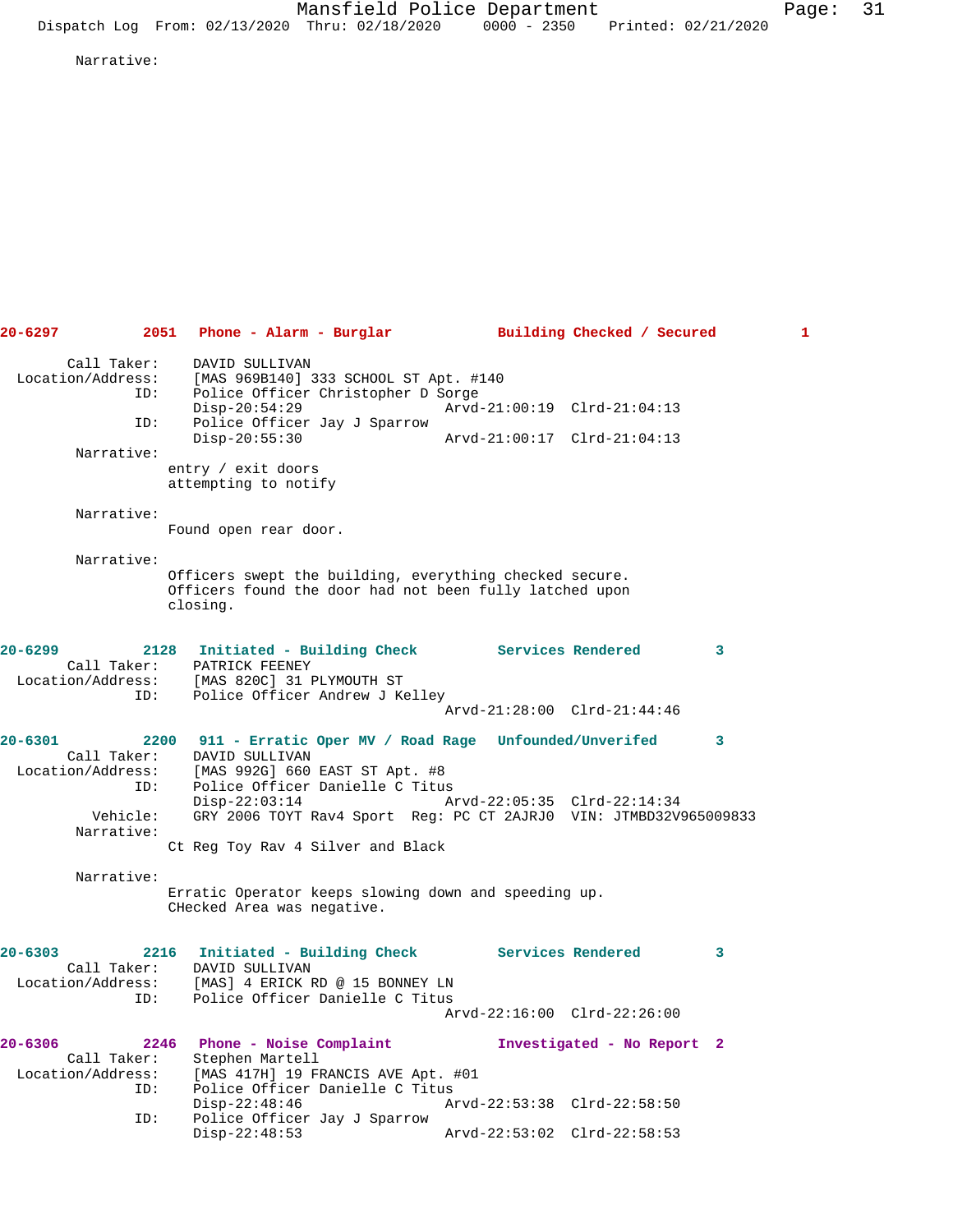Mansfield Police Department Fage: 32 Dispatch Log From: 02/13/2020 Thru: 02/18/2020 0000 - 2350 Printed: 02/21/2020 ID: Police Officer David J Pepicelli Disp-22:53:17 Arvd-22:53:38 Clrd-22:58:46 Narrative: Loud House Party reported. Narrative: Officers report very minimal noise heard on approach to the apt. Stated not very loud at all. Spoke to occupant - was having a house warming party. Was advised. **20-6307 2302 Initiated - Building Check Services Rendered 3**  Call Taker: DAVID SULLIVAN Location/Address: [MAS 814] 50 WEST CHURCH ST ID: Police Officer Jay J Sparrow Arvd-23:02:00 Clrd-23:06:11 **20-6308 2308 Initiated - Building Check Services Rendered 3**  Call Taker: DAVID SULLIVAN Location/Address: [MAS 840] 280 SCHOOL ST ID: Police Officer Christopher D Sorge Arvd-23:08:00 Clrd-23:12:06 **20-6309 2315 Initiated - Motor Vehicle Stop Verbal Warning 3**  Call Taker: PATRICK FEENEY Vicinity of: [MAS 240A] 189 CHAUNCY ST ID: Police Officer Christopher D Sorge Arvd-23:15:00 Clrd-23:18:46 Vehicle: GRY 2010 TOYT MATRIX Reg: PC MA 7HB387 VIN: 2T1KU4EE8AC344384 **For Date: 02/16/2020 - Sunday 20-6316 0012 Initiated - Building Check Services Rendered 3**  Call Taker: PATRICK FEENEY Location/Address: [MAS 820C] 31 PLYMOUTH ST ID: Officer Raymond E Maigret Arvd-00:12:00 Clrd-00:26:27 **20-6320 0054 Initiated - Building Check Services Rendered 3**  Call Taker: DAVID SULLIVAN Location: [MAS] HOTELS ID: Police Officer Andrew J Kelley Arvd-00:54:00 Clrd-01:00:26 **20-6321 0059 Initiated - Building Check Services Rendered 3**  Call Taker: DAVID SULLIVAN Location/Address: [MAS 4] 31 HAMPSHIRE ST ID: Police Officer Christopher D Sorge Arvd-00:59:00 Clrd-01:30:24 Officer Brendan Fayles **20-6322 0105 Initiated - Motor Vehicle Stop Verbal Warning 3**  Call Taker: DAVID SULLIVAN Location/Address: [MAS] 710 EAST ST @ 48 STEARNS AVE ID: Police Officer Andrew J Kelley Arvd-01:05:00 Clrd-01:10:58 Vehicle: WHI 2016 JEEP UT GRAND Reg: PC MA 9KPF20 VIN: 1C4RJFBG3GC381918 20-6323 0112 Initiated - Assist Other Gov. Agency **Services Rendered 3**  Call Taker: DAVID SULLIVAN Location/Address: [MAS 428A] 19 ERICK RD Apt. #7 ID: Police Officer Michelle Bellevue Arvd-01:12:00 Clrd-02:30:24 ID: Police Officer John R Armstrong Disp-01:13:36 Arvd-01:15:34 Clrd-02:30:23 Narrative: M1 & M3 assisting DCF with contacting a resident.

Narrative: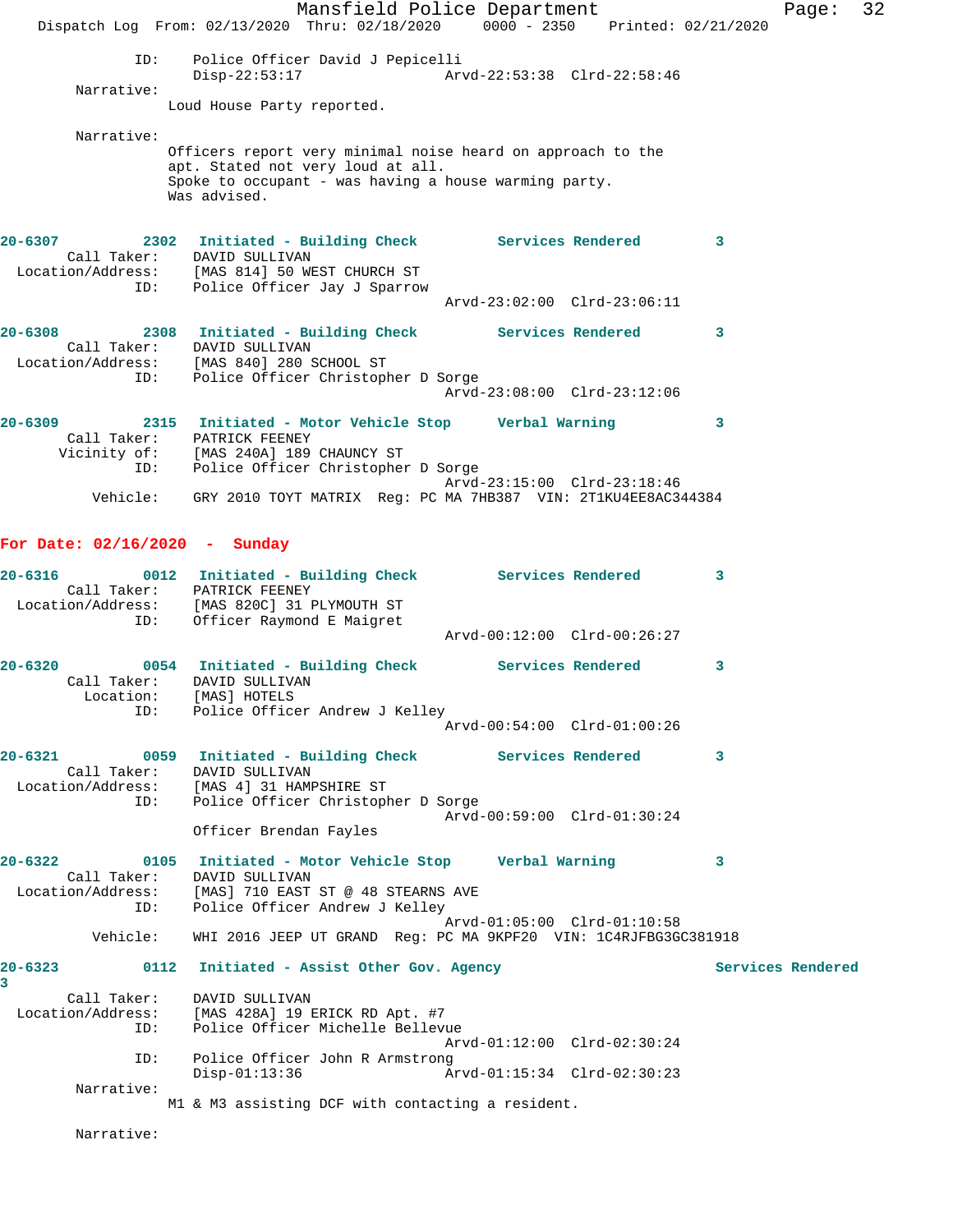Mansfield Police Department Page: 33 Dispatch Log From: 02/13/2020 Thru: 02/18/2020 0000 - 2350 Printed: 02/21/2020 M1 reports contact made. Standing by while gathering information. **20-6331 0156 Initiated - Building Check Services Rendered 3**  Call Taker: DAVID SULLIVAN Location/Address: [MAS 1015] 30 CHAUNCY ST ID: Police Officer Andrew J Kelley Arvd-01:56:00 Clrd-01:58:18 **20-6333 0159 Initiated - Building Check Services Rendered 3**  Call Taker: DAVID SULLIVAN Location/Address: [MAS 2] 60 FORBES BLVD ID: Police Officer Christopher D Sorge Arvd-01:59:00 Clrd-02:02:54 Officer Brendan Fayles **20-6335 0202 Initiated - Building Check Building Checked / Secured 3** Call Taker: DAVID SULLIVAN Location/Address: [MAS 820C] 31 PLYMOUTH ST ID: Officer Raymond E Maigret Arvd-02:02:00 Clrd-02:16:52 **20-6336 0203 Initiated - Motor Vehicle Stop Citation / Warning Issued 3**  Call Taker: DAVID SULLIVAN Vicinity of: [MAS] 777 WEST ST @ 100 HAMPSHIRE ST ID: Police Officer Christopher D Sorge Arvd-02:03:00 Clrd-02:10:24 Officer Brendan Fayles Vehicle: GRY 2018 NISS ALTIMA Reg: PC MA 7CM469 VIN: 1N4AL3AP8JC123317 **20-6337 0206 Initiated - Building Check Services Rendered 3**  Call Taker: Stephen Martell Location/Address: [MAS] COPELAND DR ID: Police Officer Andrew J Kelley Arvd-02:06:00 Clrd-02:20:38 Narrative: Checking the area. **20-6340 0215 Initiated - Motor Vehicle Stop Verbal Warning 3**  Call Taker: DAVID SULLIVAN Vicinity of: [MAS] 235 CHAUNCY ST @ 99 COPELAND DR ID: Police Officer Christopher D Sorge Arvd-02:15:00 Clrd-02:20:27 Officer Brendan Fayles Vehicle: BLK 2013 C Reg: PC RI 338897 VIN: WDDGF8ABXDR288449 **20-6341 0224 Initiated - Motor Vehicle Stop Verbal Warning 3**  Call Taker: PATRICK FEENEY Location/Address: [MAS] 307 NORTH MAIN ST @ 8 PLEASANT ST ID: Police Officer Christopher D Sorge Arvd-02:24:00 Clrd-02:27:09 Officer Brendan Fayles Vehicle: GRY 2003 HOND ACCORD Reg: PC MA 7FM873 VIN: 1HGCM56303A060974 **20-6342 0228 Initiated - Building Check Services Rendered 3**  Call Taker: DAVID SULLIVAN Location/Address: [MAS 281A] 1 CROCKER ST ID: Police Officer Andrew J Kelley Arvd-02:28:00 Clrd-02:30:24 Narrative: And the lots. **20-6343 0229 Initiated - Motor Vehicle Stop Citation / Warning Issued 3**  Call Taker: DAVID SULLIVAN Vicinity of: [MAS] PRATT ST<br>ID: Police Officer Police Officer Christopher D Sorge

Officer Brendan Fayles

Arvd-02:29:00 Clrd-02:41:38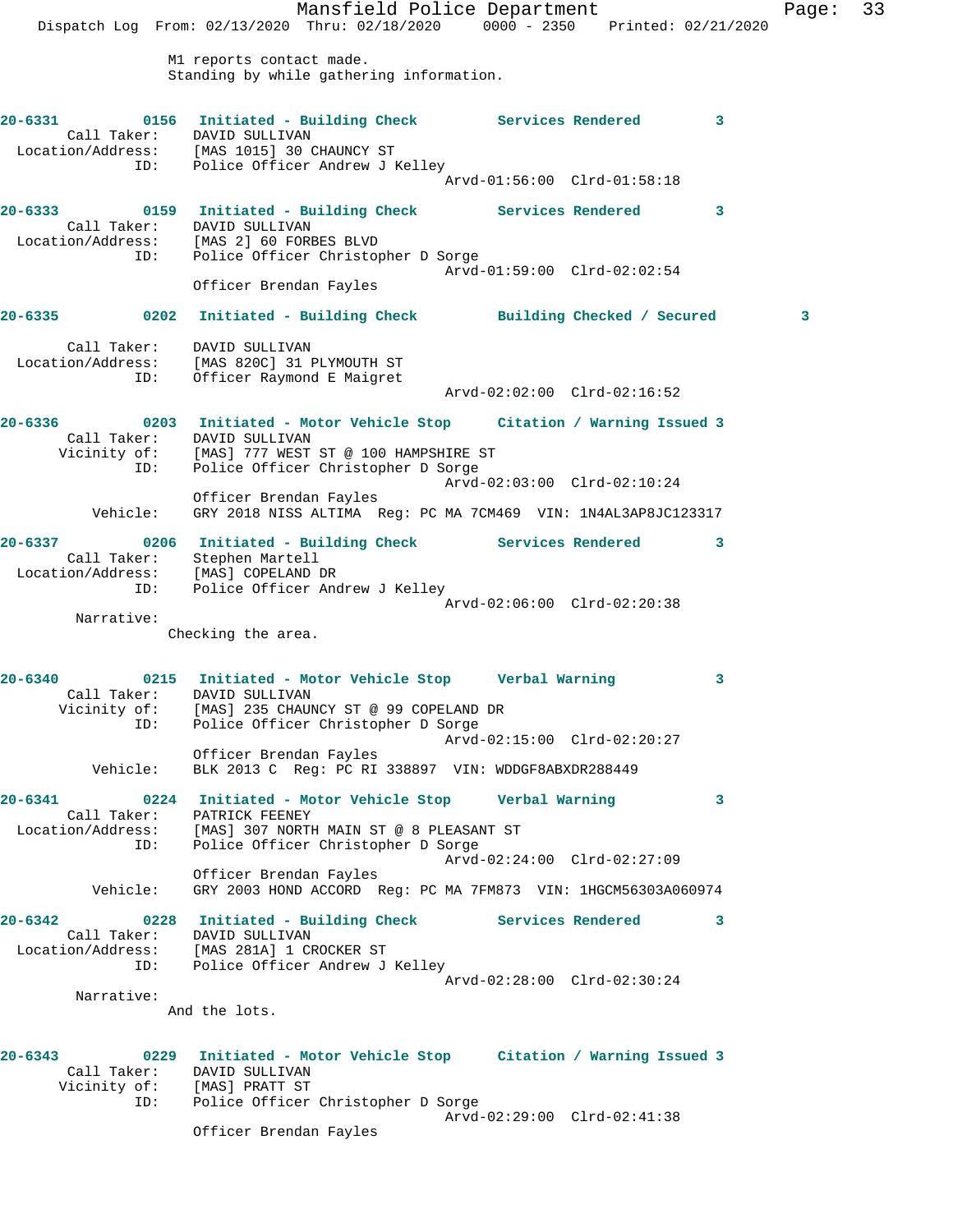Mansfield Police Department Page: 34 Dispatch Log From: 02/13/2020 Thru: 02/18/2020 0000 - 2350 Printed: 02/21/2020 ID: Police Officer Andrew J Kelley<br>Disp-02:31:12 Disp-02:31:12 Arvd-02:31:15 Clrd-02:41:35 Vehicle: BLK 2019 DODG 2D Reg: PC IL FP94905 VIN: 2C3CDZBT7KH679779 **20-6347 0252 Initiated - Building Check Services Rendered 3**  Call Taker: DAVID SULLIVAN Location/Address: [MAS 1002] 250 EAST ST ID: Police Officer Michelle Bellevue Arvd-02:52:00 Clrd-02:58:05 **20-6348 0252 Initiated - Motor Vehicle Stop Verbal Warning 3**  Call Taker: DAVID SULLIVAN Vicinity of: [MAS 424] 149 OAKLAND ST ID: Police Officer Christopher D Sorge Arvd-02:52:00 Clrd-02:55:26 Officer Brendan Fayles Vehicle: GRY 2019 KIA FORTE Reg: PC MA 1FVA89 VIN: 3KPF24AD9KE102372 **20-6353 0317 911 - Well Being Check Investigated - Report Taken 3** Call Taker: DAVID SULLIVAN Location/Address: [MAS] SOUTH MAIN ST<br>Location/Address: [MAS] SOUTH MAIN ST<br>ID: Police Officer Miche Police Officer Michelle Bellevue<br>Disp-03:22:35 Arv Disp-03:22:35 Arvd-03:29:11 Clrd-03:33:59<br>ID: Police Officer Christopher D Sorge Police Officer Christopher D Sorge<br>Disp-03:32:09 Arvd- Disp-03:32:09 Arvd-03:32:11 Clrd-03:49:58 Officer Brendan Fayles ID: Police Officer John R Armstrong<br>Disp-03:32:14 Ar Disp-03:32:14 Arvd-03:32:16 Clrd-03:49:19<br>ID: Police Officer Andrew J Kelley Police Officer Andrew J Kelley<br>Disp-03:32:37 Disp-03:32:37 Arvd-03:32:38 Clrd-03:34:03 ID: Police Officer Andrew J Kelley<br>Disp-03:37:23 Disp-03:37:23 Arvd-03:37:31 Clrd-03:49:22<br>ID: Police Officer Michelle Bellevue Police Officer Michelle Bellevue<br>Disp-03:40:14 Ar Disp-03:40:14 Arvd-03:40:18 Clrd-03:49:26 Vehicle: GRY 2015 SUBA FOREST Reg: PC MA 5GF455 VIN: JF2SJAHCXFH493773 Narrative: R/p states operating 2015 Subaru Forester color gray. Appeared intoxicated as leaving r/ps location. R/p stated susp. likely heading to Mattapan. Narrative: RP stated that the female party left his home highly intox. and stated that she was walking to her m/v that was parked on S. Main St. Narrative: M3 Reports that S Main st checked negative for anyone on foot or a matching m/v. Narrative: M3 found the vehicle parked at the "Cat Man". Unoccupied. Narrative: M1 M8 at R/p location speaking with him. Narrative: M1 spoke to the female and dad. Cooperated. Female almost home. Advised to respond to PD tomorrow if seeks a complaint. Refer To Incident: 20MAS-126-OF **20-6355 0419 Initiated - Building Check Services Rendered 3**  Call Taker: DAVID SULLIVAN Location/Address: [MAS 820C] 31 PLYMOUTH ST ID: Officer Raymond E Maigret Arvd-04:19:00 Clrd-04:33:05 **20-6356 0558 Phone - Alarm - Burglar Investigated - No Report 1**  Call Taker: Stephen Martell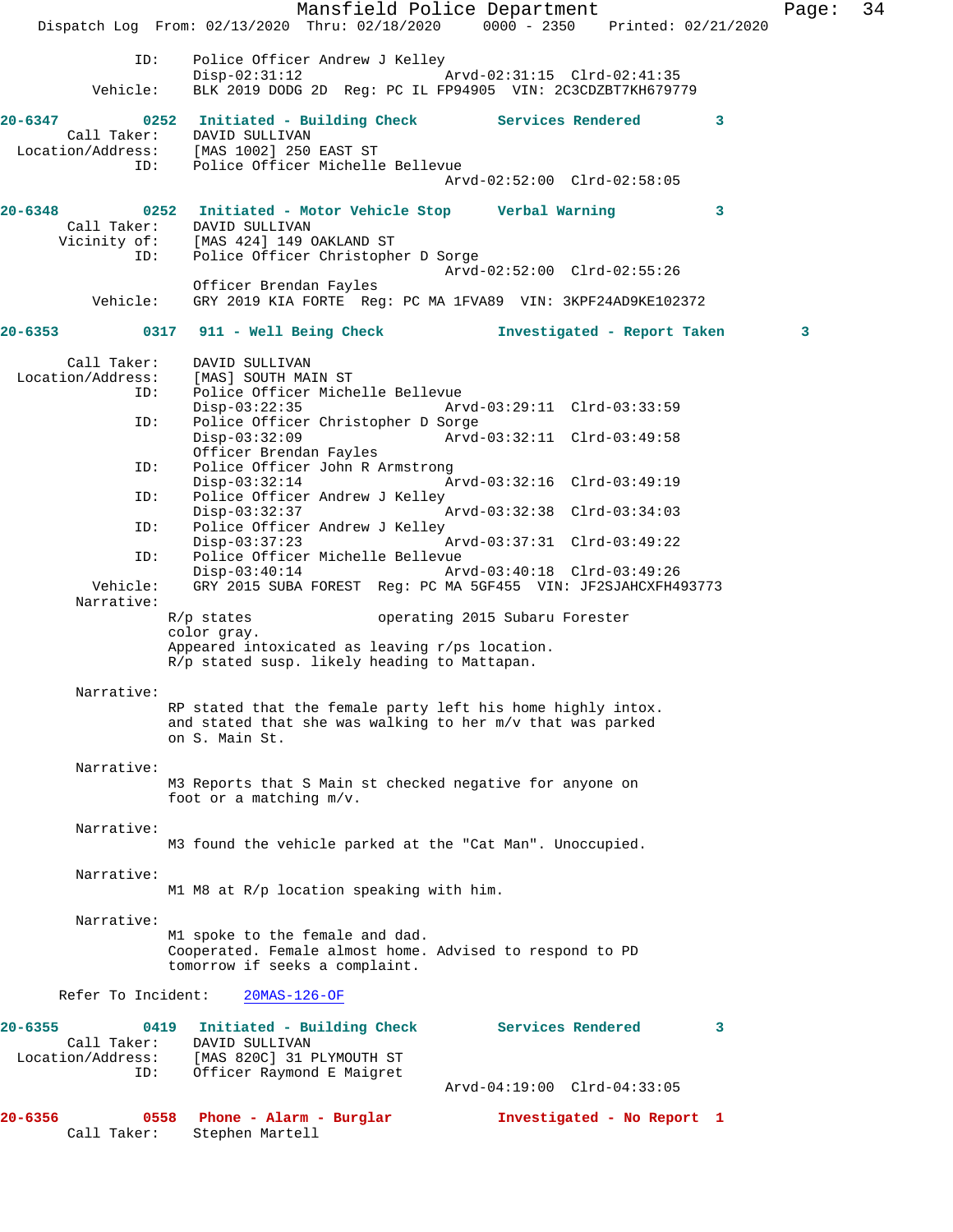Mansfield Police Department Fage: 35 Dispatch Log From: 02/13/2020 Thru: 02/18/2020 0000 - 2350 Printed: 02/21/2020 Location/Address: [MAS 401A] 360 FORBES BLVD Police Officer Christopher D Sorge<br>Disp-06:00:54 Arvd-Arvd-06:16:45 Clrd-06:17:32 Officer Brendan Fayles<br>ID: Police Officer Andrew J Police Officer Andrew J Kelley<br>Disp-06:00:56 A Disp-06:00:56 Arvd-06:08:13 Clrd-06:17:28 Narrative: side motion alarm Narrative: M10 reports open door. Narrative: M10 reports interior walk thru bldg is open. No one onsite. Alarm Company unable to make noticiation. **20-6357 0614 Initiated - Building Check Services Rendered 3**  Call Taker: DAVID SULLIVAN Location/Address: [MAS 820C] 31 PLYMOUTH ST ID: Officer Raymond E Maigret Arvd-06:14:00 Clrd-06:29:30 **20-6360 0715 Initiated - Motor Vehicle Stop Citation / Warning Issued 3**  Call Taker: APRIL LEHANE Location/Address: [MAS] SOUTH MAIN ST ID: Police Officer Andrew J Kelley Arvd-07:15:00 Clrd-07:21:00 Vehicle: RED 2009 TOYT YARIS Reg: PC MA 821FH4 VIN: JTDKT903195254346 Narrative: citation issued for speed **20-6361 0719 Initiated - Motor Vehicle Stop Citation / Warning Issued 3**  Call Taker: APRIL LEHANE Location/Address: [MAS] 660 EAST ST @ 25 FRANKLIN ST ID: Police Officer Michelle Bellevue Arvd-07:19:00 Clrd-07:28:25 Vehicle: GRY 2018 AUDI Q5 Reg: PAS RI SZ258 VIN: WA1ANAFY8J2230748 Narrative: citation issued for speed **20-6366 0834 Phone - Alarm - Burglar False / Accidental Alarm 1**  Call Taker: APRIL LEHANE<br>Location/Address: [MAS 907D] 39 Location/Address: [MAS 907D] 390 WEST ST Apt. #D ID: Police Officer Nicole M Boldrighini Disp-08:36:02 Arvd-08:43:03 Clrd-08:45:47 ID: Police Officer Patrick J Pennie Disp-08:36:07 Clrd-08:45:53 Narrative: holdup alarm duress alarm, no answer on site Narrative: spoke with the store manager all set, and also M14 will be issuing a card **20-6368 0902 Phone - Alarm - Burglar False / Accidental Alarm 1**  Call Taker: APRIL LEHANE<br>Location/Address: [MAS 840I120] [MAS 840I120] 280 SCHOOL ST Apt. #I120 ID: Police Officer Nicole M Boldrighini Disp-09:03:01 Arvd-09:08:25 Clrd-09:17:26<br>TD: Sergeant Brian P Thibault Sergeant Brian P Thibault<br>Disp-09:03:04 Disp-09:03:04 Arvd-09:08:23 Clrd-09:17:26 Narrative: hold up cash office. No answer on site Narrative: Spoke with employee who stated they were testing the alarm. She was going to send someone to the door to meet officers.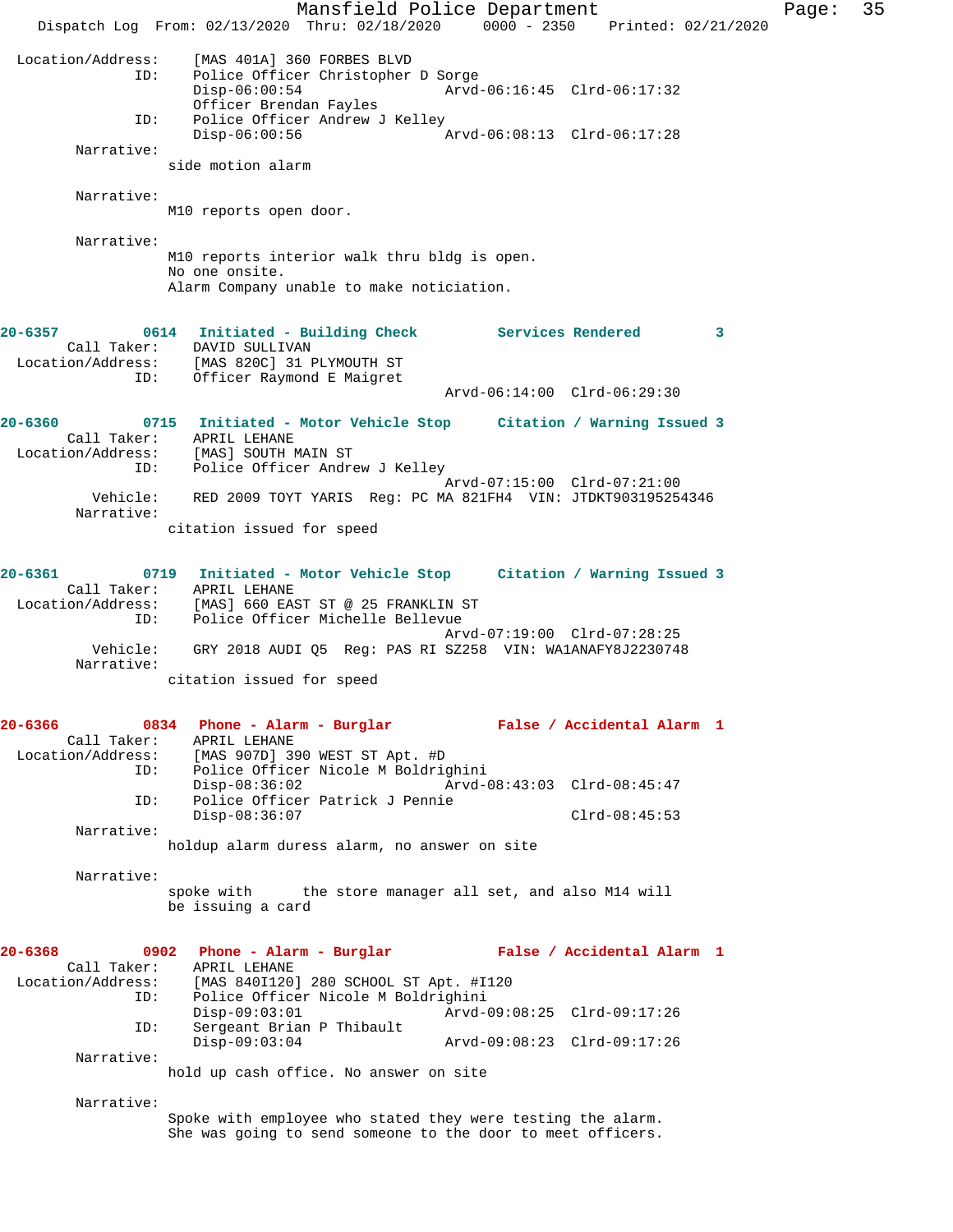Dispatch Log From: 02/13/2020 Thru: 02/18/2020 0000 - 2350 Printed: 02/21/2020 **20-6373 0940 Initiated - Proactive Patrol Building Checked / Secured 3** Call Taker: APRIL LEHANE Location/Address: [MAS 820C] 31 PLYMOUTH ST ID: Officer Richard C Brown Arvd-09:40:00 Clrd-09:43:00 Narrative: Checking the area. **20-6376 1000 Initiated - Proactive Patrol Building Checked / Secured 3** Call Taker: APRIL LEHANE Location/Address: [MAS 281A] 1 CROCKER ST ID: Police Officer Nicole M Boldrighini Arvd-10:00:00 Clrd-10:09:31 Narrative: Checking the area. **20-6378 1021 Walk-In - Fingerprinting - non crimnl Services Rendered 3**  Call Taker: Officer Brendan Fayles Location/Address: [MAS 451B] 500 EAST ST ID: Officer Brendan Fayles Disp-10:23:26 Arvd-10:23:31 Clrd-10:51:05 Narrative: Party in lobby for fingerprint appt **20-6379 1032 Initiated - Proactive Patrol Building Checked / Secured 3** Call Taker: APRIL LEHANE Location/Address: [MAS 2] 60 FORBES BLVD ID: Police Officer Nicole M Boldrighini Arvd-10:32:00 Clrd-10:36:56 Narrative: Checking the area. **20-6380 1038 Initiated - Motor Vehicle Stop Citation / Warning Issued 3**  Call Taker: APRIL LEHANE Location/Address: [MAS] 112 FRANKLIN ST @ 2 PINE NEEDLE LN ID: Police Officer Patrick J Pennie Arvd-10:38:00 Clrd-10:44:10 Vehicle: GRY 2003 TOYT COROLL Reg: PC MA 9YV774 VIN: JTDBR32E530021889 Narrative: citation issued **20-6381 1047 Initiated - Proactive Patrol Building Checked / Secured 3** Call Taker: APRIL LEHANE Location/Address: [MAS 840] 280 SCHOOL ST ID: Police Officer Nicole M Boldrighini Arvd-10:47:00 Clrd-11:06:37 Narrative: Checking the area. **20-6389 1130 Initiated - Assist Citizen - P S A Services Rendered 3**  Call Taker: APRIL LEHANE Location/Address: [MAS 122] 99 COPELAND DR ID: Sergeant Brian P Thibault Arvd-11:30:00 Clrd-12:22:59 Narrative: Sgt Thibault assisting with getting property back. Transporting party to station

Narrative:

Mansfield Police Department Fage: 36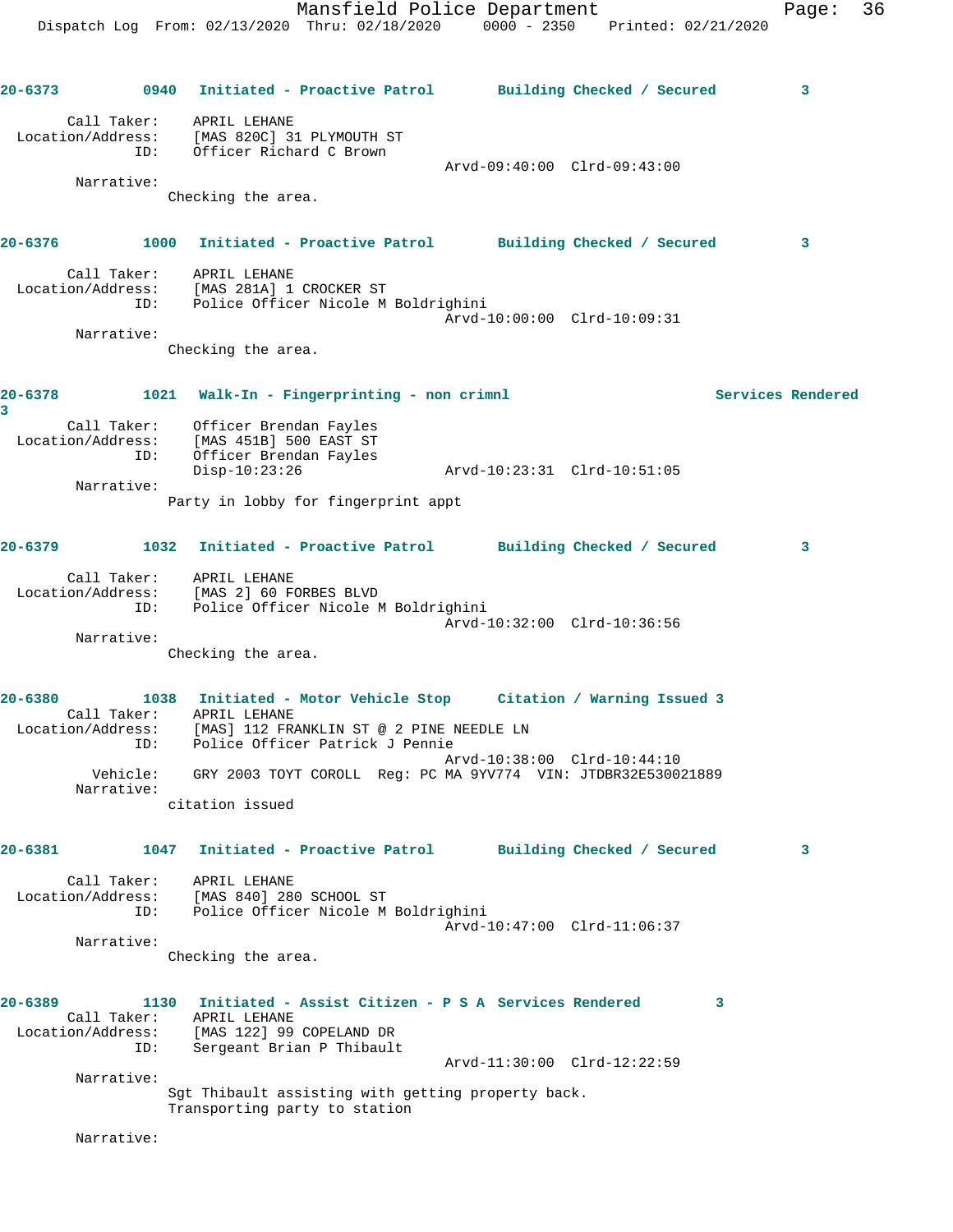|         |                                         |                                                                                                                 | Mansfield Police Department                     |                             | Dispatch Log From: 02/13/2020 Thru: 02/18/2020 0000 - 2350 Printed: 02/21/2020            | Page: | 37 |
|---------|-----------------------------------------|-----------------------------------------------------------------------------------------------------------------|-------------------------------------------------|-----------------------------|-------------------------------------------------------------------------------------------|-------|----|
|         |                                         | way.                                                                                                            | Propety has been released, has been sent on his |                             |                                                                                           |       |    |
|         |                                         |                                                                                                                 |                                                 |                             | 20-6390 1145 Initiated - Proactive Patrol Building Checked / Secured                      | 3     |    |
|         | ID:                                     | Call Taker: APRIL LEHANE<br>Location/Address: [MAS 820C] 31 PLYMOUTH ST<br>Officer Richard C Brown              |                                                 |                             |                                                                                           |       |    |
|         | Narrative:                              |                                                                                                                 |                                                 | Arvd-11:45:00 Clrd-11:45:38 |                                                                                           |       |    |
|         |                                         | Checking the area.                                                                                              |                                                 |                             |                                                                                           |       |    |
|         |                                         |                                                                                                                 |                                                 |                             | 20-6392 1217 Initiated - Proactive Patrol Building Checked / Secured                      | 3     |    |
|         |                                         | Call Taker: APRIL LEHANE<br>Location/Address: [MAS 907E] 390 WEST ST<br>ID: Police Officer Nicole M Boldrighini |                                                 |                             | Arvd-12:17:00 Clrd-12:25:09                                                               |       |    |
|         | Narrative:                              | Checking the area.                                                                                              |                                                 |                             |                                                                                           |       |    |
|         |                                         |                                                                                                                 |                                                 |                             |                                                                                           |       |    |
| 20-6397 | ID:                                     | Call Taker: APRIL LEHANE<br>Location/Address: [MAS] THOMAS ST<br>Sergeant Brian P Thibault                      |                                                 |                             | 1423 Initiated - Motor Vehicle Stop Citation / Warning Issued 3                           |       |    |
|         | Vehicle:<br>Narrative:                  |                                                                                                                 |                                                 |                             | Arvd-14:23:00 Clrd-14:32:39<br>WHI 2004 VOLV V70 Reg: PC MA 7ML741 VIN: YV1SW59V842430737 |       |    |
|         |                                         | citation issued for failure to inspect                                                                          |                                                 |                             |                                                                                           |       |    |
|         |                                         |                                                                                                                 |                                                 |                             | 20-6398 1431 Initiated - Proactive Patrol Building Checked / Secured                      | 3     |    |
|         | ID:                                     | Call Taker: APRIL LEHANE<br>Location/Address: [MAS 840] 280 SCHOOL ST                                           | Police Officer Nicole M Boldrighini             |                             |                                                                                           |       |    |
|         | Narrative:                              |                                                                                                                 |                                                 |                             | Arvd-14:31:00 Clrd-14:52:59                                                               |       |    |
|         |                                         | Checking the area.                                                                                              |                                                 |                             |                                                                                           |       |    |
| 20-6399 |                                         |                                                                                                                 |                                                 |                             | 1436 Initiated - Proactive Patrol Building Checked / Secured                              | 3     |    |
|         | ID:                                     | Call Taker: APRIL LEHANE<br>Location/Address: [MAS 1002] 250 EAST ST                                            | Police Officer Patrick J Pennie                 |                             | Arvd-14:36:00 Clrd-14:50:25                                                               |       |    |
|         | Narrative:                              | Checking the area.                                                                                              |                                                 |                             |                                                                                           |       |    |
|         |                                         |                                                                                                                 |                                                 |                             |                                                                                           |       |    |
| 20-6400 |                                         |                                                                                                                 |                                                 |                             | 1451 911 - 911 Hang-ups & Verifications Confirmed misdial/Accdntl Call                    | 2     |    |
|         | Call Taker:<br>Location/Address:<br>ID: | MATTHEW BOMES<br>[MAS 2] 60 FORBES BLVD<br>$Disp-14:53:10$                                                      | Police Officer Nicole M Boldrighini             |                             | Arvd-14:55:14 Clrd-15:01:21                                                               |       |    |
|         | ID:                                     | $Disp-14:55:48$                                                                                                 | Sergeant Brian P Thibault                       |                             |                                                                                           |       |    |
|         | Narrative:                              |                                                                                                                 | 911 hang up no answer on call back              |                             |                                                                                           |       |    |
|         | Narrative:                              |                                                                                                                 | clear- confirmed accidental call                |                             |                                                                                           |       |    |
| 20-6402 |                                         | 1500 Initiated - Proactive Patrol                                                                               |                                                 |                             | Building Checked / Secured                                                                | 3     |    |
|         | Call Taker:                             | APRIL LEHANE                                                                                                    |                                                 |                             |                                                                                           |       |    |
|         |                                         |                                                                                                                 |                                                 |                             |                                                                                           |       |    |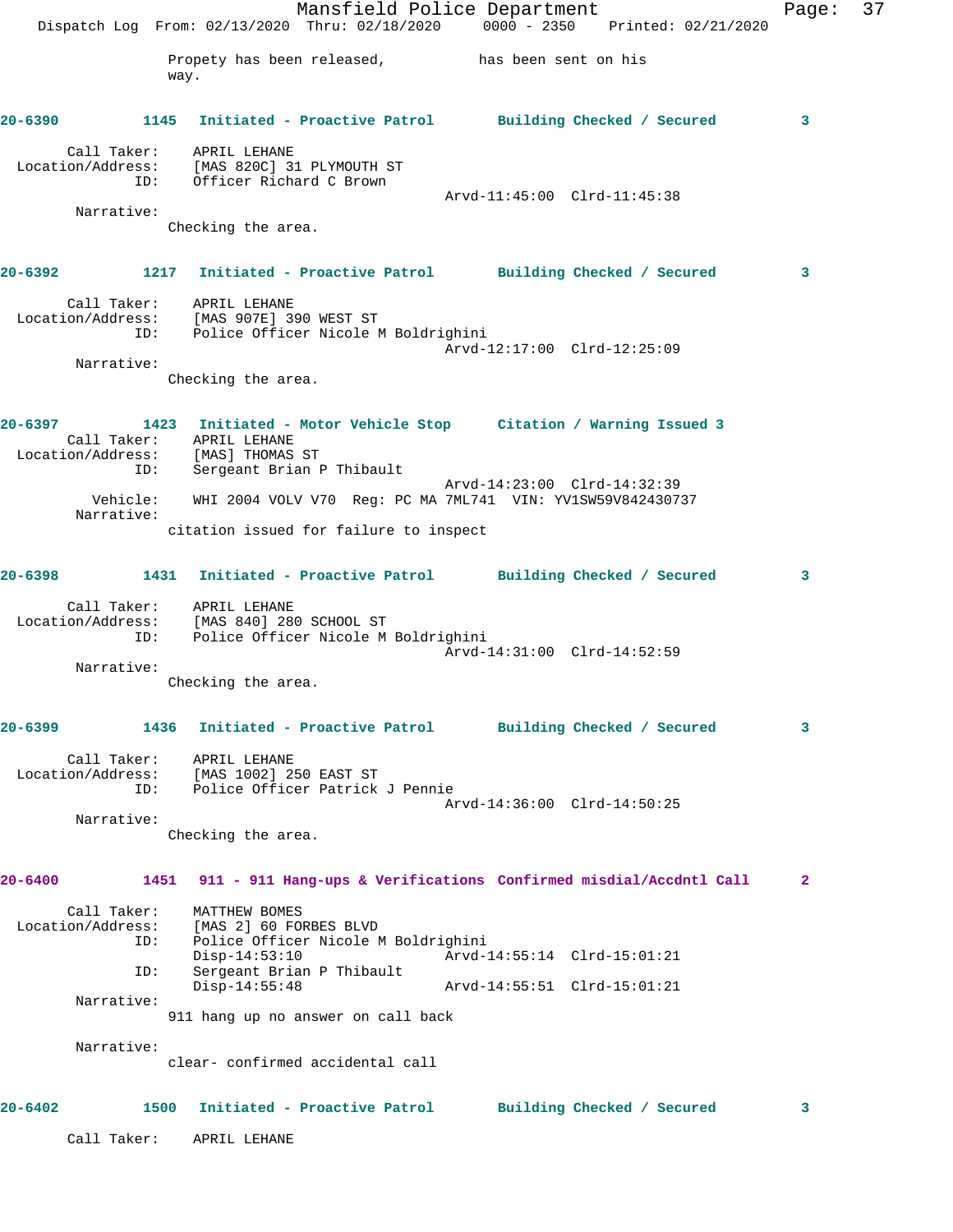|                                    | Mansfield Police Department<br>Dispatch Log From: 02/13/2020 Thru: 02/18/2020 |                             | 0000 - 2350 Printed: 02/21/2020 | 38<br>Page: |
|------------------------------------|-------------------------------------------------------------------------------|-----------------------------|---------------------------------|-------------|
| Location/Address:<br>ID:           | [MAS 820C] 31 PLYMOUTH ST<br>Officer Richard C Brown                          | Arvd-15:00:00 Clrd-15:01:15 |                                 |             |
| Narrative:                         |                                                                               |                             |                                 |             |
|                                    | Checking the area.                                                            |                             |                                 |             |
| $20 - 6403$<br>1513<br>Call Taker: | Walk-In - Assist Citizen - P S A Services Rendered                            |                             |                                 | 3           |
| Location/Address:                  | Officer Brendan Fayles                                                        |                             |                                 |             |
| ID:                                | Police Officer Patrick J Pennie                                               |                             |                                 |             |
|                                    | $Disp-15:18:22$                                                               | Arvd-15:18:24 Clrd-15:54:49 |                                 |             |
| Narrative:                         |                                                                               |                             |                                 |             |

| $20 - 6405$ | 1603              | Initiated - Assist Citizen - P S A Services Rendered |  |
|-------------|-------------------|------------------------------------------------------|--|
|             | Call Taker:       | APRIL LEHANE                                         |  |
|             | Location/Address: |                                                      |  |
|             | ID:               | Police Officer Christopher D Sorge                   |  |
|             |                   | Arvd-16:03:00 Clrd-16:10:56                          |  |
|             | ID:               | Police Officer Patrick J Pennie                      |  |
|             |                   | Arvd-16:03:49 Clrd-16:10:56<br>$Disp-16:03:47$       |  |
|             | Narrative:        |                                                      |  |

| $20 - 6407$<br>Call Taker:<br>TD: | 1650 Walk-In - Larceny under \$1200<br>Support Staff Derek M Stark<br>Location/Address: [MAS 255A] 377 CHAUNCY ST<br>Police Officer Danielle C Titus             | Incident Report                                | $\overline{2}$ |  |
|-----------------------------------|------------------------------------------------------------------------------------------------------------------------------------------------------------------|------------------------------------------------|----------------|--|
|                                   | $Disp-16:56:02$                                                                                                                                                  | Arvd-16:56:10 Clrd-18:12:46                    |                |  |
| Narrative:                        | Walk in party reporting her phone was stolen from Stop &<br>Shop lastnight and Verizon Wireless was able to track phone<br>to 8 Terry Lane Plainville.           |                                                |                |  |
| Refer To Incident:                | $20MAS-127-OF$                                                                                                                                                   |                                                |                |  |
| 20-6410                           | 1718 Initiated - Proactive Patrol         Building Checked / Secured                                                                                             |                                                | 3              |  |
| ID:<br>Narrative:                 | Call Taker: APRIL LEHANE<br>Location/Address: [MAS 820C] 31 PLYMOUTH ST<br>Sergeant Jeffrey G Bombard<br>Checking the area.                                      | Arvd-17:18:00 Clrd-17:25:16                    |                |  |
| $20 - 6411$<br>ID:<br>Narrative:  | 1725 911 - Animal Complaints<br>Call Taker: MATTHEW BOMES<br>Location/Address: [MAS H1438] 145 GILBERT ST<br>Police Officer William C Trudell<br>$Disp-17:27:36$ | Gone on Arrival<br>Arvd-17:40:33 Clrd-17:48:49 | 3              |  |
|                                   | lg black dog loose in the are, out by wayside                                                                                                                    |                                                |                |  |
| Narrative:                        | area checked unable to locate the dog                                                                                                                            |                                                |                |  |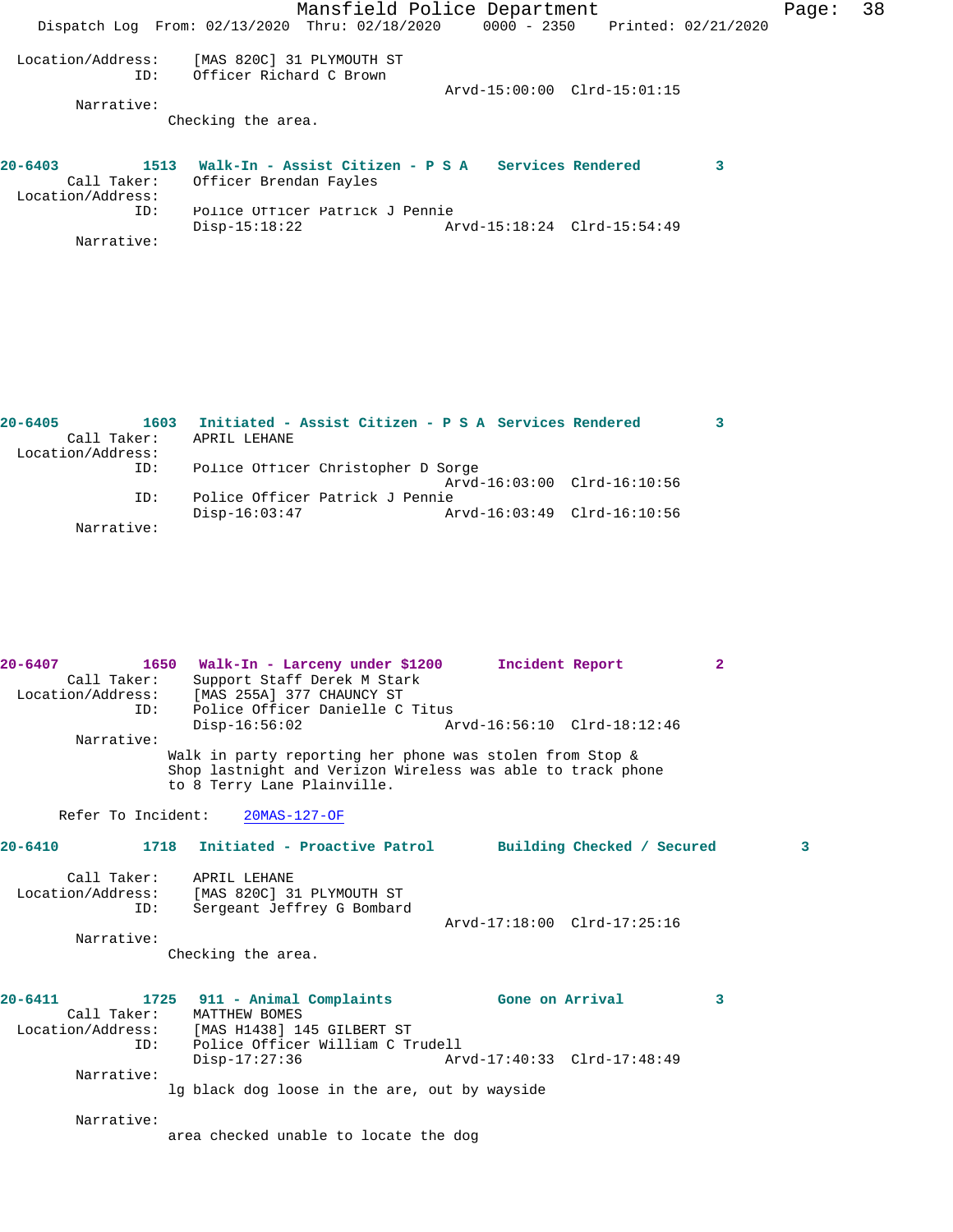**20-6412 1800 Initiated - Selective Enforcement/RADAR Citation / Warning Issued 3**  Call Taker: APRIL LEHANE Location/Address: [MAS] 20 COPELAND DR @ 167 WEST ST ID: Police Officer William C Trudell Arvd-18:00:00 Clrd-18:13:28 Vehicle: GRY 2016 FORD FUSION Reg: PC MA 4NC371 VIN: 3FA6P0G73GR271546 Narrative: Selective enforcement in the area. Narrative: MA 4NC371- citation issued for red light violation **20-6413 1806 Phone - Noise Complaint Spoken To 2**  Call Taker: Support Staff Derek M Stark Location/Address: [MAS H731] 26 WEBB PL Apt. #C3 ID: Police Officer Christopher D Sorge Disp-18:12:13<br>ID: Police Officer William C Trudell<br>D: Police Officer William C Trudell Police Officer William C Trudell<br>Disp-18:13:56 Arv Arvd-18:18:06 Clrd-18:27:13 Narrative: Caller is an elderly female requesting an officer to address a noise complaint from apartment "3C". Caller reporting it has been a "zoo" with people coming and going all day making excessive noise. Narrative: Ofc Trudell spoke with the rp. She was upset about kids playing loudly all day. **20-6414 1813 911 - Motor Veh Acc - No Injury Investigated - Report Taken 1** Call Taker: MATTHEW BOMES Location/Address: [MAS H3720] 236 MILL ST ID: Police Officer Christopher D Sorge Disp-18:13:41 Arvd-18:18:24 Clrd-18:51:10 ID: Sergeant Brian P Thibault Disp-18:13:52 Arvd-18:18:08 Clrd-18:47:14 Vehicle: BLK 2015 CHRY 200C Reg: PC MA 7XK649 VIN: 1C3CCCCG1FN519928 Towed: For: Accident By: Central Street Garage To: Central Street Garage Released To: ALI On: 02/17/2020 @ 1620 Vehicle: GRY 2013 CHEV UT TRAVER Reg: PC MA 2KL723 VIN: 1GNKVFKD3DJ259540 Towed: For: Accident By: Central Street Garage To: Central Street Garage Narrative: 2 car mvc caller reports no injuries Narrative: Ofc Sorge requesting tow for both vehicles Refer To Accident: 20MAS-51-AC **20-6415 1838 Initiated - Selective Enforcement/RADAR Services Rendered 3**  Call Taker: APRIL LEHANE Location/Address: [MAS] 287 CHAUNCY ST @ 400 RTE 140 NB ID: Police Officer Danielle C Titus Arvd-18:38:00 Clrd-18:59:34 Narrative: Selective enforcement in the area. Narrative: Ofc Titus reports clear with no violations. **20-6418 1922 Initiated - Disabled Motor Vehicle Services Rendered 3**  Call Taker: TARA LAKO Location/Address: [MAS] 145 SCHOOL ST @ 231 SPRING ST ID: Police Officer William C Trudell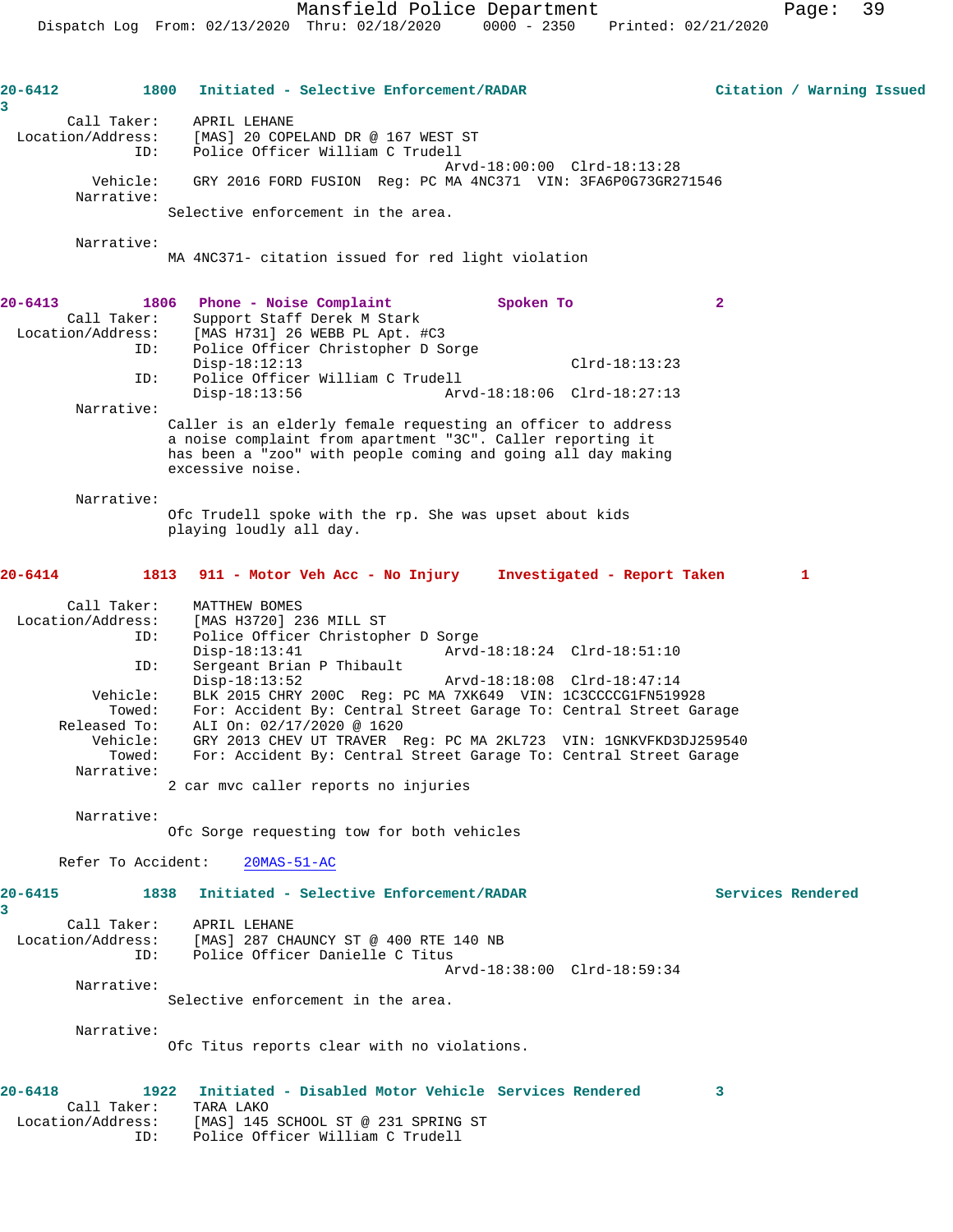Mansfield Police Department Fage: 40 Dispatch Log From: 02/13/2020 Thru: 02/18/2020 0000 - 2350 Printed: 02/21/2020 Arvd-19:22:00 Clrd-19:24:43 Vehicle: BRO 2005 HOND ACCORD Reg: PC MA 4NS136 VIN: 1HGCM66595A039728 Narrative: Ofc Trudell checking on a DMV. Ofc Trudell reports operator has AAA en route and far enough off the road, not a hazard. Operator was advised to call if she needs police assistance. **20-6424 2100 Initiated - Proactive Patrol Building Checked / Secured 3** Call Taker: TARA LAKO Location/Address: [MAS 907E] 390 WEST ST ID: Sergeant Brian P Thibault Arvd-21:00:00 Clrd-21:07:23 Narrative: Checking the area. **20-6425 2117 Initiated - Proactive Patrol Building Checked / Secured 3** Call Taker: TARA LAKO Location/Address: [MAS] 4 ERICK RD @ 15 BONNEY LN ID: Police Officer Christopher D Sorge Arvd-21:17:00 Clrd-21:22:00 Narrative: Checking the area. **20-6426 2122 Initiated - Motor Vehicle Stop Verbal Warning 3**  Call Taker: TARA LAKO Location/Address: [MAS] 789 EAST ST @ 86 EASTMAN ST ID: Police Officer Christopher D Sorge Arvd-21:22:00 Clrd-21:23:25 Vehicle: BLK 2012 VOLK CC Reg: PC MA 148V70 VIN: WVWMP7AN5CE548969 Narrative: Verbal warning for defective equipment. **20-6427 2125 Initiated - Proactive Patrol Building Checked / Secured 3** Call Taker: TARA LAKO Location/Address: [MAS 840] 280 SCHOOL ST ID: Police Officer Danielle C Titus Arvd-21:25:00 Clrd-21:33:09 Narrative: Checking the area. **20-6428 2133 Initiated - Proactive Patrol Building Checked / Secured 3** Call Taker: TARA LAKO Location: [MAS] HAMPTON INN AND SUITES ID: Police Officer William C Trudell Arvd-21:33:00 Clrd-21:36:02 Narrative: Checking the area. **20-6429 2136 Initiated - Proactive Patrol Building Checked / Secured 3** Call Taker: TARA LAKO Location: [MAS] COURTYARD MARRIOT ID: Police Officer William C Trudell Arvd-21:36:00 Clrd-21:38:42 Narrative: Checking the area. **20-6431 2138 Initiated - Proactive Patrol Services Rendered 3**  Call Taker: TARA LAKO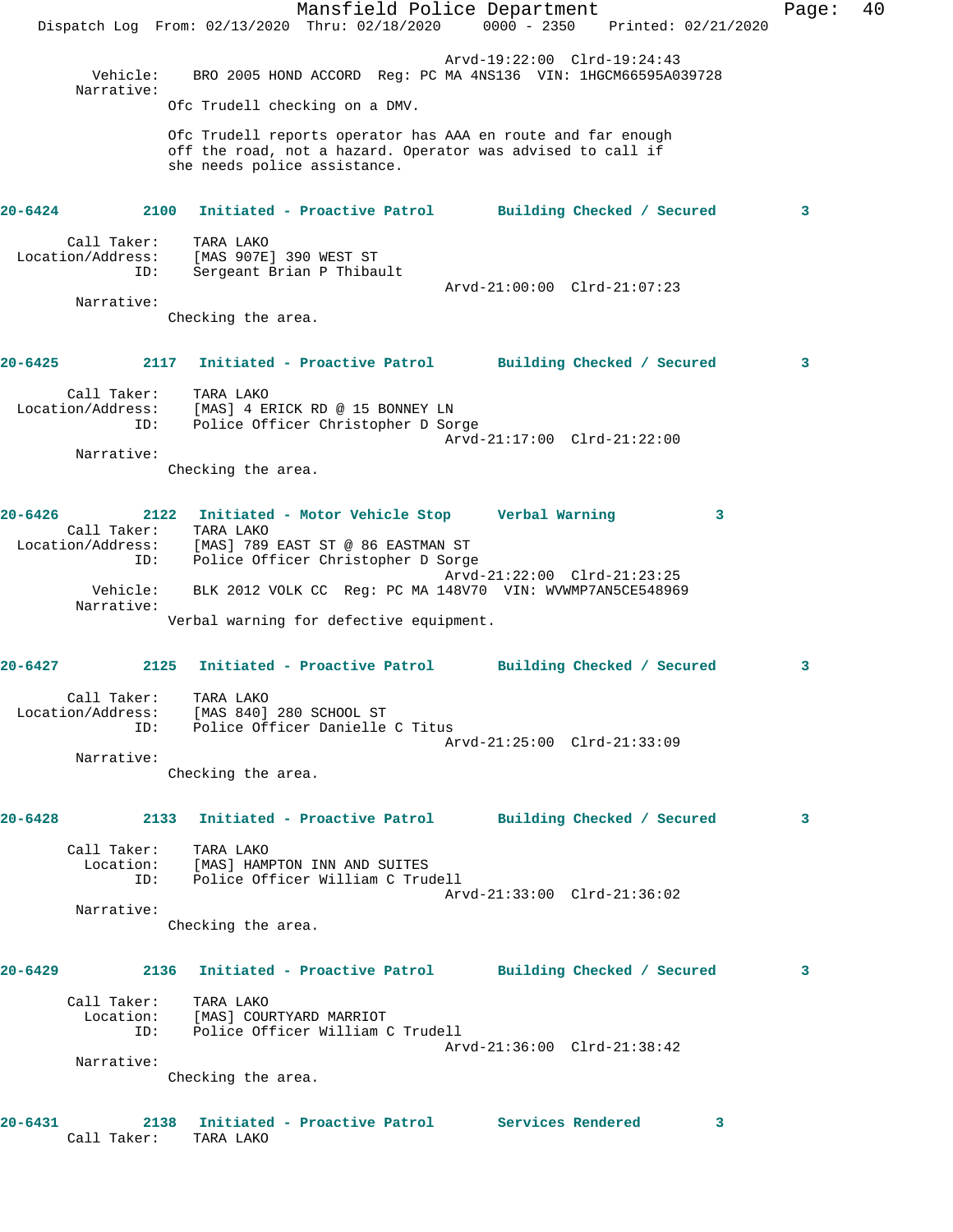Mansfield Police Department Fage: 41 Dispatch Log From: 02/13/2020 Thru: 02/18/2020 0000 - 2350 Printed: 02/21/2020 Location: [MAS] RESIDENCE INN ID: Police Officer William C Trudell Arvd-21:38:00 Clrd-21:43:16 Narrative: Checking the area. **20-6433 2143 Initiated - Proactive Patrol Building Checked / Secured 3** Call Taker: LINDSAY MITCHELL Location: [MAS] COMFORT INN ID: Police Officer William C Trudell Arvd-21:43:00 Clrd-21:45:53 **20-6434 2146 Initiated - Proactive Patrol Building Checked / Secured 3** Call Taker: TARA LAKO Location/Address: [MAS 411] 60 FORBES BLVD ID: Police Officer William C Trudell Arvd-21:46:00 Clrd-21:49:17 Narrative: Checking the area. **20-6435 2148 Initiated - Proactive Patrol Building Checked / Secured 3** Call Taker: TARA LAKO Location/Address: [MAS 226E] 125 HIGH ST Apt. #1-4 ID: Sergeant Brian P Thibault Arvd-21:48:00 Clrd-21:51:17 Narrative: Checking the area. **20-6436 2149 Initiated - Proactive Patrol Building Checked / Secured 3** Call Taker: TARA LAKO Location/Address: [MAS 322] 31 HAMPSHIRE ST Police Officer William C Trudell Arvd-21:49:00 Clrd-21:56:33 Narrative: Checking the area. 20-6438 2155 Initiated - Suspicious Actv / Persn / Veh Services Rendered **2**  Call Taker: TARA LAKO Location/Address: [MAS] 300 NORTH MAIN ST ID: Sergeant Brian P Thibault Arvd-21:55:00 Clrd-22:00:21 Narrative: Sgt Thibault checking on a vehicle in the construction site. Narrative: Sgt Thibault reports he is speaking with the overnight security guard on the site. Sgt Thibault will be followingup with construction crew on Tuesday whether there will be overnight security at this location. Narrative: Security showed up on scene, states he has been there. Parties will decide who will be staying for the evening. clear **20-6439 2158 Phone - Assist Citizen - P S A Services Rendered 3**  Call Taker: LINDSAY MITCHELL Location/Address: [MAS] 232 WINTER ST ID: Police Officer Christopher D Sorge Disp-22:00:58 Arvd-22:09:03 Clrd-22:09:09 Narrative: Assist with a jump start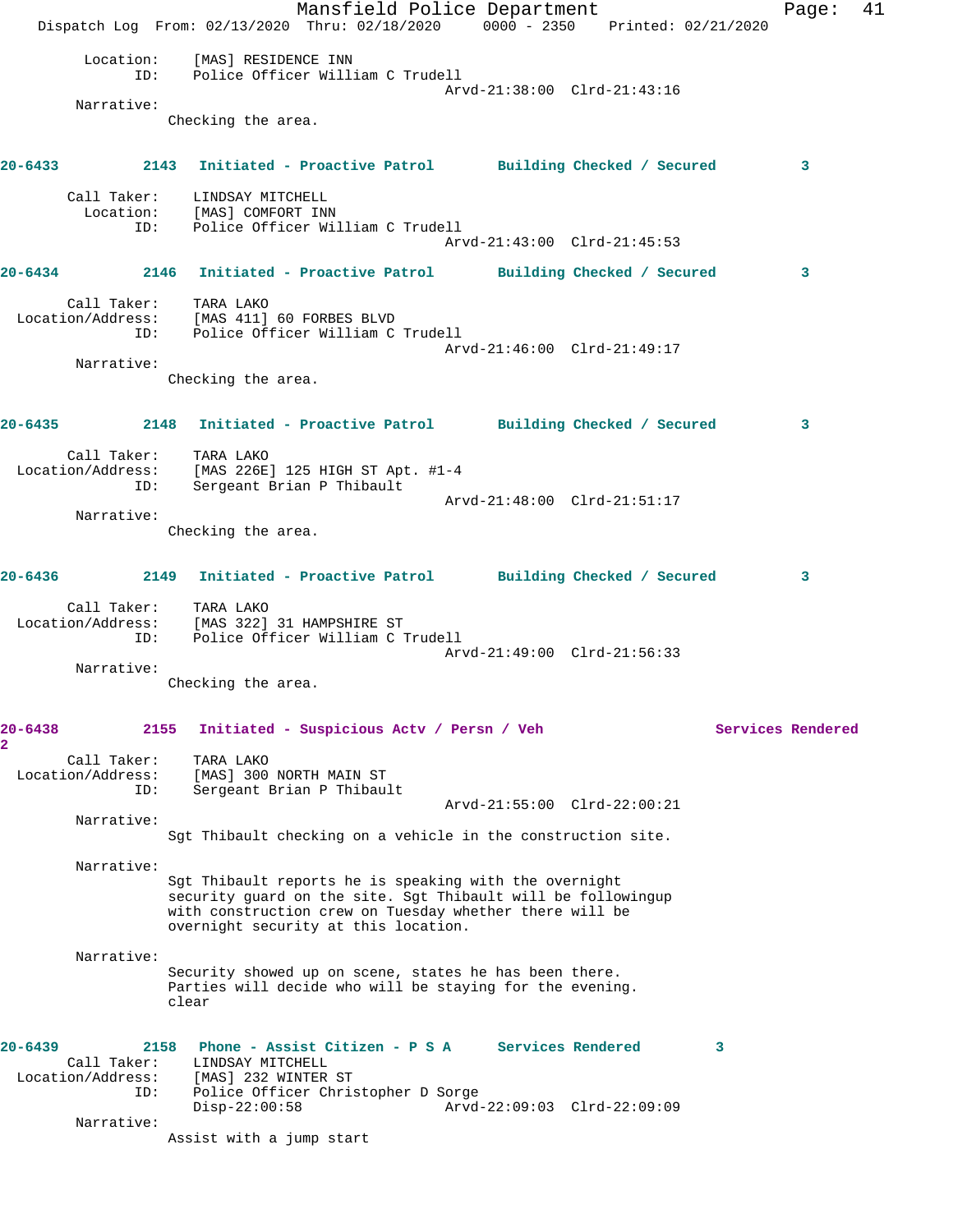| $20 - 6440$       |                        | 2211 Initiated - Proactive Patrol                                                             |                             | Building Checked / Secured               | 3 |
|-------------------|------------------------|-----------------------------------------------------------------------------------------------|-----------------------------|------------------------------------------|---|
| Location/Address: | Call Taker:<br>TD:     | TARA LAKO<br>[MAS 894] 905 SOUTH MAIN ST Apt. #C<br>Police Officer Danielle C Titus           | Arvd-22:11:00 Clrd-22:19:55 |                                          |   |
|                   | Narrative:             |                                                                                               |                             |                                          |   |
|                   |                        | Checking the area.                                                                            |                             |                                          |   |
| $20 - 6441$       | Call Taker:            | 2215 Initiated - Assist Citizen - P S A Services Rendered<br>TARA LAKO                        |                             |                                          | 3 |
| Location/Address: |                        | [MAS] OLD COLONY WAY @ WEST CHURCH ST                                                         |                             |                                          |   |
|                   | ID:                    | Sergeant Brian P Thibault                                                                     |                             |                                          |   |
|                   | Vehicle:<br>Narrative: | GRY 2018 HYUN UT TUCSON Req: PC MA 7FV723 VIN: KM8J3CA28JU677929                              | Arvd-22:15:00 Clrd-22:17:28 |                                          |   |
|                   |                        | Sqt Thibault reports he secured the back hatch to the<br>vehicle, appears to be an oversight. |                             |                                          |   |
| $20 - 6445$       |                        |                                                                                               |                             |                                          |   |
|                   | Call Taker:            | 2323 Phone - Investigations<br>Support Staff Derek M Stark                                    | Incident Report             |                                          | 3 |
| Location/Address: |                        |                                                                                               |                             |                                          |   |
|                   | ID:                    | Police Officer Danielle C Titus                                                               |                             |                                          |   |
|                   |                        | $Disp-23:25:01$                                                                               |                             | Arvd-23:25:09 Clrd-02/17/2020 @ 01:48:52 |   |
|                   | ID:                    | Police Officer Christopher D Sorge                                                            |                             |                                          |   |
|                   |                        | $Disp-23:25:01$                                                                               |                             | Arvd-23:25:11 Clrd-02/17/2020 @ 01:48:54 |   |
|                   | ID:                    | Sergeant Lawrence G Crosman                                                                   |                             |                                          |   |
|                   |                        | $Disp-00:15:56$                                                                               |                             | Arvd-00:15:59 Clrd-02/17/2020 @ 01:48:58 |   |
|                   | Vehicle:               |                                                                                               |                             |                                          |   |
|                   | Narrative:             |                                                                                               |                             |                                          |   |

Refer To Incident: 20MAS-128-OF

## **For Date: 02/17/2020 - Monday**

| $20 - 6453$ | 0051                                    | Phone - 911 Hang-ups & Verifications                                                        |                             | Unfounded/Unverifed |
|-------------|-----------------------------------------|---------------------------------------------------------------------------------------------|-----------------------------|---------------------|
|             | Call Taker:<br>Location/Address:<br>ID: | TARA LAKO<br>[MAS H4630] 33 RIVERSIDE DR<br>Police Officer Meghan Birnie<br>$Disp-00:53:20$ | Arvd-00:55:43 Clrd-01:00:57 |                     |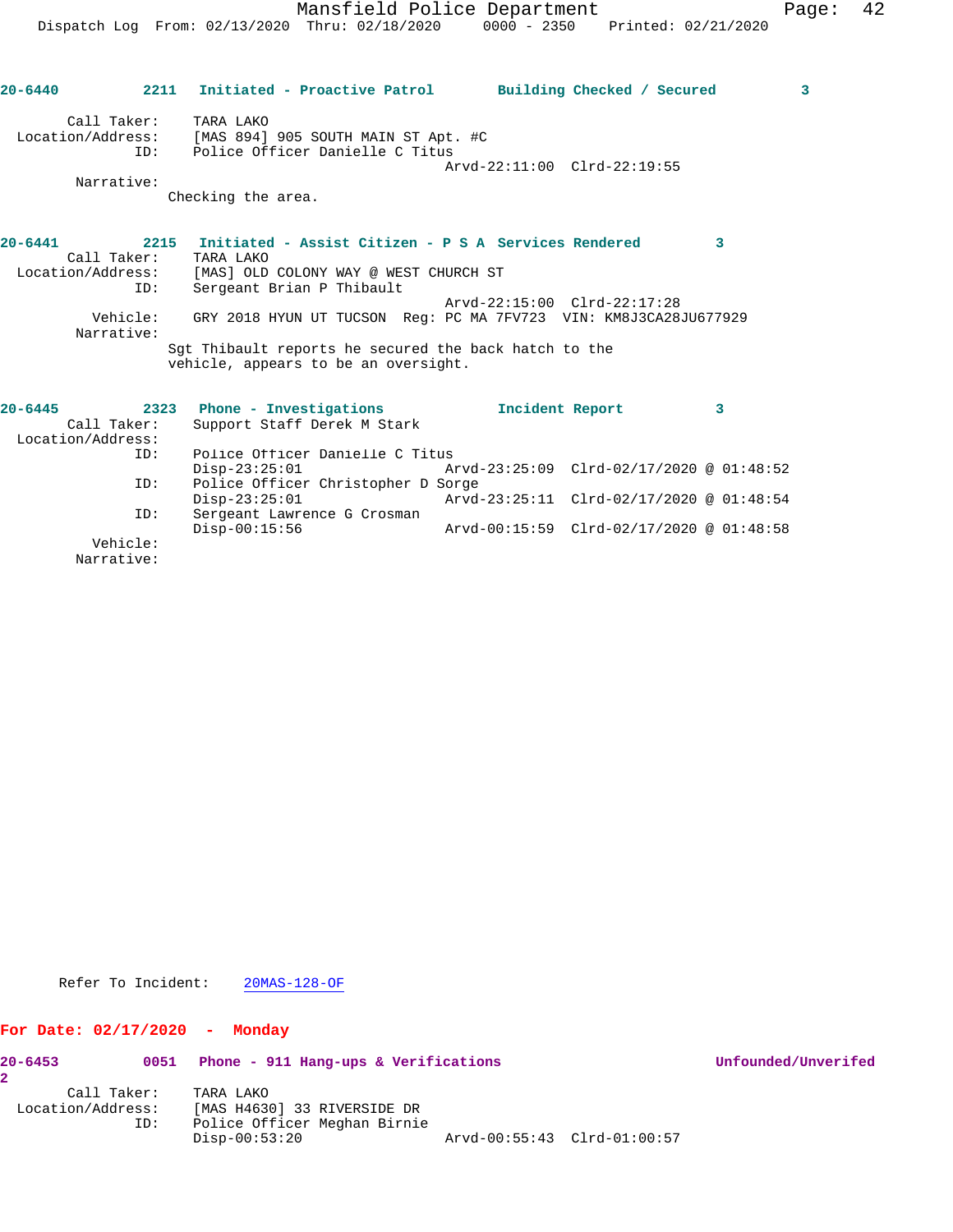Mansfield Police Department Fage: 43 Dispatch Log From: 02/13/2020 Thru: 02/18/2020 0000 - 2350 Printed: 02/21/2020 ID: Police Officer Andrew J Kelley  $Disp-00:54:03$  Narrative: Checking on a 911 hang up, upon call back goes directly to voicemail. Narrative: Ofc Kelley reports the house is in darkness, does not appear to be any issues in the area. **20-6454 0124 Initiated - Proactive Patrol Building Checked / Secured 3** Call Taker: TARA LAKO Location/Address: [MAS 907E] 390 WEST ST ID: Police Officer Meghan Birnie Arvd-01:24:00 Clrd-01:34:04 Narrative: Checking the area. **20-6457 0128 Initiated - Proactive Patrol Building Checked / Secured 3** Call Taker: TARA LAKO Location: [MAS] HOTELS ID: Police Officer Andrew J Kelley Arvd-01:28:00 Clrd-01:40:41 Narrative: Checking the area. **20-6459 0148 Initiated - Proactive Patrol Building Checked / Secured 3** Call Taker: TARA LAKO Location/Address: [MAS 802B] 428 ELM ST ID: Police Officer Meghan Birnie Arvd-01:48:00 Clrd-01:49:08 Narrative: Checking the area. **20-6460 0152 Initiated - Proactive Patrol Services Rendered 3**  Call Taker: TARA LAKO Location/Address: [MAS] COPELAND DR ID: Police Officer Andrew J Kelley Arvd-01:52:00 Clrd-02:02:01 Narrative: Checking the area. 20-6461 0236 Initiated - Suspicious Actv / Persn / Veh Building Checked / Secured **2**  Call Taker: TARA LAKO Location/Address: [MAS 305] 64 COPELAND DR ID: Police Officer Andrew J Kelley Arvd-02:36:00 Clrd-02:43:03 Vehicle: 2019 CHEV Cruze Lt Reg: PC CT AW20225 VIN: 1G1BE5SM8K7117626 Narrative: Ofc Kelley checking on a vehicle in the area. Narrative: Ofc Kelley reports Wendy's checks ok. **20-6462 0243 Initiated - Proactive Patrol Building Checked / Secured 3** Call Taker: TARA LAKO Location/Address: [MAS 900A] 242 CHAUNCY ST Apt. #1 ID: Police Officer Andrew J Kelley Arvd-02:43:00 Clrd-02:54:22 Narrative: Checking the area.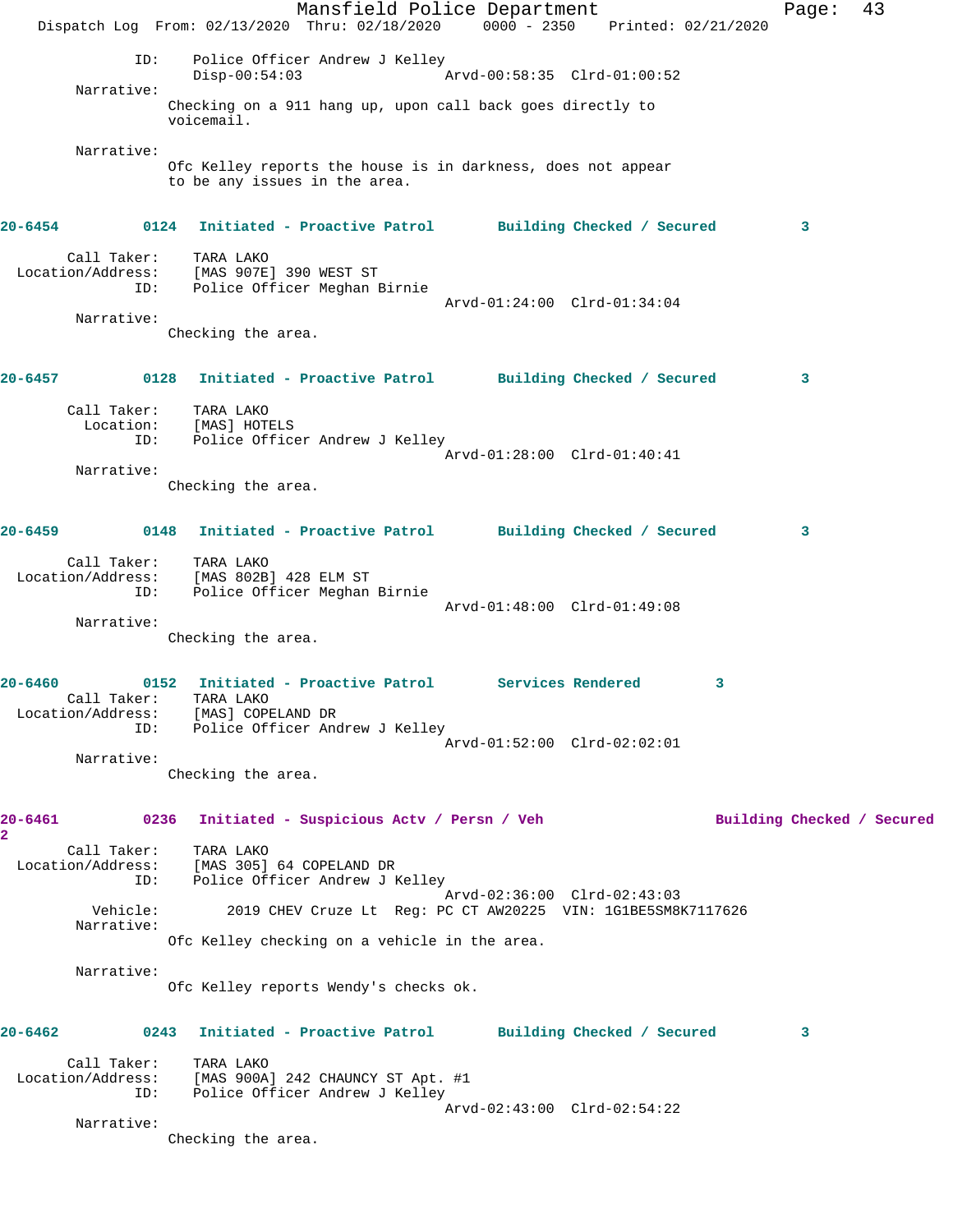**20-6463 0302 Initiated - Motor Vehicle Stop Verbal Warning 3**  Call Taker: TARA LAKO Location/Address: [MAS] RTE 140 NB ID: Police Officer Andrew J Kelley Arvd-03:02:00 Clrd-03:07:33 Vehicle: WHI 2019 JEEP UT GRACHE Reg: PC MA 9HN138 VIN: 1C4RJFBG8KC765685 Narrative: Verbal warning for head lights.

**20-6464 0308 Initiated - Proactive Patrol Building Checked / Secured 3** Call Taker: TARA LAKO Location/Address: [MAS 1015] 30 CHAUNCY ST ID: Police Officer Andrew J Kelley Arvd-03:08:00 Clrd-03:10:22

 Narrative: Checking the area.

**20-6465 0311 Initiated - Proactive Patrol Building Checked / Secured 3** Call Taker: TARA LAKO Location/Address: [MAS 840] 280 SCHOOL ST ID: Police Officer Meghan Birnie Arvd-03:11:00 Clrd-03:26:02 Narrative:

Checking the area.

**20-6469 0538 Phone - Alarm - Burglar Building Checked / Secured 1** Call Taker: TARA LAKO Location/Address: [MAS 10A] 305 FORBES BLVD<br>ID: Police Officer Meghan Birr Police Officer Meghan Birnie Disp-05:40:59 Arvd-05:44:22 Clrd-05:53:03

ID: Police Officer Andrew J Kelley<br>Disp-05:41:18 Disp-05:41:18 Arvd-05:47:04 Clrd-05:53:02 Narrative: Alarm company reporting activation point of employee door to stairwell, no rep responding at this time. ref 66171

 Narrative: Ofc Birnie reports building checks secure, no employees in the area.

**20-6472 0620 Initiated - Selective Enforcement/RADAR Services Rendered 3** 

 Call Taker: TARA LAKO Location/Address: [MAS] HOPE ST ID: Police Officer Christopher D Sorge Arvd-06:20:00 Clrd-07:06:13 Narrative:

Selective enforcement in the area.

Narrative:

Ofc Sorge reports no violations.

**20-6473 0714 Phone - Alarm - Burglar Building Checked / Secured 1** Call Taker: APRIL LEHANE Location/Address: [MAS H3489] 140 GILBERT ST ID: Police Officer Andrew J Kelley Disp-07:16:02 Arvd-07:22:14 Clrd-07:26:26 ID: Police Officer Meghan Birnie Disp-07:16:05 Arvd-07:22:10 Clrd-07:26:24 Narrative:

zone: kitchen motion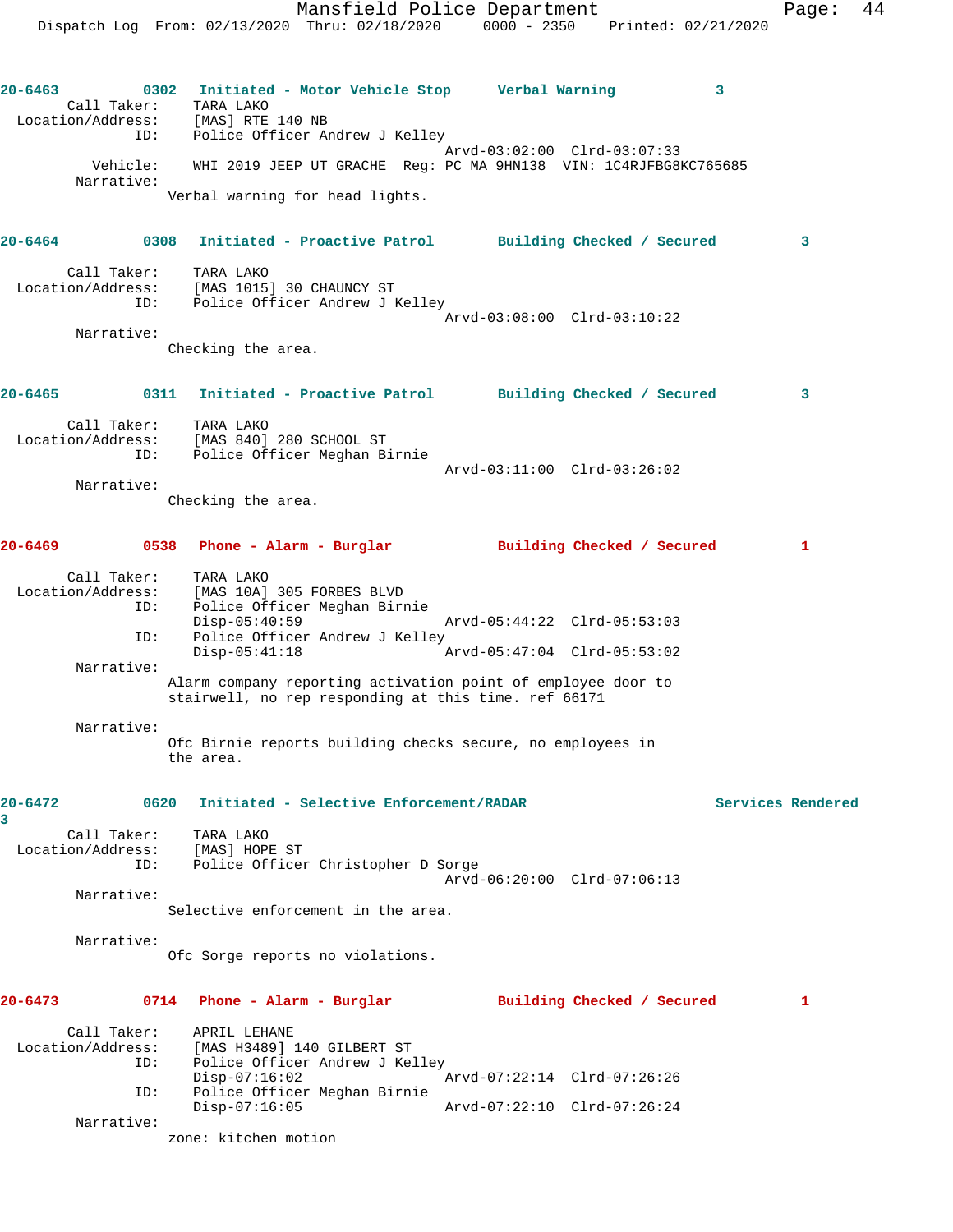Homeowner not at home

Ofc Birnie reports house checks handtight.

| $20 - 6476$       | 0858        | Radio - Well Being Check        | Arrest(s) Made              |  |
|-------------------|-------------|---------------------------------|-----------------------------|--|
|                   | Call Taker: | MATTHEW BOMES                   |                             |  |
| Location/Address: |             |                                 |                             |  |
|                   | ID:         | Sergeant Robert S Pierce        |                             |  |
|                   |             | $Disp-09:00:16$                 | Arvd-09:06:51 Clrd-09:44:01 |  |
|                   | ID:         | Police Officer John R Armstrong |                             |  |
|                   |             | $Disp-09:00:24$                 | Arvd-09:06:51 Clrd-09:34:32 |  |
|                   | ID:         | Police Officer Gregg S Kennedy  |                             |  |
|                   |             | $Disp-09:01:04$                 | Arvd-09:06:51 Clrd-10:31:55 |  |
|                   | Narrative:  |                                 |                             |  |

| Refer To Arrest:<br>Arrest: | $20MAS-65-AR$                                                                         |                     |
|-----------------------------|---------------------------------------------------------------------------------------|---------------------|
| Aqe:                        | 26                                                                                    |                     |
| Charges:                    | A&B ON FAMILY / HOUSEHOLD MEMBER                                                      |                     |
|                             | A&B WITH DANGEROUS WEAPON                                                             |                     |
|                             | RECKLESS ENDANGERMENT TO CHILD                                                        |                     |
|                             | THREAT TO COMMIT CRIME                                                                |                     |
| $20 - 6479$                 | 0938 Phone - HAZARDOUS CONDITION - Other Services Rendered                            | $\mathbf{2}$        |
| Call Taker:                 | APRIL LEHANE                                                                          |                     |
|                             | Location/Address: [MAS 122] 99 COPELAND DR                                            |                     |
| ID:                         | Police Officer Nicole M Boldrighini                                                   |                     |
|                             | $Disp-09:40:52$<br>Arvd-09:48:43 Clrd-09:53:40                                        |                     |
| Narrative:                  |                                                                                       |                     |
|                             | report of a hypodermic needle in the bathroom                                         |                     |
| Narrative:                  |                                                                                       |                     |
|                             | Ofc Boldrighini will be disposing of the item                                         |                     |
| 20-6480                     | 0942 Phone - Suspicious Acty / Persn / Veh                                            | Unfounded/Unverifed |
| $\overline{\mathbf{2}}$     |                                                                                       |                     |
|                             | Call Taker: APRIL LEHANE                                                              |                     |
|                             | Location/Address: [MAS H6003] 19 PATTYS RD                                            |                     |
| ID:                         | Police Officer Nicole M Boldrighini<br>$Disp-09:54:20$<br>Arvd-10:02:27 Clrd-10:06:47 |                     |
| Narrative:                  |                                                                                       |                     |
|                             | pink balloon with white powder around it on the roadway                               |                     |
|                             |                                                                                       |                     |
| Narrative:                  |                                                                                       |                     |
|                             | checked area unfounded at this time                                                   |                     |
|                             |                                                                                       |                     |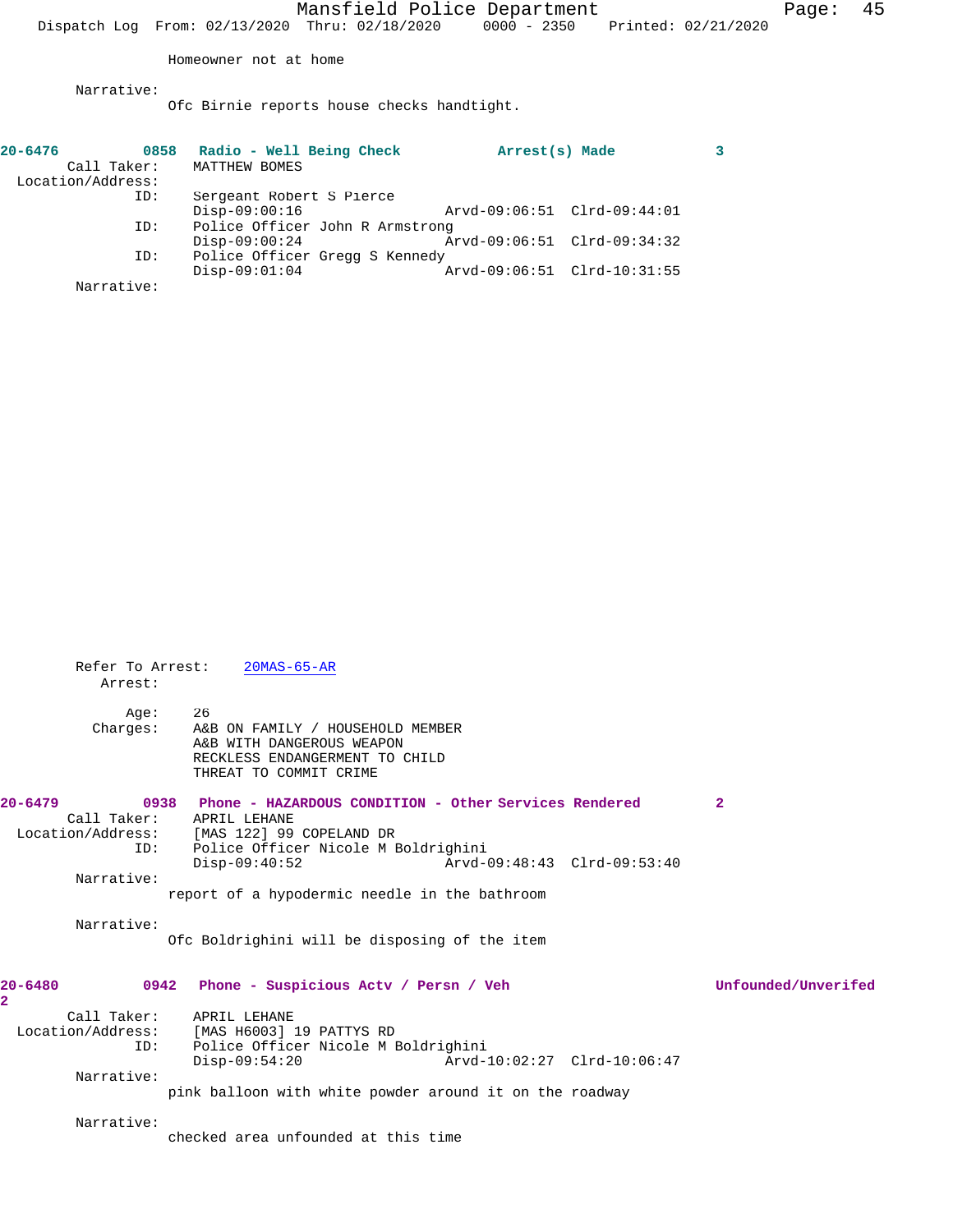| 20-6484           | Phone - Assist Fire Department<br>1000                               | Cancelled Enroute |  |
|-------------------|----------------------------------------------------------------------|-------------------|--|
| Call Taker:       | MATTHEW BOMES                                                        |                   |  |
| Location/Address: | [MAS] 603 WEST ST                                                    |                   |  |
|                   | Police Officer John R Armstrong<br>ID:                               |                   |  |
|                   | $Disp-10:05:14$                                                      | $Clrd-10:20:21$   |  |
| Narrative:        |                                                                      |                   |  |
|                   | Assisting the FD with a fire related incident. Nature: fire<br>alarm |                   |  |
| Narrative:        |                                                                      |                   |  |

fire advised company working on alarm system

| $20 - 6487$       | 1026        |                                     | Radio - Weapons / Firearm Incident Services Rendered |                             |  |
|-------------------|-------------|-------------------------------------|------------------------------------------------------|-----------------------------|--|
|                   | Call Taker: | MATTHEW BOMES                       |                                                      |                             |  |
| Location/Address: |             |                                     |                                                      |                             |  |
|                   | ID:         | Police Officer John R Armstrong     |                                                      |                             |  |
|                   |             | $Disp-10:28:54$                     |                                                      | Arvd-10:32:39 Clrd-10:38:45 |  |
|                   | ID:         | Police Officer Nicole M Boldrighini |                                                      |                             |  |
|                   |             | $Disp-10:28:59$                     |                                                      | Arvd-10:32:40 Clrd-10:38:47 |  |
|                   | ID:         | Sergeant Robert S Pierce            |                                                      |                             |  |
|                   |             | $Disp-10:29:58$                     |                                                      | $Clrd-10:30:34$             |  |
|                   | Narrative:  |                                     |                                                      |                             |  |

Refer To Incident: 20MAS-129-OF

| Ca11        | $20 - 6488$<br>2 <sup>1</sup> | Phone - 911 Hang-ups & Verifications<br>1028                           |              | Confirmed misdial/Accdntl |
|-------------|-------------------------------|------------------------------------------------------------------------|--------------|---------------------------|
|             | Call Taker:                   | APRIL LEHANE                                                           |              |                           |
|             |                               | Location/Address: [MAS 1005B] 292 CHAUNCY ST Apt. #150                 |              |                           |
|             | TD:                           | Sergeant Robert S Pierce                                               |              |                           |
|             |                               | $Disp-10:30:46$<br>Arvd-10:40:53 Clrd-10:43:41                         |              |                           |
|             | Narrative:                    |                                                                        |              |                           |
|             |                               | Checking on a 911 accidental. Spoke with she was                       |              |                           |
|             |                               | trying to dial out                                                     |              |                           |
|             | Narrative:                    |                                                                        |              |                           |
|             |                               | spoke with party all set miss dialed                                   |              |                           |
|             |                               |                                                                        |              |                           |
|             |                               |                                                                        |              |                           |
| $20 - 6489$ |                               | 1048 911 - 911 Hang-ups & Verifications Confirmed misdial/Accdntl Call |              | $\mathbf{2}$              |
|             | Call Taker:                   | MATTHEW BOMES                                                          |              |                           |
|             |                               | Location/Address: [MAS H770] 22 OLD NORTH TRL                          |              |                           |
|             | ID:                           | Police Officer Nicole M Boldrighini                                    |              |                           |
|             |                               | $Disp-10:50:19$<br>Arvd-11:08:57 Clrd-11:10:16                         |              |                           |
|             | Narrative:                    |                                                                        |              |                           |
|             |                               | Checking on a 911 hang up spoke to a<br>she was                        |              |                           |
|             |                               | doing push ups and set off the Apple watch                             |              |                           |
| $20 - 6490$ |                               | 1106 911 - Assist Fire Department Services Rendered                    | $\mathbf{2}$ |                           |
|             | Call Taker:                   | <b>GARIN EISELE</b>                                                    |              |                           |
|             |                               | Location/Address: [MAS H4254] 5 HELENA CIR                             |              |                           |
|             | ID:                           | Sergeant Robert S Pierce                                               |              |                           |
|             |                               | $Disp-11:08:11$<br>Arvd-11:17:22 Clrd-11:41:26                         |              |                           |
|             | ID:                           | Police Officer Nicole M Boldrighini                                    |              |                           |
|             |                               | $Disp-11:10:33$<br>Arvd-11:14:45 Clrd-11:21:37                         |              |                           |
|             | Vehicle:                      | GRY 2001 CHEV MONCAR Reg: PC MA 3WR385 VIN: 2G1WX15K019130608          |              |                           |
|             | Narrative:                    |                                                                        |              |                           |
|             |                               | Assisting FD with a medical incident. Nature: Caller                   |              |                           |
|             |                               | reporting there car is on fire in the driveway.                        |              |                           |
|             |                               |                                                                        |              |                           |
| $20 - 6498$ |                               | 1311 Initiated - Motor Vehicle Stop       Verbal Warning               | 3            |                           |
|             | Call Taker:                   | MATTHEW BOMES                                                          |              |                           |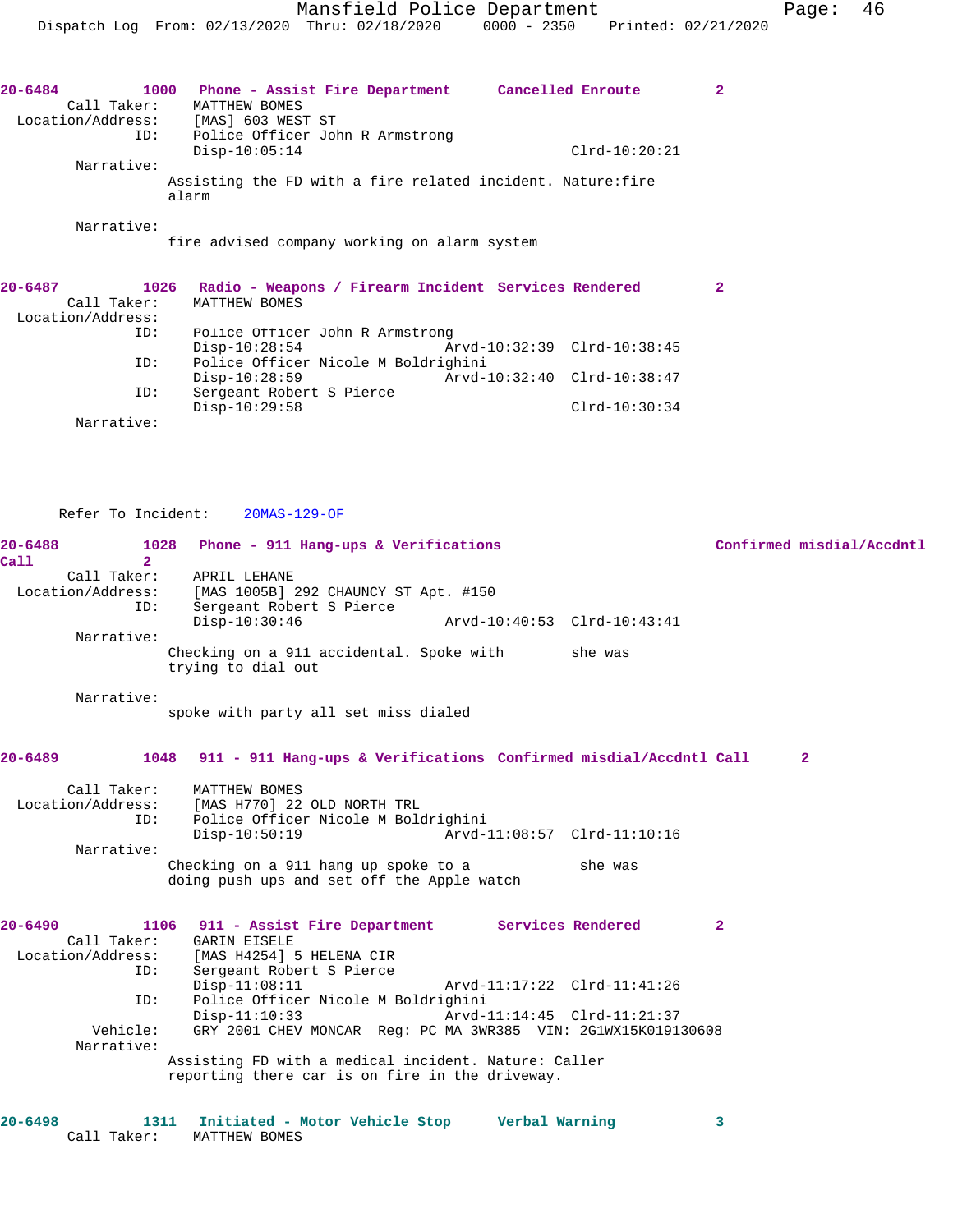Mansfield Police Department Page: 47 Dispatch Log From: 02/13/2020 Thru: 02/18/2020 0000 - 2350 Printed: 02/21/2020 Vicinity of: [MAS] 60 MAPLE ST ID: Police Officer Nicole M Boldrighini Arvd-13:11:00 Clrd-13:15:00 Vehicle: RED 2016 MITS Lancer Se Reg: PC CT AS82512 VIN: JA32V2FW9GU003076 Narrative: verbal to the operator for speed **20-6499 1315 Initiated - Selective Enforcement/RADAR Citation / Warning Issued 3**  Call Taker: MATTHEW BOMES Location/Address: [MAS] 60 MAPLE ST ID: Police Officer Nicole M Boldrighini Arvd-13:15:00 Clrd-14:01:15 Vehicle: GRY 2005 HOND CRV Reg: PC MA 4RF142 VIN: SHSRD78555U331498 Narrative: Selective enforcement in the area. Narrative: Ma 4rf142 citation issued for speed **20-6502 1342 Phone - Motor Veh Acc - No Injury Services Rendered 1**  Call Taker: APRIL LEHANE<br>Location/Address: [MAS] 16 PLA [MAS] 16 PLAIN ST @ 1689 WEST ST ID: Police Officer John R Armstrong Disp-13:46:16 Arvd-13:52:36 Clrd-14:14:52 Vehicle: WHI 2020 HOND UT CR-V Reg: PAV MA SKIP VIN: 2HKRW2H87LH601800 Vehicle: WHI/BLK 2017 HYUN ELANTR Reg: PC MA 1KSZ64 VIN: 5NPD84LF9HH005911 Narrative: minor MVA no injuries reported Narrative: accident is under, assisting with paper work exchange Narrative: parties on there way paper exchange **20-6507 1359 Phone - 911 Hang-ups & Verifications Confirmed misdial/Accdntl Call 2**  Call Taker: APRIL LEHANE Location/Address: [MAS H4805] 29 MILL ST ID: Police Officer Nicole M Boldrighini Disp-14:01:45 Arvd-14:04:14 Clrd-14:14:09 Narrative: Checking on a 911 accidental by a child Narrative: spoke with parents all set, child had the phone **20-6510 1420 911 - 911 Hang-ups & Verifications Confirmed misdial/Accdntl Call 2** Call Taker: MATTHEW BOMES<br>Location/Address: [MAS H4943] 4! [MAS H4943] 45 WINTER ST ID: Police Officer Nicole M Boldrighini Disp-14:22:20 Arvd-14:25:32 Clrd-14:27:26 Narrative: Checking on a 911 hang up spoke to mike sullivan **20-6513 1519 911 - 911 Hang-ups & Verifications Confirmed misdial/Accdntl Call 2** Call Taker: MATTHEW BOMES Location/Address: [MAS 840] 280 SCHOOL ST ID: Police Officer John R Armstrong Disp-15:22:31 Arvd-15:27:47 Clrd-15:29:59<br>Vehicle: GRN 2016 DISCOVERY SPORT Req: PC RI JENN VIN: SALCT2BGOG GRN 2016 DISCOVERY SPORT Reg: PC RI JENN VIN: SALCT2BG0GH625089 Narrative: Checking on a 911 hang up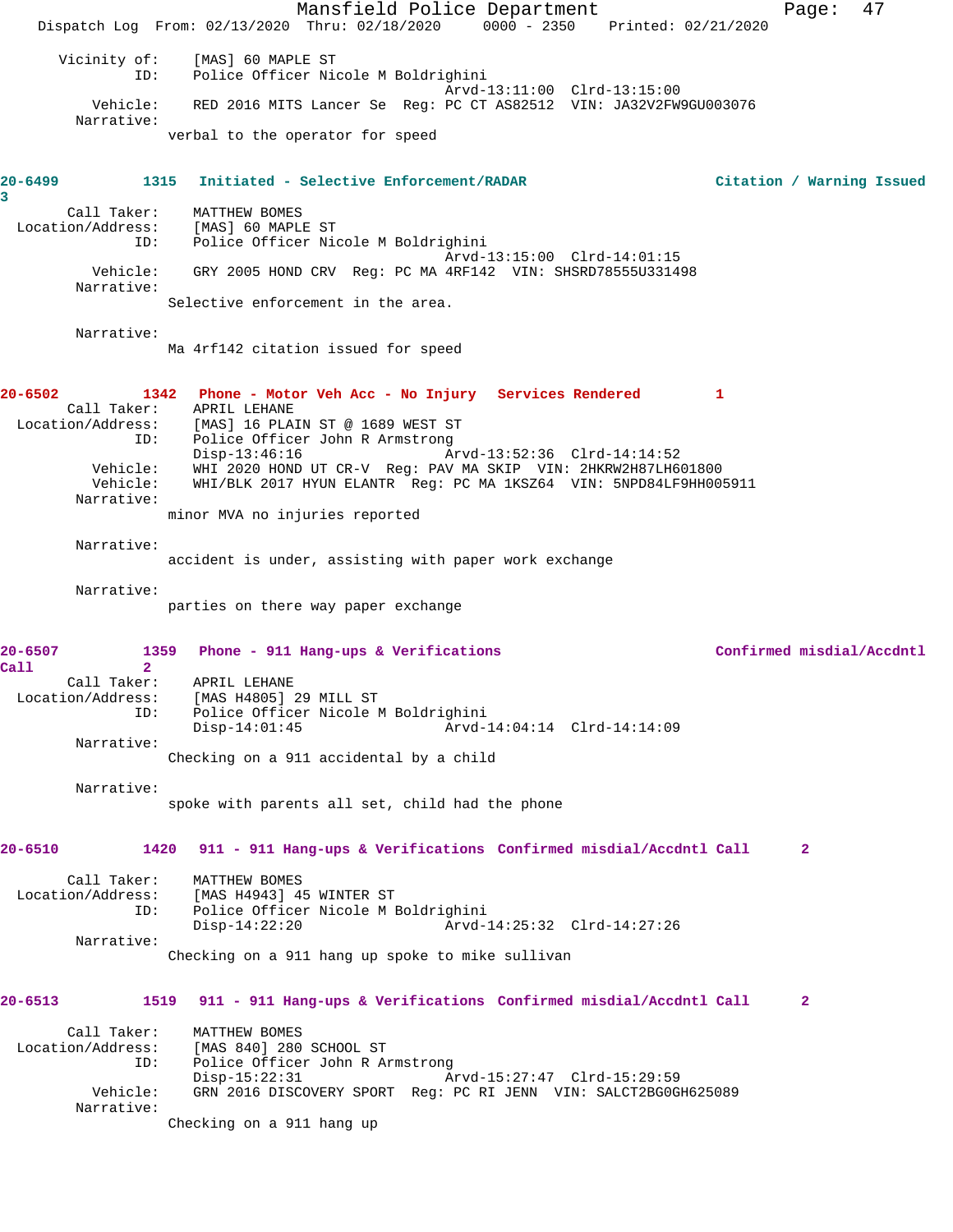|                                  | Mansfield Police Department                                                      |                             |                 | Page:       | 48 |
|----------------------------------|----------------------------------------------------------------------------------|-----------------------------|-----------------|-------------|----|
|                                  | Dispatch Log From: 02/13/2020 Thru: 02/18/2020 0000 - 2350 Printed: 02/21/2020   |                             |                 |             |    |
| Narrative:                       | Rapid puts the call in the area of Bestbuy                                       |                             |                 |             |    |
|                                  |                                                                                  |                             |                 |             |    |
| Narrative:                       | multiple call backs with no answer going to voice mail                           |                             |                 |             |    |
| Narrative:                       | party just left best buy and is in the lot of Td bank<br>waiting for the officer |                             |                 |             |    |
| $20 - 6514$                      | 1537 Phone - Harass. Electronic Communicat                                       |                             |                 | Spoken To 3 |    |
| Call Taker:<br>Location/Address: | APRIL LEHANE                                                                     |                             |                 |             |    |
| ID:                              | Police Officer John R Armstrong<br>$Disp-15:44:34$                               |                             | $Clrd-15:46:15$ |             |    |
| ID:                              | Detective Gregory S Martell<br>$Disp-15:46:09$<br>Support Staff Derek M Stark    | Arvd-15:51:31 Clrd-16:09:03 |                 |             |    |

**20-6517 1607 911 - 911 Hang-ups & Verifications Confirmed misdial/Accdntl Call 2** Call Taker: MATTHEW BOMES<br>Location/Address: [MAS 2] 60 FOI ess: [MAS 2] 60 FORBES BLVD<br>ID: Detective Gregory S Mai Detective Gregory S Martell<br>Disp-16:10:20 Disp-16:10:20 Arvd-16:13:36 Clrd-16:20:11 Support Staff Derek M Stark Narrative: Checking on a 911 hang up Narrative: spoke to the front desk, and they stated no problems Narrative: M8 attempting to make contact with room 105 Narrative:<br>made contact with a and every thing is all set **20-6524 1714 Initiated - Motor Vehicle Stop Citation / Warning Issued 3**  Call Taker: MATTHEW BOMES Vicinity of: [MAS] 377 CHAUNCY ST ID: Detective Gregory S Martell Arvd-17:14:00 Clrd-17:22:33 Support Staff Derek M Stark<br>Vehicle: WHI 2020 ACUR UT MDX Req: I WHI 2020 ACUR UT MDX Reg: PC MA 168XN8 VIN: 5J8YD4H5XLL006519 Narrative: citation issued for red light violation and child not in a seat **20-6532 1739 Initiated - Motor Vehicle Stop Citation / Warning Issued 3**  Call Taker: MATTHEW BOMES<br>Location/Address: [MAS 1017] RTI [MAS 1017] RTE 140 SB ID: Detective Gregory S Martell Arvd-17:39:00 Clrd-17:44:35 Support Staff Derek M Stark<br>Vehicle: WHI 2019 LEXS RX350 Req: PO WHI 2019 LEXS RX350 Reg: PC MA 2HEX41 VIN: 2T2BZMCA6KC183080 Narrative: citation for speed to the R/o

Narrative: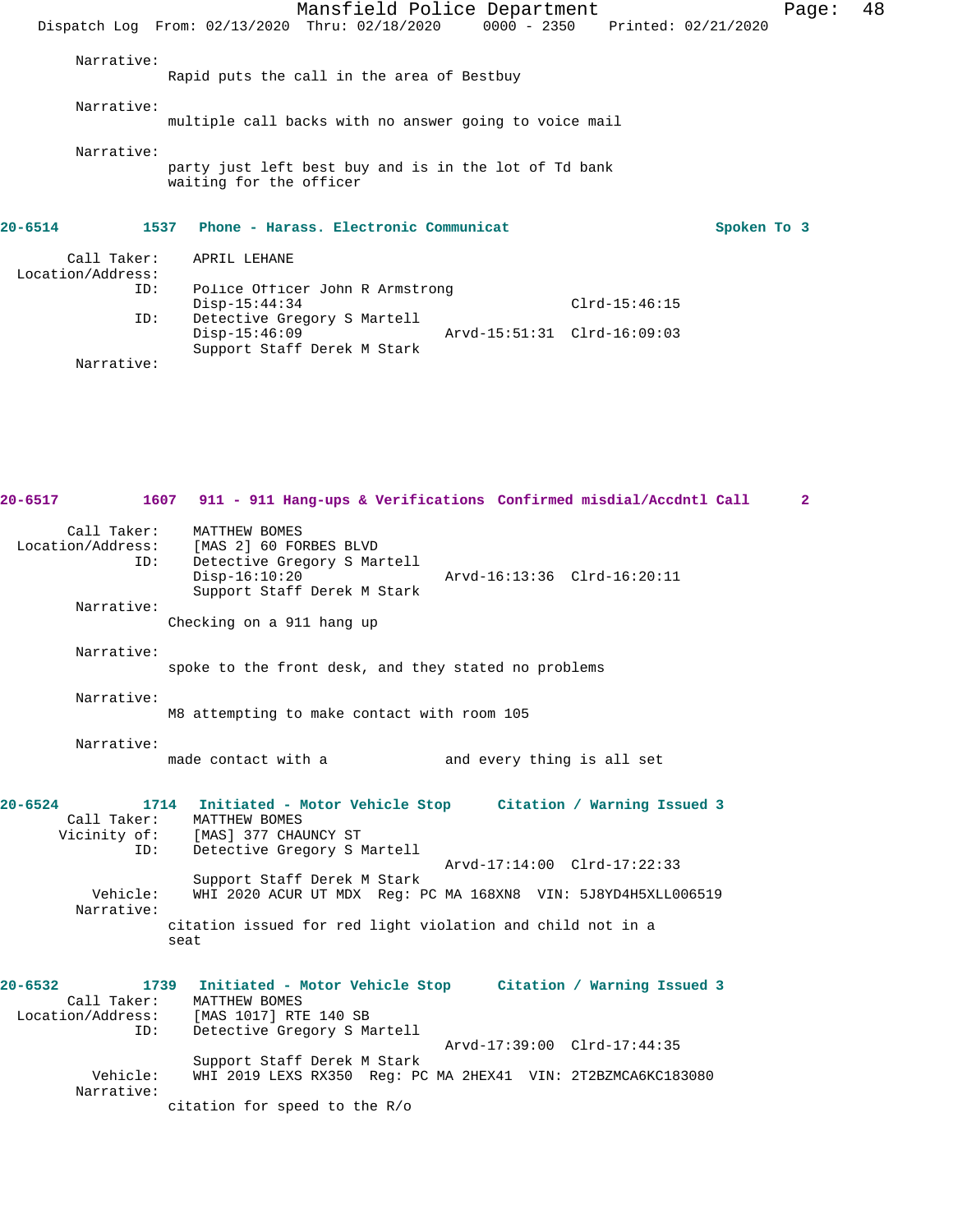|                                    |                                                       | Mansfield Police Department<br>49<br>Page:<br>Dispatch Log From: 02/13/2020 Thru: 02/18/2020<br>0000 - 2350 Printed: 02/21/2020                                                                         |
|------------------------------------|-------------------------------------------------------|---------------------------------------------------------------------------------------------------------------------------------------------------------------------------------------------------------|
| 20-6534<br>$\overline{\mathbf{2}}$ | Call Taker:<br>Vicinity of:<br>ID:                    | 1756<br>Initiated - Traffic Enforcement / Activity<br>Citation / Warning Issued<br>MATTHEW BOMES<br>[MAS] 167 WEST ST @ 20 COPELAND DR<br>Detective Gregory S Martell                                   |
|                                    | Vehicle:<br>Narrative:                                | Arvd-17:56:00 Clrd-18:25:05<br>Support Staff Derek M Stark<br>GRY 2007 CHEV IMPALA Req: PC MA 26WH66 VIN: 2G1WC58RX79370642<br>Officer out on traffic enforcement in the area                           |
|                                    | Narrative:                                            | Ma 26wh66 area of wendys r/o for red light violation                                                                                                                                                    |
| 20-6536<br>$\overline{a}$          |                                                       | 1808<br>Initiated - Traffic Enforcement / Activity<br>Citation / Warning Issued                                                                                                                         |
|                                    | Call Taker:<br>Vicinity of:<br>ID:                    | MATTHEW BOMES<br>[MAS] RESERVOIR ST<br>Police Officer Jay J Sparrow<br>Arvd-18:08:00 Clrd-18:46:56                                                                                                      |
|                                    | Narrative:                                            | Vehicle: GRY 2012 NISS LL ROGUE Reg: PC MA 3GJ680 VIN: JN8AS5MVXCW409291<br>Vehicle: BLU 2014 MITS UT OUTLAN Reg: PC MA 6XE172 VIN: JA4AZ3A35EZ003784<br>Officer out on traffic enforcement in the area |
|                                    | Narrative:                                            | Ma 3gj680 at the Norton line citation issued to the operator<br>for speed                                                                                                                               |
|                                    | Narrative:                                            | Out with MA 6XE172. Citation issued.                                                                                                                                                                    |
| $20 - 6541$                        | Call Taker:<br>Location/Address:<br>ID:<br>Narrative: | 2020 Phone - Assist Citizen - P S A<br>Spoken To<br>3<br>TARA LAKO<br>Detective Gregory S Martell<br>$Disp-20:20:00$<br>Arvd-20:24:21 Clrd-20:33:36<br>Support Staff Derek M Stark                      |
|                                    |                                                       |                                                                                                                                                                                                         |

| $20 - 6545$ |                   | 2106 911 - Assist Law Enfrc Agncy |                             | Services Rendered |  |
|-------------|-------------------|-----------------------------------|-----------------------------|-------------------|--|
|             | Call Taker:       | JEFFREY KEEFE                     |                             |                   |  |
|             | Location/Address: |                                   |                             |                   |  |
|             | ID:               | Detective Gregory S Martell       |                             |                   |  |
|             |                   | $Disp-21:07:08$                   | Arvd-21:09:13 Clrd-21:26:29 |                   |  |
|             |                   | Support Staff Derek M Stark       |                             |                   |  |
|             | Narrative:        |                                   |                             |                   |  |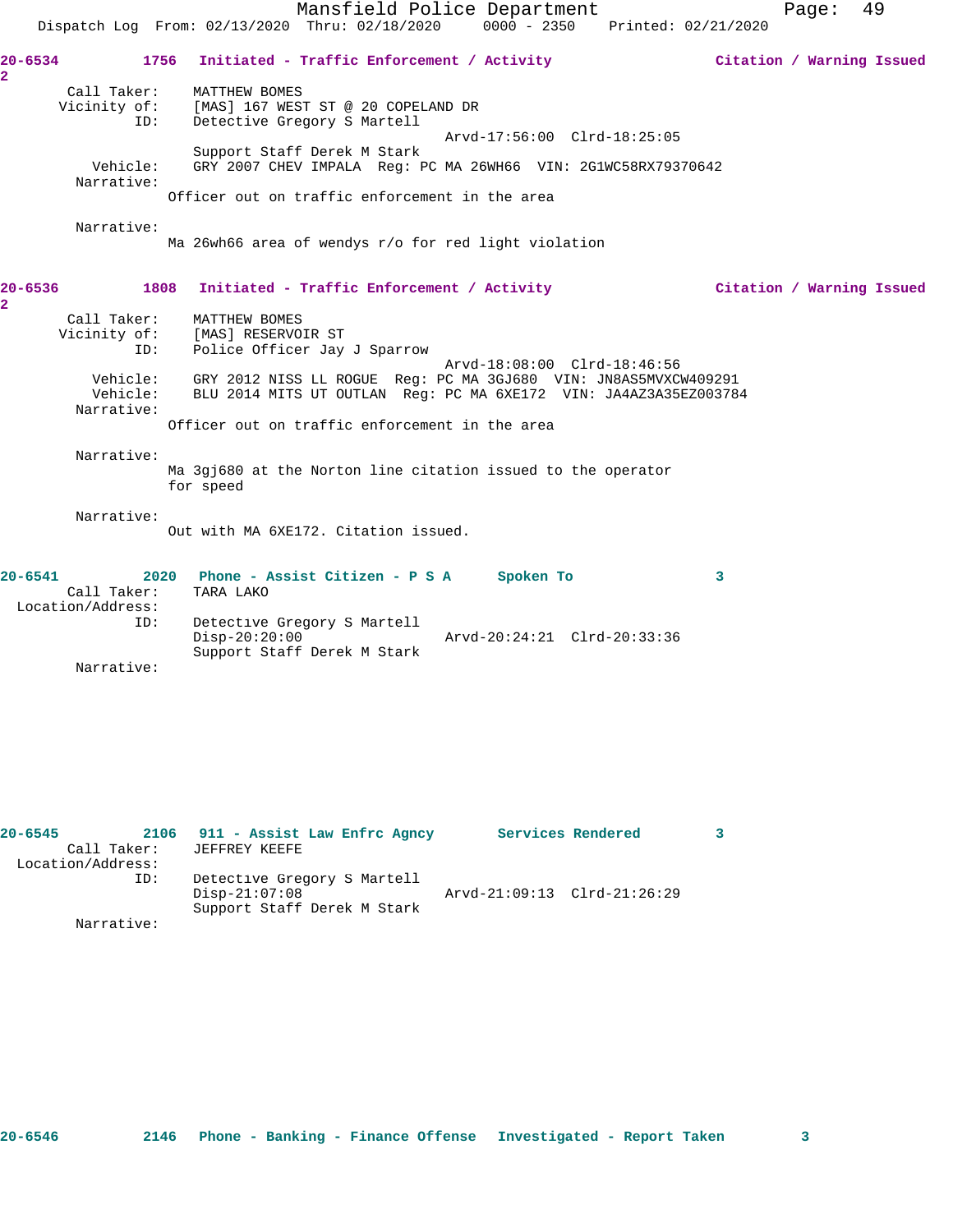Mansfield Police Department Fage: 50 Dispatch Log From: 02/13/2020 Thru: 02/18/2020 0000 - 2350 Printed: 02/21/2020 Call Taker: JEFFREY KEEFE Location/Address: [MAS 418E] 29 FRANCIS AVE Apt. #10 ID: Police Officer William C Trudell Disp-21:47:20 Arvd-21:56:39 Clrd-22:34:33 Narrative: Cp is reporting banking finance issues regarding fraudulent charges. Narrative: Party advsied of her options. Ticket scam issue. Refer To Incident: 20MAS-132-OF **20-6547 2210 Initiated - Motor Vehicle Stop Citation / Warning Issued 3**  Call Taker: JEFFREY KEEFE [MAS] 411 NORTH MAIN ST @ 1 OAKLAND ST ID: Detective Gregory S Martell Arvd-22:10:00 Clrd-22:19:54 Support Staff Derek M Stark Vehicle: GRY 2004 FORD UT EXPEDI Reg: PC MA 8EV356 VIN: 1FMPU16L44LB72297 Narrative: Two citation issued. One to the operator for speed and cell phone use while driving and one to the owner for inpection. **20-6549 2234 Initiated - Suspicious Actv / Persn / Veh Spoken To 2** Call Taker: TARA LAKO<br>Location/Address: [MAS 907A<br>ID: Detective [MAS 907A] 390 WEST ST Apt. #B Detective Gregory S Martell Arvd-22:34:00 Clrd-22:37:47 Support Staff Derek M Stark Vehicle: BLU 2006 PONT TORREN Reg: PC MA 8XAZ10 VIN: 2CKDL73F866093974 Vehicle: WHI 2016 JEEP UT PATRIO Reg: PC MA 1NBV41 VIN: 1C4NJRFB3GD581528 Narrative: Det Martell out checking on 2 vehicles. Narrative: Parties worked at shaws check okay. **20-6550 2239 Initiated - Proactive Patrol Services Rendered 3**  Call Taker: JEFFREY KEEFE Location/Address: [MAS 4] 31 HAMPSHIRE ST ID: Police Officer Jay J Sparrow Arvd-22:39:00 Clrd-22:43:46 Narrative: Checking the area. **20-6551 2241 Initiated - Motor Vehicle Stop Citation / Warning Issued 3**  Call Taker: JEFFREY KEEFE Vicinity of: [MAS] 50 WEST ST ID: Detective Gregory S Martell Arvd-22:41:00 Clrd-22:52:53 Support Staff Derek M Stark Vehicle: GRY 2006 VOLV SD S60 Reg: PC MA 7323RJ VIN: YV1RH592162538733 Narrative: Citation issued to the R/O for failure to inspect and change address. **20-6552 2243 Initiated - Proactive Patrol Services Rendered 3**  Call Taker: JEFFREY KEEFE Vicinity of: [MAS 2] 60 FORBES BLVD ID: Police Officer Jay J Sparrow Arvd-22:43:00 Clrd-22:48:02 Narrative: Checking the area.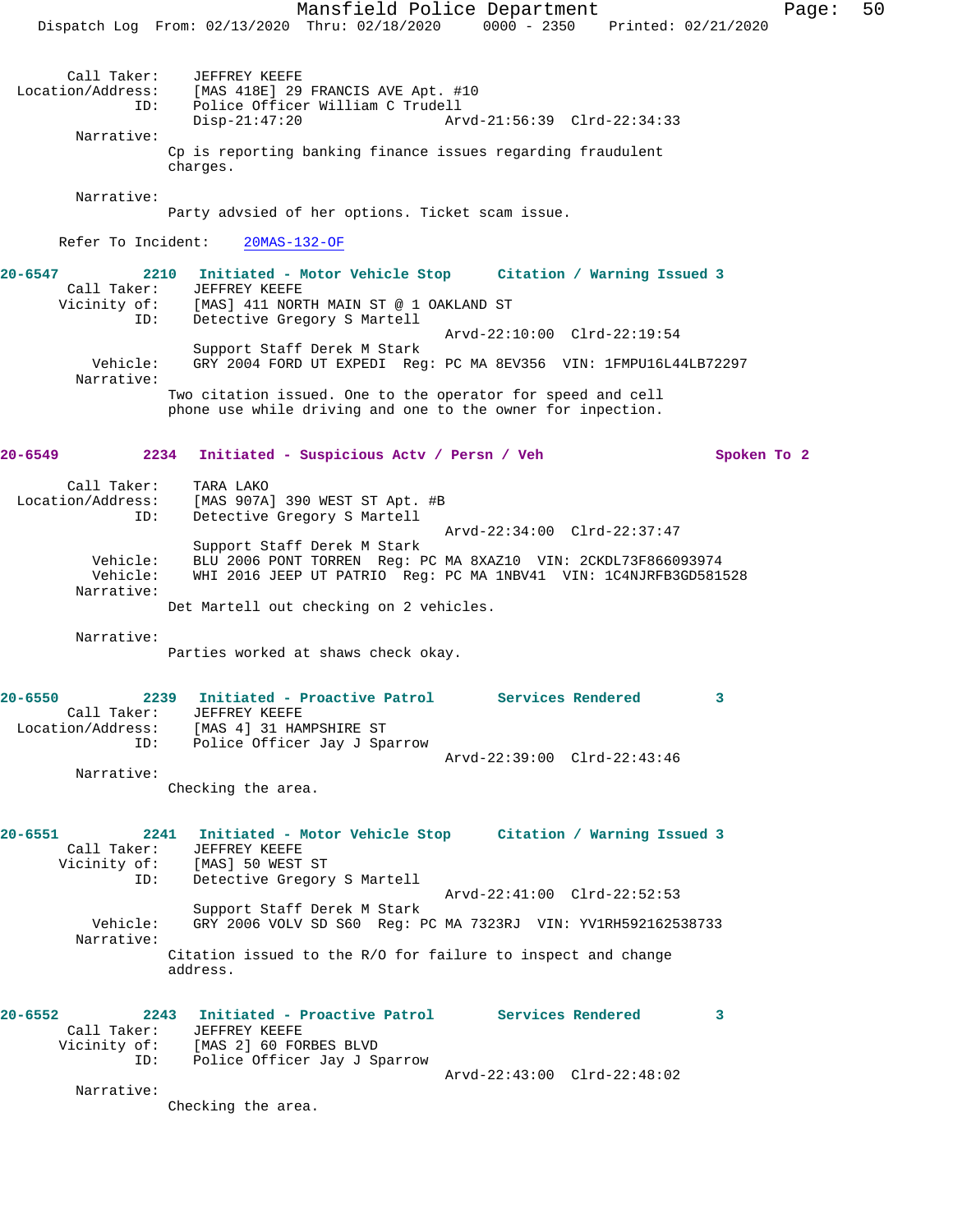**For Date: 02/18/2020 - Tuesday**

**20-6568 0128 911 - 911 Hang-ups & Verifications Confirmed misdial/Accdntl Call 2** Call Taker: JEFFREY KEEFE Vicinity of: [MAS H1609] 37 DRAPER AVE ID: Police Officer Christopher D Sorge Disp-01:29:58 Arvd-01:35:10 Clrd-01:36:07 ID: Police Officer Donald MacLean<br>Disp-01:30:00 Disp-01:30:00 Arvd-01:34:42 Clrd-01:36:07 Narrative: 911 open line with what sounds like a possible disturbance in progress and or a television. On call back male party stated all was okay and it was accidental. Narrative: Confirmed accidental. **20-6569 0136 Initiated - Proactive Patrol Services Rendered 3**  Call Taker: JEFFREY KEEFE Location: [OTH] AREA HOTELS ID: Police Officer Andrew J Kelley Arvd-01:36:00 Clrd-02:01:06 **20-6570 0200 Initiated - Proactive Patrol Spoken To 3**  Call Taker: JEFFREY KEEFE Vicinity of: [MAS 65] 30 CHAUNCY ST ID: Police Officer Christopher D Sorge Arvd-02:00:00 Clrd-02:00:35 Narrative: Checking the area. **20-6571 0202 Initiated - Proactive Patrol Services Rendered 3**  Call Taker: JEFFREY KEEFE Vicinity of: [MAS 907E] 390 WEST ST ID: Police Officer Donald MacLean Arvd-02:02:00 Clrd-02:16:35 Narrative: Checking the area. **20-6572 0224 Initiated - Proactive Patrol Services Rendered 3**  Call Taker: JEFFREY KEEFE Vicinity of: [MAS 840] 280 SCHOOL ST ID: Police Officer Donald MacLean Arvd-02:24:00 Clrd-02:37:09 Narrative: Checking the area. **20-6573 0228 Initiated - Proactive Patrol Services Rendered 3**  Call Taker: JEFFREY KEEFE Vicinity of: [MAS 170] 255 HOPE ST ID: Police Officer Andrew J Kelley Arvd-02:28:00 Clrd-02:38:05 Narrative: Checking the area. **20-6574 0238 Initiated - Proactive Patrol Services Rendered 3**  Call Taker: JEFFREY KEEFE Vicinity of: [MAS 1002] 250 EAST ST ID: Police Officer Andrew J Kelley Arvd-02:38:00 Clrd-02:51:56 Narrative: Checking the area.

**20-6575 0239 Initiated - Proactive Patrol Services Rendered 3**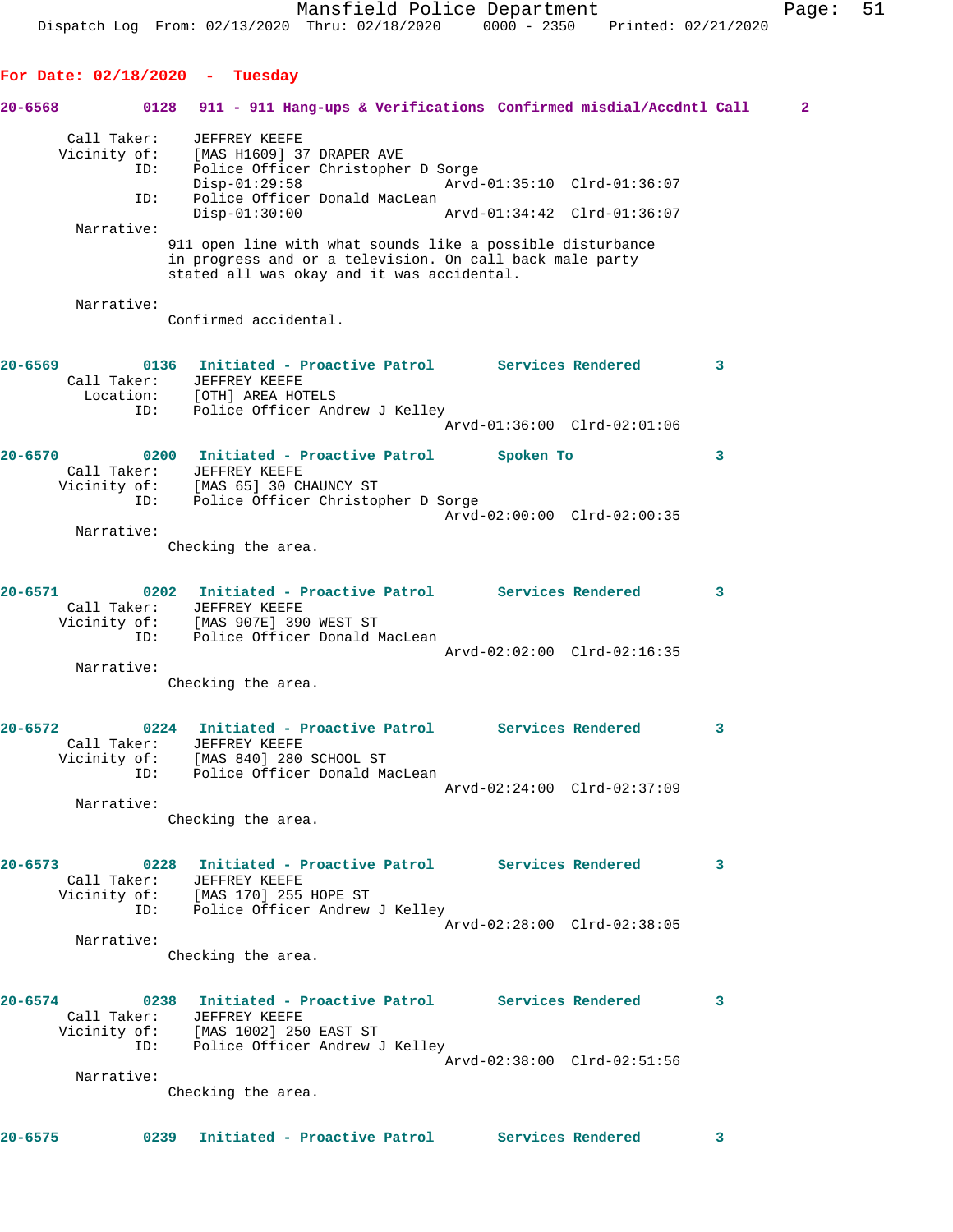Mansfield Police Department Fage: 52 Dispatch Log From: 02/13/2020 Thru: 02/18/2020 0000 - 2350 Printed: 02/21/2020 Call Taker: JEFFREY KEEFE Vicinity of: [MAS] NORTH MAIN ST ID: Police Officer Christopher D Sorge Arvd-02:39:00 Clrd-02:55:17 Narrative: Checking the area. **20-6576 0300 Phone - Assist Fire Department Services Rendered 2**  Call Taker: JEFFREY KEEFE Location/Address: [MAS 840I180] 280 SCHOOL ST Apt. #I180 ID: Police Officer Christopher D Sorge<br>Disp-03:03:38 Arvd- Disp-03:03:38 Arvd-03:06:31 Clrd-03:15:44 Narrative: Assisting the FD with a fire related incident. Nature: Trouble signal smoke detectors. **20-6577 0303 Initiated - Proactive Patrol Services Rendered 3**  Call Taker: JEFFREY KEEFE Vicinity of: [MAS 992] 660 EAST ST ID: Police Officer Andrew J Kelley Arvd-03:03:00 Clrd-03:09:16 Narrative: Checking the area. **20-6578 0432 Initiated - Proactive Patrol Services Rendered 3**  Call Taker: JEFFREY KEEFE Vicinity of: [MAS 280] 440 FORBES BLVD ID: Police Officer Donald MacLean Arvd-04:32:00 Clrd-04:39:34 Narrative: Checking the area. **20-6582 0642 Initiated - Selective Enforcement/RADAR Citation / Warning Issued 3**  Call Taker: APRIL LEHANE Location/Address: [MAS] RESERVOIR ST ID: Police Officer Donald MacLean Arvd-06:42:00 Clrd-07:10:22 Vehicle: BLK 2017 SUBA IMPREZ Reg: PC MA 6VW283 VIN: 4S3GTAB67H3723254 Vehicle: BLK/GRY 2006 FORD RANGER Reg: PC MA 9SB618 VIN: 1FTYR15E36PA42164 Narrative: Selective enforcement in the area. Narrative: 6VW283- citation issued for speed Narrative: 9SB618- citation issued for speed **20-6587 0801 Initiated - Parking Violations Services Rendered 3**  Call Taker: Animal Control Steven Simonds Location/Address: [MAS] NORTH MAIN ST ID: Animal Control Steven Simonds Arvd-08:02:55 Clrd-08:19:27 Narrative: checking area for parking violations Narrative: no violations at this time, logged vehicles parked on main and back bay area **20-6588 0804 Phone - Identity Theft Spoken To 1**  Call Taker: APRIL LEHANE<br>ocation/Address: [MAS 334] 2 PARK ROW Location/Address: ID: Police Officer Matthew A Souza<br>Disp-08:06:20 Arvd-08:43:52 Clrd-08:50:39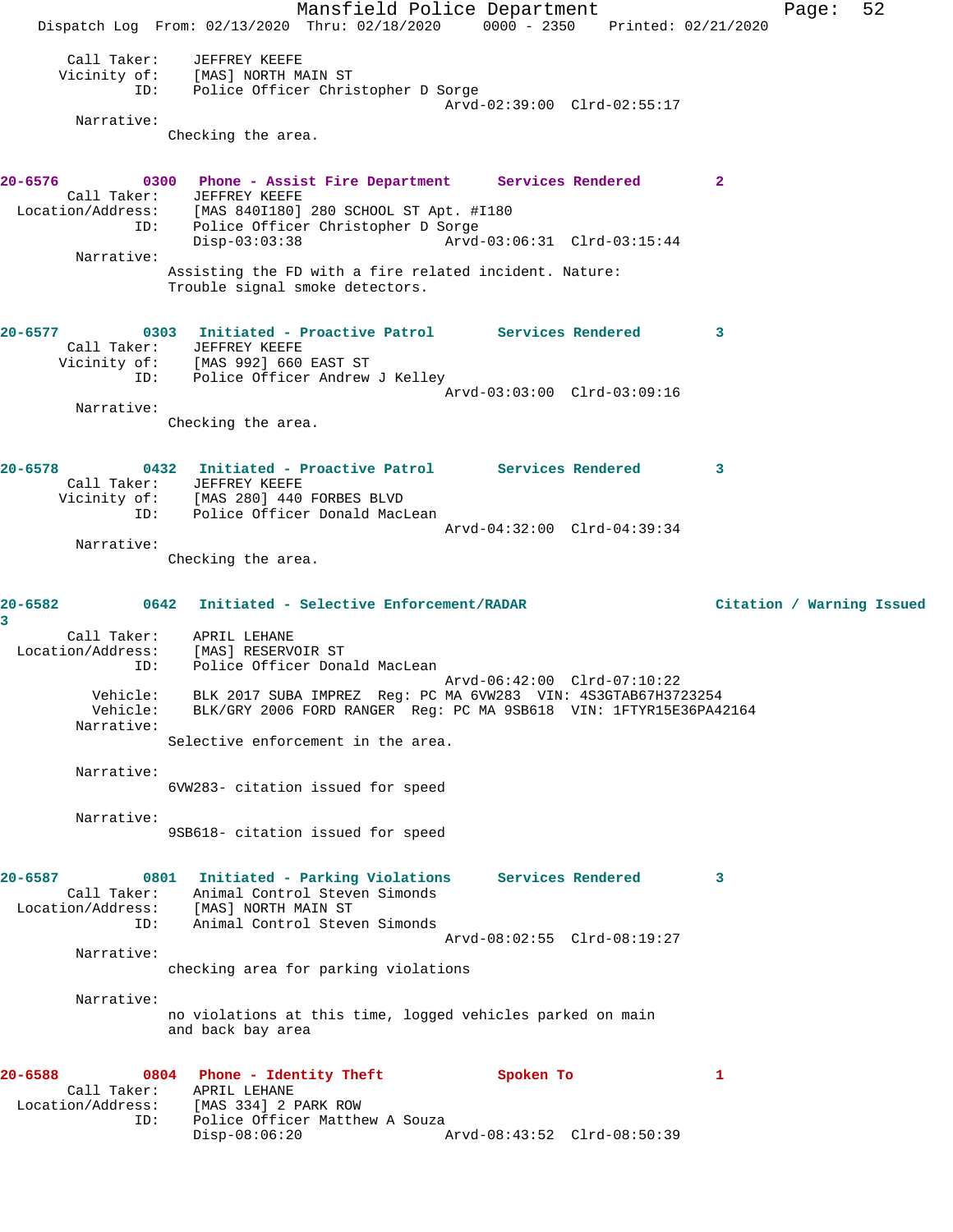|             |                                         | Dispatch Log From: 02/13/2020 Thru: 02/18/2020                                                                                                                               | Mansfield Police Department | $0000 - 2350$                                           | Printed: 02/21/2020        | Page: | 53 |
|-------------|-----------------------------------------|------------------------------------------------------------------------------------------------------------------------------------------------------------------------------|-----------------------------|---------------------------------------------------------|----------------------------|-------|----|
|             | Narrative:                              | 2nd floor, would like to report a possible scam involving<br>town employee direct deposit                                                                                    |                             |                                                         |                            |       |    |
|             | Narrative:                              | RP just wanted to report the scam. They were advised to<br>contact IT as well.                                                                                               |                             |                                                         |                            |       |    |
| 20-6595     | 0953                                    | Initiated - Proactive Patrol                                                                                                                                                 |                             |                                                         | Building Checked / Secured | 3     |    |
|             | Call Taker:<br>Location/Address:<br>ID: | APRIL LEHANE<br>[MAS 840] 280 SCHOOL ST<br>Police Officer John R Armstrong                                                                                                   |                             |                                                         |                            |       |    |
|             | Narrative:                              |                                                                                                                                                                              |                             | Arvd-09:53:00 Clrd-10:03:41                             |                            |       |    |
|             |                                         | Checking the area.                                                                                                                                                           |                             |                                                         |                            |       |    |
| 20-6596     | Call Taker:<br>ID:                      | 1001 Initiated - Parking Violations<br>Animal Control Steven Simonds<br>Location/Address: [MAS] NORTH MAIN ST<br>Animal Control Steven Simonds                               |                             | <b>Services Rendered</b><br>Arvd-10:02:31 Clrd-10:31:21 |                            | 3     |    |
|             | Narrative:                              |                                                                                                                                                                              |                             |                                                         |                            |       |    |
|             |                                         | checking area for parking violations                                                                                                                                         |                             |                                                         |                            |       |    |
|             | Narrative:                              |                                                                                                                                                                              |                             |                                                         |                            |       |    |
|             |                                         | spoke to the owner of MA 966MT0<br>parked on Old Colony way. His vehicle suffered some damage<br>in November and left the bumper hanging. He will take care<br>of it.        |                             | about his car                                           |                            |       |    |
| $20 - 6599$ |                                         | 1007 Initiated - Proactive Patrol Building Checked / Secured                                                                                                                 |                             |                                                         |                            | 3     |    |
|             | Call Taker:<br>Location/Address:<br>ID: | APRIL LEHANE<br>[MAS 1002] 250 EAST ST<br>Police Officer Gregg S Kennedy                                                                                                     |                             | Arvd-10:07:00 Clrd-10:20:09                             |                            |       |    |
|             | Narrative:                              |                                                                                                                                                                              |                             |                                                         |                            |       |    |
|             |                                         | Checking the area.                                                                                                                                                           |                             |                                                         |                            |       |    |
| $20 - 6608$ | ID:                                     | 1116 Initiated - Parking Violations Services Rendered<br>Call Taker: Animal Control Steven Simonds<br>Location/Address: [MAS] NORTH MAIN ST<br>Animal Control Steven Simonds |                             |                                                         |                            | 3     |    |
|             | Narrative:                              |                                                                                                                                                                              |                             | Arvd-11:17:36 Clrd-11:40:52                             |                            |       |    |
|             |                                         | checks of the downtown area                                                                                                                                                  |                             |                                                         |                            |       |    |
|             | Narrative:                              | no violations                                                                                                                                                                |                             |                                                         |                            |       |    |
| $20 - 6611$ | ID:                                     | 1225 Initiated - Motor Vehicle Stop Green Warning<br>Call Taker: APRIL LEHANE<br>Location/Address: [MAS] 1689 WEST ST @ 16 PLAIN ST<br>Sergeant Robert S Pierce              |                             |                                                         |                            | 3     |    |
|             | Vehicle:                                | GRY 2016 CHEV TRAVER Reg: PC MA 8MN522 VIN: 1GNKVHKD0GJ177538                                                                                                                |                             | Arvd-12:25:00 Clrd-12:28:47                             |                            |       |    |
|             | Narrative:                              | clear- verbal warning for stop sign violation                                                                                                                                |                             |                                                         |                            |       |    |
| 20-6614     | Call Taker:                             | 1251 911 - Motor Veh Acc - w/Injury Accident Report<br>MATTHEW BOMES                                                                                                         |                             |                                                         |                            | 1     |    |
|             | Location/Address:<br>ID:                | [MAS 1000] 229 SCHOOL ST<br>Police Officer Matthew A Souza                                                                                                                   |                             |                                                         |                            |       |    |
|             | ID:                                     | $Disp-12:52:52$<br>Sergeant Robert S Pierce                                                                                                                                  |                             | Arvd-12:54:38 Clrd-13:13:29                             |                            |       |    |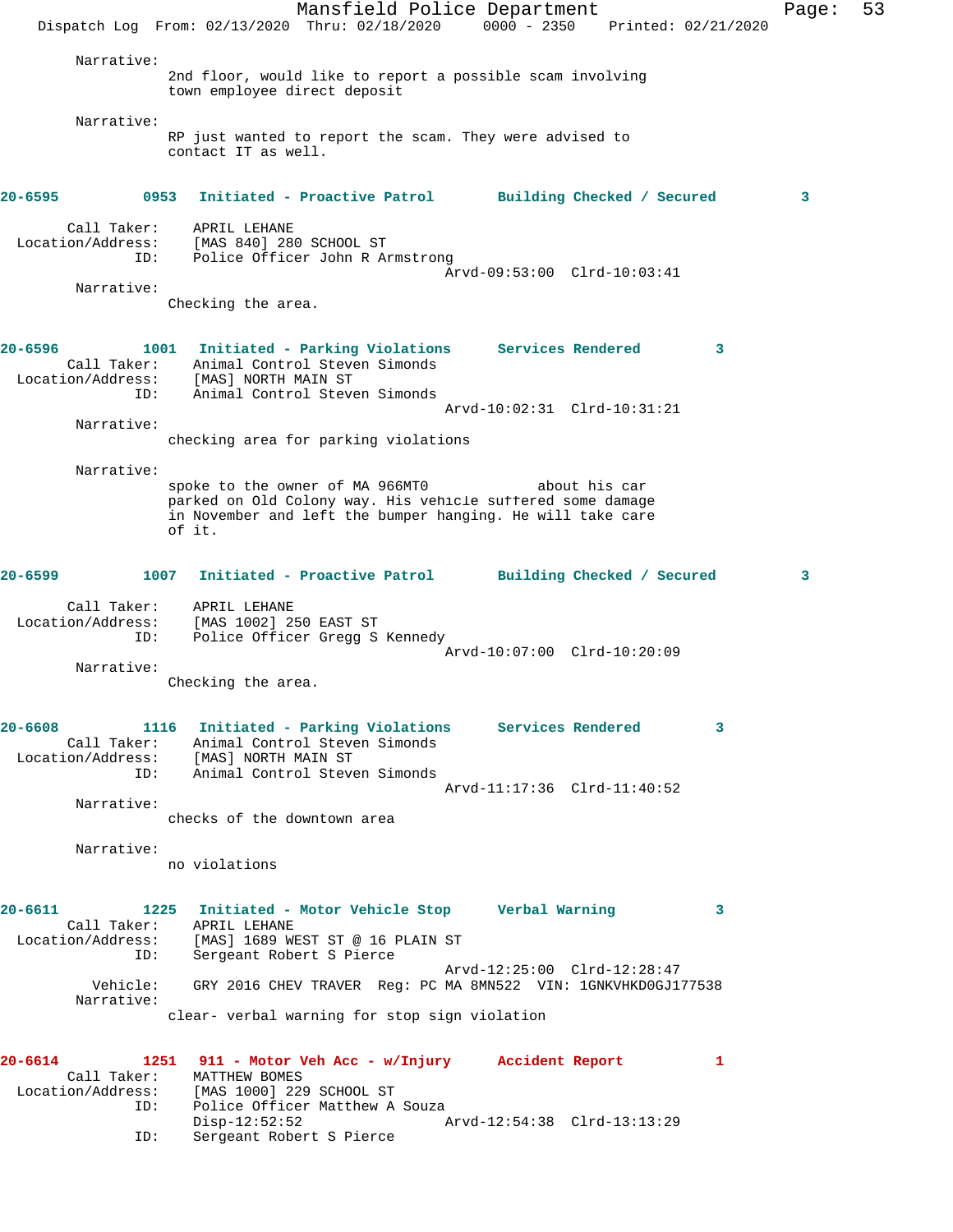Mansfield Police Department Page: 54 Dispatch Log From: 02/13/2020 Thru: 02/18/2020 0000 - 2350 Printed: 02/21/2020 Disp-12:52:54 Arvd-12:55:53 Clrd-13:13:29 Vehicle: WHI 2016 TOYT COROLL Reg: PC MA 8JW472 VIN: 2T1BURHE0GC537291 Vehicle: WHI 2015 NISS ALTIMA Reg: PC MA 8ACV70 VIN: 1N4AL3AP8FC258157 Narrative: 2 car mvc Narrative: vehicles left under owner power, accident report taken Refer To Accident: 20MAS-52-AC **20-6617 1330 Initiated - Parking Violations Services Rendered 3**  Call Taker: Animal Control Steven Simonds Location/Address: [MAS] NORTH MAIN ST ID: Animal Control Steven Simonds Arvd-13:30:59 Clrd-13:47:04 Narrative: checking area for parking violations Narrative: no violations **20-6620 1350 Initiated - Building Check Building Checked / Secured 3** Call Taker: GARIN EISELE Location/Address: [MAS 840] 280 SCHOOL ST Apt. #F160 ID: Sergeant Robert S Pierce Arvd-13:50:00 Clrd-14:06:03 **20-6624 1418 Walk-In - Identity Theft Incident Report 1**  Call Taker: Support Staff Matthew Todesco Location/Address: [MAS H5073] 15 CHILSON AVE ID: Police Officer Matthew A Souza<br>Disp-14:21:50 Disp-14:21:50 Arvd-14:32:19 Clrd-15:25:00 Narrative: RP reports there was money stolen from his bank account, Ofc Souza into speak with the RP. Refer To Incident: 20MAS-133-OF **20-6625 1454 911 - 911 Hang-ups & Verifications Confirmed misdial/Accdntl Call 2** Call Taker: MATTHEW BOMES Location/Address: [MAS] 211 EAST ST ID: Police Officer Gregg S Kennedy Disp-14:56:02 Arvd-15:04:31 Clrd-15:33:45 Narrative: Checking on a 911 hang up spoke to **20-6626 1455 Initiated - Parking Violations Services Rendered 3**  Call Taker: Animal Control Steven Simonds Location/Address: [MAS] NORTH MAIN ST ID: Animal Control Steven Simonds Arvd-14:56:22 Clrd-15:20:59 Narrative: checking area for parking violations Narrative: 3 violations. MA 2HT219 MA 5WM547 MA 5NS147. restricted parking **20-6628 1521 Walk-In - Larceny - Value Unknown Incident Report 2**  Call Taker: Support Staff Matthew Todesco Location/Address: [MAS 294] 30 CHAUNCY ST ID: Police Officer Matthew A Souza<br>Disp-15:25:07 A Disp-15:25:07 Arvd-15:25:10 Clrd-15:32:50 Narrative: RP into report his credit card and license has been stolen, Ofc Souza into speak with the RP.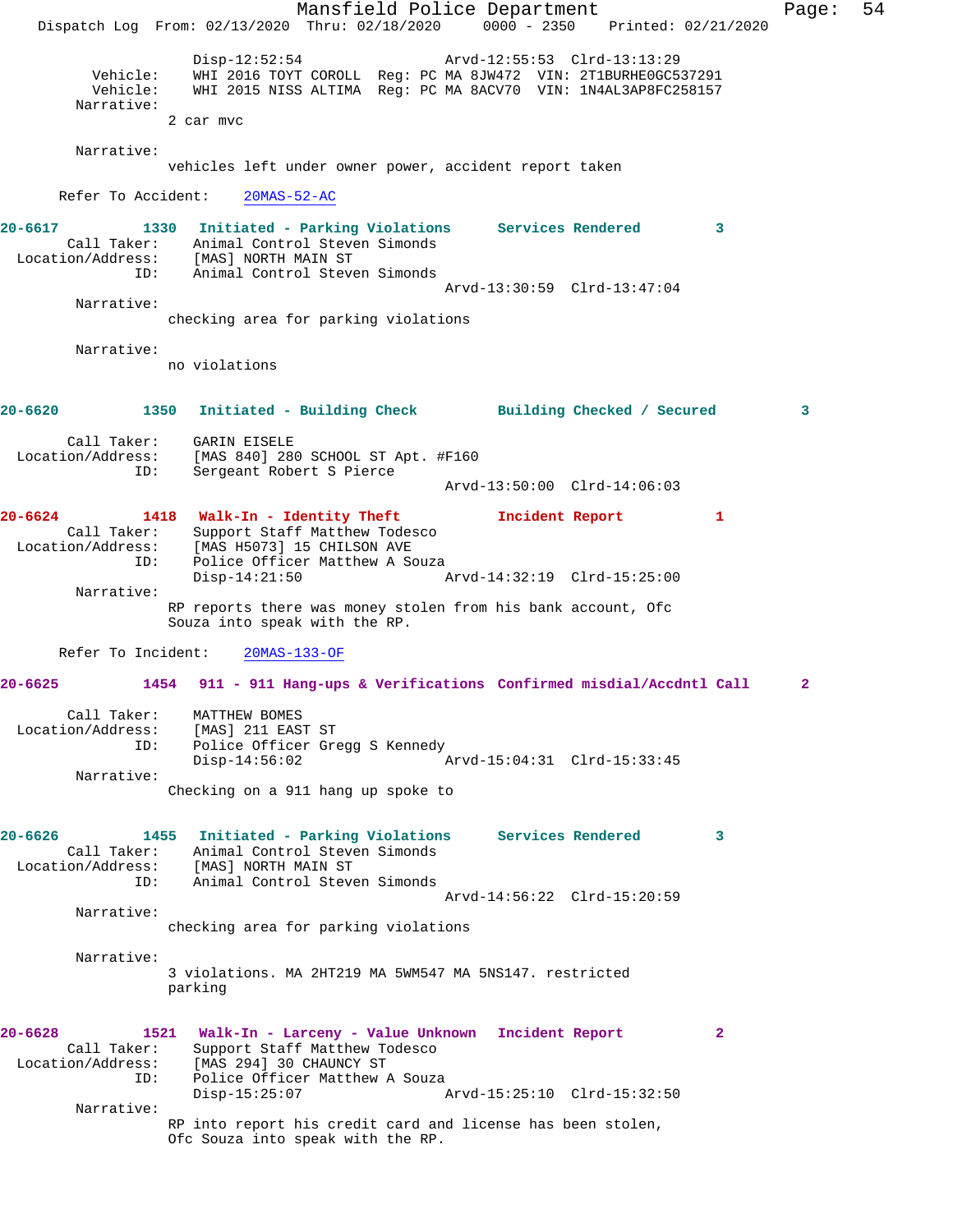|                                    |                                                             |                                                                       | Mansfield Police Department<br>Dispatch Log From: 02/13/2020 Thru: 02/18/2020                                                                                  | $0000 - 2350$ |                                                  | Printed: 02/21/2020 | Page:                     | 55 |
|------------------------------------|-------------------------------------------------------------|-----------------------------------------------------------------------|----------------------------------------------------------------------------------------------------------------------------------------------------------------|---------------|--------------------------------------------------|---------------------|---------------------------|----|
|                                    | Refer To Incident:                                          | $20MAS-134-OF$                                                        |                                                                                                                                                                |               |                                                  |                     |                           |    |
| $20 - 6633$                        | 1628<br>Call Taker:<br>Location/Address:<br>ID:<br>Vehicle: | Phone - Alarm - Vehicle<br>[MAS] 393 NORTH MAIN ST<br>$Disp-16:31:48$ | Support Staff Katherine Gillis<br>Police Officer Andrew J Kelley<br>RED 2017 HOND UT CRV Req: PC MA 3KT270 VIN: 5J6RW2H86HL017708                              |               | Services Rendered<br>Arvd-16:38:11 Clrd-16:38:58 | $\mathbf{2}$        |                           |    |
|                                    | Narrative:                                                  |                                                                       | RP called MPD to report that a car alarm has been going off<br>in the middle of the night multiple times this week. He<br>would like to speak with an officer. |               |                                                  |                     |                           |    |
|                                    | Narrative:                                                  |                                                                       | Ofc Kelley spoke with the owner of the vehicle. She will be<br>bringing it to a shop to check on the alarm                                                     |               |                                                  |                     |                           |    |
| 20-6637<br>3.                      | 1649                                                        |                                                                       | Initiated - Selective Enforcement/RADAR                                                                                                                        |               |                                                  |                     | Citation / Warning Issued |    |
|                                    | Call Taker:<br>Location/Address:<br>ID:                     | APRIL LEHANE                                                          | [MAS] 211 PLAIN ST @ 2 DARIO WAY<br>Police Officer William C Trudell                                                                                           |               | Arvd-16:49:00 Clrd-18:11:06                      |                     |                           |    |
|                                    | Vehicle:<br>Narrative:                                      |                                                                       | BLK 2012 FORD FOCUS Req: PC MA 1DP867 VIN: 1FAHP3K26CL124328                                                                                                   |               |                                                  |                     |                           |    |
|                                    |                                                             |                                                                       | Selective enforcement in the area.                                                                                                                             |               |                                                  |                     |                           |    |
|                                    | Narrative:                                                  |                                                                       | MA 1DP867 citation issued to the operator for speed                                                                                                            |               |                                                  |                     |                           |    |
| 20-6649                            | 1812<br>Call Taker:<br>Location/Address:                    |                                                                       | Walk-In - Follow up Investigation Services Rendered<br>Support Staff Katherine Gillis                                                                          |               |                                                  | 3                   |                           |    |
|                                    | ID:<br>Narrative:                                           | $Disp-18:14:34$                                                       | Police Officer Andrew J Kelley                                                                                                                                 |               | Arvd-18:14:36 Clrd-19:50:49                      |                     |                           |    |
|                                    |                                                             |                                                                       |                                                                                                                                                                |               |                                                  |                     |                           |    |
|                                    |                                                             |                                                                       |                                                                                                                                                                |               |                                                  |                     |                           |    |
| 20-6657                            | 2012                                                        |                                                                       | Initiated - Proactive Patrol Building Checked / Secured                                                                                                        |               |                                                  |                     | 3                         |    |
|                                    | Call Taker:<br>Location/Address:<br>ID:                     | TARA LAKO<br>[MAS 417] 9 FRANCIS AVE                                  | Police Officer Christopher D Sorge                                                                                                                             |               | Arvd-20:12:00 Clrd-20:25:57                      |                     |                           |    |
|                                    | Narrative:                                                  | Officer Brendan Fayles                                                |                                                                                                                                                                |               |                                                  |                     |                           |    |
|                                    |                                                             | Checking the area.                                                    |                                                                                                                                                                |               |                                                  |                     |                           |    |
| 20-6661<br>$\overline{\mathbf{2}}$ | 2018                                                        |                                                                       | Phone - Suspicious Actv / Persn / Veh                                                                                                                          |               |                                                  |                     | Services Rendered         |    |
|                                    | Call Taker:<br>Location/Address:                            | TARA LAKO                                                             | [MAS H195] 3 PHEASANT HOLLOW DR                                                                                                                                |               |                                                  |                     |                           |    |
|                                    | ID:                                                         | $Disp-20:18:00$                                                       | Police Officer Andrew J Kelley                                                                                                                                 |               | Arvd-20:25:51 Clrd-20:36:19                      |                     |                           |    |
|                                    | ID:<br>ID:                                                  | $Disp-20:18:00$                                                       | Police Officer William C Trudell<br>Police Officer David J Pepicelli                                                                                           |               | Arvd-20:23:46 Clrd-20:36:22                      |                     |                           |    |

 Disp-20:21:44 Arvd-20:24:26 Clrd-20:36:25 Narrative:

RP reports he just returned home with his wife and heard a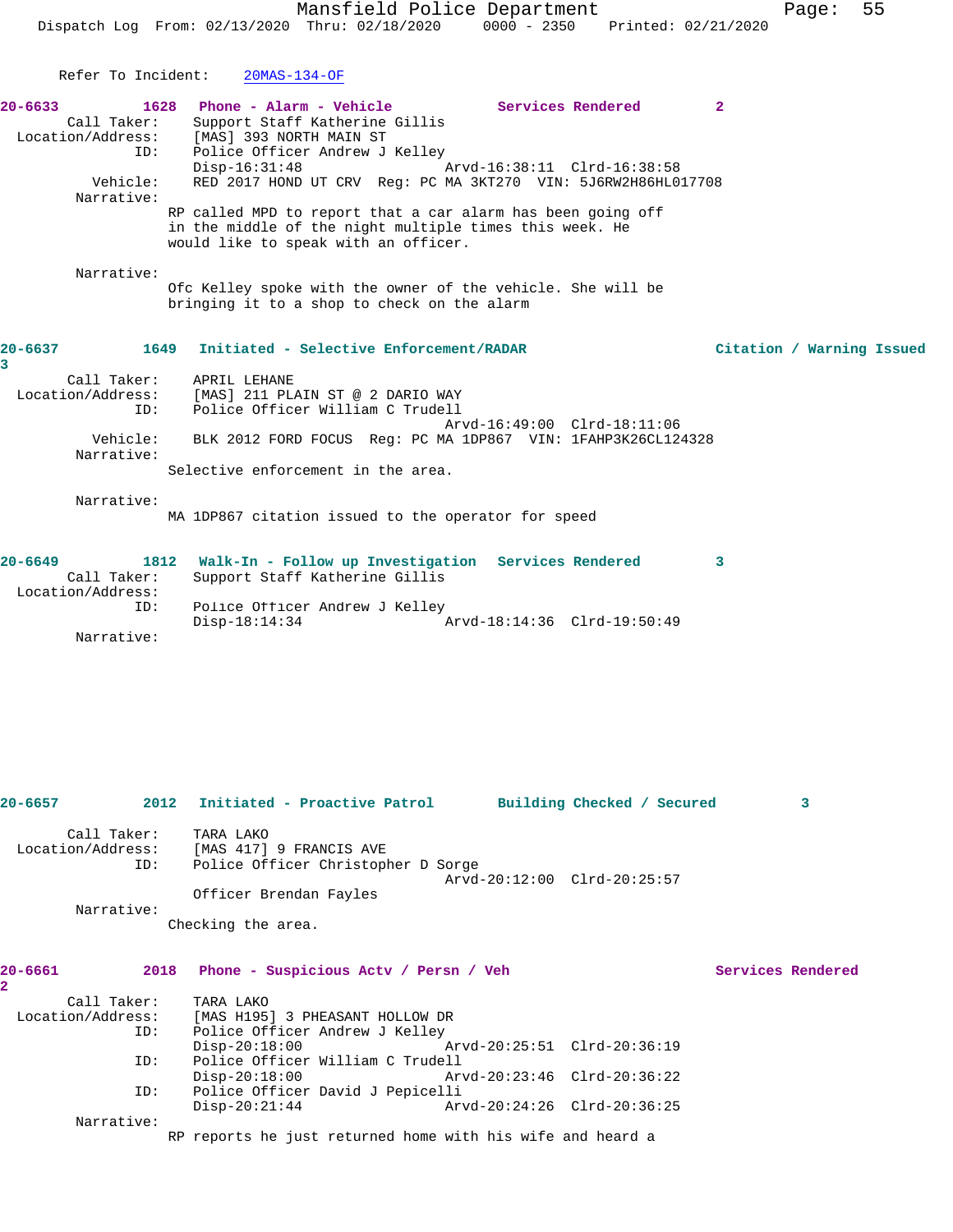|                                         | Mansfield Police Department<br>56<br>Page:<br>$0000 - 2350$<br>Dispatch Log From: 02/13/2020 Thru: 02/18/2020<br>Printed: 02/21/2020                                    |
|-----------------------------------------|-------------------------------------------------------------------------------------------------------------------------------------------------------------------------|
|                                         | noise upstairs along with footsteps. RP states there should<br>be nobody in the home. RP is currently outside in the<br>driveway with his wife.                         |
| Narrative:                              |                                                                                                                                                                         |
|                                         | Ofc Trudell reports the homeowner reports he just saw a<br>flashlight in the back yard, Ofc Trudell will be checking<br>the back.                                       |
| Narrative:                              |                                                                                                                                                                         |
|                                         | Ofc Pepicelli reports exterior checked negative. There was a<br>guitar case that may have fallen over upstairs, homeowners<br>are satisfied with the officers findings. |
| $20 - 6665$<br>2042                     | Initiated - Proactive Patrol<br>Citation / Warning Issued 3                                                                                                             |
| Call Taker:<br>Location/Address:        | TARA LAKO<br>[MAS 1002] 250 EAST ST                                                                                                                                     |
| ID:                                     | Police Officer Christopher D Sorge                                                                                                                                      |
|                                         | Arvd-20:42:00 Clrd-20:52:57<br>Officer Brendan Fayles                                                                                                                   |
| Vehicle:                                | RED 2015 HOND UT PILOT Reg: PC MA 3925ZX VIN: 5FNYF4H94FB011461                                                                                                         |
| Narrative:                              | Checking the area.                                                                                                                                                      |
| Narrative:                              |                                                                                                                                                                         |
|                                         | Out in front of the HS with a MV stop, citation issued for<br>defective equipment.                                                                                      |
| $20 - 6667$<br>2058                     | Initiated - Assist Citizen - P S A Services Rendered<br>3                                                                                                               |
| Call Taker:                             | TARA LAKO                                                                                                                                                               |
| Location/Address:<br>ID:                | [MAS] 300 EAST ST @ 2 WARE ST<br>Police Officer Christopher D Sorge                                                                                                     |
|                                         | Arvd-20:58:00 Clrd-21:01:14                                                                                                                                             |
| Narrative:                              | Officer Brendan Fayles                                                                                                                                                  |
|                                         | Ofc Sorge and Ofc Fayles out speaking with an individual.                                                                                                               |
|                                         | Ofc Sorge reports party checks ok, they were out for a walk<br>by the baseball fields.                                                                                  |
| $20 - 6669$                             | 2102 Phone - Erratic Oper MV / Road Rage Unfounded/Unverifed<br>3                                                                                                       |
| Call Taker:                             | TARA LAKO                                                                                                                                                               |
| Location/Address:<br>ID:                | [MAS] RTE 140 NB<br>Police Officer William C Trudell                                                                                                                    |
|                                         | $Disp-21:02:00$<br>Arvd-21:07:36 Clrd-21:09:07                                                                                                                          |
| ID:                                     | Police Officer Andrew J Kelley<br>$Disp-21:05:47$<br>Arvd-21:05:55 Clrd-21:09:07                                                                                        |
| ID:                                     | Police Officer David J Pepicelli<br>$Disp-21:07:40$<br>Arvd-21:07:42 Clrd-21:09:07                                                                                      |
| Narrative:                              |                                                                                                                                                                         |
|                                         | Cp reports seeing a wrong way driver headed southbound in<br>the northbound lane of Rt 140.                                                                             |
| Narrative:                              | State PD notified. Officers checked the area, unfounded                                                                                                                 |
|                                         |                                                                                                                                                                         |
| 20-6668                                 | 2103 Initiated - Proactive Patrol<br>Building Checked / Secured<br>3                                                                                                    |
| Call Taker:<br>Location/Address:<br>ID: | TARA LAKO<br>[MAS] NORTH MAIN ST<br>Police Officer Andrew J Kelley                                                                                                      |
| Narrative:                              | Arvd-21:03:00 Clrd-21:05:35                                                                                                                                             |
|                                         | Checking the North Main businesses.                                                                                                                                     |
| 20-6671<br>Call Taker:                  | 2109 Initiated - Disabled Motor Vehicle Vehicle Towed<br>3<br>TARA LAKO                                                                                                 |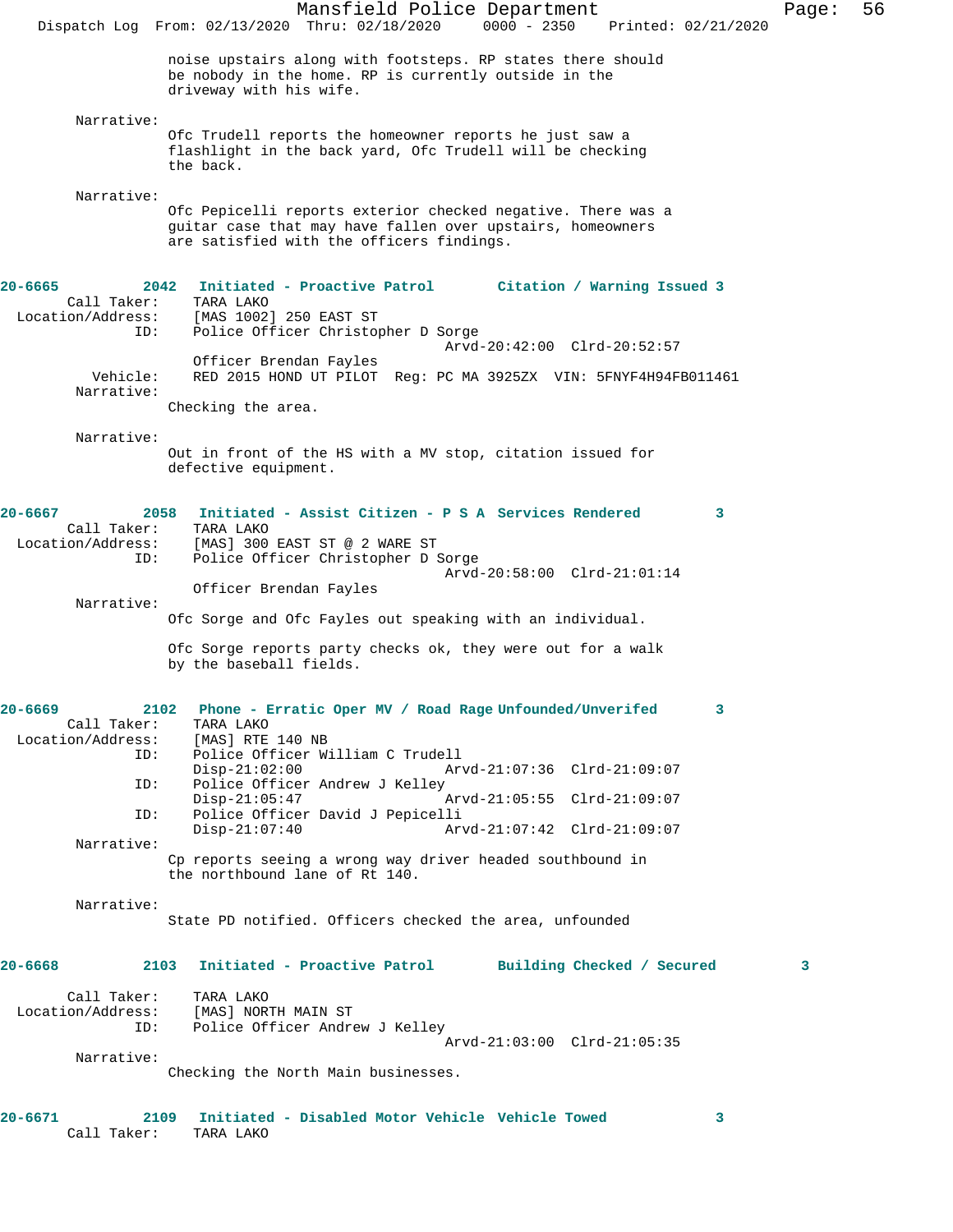Mansfield Police Department Page: 57 Dispatch Log From: 02/13/2020 Thru: 02/18/2020 0000 - 2350 Printed: 02/21/2020 Location/Address: [MAS] 200 RTE 140 SB @ 90 NORFOLK ST ID: Police Officer Christopher D Sorge<br>Arvd-21:09:00 Clrd-21:46:57 Arvd-21:09:00 Clrd-21:46:57 Officer Brendan Fayles 2017 SUBA FOREST Reg: PC SC QMB261 VIN: JF2SJAWC8HH595630 Towed: For: Disabled Vehicle By: Central Street Garage To: Central Street Garage Narrative: Checking on a DMV Ofc Sorge requesting a tow, unable to remove the tire from the vehicle. Central St en route. Narrative: Central St has the vehicle. **20-6672 2122 Initiated - Proactive Patrol Building Checked / Secured 3** Call Taker: TARA LAKO Location/Address: [MAS] COPELAND DR ID: Police Officer Andrew J Kelley Arvd-21:22:00 Clrd-21:38:46 Narrative: Checking the area. **20-6677 2228 Initiated - Motor Vehicle Stop Citation / Warning Issued 3**  Call Taker: TARA LAKO Location/Address: [MAS 305] 64 COPELAND DR ID: Police Officer Christopher D Sorge Arvd-22:28:00 Clrd-22:34:16 Officer Brendan Fayles Vehicle: GRY 2012 SUBA FOREST Reg: PC MA 3184RO VIN: JF2SHAEC6CH409671 Narrative: Citation issued for defective equipment. **20-6679 2239 Initiated - Motor Vehicle Stop Citation / Warning Issued 3**  Call Taker: TARA LAKO Location/Address: [MAS] 231 CHAUNCY ST @ 12 GILES PL ID: Police Officer Andrew J Kelley Arvd-22:39:00 Clrd-22:49:56 ID: Police Officer David J Pepicelli Disp-22:40:00 Arvd-22:40:19 Clrd-22:49:55<br>Vehicle: BLU 2000 VOLV S70 Reg: PC MA 7ZGF60 VIN: YV1LS56D6Y26665 BLU 2000 VOLV S70 Reg: PC MA 7ZGF60 VIN: YV1LS56D6Y2666546 Narrative: Citation issued for failure to wear seatbelt. Narrative: Ofc Kelley reports vehicle will be a DMV in the Advanced Auto Parts, occupants have called AAA. **20-6680 2239 Initiated - Motor Vehicle Stop Citation / Warning Issued 3**  Call Taker: LINDSAY MITCHELL Vicinity of: [MAS] 500 EAST ST ID: Police Officer Christopher D Sorge Arvd-22:39:00 Clrd-22:43:00 Officer Brendan Fayles Vehicle: BLK 2012 NISS ROGUE Reg: PC MA 2472DC VIN: JN8AS5MV8CW352153 Narrative: Cited for defective equipment **20-6681 2248 Initiated - Motor Vehicle Stop Verbal Warning 3**  Call Taker: TARA LAKO<br>Location/Address: [MAS] 52 9 [MAS] 52 STEARNS AVE @ 11 BONNEY LN ID: Police Officer Christopher D Sorge Arvd-22:48:00 Clrd-22:54:39 Officer Brendan Fayles Vehicle: BLK 2017 BMW LL X1 Reg: PC NH 4711279 VIN: WBXHT3C38H5F75159 Narrative: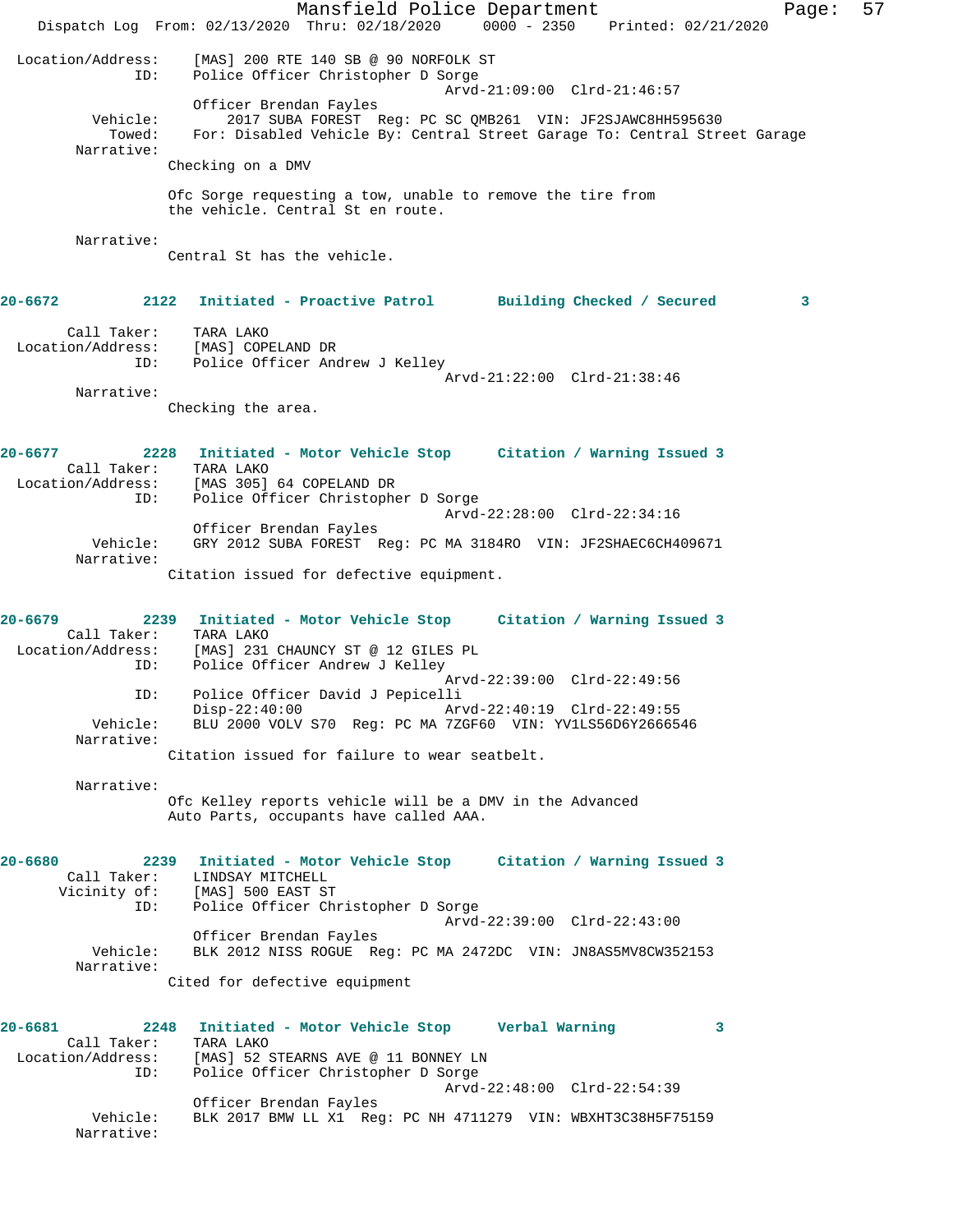Verbal warning for marked lanes violation.

| $20 - 6682$<br>Call Taker: | 2316     | Initiated - Motor Vehicle Stop<br>TARA LAKO |  |  | Verbal Warning                                               |  |
|----------------------------|----------|---------------------------------------------|--|--|--------------------------------------------------------------|--|
| Location/Address:          |          | [MAS 451B] 500 EAST ST                      |  |  |                                                              |  |
|                            | ID:      | Police Officer Christopher D Sorge          |  |  |                                                              |  |
|                            |          |                                             |  |  | Arvd-23:16:00 Clrd-23:19:51                                  |  |
|                            |          | Officer Brendan Fayles                      |  |  |                                                              |  |
| Narrative:                 | Vehicle: |                                             |  |  | WHI 2011 VOLK JETTA Req: PC MA 399EC5 VIN: 3VWDZ7AJ1BM372936 |  |
|                            |          | Verbal warning for defective equipment.     |  |  |                                                              |  |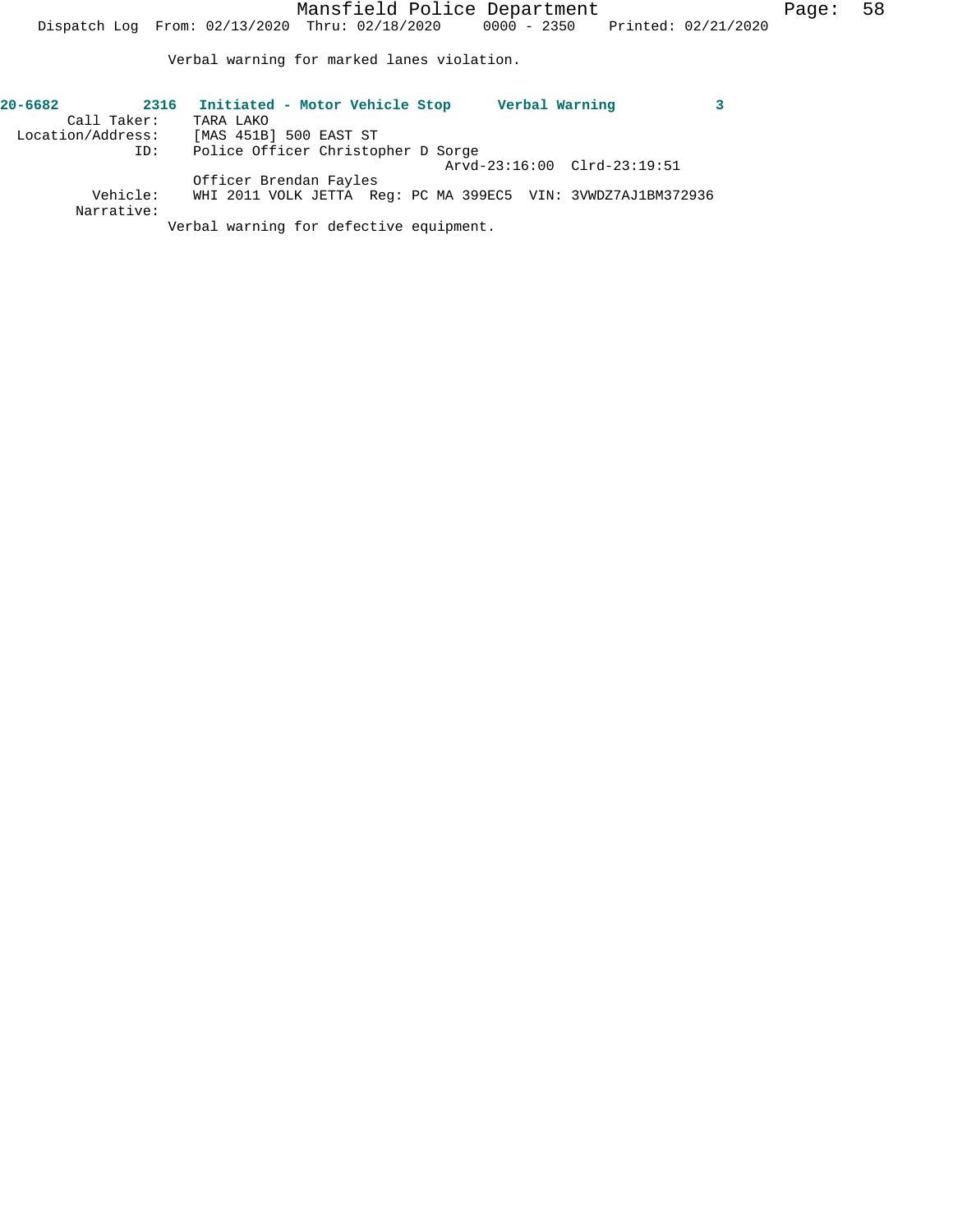Call Number Time Call Reason **Action** Action **Priority 20-6683 0053 Initiated - Proactive Patrol Building Checked / Secured 3** Call Taker: TARA LAKO Location/Address: [MAS 281A] 1 CROCKER ST ID: Police Officer Michelle Bellevue Arvd-00:53:00 Clrd-00:57:45 Narrative: Checking the area. **20-6685 0120 Initiated - Proactive Patrol Building Checked / Secured 3** Call Taker: TARA LAKO Location/Address: [MAS 802B] 428 ELM ST ID: Police Officer Meghan Birnie Arvd-01:20:00 Clrd-01:25:09 Narrative: Checking the area. **20-6688 0125 Initiated - Proactive Patrol Services Rendered 3**  Call Taker: TARA LAKO Location/Address: [MAS 204] 26 OTIS ST ID: Police Officer Meghan Birnie Arvd-01:25:00 Clrd-01:28:59 Narrative: Checking the area. **20-6691 0131 Initiated - Proactive Patrol Building Checked / Secured 3** Call Taker: TARA LAKO Location/Address: [MAS 1002] 250 EAST ST ID: Police Officer Donald MacLean Arvd-01:31:00 Clrd-01:43:08 Narrative: Checking the area. **20-6695 0145 Initiated - Proactive Patrol Building Checked / Secured 3** Call Taker: TARA LAKO Location/Address: [MAS 907E] 390 WEST ST ID: Police Officer Meghan Birnie Arvd-01:45:00 Clrd-01:55:00 Narrative: Checking the area. **20-6697 0157 Initiated - Parking Violations Services Rendered 3**  Call Taker: TARA LAKO Location/Address: [MAS] NORTH MAIN ST ID: Police Officer Michelle Bellevue Arvd-01:57:00 Clrd-01:58:14 Narrative: Ofc Bellevue reports zero violations. **20-6698 0159 Initiated - Proactive Patrol Building Checked / Secured 3** Call Taker: TARA LAKO Location/Address: [MAS 992] 660 EAST ST ID: Police Officer Donald MacLean Arvd-01:59:00 Clrd-02:05:29 Narrative:

Checking the area.

**For Date: 02/19/2020 - Wednesday**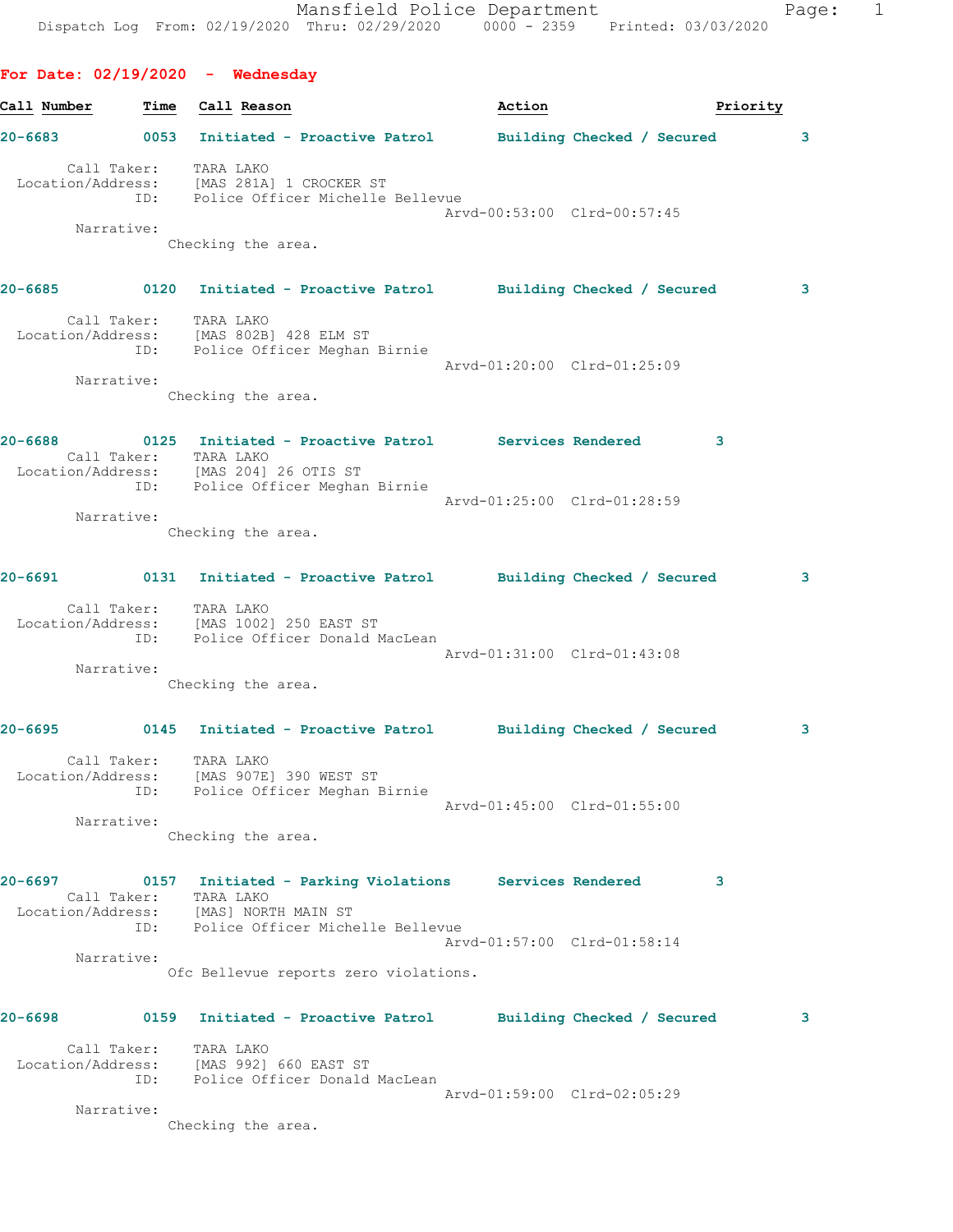**20-6701 0209 Initiated - Proactive Patrol Building Checked / Secured 3** Call Taker: JEFFREY KEEFE Vicinity of: [MAS] 4 ERICK RD @ 15 BONNEY LN ID: Police Officer Donald MacLean Arvd-02:09:00 Clrd-02:26:47 Narrative: Checking the area. **20-6703 0228 Initiated - Proactive Patrol Building Checked / Secured 3** Call Taker: TARA LAKO Location: [MAS] HOTELS ID: Police Officer Meghan Birnie Arvd-02:28:00 Clrd-03:20:23 Narrative: Checking the area. **20-6707 0308 Initiated - Proactive Patrol Services Rendered 3**  Call Taker: LINDSAY MITCHELL Location/Address: [MAS 834] 261 CHAUNCY ST ID: Sergeant Lawrence G Crosman Arvd-03:08:00 Clrd-03:15:52 **20-6708 0325 Initiated - Proactive Patrol Building Checked / Secured 3** Call Taker: TARA LAKO Location/Address: [MAS 840] 280 SCHOOL ST ID: Police Officer Meghan Birnie Arvd-03:25:00 Clrd-03:38:01 Narrative: Checking the area. **20-6711 0435 Phone - Alarm - Burglar False / Accidental Alarm 1**  Call Taker: TARA LAKO Location/Address: [MAS 202] 16 OLD COLONY WAY ID: Police Officer Michelle Bellevue<br>Disp-04:36:31 Arv Disp-04:36:31 Arvd-04:42:19 Clrd-04:44:21 ID: Police Officer Meghan Birnie Disp-04:36:37 Arvd-04:40:13 Clrd-04:44:20 Narrative: Alarm company reporting bar motion, no rep responding at this time. Narrative: Checks secure, clear **20-6716 0632 Initiated - Traffic Enforcement / Activity Citation / Warning Issued 2**  Call Taker: MATTHEW BOMES Vicinity of: [MAS] 363 NORTH MAIN ST @ 54 CHAUNCY ST ID: Police Officer Michelle Bellevue Arvd-06:32:20 Clrd-06:53:00 ID: Police Officer Michelle Bellevue Arvd-06:53:11 Clrd-06:58:54 Vehicle: WHI 2014 MAZD CX5 Reg: PC MA 6HP187 VIN: JM3KE4CY0E0408872 Narrative: Officer out on traffic enforcement in the area Narrative: Ma 6hp187 violation issued for red ligt **20-6717 0645 Initiated - Motor Vehicle Stop Citation / Warning Issued 3**  Call Taker: MATTHEW BOMES Vicinity of: [MAS] 800 S MAIN ST @ 10 RESERVOIR ST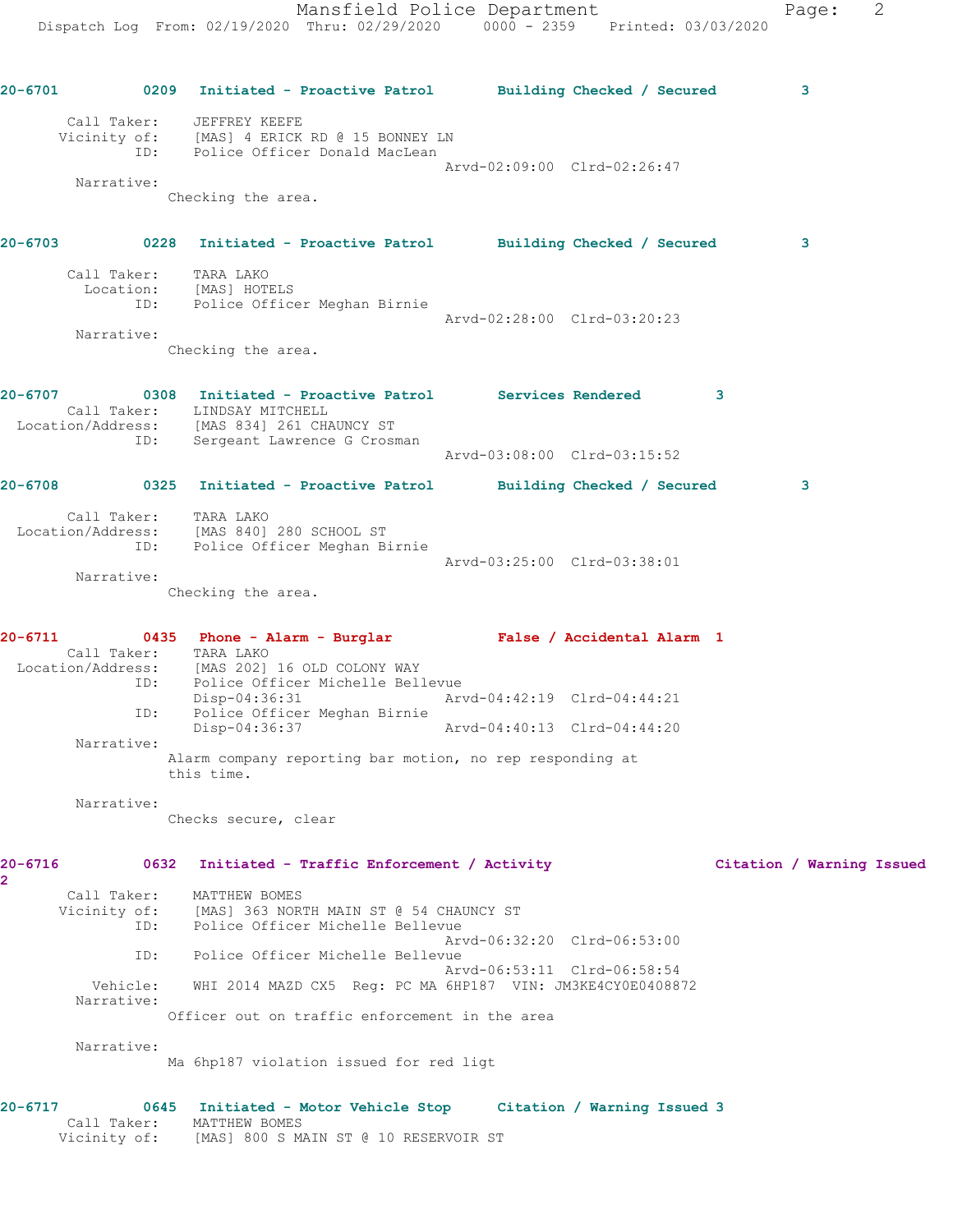|                        | Mansfield Police Department<br>Dispatch Log From: 02/19/2020 Thru: 02/29/2020 0000 - 2359 Printed: 03/03/2020                 | 3<br>Page:                |
|------------------------|-------------------------------------------------------------------------------------------------------------------------------|---------------------------|
|                        |                                                                                                                               |                           |
| ID:                    | Police Officer Meghan Birnie<br>Arvd-06:45:00 Clrd-06:53:37                                                                   |                           |
| Vehicle:<br>Narrative: | GRY 2013 NISS MURANO Req: PC MA 9648XS VIN: JN8AZ1MW4DW321979                                                                 |                           |
|                        | Citation issued for speed                                                                                                     |                           |
| 20-6720                | 0710 Initiated - Motor Vehicle Stop Citation / Warning Issued 3                                                               |                           |
|                        | Call Taker: APRIL LEHANE                                                                                                      |                           |
|                        | Location/Address: [MAS 2000] 215 NORTH MAIN ST<br>ID: Police Officer Michelle Bellevue                                        |                           |
| Narrative:             | Arvd-07:10:00 Clrd-07:17:27<br>Vehicle: BLK 2018 NISS PATHFI Req: PC MA 2SDB51 VIN: 5N1DR2MMXJC630068                         |                           |
|                        | Ma 2sdb51 citation for speed 35 in a 20                                                                                       |                           |
| 20-6721                | 0723 911 - 911 Hang-ups & Verifications Confirmed misdial/Accdntl Call                                                        | $\mathbf{2}$              |
|                        |                                                                                                                               |                           |
| Call Taker:            | MATTHEW BOMES<br>Location/Address: [MAS H2101] 7 HORSESHOE LOOP                                                               |                           |
| ID:                    | Police Officer Donald MacLean<br>Arvd-07:30:25 Clrd-07:31:43<br>Disp-07:25:46                                                 |                           |
| Narrative:             |                                                                                                                               |                           |
|                        | Checking on a 911 hang up, phone was in parties pocket and<br>dialed                                                          |                           |
| Narrative:             |                                                                                                                               |                           |
|                        | spoke to a party                                                                                                              |                           |
| Narrative:             | spoke to home owner all set                                                                                                   |                           |
|                        |                                                                                                                               |                           |
| 20-6723                | 0802 Initiated - Parking Violations Services Rendered<br>Call Taker: Animal Control Steven Simonds                            | 3                         |
| Narrative:             | Location/Address: [MAS] NORTH MAIN ST                                                                                         |                           |
|                        | checking train station and moving standing cars waiting for<br>train                                                          |                           |
|                        |                                                                                                                               |                           |
| Narrative:             | moved a few cars but for the most part everything ran                                                                         |                           |
|                        | smoothly. checking late departure spaces - no violations                                                                      |                           |
| 20-6729                | 0846 Initiated - Parking Violations<br>Services Rendered                                                                      | 3                         |
|                        | Call Taker: Animal Control Steven Simonds<br>Location/Address: [MAS] NORTH MAIN ST                                            |                           |
| Narrative:             | checking area for parking violations                                                                                          |                           |
|                        |                                                                                                                               |                           |
| 20-6731                | 0908 Initiated - Assist Citizen - P S A Services Rendered                                                                     | 3                         |
|                        | Call Taker: MATTHEW BOMES<br>Vicinity of: [MAS] 710 EAST ST @ 48 STEARNS AVE                                                  |                           |
|                        | ID: Police Officer Matthew A Souza<br>Arvd-09:08:00 Clrd-09:09:30                                                             |                           |
|                        | Vehicle: BLK 2013 LEXS UT RX350 Req: PC MA 828RM2 VIN: 2T2BK1BA2DC190194                                                      |                           |
| Narrative:             | r/o was trying to assist child in back seat and was stopped<br>in the lane of traffic                                         |                           |
|                        |                                                                                                                               |                           |
| 20-6732                | 0912<br>Initiated - Selective Enforcement/RADAR                                                                               | Citation / Warning Issued |
| 3                      | Call Taker: MATTHEW BOMES                                                                                                     |                           |
| ID:                    | Vicinity of: [MAS] 79 NORTH MAIN ST @ 14 COURT ST<br>Police Officer John R Armstrong                                          |                           |
|                        | Arvd-09:12:00 Clrd-09:51:33                                                                                                   |                           |
| Vehicle:<br>Vehicle:   | BLK 2018 GMC SIERRA Reg: PC MA 561NT4 VIN: 3GTU2NEC3JG471259<br>WHI 2019 HOND ACCORD Reg: PC MA 2TSL41 VIN: 1HGCV1F56KA050648 |                           |
|                        |                                                                                                                               |                           |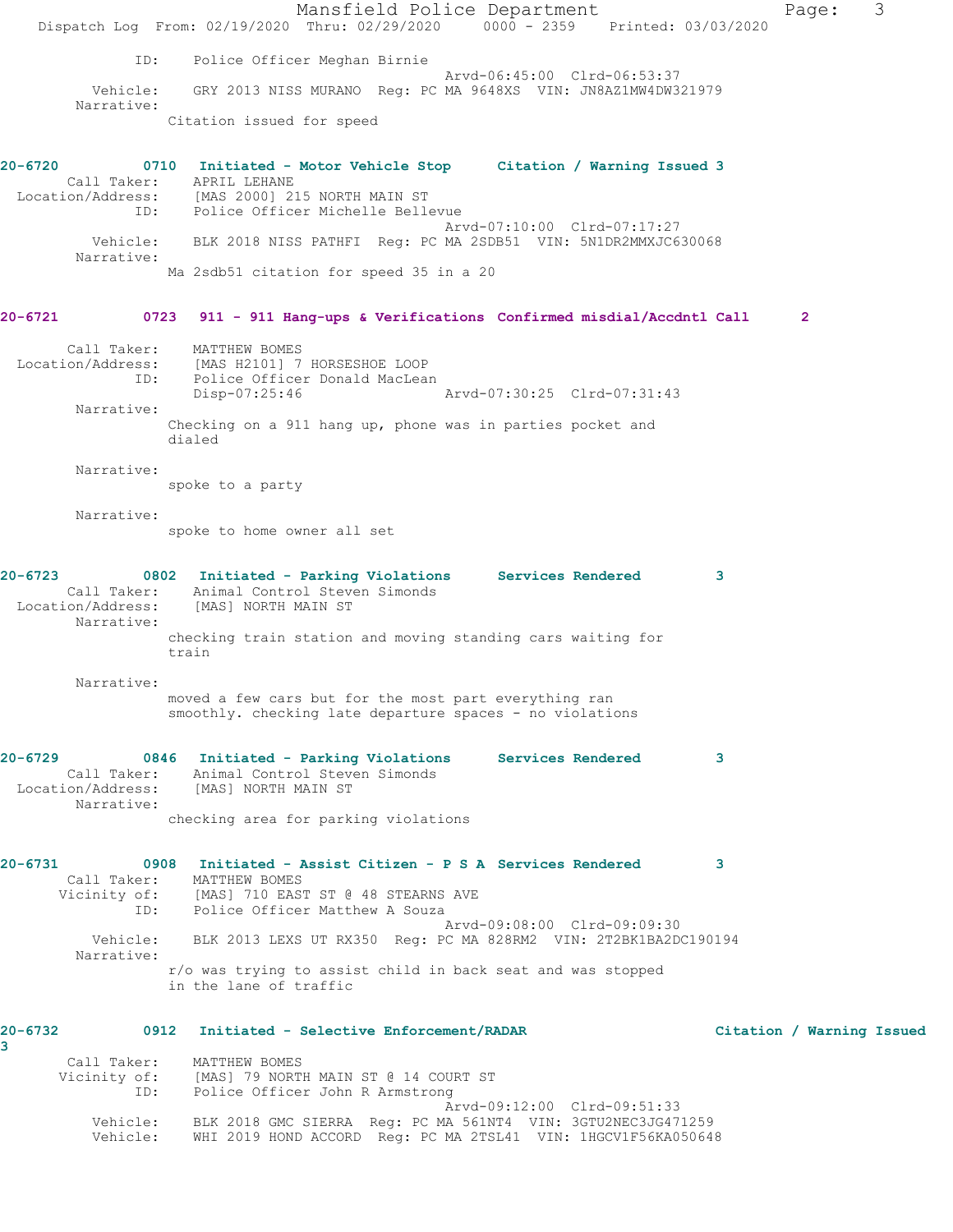Mansfield Police Department Fage: 4 Dispatch Log From: 02/19/2020 Thru: 02/29/2020 0000 - 2359 Printed: 03/03/2020 Narrative: Selective enforcement in the area. Narrative: ma 561nt4 citation issued for speed Narrative: ma 2tsl41 citation for revo/ins Narrative: 2 citations issued Refer To Summons: 20MAS-66-AR Summons: ORLANDO, ERNEST THOMAS<br>Address: 25 MARGARET DR NORTOI 25 MARGARET DR NORTON, MA Age: 63 Charges: UNINSURED MOTOR VEHICLE **20-6739 1019 Initiated - Motor Vehicle Stop Verbal Warning 3**  Call Taker: MATTHEW BOMES Location/Address: [MAS 25A] 355 NORTH MAIN ST ID: Police Officer John R Armstrong Arvd-10:19:00 Clrd-10:41:07 Vehicle: GRY 2011 HOND UT CRV Reg: PC MA 1YKC30 VIN: 5J6RE4H38BL119490 Narrative: Ma 1ykc30 revo/ins r/o is on the phone with ins company Narrative: party was able to produce propper paper work from the insurance company **20-6742 1036 Initiated - Parking Violations Services Rendered 3**  Call Taker: Animal Control Steven Simonds Location/Address: [MAS] NORTH MAIN ST ID: Animal Control Steven Simonds Arvd-10:36:56 Clrd-11:00:16 Narrative: checking area for parking violations Narrative: 2 violations. MA 6FJ812 and 3HP387. restricted parking **20-6745 1050 Initiated - Motor Vehicle Stop Citation / Warning Issued 3**  Call Taker: MATTHEW BOMES Vicinity of: [MAS] NORFOLK ST ID: Police Officer Christopher D Sorge Arvd-10:50:00 Clrd-10:58:04 Vehicle: WHI 1998 TOYT COROLL Reg: PC MA 1APW65 VIN: 2T1BR12E8WC091126 Narrative: citation failure to inspect **20-6753 1149 Phone - Assist Other Gov. Agency Assisted Party 3**  Call Taker: GARIN EISELE Location/Address: [MAS 219] 12 GILES PL Refer To Incident: 20MAS-135-OF **20-6754 1152 Phone - Motor Veh Acc - No Injury Citation / Warning Issued 1**  Call Taker: APRIL LEHANE Location/Address: [MAS] 300 RTE 140 NB @ 375 WEST ST<br>ID: Police Officer Christopher D Sorge Police Officer Christopher D Sorge<br>Disp-11:53:29 Arvd Arvd-11:59:31 Clrd-12:22:11 ID: Police Officer John R Armstrong<br>Disp-11:55:41 Ar Disp-11:55:41 Arvd-11:59:31 Clrd-12:03:33 Vehicle: BLK 2018 TOYT COROLL Reg: PC MA 3ST384 VIN: 2T1BURHE3JC053736 Vehicle: WHI 2019 NISS MAXIMA Reg: PC MA 1NXX57 VIN: 1N4AA6AV9KC367548 Narrative: report of a 2 car MVA no injuries

Narrative: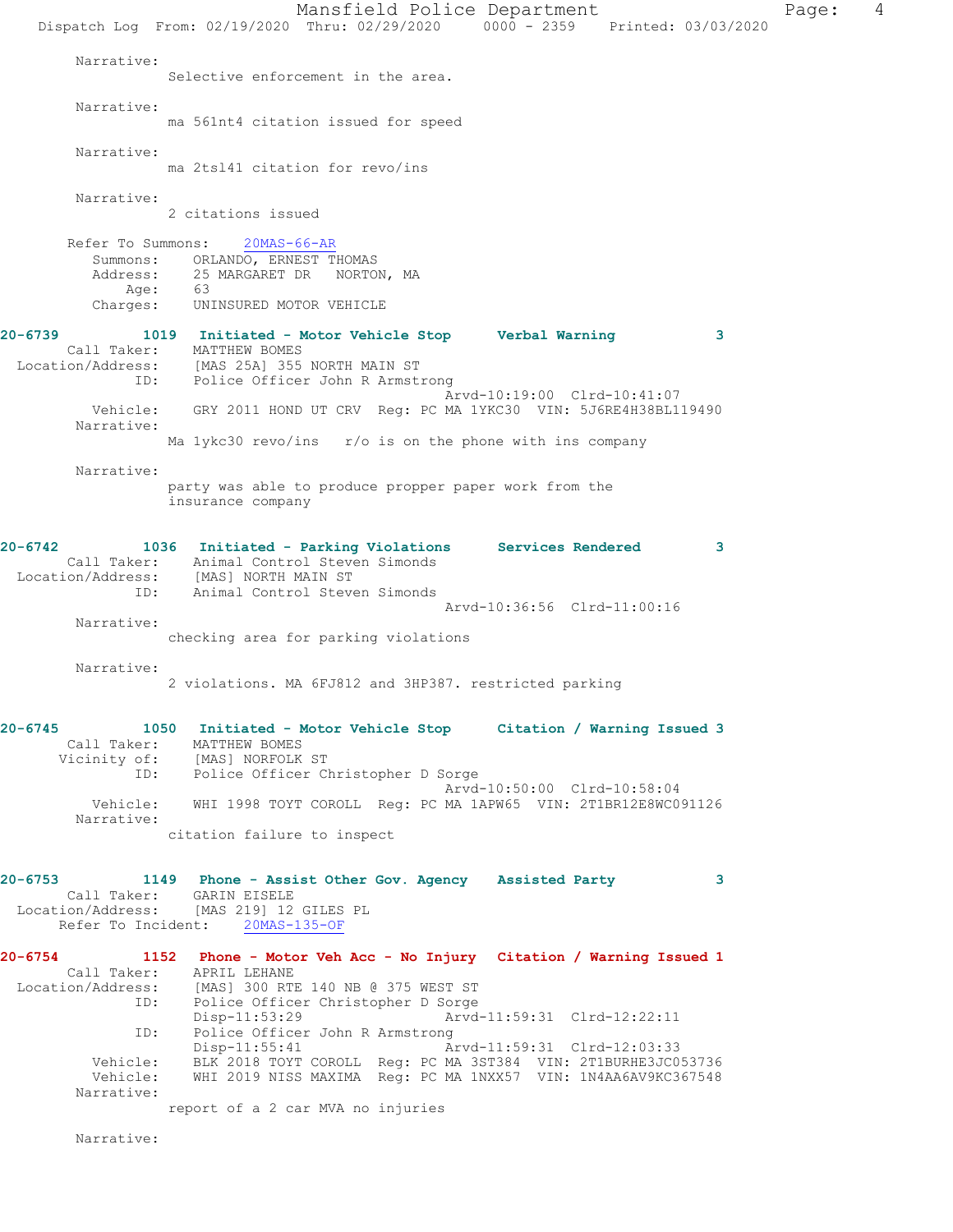Mansfield Police Department Fage: 5 Dispatch Log From: 02/19/2020 Thru: 02/29/2020 0000 - 2359 Printed: 03/03/2020 Ma 1nxx57 citation issued falure to yield Refer To Accident: 20MAS-53-AC **20-6757 1217 Phone - Larceny under \$1200 Services Rendered 2**  Call Taker: APRIL LEHANE Location/Address: [MAS 900E002] 242 CHAUNCY ST Apt. #5 ID: Police Officer Gregg S Kennedy<br>Disp-12:19:33 A Arvd-12:24:34 Clrd-12:43:33 Narrative: caller is reporting another customer left with her coat and car keys. Narrative: The person who took items mistakingly was identified. Norwood PD reached out to have her call the RP direct or call the Nail Salon. **20-6763 1329 Initiated - Arrest Arrest(s) Made 1**  Call Taker: MATTHEW BOMES Location/Address: [MAS 165] 91 CHAUNCY ST<br>ID: Police Officer Christoph Police Officer Christopher D Sorge Arvd-13:29:00 Clrd-16:25:26 ID: Sergeant Brian P Thibault<br>Disp-13:30:37 Disp-13:30:37 Arvd-13:32:19 Clrd-13:44:44 ID: Police Officer Gregg S Kennedy Arvd-13:33:13 Clrd-13:53:35 Narrative: Officers have one male under arrest for two (2) active WMS warrants Refer To Arrest: 20MAS-68-AR Arrest: COLLINS, MICHAEL A<br>Address: 50 EAST ST SHAROI 50 EAST ST SHARON, MA<br>28 Age:<br>Charges: - .<br>DISORDERLY CONDUCT RESIST ARREST DRUG, POSSESS CLASS A Warrant arrest Warrant arrest **20-6764 1341 911 - Assist Fire Department Services Rendered 2**  Call Taker: GARIN EISELE Location/Address: [MAS H2562] 21 CHILSON AVE ID: Detective Anthony R Lattanzio<br>Disp-13:44:07 Disp-13:44:07 Clrd-13:46:46 ID: Sergeant Brian P Thibault Disp-13:44:52 Arvd-13:46:43 Clrd-13:49:24 Narrative: Assisting the FD with a fire related incident. Nature: Responding to assist with oven fire. **20-6777 1613 Walk-In - Harass. Electronic Communicat Spoken To 3** Call Taker: Support Staff Amanda Crisfulla Location/Address: [MAS 451B] 500 EAST ST ID: Police Officer Danielle C Titus Disp-16:17:35 Arvd-16:17:38 Clrd-16:21:07 Narrative: party in lobby having issues with ex, seeking for advice

Refer To Incident: 20MAS-136-OF

**20-6785 1717 911 - 911 Hang-ups & Verifications Gone on Arrival 2**  Call Taker: MATTHEW BOMES Location/Address: [MAS] 450 CHAUNCY ST ID: Police Officer David J Pepicelli Disp-17:21:45 Arvd-17:30:40 Clrd-17:34:40 Narrative: Checking on a 911 hang up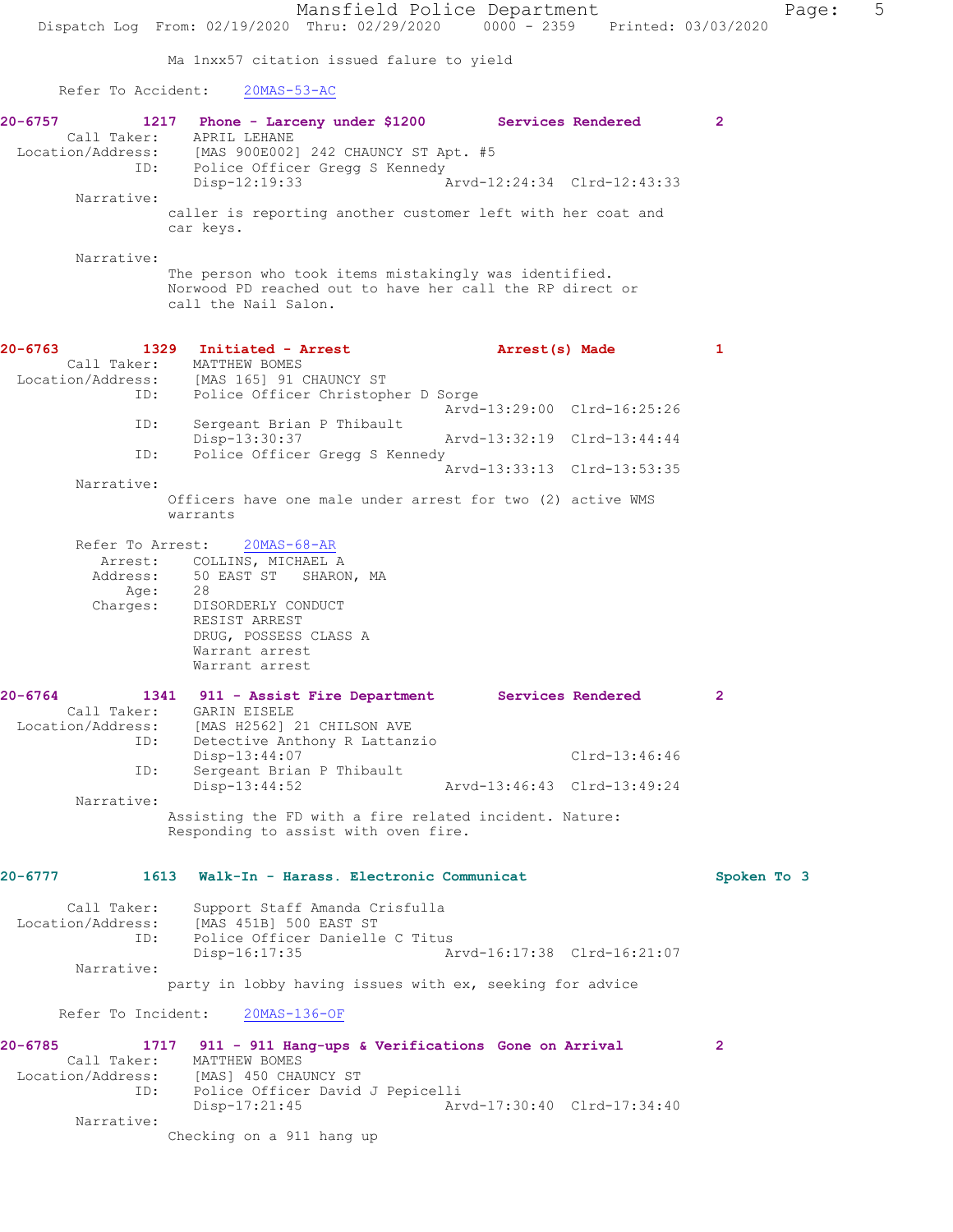Mansfield Police Department Fage: 6 Dispatch Log From: 02/19/2020 Thru: 02/29/2020 0000 - 2359 Printed: 03/03/2020 Narrative: Caller is at the Doctor for vision impairment. He hit the wrong button on his phone Narrative: party has left the office prior to arrival **20-6788 1801 Initiated - Community Policing Services Rendered 3**  Call Taker: MATTHEW BOMES Location/Address: [MAS 12] 250 EAST ST ID: Police Officer Danielle C Titus Arvd-18:01:00 Clrd-18:10:01 Narrative: checking in on the games **20-6789 1803 911 - Assist Citizen - P S A Services Rendered 3**  Call Taker: MATTHEW BOMES Location/Address: [MAS 65] 30 CHAUNCY ST ID: Police Officer David J Pepicelli Disp-18:06:32 Arvd-18:07:42 Clrd-18:12:58 Vehicle: WHI 1998 TOYT COROLL Reg: PC MA 9YT346 VIN: 2T1BR18E1WC040798 Narrative: female wants to talk to police Narrative: out with the party Narrative: Operator was given directions to Rte 95 to get back to Dorchester. **20-6793 1831 Initiated - Selective Enforcement/RADAR Services Rendered 3**  Call Taker: MATTHEW BOMES Vicinity of: [MAS] 562 MAPLE ST @ 3 JENNIFER DR ID: Police Officer Danielle C Titus Arvd-18:31:00 Clrd-18:56:33 Narrative: Selective enforcement in the area. Narrative: No violations avg. 33 max 36. **20-6795 1903 Initiated - Motor Vehicle Stop Spoken To 3**  Call Taker: JEFFREY KEEFE Vicinity of: [MAS] 137 MILL ST ID: Police Officer Danielle C Titus Arvd-19:03:00 Clrd-19:04:26 Vehicle: GRY 2012 TOYT SD PRIUS Reg: PAS MA EV6500 VIN: JTDKN3DP5C3008911 Narrative: Operator was on the side of the bridge playing pokeman. was advised he was in a bad spot. **20-6797 1949 911 - Assist Fire Department Unfounded/Unverifed 2**  Call Taker: JEFFREY KEEFE Vicinity of: [MAS H6024] 35 PILGRIM RD ID: Police Officer David J Pepicelli Disp-19:50:39 Arvd-19:55:26 Clrd-20:03:50 Narrative: Assisting the FD with a fire related incident. Nature: Outside odor of gas. **20-6799 2025 Initiated - Suspicious Actv / Persn / Veh Spoken To 2** Call Taker: JEFFREY KEEFE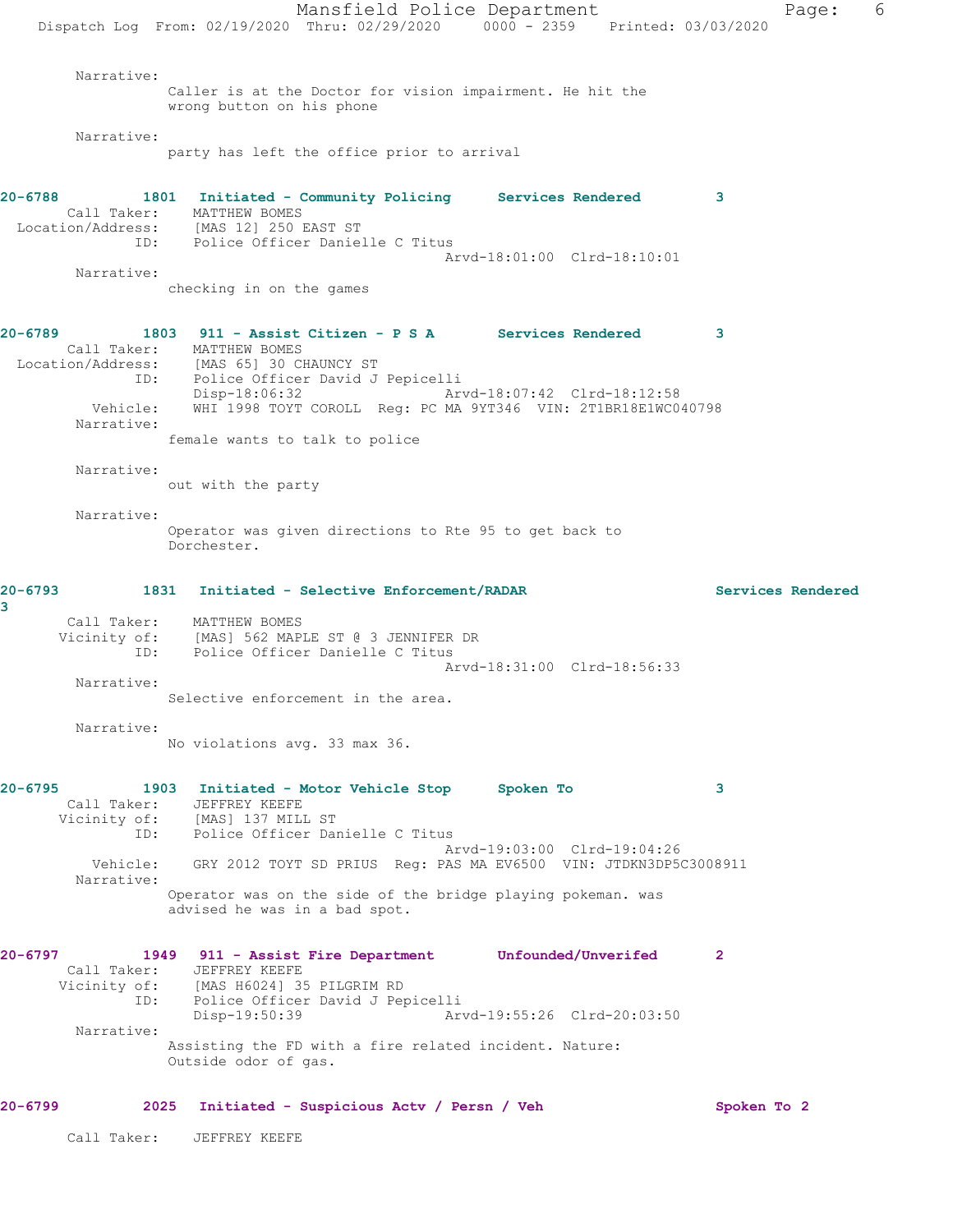Mansfield Police Department Fage: 7 Dispatch Log From: 02/19/2020 Thru: 02/29/2020 0000 - 2359 Printed: 03/03/2020 Vicinity of: [MAS 982] 111 HOPE ST ID: Police Officer Danielle C Titus Arvd-20:25:00 Clrd-20:26:35 ID: Police Officer Christopher D Sorge Disp-20:26:13 Arvd-20:26:15 Clrd-20:26:38 Vehicle: GRY 2018 TOYT UT RAV4 Reg: PAS MA BB507 VIN: JTMBFREV8JD246224 Narrative: Female operator was parked along the side of the road waiting to pick up he son. She was asked to move to a better location. **20-6802 2134 Initiated - Proactive Patrol Services Rendered 3**  Call Taker: JEFFREY KEEFE Vicinity of: [MAS 814] 50 WEST CHURCH ST ID: Police Officer David J Pepicelli Arvd-21:34:00 Clrd-21:54:41 Narrative: Checking the area. **20-6803 2150 Initiated - Proactive Patrol Services Rendered 3**  Call Taker: JEFFREY KEEFE Vicinity of: [MAS 170] 255 HOPE ST ID: Police Officer Danielle C Titus Arvd-21:50:00 Clrd-21:57:26 Narrative: Checking the area. **20-6804 2154 Initiated - Proactive Patrol Services Rendered 3**  Call Taker: JEFFREY KEEFE Vicinity of: [MAS 1015] 30 CHAUNCY ST ID: Police Officer David J Pepicelli Arvd-21:54:00 Clrd-22:15:16 Narrative: Checking the area. **20-6806 2208 Initiated - Proactive Patrol Services Rendered 3**  Call Taker: JEFFREY KEEFE Vicinity of: [MAS 2] 60 FORBES BLVD ID: Police Officer Christopher D Sorge Arvd-22:08:00 Clrd-22:15:14 Narrative: Checking the area. **20-6807 2208 Initiated - Proactive Patrol Services Rendered 3**  Call Taker: JEFFREY KEEFE Vicinity of: [MAS 417] 9 FRANCIS AVE ID: Police Officer Danielle C Titus Arvd-22:08:00 Clrd-22:18:03 Narrative: Checking the area. **20-6809 2228 Initiated - Proactive Patrol Services Rendered 3**  Call Taker: JEFFREY KEEFE Vicinity of: [MAS] 4 ERICK RD @ 15 BONNEY LN ID: Police Officer Danielle C Titus Arvd-22:28:00 Clrd-22:36:34 Narrative: Checking the area. **20-6810 2304 Initiated - Proactive Patrol Services Rendered 3**  Call Taker: JEFFREY KEEFE Vicinity of: [MAS 992] 660 EAST ST ID: Police Officer Danielle C Titus Arvd-23:04:00 Clrd-23:08:53 Narrative: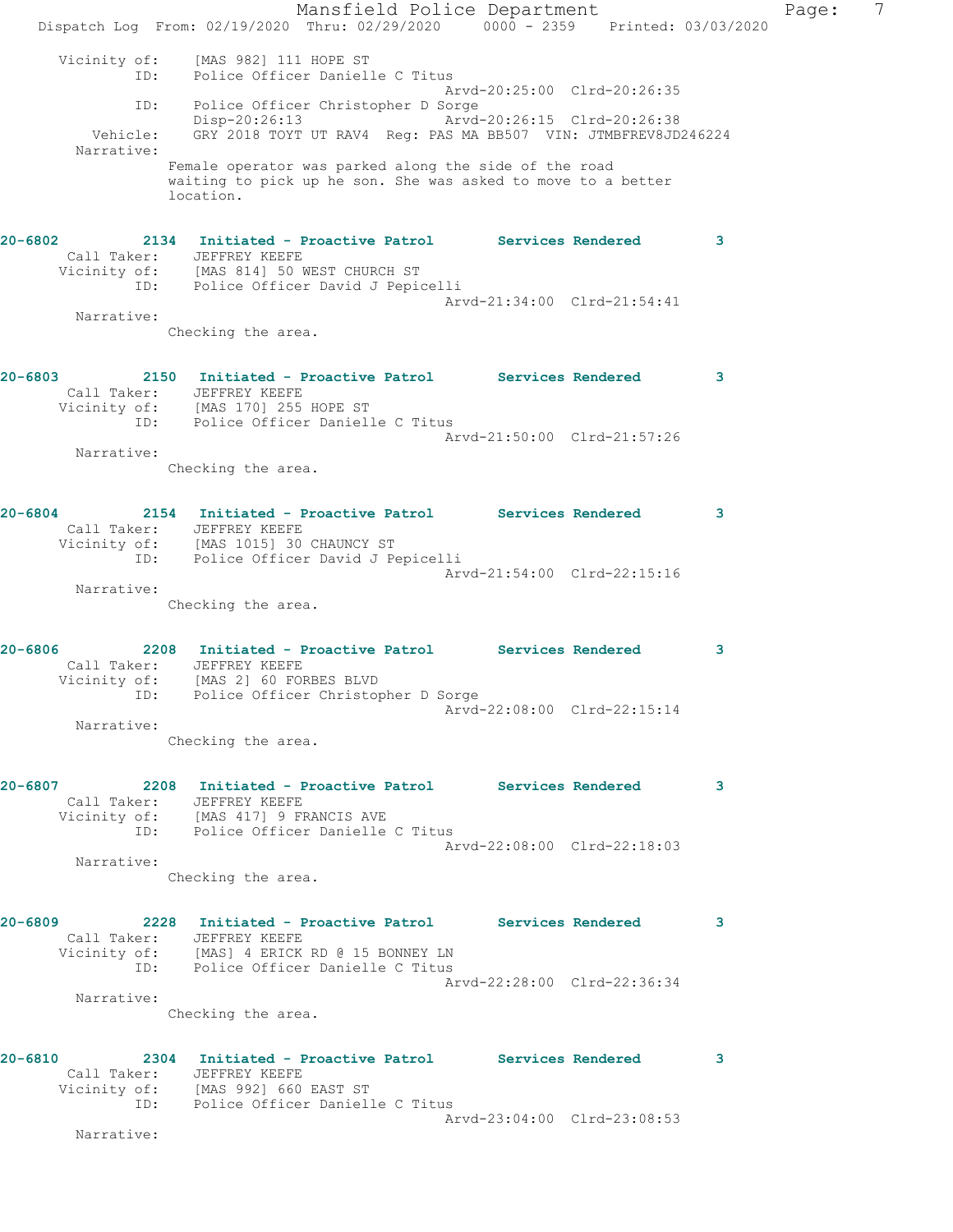Checking the area.

|             |                                                                     | 20-6811 2306 Phone - Suicide (attempted) Investigated - Report Taken                                                                                                                   |                                                            |               | 1 |
|-------------|---------------------------------------------------------------------|----------------------------------------------------------------------------------------------------------------------------------------------------------------------------------------|------------------------------------------------------------|---------------|---|
|             | Call Taker:<br>Location/Address:<br>ID:<br>ID:<br>ID:<br>Narrative: | TARA LAKO<br>Police Officer Christopher D Sorge<br>Disp-23:06:00<br>Police Officer David J Pepicelli<br>Disp-23:06:00<br>Police Officer Danielle C Titus<br>Disp-23:11:46              | Arvd-23:12:17 Clrd-23:37:29<br>Arvd-23:11:43 Clrd-23:23:31 | Clrd-23:15:46 |   |
|             |                                                                     | Refer To Incident: 20MAS-137-OF                                                                                                                                                        |                                                            |               |   |
|             |                                                                     | For Date: $02/20/2020 -$ Thursday                                                                                                                                                      |                                                            |               |   |
|             |                                                                     | 20-6814 		 0054 Initiated - Proactive Patrol Services Rendered<br>Call Taker: JEFFREY KEEFE<br>Vicinity of: [MAS 1002] 250 EAST ST<br>ID: Police Officer Michelle Bellevue             |                                                            |               | 3 |
|             | Narrative:                                                          |                                                                                                                                                                                        | Arvd-00:54:00 Clrd-01:06:27                                |               |   |
|             |                                                                     | Checking the area.                                                                                                                                                                     |                                                            |               |   |
| $20 - 6815$ |                                                                     | 0123 Initiated - Proactive Patrol Services Rendered<br>Call Taker: LINDSAY MITCHELL<br>Location/Address: [MAS 802B] 428 ELM ST<br>ID: Police Officer Meghan Birnie                     |                                                            |               | 3 |
|             |                                                                     |                                                                                                                                                                                        | Arvd-01:23:00 Clrd-01:26:23                                |               |   |
|             |                                                                     | 20-6816 		 0130 Phone - Well Being Check Returned to Home / Family 3<br>Call Taker: LINDSAY MITCHELL<br>Location/Address: [MAS] 35 KINGMAN AVE<br>ID: Police Officer Michelle Bellevue |                                                            |               |   |
|             | ID:                                                                 | Disp-01:35:49<br>Patrolman David Schepis                                                                                                                                               | Arvd-01:40:02 Clrd-01:55:16                                |               |   |
|             | Narrative:                                                          | Disp-01:48:08<br>Rp wanted to report her 16 yo daughter missing                                                                                                                        |                                                            |               |   |
|             | Narrative:                                                          |                                                                                                                                                                                        |                                                            |               |   |
|             |                                                                     | Daughter returned home.                                                                                                                                                                |                                                            |               |   |
|             |                                                                     | 20-6817 0146 Initiated - Proactive Patrol Building Checked / Secured                                                                                                                   |                                                            |               | 3 |
|             |                                                                     | Call Taker: JEFFREY KEEFE<br>Vicinity of: [MAS 907E] 390 WEST ST<br>ID: Police Officer Meghan Birnie                                                                                   | Arvd-01:46:00 Clrd-02:13:05                                |               |   |
|             | Narrative:                                                          | Checking the area.                                                                                                                                                                     |                                                            |               |   |
| $20 - 6818$ |                                                                     | 0200 Initiated - Proactive Patrol Services Rendered<br>Call Taker: JEFFREY KEEFE<br>Vicinity of: [MAS] 4 ERICK RD @ 15 BONNEY LN<br>ID: Police Officer Michelle Bellevue               | Arvd-02:00:00 Clrd-02:17:35                                |               | 3 |
|             | Narrative:                                                          | Checking the area.                                                                                                                                                                     |                                                            |               |   |
| $20 - 6825$ | Call Taker: TARA LAKO                                               | 0213 Initiated - Proactive Patrol Services Rendered                                                                                                                                    |                                                            |               | 3 |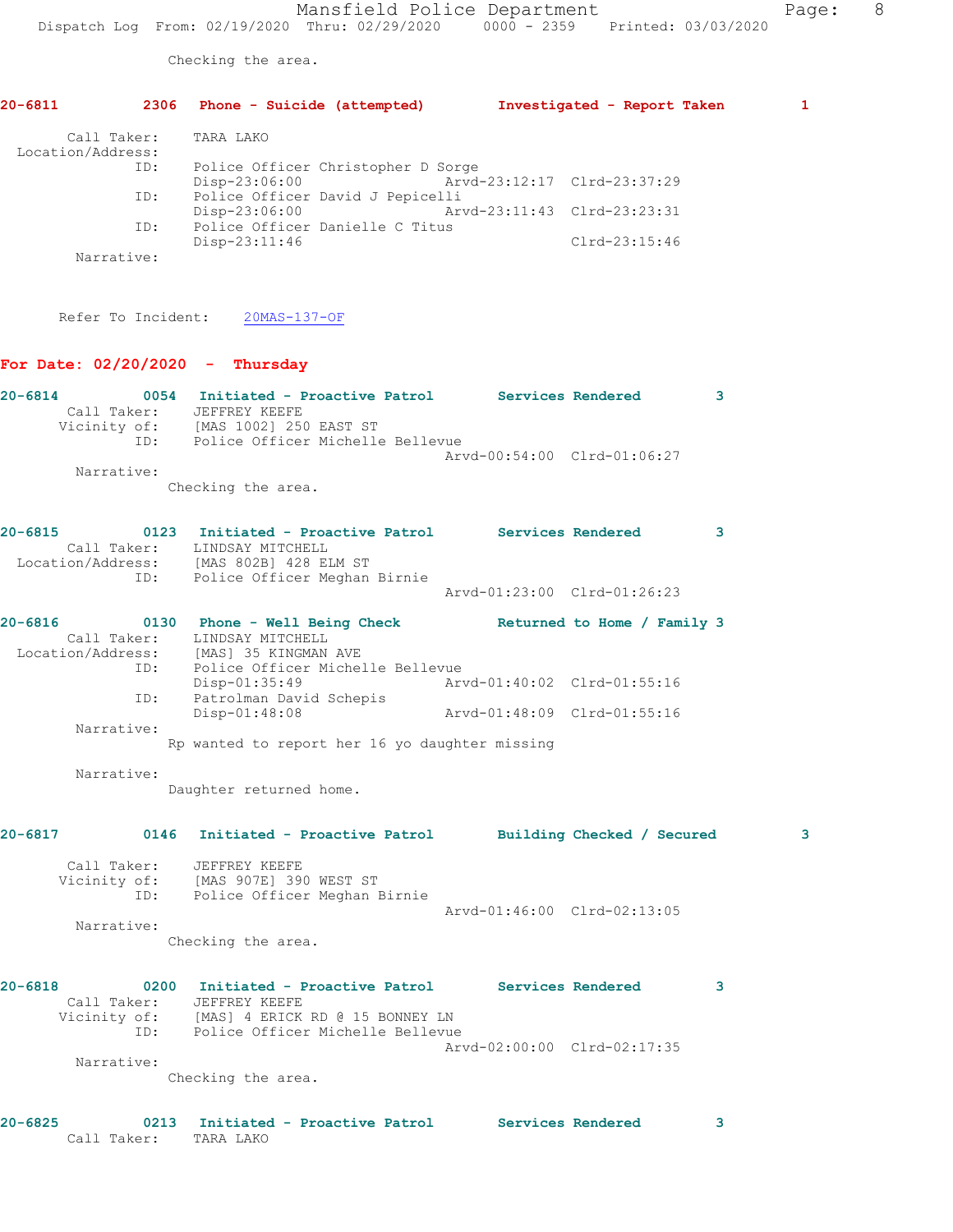Mansfield Police Department Fage: 9 Dispatch Log From: 02/19/2020 Thru: 02/29/2020 0000 - 2359 Printed: 03/03/2020 Location/Address: [MAS 226E] 125 HIGH ST Apt. #1-4 ID: Police Officer Meghan Birnie Arvd-02:13:00 Clrd-02:19:12 Narrative: Checking the area. **20-6828 0218 Initiated - Proactive Patrol Services Rendered 3**  Call Taker: JEFFREY KEEFE Vicinity of: [MAS 992] 660 EAST ST ID: Police Officer Michelle Bellevue Arvd-02:18:00 Clrd-02:21:32 Vehicle: WHI 2019 HYUN SD ACCENT Reg: PC MA 91M590 VIN: 3KPC24A31KE061732 Narrative: Checking the area. **20-6836 0241 Initiated - Parking Violations Services Rendered 3**  Call Taker: JEFFREY KEEFE Location: [MAS] CENTER PARKING ID: Police Officer Meghan Birnie Arvd-02:41:00 Clrd-02:54:37 Narrative: No violations. **20-6840 0310 Initiated - Proactive Patrol Services Rendered 3**  Call Taker: JEFFREY KEEFE Vicinity of: [MAS 840] 280 SCHOOL ST ID: Police Officer Meghan Birnie Arvd-03:10:00 Clrd-03:26:18 Narrative: Checking the area. **20-6848 0535 Initiated - Proactive Patrol Services Rendered 3**  Call Taker: LINDSAY MITCHELL Location/Address: [MAS 4] 31 HAMPSHIRE ST ID: Police Officer Meghan Birnie Arvd-05:35:00 Clrd-05:46:15 **20-6849 0606 Initiated - Selective Enforcement/RADAR Citation / Warning Issued 3**  Call Taker: JEFFREY KEEFE Vicinity of: [MAS] RESERVOIR ST ID: Police Officer Meghan Birnie Arvd-06:06:00 Clrd-06:37:42 Vehicle: BLK 2016 HOND SD CIVIC Reg: PAS MA 23386 VIN: 19XFC2F72GE233476 Narrative: Selective enforcement in the area. Narrative: Out with MA veterans 23386. Citation issued for speed. **20-6854 0700 Phone - 911 Hang-ups & Verifications Unfounded/Unverifed 2**  Call Taker: NICHOLAS GOYETTE Location/Address: [MAS] 111 FORBES BLVD ID: Police Officer Meghan Birnie Disp-07:00:59 Arvd-07:05:49 Clrd-07:09:11 Narrative: Checking on a 911 hang up Narrative: Clear, nobody flagging down, 111 Forbes locked **20-6857 0743 Phone - Disabled Motor Vehicle Spoken To 3**  Call Taker: NICHOLAS GOYETTE Location/Address: [MAS] SPRING ST ID: Patrolman David Schepis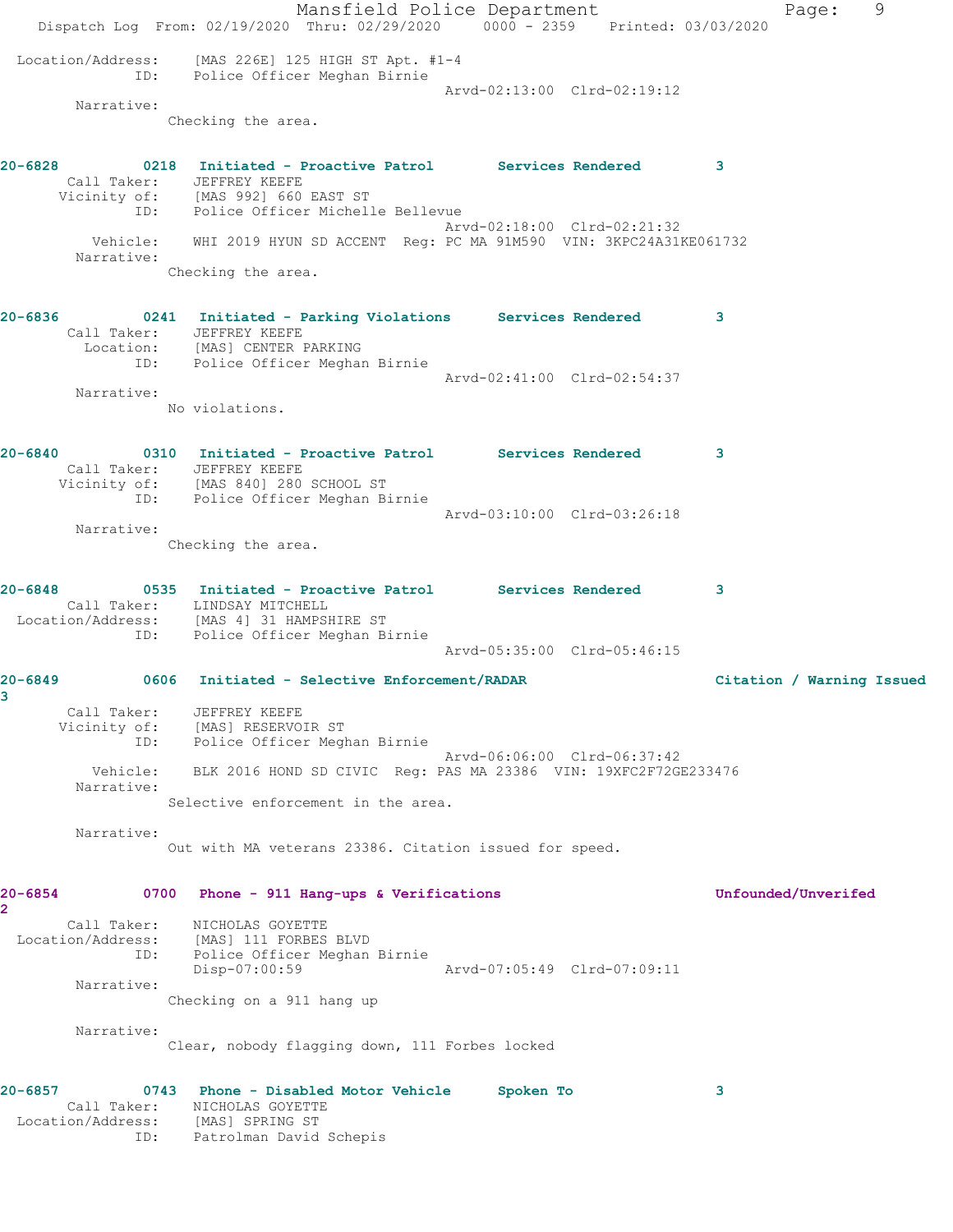Mansfield Police Department Page: 10 Dispatch Log From: 02/19/2020 Thru: 02/29/2020 0000 - 2359 Printed: 03/03/2020 Disp-07:44:04 Clrd-07:44:22<br>The Police Officer Nicole M Boldrighini Police Officer Nicole M Boldrighini<br>Disp-07:46:00 Arvd-0 Arvd-07:51:35 Clrd-07:53:23 Vehicle: GRY 2018 TOYT RAV4 Reg: PC MA 6BT362 VIN: JTMBFREV1JJ733413 Narrative: CAller reports a gray suv running and parked, female operator appears to be asleep behind the wheel Narrative: Clear, RO was waiting for a house to open up, she is the cleaner **20-6861 0901 Phone - 911 Hang-ups & Verifications Confirmed misdial/Accdntl Call 2**  NICHOLAS GOYETTE Location/Address: [MAS] POTASH RD ID: Police Officer Nicole M Boldrighini Disp-09:02:10 Arvd-09:10:04 Clrd-09:11:15 Narrative: Checking on a 911 hang up, the maila deliveryman dialed accidentally Narrative: Clear, spoke to the caller, no issues. **20-6862 0908 Phone - Disturbance / Gathering Incident Report 1**  Call Taker: Kieran M Ruth Location/Address: [MAS 81] 30 CHAUNCY ST Police Officer Matthew A Souza<br>Disp-09:09:59 Disp-09:09:59 Arvd-09:14:43 Clrd-09:27:28 ID: Police Officer John R Armstrong Disp-09:10:02 Arvd-09:13:18 Clrd-09:27:27 Narrative: Management requesting assistance, female yelling and screaming after attempting to make a purchase without a drivers license Narrative: M10 reports clear, party was verbally trespassed by in MPD presence. She attempted to buy alcohol here a few weeks ago and had a similar issue. No License in possession, she was not served and will be on her way. See OF report for further. Refer To Incident: 20MAS-138-OF **20-6866 0957 Phone - Alarm - Burglar False / Accidental Alarm 1**  Call Taker: NICHOLAS GOYETTE<br>Location/Address: [MAS] 154 COPELAN [MAS] 154 COPELAND DR ID: Police Officer Nicole M Boldrighini Disp-09:58:59 Arvd-10:00:45 Clrd-10:03:02 ID: Police Officer Matthew A Souza<br>Disp-09:59:01 Disp-09:59:01 Arvd-10:01:05 Clrd-10:03:01 Narrative: Zone: front door audible Rep: none Narrative: Clear, accidental by employee opening store **20-6868 1020 Initiated - Assist Citizen - P S A Services Rendered 3**  Call Taker: NICHOLAS GOYETTE Location/Address: [MAS 857A] 590 ELM ST ID: Police Officer David M Sennott Arvd-10:20:00 Clrd-11:25:56 Police Officer Michael N Fenore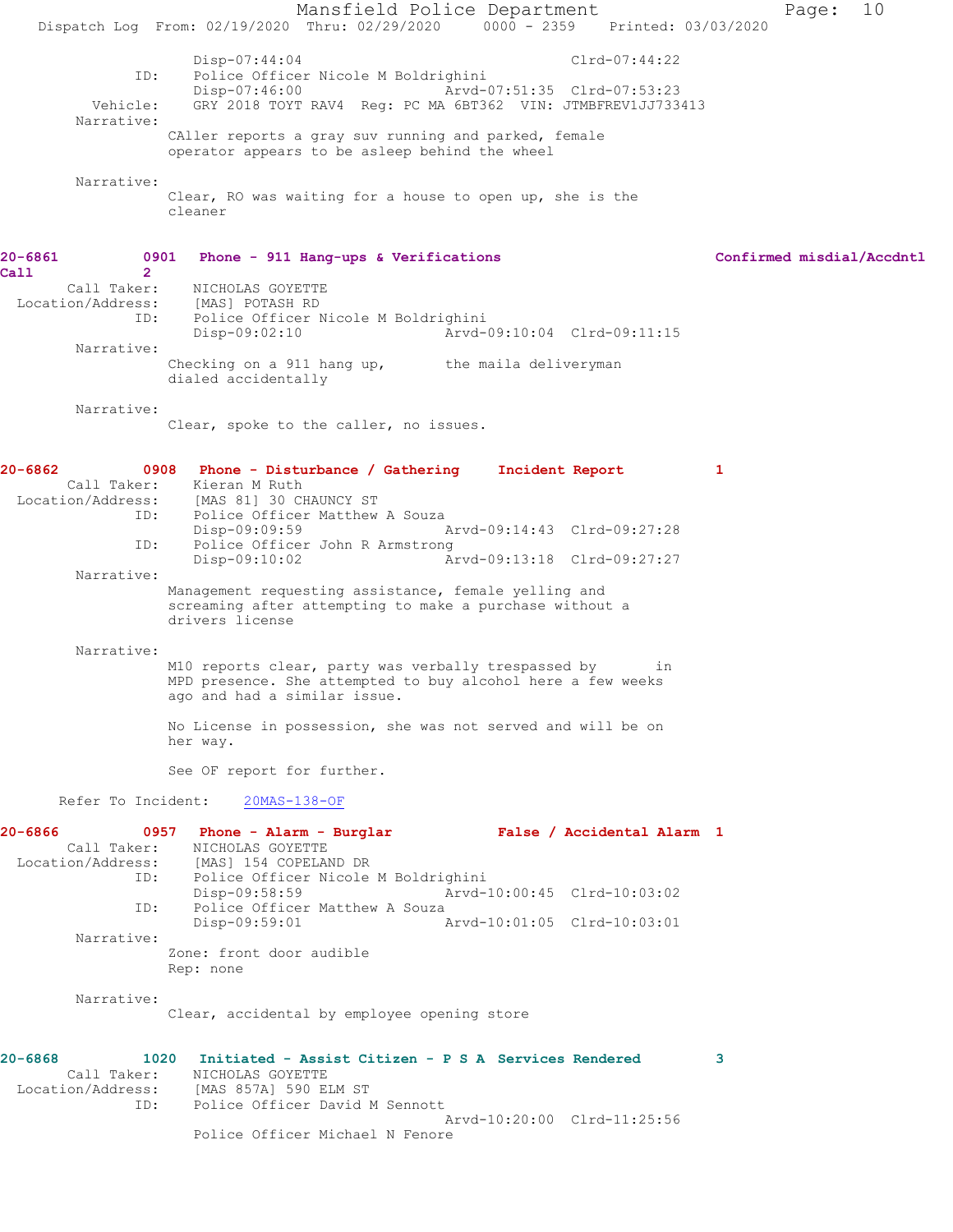Mansfield Police Department Page: 11 Dispatch Log From: 02/19/2020 Thru: 02/29/2020 0000 - 2359 Printed: 03/03/2020 Narrative: Out to assist victim with gathering belongings, keeping peace Narrative: M17 reports clear, all parties on their way **20-6871 1036 Initiated - Proactive Patrol Building Checked / Secured 3** Call Taker: NICHOLAS GOYETTE Location/Address: [MAS 281A] 1 CROCKER ST ID: Police Officer Nicole M Boldrighini Arvd-10:36:00 Clrd-10:43:26 Narrative: Checking the area. **20-6874 1042 Phone - Assist Fire Department Referred to Other Agency 2**  Call Taker: NICHOLAS GOYETTE Location/Address: [MAS 1008] 1 OLD COLONY WAY ID: Police Officer Nicole M Boldrighini Disp-10:43:33 Arvd-10:45:12 Clrd-10:46:50 Narrative: Assisting the FD with a fire related incident. Nature: 56yom chest pains **20-6876 1059 Initiated - Proactive Patrol Building Checked / Secured 3** Call Taker: NICHOLAS GOYETTE Location/Address: [MAS 840] 280 SCHOOL ST ID: Police Officer Matthew A Souza Arvd-10:59:00 Clrd-11:29:51 Narrative: Checking the area. **20-6878 1109 Phone - Assist Fire Department Referred to Other Agency 2**  Call Taker: NICHOLAS GOYETTE Location/Address: [MAS H5005] 10 LINCOLN RD ID: Police Officer John R Armstrong Disp-11:09:49 Arvd-11:13:13 Clrd-11:21:05 Narrative: Assisting the FD with a fire related incident. Nature: fire alarm activation, no smoke or fire Narrative: Clear, no co detector, alarm issue **20-6879 1112 Walk-In - Follow up Investigation Spoken To 3**  Call Taker: Support Staff Matthew Todesco Location/Address: [MAS 451B] 500 EAST ST ID: Police Officer John R Armstrong Disp-11:21:24 Arvd-11:26:13 Clrd-11:55:06 Narrative: Conducting a follow up in the area to a previously reported incident. **20-6883 1225 911 - Suspicious Actv / Persn / Veh Gone on Arrival 2**  Call Taker: GARIN EISELE Location/Address: [MAS H6426] 475 WARE ST ID: Police Officer Nicole M Boldrighini Disp-12:27:41 Arvd-12:32:06 Clrd-12:34:46 Narrative: Clear, Jeep no longer there and nobody is around **20-6885 1237 Initiated - Suspicious Actv / Persn / Veh Spoken To 2**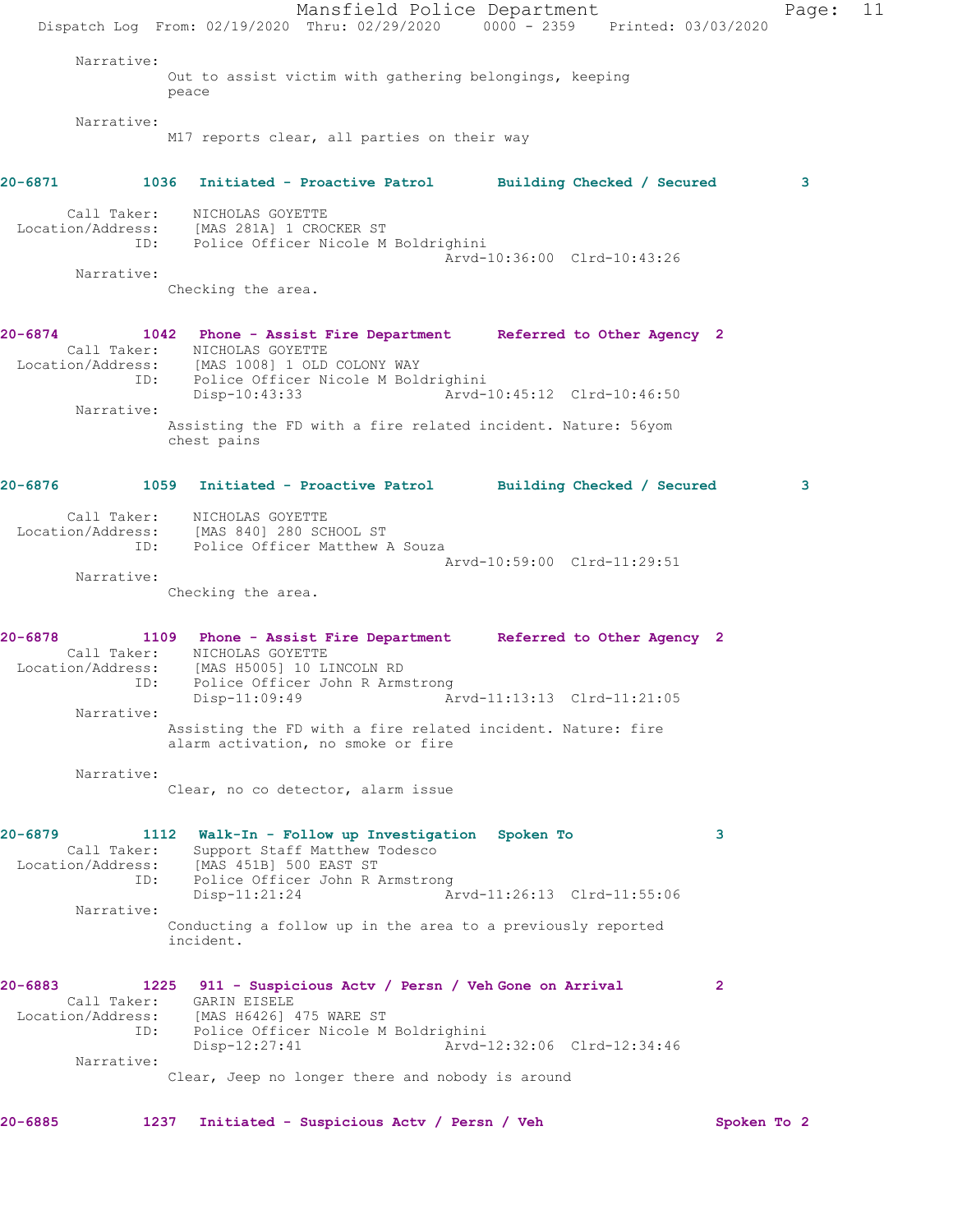Mansfield Police Department Fage: 12 Dispatch Log From: 02/19/2020 Thru: 02/29/2020 0000 - 2359 Printed: 03/03/2020 Call Taker: NICHOLAS GOYETTE Location/Address: [MAS H6426] 475 WARE ST ID: Police Officer Nicole M Boldrighini Arvd-12:37:00 Clrd-12:41:21 Vehicle: WHI 2015 JEEP WRAUNL Reg: PC MA 6CE532 VIN: 1C4BJWDG8FL635376 Narrative: Jeep has returned, will be speaking to them Narrative: M14 reports clear, operator states he goes to school nearby and is taking pictures for photography class. He was advised. **20-6886 1240 Phone - Disturbance / Gathering Incident Report 1**  Call Taker: NICHOLAS GOYETTE Location/Address: ID: Police Officer John R Armstrong<br>Disp-12:41:01 Am

ID: Police Officer Matthew A Souza<br>Disp-12:41:04 Arvd-12:46:54 Clrd-13:01:04

Refer To Incident: 20MAS-139-OF

Disp-12:41:04<br>ID: Police Officer Nicole M Bol

Police Officer Nicole M Boldrighini<br>Disp-12:41:28 Arvd-

| $20 - 6889$ |                | 1343 Phone - 911 Hang-ups & Verifications                                                | Confirmed misdial/Accdntl |
|-------------|----------------|------------------------------------------------------------------------------------------|---------------------------|
| Ca11        | $\overline{2}$ |                                                                                          |                           |
|             |                | Call Taker: NICHOLAS GOYETTE                                                             |                           |
|             |                | Location/Address: [MAS 840I120] 280 SCHOOL ST Apt. #I120                                 |                           |
|             |                | ID: Police Officer Matthew A Souza                                                       |                           |
|             | Narrative:     | Disp-13:43:57<br>Arvd-13:50:16 Clrd-13:51:10                                             |                           |
|             |                | Checking on a 911 hang up                                                                |                           |
|             |                |                                                                                          |                           |
| $20 - 6894$ |                | 1501 Phone - Erratic Oper MV / Road Rage Spoken To                                       | 3                         |
|             | Call Taker:    | Kieran M Ruth                                                                            |                           |
|             |                | Location/Address: [MAS] EAST ST                                                          |                           |
|             | ID:            | Police Officer Nicole M Boldrighini                                                      |                           |
|             |                | $Disp-15:02:42$<br>Arvd-15:04:11 Clrd-15:08:15                                           |                           |
|             | ID:            | Police Officer John R Armstrong                                                          |                           |
|             |                | Arvd-15:05:36 Clrd-15:08:17<br>$Disp-15:02:42$                                           |                           |
|             | ID:            | Executive Lieutenant Francis W Archer JR<br>Arvd-15:03:48 Clrd-15:08:13<br>Disp-15:03:34 |                           |
|             | ID:            | Police Officer Michael N Fenore                                                          |                           |
|             |                | Disp-15:03:42<br>Arvd-15:03:45 Clrd-15:08:16                                             |                           |
|             | Vehicle:       | BLK 2013 G37 Req: PC RI XB124 VIN: JN1CV6AR1DM750281                                     |                           |
|             | Narrative:     |                                                                                          |                           |
|             |                | Out for an erratic driver in a black sedan                                               |                           |
|             | Narrative:     |                                                                                          |                           |
|             |                | M17 reports party checks out, minor road rage incident,                                  |                           |
|             |                | admits to passing mv. He is parking at service station to                                |                           |
|             |                | eat before moving along                                                                  |                           |
|             |                |                                                                                          |                           |
| $20 - 6896$ |                | 1526 Phone - 911 Hang-ups & Verifications                                                | Confirmed misdial/Accdntl |
| Ca11        | $\overline{2}$ |                                                                                          |                           |
|             |                | Call Taker: NICHOLAS GOYETTE<br>Location/Address: [MAS 945] 8 COTTAGE ST                 |                           |
|             |                | ID: Police Officer Nicole M Boldrighini                                                  |                           |
|             |                |                                                                                          |                           |
|             |                |                                                                                          |                           |

Disp-12:41:01 Arvd-12:48:23 Clrd-13:01:07

Arvd-12:45:51 Clrd-13:01:06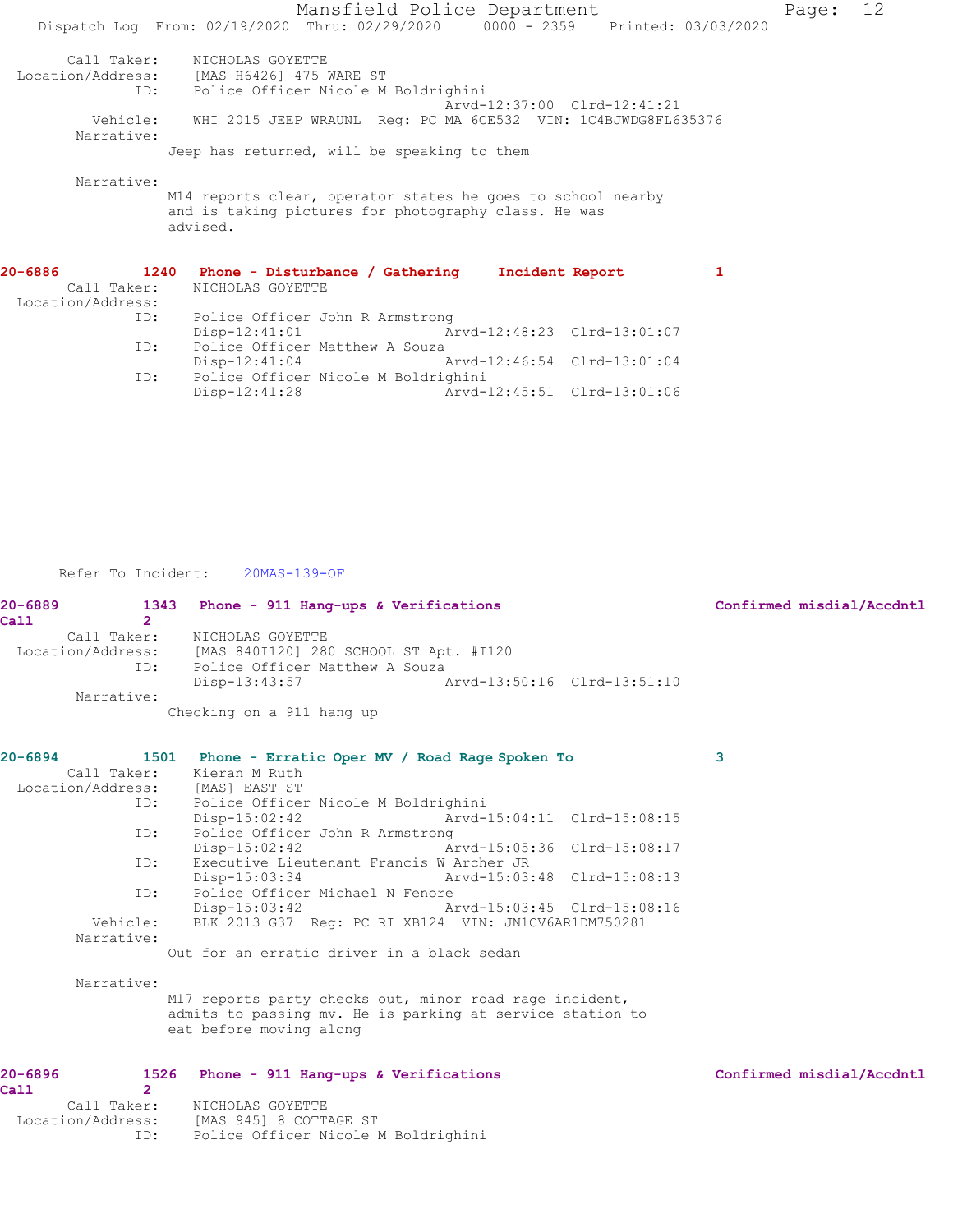Mansfield Police Department Page: 13 Dispatch Log From: 02/19/2020 Thru: 02/29/2020 0000 - 2359 Printed: 03/03/2020 Disp-15:28:33 Arvd-15:32:18 Clrd-15:33:43<br>ID: Police Officer John R Armstrong Police Officer John R Armstrong Disp-15:28:37 Clrd-15:29:22 Narrative: Checking on a 911 hang up Narrative: Contact made, Matt states he was trying to dial out, states no emergency **20-6897 1538 Phone - Motor Veh Acc - Hit & Run Arrest(s) Made 1**  Call Taker: NICHOLAS GOYETTE Location/Address: [MAS] 1 SCHOOL ST @ 167 WEST ST<br>TD: Police Officer Nicole M Boldrigh Police Officer Nicole M Boldrighini<br>Disp-15:39:03 Arvd-Arvd-15:41:25 Clrd-16:22:30 ID: Police Officer Matthew A Souza<br>Disp-15:39:08 P Disp-15:39:08 Arvd-15:40:45 Clrd-16:22:26<br>ID: Police Officer John R Armstrong Police Officer John R Armstrong<br>Disp-15:40:18 Am Disp-15:40:18 <br>ID: Sergeant Brian P Thibault <br>Displays Arvd-15:43:35 Clrd-16:22:27 Sergeant Brian P Thibault<br>Disp-15:47:44 Disp-15:47:44 Arvd-15:47:46 Clrd-16:03:55 ID: Sergeant Brian P Thibault<br>Disp-16:17:47 Disp-16:17:47 Arvd-16:17:49 Clrd-16:22:29 Vehicle: WHI 2013 HYUN ELANTR Reg: PC MA 444FF5 VIN: 5NPDH4AE9DH271191 GRY 2006 HOND UT CRV SP Reg: PC ME 5311UC VIN: SHSRD78926U420322 Narrative: Caller reports a two car mva, a white hyundai rear ended another mv and fled Narrative: M9 reports the male operator fled inside Deangelos Narrative: M9 reports speaking with the involved now Narrative: M1 reports on in custody, tow en route for the mv. Narrative: M14 reports transporting male back to station. 1557 S/M 46412 1601 E/M 46414 Narrative: M10 reports heading back to the station, cleaned up road as best as could be done Narrative: M9 heading to accident scene to assist wrecker with debris cleanup. Central St has the mv. Narrative: See AC / AR reports for further Narrative: M1 reports \$540 bail for the arrestee. Narrative: prisoner was released at 1920 Refer To Accident: 20MAS-55-AC Refer To Arrest: 20MAS-69-AR Arrest: RAPOZA, SCOTT P<br>Address: 785 PIKE AVE 785 PIKE AVE ATTLEBORO, MA Age:<br>Charges: LEAVE SCENE OF PROPERTY DAMAGE OUI-LIQUOR OR .08%, 3RD OFFENSE NEGLIGENT OPERATION OF MOTOR VEHICLE FOLLOWING TOO CLOSELY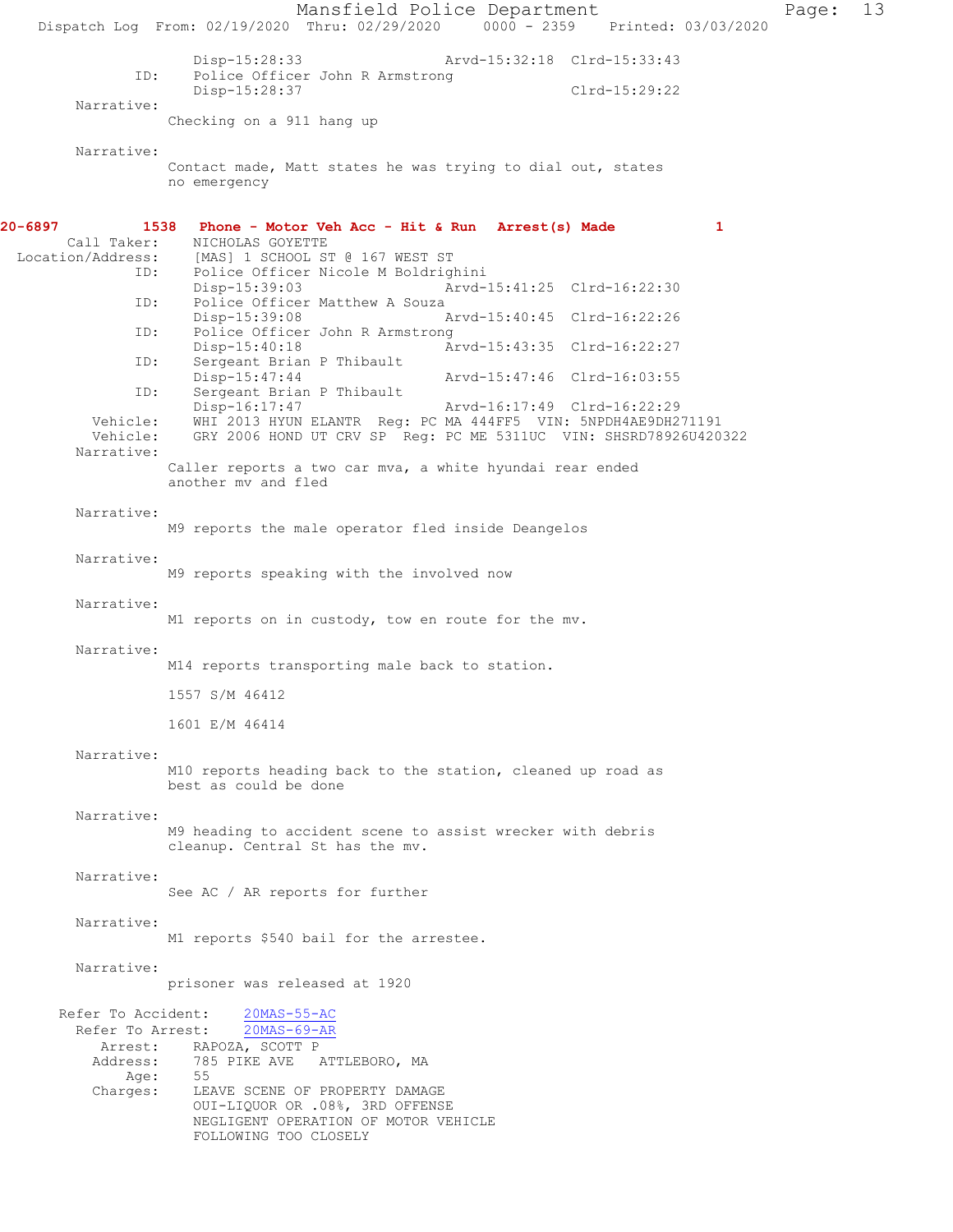**20-6898 1541 Walk-In - Harass. Electronic Communicat Spoken To 3** Call Taker: Support Staff Matthew Todesco Location/Address: [MAS] 24 ANGELL ST USIC CONTROLLER CONSIDER TIP: Police Officer Danielle C Titus<br>Disp-16:14:53 Arvd-16:14:58 Clrd-16:30:48 Narrative: Party in lobby requesting to speak with an ofc regarding threats made on his property Narrative: had questions about the eviction process. Party was advised **20-6900 1604 Walk-In - Assist Citizen - P S A Incident Report 3**  Call Taker: Support Staff Amanda Crisfulla Location/Address: [MAS 304B] 1 MANSFIELD AVE Apt. #B406 ID: Police Officer Christopher D Sorge Disp-16:19:10 Arvd-16:19:13 Clrd-18:08:04 Narrative: rp in lobby with privacy concerns on her laptop, requesting to speak to an ofc Narrative: party was advised of her options, see report for further Refer To Incident: 20MAS-140-OF **20-6902 1610 Walk-In - Identity Theft Spoken To 1**  Call Taker: Support Staff Amanda Crisfulla Location/Address: [MAS] 423 WILLIAMS ST ID: Police Officer David J Pepicelli Disp-16:27:28 Arvd-16:27:30 Clrd-16:33:29 Narrative: rp in lobby with concerns regarding fraud Narrative: Party was advised this was not a fraud attempt. Company was legitimate, and it is a money lender to small businesses. Party wanted the paperwork and credit card destroyed, which was done. **20-6903 1628 Phone - Assist Law Enfrc Agncy Gone on Arrival 3**  Call Taker: NICHOLAS GOYETTE Location/Address: [MAS 933] 572 WEST ST<br>ID: Police Officer Jay J S Police Officer Jay J Sparrow<br>Disp-16:32:01 Disp-16:32:01 Arvd-16:46:00 Clrd-17:01:58<br>ID: Police Officer Danielle C Titus Police Officer Danielle C Titus Disp-16:32:06 Arvd-16:43:27 Clrd-16:59:28 ID: Sergeant Jeffrey G Bombard Disp-16:37:57 Enrt-16:37:57 Arvd-16:44:45 Clrd-16:57:28 Vehicle: WHI 2007 NISS UT MURANO Reg: PC MA 1RHF41 VIN: JN8AZ08W87W656526 Narrative: Providence PD requesting an area check for the involved. They report he is believed to have kidnapped his girlfriend, phone pinged to 572 West ST at 1130 this morning. Narrative: M12 reports nobody in 572 West has anyone by that name working there. Units checking 33 Suffolk Narrative: M12 reports speaking to surrounding businesses, nobody is claiming to know who the involved is. M5 making a check of Medline

Narrative: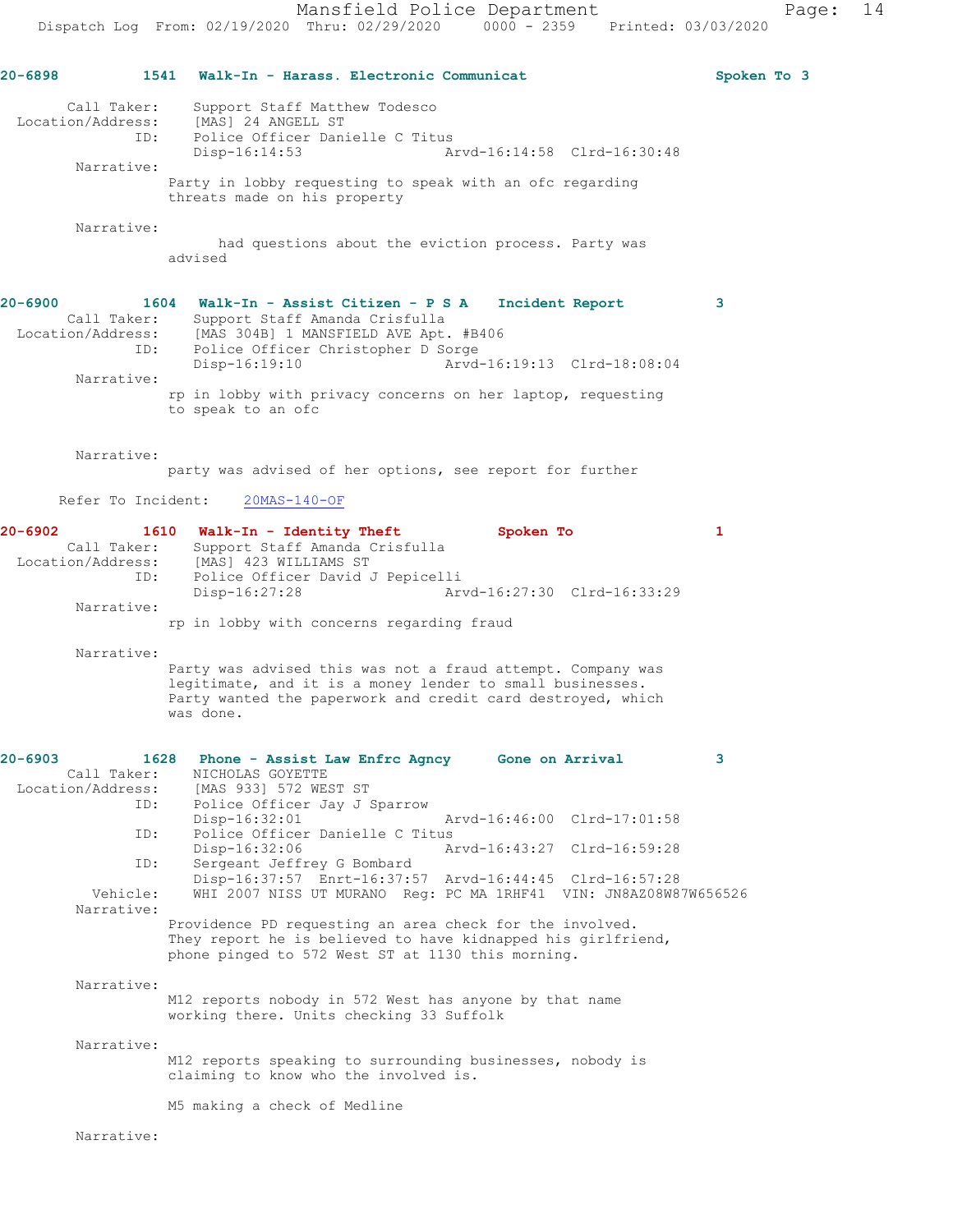Mansfield Police Department Page: 15 Dispatch Log From: 02/19/2020 Thru: 02/29/2020 0000 - 2359 Printed: 03/03/2020 All untis clear, Providence PD to be advised **20-6911 1757 Walk-In - Motor Veh Acc - Hit & Run Incident Report 1**  Call Taker: Support Staff Amanda Crisfulla Location/Address: [MAS 10] 885 S MAIN ST ID: Police Officer Danielle C Titus Disp-18:00:38 Arvd-18:06:43 Clrd-18:24:21 Vehicle: GRY 2008 NISS ALTIMA Reg: PC MA 1VVY61 VIN: 1N4AL21E68N484195 Vehicle: BLK 2018 JEEP WRANGL Reg: PC MA 8ZT571 VIN: 1C4GJXAN2JW199999 Narrative: rp in lobby to report a past hit and run Refer To Incident: 20MAS-141-OF **20-6915 1813 Initiated - Community Policing Services Rendered 3**  Call Taker: NICHOLAS GOYETTE Location/Address: [MAS 12] 250 EAST ST ID: Police Officer Jay J Sparrow Arvd-18:13:00 Clrd-18:22:09 Narrative: Our for percussion group **20-6916 1826 Initiated - Selective Enforcement/RADAR Services Rendered 3**  Call Taker: NICHOLAS GOYETTE Location/Address: [MAS 982] 111 HOPE ST ID: Police Officer Jay J Sparrow Arvd-18:26:00 Clrd-18:54:54 Narrative: Selective enforcement in the area. Narrative: Unit clear, light traffic. **20-6918 1834 Initiated - Selective Enforcement/RADAR Services Rendered 3**  Call Taker: NICHOLAS GOYETTE Location/Address: [MAS] 235 CHAUNCY ST @ 99 COPELAND DR ID: Police Officer Christopher D Sorge Arvd-18:34:00 Clrd-18:59:16 Narrative: Selective enforcement in the area. Narrative: Unit clear from the area. **20-6920 1843 Initiated - Building Check Services Rendered 3**  Call Taker: Stephen Martell Location/Address: [MAS 840] 280 SCHOOL ST ID: Police Officer David J Pepicelli Arvd-18:43:00 Clrd-19:02:55 Narrative: Building/area checked secure. Narrative: clearing the area. **20-6922 1859 Initiated - Building Check Building Checked / Secured 3** Call Taker: Stephen Martell Location/Address: [MAS 2] 60 FORBES BLVD ID: Police Officer Christopher D Sorge Arvd-18:59:00 Clrd-19:01:00 **20-6923 1901 Initiated - Motor Vehicle Stop Verbal Warning 3**  Call Taker: Stephen Martell Location/Address: [MAS] FISHER LN @ RTE 140 NB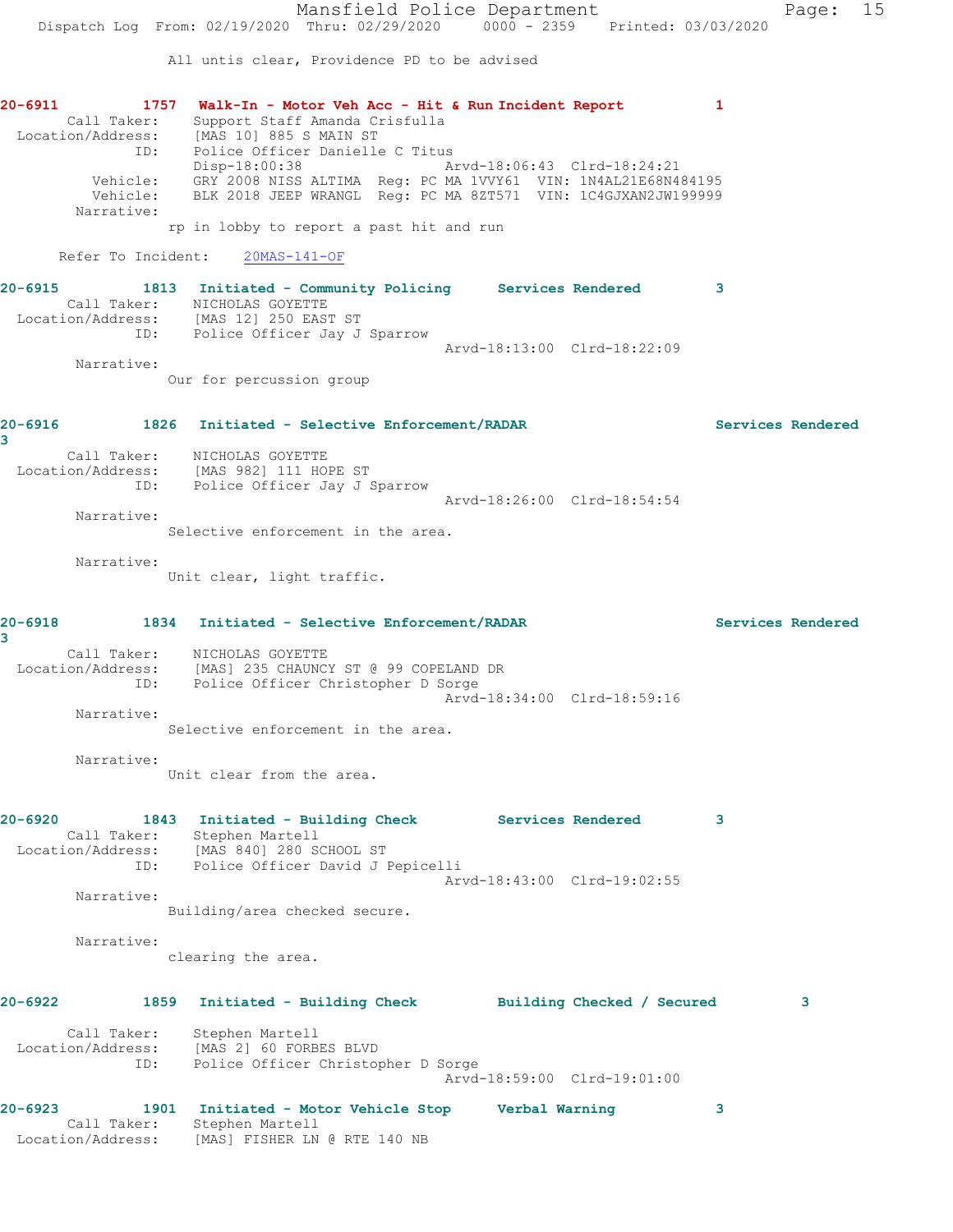Mansfield Police Department Page: 16 Dispatch Log From: 02/19/2020 Thru: 02/29/2020 0000 - 2359 Printed: 03/03/2020 ID: Police Officer Christopher D Sorge Arvd-19:01:00 Clrd-19:08:16 Vehicle: RED 2004 GMC ENVOY Reg: PC MA 8VC734 VIN: 1GKET16S246142790 Narrative: Stopping a m/v poss. involved in a MVA in Foxboro; stopped 140NB at Fisher in Foxboro. M/V and oper not involved in the crash; oper was given a verbal warning for a burnout. **20-6924 1912 Initiated - Selective Enforcement/RADAR Citation / Warning Issued 3**  Call Taker: Stephen Martell Location/Address: [MAS] 211 PLAIN ST @ 2 DARIO WAY ID: Police Officer David J Pepicelli Arvd-19:12:00 Clrd-20:01:00 Vehicle: BRO 2003 TOYT CAMRY Reg: PC MA 3WTA70 VIN: 4T1BE32K93U186124 Narrative: Selective enforcement in the area. Narrative: MV stop at Dario. Verbal to the operator. Narrative: Clearing post. **20-6925 1919 Phone - Erratic Oper MV / Road Rage Unfounded/Unverifed 3**  Call Taker: DAVID SULLIVAN Location/Address: [MAS] STEARNS AVE ID: Police Officer Jay J Sparrow Disp-19:23:20 Arvd-19:28:42 Clrd-19:37:43 Vehicle: BLK 2010 COR Reg: PC RI PT577 VIN: 2T1LE4EE2AC018596 Narrative: left after cousins pizza. RI Reg PT-577 Delivery Driver pos Quans Kitchen Female Operator. Narrative: M5 checked the area and surrounding streets with negative results, unable to locate. **20-6928 1926 Initiated - Assist Citizen - P S A Services Rendered 3**  Call Taker: PATRICK FEENEY Location/Address: [MAS 2] 60 FORBES BLVD ID: Officer James Seekell Arvd-19:26:00 Clrd-19:31:14 Narrative: Transporting female party from the River St T lot to the Red Roof, sm 67527.1 mi. Narrative: Em 67528.5 mi. **20-6929 1931 Initiated - Building Check Building Checked / Secured 3** Call Taker: Stephen Martell Location/Address: [MAS 1015] 30 CHAUNCY ST<br>ID: Police Officer Christophe Police Officer Christopher D Sorge Arvd-19:31:00 Clrd-19:36:24 Narrative: Building/area checked secure. **20-6930 1949 Walk-In - Well Being Check Spoken To 3**  Call Taker: Support Staff Amanda Crisfulla Location/Address: ID: Police Officer Jay J Sparrow Disp-19:53:59 Arvd-19:56:15 Clrd-20:42:37 ID: Police Officer David J Pepicelli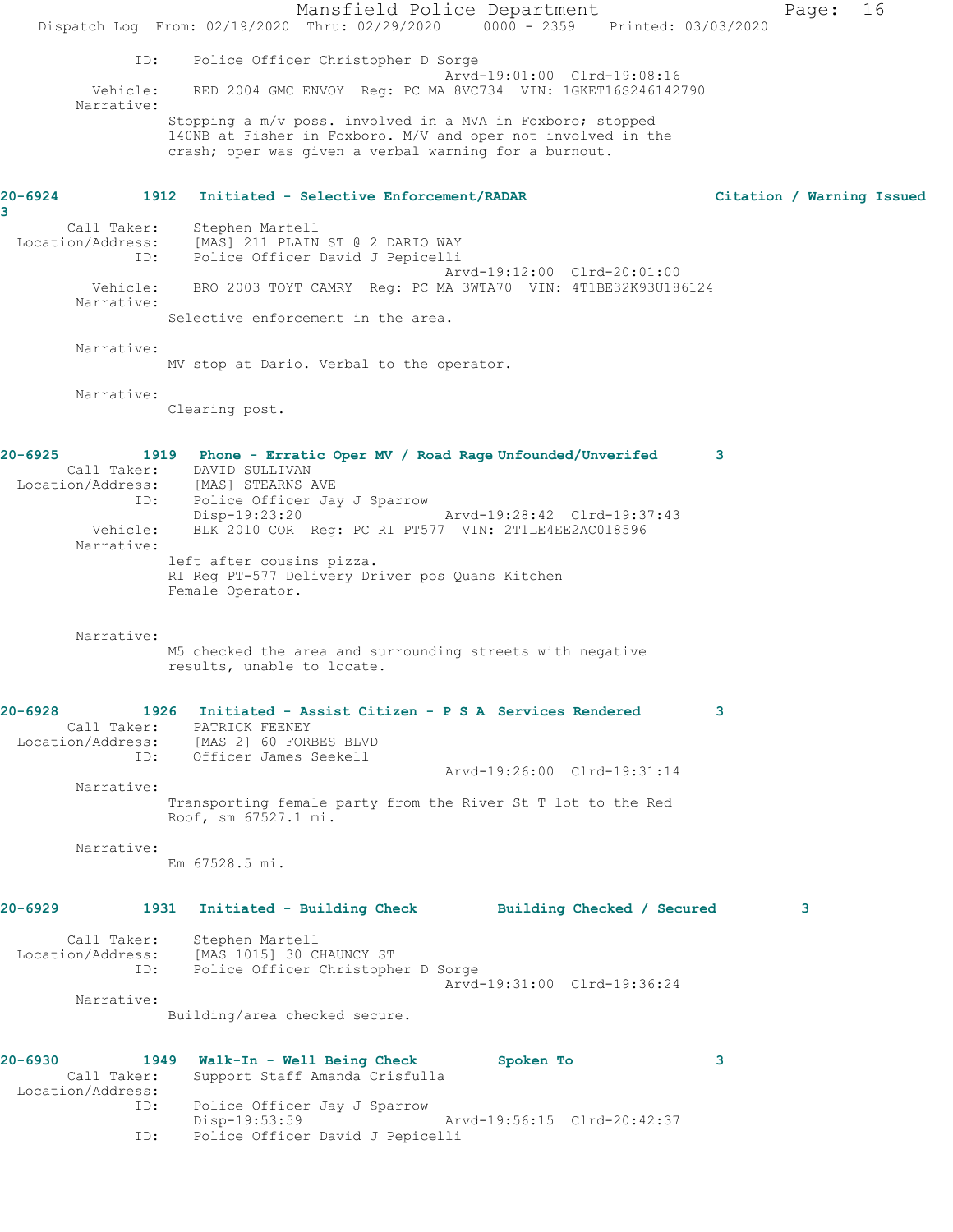|             |                          |                                                          | Mansfield Police Department                                                           |                             |                             |                   | Page:          | 17 |
|-------------|--------------------------|----------------------------------------------------------|---------------------------------------------------------------------------------------|-----------------------------|-----------------------------|-------------------|----------------|----|
|             |                          |                                                          | Dispatch Log From: 02/19/2020 Thru: 02/29/2020 0000 - 2359 Printed: 03/03/2020        |                             |                             |                   |                |    |
|             |                          | Disp-20:10:36                                            |                                                                                       | Arvd-20:24:08 Clrd-20:42:37 |                             |                   |                |    |
|             | ID:                      |                                                          | Sergeant Jeffrey G Bombard<br>Disp-20:16:24 Enrt-20:16:24 Arvd-20:24:25 Clrd-20:40:53 |                             |                             |                   |                |    |
|             | Narrative:               |                                                          |                                                                                       |                             |                             |                   |                |    |
|             |                          |                                                          |                                                                                       |                             |                             |                   |                |    |
|             |                          |                                                          |                                                                                       |                             |                             |                   |                |    |
|             |                          |                                                          |                                                                                       |                             |                             |                   |                |    |
|             |                          |                                                          |                                                                                       |                             |                             |                   |                |    |
|             |                          |                                                          |                                                                                       |                             |                             |                   |                |    |
|             | Refer To Incident:       | 20MAS-142-OF                                             |                                                                                       |                             |                             |                   |                |    |
| 20-6931     | 2000                     |                                                          | Initiated - Motor Veh Acc - No Injury                                                 |                             |                             | Gone on Arrival   |                |    |
| 1           |                          |                                                          |                                                                                       |                             |                             |                   |                |    |
|             | Call Taker:              | Stephen Martell<br>Location/Address: [MAS U7] CHAUNCY ST |                                                                                       |                             |                             |                   |                |    |
|             | ID:                      |                                                          | Police Officer Danielle C Titus                                                       |                             |                             |                   |                |    |
|             | ID:                      |                                                          | Police Officer David J Pepicelli                                                      |                             | Arvd-20:00:00 Clrd-20:03:24 |                   |                |    |
|             | Narrative:               | Disp-20:01:33                                            |                                                                                       |                             | $Clrd-20:02:07$             |                   |                |    |
|             |                          |                                                          | M8 reports he checked the area, nothing was showing in the                            |                             |                             |                   |                |    |
|             |                          | area. Units disregarding.                                |                                                                                       |                             |                             |                   |                |    |
| $20 - 6932$ |                          |                                                          | 2010 Initiated - Selective Enforcement/RADAR                                          |                             |                             | Services Rendered |                |    |
| 3           |                          |                                                          |                                                                                       |                             |                             |                   |                |    |
|             |                          | Call Taker: Stephen Martell                              | Location/Address: [MAS] 167 WEST ST @ 20 COPELAND DR                                  |                             |                             |                   |                |    |
|             | ID:                      |                                                          | Police Officer Danielle C Titus                                                       |                             | Arvd-20:10:00 Clrd-20:41:06 |                   |                |    |
|             | Narrative:               |                                                          |                                                                                       |                             |                             |                   |                |    |
|             |                          |                                                          | Selective enforcement in the area.                                                    |                             |                             |                   |                |    |
|             | Narrative:               | Unit clear, no violations.                               |                                                                                       |                             |                             |                   |                |    |
|             |                          |                                                          |                                                                                       |                             |                             |                   |                |    |
| 20-6937     |                          | 2103 Initiated - Building Check                          |                                                                                       |                             | Building Checked / Secured  |                   |                |    |
|             |                          | Call Taker: Stephen Martell                              |                                                                                       |                             |                             |                   |                |    |
|             |                          | Location/Address: [MAS 281A] 1 CROCKER ST                | ID: Police Officer Danielle C Titus                                                   |                             |                             |                   |                |    |
|             |                          |                                                          |                                                                                       |                             | Arvd-21:03:00 Clrd-21:17:15 |                   |                |    |
|             | Narrative:               | Building/area checked secure.                            |                                                                                       |                             |                             |                   |                |    |
|             |                          |                                                          |                                                                                       |                             |                             |                   |                |    |
| 20-6942     |                          |                                                          | 2131 911 - 911 Hang-ups & Verifications Confirmed misdial/Accdntl Call                |                             |                             |                   | $\overline{2}$ |    |
|             | Call Taker:              | DAVID SULLIVAN                                           |                                                                                       |                             |                             |                   |                |    |
|             | Location/Address:<br>ID: | [MAS H24] 9 CHESTNUT ST                                  | Police Officer Danielle C Titus                                                       |                             |                             |                   |                |    |
|             |                          | $Disp-21:36:44$                                          |                                                                                       | Arvd-21:40:20 Clrd-21:42:24 |                             |                   |                |    |
|             | Narrative:               | Confirm accidental 911                                   |                                                                                       |                             |                             |                   |                |    |
|             |                          |                                                          |                                                                                       |                             |                             |                   |                |    |
|             | Narrative:               |                                                          |                                                                                       |                             |                             |                   |                |    |
|             |                          | Confirmed accidental.                                    |                                                                                       |                             |                             |                   |                |    |
| $20 - 6944$ |                          | 2146 Initiated - Building Check                          |                                                                                       |                             | Building Checked / Secured  |                   | 3              |    |
|             |                          |                                                          |                                                                                       |                             |                             |                   |                |    |
|             | Location/Address:        | Call Taker: Stephen Martell                              | [MAS 814] 50 WEST CHURCH ST                                                           |                             |                             |                   |                |    |
|             | ID:                      |                                                          | Police Officer Danielle C Titus                                                       |                             |                             |                   |                |    |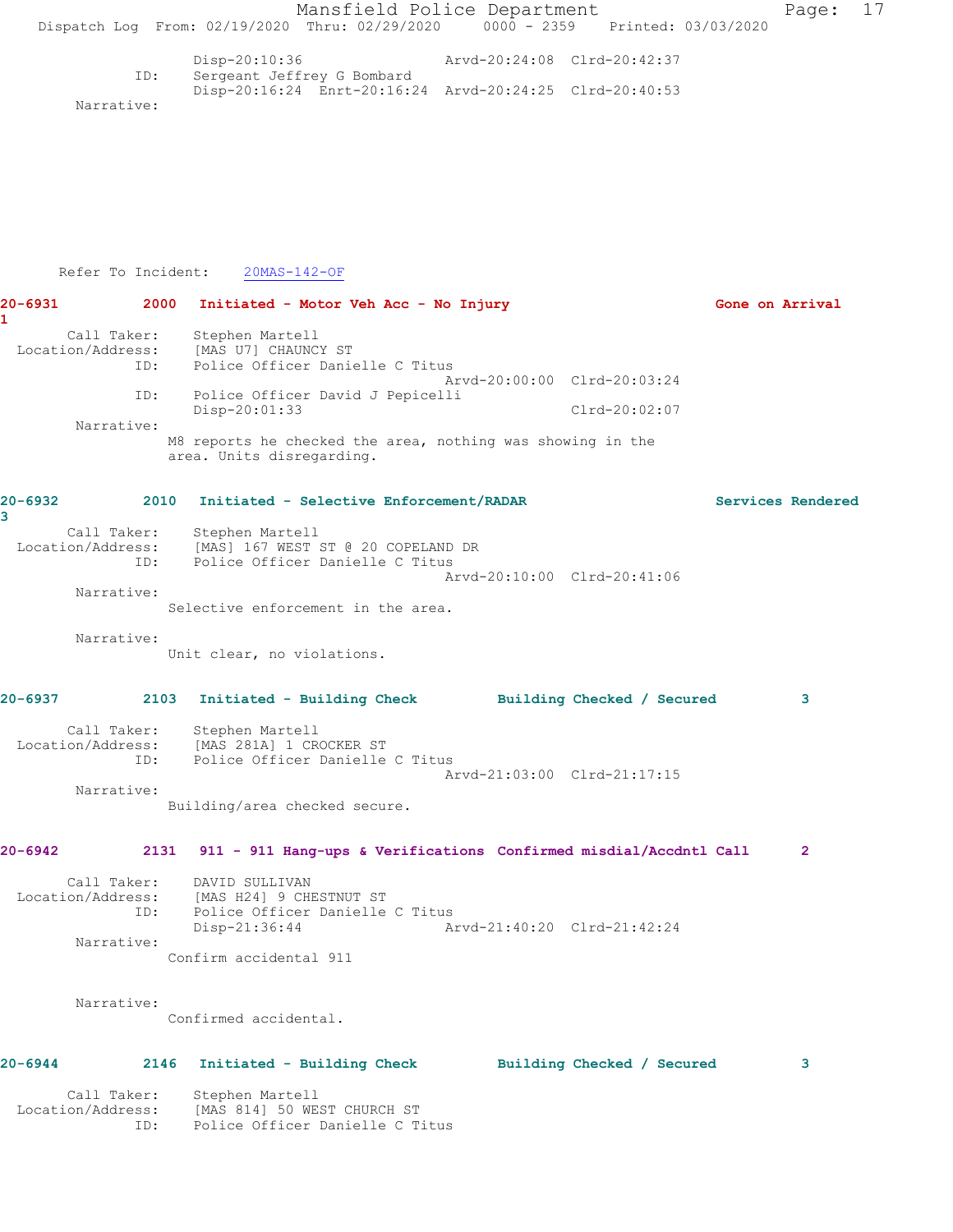|         |                                                                          |                    | Mansfield Police Department                                                       | Dispatch Log From: 02/19/2020 Thru: 02/29/2020 0000 - 2359 Printed: 03/03/2020 | Page: 18 |  |
|---------|--------------------------------------------------------------------------|--------------------|-----------------------------------------------------------------------------------|--------------------------------------------------------------------------------|----------|--|
|         |                                                                          |                    |                                                                                   | Arvd-21:46:00 Clrd-21:50:07                                                    |          |  |
|         | Narrative:                                                               |                    | Building/area checked secure.                                                     |                                                                                |          |  |
|         |                                                                          |                    |                                                                                   |                                                                                |          |  |
|         |                                                                          |                    |                                                                                   |                                                                                | 3        |  |
|         | Call Taker: PATRICK FEENEY                                               |                    | Location/Address: [MAS 1015] 30 CHAUNCY ST<br>ID: Police Officer Danielle C Titus |                                                                                |          |  |
|         | Narrative:                                                               |                    | Building/area checked secure.                                                     | Arvd-22:26:00 Clrd-22:29:55                                                    |          |  |
|         | For Date: $02/21/2020 -$ Friday                                          |                    |                                                                                   |                                                                                |          |  |
|         |                                                                          |                    |                                                                                   | 20-6952 0049 Initiated - Building Check Building Checked / Secured             | 3        |  |
|         | Call Taker: Stephen Martell<br>Location/Address: [MAS 281A] 1 CROCKER ST |                    | ID: Police Officer Michelle Bellevue                                              |                                                                                |          |  |
|         | Narrative:                                                               |                    |                                                                                   | Arvd-00:49:00 Clrd-00:58:01                                                    |          |  |
|         |                                                                          |                    | Building/area checked secure.                                                     |                                                                                |          |  |
|         |                                                                          |                    |                                                                                   | 20-6956   0144   Initiated - Proactive Patrol   Building Checked / Secured     | 3        |  |
|         | Call Taker: LINDSAY MITCHELL                                             |                    | Location/Address: [MAS] 30 CHAUNCY ST<br>ID: Police Officer Christopher D Sorge   |                                                                                |          |  |
|         | Narrative:                                                               |                    |                                                                                   | Arvd-01:44:00 Clrd-01:52:38                                                    |          |  |
|         |                                                                          | Checking the area. |                                                                                   |                                                                                |          |  |
|         |                                                                          |                    |                                                                                   | 20-6958 		 0152 Initiated - Building Check 		 Building Checked / Secured       | 3        |  |
|         | Call Taker: Stephen Martell<br>Location/Address: [MAS 170] 255 HOPE ST   |                    | ID: Police Officer Christopher D Sorge                                            |                                                                                |          |  |
|         | Narrative:                                                               |                    |                                                                                   | Arvd-01:52:00 Clrd-02:01:31                                                    |          |  |
|         |                                                                          |                    | Building/area checked secure.                                                     |                                                                                |          |  |
| 20-6959 |                                                                          |                    |                                                                                   | 0156 Initiated - Building Check             Building Checked / Secured         | 3        |  |
|         | Call Taker: Stephen Martell<br>Location/Address: [MAS 907E] 390 WEST ST  |                    | ID: Police Officer Meghan Birnie                                                  |                                                                                |          |  |
|         |                                                                          |                    |                                                                                   | Arvd-01:56:00 Clrd-02:06:38                                                    |          |  |
|         | Narrative:                                                               |                    | Building/area checked secure.                                                     |                                                                                |          |  |
| 20-6963 |                                                                          |                    |                                                                                   | 0209 Initiated - Building Check Building Checked / Secured                     | 3        |  |
|         | Call Taker: Stephen Martell                                              |                    | Location/Address: [MAS 992] 660 EAST ST<br>ID: Police Officer Christopher D Sorge |                                                                                |          |  |
|         | Narrative:                                                               |                    |                                                                                   | Arvd-02:09:00 Clrd-02:16:26                                                    |          |  |
|         |                                                                          |                    | Building/area checked secure.                                                     |                                                                                |          |  |
| 20-6964 |                                                                          |                    | 0214 Initiated - Building Check Building Checked / Secured                        |                                                                                | 3        |  |
|         | Call Taker:                                                              | Stephen Martell    |                                                                                   |                                                                                |          |  |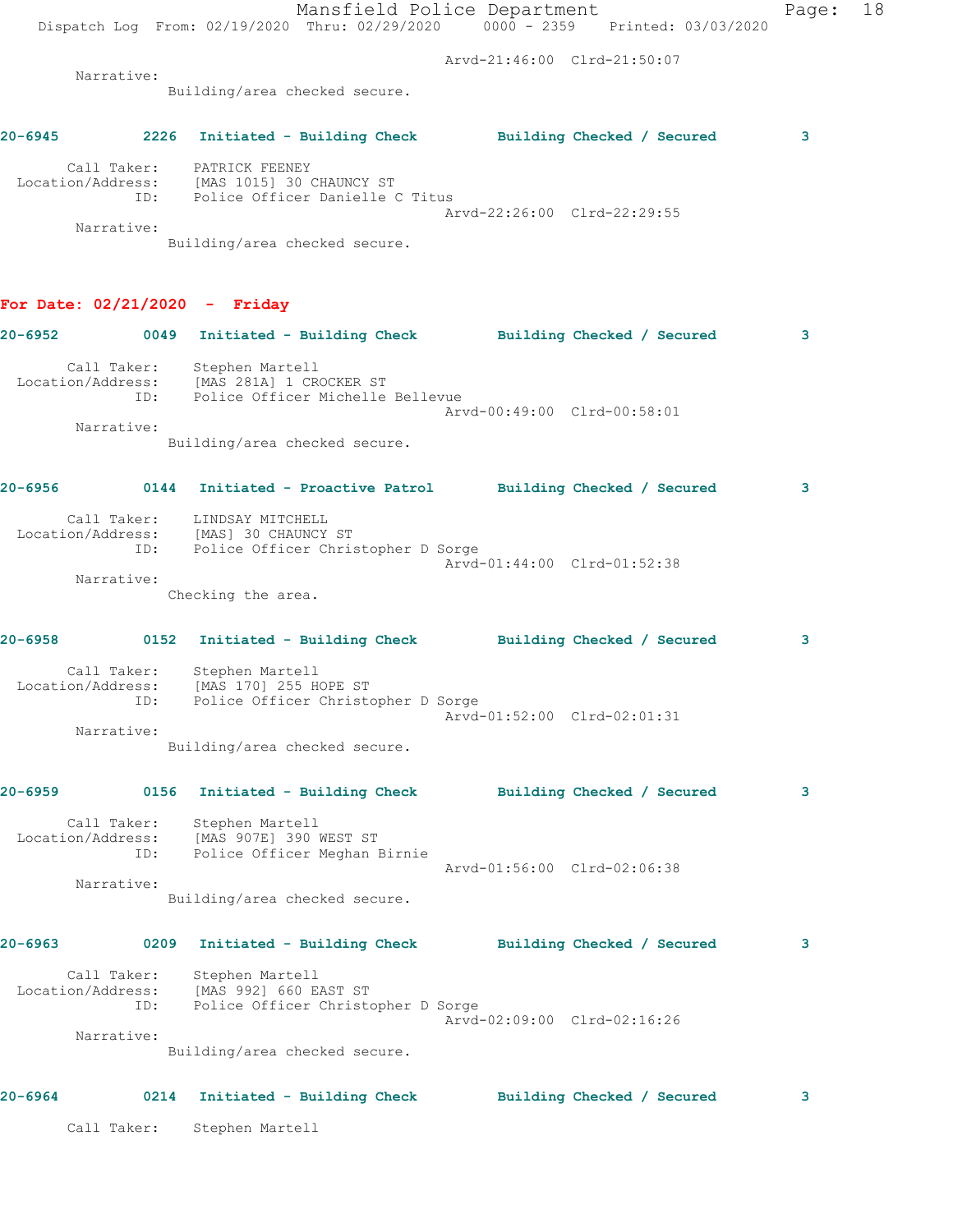Mansfield Police Department Fage: 19 Dispatch Log From: 02/19/2020 Thru: 02/29/2020 0000 - 2359 Printed: 03/03/2020 Location/Address: [MAS 4] 31 HAMPSHIRE ST ID: Police Officer Meghan Birnie Arvd-02:14:00 Clrd-02:26:08 Narrative: Building/area checked secure. **20-6966 0222 Initiated - Building Check Building Checked / Secured 3** Call Taker: Stephen Martell Location/Address: [MAS 1002] 250 EAST ST ID: Police Officer Christopher D Sorge Arvd-02:22:00 Clrd-02:25:43 Narrative: Building/area checked secure. **20-6967 0226 Initiated - Building Check Building Checked / Secured 3** Call Taker: Stephen Martell Location/Address: [MAS 2] 60 FORBES BLVD ID: Police Officer Meghan Birnie Arvd-02:26:00 Clrd-02:38:06 Narrative: Building/area checked secure. **20-6969 0246 Initiated - Building Check Building Checked / Secured 3** Call Taker: Stephen Martell Location/Address: [MAS 173] 72 PRATT ST ID: Police Officer Meghan Birnie Arvd-02:46:00 Clrd-02:54:27 Narrative: Building/area checked secure. **20-6971 0302 Initiated - Building Check Building Checked / Secured 3** Call Taker: Stephen Martell Location/Address: [MAS 944C100] 905 SOUTH MAIN ST Apt. #100 ID: Police Officer Meghan Birnie Arvd-03:02:00 Clrd-03:15:11 Narrative: Building/area checked secure. **20-6982 0639 Initiated - Selective Enforcement/RADAR Citation / Warning Issued 3**  Call Taker: Kieran M Ruth Location/Address: [MAS] 99 COPELAND DR @ 235 CHAUNCY ST ID: Police Officer Michelle Bellevue Arvd-06:39:00 Clrd-07:09:28 Vehicle: GRY 2018 NISS UT MURANO Reg: PC MA 4PM420 VIN: 5N1AZ2MH4JN107333 Narrative: Selective enforcement in the area. Narrative: MV stop, verbal **20-6987 0840 Initiated - Motor Vehicle Stop Citation / Warning Issued 3**  Call Taker: Kieran M Ruth Location/Address: [MAS] 12 GILES PL @ 154 COPELAND DR ID: Police Officer Matthew A Souza Arvd-08:40:00 Clrd-08:46:07 Vehicle: BLU 2007 FORD F150PI Reg: PC MA 452MT7 VIN: 1FTRF04527KB22935 Narrative: MV stop Narrative: Cited for a red light violation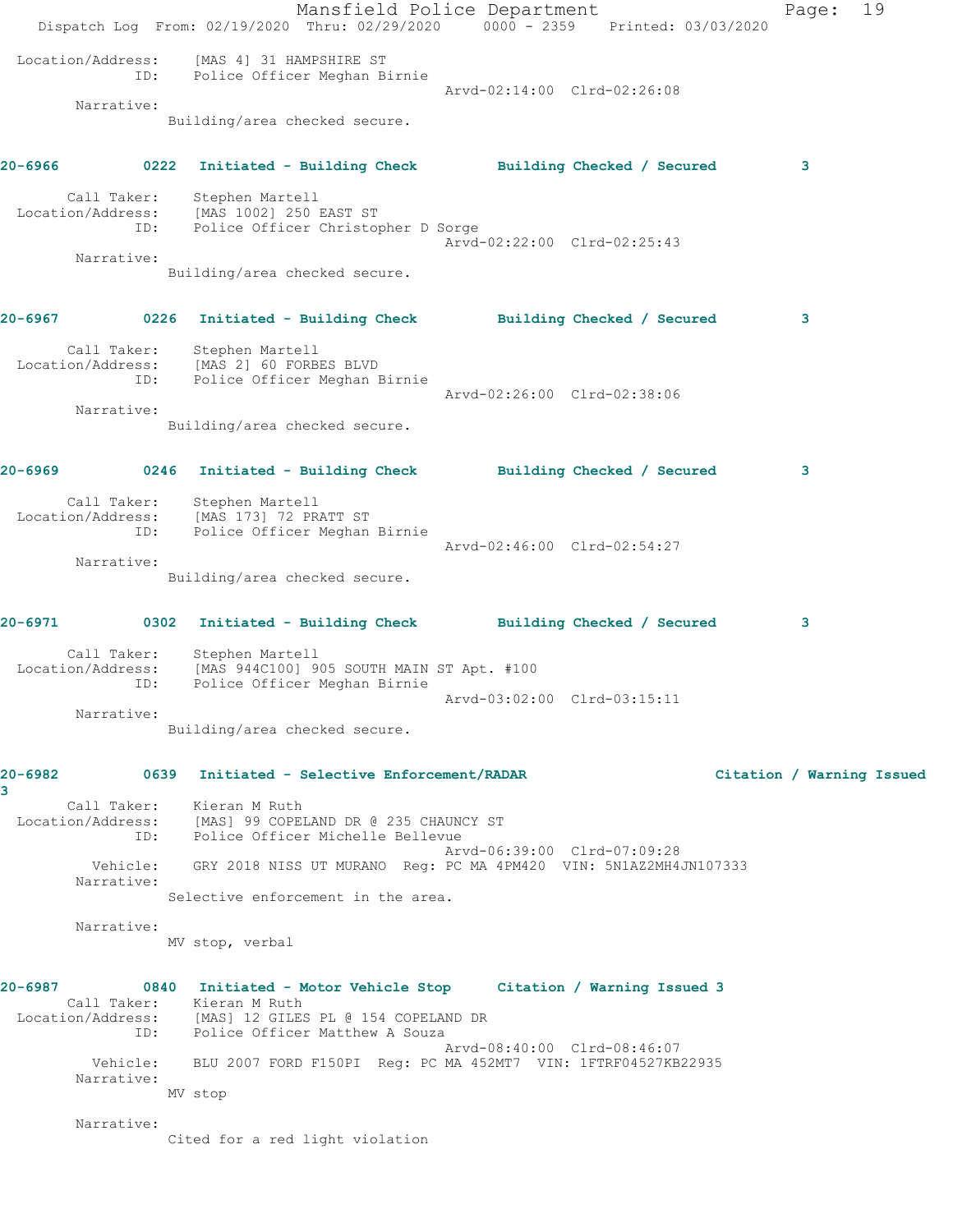```
20-6992 0852 Initiated - Selective Enforcement/RADAR Citation / Warning Issued
3 
 Call Taker: Kieran M Ruth
 Location/Address: [MAS] 1 SCHOOL ST @ 167 WEST ST
 ID: Police Officer William C Trudell
                                            Arvd-08:52:00 Clrd-09:46:54
         Vehicle: RED 2009 HOND CRV Reg: PC MA 4NL956 VIN: 5J6RE38589L024384
        Narrative: 
                Selective enforcement in the area.
        Narrative: 
                MV stop, cited for a red light violation
20-6997 0945 Initiated - Disabled Motor Vehicle Services Rendered 3 
 Call Taker: Kieran M Ruth
 Location/Address: [MAS] 300 RTE 140 SB @ 375 WEST ST
             ID: Police Officer Matthew A Souza
                                            Arvd-09:45:00 Clrd-09:47:03
        Narrative: 
               Reported DMV in the area.
        Narrative: 
                Not a DMV the operator pulled over to charge a phone for the 
                GPS
20-6998 0949 Initiated - Selective Enforcement/RADAR Citation / Warning Issued
3 
 Call Taker: Kieran M Ruth
 Location/Address: [MAS] 99 COPELAND DR @ 235 CHAUNCY ST
             ID: Police Officer William C Trudell
                                            Arvd-09:49:00 Clrd-10:00:51
             ID: Police Officer William C Trudell
 Disp-10:03:15 Arvd-10:03:20 Clrd-11:59:53
 Vehicle: BLU 2018 FORD F150 Reg: PC MA 1AFY91 VIN: 1FTEX1EP0JFA75342
         Vehicle: BLK 2011 BMW LL X3 Reg: PC MA 1PBX84
 Vehicle: GRY 2011 JEEP LL GRAND CHEROKEE Reg: PC MA 7FL746
 Vehicle: BLK 2006 JEEP COMMAN Reg: PC MA 941JY7 VIN: 1J8HG48KX6C125048
 Vehicle: GRY 2017 CHEV MALIBU Reg: PC MA 827DV1 VIN: 1G1ZB5ST5HF286340
        Narrative: 
               Selective enforcement in the area.
        Narrative: 
               MV stop, written warning for unregistered
        Narrative: 
                MV stop, failure to inspect
        Narrative: 
               MV stop, cited
20-7001 1005 Initiated - Selective Enforcement/RADAR Citation / Warning Issued
3 
 Call Taker: Kieran M Ruth
 Location/Address: [MAS] 562 MAPLE ST @ 3 JENNIFER DR
             ID: Police Officer Nicole M Boldrighini
 Arvd-10:05:00 Clrd-10:41:28
 Vehicle: BLU 2003 MITS LANCER Reg: PC MA 1BL685 VIN: JA3AH86F23U125133
 Vehicle: GRY 2007 HYUN ELANTR Reg: PC MA 5ZEC80 VIN: KMHDU46D57U093555
        Narrative: 
                Selective enforcement in the area.
        Narrative: 
                MV stop, cited for speed
20-7007 1040 Initiated - Suspicious Actv / Persn / Veh Spoken To 2
```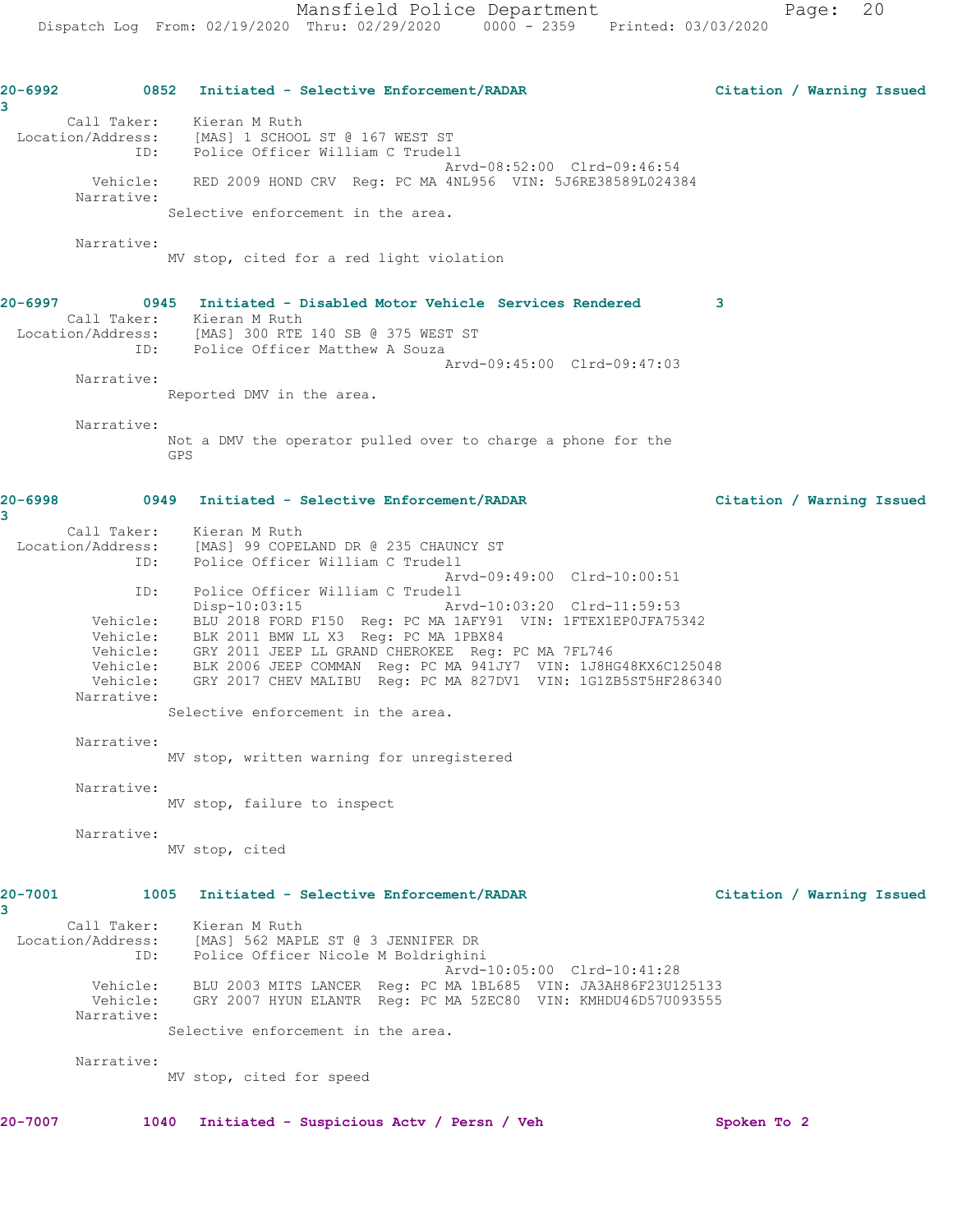Mansfield Police Department Page: 21 Dispatch Log From: 02/19/2020 Thru: 02/29/2020 0000 - 2359 Printed: 03/03/2020 Call Taker: Kieran M Ruth Location/Address: [MAS 244A] 4 SOUTH MAIN ST ID: Sergeant Robert S Pierce Arvd-10:40:00 Clrd-10:46:00 Narrative: Out for solicitors Narrative: The parties were spoken to, they are from Teen Challenge Massachusetts out of Brockton looking for donations to help end addiction. **20-7008 1048 Initiated - Parking Violations Services Rendered 3**  Call Taker: Animal Control Steven Simonds Location/Address: [MAS] NORTH MAIN ST ID: Animal Control Steven Simonds Arvd-10:49:34 Clrd-11:13:44 Narrative: checking area for parking violations Narrative: no violations **20-7010 1123 Initiated - Proactive Patrol Building Checked / Secured 3** Call Taker: Kieran M Ruth Location/Address: [MAS 12] 250 EAST ST ID: Police Officer Nicole M Boldrighini Arvd-11:23:00 Clrd-11:34:05 Narrative: Checking the area. **20-7011 1134 Initiated - Follow up Investigation Investigated - No Action Req. 3** Call Taker: Kieran M Ruth Location/Address: [MAS 917A1] 260 CHAUNCY ST Apt. #1 ID: Police Officer Nicole M Boldrighini Arvd-11:34:00 Clrd-12:00:49 Narrative: Conducting a follow up in the area to a previously reported incident. **20-7013 1152 Initiated - Parking Violations Services Rendered 3**  Call Taker: Animal Control Steven Simonds Location/Address: [MAS] NORTH MAIN ST ID: Animal Control Steven Simonds Arvd-11:54:06 Clrd-12:12:06 Narrative: checking area for parking violations Narrative: no violations **20-7016 1212 Initiated - Selective Enforcement/RADAR Citation / Warning Issued 3**  Call Taker: Kieran M Ruth Location/Address: [MAS] 126 NORTH MAIN ST @ 10 VILLA ST ID: Police Officer William C Trudell Arvd-12:12:00 Clrd-12:55:15 Vehicle: YEL 2001 GMC SONOMA Reg: PC MA 6XTZ20 VIN: 1GTDT13W81K199593 Vehicle: GRY 2015 TOYT 4D CAMRY Reg: PC MA 6DS392 Vehicle: GRY 2018 TOYT TACOMA Reg: PC MA 9AX584 VIN: 3TMDZ5BN7JM047277 Narrative: Selective enforcement in the area. Narrative: MV stop, cited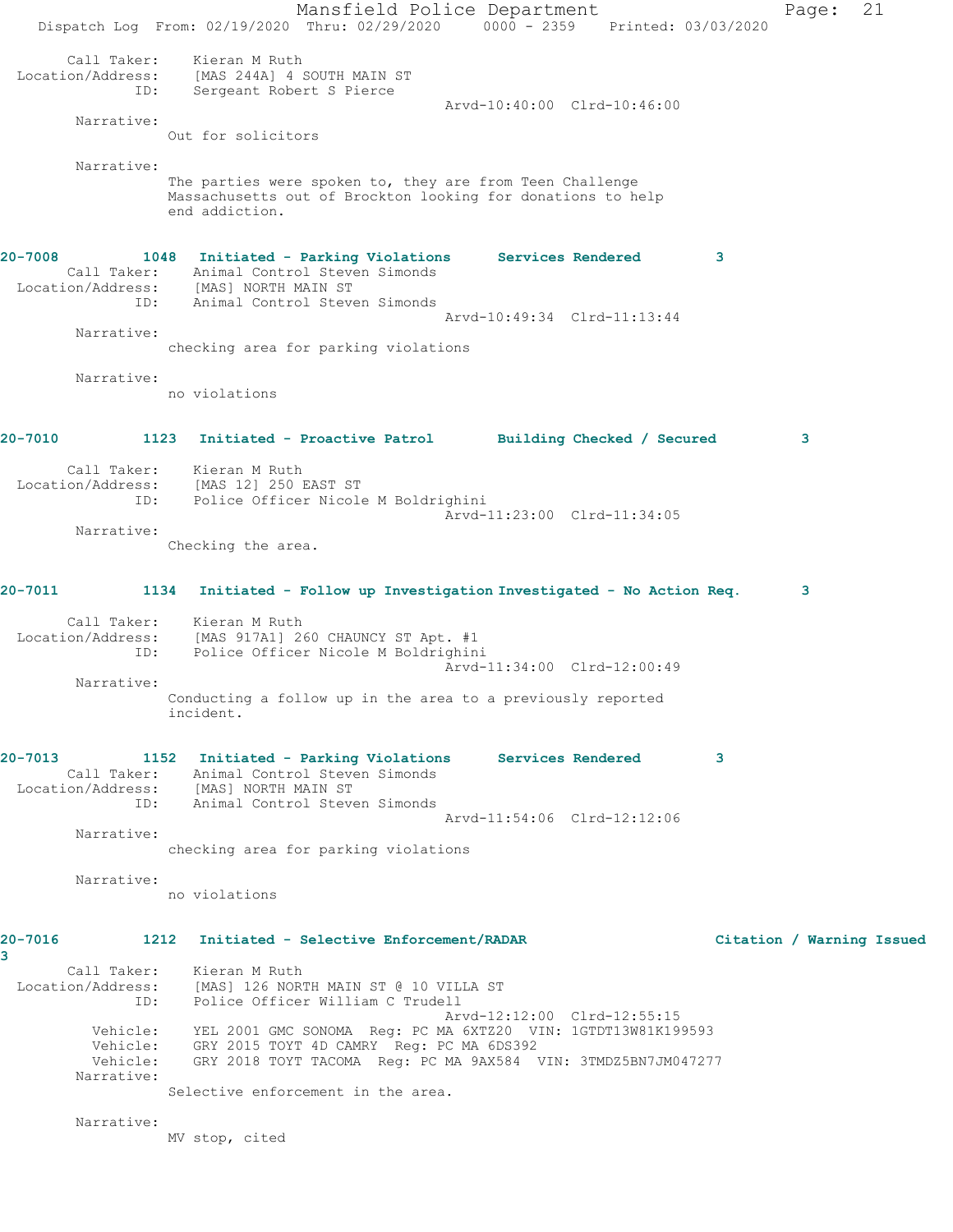Narrative:

MV stop, cited

|         | $20 - 7017$       | 1240 Phone - 911 Hang-ups & Verifications                                          | Confirmed misdial/Accdntl |
|---------|-------------------|------------------------------------------------------------------------------------|---------------------------|
| Call    | $\overline{2}$    |                                                                                    |                           |
|         |                   | Call Taker: Kieran M Ruth                                                          |                           |
|         |                   | Location/Address: [MAS 255] 377 CHAUNCY ST<br>ID: Police Officer Matthew A Souza   |                           |
|         |                   | $Disp-12:42:10$<br>Arvd-12:55:12 Clrd-12:58:23                                     |                           |
|         | Narrative:        |                                                                                    |                           |
|         |                   | Checking on a 911 accidental                                                       |                           |
| 20-7022 |                   | 1328 Initiated - Parking Violations Services Rendered                              | 3                         |
|         |                   | Call Taker: Animal Control Steven Simonds                                          |                           |
|         |                   | Location/Address: [MAS] NORTH MAIN ST<br>ID: Animal Control Steven Simonds         |                           |
|         |                   | Arvd-13:29:25 Clrd-13:33:29                                                        |                           |
|         | Narrative:        |                                                                                    |                           |
|         |                   | checking area for parking violations                                               |                           |
|         | Narrative:        |                                                                                    |                           |
|         |                   | no violations                                                                      |                           |
|         |                   | 20-7023 1334 Initiated - Speed Trailer/Signs Deployed                              | Services Rendered         |
| 3       |                   |                                                                                    |                           |
|         |                   | Call Taker: Animal Control Steven Simonds                                          |                           |
|         |                   | Location/Address: [MAS] PRATT ST<br>ID: Animal Control Steven Simonds              |                           |
|         |                   |                                                                                    |                           |
|         | Narrative:        | Arvd-13:36:38 Clrd-13:58:27                                                        |                           |
|         |                   | changing batteries speed signs                                                     |                           |
|         |                   | 20-7024 1339 Initiated - Selective Enforcement/RADAR                               | Citation / Warning Issued |
| 3       |                   |                                                                                    |                           |
|         |                   | Call Taker: Kieran M Ruth<br>Location/Address: [MAS] 110 SPRING ST @ 179 DEAN ST   |                           |
|         |                   | ID: Police Officer William C Trudell                                               |                           |
|         |                   | Arvd-13:39:00 Clrd-14:18:45                                                        |                           |
|         | Narrative:        | Vehicle: WHI 2011 FORD UT EDGE Reg: PC MA 4574CT VIN: 2FMDK3JC8BBB33589            |                           |
|         |                   | Selective enforcement in the area.                                                 |                           |
|         | Narrative:        | MV stop, cited for speed                                                           |                           |
|         |                   |                                                                                    |                           |
| 20-7031 |                   | 1448 Phone - Well Being Check<br>Spoken To                                         | 3                         |
|         | Call Taker:       | Kieran M Ruth                                                                      |                           |
|         | Location/Address: |                                                                                    |                           |
|         | ID:               | Police Officer William C Trudell<br>$Disp-14:51:43$<br>Arvd-15:07:00 Clrd-15:20:53 |                           |
|         | ID:               | Police Officer Matthew A Souza                                                     |                           |
|         |                   | Disp-14:51:43<br>$Clrd-15:20:53$                                                   |                           |
|         | ID:               | Sergeant Robert S Pierce                                                           |                           |
|         | Narrative:        | Disp-14:57:29<br>Arvd-14:57:32 Clrd-15:20:53                                       |                           |
|         |                   |                                                                                    |                           |
|         |                   |                                                                                    |                           |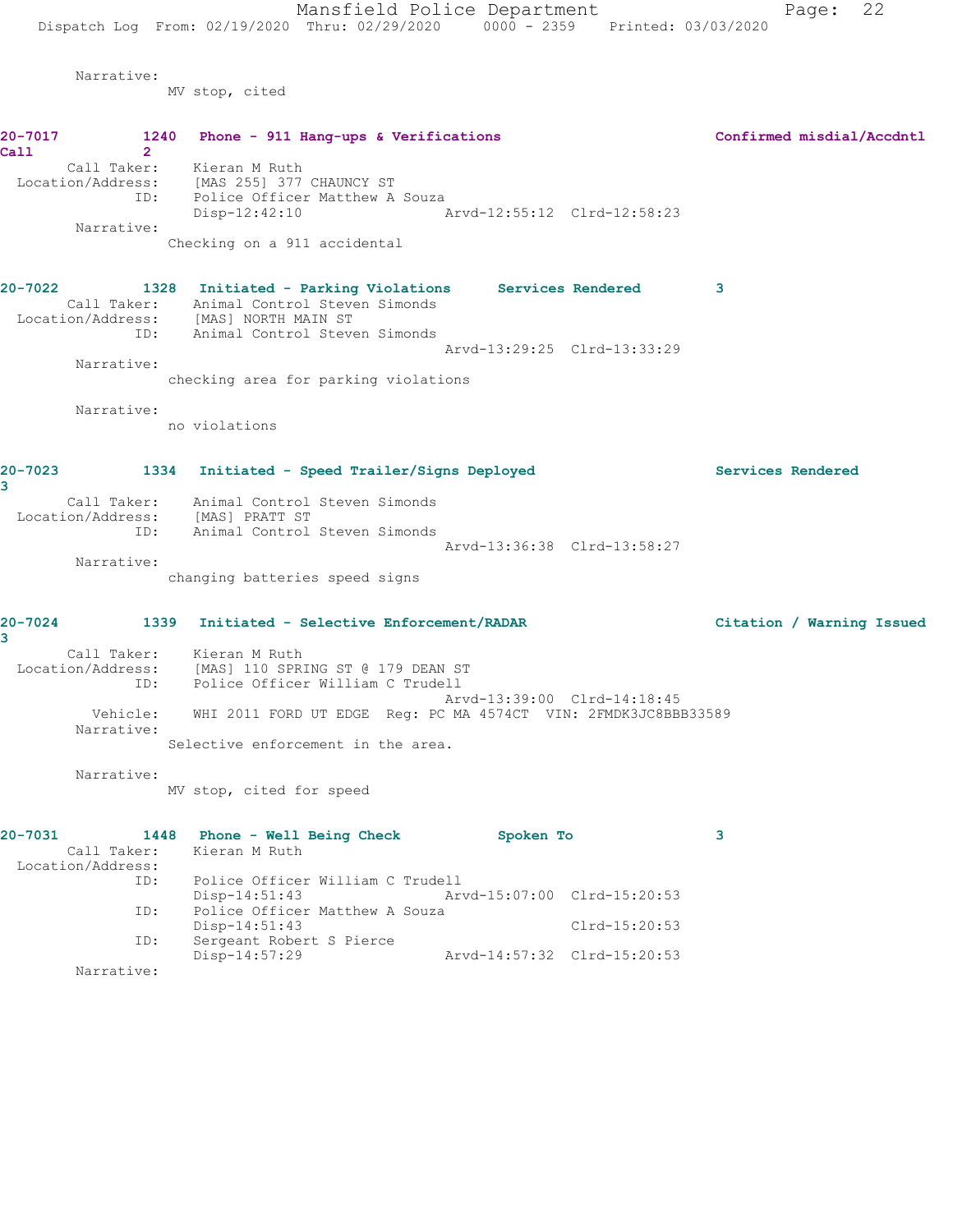**20-7033 1500 Initiated - Parking Violations Services Rendered 3**  Call Taker: Animal Control Steven Simonds Location/Address: [MAS] NORTH MAIN ST ID: Animal Control Steven Simonds Arvd-15:01:56 Clrd-15:27:24 Narrative: checking area for parking violations Narrative: 1 violation MA 5CF443 restricted area **20-7046 1749 Initiated - Proactive Patrol Building Checked / Secured 3** Call Taker: Kieran M Ruth Location/Address: [MAS] 4 ERICK RD @ 15 BONNEY LN ID: Police Officer Danielle C Titus Arvd-17:49:00 Clrd-18:19:14 Narrative: Checking the area. **20-7047 1757 Initiated - Selective Enforcement/RADAR Services Rendered 3**  Call Taker: Kieran M Ruth Location/Address: [MAS] 211 PLAIN ST @ 2 DARIO WAY ID: Police Officer William C Trudell Arvd-17:57:00 Clrd-18:54:13 Narrative: Selective enforcement in the area. **20-7049 1807 Initiated - Proactive Patrol Building Checked / Secured 3** Call Taker: Kieran M Ruth Location/Address: [MAS 820C] 31 PLYMOUTH ST ID: Executive Lieutenant Francis W Archer JR Arvd-18:07:00 Clrd-18:13:29 Narrative: Checking the area. **20-7055 1911 Alarm - Assist Fire Department Services Rendered 2**  Call Taker: DAVID SULLIVAN Location/Address: [MAS 417G] 17 FRANCIS AVE ID: Police Officer Danielle C Titus Disp-19:12:41 Arvd-19:23:12 Clrd-19:33:38 Narrative: Fire Alarm Activation. Narrative: Problem with a clothes dryer. FD handled. **20-7058 1934 Initiated - Building Check Services Rendered 3**  Call Taker: DAVID SULLIVAN Location/Address: [MAS 417] 9 FRANCIS AVE ID: Police Officer Danielle C Titus Arvd-19:34:00 Clrd-19:39:22 **20-7062 2010 Initiated - Building Check Services Rendered 3**  Call Taker: DAVID SULLIVAN Vicinity of: [MAS] PLYMOUTH ST ID: Police Officer William C Trudell Arvd-20:10:00 Clrd-20:15:03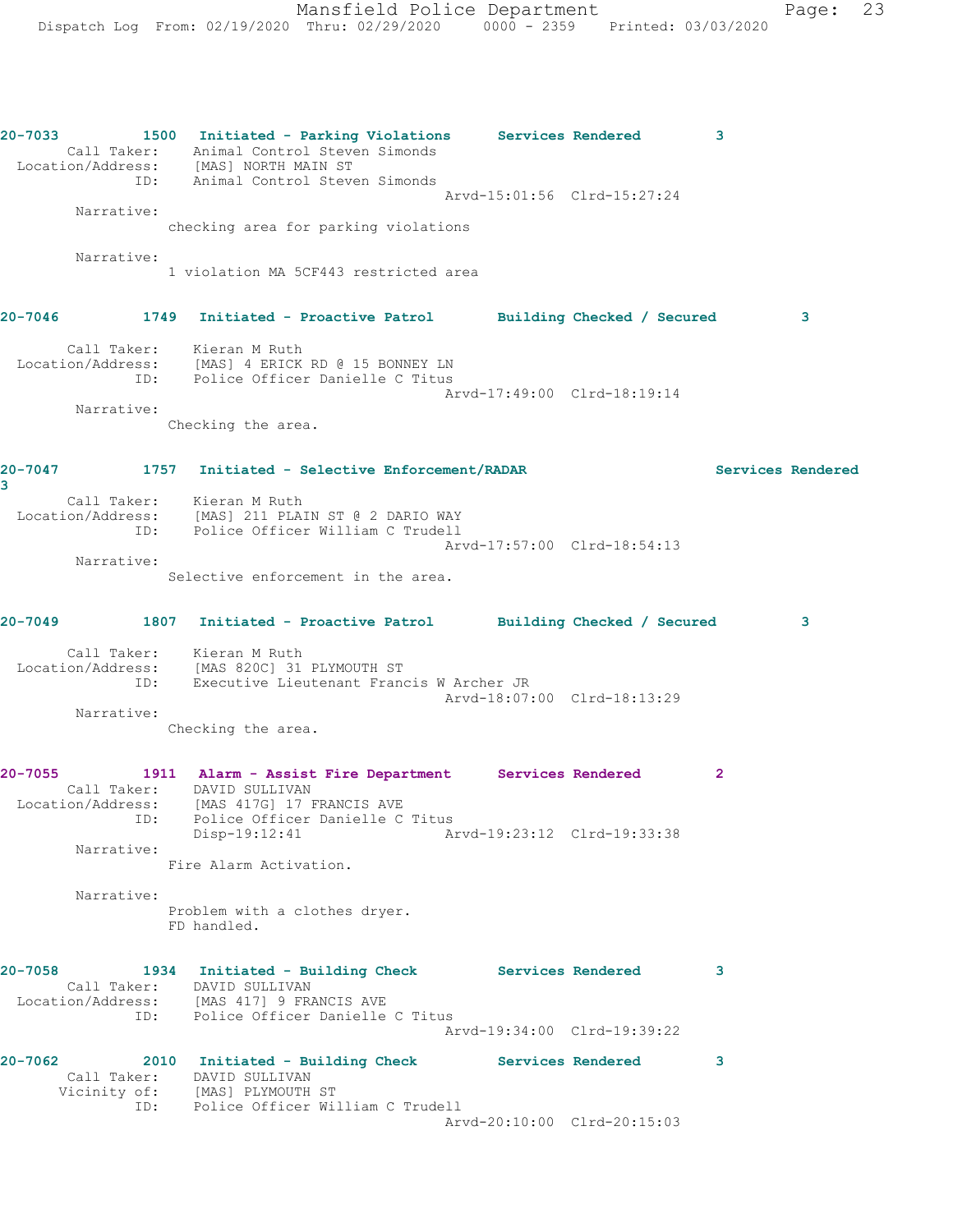|                             |                                                                                                                                                                                                              | Page:                                                                                                                                                                                                                                                                                                                                                         | 24                                                                             |
|-----------------------------|--------------------------------------------------------------------------------------------------------------------------------------------------------------------------------------------------------------|---------------------------------------------------------------------------------------------------------------------------------------------------------------------------------------------------------------------------------------------------------------------------------------------------------------------------------------------------------------|--------------------------------------------------------------------------------|
|                             |                                                                                                                                                                                                              |                                                                                                                                                                                                                                                                                                                                                               |                                                                                |
|                             |                                                                                                                                                                                                              |                                                                                                                                                                                                                                                                                                                                                               |                                                                                |
| Call Taker: DAVID SULLIVAN  |                                                                                                                                                                                                              |                                                                                                                                                                                                                                                                                                                                                               |                                                                                |
|                             |                                                                                                                                                                                                              |                                                                                                                                                                                                                                                                                                                                                               |                                                                                |
|                             |                                                                                                                                                                                                              |                                                                                                                                                                                                                                                                                                                                                               |                                                                                |
|                             |                                                                                                                                                                                                              |                                                                                                                                                                                                                                                                                                                                                               |                                                                                |
|                             |                                                                                                                                                                                                              |                                                                                                                                                                                                                                                                                                                                                               |                                                                                |
| 2033 911 - Well Being Check |                                                                                                                                                                                                              |                                                                                                                                                                                                                                                                                                                                                               |                                                                                |
| Call Taker: PATRICK FEENEY  |                                                                                                                                                                                                              |                                                                                                                                                                                                                                                                                                                                                               |                                                                                |
|                             |                                                                                                                                                                                                              |                                                                                                                                                                                                                                                                                                                                                               |                                                                                |
|                             |                                                                                                                                                                                                              |                                                                                                                                                                                                                                                                                                                                                               |                                                                                |
|                             |                                                                                                                                                                                                              |                                                                                                                                                                                                                                                                                                                                                               |                                                                                |
|                             |                                                                                                                                                                                                              |                                                                                                                                                                                                                                                                                                                                                               |                                                                                |
| Disp-20:34:37               |                                                                                                                                                                                                              |                                                                                                                                                                                                                                                                                                                                                               |                                                                                |
| Sergeant Jeffrey G Bombard  |                                                                                                                                                                                                              |                                                                                                                                                                                                                                                                                                                                                               |                                                                                |
|                             |                                                                                                                                                                                                              |                                                                                                                                                                                                                                                                                                                                                               |                                                                                |
|                             |                                                                                                                                                                                                              |                                                                                                                                                                                                                                                                                                                                                               |                                                                                |
| $Disp-20:52:43$             |                                                                                                                                                                                                              |                                                                                                                                                                                                                                                                                                                                                               |                                                                                |
|                             |                                                                                                                                                                                                              |                                                                                                                                                                                                                                                                                                                                                               |                                                                                |
|                             | Vicinity of: [MAS] 411 NORTH MAIN ST @ 1 OAKLAND ST<br>ID: Police Officer Michael T Fitzgerald<br>Police Officer Jay J Sparrow<br>Police Officer Michael T Fitzgerald<br>Police Officer Michael T Fitzgerald | Mansfield Police Department<br>2011 Initiated - Motor Vehicle Stop Citation / Warning Issued 3<br>Arvd-20:11:00 Clrd-20:16:13<br>Vehicle: BLK 2012 HYUN SONATA Req: PC MA 67EZ73 VIN: 5NPEC4ACXCH432339<br>Transported to Hospital 3<br>Disp-20:34:30 Arvd-20:37:50 Clrd-21:41:52<br>Disp-20:35:37 Arvd-20:38:45 Clrd-20:52:45<br>Arvd-20:52:45 Clrd-20:53:37 | Dispatch Log From: 02/19/2020 Thru: 02/29/2020 0000 - 2359 Printed: 03/03/2020 |

Refer To Incident:  $\frac{20MAS-143-OF}{20MAS-143}$ 

| $20 - 7065$            | 2038<br>Phone - Erratic Oper MV / Road Rage Investigated - No Report 3                                                                                                 |                             |
|------------------------|------------------------------------------------------------------------------------------------------------------------------------------------------------------------|-----------------------------|
| Call Taker:            | Stephen Martell                                                                                                                                                        |                             |
| Location/Address:      | [MAS] CHAUNCY ST                                                                                                                                                       |                             |
| ID:                    | Police Officer William C Trudell                                                                                                                                       |                             |
|                        | Disp-20:43:13                                                                                                                                                          | Arvd-20:46:17 Clrd-20:47:10 |
| Vehicle:<br>Narrative: | GRY 2014 HOND UT CR-V Req: PC MA 9VA788 VIN: 2HKRM4H72EH603241                                                                                                         |                             |
|                        |                                                                                                                                                                        |                             |
|                        | Vehicle took right by Bank of America, unknown direction of<br>travel. Vehicle was seen crossing into on coming lanes. RP<br>stated it was a silver SUV MA req 9VA788. |                             |
| Narrative:             |                                                                                                                                                                        |                             |
|                        | Susp vehicle found parked in the lot 50 Crocker St no one in                                                                                                           |                             |
|                        | the area.                                                                                                                                                              |                             |
|                        |                                                                                                                                                                        |                             |
| 20-7071                | 2206<br>Initiated - Building Check Services Rendered                                                                                                                   | 3                           |
| Call Taker:            | DAVID SULLIVAN                                                                                                                                                         |                             |
| Location/Address:      | [MAS 820C] 31 PLYMOUTH ST                                                                                                                                              |                             |
| ID:                    | Police Officer Christopher D Sorge                                                                                                                                     |                             |
|                        |                                                                                                                                                                        | Arvd-22:06:00 Clrd-22:37:37 |
| 20-7073                | 2216<br>911 - Suspicious Actv / Persn / Veh Unfounded/Unverifed                                                                                                        | $\overline{2}$              |
| Call Taker:            | PATRICK FEENEY                                                                                                                                                         |                             |
|                        | Location/Address: [MAS H599] 55 OTIS ST                                                                                                                                |                             |
| ID:                    | Police Officer Michael T Fitzgerald                                                                                                                                    |                             |
|                        | Disp-22:21:32                                                                                                                                                          | Arvd-22:28:16 Clrd-22:32:08 |
| ID:                    | Sergeant Jeffrey G Bombard                                                                                                                                             |                             |
|                        | Disp-22:23:30 Enrt-22:23:30 Arvd-22:28:11 Clrd-22:32:12                                                                                                                |                             |
| Narrative:             |                                                                                                                                                                        |                             |
|                        | Report of a male party dressed in black, looking into<br>mailboxes.                                                                                                    |                             |
|                        | No one in the area upon units arrival. Area search negative.                                                                                                           |                             |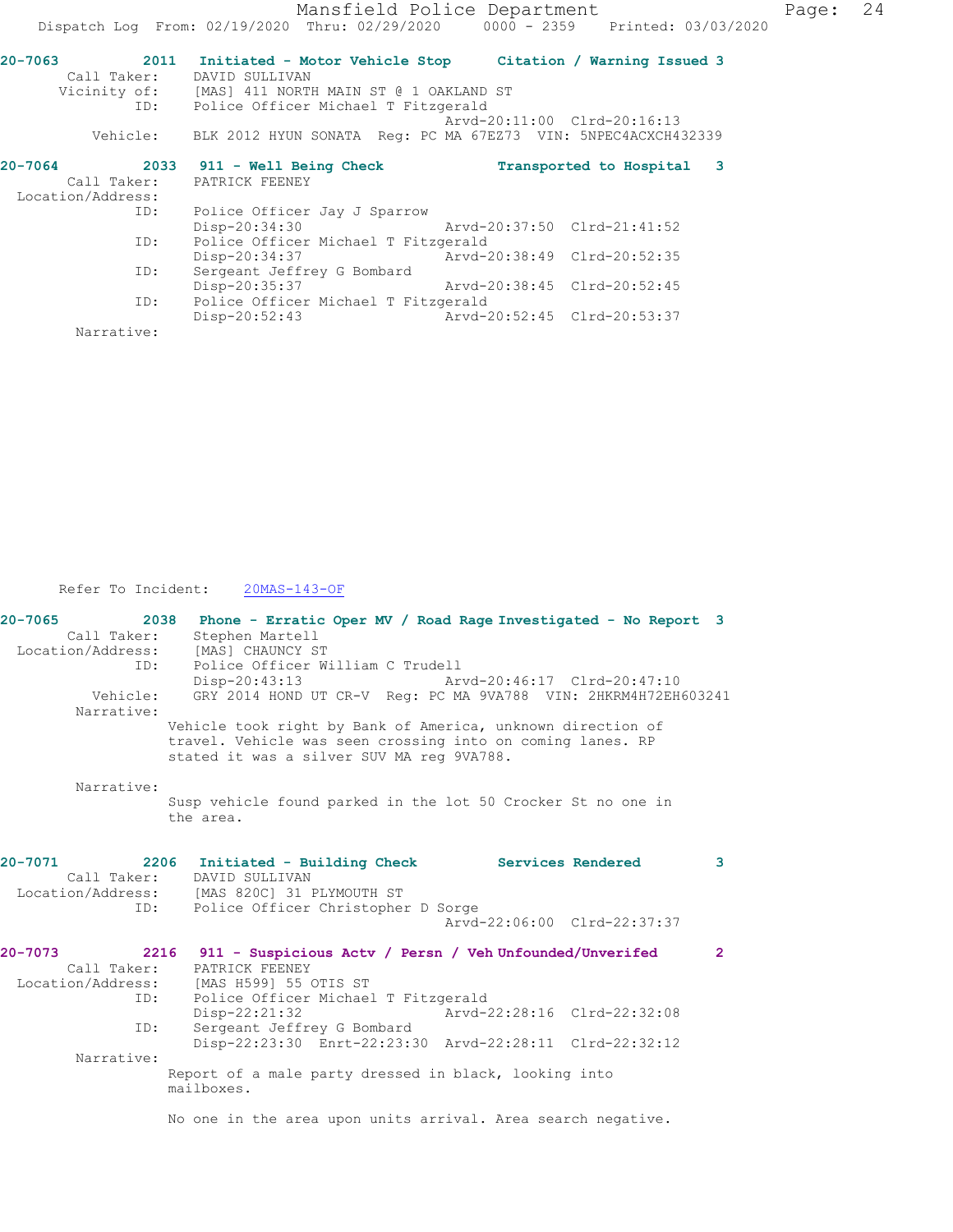Mansfield Police Department Fage: 25 Dispatch Log From: 02/19/2020 Thru: 02/29/2020 0000 - 2359 Printed: 03/03/2020 **20-7075 2235 Initiated - Building Check Services Rendered 3**  Call Taker: DAVID SULLIVAN Location/Address: [FOX 838] 2 FOXBOROUGH BLVD ID: Police Officer William C Trudell Arvd-22:35:00 Clrd-22:37:23 **20-7077 2241 Initiated - Building Check Building Checked / Secured 3** Call Taker: DAVID SULLIVAN Location/Address: [FOX 137] 250 FOXBOROUGH BLVD ID: Police Officer William C Trudell Arvd-22:41:00 Clrd-22:41:00 ID: Police Officer William C Trudell Disp-22:42:28 Arvd-22:42:39 Clrd-22:43:34 **20-7078 2241 Initiated - Building Check Building Checked / Secured 3** Call Taker: PATRICK FEENEY Location/Address: [FOX 49] 35 FOXBOROUGH BLVD ID: Police Officer William C Trudell Arvd-22:41:00 Clrd-22:42:28 Narrative: Checking the Foxboro area hotels. **20-7079 2243 Initiated - Building Check Services Rendered 3**  Call Taker: PATRICK FEENEY Location/Address: [FOX 14] 4 FISHER ST ID: Police Officer William C Trudell Arvd-22:43:00 Clrd-22:46:02 Narrative: Checking the Foxboro area hotels. **20-7080 2246 Initiated - Building Check Services Rendered 3**  Call Taker: DAVID SULLIVAN Location/Address: [MAS 2] 60 FORBES BLVD ID: Police Officer William C Trudell Arvd-22:46:00 Clrd-22:48:49 **20-7081 2249 Initiated - Building Check Services Rendered 3**  Call Taker: DAVID SULLIVAN Location/Address: [MAS 4] 31 HAMPSHIRE ST ID: Police Officer William C Trudell Arvd-22:49:00 Clrd-22:53:43 **For Date: 02/22/2020 - Saturday 20-7087 0015 911 - Suspicious Actv / Persn / Veh Investigated - Report Taken 2** Call Taker: DAVID SULLIVAN Location/Address: [MAS 430A] 20 ERICK RD Apt. #25 ID: Police Officer Michelle Bellevue Disp-00:16:19 Arvd-00:26:52 Clrd-00:40:37 ID: Patrolman David Schepis Disp-00:17:42 Arvd-00:21:46 Clrd-00:40:16 Vehicle: BLK 2017 NISS MURANO Reg: PAS MA UM808 VIN: 5N1AZ2MH4HN149351 Narrative: R/p female stated had incident with vehicle in traffic Mass Reg Um 808. Dark SUV. Followed into the complex. R/p inside her apt now. Refer To Incident: 20MAS-144-OF **20-7091 0049 Initiated - Building Check Services Rendered 3**  Call Taker: DAVID SULLIVAN Location/Address: [MAS 281A] 1 CROCKER ST ID: Patrolman David Schepis Arvd-00:49:00 Clrd-00:51:17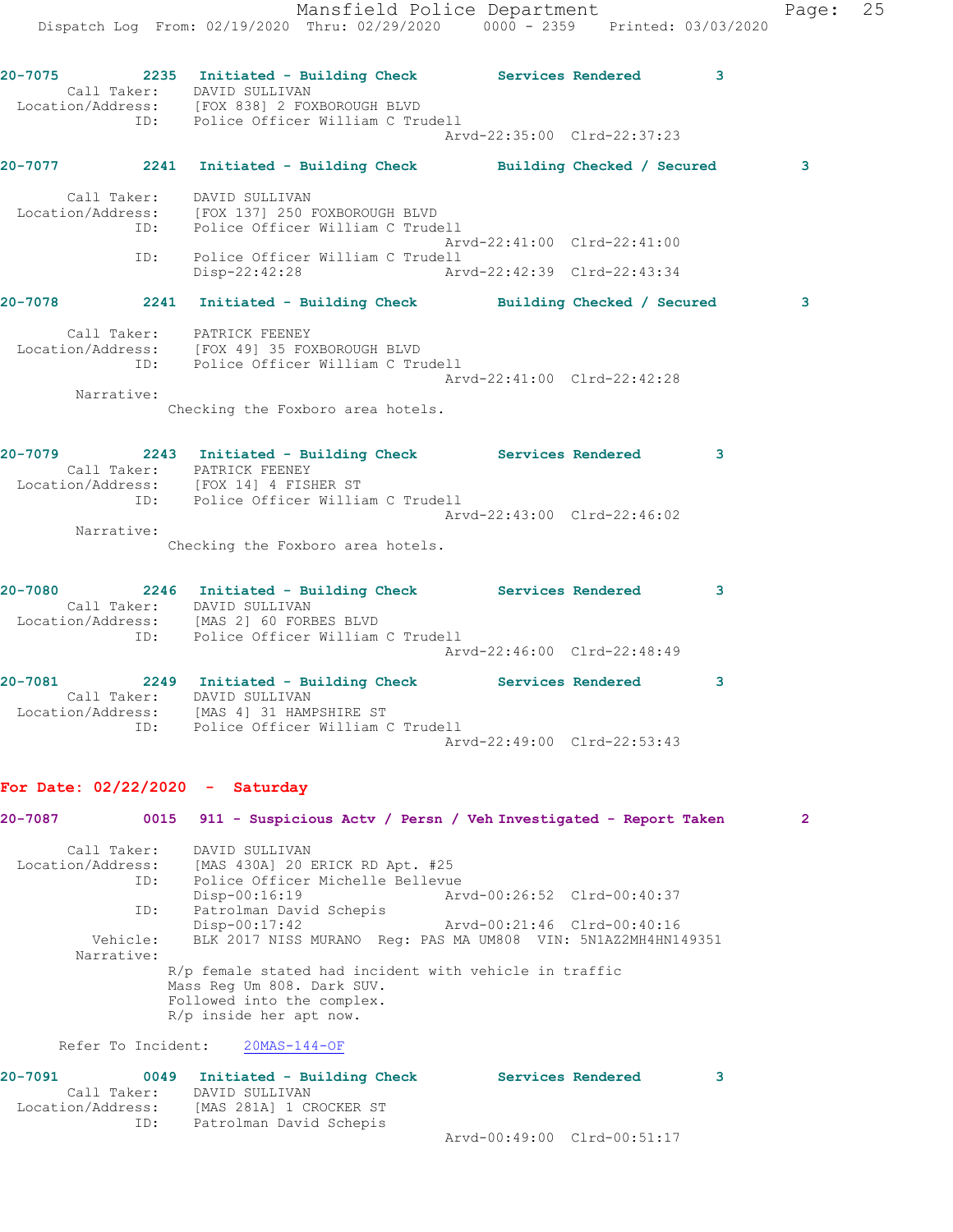**20-7092 0050 Initiated - Suspicious Actv / Persn / Veh Investigated - No Report 2**  Call Taker: DAVID SULLIVAN Vicinity of: [MAS 65] 30 CHAUNCY ST ID: Police Officer Christopher D Sorge Arvd-00:50:00 Clrd-00:52:59 Vehicle: WHI 2004 EXPRESS G3500 Reg: PC RI JS816 VIN: 1GAHG39U841102855 Narrative: Susp Vehicle rear of store RI Reg JS-816 Narrative: Cleaners for Quans Kitchen. **20-7101 0134 Initiated - Building Check Building Checked / Secured 3** Call Taker: DAVID SULLIVAN Location/Address: [MAS 2] 60 FORBES BLVD ID: Police Officer Christopher D Sorge Arvd-01:34:00 Clrd-01:50:47 Vehicle: RED 2012 HYUN SONATA Reg: PC MA 8KD252 VIN: 5NPEB4AC8CH490372 Narrative: Checking 8kd252. **20-7102 0134 Initiated - Building Check Services Rendered 3**  Call Taker: PATRICK FEENEY Location/Address: [MAS 281A] 1 CROCKER ST ID: Patrolman David Schepis Arvd-01:34:00 Clrd-02:22:35 Narrative: Check of the station & the respective lots. **20-7105 0146 Initiated - Building Check Services Rendered 3**  Call Taker: DAVID SULLIVAN Location/Address: [MAS 1002] 250 EAST ST ID: Police Officer Michelle Bellevue Arvd-01:46:00 Clrd-01:49:19 **20-7106 0150 Alarm - Assist Fire Department Services Rendered 2**  Call Taker: PATRICK FEENEY Location/Address: [MAS 840I180] 280 SCHOOL ST Apt. #I180 ID: Police Officer Christopher D Sorge Disp-01:50:58 Arvd-01:57:27 Clrd-01:57:40 Narrative: Fire alarm activation. Narrative: Unit clearing. **20-7107 0215 Initiated - Building Check Services Rendered 3**  Call Taker: Stephen Martell Location/Address: [MAS 820C] 31 PLYMOUTH ST ID: Police Officer John R Armstrong Arvd-02:15:00 Clrd-02:24:03 **20-7108 0217 Initiated - Building Check Services Rendered 3**  Call Taker: DAVID SULLIVAN Location/Address: [MAS 840] 280 SCHOOL ST ID: Police Officer Christopher D Sorge Arvd-02:17:00 Clrd-02:21:30 **20-7110 0222 Initiated - Building Check Services Rendered 3**  Call Taker: DAVID SULLIVAN Location/Address: [MAS 814] 50 WEST CHURCH ST ID: Patrolman David Schepis Arvd-02:22:00 Clrd-02:25:12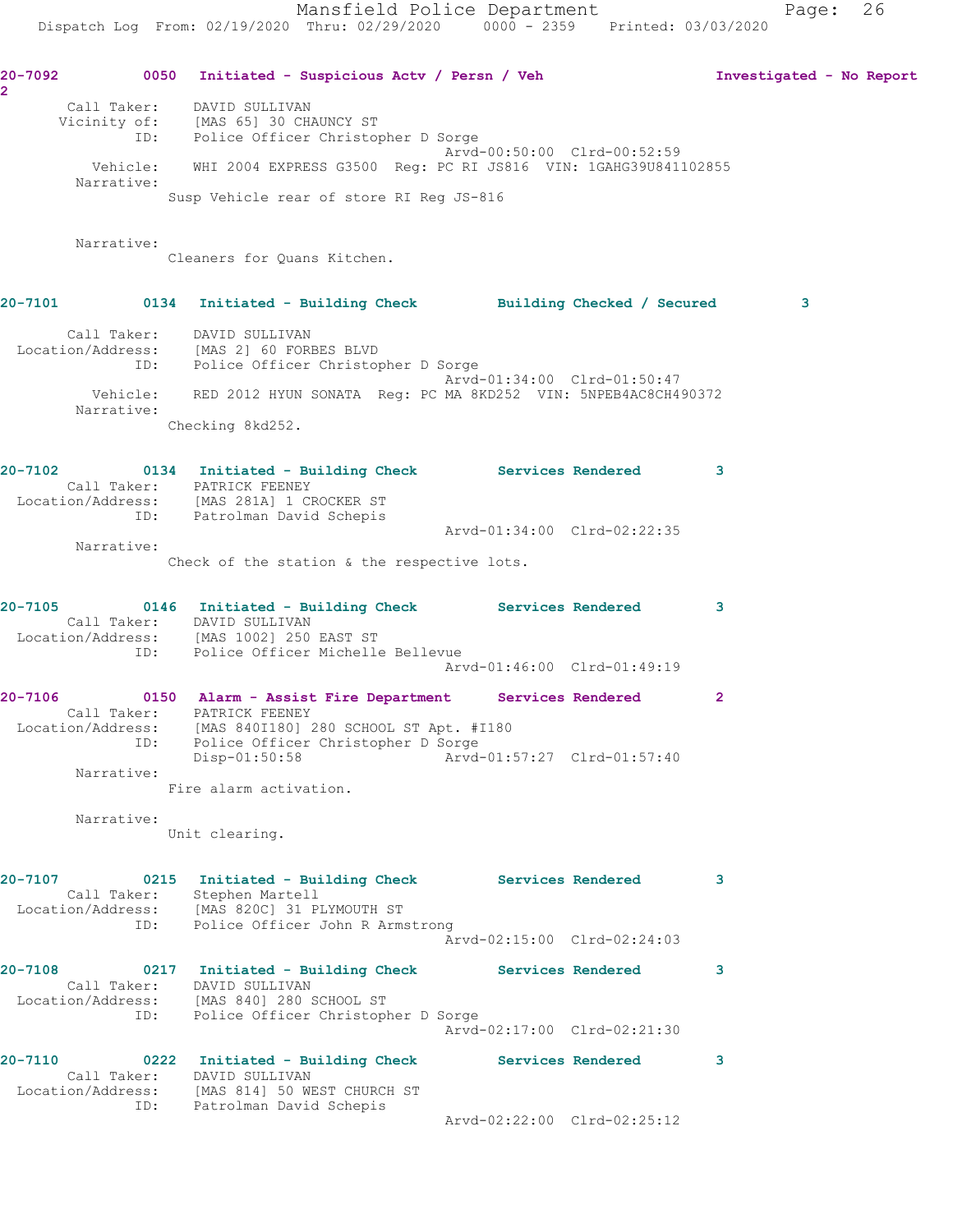Mansfield Police Department Fage: 27 Dispatch Log From: 02/19/2020 Thru: 02/29/2020 0000 - 2359 Printed: 03/03/2020 **20-7111 0233 Initiated - Building Check Services Rendered 3**  Call Taker: DAVID SULLIVAN Location/Address: [MAS 4] 31 HAMPSHIRE ST ID: Police Officer Christopher D Sorge Arvd-02:33:00 Clrd-02:37:26 **20-7112 0235 Initiated - Building Check Services Rendered 3**  Call Taker: DAVID SULLIVAN Location/Address: [MAS] 4 ERICK RD @ 15 BONNEY LN ID: Police Officer Michelle Bellevue Arvd-02:35:00 Clrd-02:41:06 **20-7114 0311 Initiated - Parking Violations Secured Building 3**  Call Taker: DAVID SULLIVAN Location: [MAS] CENTER PARKING ENFORCEMENT ID: Patrolman David Schepis Arvd-03:11:00 Clrd-03:39:47 **20-7115 0321 Initiated - Building Check Services Rendered 3**  Call Taker: DAVID SULLIVAN Location/Address: [MAS] PLYMOUTH ST ID: Police Officer Christopher D Sorge Arvd-03:21:00 Clrd-03:25:37 **20-7119 0342 Initiated - Motor Vehicle Stop Arrest(s) Made 3**  Call Taker: DAVID SULLIVAN Location/Address: [MAS] NORFOLK ST ID: Police Officer Christopher D Sorge Arvd-03:42:00 Clrd-04:19:20 ID: Patrolman David Schepis Disp-03:46:04 Arvd-03:49:15 Clrd-04:19:14 Vehicle: BLK 2010 TOYT COROLL Reg: PC MA 3GEP11 VIN: 1NXBU4EE7AZ191012 Narrative: Registered owner has an active WMS hit. Narrative: M12 has one in custody. M2 reports the vehicle will be parked. Narrative: Docket # 1934CR001231 Narrative: M12 transporting back to the station. Narrative: M12 out at the station Refer To Arrest: 20MAS-71-AR Arrest: MENDES-OLIVEIRA, JOAO Address: 157 HIGHLAND ST Apt. #1 BROCKTON, MA Age: 35 Charges: DEFAULT WARRANT **20-7124 0426 Initiated - Building Check Services Rendered 3**  Call Taker: DAVID SULLIVAN Location/Address: [MAS 820C] 31 PLYMOUTH ST ID: Police Officer John R Armstrong Arvd-04:26:00 Clrd-04:35:23 **20-7130 0614 Initiated - Selective Enforcement/RADAR Citation / Warning Issued 3**  Call Taker: DAVID SULLIVAN Location/Address: [MAS] NORTH MAIN ST ID: Patrolman David Schepis Arvd-06:14:00 Clrd-07:04:33 ID: Sergeant Thomas R Connor Disp-06:43:27 Arvd-06:43:29 Clrd-06:47:34 Vehicle: WHI 2002 FORD RANGER Reg: PC MA 1VX846 VIN: 1FTYR44U82PA56629 Vehicle: BRO 1998 CADI ELDORA Reg: PC MA 372JB5 VIN: 1G6EL12Y0WU600138 Vehicle: BLU 2015 SUBA UT OUTBAC Reg: PC MA 1EJV69 VIN: 4S4BSACC6F3288026 Vehicle: BRO 2001 BUIC CENTUR Reg: PC MA 8SND40 VIN: 2G4WS52J211226551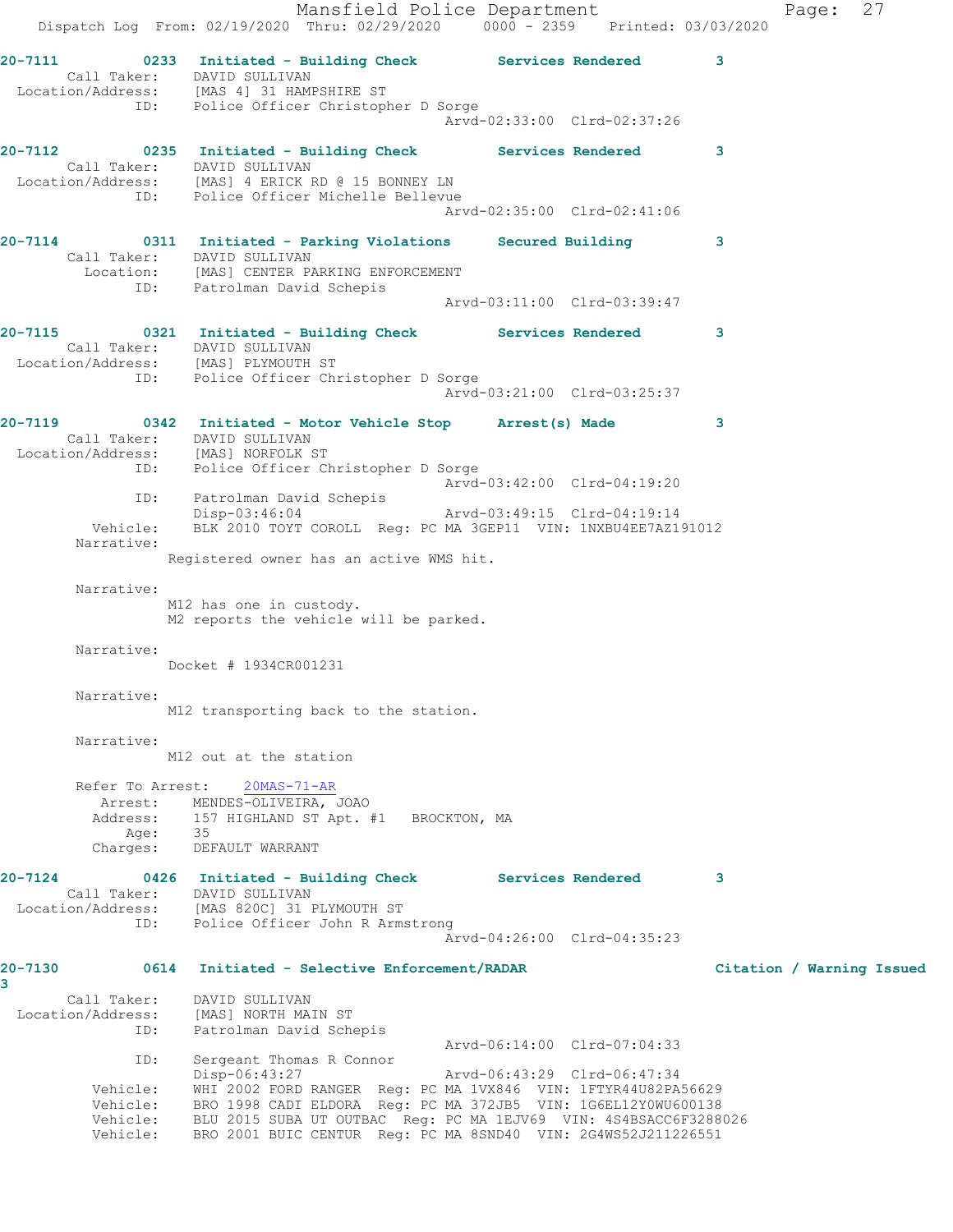Mansfield Police Department Page: 28 Dispatch Log From: 02/19/2020 Thru: 02/29/2020 0000 - 2359 Printed: 03/03/2020 Vehicle: WHI 2015 HOND FIT Reg: PC MA 6NG864 VIN: 3HGGK5H8XFM754918 Narrative: Off with 1VX846. Narrative: Off with MA Reg 372JB5. Narrative: Off with Ma Reg 1EJV69. **20-7131 0631 Initiated - Selective Enforcement/RADAR Citation / Warning Issued** Call Taker: DAVID SULLIVAN Vicinity of: [MAS] 12 BIRD RD @ 614 MAPLE ST ID: Police Officer Michelle Bellevue Arvd-06:31:00 Clrd-07:00:30 Vehicle: GRY 2017 ACUR TLXTEC Reg: PC MA 7HA344 VIN: 19UUB2F5XHA005367 Vehicle: GRY 2009 TOYT LL RAV4 Reg: PC MA 4TX728 Vehicle: RED 2017 TOYT UT HIGHLA Reg: PC MA 7DNC10 VIN: 5TDBZRFH6HS403165 Narrative: Off with Ma Reg 7HA344. **20-7132 0654 Initiated - Proactive Patrol Building Checked / Secured 3** Call Taker: NICHOLAS GOYETTE Location/Address: [MAS 820C] 31 PLYMOUTH ST ID: Police Officer John R Armstrong Arvd-06:54:00 Clrd-07:11:34 Narrative: Checking the area. **20-7134 0805 Phone - Assist Fire Department Referred to Other Agency 2**  Call Taker: NICHOLAS GOYETTE Location/Address: [MAS 1007] 80 HAMPDEN RD ID: Police Officer Nicole M Boldrighini Disp-08:07:09 Clrd-08:17:06 Narrative: Assisting the FD with a fire related incident. Nature: Master Box Tamper switch activation **20-7143 1004 Initiated - Building Check Building Checked / Secured 3** Call Taker: CARLY MORIARTY Location/Address: [MAS 820C] 31 PLYMOUTH ST ID: Detective Christopher P Walsh Arvd-10:04:00 Clrd-10:12:06 Narrative: Building/area checked secure. **20-7146 1028 Initiated - Proactive Patrol Building Checked / Secured 3** Call Taker: Kieran M Ruth Location/Address: [MAS 840] 280 SCHOOL ST ID: Police Officer Nicole M Boldrighini Arvd-10:28:00 Clrd-10:42:58 Narrative: Checking the area. **20-7149 1045 Initiated - Animal Complaints Referred to Other Agency 3**  Call Taker: NICHOLAS GOYETTE Location/Address: [MAS] 99 SOUTH MAIN ST @ 35 SPRING ST ID: Police Officer Nicole M Boldrighini Arvd-10:45:00 Clrd-10:56:55 Narrative: M14 reports corralling dog, bringing it to shelter

**3**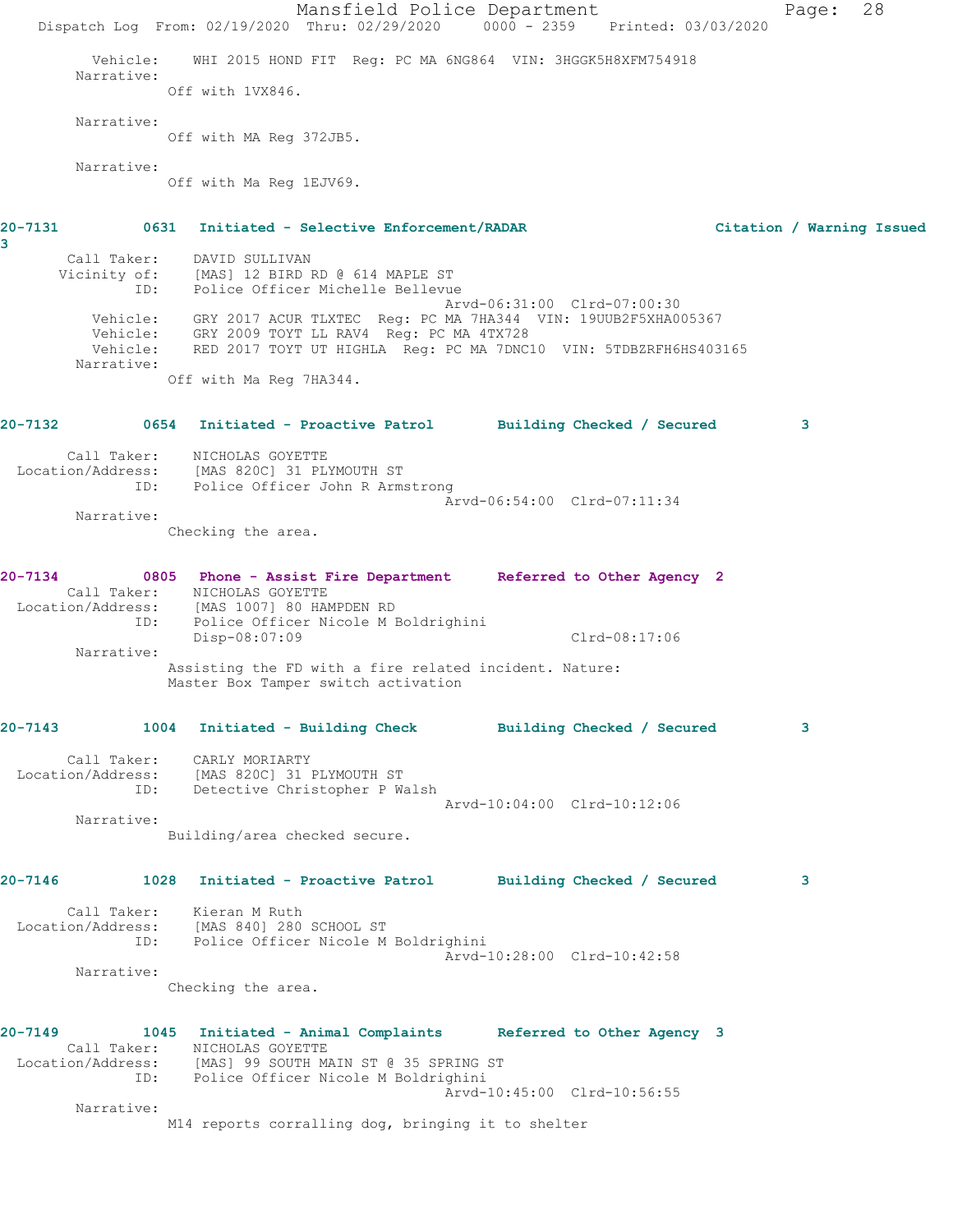Mansfield Police Department Page: 29 Dispatch Log From: 02/19/2020 Thru: 02/29/2020 0000 - 2359 Printed: 03/03/2020 Narrative: Clear, dog dropped off, post made online **20-7154 1108 Initiated - Proactive Patrol Building Checked / Secured 3** Call Taker: NICHOLAS GOYETTE Location/Address: [MAS 417] 9 FRANCIS AVE ID: Sergeant Thomas R Connor Arvd-11:08:00 Clrd-11:18:48 Officer Andrew T Littig Jr. Narrative: Checking the area. **20-7155 1118 Phone - Disturbance / Gathering Investigated - Report Taken 1**

| Call Taker:<br>Location/Address: | NICHOLAS GOYETTE                    |                             |  |
|----------------------------------|-------------------------------------|-----------------------------|--|
| ID:                              | Police Officer Nicole M Boldrighini |                             |  |
|                                  | $Disp-11:19:58$                     | Arvd-11:25:12 Clrd-11:33:16 |  |
| ID:                              | Police Officer Gregg S Kennedy      |                             |  |
|                                  | $Disp-11:20:01$                     | Arvd-11:28:19 Clrd-11:32:42 |  |
| ID:                              | Sergeant Robert S Pierce            |                             |  |
|                                  | $Disp-11:20:32$                     | Arvd-11:29:11 Clrd-11:33:18 |  |
| Narrative:                       |                                     |                             |  |

|  | Refer To Field Int: | $20MAS-15-FI$ |
|--|---------------------|---------------|
|  |                     |               |

| 20-7156           |                    | 1118 Initiated - Proactive Patrol                                                                                       |                             | Building Checked / Secured | 3 |
|-------------------|--------------------|-------------------------------------------------------------------------------------------------------------------------|-----------------------------|----------------------------|---|
| Location/Address: | Call Taker:<br>ID: | CARLY MORIARTY<br>[MAS 124] 241 FRANCIS AVE<br>Sergeant Thomas R Connor                                                 | Arvd-11:18:00 Clrd-11:21:17 |                            |   |
|                   | Narrative:         | Officer Andrew T Littig Jr.                                                                                             |                             |                            |   |
|                   |                    | Checking the area.                                                                                                      |                             |                            |   |
| 20-7164           |                    | 1156 Phone - ACO Activity                                                                                               |                             | Referred to Other Agency 3 |   |
|                   | Call Taker:<br>ID: | Officer Brendan Fayles<br>Location/Address: [MAS 451B] 500 EAST ST<br>Officer Brendan Fayles                            |                             |                            |   |
|                   | Narrative:         | Disp-11:58:44                                                                                                           | Arvd-11:59:19 Clrd-11:59:21 |                            |   |
|                   |                    | FAX rec by Norton Animal Hospital regarding an issue with a<br>potentially rabies infected animal. ACO Collins notified |                             |                            |   |
| 20-7165           |                    | 1205 Initiated - Proactive Patrol                                                                                       |                             | Building Checked / Secured | 3 |

| Call Taker:       | NICHOLAS GOYETTE              |                             |  |
|-------------------|-------------------------------|-----------------------------|--|
| Location/Address: | IMAS 820C1 31 PLYMOUTH ST     |                             |  |
| ID:               | Detective Christopher P Walsh |                             |  |
|                   |                               | Arvd-12:05:00 Clrd-12:14:28 |  |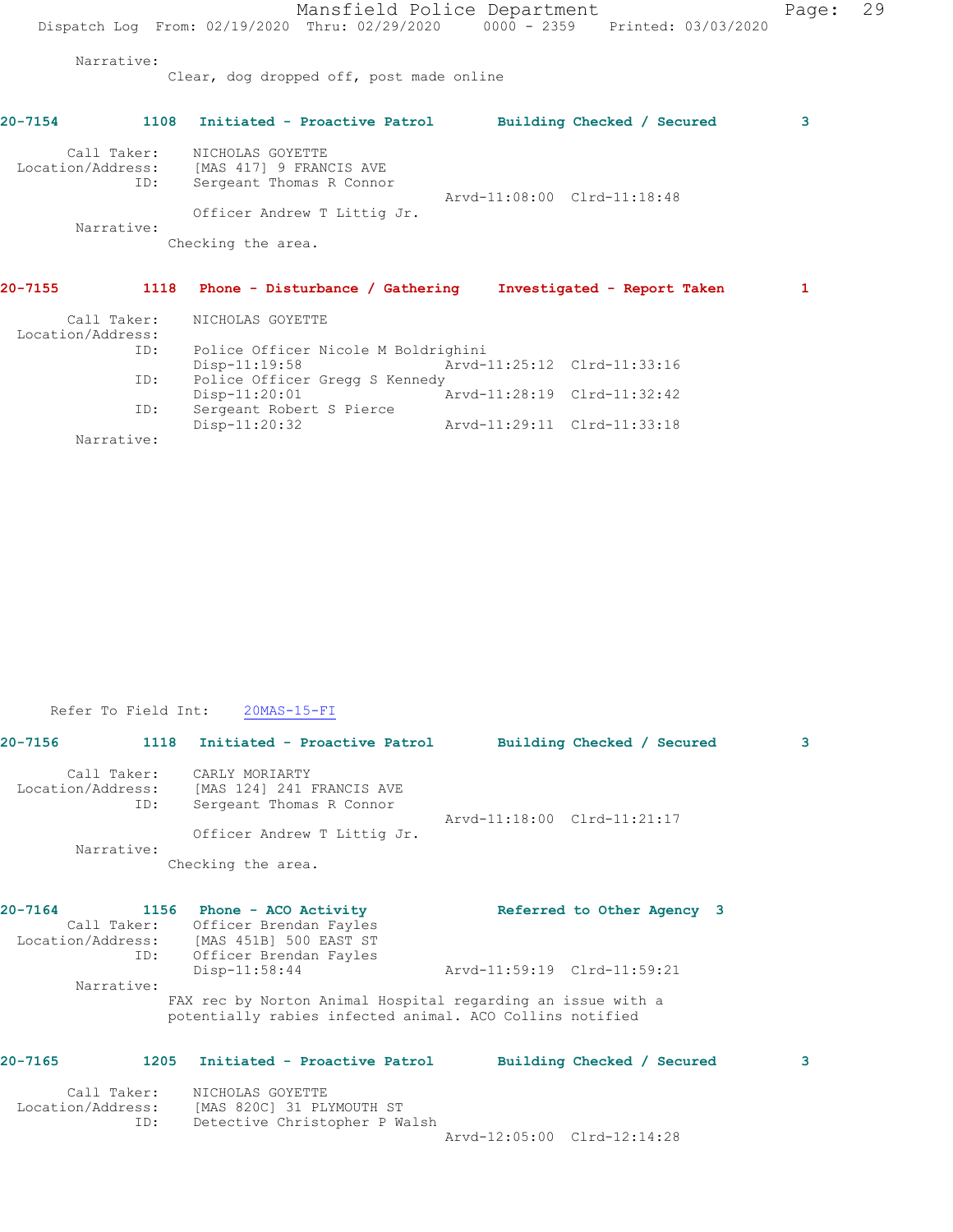Mansfield Police Department Page: 30 Dispatch Log From: 02/19/2020 Thru: 02/29/2020 0000 - 2359 Printed: 03/03/2020 Narrative: Checking the area. **20-7166 1211 Initiated - Motor Vehicle Stop Verbal Warning 3**  Call Taker: NICHOLAS GOYETTE Location/Address: [MAS] WEST ST @ PINE ST ESS. THERE IS TO BE THE SERVICE SOME SPIERCE Arvd-12:11:00 Clrd-12:13:27 Vehicle: BLK 2019 JEEP GRANDC Reg: PC MA 7PA912 VIN: 1C4RJFBG8KC697128 Narrative: Out with a mv stop. Verbal to the RO for speed **20-7168 1235 Initiated - Proactive Patrol Building Checked / Secured 3** Call Taker: NICHOLAS GOYETTE Location/Address: [MAS 1015] 30 CHAUNCY ST ID: Police Officer Gregg S Kennedy Arvd-12:35:00 Clrd-12:41:47 Narrative: Checking the area. **20-7169 1253 Initiated - Proactive Patrol Building Checked / Secured 3** Call Taker: NICHOLAS GOYETTE Location/Address: [MAS 907E] 390 WEST ST ID: Police Officer Nicole M Boldrighini Arvd-12:53:00 Clrd-13:01:07 Narrative: Checking the area. **20-7171 1306 Initiated - Selective Enforcement/RADAR Citation / Warning Issued 3**  Call Taker: NICHOLAS GOYETTE Location/Address: [MAS] 170 SCHOOL ST @ 100 RTE 140 NB ID: Police Officer Nicole M Boldrighini Arvd-13:06:00 Clrd-13:31:33 Vehicle: GRY 2011 ACUR UT MDX Reg: PC MA 2AF437 VIN: 2HNYD2H61BH550165 Vehicle: BRO 2009 HOND CIVIC Reg: PC MA 7DR314 VIN: 2HGFA16549H534970 Narrative: Selective enforcement in the area. Narrative: Out with a mv stop. RO cited for marked lanes Narrative: Out with a mv stop. RO cited for marked lanes **20-7172 1322 Phone - Assist Citizen - P S A Referred to Other Agency 3**  Call Taker: Officer Brendan Fayles Location/Address: [ATT 1] 211 PARK ST ID: Police Officer Gregg S Kennedy Disp-13:23:59 Arvd-13:26:18 Clrd-14:23:22 Narrative: Ofc. Kennedy off to Study to pick up a party from yesterday **20-7178 1406 Initiated - Proactive Patrol Building Checked / Secured 3** Call Taker: NICHOLAS GOYETTE Location/Address: [MAS 820C] 31 PLYMOUTH ST ID: Detective Christopher P Walsh Arvd-14:06:00 Clrd-14:15:43 Narrative: Checking the area. **20-7179 1407 Phone - Shoplifting Incident Report 3**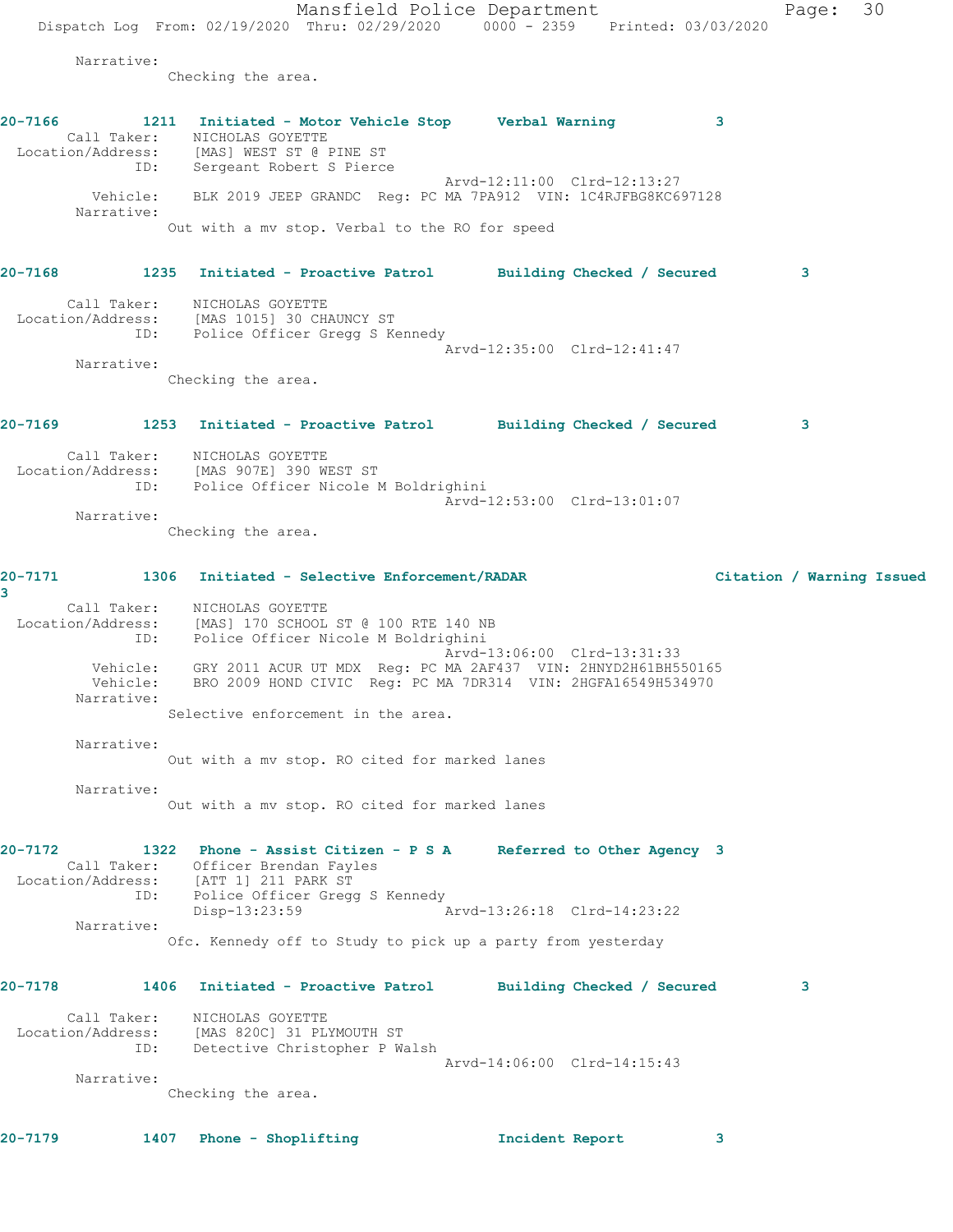Mansfield Police Department Page: 31 Dispatch Log From: 02/19/2020 Thru: 02/29/2020 0000 - 2359 Printed: 03/03/2020 Call Taker: Kieran M Ruth Location/Address: [MAS 840K] 280 SCHOOL ST Apt. #K ID: Police Officer Nicole M Boldrighini Disp-14:08:32 Arvd-14:11:23 Clrd-14:24:10 Narrative: Out to take a report of a past shoplifting Narrative: See OF report for further Refer To Incident: 20MAS-145-OF **20-7180 1409 Walk-In - Assist Citizen - P S A Spoken To 3**  Call Taker: Officer Brendan Fayles Location/Address: [MAS 451B] 500 EAST ST ID: Sergeant Thomas R Connor<br>Disp-14:10:28 Disp-14:10:28 Arvd-14:40:58 Clrd-15:49:07 Officer Andrew T Littig Jr. Narrative: Rp is concered about her safety and her life may be in danger Narrative: Party advised to contact investigating Officer Sorge. **20-7182 1417 Phone - Assist Law Enfrc Agncy Not Home / No Answer 3**  Call Taker: Officer Brendan Fayles Location/Address: [MAS 11A] 172 NORTH MAIN ST ID: Police Officer Gregg S Kennedy Disp-14:26:28 Arvd-14:42:11 Clrd-14:49:09 ID: Officer Brendan Fayles<br>Disp-14:26:28 Disp-14:26:28 Arvd-14:27:00 Clrd-14:42:00 ID: Sergeant Robert S Pierce Disp-14:26:28 Arvd-14:42:11 Clrd-14:49:11 Narrative: Ofc. Shepard from Attleboro PD requesting MPD to make contact with the above party. PC for arrest regarding an RO violation. Narrative: M1 reporting they do not have an apartment associated with the male party, they did a walk through of the apartment building and were unable to locate him. They also spoke with two tenants who stated they did not know a male party with that name **20-7185 1521 Walk-In - Assist Citizen - P S A Spoken To 3**  Call Taker: Officer Brendan Fayles Location/Address: ID: Officer Brendan Fayles Disp-15:23:51 Clrd-15:23:55 Narrative:

**20-7186 1527 Initiated - Proactive Patrol Building Checked / Secured 3** Call Taker: NICHOLAS GOYETTE Location/Address: [MAS 820C] 31 PLYMOUTH ST ID: Detective Christopher P Walsh Arvd-15:27:00 Clrd-15:53:17 Narrative:

Checking the area.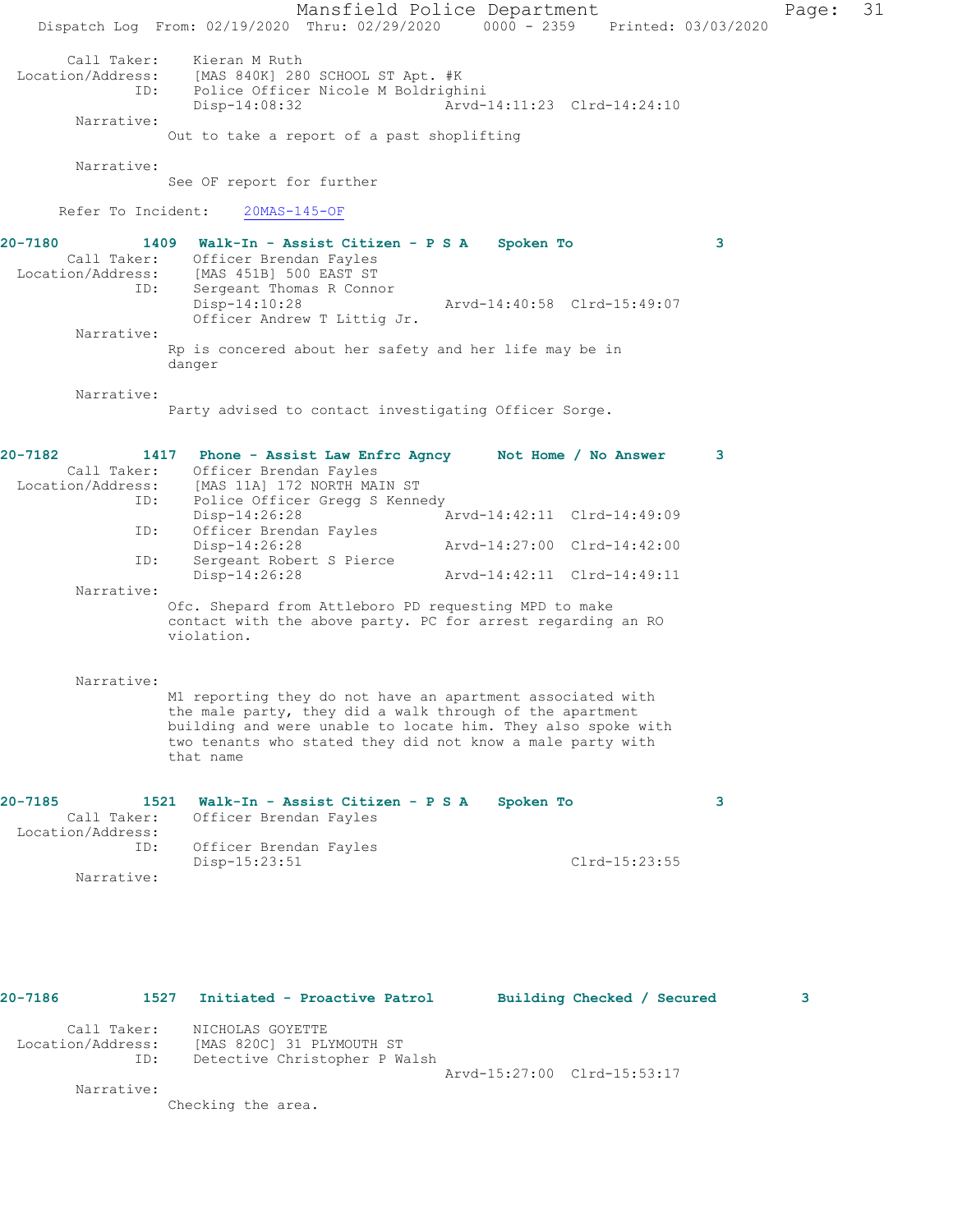Mansfield Police Department Fage: 32 Dispatch Log From: 02/19/2020 Thru: 02/29/2020 0000 - 2359 Printed: 03/03/2020 **20-7188 1558 Phone - Assist Fire Department Services Rendered 2**  Call Taker: NICHOLAS GOYETTE Location/Address: [MAS H5680] 26 KING ARTHUR WAY ID: Police Officer Christopher D Sorge Disp-15:59:48 Arvd-16:14:31 Clrd-16:14:33 Narrative: Assisting the FD with a fire related incident. Nature: house lock out **20-7189 1608 Phone - 911 Hang-ups & Verifications Confirmed misdial/Accdntl Call 2**  Call Taker: NICHOLAS GOYETTE Location/Address: [MAS 982] 111 HOPE ST ID: Police Officer Nicole P Newport<br>Disp-16:08:43 Am Disp-16:08:43 Arvd-16:14:30 Clrd-16:18:21 Narrative: Checking on a 911 hang up **20-7191 1627 Phone - Alarm - Burglar Building Checked / Secured 1** Call Taker: Kieran M Ruth Location/Address: [MAS 12] 250 EAST ST ID: Police Officer Nicole P Newport Disp-16:28:37 Arvd-16:30:38 Clrd-16:36:45 ID: Detective Gregory S Martell Disp-16:28:38 Arvd-16:30:39 Clrd-16:36:47 Narrative: Out for the entry/exit door 9 Narrative: Alarm company reports key holder responding in a black honda ridgeline, 45m eta Narrative: M14 reporting the school checked secure, East door is locked but door is still in alarm **20-7194 1721 Initiated - Assist Law Enfrc Agncy Not Home / No Answer 3**  Call Taker: NICHOLAS GOYETTE Location/Address: [MAS 11A] 172 NORTH MAIN ST ID: Police Officer William C Trudell Arvd-17:21:00 Clrd-17:27:23 ID: Detective Gregory S Martell<br>Disp-17:21:31 Disp-17:21:31 Arvd-17:21:32 Clrd-17:27:25 Narrative: Out in attempt to locate a party Narrative: M10 reporting neither vehicles in the driveway, apartment is in darkness as well **20-7195 1727 Initiated - Selective Enforcement/RADAR Citation / Warning Issued 3**  Call Taker: CARLY MORIARTY Location/Address: [MAS] 20 COPELAND DR @ 167 WEST ST ID: Police Officer William C Trudell Arvd-17:27:00 Clrd-18:39:19 Vehicle: GRN 2013 FORD EXPLOR Reg: PC MA 257ZF2 VIN: 1FM5K8F86DGA43374 Narrative: Intersection enforcement Narrative: Out with a mv stop. Operator cited for red light violation **20-7198 1744 Phone - Assist Fire Department Referred to Other Agency 2**  Call Taker: NICHOLAS GOYETTE Location/Address: [MAS H5978] 160 OTIS ST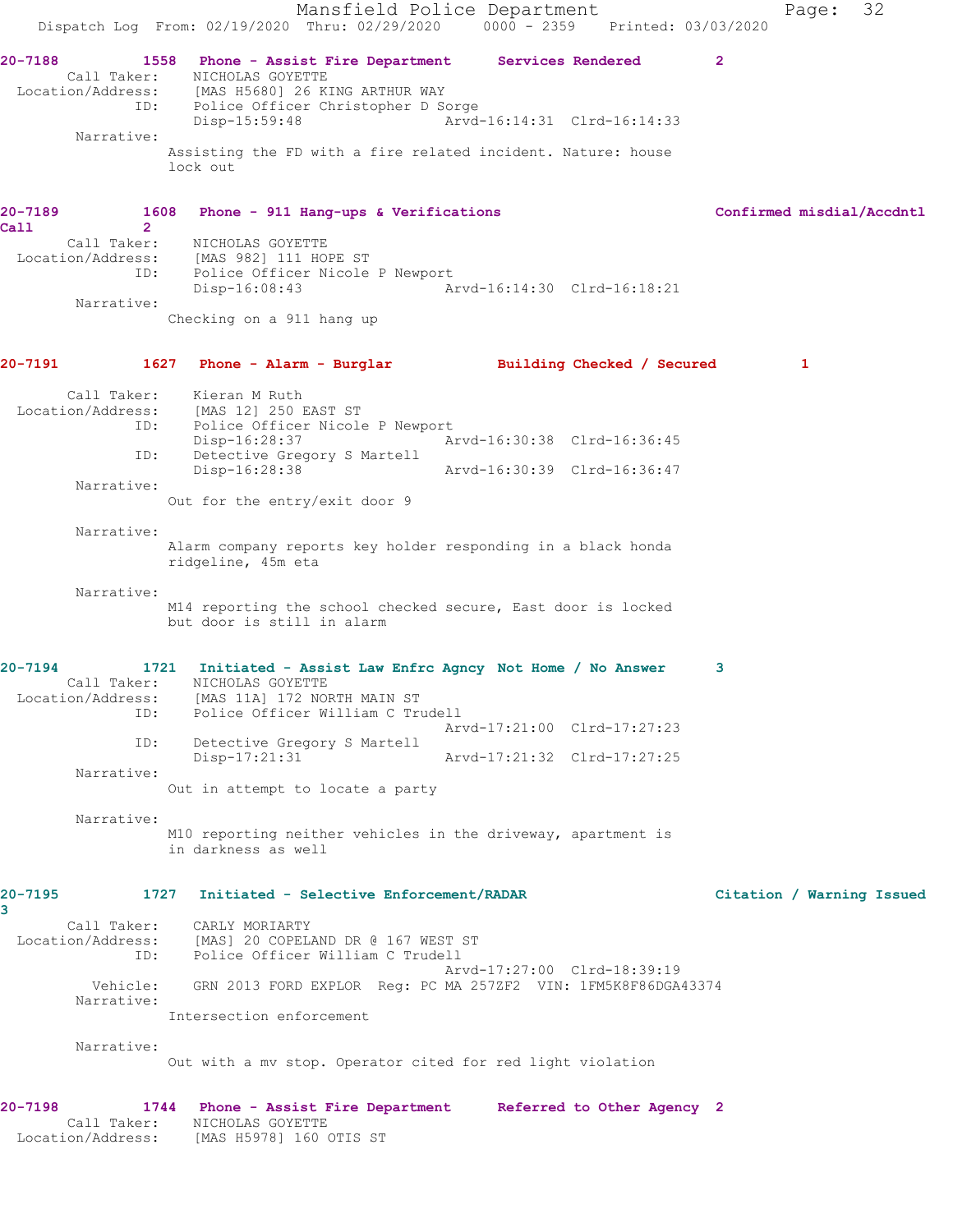Mansfield Police Department Fage: 33 Dispatch Log From: 02/19/2020 Thru: 02/29/2020 0000 - 2359 Printed: 03/03/2020 ID: Police Officer Christopher D Sorge<br>Disp-17:44:54 Arvd- Disp-17:44:54 Arvd-17:51:28 Clrd-17:53:46 Narrative: Assisting the FD with a fire related incident. Nature: unk medical, medical alert company called in **20-7199 1756 Initiated - Motor Vehicle Stop Citation / Warning Issued 3**  Call Taker: NICHOLAS GOYETTE Location: [MAS] BOTTOM OF S CURVES ID: Detective Gregory S Martell Arvd-17:56:00 Clrd-18:04:09 Vehicle: RED 2014 1500 Reg: PC MA 7DS445 VIN: 3C6JR7AT9EG139047 Narrative: Out with a mv stop. RO cited for speed. **20-7200 1801 Initiated - Pharmacy Inspection Building Checked / Secured 1** Call Taker: NICHOLAS GOYETTE Location/Address: [MAS 834] 261 CHAUNCY ST ID: Police Officer Christopher D Sorge Arvd-18:01:00 Clrd-18:09:52 Narrative: Checking the pharmacy. **20-7203 1813 Initiated - Proactive Patrol Building Checked / Secured 3** Call Taker: NICHOLAS GOYETTE Location/Address: [MAS 820C] 31 PLYMOUTH ST ID: Sergeant Robert S Pierce Arvd-18:13:00 Clrd-18:22:11 Narrative: Checking the area. **20-7204 1813 Walk-In - Assist Citizen - P S A Services Rendered 3**  Call Taker: Support Staff Derek M Stark Location/Address: [MAS 451B] 500 EAST ST ID: Police Officer Nicole P Newport<br>Disp-18:15:00 Ar Disp-18:15:00 Arvd-18:15:03 Clrd-18:17:02 Narrative: Walk in requesting an officer walk with her out to her car while her custody exchange is conducted in the lobby. Narrative: Ofc. Newport escorted the involved and children out to her vehicle. Narrative: Ofc. Newport spoke with male (ex husband) in the lobby and he stated the involved female mentioned she was being followed. Refer to earlier incident that Sgt. Connor dealt with. **20-7205 1818 Initiated - Selective Enforcement/RADAR Services Rendered 3**  Call Taker: NICHOLAS GOYETTE Location/Address: [MAS] 99 COPELAND DR @ 235 CHAUNCY ST ID: Detective Gregory S Martell Arvd-18:18:00 Clrd-18:53:53 Narrative: Selective enforcement in the area. Narrative: Unit clear, No violations. **20-7206 1859 Initiated - Motor Vehicle Stop Citation / Warning Issued 3**  Call Taker: Stephen Martell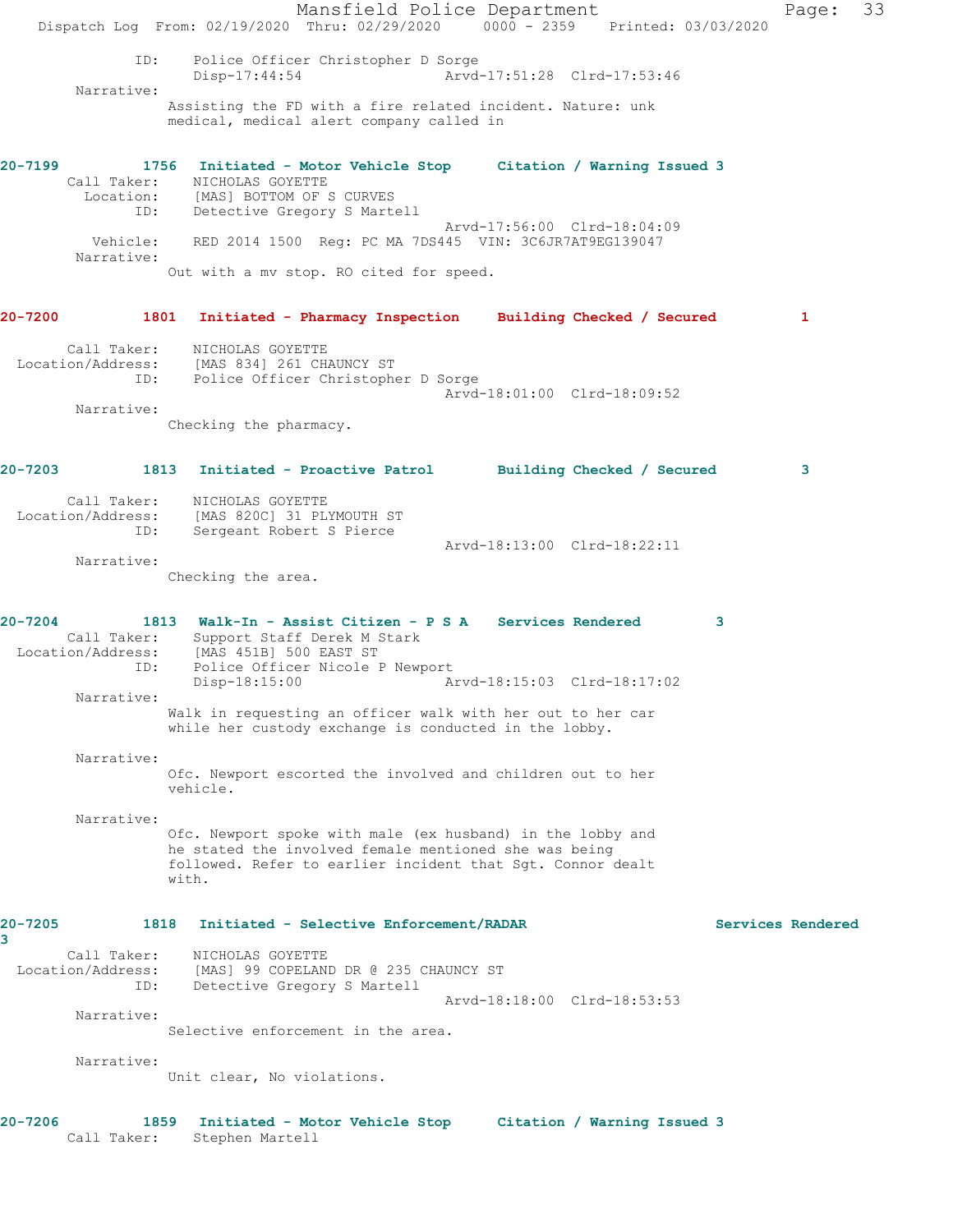Mansfield Police Department Page: 34 Dispatch Log From: 02/19/2020 Thru: 02/29/2020 0000 - 2359 Printed: 03/03/2020 Location/Address: [MAS 255] 377 CHAUNCY ST ID: Detective Gregory S Martell Arvd-18:59:00 Clrd-19:09:45 Vehicle: BLK 2014 LEXS CT200H Reg: PC MA 7PL565 VIN: JTHKD5BH4E2200709 Narrative: Mv stop; unit clear with a citation issued. **20-7207 1900 Initiated - Motor Vehicle Stop Citation / Warning Issued 3**  Call Taker: Stephen Martell Location/Address: [MAS] 145 SCHOOL ST @ 231 SPRING ST ESS. INNOTITY CONCORT OF THE POLICE OF POLICE OF THE POST OF THE POLICE OF THE POLICE OF THE POLICE OF THE POLICE OF THE POLICE OF THE POLICE OF THE POLICE OF THE POLICE OF THE POLICE OF THE POLICE OF THE POLICE OF THE POL Arvd-19:00:00 Clrd-19:11:13 Vehicle: WHI 2016 BMW UT X3 Reg: PC MA 1XTD81 VIN: 5UXWX9C56G0D64971 Narrative: MV stop; unit clear with a citation issued. **20-7209 1915 Initiated - Selective Enforcement/RADAR Services Rendered 3**  Call Taker: Stephen Martell<br>ion/Address: [MAS] HOPE ST URLE PALL PALL<br>Location/Address:<br>ID: Police Officer Nicole P Newport Arvd-19:15:00 Clrd-20:01:22 Narrative: Selective enforcement in the area. Narrative: Unit clear; No violations. **20-7212 1925 Initiated - Motor Vehicle Stop Verbal Warning 3**  Call Taker: Stephen Martell Location/Address: [MAS 1017] RTE 140 SB ID: Detective Gregory S Martell Arvd-19:25:00 Clrd-19:28:47 Vehicle: BLU 2013 HYUN SONATA Reg: PC MA 24ZC68 VIN: 5NPEB4AC9DH755298 Narrative: Verbal to the RO for defective equipment. **20-7213 2002 Initiated - Building Check Building Checked / Secured 3** Call Taker: Stephen Martell Location/Address: [MAS 1002] 250 EAST ST ID: Police Officer Nicole P Newport Arvd-20:02:00 Clrd-20:13:49 Narrative: Building/area checked secure. **20-7214 2019 Initiated - Assist Law Enfrc Agncy Gone on Arrival 3**  Call Taker: Stephen Martell Location/Address: [MAS 11A] 172 NORTH MAIN ST Apt. #2 ID: Police Officer William C Trudell Arvd-20:19:00 Clrd-20:28:18 ID: Detective Gregory S Martell<br>Disp-20:22:27 Disp-20:22:27 Arvd-20:22:39 Clrd-20:28:18 Narrative: Attempting to locate male party Narrative: Spoke to the room mate, Stated the male in question was out of state at the casino and does not believe he will be coming home tonight. The room mate will attempt to contact him and relay that Attleborough PD is looking to speak with him. Narrative: APD notified of the party's location.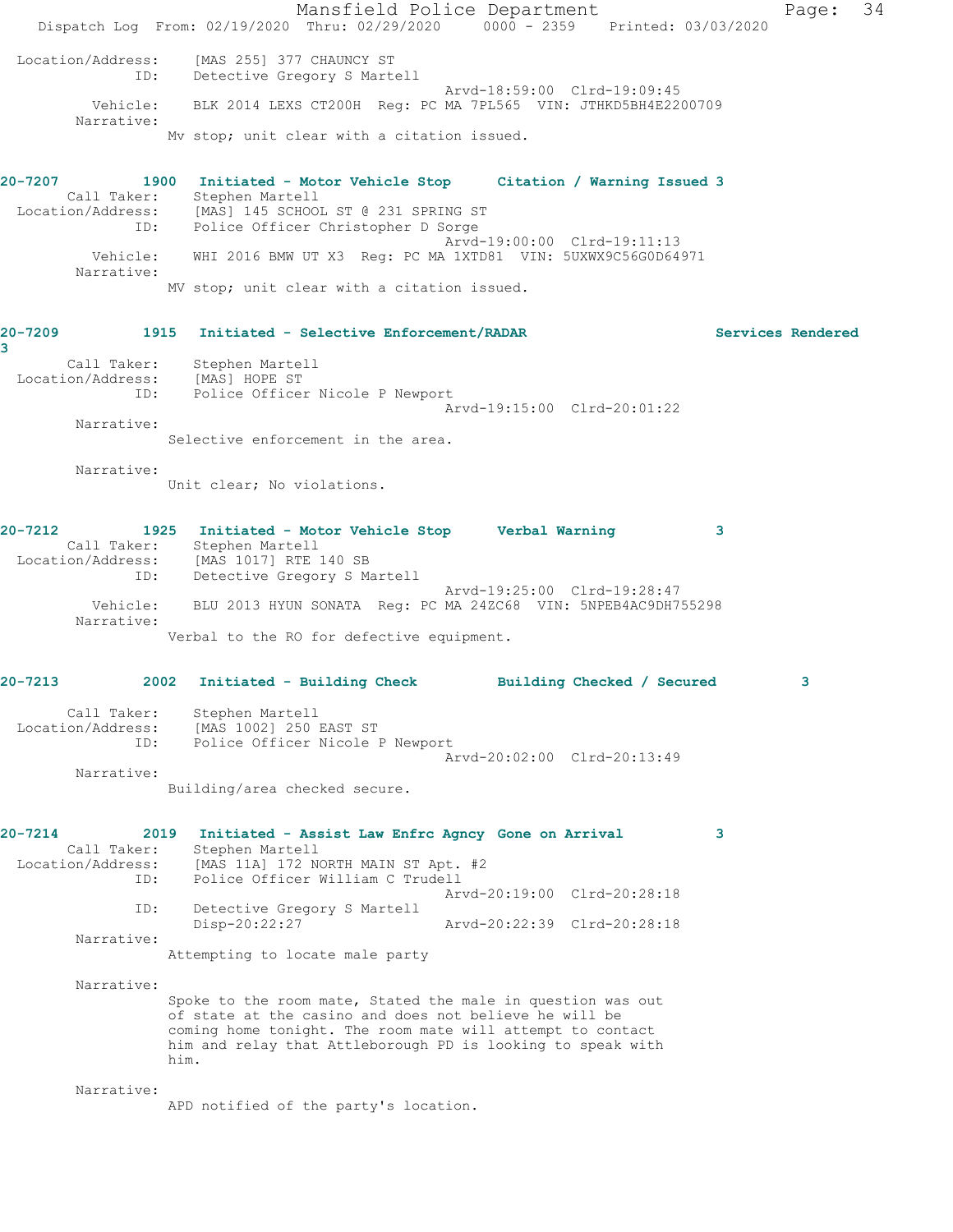Mansfield Police Department Page: 35 Dispatch Log From: 02/19/2020 Thru: 02/29/2020 0000 - 2359 Printed: 03/03/2020 **20-7216 2027 Initiated - Building Check Building Checked / Secured 3** Call Taker: Stephen Martell Location/Address: [MAS 820C] 31 PLYMOUTH ST ID: Sergeant Robert S Pierce Arvd-20:27:00 Clrd-20:38:41 **20-7217 2033 Initiated - Building Check Building Checked / Secured 3** Call Taker: Stephen Martell Location/Address: [MAS 814] 50 WEST CHURCH ST ID: Police Officer William C Trudell Arvd-20:33:00 Clrd-20:36:05 Narrative: Building/area checked secure. 20-7219 2058 Initiated - Traffic Enforcement / Activity **Services Rendered 2**  Call Taker: Stephen Martell Location/Address: [MAS] 110 SPRING ST @ 179 DEAN ST ID: Police Officer William C Trudell Arvd-20:58:00 Clrd-21:37:30 Narrative: Officer out on traffic enforcement in the area Narrative: No violations. **20-7220 2101 Initiated - Motor Vehicle Stop Citation / Warning Issued 3**  Call Taker: Stephen Martell Location/Address: [MAS 907A] 375 WEST ST B @ 300 RTE 140 NB ID: Detective Gregory S Martell Arvd-21:01:00 Clrd-21:07:47 ID: Police Officer Christopher D Sorge<br>Disp-21:04:26 Arvd Disp-21:04:26 Arvd-21:04:30 Clrd-21:07:47 Vehicle: GRN 2005 TOYT UT RAV4 Reg: PC MA 1FHY88 VIN: JTEHD20V450050899 Narrative: MV stop; Narrative: Citation for failure to inspect. **20-7222 2118 Initiated - Motor Vehicle Stop Citation / Warning Issued 3**  Call Taker: Stephen Martell Location/Address: [MAS 849B110A] 287 SCHOOL ST Apt. #B110 ID: Police Officer Christopher D Sorge Arvd-21:18:00 Clrd-21:22:24 Vehicle: WHI 2016 NISS MAXIMA Reg: PAS MA RS2157 VIN: 1N4AA6AP8GC400323 Narrative: MV stop in Chipotles parking lot. Narrative: Cite to the RO. **20-7223 2123 Initiated - Motor Vehicle Stop Citation / Warning Issued 3**  Call Taker: Stephen Martell Location/Address: [MAS] PLYMOUTH ST ID: Detective Gregory S Martell Arvd-21:23:00 Clrd-21:29:39 Vehicle: RED 2011 TOYT CAMRY Reg: PC MA 671RF1 VIN: 4T4BF3EK7BR147089 Narrative: Mv stop on Plymouth st. Narrative: Cite to the operator **20-7225 2125 Initiated - Motor Vehicle Stop Verbal Warning 3**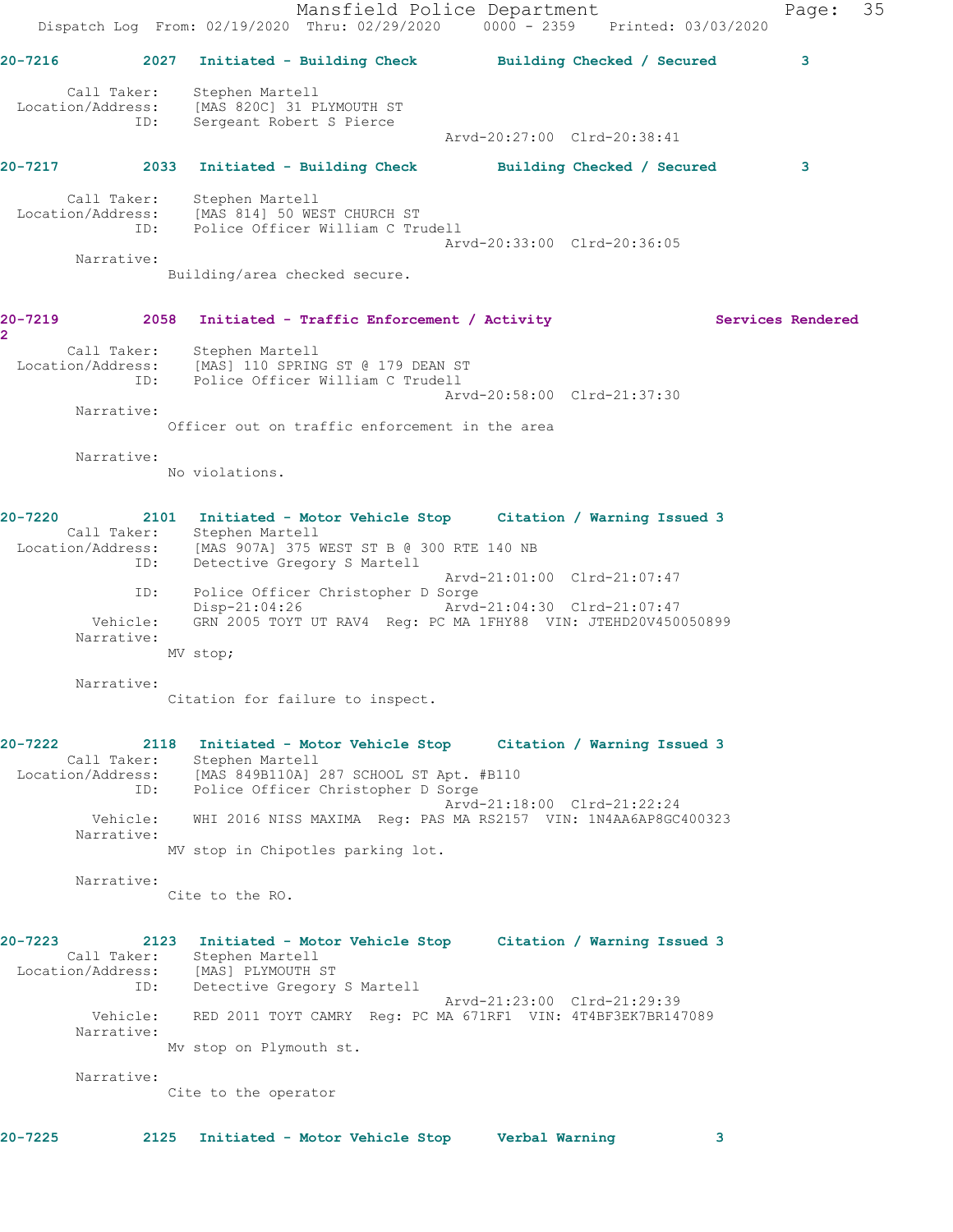Mansfield Police Department Fage: 36 Dispatch Log From: 02/19/2020 Thru: 02/29/2020 0000 - 2359 Printed: 03/03/2020 Call Taker: Stephen Martell Location/Address: [MAS 849B110A] 287 SCHOOL ST Apt. #B110 ID: Police Officer Christopher D Sorge Arvd-21:25:00 Clrd-21:29:27 Vehicle: BLU 2009 HOND ACCORD Reg: PC MA 6PJ278 VIN: 1HGCP26339A150554 Narrative: Verbal to the RO for speed. **20-7226 2139 Initiated - Motor Vehicle Stop Verbal Warning 3**  Call Taker: Stephen Martell Location/Address: [MAS] 100 RTE 140 SB @ 280 SCHOOL ST ID: Police Officer Christopher D Sorge Arvd-21:39:00 Clrd-21:43:05 Vehicle: 2009 SONATA Reg: PC RI NV157 VIN: 5NPEU46F89H528527 Narrative: Verbal issued to the operator for speed. **20-7227 2141 Initiated - Building Check Building Checked / Secured 3** Call Taker: Stephen Martell Location/Address: [FOX 838] 2 FOXBOROUGH BLVD ID: Police Officer William C Trudell Arvd-21:41:00 Clrd-21:46:00 Narrative: Mansfield conducting check of Hampton Inn. **20-7228 2144 Initiated - Motor Vehicle Stop Verbal Warning 3**  Call Taker: DAVID SULLIVAN Location/Address: [MAS 1017] RTE 140 SB ID: Police Officer Christopher D Sorge Arvd-21:44:00 Clrd-21:47:31 Vehicle: GRY 2009 NISS ALTIMA Reg: PC MA 8XP432 VIN: 1N4AL21E69N553260 **20-7229 2146 Initiated - Building Check Building Checked / Secured 3** Call Taker: PATRICK FEENEY Location/Address: [FOX 137] 250 FOXBOROUGH BLVD ID: Police Officer William C Trudell Arvd-21:46:00 Clrd-21:50:09 Narrative: Check of the Foxboro area hotels. **20-7230 2151 Initiated - Building Check Building Checked / Secured 3** Call Taker: Stephen Martell Location/Address: [FOX 14] 4 FISHER ST ID: Police Officer William C Trudell Arvd-21:51:00 Clrd-21:53:35 Narrative: Building/area checked secure. **20-7231 2153 Initiated - Building Check Building Checked / Secured 3** Call Taker: Stephen Martell Location/Address: [MAS 2] 60 FORBES BLVD ID: Police Officer William C Trudell Arvd-21:53:00 Clrd-21:58:33 Narrative: Building/area checked secure. **20-7232 2153 Initiated - Motor Vehicle Stop Citation / Warning Issued 3**  Call Taker: PATRICK FEENEY Location/Address: [MAS 1017] RTE 140 SB ID: Detective Gregory S Martell Arvd-21:53:00 Clrd-21:59:28

Vehicle: GRY 2010 MAZD 6 Reg: PC MA 7KR337 VIN: 1YVHZ8CB2A5M38313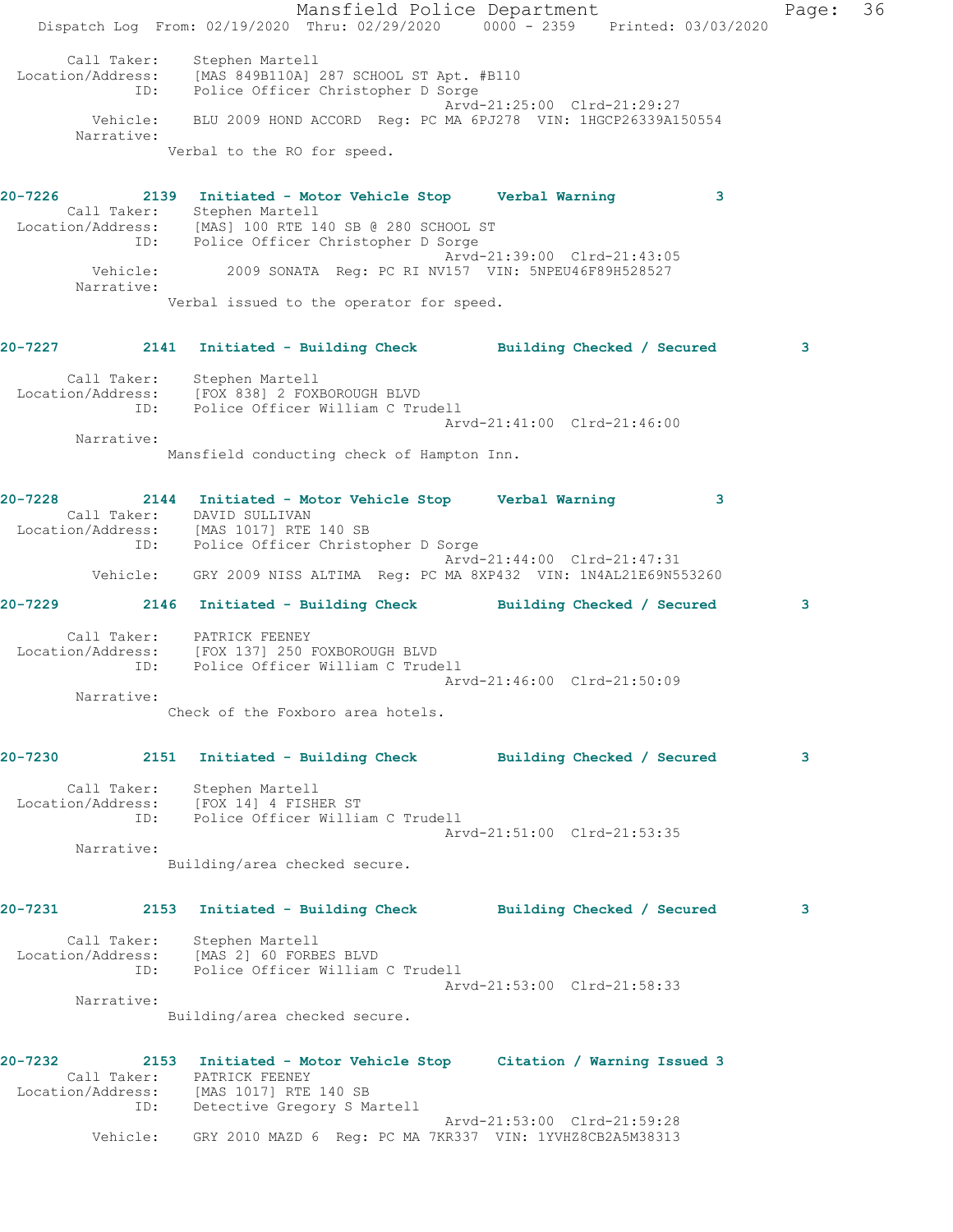|         |                          |                                                                                                                                                        | Mansfield Police Department<br>Dispatch Log From: 02/19/2020 Thru: 02/29/2020 0000 - 2359 Printed: 03/03/2020 | Page: 37 |  |
|---------|--------------------------|--------------------------------------------------------------------------------------------------------------------------------------------------------|---------------------------------------------------------------------------------------------------------------|----------|--|
|         |                          |                                                                                                                                                        | 20-7233      2158  Initiated - Building Check      Building Checked / Secured                                 | 3        |  |
|         |                          | Call Taker: Stephen Martell<br>Location/Address: [MAS 4] 31 HAMPSHIRE ST<br>ID: Police Officer William C Trudell                                       | Arvd-21:58:00 Clrd-22:06:27                                                                                   |          |  |
|         | Narrative:               | Building/area checked secure.                                                                                                                          |                                                                                                               |          |  |
|         |                          |                                                                                                                                                        | 20-7234 2205 Initiated - Building Check Building Checked / Secured                                            | 3        |  |
|         |                          | Call Taker: PATRICK FEENEY<br>Location/Address: [MAS 2] 60 FORBES BLVD<br>ID: Police Officer Christopher D Sorge                                       | Arvd-22:05:00 Clrd-22:13:11                                                                                   |          |  |
|         |                          |                                                                                                                                                        | 20-7236 2208 Initiated - Building Check Building Checked / Secured                                            | 3        |  |
|         |                          | Call Taker: Stephen Martell<br>Location/Address: [MAS 1018] 600 EAST ST<br>ID: Police Officer Nicole P Newport                                         | Arvd-22:08:00 Clrd-22:23:24                                                                                   |          |  |
|         | Narrative:               | Building/area checked secure.                                                                                                                          |                                                                                                               |          |  |
|         |                          |                                                                                                                                                        |                                                                                                               |          |  |
|         |                          |                                                                                                                                                        |                                                                                                               | 3        |  |
|         |                          | Call Taker: Stephen Martell<br>Location/Address: [MAS 834] 261 CHAUNCY ST<br>ID: Police Officer William C Trudell                                      | Arvd-22:08:00 Clrd-22:12:05                                                                                   |          |  |
|         | ID:                      | Detective Gregory S Martell<br>Disp-22:12:00 Arvd-22:12:03 Clrd-22:12:09                                                                               |                                                                                                               |          |  |
|         | Narrative:               | Building/area checked secure.                                                                                                                          |                                                                                                               |          |  |
|         |                          |                                                                                                                                                        | 20-7238 2213 Initiated - Building Check Building Checked / Secured                                            | 3        |  |
|         | Location/Address:<br>ID: | Call Taker: PATRICK FEENEY<br>[MAS 322] 31 HAMPSHIRE ST<br>Police Officer Christopher D Sorge                                                          | Arvd-22:13:00 Clrd-22:20:49                                                                                   |          |  |
|         | Vehicle:<br>Narrative:   |                                                                                                                                                        | WHI 2017 TOYT COROLL Req: PC MA 67T510 VIN: 2T1BURHE1HC853512                                                 |          |  |
|         |                          | Checking on a $m/v$ parked at the back side of the bldg.                                                                                               |                                                                                                               |          |  |
|         | Narrative:               | Building/area checked secure.                                                                                                                          |                                                                                                               |          |  |
| 20-7239 | Call Taker:<br>ID:       | Stephen Martell<br>Location/Address: [MAS] RTE 140 NB<br>Detective Gregory S Martell                                                                   | 2214 Initiated - Motor Vehicle Stop Citation / Warning Issued 3                                               |          |  |
|         | Vehicle:<br>Narrative:   |                                                                                                                                                        | Arvd-22:14:00 Clrd-22:23:49<br>BLK 2019 FORD UT ESCAPE Req: PC MA 76NE08 VIN: 1FMCU0F7XKUC42386               |          |  |
|         |                          | Cite issued, Unit clearing.                                                                                                                            |                                                                                                               |          |  |
| 20-7242 | Call Taker:<br>ID:       | 2226 Initiated - Building Check Services Rendered<br>Stephen Martell<br>Location/Address: [MAS 1015] 30 CHAUNCY ST<br>Police Officer William C Trudell | 3<br>Arvd-22:26:00 Clrd-22:27:42                                                                              |          |  |
| 20-7243 | 2227                     | Initiated - Motor Vehicle Stop       Verbal Warning                                                                                                    | 3                                                                                                             |          |  |

Call Taker: Stephen Martell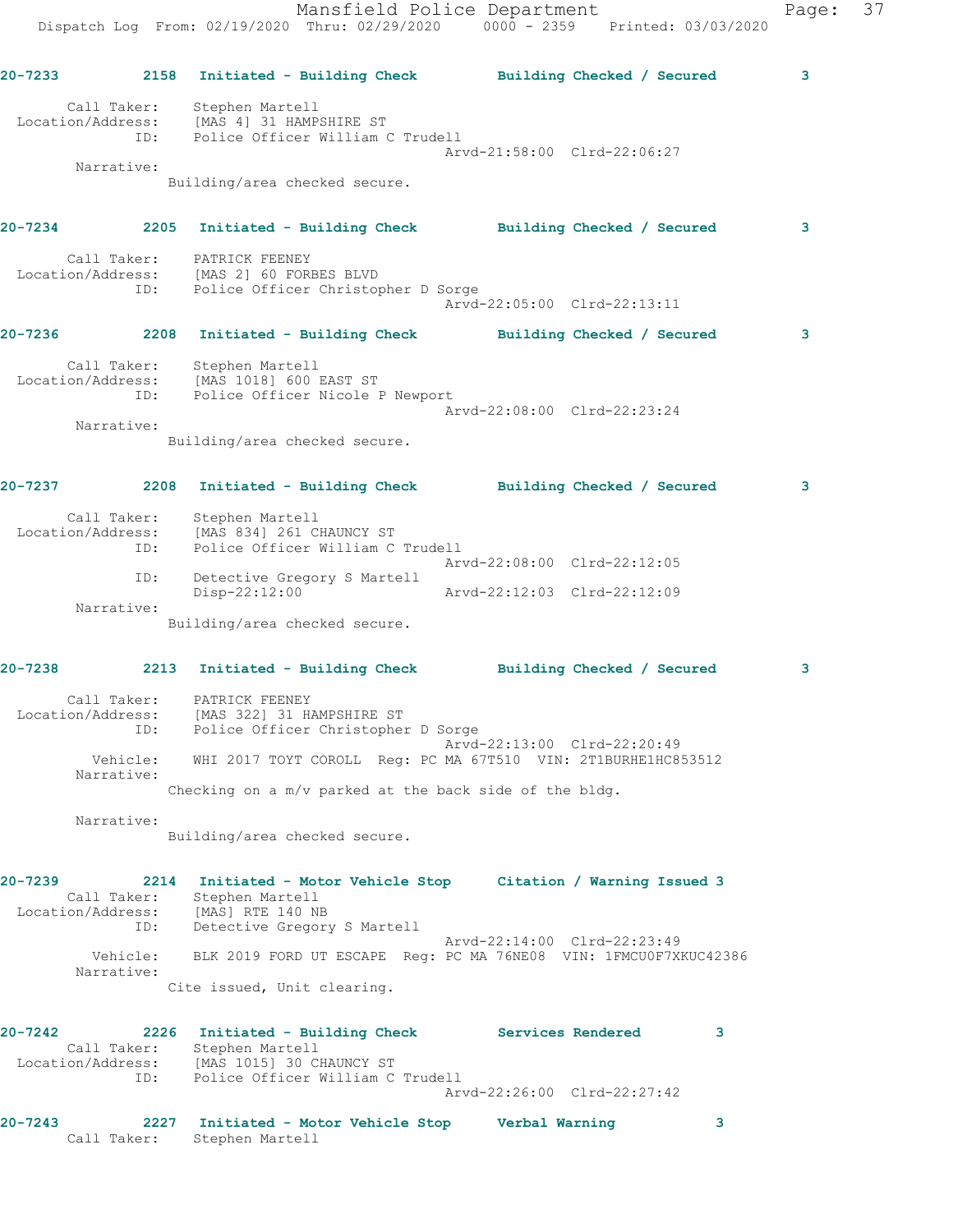Mansfield Police Department The Page: 38 Dispatch Log From: 02/19/2020 Thru: 02/29/2020 0000 - 2359 Printed: 03/03/2020 Location/Address: [MAS] 100 FORBES BLVD @ 377 CHAUNCY ST ID: Police Officer Christopher D Sorge Arvd-22:27:00 Clrd-22:28:40 Vehicle: BLU 2009 NISS VERSA Reg: PC MA 761SH9 VIN: 3N1BC13EX9L430781 Narrative: Verbal to the RO for headlights. **20-7244 2229 Initiated - Building Check Building Checked / Secured 3** Call Taker: Stephen Martell Location/Address: [MAS] 4 ERICK RD @ 15 BONNEY LN ID: Police Officer Nicole P Newport Arvd-22:29:00 Clrd-22:44:02 Narrative: Building/area checked secure. **20-7245 2236 Initiated - Motor Vehicle Stop Verbal Warning 3**  Call Taker: Stephen Martell Location/Address: [MAS 1017] RTE 140 SB ID: Detective Gregory S Martell Arvd-22:36:00 Clrd-22:43:04 Vehicle: GRN 1998 JEEP UT WRANGL Reg: PC MA 6JX382 VIN: 1J4FY49S3WP727755 Narrative: Verbal for speed. **20-7246 2251 Initiated - Motor Vehicle Stop Citation / Warning Issued 3**  Call Taker: Stephen Martell Location/Address: [MAS] WINTER ST ID: Police Officer Nicole P Newport Arvd-22:51:00 Clrd-23:00:30 Vehicle: GRY 2013 HYUN ELANTR Reg: PC MA 1AAB33 VIN: KMHD35LE5DU107505 Narrative: Cite issued, Unit clear. **20-7249 2342 Phone - Suspicious Actv / Persn / Veh Assisted Party 2**  Call Taker: DAVID SULLIVAN Vicinity of: [MAS H4218] 880 MAPLE ST ID: Police Officer Christopher D Sorge Disp-23:45:55 Arvd-23:51:34 Clrd-02/23/2020 @ 00:30:55 Vehicle: WHI 2011 TOYT PRIUS Reg: PC MA 6AV741 VIN: JTDKN3DU5B1373668 Narrative: R/p states small sedan type vehicle pos white in color parked in front with 4 way flashers on One Occupant - No description. Narrative: ACHINS was contacted and are en route. Narrative: Tow on location. Narrative: Achins has the vehicle, it will be a AAA tow. **For Date: 02/23/2020 - Sunday**

**20-7256 0058 911 - Suspicious Actv / Persn / Veh Investigated - No Action Req. 2** Call Taker: DAVID SULLIVAN Location/Address: [MAS 417A] 1 FRANCIS AVE Apt. #6 ID: Police Officer Christopher D Sorge Disp-01:00:18 Arvd-01:02:32 Clrd-01:21:29 ID: Patrolman David Schepis Disp-01:00:21 Arvd-01:02:31 Clrd-01:17:28 Narrative: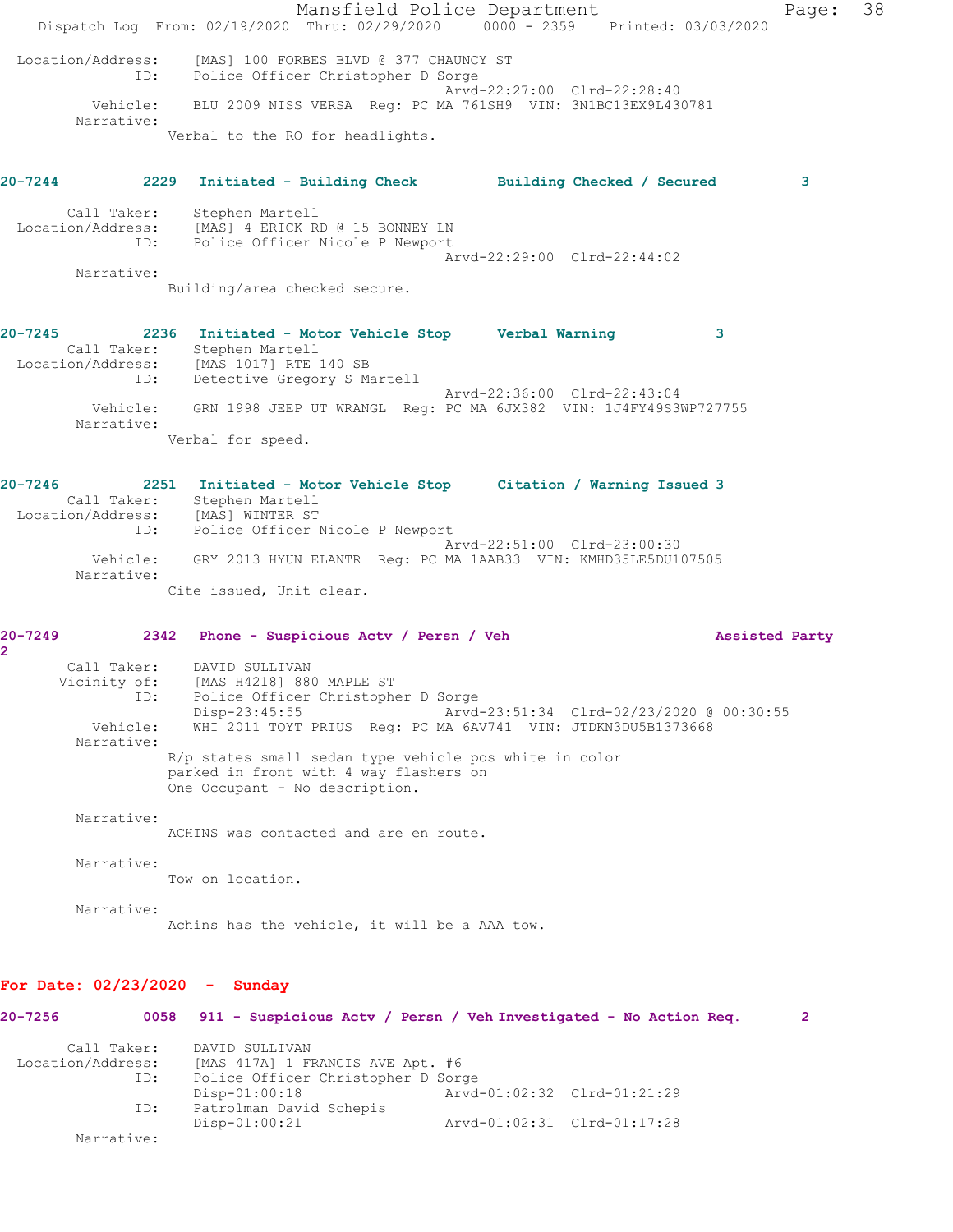Mansfield Police Department Page: 39 Dispatch Log From: 02/19/2020 Thru: 02/29/2020 0000 - 2359 Printed: 03/03/2020 Female climbing in window. Male with knife in hand. Narrative: Caller in her bedroom closett no longer has parties in sight. R/p stating hears lots of yelling and banging. Narrative: Caller from 109 stated he could hear yelling from outside, unknown how many involved from his vantage point. Narrative: Multiple callers reporting a female party banging on doors/windows and ringing the buzzers at various apts. 1 caller from unit 9 and a 2nd caller from unit 6. Described as a w/f skinny build, brunette hair, dark colored hooded sweatshirt. Narrative: Caller from 109 reports multiple buzz attempts for the building Narrative: Units reporting that it was a misunderstanding, female party was locked out of her apartment. Units attempting to get her into her space. **20-7257 0113 Phone - Assist Fire Department Transported to Hospital 2**  Call Taker: Stephen Martell Location/Address: [MAS 417H] 19 FRANCIS AVE Apt. #18 ID: Patrolman David Schepis Arvd-01:20:13 Clrd-01:26:10 Narrative: male party uncontrolable vomiting. Narrative: Fd will be transporting, unit clear. **20-7260 0127 Initiated - Building Check Building Checked / Secured 3** Call Taker: Stephen Martell Location/Address: [MAS 820C] 31 PLYMOUTH ST ID: Police Officer Patrick J Pennie Arvd-01:27:00 Clrd-01:36:49 Narrative: Building/area checked secure. **20-7261 0130 Initiated - Building Check Building Checked / Secured 3** Call Taker: DAVID SULLIVAN Location/Address: [MAS 281A] 1 CROCKER ST ID: Patrolman David Schepis Arvd-01:30:00 Clrd-01:32:29 Narrative: Building/area checked secure. **20-7262 0134 Initiated - Building Check Building Checked / Secured 3** Call Taker: Stephen Martell Location/Address: [MAS 281A] 1 CROCKER ST ID: Patrolman David Schepis Arvd-01:34:00 Clrd-01:36:33 Narrative: Building/area checked secure. **20-7263 0142 Initiated - Building Check Building Checked / Secured 3**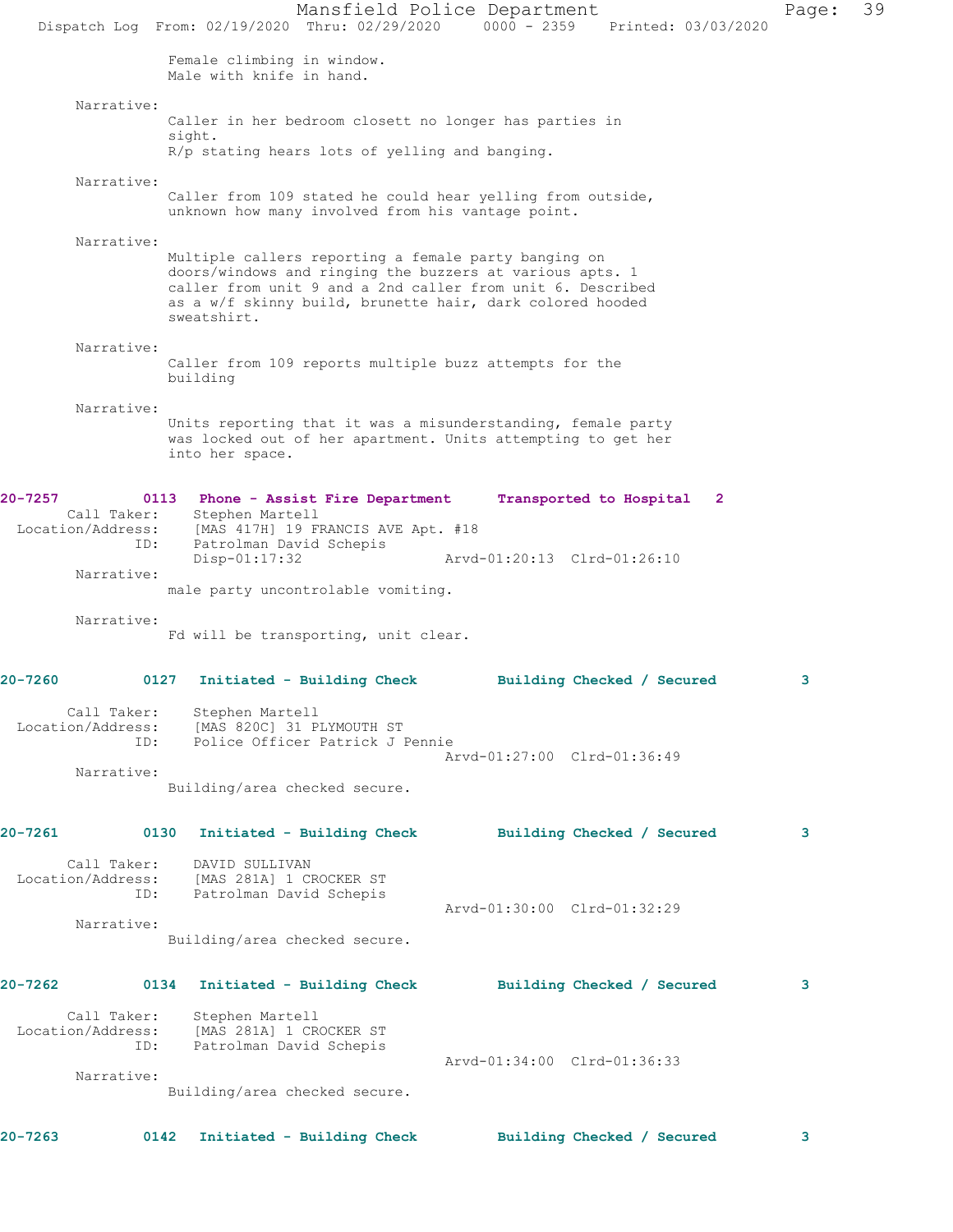Mansfield Police Department Page: 40 Dispatch Log From: 02/19/2020 Thru: 02/29/2020 0000 - 2359 Printed: 03/03/2020 Call Taker: Stephen Martell Location/Address: [MAS 173] 72 PRATT ST ID: Police Officer Meghan Birnie Arvd-01:42:00 Clrd-01:43:15 Narrative: Building/area checked secure. **20-7265 0148 Initiated - Building Check Building Checked / Secured 3** Call Taker: Stephen Martell Location/Address: [MAS 4] 31 HAMPSHIRE ST ID: Police Officer Meghan Birnie Arvd-01:48:00 Clrd-02:00:18 Narrative: Building/area checked secure. **20-7267 0201 911 - Suspicious Actv / Persn / Veh Services Rendered 2**  Call Taker: DAVID SULLIVAN Location/Address: [MAS 196B] 288 NORTH MAIN ST<br>ID: Patrolman David Schepis Patrolman David Schepis<br>Disp-02:05:30 Disp-02:05:30 Arvd-02:07:28 Clrd-02:15:09 ID: Police Officer Meghan Birnie Disp-02:05:54 Arvd-02:08:12 Clrd-02:15:09 ID: Sergeant Lawrence G Crosman<br>Disp-02:06:45 Disp-02:06:45 Arvd-02:07:58 Clrd-02:15:09<br>Vehicle: BLK 2005 TOYT CAMRY Reg: PC MA 72KP18 VIN: 4T1BE32K55U082 BLK 2005 TOYT CAMRY Reg: PC MA 72KP18 VIN: 4T1BE32K55U082619 Narrative: Rear Entrance, 2nd floor R/p calling from Toyota Camry Ma Reg 72KP18 parked in the of travel agency/dry cleaners. Susp unk description Susp approached her vehicle as pulling in. Became nervous and fled area. Stopping in the lot down the street. Narrative: M1 reports there was no interaction with the unknown male, last known direction of travel was Old Colony Way. Officers will escort her to her apartment. Narrative: Female is secure in her apartment. Narrative: Units checked the area, no signs of that male party. Units will be clear. **20-7266 0202 Initiated - Building Check Building Checked / Secured 3** Call Taker: Stephen Martell Location/Address: [MAS 2] 60 FORBES BLVD ID: Police Officer Meghan Birnie Arvd-02:02:00 Clrd-02:05:33 Narrative: Building/area checked secure. **20-7269 0223 Initiated - Building Check Building Checked / Secured 3** Call Taker: Stephen Martell Location/Address: [MAS 1002] 250 EAST ST ID: Police Officer Christopher D Sorge Arvd-02:23:00 Clrd-02:27:20 Officer KYLE J MELLO Narrative: Building/area checked secure. **20-7270 0224 Initiated - Building Check Building Checked / Secured 3**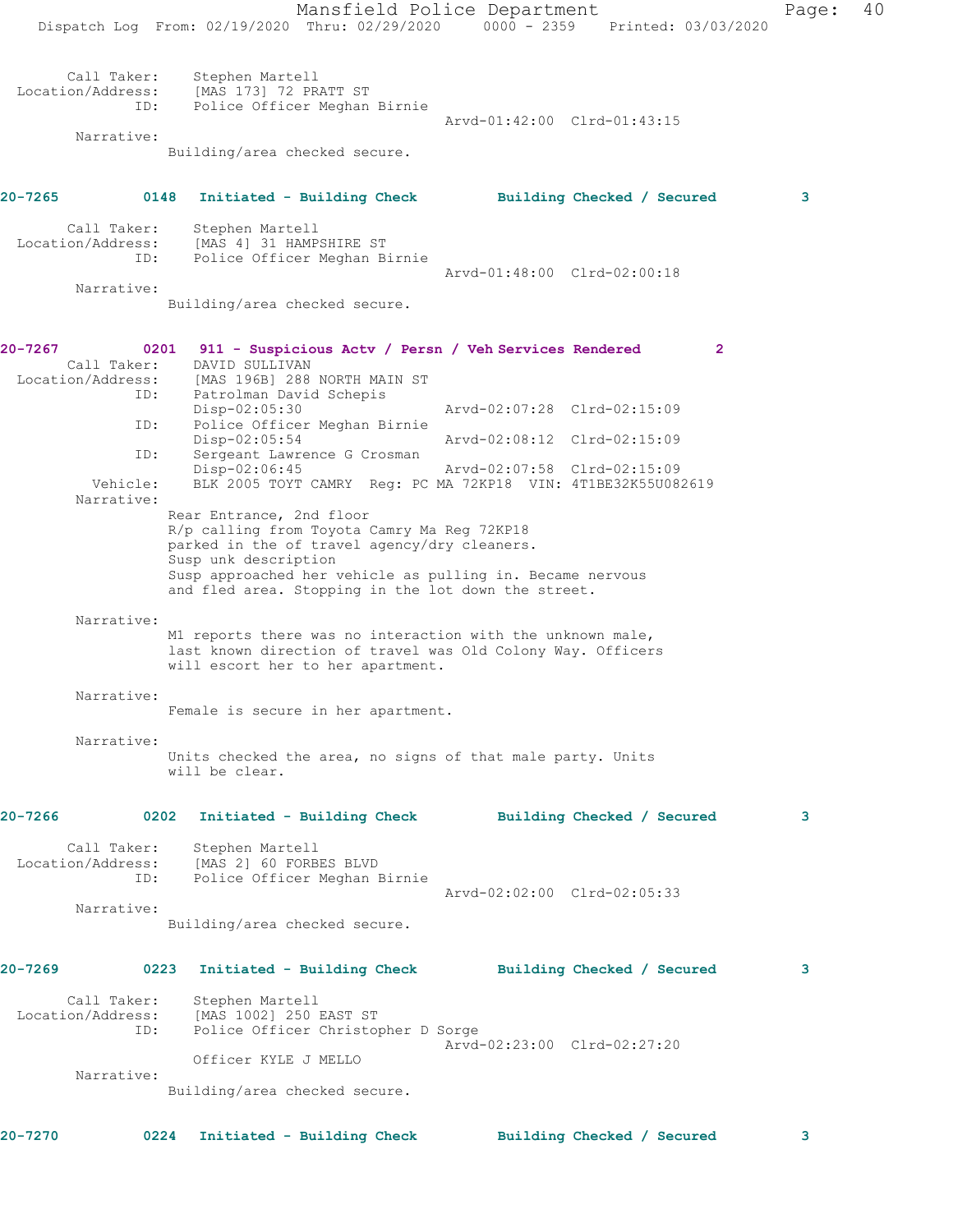Mansfield Police Department Page: 41 Dispatch Log From: 02/19/2020 Thru: 02/29/2020 0000 - 2359 Printed: 03/03/2020 Call Taker: Stephen Martell Location/Address: [MAS 814] 50 WEST CHURCH ST ID: Patrolman David Schepis Arvd-02:24:00 Clrd-02:27:41 Narrative: Building/area checked secure. **20-7271 0227 Initiated - Building Check Building Checked / Secured 3** Call Taker: Stephen Martell Location/Address: [MAS 840] 280 SCHOOL ST ID: Police Officer Meghan Birnie Arvd-02:27:00 Clrd-02:41:23 **20-7274 0248 Initiated - Building Check Building Checked / Secured 3** Call Taker: Stephen Martell Location/Address: [MAS 992] 660 EAST ST ID: Police Officer Christopher D Sorge Arvd-02:48:00 Clrd-03:00:33 Officer KYLE J MELLO Narrative: Building/area checked secure. **20-7276 0308 Initiated - Building Check Building Checked / Secured 3** Call Taker: DAVID SULLIVAN Location/Address: [MAS 907E] 390 WEST ST ID: Police Officer Meghan Birnie Arvd-03:08:00 Clrd-03:18:30 Narrative: Building/area checked secure. **20-7277 0309 Initiated - Parking Violations Services Rendered 3**  Call Taker: DAVID SULLIVAN Location: [MAS] CENTER OF TOWN ID: Patrolman David Schepis Arvd-03:09:00 Clrd-03:14:59 Narrative: Rumford Ave - 3LG283 North Main St - 7BD597 and 9ET715 Columbus - 2ZAZ60 Narrative: clear **20-7278 0329 Initiated - Building Check Building Checked / Secured 3** Call Taker: Stephen Martell Location/Address: [MAS 820C] 31 PLYMOUTH ST ID: Police Officer Patrick J Pennie Arvd-03:29:00 Clrd-03:39:49 **20-7281 0611 Initiated - Building Check Building Checked / Secured 3** Call Taker: Stephen Martell Location/Address: [MAS 820C] 31 PLYMOUTH ST ID: Police Officer Patrick J Pennie Arvd-06:11:00 Clrd-06:21:44 Narrative: Building/area checked secure. **20-7283 0720 Initiated - Proactive Patrol Building Checked / Secured 3** Call Taker: Kieran M Ruth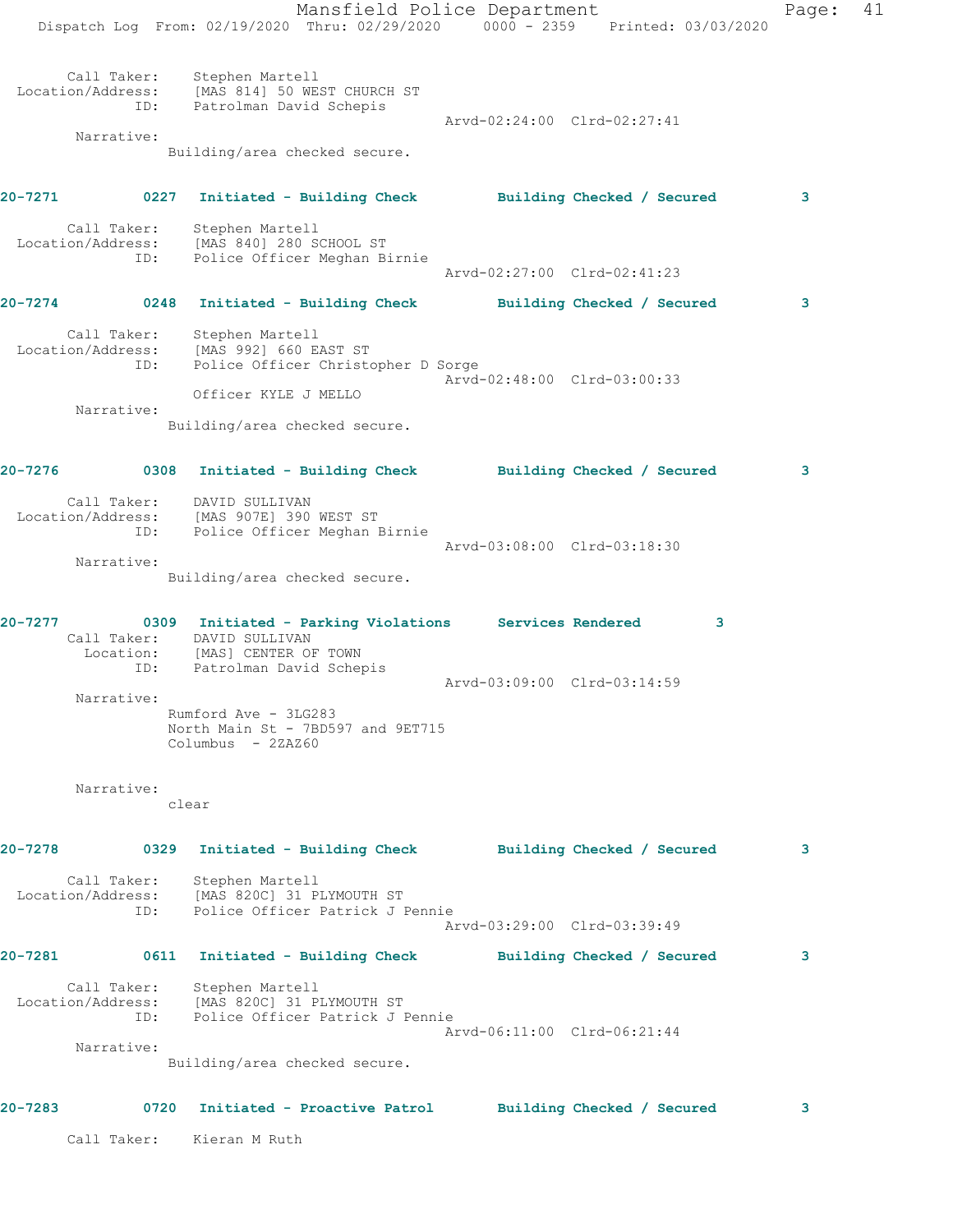Mansfield Police Department Page: 42 Dispatch Log From: 02/19/2020 Thru: 02/29/2020 0000 - 2359 Printed: 03/03/2020 Location/Address: [MAS 820C] 31 PLYMOUTH ST ID: Police Officer Patrick J Pennie Arvd-07:20:00 Clrd-07:29:19 Narrative: Checking the area. **20-7284 0751 Phone - Well Being Check Spoken To 3**  Call Taker: NICHOLAS GOYETTE Location/Address: [MAS 992C] 660 EAST ST Apt. #4 ID: Police Officer John R Armstrong Disp-07:56:03 Arvd-07:57:33 Clrd-07:57:40 ID: Police Officer Christopher D Sorge Disp-07:56:08 Arvd-07:58:09 Clrd-07:58:47<br>TD: Police Officer John R Armstrong Police Officer John R Armstrong Disp-07:57:35 Arvd-07:57:38 Clrd-08:01:50 ID: Police Officer William C Trudell<br>Disp-07:58:42 Art Disp-07:58:42 Arvd-07:58:44 Clrd-08:01:50 Vehicle: GRY 2009 KIA SPECTR Reg: PC MA 276EG7 VIN: KNAFE222295639175 Narrative: Caller reports a male party sleeping in his car, refused to knock on window or attempt to raise Narrative: The party woke up on arrival, he stated he was tired from driving from CT. He will be on his way **20-7290 0852 Initiated - Proactive Patrol Building Checked / Secured 3** Call Taker: Kieran M Ruth Location/Address: [MAS 820C] 31 PLYMOUTH ST ID: Police Officer Andrew J Kelley Arvd-08:52:00 Clrd-09:01:53 Narrative: Checking the area. **20-7300 0951 Walk-In - Assist Citizen - P S A Spoken To 3**  Call Taker: Officer Brendan Fayles Location/Address: [MAS 451B] 500 EAST ST ID: Police Officer Gregg S Kennedy Disp-09:54:42 Arvd-10:07:07 Clrd-10:24:04 Narrative: Party in the lobby looking to speak with an officer regarding an Offer Up scam. Ofc. Kennedy to handle Narrative: Party paid \$40 for a TV on Offer Up, when he got home and plugged it in it was broken. Party was advised of his options. **20-7303 1000 Initiated - Motor Vehicle Stop Citation / Warning Issued 3**  Call Taker: Kieran M Ruth Vicinity of: [MAS 253] 330 PRATT ST Apt. #A ID: Police Officer William C Trudell Arvd-10:00:00 Clrd-10:06:58 Vehicle: BLU 2007 BMW 530XI Reg: PC MA 21LA89 VIN: WBANF73597CU26408 Narrative: MV stop Narrative: Cited for failure to inspect **20-7306 1022 Initiated - Selective Enforcement/RADAR Citation / Warning Issued 3**  Call Taker: Kieran M Ruth Location/Address: [MAS] 777 WEST ST @ 100 HAMPSHIRE ST ID: Sergeant Robert S Pierce Arvd-10:22:00 Clrd-11:03:58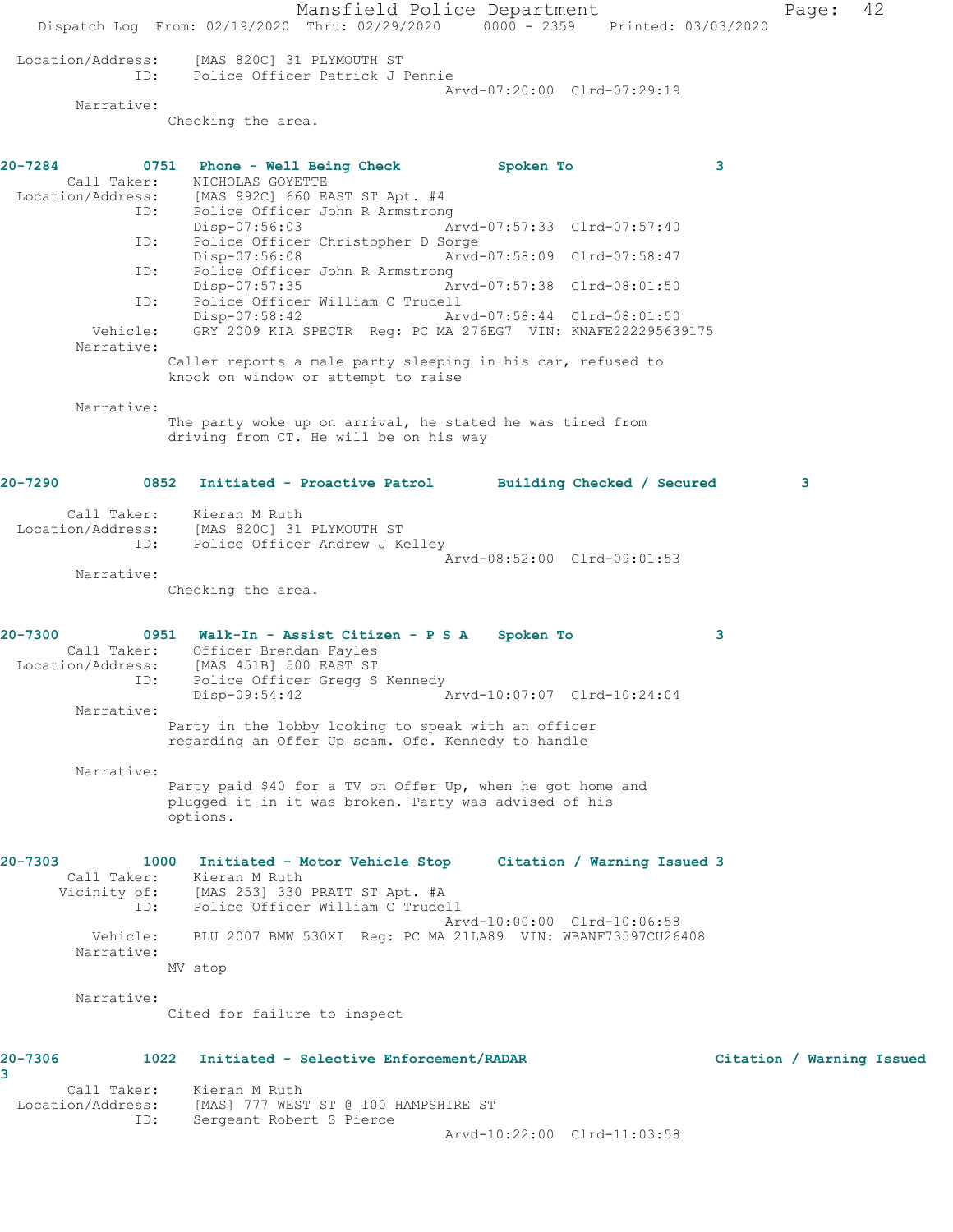Mansfield Police Department Page: 43 Dispatch Log From: 02/19/2020 Thru: 02/29/2020 0000 - 2359 Printed: 03/03/2020 Vehicle: BLK 2020 KIA TELLUR Reg: PC MA 3HY658 VIN: 5XYP6DHC8LG048962 Vehicle: RED 2010 TOYT COROLL Reg: PC MA 145CG5 VIN: 2T1BU4EE0AC257790 Narrative: Selective enforcement in the area. Narrative: MV stop, verbal Narrative: MV stop, citation **20-7307 1023 Initiated - Motor Vehicle Stop Citation / Warning Issued 3**  Call Taker: Kieran M Ruth Vicinity of: [MAS 253] 330 PRATT ST Apt. #A ID: Police Officer William C Trudell Arvd-10:23:00 Clrd-10:30:50 Vehicle: WHI 2003 FORD LGT Reg: PC MA 8GX279 VIN: 1FTRW08L43KD29880 Narrative: MV stop Narrative: Citation for failure to inspect **20-7318 1127 Initiated - Motor Vehicle Stop Verbal Warning 3**  Call Taker: Kieran M Ruth Vicinity of: [MAS] 660 EAST ST ID: Police Officer William C Trudell Arvd-11:27:00 Clrd-11:38:11 Vehicle: GRY 2008 ACUR UT MDX Reg: PC MA 99F130 VIN: 2HNYD28428H504156 Narrative: MV stop Narrative: Verbal **20-7319 1134 Phone - Animal Complaints Services Rendered 3**  Call Taker: NICHOLAS GOYETTE Location/Address: [MAS 934] RUMFORD AVE<br>ID: Police Officer John R Police Officer John R Armstrong Disp-11:36:03 Arvd-11:37:22 Clrd-12:00:28 ID: Police Officer William C Trudell Arvd-11:39:39 Clrd-12:00:28 Narrative: Caller reports a cat stuck in a tree Narrative: The party was advised by MFD, to leave the area and the cat would come down Narrative: M10 reporting he checked back in the area and a resident had brought a ladder over and rescued the cat **20-7321 1153 Initiated - Motor Vehicle Stop Citation / Warning Issued 3**  Call Taker: CARLY MORIARTY Location/Address: [MAS] 789 EAST ST @ 86 EASTMAN ST ID: Police Officer Gregg S Kennedy Arvd-11:53:00 Clrd-12:01:30 Vehicle: BLK 2015 SUBA 4D LEGACY Reg: PC MA 1FJ512 VIN: 4S3BNAN60F3057562 Narrative: Mvs-citation issued **20-7326 1216 Initiated - Proactive Patrol Building Checked / Secured 3**

 Call Taker: Kieran M Ruth Location/Address: [MAS 322] 31 HAMPSHIRE ST ID: Police Officer Gregg S Kennedy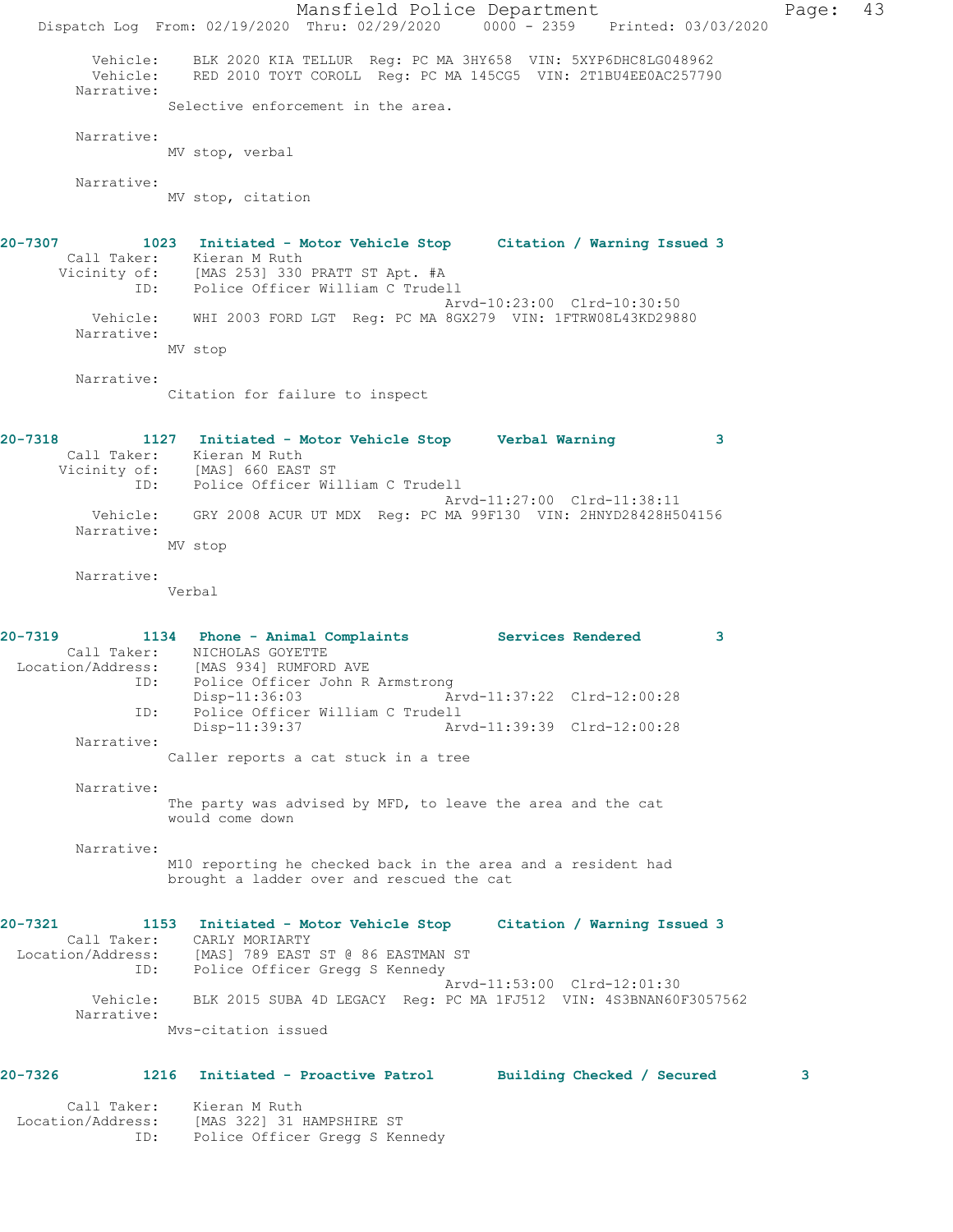Mansfield Police Department Page: 44 Dispatch Log From: 02/19/2020 Thru: 02/29/2020 0000 - 2359 Printed: 03/03/2020 Arvd-12:16:00 Clrd-12:28:47 Narrative: Checking the area. **20-7329 1248 Walk-In - Assist Citizen - P S A Spoken To 3**  Call Taker: Officer Brendan Fayles Location/Address: [MAS 451B] 500 EAST ST ID: Police Officer William C Trudell Disp-12:49:44 Arvd-13:02:08 Clrd-13:14:18 Narrative: Walk in looking to speak with an officer to follow up on a previous report. Narrative: Party recieved stolen property back in the mail, was concerned that it may be some sort of threat. Ofc Trudell spoke to the RP and is he satisfied. **20-7331 1258 Walk-In - Suspicious Actv / Persn / Veh Investigated - Report Taken 2**  Call Taker: Officer Brendan Fayles Location/Address: [MAS 451B] 500 EAST ST ID: Police Officer Gregg S Kennedy Disp-13:00:31 Arvd-13:07:40 Clrd-13:25:44 Narrative: Party looking to speak with an Officer regarding a male party that is going through mailboxers on her street Narrative: RP observed a male party over a 3 month period opening a mailbox. She is unsure if he lives in the neighborhood or is a guest. She was advised to call MPD immediately if she seees this party again so he can be ID'd Refer To Field Int: 20MAS-16-FI **20-7337 1326 Walk-In - Identity Theft Spoken To 1**  Call Taker: Officer Brendan Fayles Location/Address: [MAS 451B] 500 EAST ST ID: Police Officer William C Trudell Disp-13:28:44 Arvd-13:29:55 Clrd-13:41:00 Narrative: Walk in reporting possible fraud. Would like to speak with an Officer, Narrative: No crime committed, party was able to catch on to the scheme before he went through with it. Party has been advised **20-7338 1329 Phone - 911 Hang-ups & Verifications Unfounded/Unverifed** Call Taker: NICHOLAS GOYETTE<br>Location/Address: [MAS] 390 WEST ST Location/Address: [MAS] 390 WEST ST ID: Police Officer John R Armstrong<br>Disp-13:31:07 Disp-13:31:07 Clrd-13:31:52 ID: Sergeant Robert S Pierce Disp-13:31:46 Arvd-13:32:07 Clrd-13:37:28 Narrative: Checking on a 911 hang up Narrative: No one needing assistance in the area **20-7339 1333 Phone - 911 Hang-ups & Verifications Confirmed misdial/Accdntl Call 2**  Call Taker: Kieran M Ruth Location/Address: [MAS 900B] 242 CHAUNCY ST Apt. #3 ID: Police Officer John R Armstrong

**2**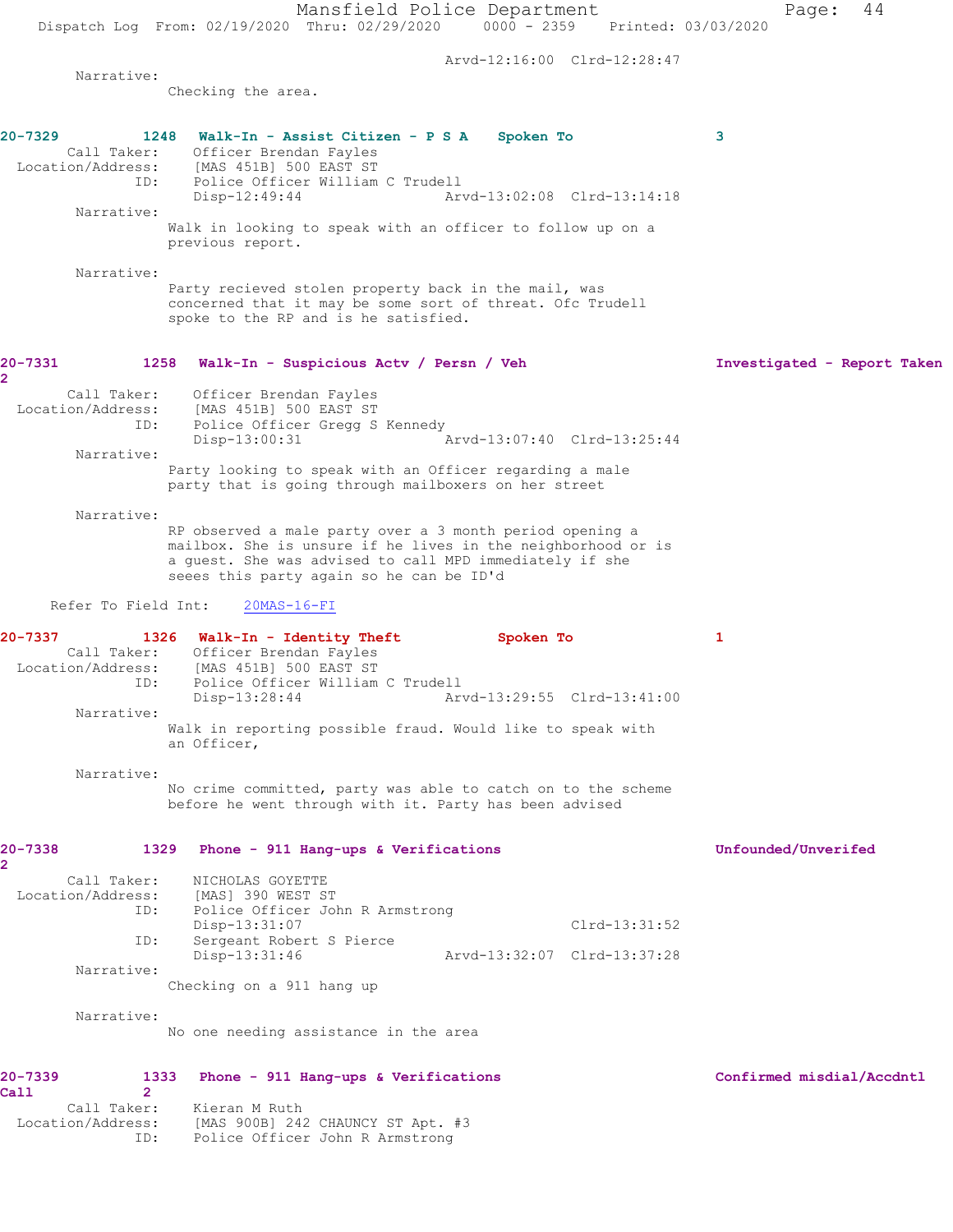Mansfield Police Department Page: 45 Dispatch Log From: 02/19/2020 Thru: 02/29/2020 0000 - 2359 Printed: 03/03/2020 Disp-13:36:38 Arvd-13:40:05 Clrd-13:40:38 Narrative: Checking on a 911 hang up **20-7340 1337 Initiated - Proactive Patrol Building Checked / Secured 3** Call Taker: Kieran M Ruth Location/Address: [MAS 820C] 31 PLYMOUTH ST ID: Police Officer Andrew J Kelley Arvd-13:37:00 Clrd-13:48:23 Narrative: Checking the area. **20-7345 1435 Initiated - Proactive Patrol Building Checked / Secured 3** Call Taker: Kieran M Ruth Location/Address: [MAS 840] 280 SCHOOL ST ID: Sergeant Robert S Pierce Arvd-14:35:00 Clrd-14:44:32 Narrative: Checking the area. **20-7346 1439 Initiated - Proactive Patrol Building Checked / Secured 3** Call Taker: Kieran M Ruth Location/Address: [MAS 411] 60 FORBES BLVD ID: Police Officer Gregg S Kennedy Arvd-14:39:00 Clrd-14:46:28 Narrative: Checking the area. **20-7348 1516 Walk-In - Community Policing Services Rendered 3**  Call Taker: Officer Brendan Fayles Location/Address: [MAS 451B] 500 EAST ST ID: Sergeant Robert S Pierce Disp-15:17:34 Arvd-15:17:36 Clrd-15:41:46 Narrative: Sgt. Pierce out in the lobby for community policing **20-7349 1518 Initiated - Proactive Patrol Building Checked / Secured 3** Call Taker: Kieran M Ruth Location/Address: [MAS 820C] 31 PLYMOUTH ST ID: Police Officer Andrew J Kelley Arvd-15:18:00 Clrd-15:26:11 Narrative: Checking the area. Narrative: Party picking up a TT unit and trailer **20-7351 1529 Walk-In - Juvenile Offenses / Investigtn Incident Report 2**  Call Taker: Officer Brendan Fayles Location/Address: [MAS 451B] 500 EAST ST ID: Police Officer William C Trudell Disp-15:33:43 Arvd-15:35:46 Clrd-17:50:54 Narrative: Refer To Incident: 20MAS-146-OF **20-7354 1547 Phone - Alarm - Burglar False / Accidental Alarm 1** 

Call Taker: NICHOLAS GOYETTE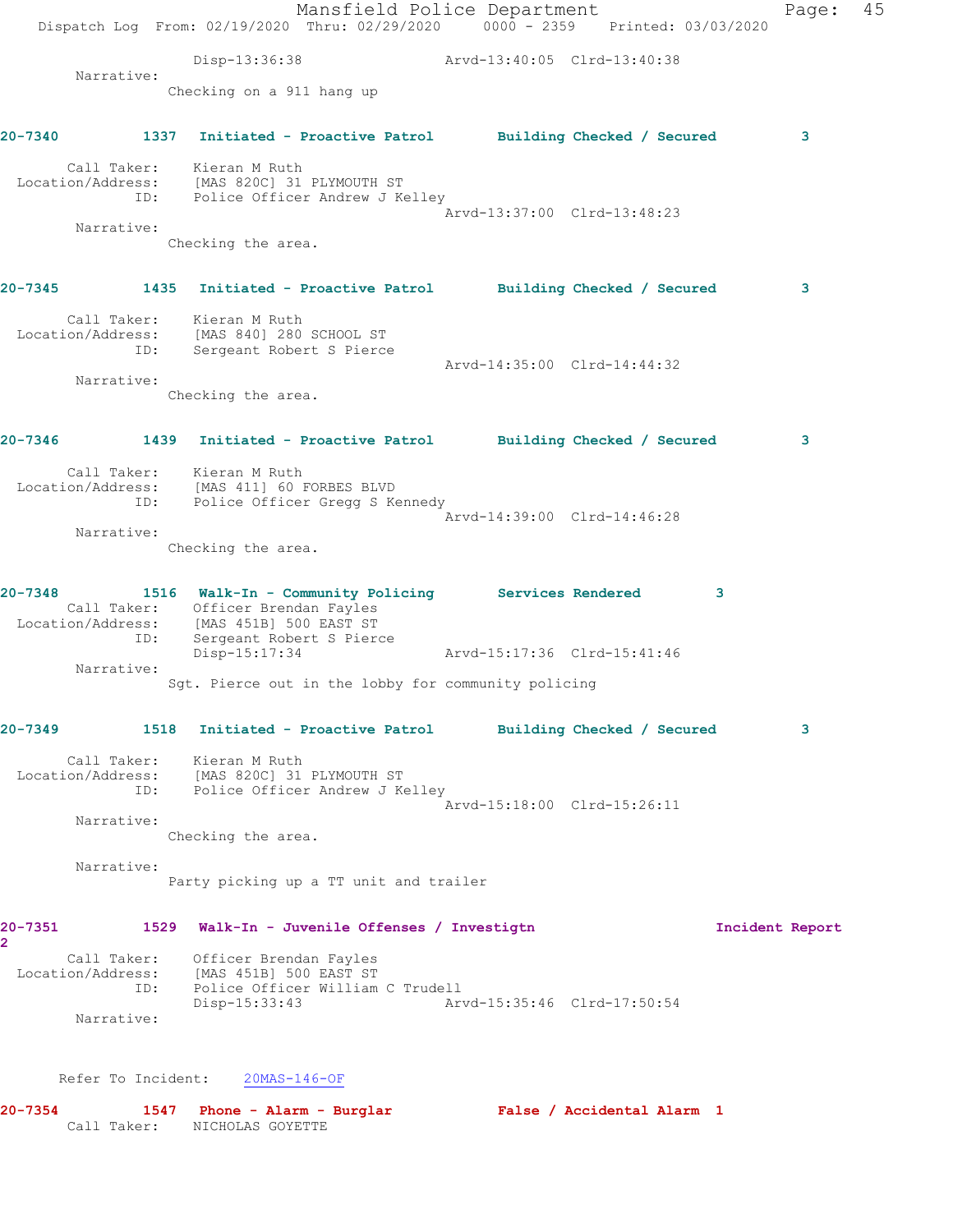Mansfield Police Department Page: 46 Dispatch Log From: 02/19/2020 Thru: 02/29/2020 0000 - 2359 Printed: 03/03/2020 Location/Address: [MAS 331A] 255 EAST ST<br>TD: Police Officer Gregg S Police Officer Gregg S Kennedy Disp-15:49:40 Clrd-15:54:21 ID: Sergeant Robert S Pierce Disp-15:49:43 Clrd-15:53:30 ID: Police Officer John R Armstrong Disp-15:53:19 Arvd-15:53:22 Clrd-16:00:56<br>ID: Police Officer Nicole P Newport Police Officer Nicole P Newport<br>Disp-15:55:02 Ar Disp-15:55:02 Arvd-15:55:04 Clrd-16:00:56 Narrative: Zones: Interior Rear Rooms Motions, Section B Rep: pending Narrative: Rep responding, 20 Min eta Narrative: The building checks secure. **20-7353 1548 Initiated - Motor Vehicle Stop Verbal Warning 3**  Call Taker: Kieran M Ruth Location/Address: [MAS] 234 CENTRAL ST @ 200 CHAUNCY ST ID: Police Officer John R Armstrong Arvd-15:48:00 Clrd-15:51:57 Vehicle: GRY 2008 TOYT TUNDRA Reg: CO MA M37070 VIN: 5TFDV581X8X054230 Narrative: MV stop Narrative: Verbal **20-7360 1734 Initiated - Proactive Patrol Building Checked / Secured 3** Call Taker: Kieran M Ruth Location/Address: [MAS 820C] 31 PLYMOUTH ST ID: Detective Anthony R Lattanzio Arvd-17:34:00 Clrd-17:54:35 Narrative: Checking the area. **20-7362 1740 Initiated - Proactive Patrol Building Checked / Secured 3** Call Taker: Kieran M Ruth Location/Address: [MAS 840] 280 SCHOOL ST<br>ID: Police Officer Jay J Spa Police Officer Jay J Sparrow Arvd-17:40:00 Clrd-17:51:08 Narrative: Checking the area. **20-7366 1842 Initiated - Building Check Services Rendered 3**  Call Taker: PATRICK FEENEY Location/Address: [MAS 1015] 30 CHAUNCY ST ess: Indian Total Comments<br>ID: Police Officer Nicole P Newport Arvd-18:42:00 Clrd-18:48:24 **20-7367 1859 911 - 911 Hang-ups & Verifications Unfounded/Unverifed 2**  Call Taker: DAVID SULLIVAN Vicinity of: [MAS] 247 NORTH MAIN ST ID: Police Officer Nicole P Newport<br>Disp-19:01:06 Ar Disp-19:01:06 Arvd-19:02:59 Clrd-19:06:31 ID: Sergeant Lawrence G Crosman Disp-19:01:57 Arvd-19:04:47 Clrd-19:06:17 Narrative: 911 Hang Up from No answer on call back. Narrative: Area Checked Negative.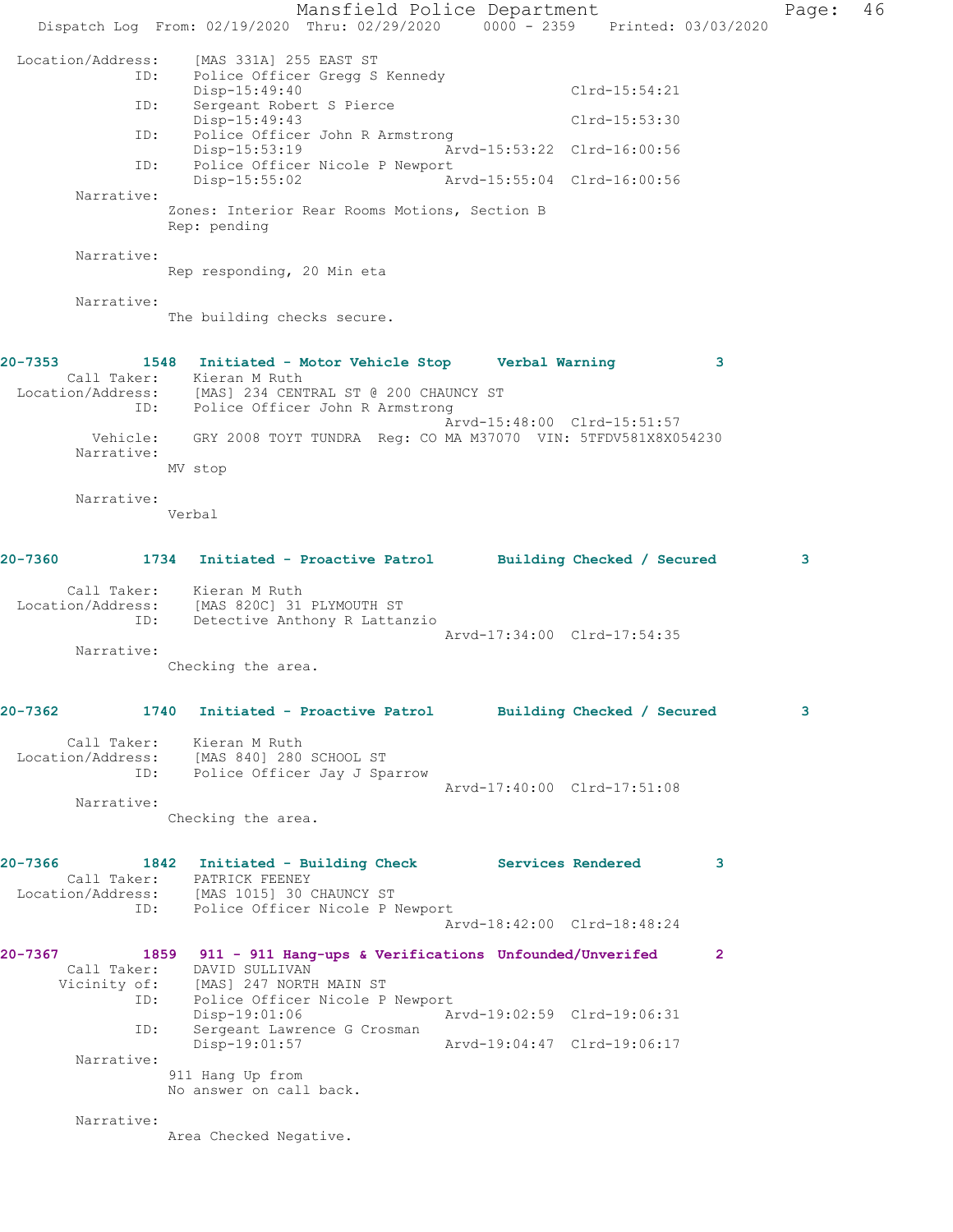| 20-7370<br>Call | $\mathbf{2}^{\circ}$ | Phone - 911 Hang-ups & Verifications<br>1945                                                                                    |                             |               | Confirmed misdial/Accdntl |
|-----------------|----------------------|---------------------------------------------------------------------------------------------------------------------------------|-----------------------------|---------------|---------------------------|
|                 | Call Taker:          | Stephen Martell<br>Location/Address: [MAS H2712] 12 KYBREN CIR<br>ID: Police Officer Nicole P Newport<br>Disp-19:49:21          | Arvd-19:55:56 Clrd-20:03:00 |               |                           |
|                 | Narrative:           | Caller stated there was no emergency. Will be waiting to<br>verify with an officer.                                             |                             |               |                           |
|                 | Narrative:           | All checked ok, no issues.                                                                                                      |                             |               |                           |
| $20 - 7371$     |                      | 1947 911 - Assist Fire Department Transported to Hospital 2<br>Call Taker: PATRICK FEENEY                                       |                             |               |                           |
|                 |                      | Location/Address: [MAS H6525] 490 WILLIAMS ST<br>ID: Police Officer Nicole P Newport<br>Disp-19:48:20                           |                             | Clrd-19:48:56 |                           |
|                 | ID:                  | Police Officer Jay J Sparrow                                                                                                    |                             |               |                           |
|                 | Narrative:           | Disp-19:48:52<br>MFD Transporting                                                                                               | Arvd-19:51:36 Clrd-20:00:17 |               |                           |
|                 | Narrative:           | Report of an female party that fell outside.                                                                                    |                             |               |                           |
| 20-7372         | Call Taker:          | 1958 911 - Suspicious Actv / Persn / Veh Services Rendered<br>DAVID SULLIVAN<br>Location/Address: [MAS] 108 CENTRAL ST          |                             |               | $\mathbf{2}$              |
|                 | ID:                  | Police Officer William C Trudell<br>$Disp-20:00:09$                                                                             | Arvd-20:06:17 Clrd-20:15:16 |               |                           |
|                 | ID:                  | Police Officer Jay J Sparrow<br>Disp-20:00:43                                                                                   |                             | Clrd-20:02:03 |                           |
|                 | ID:                  | Sergeant Lawrence G Crosman                                                                                                     |                             |               |                           |
|                 | ID:                  | $Disp-20:02:09$<br>Police Officer Nicole P Newport                                                                              | Arvd-20:06:15 Clrd-20:15:13 |               |                           |
|                 | Narrative:           | Disp-20:03:14                                                                                                                   |                             | Clrd-20:06:43 |                           |
|                 |                      | R/p states light on in garage. Should not be.<br>No motion sensor or anything.                                                  |                             |               |                           |
|                 | Narrative:           | Checked area nothing found.                                                                                                     |                             |               |                           |
| 20-7373         |                      | 2028 Alarm - Alarm - Burglar Montestigated - No Report 1<br>Call Taker: PATRICK FEENEY<br>Location/Address: [MAS] 500 SCHOOL ST |                             |               |                           |
|                 |                      | ID: Police Officer William C Trudell<br>Disp-20:29:45                                                                           | Arvd-20:33:48 Clrd-20:37:45 |               |                           |
|                 | ID:                  | Police Officer Nicole P Newport<br>Disp-20:29:48                                                                                | Arvd-20:33:41 Clrd-20:37:48 |               |                           |
|                 | Narrative:           | Motion detector, car. Call placed to business, no passcode<br>give, poss. there is someone on site.                             |                             |               |                           |
|                 | Narrative:           | Appears secure. No one found on site.                                                                                           |                             |               |                           |
|                 |                      |                                                                                                                                 |                             |               |                           |
| 20-7374         |                      | 2038 Initiated - Building Check Services Rendered<br>Call Taker: DAVID SULLIVAN<br>Location/Address: [MAS 820C] 31 PLYMOUTH ST  |                             |               | 3                         |
|                 | ID:                  | Detective Anthony R Lattanzio                                                                                                   | Arvd-20:38:00 Clrd-20:45:59 |               |                           |
|                 | Narrative:           | Found door to truck 871 ajar and alarm sounding.<br>Will notify employees inside bldg.                                          |                             |               |                           |
|                 |                      |                                                                                                                                 |                             |               |                           |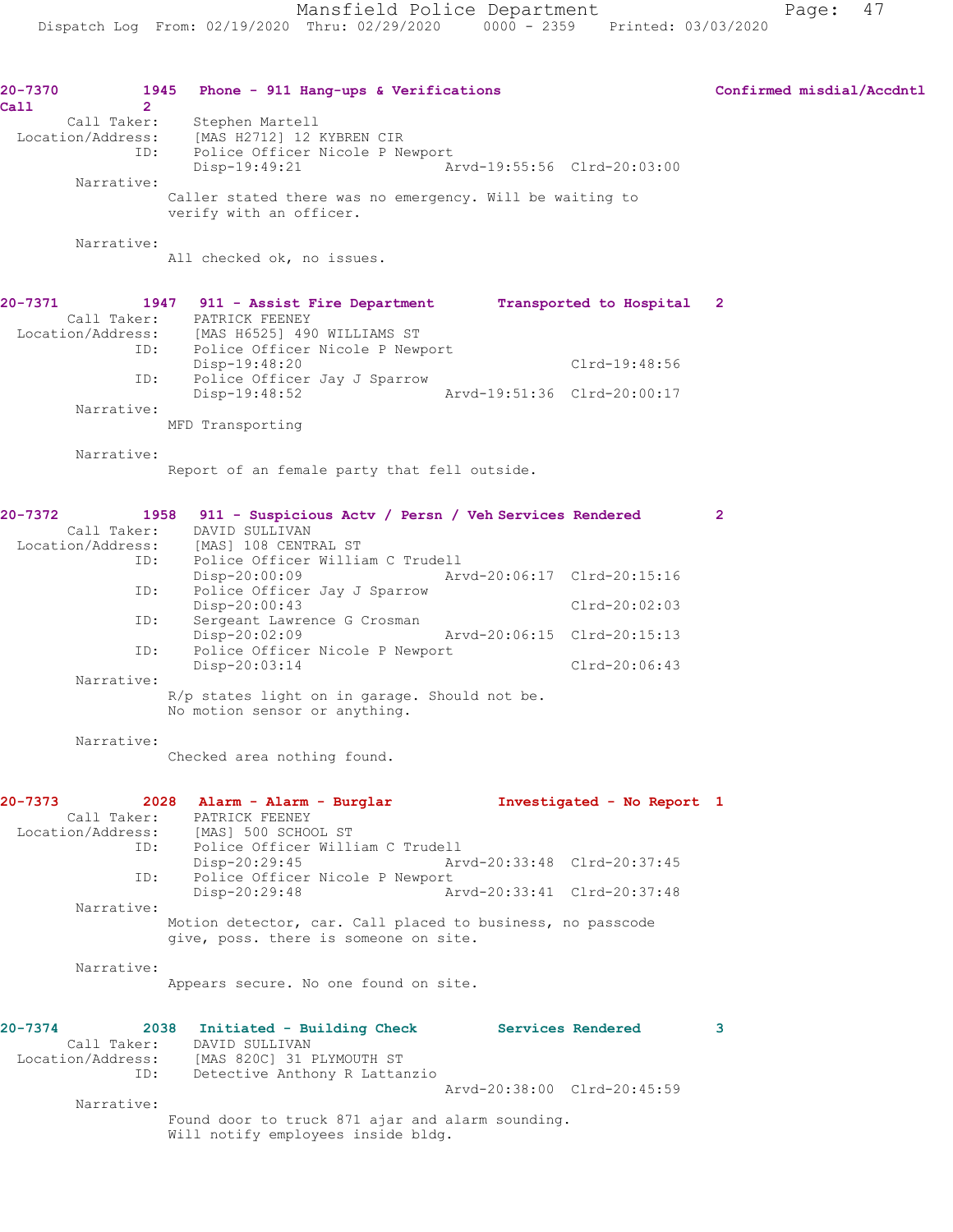Narrative:

Truck was an oversight by employee.

| $20 - 7375$       | 2055 | Initiated - Well Being Check     |                             | Returned to Home / Family 3 |  |
|-------------------|------|----------------------------------|-----------------------------|-----------------------------|--|
| Call Taker:       |      | DAVID SULLIVAN                   |                             |                             |  |
| Location/Address: |      |                                  |                             |                             |  |
|                   | ID:  | Sergeant Lawrence G Crosman      |                             |                             |  |
|                   |      |                                  | Arvd-20:55:00 Clrd-21:20:37 |                             |  |
|                   | ID:  | Police Officer William C Trudell |                             |                             |  |
|                   |      | Disp-20:56:43                    | Arvd-20:56:47 Clrd-20:58:18 |                             |  |
| Narrative:        |      |                                  |                             |                             |  |

Refer To Incident: 20MAS-147-OF

| 20-7376           | 2057 | Phone - Well Being Check         |  | Transported to Hospital 3   |  |
|-------------------|------|----------------------------------|--|-----------------------------|--|
| Call Taker:       |      | Stephen Martell                  |  |                             |  |
| Location/Address: |      |                                  |  |                             |  |
|                   | ID:  | Police Officer William C Trudell |  |                             |  |
|                   |      | Disp-20:58:29                    |  | Arvd-21:02:04 Clrd-21:55:38 |  |
|                   | ID:  | Police Officer Jay J Sparrow     |  |                             |  |
|                   |      | Disp-20:58:35                    |  | $Clrd-21:04:26$             |  |
| Narrative:        |      |                                  |  |                             |  |

| 20-7377 | 2101              | Phone - Erratic Oper MV / Road Rage Services Rendered      | 3 |
|---------|-------------------|------------------------------------------------------------|---|
|         | Call Taker:       | Stephen Martell                                            |   |
|         | Location/Address: | [MAS 907A] 390 WEST ST B @ WEST ST                         |   |
|         | ID:               | Police Officer Jay J Sparrow                               |   |
|         |                   | Disp-21:04:34<br>$Clrd-21:11:06$                           |   |
|         | Vehicle:          | BLK 2013 KIA SOUL Req: PC MA 398SE6 VIN: KNDJT2A50D7552175 |   |
|         | Narrative:        |                                                            |   |
|         |                   | Area of Home depot.                                        |   |
|         | Narrative:        |                                                            |   |
|         |                   | Vehicle is moving slowly, swerving over center line        |   |
|         | Narrative:        |                                                            |   |
|         |                   |                                                            |   |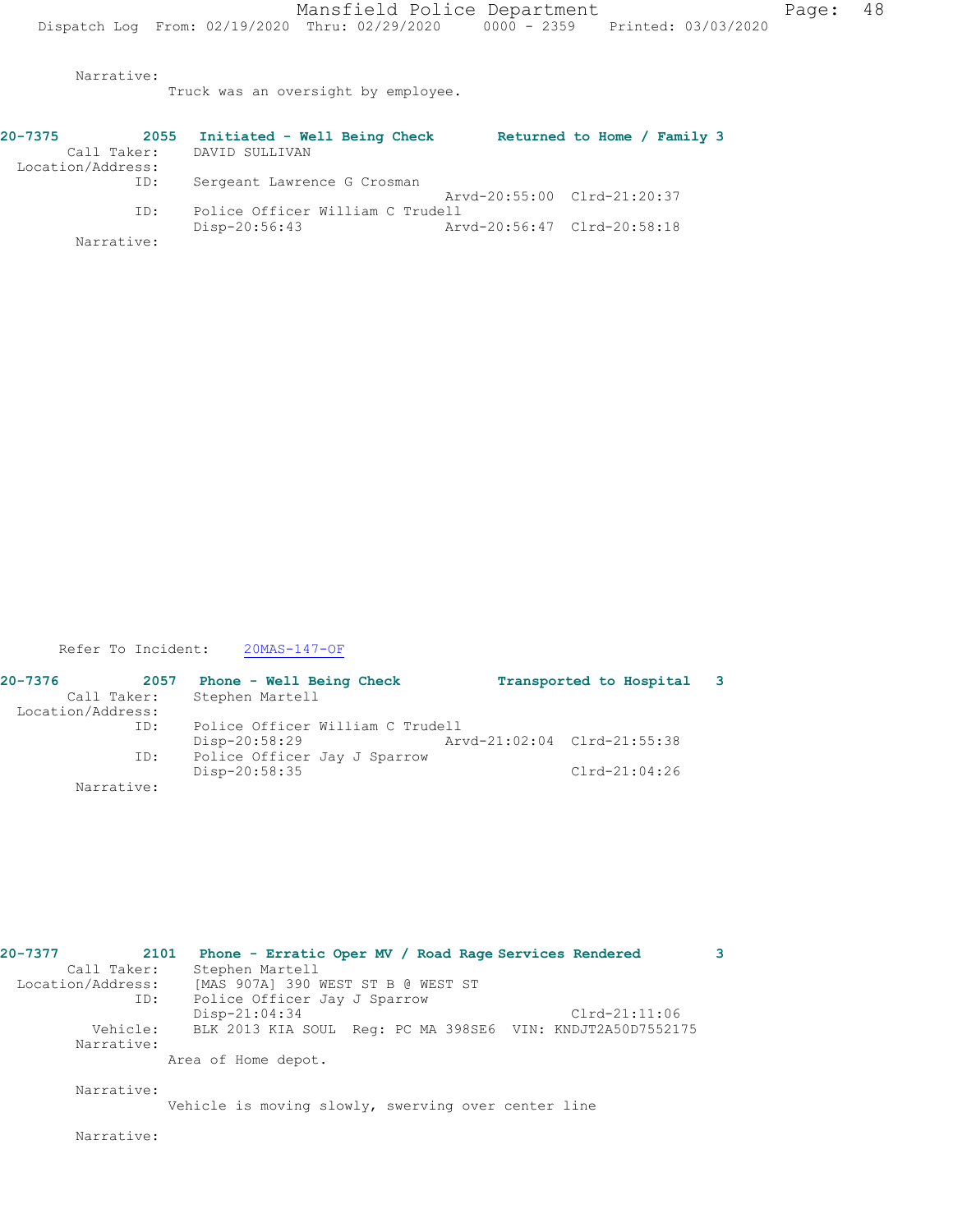Mansfield Police Department Fage: 49 Dispatch Log From: 02/19/2020 Thru: 02/29/2020 0000 - 2359 Printed: 03/03/2020 140sb by xfinity Narrative: Vehicle contuned on to 495 SB. Caller was transferred to MSP. Narrative: Vehicle onto 495. transferred to MSP. **20-7378 2129 Initiated - Proactive Patrol Services Rendered 3**  Call Taker: DAVID SULLIVAN Location/Address: [MAS 1015] 30 CHAUNCY ST ID: Police Officer Nicole P Newport Arvd-21:29:00 Clrd-21:43:43 Narrative: Check of area for ATL party. **20-7379 2143 Initiated - Follow up Investigation Services Rendered 3**  Call Taker: DAVID SULLIVAN Location/Address: ID: Police Officer Nicole P Newport Arvd-21:43:00 Clrd-22:05:09

Narrative:

| $\overline{2}$ |                                                                        |                             |          |   |
|----------------|------------------------------------------------------------------------|-----------------------------|----------|---|
|                | Call Taker: DAVID SULLIVAN                                             |                             |          |   |
|                | Location/Address: [MAS 1020] 448 FRUIT ST                              |                             |          |   |
|                | ID: Police Officer William C Trudell                                   |                             |          |   |
|                |                                                                        | Arvd-22:10:00 Clrd-22:13:47 |          |   |
| ID:            | Police Officer Nicole P Newport                                        |                             |          |   |
|                | Disp-22:12:16 Arvd-22:12:19 Clrd-22:13:43                              |                             |          |   |
| Narrative:     | Vehicle: GRY 2005 TOYT COROLL Req: PC MA 9EY441 VIN: 2T1BR32E25C423524 |                             |          |   |
|                | Oper waiting for friends. No action needed.                            |                             |          |   |
|                |                                                                        |                             |          |   |
|                |                                                                        |                             |          |   |
| 20-7382        | 2225 Initiated - Building Check Services Rendered                      |                             | $\sim$ 3 |   |
|                | Call Taker: DAVID SULLIVAN                                             |                             |          |   |
|                | Location/Address: [MAS 4] 31 HAMPSHIRE ST                              |                             |          |   |
|                | ID: Police Officer William C Trudell                                   |                             |          |   |
|                |                                                                        | Arvd-22:25:00 Clrd-22:30:14 |          |   |
| ID:            | Police Officer Jay J Sparrow                                           |                             |          |   |
|                | Disp-22:30:03                                                          | Arvd-22:30:11 Clrd-22:30:28 |          |   |
| $20 - 7383$    | 2234 Initiated - Building Check Building Checked / Secured             |                             |          | 3 |
|                |                                                                        |                             |          |   |
|                | Call Taker: DAVID SULLIVAN                                             |                             |          |   |
|                | Location/Address: [MAS 2] 60 FORBES BLVD                               |                             |          |   |
| ID:            | Police Officer Jay J Sparrow                                           |                             |          |   |
|                |                                                                        | Arvd-22:34:00 Clrd-23:19:54 |          |   |
| Narrative:     |                                                                        |                             |          |   |
|                |                                                                        |                             |          |   |
|                | Cleared at 10 55                                                       |                             |          |   |

**20-7381 2210 Initiated - Suspicious Actv / Persn / Veh Investigated - No Report**

#### **For Date: 02/24/2020 - Monday**

| 20-7392 |                   | 0143 Walk-In - Well Being Check | Returned to Home / Family 3 |  |  |  |
|---------|-------------------|---------------------------------|-----------------------------|--|--|--|
|         | Call Taker:       | Support Staff Amanda Crisfulla  |                             |  |  |  |
|         | Location/Address: |                                 |                             |  |  |  |
|         | ID:               | Police Officer Andrew J Kelley  |                             |  |  |  |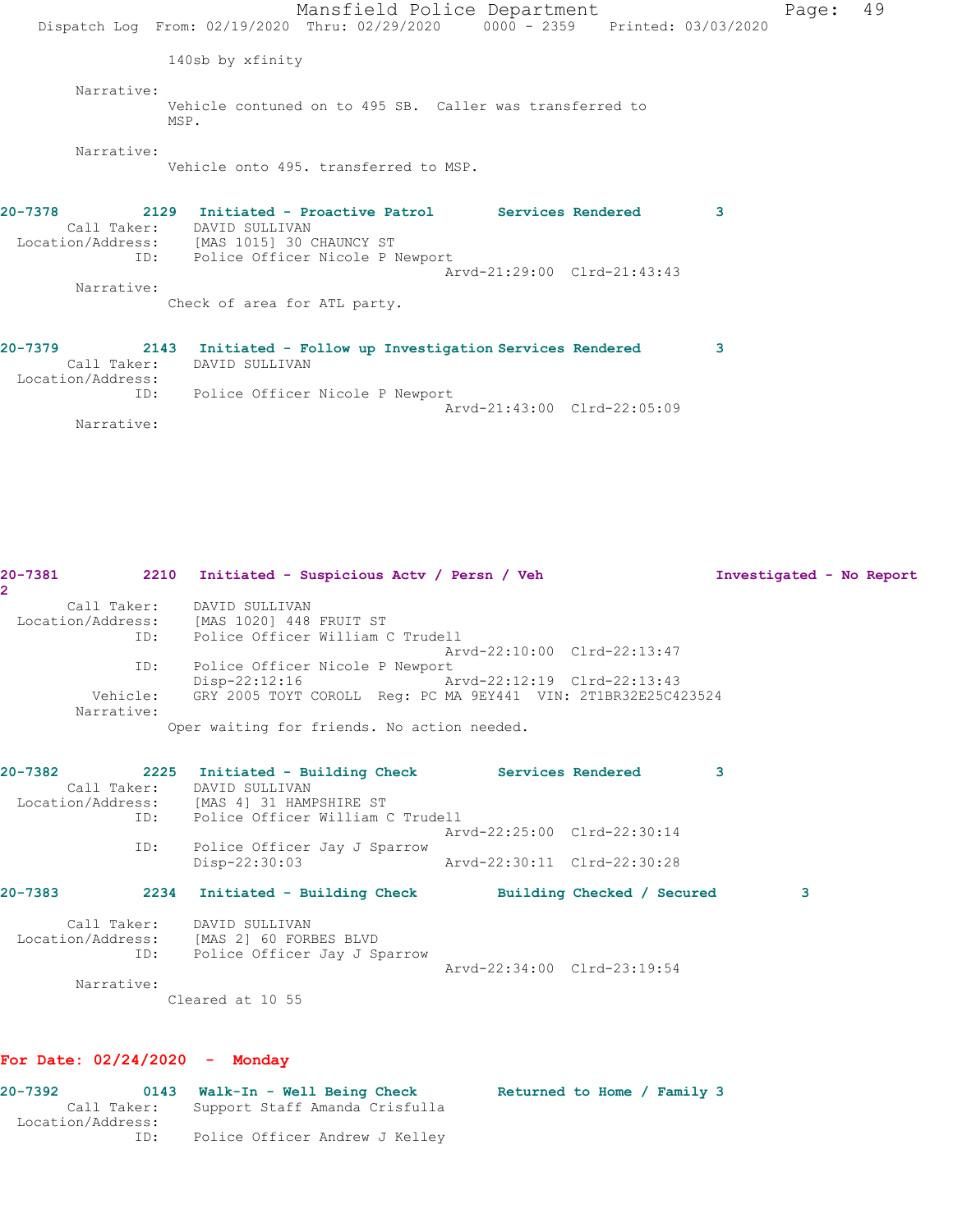|         |                          | Mansfield Police Department<br>Dispatch Log From: 02/19/2020 Thru: 02/29/2020 0000 - 2359 Printed: 03/03/2020                                                                 |                             |              | Page: | 50 |
|---------|--------------------------|-------------------------------------------------------------------------------------------------------------------------------------------------------------------------------|-----------------------------|--------------|-------|----|
|         |                          | Disp-01:46:50 Arvd-01:47:47 Clrd-01:52:05                                                                                                                                     |                             |              |       |    |
|         | ID:<br>Narrative:        | Police Officer Donald MacLean<br>Disp-01:46:58                                                                                                                                | Arvd-01:47:45 Clrd-01:52:02 |              |       |    |
|         |                          |                                                                                                                                                                               |                             |              |       |    |
|         |                          | 20-7395 0150 Initiated - Building Check Services Rendered<br>Call Taker: DAVID SULLIVAN                                                                                       |                             | $\mathbf{3}$ |       |    |
|         |                          | Location/Address: [MAS 840] 280 SCHOOL ST<br>ID: Patrolman David Schepis                                                                                                      | Arvd-01:50:00 Clrd-01:54:11 |              |       |    |
|         |                          | Call Taker: DAVID SULLIVAN<br>Location/Address: [MAS 1015] 30 CHAUNCY ST                                                                                                      |                             | 3            |       |    |
|         | ID:                      | Police Officer Donald MacLean                                                                                                                                                 | Arvd-01:58:00 Clrd-02:13:33 |              |       |    |
|         |                          | 20-7398       0159   Initiated - Building Check       Building Checked / Secured                                                                                              |                             |              | 3     |    |
|         |                          | Call Taker: DAVID SULLIVAN<br>Location/Address: [MAS 170] 255 HOPE ST<br>ID: Police Officer Andrew J Kelley                                                                   |                             |              |       |    |
|         |                          |                                                                                                                                                                               | Arvd-01:59:00 Clrd-02:01:59 |              |       |    |
|         |                          | 20-7400 0243 Initiated - Building Check Services Rendered<br>Call Taker: DAVID SULLIVAN<br>Location/Address: [MAS 907E] 390 WEST ST<br>ID: Patrolman David Schepis            |                             | 3            |       |    |
|         |                          |                                                                                                                                                                               | Arvd-02:43:00 Clrd-02:48:57 |              |       |    |
| 20-7402 |                          | 0258 Initiated - Proactive Patrol Services Rendered<br>Call Taker: DAVID SULLIVAN<br>Location: [MAS] CENTER BUSINESS DISTRICT<br>ID: Police Officer Donald MacLean            |                             | 3            |       |    |
|         |                          |                                                                                                                                                                               | Arvd-02:58:00 Clrd-03:10:02 |              |       |    |
|         |                          | 20-7403 0311 Initiated - Building Check Services Rendered<br>Call Taker: DAVID SULLIVAN<br>Location/Address: [MAS 814] 50 WEST CHURCH ST<br>ID: Police Officer Donald MacLean |                             | 3            |       |    |
|         |                          |                                                                                                                                                                               | Arvd-03:11:00 Clrd-03:17:10 |              |       |    |
|         |                          | 20-7426      0315 Initiated - Building Check      Building Checked / Secured                                                                                                  |                             |              | 3     |    |
|         | Call Taker: GARIN EISELE | Location/Address: [MAS 322] 31 HAMPSHIRE ST<br>ID: Police Officer Andrew J Kelley                                                                                             | Arvd-03:15:00 Clrd-07:41:47 |              |       |    |
|         |                          | 20-7427 0315 Initiated - Building Check Building Checked / Secured                                                                                                            |                             |              | 3     |    |
|         | Call Taker: GARIN EISELE | Location/Address: [MAS 411] 60 FORBES BLVD<br>ID: Police Officer Andrew J Kelley                                                                                              |                             |              |       |    |
|         |                          |                                                                                                                                                                               | Arvd-03:15:00 Clrd-07:42:36 |              |       |    |
|         |                          | 20-7408 0412 Initiated - Proactive Patrol Building Checked / Secured                                                                                                          |                             |              | 3     |    |
|         |                          | Call Taker: Police Officer Andrew J Kelley                                                                                                                                    |                             |              |       |    |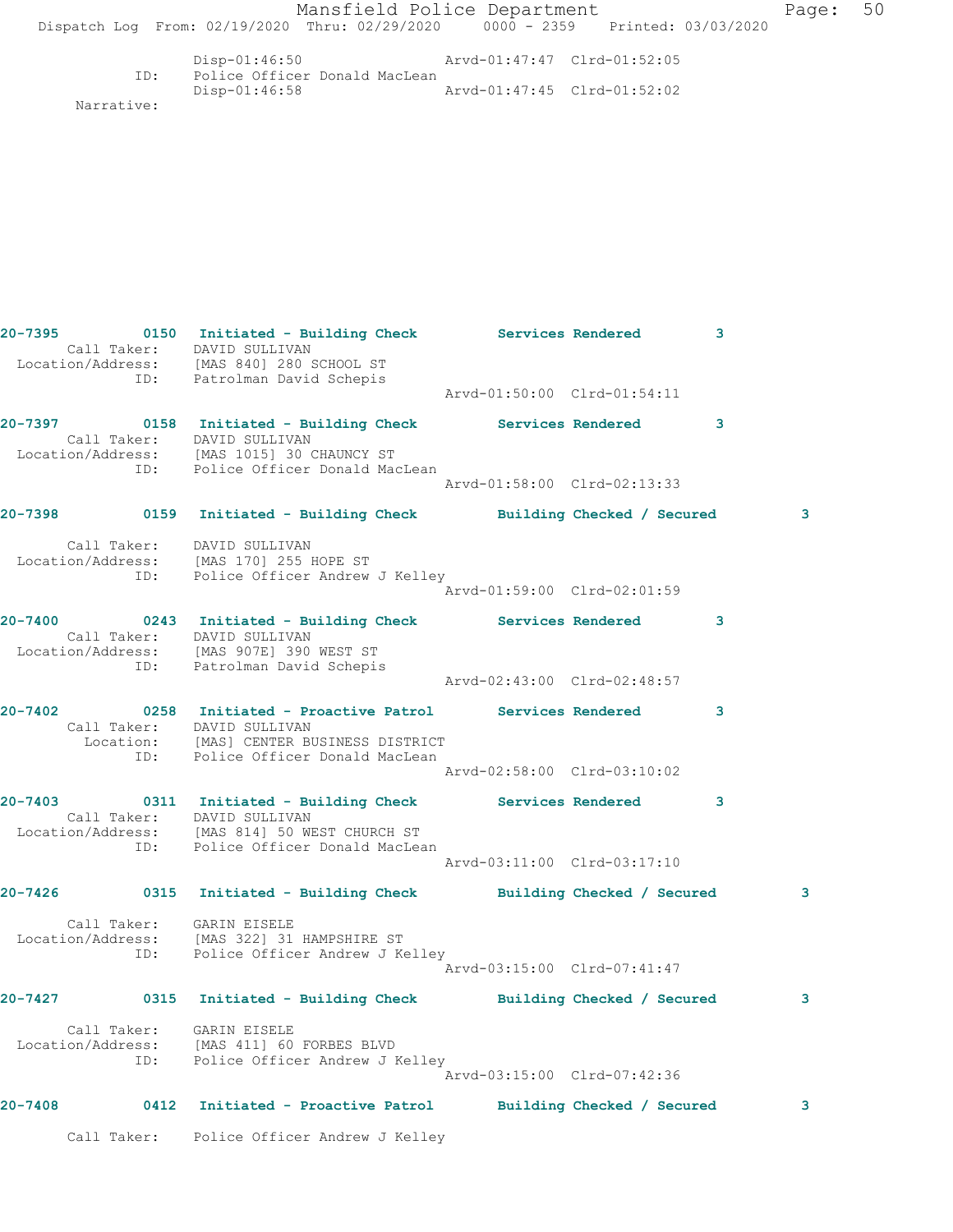|                                                                                        | Dispatch Log From: 02/19/2020 Thru: 02/29/2020 0000 - 2359 Printed: 03/03/2020          | Mansfield Police Department                                      |                             |                             |   | Page:             | 51 |
|----------------------------------------------------------------------------------------|-----------------------------------------------------------------------------------------|------------------------------------------------------------------|-----------------------------|-----------------------------|---|-------------------|----|
|                                                                                        | Location/Address: [MAS 253] 330 PRATT ST Apt. #A<br>ID: Police Officer Andrew J Kelley  |                                                                  |                             |                             |   |                   |    |
| Narrative:                                                                             |                                                                                         |                                                                  |                             | Arvd-04:13:42 Clrd-04:14:36 |   |                   |    |
|                                                                                        | Checking the area.                                                                      |                                                                  |                             |                             |   |                   |    |
| 20-7409 0415 Initiated - Proactive Patrol Building Checked / Secured                   |                                                                                         |                                                                  |                             |                             |   | 3                 |    |
| Call Taker: Police Officer Andrew J Kelley<br>Location/Address: [MAS 992] 660 EAST ST  | ID: Police Officer Andrew J Kelley                                                      |                                                                  |                             |                             |   |                   |    |
|                                                                                        |                                                                                         |                                                                  |                             | Arvd-04:15:38 Clrd-04:45:36 |   |                   |    |
| Narrative:                                                                             | Checking the area.                                                                      |                                                                  |                             |                             |   |                   |    |
| <b>20-7410</b>                                                                         | 0444 Other - Police Detail - Traffic Cntrl                                              |                                                                  |                             |                             |   | Services Rendered |    |
| 3                                                                                      | Call Taker: Patrolman CHRISTOPHER J DIMODICA                                            |                                                                  |                             |                             |   |                   |    |
| Location/Address: [FOX] WEST ST<br>ID: Officer Brendan Fayles                          |                                                                                         |                                                                  |                             |                             |   |                   |    |
|                                                                                        | Disp-04:48:00<br>Patrolman JOSEPH GODINO<br>ID:                                         |                                                                  | Arvd-04:55:00 Clrd-15:13:36 |                             |   |                   |    |
|                                                                                        | Disp-08:14:48                                                                           |                                                                  |                             | Arvd-08:14:53 Clrd-15:36:01 |   |                   |    |
| 20-7412                                                                                | 0508 Initiated - Assist Law Enfrc Agncy Services Rendered<br>Call Taker: DAVID SULLIVAN |                                                                  |                             |                             | 3 |                   |    |
| Location/Address: [MAS 451B] 500 EAST ST                                               | ID: Patrolman David Schepis                                                             |                                                                  |                             |                             |   |                   |    |
| ID:                                                                                    |                                                                                         | Police Officer Gregg S Kennedy                                   |                             | Arvd-05:08:00 Clrd-06:25:19 |   |                   |    |
|                                                                                        | Disp-05:22:31                                                                           |                                                                  | Arvd-05:22:34 Clrd-06:22:12 |                             |   |                   |    |
| Narrative:                                                                             |                                                                                         | M2 to Weymouth MetroLec activation.                              |                             |                             |   |                   |    |
| 20-7419                                                                                | 0614 Walk-In - Arrest                                                                   |                                                                  |                             | Arrest(s) Made              | 1 |                   |    |
| Call Taker: Support Staff Amanda Crisfulla<br>Location/Address: [MAS 451B] 500 EAST ST |                                                                                         |                                                                  |                             |                             |   |                   |    |
|                                                                                        | ID:<br>Disp-06:19:01                                                                    | Police Officer Andrew J Kelley                                   | Arvd-06:22:24 Clrd-03:15:00 |                             |   |                   |    |
|                                                                                        | ID: Police Officer Donald MacLean<br>Disp-06:19:04                                      |                                                                  |                             | Arvd-06:20:46 Clrd-07:52:34 |   |                   |    |
| ID:                                                                                    |                                                                                         | Police Officer Andrew J Kelley                                   |                             |                             |   |                   |    |
| ID:                                                                                    | Disp-07:41:47                                                                           | Police Officer Andrew J Kelley                                   |                             | Clrd-03:15:00               |   |                   |    |
| Narrative:                                                                             | Disp-07:42:36                                                                           |                                                                  |                             | Arvd-07:42:45 Clrd-07:52:31 |   |                   |    |
|                                                                                        |                                                                                         |                                                                  |                             |                             |   |                   |    |
|                                                                                        | Refer To Arrest: 20MAS-70-AR                                                            |                                                                  |                             |                             |   |                   |    |
| Arrest:                                                                                |                                                                                         |                                                                  |                             |                             |   |                   |    |
| Age:<br>Charges:                                                                       | 55                                                                                      | HARASSMENT PROTECTION ORDER VIOLATION                            |                             |                             |   |                   |    |
| 20-7421                                                                                | 0635 Phone - Alarm - Burglar Mars False / Accidental Alarm 1                            |                                                                  |                             |                             |   |                   |    |
|                                                                                        | Call Taker: APRIL LEHANE<br>Location/Address: [MAS 185] 241 FRANCIS AVE Apt. #Q         |                                                                  |                             |                             |   |                   |    |
|                                                                                        | ID:<br>Disp-06:37:42                                                                    | Police Officer Gregg S Kennedy                                   | Arvd-06:41:24 Clrd-06:52:00 |                             |   |                   |    |
| ID:                                                                                    | Patrolman David Schepis                                                                 |                                                                  |                             |                             |   |                   |    |
| Narrative:                                                                             | Disp-06:38:45                                                                           |                                                                  | Arvd-06:41:22 Clrd-06:52:00 |                             |   |                   |    |
|                                                                                        |                                                                                         | rear alarm break room motion<br>Have not reached a keyholder yet |                             |                             |   |                   |    |
| Narrative:                                                                             |                                                                                         |                                                                  |                             |                             |   |                   |    |
|                                                                                        | did not have correct passcode                                                           | Alarm company reporting employee on scene. No issues. Caller     |                             |                             |   |                   |    |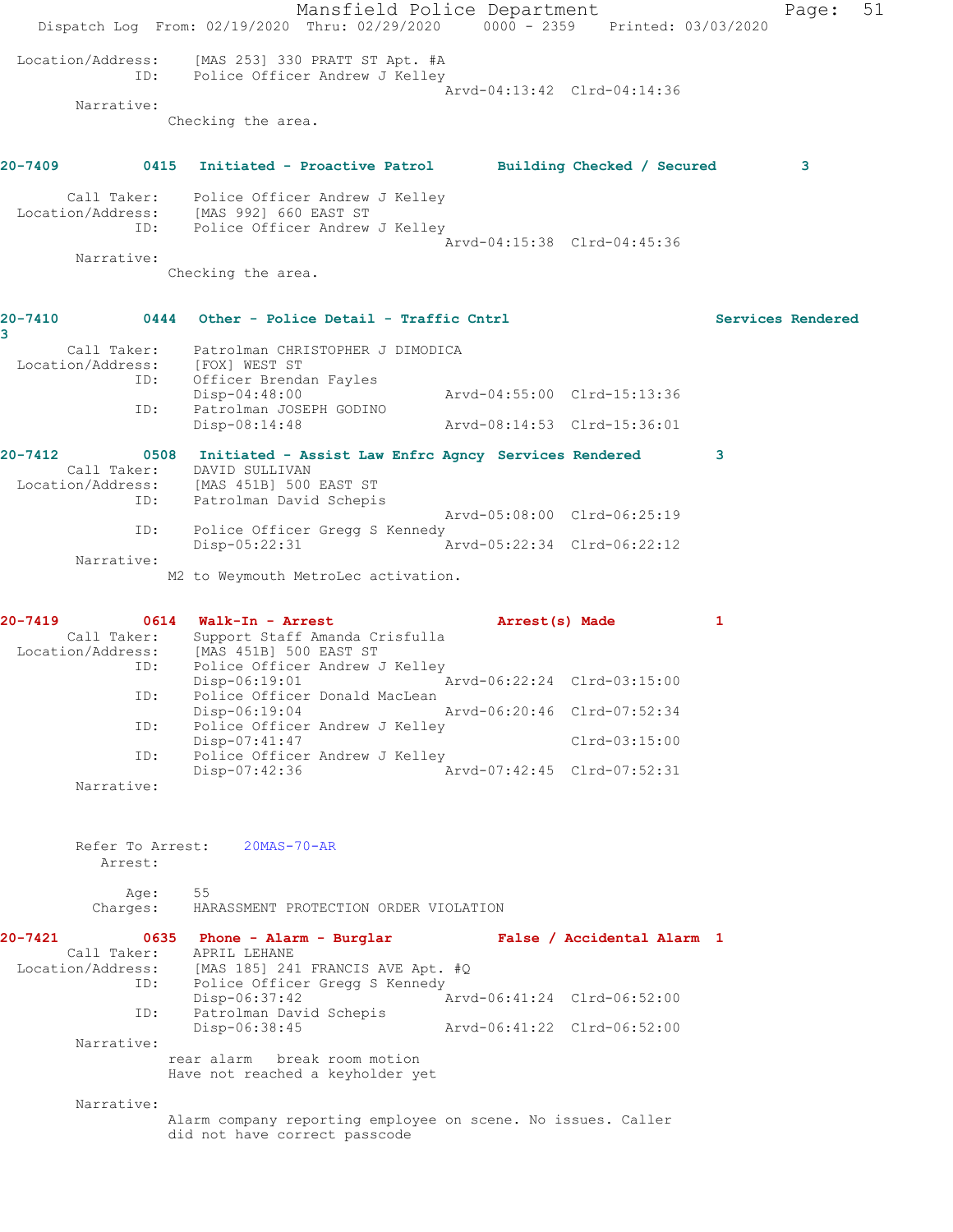Mansfield Police Department Page: 52 Dispatch Log From: 02/19/2020 Thru: 02/29/2020 0000 - 2359 Printed: 03/03/2020 Narrative: clear- Officers spoke with employees on scene **20-7425 0733 911 - 911 Hang-ups & Verifications Confirmed misdial/Accdntl Call 2** Call Taker: MATTHEW BOMES Location/Address: [MAS 9A] 55 CABOT BLVD Police Officer Gregg S Kennedy<br>Disp-07:34:34 Disp-07:34:34 Arvd-07:44:29 Clrd-07:45:40 Narrative: Checking on a 911 hang up Narrative: clear- confirmed accidental **20-7428 0750 Phone - Larceny - Value Unknown Arrest(s) Made 2**  Call Taker: APRIL LEHANE Location/Address: [MAS 197] 111 PLYMOUTH ST ID: Police Officer Gregg S Kennedy Disp-07:51:14 Clrd-07:54:31<br>ID: Police Officer John R Armstrong Clrd-07:54:31 Police Officer John R Armstrong Disp-07:54:28 Clrd-08:00:49<br>ID: Police Officer Greag S Kennedy ID: Police Officer Gregg S Kennedy Disp-08:00:46 <br>Th: Police Officer John R Armstrong Police Officer John R Armstrong<br>Disp-08:03:16 Ar Disp-08:03:16 Arvd-08:03:19 Clrd-09:05:19 Narrative: a driver had items stolen from his truck. Video shows another driver taking the items Narrative: Officers spoke with the RP and reviewed the video. They will be making contact with the party in question. Refer To Summons: 20MAS-72-AR Summons: CORREA, KELVIN Address: 48 LORING ST SPRINGFIELD, MA Age: 40 Charges: B&E FOR MISDEMEANOR LARCENY UNDER \$1200 c266 §30(1) **20-7429 0755 Initiated - Parking Violations Services Rendered 3**  Call Taker: Animal Control Steven Simonds Location/Address: [MAS] CROCKER ST Narrative: checking train station for standing vehicles **20-7430 0758 Initiated - Parking Violations Services Rendered 3**  Call Taker: Animal Control Steven Simonds Location/Address: [MAS] CROCKER ST ID: Animal Control Steven Simonds Arvd-08:00:59 Clrd-08:21:57 Narrative: checking train station and moving standing vehicles Narrative: checking late departure spaces - no violations **20-7435 0832 Initiated - Parking Violations Services Rendered 3**  Call Taker: Animal Control Steven Simonds Location/Address: [MAS] NORTH MAIN ST ID: Animal Control Steven Simonds Arvd-08:33:21 Clrd-08:53:23 Narrative: checking area for violations and logging parked cars

Narrative: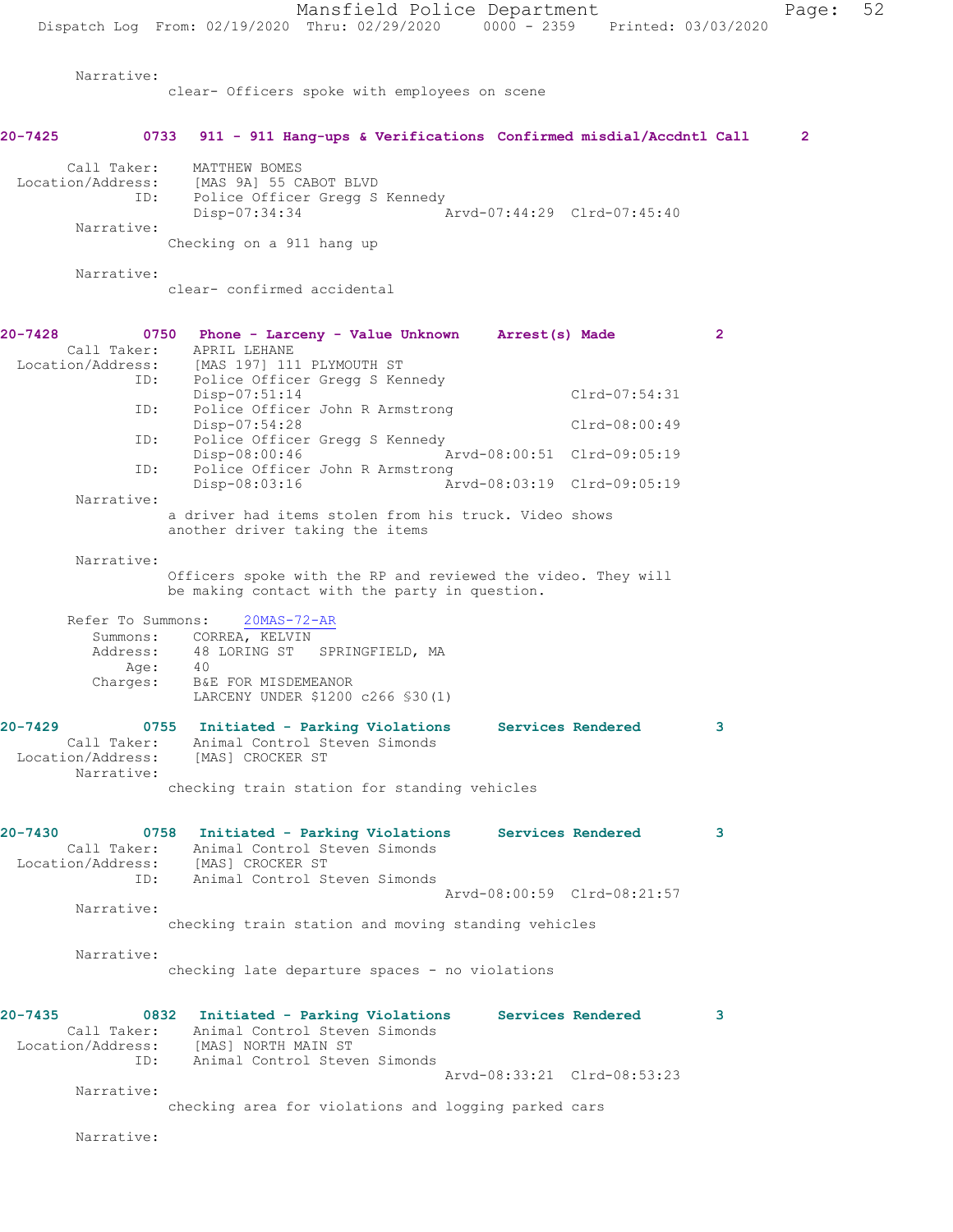| $20 - 7453$<br>Call Taker: | 1026 Phone - Assist Citizen - P S A Services Rendered<br>MATTHEW BOMES<br>Location/Address: [MAS 827] 30 MANSFIELD AVE<br>Police Officer Patrick J Pennie<br>ID:            | 3           |
|----------------------------|-----------------------------------------------------------------------------------------------------------------------------------------------------------------------------|-------------|
| ID:                        | Disp-10:32:08<br>Arvd-10:35:45 Clrd-10:57:47<br>Police Officer David J Pepicelli                                                                                            |             |
| Vehicle:<br>Narrative:     | Arvd-10:52:32 Clrd-10:57:55<br>RED 2009 HYUN SONATA Req: PC MA 7GF631 VIN: 5NPEU46F39H492388                                                                                |             |
|                            | Caller wants to speak to an officer about her car inspection<br>, the location will not inspect the vehicle and wants to<br>charge her again                                |             |
| Narrative:                 | Ofc Pennie will be going to the Gulf Station where this<br>occured to follow up                                                                                             |             |
| Narrative:                 | station realized the error and refunded the money                                                                                                                           |             |
| $20 - 7455$<br>ID:         | 1037 Initiated - Motor Vehicle Stop Citation / Warning Issued 3<br>Call Taker: APRIL LEHANE<br>Location/Address: [MAS 1002] 250 EAST ST<br>Police Officer David J Pepicelli |             |
| Vehicle:<br>Narrative:     | Arvd-10:37:00 Clrd-10:49:07<br>GRN 2014 GMC 1500 Reg: PC MA 283GG7 VIN: 1GTV2UEH2EZ324883<br>mv stop                                                                        |             |
| Narrative:                 | citation issued for speeding                                                                                                                                                |             |
| $20 - 7456$                | 1052<br>Phone - Suspicious Actv / Persn / Veh                                                                                                                               | Spoken To 2 |
| Call Taker:<br>ID:         | APRIL LEHANE<br>Location/Address: [MAS] VILLAGE RD<br>Police Officer John R Armstrong<br>$Disp-10:53:55$<br>Arvd-10:57:28 Clrd-11:02:54                                     |             |
| Narrative:                 | w/m mid 20s hoodie on . Not known to neighborhood                                                                                                                           |             |
| Narrative:                 | clear- Ofc Armstrong spoke with the male. He lives in the<br>area and was out for a walk                                                                                    |             |
| 20-7459                    | 1102 Initiated - Parking Violations Services Rendered<br>Call Taker: Animal Control Steven Simonds<br>Location/Address: [MAS] NORTH MAIN ST                                 | 3           |
|                            | ID: Animal Control Steven Simonds<br>Aryd-11:02:46 Clrd-11:20:26                                                                                                            |             |
| Narrative:                 | checking area for violations                                                                                                                                                |             |
| Narrative:                 | no violations                                                                                                                                                               |             |
| 20-7461                    | 1103 Initiated - Proactive Patrol Building Checked / Secured                                                                                                                | 3           |
|                            | Call Taker: APRIL LEHANE<br>Location/Address: [MAS 840] 280 SCHOOL ST<br>ID: Police Officer John R Armstrong                                                                |             |
| Narrative:                 | Arvd-11:03:00 Clrd-11:12:04<br>Checking the area.                                                                                                                           |             |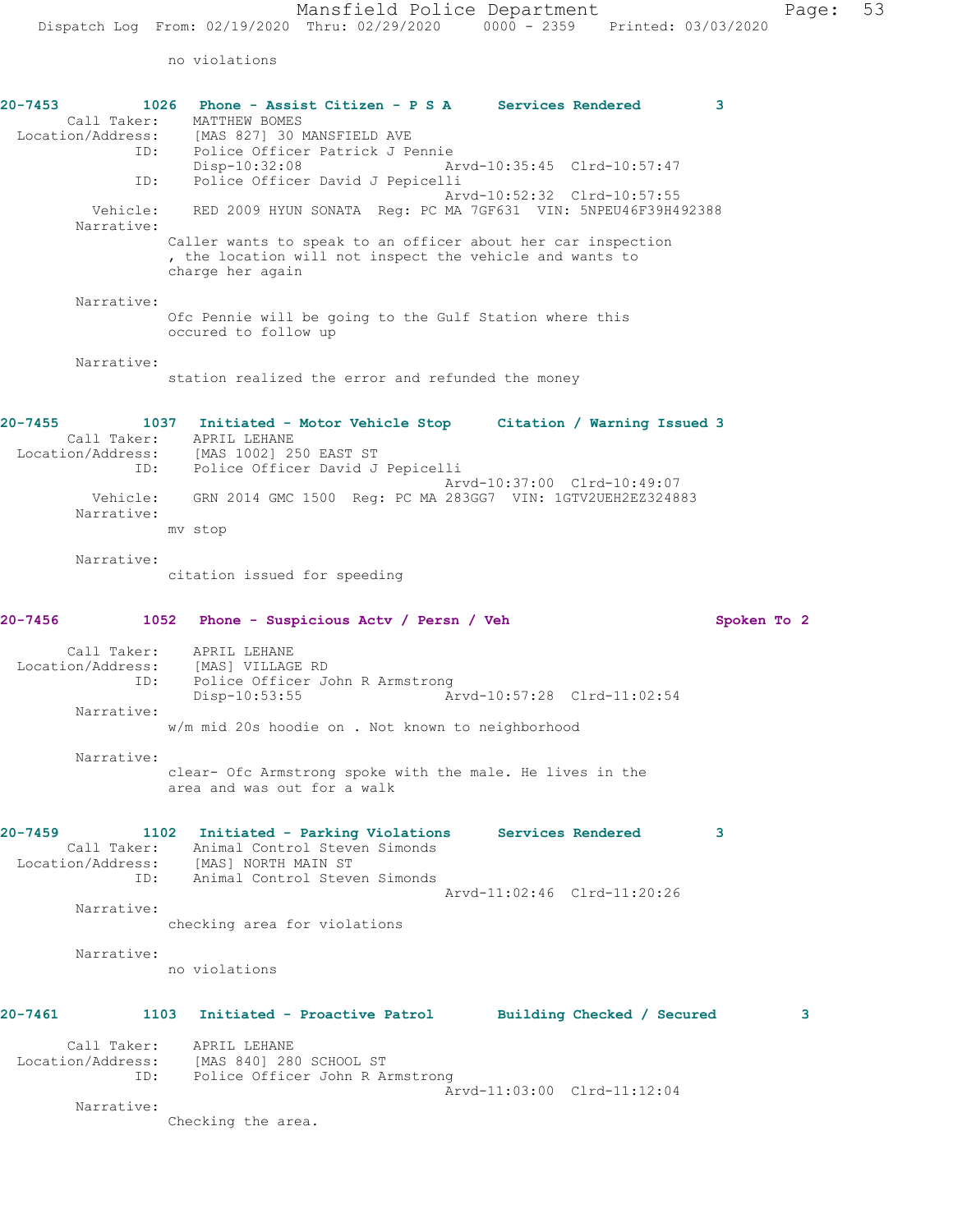Mansfield Police Department Page: 54 Dispatch Log From: 02/19/2020 Thru: 02/29/2020 0000 - 2359 Printed: 03/03/2020 **20-7469 1207 Phone - Assist Citizen - P S A Spoken To 3**  Call Taker: MATTHEW BOMES<br>Location/Address: [MAS] 16 BICEI<br>ID: Police Office: [MAS] 16 BICENTENNIAL CT IP: انهیں<br>Police Officer Gregg S Kennedy<br>Disp-12:13:57  $arvd-12:18:26$  Clrd-12:37:10 Narrative: party stated the lights were going off on her vehicle, was questioning if some was in her car. sitting out back waiting for the officer Narrative: clear- Ofc Kennedy spoke with the rp **20-7470 1214 Initiated - Parking Violations Services Rendered 3**  Call Taker: Animal Control Steven Simonds Location/Address: [MAS] NORTH MAIN ST ID: Animal Control Steven Simonds Arvd-12:15:44 Clrd-12:32:51 Narrative: checking area for parking violations Narrative: no violationa **20-7472 1223 Phone - Alarm - Burglar False / Accidental Alarm 1**  Call Taker: APRIL LEHANE Location/Address: [MAS 15C1] 89 FORBES BLVD Apt. #1000 ID: Police Officer John R Armstrong<br>Disp-12:24:49 Ar Disp-12:24:49 Arvd-12:30:23 Clrd-12:34:53 Narrative: PANIC ALARM ACTIVATION Narrative: clear- no issues, they will be contacting the alarm company **20-7475 1305 Walk-In - Harass. Electronic Communicat Incident Report 3**  Call Taker: Support Staff Matthew Todesco Location/Address: ID: Police Officer Patrick J Pennie Arvd-13:15:01 Clrd-14:01:14 Narrative:

#### Refer To Incident: 20MAS-149-OF

**20-7477 1316 Walk-In - Larceny - Value Unknown Incident Report 2**  Call Taker: Support Staff Matthew Todesco Location/Address: [MAS 858] 245 OAKLAND ST<br>ID: Police Officer Greag S Ke Police Officer Gregg S Kennedy<br>Disp-13:17:03 Arvd-13:26:12 Clrd-15:08:15 Narrative: RP into the station to report bad checks passed at the company, Ofc Kennedy into speak with the RP.

#### Refer To Incident: 20MAS-148-OF

| $20 - 7478$       | 1405        | Phone - 911 Hang-ups & Verifications |                             | Confirmed misdial/Accdntl |
|-------------------|-------------|--------------------------------------|-----------------------------|---------------------------|
| Call              |             |                                      |                             |                           |
|                   | Call Taker: | MATTHEW BOMES                        |                             |                           |
| Location/Address: |             | IMAS 1231 774 NORFOLK ST             |                             |                           |
|                   | ID:         | Police Officer John R Armstrong      |                             |                           |
|                   |             | Disp-14:07:06                        | Arvd-14:13:18 Clrd-14:16:15 |                           |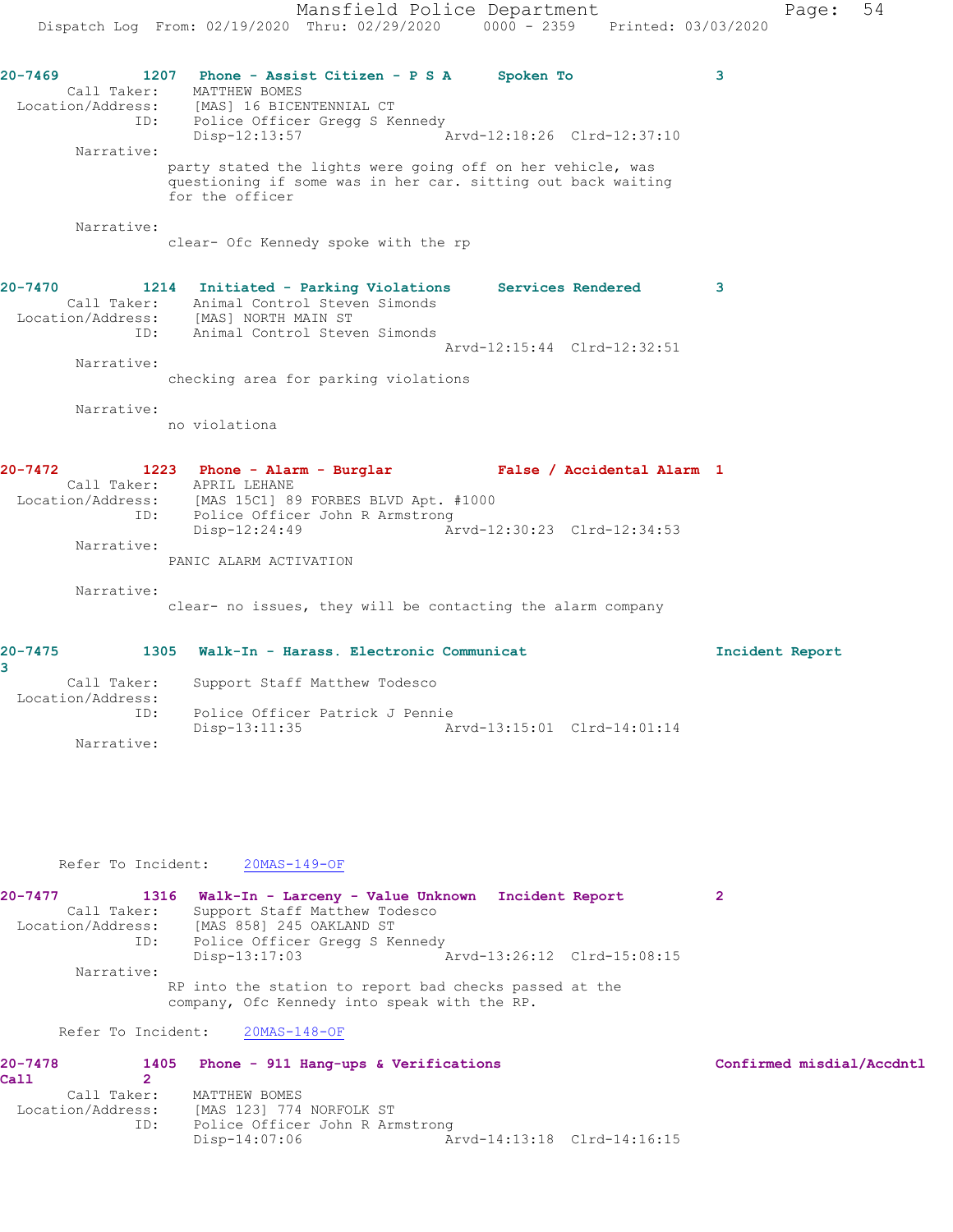Mansfield Police Department Page: 55 Dispatch Log From: 02/19/2020 Thru: 02/29/2020 0000 - 2359 Printed: 03/03/2020 Narrative: Checking on a 911 hang up shipping area Narrative: clear- confirmed accidental **20-7482 1508 Phone - Motor Veh Acc - No Injury Vehicle Towed 1**  Call Taker: MATTHEW BOMES Location/Address: [MAS] EASTMAN ST ID: Police Officer Gregg S Kennedy Disp-15:11:32 Arvd-15:17:40 Clrd-16:10:50 ID: Police Officer Patrick J Pennie Disp-15:17:01 Arvd-15:19:29 Clrd-15:49:20 Vehicle: GRY 2011 TOYT COROLL Reg: PC MA 9212EO VIN: 2T1BU4EE5BC704017 Towed: For: Accident By: Achins Garage To: Achins Garage Narrative: vehicle vs mailbox in the area Narrative: Achins called for the AAA tow **20-7485 1538 Phone - Assist Citizen - P S A Incident Report 3**  Call Taker: APRIL LEHANE Location/Address: ID: Police Officer Andrew J Kelley Disp-15:46:16 Arvd-15:47:35 Clrd-15:59:28 ID: Police Officer Patrick J Pennie Disp-15:49:34 Arvd-15:49:37 Clrd-15:59:23 Vehicle:

Refer To Incident: 20MAS-150-OF

Narrative:

| $20 - 7487$ | 1548 Phone - Animal Complaints                               | Spoken To                   | 3 |
|-------------|--------------------------------------------------------------|-----------------------------|---|
|             | Call Taker: GARIN EISELE                                     |                             |   |
|             | Location/Address: [MAS] RUMFORD AVE                          |                             |   |
|             | ID: Police Officer David J Pepicelli                         |                             |   |
|             | $Disp-15:51:34$                                              | Arvd-15:57:39 Clrd-16:00:29 |   |
| Narrative:  |                                                              |                             |   |
|             | Caller reporting 2 males 2 females over by fulton pond       |                             |   |
|             | throwing rocks at the wildlife.                              |                             |   |
|             |                                                              |                             |   |
| Narrative:  |                                                              |                             |   |
|             | Ofc Pepicelli spoke with the group of 13 year olds. They     |                             |   |
|             | were advised of the complaint                                |                             |   |
|             |                                                              |                             |   |
|             |                                                              |                             |   |
| $20 - 7494$ | 1709 Other - Metro LEC Activation Referred to Other Agency 1 |                             |   |
|             | Call Taker: GARIN EISELE                                     |                             |   |
|             | Location/Address: [NST] 114 WILLOW ST                        |                             |   |
| ID:         | ERICK BERG R                                                 |                             |   |
|             | $Disp-17:15:06$                                              | Arvd-17:15:56 Clrd-21:41:53 |   |
| ID:         | Police Officer David M Sennott                               |                             |   |
|             | Disp-17:23:17                                                | Arvd-17:23:25 Clrd-21:21:44 |   |
| Narrative:  |                                                              |                             |   |
|             | S101, S102, and S106 on scene in stoughton for barricade     |                             |   |
|             | subject.                                                     |                             |   |
|             |                                                              |                             |   |
|             |                                                              |                             |   |

| $20 - 7501$ |             | 1743 Initiated - Community Policing |  | Services Rendered |  |
|-------------|-------------|-------------------------------------|--|-------------------|--|
|             | Call Taker: | APRIL LEHANE                        |  |                   |  |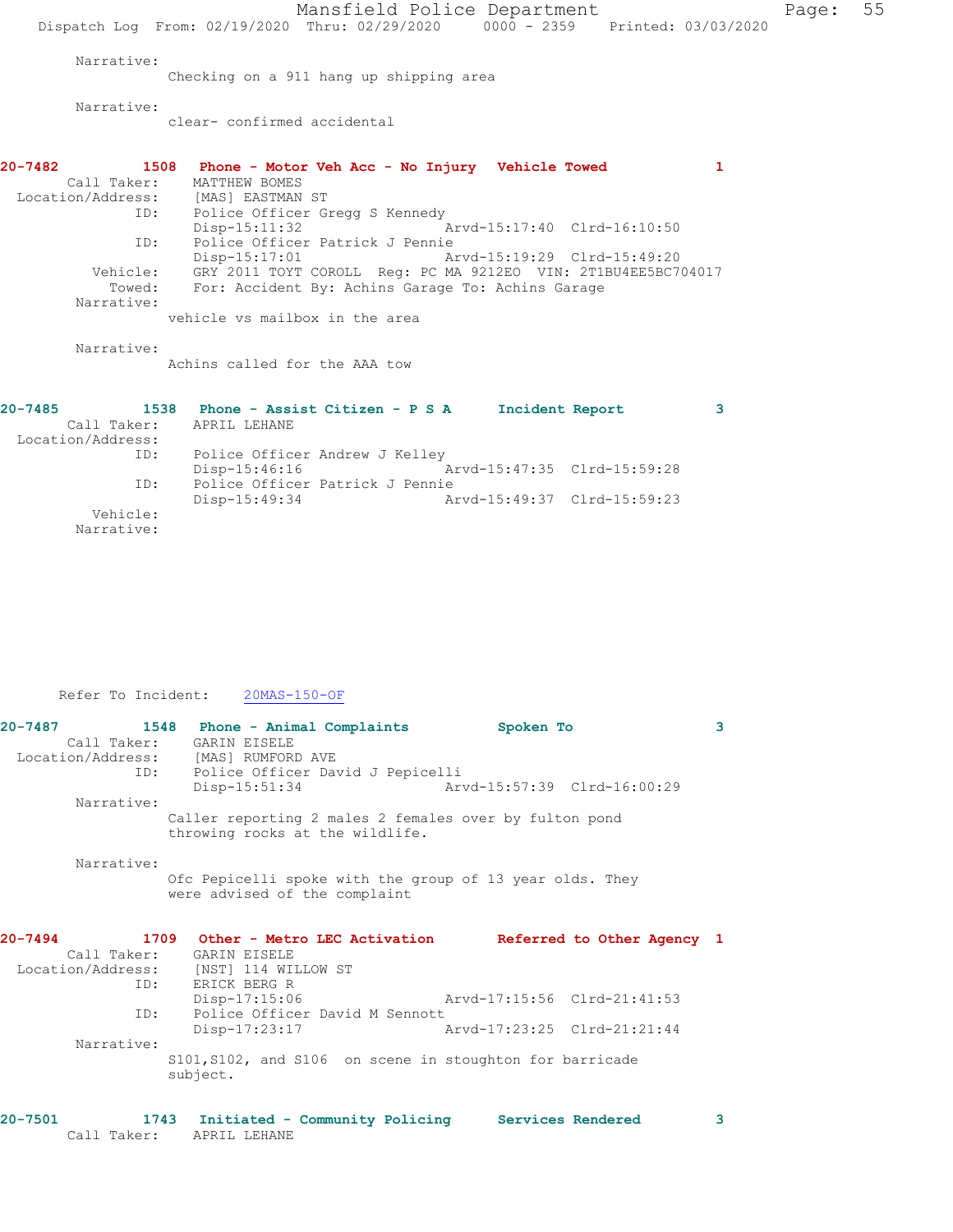Mansfield Police Department Page: 56 Dispatch Log From: 02/19/2020 Thru: 02/29/2020 0000 - 2359 Printed: 03/03/2020 Location/Address: [MAS 331] 255 EAST ST ID: Police Officer David J Pepicelli Arvd-17:43:00 Clrd-18:37:06 **20-7505 1803 Phone - Motor Veh Acc - No Injury Services Rendered 1**  Call Taker: Support Staff Katherine Gillis Location/Address: [MAS] 25 COBB ST Apt. #P104 ID: Sergeant Thomas R Connor<br>Disp-18:25:35 Disp-18:25:35 Clrd-18:31:46 ID: Police Officer David J Pepicelli Disp-18:41:34 Arvd-18:46:40 Clrd-19:47:17 Vehicle: GRY 2008 MERC MARINE Reg: PC MA 9EB298 VIN: 4M2CU97108KJ29158 Narrative: RP reports she was involved in a minor MVA a few hours ago and now would like to speak with an officer. Narrative: 1804 Call was given to the sector car. Enroute to a domestic then to a diabetic reaction. Delayed response due to all units tied up, will respond when a unit is free Narrative: Ofc Pepicelli reports the RP has proper paperwork from her insurance company. Ofc Pepicelli will be responding to the address of the other party involved to make sure he has done the same. Narrative: Accident information provided to both parties. Party was assisted with the forms **20-7509 1842 Phone - Alarm - Burglar False / Accidental Alarm 1**  Call Taker: APRIL LEHANE Location/Address: [MAS] 905 SOUTH MAIN ST Apt. #203 ID: Sergeant Thomas R Connor<br>Disp-18:44:54 Disp-18:44:54 Arvd-18:50:00 Clrd-18:51:27 ID: Police Officer Andrew J Kelley<br>Disp-18:44:57 Arvd-18:50:03 Clrd-18:51:25 Disp-18:44:57 Vehicle: GRY 2019 1500 Reg: PAV MA NXDINE VIN: 1C6SRFHTXKN630346 Narrative: main office front door Narrative: Spoke to the owner on site with the cleaners, confirmed accidental **20-7512 1922 Initiated - Selective Enforcement/RADAR Citation / Warning Issued 3**  Call Taker: TARA LAKO Location/Address: [MAS] GROVE ST ID: Police Officer Andrew J Kelley Arvd-19:22:00 Clrd-19:45:43 Vehicle: BLK 2013 FORD UT EXPL Reg: PC MA 13JK44 VIN: 1FM5K8D85DGA64798 Narrative: Selective enforcement in the area. Narrative: Cited for defective equipment and speed **20-7517 1946 Phone - Neighbor Dispute Spoken To 3**  Call Taker: JEFFREY KEEFE Vicinity of: [MAS H3150] 14 SUMMIT AVE ID: Police Officer Andrew J Kelley Disp-19:49:39 Arvd-19:57:40 Clrd-20:10:57 Vehicle: BLU 2002 VOLK JETTA Reg: PC MA 981TS7 VIN: 3VWSK69M02M002274 Narrative: Cp reported that his neighbor has been revving his engine

and driving very fast up and down the street.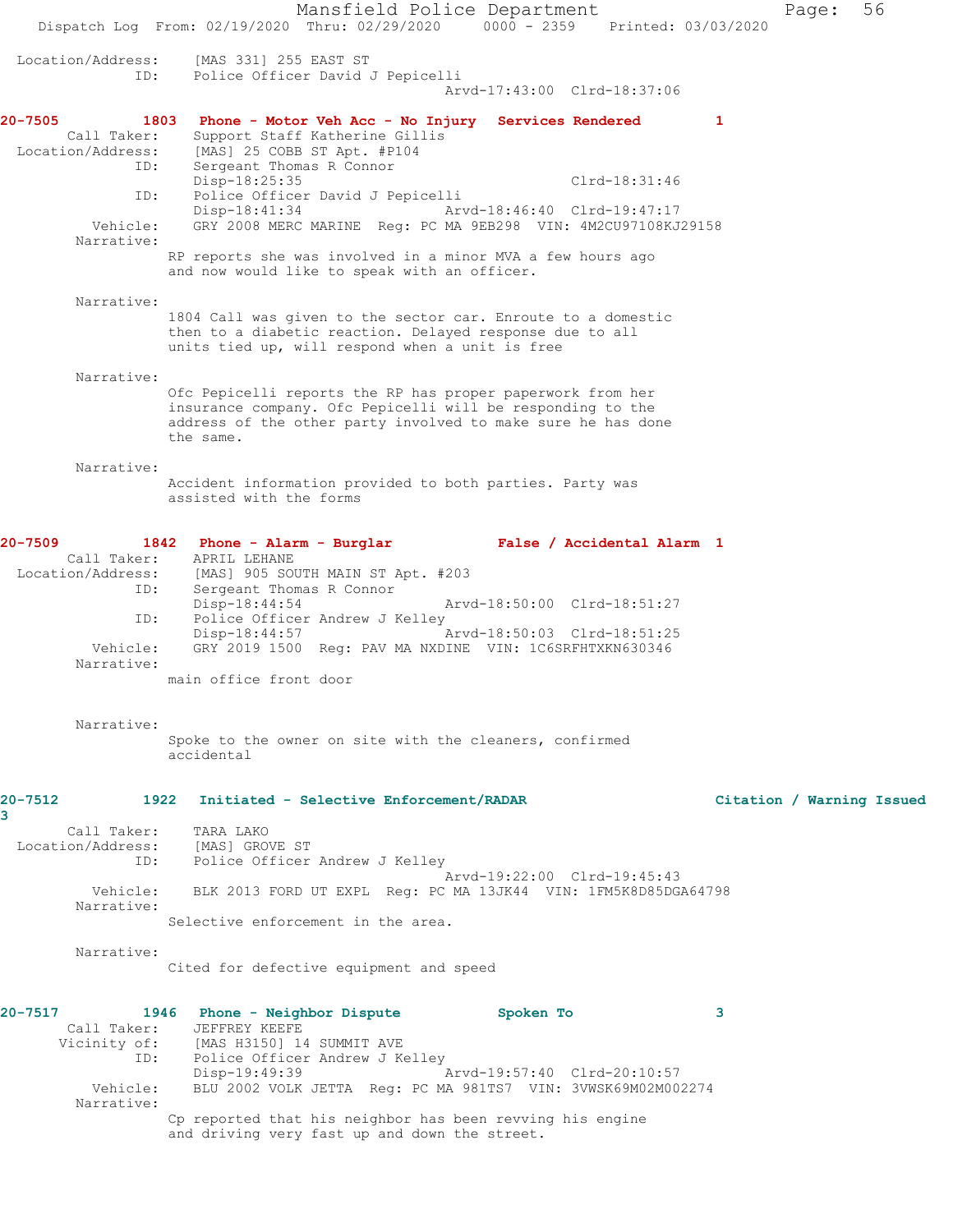Mansfield Police Department Fage: 57 Dispatch Log From: 02/19/2020 Thru: 02/29/2020 0000 - 2359 Printed: 03/03/2020 Narrative: Ofc Kelley reports spoke with the RO as well as the son who also drives the vehicle, they were advised of the complaint. **20-7516 1947 Initiated - Proactive Patrol Building Checked / Secured 3** Call Taker: Police Officer Andrew J Kelley Location/Address: [MAS MAS12] 1007 WEST ST ID: Police Officer Andrew J Kelley Arvd-19:48:35 Clrd-19:49:08 Narrative: Checking the area. **20-7518 2019 Initiated - Selective Enforcement/RADAR Services Rendered 3**  Call Taker: TARA LAKO Location/Address: [MAS] NORTH MAIN ST ID: Sergeant Thomas R Connor Arvd-20:19:00 Clrd-20:40:20 Narrative: Selective enforcement in the area. **20-7519 2050 Phone - Alarm - Burglar False / Accidental Alarm 1**  Call Taker: TARA LAKO Location/Address: [MAS] 11 NORFOLK ST Apt. #3 ID: Sergeant Thomas R Connor Disp-20:53:16 Arvd-21:00:00 Clrd-21:18:23 ID: Police Officer David J Pepicelli Arvd-21:00:35 Clrd-21:18:25 Narrative: Alarm company reporting entry, office and warehouse doors, no rep responding at this time. Narrative: Ofc Pepicelli reports they have an open door Narrative: Sgt Connor requesting a rep to the location. Narrative: Sgt Connor reports rep on scene was able to secure the door. **20-7521 2152 Initiated - Proactive Patrol Services Rendered 3**  Call Taker: TARA LAKO Location/Address: [MAS 840] 280 SCHOOL ST ID: Police Officer Andrew J Kelley Arvd-21:52:00 Clrd-22:06:05 Narrative: Checking the area. **20-7522 2209 Initiated - Proactive Patrol Building Checked / Secured 3** Call Taker: TARA LAKO Location/Address: [MAS] FRANKLIN ST ID: Police Officer David J Pepicelli Arvd-22:09:00 Clrd-22:21:07 Narrative: Checking the area. **20-7523 2232 Initiated - Proactive Patrol Building Checked / Secured 3** Call Taker: TARA LAKO Location/Address: [MAS 139] 265 FRUIT ST ID: Police Officer David J Pepicelli Arvd-22:32:00 Clrd-22:36:10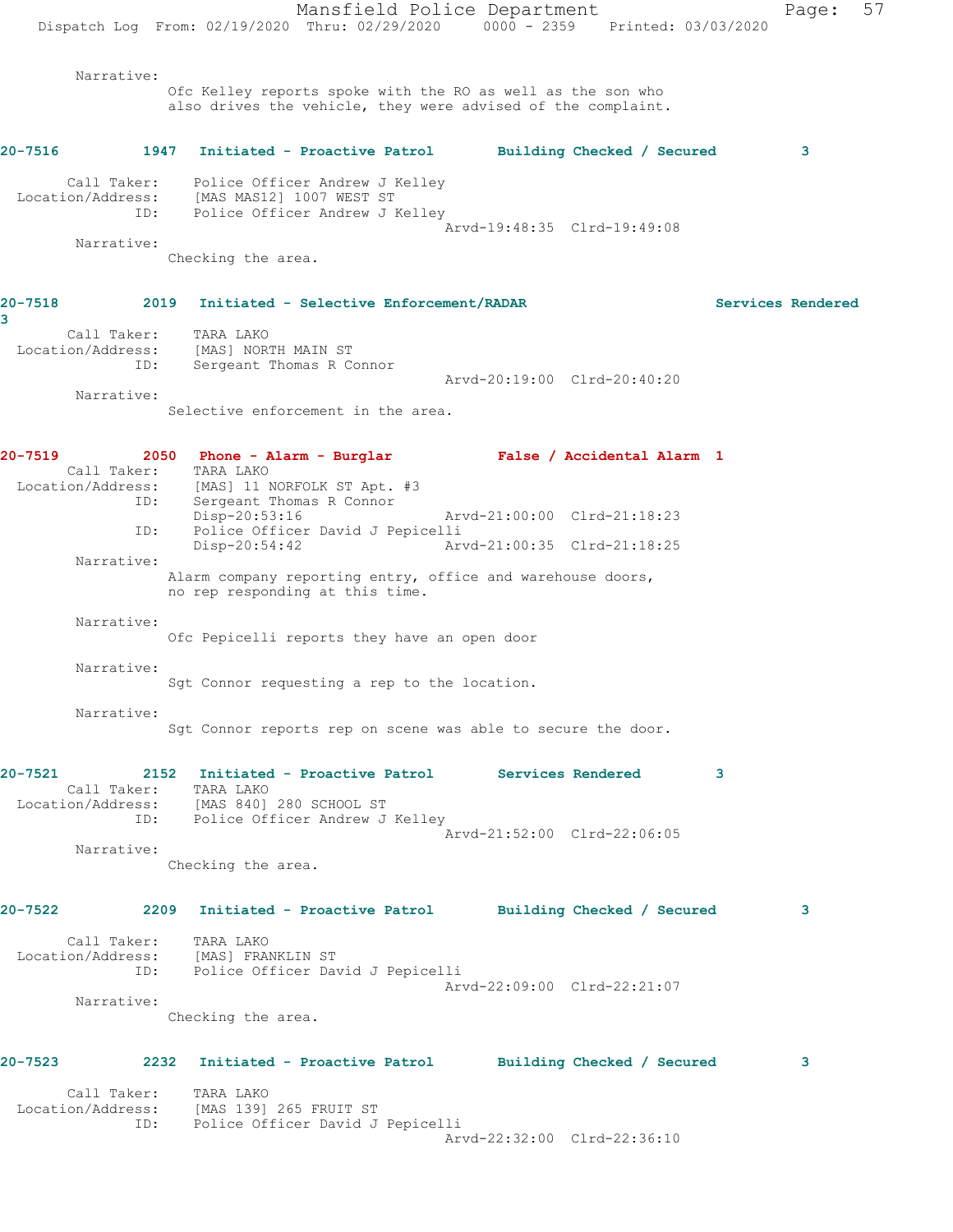Mansfield Police Department Page: 58 Dispatch Log From: 02/19/2020 Thru: 02/29/2020 0000 - 2359 Printed: 03/03/2020 Narrative: Checking the area. **20-7524 2234 Initiated - Proactive Patrol Building Checked / Secured 3** Call Taker: TARA LAKO Location/Address: [MAS 907E] 390 WEST ST ID: Police Officer Andrew J Kelley Arvd-22:34:00 Clrd-22:46:28 Narrative: Checking the area. **20-7525 2236 Initiated - Proactive Patrol Building Checked / Secured 3** Call Taker: TARA LAKO Location/Address: [MAS 1002] 250 EAST ST ID: Sergeant Thomas R Connor Arvd-22:36:00 Clrd-23:58:34 Narrative: Checking the area. **20-7526 2236 Initiated - Proactive Patrol Building Checked / Secured 3** Call Taker: TARA LAKO Location/Address: [MAS 870] 175 FRUIT ST

**20-7542 0102 Initiated - Proactive Patrol Building Checked / Secured 3**

**20-7528 0109 Initiated - Proactive Patrol Building Checked / Secured 3**

 Call Taker: TARA LAKO Location/Address: [MAS 281A] 1 CROCKER ST

**20-7531 0131 Initiated - Proactive Patrol Building Checked / Secured 3**

Arvd-01:09:00 Clrd-01:31:12

Arvd-22:36:00 Clrd-22:49:01

Arvd-01:02:00 Clrd-02:08:27

 Location/Address: [MAS 1002] 250 EAST ST ID: Police Officer Donald MacLean Arvd-01:31:00 Clrd-01:45:17

 Narrative: Checking the area.

Checking the area.

ID: Police Officer David J Pepicelli

Checking the area.

ID: Police Officer Meghan Birnie

Checking the area.

 Location/Address: [MAS 1015] 30 CHAUNCY ST ID: Patrolman David Schepis

Narrative:

**For Date: 02/25/2020 - Tuesday**

 Call Taker: TARA LAKO Location: [MAS] HOTELS

Call Taker: TARA LAKO

Call Taker: TARA LAKO

Narrative:

Narrative:

## **20-7532 0132 Initiated - Proactive Patrol` Building Checked / Secured 3**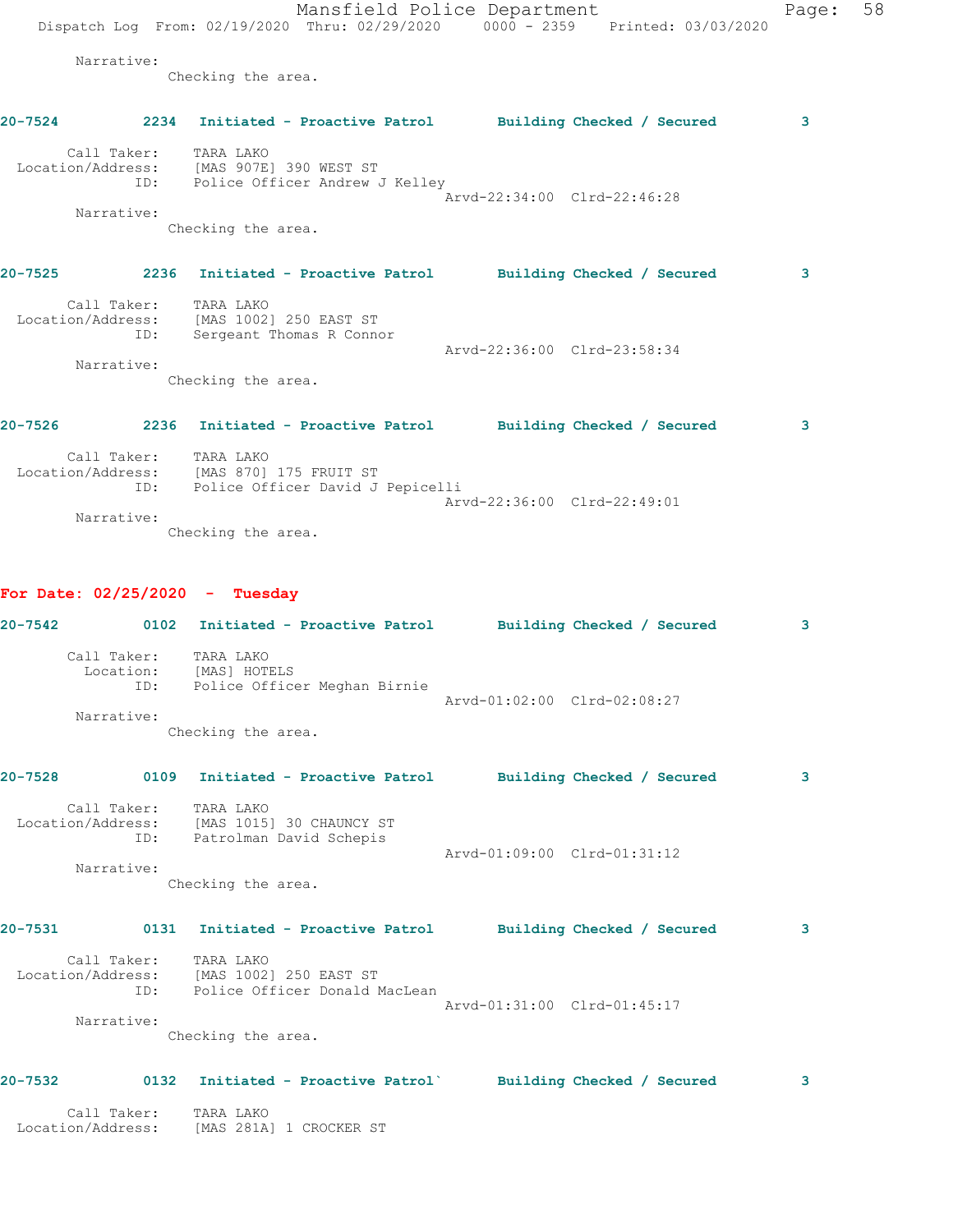|              |                       |                                                                      | Mansfield Police Department<br>Dispatch Log From: 02/19/2020 Thru: 02/29/2020 0000 - 2359 Printed: 03/03/2020                                   |                             |                           | Page: | 59 |
|--------------|-----------------------|----------------------------------------------------------------------|-------------------------------------------------------------------------------------------------------------------------------------------------|-----------------------------|---------------------------|-------|----|
|              | ID:                   | Patrolman David Schepis                                              |                                                                                                                                                 |                             |                           |       |    |
|              | Narrative:            |                                                                      |                                                                                                                                                 | Arvd-01:32:00 Clrd-01:33:50 |                           |       |    |
|              |                       | Checking the area.                                                   |                                                                                                                                                 |                             |                           |       |    |
|              |                       |                                                                      | 20-7537 0150 Initiated - Proactive Patrol Building Checked / Secured                                                                            |                             |                           | 3     |    |
|              | Call Taker: TARA LAKO |                                                                      |                                                                                                                                                 |                             |                           |       |    |
|              |                       |                                                                      | Location/Address: [MAS 992] 660 EAST ST<br>ID: Police Officer Donald MacLean                                                                    |                             |                           |       |    |
|              |                       |                                                                      |                                                                                                                                                 | Arvd-01:50:00 Clrd-01:55:27 |                           |       |    |
|              | Narrative:            | Checking the area.                                                   |                                                                                                                                                 |                             |                           |       |    |
|              |                       |                                                                      | 20-7543 0222 Initiated - Proactive Patrol Building Checked / Secured                                                                            |                             |                           | 3     |    |
|              | Call Taker: TARA LAKO |                                                                      |                                                                                                                                                 |                             |                           |       |    |
|              |                       | Location/Address: [MAS 840] 280 SCHOOL ST                            | ID: Police Officer Meghan Birnie                                                                                                                |                             |                           |       |    |
|              |                       |                                                                      |                                                                                                                                                 | Arvd-02:22:00 Clrd-02:33:12 |                           |       |    |
|              | Narrative:            | Checking the area.                                                   |                                                                                                                                                 |                             |                           |       |    |
|              |                       |                                                                      |                                                                                                                                                 |                             |                           |       |    |
|              |                       |                                                                      | 20-7545 		 0246 Initiated - Proactive Patrol 		 Building Checked / Secured                                                                      |                             |                           | 3     |    |
|              |                       | Call Taker: TARA LAKO<br>Location/Address: [MAS 907E] 390 WEST ST    |                                                                                                                                                 |                             |                           |       |    |
|              |                       |                                                                      | ID: Police Officer Meghan Birnie                                                                                                                |                             |                           |       |    |
|              | Narrative:            |                                                                      |                                                                                                                                                 | Arvd-02:46:00 Clrd-02:56:21 |                           |       |    |
|              |                       | Checking the area.                                                   |                                                                                                                                                 |                             |                           |       |    |
|              |                       |                                                                      |                                                                                                                                                 |                             |                           |       |    |
|              |                       |                                                                      | 20-7548 		 0338 Initiated - Parking Violations Citation / Warning Issued 3                                                                      |                             |                           |       |    |
|              | Call Taker: TARA LAKO |                                                                      |                                                                                                                                                 |                             |                           |       |    |
|              |                       | Location/Address: [MAS] NORTH MAIN ST<br>ID: Patrolman David Schepis |                                                                                                                                                 |                             |                           |       |    |
|              | Vehicle:              |                                                                      | GRY 2013 CHEV UT TAHOE Reg: PC MA 7JFM30 VIN: 1GNSKDEJ8DR181059                                                                                 | Arvd-03:38:00 Clrd-03:51:40 |                           |       |    |
|              | Narrative:            | Vehicle: Req: MA 4539D                                               |                                                                                                                                                 |                             |                           |       |    |
|              |                       | Old Colony - MA DL 4539D                                             |                                                                                                                                                 |                             |                           |       |    |
|              |                       | Cottage - MA 7JFM30                                                  |                                                                                                                                                 |                             |                           |       |    |
| 20-7547      |                       |                                                                      | 0339 Initiated - Proactive Patrol       Building Checked / Secured                                                                              |                             |                           | 3     |    |
|              | Call Taker: TARA LAKO |                                                                      |                                                                                                                                                 |                             |                           |       |    |
|              |                       |                                                                      | Location/Address: [MAS] 4 ERICK RD @ 15 BONNEY LN<br>ID: Police Officer Donald MacLean                                                          |                             |                           |       |    |
|              | Narrative:            |                                                                      |                                                                                                                                                 | Arvd-03:39:00 Clrd-03:52:06 |                           |       |    |
|              |                       | Checking the area.                                                   |                                                                                                                                                 |                             |                           |       |    |
| 20-7550<br>3 |                       |                                                                      | 0609 Initiated - Selective Enforcement/RADAR                                                                                                    |                             | Citation / Warning Issued |       |    |
|              | Call Taker: TARA LAKO |                                                                      |                                                                                                                                                 |                             |                           |       |    |
|              |                       | Vicinity of: [MAS] NORTH MAIN ST<br>ID: Patrolman David Schepis      |                                                                                                                                                 |                             |                           |       |    |
|              |                       |                                                                      |                                                                                                                                                 | Arvd-06:09:00 Clrd-06:58:26 |                           |       |    |
|              |                       |                                                                      | Vehicle: BLK 2018 TOYT COROLL Reg: PC MA 9AAP10 VIN: 2T1BURHE2JC981053<br>Vehicle: BLK 2019 VOLK ATLAS Reg: PC MA 1HYP57 VIN: 1V2NR2CA2KC508675 |                             |                           |       |    |
|              |                       |                                                                      | Vehicle: WHI 2016 VOLK GOLF Reg: PAS MA VTZ798 VIN: 3VW547AU9GM062506                                                                           |                             |                           |       |    |
|              | Narrative:            |                                                                      | Vehicle: WHI 2019 FORD EXPLOR Reg: PC MA 2TXC61 VIN: 1FM5K8GT7KGB32189                                                                          |                             |                           |       |    |
|              |                       |                                                                      | Selective enforcement in the area.                                                                                                              |                             |                           |       |    |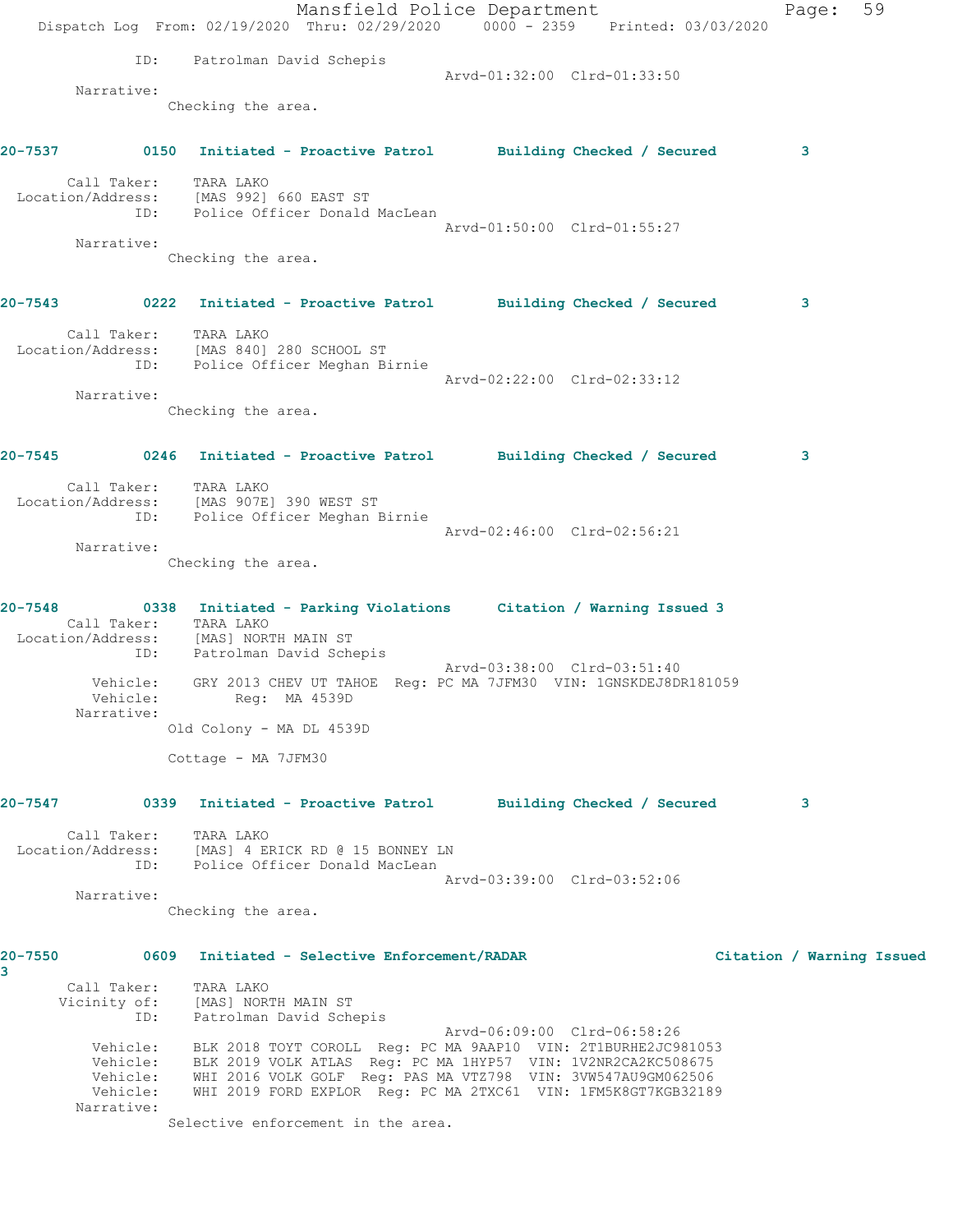Mansfield Police Department Page: 60 Dispatch Log From: 02/19/2020 Thru: 02/29/2020 0000 - 2359 Printed: 03/03/2020 Narrative: Out with MA 9AAP10, North Main at West, citation issued for speed. Narrative: Out with MA 1HYP57, 110 North Main St, citation issued for speed. Narrative: Ma z798 N.Main st at the elks citation isued for speed Narrative: Ma 2txc61 N.Main at the elks verbal to the operator for speed **20-7551 0612 Initiated - Selective Enforcement/RADAR Citation / Warning Issued** Call Taker: TARA LAKO Location/Address: [MAS] RESERVOIR ST ID: Police Officer Meghan Birnie Arvd-06:12:00 Clrd-07:02:09 Vehicle: GRY 2015 GMC TERRAI Reg: PC MA 529YG2 VIN: 2GKFLZE39F6428999 Vehicle: GRY 2010 NISS UT ROGUE Reg: PC MA 944NV5 VIN: JN8AS5MV2AW605979 Vehicle: GRY 2016 MAZD UT CX5 Reg: PAS MA SN63PH VIN: JM3KE4DY3G0818874 Narrative: Selective enforcement in the area. Narrative: Out with MA 529YG2, citation issued for speed. Narrative: MA 944NV5- verbal for speed Narrative: Ma sn63ph citation issued to the r/o for speed **20-7561 0814 Initiated - School Officer Activity Assisted Party 3**  MATTHEW BOMES Vicinity of: ID: Detective Kenneth E Wright Arvd-08:14:00 Clrd-08:33:10

Refer To Incident: 20MAS-151-OF

Vehicle:

**3** 

| $20 - 7570$       |     | 0913 Walk-In - Trespassing / Unwanted Person                                                                                                |                             | Investigated - No Report |
|-------------------|-----|---------------------------------------------------------------------------------------------------------------------------------------------|-----------------------------|--------------------------|
| Call Taker:       |     | Support Staff Matthew Todesco                                                                                                               |                             |                          |
| Location/Address: |     | [MAS 955] 100 COPELAND DR Apt. #10                                                                                                          |                             |                          |
|                   | ID: | Police Officer Gregg S Kennedy                                                                                                              |                             |                          |
|                   |     | $Disp-09:15:02$                                                                                                                             | Arvd-09:16:58 Clrd-09:28:49 |                          |
| Narrative:        |     |                                                                                                                                             |                             |                          |
|                   |     | RP into the station to report a homeless male staying at her<br>business. Ofc Kennedy is responding to the station to speak<br>with the RP. |                             |                          |
| Narrative:        |     |                                                                                                                                             |                             |                          |
|                   |     | Homeless male ID'd as<br>locate Rogers and advise of the complaint.                                                                         | Ofc Kennedy will attempt to |                          |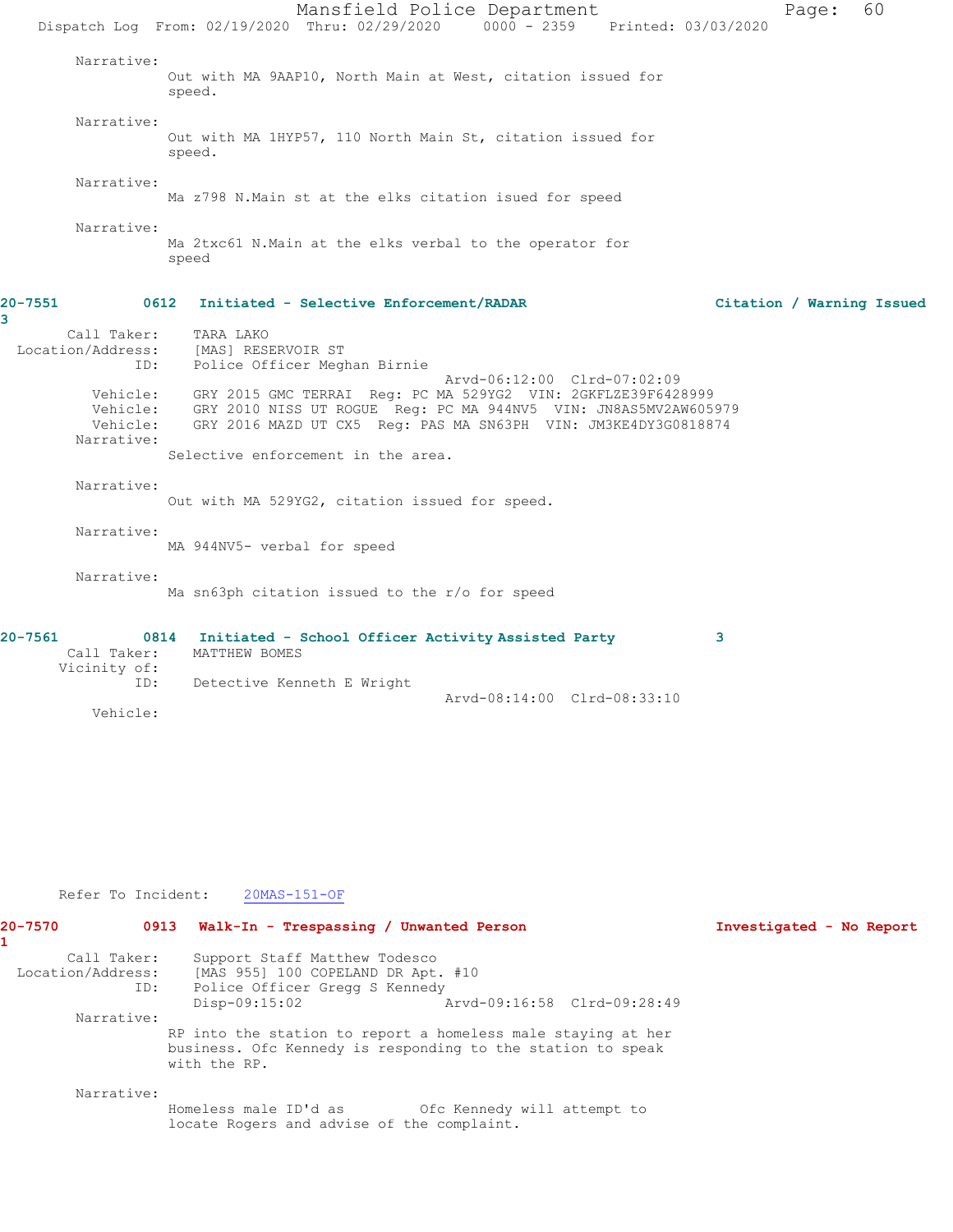**20-7573 0940 Walk-In - Assist Citizen - P S A Services Rendered 3**  Call Taker: Support Staff Matthew Todesco<br>Location/Address: [MAS H419] 38 FAIRFIELD PARK<br>ID: Police Officer Gregg S Kennedy [MAS H419] 38 FAIRFIELD PARK Police Officer Gregg S Kennedy<br>Disp-09:41:49 Disp-09:41:49 Arvd-09:49:24 Clrd-10:28:02 Narrative: RP into report he as lost his passport while moving "some time ago". Ofc Kennedy into speak with the RP. Narrative: off speaking with Narrative: some items located, party was advised to stay away from the location Refer To Incident: 20MAS-152-OF **20-7579 1023 911 - Assist Fire Department Services Rendered 2**  Call Taker: MATTHEW BOMES Location/Address: [MAS] 777 WEST ST<br>ID: Police Officer Pat<br>Disp-10:25:39 Police Officer Patrick J Pennie Disp-10:25:39 Arvd-10:28:50 Clrd-10:39:17 Narrative: Assisting the FD with a fire related incident. Nature:fire on side of building in the mulch Narrative: fire was put out prior to arrival **20-7582 1040 911 - Disturbance / Gathering Services Rendered 1**  Call Taker: MATTHEW BOMES Location/Address: [MAS 25A] 355 NORTH MAIN ST<br>ID: Police Officer Gregg S Kenne Police Officer Gregg S Kennedy<br>Disp-10:44:21 1 Disp-10:44:21 Arvd-10:47:21 Clrd-10:56:22 ID: Lieutenant Roy D Bain JR Arvd-10:47:16 Clrd-10:50:18 Narrative: verbal confrintation over parking spots Narrative: happened this morning and in the past Narrative: parking issue with gulf gas, gulf gas management was notified and will advise employees to not park there, any further problems BOA will call back **20-7585 1141 911 - Motor Veh Acc - No Injury Accident Report 1**  Call Taker: MATTHEW BOMES Location/Address: [MAS H4263] 421 GILBERT ST<br>ID: Police Officer David W Kin. Police Officer David W Kinahan Disp-11:42:21 Arvd-11:53:05 Clrd-12:14:39 ID: Police Officer Patrick J Pennie Arvd-11:51:20 Clrd-12:14:39 Vehicle: WHI 2003 CHEV UT TRAILB Reg: PC MA 1931SM VIN: 1GNDT13S232234412 Towed: For: Accident By: Achins Garage To: Achins Garage Released To: MACLEAN On: 02/26/2020 @ 0919 Narrative: Single car MVC reported no injuries Narrative: pole #65 snapped Electric light notified

Achins towing notified

Narrative:

Narrative:

Achins has the vehicle and electric light company on site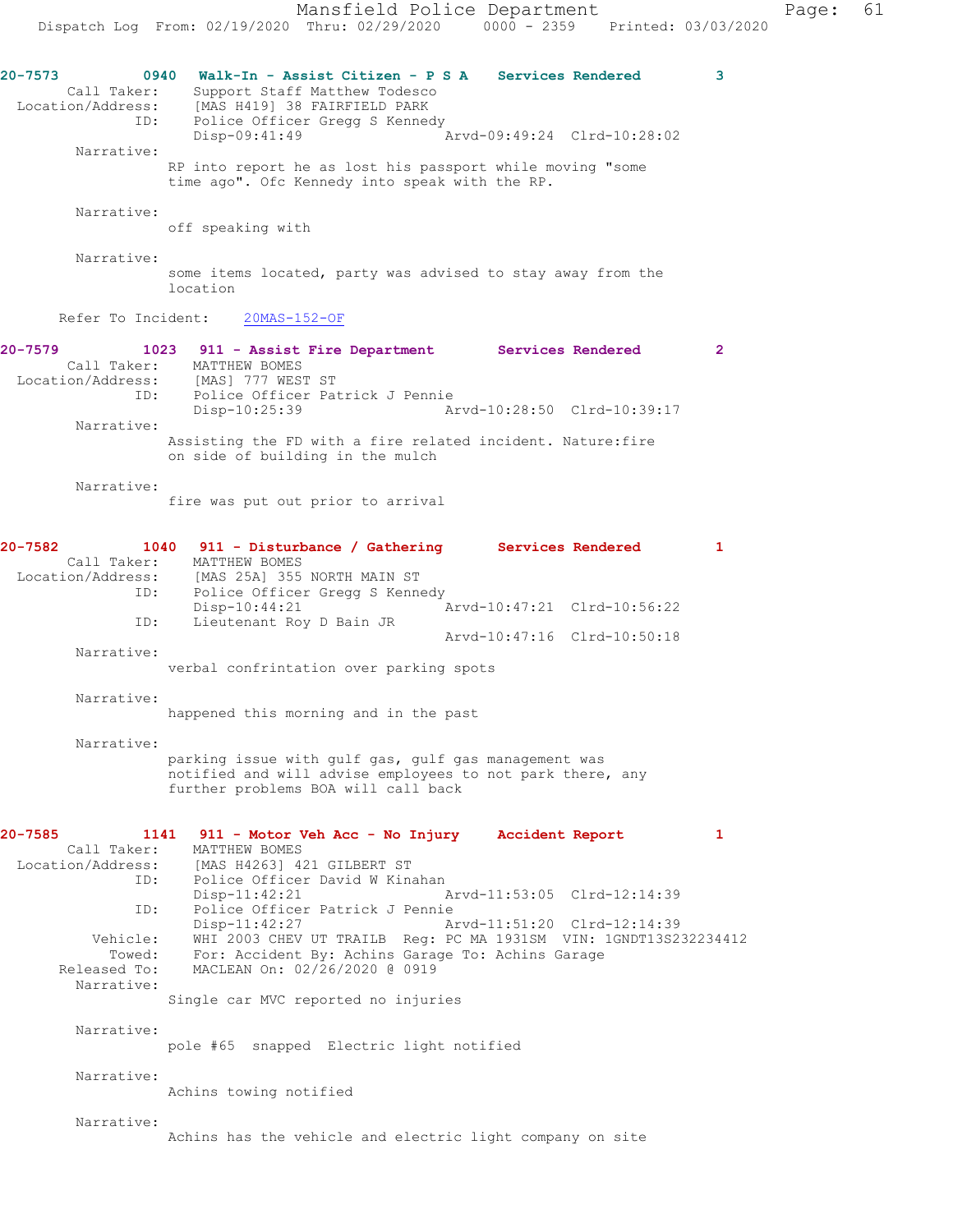Mansfield Police Department Page: 62 Dispatch Log From: 02/19/2020 Thru: 02/29/2020 0000 - 2359 Printed: 03/03/2020 with detail from other location Refer To Accident: 20MAS-56-AC **20-7586 1146 Initiated - Assist Citizen - P S A Spoken To 3**  Call Taker: MATTHEW BOMES Location/Address: [MAS 170] 255 HOPE ST ID: Detective Kenneth E Wright Arvd-11:46:00 Clrd-12:07:09 Narrative: party wanted to speek to police officer Narrative: Spoke to caller services rendered **20-7587 1147 Phone - Suspicious Actv / Persn / Veh Services Rendered 2**  Call Taker: APRIL LEHANE Location/Address: [MAS] 200 CHAUNCY ST Apt. #201 ID: Police Officer John R Armstrong Disp-11:51:10 Clrd-11:53:36 ID: Police Officer Gregg S Kennedy Arvd-12:14:34 Clrd-12:32:09 Narrative: would like to speak with an officer regarding someone staying in the building over night Narrative: Building owner will be issuing a trespss Narrative: party is drafting up a no trespass order **20-7588 1218 Initiated - Traffic Cntrl / Dirctn Spoken To 3**  Call Taker: MATTHEW BOMES Vicinity of: [MAS] 421 GILBERT ST ID: Police Officer David W Kinahan Arvd-12:18:00 Clrd-12:31:11 Narrative: Out for traffic waiting on the detail officer coming from other electric company detail Narrative: clear detail on site **20-7589 1220 Radio - Assist Fire Department Referred to Other Agency 2**  Call Taker: MATTHEW BOMES Location/Address: [MAS] 65 COPELAND DR. ID: Police Officer David J Pepicelli Disp-12:22:09 Arvd-12:29:47 Clrd-12:29:51 Narrative: fire C-33 to handle **20-7590 1222 911 - Motor Veh Acc - No Injury Accident Report 1**  Call Taker: GARIN EISELE Location/Address: [MAS] 200 RTE 140 SB @ 90 NORFOLK ST ID: Police Officer Patrick J Pennie Disp-12:24:17 Arvd-12:26:32 Clrd-12:44:26 Vehicle: GRY 2008 PRIUS Reg: PC RI XM518 VIN: JTDKB20U183421575 Vehicle: WHI 2017 FORD TRANSI Reg: CO MA T69306 VIN: 1FTYE1CM8HKB00887 Narrative: M5 responding no injuries. Narrative: both vehicles under way, report taken Refer To Accident: 20MAS-57-AC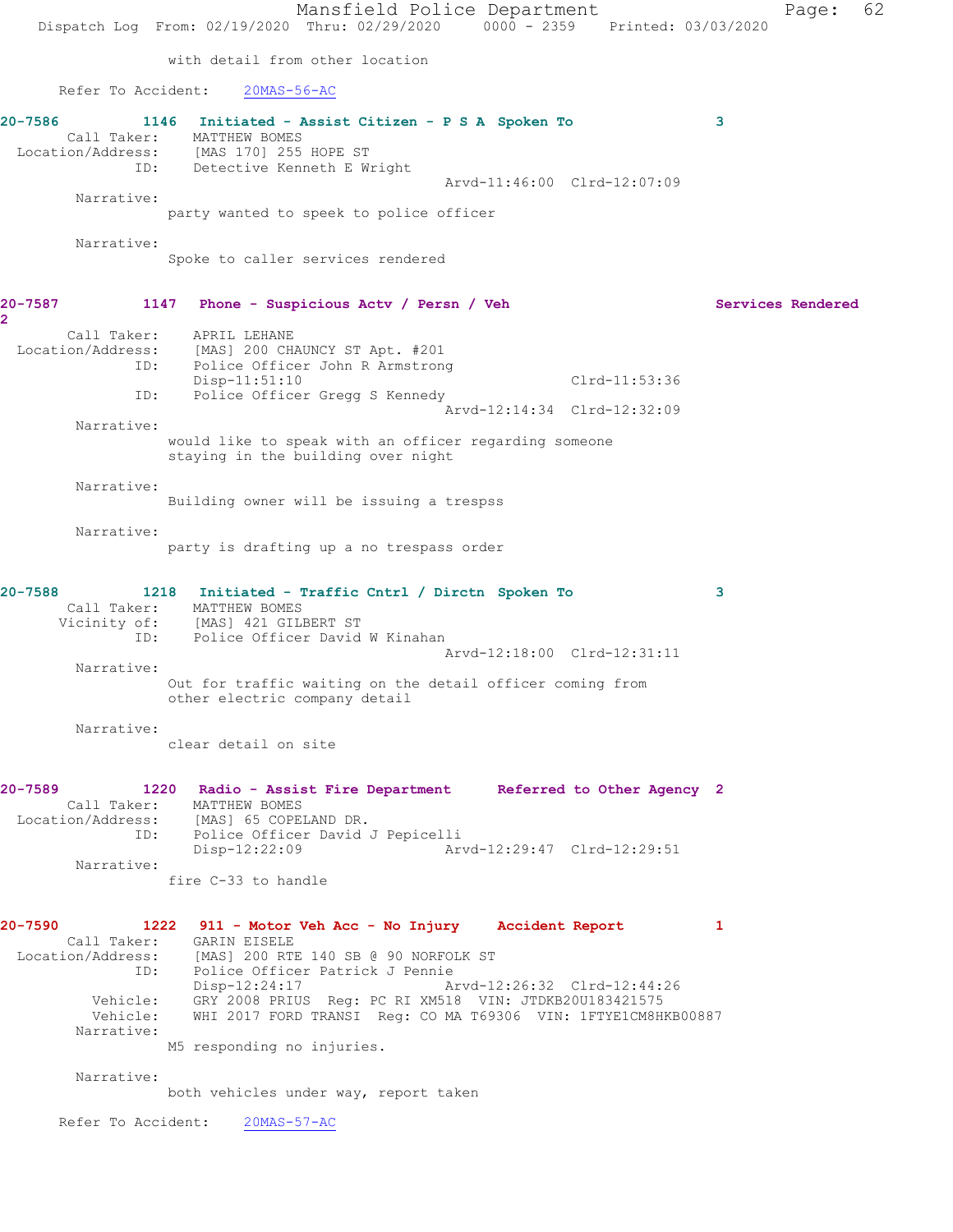Mansfield Police Department Fage: 63 Dispatch Log From: 02/19/2020 Thru: 02/29/2020 0000 - 2359 Printed: 03/03/2020 **20-7597 1319 Walk-In - Motor Veh Acc - Hit & Run Investigated - Report Taken 1** Call Taker: Support Staff Matthew Todesco Location/Address: [MAS 849B110A] 287 SCHOOL ST Apt. #B110 ID: Police Officer Patrick J Pennie Disp-13:22:39 Arvd-13:24:30 Clrd-13:51:24 Narrative: RP into report a past hit & run, Ofc Pennie into speak with the RP. Refer To Incident: 20MAS-153-OF **20-7598 1358 Phone - 911 Hang-ups & Verifications Confirmed misdial/Accdntl Call 2**  Call Taker: APRIL LEHANE<br>Location/Address: [MAS H1811] [MAS H1811] 85 PARK ST ID: Police Officer Gregg S Kennedy Disp-13:59:40 Clrd-14:02:08 ID: Police Officer David J Pepicelli Disp-14:02:04 Clrd-14:06:55 Narrative: Checking on a 911 accidental Narrative: spoke with child on site about 911 **20-7602 1451 Initiated - Motor Vehicle Stop Citation / Warning Issued 3**  Call Taker: MATTHEW BOMES Vicinity of: [MAS] 91 CHAUNCY ST @ 6 HIGHLAND AVE ID: Police Officer David J Pepicelli Arvd-14:51:00 Clrd-15:10:56 Vehicle: BRO 2011 TOYT UT RAV4 Reg: PC MA 9HM445 VIN: 2T3DF4DV4BW158174 Narrative: Citation issued for speed and no lic in hand **20-7605 1506 Initiated - Parking Violations Services Rendered 3**  Call Taker: Animal Control Steven Simonds Location/Address: [MAS] NORTH MAIN ST ID: Animal Control Steven Simonds Arvd-15:07:13 Clrd-15:36:55 Narrative: checking area for parking violations Narrative: no violations **20-7610 1531 Phone - Assist Law Enfrc Agncy Services Rendered 3**  Call Taker: APRIL LEHANE Location/Address: [NON] MANSFIELD AVE ID: Sergeant Thomas R Connor Disp-15:32:28 Arvd-15:38:44 Clrd-15:44:16 ID: Police Officer Gregg S Kennedy<br>Disp-15:32:34 Arvd-15:36:57 Clrd-15:57:52 Narrative: intoxicated male walking in the area. 40s-50s with grey beard and grey hat Narrative: Norton has officers out with the party **20-7614 1711 Walk-In - Follow up Investigation Spoken To 3**  Call Taker: Support Staff Amanda Crisfulla Location/Address: [MAS] 1 MANSFIELD AVE ID: Police Officer David J Pepicelli Disp-17:12:51 Arvd-17:47:59 Clrd-18:06:22 Narrative: Party in lobby requesting to follow up with an ofc regarding suspicious activity.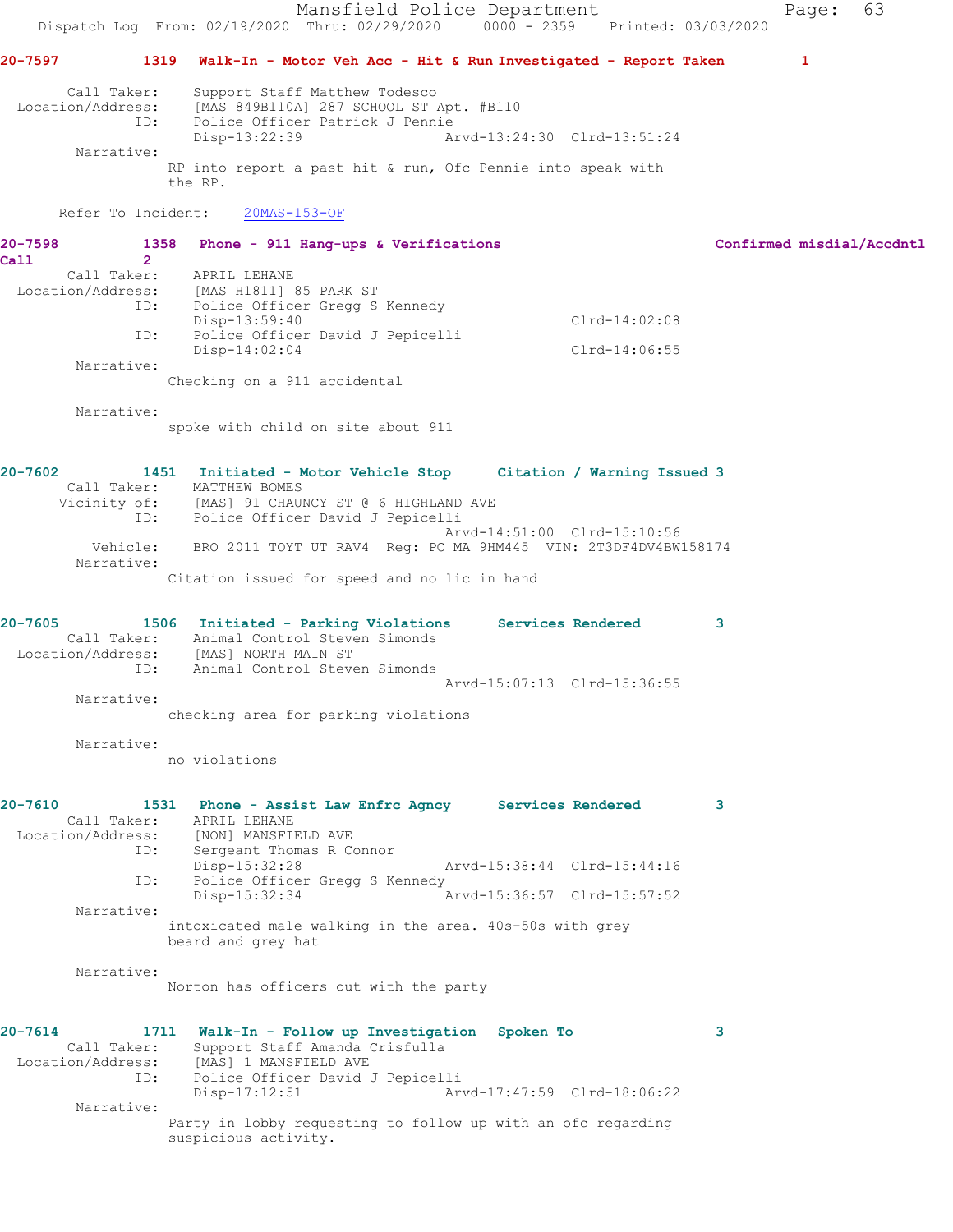| 20-7619<br>$\overline{\mathbf{2}}$ |                    | 1744 Walk-In - Property Offenses - non specfc                                                    |                             |                             | Investigated - Report Taken |  |
|------------------------------------|--------------------|--------------------------------------------------------------------------------------------------|-----------------------------|-----------------------------|-----------------------------|--|
|                                    | Call Taker:        | Support Staff Amanda Crisfulla<br>Location/Address: [MAS] 19 NELSON WAY                          |                             |                             |                             |  |
|                                    |                    | ID: Police Officer Nicole P Newport<br>Disp-17:47:56                                             |                             | Arvd-18:02:05 Clrd-18:30:46 |                             |  |
|                                    | Narrative:         | caller reports her light meter is damaged, would like to<br>speak with an ofc                    |                             |                             |                             |  |
|                                    | Narrative:         | Electric company was paged waiting call back                                                     |                             |                             |                             |  |
|                                    | Narrative:         | MELD will be responding this evening                                                             |                             |                             |                             |  |
|                                    | Refer To Incident: | $20MAS-154-OF$                                                                                   |                             |                             |                             |  |
| $20 - 7623$                        |                    | 1818 Initiated - Motor Vehicle Stop Vehicle Towed                                                |                             | $\sim$ 3                    |                             |  |
|                                    |                    | Call Taker: MATTHEW BOMES<br>Vicinity of: [MAS] 500 EAST ST                                      |                             |                             |                             |  |
|                                    |                    | ID: Police Officer David M Sennott                                                               |                             |                             |                             |  |
|                                    |                    |                                                                                                  |                             | Arvd-18:18:00 Clrd-19:01:18 |                             |  |
|                                    |                    | Police Officer Michael N Fenore                                                                  |                             |                             |                             |  |
|                                    |                    | ID: Police Officer Danielle C Titus                                                              |                             |                             |                             |  |
|                                    |                    | Disp-18:35:49                                                                                    |                             | Arvd-18:35:52 Clrd-18:38:17 |                             |  |
|                                    |                    | Vehicle: GRY 2019 HYUN SONATA Reg: PC MA 1KZR97 VIN: 5NPE24AF2KH819270                           |                             |                             |                             |  |
|                                    |                    | Towed: For: Unlicensed Operation By: Achins Garage To: Achins Garage                             |                             |                             |                             |  |
|                                    |                    | Released To: CONRAD-PALMER On: 02/26/2020 @ 1015                                                 |                             |                             |                             |  |
|                                    | Narrative:         |                                                                                                  |                             |                             |                             |  |
|                                    |                    | Tow requested, Achins notified enroute. Owner/operator as<br>well as the passenger is suspended. |                             |                             |                             |  |
|                                    | Refer To Summons:  | $20MAS - 74 - AR$                                                                                |                             |                             |                             |  |
|                                    |                    | Summons: CONRAD-PALMER, TRACEY L                                                                 |                             |                             |                             |  |
|                                    |                    | Address: 27 JUNIPER LN HANOVER, MA                                                               |                             |                             |                             |  |
|                                    |                    | Age: 47                                                                                          |                             |                             |                             |  |
|                                    | Charges:           | LICENSE SUSPENDED, OP MV WITH<br>STOP/YIELD, FAIL TO                                             |                             |                             |                             |  |
| $20 - 7626$                        |                    | 1829 Phone - Well Being Check Movestigated - Report Taken                                        |                             |                             | 3                           |  |
|                                    | Call Taker:        | APRIL LEHANE                                                                                     |                             |                             |                             |  |
|                                    | Location/Address:  |                                                                                                  |                             |                             |                             |  |
|                                    | ID:                | Police Officer Nicole P Newport                                                                  |                             |                             |                             |  |
|                                    |                    | Disp-18:32:22                                                                                    |                             | Arvd-18:39:25 Clrd-19:03:25 |                             |  |
|                                    | ID:                | Police Officer Danielle C Titus                                                                  |                             |                             |                             |  |
|                                    |                    | Disp-18:32:26                                                                                    |                             | Clrd-18:35:41               |                             |  |
|                                    | ID:                | Sergeant Jeffrey G Bombard                                                                       |                             |                             |                             |  |
|                                    |                    | Disp-18:32:30                                                                                    |                             | Arvd-18:41:32 Clrd-19:03:25 |                             |  |
|                                    | ID:                | Police Officer Danielle C Titus                                                                  |                             |                             |                             |  |
|                                    |                    | Disp-18:38:20                                                                                    | Arvd-18:41:30 Clrd-19:03:25 |                             |                             |  |
|                                    | Narrative:         |                                                                                                  |                             |                             |                             |  |

Refer To Incident: 20MAS-155-OF

**20-7630 1938 Phone - 911 Hang-ups & Verifications Not Home / No Answer 2** 

Call Taker: LINDSAY MITCHELL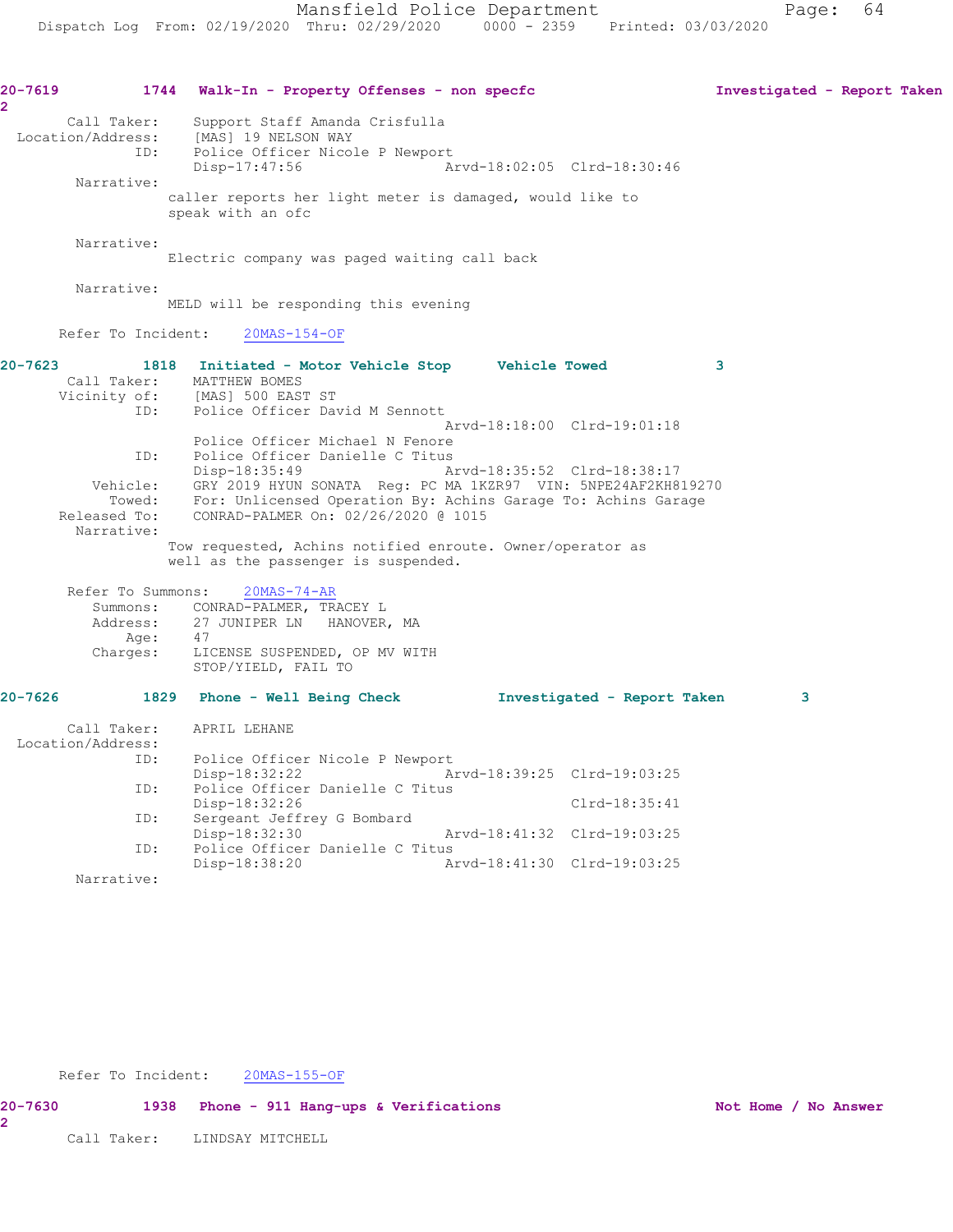Mansfield Police Department Fage: 65 Dispatch Log From: 02/19/2020 Thru: 02/29/2020 0000 - 2359 Printed: 03/03/2020 Location/Address: [MAS 330] 250 EAST ST ID: Police Officer David J Pepicelli Disp-19:40:02 Arvd-19:42:31 Clrd-19:47:03 Narrative: Ofc Pepicelli out to confirm an accidental 911. Caller is in the auditorium Narrative: No one came forward and the school was checked. **20-7631 1947 Initiated - Selective Enforcement/RADAR Services Rendered 3**  Call Taker: TARA LAKO Location/Address: [MAS] CHURCH ST ID: Police Officer David J Pepicelli Arvd-19:47:00 Clrd-19:59:41 Narrative: Selective enforcement in the area. Narrative: No violations and no vehicle traffic. **20-7632 1947 Initiated - Motor Vehicle Stop Verbal Warning 3**  Call Taker: JEFFREY KEEFE Vicinity of: [MAS 16] 46 CHAUNCY ST ID: Police Officer Andrew J Kelley Arvd-19:47:00 Clrd-19:48:30 Vehicle: WHI 2015 JEEP LL WRANGL Reg: PC MA 1KYP34 VIN: 1C4BJWDG4FL692951 Narrative: Verbal to the RO. **20-7635 2025 Initiated - Selective Enforcement/RADAR Services Rendered 3**  Call Taker: JEFFREY KEEFE Vicinity of: [MAS 982] 111 HOPE ST ID: Police Officer Danielle C Titus Arvd-20:25:00 Clrd-20:53:31 Narrative: Selective enforcement in the area. Narrative: Clear with no violations AVG speed 32 Max 36. **20-7636 2026 Initiated - Proactive Patrol Services Rendered 3**  Call Taker: JEFFREY KEEFE Vicinity of: [MAS 840] 280 SCHOOL ST ID: Police Officer Nicole P Newport Arvd-20:26:00 Clrd-21:04:04 Narrative: Checking the area. **20-7638 2056 Initiated - Proactive Patrol Services Rendered 3**  Call Taker: JEFFREY KEEFE Vicinity of: [MAS] 4 ERICK RD @ 15 BONNEY LN ID: Police Officer Danielle C Titus Arvd-20:56:00 Clrd-21:05:49 Narrative: Checking the area. **20-7640 2152 Initiated - Proactive Patrol Services Rendered 3**  Call Taker: JEFFREY KEEFE Vicinity of: [MAS 417] 9 FRANCIS AVE ID: Police Officer Danielle C Titus Arvd-21:52:00 Clrd-21:59:08 Narrative: Checking the area.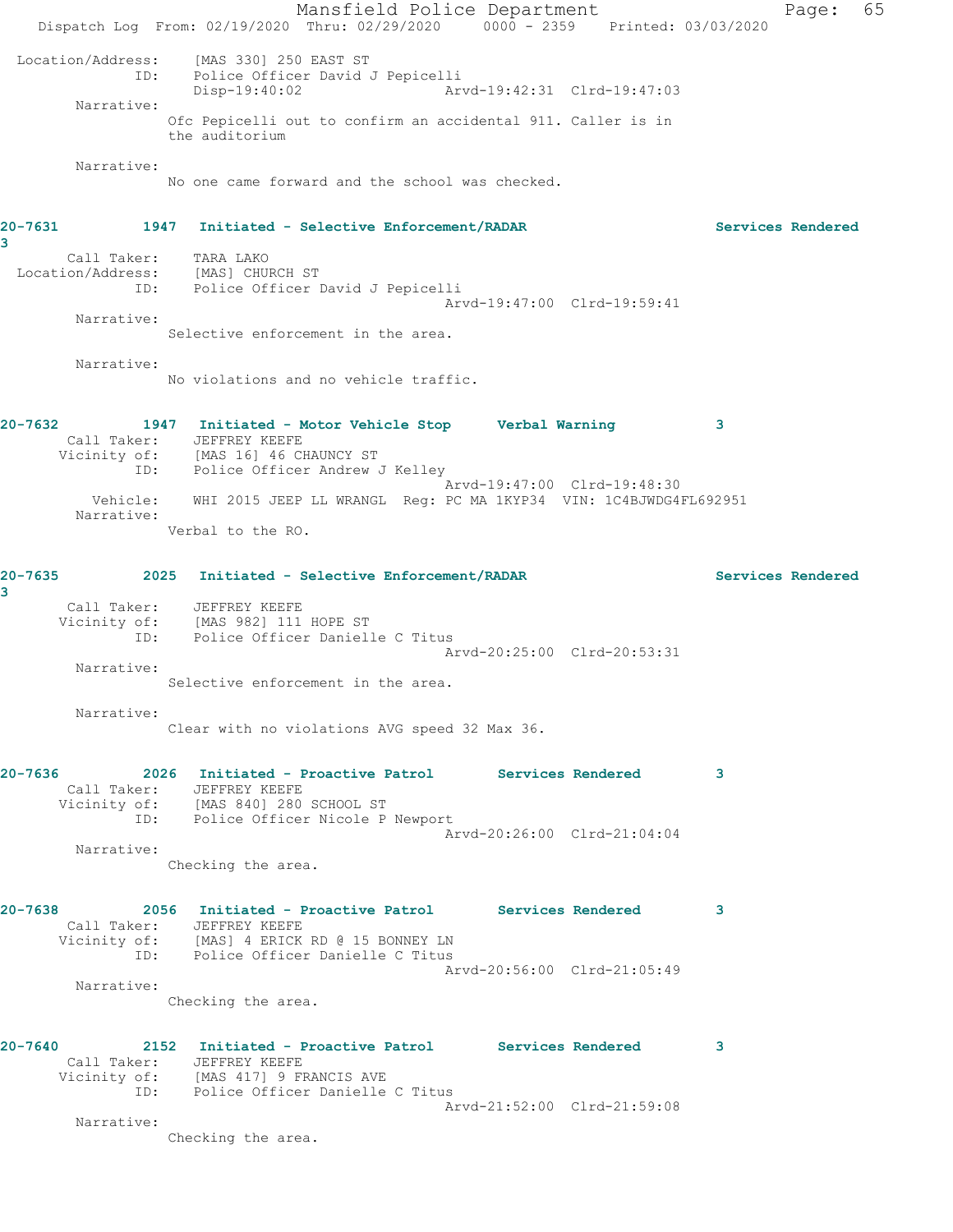| 20-7641      | 2213 | Initiated - Proactive Patrol    |  | Services Rendered           |  |
|--------------|------|---------------------------------|--|-----------------------------|--|
| Call Taker:  |      | JEFFREY KEEFE                   |  |                             |  |
| Vicinity of: |      | [MAS 992] 660 EAST ST           |  |                             |  |
| ID:          |      | Police Officer Danielle C Titus |  |                             |  |
|              |      |                                 |  | Arvd-22:13:00 Clrd-23:04:50 |  |
| Narrative:   |      |                                 |  |                             |  |
|              |      | Checking the area.              |  |                             |  |

| $20 - 7643$ | 2302              | Walk-In - Assist Citizen - P S A | Incident Report |                             |  |
|-------------|-------------------|----------------------------------|-----------------|-----------------------------|--|
|             | Call Taker:       | Support Staff Amanda Crisfulla   |                 |                             |  |
|             | Location/Address: |                                  |                 |                             |  |
|             | ID:               | Police Officer David J Pepicelli |                 |                             |  |
|             |                   | Disp-23:05:00                    |                 | Arvd-23:08:25 Clrd-23:44:49 |  |
|             | Narrative:        |                                  |                 |                             |  |

Refer To Incident: 20MAS-156-OF

ID: Police Officer Meghan Birnie

## **For Date: 02/26/2020 - Wednesday**

| $20 - 7647$ |                             | 0105 Initiated - Proactive Patrol Services Rendered<br>Call Taker: JEFFREY KEEFE<br>Vicinity of: [MAS 840] 280 SCHOOL ST<br>ID: Patrolman David Schepis | Arvd-01:05:00 Clrd-01:11:25 | $\mathbf{3}$ |
|-------------|-----------------------------|---------------------------------------------------------------------------------------------------------------------------------------------------------|-----------------------------|--------------|
|             | Narrative:                  | Checking the area.                                                                                                                                      |                             |              |
| $20 - 7648$ | Call Taker:                 | 0136 Initiated - Proactive Patrol Services Rendered<br>JEFFREY KEEFE                                                                                    |                             | 3            |
|             |                             | Vicinity of: [MAS 1002] 250 EAST ST<br>ID: Police Officer Donald MacLean                                                                                | Arvd-01:36:00 Clrd-01:49:24 |              |
|             | Narrative:                  | Checking the area.                                                                                                                                      |                             |              |
| $20 - 7649$ | Call Taker:                 | 0148 Initiated - Proactive Patrol Services Rendered<br>JEFFREY KEEFE<br>Vicinity of: [MAS 281A] 1 CROCKER ST                                            |                             | 3            |
|             | ID:<br>Narrative:           | Police Officer Meghan Birnie<br>Checking the area.                                                                                                      | Arvd-01:48:00 Clrd-01:57:19 |              |
|             |                             |                                                                                                                                                         |                             |              |
| $20 - 7650$ | Call Taker:                 | 0157 Initiated - Proactive Patrol Services Rendered<br>JEFFREY KEEFE<br>Vicinity of: [MAS 907E] 390 WEST ST<br>ID: Patrolman David Schepis              | Arvd-01:57:00 Clrd-02:11:20 | $\mathbf{3}$ |
|             | Narrative:                  | Checking the area.                                                                                                                                      |                             |              |
| $20 - 7655$ | Call Taker:<br>Vicinity of: | 0211 Initiated - Proactive Patrol Services Rendered<br>JEFFREY KEEFE<br>[MAS 814] 50 WEST CHURCH ST                                                     |                             | 3            |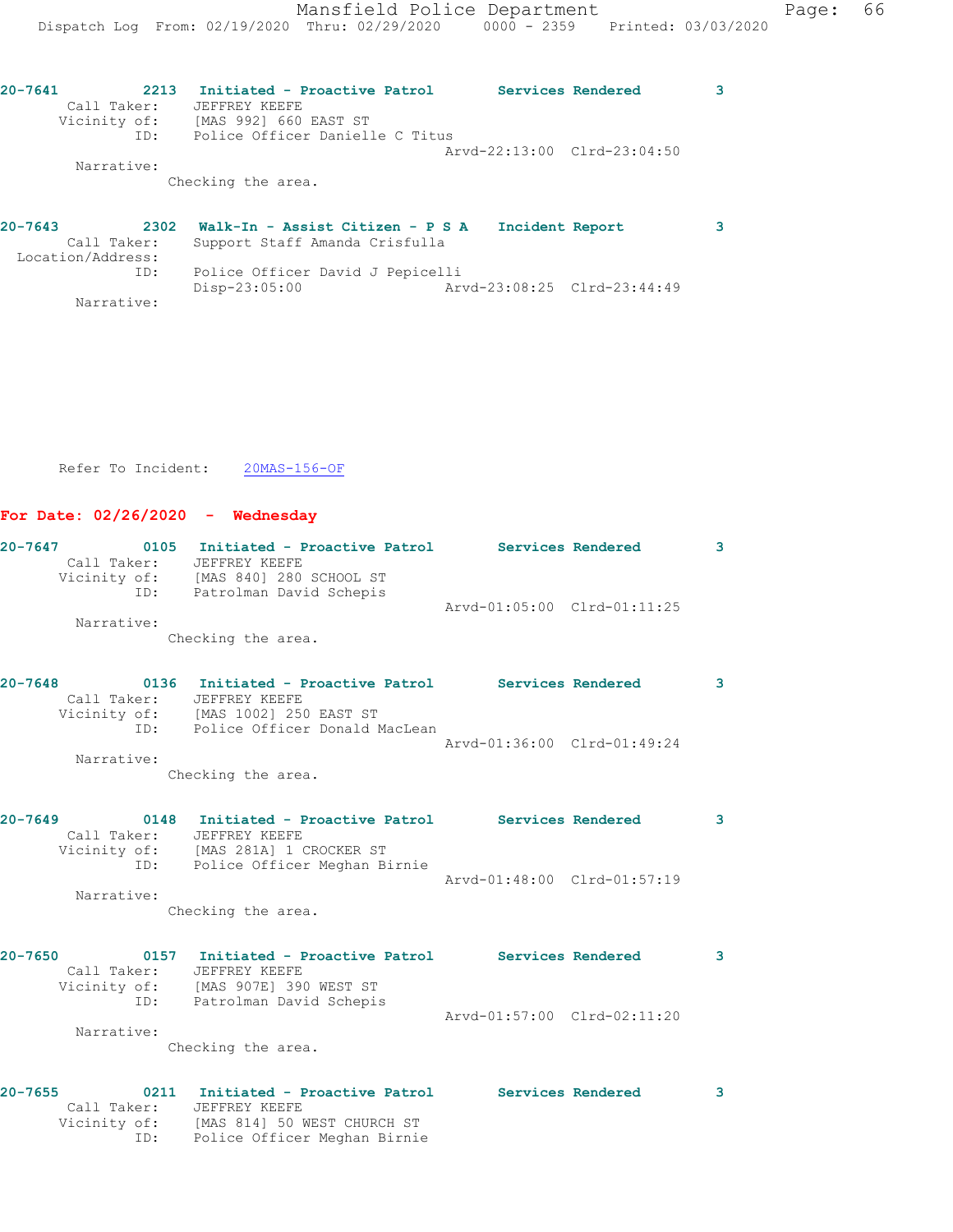Mansfield Police Department Page: 67 Dispatch Log From: 02/19/2020 Thru: 02/29/2020 0000 - 2359 Printed: 03/03/2020 Arvd-02:11:00 Clrd-02:19:15 Narrative: Checking the area. **20-7658 0233 Initiated - Proactive Patrol Services Rendered 3**  Call Taker: JEFFREY KEEFE Vicinity of: [MAS 900A] 242 CHAUNCY ST Apt. #1 ID: Police Officer Meghan Birnie Arvd-02:33:00 Clrd-02:38:35 Narrative: Checking the area. **20-7659 0240 Initiated - Parking Violations Services Rendered 3**  Call Taker: JEFFREY KEEFE Location: [MAS] CENTER OF TOWN ID: Police Officer Meghan Birnie Arvd-02:40:00 Clrd-03:03:42 Vehicle: GRY 2018 CHEV LL TRAX Reg: PC MA 582ZF8 VIN: 3GNCJPSBXJL363385 Vehicle: GRY 1997 FORD SD ESCORT Reg: PC MA 8PN216 VIN: 3FALP15P5VR113699 Vehicle: BLK 2006 VOLV SD S60 Reg: PC MA 65LR72 VIN: YV1RH592662506702 Vehicle: GRY 2013 CHEV UT TAHOE Reg: PC MA 7JFM30 VIN: 1GNSKDEJ8DR181059 Narrative: Parking violations in the center of town. Narrative: MA Reg 582ZF8 old colony. Narrative: MA 8PN216 and MA 65LR72 West church. Narrative: MA 7JFM30 Cottage st **20-7661 0258 Initiated - Proactive Patrol Services Rendered 3**  Call Taker: JEFFREY KEEFE Vicinity of: [MAS 992] 660 EAST ST ID: Police Officer Donald MacLean Arvd-02:58:00 Clrd-03:05:38 Narrative: Checking the area. **20-7663 0308 Initiated - Proactive Patrol Services Rendered 3**  Call Taker: JEFFREY KEEFE<br>Location: [MAS] AREA HOT<br>ID: Patrolman Davi [MAS] AREA HOTEL LOTS IMASI ANDA ASSASSED DATAS Arvd-03:08:00 Clrd-03:36:29 **20-7664 0309 Initiated - Proactive Patrol Services Rendered 3**  Call Taker: JEFFREY KEEFE Vicinity of: [MAS] 4 ERICK RD @ 15 BONNEY LN ID: Police Officer Donald MacLean Arvd-03:09:00 Clrd-03:26:23 Narrative: Checking the area. **20-7665 0335 Initiated - Proactive Patrol Services Rendered 3**  Call Taker: JEFFREY KEEFE Vicinity of: [MAS 417] 9 FRANCIS AVE ID: Police Officer Donald MacLean Arvd-03:35:00 Clrd-03:47:28 Narrative: Checking the area.

**20-7668 0629 Initiated - Selective Enforcement/RADAR Citation / Warning Issued**

**3** 

Call Taker: JEFFREY KEEFE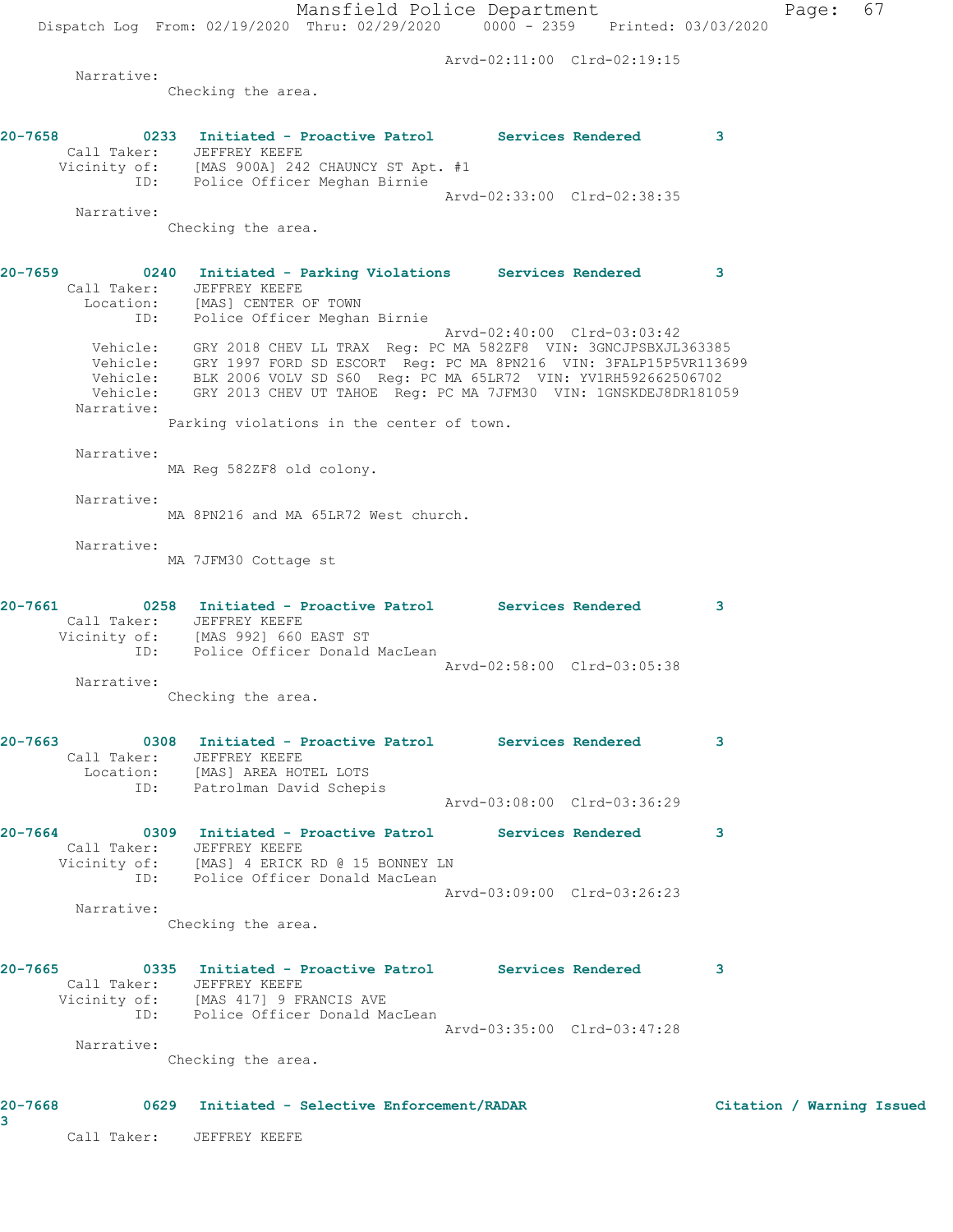Mansfield Police Department Page: 68 Dispatch Log From: 02/19/2020 Thru: 02/29/2020 0000 - 2359 Printed: 03/03/2020 Vicinity of: [MAS] 245 OAKLAND ST @ 1 FRANCIS AVE ID: Police Officer Donald MacLean Arvd-06:29:00 Clrd-06:45:20 Vehicle: RED 2016 MITS LANCER Reg: PC MA 9XP739 VIN: JA32V2FW9GU009704 Narrative: Selective enforcement in the area. Narrative: MA 9XP739 citation issued for speed **20-7670 0648 Initiated - Selective Enforcement/RADAR Services Rendered 3**  Call Taker: APRIL LEHANE Location/Address: [MAS 1002] 250 EAST ST ID: Police Officer Donald MacLean Arvd-06:48:00 Clrd-07:10:08 Narrative: Selective enforcement in the area. **20-7671 0658 Initiated - Motor Vehicle Stop Citation / Warning Issued 3**  Call Taker: APRIL LEHANE<br>ion/Address: [MAS] 400 RTE 140 NB @ 287 CHAUNCY ST Location/Address: [MAS] 400 RTE 140 NB @ 287 CHAUNCY ST ID: Patrolman David Schepis Arvd-06:58:00 Clrd-07:03:02 Vehicle: RED 2012 CHRY 200 Reg: PC MA 366TK5 VIN: 1C3BCBGG4CN284808 Narrative: citation issued for marked lanes violation **20-7679 0752 Initiated - Parking Violations Services Rendered 3**  Call Taker: Animal Control Steven Simonds Location/Address: [MAS] CROCKER ST ID: Animal Control Steven Simonds Arvd-07:54:24 Clrd-08:29:48 Narrative: checking area for parking violations Narrative: spoke to several commuters about dropping off. spoke to gatra bus operators and advised where they should stage. **20-7683 0759 Phone - Motor Veh Acc - No Injury Accident Report 1**  Call Taker: MATTHEW BOMES Location/Address: [MAS 130] 6 SCHOOL ST<br>ID: Police Officer David N Police Officer David W Kinahan<br>Disp-08:02:29 / Disp-08:02:29 Arvd-08:06:37 Clrd-08:27:29 Vehicle: GRY 2009 HOND 4D CIVIC Reg: PC ME 7695XS VIN: 2HGFA16509H541298 Vehicle: GRY 2017 TOYT 4RUNNE Reg: PC MA 6NH384 VIN: JTEBU5JR7H5409808 Narrative: 2 car mvc no injuries in the lot gry 4 runner, lt gry civic Narrative: No tows needed, report taken Refer To Accident: 20MAS-58-AC **20-7685 0819 911 - Traffic / Roadway Complaint Citation / Warning Issued 2**  Call Taker: GARIN EISELE<br>Location/Address: [MAS] 363 NO [MAS] 363 NORTH MAIN ST @ 54 CHAUNCY ST ID: Police Officer John R Armstrong<br>Disp-08:19:51 A: Disp-08:19:51 Arvd-08:29:42 Clrd-08:57:50 ID: Police Officer Patrick J Pennie Arvd-08:25:21 Clrd-08:57:53 ID: Police Officer David W Kinahan Disp-08:46:42 Arvd-08:48:07 Clrd-09:38:37 ID: Police Officer Patrick J Pennie Disp-08:59:08 Arvd-08:59:13 Clrd-09:06:43<br>ID: Police Officer John R Armstrong Police Officer John R Armstrong<br>Disp-08:59:15 Ar

Disp-08:59:15 Arvd-08:59:17 Clrd-09:06:43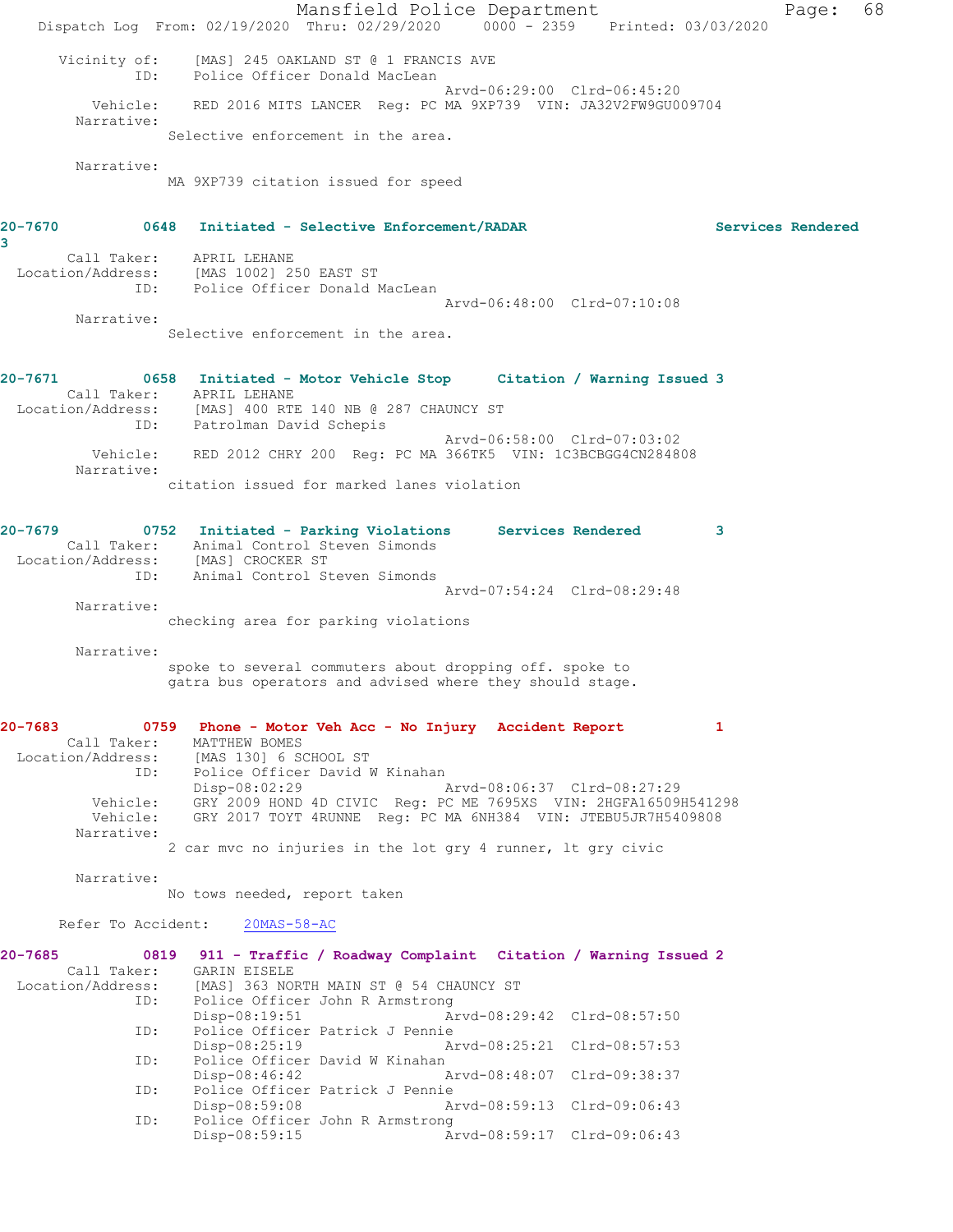Mansfield Police Department Page: 69 Dispatch Log From: 02/19/2020 Thru: 02/29/2020 0000 - 2359 Printed: 03/03/2020 Vehicle: 2018 VOLV TR Reg: OH AAB703 VIN: 4V4NC9EG8JN995174 Narrative: Caller reporting that a large truck took out a sign and now is effecting the traffic lights. Narrative: DPW advised Narrative: Ofc Kinahan out looking for the vehicle involved Narrative: Ofc Kinahan located the vehicle involved. Narrative: Ofc Armstrong reports the lights are functioning properly now Narrative: citation issued to the operator for marked lanes Refer To Accident: 20MAS-59-AC **20-7691 0914 Initiated - Parking Violations Services Rendered 3**  Call Taker: Animal Control Steven Simonds Location/Address: [MAS 100] 30 CHAUNCY ST Narrative: off at fresh catch following up on a parking complaint, their truck is constantly parked in fire lane. **20-7692 0916 Initiated - Parking Violations Services Rendered 3**  Call Taker: Animal Control Steven Simonds Location/Address: [MAS 100] 30 CHAUNCY ST ID: Animal Control Steven Simonds Arvd-09:17:47 Clrd-09:20:48 Narrative: Off at fresh catch to advise about parking complaint. their truck is in fire lane. Narrative: spoke to the manager and advised about the complaint. He told me he didn't know it was a fire lane and assured me he will remedy the violation. **20-7694 0932 Initiated - Selective Enforcement/RADAR Citation / Warning Issued 3**  Call Taker: APRIL LEHANE Location/Address: [MAS] NORTH MAIN ST Police Officer Nicole M Boldrighini Arvd-09:32:00 Clrd-10:18:11 ID: Sergeant Thomas R Connor<br>Disp-09:41:14 Disp-09:41:14 Arvd-09:43:05 Clrd-10:06:24<br>Vehicle: GRY 2009 NISS UT ROGUE Req: PC MA 138NL5 VIN: JN8AS58V79 Vehicle: GRY 2009 NISS UT ROGUE Reg: PC MA 138NL5 VIN: JN8AS58V79W447354 Vehicle: BRO 2000 FORD BU FOCUS Reg: PC MA 76VZ21 VIN: 1FAFP36P9YW248936 Narrative: Selective enforcement in the area. Narrative: MA 138NL5 Ofc Boldrighini attempting to stop vehicle on North Main. Finally stopped at Auto Body shop across from 30 Chauncy Narrative: Citation issued to the female passenger for failure to wear a seatbelt- 677470AA Citation issued to the operator for operating after revoked license Narrative: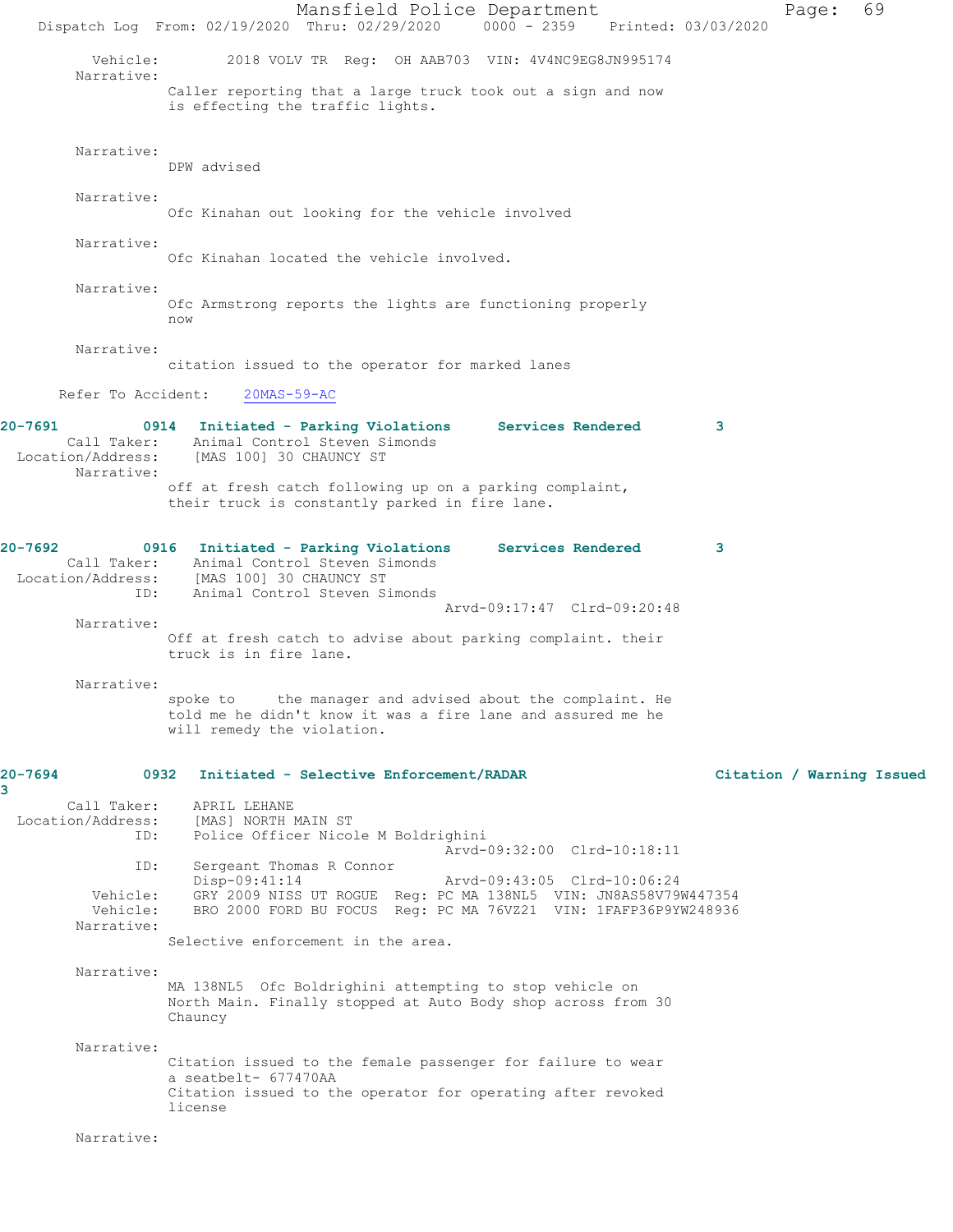Mansfield Police Department Page: 70 Dispatch Log From: 02/19/2020 Thru: 02/29/2020 0000 - 2359 Printed: 03/03/2020 MA 76VZ21 citation issued for speed Refer To Summons: 20MAS-75-AR Summons: DUPHILY, JACOB EDWARD Address: 1126 PARK ST ATTLEBORO, MA Age: 27 Charges: LICENSE SUSPENDED, OP MV WITH STOP FOR POLICE, FAIL SPEEDING RATE OF SPEED EXCEEDING POSTED LIMIT **20-7696 0958 Initiated - Motor Vehicle Stop Citation / Warning Issued 3**  Call Taker: APRIL LEHANE Location/Address: [MAS] SOUTH MAIN ST ID: Police Officer David W Kinahan Arvd-09:58:00 Clrd-10:06:16 Vehicle: GRY 2013 CHEV MALIBU Reg: PC MA 8GCS40 VIN: 1G11B5SAXDF266946 Narrative: citation issued for red light violation **20-7698 1007 Initiated - Selective Enforcement/RADAR Citation / Warning Issued 3**  Call Taker: APRIL LEHANE Location/Address: [MAS 1002] 250 EAST ST ID: Police Officer John R Armstrong Arvd-10:07:00 Clrd-10:47:26 Vehicle: WHI 2019 HOND CIVIC Reg: PC MA 1HAT48 VIN: 2HGFC2F60KH602583 Narrative: Selective enforcement in the area. Narrative: MA 1HAT48 citation issued for speed **20-7700 1049 Initiated - Abandoned MV Spoken To 3**  Call Taker: GARIN EISELE Location/Address: [MAS 322] 31 HAMPSHIRE ST ID: Police Officer David W Kinahan Arvd-10:49:00 Clrd-11:24:44 Vehicle: 2005 TOYT UT SCION Reg: PC ME 9452XM VIN: JTLKT324650196734 Narrative: Ofc Kinahan speaking to management regarding an abandoned vehicle in the lot. They were advised of the procedure **20-7701 1049 Initiated - Parking Violations Services Rendered 3**  Call Taker: Animal Control Steven Simonds Location/Address: [MAS] NORTH MAIN ST ID: Animal Control Steven Simonds Arvd-10:50:09 Clrd-11:06:12 Narrative: checking area for parking violations Narrative: 1 violation MA 3LD387 for restricted area **20-7704 1138 Initiated - Proactive Patrol Building Checked / Secured 3** Call Taker: APRIL LEHANE Location/Address: [MAS 281A] 1 CROCKER ST ID: Police Officer Nicole M Boldrighini Arvd-11:38:00 Clrd-11:40:32 Narrative: Checking the area. **20-7708 1140 Radio - Traffic / Roadway Complaint Services Rendered 2**  Call Taker: APRIL LEHANE Location/Address: [MAS] 363 NORTH MAIN ST @ 54 CHAUNCY ST ID: Police Officer Nicole M Boldrighini Disp-11:41:35 Arvd-11:42:19 Clrd-11:59:51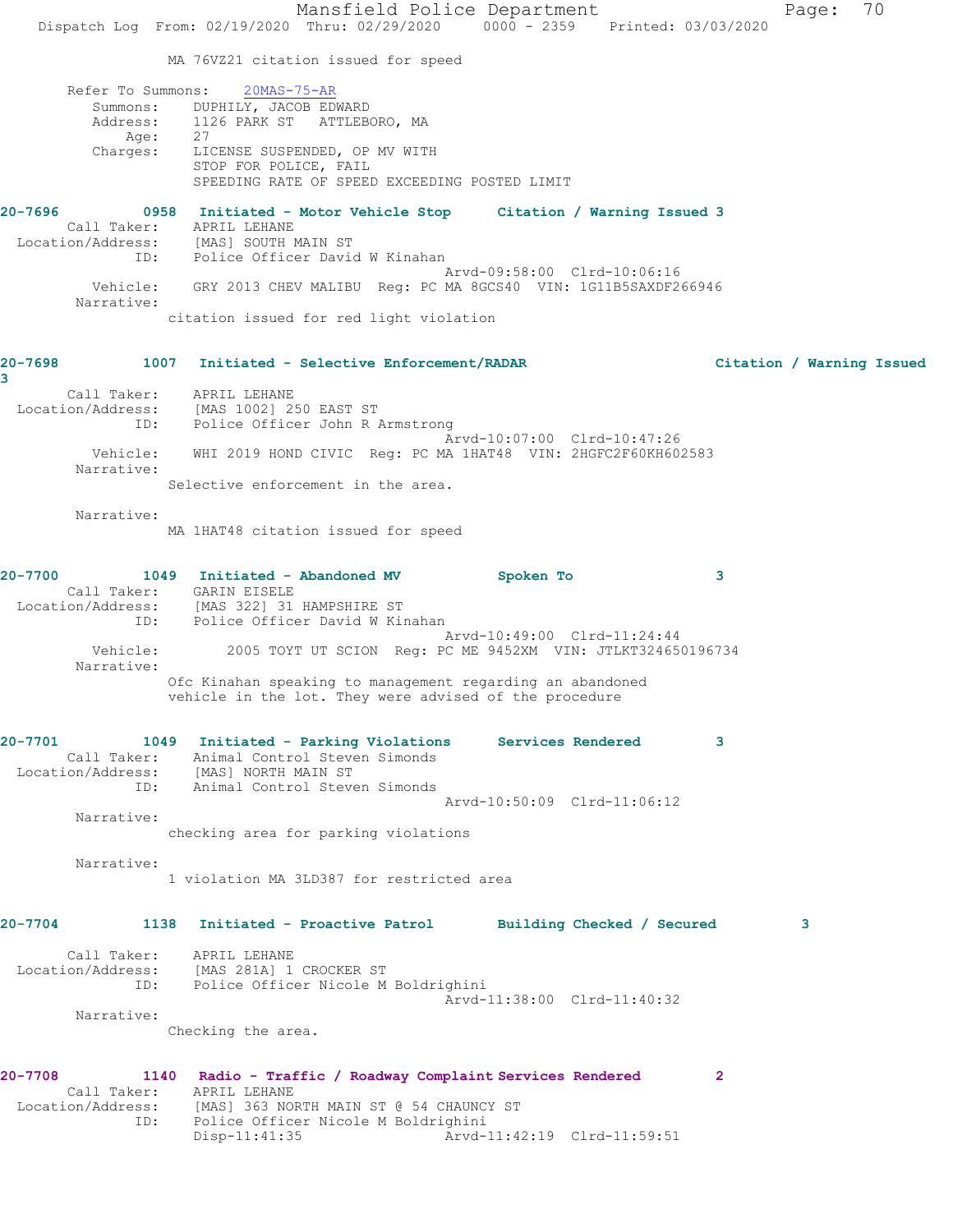Mansfield Police Department Fage: 71 Dispatch Log From: 02/19/2020 Thru: 02/29/2020 0000 - 2359 Printed: 03/03/2020 ID: Sergeant Thomas R Connor Disp-11:41:39 Arvd-11:42:21 Clrd-11:59:51 Narrative: assisting with traffic while they make repairs **20-7709 1141 Initiated - Proactive Patrol Building Checked / Secured 3** Call Taker: APRIL LEHANE Location/Address: [MAS 417] 9 FRANCIS AVE ID: Police Officer John R Armstrong Arvd-11:41:00 Clrd-11:48:16 Narrative: Checking the area. **20-7710 1201 Initiated - Proactive Patrol Building Checked / Secured 3** Call Taker: APRIL LEHANE Location/Address: [MAS 840] 280 SCHOOL ST ID: Police Officer Patrick J Pennie Arvd-12:01:00 Clrd-12:17:59 Narrative: Checking the area. **20-7711 1233 Initiated - Parking Violations Services Rendered 3**  Call Taker: Animal Control Steven Simonds Location/Address: [MAS] NORTH MAIN ST ID: Animal Control Steven Simonds Arvd-12:34:28 Clrd-12:48:55 Narrative: Checking area for parking violations Narrative: 1 violation MA 9TT197 restricted area **20-7713 1237 Phone - ACO Activity Services Rendered 3**  Call Taker: MATTHEW BOMES Location/Address: [MAS] 100 HIGHLAND AVE ID: animal control Jeffrey S Collins<br>Disp-12:39:45 Ary Disp-12:39:45 Arvd-12:49:11 Clrd-12:49:53 Narrative: black dog in the area has a colar will not come to people Narrative: clear- dog belongs at 125. Owner did not realize there is a small opening in the fence **20-7719 1321 Initiated - Selective Enforcement/RADAR Citation / Warning Issued 3**  Call Taker: APRIL LEHANE Location/Address: [MAS] 99 COPELAND DR @ 235 CHAUNCY ST ID: Police Officer Nicole M Boldrighini<br>Arvd-13:21:00 Clrd-13:49:57 Arvd-13:21:00 Clrd-13:49:57 Vehicle: WHI 2017 SUBA FOREST Reg: PC MA 1JMA10 VIN: JF2SJAEC5HH438168 Vehicle: BLK 2019 CADI XT5 Reg: PC MA NEWG82 VIN: 1GYKNDRS7KZ158091 Vehicle: Reg: PC MA NEWG82 Narrative: Selective enforcement in the area. Narrative: MA 1JMA10- citation issued for red light violation Narrative: MA NEWG82- citation issued for red light **20-7721 1326 911 - Suspicious Actv / Persn / Veh Services Rendered 2**  Call Taker: MATTHEW BOMES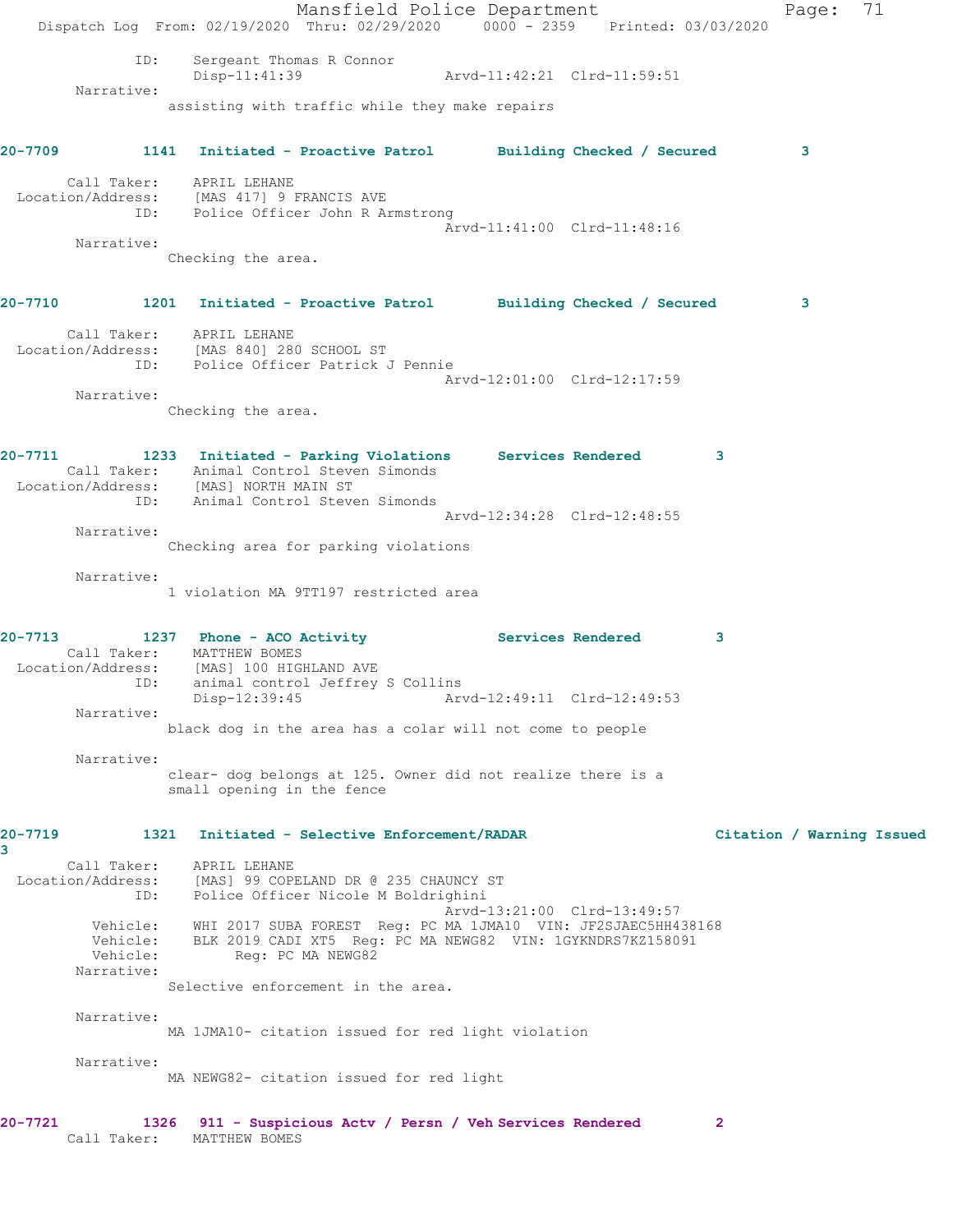Mansfield Police Department Fage: 72 Dispatch Log From: 02/19/2020 Thru: 02/29/2020 0000 - 2359 Printed: 03/03/2020 Location/Address: [MAS] 1730 WEST ST<br>ID: Police Officer Patr Police Officer Patrick J Pennie<br>Disp-13:27:51 Ar Arvd-13:45:35 Clrd-13:47:31 Vehicle: GRY 2015 COROLLA Reg: PC RI WJ804 VIN: 2T1BURHE6FC441731 Narrative: BLUE 4 DOOR RI PLATES Narrative: vehicle parked in the road way with hazards on and flashes no one around Narrative: party called and is returning to the vehicle, she pulled over to check for a bag and locked her self out. Narrative: party was able to get in to vehicle **20-7725 1353 911 - 911 Hang-ups & Verifications Confirmed misdial/Accdntl Call 2** Call Taker: MATTHEW BOMES Location/Address: [MAS] 450 CHAUNCY ST ID: Police Officer Patrick J Pennie Disp-13:55:34 Arvd-14:00:51 Clrd-14:26:00 Narrative: Checking on a 911 hang up spoke Heide at location **20-7729 1421 Initiated - Parking Violations Services Rendered 3**  Call Taker: Animal Control Steven Simonds Location/Address: [MAS] NORTH MAIN ST ID: Animal Control Steven Simonds Arvd-14:25:27 Clrd-15:13:47 Narrative: checking downtown area for parking violations Narrative: no violations **20-7734 1541 Phone - 911 Hang-ups & Verifications Confirmed misdial/Accdntl Call 2**  Call Taker: APRIL LEHANE Location/Address: [MAS 322] 31 HAMPSHIRE ST ID: Police Officer Patrick J Pennie Disp-15:41:47 Arvd-15:51:58 Clrd-15:52:45 Narrative: Checking on a 911 hang up **20-7747 1817 Initiated - Motor Vehicle Stop Citation / Warning Issued 3**  Call Taker: MATTHEW BOMES Vicinity of: [MAS] COPELAND DR ID: Police Officer David J Pepicelli Arvd-18:17:00 Clrd-18:24:49 Vehicle: BLK 2015 NISS FRONTI Reg: PC MA 514GBJ VIN: 1N6AD0CW5FN731282 Narrative: citation issued for failure to stop for red light **20-7749 1821 Initiated - Selective Enforcement/RADAR Citation / Warning Issued 3**  Call Taker: APRIL LEHANE Location/Address: [MAS] 562 MAPLE ST @ 3 JENNIFER DR ID: Police Officer Jay J Sparrow Arvd-18:21:00 Clrd-18:51:59 Vehicle: BLK 2010 LEXS ES350 Reg: PAS MA 2KK683 VIN: JTHBK1EG1A2378539 Narrative: Selective enforcement in the area. Narrative: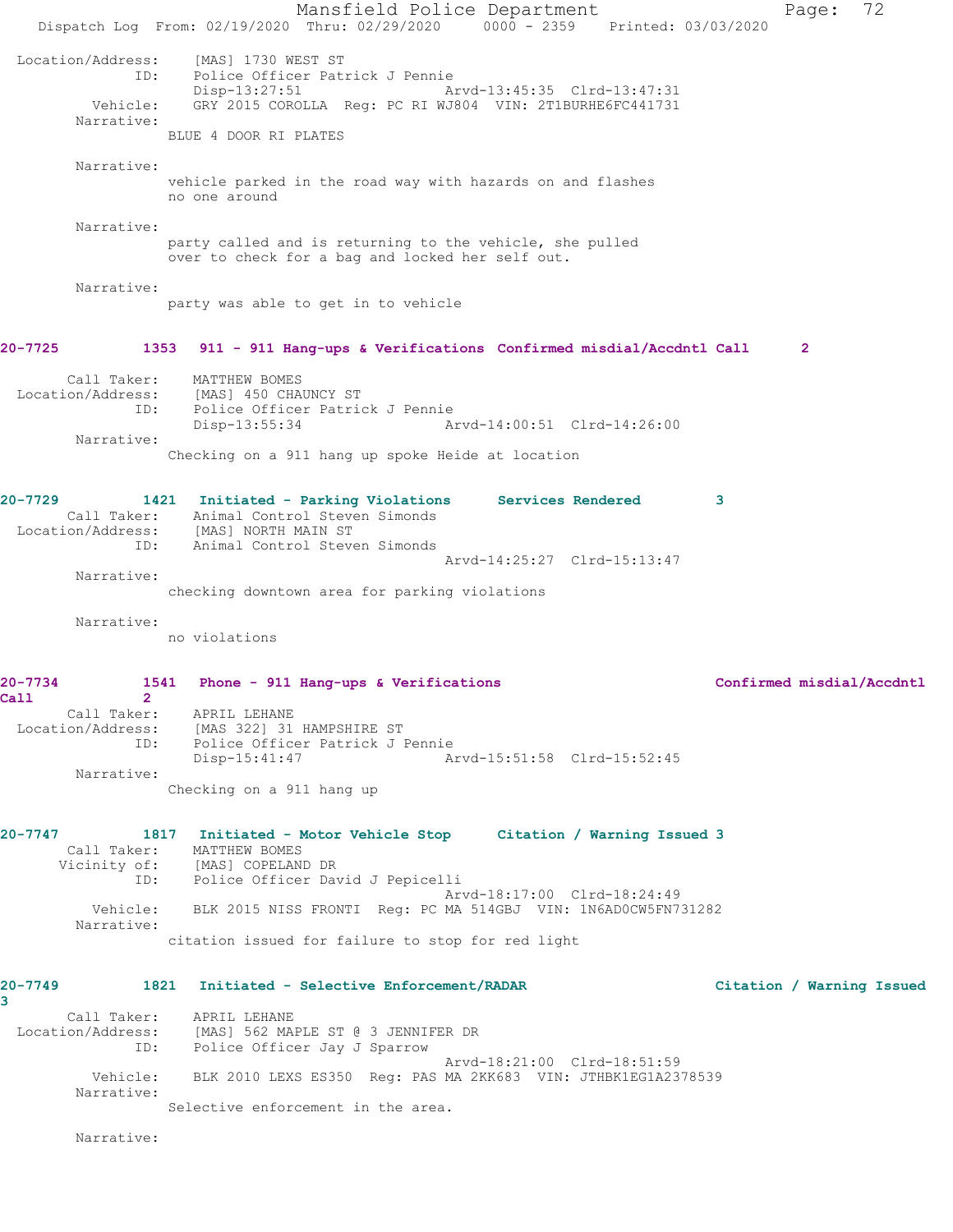Mansfield Police Department Fage: 73 Dispatch Log From: 02/19/2020 Thru: 02/29/2020 0000 - 2359 Printed: 03/03/2020

Narrative:

.

2KK683 citation issued for speed

**20-7750 183** 

**20-7753 1919 Initiated - Selective Enforcement/RADAR Services Rendered 3**  Call Taker: TARA LAKO Location/Address: [MAS] GROVE ST ID: Police Officer David J Pepicelli Arvd-19:19:00 Clrd-19:44:35 Narrative: Selective enforcement in the area. Narrative: Ofc Pepicelli reports zero violations. **20-7756 1943 Phone - 911 Hang-ups & Verifications Confirmed misdial/Accdntl Call 2**  LINDSAY MITCHELL Location/Address: [MAS] 35 JACOB DR ID: Police Officer David J Pepicelli Disp-19:45:04 Arvd-19:47:01 Clrd-19:49:01 Vehicle: GRY 2016 MAZD UT CX5 Reg: PC MA 7MA424 VIN: JM3KE4DY9G0888301 Narrative: Accidental dial, Ofc Pepicelli out to confirm Narrative: Ofc Pepicelli confirms accidental. **20-7757 1955 Initiated - Proactive Patrol Building Checked / Secured 3** Call Taker: TARA LAKO Location/Address: [MAS 840] 280 SCHOOL ST ID: Police Officer David J Pepicelli Arvd-19:55:00 Clrd-20:33:10 Narrative: Checking the area. **20-7758 1958 Initiated - Motor Vehicle Stop Citation / Warning Issued 3**  Call Taker: TARA LAKO Location/Address: [MAS 1015] 30 CHAUNCY ST ID: Police Officer Danielle C Titus Arvd-19:58:00 Clrd-20:05:56 Vehicle: GRN 2002 HOND ACCO Reg: PC MA 81FK32 VIN: 1HGCG165X2A014312 Narrative: Citation issued for failure to stop for red light.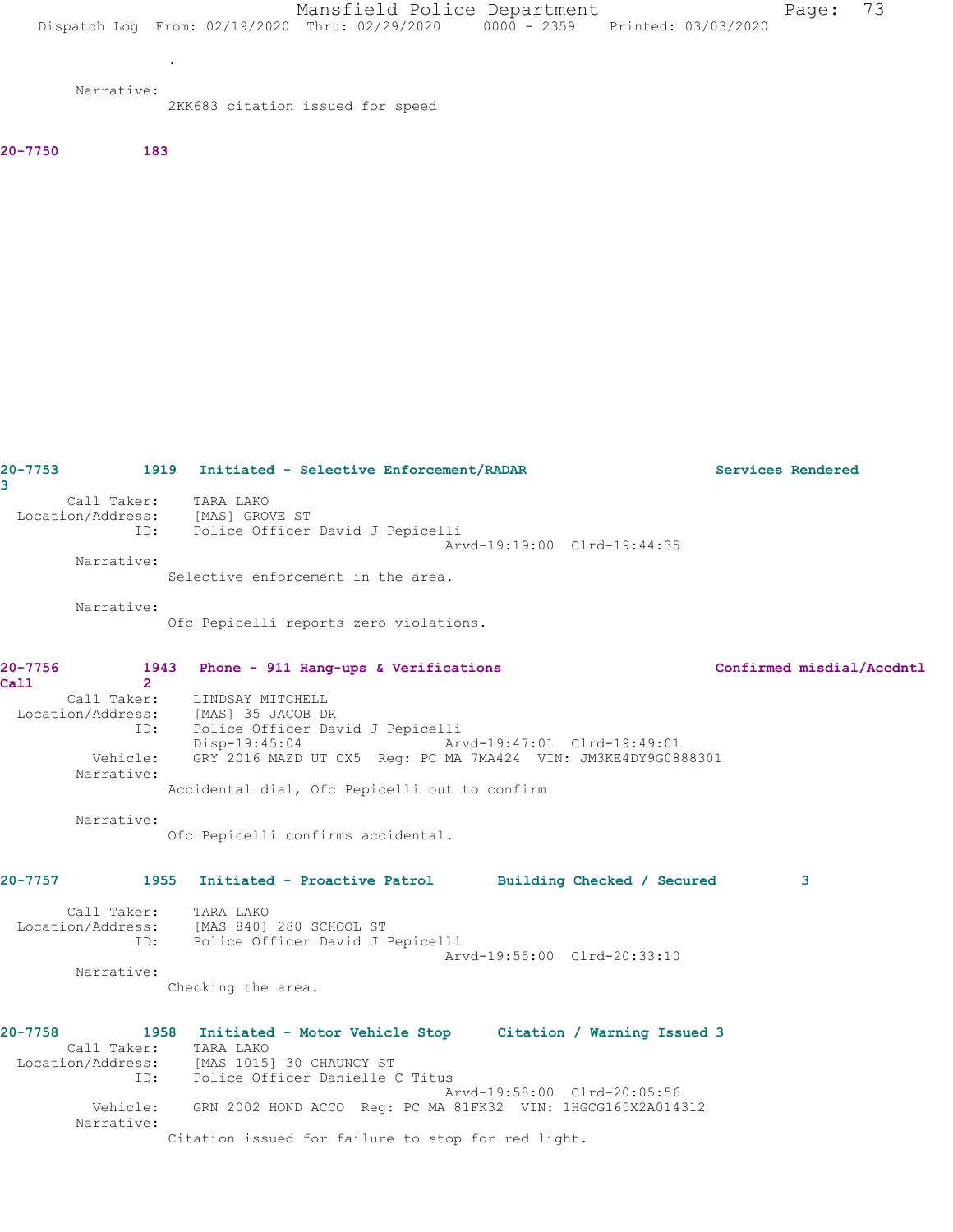| $20 - 7765$                      | 2124       | Initiated - Proactive Patrol    | Building Checked / Secured    | 3 |
|----------------------------------|------------|---------------------------------|-------------------------------|---|
| Call Taker:<br>Location/Address: |            | TARA LAKO<br>[MAS] WINTHROP AVE |                               |   |
|                                  | ID:        | Police Officer Danielle C Titus |                               |   |
|                                  |            |                                 | Arvd-21:24:00 Clrd-21:35:29   |   |
|                                  | Narrative: |                                 |                               |   |
|                                  |            | Checking the area.              |                               |   |
| $20 - 7767$                      | 2208       | Initiated - Proactive Patrol    | Building Checked /<br>Secured | з |

| Call Taker:       | TARA LAKO                    |                             |  |
|-------------------|------------------------------|-----------------------------|--|
| Location/Address: | MAS 10021 250 EAST ST        |                             |  |
| ID:               | Police Officer Jay J Sparrow |                             |  |
|                   |                              | Arvd-22:08:00 Clrd-22:19:11 |  |
| Narrative:        |                              |                             |  |

Checking the area.

**20-7768 2223 Initiated - Proactive Patrol Building Checked / Secured 3** Call Taker: TARA LAKO Location/Address: [MAS 226E] 125 HIGH ST Apt. #1-4 ID: Police Officer Danielle C Titus Arvd-22:23:00 Clrd-22:26:43 Narrative: Checking the area.

**20-7769 2243 Initiated - Proactive Patrol Building Checked / Secured 3** Call Taker: TARA LAKO

 Location/Address: [MAS 1015] 30 CHAUNCY ST ID: Police Officer Danielle C Titus Arvd-22:43:00 Clrd-22:46:43 Narrative:

Checking the area.

#### **For Date: 02/27/2020 - Thursday**

| 20-7770<br>$\mathbf{2}^-$ |     | 0001 Phone - Suspicious Actv / Persn / Veh                                                 |                             | Services Rendered |
|---------------------------|-----|--------------------------------------------------------------------------------------------|-----------------------------|-------------------|
| Call Taker: TARA LAKO     |     |                                                                                            |                             |                   |
| Location/Address:         |     | [MAS] 242 CHAUNCY ST                                                                       |                             |                   |
|                           | ID: | Police Officer Michelle Bellevue                                                           |                             |                   |
|                           |     | $Disp-00:02:52$<br>Arvd-00:09:08 Clrd-00:10:23                                             |                             |                   |
|                           | ID: | Police Officer Andrew J Kelley                                                             |                             |                   |
|                           |     | Arvd-00:06:40 Clrd-00:10:21<br>$Disp-00:02:58$                                             |                             |                   |
| Narrative:                |     |                                                                                            |                             |                   |
|                           |     | RP reporting a male sleeping inside the ATM building.                                      |                             |                   |
| Narrative:                |     |                                                                                            |                             |                   |
|                           |     | Ofc Kelley reports the male will be on his way and staying<br>with a friend for the night. |                             |                   |
| $20 - 7773$               |     | 0059 Initiated - Motor Vehicle Stop     Citation / Warning Issued 3                        |                             |                   |
| Call Taker:               |     | TARA LAKO                                                                                  |                             |                   |
|                           |     | Location/Address: [MAS 253] 330 PRATT ST Apt. #A                                           |                             |                   |
|                           | ID: | Detective Gregory S Martell                                                                |                             |                   |
|                           |     |                                                                                            | Arvd-00:59:00 Clrd-01:04:18 |                   |
| ID:                       |     | Police Officer Christopher D Sorge                                                         |                             |                   |
|                           |     | $Disp-01:01:17$                                                                            | Arvd-01:01:20 Clrd-01:04:20 |                   |
| Vehicle:                  |     | PLE 2009 TOYT SCION Reg: PC MA 2NR862 VIN: JTKDE167890292371                               |                             |                   |
| Narrative:                |     |                                                                                            |                             |                   |
|                           |     | Citation issued for failure to inspect.                                                    |                             |                   |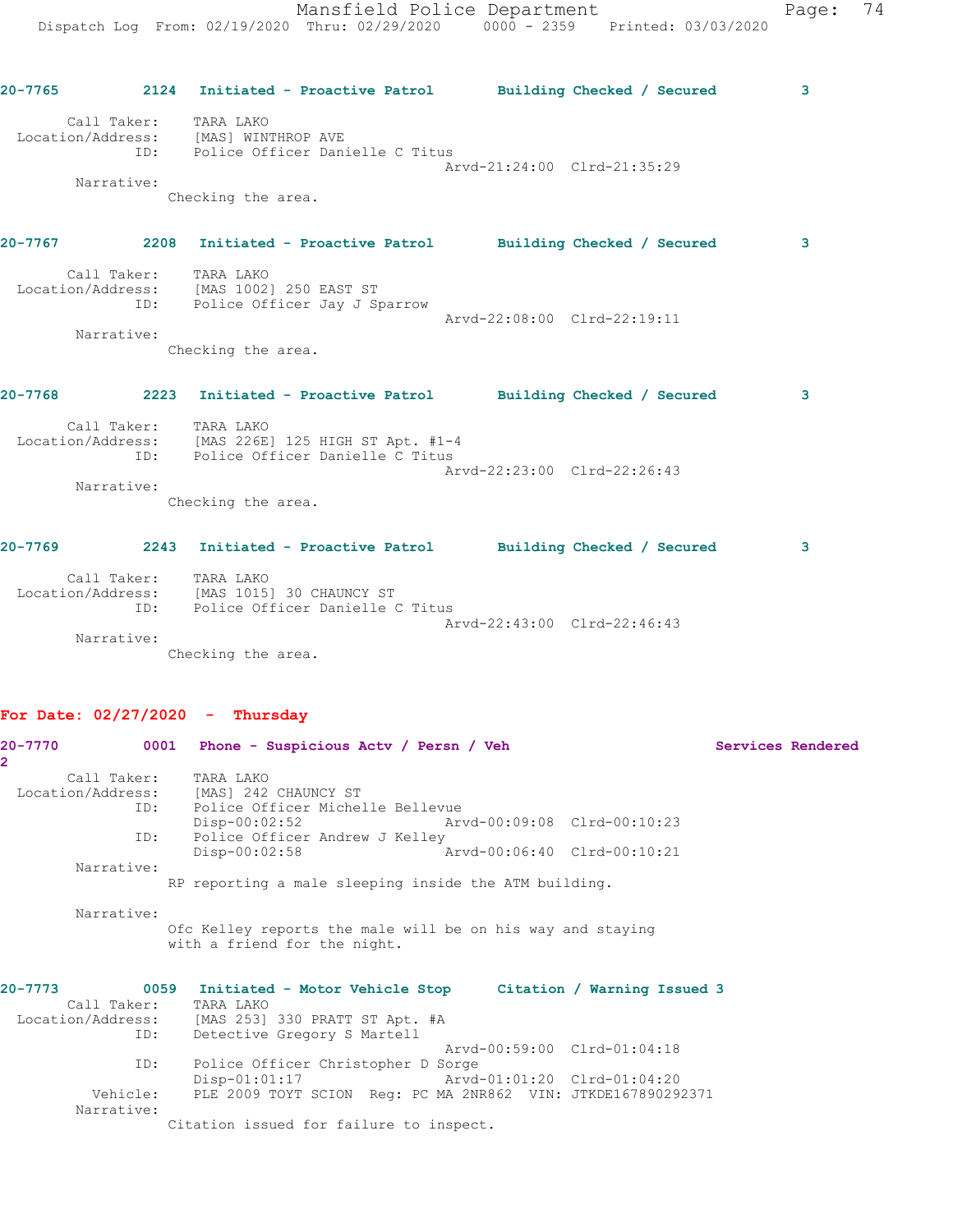| $20 - 7774$                      | 0107 | Initiated - Proactive Patrol                                                                      |                             | Building Checked / Secured | 3 |
|----------------------------------|------|---------------------------------------------------------------------------------------------------|-----------------------------|----------------------------|---|
| Call Taker:<br>Location/Address: | ID:  | LINDSAY MITCHELL<br>[MAS 139] 265 FRUIT ST<br>Police Officer Christopher D Sorge<br>Disp-01:07:19 | Arvd-01:07:21 Clrd-01:07:00 |                            |   |

| Call Taker:       | TARA LAKO                             |  |
|-------------------|---------------------------------------|--|
| Location/Address: | IMAS 8951 175 FRUIT ST                |  |
|                   |                                       |  |
| ID:               | Police Officer Christopher D Sorge    |  |
|                   | $Arvd-01:07:00 \text{ Clrd}-01:09:23$ |  |
| Narrative:        |                                       |  |

Checking the area.

### **20-7776 0110 Initiated - Proactive Patrol Building Checked / Secured 3** Call Taker: TARA LAKO Location/Address: [MAS 411] 60 FORBES BLVD ID: Police Officer Andrew J Kelley Arvd-01:10:00 Clrd-01:24:38 Narrative:

Checking the area.

**20-7777 0112 Initiated - Proactive Patrol Building Checked / Secured 3** Call Taker: TARA LAKO Location/Address: [MAS 281A] 1 CROCKER ST ID: Police Officer Michelle Bellevue Arvd-01:12:00 Clrd-01:14:43 Narrative:

Checking the area.

## **20-7780 0117 Initiated - Proactive Patrol Building Checked / Secured 3** Call Taker: TARA LAKO Location/Address: [MAS 992] 660 EAST ST ID: Police Officer Christopher D Sorge

 Arvd-01:17:00 Clrd-01:23:19 Narrative:

Checking the area.

# **20-7782 0125 Initiated - Suspicious Actv / Persn / Veh Spoken To 2**

 Call Taker: LINDSAY MITCHELL Location/Address: [MAS 834] 261 CHAUNCY ST ID: Police Officer Andrew J Kelley Arvd-01:25:00 Clrd-01:33:54 ID: Police Officer Michelle Bellevue<br>Disp-01:28:48 Art Disp-01:28:48 Arvd-01:28:51 Clrd-01:30:06 ID: Police Officer Christopher D Sorge<br>Disp-01:30:26 Arvd-01:30:28 Clrd-01:33:49 Disp-01:30:26 Vehicle: GRY 2010 MAZD 6I Reg: PC MA 144JL5 VIN: 1YVHZ8CH7A5M39378 Narrative:

Checking on a MV in the back lot

 Narrative: Ofc Kelley reports the male was waiting for his son who is a plumber in the area, will be moving along.

| 20-7786           |     | 0134 Initiated - Motor Vehicle Stop<br>Verbal Warning |  |
|-------------------|-----|-------------------------------------------------------|--|
| Call Taker:       |     | TARA LAKO                                             |  |
| Location/Address: |     | [MAS 262] 60 OAKLAND ST                               |  |
|                   | TD: | Police Officer Michelle Bellevue                      |  |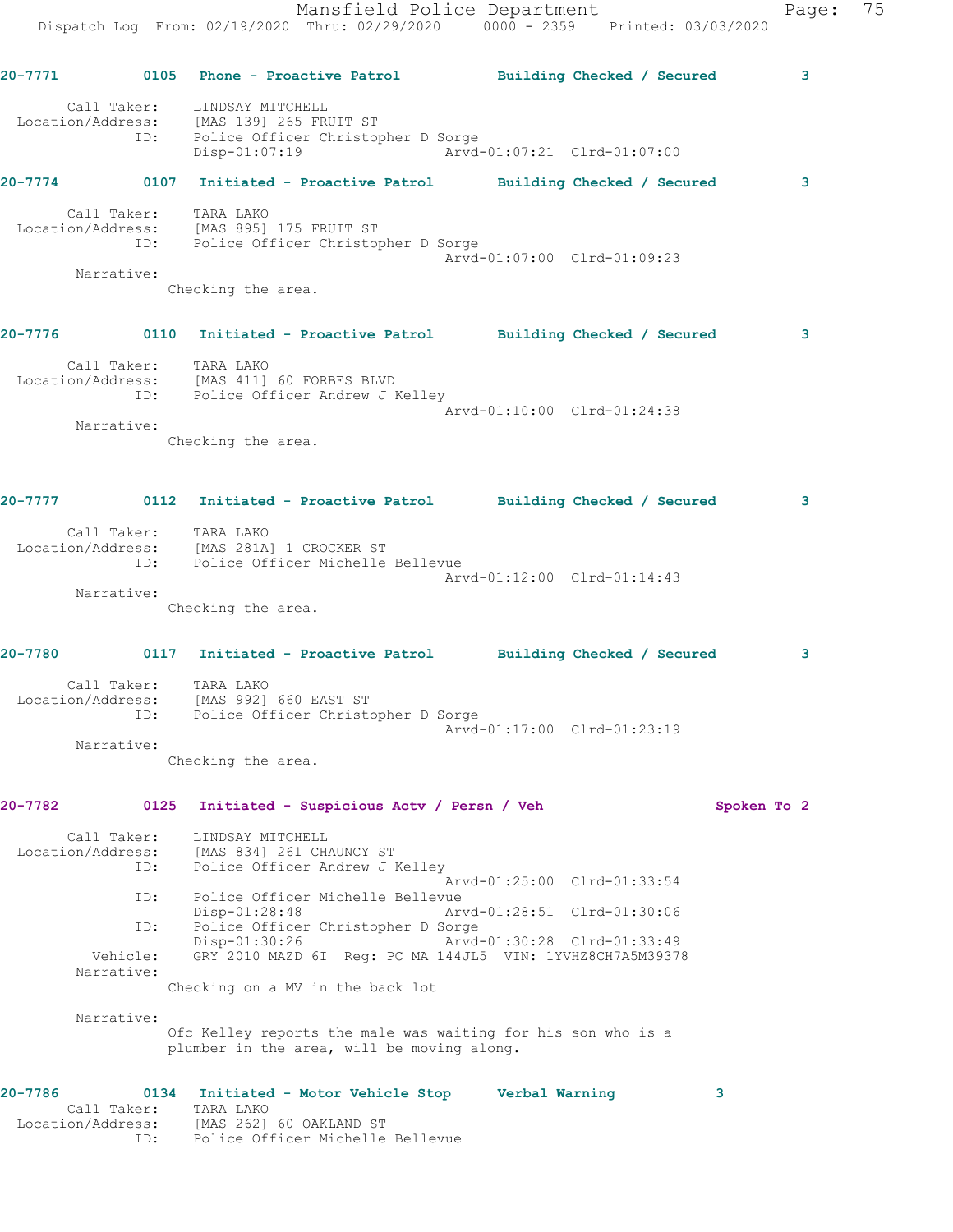|             |                                         |                                      |                                                                                             | Mansfield Police Department                                                           | Dispatch Log From: 02/19/2020 Thru: 02/29/2020 0000 - 2359 Printed: 03/03/2020   | Page: 76 |  |
|-------------|-----------------------------------------|--------------------------------------|---------------------------------------------------------------------------------------------|---------------------------------------------------------------------------------------|----------------------------------------------------------------------------------|----------|--|
|             |                                         |                                      |                                                                                             | Arvd-01:34:00 Clrd-01:40:26<br>Vehicle: 2009 TAC Req: RI 60480 VIN: 3TMMU52N59M015406 |                                                                                  |          |  |
|             |                                         |                                      |                                                                                             |                                                                                       |                                                                                  | 3        |  |
|             | Call Taker: TARA LAKO                   |                                      | Location/Address: [MAS 322] 31 HAMPSHIRE ST<br>ID: Police Officer Andrew J Kelley           |                                                                                       |                                                                                  |          |  |
|             | Narrative:                              | Checking the area.                   |                                                                                             | Arvd-01:44:47 Clrd-01:58:39                                                           |                                                                                  |          |  |
|             |                                         |                                      |                                                                                             |                                                                                       | 20-7788      0151  Initiated - Proactive Patrol     Building Checked / Secured   | 3        |  |
|             | Call Taker: TARA LAKO                   |                                      | Location/Address: [MAS] 4 ERICK RD @ 15 BONNEY LN<br>ID: Police Officer Christopher D Sorge |                                                                                       |                                                                                  |          |  |
|             | Narrative:                              | Checking the area.                   |                                                                                             | Arvd-01:51:00 Clrd-02:04:16                                                           |                                                                                  |          |  |
|             | Call Taker: TARA LAKO                   |                                      | Location/Address: [MAS] NORTH MAIN ST<br>ID: Police Officer Michelle Bellevue               |                                                                                       | 20-7794 0212 Initiated - Parking Violations Services Rendered 3                  |          |  |
|             | Narrative:                              |                                      | Ofc Bellevue reports no parking violations.                                                 | Arvd-02:12:00 Clrd-02:13:14                                                           |                                                                                  |          |  |
|             |                                         |                                      |                                                                                             |                                                                                       | 20-7799       0223   Initiated - Proactive Patrol     Building Checked / Secured | 3        |  |
|             | Call Taker: TARA LAKO                   |                                      | Location/Address: [MAS 907E] 390 WEST ST<br>ID: Police Officer Andrew J Kelley              |                                                                                       |                                                                                  |          |  |
|             | Narrative:                              | Checking the area.                   |                                                                                             | Arvd-02:23:00 Clrd-02:34:23                                                           |                                                                                  |          |  |
| $20 - 7806$ | 0302                                    |                                      | Initiated - Proactive Patrol                                                                |                                                                                       | Building Checked / Secured                                                       | 3        |  |
|             | Call Taker:<br>Location/Address:<br>ID: | TARA LAKO<br>[MAS 840] 280 SCHOOL ST | Police Officer Andrew J Kelley                                                              |                                                                                       |                                                                                  |          |  |
|             | Narrative:                              | Checking the area.                   |                                                                                             | Arvd-03:02:00 Clrd-03:06:28                                                           |                                                                                  |          |  |
| 20-7809     | Call Taker:<br>Location/Address:        | JEFFREY KEEFE                        |                                                                                             | 0345 911 - Suspicious Actv / Persn / Veh Services Rendered                            | $\mathbf{2}$                                                                     |          |  |
|             | ID:                                     | Disp-03:47:21                        | Police Officer Andrew J Kelley                                                              |                                                                                       | Clrd-03:48:58                                                                    |          |  |
|             | ID:<br>ID:                              | Disp-03:47:24                        | Police Officer Michelle Bellevue<br>Police Officer Christopher D Sorge                      | Arvd-03:50:29 Clrd-04:11:47                                                           |                                                                                  |          |  |
|             | ID:                                     | Disp-03:49:01                        | Detective Gregory S Martell                                                                 | Arvd-03:53:57 Clrd-04:24:43                                                           |                                                                                  |          |  |
|             |                                         | Disp-03:53:52                        |                                                                                             | Arvd-03:53:54 Clrd-04:24:45                                                           |                                                                                  |          |  |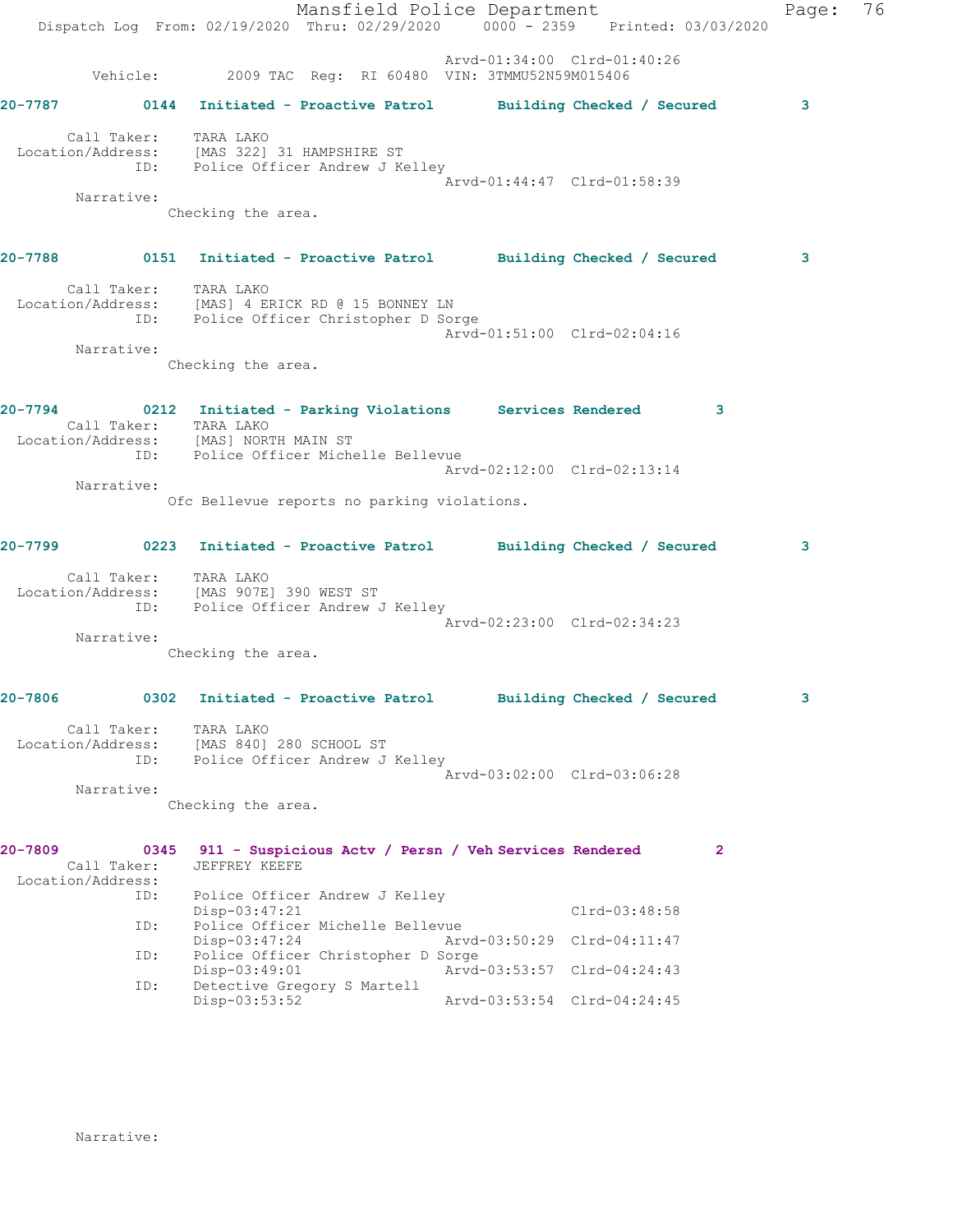|                 | Refer To Incident:                                                 | $20MAS-159-OF$                                                                                                                                                                                                                                                                                                                                                                                                                                                                                                                                                                                                                                                                                                                                                                                                                               |                           |
|-----------------|--------------------------------------------------------------------|----------------------------------------------------------------------------------------------------------------------------------------------------------------------------------------------------------------------------------------------------------------------------------------------------------------------------------------------------------------------------------------------------------------------------------------------------------------------------------------------------------------------------------------------------------------------------------------------------------------------------------------------------------------------------------------------------------------------------------------------------------------------------------------------------------------------------------------------|---------------------------|
| 20-7811<br>3    |                                                                    | 0616 Initiated - Selective Enforcement/RADAR                                                                                                                                                                                                                                                                                                                                                                                                                                                                                                                                                                                                                                                                                                                                                                                                 | Citation / Warning Issued |
|                 | Call Taker:<br>ID:                                                 | TARA LAKO<br>Location/Address: [MAS] 400 RTE 140 NB @ 287 CHAUNCY ST<br>Police Officer Andrew J Kelley                                                                                                                                                                                                                                                                                                                                                                                                                                                                                                                                                                                                                                                                                                                                       |                           |
|                 | Narrative:                                                         | Arvd-06:16:00 Clrd-06:36:16<br>Vehicle: GRY 1997 TOYT SD CAMRY Req: PC MA 6PV335 VIN: 4T1BG22K5VU817605                                                                                                                                                                                                                                                                                                                                                                                                                                                                                                                                                                                                                                                                                                                                      |                           |
|                 |                                                                    | Selective enforcement in the area.                                                                                                                                                                                                                                                                                                                                                                                                                                                                                                                                                                                                                                                                                                                                                                                                           |                           |
|                 | Narrative:                                                         | Off with Ma Reg 6PV335. Citation issued for failure to stop.                                                                                                                                                                                                                                                                                                                                                                                                                                                                                                                                                                                                                                                                                                                                                                                 |                           |
| 20-7812<br>3    |                                                                    | 0620 Initiated - Selective Enforcement/RADAR                                                                                                                                                                                                                                                                                                                                                                                                                                                                                                                                                                                                                                                                                                                                                                                                 | Citation / Warning Issued |
|                 | Call Taker:<br>ID:                                                 | TARA LAKO<br>Location/Address: [MAS] PERKINS AVE<br>Police Officer Michelle Bellevue<br>Arvd-06:20:00 Clrd-06:55:40                                                                                                                                                                                                                                                                                                                                                                                                                                                                                                                                                                                                                                                                                                                          |                           |
|                 | Narrative:                                                         | Vehicle: RED 2006 GMC 1500 Req: PC MA 4NL936 VIN: 1GTEK19V16Z180162                                                                                                                                                                                                                                                                                                                                                                                                                                                                                                                                                                                                                                                                                                                                                                          |                           |
|                 | Narrative:                                                         | Selective enforcement in the area.                                                                                                                                                                                                                                                                                                                                                                                                                                                                                                                                                                                                                                                                                                                                                                                                           |                           |
|                 |                                                                    | Ma 4n1936 citation issued for falure to yield                                                                                                                                                                                                                                                                                                                                                                                                                                                                                                                                                                                                                                                                                                                                                                                                |                           |
|                 | Narrative:                                                         | 1 citation issued                                                                                                                                                                                                                                                                                                                                                                                                                                                                                                                                                                                                                                                                                                                                                                                                                            |                           |
| 20-7816         | ID:<br>ID:<br>ID:<br>ID:<br>ID:<br>ID:<br>Narrative:<br>Narrative: | 0721 Walk-In - Assist Other Gov. Agency Services Rendered<br>Call Taker: Support Staff Derek M :<br>Location/Address: [MAS 451B] 500 EAST ST<br>Support Staff Derek M Stark<br>Detective Gregory S Martell<br>Disp-07:22:59<br>Arvd-07:23:06 Clrd-07:52:25<br>Police Officer Christopher D Sorge<br>Arvd-07:23:09 Clrd-07:35:17<br>Disp-07:22:59<br>Police Officer Michelle Bellevue<br>$Disp-07:22:59$<br>Arvd-07:23:08 Clrd-07:52:27<br>Police Officer Nicole M Boldrighini<br>Arvd-08:01:52 Clrd-08:07:09<br>$Disp-07:58:41$<br>Detective Gregory S Martell<br>Disp-07:58:49<br>Clrd-07:59:47<br>Police Officer Patrick J Pennie<br>Arvd-08:01:54 Clrd-08:07:13<br>$Disp-07:59:55$<br>Det. Martell, Ofc. Sorge and Ofc. Bellevue speaking with DCF<br>about involved from earlier incident.<br>attempted to make contact, no one was home | 3                         |
| 20-7817<br>Call | 0727<br>$\mathbf{2}$<br>Call Taker:<br>ID:<br>Narrative:           | Phone - 911 Hang-ups & Verifications<br>APRIL LEHANE<br>Location/Address: [MAS H3275] 332 ELM ST<br>Police Officer Andrew J Kelley<br>Arvd-07:41:22 Clrd-07:42:43<br>Disp-07:28:36<br>Checking on a 911 hang up. Spoke with a female who stated<br>her child was playing with the phone                                                                                                                                                                                                                                                                                                                                                                                                                                                                                                                                                      | Confirmed misdial/Accdntl |
|                 | Narrative:                                                         | spoke with party at location all set, child had phone                                                                                                                                                                                                                                                                                                                                                                                                                                                                                                                                                                                                                                                                                                                                                                                        |                           |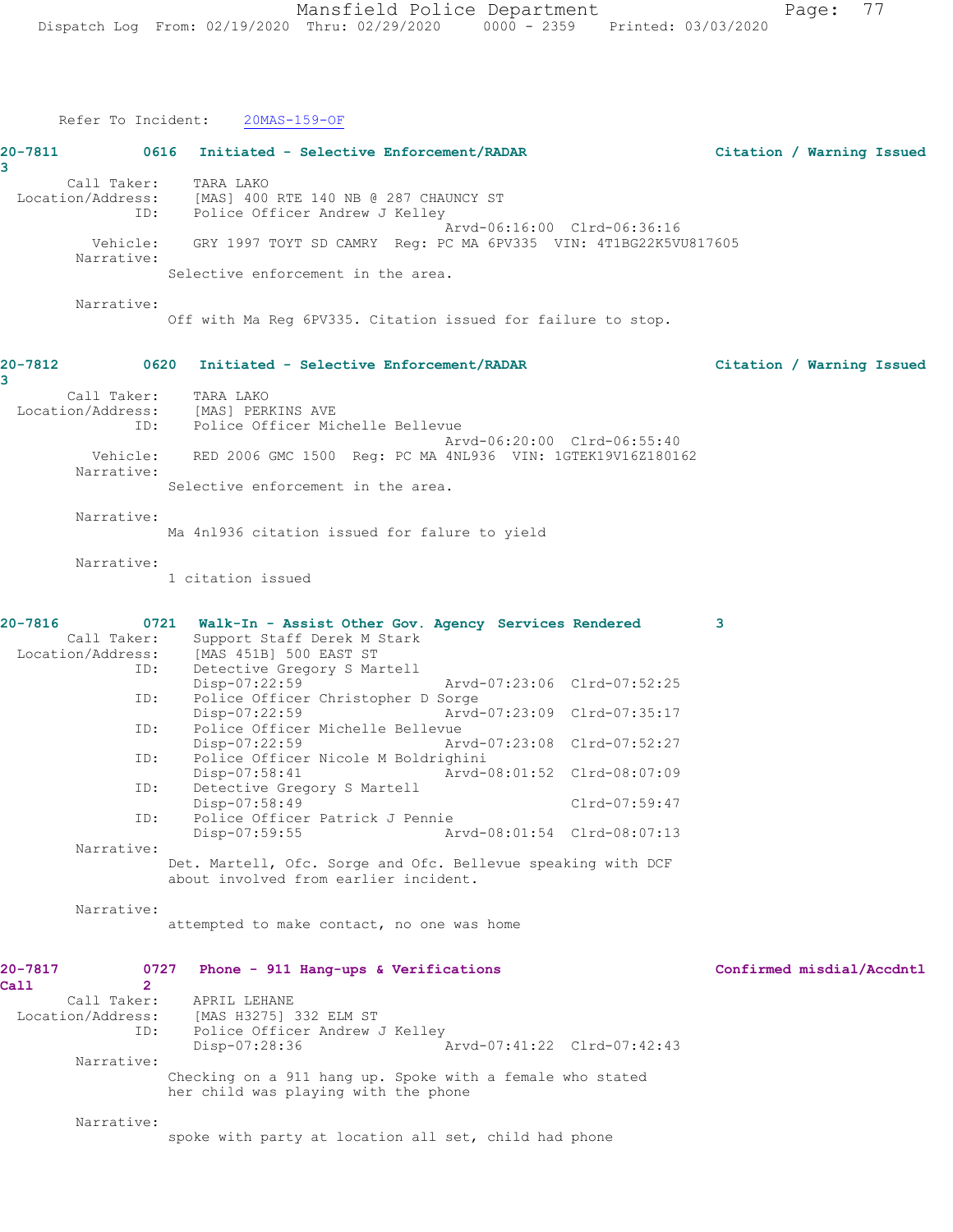**20-7819 0753 911 - 911 Hang-ups & Verifications Unfounded/Unverifed 2**  Call Taker: MATTHEW BOMES Location/Address: [MAS 5A] 777 WEST ST ID: Police Officer David J Pepicelli<br>Disp-07:55:52 Art Disp-07:55:52 Arvd-08:07:16 Clrd-08:15:45 Narrative: Checking on a 911 hang up, cell phone 911 open line, Narrative: Checking on a 911 hang up Narrative: checked building with management, several large meetings going on no problems found **20-7826 0907 Phone - Alarm - Burglar False / Accidental Alarm 1**  Call Taker: APRIL LEHANE Location/Address: [MAS 840L] 280 SCHOOL ST Apt. #L ID: Police Officer David J Pepicelli Disp-09:08:28 Clrd-09:14:34 ID: Police Officer Patrick J Pennie Disp-09:08:34 Arvd-09:12:07 Clrd-09:14:34 Narrative: panic alarm ref#39 Narrative: multiple vehicles in lot Narrative: location having issues with the alarm, will be contacting alarm company **20-7827 0910 Initiated - Selective Enforcement/RADAR Citation / Warning Issued 3**  Call Taker: MATTHEW BOMES Vicinity of: [MAS 1002] 250 EAST ST ID: Police Officer Nicole M Boldrighini Arvd-09:10:00 Clrd-09:36:46 Vehicle: RED 2001 JEEP UT WRANGL Reg: PC MA 5HX960 VIN: 1J4FA59S41P309367 Vehicle: GRN 1999 FORD RANGER Reg: PC MA 1GB924 VIN: 1FTZR15X9XTA21415 Narrative: Selective enforcement in the area. Narrative: Ma 5hx960 school zone citation issued Narrative: Ma 1gb924 citation issued for speed **20-7828 0916 Phone - Motor Veh Acc - No Injury Accident Report 1**  Call Taker: APRIL LEHANE<br>Location/Address: [MAS] OXFORD [MAS] OXFORD RD @ FORBES BLVD ID: Police Officer David W Kinahan<br>Disp-09:17:42 Disp-09:17:42 Arvd-09:22:28 Clrd-09:58:06<br>Disp-09:17:42 David J Pepicelli<br>Disp-09:17:48 Arvd-09:22:28 Clrd-09:53:05<br>Clrd-09:53:05<br>Clrd-09:53:05 Police Officer David J Pepicelli Disp-09:17:48 Arvd-09:22:28 Clrd-09:53:05 Vehicle: BLK 2017 HOND Reg: PC ON CCPS809 VIN: 2HGFC2F5XHH018837 Vehicle: RED 2015 FUS Reg: PC RI QZ885 VIN: 3FA6P0HD8FR250405 Narrative: two car mva no injuries Narrative: both cars drivable and under way

Refer To Accident: 20MAS-60-AC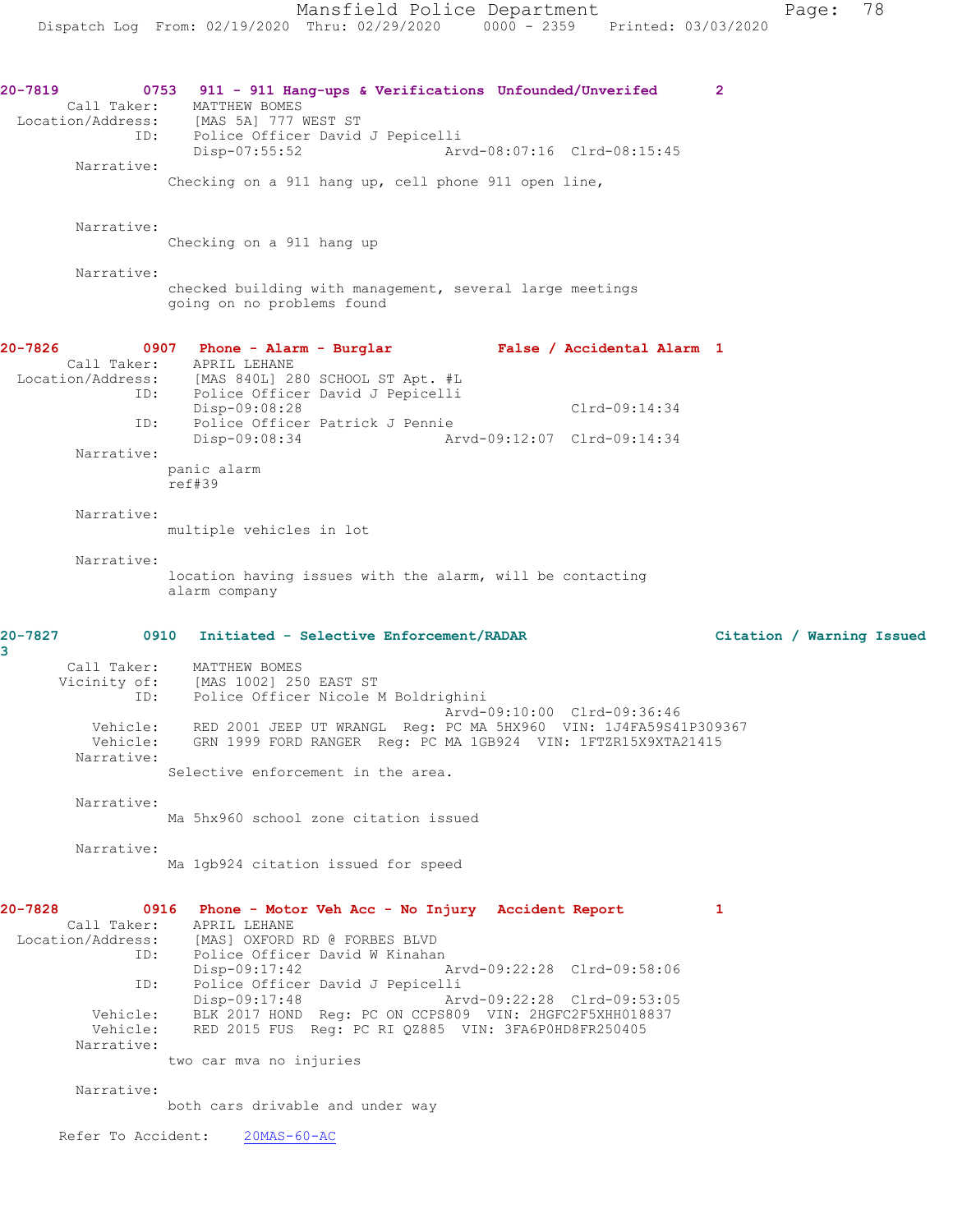Mansfield Police Department Page: 79 Dispatch Log From: 02/19/2020 Thru: 02/29/2020 0000 - 2359 Printed: 03/03/2020 **20-7831 0949 Initiated - Parking Violations Services Rendered 3**  Call Taker: Animal Control Steven Simonds Location/Address: [MAS] NORTH MAIN ST ID: Animal Control Steven Simonds Arvd-09:50:49 Clrd-10:21:53 Narrative: checking area for parking violations Narrative: moved RI RL861 from yellow curbing in front of juice on the main **20-7833 1002 Initiated - Traffic Enforcement / Activity Citation / Warning Issued 2**  Call Taker: MATTHEW BOMES Vicinity of: [MAS] SCHOOL ST ID: Police Officer David J Pepicelli Arvd-10:02:00 Clrd-11:01:11 Vehicle: GRY 2012 DODG RAM150 Reg: PC MA 4NJ876 VIN: 1C6RD7FT4CS238858 Narrative: Ma 4nj876 area of 280 School warning issued for electrinic device Narrative: top speed of 48 and average of 33 20-7834 1004 Initiated - Traffic Enforcement / Activity **Services Rendered 2**  Call Taker: MATTHEW BOMES Vicinity of: [MAS] 99 COPELAND DR @ 235 CHAUNCY ST ID: Police Officer Patrick J Pennie Arvd-10:04:00 Clrd-10:35:56 Narrative: Officer out on traffic enforcement in the area **20-7835 1013 Initiated - Follow up Investigation Services Rendered 3**  Call Taker: MATTHEW BOMES Location/Address: [SHA 1] 213 S MAIN ST ID: Police Officer Nicole M Boldrighini Arvd-10:13:00 Clrd-12:13:12 ID: Police Officer Nicole M Boldrighini Arvd-12:13:21 Clrd-12:44:09 Narrative: Conducting a follow up in the area to a previously reported incident. Narrative: party was located and sectioned **20-7839 1113 Initiated - Speed Trailer/Signs Deployed Services Rendered 3**  Call Taker: Police Officer David W Kinahan Location/Address: [MAS] 71 RESERVOIR ST ID: Police Officer David W Kinahan Arvd-11:17:45 Clrd-11:31:20 Narrative: Officer Kinahan out to deploy Speed signs to the area **20-7841 1122 Phone - Well Being Check Transported to Hospital 3**  Call Taker: MATTHEW BOMES Location/Address: [MAS 1019] 792 WEST ST Apt. #B106 Police Officer Patrick J Pennie Disp-11:30:43 Arvd-11:33:13 Clrd-12:30:52 ID: Police Officer David J Pepicelli<br>Disp-11:30:47 Arv Disp-11:30:47 Arvd-11:33:11 Clrd-12:40:26 Narrative: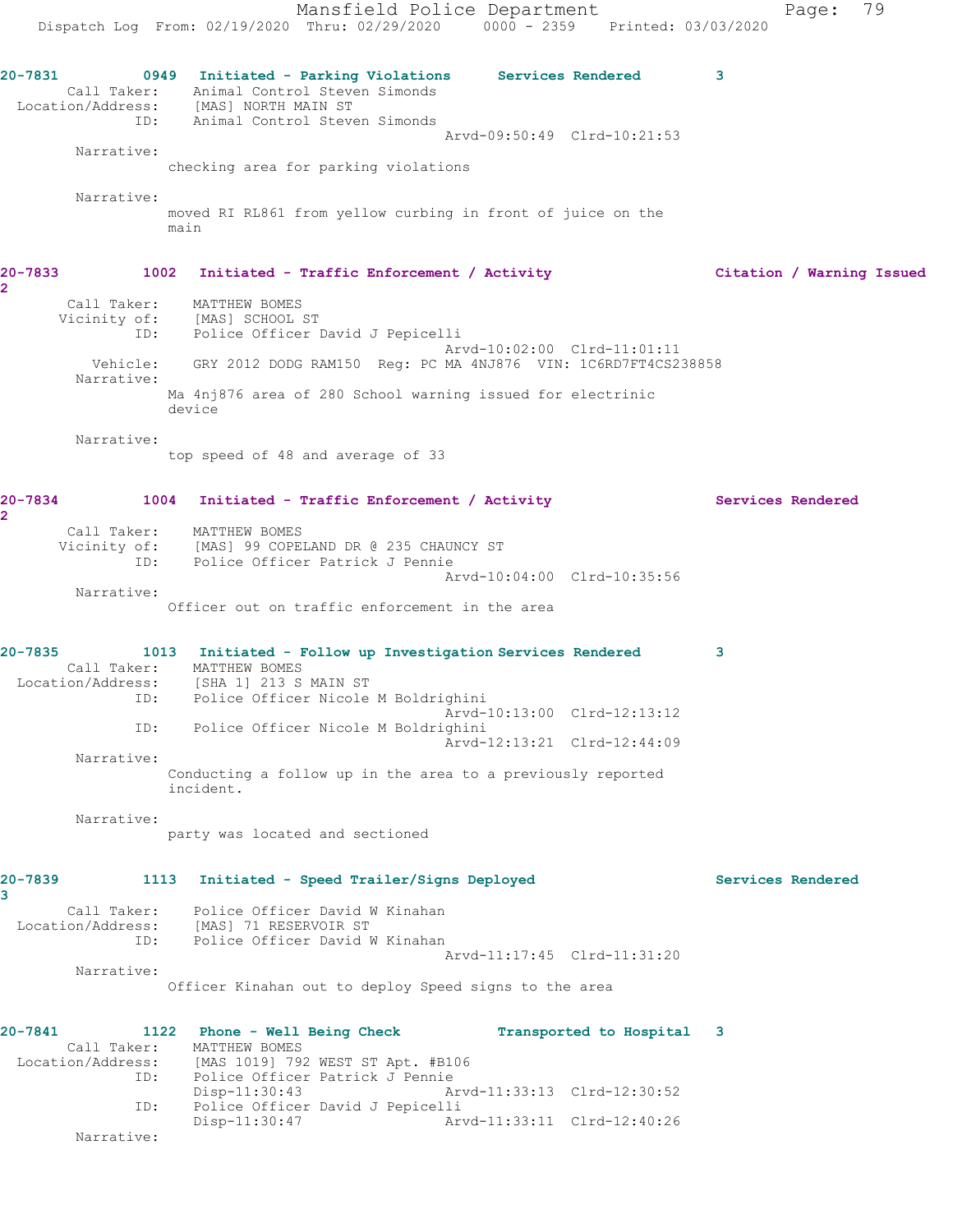Mansfield Police Department Page: 80 Dispatch Log From: 02/19/2020 Thru: 02/29/2020 0000 - 2359 Printed: 03/03/2020 Well being check no one has spoken to her since monday Narrative: rescue spoke with med com, and they are trying to take her to the hospital Narrative: standing by to assist rescue with transport **20-7842 1131 Initiated - Motor Vehicle Stop Verbal Warning 3**  Call Taker: MATTHEW BOMES Vicinity of: [MAS] 80 RESERVOIR ST @ 1 COLUMBINE RD ID: Police Officer David W Kinahan Arvd-11:31:00 Clrd-11:34:00 Vehicle: GRY 2014 VOLK TIGUAN Reg: PC MA 8BW418 VIN: WVGBV3AX7EW559892 Narrative: verbal warning for speed **20-7848 1216 Initiated - Parking Violations Services Rendered 3**  Call Taker: Animal Control Steven Simonds Location/Address: [MAS] NORTH MAIN ST ID: Animal Control Steven Simonds Arvd-12:17:13 Clrd-12:27:55 Narrative: checking area for parking violations Narrative: no violations **20-7850 1217 Initiated - Speed Trailer/Signs Deployed Services Rendered 3**  Call Taker: Police Officer David W Kinahan Location/Address: [MAS H3885] 115 CHURCH ST ID: Police Officer David W Kinahan Arvd-12:19:15 Clrd-12:51:30 Narrative: Officer Kinahan out to deploy Speed Signs in the area **20-7851 1220 Phone - Alarm - Burglar Building Checked / Secured 1** Call Taker: APRIL LEHANE Location/Address: [MAS H4901] 954 MAPLE ST ID: Sergeant Robert S Pierce<br>Disp-12:23:20 Disp-12:23:20 Arvd-12:33:57 Clrd-12:39:10 Narrative: zone: stairs motion keyholder: unable to reach Narrative: checked by hand house secure **20-7855 1319 Initiated - Motor Vehicle Stop Citation / Warning Issued 3**  Call Taker: MATTHEW BOMES Vicinity of: [MAS] 91 CHAUNCY ST @ 6 HIGHLAND AVE ID: Police Officer David J Pepicelli Arvd-13:19:00 Clrd-13:26:20 Vehicle: GRY 2014 HOND CRVSPO Reg: PAS MA TC79LC VIN: 5J6RM4H76EL046629 Narrative: warning issued to the operator for cell phone use **20-7856 1322 Phone - Suspicious Actv / Persn / Veh Unfounded/Unverifed 2**  Call Taker: APRIL LEHANE Location/Address: [MAS 840I140C] 280 SCHOOL ST Apt. #I140 ID: Police Officer David J Pepicelli Disp-13:26:55 Arvd-13:28:10 Clrd-13:33:18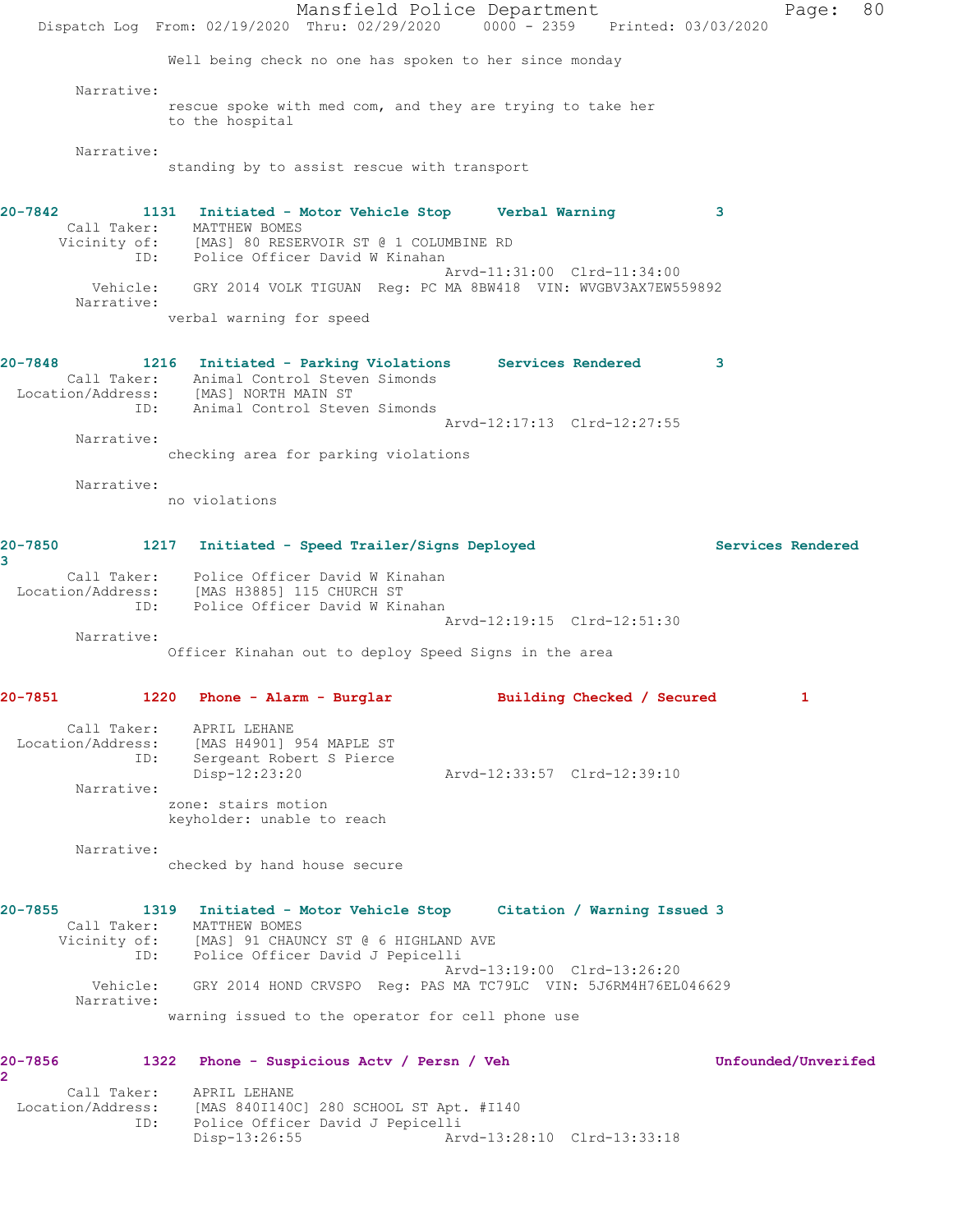Mansfield Police Department Page: 81 Dispatch Log From: 02/19/2020 Thru: 02/29/2020 0000 - 2359 Printed: 03/03/2020 ID: Police Officer Patrick J Pennie Disp-13:27:14 Arvd-13:29:23 Clrd-13:33:18 Narrative: about 5'9- 6' meduim frames b/m driving slowly around the parking lot. They then went into the store. They were driving a black mercedes with Nj plates Narrative: M11 checking in the store Narrative: store check clear checking the area Narrative: checked the area unfound at this time **20-7859 1337 Initiated - Traffic Cntrl / Dirctn Services Rendered 3**  Call Taker: MATTHEW BOMES Location/Address: [MAS 1002] 250 EAST ST ID: Animal Control Steven Simonds Arvd-13:37:00 Clrd-14:14:29 Narrative: Out for traffic school crossing **20-7863 1406 Initiated - Animal Complaints Services Rendered 3**  Call Taker: MATTHEW BOMES Location/Address: [MAS H5716] 41 LAWNDALE RD ID: Police Officer Nicole M Boldrighini Arvd-14:06:00 Clrd-14:13:54 Narrative: wants to speak wtih an officer regarding her dog being let out by the construction com working on her house and the dog then going down the street to 1 pine view and was killing someones chickens, she found her dog but the homeowner of the chickens wasnt home so she wants to talk to some one **20-7865 1500 Initiated - Motor Vehicle Stop Citation / Warning Issued 3**  Call Taker: MATTHEW BOMES Vicinity of: [MAS] 1551 WEST ST @ 526 WILLIAMS ST ID: Police Officer David J Pepicelli Arvd-15:00:00 Clrd-15:08:26 Vehicle: GRY 2018 HOND UT PILOT Reg: PC MA 9PT745 VIN: 5FNYF6H01JB055584 Narrative: citation issued to operator for speed **20-7866 1505 911 - 911 Hang-ups & Verifications Confirmed misdial/Accdntl Call 2** Call Taker: MATTHEW BOMES Location/Address: [MAS H6677] 1494 WEST ST ID: Police Officer David J Pepicelli Disp-15:08:51 Arvd-15:09:33 Clrd-15:11:19 ID: Police Officer Patrick J Pennie Disp-15:09:10 Clrd-15:11:19 Narrative: Checking on a 911 hang up Narrative: open 911 line then disconnected, multiple attemps call back going to voice mail Narrative: spoke with party at location was attempting to call 911 **20-7868 1529 Initiated - Motor Vehicle Stop Citation / Warning Issued 3**  Call Taker: MATTHEW BOMES Vicinity of: [MAS] SPRING ST ID: Police Officer David J Pepicelli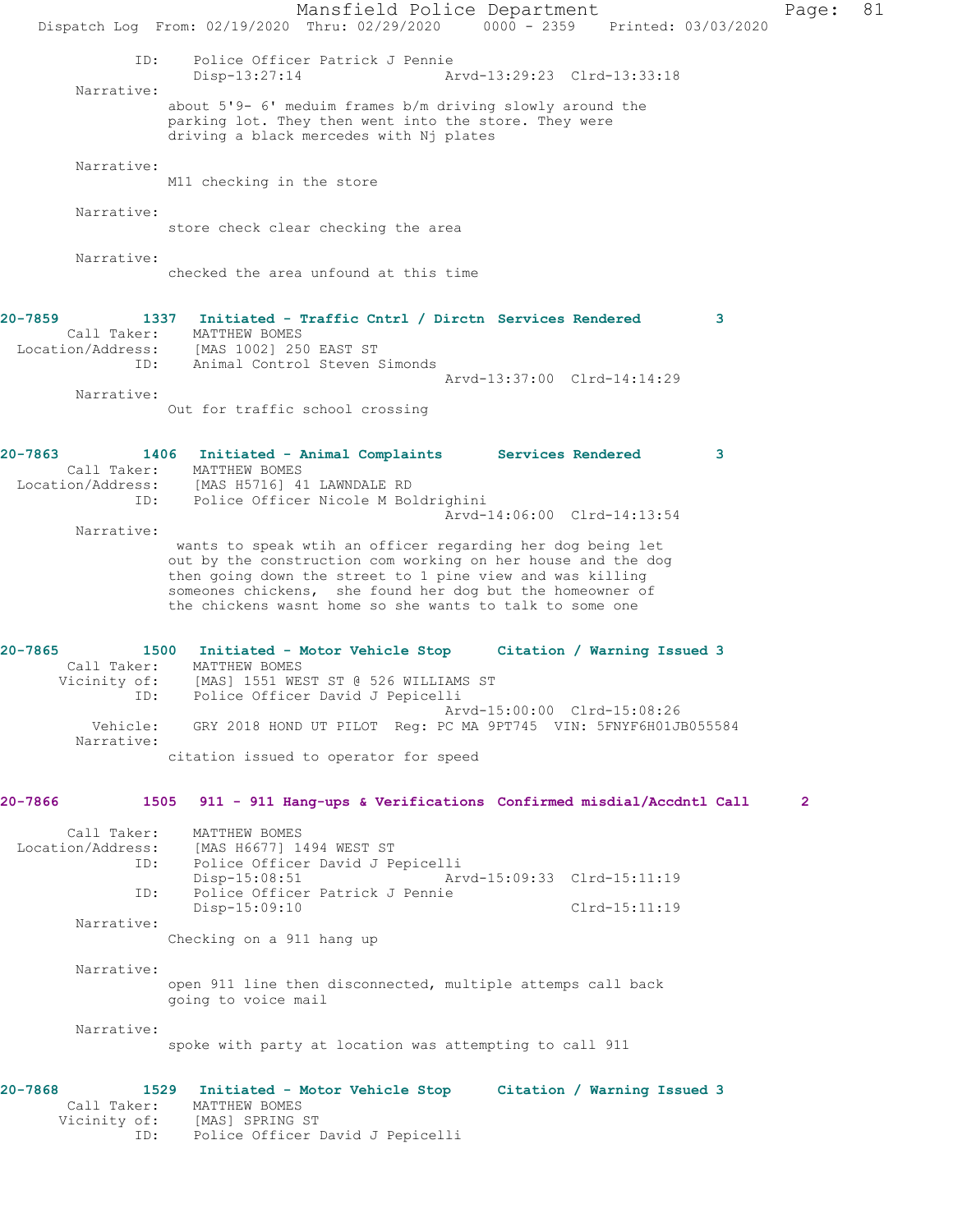Mansfield Police Department Page: 82 Dispatch Log From: 02/19/2020 Thru: 02/29/2020 0000 - 2359 Printed: 03/03/2020 Arvd-15:29:00 Clrd-15:38:45 Vehicle: GRY 2006 HOND UT CRV Reg: PC MA 2242HN VIN: SHSRD78516U438114 Narrative: citation issued for speeding spring st. **20-7877 1732 Walk-In - Harass. Electronic Communicat Spoken To 3** Call Taker: Support Staff Derek M Stark Location/Address: [MAS H5741] 10 LEWIS RD ID: Police Officer David J Pepicelli Disp-17:36:25 Arvd-17:44:52 Clrd-18:57:41 Narrative: Walk in looking to speak with an officer about a landscaper who is contacting involved for payment. 20-7880 1755 Initiated - Traffic Enforcement / Activity Services Rendered **2**  Call Taker: MATTHEW BOMES Location/Address: [MAS] RESERVOIR ST ID: Police Officer William C Trudell Arvd-17:55:00 Clrd-18:58:47 Narrative: Officer out on traffic enforcement in the area **20-7881 1803 Initiated - Traffic Enforcement / Activity Citation / Warning Issued 2**  Call Taker: MATTHEW BOMES Vicinity of: [MAS] OAKLAND ST ID: Police Officer Jay J Sparrow Arvd-18:03:00 Clrd-18:55:18 Vehicle: GRY 2011 JEEP UT GRAND Reg: PC MA 219GV2 VIN: 1J4RR4GG9BC671315 Narrative: Officer out on traffic enforcement in the area Narrative: Out with 219GV2 **20-7884 1820 Initiated - Selective Enforcement/RADAR Citation / Warning Issued 3**  Call Taker: MATTHEW BOMES Vicinity of: [MAS 982] 111 HOPE ST ID: Police Officer Danielle C Titus Arvd-18:20:00 Clrd-19:03:55 Vehicle: GRY 2020 JEEP UT WRANGLER UNLIMITED Reg: PC MA 1EHM79 VIN: 1C4HJXEN8LW157497 Narrative: Selective enforcement in the area. Narrative: 1EHM79- citation issued for speed **20-7889 1906 Initiated - Community Policing Services Rendered 3**  Call Taker: JEFFREY KEEFE Vicinity of: [MAS 12] 250 EAST ST ID: Police Officer Danielle C Titus Arvd-19:06:00 Clrd-19:21:06 Narrative: Community Policing. **20-7891 1915 Phone - Disturbance / Gathering Services Rendered 1**  Call Taker: JEFFREY KEEFE<br>Vicinity of: [MAS 840J130] [MAS 840J130] 280 SCHOOL ST Apt. #J130 ID: Police Officer David J Pepicelli Arvd-19:20:49 Clrd-19:47:16 ID: Police Officer Jay J Sparrow Arvd-19:20:15 Clrd-19:47:16 ID: Sergeant Jeffrey G Bombard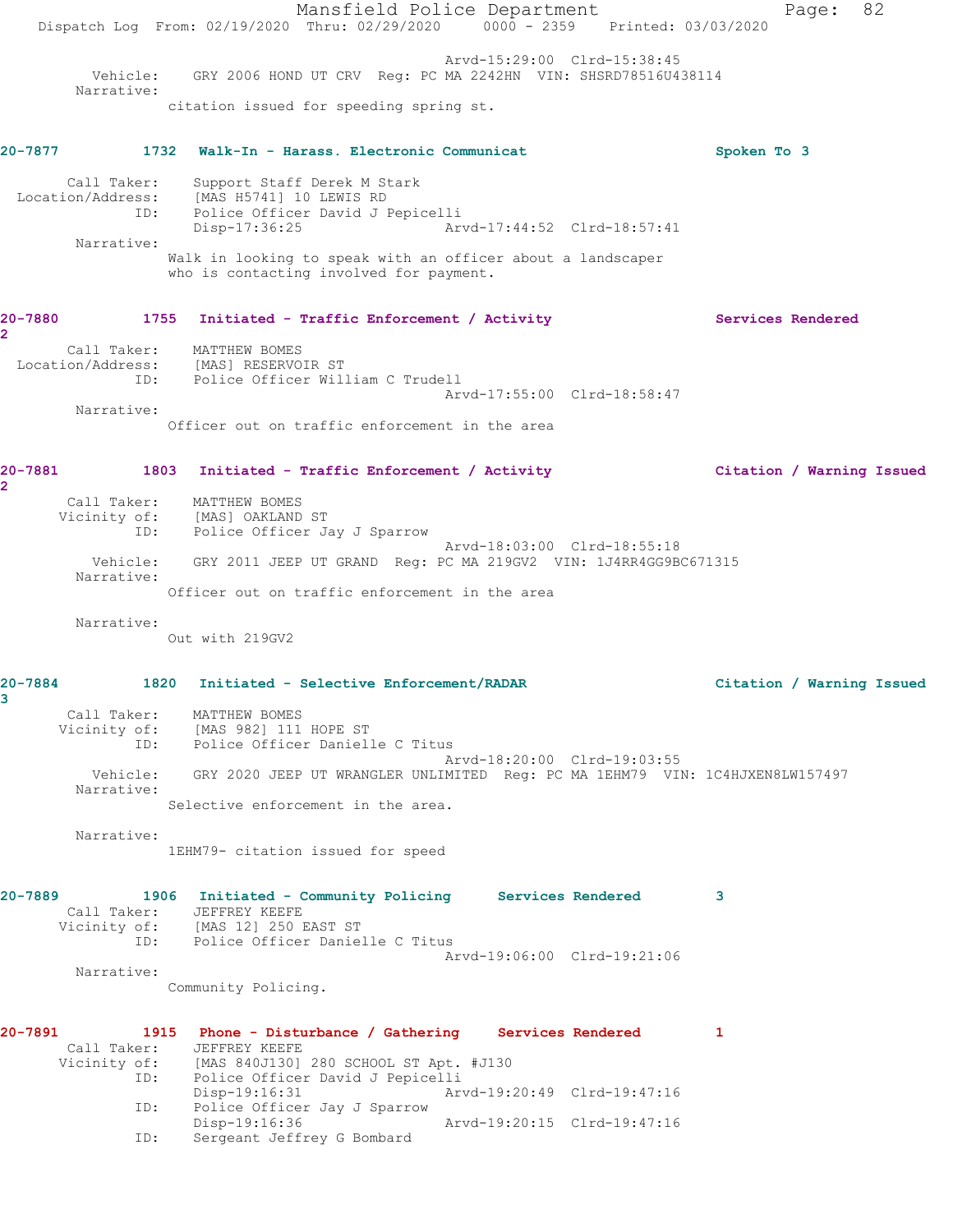|         |                                           | Dispatch Log From: 02/19/2020 Thru: 02/29/2020 0000 - 2359                                                                                                                                                                                                                                                                                     | Mansfield Police Department                                           |  |  |                                                            | Printed: 03/03/2020 | Page:          | 83 |
|---------|-------------------------------------------|------------------------------------------------------------------------------------------------------------------------------------------------------------------------------------------------------------------------------------------------------------------------------------------------------------------------------------------------|-----------------------------------------------------------------------|--|--|------------------------------------------------------------|---------------------|----------------|----|
|         | Vehicle:<br>Narrative:                    | Disp-19:20:33                                                                                                                                                                                                                                                                                                                                  | GRY 2009 NISS 4D MAXIMA Reg: PAS MA 7YC477 VIN: 1N4AA51E19C800798     |  |  | Arvd-19:22:01 Clrd-19:24:25                                |                     |                |    |
|         |                                           | Report of a disturbance in progress at Famous Ftwr.                                                                                                                                                                                                                                                                                            |                                                                       |  |  |                                                            |                     |                |    |
|         | Narrative:                                | Store manager called MPD front desk, argument and<br>disturbance in the background. Manager reporting possible<br>shoplifting confronted staff and is making threats.                                                                                                                                                                          |                                                                       |  |  |                                                            |                     |                |    |
|         | Narrative:                                | Female in question is black female, wearing baseball hat,<br>black jacket and black leggings. Left store after told she<br>was on phone with police. Exited store to awaiting vheicle<br>MA-7YC477.                                                                                                                                            |                                                                       |  |  |                                                            |                     |                |    |
|         | Narrative:                                | Checked the surrounding area nothing found.                                                                                                                                                                                                                                                                                                    |                                                                       |  |  |                                                            |                     |                |    |
| 20-7892 |                                           | 1919 Phone - Burglary (B&E)                                                                                                                                                                                                                                                                                                                    |                                                                       |  |  | Investigated - Report Taken                                |                     | $\overline{2}$ |    |
|         | Call Taker:<br>Location/Address:<br>ID:   | LINDSAY MITCHELL<br>[MAS] 2 SEAN DR<br>Disp-19:21:53                                                                                                                                                                                                                                                                                           | Police Officer Danielle C Titus                                       |  |  | Arvd-19:25:12 Clrd-20:17:55                                |                     |                |    |
|         | ID:<br>ID:                                | Disp-19:21:58                                                                                                                                                                                                                                                                                                                                  | Police Officer William C Trudell<br>Sergeant Jeffrey G Bombard        |  |  | Arvd-19:25:16 Clrd-20:19:26                                |                     |                |    |
|         |                                           | Disp-19:24:32                                                                                                                                                                                                                                                                                                                                  |                                                                       |  |  | Arvd-19:25:50 Clrd-20:09:44                                |                     |                |    |
|         | ID:<br>Narrative:                         | Disp-19:36:39                                                                                                                                                                                                                                                                                                                                  | Detective Kenneth E Wright                                            |  |  | Arvd-19:48:27 Clrd-20:19:31                                |                     |                |    |
|         |                                           | RP received a call from his mother stating she believed her<br>house was broken into. Dispatch called and spoke to the<br>homeowner who states she left at 6am this morning and just<br>returned home to find her downstairs bedroom window open.<br>Female was advised to exit the home and wait for Officers<br>arrival. Officers responding |                                                                       |  |  |                                                            |                     |                |    |
|         | Narrative:                                | See report.                                                                                                                                                                                                                                                                                                                                    |                                                                       |  |  |                                                            |                     |                |    |
|         | Refer To Incident:                        | $20MS-160-OF$                                                                                                                                                                                                                                                                                                                                  |                                                                       |  |  |                                                            |                     |                |    |
| 20-7894 |                                           | 2007 Phone - Alarm - Burglar                                                                                                                                                                                                                                                                                                                   |                                                                       |  |  | Building Checked / Secured                                 |                     | 1              |    |
|         | Call Taker:<br>Vicinity of:<br>ID:<br>ID: | JEFFREY KEEFE<br>[MAS] 33 SUFFOLK RD<br>Disp-20:09:15<br>Disp-20:09:54                                                                                                                                                                                                                                                                         | Police Officer David J Pepicelli<br>Sergeant Jeffrey G Bombard        |  |  | Arvd-20:12:25 Clrd-20:18:55<br>Arvd-20:16:11 Clrd-20:18:43 |                     |                |    |
|         | Narrative:                                | Commercial burglar alarm listed as perimeter warehouse.<br>Cancelled by alarm company for proper pass code by party not<br>on site.                                                                                                                                                                                                            |                                                                       |  |  |                                                            |                     |                |    |
|         | Narrative:                                | M11 spoke with the second shift and was advised that a truck<br>driver exited out of the wrong door setting off the alarm.                                                                                                                                                                                                                     |                                                                       |  |  |                                                            |                     |                |    |
| 20-7895 | Call Taker:<br>Vicinity of:<br>ID:        | 2025 911 - Suspicious Actv / Persn / Veh Spoken To<br>JEFFREY KEEFE<br>Disp-20:26:35                                                                                                                                                                                                                                                           | [MAS 1019] 792 WEST ST Apt. #C206<br>Police Officer William C Trudell |  |  | $Clrd-20:32:07$                                            | $\mathbf{2}$        |                |    |
|         | ID:                                       | $Disp-20:26:39$                                                                                                                                                                                                                                                                                                                                | Police Officer David J Pepicelli                                      |  |  | Arvd-20:31:41 Clrd-20:46:55                                |                     |                |    |
|         | ID:                                       | Disp-20:32:18                                                                                                                                                                                                                                                                                                                                  | Police Officer Jay J Sparrow                                          |  |  | Arvd-20:32:20 Clrd-20:46:55                                |                     |                |    |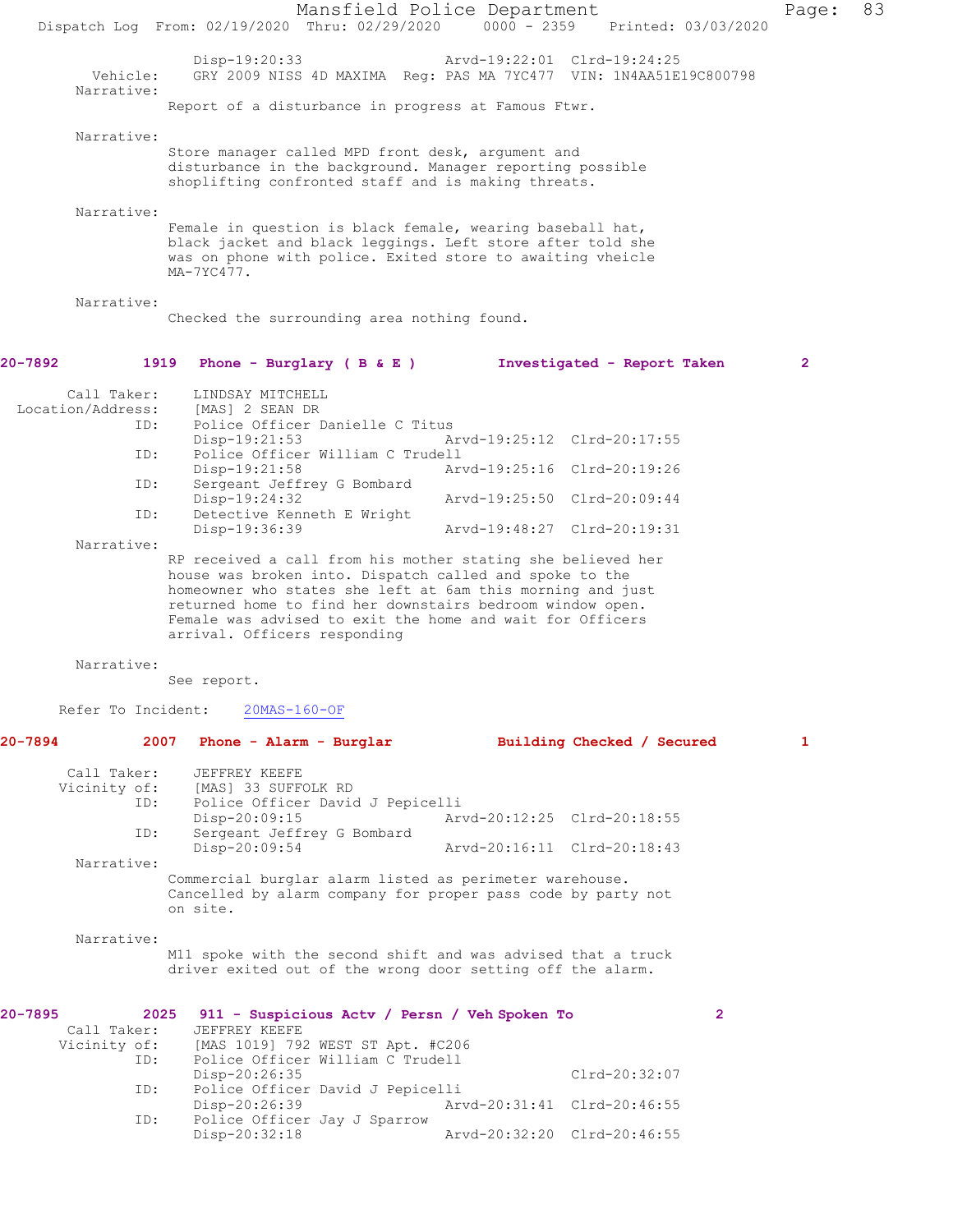Mansfield Police Department Page: 84 Dispatch Log From: 02/19/2020 Thru: 02/29/2020 0000 - 2359 Printed: 03/03/2020 Narrative: Cp reporting SUSP activity outside of her apartment involving a blue van moving items. Narrative: The calling party was confused about the vehicle in question. No issues to report. **20-7897 2048 Initiated - Assist Citizen - P S A Services Rendered 3**  Call Taker: JEFFREY KEEFE Vicinity of: [MAS 840J130] 280 SCHOOL ST Apt. #J130 ID: Police Officer David J Pepicelli Arvd-20:48:00 Clrd-21:11:13 Narrative: Assisting management in closing the store due to a previous issue. **20-7898 2109 Initiated - Proactive Patrol Services Rendered 3**  Call Taker: JEFFREY KEEFE<br>Vicinity of: [MAS] 4 ERICK of: [MAS] 4 ERICK RD @ 15 BONNEY LN<br>ID: Police Officer Danielle C Titus Police Officer Danielle C Titus Arvd-21:09:00 Clrd-21:19:09 Narrative: Checking the area. **20-7900 2131 Walk-In - Identity Theft Incident Report 1**  Call Taker: Support Staff Derek M Stark Location/Address: [MAS H1519] 6 ERICK RD Apt. #62 ID: Police Officer Danielle C Titus Disp-21:35:26 Arvd-21:42:39 Clrd-23:25:05 Vehicle: GRY 2014 VOLK SD TOUARE Reg: PC MA 1FDG38 VIN: WVGDF9BP3ED001363 Narrative: Walk in needs to file police report for identify theft and victim of a scam. Involved transferred a large sum of money Refer To Incident: 20MAS-161-OF **20-7901 2143 911 - Disturbance / Gathering Spoken To 1**  Call Taker: JEFFREY KEEFE Location/Address: [MAS] 150 RUMFORD AVE ID: Police Officer William C Trudell Disp-21:44:18 Arvd-21:46:10 Clrd-21:57:02<br>ID: Police Officer Jay J Sparrow Police Officer Jay J Sparrow<br>Disp-21:44:22 Disp-21:44:22 Arvd-21:46:24 Clrd-21:57:02 ID: Sergeant Jeffrey G Bombard<br>Disp-21:45:02 Disp-21:45:02 Arvd-21:46:22 Clrd-21:57:02 Narrative: Cp reports somone banging on a door in the hallway on the 4th floor. Narrative: M5 report there is a woman that was trying to get into her apartment. Calling party was advised. **20-7908 2337 911 - Disturbance / Gathering Spoken To 1**  Call Taker: JEFFREY KEEFE Vicinity of: [MAS 840A] 280 SCHOOL ST Apt. #A ID: Police Officer William C Trudell Disp-23:37:48 Arvd-23:40:26 Clrd-23:46:26 ID: Police Officer Jay J Sparrow Disp-23:37:51 Arvd-23:40:23 Clrd-23:46:26<br>ID: Sergeant Jeffrey G Bombard Sergeant Jeffrey G Bombard Disp-23:38:42 Enrt-23:38:42 Arvd-23:40:49 Clrd-23:46:26 ID: Police Officer David J Pepicelli Disp-23:40:58 Arvd-23:41:04 Clrd-23:46:26 Vehicle: GRY 2011 VOLK SD JETTA Reg: PC MA 8LP295 VIN: 3VW2K7AJ3BM093841 Narrative: The manager from TGI Fridays called to report two women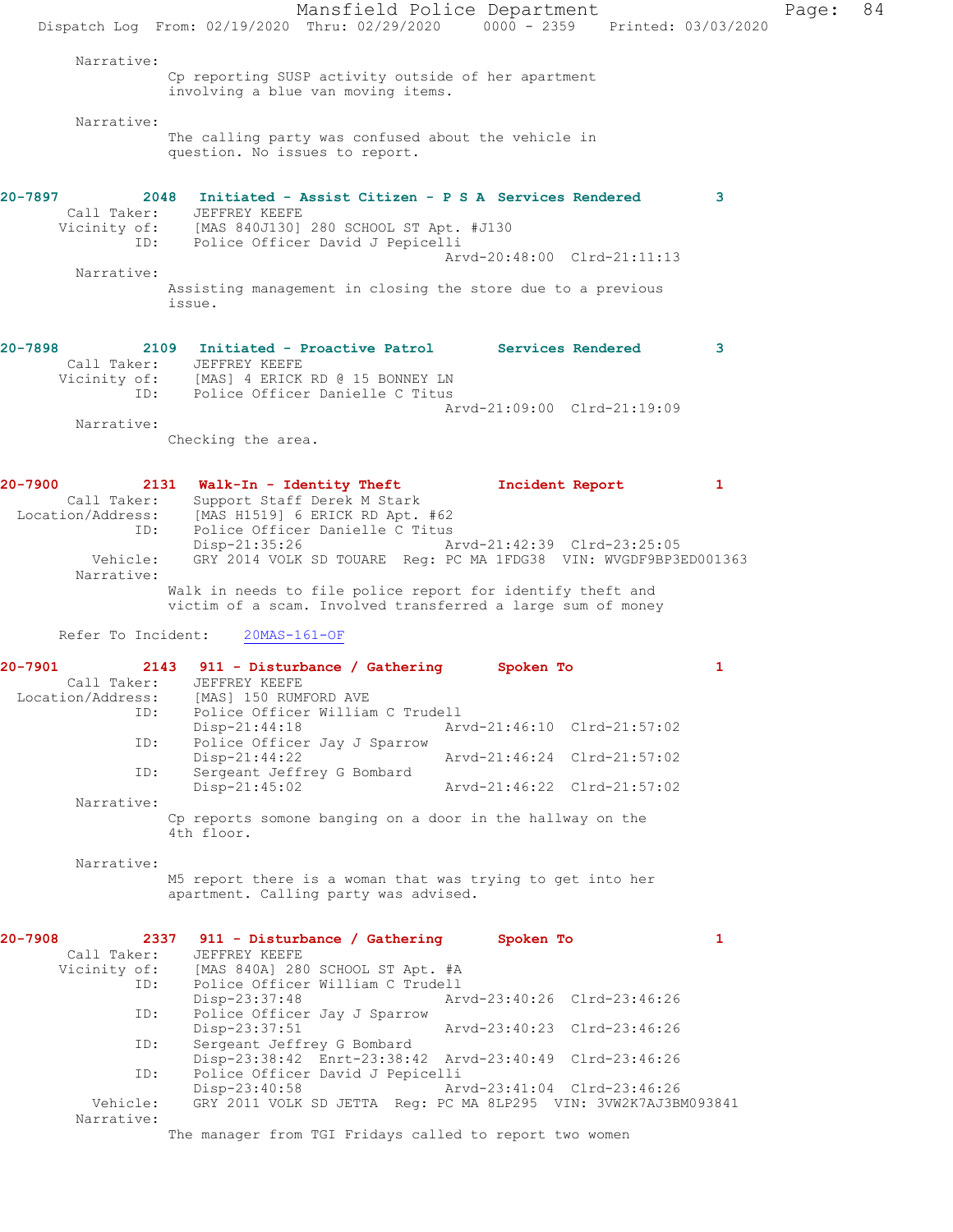Mansfield Police Department Fage: 85 Dispatch Log From: 02/19/2020 Thru: 02/29/2020 0000 - 2359 Printed: 03/03/2020 making a disturbance inside of the restaurant, possibly intoxicated. Narrative: The operator checks okay parties will be on their way. **For Date: 02/28/2020 - Friday 20-7909 0056 Initiated - Proactive Patrol Services Rendered 3**  Call Taker: JEFFREY KEEFE Vicinity of: [MAS 1015] 30 CHAUNCY ST ID: Police Officer Andrew J Kelley Arvd-00:56:00 Clrd-01:01:40 Narrative: Checking the area. **20-7910 0108 Initiated - Proactive Patrol Building Checked / Secured 3** Call Taker: JEFFREY KEEFE Location: [MAS] HOTEL CHECK ID: Police Officer Andrew J Kelley Arvd-01:08:00 Clrd-01:34:54 Narrative: Checking the area. **20-7912 0124 Initiated - Proactive Patrol Services Rendered 3**  Call Taker: LINDSAY MITCHELL Location/Address: [MAS] EAST ST ID: Police Officer Michelle Bellevue Arvd-01:24:00 Clrd-01:36:00 **20-7914 0148 Initiated - Proactive Patrol Services Rendered 3**  Call Taker: JEFFREY KEEFE Vicinity of: [MAS] 4 ERICK RD @ 15 BONNEY LN ID: Police Officer Michelle Bellevue Arvd-01:48:00 Clrd-02:00:09 Narrative: Checking the area. **20-7916 0203 Initiated - Proactive Patrol Services Rendered 3**  Call Taker: LINDSAY MITCHELL Location/Address: [MAS] COPELAND DR ID: Police Officer Andrew J Kelley Arvd-02:03:00 Clrd-02:14:19 **20-7918 0206 Initiated - Proactive Patrol Services Rendered 3**  Call Taker: JEFFREY KEEFE Vicinity of: [MAS 281A] 1 CROCKER ST ID: Police Officer Michelle Bellevue Arvd-02:06:00 Clrd-02:10:58 Narrative: Checking the area. **20-7922 0217 Initiated - Motor Vehicle Stop Citation / Warning Issued 3**  Call Taker: JEFFREY KEEFE Vicinity of: [MAS] 200 CHAUNCY ST @ 234 CENTRAL ST ID: Police Officer Andrew J Kelley Arvd-02:17:00 Clrd-02:23:45 ID: Police Officer Michelle Bellevue<br>Disp-02:18:28 Ar Disp-02:18:28 Arvd-02:18:30 Clrd-02:23:48<br>Vehicle: BRO 2003 HOND UT PILOT Reg: PC MA 543NS0 VIN: 2HKYF18583B BRO 2003 HOND UT PILOT Reg: PC MA 543NS0 VIN: 2HKYF18583H593086 Narrative: Citation issued failure to stop at a red light. **20-7923 0217 Radio - Parking Violations Services Rendered 3**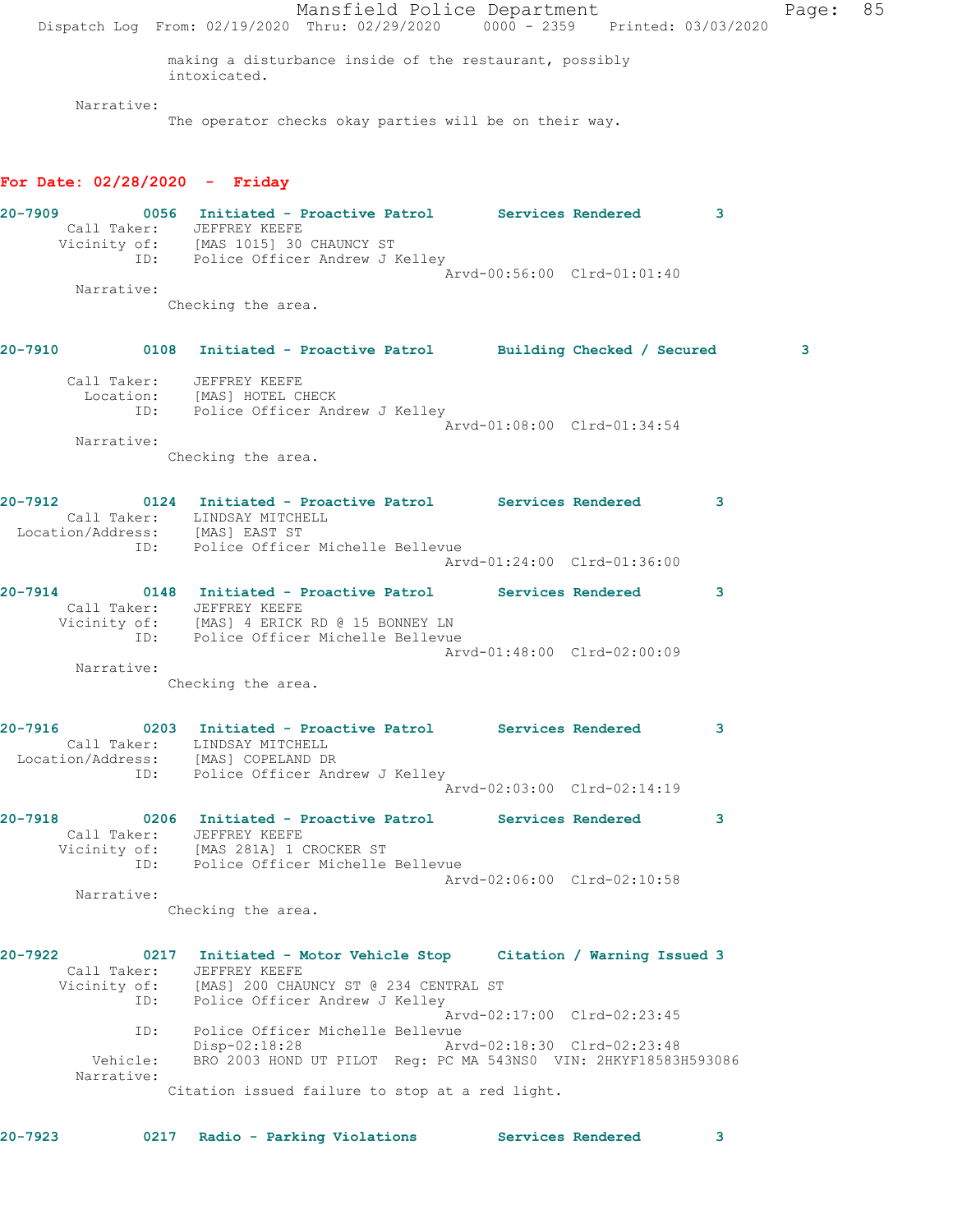Mansfield Police Department Fage: 86 Dispatch Log From: 02/19/2020 Thru: 02/29/2020 0000 - 2359 Printed: 03/03/2020 Call Taker: JEFFREY KEEFE Location: [MAS] MAIN ST PARKING Narrative: No parking violations in the center of town. **20-7926 0224 Initiated - Proactive Patrol Services Rendered 3**  Call Taker: JEFFREY KEEFE Vicinity of: [MAS 840] 280 SCHOOL ST ID: Police Officer Andrew J Kelley Arvd-02:24:00 Clrd-02:33:37 Narrative: Checking the area. **20-7937 0257 Initiated - Proactive Patrol Building Checked / Secured 3** Call Taker: JEFFREY KEEFE Vicinity of: [MAS 907E] 390 WEST ST ID: Police Officer Andrew J Kelley Arvd-02:57:00 Clrd-03:35:06 Narrative: Checking the area. **20-7941 0405 Initiated - Proactive Patrol Services Rendered 3**  Call Taker: JEFFREY KEEFE Vicinity of: [MAS 139] 265 FRUIT ST ID: Sergeant Thomas R Connor Arvd-04:05:00 Clrd-04:10:49 Narrative: Checking the area. **20-7942 0411 Initiated - Proactive Patrol Services Rendered 3**  Call Taker: JEFFREY KEEFE Vicinity of: [MAS 895] 175 FRUIT ST ID: Sergeant Thomas R Connor Arvd-04:11:00 Clrd-04:26:30 Narrative: Checking the area. **20-7943 0427 Initiated - Proactive Patrol Services Rendered 3**  Call Taker: JEFFREY KEEFE Vicinity of: [MAS 165] 91 CHAUNCY ST ID: Sergeant Thomas R Connor Arvd-04:27:00 Clrd-04:33:19 Narrative: Checking the area. **20-7944 0433 Initiated - Proactive Patrol Services Rendered 3**  Call Taker: JEFFREY KEEFE Vicinity of: [MAS 281A] 1 CROCKER ST ID: Sergeant Thomas R Connor Arvd-04:33:00 Clrd-04:55:45 Narrative: Checking the area. **20-7947 0538 Initiated - Proactive Patrol Services Rendered 3**  Call Taker: JEFFREY KEEFE Vicinity of: [MAS 927] 50 PLYMOUTH ST ID: Sergeant Thomas R Connor Arvd-05:38:00 Clrd-05:44:30 Narrative: Checking the area. **20-7948 0544 Initiated - Proactive Patrol Services Rendered 3**  Call Taker: JEFFREY KEEFE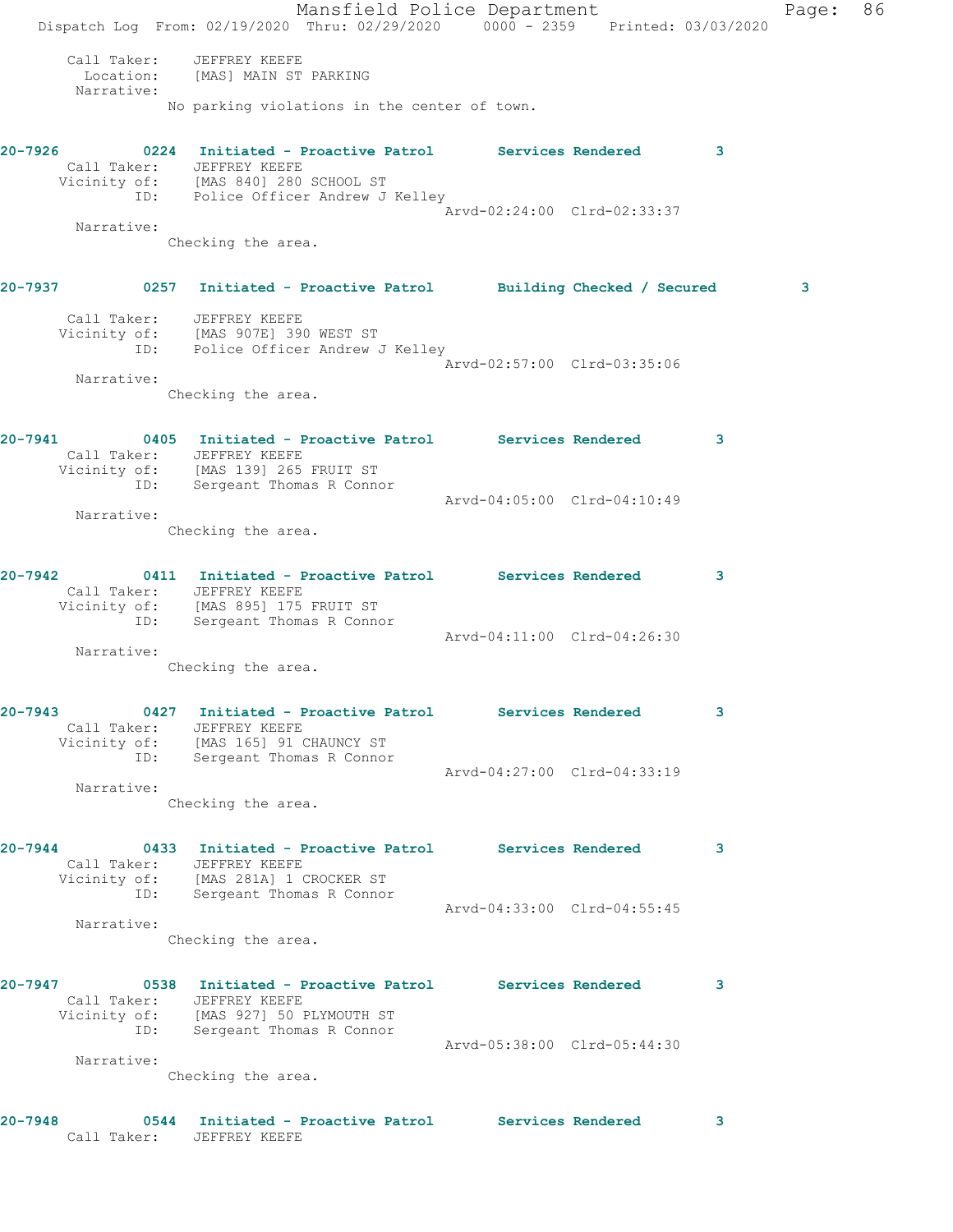Mansfield Police Department Fage: 87 Dispatch Log From: 02/19/2020 Thru: 02/29/2020 0000 - 2359 Printed: 03/03/2020 Vicinity of: [MAS 840] 280 SCHOOL ST ID: Sergeant Thomas R Connor Arvd-05:44:00 Clrd-05:56:59 Narrative: Checking the area. **20-7951 0620 Initiated - Selective Enforcement/RADAR Citation / Warning Issued 3**  Call Taker: JEFFREY KEEFE Vicinity of: [MAS] 363 NORTH MAIN ST @ 54 CHAUNCY ST ID: Police Officer Michelle Bellevue Arvd-06:20:00 Clrd-06:56:45 Vehicle: BLK 2008 HOND PK RIDGEL Reg: PC MA 987DK5 VIN: 2HJYK16268H540662 Vehicle: BLK 2017 MAZD LL CX5 Reg: PC MA 7VJ675 VIN: JM3KFBBL6H0105834 Narrative: Selective enforcement in the area. Narrative: Out with MA reg 987DK5 Citation issued. **20-7954 0633 Initiated - Selective Enforcement/RADAR Citation / Warning Issued 3**  Call Taker: JEFFREY KEEFE Vicinity of: [MAS] FORBES BLVD @ TIMBERLINE DR ID: Police Officer Andrew J Kelley Arvd-06:33:00 Clrd-06:50:53 Narrative: Selective enforcement in the area. **20-7957 0713 Initiated - Community Policing Services Rendered 3**  Call Taker: NICHOLAS GOYETTE Location/Address: [MAS 331] 255 EAST ST ID: Police Officer Michelle Bellevue Arvd-07:13:00 Clrd-07:28:16 Narrative: Out for champs **20-7962 0821 Initiated - Parking Violations Services Rendered 3**  Call Taker: Animal Control Steven Simonds Location/Address: [MAS] NORTH MAIN ST ID: Animal Control Steven Simonds Arvd-08:26:52 Clrd-09:07:50 Narrative: checking area for parking violations Narrative: no violations **20-7960 0824 Initiated - Motor Vehicle Stop Citation / Warning Issued 3**  Call Taker: NICHOLAS GOYETTE Location/Address: [MAS] 71 COPELAND DR @ 10 CREEDEN ST ID: Police Officer David W Kinahan Arvd-08:24:00 Clrd-08:30:39 Vehicle: RED 2018 HOND CIVIC Reg: PC MA 1KRZ41 VIN: JHMFC1F37JX002943 Narrative: Out with a mv stop. Operator issued citation **20-7961 0825 Phone - Assist Fire Department Referred to Other Agency 2**  Call Taker: NICHOLAS GOYETTE Location/Address: [MAS H5141] 38 COURT ST ID: Police Officer Nicole M Boldrighini Disp-08:25:14 Arvd-08:29:17 Clrd-09:03:55 ID: Police Officer Gregg S Kennedy<br>Disp-08:25:16 Ar Disp-08:25:16 Arvd-08:29:16 Clrd-09:03:56 Narrative: Assisting the FD with a fire related incident. Nature: fire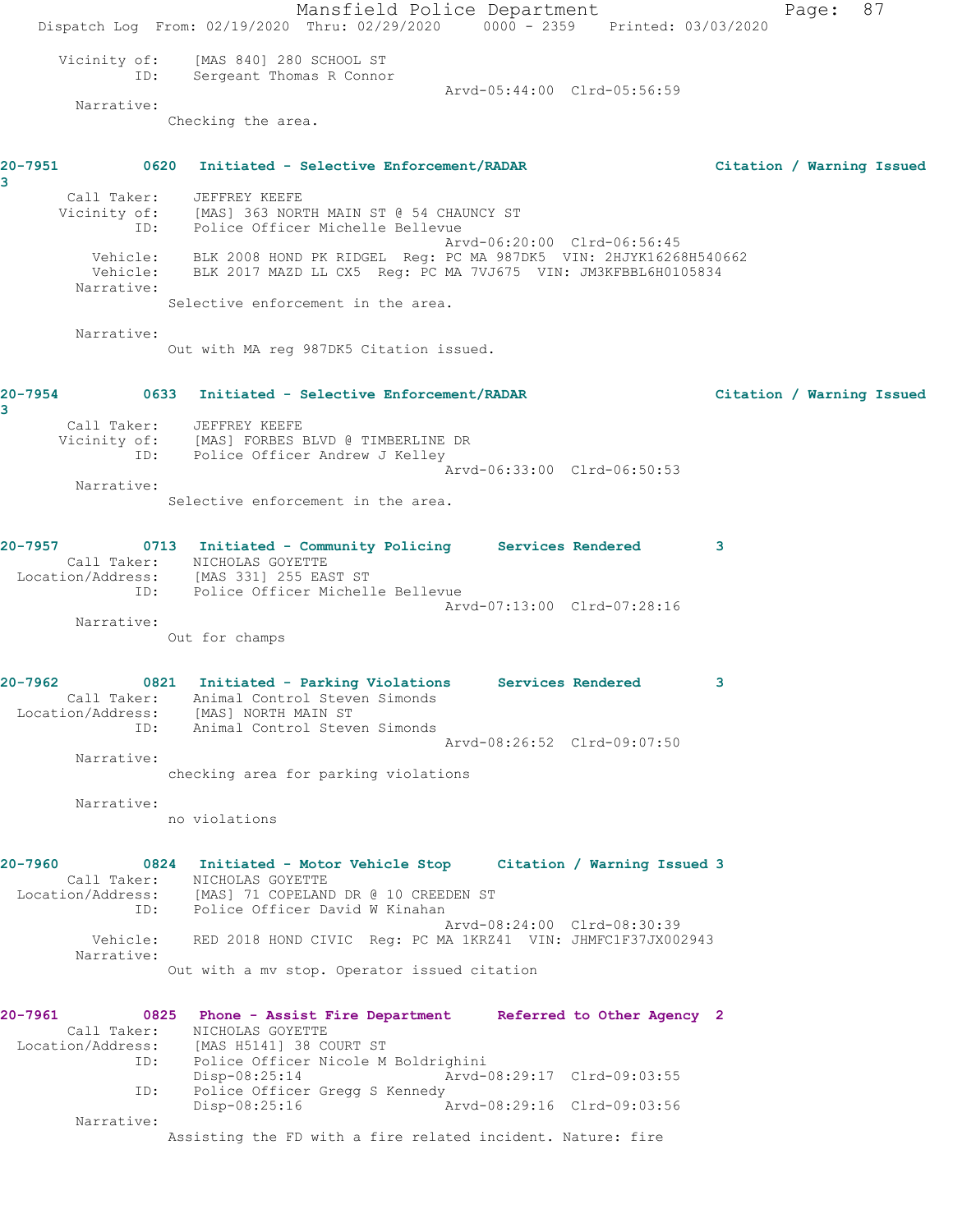Mansfield Police Department Fage: 88 Dispatch Log From: 02/19/2020 Thru: 02/29/2020 0000 - 2359 Printed: 03/03/2020 on a porch, flames visible Narrative: M14 blocking N. Main/Court **20-7963 0841 Initiated - Motor Vehicle Stop Citation / Warning Issued 3**  Call Taker: NICHOLAS GOYETTE Location/Address: [MAS] 173 CHAUNCY ST @ 12 PERKINS AVE ID: Police Officer David W Kinahan Arvd-08:41:00 Clrd-08:44:39 Vehicle: WHI 2011 CHEV EXPRES Reg: CO MA R99457 VIN: 1GCWGFBA5B1165263 Narrative: Out with a mv stop. Operator issued citation for hands free violation. **20-7969 0940 Phone - Assist Fire Department Referred to Other Agency 2**  Call Taker: NICHOLAS GOYETTE Location/Address: [MAS H432] 36 SMILEY AVE ID: Police Officer Patrick J Pennie Disp-09:40:59 Arvd-09:45:51 Clrd-09:51:59 Narrative: Assisting the FD with a fire related incident. Nature: 85yom, open foot wound, visiting nurse on scene Narrative: Clear, FD to transport **20-7971 1020 Initiated - Proactive Patrol Building Checked / Secured 3** Call Taker: NICHOLAS GOYETTE Location/Address: [MAS 840] 280 SCHOOL ST ID: Police Officer Nicole M Boldrighini Arvd-10:20:00 Clrd-10:34:00 Narrative: Checking the area. **20-7972 1022 Initiated - Motor Vehicle Stop Citation / Warning Issued 3**  Call Taker: NICHOLAS GOYETTE Location/Address: [MAS] 91 CHAUNCY ST @ 6 HIGHLAND AVE ID: Sergeant Robert S Pierce Arvd-10:22:00 Clrd-10:25:01 Vehicle: WHI 2015 HOND CIVIC Reg: PC MA 9JPV50 VIN: 2HGFB2F73FH507355 Narrative: Out with a mv stop. RO cited for hands free violation **20-7973 1043 Initiated - Animal Complaints Citation / Warning Issued 3**  Call Taker: NICHOLAS GOYETTE Location/Address: [MAS H6440] 571 WARE ST ID: animal control Jeffrey S Collins Arvd-10:43:00 Clrd-10:50:17 Narrative: Out for a report of an illegal doggy daycare Narrative: ACO issued a by-law citation # 5047. They were advised **20-7974 1045 Initiated - Motor Vehicle Stop Citation / Warning Issued 3**  Call Taker: NICHOLAS GOYETTE Location/Address: [MAS 834] 261 CHAUNCY ST ID: Sergeant Robert S Pierce Arvd-10:45:00 Clrd-10:47:58 Vehicle: BLU 2008 CHEV SUBURB Reg: PC MA 28NK05 VIN: 1GNFK163X8J250127 Narrative: Hands free violation; issued.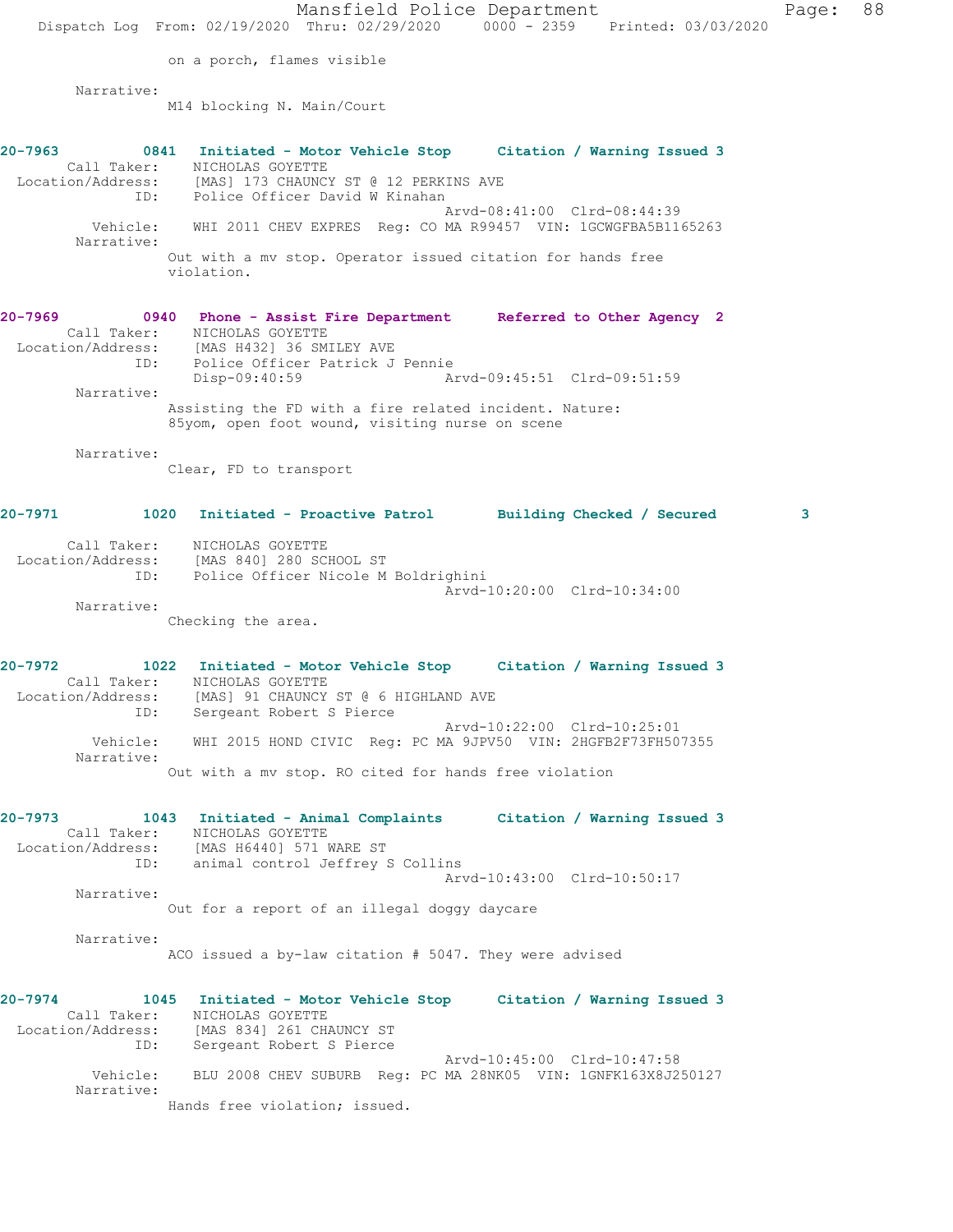**20-7975 1047 Phone - 911 Hang-ups & Verifications Confirmed misdial/Accdntl Call 2**  Call Taker: NICHOLAS GOYETTE Location/Address: [MAS H5376] 7 FAIRFIELD PARK ID: Police Officer Gregg S Kennedy Disp-10:47:42 Arvd-10:53:20 Clrd-10:54:49 Narrative: Checking on a 911 hang up **20-7976 1051 Initiated - Motor Vehicle Stop Citation / Warning Issued 3**  Call Taker: NICHOLAS GOYETTE Location/Address: [MAS 1002] 250 EAST ST ID: Police Officer Patrick J Pennie Arvd-10:51:00 Clrd-10:54:45 Vehicle: GRY 2017 GMC ACADIA Reg: PC MA 7253LM VIN: 1GKKVSKD9HJ260946 Narrative: Out with a mv stop. RO cited for inspection sticker violation **20-7980 1115 Initiated - Motor Vehicle Stop Citation / Warning Issued 3**  Call Taker: NICHOLAS GOYETTE Location/Address: [MAS] 145 SCHOOL ST @ 231 SPRING ST ID: Police Officer Nicole M Boldrighini Arvd-11:15:00 Clrd-11:23:35 Vehicle: GRY 2014 HOND ACCORD Reg: PC MA 5CE266 VIN: 1HGCR2F70EA287944 Narrative: Out with a mv stop Narrative: Issued for hands free vio. **20-7986 1132 Initiated - Motor Vehicle Stop Verbal Warning 3**  Call Taker: NICHOLAS GOYETTE Location/Address: [MAS 281A] 1 CROCKER ST ID: Police Officer David W Kinahan Arvd-11:32:00 Clrd-11:34:27 Vehicle: WHI 2018 BUIC UT ENCLAV Reg: PAV MA SAS88 VIN: 5GAEVBKW4JJ140554 Narrative: Out with a mv stop in the Train Lot Narrative: Clear, verbal for failure to inspect **20-7987 1137 Initiated - Disabled Motor Vehicle Assisted Party 3**  Call Taker: NICHOLAS GOYETTE Location/Address: [MAS] RTE 140 NB ID: Police Officer Nicole M Boldrighini Arvd-11:37:00 Clrd-11:57:13<br>Vehicle: 2006 DODG TK Reg: PA ZDN2069 VIN: 3D7ML48C06G264165 2006 DODG TK Reg: PA ZDN2069 VIN: 3D7ML48C06G264165 Narrative: Reported DMV in the area. Narrative: M14 transporting operator to Firestone, battery is dead. Narrative: Clear, party dropped back to his mv, it is out of the roadway **20-7989 1154 Initiated - Motor Vehicle Stop Citation / Warning Issued 3**  Call Taker: NICHOLAS GOYETTE Location/Address: [MAS] 231 CHAUNCY ST @ 12 GILES PL ID: Police Officer David W Kinahan Arvd-11:54:00 Clrd-12:04:07 Vehicle: BLK 2004 PTRB TR Reg: PC FL JA66CX VIN: 1XP5DB9X94D815008 Narrative: Out with a mv stop. Operator issued citation for redlight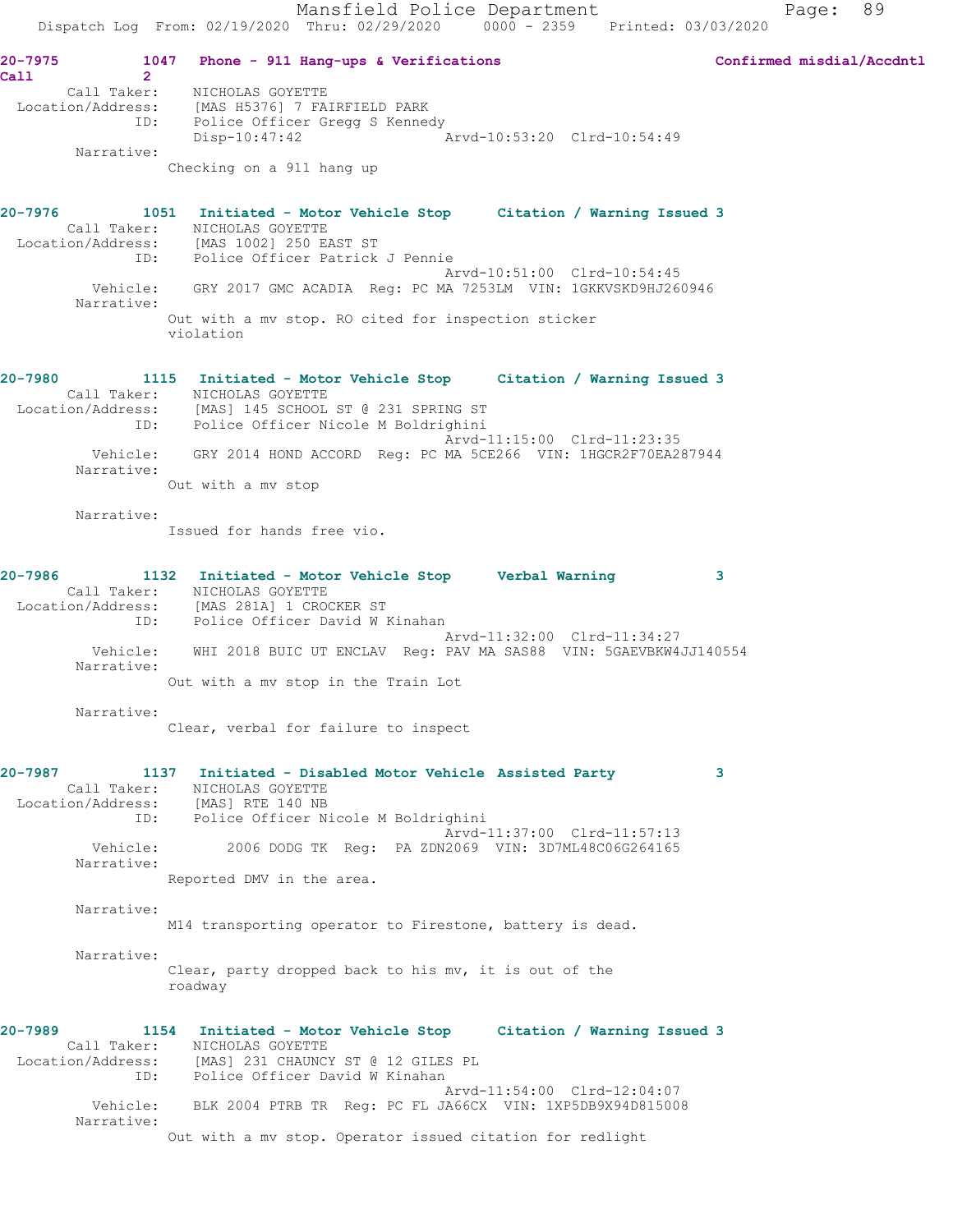violation at RTE 140/Chauncy

| 20-7990<br>Call Taker:<br>Location/Address:<br>ID:                                                                           | 1205<br>Phone - Alarm - Vehicle<br>Unfounded/Unverifed<br>NICHOLAS GOYETTE<br>[MAS] FRUIT ST<br>Police Officer Patrick J Pennie<br>Disp-12:06:30<br>Arvd-12:09:58 Clrd-12:16:40                                                                                                                                                                                                                                                                                                                                                                                                                                                                                                                                                                                      | $\mathbf{2}$ |
|------------------------------------------------------------------------------------------------------------------------------|----------------------------------------------------------------------------------------------------------------------------------------------------------------------------------------------------------------------------------------------------------------------------------------------------------------------------------------------------------------------------------------------------------------------------------------------------------------------------------------------------------------------------------------------------------------------------------------------------------------------------------------------------------------------------------------------------------------------------------------------------------------------|--------------|
| Narrative:                                                                                                                   | Norton PD reporting a distress signal from a Blue Lexus<br>LX570, on N. WAshington st heading to Mansfields Fruit St                                                                                                                                                                                                                                                                                                                                                                                                                                                                                                                                                                                                                                                 |              |
| Narrative:                                                                                                                   | M5 reports nothing showing, spoke to NPD officer, nothing on<br>their end. Units clear.                                                                                                                                                                                                                                                                                                                                                                                                                                                                                                                                                                                                                                                                              |              |
| 20-7993<br>Call Taker:<br>Vicinity of:<br>ID:                                                                                | 1215<br>Initiated - Motor Vehicle Stop Services Rendered<br>PATRICK FEENEY<br>[MAS] 287 CHAUNCY ST @ 400 RTE 140 NB<br>Police Officer David W Kinahan                                                                                                                                                                                                                                                                                                                                                                                                                                                                                                                                                                                                                | 3            |
| ID:<br>ID:<br>Vehicle:<br>Towed:<br>Released To:<br>Narrative:                                                               | Arvd-12:15:00 Clrd-12:31:38<br>Police Officer Nicole M Boldrighini<br>Disp-12:23:41<br>Arvd-12:23:42 Clrd-12:31:37<br>Police Officer David W Kinahan<br>$Disp-12:31:55$<br>Arvd-12:31:58 Clrd-12:58:49<br>WHI 2014 HYUN ACCENT Reg: PC MA 338VBS VIN: KMHCT4AEXEU745159<br>For: Unlicensed Operation By: Achins Garage To: Achins Garage<br>PAPADOPOULOS On: 02/28/2020 @ 1426                                                                                                                                                                                                                                                                                                                                                                                       |              |
| Narrative:                                                                                                                   | Oper has an exp. non renewable lic. Request for a tow;<br>Achins contacted.                                                                                                                                                                                                                                                                                                                                                                                                                                                                                                                                                                                                                                                                                          |              |
| Narrative:                                                                                                                   | Summons to follow.<br>M14 reports tow on scene                                                                                                                                                                                                                                                                                                                                                                                                                                                                                                                                                                                                                                                                                                                       |              |
| Refer To Arrest:                                                                                                             | $20MAS - 76 - AR$                                                                                                                                                                                                                                                                                                                                                                                                                                                                                                                                                                                                                                                                                                                                                    |              |
| 20-7995<br>Call Taker:<br>Vicinity of:<br>ID:<br>ID:<br>ID:<br>ID:<br>Vehicle:<br>Towed:<br>Vehicle:<br>Towed:<br>Narrative: | 1231<br>Radio - Motor Veh Acc - No Injury Accident Report<br>PATRICK FEENEY<br>[MAS] 287 CHAUNCY ST @ 400 RTE 140 NB<br>Sergeant Robert S Pierce<br>$Disp-12:31:40$<br>Arvd-12:34:17 Clrd-13:01:10<br>Police Officer Nicole M Boldrighini<br>Disp-12:31:43<br>Arvd-12:31:49 Clrd-13:05:59<br>Police Officer Gregg S Kennedy<br>Disp-12:43:30<br>Arvd-12:43:32 Clrd-13:14:52<br>Police Officer David W Kinahan<br>Disp-12:58:53<br>Arvd-12:58:55 Clrd-13:14:51<br>GRY 2015 KIA SOUL Req: PAV MA CUREMS VIN: KNDJN2A21F7228736<br>For: Accident By: Achins Garage<br>GRY 2008 LEXS UT RX350 Reg: PC MA 9AC916 VIN: 2T2HK31U28C076204<br>For: Accident By: Achins Garage<br>M14 reports a 2 car crash; no obvious injuries, requesting<br>FD for all airbag deployment. | 1            |
| Narrative:                                                                                                                   | M14 reports accident spread from RTE 140 to 106, one mv in<br>front of Dynamic Dental.                                                                                                                                                                                                                                                                                                                                                                                                                                                                                                                                                                                                                                                                               |              |
| Narrative:                                                                                                                   | RO of Lexus showing EXP OLN<br>M7 requesting an additional tow, both mvs will be towed.                                                                                                                                                                                                                                                                                                                                                                                                                                                                                                                                                                                                                                                                              |              |
| Narrative:                                                                                                                   | M7 reports two parties from Kia were transported to Norwood.                                                                                                                                                                                                                                                                                                                                                                                                                                                                                                                                                                                                                                                                                                         |              |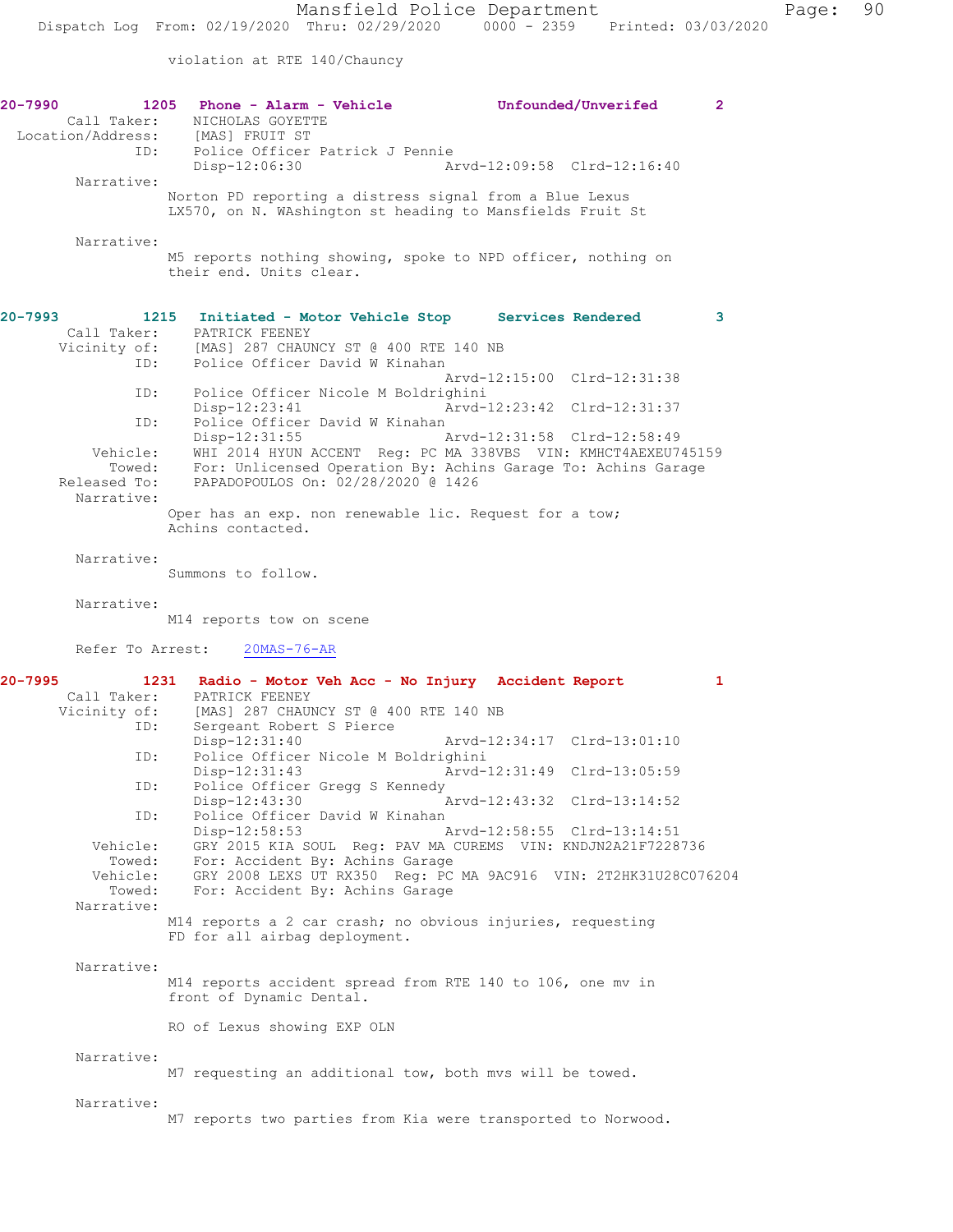Mansfield Police Department Page: 91 Dispatch Log From: 02/19/2020 Thru: 02/29/2020 0000 - 2359 Printed: 03/03/2020 Norton Rescue also transporting occpuant from Lexus to Norwood Narrative: See AC report for further Refer To Accident: 20MAS-61-AC Refer To Arrest: 20MAS-77-AR **20-8001 1256 911 - Assist Fire Department Referred to Other Agency 2**  Call Taker: PATRICK FEENEY<br>ion/Address: [MAS 305] 64 COPELAND DR Location/Address: [MAS 305] 64 COPELAND DR ID: Police Officer Patrick J Pennie Disp-13:00:37 Arvd-13:02:53 Clrd-13:13:50 Narrative: Report of a female party that fell in the bathroom. Narrative: Clear, MFD transporting **20-8002 1300 911 - 911 Hang-ups & Verifications Building Checked / Secured 2** Call Taker: PATRICK FEENEY Location/Address: [MAS] 560 WEST ST ID: Sergeant Robert S Pierce Disp-13:02:14 Arvd-13:03:26 Clrd-13:14:12 Narrative: 911 hangup from the cell phone; multiple call backs made, party kept hanging up. Party finally on the line, states accidental from his cell phone. Party advised to make himself known to PD. Narrative: Clear, unable to locate caller, did a walkthrough and all checks clear **20-8004 1315 Initiated - Disabled Motor Vehicle Referred to Other Agency 3**  Call Taker: NICHOLAS GOYETTE Vicinity of: [MAS H6127] 333 PRATT ST ID: Police Officer David W Kinahan Arvd-13:15:00 Clrd-13:30:24 Vehicle: GRY 2012 KIA OPTIMA Reg: PC MA 8NX649 VIN: 5XXGR4A6XCG025442 Narrative: Reported DMV in the area, waiting for AAA, parked in driveway of 333 Pratt **20-8006 1332 Initiated - Proactive Patrol Building Checked / Secured 3** Call Taker: NICHOLAS GOYETTE Location/Address: [MAS 1015] 30 CHAUNCY ST ID: Police Officer Gregg S Kennedy Arvd-13:32:00 Clrd-13:41:05 Narrative: Checking the area. **20-8008 1352 Phone - 911 Hang-ups & Verifications Confirmed misdial/Accdntl Call 2**  Call Taker: NICHOLAS GOYETTE<br>Location/Address: [MAS] 10 GROVE S' Location/Address: [MAS] 10 GROVE ST ID: Police Officer Nicole M Boldrighini Disp-13:54:00 Clrd-13:56:00 ID: Sergeant Robert S Pierce Disp-14:04:32 Arvd-14:12:18 Clrd-14:15:59 Narrative: Checking on a 911 hang up **20-8010 1355 Phone - Motor Veh Acc - No Injury Assisted Party 1**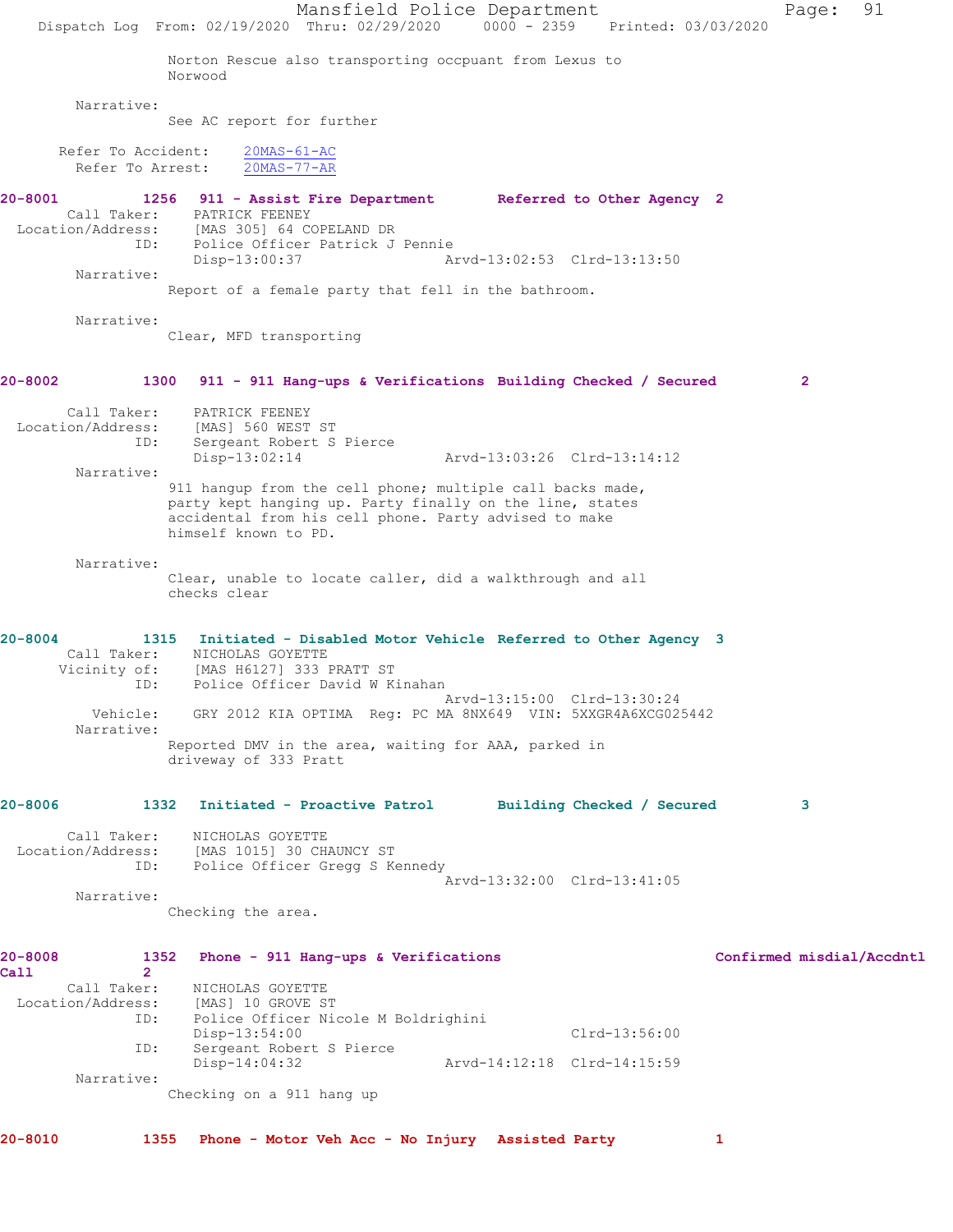Mansfield Police Department Page: 92 Dispatch Log From: 02/19/2020 Thru: 02/29/2020 0000 - 2359 Printed: 03/03/2020 Call Taker: Kieran M Ruth Vicinity of: [MAS H5212] 145 SCHOOL ST ID: Police Officer Gregg S Kennedy Disp-13:56:05 Arvd-13:59:27 Clrd-14:05:58 Narrative: Checking on a 911 hang up Narrative: M8 reporting an older truck that lost it's brakes and slid into a creek on the owner's property. No injuries and the homeowner will handle **20-8011 1356 Initiated - Motor Vehicle Stop Citation / Warning Issued 3**  Call Taker: NICHOLAS GOYETTE Location/Address: [MAS 1002] 250 EAST ST ID: Police Officer Nicole M Boldrighini Arvd-13:56:00 Clrd-14:01:35 Vehicle: GRY 2016 AUDI Q5 Reg: PAS MA US53SN VIN: WA1L2AFP3GA043084 Narrative: Out with a mv stop. RO cited for stop sign violation **20-8013 1359 Phone - Burglary ( B & E ) Incident Report 2**  Call Taker: NICHOLAS GOYETTE Location/Address: [MAS H6649] 879 WEST ST ID: Police Officer Patrick J Pennie Arvd-14:05:21 Clrd-14:15:17 ID: Sergeant Robert S Pierce Disp-14:01:47 Clrd-14:04:25 ID: Police Officer Nicole M Boldrighini Disp-14:01:51 Arvd-14:06:15 Clrd-14:15:16<br>Vehicle: BRO 1999 TOYT CAMR Req: PC MA 8743LX VIN: JT2BF22K9X02009 BRO 1999 TOYT CAMR Reg: PC MA 8743LX VIN: JT2BF22K9X0200573 Narrative: Caller reports returning home to find her car window smashed in Narrative: M5 reports units clear, undetermined if this is a burglary or not. Nothing of value taken. A rock may have deflected off the road, smashing the glass. The mv was parked on the roadside. See OF report for further. Refer To Incident: 20MAS-162-OF **20-8017 1425 Initiated - Follow up Investigation Spoken To 3**  Call Taker: NICHOLAS GOYETTE Location/Address: [MAS 992G] 660 EAST ST Apt. #8 ID: Police Officer Patrick J Pennie Arvd-14:25:00 Clrd-15:01:30 Narrative: Conducting a follow up in the area to a previously reported incident. **20-8018 1428 Initiated - Selective Enforcement/RADAR Services Rendered 3**  Call Taker: NICHOLAS GOYETTE Location/Address: [MAS H1748] 325 CENTRAL ST ID: Police Officer Gregg S Kennedy Arvd-14:28:00 Clrd-15:11:59 ID: animal control Jeffrey S Collins Disp-14:51:16 Clrd-15:11:58 Vehicle: WHI 2018 KIA LL SORENT Reg: PC MA 6CZ227 VIN: 5XYPGDA59JG374274 Narrative: Selective enforcement in the area. Narrative: M8 reports recovering a lost dog, ACO1 en route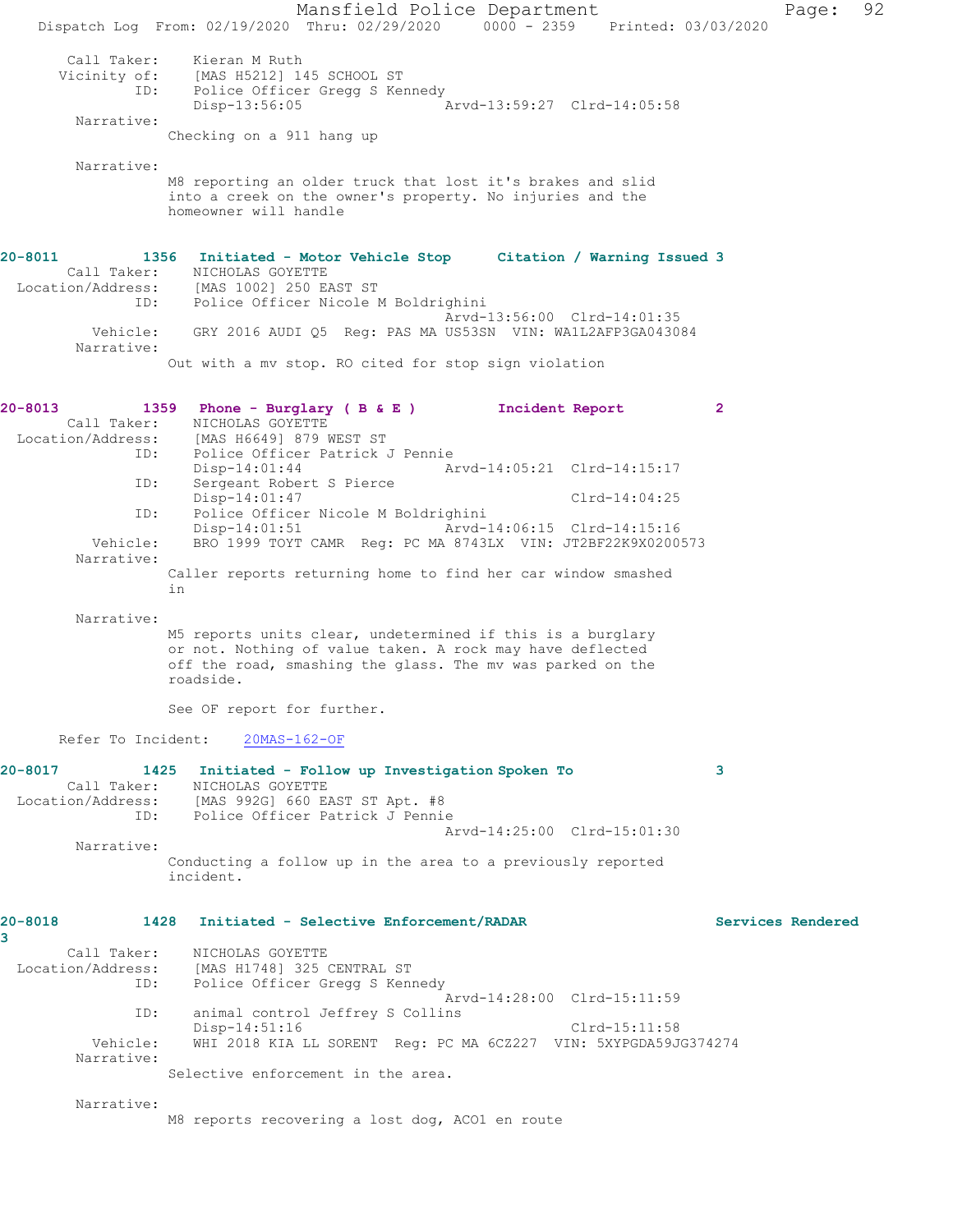**20-8019 1436 Initiated - Motor Vehicle Stop Citation / Warning Issued 3**  Call Taker: NICHOLAS GOYETTE Location/Address: [MAS] 575 WEST ST @ 260 FORBES BLVD ID: Sergeant Robert S Pierce Arvd-14:36:00 Clrd-14:39:45 Vehicle: WHI 2009 RAV4 Reg: PC RI YJ287 VIN: JTMBF33V49D009807 Narrative: Mvs-citation issued

## **20-8021 1452 Initiated - Follow up Investigation Incident Report 3**  Call Taker: NICHOLAS GOYETTE Location/Address: [MAS 333] 245 EAST ST ID: Police Officer Michael T Fitzgerald Arvd-14:52:00 Clrd-14:53:10

 Narrative: M15 requesting an OF

Refer To Incident: 20MAS-163-OF

## **20-8030 1649 Initiated - Disabled Motor Vehicle Referred to Other Agency 3**  Call Taker: NICHOLAS GOYETTE Location/Address: [MAS 938] ELM ST ID: Police Officer Danielle C Titus Arvd-16:49:00 Clrd-17:15:50 Vehicle: GRY 2005 HOND ODYSSE Reg: PC MA 9AW851 VIN: 5FNRL38415B407731 Narrative:

Checking on a dmv

Narrative:

M12 requesting a tow, transmission has blown and she is in a very bad spot.

AChins en route.

Narrative:

M12 reports tow on scene

Narrative:

Clear, Achins has mv

| 20-8034           | 1704 911 - Disturbance / Gathering |                             | Transported to Hospital     |  |
|-------------------|------------------------------------|-----------------------------|-----------------------------|--|
|                   | Call Taker: CARLY MORIARTY         |                             |                             |  |
| Location/Address: |                                    |                             |                             |  |
| ID:               | Police Officer Nicole P Newport    |                             |                             |  |
|                   | Disp-17:05:47                      | Arvd-17:09:50 Clrd-19:00:20 |                             |  |
| ID:               | Officer Andrew T Littig Jr.        |                             |                             |  |
|                   | $Disp-17:05:55$                    |                             | Arvd-17:25:45 Clrd-17:49:52 |  |
| ID:               | Police Officer Jay J Sparrow       |                             |                             |  |
|                   | $Disp-17:06:15$                    | Arvd-17:11:18 Clrd-17:51:30 |                             |  |
| ID:               | Police Officer William C Trudell   |                             |                             |  |
|                   | $Disp-17:06:25$                    | Arvd-17:10:20 Clrd-17:51:19 |                             |  |
| ID:               | Police Officer Danielle C Titus    |                             |                             |  |
|                   | Disp-18:13:04                      |                             | $Clrd-18:13:07$             |  |
| Narrative:        |                                    |                             |                             |  |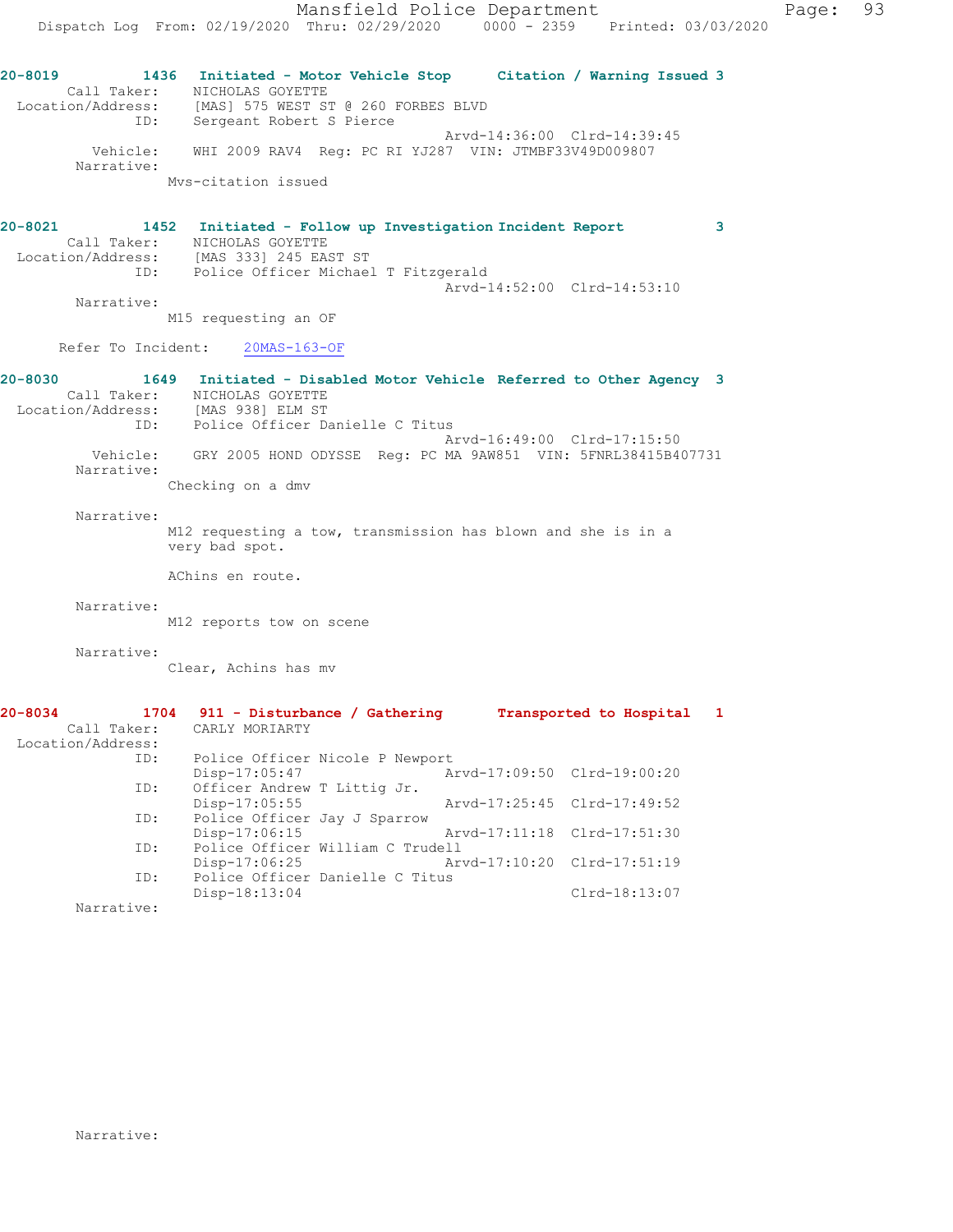Refer To Incident: 20MAS-164-OF **20-8039 1726 Phone - Assist Fire Department Referred to Other Agency 2**  Call Taker: NICHOLAS GOYETTE<br>Location/Address: [MAS H2942] 18 T] [MAS H2942] 18 TIMBERLINE DR ID: Police Officer Danielle C Titus<br>Disp-17:27:40 Am Disp-17:27:40 Arvd-17:34:00 Clrd-17:34:00<br>ID: Police Officer Danielle C Titus Police Officer Danielle C Titus Disp-17:34:54 Arvd-17:34:58 Clrd-17:51:20 ID: Police Officer Danielle C Titus<br>Disp-17:51:46 Am Arvd-17:51:47 Clrd-17:55:16 Narrative: Assisting the FD with a fire related incident. Nature: Residential fire alarm called in by alarm company **20-8041 1734 Initiated - Disabled Motor Vehicle Services Rendered 3**  Call Taker: NICHOLAS GOYETTE Location/Address: [MAS H4900] 178 ESSEX ST<br>ID: Police Officer Danielle ( Police Officer Danielle C Titus Arvd-17:34:00 Clrd-17:34:54 ID: Detective Kenneth E Wright<br>Disp-17:36:00 Disp-17:36:00 Arvd-17:37:13 Clrd-17:40:33 Vehicle: BRO 1999 NISS ALTIMA Reg: PC MA 1BHK37 VIN: 1N4DL01D2XC261574 Narrative: Reported DMV in the area, requesting a unit to assist with the dmv Narrative: M5 reports no units available, will attempt to push car out of travel lane Narrative: Clear, they have someone on the way and it has been pushed out of the way, no longer a hazard **20-8044 1749 Phone - Assist Fire Department Referred to Other Agency 2**  Call Taker: NICHOLAS GOYETTE Location/Address: [MAS 447A] 10 BICENTENNIAL CT ID: Officer Andrew T Littig Jr. Disp-17:49:56 Arvd-17:54:23 Clrd-17:56:25 Narrative: Assisting the FD with a fire related incident. Nature: 3yom locked inside a minivan Narrative: Clear, Achins opened mv prior to emergency services arrival **20-8045 1759 Walk-In - Identity Theft Incident Report 1**  Call Taker: Support Staff Derek M Stark Location/Address: [MAS H4732] 33 UNION ST ID: Police Officer William C Trudell<br>Disp-18:01:50 Art Arvd-18:02:07 Clrd-18:18:36 Narrative: Walk in needs to file report for identiy theft. Narrative: See OF report for further. Refer To Incident: 20MAS-165-OF **20-8046 1810 Phone - Suspicious Actv / Persn / Veh Spoken To 2** Call Taker: Kieran M Ruth<br>Location/Address: [MAS H4509] 10<br>ID: Officer Andrew [MAS H4509] 107 WALNUT ST Officer Andrew T Littig Jr.

Disp-18:12:56 Arvd-18:17:02 Clrd-18:34:05

ID: Police Officer Danielle C Titus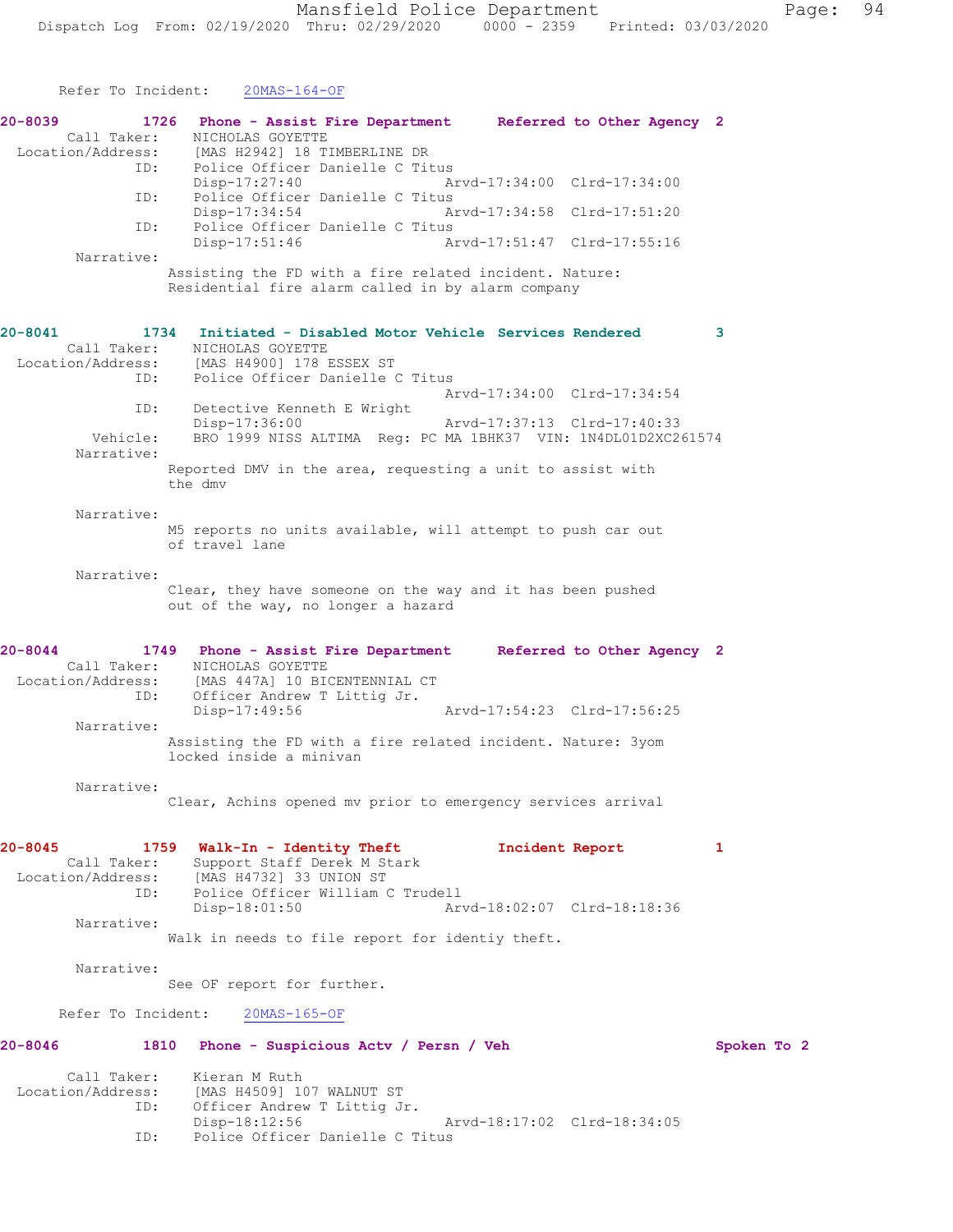Mansfield Police Department Page: 95 Dispatch Log From: 02/19/2020 Thru: 02/29/2020 0000 - 2359 Printed: 03/03/2020 Disp-18:13:11 Arvd-18:19:06 Clrd-18:34:07 ID: Police Officer William C Trudell Disp-18:18:41 Clrd-18:21:20 Vehicle: BLU 2007 STRN ION Reg: PC MA 8HY488 VIN: 1G8AJ55F67Z190995 Narrative: RP reports his daughters ex-boyfriend keeps driving by the house in a blue Saturn Narrative: M11 reports out with the mv. Narrative: Units to speak with caller Refer To Incident: 20MAS-166-OF **20-8048 1824 Initiated - Motor Vehicle Stop Citation / Warning Issued 3**  Call Taker: NICHOLAS GOYETTE Vicinity of: [MAS 1005A] 292 CHAUNCY ST ID: Police Officer William C Trudell Arvd-18:24:00 Clrd-18:32:09 Vehicle: GRY 2019 HOND UT PILOT Reg: PC MA 76JE39 VIN: 5FNYF6H0XKB023959 Narrative: Out with a mv stop. Operator issued citation **20-8050 1825 Walk-In - Harass. Electronic Communicat Spoken To 3** Call Taker: Support Staff Derek M Stark Location/Address: [MAS H3099] 16 ERICK RD Apt. #33 ID: Police Officer William C Trudell Disp-18:49:39 Arvd-18:54:39 Clrd-19:05:04 Narrative: Walk in parties would like to speak with an officer about an issue with there mother in law. Walk in reporting they have not spoken with her in a year and she randomly arrived banging on the door today. They would like documentation of the incident. Narrative: Ofc. Trudell spoke with parties and they had been advised of there options. **20-8051 1830 Initiated - Proactive Patrol Building Checked / Secured 3** Call Taker: NICHOLAS GOYETTE Location/Address: [MAS 1002] 250 EAST ST<br>ID: Police Officer Jay J Sp Police Officer Jay J Sparrow Arvd-18:30:00 Clrd-18:39:59 Narrative: Checking the area. **20-8054 1841 Radio - Follow up Investigation Incident Report 3**  Call Taker: PATRICK FEENEY Location/Address: ID: Police Officer William C Trudell Arvd-18:42:08 Clrd-18:49:25 ID: Police Officer Jay J Sparrow Disp-18:41:59 Arvd-18:42:07 Clrd-19:06:52<br>ID: Police Officer Danielle C Titus Police Officer Danielle C Titus<br>Disp-18:42:02 Am Disp-18:42:02 Arvd-18:42:06 Clrd-19:51:37<br>ID: Officer Andrew T Littig Jr. Officer Andrew T Littig Jr. Disp-18:42:04 Arvd-18:42:06 Clrd-18:54:12<br>ID: Police Officer William C Trudell Police Officer William C Trudell<br>Disp-18:49:28 Clrd-18:49:32

Narrative:

Narrative: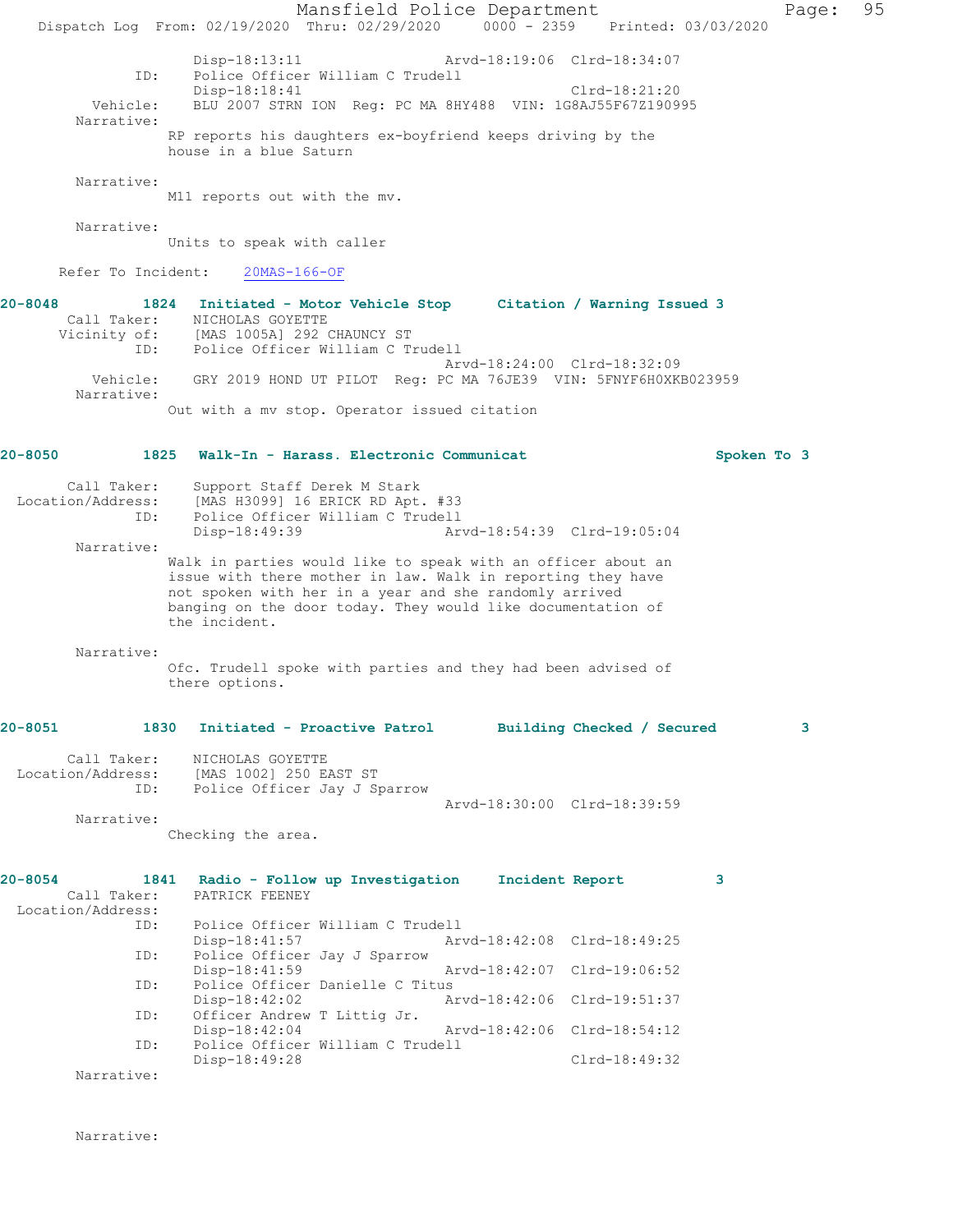Refer To Incident: 20MAS-166-OF

**20-8055 1854 Initiated - Disturbance / Gathering Services Rendered 1**  Call Taker: PATRICK FEENEY<br>Location/Address: [MAS 12] 250 E. ess: [MAS 12] 250 EAST ST<br>ID: Officer Andrew T Litt Officer Andrew T Littig Jr. Arvd-18:54:00 Clrd-20:30:36 Narrative: Assisting with crowds. Narrative: unit clear. **20-8056 1911 Initiated - Building Check Building Checked / Secured 3** Call Taker: Stephen Martell Location/Address: [MAS 820C] 31 PLYMOUTH ST ID: Police Officer Andrew J Kelley Arvd-19:11:00 Clrd-19:12:13 ID: Police Officer Michael T Fitzgerald Arvd-19:12:17 Clrd-19:25:45 **20-8058 1924 Phone - 911 Hang-ups & Verifications Confirmed misdial/Accdntl Call** 2<br>**Call Taker:** Stephen Martell Location/Address: [MAS 840G100] 280 SCHOOL ST Apt. #G100 ID: Police Officer William C Trudell Disp-19:25:43 Arvd-19:32:38 Clrd-19:37:46 Narrative: Checking on a 911 hang up Narrative: RP stated that she would be waiting within the front door to verify with an officer. Narrative: Verified accidental. **20-8061 1930 911 - 911 Hang-ups & Verifications Confirmed misdial/Accdntl Call 2**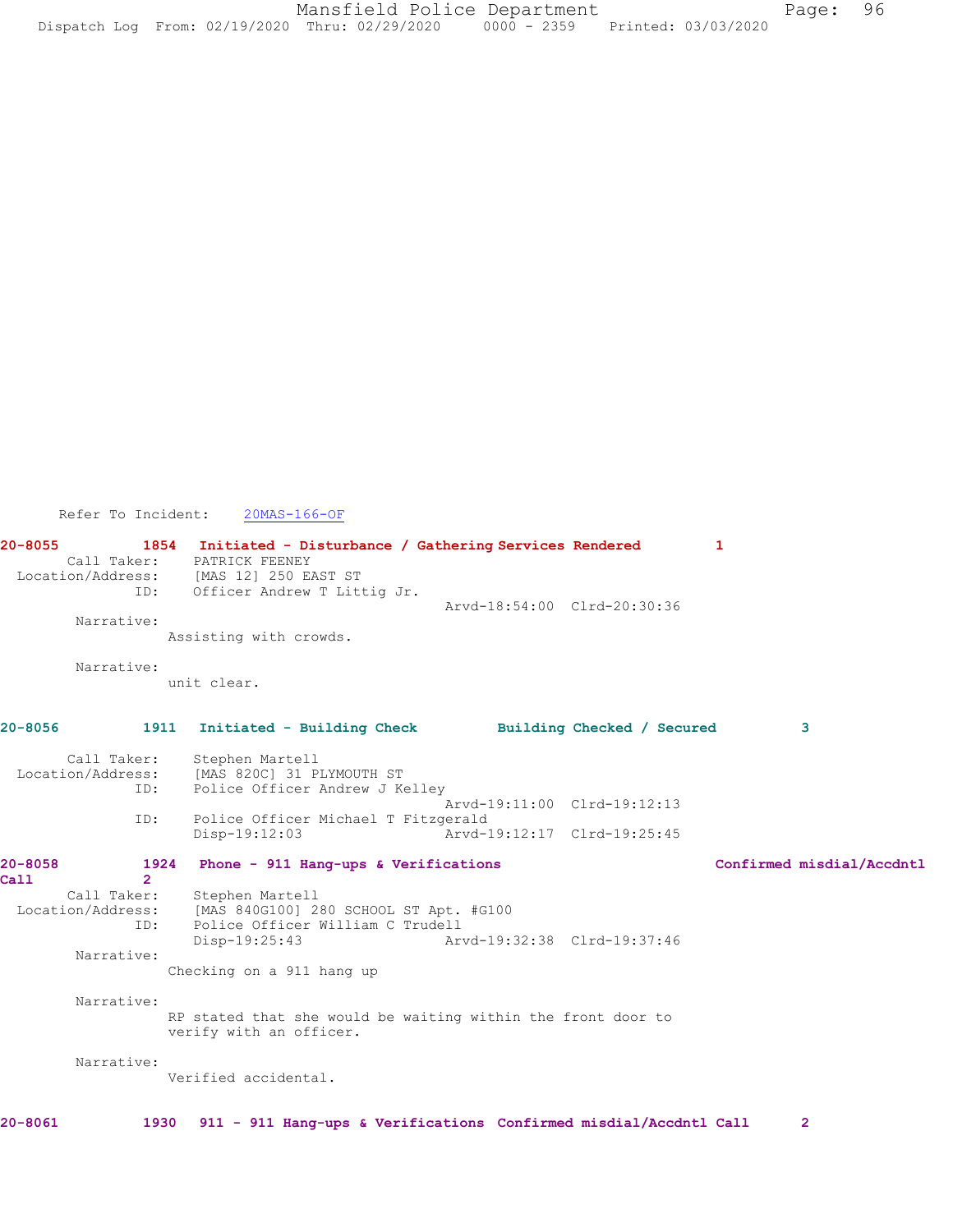Mansfield Police Department Page: 97 Dispatch Log From: 02/19/2020 Thru: 02/29/2020 0000 - 2359 Printed: 03/03/2020 Call Taker: PATRICK FEENEY Location/Address: [MAS 12] 250 EAST ST ID: Police Officer David W Kinahan Disp-19:33:59 Arvd-19:34:03 Clrd-19:45:11 Narrative: 911 open line with no response to TTY or SCP; call back was made and spoke to the party; she states accidental and will be making herself known to the detail ofc. **20-8063 1958 Phone - 911 Hang-ups & Verifications Confirmed misdial/Accdntl Call 2**  Call Taker: Stephen Martell Location/Address: [MAS] 7 OLD NORTH TRL ID: Police Officer Nicole P Newport<br>Disp-20:02:03 Ar Disp-20:02:03 Arvd-20:08:49 Clrd-20:09:59 ID: Police Officer William C Trudell<br>Disp-20:02:41 Art Disp-20:02:41 Arvd-20:08:50 Clrd-20:09:59 Narrative: Checking on a 911 hang up **20-8066 2046 Initiated - Building Check Services Rendered 3**  Call Taker: Stephen Martell Location/Address: [MAS 840] 280 SCHOOL ST ID: Police Officer Andrew J Kelley Arvd-20:46:00 Clrd-21:01:30 **20-8067 2100 Initiated - Building Check Building Checked / Secured 3** Call Taker: Stephen Martell Location/Address: [MAS 820C] 31 PLYMOUTH ST ID: Sergeant Thomas R Connor Arvd-21:00:00 Clrd-21:29:05 Narrative: Building/area checked secure. **20-8078 2154 Initiated - Building Check Building Checked / Secured 3** Call Taker: Stephen Martell Location/Address: [MAS 907E] 390 WEST ST ID: Police Officer Andrew J Kelley Arvd-21:54:00 Clrd-22:04:53 **20-8091 2254 911 - Disturbance / Gathering Spoken To 1**  Call Taker: DAVID SULLIVAN Location/Address: [MAS 2] 60 FORBES BLVD Apt. #414 ID: Police Officer Andrew J Kelley Disp-22:57:44 Arvd-23:00:19 Clrd-23:07:35 ID: Officer Andrew T Littig Jr.<br>Disp-22:58:01 Arvd-23:00:20 Clrd-23:07:35 ID: Police Officer William C Trudell<br>Disp-22:58:38 Arv Disp-22:58:38 Arvd-23:00:24 Clrd-23:07:35<br>D: Police Officer Jay J Sparrow<br>Disp-23:03:02 Arvd-23:03:04 Clrd-23:07:35 Police Officer Jay J Sparrow Disp-23:03:02 Arvd-23:03:04 Clrd-23:07:35 Narrative:<br>R/p Front Desk reports group in the room making lots of noise disturbing the other rooms. Parties banging doors, yelling etc. Narrative: All parties were advised to keep the noise level down. **20-8093 2312 Initiated - Building Check Building Checked / Secured 3** Call Taker: Stephen Martell Location/Address: [MAS 820C] 31 PLYMOUTH ST ID: Sergeant Thomas R Connor Arvd-23:12:00 Clrd-23:17:18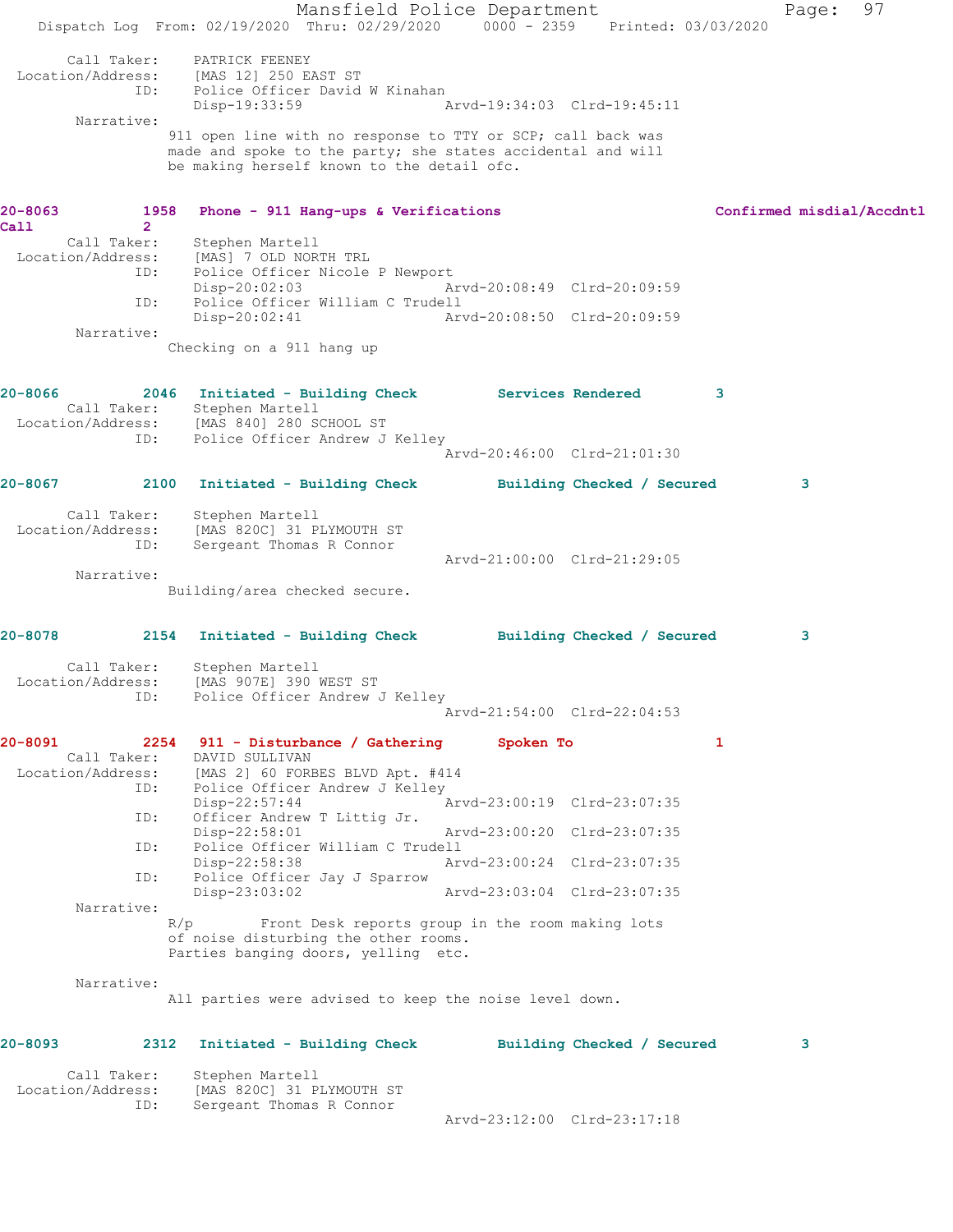|                                  |                    | Mansfield Police Department<br>Dispatch Log From: 02/19/2020 Thru: 02/29/2020                         | $0000 - 2359$               | Printed: 03/03/2020        | Page: | 98 |
|----------------------------------|--------------------|-------------------------------------------------------------------------------------------------------|-----------------------------|----------------------------|-------|----|
| $20 - 8097$                      | 2334               | Phone - Assist Citizen - P S A Building Checked / Secured                                             |                             |                            | 3     |    |
| Location/Address:                | Call Taker:<br>ID: | Support Staff Derek M Stark<br>[MAS 139] 265 FRUIT ST<br>Officer Andrew T Littig Jr.<br>Disp-23:40:18 | Arvd-23:45:25 Clrd-23:48:31 |                            |       |    |
|                                  | Narrative:         | Caller is pilot who was leaving Mansfield Airport and Gate<br>"D" appears to be stuck open.           |                             |                            |       |    |
|                                  | Narrative:         | M11 was able to secure gate.                                                                          |                             |                            |       |    |
|                                  |                    | For Date: $02/29/2020 -$ Saturday                                                                     |                             |                            |       |    |
| $20 - 8103$                      |                    | 0101 Initiated - Building Check Building Checked / Secured                                            |                             |                            | з     |    |
| Location/Address:                | ID:                | Call Taker: DAVID SULLIVAN<br>[MAS 1015] 30 CHAUNCY ST<br>Police Officer Christopher D Sorge          |                             |                            |       |    |
|                                  | Narrative:         | Building/area checked secure.                                                                         | Arvd-01:01:00 Clrd-01:10:27 |                            |       |    |
| $20 - 8104$                      |                    | 0104 Initiated - Building Check                                                                       |                             | Building Checked / Secured | з     |    |
|                                  | ID:                | Call Taker: Stephen Martell<br>Location/Address: [MAS 281A] 1 CROCKER ST<br>Patrolman David Schepis   |                             |                            |       |    |
|                                  | Narrative:         | Building/area checked secure.                                                                         | Arvd-01:04:00 Clrd-01:06:48 |                            |       |    |
| $20 - 8106$                      |                    | 0111 Initiated - Building Check                                                                       |                             | Building Checked / Secured | з     |    |
|                                  | ID:                | Call Taker: Stephen Martell<br>Location/Address: [MAS 281A] 1 CROCKER ST<br>Patrolman David Schepis   | Arvd-01:11:00 Clrd-01:14:57 |                            |       |    |
| 20-8107                          |                    | 0112 Initiated - Building Check                                                                       |                             | Building Checked / Secured | 3     |    |
| Location/Address:                | Call Taker:<br>ID: | Stephen Martell<br>[MAS 802B] 428 ELM ST<br>Police Officer Meghan Birnie                              | Arvd-01:12:00 Clrd-01:13:06 |                            |       |    |
|                                  | Narrative:         | Building/area checked secure.                                                                         |                             |                            |       |    |
| $20 - 8108$<br>Location/Address: | Call Taker:        | 0112 911 - Well Being Check<br>PATRICK FEENEY                                                         | Spoken To                   | 3                          |       |    |
|                                  | ID:                | Police Officer Meghan Birnie<br>Disp-01:14:54                                                         | Arvd-01:18:38 Clrd-01:34:16 |                            |       |    |
|                                  | ID:<br>Narrative:  | Patrolman David Schepis<br>Disp-01:15:03                                                              | Arvd-01:21:18 Clrd-01:34:16 |                            |       |    |
|                                  |                    |                                                                                                       |                             |                            |       |    |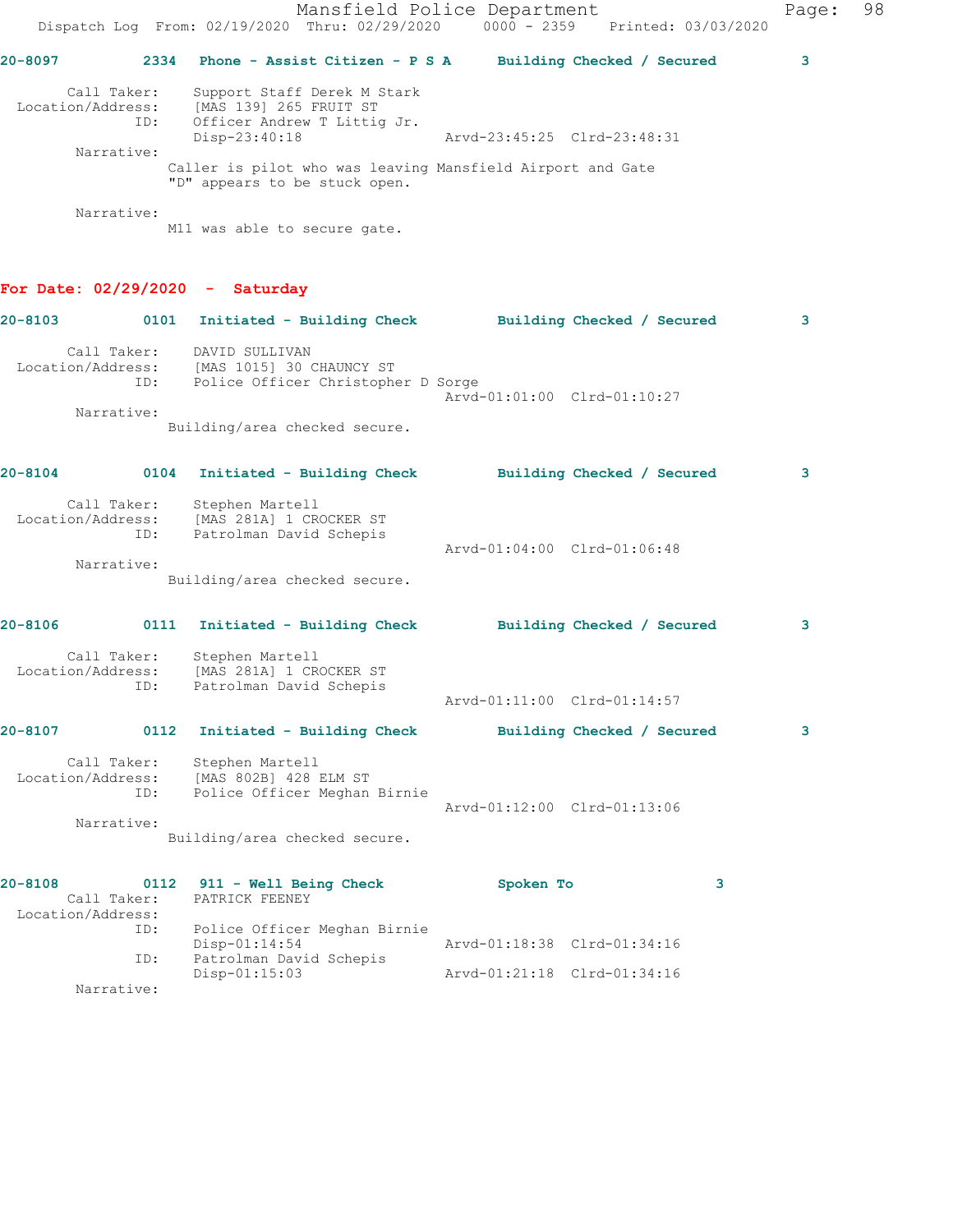**20-8111 0133 Initiated - Building Check Building Checked / Secured 3** Call Taker: Stephen Martell Location/Address: [MAS 139] 265 FRUIT ST ID: Police Officer Christopher D Sorge Arvd-01:33:00 Clrd-01:34:04 Narrative: Building/area checked secure. **20-8113 0205 Initiated - Building Check Building Checked / Secured 3** Call Taker: Stephen Martell Location/Address: [MAS 2] 60 FORBES BLVD ID: Police Officer Meghan Birnie Arvd-02:05:00 Clrd-02:38:25 Narrative: M4 checked the area hotels in Mansfield & Foxborough. **20-8115 0221 Initiated - Building Check Services Rendered 3**  Call Taker: Stephen Martell Location/Address: [MAS 820C] 31 PLYMOUTH ST ID: Police Officer John R Armstrong Arvd-02:21:00 Clrd-02:33:03 **20-8116 0222 Initiated - Building Check Services Rendered 3**  Call Taker: Stephen Martell Location/Address: [MAS 1002] 250 EAST ST ID: Police Officer Christopher D Sorge Arvd-02:22:00 Clrd-02:33:50 **20-8117 0228 Initiated - Building Check Services Rendered 3**  Call Taker: PATRICK FEENEY Location/Address: [MAS 907E] 390 WEST ST ID: Sergeant Thomas R Connor Arvd-02:28:00 Clrd-02:33:36 **20-8118 0255 Initiated - Building Check Building Checked / Secured 3** Call Taker: Stephen Martell Location/Address: [MAS 814] 50 WEST CHURCH ST ID: Patrolman David Schepis Arvd-02:55:00 Clrd-03:01:01 Narrative: Building/area checked secure. **20-8119 0301 Initiated - Suspicious Actv / Persn / Veh Services Rendered 2**  Call Taker: PATRICK FEENEY Vicinity of: [MAS 173] 72 PRATT ST ID: Police Officer Christopher D Sorge Arvd-03:01:00 Clrd-03:08:18 Narrative: Out checking on 2 male parties in the area. Narrative: 2 parties check out; were walking back home at the time of the encounter. **20-8120 0308 Initiated - Building Check Building Checked / Secured 3** Call Taker: Stephen Martell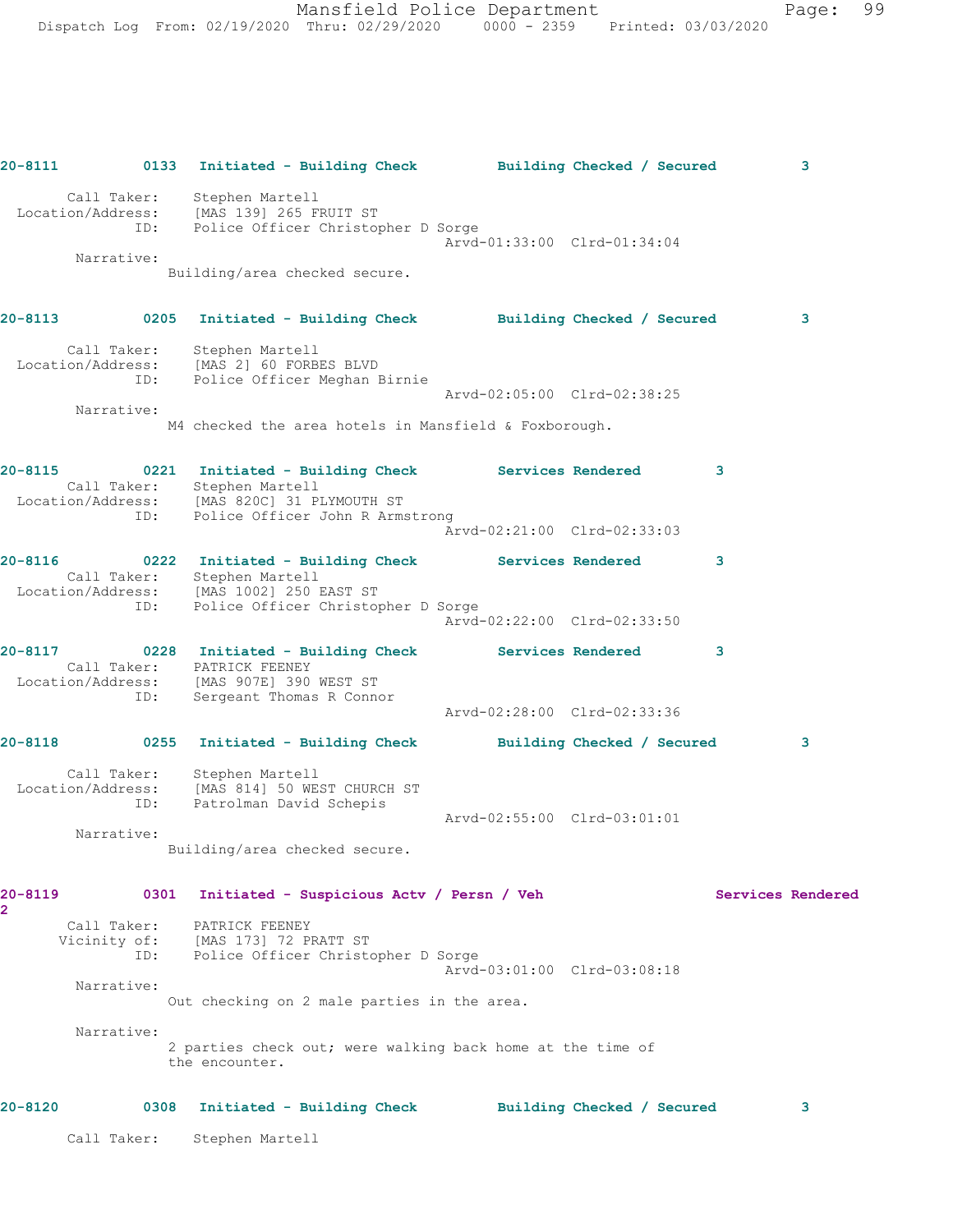|         |                                                                 | Dispatch Log From: 02/19/2020 Thru: 02/29/2020 0000 - 2359 Printed: 03/03/2020                                                                                                                                                                                                                                                                                                                                                 | Mansfield Police Department |                             | Page: 100      |  |
|---------|-----------------------------------------------------------------|--------------------------------------------------------------------------------------------------------------------------------------------------------------------------------------------------------------------------------------------------------------------------------------------------------------------------------------------------------------------------------------------------------------------------------|-----------------------------|-----------------------------|----------------|--|
|         | Location/Address:<br>ID:                                        | [MAS 417] 9 FRANCIS AVE<br>Police Officer Christopher D Sorge                                                                                                                                                                                                                                                                                                                                                                  |                             | Arvd-03:08:00 Clrd-03:14:11 |                |  |
|         | Narrative:                                                      | Building/area checked secure.                                                                                                                                                                                                                                                                                                                                                                                                  |                             |                             |                |  |
| 20-8122 | Call Taker:                                                     | 0309 Initiated - Parking Violations Citation / Warning Issued 3<br>Stephen Martell<br>Location: [MAS] CENTER PARKING VIOLATIONS                                                                                                                                                                                                                                                                                                |                             |                             |                |  |
|         | ID:<br>Vehicle:<br>Vehicle:<br>Vehicle:<br>Vehicle:<br>Vehicle: | Patrolman David Schepis<br>WHI 2016 HYUN UT SANTFE Reg: PC MA 1KDH14 VIN: KM8SMDHF6GU135057<br>2004 DODG TK SILVERADO Reg: PC VT 347a518<br>BLK 2007 GMC ENVOY D Reg: PAS MA NE43YV VIN: 1GKET63M072244166<br>Vehicle: GRY 2019 GMC SIERRA LIMITED Reg: PC MA 1ES216 VIN: 2GTV2LEC3K1125103<br>GRY 2013 CHEV UT TAHOE Reg: PC MA 7JFM30 VIN: 1GNSKDEJ8DR181059<br>WHI 2017 GMC SIERRA Req: CO MA T96753 VIN: 1GTN1LECXHZ902170 |                             | Arvd-03:09:00 Clrd-03:51:00 |                |  |
| 20-8121 |                                                                 | 0311 Initiated - Building Check                                                                                                                                                                                                                                                                                                                                                                                                |                             | Building Checked / Secured  | 3              |  |
|         | Call Taker:<br>Location/Address:<br>ID:                         | Stephen Martell<br>[MAS 840] 280 SCHOOL ST<br>Police Officer Meghan Birnie                                                                                                                                                                                                                                                                                                                                                     |                             | Arvd-03:11:00 Clrd-03:21:05 |                |  |
|         | Narrative:                                                      | Building/area checked secure.                                                                                                                                                                                                                                                                                                                                                                                                  |                             |                             |                |  |
| 20-8123 | 0350                                                            | 911 - 911 Hang-ups & Verifications Confirmed misdial/Accdntl Call                                                                                                                                                                                                                                                                                                                                                              |                             |                             | $\mathbf{2}$   |  |
|         | Call Taker:<br>Location/Address:<br>ID:<br>ID:                  | DAVID SULLIVAN<br>[MAS H1761] 15 MAYHEW FARM DR<br>Police Officer Meghan Birnie<br>Disp-03:55:19<br>Patrolman David Schepis                                                                                                                                                                                                                                                                                                    | Arvd-03:57:17 Clrd-04:00:54 |                             |                |  |
|         | Narrative:                                                      | Disp-03:58:28                                                                                                                                                                                                                                                                                                                                                                                                                  | Arvd-03:58:31 Clrd-04:00:54 |                             |                |  |
|         |                                                                 | Verify Accidental 911 call.<br>Kim stated her son opened the door accidently.                                                                                                                                                                                                                                                                                                                                                  |                             |                             |                |  |
|         | Narrative:                                                      | Confirmed accidental.                                                                                                                                                                                                                                                                                                                                                                                                          |                             |                             |                |  |
| 20-8125 |                                                                 | 0439 Initiated - Building Check                                                                                                                                                                                                                                                                                                                                                                                                |                             | Building Checked / Secured  | 3              |  |
|         | Call Taker:<br>Location/Address:<br>ID:                         | Stephen Martell<br>[MAS 820C] 31 PLYMOUTH ST<br>Police Officer John R Armstrong                                                                                                                                                                                                                                                                                                                                                |                             |                             |                |  |
|         | Narrative:                                                      | Building/area checked secure.                                                                                                                                                                                                                                                                                                                                                                                                  |                             | Arvd-04:39:00 Clrd-04:51:10 |                |  |
| 20-8126 | 0505                                                            | 911 - 911 Hang-ups & Verifications Confirmed misdial/Accdntl Call                                                                                                                                                                                                                                                                                                                                                              |                             |                             | $\overline{2}$ |  |
|         | Call Taker:<br>Location/Address:<br>ID:                         | PATRICK FEENEY<br>[MAS H2443] 379 PRATT ST<br>Patrolman MEGAN E ALLEN<br>$Disp-05:09:56$                                                                                                                                                                                                                                                                                                                                       |                             | Clrd-05:10:47               |                |  |
|         | ID:                                                             | Police Officer Christopher D Sorge                                                                                                                                                                                                                                                                                                                                                                                             | Arvd-05:13:01 Clrd-05:15:01 |                             |                |  |
|         | ID:                                                             | $Disp-05:10:45$<br>Sergeant Thomas R Connor                                                                                                                                                                                                                                                                                                                                                                                    |                             |                             |                |  |
|         | Narrative:                                                      | Disp-05:13:11                                                                                                                                                                                                                                                                                                                                                                                                                  | Arvd-05:13:16 Clrd-05:15:01 |                             |                |  |
|         |                                                                 | 911 call with no response to tty or scp; call backs in<br>progress.                                                                                                                                                                                                                                                                                                                                                            |                             |                             |                |  |
|         | Narrative:                                                      | Confirmed accidental.                                                                                                                                                                                                                                                                                                                                                                                                          |                             |                             |                |  |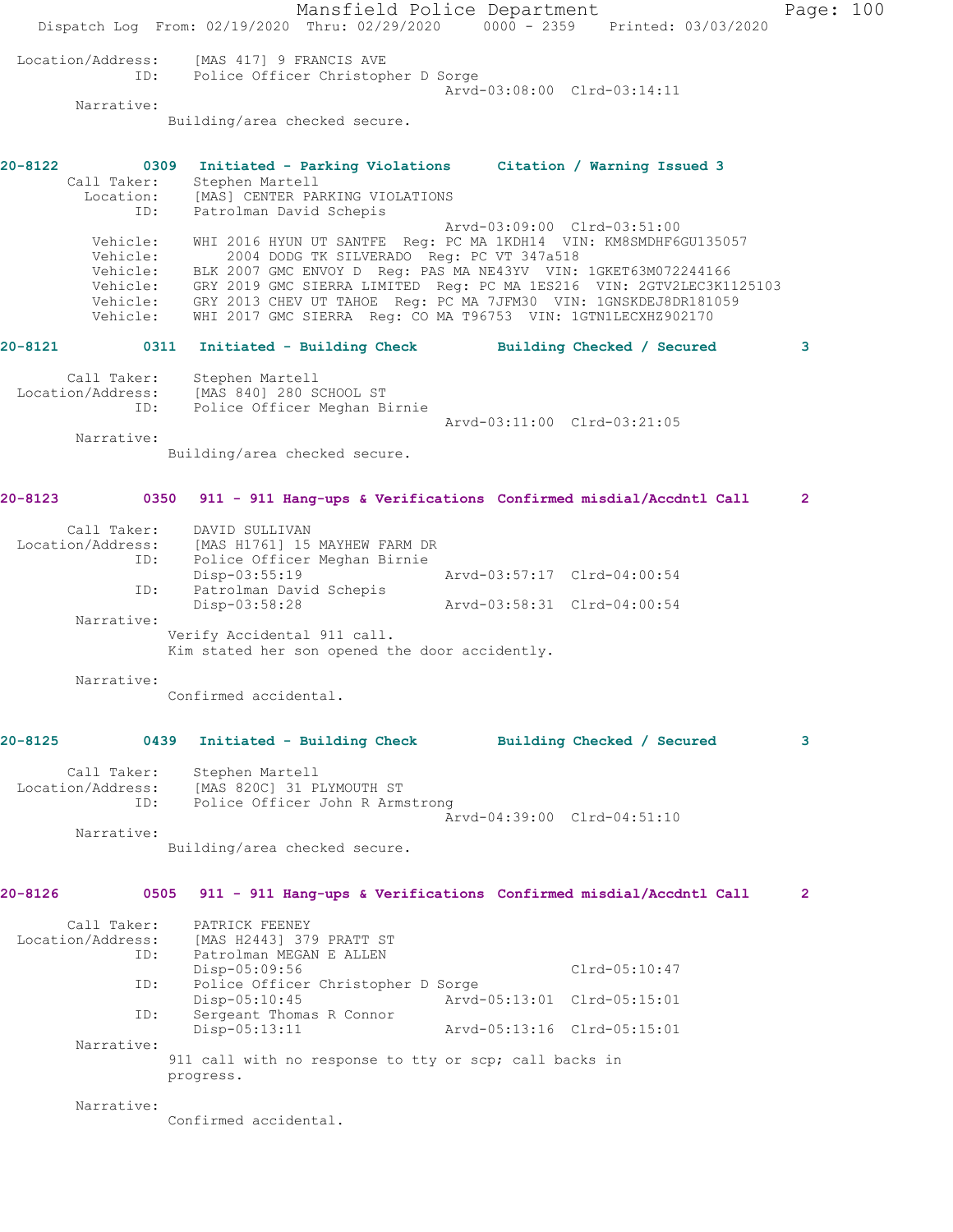Mansfield Police Department Page: 101 Dispatch Log From: 02/19/2020 Thru: 02/29/2020 0000 - 2359 Printed: 03/03/2020 **20-8128 0523 Initiated - Building Check Building Checked / Secured 3** Call Taker: Stephen Martell Location/Address: [MAS 895] 175 FRUIT ST ID: Sergeant Thomas R Connor Arvd-05:23:00 Clrd-05:27:49 Narrative: Building/area checked secure. **20-8130 0540 911 - Assist Fire Department Transported to Hospital 2**  Call Taker: PATRICK FEENEY Location/Address: [MAS H1231] 143 TREMONT ST ID: Police Officer Meghan Birnie Disp-05:41:09 Arvd-05:45:59 Clrd-06:00:03 Narrative: Assisting the FD with a fire related incident. Nature: Medical emergency. Narrative: Clear, FD with a transport to Norwood. **20-8135 0654 Initiated - Proactive Patrol Building Checked / Secured 3** Call Taker: Kieran M Ruth Location/Address: [MAS 820C] 31 PLYMOUTH ST ID: Police Officer John R Armstrong Arvd-06:54:00 Clrd-07:06:59 Narrative: Checking the area. **20-8137 0814 Initiated - Proactive Patrol Building Checked / Secured 3** Call Taker: Kieran M Ruth Location/Address: [MAS 820C] 31 PLYMOUTH ST ID: Detective Christopher P Walsh Arvd-08:14:00 Clrd-08:48:05 **20-8141 1003 Initiated - Proactive Patrol Building Checked / Secured 3** Call Taker: Kieran M Ruth Location/Address: [MAS 820C] 31 PLYMOUTH ST ID: Detective Christopher P Walsh Arvd-10:03:00 Clrd-10:12:59 Narrative: Checking the area. **20-8143 1022 Phone - Erratic Oper MV / Road Rage Spoken To 3**  Call Taker: NICHOLAS GOYETTE Location/Address: [MAS 840] 280 SCHOOL ST ID: Police Officer John R Armstrong Disp-10:25:06 Arvd-10:26:20 Clrd-10:42:31 ID: Police Officer William C Trudell Disp-10:25:10 Arvd-10:27:32 Clrd-10:38:47 ID: Sergeant Robert S Pierce Disp-10:25:19 Arvd-10:30:06 Clrd-10:38:43 Vehicle: BLU 2015 GMC LL TERRAIN Reg: PC CT 1AUTX2 Vehicle: BLK 2007 STRN 4D AURA Reg: PC MA 1FKA58 Narrative: Caller reports being run off the road on the highway, now operator followed her into Mansfield Crossing plaza, further making gestures and cutting her off in other lanes.

> Involved is now parked in front of Gamestop in a black GMC Terrain with CT tags, caller is parked in between Wines &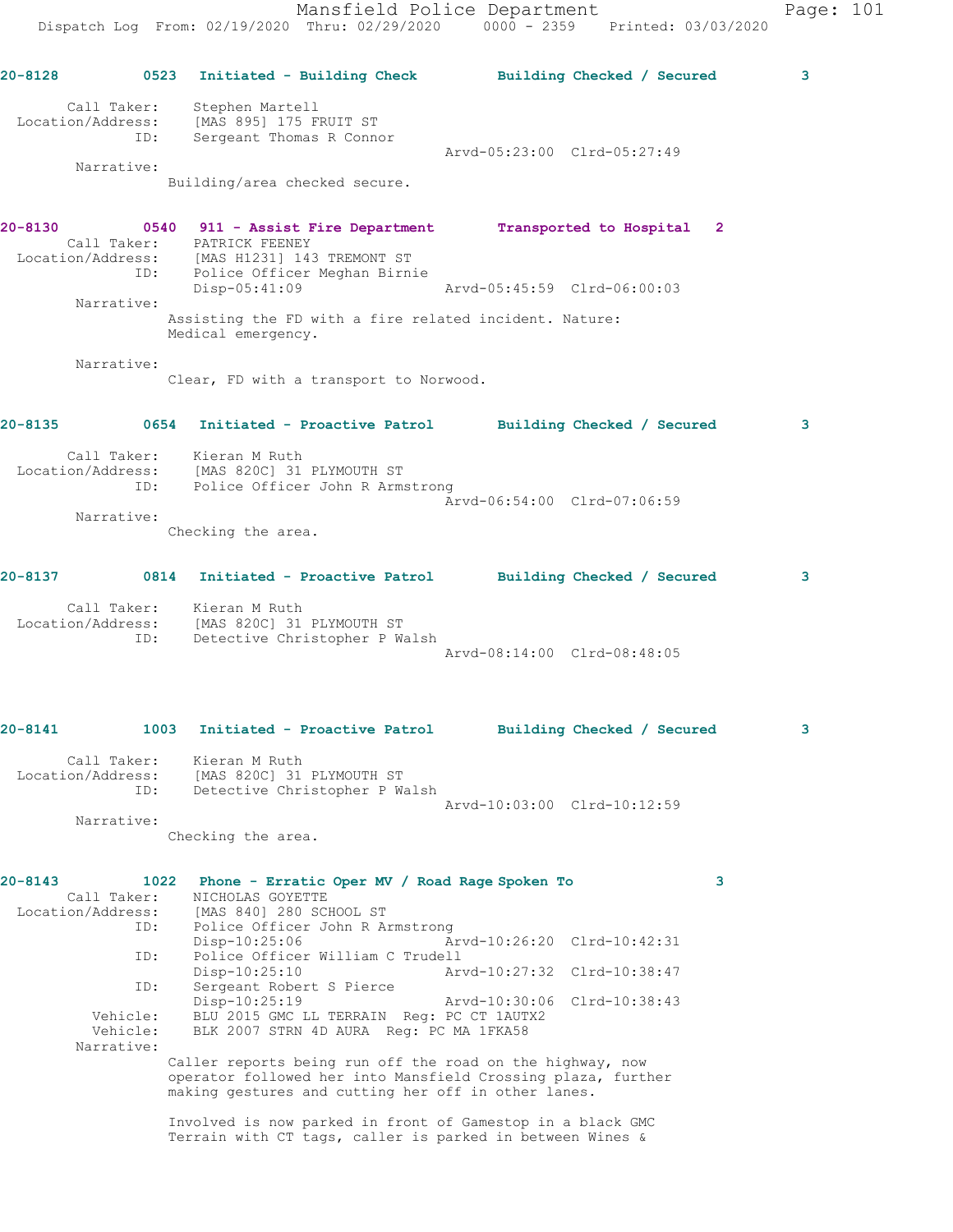Mansfield Police Department Page: 102 Dispatch Log From: 02/19/2020 Thru: 02/29/2020 0000 - 2359 Printed: 03/03/2020 More and 5 Below in a Black Saturn Aura Narrative: Ofc. Armstrong reports neither operator was happy with the others driving and both were going to Mansfield Crossing. Standing by until the male party leaves the area. **20-8145 1105 Initiated - Motor Vehicle Stop Citation / Warning Issued 3**  Call Taker: Kieran M Ruth Location/Address: [MAS] 15 WEST ST @ 33 UNION ST ID: Sergeant Robert S Pierce Arvd-11:05:00 Clrd-11:10:19 Vehicle: BLK 2014 JEEP GRANDC Reg: PC MA 856XL1 VIN: 1C4RJFAG2EC240630 Narrative: MV stop Narrative: Cited for expired registration. **20-8146 1106 Phone - Alarm - Burglar False / Accidental Alarm 1**  Call Taker: NICHOLAS GOYETTE Location/Address: [MAS H572] 55 JACOB DR ID: Police Officer Gregg S Kennedy Disp-11:07:42 Arvd-11:12:52 Clrd-11:17:32 ID: Police Officer John R Armstrong Disp-11:07:51 Clrd-11:12:56 Narrative: Zone: tamper alarm, kitchen right window Homeowner: none Narrative: Confirmed accidental by home owner **20-8152 1203 Initiated - Proactive Patrol Building Checked / Secured 3** Call Taker: Kieran M Ruth Location/Address: [MAS 820C] 31 PLYMOUTH ST ID: Detective Christopher P Walsh Arvd-12:03:00 Clrd-12:12:21 Narrative: Checking the area. **20-8153 1228 Initiated - Proactive Patrol Building Checked / Secured 3** Call Taker: Kieran M Ruth Location/Address: [MAS 2] 60 FORBES BLVD ID: Sergeant Robert S Pierce Arvd-12:28:00 Clrd-12:42:41 Narrative: Checking the area. **20-8154 1229 Initiated - Proactive Patrol Building Checked / Secured 3** Call Taker: Kieran M Ruth Location/Address: [MAS] 900 SOUTH MAIN ST ID: Police Officer Gregg S Kennedy Arvd-12:29:00 Clrd-12:39:02 Narrative: Checking the area. **20-8157 1342 Initiated - Motor Vehicle Stop Verbal Warning 3**  Call Taker: CARLY MORIARTY Location/Address: [MAS] 777 WEST ST @ 100 HAMPSHIRE ST ID: Sergeant Robert S Pierce Arvd-13:42:00 Clrd-13:45:02 Vehicle: BLK 2014 MERZ 2D CL Reg: PC MA 1VA546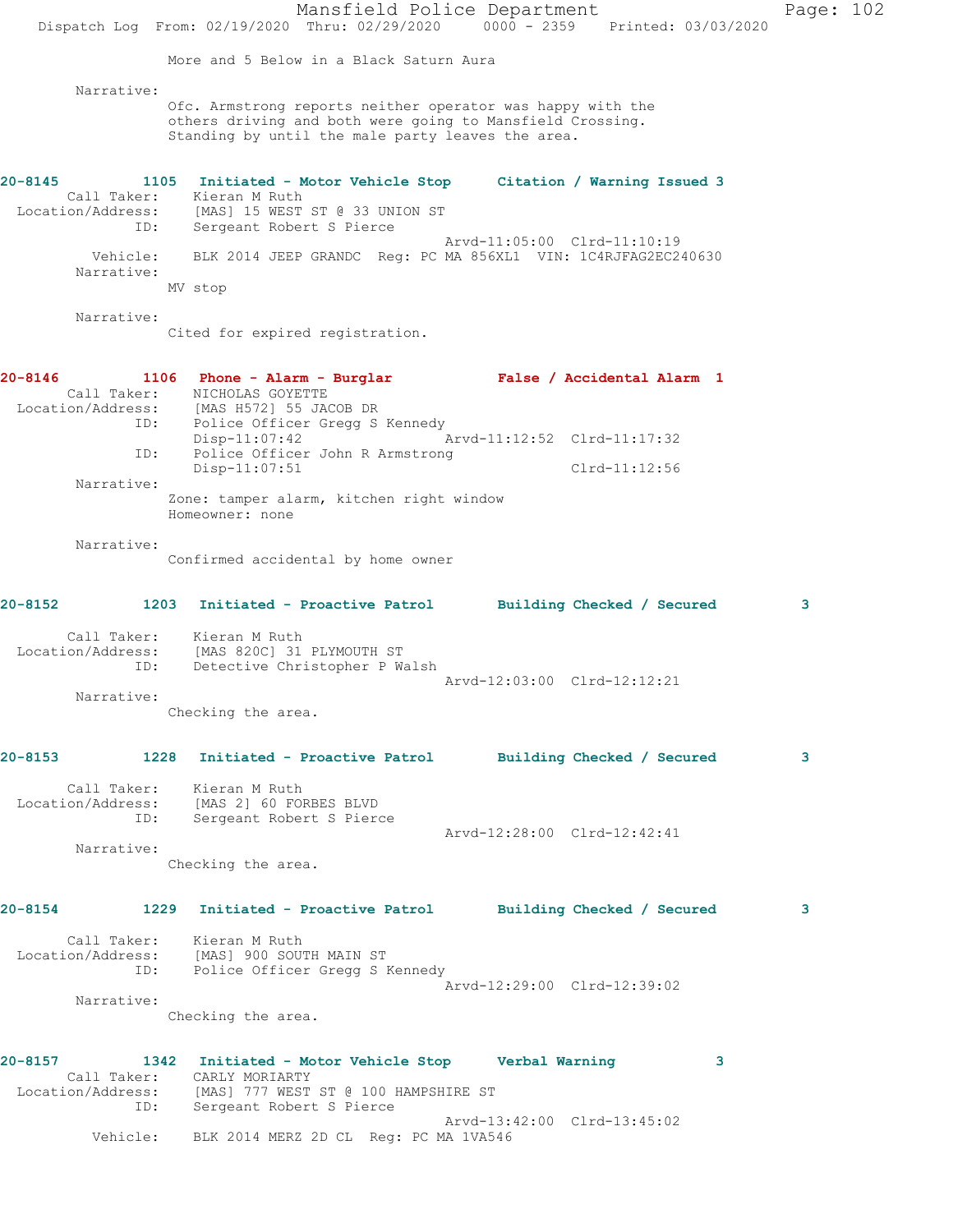Mansfield Police Department Page: 103 Dispatch Log From: 02/19/2020 Thru: 02/29/2020 0000 - 2359 Printed: 03/03/2020 Narrative: Mvs-verbal **20-8159 1352 Initiated - Proactive Patrol Building Checked / Secured 3** Call Taker: Kieran M Ruth Location/Address: [MAS 840] 280 SCHOOL ST ID: Police Officer Gregg S Kennedy Arvd-13:52:00 Clrd-14:01:23 Narrative: Checking the area. **20-8160 1405 Initiated - Proactive Patrol Building Checked / Secured 3** Call Taker: Kieran M Ruth Location/Address: [MAS 820C] 31 PLYMOUTH ST ID: Detective Christopher P Walsh Arvd-14:05:00 Clrd-14:15:03 Narrative: Checking the area. **20-8161 1432 Initiated - Motor Vehicle Stop Citation / Warning Issued 3**  Call Taker: Kieran M Ruth Location/Address: [MAS] COPELAND DR IESS. THEY COLLETTLE OF STREAM OF THE POLICE OF STREAM OF THE POLICE OF STREAM Arvd-14:32:00 Clrd-14:41:41 Arvd-14:32:00 Clrd-14:41:41 Vehicle: BLU 2012 NISS SENTRA Reg: PC MA 797WZ3 VIN: 3N1AB6AP6CL694670 Narrative: MV stop Narrative: Cited for failure to stop **20-8162 1443 Initiated - Proactive Patrol Building Checked / Secured 3** Call Taker: CARLY MORIARTY Location/Address: [MAS 4] 31 HAMPSHIRE ST ID: Police Officer Gregg S Kennedy Arvd-14:43:00 Clrd-14:53:30 Narrative: Checking the area. **20-8164 1506 Phone - 911 Hang-ups & Verifications Unfounded/Unverifed 2**  Call Taker: NICHOLAS GOYETTE Location/Address: [MAS 82] 45 CHAUNCY ST ID: Police Officer John R Armstrong Disp-15:07:18 Arvd-15:14:55 Clrd-15:15:31 Narrative: Checking on a 911 hang up Narrative: No one in the area reporting any issues. **20-8166 1603 Initiated - Proactive Patrol Building Checked / Secured 3** Call Taker: Kieran M Ruth Location/Address: [MAS 820C] 31 PLYMOUTH ST ID: Support Staff Derek M Stark Arvd-16:03:00 Clrd-16:09:58 Narrative: Checking the area. **20-8167 1615 Phone - Well Being Check Not Home / No Answer 3**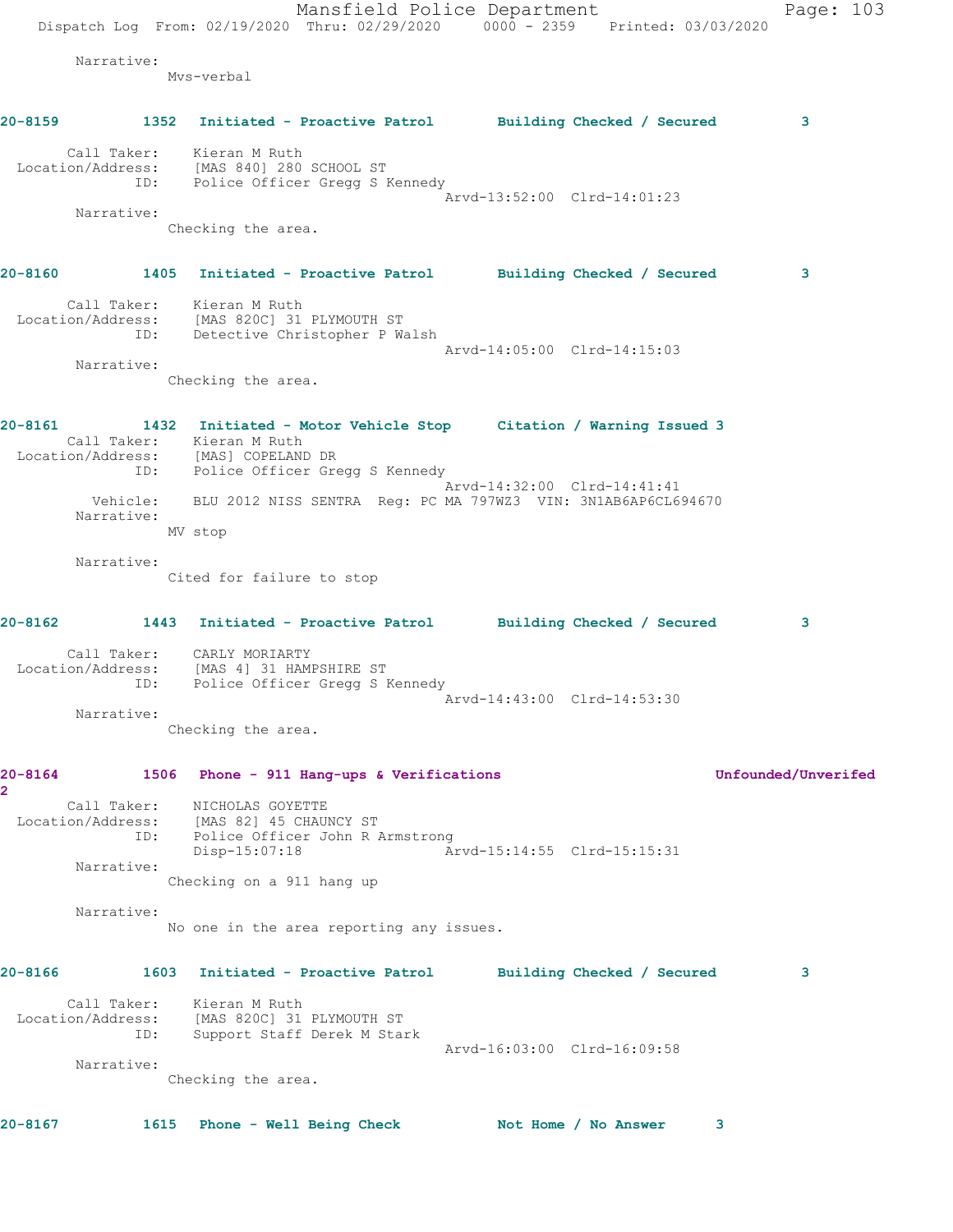Mansfield Police Department Page: 104 Dispatch Log From: 02/19/2020 Thru: 02/29/2020 0000 - 2359 Printed: 03/03/2020 Call Taker: Kieran M Ruth Location/Address: ID: Police Officer Michael N Fenore<br>Disp-16:17:06 A: Arvd-16:31:31 Clrd-16:38:56 ID: Police Officer Jay J Sparrow Disp-16:17:10 Arvd-16:31:30 Clrd-16:38:56

Narrative:

**20-8175 1705 Initiated - Motor Vehicle Stop Verbal Warning 3**  Call Taker: CARLY MORIARTY Location/Address: [MAS] 91 CHAUNCY ST @ 6 HIGHLAND AVE ID: Police Officer Christopher D Sorge Arvd-17:05:00 Clrd-17:15:00 Vehicle: WHI 2006 JEEP LL GRAND CHEROKEE Reg: PC MA 76P860 Narrative: Mvs-verbal

## **20-8178 1718 Initiated - Selective Enforcement/RADAR Citation / Warning Issued 3**  Call Taker: CARLY MORIARTY Location/Address: [MAS] 130 BALCOM ST @ 2 CLAIRE AVE ID: Police Officer Michael N Fenore Arvd-17:18:00 Clrd-17:50:49 Vehicle: GRY 2017 SUBA SW OUTBAC Reg: PC MA 582EP9 VIN: 4S4BSENC8H3407394 Vehicle: BLK 2018 FORD UT EDGE Reg: PC MA 248FY7 VIN: 2FMPK4AP0JBC57067 Narrative: Selective enforcement in the area. Narrative: MV stop, cited Narrative: MV stop, cited for speed **20-8194 1821 Initiated - Proactive Patrol Building Checked / Secured 3** Call Taker: Kieran M Ruth Location/Address: [MAS 820C] 31 PLYMOUTH ST ID: Support Staff Derek M Stark Arvd-18:21:00 Clrd-18:30:21 Narrative: Checking the area. **20-8195 1827 911 - Assist Fire Department Services Rendered 2**  Call Taker: CARLY MORIARTY

 Location/Address: [MAS H3446] 27 NORTHRIDGE RD ID: Police Officer William C Trudell<br>Disp-18:29:58 Arv Disp-18:29:58 Arvd-18:41:54 Clrd-18:42:41 Narrative:

Co detector sounding

```
20-8196 1900 Initiated - Motor Vehicle Stop Citation / Warning Issued 3 
      Call Taker: DAVID SULLIVAN
 Location/Address: [MAS] 234 FORBES BLVD @ 20 CABOT BLVD
```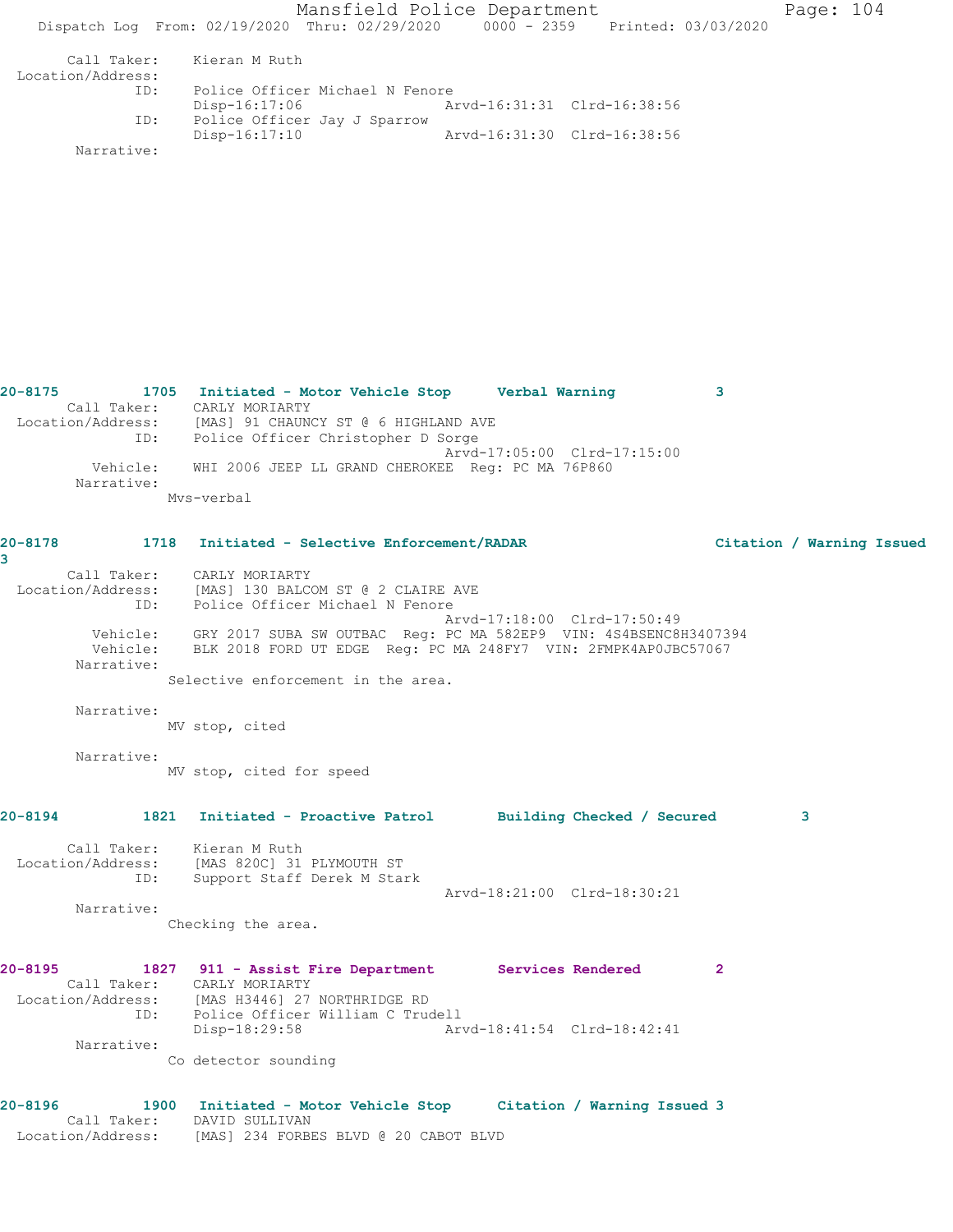Mansfield Police Department Page: 105 Dispatch Log From: 02/19/2020 Thru: 02/29/2020 0000 - 2359 Printed: 03/03/2020 ID: Police Officer Christopher D Sorge Arvd-19:00:00 Clrd-19:32:13 ID: Police Officer Jay J Sparrow Disp-19:02:57 Arvd-19:03:01 Clrd-19:32:08 Vehicle: BLU 2007 G35 Reg: PC RI NJ800 VIN: JNKBV61F27M815849 Towed: For: Unregistered/Uninsured By: Achins Garage To: Achins Garage Released To: FAHNBULLEH On: 03/02/2020 @ 1224 Narrative: m12 request a tow for the vehicle. Narrative: Achins notified and responding. Narrative: M12 transporting male party to honey dew. m5 transporting 1 female to honey dew as well M5 starting mil 33257.5 Narrative: Achins has the vehicle. Narrative: M5 ending mil 33258.7 **20-8197 1916 Initiated - Building Check Services Rendered 3**  Call Taker: DAVID SULLIVAN Location/Address: [MAS 840] 280 SCHOOL ST ID: Police Officer Michael N Fenore Arvd-19:16:00 Clrd-19:26:21 **20-8198 1917 Initiated - Building Check Building Checked / Secured 3** Call Taker: DAVID SULLIVAN Location/Address: [MAS 2] 60 FORBES BLVD ID: Sergeant Robert S Pierce Arvd-19:17:00 Clrd-19:28:27 Narrative: Building/area checked secure. **20-8204 2034 Initiated - Motor Vehicle Stop Citation / Warning Issued 3**  Call Taker: ROBERT BOLGER Location/Address: [MAS] 23 CHURCH ST @ 8 BRISTOL ST ID: Police Officer Michael N Fenore Arvd-20:34:00 Clrd-20:35:57 ID: Police Officer Christopher D Sorge<br>Disp-20:35:50 Arvd Disp-20:35:50 Arvd-20:35:54 Clrd-20:43:30 Vehicle: BLK 2004 HOND SD CIVIC Reg: PC MA 6MN479 VIN: 1HGEM22914L030566 Narrative: Vehicle stop. Citation issued. **20-8207 2049 Initiated - Suspicious Actv / Persn / Veh Services Rendered 2**  Call Taker: DAVID SULLIVAN Location/Address: [MAS 281A] 1 CROCKER ST ID: Police Officer William C Trudell Arvd-20:49:00 Clrd-20:53:35 Vehicle: BLU 2005 BUIC LESABR Reg: PC MA 535ZW6 VIN: 1G4HP52K45U161649 Narrative: Area of construction. **20-8208 2052 911 - Suspicious Actv / Persn / Veh Spoken To 2**  Call Taker: ROBERT BOLGER Location/Address: [MAS 907A] 390 WEST ST Apt. #B ID: Police Officer William C Trudell Disp-20:54:08 Arvd-20:56:29 Clrd-21:09:28 ID: Police Officer Michael N Fenore Disp-20:54:08 Arvd-20:56:29 Clrd-21:09:28 ID: Sergeant Robert S Pierce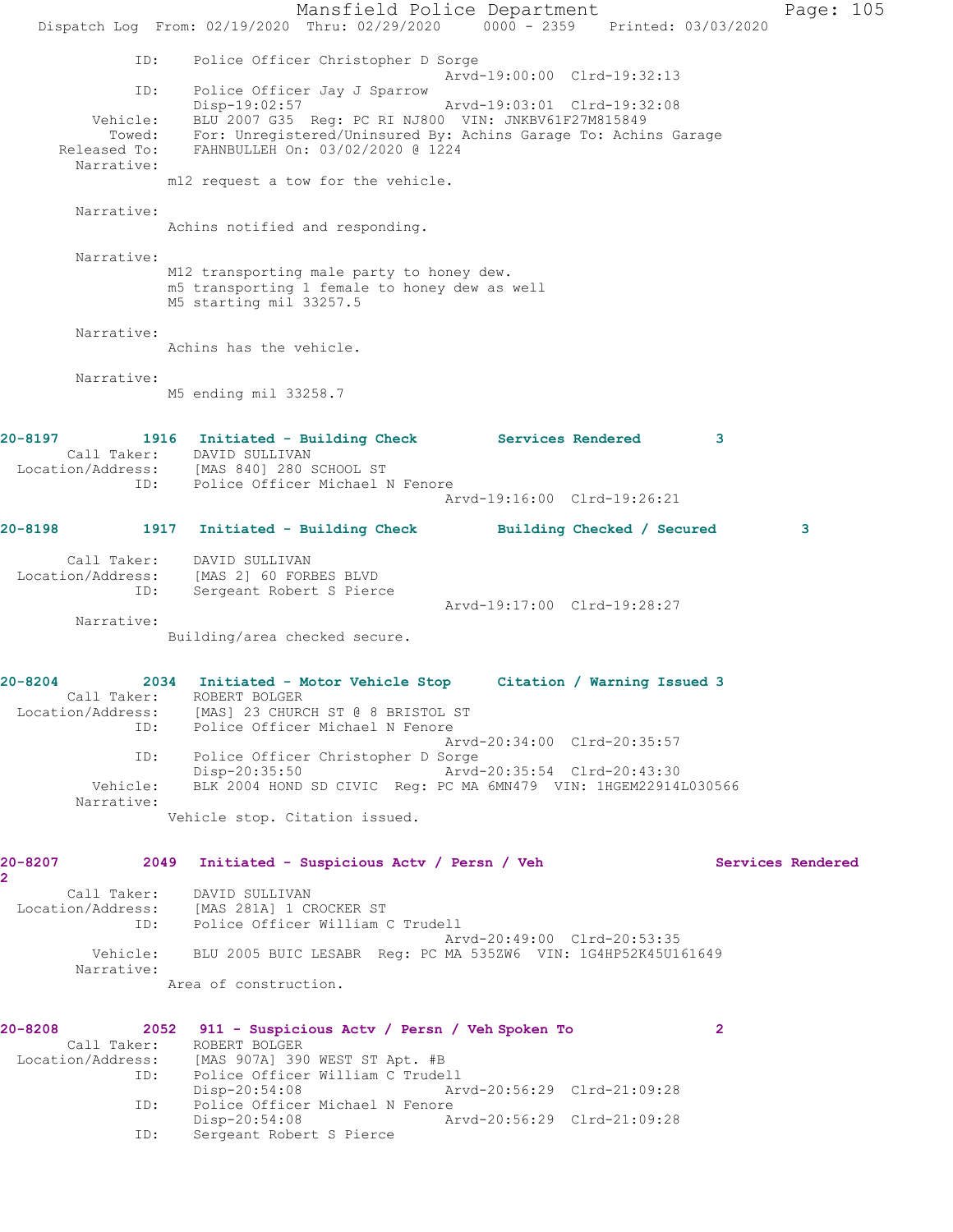Mansfield Police Department Page: 106 Dispatch Log From: 02/19/2020 Thru: 02/29/2020 0000 - 2359 Printed: 03/03/2020 Disp-20:56:26 Arvd-20:56:29 Clrd-21:09:28 ID: Police Officer Jay J Sparrow<br>Disp-21:00:05 Disp-21:00:05 Arvd-21:00:10 Clrd-21:09:28 Vehicle: GRY 2010 MAZD SD 3 Reg: PC MA 4LP182 VIN: JM1BL1SG6A1313632 Narrative: CP reports male party acting erratically in Shaw's now in vehicle in parking lot, appears to be passed out. Narrative: All parties checked, will be heading to Foxborough address. **20-8212 2109 Initiated - Building Check Building Checked / Secured 3** Call Taker: Stephen Martell Location/Address: [MAS 820C] 31 PLYMOUTH ST ID: Support Staff Derek M Stark Arvd-21:09:00 Clrd-21:14:31 Narrative: Building/area checked secure. **20-8213 2110 Initiated - Proactive Patrol Building Checked / Secured 3** Call Taker: ROBERT BOLGER Location/Address: [MAS 4] 31 HAMPSHIRE ST ID: Police Officer Jay J Sparrow Arvd-21:10:00 Clrd-21:15:20 Narrative: Checking the area. **20-8215 2126 Initiated - Proactive Patrol Building Checked / Secured 3** Call Taker: ROBERT BOLGER Location/Address: [MAS 870] 175 FRUIT ST ID: Police Officer William C Trudell Arvd-21:26:00 Clrd-21:28:53 Narrative: Checking the area. **20-8217 2133 Initiated - Building Check Services Rendered 3**  Call Taker: DAVID SULLIVAN Location/Address: [MAS 1002] 250 EAST ST ID: Police Officer William C Trudell Arvd-21:33:00 Clrd-21:37:56 **20-8218 2138 911 - Motor Veh Acc - No Injury Vehicle Towed 1**  Call Taker: ROBERT BOLGER Location/Address: [MAS] 287 CHAUNCY ST @ 400 RTE 140 NB ID: Police Officer Michael N Fenore Disp-21:39:52 Arvd-21:42:03 Clrd-22:07:04<br>TD: Police Officer William C Trudell Police Officer William C Trudell<br>Disp-21:39:52 Ar Arvd-21:41:36 Clrd-22:13:20 ID: Police Officer Jay J Sparrow Disp-21:39:59 Clrd-21:59:43 ID: Police Officer Jay J Sparrow<br>Disp-22:00:29 Disp-22:00:29 Arvd-22:00:32 Clrd-22:05:17 Vehicle: GRY 2014 VOLK SD PASSAT Reg: PC MA 7DYA60 VIN: 1VWBT7A30EC061126 Vehicle: GRN 2017 SUBA LL FOREST Reg: PC MA 1GN721 VIN: JF2SJAEC9HH574318 Towed: For: Accident By: Achins Garage To: Achins Garage Narrative: 2 car MVA, no PI reported. Narrative: Need two for one, Achins notified. Narrative: MFD on scene. Narrative: